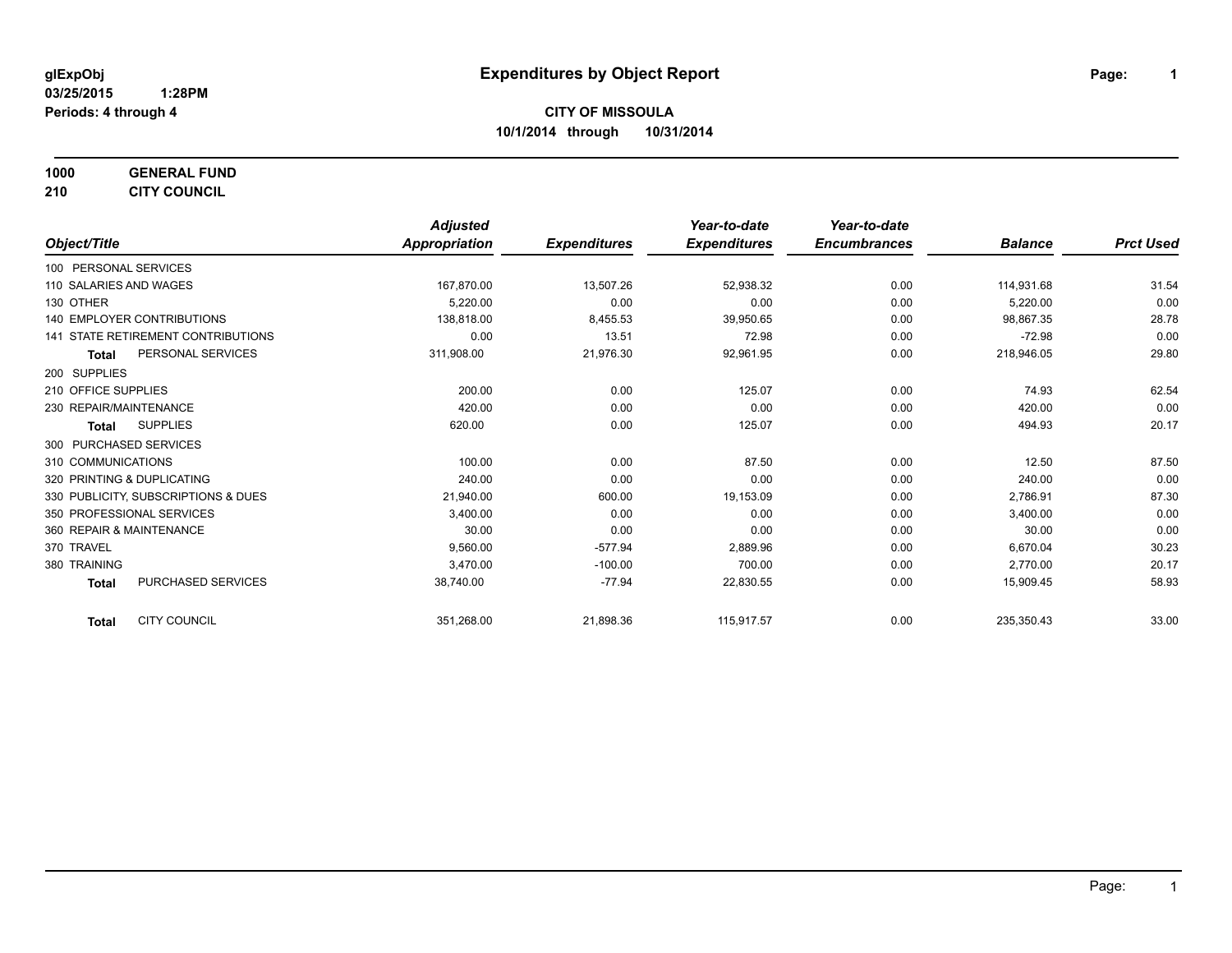**1000 GENERAL FUND**

**220 MAYOR**

|                                     | <b>Adjusted</b>      |                     | Year-to-date        | Year-to-date        |                |                  |
|-------------------------------------|----------------------|---------------------|---------------------|---------------------|----------------|------------------|
| Object/Title                        | <b>Appropriation</b> | <b>Expenditures</b> | <b>Expenditures</b> | <b>Encumbrances</b> | <b>Balance</b> | <b>Prct Used</b> |
| 100 PERSONAL SERVICES               |                      |                     |                     |                     |                |                  |
| 110 SALARIES AND WAGES              | 368,075.00           | 29,507.96           | 115,131.81          | 0.00                | 252,943.19     | 31.28            |
| 120 OVERTIME/TERMINATION            | 500.00               | 0.00                | 0.00                | 0.00                | 500.00         | 0.00             |
| 130 OTHER                           | 6.600.00             | 0.00                | 0.00                | 0.00                | 6,600.00       | 0.00             |
| <b>140 EMPLOYER CONTRIBUTIONS</b>   | 113,197.00           | 8,987.52            | 38,915.13           | 0.00                | 74,281.87      | 34.38            |
| 141 STATE RETIREMENT CONTRIBUTIONS  | 0.00                 | 29.04               | 158.63              | 0.00                | $-158.63$      | 0.00             |
| PERSONAL SERVICES<br><b>Total</b>   | 488,372.00           | 38,524.52           | 154,205.57          | 0.00                | 334,166.43     | 31.58            |
| 200 SUPPLIES                        |                      |                     |                     |                     |                |                  |
| 210 OFFICE SUPPLIES                 | 1.004.00             | 0.00                | 241.29              | 0.00                | 762.71         | 24.03            |
| 220 OPERATING SUPPLIES              | 1,120.00             | 26.00               | 150.98              | 0.00                | 969.02         | 13.48            |
| 230 REPAIR/MAINTENANCE              | 100.00               | 0.00                | 0.00                | 0.00                | 100.00         | 0.00             |
| 231 GASOLINE                        | 108.00               | 0.00                | 0.00                | 0.00                | 108.00         | 0.00             |
| 240 OTHER SUPPLIES                  | 400.00               | 0.00                | 0.00                | 0.00                | 400.00         | 0.00             |
| <b>SUPPLIES</b><br><b>Total</b>     | 2,732.00             | 26.00               | 392.27              | 0.00                | 2,339.73       | 14.36            |
| 300 PURCHASED SERVICES              |                      |                     |                     |                     |                |                  |
| 310 COMMUNICATIONS                  | 712.00               | 11.95               | 31.33               | 0.00                | 680.67         | 4.40             |
| 320 PRINTING & DUPLICATING          | 3,056.00             | 0.00                | 33.40               | 0.00                | 3,022.60       | 1.09             |
| 330 PUBLICITY, SUBSCRIPTIONS & DUES | 9,680.00             | 2,307.00            | 9,197.27            | 0.00                | 482.73         | 95.01            |
| 344 TELEPHONE SERVICE               | 6.076.00             | 362.50              | 1.074.44            | 0.00                | 5,001.56       | 17.68            |
| 350 PROFESSIONAL SERVICES           | 3,307.00             | 0.00                | 320.00              | 0.00                | 2,987.00       | 9.68             |
| 360 REPAIR & MAINTENANCE            | 1,305.00             | 31.67               | 180.14              | 0.00                | 1,124.86       | 13.80            |
| 370 TRAVEL                          | 2,008.00             | 1,054.20            | 158.00              | 0.00                | 1,850.00       | 7.87             |
| 380 TRAINING                        | 2,020.00             | 0.00                | 100.00              | 0.00                | 1,920.00       | 4.95             |
| 390 OTHER PURCHASED SERVICES        | 1,250.00             | 42.35               | 143.40              | 0.00                | 1,106.60       | 11.47            |
| PURCHASED SERVICES<br><b>Total</b>  | 29,414.00            | 3,809.67            | 11,237.98           | 0.00                | 18,176.02      | 38.21            |
| <b>MAYOR</b><br><b>Total</b>        | 520,518.00           | 42,360.19           | 165,835.82          | 0.00                | 354,682.18     | 31.86            |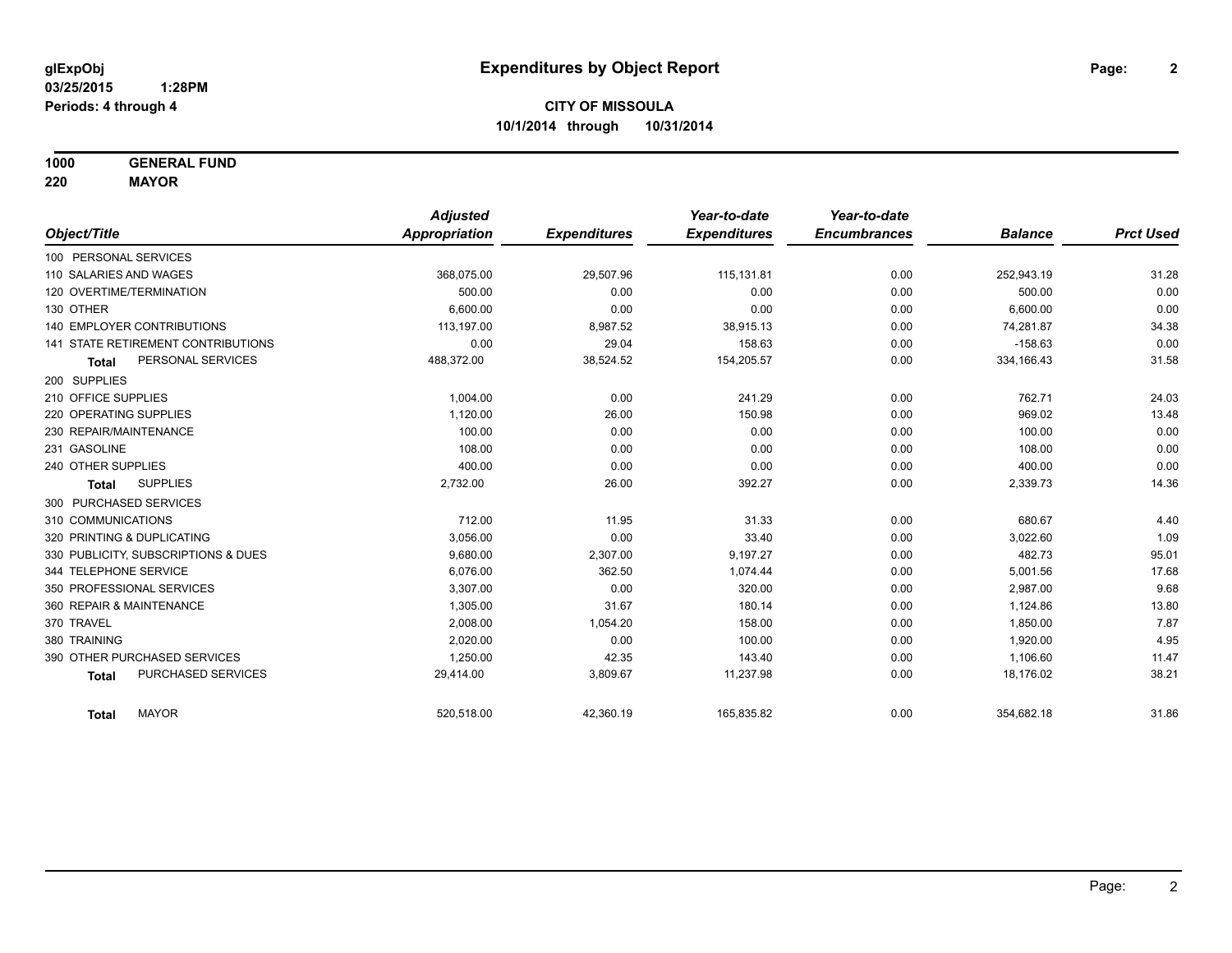# **1000 GENERAL FUND**

**221 HUMAN RESOURCES**

|                                           | <b>Adjusted</b>      |                     | Year-to-date        | Year-to-date        |                |                  |
|-------------------------------------------|----------------------|---------------------|---------------------|---------------------|----------------|------------------|
| Object/Title                              | <b>Appropriation</b> | <b>Expenditures</b> | <b>Expenditures</b> | <b>Encumbrances</b> | <b>Balance</b> | <b>Prct Used</b> |
| 100 PERSONAL SERVICES                     |                      |                     |                     |                     |                |                  |
| 110 SALARIES AND WAGES                    | 214,440.00           | 10,468.72           | 40,887.65           | 0.00                | 173,552.35     | 19.07            |
| 140 EMPLOYER CONTRIBUTIONS                | 76.197.00            | 4,034.42            | 18,060.05           | 0.00                | 58,136.95      | 23.70            |
| <b>141 STATE RETIREMENT CONTRIBUTIONS</b> | 0.00                 | 10.40               | 56.35               | 0.00                | $-56.35$       | 0.00             |
| PERSONAL SERVICES<br><b>Total</b>         | 290,637.00           | 14,513.54           | 59,004.05           | 0.00                | 231,632.95     | 20.30            |
| 200 SUPPLIES                              |                      |                     |                     |                     |                |                  |
| 210 OFFICE SUPPLIES                       | 3.115.00             | 244.50              | 661.78              | 0.00                | 2,453.22       | 21.24            |
| 220 OPERATING SUPPLIES                    | 0.00                 | 0.00                | 0.00                | 0.00                | 0.00           | 0.00             |
| <b>SUPPLIES</b><br>Total                  | 3,115.00             | 244.50              | 661.78              | 0.00                | 2,453.22       | 21.24            |
| 300 PURCHASED SERVICES                    |                      |                     |                     |                     |                |                  |
| 310 COMMUNICATIONS                        | 150.00               | 37.02               | 112.05              | 0.00                | 37.95          | 74.70            |
| 320 PRINTING & DUPLICATING                | 1.932.00             | 266.93              | 349.43              | 0.00                | 1,582.57       | 18.09            |
| 330 PUBLICITY, SUBSCRIPTIONS & DUES       | 2,091.00             | 0.00                | 1,069.90            | 0.00                | 1,021.10       | 51.17            |
| 344 TELEPHONE SERVICE                     | 190.00               | 4.65                | 26.76               | 0.00                | 163.24         | 14.08            |
| 350 PROFESSIONAL SERVICES                 | 11,000.00            | 1,530.00            | 1,530.00            | 0.00                | 9,470.00       | 13.91            |
| 360 REPAIR & MAINTENANCE                  | 5,992.00             | 182.25              | 182.25              | 0.00                | 5,809.75       | 3.04             |
| 370 TRAVEL                                | 3.088.00             | 0.00                | 423.13              | 0.00                | 2,664.87       | 13.70            |
| 380 TRAINING                              | 1,050.00             | 0.00                | 450.00              | 0.00                | 600.00         | 42.86            |
| 390 OTHER PURCHASED SERVICES              | 17,490.00            | 1,130.23            | 5,068.24            | 0.00                | 12,421.76      | 28.98            |
| PURCHASED SERVICES<br><b>Total</b>        | 42,983.00            | 3,151.08            | 9,211.76            | 0.00                | 33,771.24      | 21.43            |
| 900 CAPITAL OUTLAY                        |                      |                     |                     |                     |                |                  |
| 940 MACHINERY & EQUIPMENT                 | 0.00                 | 0.00                | 0.00                | 0.00                | 0.00           | 0.00             |
| <b>CAPITAL OUTLAY</b><br><b>Total</b>     | 0.00                 | 0.00                | 0.00                | 0.00                | 0.00           | 0.00             |
|                                           |                      |                     |                     |                     |                |                  |
| <b>HUMAN RESOURCES</b><br><b>Total</b>    | 336,735.00           | 17,909.12           | 68,877.59           | 0.00                | 267,857.41     | 20.45            |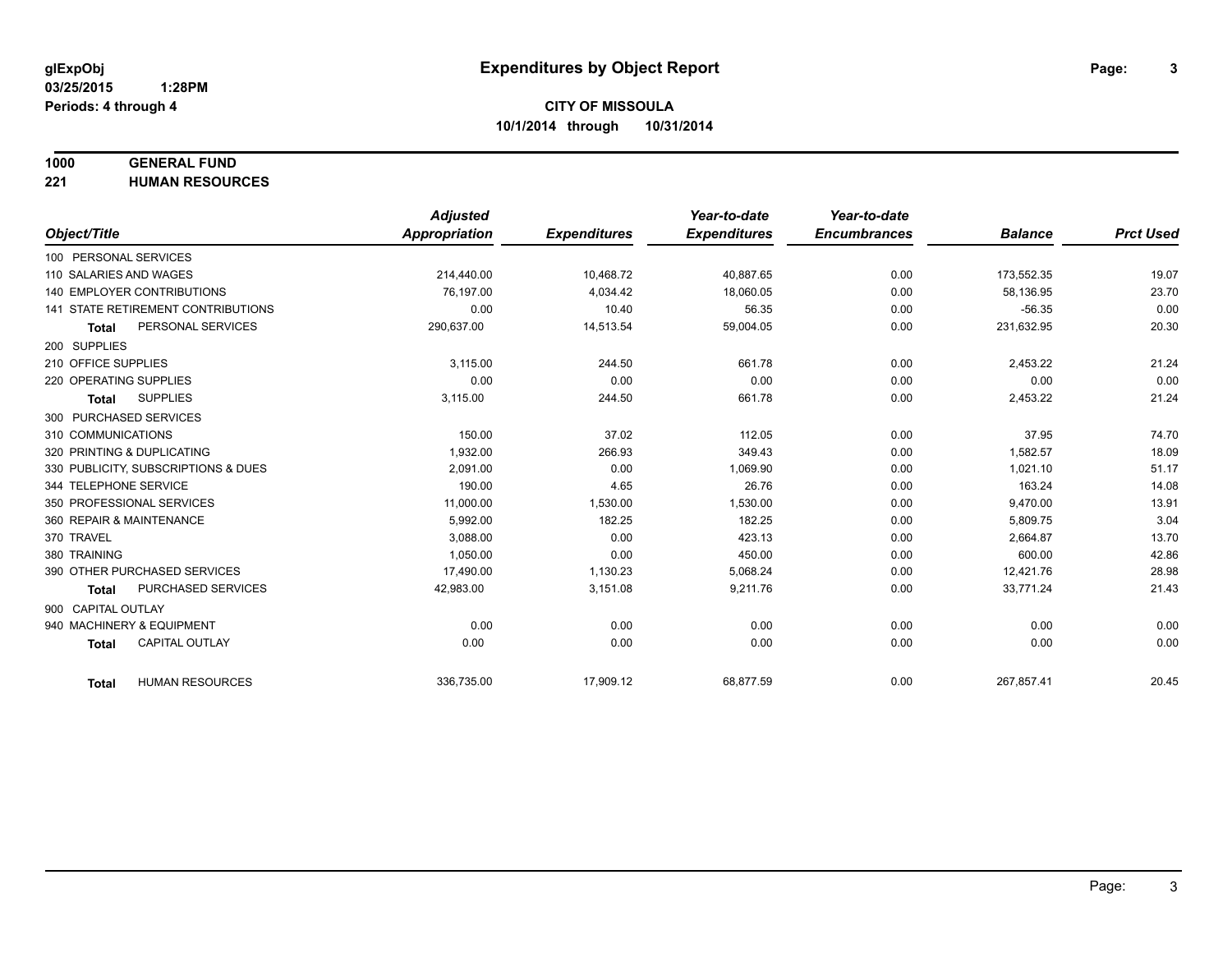#### **1000 GENERAL FUND**

**223 CITY CLERK**

|                                            | <b>Adjusted</b>      |                     | Year-to-date        | Year-to-date        |                |                  |
|--------------------------------------------|----------------------|---------------------|---------------------|---------------------|----------------|------------------|
| Object/Title                               | <b>Appropriation</b> | <b>Expenditures</b> | <b>Expenditures</b> | <b>Encumbrances</b> | <b>Balance</b> | <b>Prct Used</b> |
| 100 PERSONAL SERVICES                      |                      |                     |                     |                     |                |                  |
| 110 SALARIES AND WAGES                     | 184,674.00           | 14,437.91           | 50,132.86           | 0.00                | 134,541.14     | 27.15            |
| 120 OVERTIME/TERMINATION                   | 0.00                 | 0.00                | 0.00                | 0.00                | 0.00           | 0.00             |
| 140 EMPLOYER CONTRIBUTIONS                 | 79,212.00            | 5,558.67            | 21,455.12           | 0.00                | 57,756.88      | 27.09            |
| 141 STATE RETIREMENT CONTRIBUTIONS         | 0.00                 | 13.39               | 66.39               | 0.00                | $-66.39$       | 0.00             |
| PERSONAL SERVICES<br>Total                 | 263,886.00           | 20,009.97           | 71,654.37           | 0.00                | 192,231.63     | 27.15            |
| 200 SUPPLIES                               |                      |                     |                     |                     |                |                  |
| 210 OFFICE SUPPLIES                        | 2,200.00             | 127.59              | 1,235.96            | 0.00                | 964.04         | 56.18            |
| 220 OPERATING SUPPLIES                     | 250.00               | 649.75              | 649.75              | 0.00                | $-399.75$      | 259.90           |
| 230 REPAIR/MAINTENANCE                     | 0.00                 | 0.00                | 0.00                | 0.00                | 0.00           | 0.00             |
| 231 GASOLINE                               | 250.00               | 0.00                | 10.40               | 0.00                | 239.60         | 4.16             |
| 240 OTHER SUPPLIES                         | 224.00               | 0.00                | 0.00                | 0.00                | 224.00         | 0.00             |
| <b>SUPPLIES</b><br>Total                   | 2,924.00             | 777.34              | 1,896.11            | 0.00                | 1,027.89       | 64.85            |
| 300 PURCHASED SERVICES                     |                      |                     |                     |                     |                |                  |
| 310 COMMUNICATIONS                         | 18,738.00            | $-2,141.81$         | $-404.24$           | 0.00                | 19,142.24      | $-2.16$          |
| 320 PRINTING & DUPLICATING                 | 700.00               | 227.69              | 348.50              | 0.00                | 351.50         | 49.79            |
| 330 PUBLICITY, SUBSCRIPTIONS & DUES        | 1,925.00             | 403.04              | 1,147.54            | 0.00                | 777.46         | 59.61            |
| 344 TELEPHONE SERVICE                      | 200.00               | 11.43               | 17.43               | 0.00                | 182.57         | 8.72             |
| 350 PROFESSIONAL SERVICES                  | 14,800.00            | 450.13              | 1,554.02            | 0.00                | 13,245.98      | 10.50            |
| 360 REPAIR & MAINTENANCE                   | 1,100.00             | 259.10              | 259.10              | 0.00                | 840.90         | 23.55            |
| 370 TRAVEL                                 | 5,500.00             | 0.00                | 385.24              | 0.00                | 5,114.76       | 7.00             |
| 380 TRAINING                               | 4,270.00             | 0.00                | 100.00              | 0.00                | 4,170.00       | 2.34             |
| 390 OTHER PURCHASED SERVICES               | 3,500.00             | 0.00                | 0.00                | 0.00                | 3,500.00       | 0.00             |
| PURCHASED SERVICES<br><b>Total</b>         | 50,733.00            | $-790.42$           | 3,407.59            | 0.00                | 47,325.41      | 6.72             |
| 500 FIXED CHARGES                          |                      |                     |                     |                     |                |                  |
| 500 FIXED CHARGES                          | 0.00                 | 0.00                | 0.00                | 0.00                | 0.00           | 0.00             |
| <b>FIXED CHARGES</b><br>Total              | 0.00                 | 0.00                | 0.00                | 0.00                | 0.00           | 0.00             |
| 700 GRANTS & CONTRIBUTIONS                 |                      |                     |                     |                     |                |                  |
| 700 GRANTS & CONTRIBUTIONS                 | 37,700.00            | 1,982.23            | 3,097.86            | 0.00                | 34,602.14      | 8.22             |
| <b>GRANTS &amp; CONTRIBUTIONS</b><br>Total | 37,700.00            | 1,982.23            | 3,097.86            | 0.00                | 34,602.14      | 8.22             |
| 800 OTHER OBJECTS                          |                      |                     |                     |                     |                |                  |
| 845 CONTINGENCY                            | 0.00                 | 0.00                | 0.00                | 0.00                | 0.00           | 0.00             |
| OTHER OBJECTS<br><b>Total</b>              | 0.00                 | 0.00                | 0.00                | 0.00                | 0.00           | 0.00             |
|                                            |                      |                     |                     |                     |                |                  |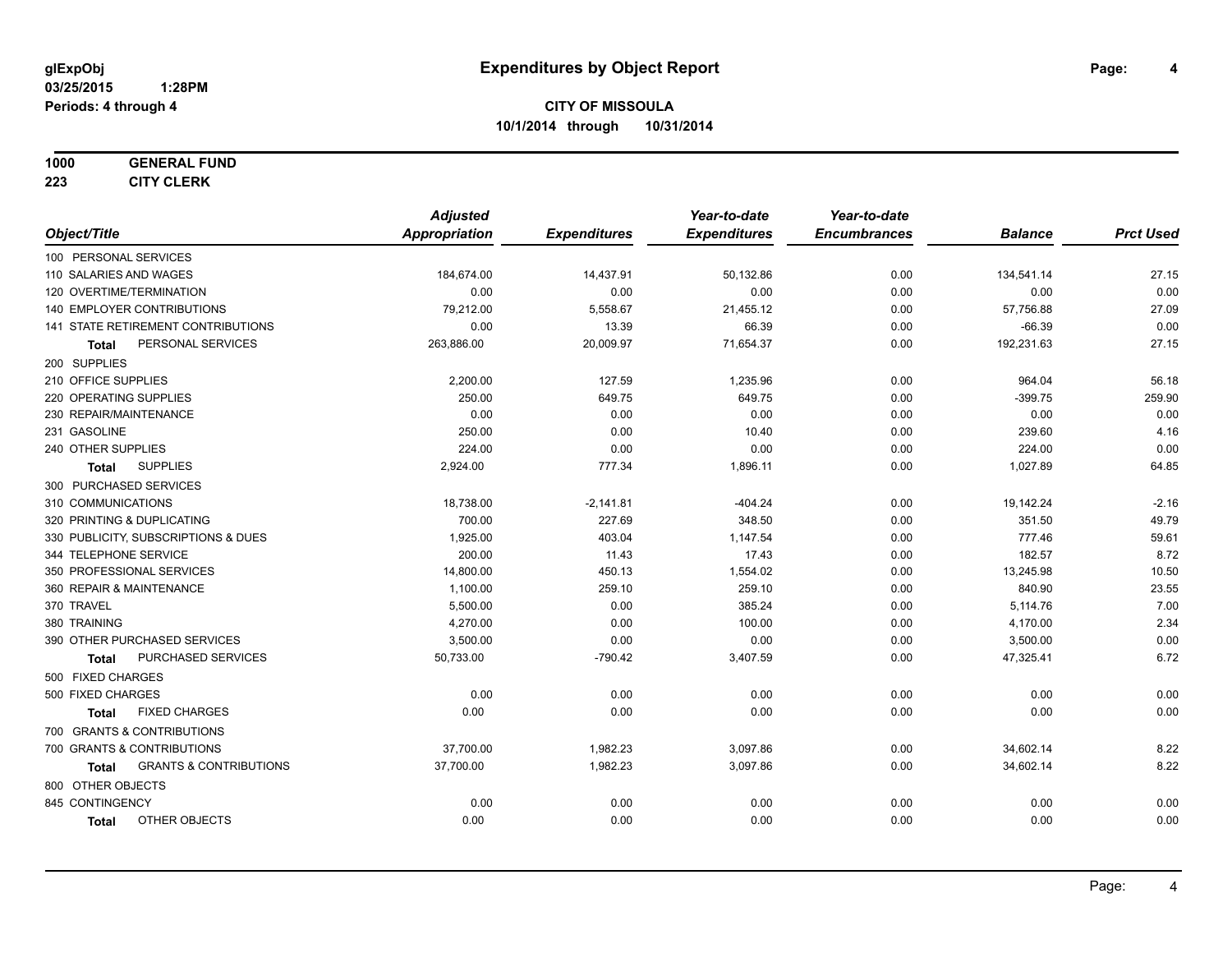#### **03/25/2015 1:28PM Periods: 4 through 4**

# **CITY OF MISSOULA 10/1/2014 through 10/31/2014**

# **1000 GENERAL FUND**

**223 CITY CLERK**

| Object/Title                          | <b>Adjusted</b><br>Appropriation | <b>Expenditures</b> | Year-to-date<br><b>Expenditures</b> | Year-to-date<br><b>Encumbrances</b> | <b>Balance</b> | <b>Prct Used</b> |
|---------------------------------------|----------------------------------|---------------------|-------------------------------------|-------------------------------------|----------------|------------------|
| 900 CAPITAL OUTLAY                    |                                  |                     |                                     |                                     |                |                  |
| 930 IMPROVEMENTS                      | 0.00                             | 465.00              | 465.00                              | 0.00                                | $-465.00$      | 0.00             |
| 940 MACHINERY & EQUIPMENT             | 0.00                             | 435.00              | 435.00                              | 0.00                                | $-435.00$      | 0.00             |
| <b>CAPITAL OUTLAY</b><br><b>Total</b> | 0.00                             | 900.00              | 900.00                              | 0.00                                | $-900.00$      | 0.00             |
| <b>CITY CLERK</b><br><b>Total</b>     | 355.243.00                       | 22.879.12           | 80.955.93                           | 0.00                                | 274.287.07     | 22.79            |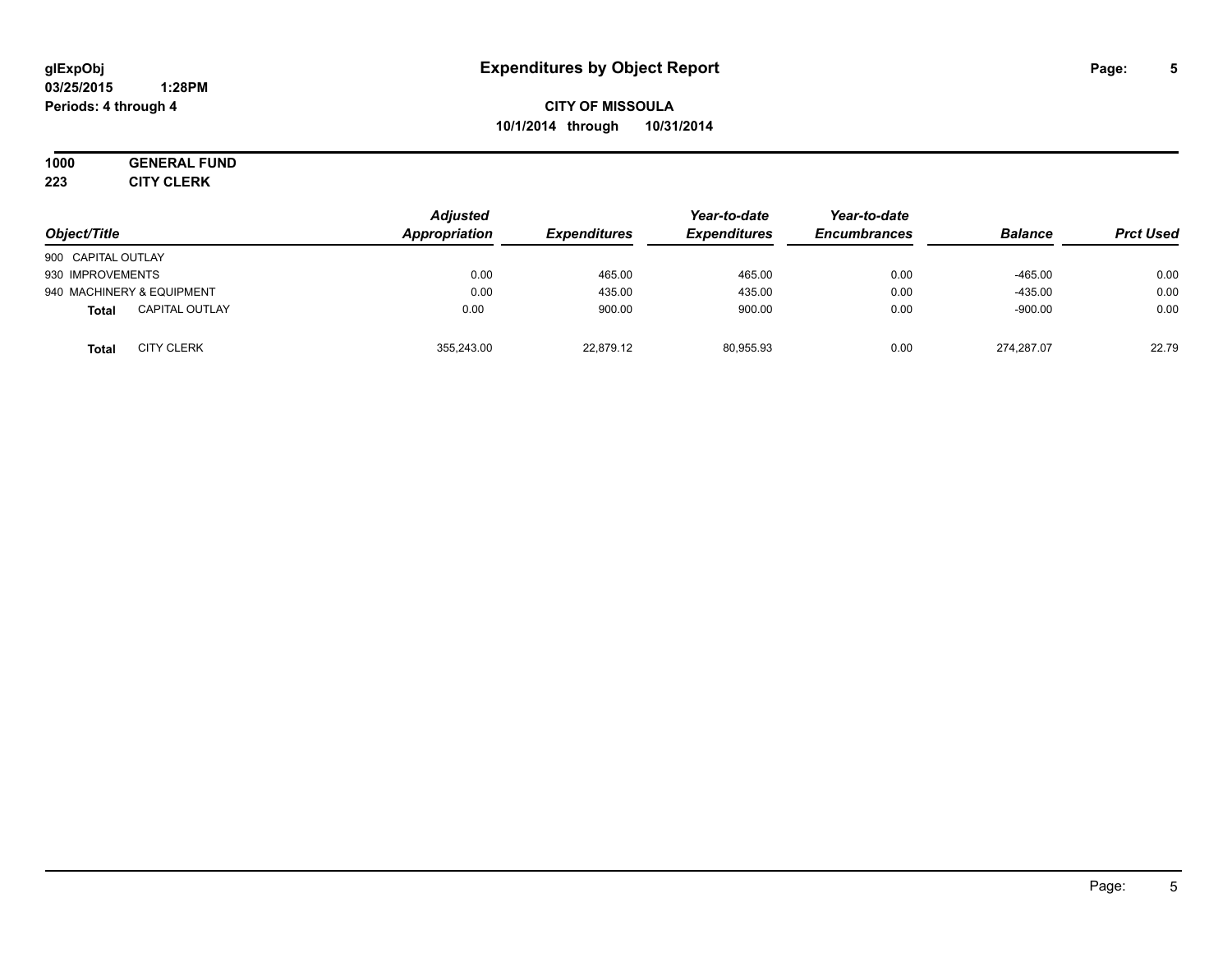#### **1000 GENERAL FUND**

**224 INFORMATION SERVICES**

|                          |                                     | <b>Adjusted</b>      |                     | Year-to-date        | Year-to-date        |                |                  |
|--------------------------|-------------------------------------|----------------------|---------------------|---------------------|---------------------|----------------|------------------|
| Object/Title             |                                     | <b>Appropriation</b> | <b>Expenditures</b> | <b>Expenditures</b> | <b>Encumbrances</b> | <b>Balance</b> | <b>Prct Used</b> |
| 100 PERSONAL SERVICES    |                                     |                      |                     |                     |                     |                |                  |
| 110 SALARIES AND WAGES   |                                     | 338,436.00           | 25,597.57           | 97,021.38           | 0.00                | 241,414.62     | 28.67            |
| 120 OVERTIME/TERMINATION |                                     | 0.00                 | 0.00                | 0.00                | 0.00                | 0.00           | 0.00             |
| 130 OTHER                |                                     | 5,400.00             | 0.00                | 0.00                | 0.00                | 5,400.00       | 0.00             |
|                          | <b>140 EMPLOYER CONTRIBUTIONS</b>   | 113,521.00           | 9,045.62            | 37,988.52           | 0.00                | 75,532.48      | 33.46            |
|                          | 141 STATE RETIREMENT CONTRIBUTIONS  | 0.00                 | 25.41               | 133.12              | 0.00                | $-133.12$      | 0.00             |
| <b>Total</b>             | PERSONAL SERVICES                   | 457,357.00           | 34,668.60           | 135,143.02          | 0.00                | 322,213.98     | 29.55            |
| 200 SUPPLIES             |                                     |                      |                     |                     |                     |                |                  |
| 210 OFFICE SUPPLIES      |                                     | 1,135.00             | 0.00                | 380.98              | 0.00                | 754.02         | 33.57            |
| 220 OPERATING SUPPLIES   |                                     | 12,525.00            | 71.80               | 1,005.48            | 0.00                | 11,519.52      | 8.03             |
| 230 REPAIR/MAINTENANCE   |                                     | 3.000.00             | 0.00                | 0.00                | 0.00                | 3,000.00       | 0.00             |
| 231 GASOLINE             |                                     | 250.00               | 0.00                | 53.66               | 0.00                | 196.34         | 21.46            |
| 240 OTHER SUPPLIES       |                                     | 3,500.00             | 31.99               | 319.93              | 0.00                | 3,180.07       | 9.14             |
| Total                    | <b>SUPPLIES</b>                     | 20,410.00            | 103.79              | 1,760.05            | 0.00                | 18,649.95      | 8.62             |
| 300 PURCHASED SERVICES   |                                     |                      |                     |                     |                     |                |                  |
| 310 COMMUNICATIONS       |                                     | 100.00               | 0.00                | 0.00                | 0.00                | 100.00         | 0.00             |
|                          | 320 PRINTING & DUPLICATING          | 350.00               | 47.32               | 47.32               | 0.00                | 302.68         | 13.52            |
|                          | 330 PUBLICITY, SUBSCRIPTIONS & DUES | 179,199.00           | 0.00                | 24,505.80           | 0.00                | 154,693.20     | 13.68            |
| 344 TELEPHONE SERVICE    |                                     | 135,330.00           | 9,950.43            | 40,357.64           | 0.00                | 94,972.36      | 29.82            |
|                          | 350 PROFESSIONAL SERVICES           | 57,090.00            | 32,195.90           | 77,900.99           | 0.00                | $-20,810.99$   | 136.45           |
| 360 REPAIR & MAINTENANCE |                                     | 1,350.00             | 0.00                | 0.00                | 0.00                | 1,350.00       | 0.00             |
| 370 TRAVEL               |                                     | 6,809.00             | 1,147.20            | 1,549.20            | 0.00                | 5,259.80       | 22.75            |
| 380 TRAINING             |                                     | 11,981.00            | 2,747.00            | 3,579.35            | 0.00                | 8,401.65       | 29.88            |
| <b>Total</b>             | PURCHASED SERVICES                  | 392,209.00           | 46,087.85           | 147,940.30          | 0.00                | 244,268.70     | 37.72            |
| 500 FIXED CHARGES        |                                     |                      |                     |                     |                     |                |                  |
| 500 FIXED CHARGES        |                                     | 0.00                 | 0.00                | 0.00                | 0.00                | 0.00           | 0.00             |
| <b>Total</b>             | <b>FIXED CHARGES</b>                | 0.00                 | 0.00                | 0.00                | 0.00                | 0.00           | 0.00             |
| 900 CAPITAL OUTLAY       |                                     |                      |                     |                     |                     |                |                  |
|                          | 940 MACHINERY & EQUIPMENT           | 0.00                 | 0.00                | 0.00                | 0.00                | 0.00           | 0.00             |
| <b>Total</b>             | <b>CAPITAL OUTLAY</b>               | 0.00                 | 0.00                | 0.00                | 0.00                | 0.00           | 0.00             |
| <b>Total</b>             | <b>INFORMATION SERVICES</b>         | 869,976.00           | 80,860.24           | 284,843.37          | 0.00                | 585,132.63     | 32.74            |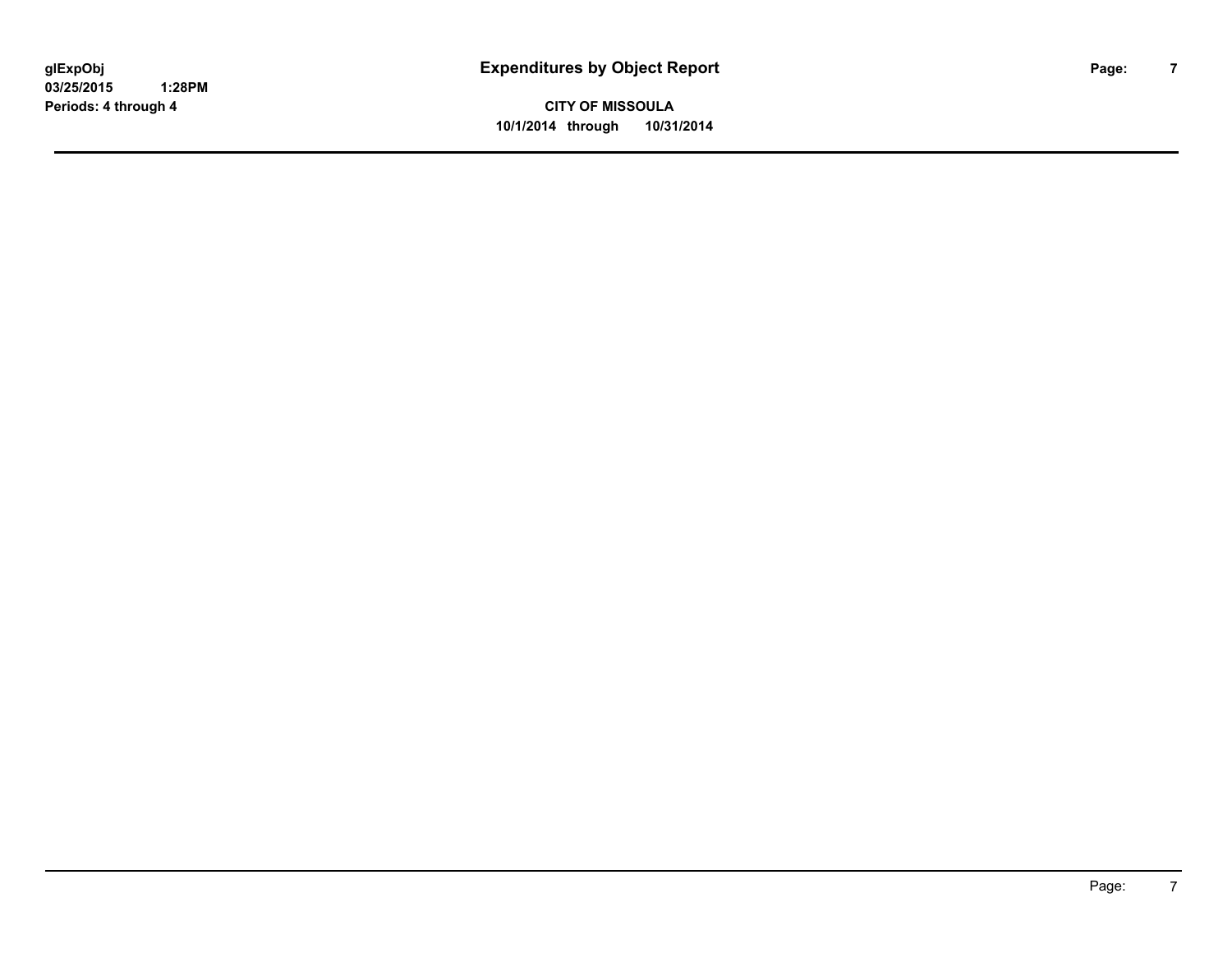# **1000 GENERAL FUND**

**230 MUNICIPAL COURT**

|                                           | <b>Adjusted</b> |                     | Year-to-date        | Year-to-date        |                |                  |
|-------------------------------------------|-----------------|---------------------|---------------------|---------------------|----------------|------------------|
| Object/Title                              | Appropriation   | <b>Expenditures</b> | <b>Expenditures</b> | <b>Encumbrances</b> | <b>Balance</b> | <b>Prct Used</b> |
| 100 PERSONAL SERVICES                     |                 |                     |                     |                     |                |                  |
| 110 SALARIES AND WAGES                    | 745,063.00      | 50,079.26           | 197,633.35          | 0.00                | 547,429.65     | 26.53            |
| 120 OVERTIME/TERMINATION                  | 10.000.00       | 529.57              | 2,582.22            | 0.00                | 7,417.78       | 25.82            |
| 140 EMPLOYER CONTRIBUTIONS                | 299,318.00      | 20,104.87           | 91,037.13           | 0.00                | 208,280.87     | 30.41            |
| 141 STATE RETIREMENT CONTRIBUTIONS        | 0.00            | 50.51               | 273.30              | 0.00                | $-273.30$      | 0.00             |
| PERSONAL SERVICES<br><b>Total</b>         | 1,054,381.00    | 70,764.21           | 291,526.00          | 0.00                | 762,855.00     | 27.65            |
| 200 SUPPLIES                              |                 |                     |                     |                     |                |                  |
| 210 OFFICE SUPPLIES                       | 4,756.00        | 756.96              | 2,626.28            | 0.00                | 2,129.72       | 55.22            |
| 220 OPERATING SUPPLIES                    | 4,972.00        | 0.00                | 0.00                | 0.00                | 4,972.00       | 0.00             |
| 230 REPAIR/MAINTENANCE                    | 0.00            | 0.00                | 0.00                | 0.00                | 0.00           | 0.00             |
| 240 OTHER SUPPLIES                        | 3,540.00        | 185.00              | $-1,515.00$         | 0.00                | 5,055.00       | $-42.80$         |
| <b>SUPPLIES</b><br><b>Total</b>           | 13,268.00       | 941.96              | 1,111.28            | 0.00                | 12,156.72      | 8.38             |
| 300 PURCHASED SERVICES                    |                 |                     |                     |                     |                |                  |
| 310 COMMUNICATIONS                        | 11,500.00       | 652.33              | 2,052.98            | 0.00                | 9,447.02       | 17.85            |
| 320 PRINTING & DUPLICATING                | 1,187.00        | 0.00                | 0.00                | 0.00                | 1,187.00       | 0.00             |
| 330 PUBLICITY, SUBSCRIPTIONS & DUES       | 10,196.00       | 200.00              | 1,203.88            | 0.00                | 8,992.12       | 11.81            |
| 344 TELEPHONE SERVICE                     | 1,584.00        | 23.35               | 165.67              | 0.00                | 1,418.33       | 10.46            |
| 350 PROFESSIONAL SERVICES                 | 220,707.00      | 972.02              | 7,683.32            | 0.00                | 213,023.68     | 3.48             |
| 360 REPAIR & MAINTENANCE                  | 3,790.00        | 0.00                | 7,305.00            | 0.00                | $-3,515.00$    | 192.74           |
| 370 TRAVEL                                | 5,174.00        | 1,372.10            | 2,293.30            | 0.00                | 2,880.70       | 44.32            |
| 380 TRAINING                              | 9,000.00        | 2,798.00            | 3,498.00            | 0.00                | 5,502.00       | 38.87            |
| 390 OTHER PURCHASED SERVICES              | 6,263.00        | 889.94              | 2,348.17            | 0.00                | 3,914.83       | 37.49            |
| <b>PURCHASED SERVICES</b><br><b>Total</b> | 269,401.00      | 6,907.74            | 26,550.32           | 0.00                | 242,850.68     | 9.86             |
| 500 FIXED CHARGES                         |                 |                     |                     |                     |                |                  |
| 500 FIXED CHARGES                         | 0.00            | 0.00                | 0.00                | 0.00                | 0.00           | 0.00             |
| <b>FIXED CHARGES</b><br><b>Total</b>      | 0.00            | 0.00                | 0.00                | 0.00                | 0.00           | 0.00             |
| 900 CAPITAL OUTLAY                        |                 |                     |                     |                     |                |                  |
| 940 MACHINERY & EQUIPMENT                 | 0.00            | 0.00                | 0.00                | 0.00                | 0.00           | 0.00             |
| <b>CAPITAL OUTLAY</b><br><b>Total</b>     | 0.00            | 0.00                | 0.00                | 0.00                | 0.00           | 0.00             |
| MUNICIPAL COURT<br><b>Total</b>           | 1,337,050.00    | 78,613.91           | 319,187.60          | 0.00                | 1,017,862.40   | 23.87            |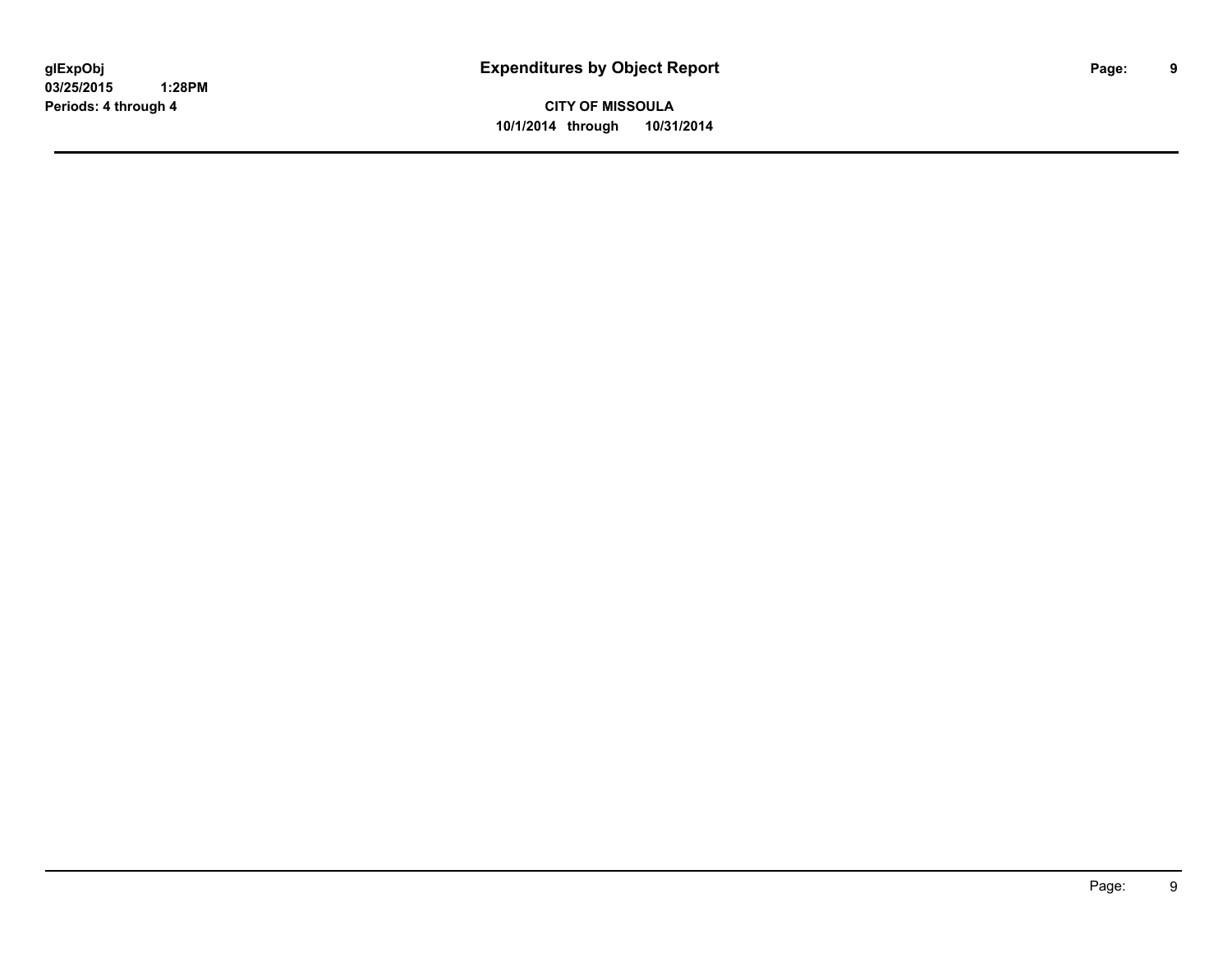**1000 GENERAL FUND**

**240 FINANCE**

|                        |                                     | <b>Adjusted</b>      |                     | Year-to-date        | Year-to-date        |                |                  |
|------------------------|-------------------------------------|----------------------|---------------------|---------------------|---------------------|----------------|------------------|
| Object/Title           |                                     | <b>Appropriation</b> | <b>Expenditures</b> | <b>Expenditures</b> | <b>Encumbrances</b> | <b>Balance</b> | <b>Prct Used</b> |
| 100 PERSONAL SERVICES  |                                     |                      |                     |                     |                     |                |                  |
| 110 SALARIES AND WAGES |                                     | 646,059.00           | 46,550.43           | 183,682.19          | 0.00                | 462,376.81     | 28.43            |
|                        | 120 OVERTIME/TERMINATION            | 1,000.00             | 0.00                | 0.00                | 0.00                | 1,000.00       | 0.00             |
|                        | 140 EMPLOYER CONTRIBUTIONS          | 237,134.00           | 17,925.12           | 80,295.46           | 0.00                | 156,838.54     | 33.86            |
|                        | 141 STATE RETIREMENT CONTRIBUTIONS  | 0.00                 | 47.28               | 254.56              | 0.00                | $-254.56$      | 0.00             |
| Total                  | PERSONAL SERVICES                   | 884,193.00           | 64,522.83           | 264,232.21          | 0.00                | 619,960.79     | 29.88            |
| 200 SUPPLIES           |                                     |                      |                     |                     |                     |                |                  |
| 210 OFFICE SUPPLIES    |                                     | 4,925.00             | 81.45               | 973.15              | 0.00                | 3,951.85       | 19.76            |
| 220 OPERATING SUPPLIES |                                     | 2,674.00             | 0.00                | 10.00               | 0.00                | 2,664.00       | 0.37             |
| 230 REPAIR/MAINTENANCE |                                     | 300.00               | 0.00                | 0.00                | 0.00                | 300.00         | 0.00             |
| 231 GASOLINE           |                                     | 91.00                | 0.00                | 0.00                | 0.00                | 91.00          | 0.00             |
| 240 OTHER SUPPLIES     |                                     | 500.00               | 0.00                | 0.00                | 0.00                | 500.00         | 0.00             |
| <b>Total</b>           | <b>SUPPLIES</b>                     | 8,490.00             | 81.45               | 983.15              | 0.00                | 7,506.85       | 11.58            |
|                        | 300 PURCHASED SERVICES              |                      |                     |                     |                     |                |                  |
| 310 COMMUNICATIONS     |                                     | 36,780.00            | 450.72              | 17,632.08           | 0.00                | 19,147.92      | 47.94            |
|                        | 320 PRINTING & DUPLICATING          | 8,746.00             | 882.12              | 2,562.17            | 0.00                | 6,183.83       | 29.30            |
|                        | 330 PUBLICITY, SUBSCRIPTIONS & DUES | 2,326.00             | 0.00                | 0.00                | 0.00                | 2,326.00       | 0.00             |
| 344 TELEPHONE SERVICE  |                                     | 2,125.00             | 64.39               | 203.69              | 0.00                | 1,921.31       | 9.59             |
|                        | 350 PROFESSIONAL SERVICES           | 165,136.00           | 1,160.14            | 8,468.14            | 0.00                | 156,667.86     | 5.13             |
|                        | 360 REPAIR & MAINTENANCE            | 1,305.00             | 0.00                | 0.00                | 0.00                | 1,305.00       | 0.00             |
| 370 TRAVEL             |                                     | 8,245.00             | 413.90              | 513.90              | 0.00                | 7,731.10       | 6.23             |
| 380 TRAINING           |                                     | 7,330.00             | 0.00                | 89.00               | 0.00                | 7,241.00       | 1.21             |
|                        | 390 OTHER PURCHASED SERVICES        | 0.00                 | 0.00                | 0.00                | 0.00                | 0.00           | 0.00             |
| Total                  | PURCHASED SERVICES                  | 231,993.00           | 2,971.27            | 29,468.98           | 0.00                | 202,524.02     | 12.70            |
| 500 FIXED CHARGES      |                                     |                      |                     |                     |                     |                |                  |
| 500 FIXED CHARGES      |                                     | 500.00               | 0.00                | 0.00                | 0.00                | 500.00         | 0.00             |
| Total                  | <b>FIXED CHARGES</b>                | 500.00               | 0.00                | 0.00                | 0.00                | 500.00         | 0.00             |
| 900 CAPITAL OUTLAY     |                                     |                      |                     |                     |                     |                |                  |
|                        | 940 MACHINERY & EQUIPMENT           | 0.00                 | 0.00                | 0.00                | 0.00                | 0.00           | 0.00             |
| <b>Total</b>           | <b>CAPITAL OUTLAY</b>               | 0.00                 | 0.00                | 0.00                | 0.00                | 0.00           | 0.00             |
| Total                  | <b>FINANCE</b>                      | 1,125,176.00         | 67,575.55           | 294,684.34          | 0.00                | 830,491.66     | 26.19            |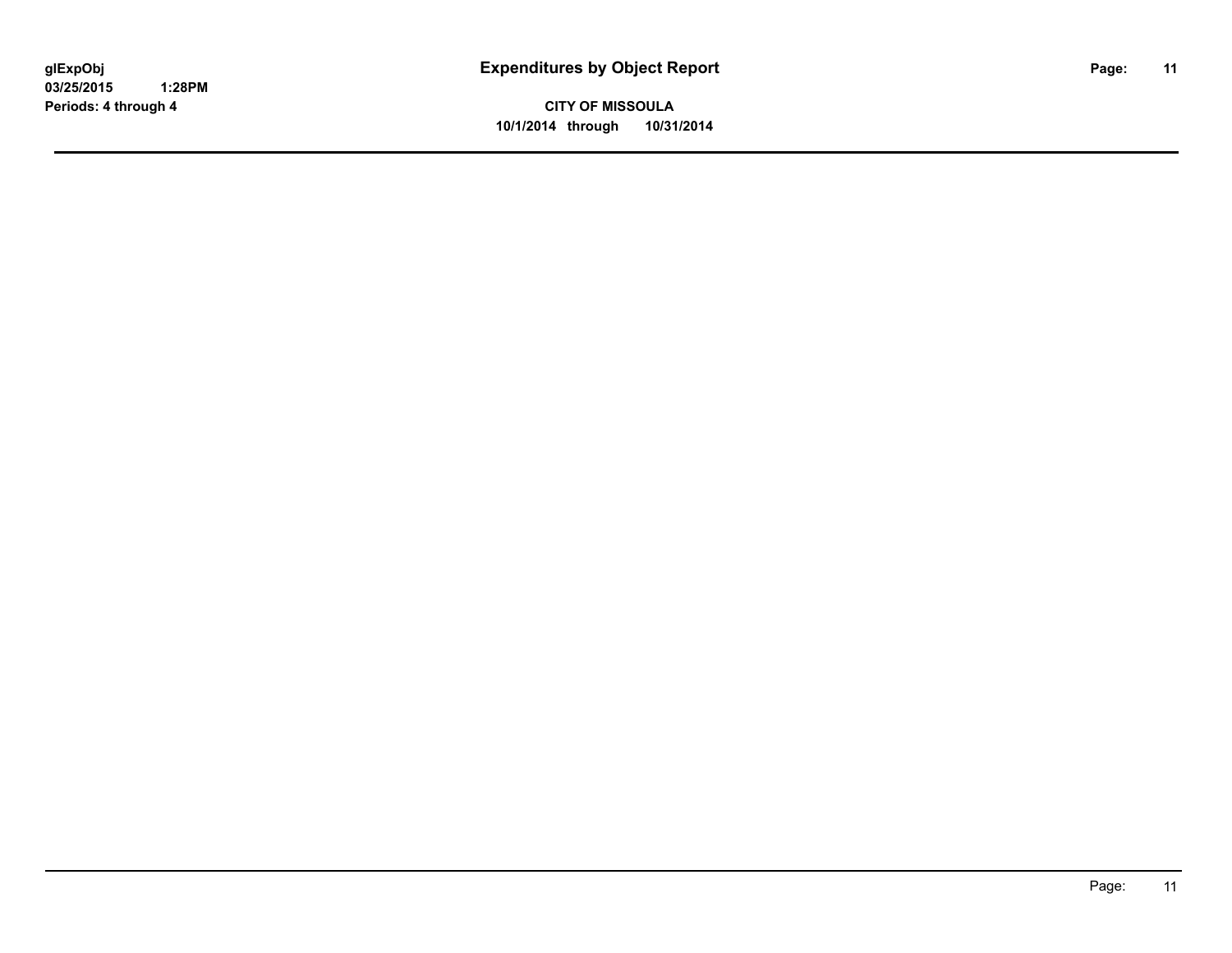#### **1000 GENERAL FUND**

**245 CENTRALIZED SERVICES**

|                                                   | <b>Adjusted</b>      |                     | Year-to-date        | Year-to-date        |                |                  |
|---------------------------------------------------|----------------------|---------------------|---------------------|---------------------|----------------|------------------|
| Object/Title                                      | <b>Appropriation</b> | <b>Expenditures</b> | <b>Expenditures</b> | <b>Encumbrances</b> | <b>Balance</b> | <b>Prct Used</b> |
| 100 PERSONAL SERVICES                             |                      |                     |                     |                     |                |                  |
| 110 SALARIES AND WAGES                            | 253,475.00           | 19,385.82           | 77,606.64           | 0.00                | 175,868.36     | 30.62            |
| <b>140 EMPLOYER CONTRIBUTIONS</b>                 | 73,267.00            | 5,882.28            | 25,152.79           | 0.00                | 48,114.21      | 34.33            |
| 141 STATE RETIREMENT CONTRIBUTIONS                | 0.00                 | 19.38               | 104.19              | 0.00                | $-104.19$      | 0.00             |
| PERSONAL SERVICES<br><b>Total</b>                 | 326,742.00           | 25,287.48           | 102,863.62          | 0.00                | 223,878.38     | 31.48            |
| 200 SUPPLIES                                      |                      |                     |                     |                     |                |                  |
| 210 OFFICE SUPPLIES                               | 900.00               | 0.00                | 0.00                | 0.00                | 900.00         | 0.00             |
| 220 OPERATING SUPPLIES                            | 700.00               | 0.00                | 0.00                | 0.00                | 700.00         | 0.00             |
| 231 GASOLINE                                      | 178.00               | 0.00                | 0.00                | 0.00                | 178.00         | 0.00             |
| <b>SUPPLIES</b><br><b>Total</b>                   | 1,778.00             | 0.00                | 0.00                | 0.00                | 1,778.00       | 0.00             |
| 300 PURCHASED SERVICES                            |                      |                     |                     |                     |                |                  |
| 310 COMMUNICATIONS                                | 100.00               | 0.00                | 0.00                | 0.00                | 100.00         | 0.00             |
| 320 PRINTING & DUPLICATING                        | 200.00               | 0.00                | 42.57               | 0.00                | 157.43         | 21.29            |
| 330 PUBLICITY, SUBSCRIPTIONS & DUES               | 185.00               | 0.00                | 0.00                | 0.00                | 185.00         | 0.00             |
| 344 TELEPHONE SERVICE                             | 793.00               | 61.89               | 185.70              | 0.00                | 607.30         | 23.42            |
| 350 PROFESSIONAL SERVICES                         | 8,000.00             | 0.00                | 7,765.00            | 0.00                | 235.00         | 97.06            |
| 370 TRAVEL                                        | 2,000.00             | 0.00                | 100.00              | 0.00                | 1,900.00       | 5.00             |
| 380 TRAINING                                      | 2,000.00             | 0.00                | 0.00                | 0.00                | 2,000.00       | 0.00             |
| 390 OTHER PURCHASED SERVICES                      | 0.00                 | 0.00                | 0.00                | 0.00                | 0.00           | 0.00             |
| <b>PURCHASED SERVICES</b><br><b>Total</b>         | 13,278.00            | 61.89               | 8,093.27            | 0.00                | 5,184.73       | 60.95            |
| 700 GRANTS & CONTRIBUTIONS                        |                      |                     |                     |                     |                |                  |
| 700 GRANTS & CONTRIBUTIONS                        | 0.00                 | 0.00                | 0.00                | 0.00                | 0.00           | 0.00             |
| <b>GRANTS &amp; CONTRIBUTIONS</b><br><b>Total</b> | 0.00                 | 0.00                | 0.00                | 0.00                | 0.00           | 0.00             |
|                                                   |                      |                     |                     |                     |                |                  |
| <b>CENTRALIZED SERVICES</b><br><b>Total</b>       | 341,798.00           | 25,349.37           | 110,956.89          | 0.00                | 230,841.11     | 32.46            |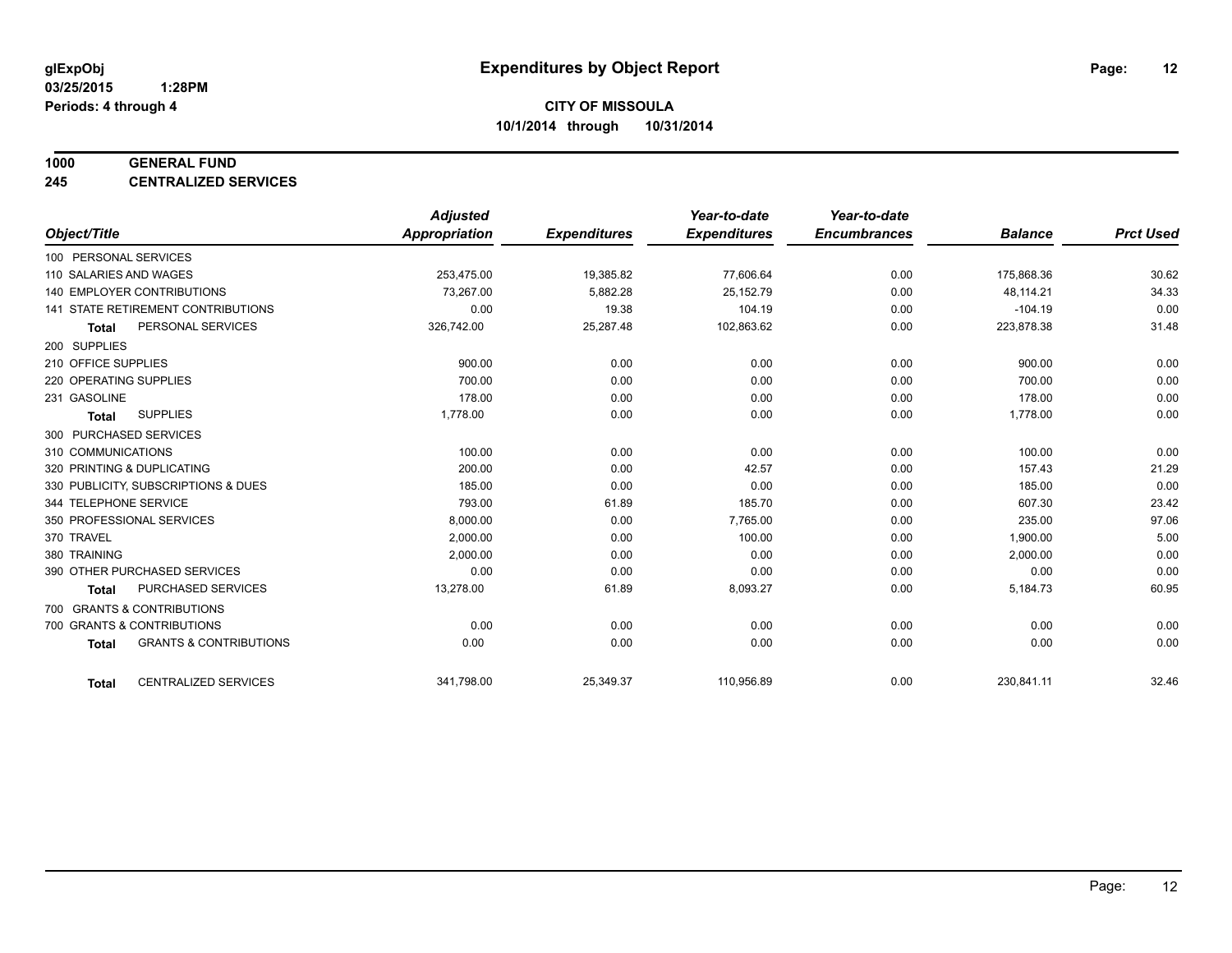#### **1000 GENERAL FUND**

**250 DEVELOPMENT SERVICES**

|                                     | <b>Adjusted</b>      |                     | Year-to-date        | Year-to-date        |                |                  |
|-------------------------------------|----------------------|---------------------|---------------------|---------------------|----------------|------------------|
| Object/Title                        | <b>Appropriation</b> | <b>Expenditures</b> | <b>Expenditures</b> | <b>Encumbrances</b> | <b>Balance</b> | <b>Prct Used</b> |
| 100 PERSONAL SERVICES               |                      |                     |                     |                     |                |                  |
| 110 SALARIES AND WAGES              | 1,229,719.00         | 149,238.52          | 514,504.24          | 0.00                | 715,214.76     | 41.84            |
| 120 OVERTIME/TERMINATION            | 4,276.00             | 39.97               | 39.97               | 0.00                | 4,236.03       | 0.93             |
| 130 OTHER                           | 0.00                 | 0.00                | 0.00                | 0.00                | 0.00           | 0.00             |
| 140 EMPLOYER CONTRIBUTIONS          | 419,955.00           | 53,812.74           | 210,354.76          | 0.00                | 209,600.24     | 50.09            |
| 141 STATE RETIREMENT CONTRIBUTIONS  | 0.00                 | 69.44               | 663.70              | 0.00                | $-663.70$      | 0.00             |
| PERSONAL SERVICES<br><b>Total</b>   | 1,653,950.00         | 203,160.67          | 725,562.67          | 0.00                | 928,387.33     | 43.87            |
| 200 SUPPLIES                        |                      |                     |                     |                     |                |                  |
| 210 OFFICE SUPPLIES                 | 15,758.00            | 369.22              | 2,782.36            | 0.00                | 12,975.64      | 17.66            |
| 220 OPERATING SUPPLIES              | 1,406.00             | 0.00                | 333.42              | 0.00                | 1,072.58       | 23.71            |
| 230 REPAIR/MAINTENANCE              | 3,000.00             | 364.98              | 464.94              | 0.00                | 2,535.06       | 15.50            |
| 231 GASOLINE                        | 15,968.00            | 10.59               | 2,561.61            | 0.00                | 13,406.39      | 16.04            |
| 240 OTHER SUPPLIES                  | 1,405.00             | $-206.04$           | 216.17              | 0.00                | 1,188.83       | 15.39            |
| <b>SUPPLIES</b><br>Total            | 37,537.00            | 538.75              | 6,358.50            | 0.00                | 31,178.50      | 16.94            |
| 300 PURCHASED SERVICES              |                      |                     |                     |                     |                |                  |
| 310 COMMUNICATIONS                  | 16,013.00            | $-607.49$           | 913.06              | 0.00                | 15,099.94      | 5.70             |
| 320 PRINTING & DUPLICATING          | 8,354.00             | 29.95               | 64.35               | 0.00                | 8,289.65       | 0.77             |
| 330 PUBLICITY, SUBSCRIPTIONS & DUES | 12,050.00            | $-154.00$           | 1,518.02            | 0.00                | 10,531.98      | 12.60            |
| 341 ELECTRICITY & NATURAL GAS       | 0.00                 | 0.00                | 0.00                | 0.00                | 0.00           | 0.00             |
| 344 TELEPHONE SERVICE               | 8,830.00             | 4,281.63            | 4,403.87            | 0.00                | 4,426.13       | 49.87            |
| 350 PROFESSIONAL SERVICES           | 86,085.00            | 812.44              | 19,010.96           | 0.00                | 67,074.04      | 22.08            |
| 360 REPAIR & MAINTENANCE            | 2,495.00             | 0.00                | 48.00               | 0.00                | 2,447.00       | 1.92             |
| 370 TRAVEL                          | 20,611.00            | $-128.11$           | 2,431.58            | 0.00                | 18,179.42      | 11.80            |
| 380 TRAINING                        | 5,525.00             | $-295.00$           | 139.00              | 0.00                | 5,386.00       | 2.52             |
| 390 OTHER PURCHASED SERVICES        | 1,550.00             | 0.00                | 0.00                | 0.00                | 1,550.00       | 0.00             |
| PURCHASED SERVICES<br><b>Total</b>  | 161,513.00           | 3,939.42            | 28,528.84           | 0.00                | 132,984.16     | 17.66            |
| 500 FIXED CHARGES                   |                      |                     |                     |                     |                |                  |
| 500 FIXED CHARGES                   | 0.00                 | 0.00                | 0.00                | 0.00                | 0.00           | 0.00             |
| 550 MERCHANT SERVICE FEES           | 0.00                 | 1,076.96            | 2,962.02            | 0.00                | $-2,962.02$    | 0.00             |
| <b>FIXED CHARGES</b><br>Total       | 0.00                 | 1,076.96            | 2,962.02            | 0.00                | $-2,962.02$    | 0.00             |
| 700 GRANTS & CONTRIBUTIONS          |                      |                     |                     |                     |                |                  |
| 700 GRANTS & CONTRIBUTIONS          | 0.00                 | 0.00                | 0.00                | 0.00                | 0.00           | 0.00             |
| 780 INTERGOVERNMENTAL TRANSFER      | 0.00                 | 0.00                | 0.00                | 0.00                | 0.00           | 0.00             |
|                                     |                      |                     |                     |                     |                |                  |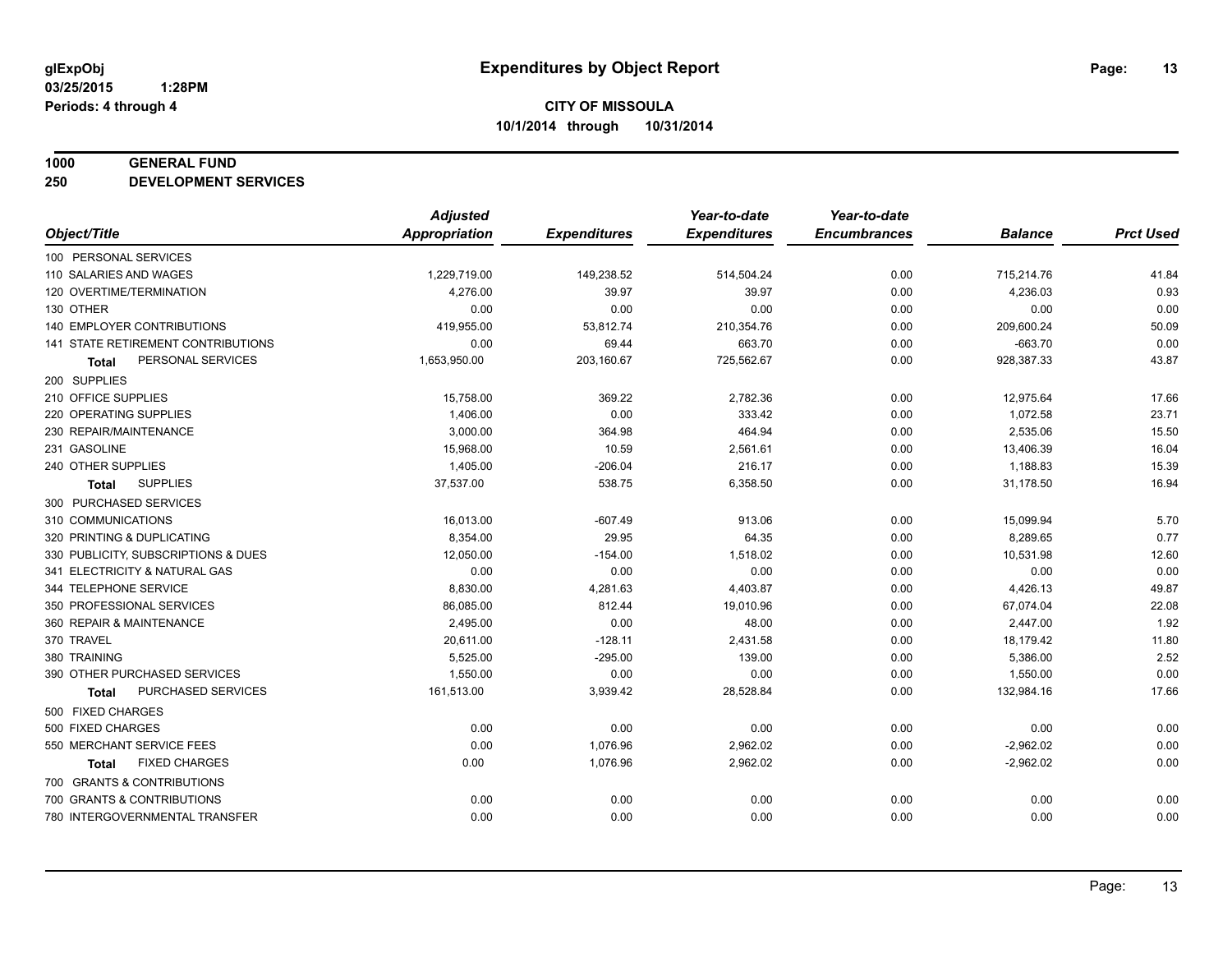#### **1000 GENERAL FUND**

**250 DEVELOPMENT SERVICES**

| Object/Title              |                                   | <b>Adjusted</b>      | <b>Expenditures</b> | Year-to-date<br><b>Expenditures</b> | Year-to-date<br><b>Encumbrances</b> |                |                  |
|---------------------------|-----------------------------------|----------------------|---------------------|-------------------------------------|-------------------------------------|----------------|------------------|
|                           |                                   | <b>Appropriation</b> |                     |                                     |                                     | <b>Balance</b> | <b>Prct Used</b> |
| <b>Total</b>              | <b>GRANTS &amp; CONTRIBUTIONS</b> | 0.00                 | 0.00                | 0.00                                | 0.00                                | 0.00           | 0.00             |
| 800 OTHER OBJECTS         |                                   |                      |                     |                                     |                                     |                |                  |
| 845 CONTINGENCY           |                                   | 0.00                 | 0.00                | 0.00                                | 0.00                                | 0.00           | 0.00             |
| Total                     | OTHER OBJECTS                     | 0.00                 | 0.00                | 0.00                                | 0.00                                | 0.00           | 0.00             |
| 900 CAPITAL OUTLAY        |                                   |                      |                     |                                     |                                     |                |                  |
| 940 MACHINERY & EQUIPMENT |                                   | 8.576.00             | 0.00                | 0.00                                | 0.00                                | 8,576.00       | 0.00             |
| <b>Total</b>              | <b>CAPITAL OUTLAY</b>             | 8.576.00             | 0.00                | 0.00                                | 0.00                                | 8.576.00       | 0.00             |
| <b>Total</b>              | <b>DEVELOPMENT SERVICES</b>       | 1.861.576.00         | 208.715.80          | 763.412.03                          | 0.00                                | 1.098.163.97   | 41.01            |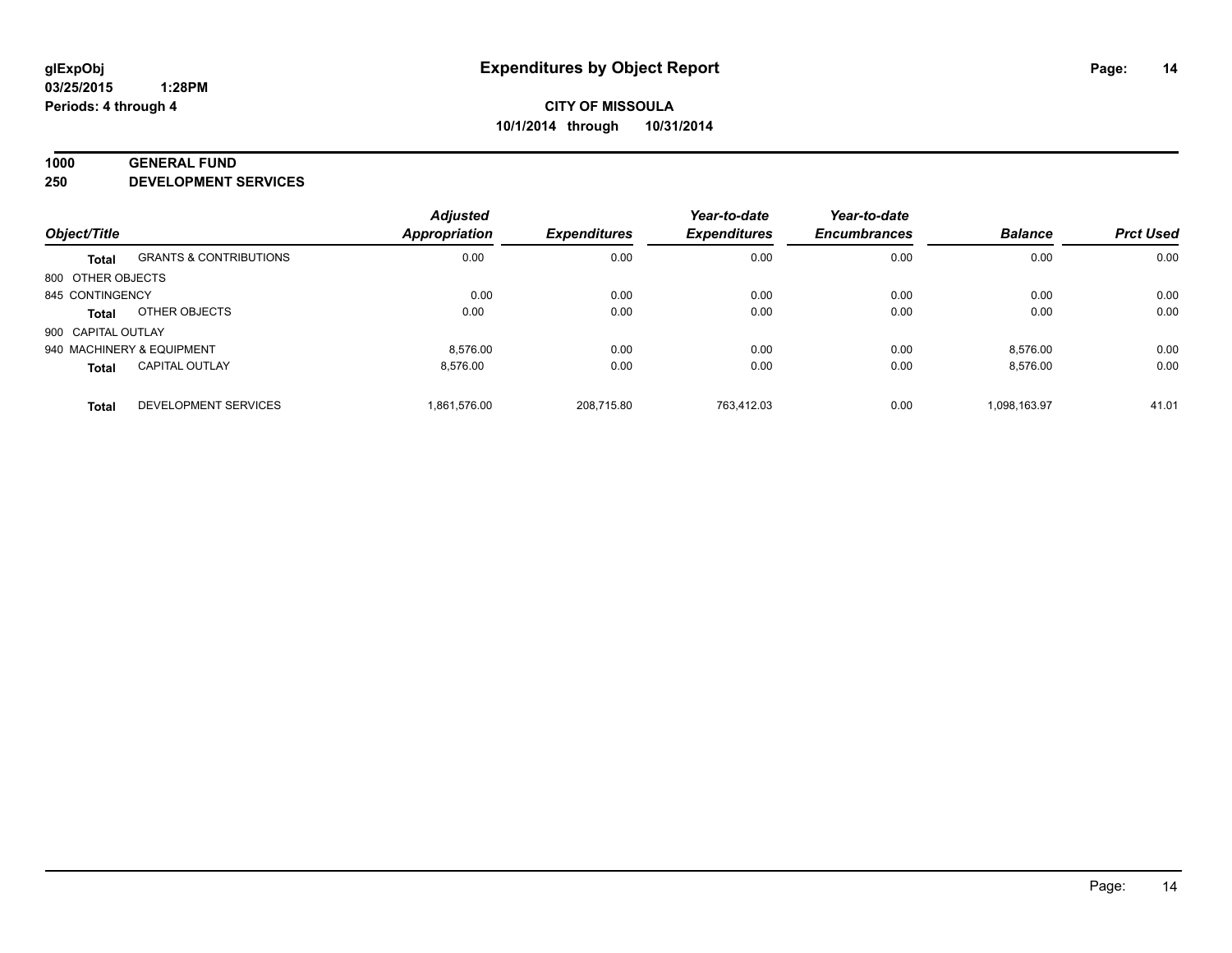# **1000 GENERAL FUND**

**260 GIS SERVICES**

|                                           | <b>Adjusted</b>      |                     | Year-to-date        | Year-to-date        |                |                  |
|-------------------------------------------|----------------------|---------------------|---------------------|---------------------|----------------|------------------|
| Object/Title                              | <b>Appropriation</b> | <b>Expenditures</b> | <b>Expenditures</b> | <b>Encumbrances</b> | <b>Balance</b> | <b>Prct Used</b> |
| 100 PERSONAL SERVICES                     |                      |                     |                     |                     |                |                  |
| 110 SALARIES AND WAGES                    | 160.098.00           | 11,941.41           | 47.149.57           | 0.00                | 112,948.43     | 29.45            |
| 120 OVERTIME/TERMINATION                  | 0.00                 | 0.00                | 0.00                | 0.00                | 0.00           | 0.00             |
| <b>140 EMPLOYER CONTRIBUTIONS</b>         | 57,165.00            | 4,463.16            | 19,819.15           | 0.00                | 37,345.85      | 34.67            |
| 141 STATE RETIREMENT CONTRIBUTIONS        | 0.00                 | 11.94               | 65.24               | 0.00                | $-65.24$       | 0.00             |
| PERSONAL SERVICES<br><b>Total</b>         | 217,263.00           | 16,416.51           | 67,033.96           | 0.00                | 150,229.04     | 30.85            |
| 200 SUPPLIES                              |                      |                     |                     |                     |                |                  |
| 210 OFFICE SUPPLIES                       | 3,500.00             | 0.00                | 53.09               | 0.00                | 3,446.91       | 1.52             |
| 220 OPERATING SUPPLIES                    | 684.00               | 0.00                | 81.98               | 0.00                | 602.02         | 11.99            |
| 230 REPAIR/MAINTENANCE                    | 2,140.00             | 0.00                | 0.00                | 0.00                | 2,140.00       | 0.00             |
| 231 GASOLINE                              | 500.00               | 0.00                | 0.00                | 0.00                | 500.00         | 0.00             |
| 240 OTHER SUPPLIES                        | 1,000.00             | 0.00                | 0.00                | 0.00                | 1,000.00       | 0.00             |
| <b>SUPPLIES</b><br><b>Total</b>           | 7,824.00             | 0.00                | 135.07              | 0.00                | 7,688.93       | 1.73             |
| 300 PURCHASED SERVICES                    |                      |                     |                     |                     |                |                  |
| 310 COMMUNICATIONS                        | 1.220.00             | 61.91               | 123.81              | 0.00                | 1,096.19       | 10.15            |
| 330 PUBLICITY, SUBSCRIPTIONS & DUES       | 500.00               | 0.00                | 91.90               | 0.00                | 408.10         | 18.38            |
| 344 TELEPHONE SERVICE                     | 2,000.00             | 2.38                | 11.41               | 0.00                | 1,988.59       | 0.57             |
| 350 PROFESSIONAL SERVICES                 | 380.00               | 2.00                | 6.00                | 0.00                | 374.00         | 1.58             |
| 360 REPAIR & MAINTENANCE                  | 172,800.00           | 0.00                | 108,206.09          | 0.00                | 64,593.91      | 62.62            |
| 370 TRAVEL                                | 2,450.00             | 0.00                | 1,946.46            | 0.00                | 503.54         | 79.45            |
| 380 TRAINING                              | 2,425.00             | 0.00                | 0.00                | 0.00                | 2,425.00       | 0.00             |
| 390 OTHER PURCHASED SERVICES              | 1,550.00             | 0.00                | 0.00                | 0.00                | 1,550.00       | 0.00             |
| <b>PURCHASED SERVICES</b><br><b>Total</b> | 183,325.00           | 66.29               | 110,385.67          | 0.00                | 72,939.33      | 60.21            |
| <b>GIS SERVICES</b><br><b>Total</b>       | 408,412.00           | 16,482.80           | 177,554.70          | 0.00                | 230,857.30     | 43.47            |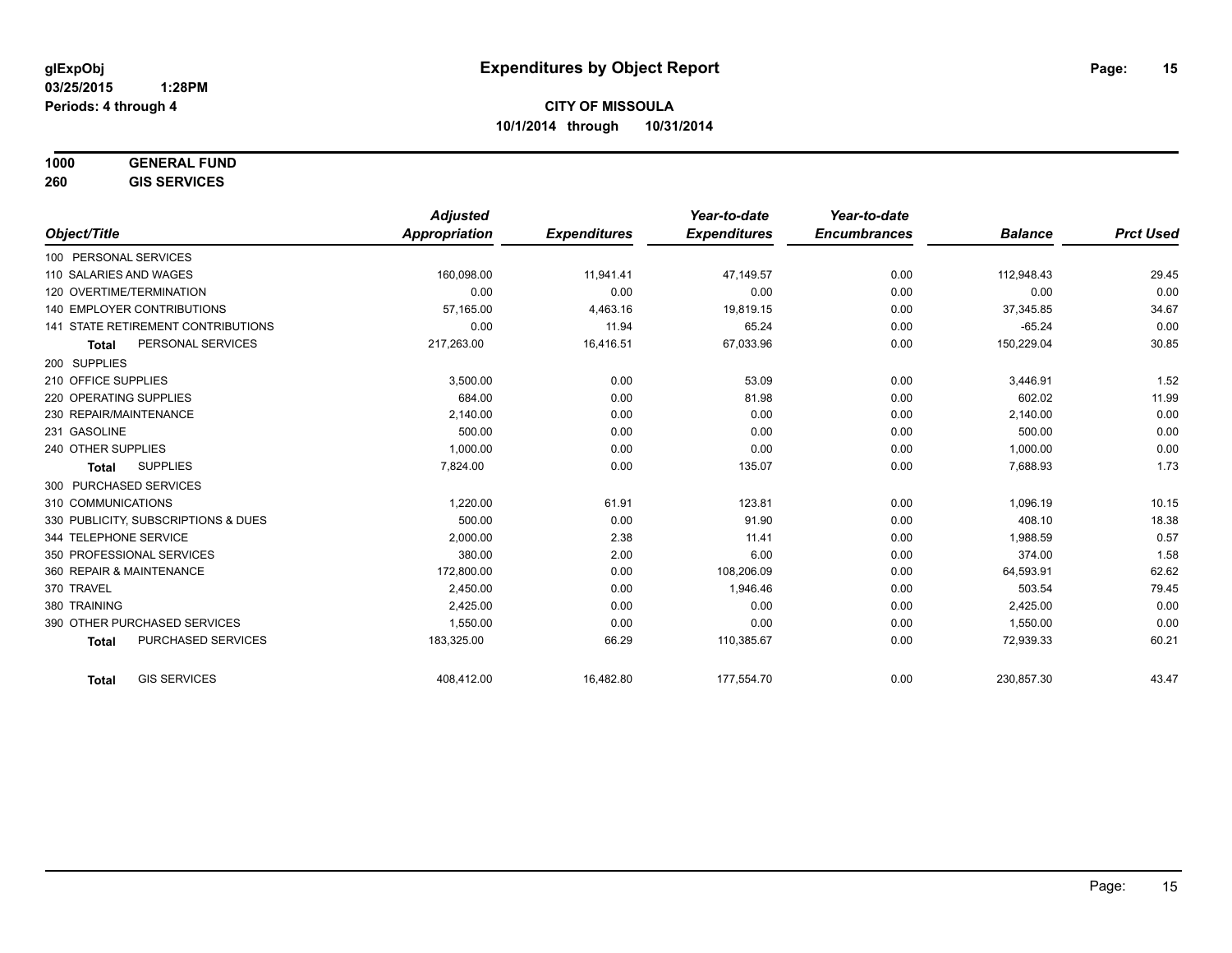#### **1000 GENERAL FUND 270 CITY ATTORNEY**

|                        |                                     | <b>Adjusted</b> |                     | Year-to-date        | Year-to-date        |                |                  |
|------------------------|-------------------------------------|-----------------|---------------------|---------------------|---------------------|----------------|------------------|
| Object/Title           |                                     | Appropriation   | <b>Expenditures</b> | <b>Expenditures</b> | <b>Encumbrances</b> | <b>Balance</b> | <b>Prct Used</b> |
| 100 PERSONAL SERVICES  |                                     |                 |                     |                     |                     |                |                  |
| 110 SALARIES AND WAGES |                                     | 901,692.00      | 69,066.59           | 272,662.55          | 0.00                | 629,029.45     | 30.24            |
|                        | 120 OVERTIME/TERMINATION            | 2,270.00        | 462.72              | 1,226.39            | 0.00                | 1,043.61       | 54.03            |
|                        | <b>140 EMPLOYER CONTRIBUTIONS</b>   | 302,143.00      | 23,944.98           | 105,815.78          | 0.00                | 196,327.22     | 35.02            |
|                        | 141 STATE RETIREMENT CONTRIBUTIONS  | 0.00            | 69.04               | 377.02              | 0.00                | $-377.02$      | 0.00             |
| <b>Total</b>           | PERSONAL SERVICES                   | 1,206,105.00    | 93,543.33           | 380,081.74          | 0.00                | 826,023.26     | 31.51            |
| 200 SUPPLIES           |                                     |                 |                     |                     |                     |                |                  |
| 210 OFFICE SUPPLIES    |                                     | 5,618.00        | 200.00              | 694.78              | 0.00                | 4,923.22       | 12.37            |
| 220 OPERATING SUPPLIES |                                     | 1,750.00        | 0.00                | 0.00                | 0.00                | 1,750.00       | 0.00             |
| 231 GASOLINE           |                                     | 263.00          | 19.32               | 68.55               | 0.00                | 194.45         | 26.06            |
| Total                  | <b>SUPPLIES</b>                     | 7,631.00        | 219.32              | 763.33              | 0.00                | 6,867.67       | 10.00            |
|                        | 300 PURCHASED SERVICES              |                 |                     |                     |                     |                |                  |
| 310 COMMUNICATIONS     |                                     | 1,350.00        | 90.80               | 242.03              | 0.00                | 1,107.97       | 17.93            |
|                        | 320 PRINTING & DUPLICATING          | 650.00          | 0.00                | 0.00                | 0.00                | 650.00         | 0.00             |
|                        | 330 PUBLICITY, SUBSCRIPTIONS & DUES | 17,150.00       | 0.00                | 1,342.46            | 0.00                | 15,807.54      | 7.83             |
| 344 TELEPHONE SERVICE  |                                     | 264.00          | 21.40               | 52.44               | 0.00                | 211.56         | 19.86            |
|                        | 350 PROFESSIONAL SERVICES           | 11,665.00       | 2,839.95            | 2,943.35            | 0.00                | 8,721.65       | 25.23            |
|                        | 360 REPAIR & MAINTENANCE            | 17,446.00       | 801.45              | 15,747.11           | 0.00                | 1,698.89       | 90.26            |
| 370 TRAVEL             |                                     | 5,000.00        | 1,256.80            | 2,766.68            | 0.00                | 2,233.32       | 55.33            |
| 380 TRAINING           |                                     | 9,000.00        | 189.00              | 2,374.00            | 0.00                | 6,626.00       | 26.38            |
| <b>Total</b>           | PURCHASED SERVICES                  | 62,525.00       | 5,199.40            | 25,468.07           | 0.00                | 37,056.93      | 40.73            |
| 500 FIXED CHARGES      |                                     |                 |                     |                     |                     |                |                  |
| 500 FIXED CHARGES      |                                     | 0.00            | 0.00                | 0.00                | 0.00                | 0.00           | 0.00             |
| Total                  | <b>FIXED CHARGES</b>                | 0.00            | 0.00                | 0.00                | 0.00                | 0.00           | 0.00             |
| 800 OTHER OBJECTS      |                                     |                 |                     |                     |                     |                |                  |
| 845 CONTINGENCY        |                                     | 0.00            | 0.00                | 0.00                | 0.00                | 0.00           | 0.00             |
| <b>Total</b>           | OTHER OBJECTS                       | 0.00            | 0.00                | 0.00                | 0.00                | 0.00           | 0.00             |
| 900 CAPITAL OUTLAY     |                                     |                 |                     |                     |                     |                |                  |
| 920 BUILDINGS          |                                     | 0.00            | 0.00                | 0.00                | 0.00                | 0.00           | 0.00             |
|                        | 940 MACHINERY & EQUIPMENT           | 0.00            | 0.00                | 616.26              | 0.00                | $-616.26$      | 0.00             |
| <b>Total</b>           | CAPITAL OUTLAY                      | 0.00            | 0.00                | 616.26              | 0.00                | $-616.26$      | 0.00             |
| Total                  | <b>CITY ATTORNEY</b>                | 1,276,261.00    | 98,962.05           | 406,929.40          | 0.00                | 869,331.60     | 31.88            |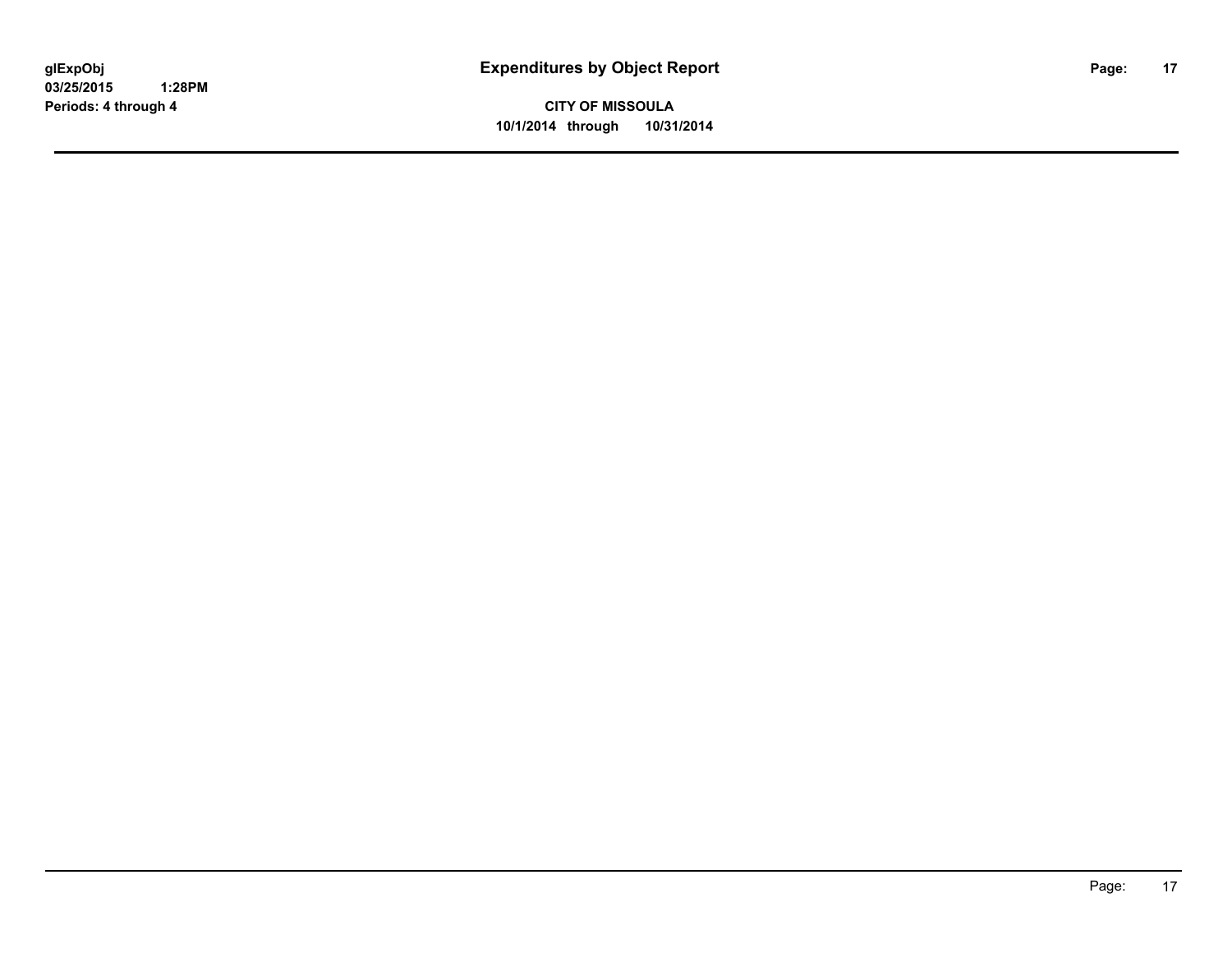#### **1000 GENERAL FUND**

**280 PUBLIC WORKS ADMIN/ENGINEERING**

|                                           | <b>Adjusted</b>      |                     | Year-to-date        | Year-to-date        |                |                  |
|-------------------------------------------|----------------------|---------------------|---------------------|---------------------|----------------|------------------|
| Object/Title                              | <b>Appropriation</b> | <b>Expenditures</b> | <b>Expenditures</b> | <b>Encumbrances</b> | <b>Balance</b> | <b>Prct Used</b> |
| 100 PERSONAL SERVICES                     |                      |                     |                     |                     |                |                  |
| 110 SALARIES AND WAGES                    | 434,224.00           | 29,773.71           | 119,885.76          | 0.00                | 314,338.24     | 27.61            |
| 120 OVERTIME/TERMINATION                  | 2,235.00             | 0.00                | 403.41              | 0.00                | 1,831.59       | 18.05            |
| 130 OTHER                                 | 15,250.00            | 0.00                | 0.00                | 0.00                | 15,250.00      | 0.00             |
| <b>140 EMPLOYER CONTRIBUTIONS</b>         | 199,870.00           | 14,335.65           | 59,362.82           | 0.00                | 140,507.18     | 29.70            |
| <b>141 STATE RETIREMENT CONTRIBUTIONS</b> | 0.00                 | 30.13               | 166.55              | 0.00                | $-166.55$      | 0.00             |
| PERSONAL SERVICES<br>Total                | 651,579.00           | 44,139.49           | 179,818.54          | 0.00                | 471,760.46     | 27.60            |
| 200 SUPPLIES                              |                      |                     |                     |                     |                |                  |
| 210 OFFICE SUPPLIES                       | 950.00               | 216.62              | 216.62              | 0.00                | 733.38         | 22.80            |
| 220 OPERATING SUPPLIES                    | 1,935.00             | 466.60              | 967.17              | 0.00                | 967.83         | 49.98            |
| 230 REPAIR/MAINTENANCE                    | 59,860.00            | 881.55              | 2,373.58            | 0.00                | 57,486.42      | 3.97             |
| 231 GASOLINE                              | 9,280.00             | 686.38              | 2,729.06            | 0.00                | 6,550.94       | 29.41            |
| 240 OTHER SUPPLIES                        | 31,090.00            | 431.00              | 3,389.00            | 0.00                | 27,701.00      | 10.90            |
| <b>SUPPLIES</b><br><b>Total</b>           | 103,115.00           | 2,682.15            | 9,675.43            | 0.00                | 93,439.57      | 9.38             |
| 300 PURCHASED SERVICES                    |                      |                     |                     |                     |                |                  |
| 310 COMMUNICATIONS                        | 500.00               | 0.00                | 5.68                | 0.00                | 494.32         | 1.14             |
| 320 PRINTING & DUPLICATING                | 200.00               | 0.00                | 0.00                | 0.00                | 200.00         | 0.00             |
| 330 PUBLICITY, SUBSCRIPTIONS & DUES       | 1,100.00             | 0.00                | 0.00                | 0.00                | 1,100.00       | 0.00             |
| 341 ELECTRICITY & NATURAL GAS             | 135,778.00           | 11,095.72           | 33,047.79           | 0.00                | 102,730.21     | 24.34            |
| 344 TELEPHONE SERVICE                     | 1,804.00             | 49.54               | 588.90              | 0.00                | 1,215.10       | 32.64            |
| 345 GARBAGE                               | 457.00               | 15.60               | 62.40               | 0.00                | 394.60         | 13.65            |
| 350 PROFESSIONAL SERVICES                 | 870.00               | 185.00              | 185.00              | 0.00                | 685.00         | 21.26            |
| 360 REPAIR & MAINTENANCE                  | 15,900.00            | 1,189.32            | 1,369.08            | 0.00                | 14,530.92      | 8.61             |
| 370 TRAVEL                                | 1,550.00             | 0.00                | 0.00                | 0.00                | 1,550.00       | 0.00             |
| 380 TRAINING                              | 2,200.00             | 0.00                | 0.00                | 0.00                | 2,200.00       | 0.00             |
| PURCHASED SERVICES<br><b>Total</b>        | 160,359.00           | 12,535.18           | 35,258.85           | 0.00                | 125,100.15     | 21.99            |
| 500 FIXED CHARGES                         |                      |                     |                     |                     |                |                  |
| 500 FIXED CHARGES                         | 0.00                 | 0.00                | 0.00                | 0.00                | 0.00           | 0.00             |
| <b>FIXED CHARGES</b><br><b>Total</b>      | 0.00                 | 0.00                | 0.00                | 0.00                | 0.00           | 0.00             |
| PUBLIC WORKS ADMIN/ENGINEERING<br>Total   | 915,053.00           | 59,356.82           | 224,752.82          | 0.00                | 690,300.18     | 24.56            |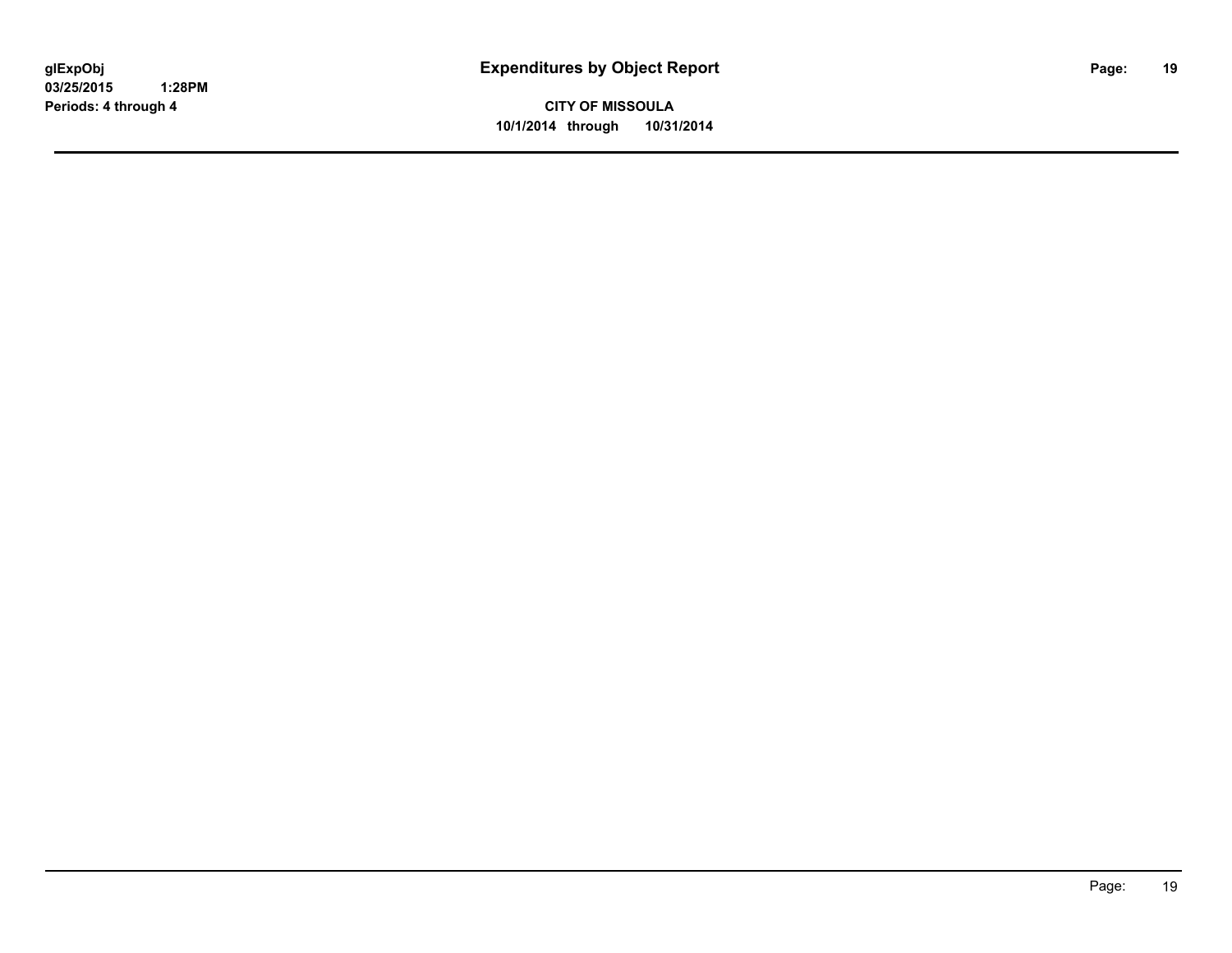**1000 GENERAL FUND**

**290 POLICE**

|                                                   | <b>Adjusted</b> |                     | Year-to-date        | Year-to-date        |                |                  |
|---------------------------------------------------|-----------------|---------------------|---------------------|---------------------|----------------|------------------|
| Object/Title                                      | Appropriation   | <b>Expenditures</b> | <b>Expenditures</b> | <b>Encumbrances</b> | <b>Balance</b> | <b>Prct Used</b> |
| 100 PERSONAL SERVICES                             |                 |                     |                     |                     |                |                  |
| 110 SALARIES AND WAGES                            | 8,391,106.00    | 581,630.26          | 2,279,184.30        | 0.00                | 6,111,921.70   | 27.16            |
| 115 SALARIES/HEALTH INSURANCE BENEFIT             | 0.00            | 58,140.00           | 198,360.00          | 0.00                | $-198,360.00$  | 0.00             |
| 120 OVERTIME/TERMINATION                          | 247,083.00      | 25,376.87           | 108,231.05          | 0.00                | 138,851.95     | 43.80            |
| 121 OUTSIDE HIRE OVERTIME                         | 75,000.00       | 6,004.04            | 59,623.54           | 0.00                | 15,376.46      | 79.50            |
| 122 COURT OVERTIME                                | 0.00            | 830.68              | 4,512.54            | 0.00                | $-4,512.54$    | 0.00             |
| 130 OTHER                                         | 69,326.00       | 0.00                | 67,026.87           | 0.00                | 2,299.13       | 96.68            |
| <b>140 EMPLOYER CONTRIBUTIONS</b>                 | 4,520,567.00    | 174,136.73          | 717,669.51          | 0.00                | 3,802,897.49   | 15.88            |
| 141 STATE RETIREMENT CONTRIBUTIONS                | 0.00            | 171,498.81          | 665,501.66          | 0.00                | $-665,501.66$  | 0.00             |
| PERSONAL SERVICES<br>Total                        | 13,303,082.00   | 1,017,617.39        | 4,100,109.47        | 0.00                | 9,202,972.53   | 30.82            |
| 200 SUPPLIES                                      |                 |                     |                     |                     |                |                  |
| 210 OFFICE SUPPLIES                               | 19,874.00       | 392.36              | 4,710.68            | 0.00                | 15,163.32      | 23.70            |
| 220 OPERATING SUPPLIES                            | 80,295.00       | 16,662.21           | 37,139.18           | 0.00                | 43,155.82      | 46.25            |
| 230 REPAIR/MAINTENANCE                            | 45,735.00       | 4,431.17            | 16,235.23           | 0.00                | 29,499.77      | 35.50            |
| 231 GASOLINE                                      | 172,871.00      | 0.00                | 33,123.74           | 0.00                | 139,747.26     | 19.16            |
| <b>SUPPLIES</b><br><b>Total</b>                   | 318,775.00      | 21,485.74           | 91,208.83           | 0.00                | 227,566.17     | 28.61            |
| 300 PURCHASED SERVICES                            |                 |                     |                     |                     |                |                  |
| 310 COMMUNICATIONS                                | 14,397.00       | 446.34              | 9,306.86            | 0.00                | 5,090.14       | 64.64            |
| 320 PRINTING & DUPLICATING                        | 10.824.00       | 119.25              | 641.51              | 0.00                | 10,182.49      | 5.93             |
| 330 PUBLICITY, SUBSCRIPTIONS & DUES               | 14,938.00       | 433.95              | 9,626.47            | 0.00                | 5,311.53       | 64.44            |
| 344 TELEPHONE SERVICE                             | 47,692.00       | 4,003.72            | 12,119.43           | 0.00                | 35,572.57      | 25.41            |
| 350 PROFESSIONAL SERVICES                         | 62,899.00       | 5,362.23            | 37,687.82           | 0.00                | 25,211.18      | 59.92            |
| 360 REPAIR & MAINTENANCE                          | 33,245.00       | 1,458.98            | 14,173.80           | 0.00                | 19,071.20      | 42.63            |
| 370 TRAVEL                                        | 26,000.00       | 2,466.99            | 6,405.43            | 0.00                | 19,594.57      | 24.64            |
| 380 TRAINING                                      | 31,300.00       | 4,940.00            | 16,789.94           | 0.00                | 14,510.06      | 53.64            |
| 390 OTHER PURCHASED SERVICES                      | 25,000.00       | 1,696.40            | 3,042.83            | 0.00                | 21,957.17      | 12.17            |
| PURCHASED SERVICES<br><b>Total</b>                | 266,295.00      | 20,927.86           | 109,794.09          | 0.00                | 156,500.91     | 41.23            |
| 500 FIXED CHARGES                                 |                 |                     |                     |                     |                |                  |
| 500 FIXED CHARGES                                 | 22,150.00       | 2,633.00            | 13,165.00           | 0.00                | 8,985.00       | 59.44            |
| <b>FIXED CHARGES</b><br><b>Total</b>              | 22,150.00       | 2,633.00            | 13,165.00           | 0.00                | 8,985.00       | 59.44            |
| 700 GRANTS & CONTRIBUTIONS                        |                 |                     |                     |                     |                |                  |
| 700 GRANTS & CONTRIBUTIONS                        | 4,000.00        | 0.00                | 0.00                | 0.00                | 4,000.00       | 0.00             |
| <b>GRANTS &amp; CONTRIBUTIONS</b><br><b>Total</b> | 4,000.00        | 0.00                | 0.00                | 0.00                | 4,000.00       | 0.00             |
|                                                   |                 |                     |                     |                     |                |                  |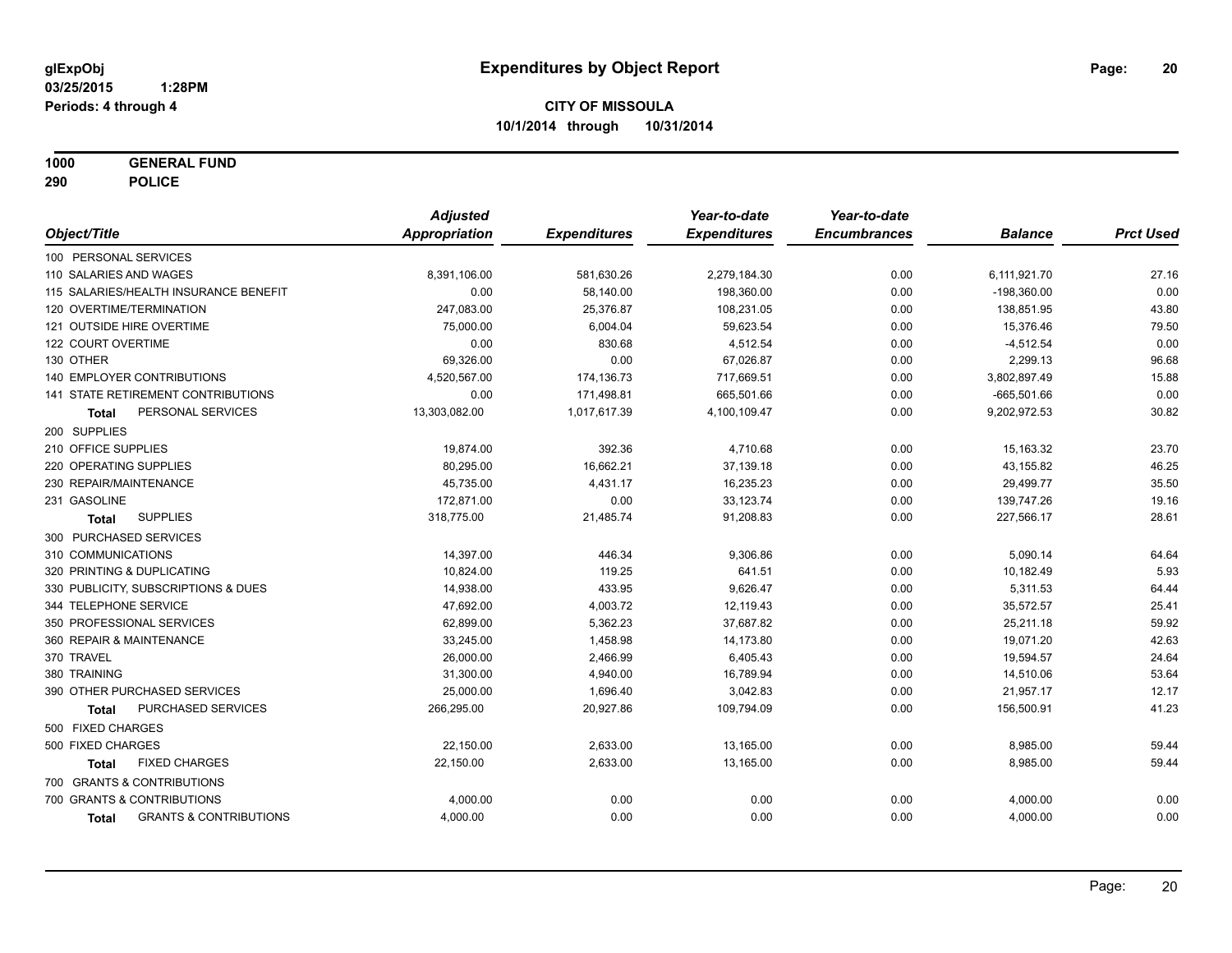**1000 GENERAL FUND 290 POLICE**

| Object/Title                          | <b>Adjusted</b><br>Appropriation | <b>Expenditures</b> | Year-to-date<br><b>Expenditures</b> | Year-to-date<br><b>Encumbrances</b> | <b>Balance</b> | <b>Prct Used</b> |
|---------------------------------------|----------------------------------|---------------------|-------------------------------------|-------------------------------------|----------------|------------------|
| 800 OTHER OBJECTS                     |                                  |                     |                                     |                                     |                |                  |
| 820 TRANSFERS TO OTHER FUNDS          | 0.00                             | 0.00                | 0.00                                | 0.00                                | 0.00           | 0.00             |
| OTHER OBJECTS<br><b>Total</b>         | 0.00                             | 0.00                | 0.00                                | 0.00                                | 0.00           | 0.00             |
| 900 CAPITAL OUTLAY                    |                                  |                     |                                     |                                     |                |                  |
| 940 MACHINERY & EQUIPMENT             | 0.00                             | 0.00                | 0.00                                | 0.00                                | 0.00           | 0.00             |
| <b>CAPITAL OUTLAY</b><br><b>Total</b> | 0.00                             | 0.00                | 0.00                                | 0.00                                | 0.00           | 0.00             |
| <b>POLICE</b><br><b>Total</b>         | 13,914,302.00                    | 1,062,663.99        | 4,314,277.39                        | 0.00                                | 9.600.024.61   | 31.01            |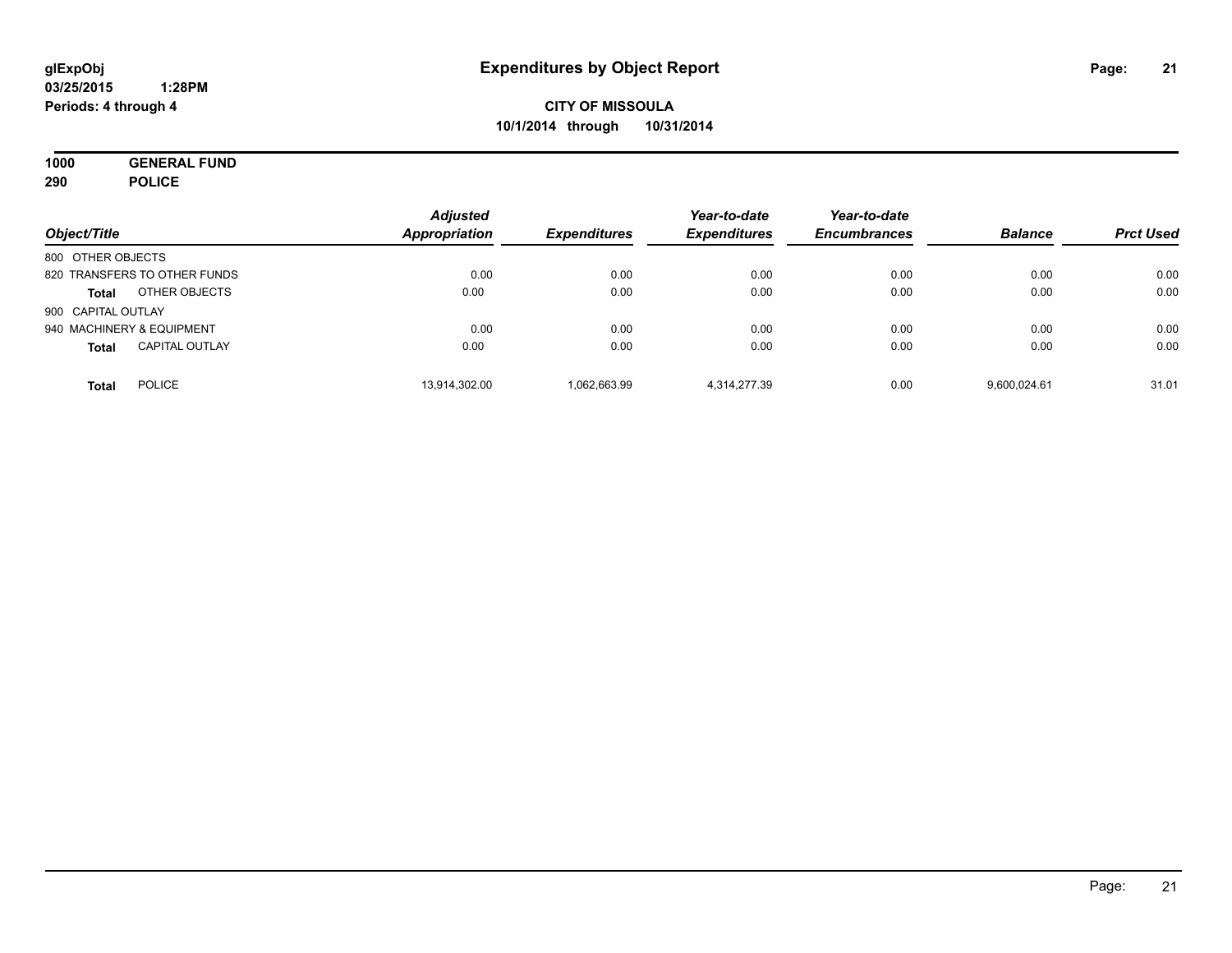**1000 GENERAL FUND 300 FIRE**

|                                           | <b>Adjusted</b> |                     | Year-to-date        | Year-to-date        |                |                  |
|-------------------------------------------|-----------------|---------------------|---------------------|---------------------|----------------|------------------|
| Object/Title                              | Appropriation   | <b>Expenditures</b> | <b>Expenditures</b> | <b>Encumbrances</b> | <b>Balance</b> | <b>Prct Used</b> |
| 100 PERSONAL SERVICES                     |                 |                     |                     |                     |                |                  |
| 110 SALARIES AND WAGES                    | 6,457,868.00    | 488, 154. 47        | 1,923,776.23        | 0.00                | 4,534,091.77   | 29.79            |
| 115 SALARIES/HEALTH INSURANCE BENEFIT     | 629,280.00      | 51,870.00           | 181,459.50          | 0.00                | 447,820.50     | 28.84            |
| 120 OVERTIME/TERMINATION                  | 697,773.00      | 91,705.74           | 382,588.31          | 0.00                | 315,184.69     | 54.83            |
| 130 OTHER                                 | 54,464.00       | 0.00                | 53,872.00           | 0.00                | 592.00         | 98.91            |
| 140 EMPLOYER CONTRIBUTIONS                | 1,736,824.00    | 134,275.85          | 546,103.94          | 0.00                | 1,190,720.06   | 31.44            |
| 141 STATE RETIREMENT CONTRIBUTIONS        | 2,264,770.00    | 174,061.84          | 678,079.11          | 0.00                | 1,586,690.89   | 29.94            |
| PERSONAL SERVICES<br>Total                | 11,840,979.00   | 940,067.90          | 3,765,879.09        | 0.00                | 8,075,099.91   | 31.80            |
| 200 SUPPLIES                              |                 |                     |                     |                     |                |                  |
| 210 OFFICE SUPPLIES                       | 16,004.00       | 580.14              | 1,741.99            | 0.00                | 14,262.01      | 10.88            |
| 220 OPERATING SUPPLIES                    | 207,744.00      | 21,789.25           | 41,939.36           | 0.00                | 165,804.64     | 20.19            |
| 230 REPAIR/MAINTENANCE                    | 61,500.00       | 3,549.88            | 11,945.26           | 0.00                | 49,554.74      | 19.42            |
| 231 GASOLINE                              | 61,827.00       | 6,026.03            | 17,836.16           | 0.00                | 43,990.84      | 28.85            |
| 240 OTHER SUPPLIES                        | 2,848.00        | 0.00                | 0.00                | 0.00                | 2,848.00       | 0.00             |
| <b>SUPPLIES</b><br>Total                  | 349,923.00      | 31,945.30           | 73,462.77           | 0.00                | 276,460.23     | 20.99            |
| 300 PURCHASED SERVICES                    |                 |                     |                     |                     |                |                  |
| 310 COMMUNICATIONS                        | 577.00          | 61.83               | 102.90              | 0.00                | 474.10         | 17.83            |
| 320 PRINTING & DUPLICATING                | 1,488.00        | 0.00                | 304.09              | 0.00                | 1,183.91       | 20.44            |
| 330 PUBLICITY, SUBSCRIPTIONS & DUES       | 9,863.00        | 237.00              | 2,902.50            | 0.00                | 6,960.50       | 29.43            |
| 340 SEWER                                 | 1,394.00        | 0.00                | 604.62              | 0.00                | 789.38         | 43.37            |
| 341 ELECTRICITY & NATURAL GAS             | 65,579.00       | 4,520.21            | 14,556.17           | 0.00                | 51,022.83      | 22.20            |
| 343 WATER CHARGES                         | 14,677.00       | 1,531.38            | 5,020.97            | 0.00                | 9,656.03       | 34.21            |
| 344 TELEPHONE SERVICE                     | 20,485.00       | 939.95              | 3,639.41            | 0.00                | 16,845.59      | 17.77            |
| 345 GARBAGE                               | 5,462.00        | 428.50              | 1,714.00            | 0.00                | 3,748.00       | 31.38            |
| 350 PROFESSIONAL SERVICES                 | 24,272.00       | 0.00                | 192.00              | 0.00                | 24,080.00      | 0.79             |
| 360 REPAIR & MAINTENANCE                  | 49,983.00       | 3,592.78            | 13,190.09           | 0.00                | 36,792.91      | 26.39            |
| 370 TRAVEL                                | 20,017.00       | 1,090.74            | 1,284.74            | 0.00                | 18,732.26      | 6.42             |
| 380 TRAINING                              | 13,416.00       | 51.37               | 4,340.12            | 0.00                | 9,075.88       | 32.35            |
| 390 OTHER PURCHASED SERVICES              | 11,580.00       | 987.55              | 1,062.55            | 0.00                | 10,517.45      | 9.18             |
| <b>PURCHASED SERVICES</b><br><b>Total</b> | 238,793.00      | 13,441.31           | 48,914.16           | 0.00                | 189,878.84     | 20.48            |
| 500 FIXED CHARGES                         |                 |                     |                     |                     |                |                  |
| 500 FIXED CHARGES                         | 226.00          | 0.00                | 0.00                | 0.00                | 226.00         | 0.00             |
| 530 EQUIPMENT RENTAL                      | 0.00            | 0.00                | 0.00                | 0.00                | 0.00           | 0.00             |
| <b>FIXED CHARGES</b><br>Total             | 226.00          | 0.00                | 0.00                | 0.00                | 226.00         | 0.00             |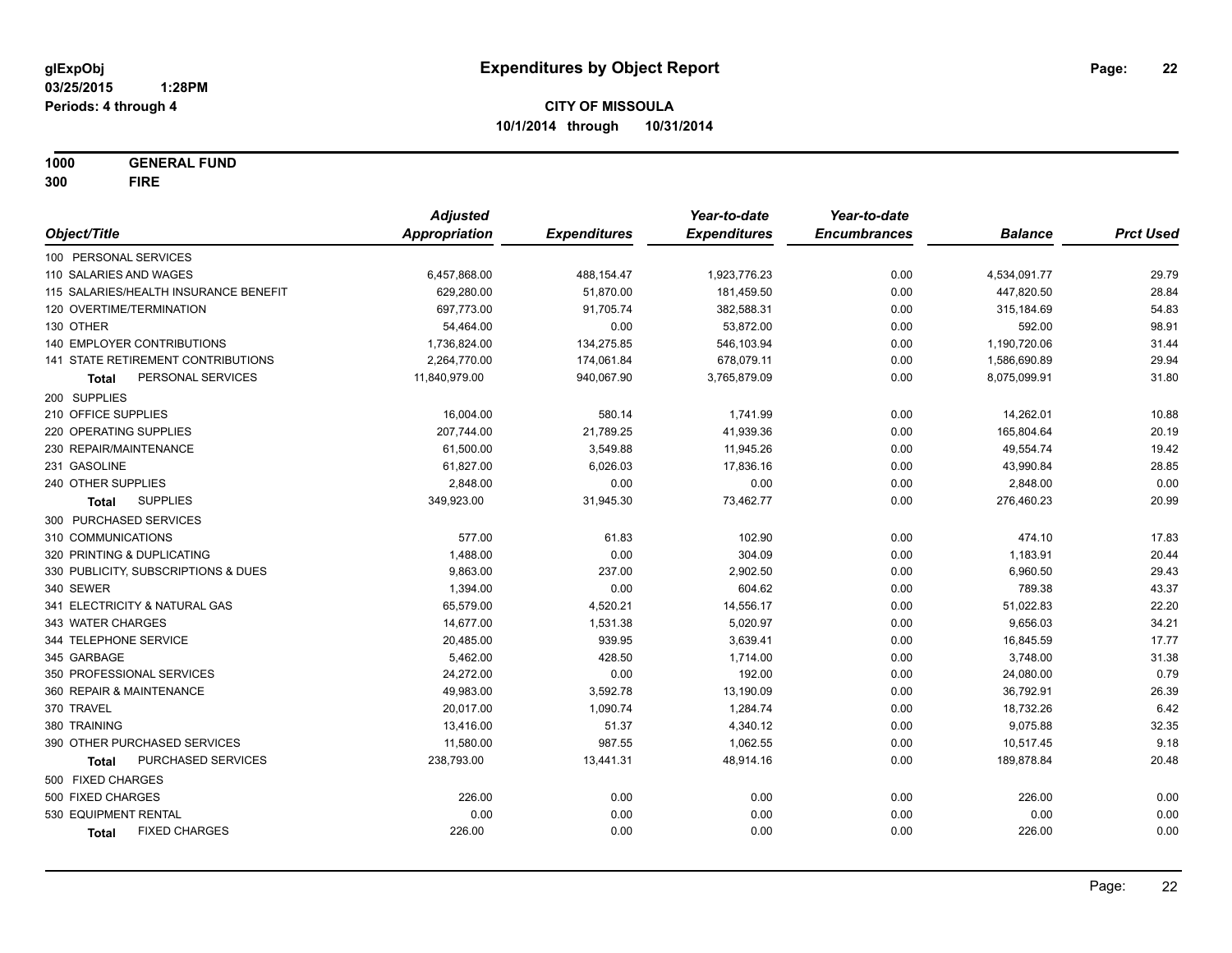#### **03/25/2015 1:28PM Periods: 4 through 4**

# **CITY OF MISSOULA 10/1/2014 through 10/31/2014**

**1000 GENERAL FUND 300 FIRE**

| Object/Title       |                           | <b>Adjusted</b><br>Appropriation | <b>Expenditures</b> | Year-to-date<br><b>Expenditures</b> | Year-to-date<br><b>Encumbrances</b> | <b>Balance</b> | <b>Prct Used</b> |
|--------------------|---------------------------|----------------------------------|---------------------|-------------------------------------|-------------------------------------|----------------|------------------|
| 900 CAPITAL OUTLAY |                           |                                  |                     |                                     |                                     |                |                  |
|                    | 940 MACHINERY & EQUIPMENT | 0.00                             | 0.00                | 0.00                                | 0.00                                | 0.00           | 0.00             |
| <b>Total</b>       | <b>CAPITAL OUTLAY</b>     | 0.00                             | 0.00                | 0.00                                | 0.00                                | 0.00           | 0.00             |
| Total              | <b>FIRE</b>               | 12,429,921.00                    | 985,454.51          | 3,888,256.02                        | 0.00                                | 8,541,664.98   | 31.28            |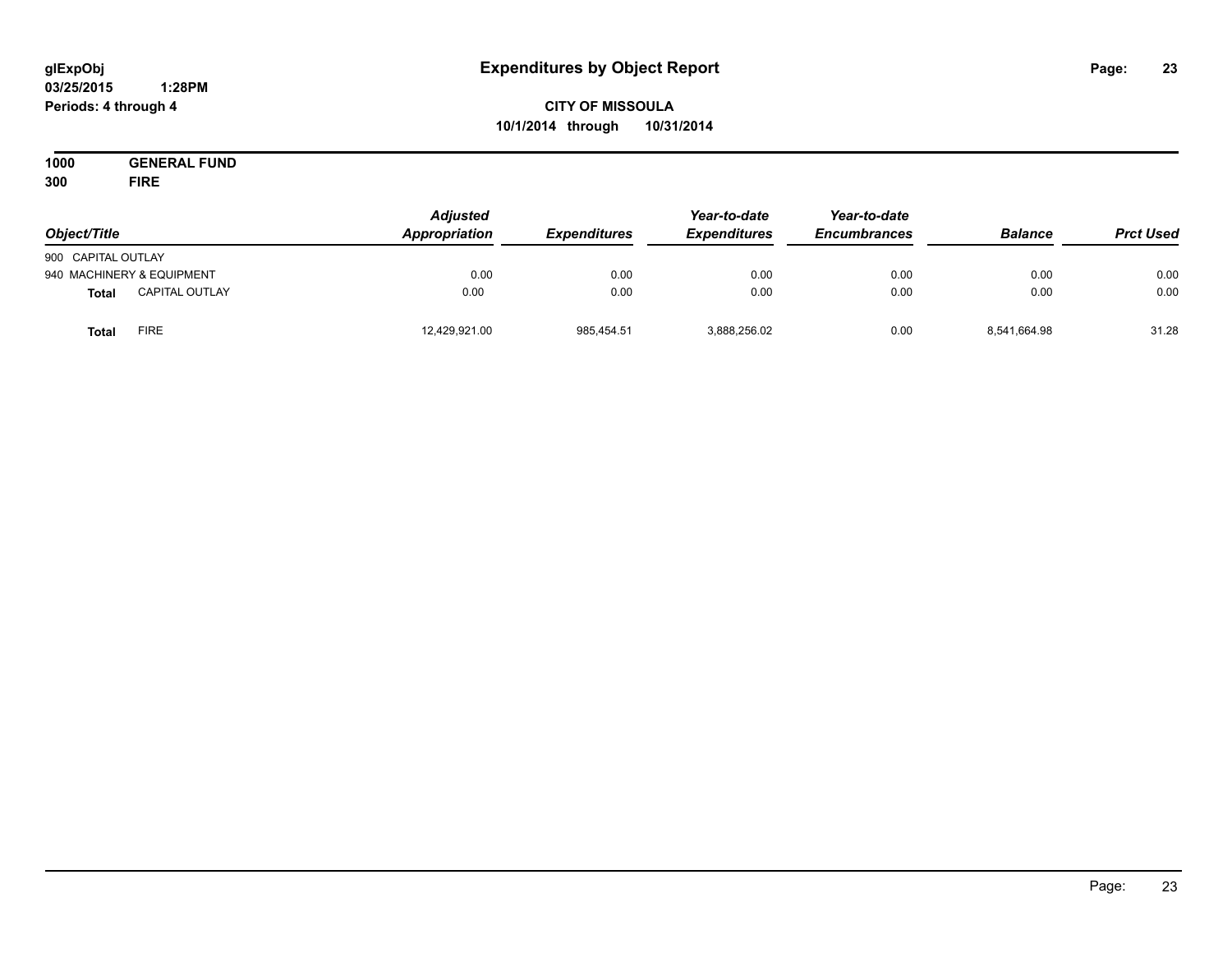#### **1000 GENERAL FUND**

**320 STREET MAINTENANCE**

|                                           | <b>Adjusted</b>      |                     | Year-to-date        | Year-to-date        |                |                  |
|-------------------------------------------|----------------------|---------------------|---------------------|---------------------|----------------|------------------|
| Object/Title                              | <b>Appropriation</b> | <b>Expenditures</b> | <b>Expenditures</b> | <b>Encumbrances</b> | <b>Balance</b> | <b>Prct Used</b> |
| 100 PERSONAL SERVICES                     |                      |                     |                     |                     |                |                  |
| 110 SALARIES AND WAGES                    | 1,281,781.00         | 103,925.65          | 404,789.49          | 0.00                | 876,991.51     | 31.58            |
| 120 OVERTIME/TERMINATION                  | 15,000.00            | 15.86               | 9,137.15            | 0.00                | 5,862.85       | 60.91            |
| 130 OTHER                                 | 6,000.00             | 0.00                | 0.00                | 0.00                | 6,000.00       | 0.00             |
| 140 EMPLOYER CONTRIBUTIONS                | 716,841.00           | 59,589.28           | 254,764.33          | 0.00                | 462,076.67     | 35.54            |
| 141 STATE RETIREMENT CONTRIBUTIONS        | 0.00                 | 102.56              | 555.87              | 0.00                | $-555.87$      | 0.00             |
| PERSONAL SERVICES<br><b>Total</b>         | 2,019,622.00         | 163,633.35          | 669,246.84          | 0.00                | 1,350,375.16   | 33.14            |
| 200 SUPPLIES                              |                      |                     |                     |                     |                |                  |
| 210 OFFICE SUPPLIES                       | 1,600.00             | 0.00                | 287.40              | 0.00                | 1,312.60       | 17.96            |
| 220 OPERATING SUPPLIES                    | 170,317.00           | 712.58              | 10,824.55           | 0.00                | 159,492.45     | 6.36             |
| 230 REPAIR/MAINTENANCE                    | 84,214.00            | 819.00              | 27,835.90           | 0.00                | 56,378.10      | 33.05            |
| 231 GASOLINE                              | 218,603.00           | 271.03              | 40,137.02           | 0.00                | 178,465.98     | 18.36            |
| 240 OTHER SUPPLIES                        | 0.00                 | 0.00                | 0.00                | 0.00                | 0.00           | 0.00             |
| 250 SUPPLIES FOR RESALE                   | 0.00                 | 0.00                | 0.00                | 0.00                | 0.00           | 0.00             |
| <b>SUPPLIES</b><br>Total                  | 474,734.00           | 1,802.61            | 79,084.87           | 0.00                | 395,649.13     | 16.66            |
| 300 PURCHASED SERVICES                    |                      |                     |                     |                     |                |                  |
| 310 COMMUNICATIONS                        | 7,000.00             | 0.00                | 0.00                | 0.00                | 7,000.00       | 0.00             |
| 320 PRINTING & DUPLICATING                | 3,000.00             | 0.00                | 160.00              | 0.00                | 2,840.00       | 5.33             |
| 330 PUBLICITY, SUBSCRIPTIONS & DUES       | 0.00                 | 1,320.75            | 1,320.75            | 0.00                | $-1,320.75$    | 0.00             |
| 341 ELECTRICITY & NATURAL GAS             | 0.00                 | 0.00                | 0.00                | 0.00                | 0.00           | 0.00             |
| 343 WATER CHARGES                         | 6,000.00             | 793.95              | 3,347.30            | 0.00                | 2,652.70       | 55.79            |
| 344 TELEPHONE SERVICE                     | 1.821.00             | 0.72                | 630.81              | 0.00                | 1,190.19       | 34.64            |
| 345 GARBAGE                               | 7,280.00             | 99.00               | 282.12              | 0.00                | 6,997.88       | 3.88             |
| 350 PROFESSIONAL SERVICES                 | 5,150.00             | 230.00              | 346.50              | 0.00                | 4,803.50       | 6.73             |
| 360 REPAIR & MAINTENANCE                  | 21,000.00            | 0.00                | 3,041.09            | 0.00                | 17,958.91      | 14.48            |
| 370 TRAVEL                                | 3,300.00             | 489.76              | 768.76              | 0.00                | 2,531.24       | 23.30            |
| 380 TRAINING                              | 1,500.00             | 0.00                | 300.00              | 0.00                | 1,200.00       | 20.00            |
| PURCHASED SERVICES<br><b>Total</b>        | 56,051.00            | 2,934.18            | 10,197.33           | 0.00                | 45,853.67      | 18.19            |
| 400 BUILDING MATERIALS                    |                      |                     |                     |                     |                |                  |
| 400 BUILDING MATERIALS                    | 71,263.00            | 0.00                | 25,242.09           | 0.00                | 46,020.91      | 35.42            |
| <b>BUILDING MATERIALS</b><br><b>Total</b> | 71,263.00            | 0.00                | 25,242.09           | 0.00                | 46,020.91      | 35.42            |
| 500 FIXED CHARGES                         |                      |                     |                     |                     |                |                  |
| 500 FIXED CHARGES                         | 21,500.00            | 500.00              | 5,060.00            | 0.00                | 16,440.00      | 23.53            |
|                                           |                      |                     |                     |                     |                |                  |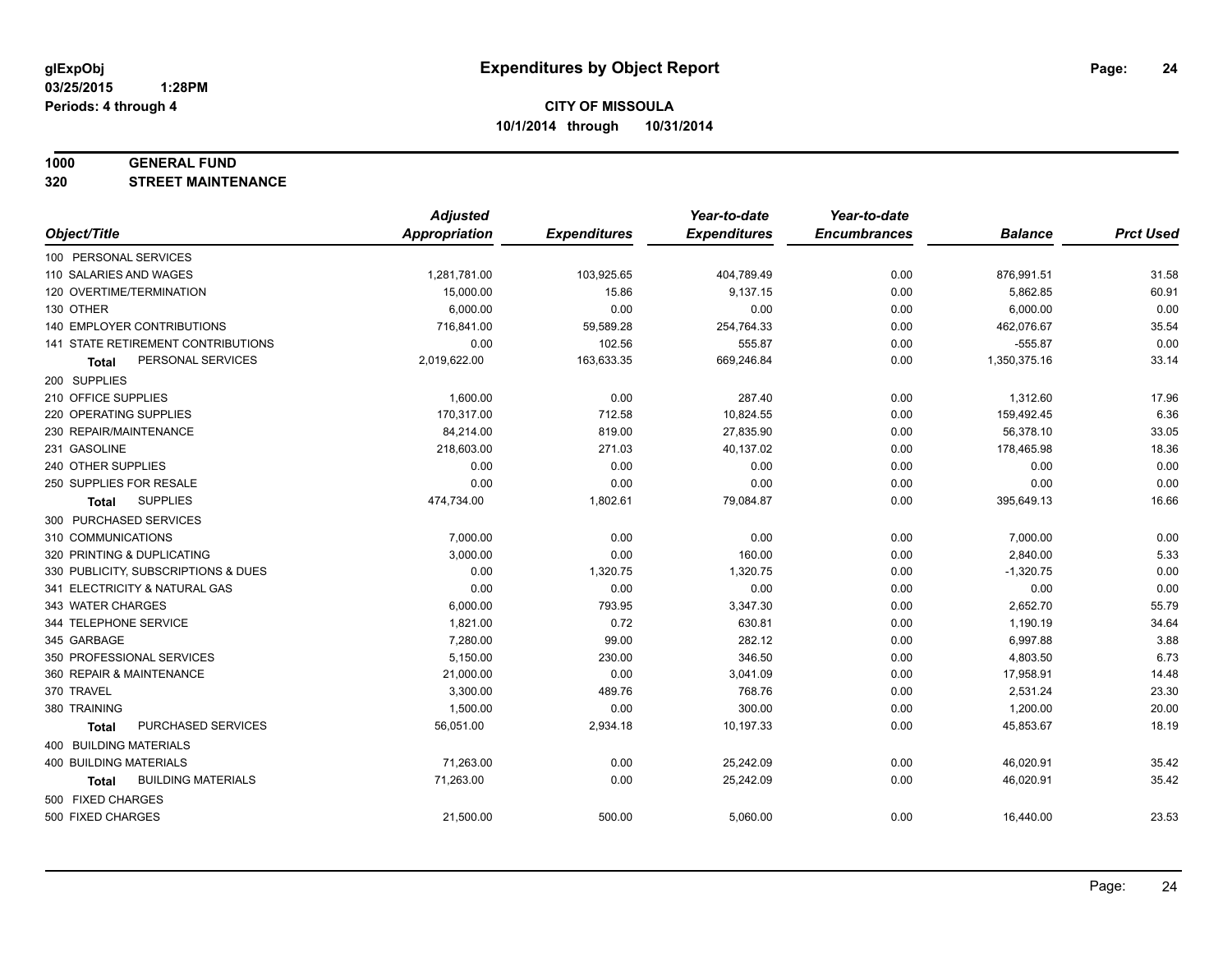#### **1000 GENERAL FUND**

**320 STREET MAINTENANCE**

|                    |                             | <b>Adjusted</b> |                     | Year-to-date        | Year-to-date        |                |                  |
|--------------------|-----------------------------|-----------------|---------------------|---------------------|---------------------|----------------|------------------|
| Object/Title       |                             | Appropriation   | <b>Expenditures</b> | <b>Expenditures</b> | <b>Encumbrances</b> | <b>Balance</b> | <b>Prct Used</b> |
| <b>Total</b>       | <b>FIXED CHARGES</b>        | 21,500.00       | 500.00              | 5,060.00            | 0.00                | 16,440.00      | 23.53            |
| 600 DEBT SERVICE   |                             |                 |                     |                     |                     |                |                  |
| 610 PRINCIPAL      |                             | 0.00            | 0.00                | 0.00                | 0.00                | 0.00           | 0.00             |
|                    | 620 INTEREST / SERVICE FEES | 0.00            | 0.00                | 0.00                | 0.00                | 0.00           | 0.00             |
| Total              | <b>DEBT SERVICE</b>         | 0.00            | 0.00                | 0.00                | 0.00                | 0.00           | 0.00             |
| 900 CAPITAL OUTLAY |                             |                 |                     |                     |                     |                |                  |
| 930 IMPROVEMENTS   |                             | 196.558.00      | 30,272.35           | 85,308.13           | 0.00                | 111.249.87     | 43.40            |
|                    | 940 MACHINERY & EQUIPMENT   | 0.00            | 0.00                | 0.00                | 0.00                | 0.00           | 0.00             |
| <b>Total</b>       | <b>CAPITAL OUTLAY</b>       | 196,558.00      | 30,272.35           | 85,308.13           | 0.00                | 111.249.87     | 43.40            |
| <b>Total</b>       | <b>STREET MAINTENANCE</b>   | 2.839.728.00    | 199.142.49          | 874.139.26          | 0.00                | 1.965.588.74   | 30.78            |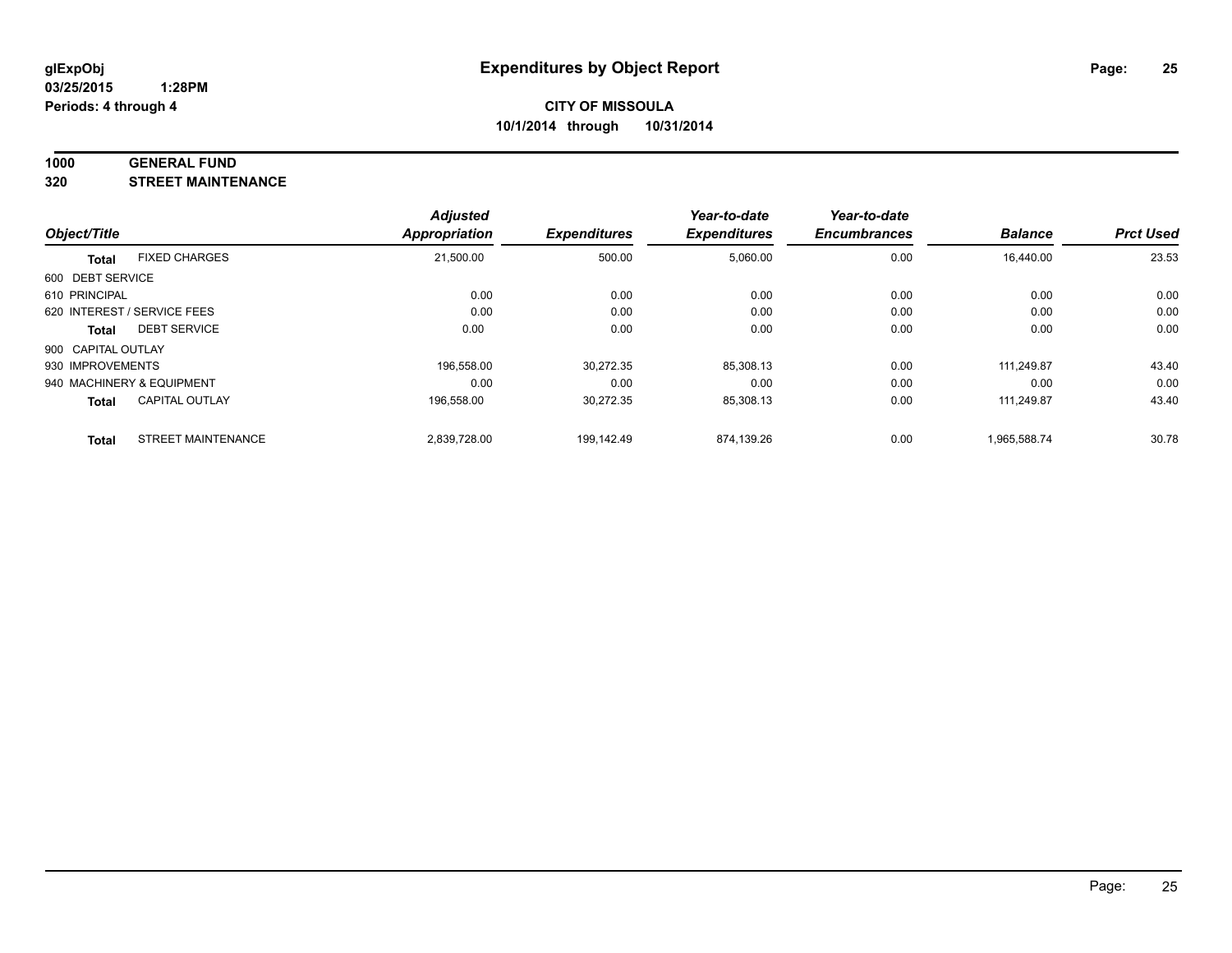#### **1000 GENERAL FUND**

**321 VEHICLE MAINTENANCE**

|                                           | <b>Adjusted</b> |                     | Year-to-date        | Year-to-date        |                |                  |
|-------------------------------------------|-----------------|---------------------|---------------------|---------------------|----------------|------------------|
| Object/Title                              | Appropriation   | <b>Expenditures</b> | <b>Expenditures</b> | <b>Encumbrances</b> | <b>Balance</b> | <b>Prct Used</b> |
| 100 PERSONAL SERVICES                     |                 |                     |                     |                     |                |                  |
| 110 SALARIES AND WAGES                    | 518,162.00      | 44,414.71           | 173,104.78          | 0.00                | 345,057.22     | 33.41            |
| 120 OVERTIME/TERMINATION                  | 2,000.00        | 25.14               | 46.09               | 0.00                | 1,953.91       | 2.30             |
| 130 OTHER                                 | 75,168.00       | 0.00                | 0.00                | 0.00                | 75,168.00      | 0.00             |
| 140 EMPLOYER CONTRIBUTIONS                | 243,319.00      | 18,868.51           | 82,643.98           | 0.00                | 160,675.02     | 33.97            |
| <b>141 STATE RETIREMENT CONTRIBUTIONS</b> | 0.00            | 40.96               | 234.59              | 0.00                | $-234.59$      | 0.00             |
| PERSONAL SERVICES<br>Total                | 838,649.00      | 63,349.32           | 256,029.44          | 0.00                | 582,619.56     | 30.53            |
| 200 SUPPLIES                              |                 |                     |                     |                     |                |                  |
| 210 OFFICE SUPPLIES                       | 1,000.00        | 163.99              | 244.92              | 0.00                | 755.08         | 24.49            |
| 220 OPERATING SUPPLIES                    | 28,306.00       | 1,085.36            | 5,464.14            | 0.00                | 22,841.86      | 19.30            |
| 230 REPAIR/MAINTENANCE                    | 34,631.00       | 2,088.39            | 12,527.92           | 0.00                | 22,103.08      | 36.18            |
| 231 GASOLINE                              | 4,813.00        | 611.87              | 1,457.62            | 0.00                | 3,355.38       | 30.29            |
| 240 OTHER SUPPLIES                        | 11,010.00       | 144.26              | 2,662.50            | 0.00                | 8,347.50       | 24.18            |
| <b>SUPPLIES</b><br>Total                  | 79,760.00       | 4,093.87            | 22,357.10           | 0.00                | 57,402.90      | 28.03            |
| 300 PURCHASED SERVICES                    |                 |                     |                     |                     |                |                  |
| 310 COMMUNICATIONS                        | 150.00          | 0.00                | 0.00                | 0.00                | 150.00         | 0.00             |
| 320 PRINTING & DUPLICATING                | 350.00          | 0.00                | 0.00                | 0.00                | 350.00         | 0.00             |
| 330 PUBLICITY, SUBSCRIPTIONS & DUES       | 230.00          | 0.00                | 0.00                | 0.00                | 230.00         | 0.00             |
| 340 SEWER                                 | 2,580.00        | 0.00                | 749.09              | 0.00                | 1,830.91       | 29.03            |
| 341 ELECTRICITY & NATURAL GAS             | 162,002.00      | 11,275.28           | 45,082.84           | 0.00                | 116,919.16     | 27.83            |
| 343 WATER CHARGES                         | 12,356.00       | 443.52              | 1,491.94            | 0.00                | 10,864.06      | 12.07            |
| 344 TELEPHONE SERVICE                     | 2,590.00        | 312.13              | 464.53              | 0.00                | 2,125.47       | 17.94            |
| 345 GARBAGE                               | 9,815.00        | 627.12              | 2,568.56            | 0.00                | 7,246.44       | 26.17            |
| 350 PROFESSIONAL SERVICES                 | 12,895.00       | 0.00                | 2,442.06            | 0.00                | 10,452.94      | 18.94            |
| 360 REPAIR & MAINTENANCE                  | 212,326.00      | 25,232.84           | 67,930.11           | 0.00                | 144,395.89     | 31.99            |
| 370 TRAVEL                                | 1,050.00        | 0.00                | 0.00                | 0.00                | 1,050.00       | 0.00             |
| 380 TRAINING                              | 850.00          | 284.85              | 284.85              | 0.00                | 565.15         | 33.51            |
| 390 OTHER PURCHASED SERVICES              | 0.00            | 0.00                | 0.00                | 0.00                | 0.00           | 0.00             |
| PURCHASED SERVICES<br><b>Total</b>        | 417,194.00      | 38,175.74           | 121,013.98          | 0.00                | 296,180.02     | 29.01            |
| 800 OTHER OBJECTS                         |                 |                     |                     |                     |                |                  |
| 845 CONTINGENCY                           | 0.00            | 0.00                | 0.00                | 0.00                | 0.00           | 0.00             |
| OTHER OBJECTS<br>Total                    | 0.00            | 0.00                | 0.00                | 0.00                | 0.00           | 0.00             |
| 900 CAPITAL OUTLAY                        |                 |                     |                     |                     |                |                  |
| 940 MACHINERY & EQUIPMENT                 | 0.00            | 0.00                | 0.00                | 0.00                | 0.00           | 0.00             |
|                                           |                 |                     |                     |                     |                |                  |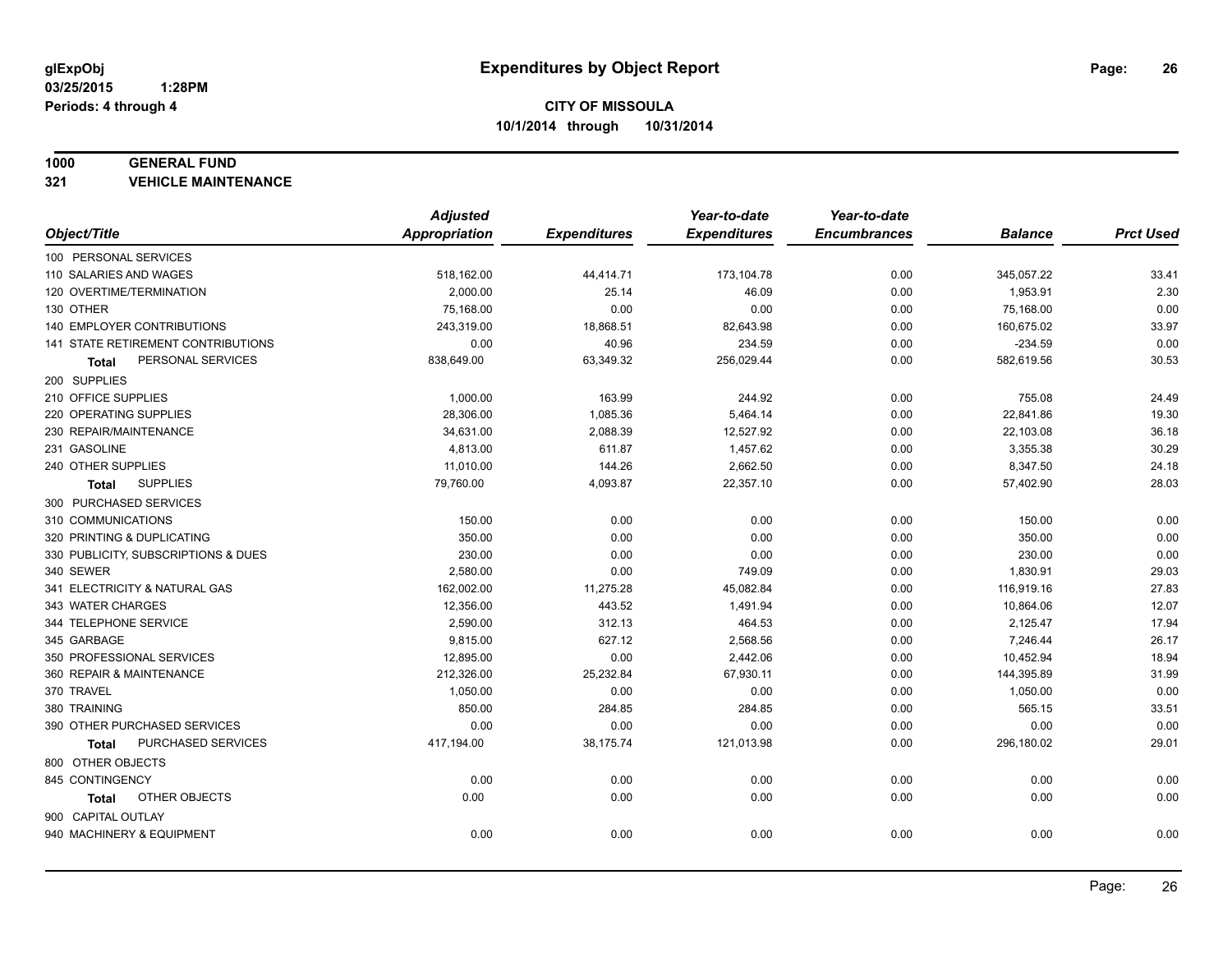# **1000 GENERAL FUND**

**321 VEHICLE MAINTENANCE**

|              |                            | <b>Adjusted</b> |                            | Year-to-date<br><b>Expenditures</b> | Year-to-date<br><b>Encumbrances</b> |                |                  |
|--------------|----------------------------|-----------------|----------------------------|-------------------------------------|-------------------------------------|----------------|------------------|
| Object/Title |                            | Appropriation   | <i><b>Expenditures</b></i> |                                     |                                     | <b>Balance</b> | <b>Prct Used</b> |
| <b>Total</b> | CAPITAL OUTLAY             | 0.00            | 0.00                       | 0.00                                | 0.00                                | 0.00           | 0.00             |
| <b>Total</b> | <b>VEHICLE MAINTENANCE</b> | .335,603.00     | 105,618.93                 | 399,400.52                          | 0.00                                | 936,202.48     | 29.90            |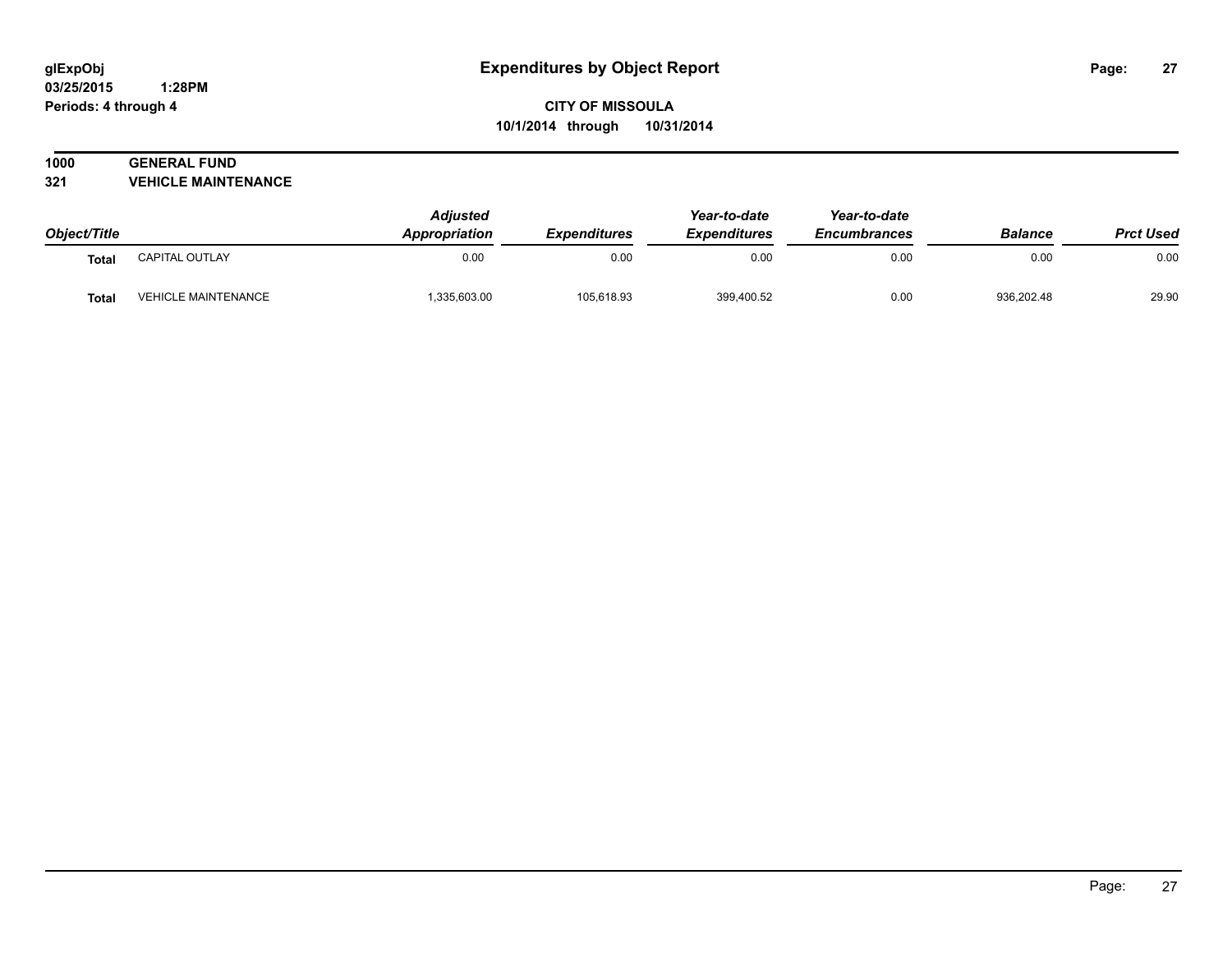# **1000 GENERAL FUND**

**340 CEMETERY**

|                                           | <b>Adjusted</b>      |                     | Year-to-date        | Year-to-date        |                |                  |
|-------------------------------------------|----------------------|---------------------|---------------------|---------------------|----------------|------------------|
| Object/Title                              | <b>Appropriation</b> | <b>Expenditures</b> | <b>Expenditures</b> | <b>Encumbrances</b> | <b>Balance</b> | <b>Prct Used</b> |
| 100 PERSONAL SERVICES                     |                      |                     |                     |                     |                |                  |
| 110 SALARIES AND WAGES                    | 387,911.00           | 29,793.39           | 117,631.94          | 0.00                | 270,279.06     | 30.32            |
| 120 OVERTIME/TERMINATION                  | 5,000.00             | 130.84              | 324.83              | 0.00                | 4,675.17       | 6.50             |
| <b>140 EMPLOYER CONTRIBUTIONS</b>         | 163,453.00           | 13,017.23           | 57,953.19           | 0.00                | 105,499.81     | 35.46            |
| 141 STATE RETIREMENT CONTRIBUTIONS        | 0.00                 | 29.79               | 162.66              | 0.00                | $-162.66$      | 0.00             |
| PERSONAL SERVICES<br>Total                | 556,364.00           | 42,971.25           | 176,072.62          | 0.00                | 380,291.38     | 31.65            |
| 200 SUPPLIES                              |                      |                     |                     |                     |                |                  |
| 210 OFFICE SUPPLIES                       | 2,770.00             | 0.00                | 344.68              | 0.00                | 2,425.32       | 12.44            |
| 220 OPERATING SUPPLIES                    | 35,802.00            | 4,440.40            | 9,516.85            | 0.00                | 26,285.15      | 26.58            |
| 230 REPAIR/MAINTENANCE                    | 20,120.00            | 2,147.51            | 8,562.20            | 0.00                | 11,557.80      | 42.56            |
| 231 GASOLINE                              | 14,398.00            | 1,648.99            | 4,527.71            | 0.00                | 9,870.29       | 31.45            |
| 240 OTHER SUPPLIES                        | 0.00                 | 0.00                | 0.00                | 0.00                | 0.00           | 0.00             |
| 250 SUPPLIES FOR RESALE                   | 0.00                 | 0.00                | 0.00                | 0.00                | 0.00           | 0.00             |
| <b>SUPPLIES</b><br>Total                  | 73,090.00            | 8,236.90            | 22,951.44           | 0.00                | 50,138.56      | 31.40            |
| 300 PURCHASED SERVICES                    |                      |                     |                     |                     |                |                  |
| 310 COMMUNICATIONS                        | 1,933.00             | 323.78              | 478.74              | 0.00                | 1,454.26       | 24.77            |
| 320 PRINTING & DUPLICATING                | 775.00               | 0.00                | 129.95              | 0.00                | 645.05         | 16.77            |
| 330 PUBLICITY, SUBSCRIPTIONS & DUES       | 814.00               | 0.00                | 0.00                | 0.00                | 814.00         | 0.00             |
| 341 ELECTRICITY & NATURAL GAS             | 17,865.00            | 1,535.84            | 5,854.30            | 0.00                | 12,010.70      | 32.77            |
| 343 WATER CHARGES                         | 1,082.00             | 71.41               | 210.23              | 0.00                | 871.77         | 19.43            |
| 344 TELEPHONE SERVICE                     | 2,400.00             | 0.20                | 449.54              | 0.00                | 1,950.46       | 18.73            |
| 345 GARBAGE                               | 1,070.00             | 76.50               | 306.00              | 0.00                | 764.00         | 28.60            |
| 350 PROFESSIONAL SERVICES                 | 1,000.00             | 0.00                | 0.00                | 0.00                | 1,000.00       | 0.00             |
| 360 REPAIR & MAINTENANCE                  | 3,700.00             | 183.33              | 1,130.55            | 0.00                | 2,569.45       | 30.56            |
| 370 TRAVEL                                | 500.00               | 0.00                | 0.00                | 0.00                | 500.00         | 0.00             |
| 380 TRAINING                              | 1,006.00             | 0.00                | 50.00               | 0.00                | 956.00         | 4.97             |
| 390 OTHER PURCHASED SERVICES              | 3,342.00             | 202.80              | 811.20              | 0.00                | 2,530.80       | 24.27            |
| PURCHASED SERVICES<br>Total               | 35,487.00            | 2,393.86            | 9,420.51            | 0.00                | 26,066.49      | 26.55            |
| 400 BUILDING MATERIALS                    |                      |                     |                     |                     |                |                  |
| <b>400 BUILDING MATERIALS</b>             | 0.00                 | 0.00                | 0.00                | 0.00                | 0.00           | 0.00             |
| <b>BUILDING MATERIALS</b><br><b>Total</b> | 0.00                 | 0.00                | 0.00                | 0.00                | 0.00           | 0.00             |
| 500 FIXED CHARGES                         |                      |                     |                     |                     |                |                  |
| 500 FIXED CHARGES                         | 0.00                 | 0.00                | 0.00                | 0.00                | 0.00           | 0.00             |
| 530 EQUIPMENT RENTAL                      | 500.00               | 140.50              | 161.50              | 0.00                | 338.50         | 32.30            |
|                                           |                      |                     |                     |                     |                |                  |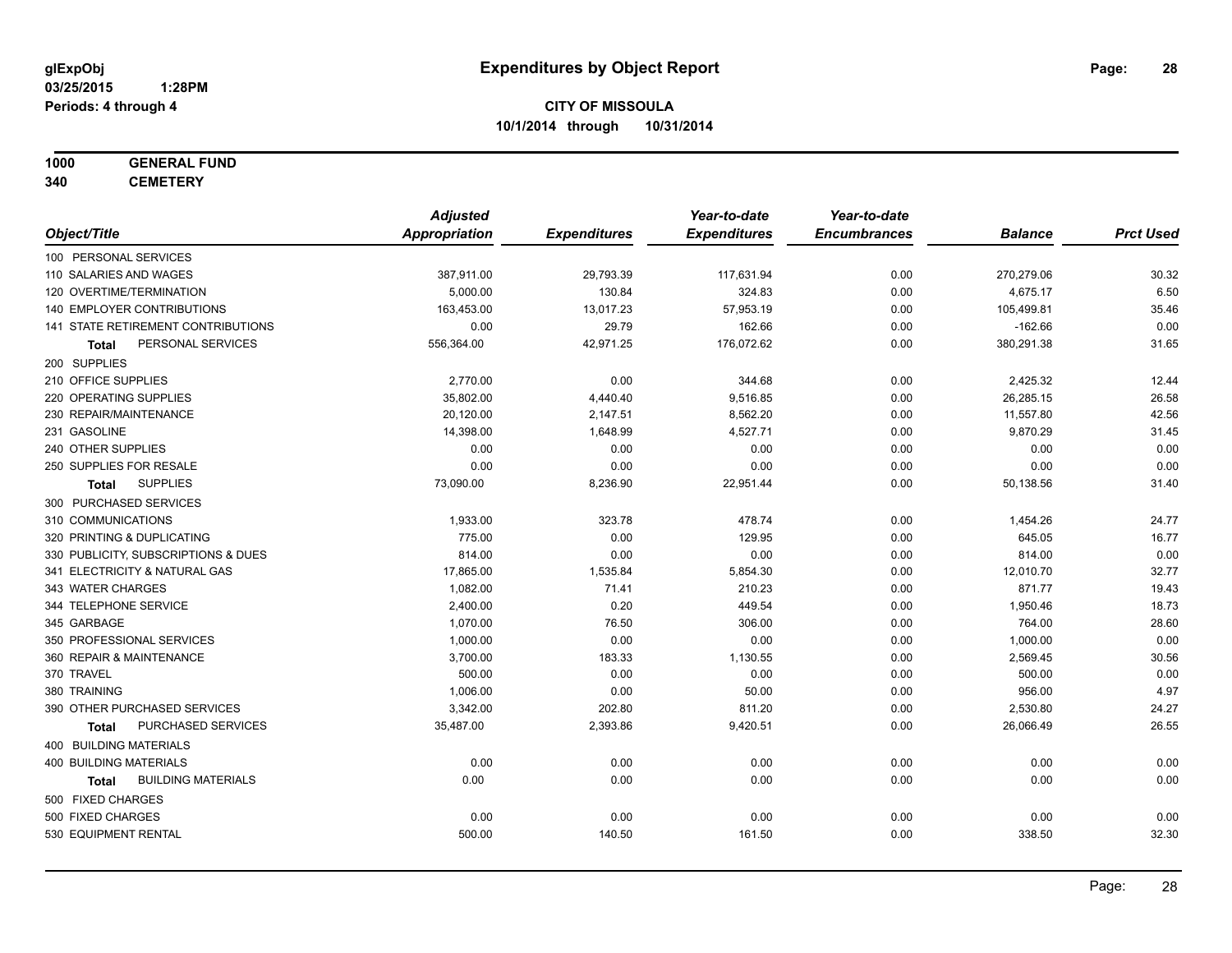# **1000 GENERAL FUND**

**340 CEMETERY**

|                    |                           | <b>Adjusted</b>      |                     | Year-to-date        | Year-to-date        |                |                  |
|--------------------|---------------------------|----------------------|---------------------|---------------------|---------------------|----------------|------------------|
| Object/Title       |                           | <b>Appropriation</b> | <b>Expenditures</b> | <b>Expenditures</b> | <b>Encumbrances</b> | <b>Balance</b> | <b>Prct Used</b> |
| Total              | <b>FIXED CHARGES</b>      | 500.00               | 140.50              | 161.50              | 0.00                | 338.50         | 32.30            |
| 800 OTHER OBJECTS  |                           |                      |                     |                     |                     |                |                  |
| 845 CONTINGENCY    |                           | 8,185.00             | 0.00                | 2,268.00            | 0.00                | 5,917.00       | 27.71            |
| Total              | OTHER OBJECTS             | 8,185.00             | 0.00                | 2,268.00            | 0.00                | 5,917.00       | 27.71            |
| 900 CAPITAL OUTLAY |                           |                      |                     |                     |                     |                |                  |
| 920 BUILDINGS      |                           | 0.00                 | 0.00                | 0.00                | 0.00                | 0.00           | 0.00             |
| 930 IMPROVEMENTS   |                           | 0.00                 | 0.00                | 0.00                | 0.00                | 0.00           | 0.00             |
|                    | 940 MACHINERY & EQUIPMENT | 0.00                 | 0.00                | 0.00                | 0.00                | 0.00           | 0.00             |
| Total              | <b>CAPITAL OUTLAY</b>     | 0.00                 | 0.00                | 0.00                | 0.00                | 0.00           | 0.00             |
| <b>Total</b>       | <b>CEMETERY</b>           | 673,626.00           | 53,742.51           | 210,874.07          | 0.00                | 462.751.93     | 31.30            |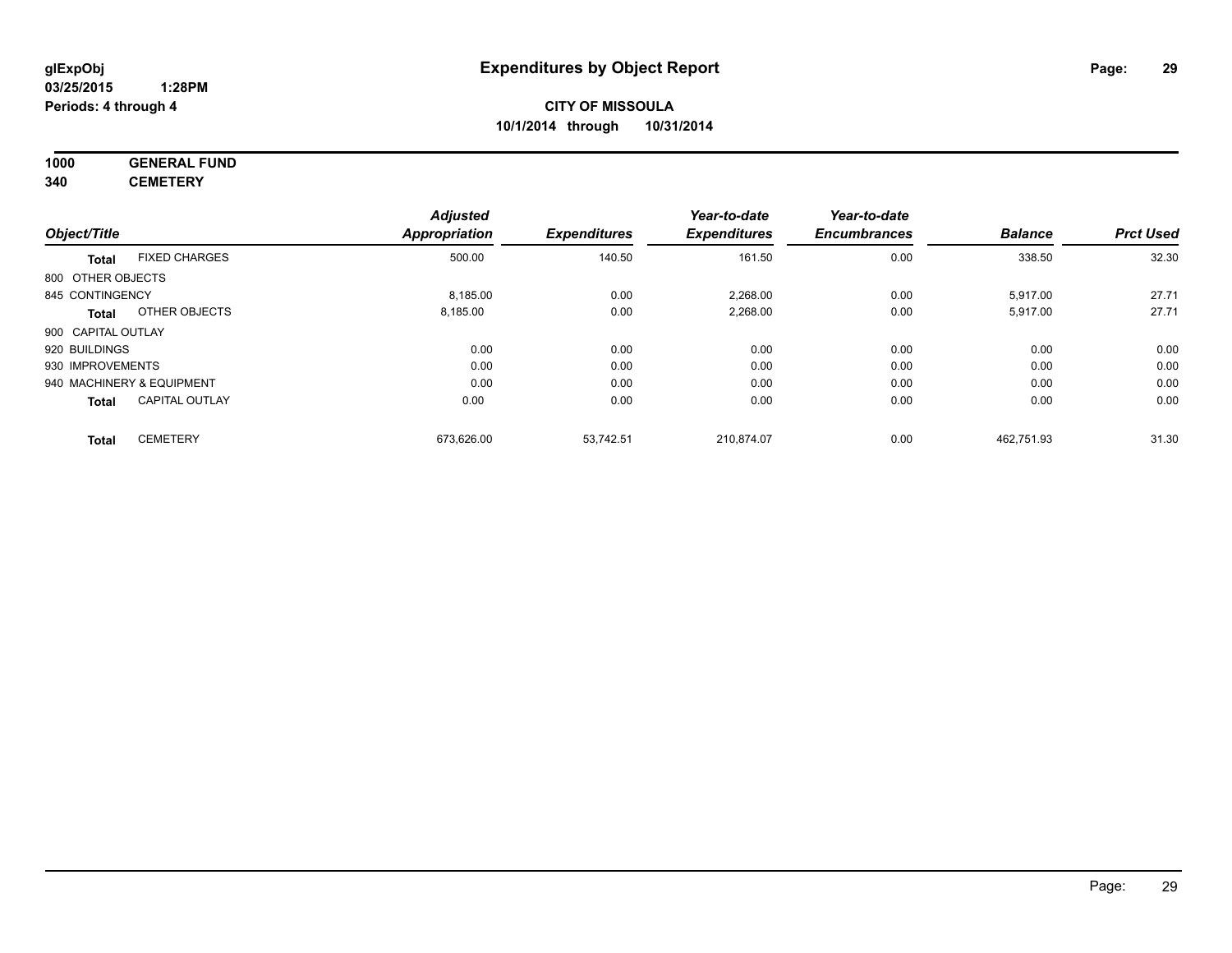#### **1000 GENERAL FUND**

**370 PARKS & RECREATION**

|                                           | <b>Adjusted</b> |                     | Year-to-date        | Year-to-date        |                |                  |
|-------------------------------------------|-----------------|---------------------|---------------------|---------------------|----------------|------------------|
| Object/Title                              | Appropriation   | <b>Expenditures</b> | <b>Expenditures</b> | <b>Encumbrances</b> | <b>Balance</b> | <b>Prct Used</b> |
| 100 PERSONAL SERVICES                     |                 |                     |                     |                     |                |                  |
| 110 SALARIES AND WAGES                    | 2,055,822.00    | 159,580.46          | 693,454.99          | 0.00                | 1,362,367.01   | 33.73            |
| 120 OVERTIME/TERMINATION                  | 7,000.00        | 391.13              | 2,186.87            | 0.00                | 4,813.13       | 31.24            |
| 130 OTHER                                 | 12,760.00       | 0.00                | 0.00                | 0.00                | 12,760.00      | 0.00             |
| 140 EMPLOYER CONTRIBUTIONS                | 752.355.00      | 60,151.73           | 266,854.66          | 0.00                | 485,500.34     | 35.47            |
| <b>141 STATE RETIREMENT CONTRIBUTIONS</b> | 0.00            | 166.05              | 987.90              | 0.00                | $-987.90$      | 0.00             |
| PERSONAL SERVICES<br>Total                | 2,827,937.00    | 220,289.37          | 963,484.42          | 0.00                | 1,864,452.58   | 34.07            |
| 200 SUPPLIES                              |                 |                     |                     |                     |                |                  |
| 210 OFFICE SUPPLIES                       | 5,465.00        | 190.52              | 1,608.88            | 0.00                | 3,856.12       | 29.44            |
| 220 OPERATING SUPPLIES                    | 94,346.00       | 3,588.89            | 17,971.74           | 0.00                | 76,374.26      | 19.05            |
| 230 REPAIR/MAINTENANCE                    | 68,649.00       | 4,591.89            | 28,404.18           | 0.00                | 40,244.82      | 41.38            |
| 231 GASOLINE                              | 79,836.00       | 10,512.91           | 32,110.05           | 0.00                | 47,725.95      | 40.22            |
| 240 OTHER SUPPLIES                        | 0.00            | 0.00                | 0.00                | 0.00                | 0.00           | 0.00             |
| <b>SUPPLIES</b><br>Total                  | 248,296.00      | 18,884.21           | 80,094.85           | 0.00                | 168,201.15     | 32.26            |
| 300 PURCHASED SERVICES                    |                 |                     |                     |                     |                |                  |
| 310 COMMUNICATIONS                        | 4,369.00        | 47.29               | 614.47              | 0.00                | 3,754.53       | 14.06            |
| 320 PRINTING & DUPLICATING                | 8,700.00        | 12.00               | 63.00               | 0.00                | 8,637.00       | 0.72             |
| 330 PUBLICITY, SUBSCRIPTIONS & DUES       | 9,140.00        | 379.94              | 1,130.17            | 0.00                | 8,009.83       | 12.37            |
| 340 SEWER                                 | 2,154.00        | 0.00                | 1,053.75            | 0.00                | 1,100.25       | 48.92            |
| 341 ELECTRICITY & NATURAL GAS             | 105,462.00      | 8,082.37            | 9,094.03            | 0.00                | 96,367.97      | 8.62             |
| 343 WATER CHARGES                         | 156,801.00      | 33,376.05           | 114,386.83          | 0.00                | 42,414.17      | 72.95            |
| 344 TELEPHONE SERVICE                     | 20,021.00       | 1,558.10            | 4,832.36            | 0.00                | 15,188.64      | 24.14            |
| 345 GARBAGE                               | 28,283.00       | 3,768.54            | 14,160.67           | 0.00                | 14,122.33      | 50.07            |
| 350 PROFESSIONAL SERVICES                 | 59,750.00       | 3,651.29            | 8,860.02            | 0.00                | 50,889.98      | 14.83            |
| 360 REPAIR & MAINTENANCE                  | 47,756.00       | 3,404.33            | 7,108.13            | 0.00                | 40,647.87      | 14.88            |
| 370 TRAVEL                                | 6,194.00        | 882.90              | 1,195.15            | 0.00                | 4,998.85       | 19.30            |
| 380 TRAINING                              | 5,236.00        | 506.68              | 1,898.68            | 0.00                | 3,337.32       | 36.26            |
| 390 OTHER PURCHASED SERVICES              | 25,499.00       | 0.00                | 5,337.50            | 0.00                | 20,161.50      | 20.93            |
| PURCHASED SERVICES<br><b>Total</b>        | 479,365.00      | 55,669.49           | 169,734.76          | 0.00                | 309,630.24     | 35.41            |
| 800 OTHER OBJECTS                         |                 |                     |                     |                     |                |                  |
| 820 TRANSFERS TO OTHER FUNDS              | 10,000.00       | 0.00                | 0.00                | 0.00                | 10,000.00      | 0.00             |
| OTHER OBJECTS<br>Total                    | 10,000.00       | 0.00                | 0.00                | 0.00                | 10,000.00      | 0.00             |
| 900 CAPITAL OUTLAY                        |                 |                     |                     |                     |                |                  |
| 930 IMPROVEMENTS                          | 0.00            | 7,800.00            | 15,280.00           | 0.00                | $-15,280.00$   | 0.00             |
|                                           |                 |                     |                     |                     |                |                  |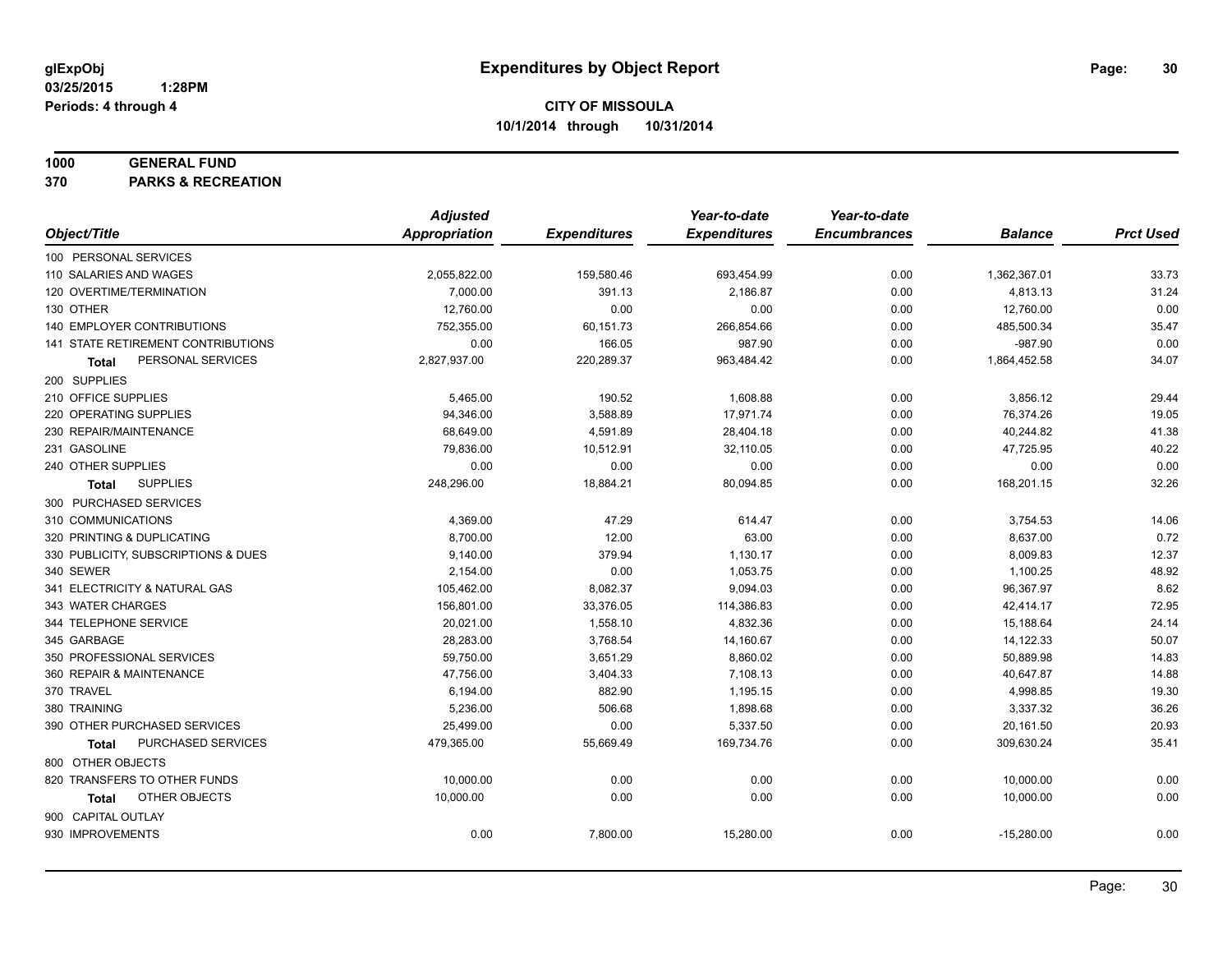#### **03/25/2015 1:28PM Periods: 4 through 4**

# **CITY OF MISSOULA 10/1/2014 through 10/31/2014**

# **1000 GENERAL FUND**

**370 PARKS & RECREATION**

| Object/Title |                               | <b>Adjusted</b><br>Appropriation | <i><b>Expenditures</b></i> | Year-to-date<br><b>Expenditures</b> | Year-to-date<br><b>Encumbrances</b> | <b>Balance</b> | <b>Prct Used</b> |
|--------------|-------------------------------|----------------------------------|----------------------------|-------------------------------------|-------------------------------------|----------------|------------------|
|              | 940 MACHINERY & EQUIPMENT     | 0.00                             | 0.00                       | 0.00                                | 0.00                                | 0.00           | 0.00             |
| <b>Total</b> | <b>CAPITAL OUTLAY</b>         | 0.00                             | 7.800.00                   | 15.280.00                           | 0.00                                | $-15.280.00$   | 0.00             |
| <b>Total</b> | <b>PARKS &amp; RECREATION</b> | 3,565,598.00                     | 302,643.07                 | 228,594.03                          | 0.00                                | 2,337,003.97   | 34.46            |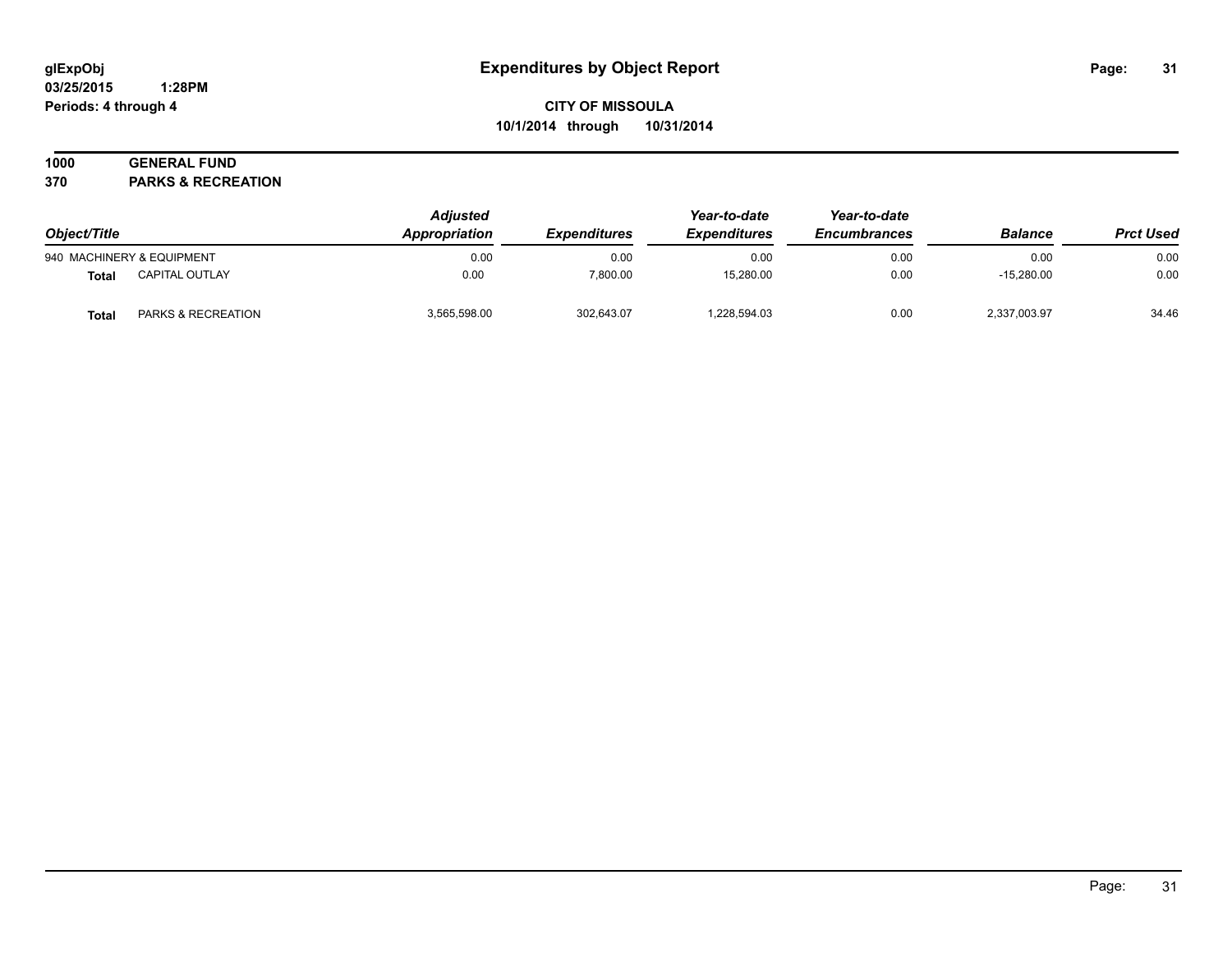#### **1000 GENERAL FUND**

**390 NON-DEPARTMENTAL**

|                                                   | <b>Adjusted</b> |                     | Year-to-date        | Year-to-date        |                |                  |
|---------------------------------------------------|-----------------|---------------------|---------------------|---------------------|----------------|------------------|
| Object/Title                                      | Appropriation   | <b>Expenditures</b> | <b>Expenditures</b> | <b>Encumbrances</b> | <b>Balance</b> | <b>Prct Used</b> |
| 100 PERSONAL SERVICES                             |                 |                     |                     |                     |                |                  |
| 110 SALARIES AND WAGES                            | 44,976.00       | $-0.75$             | $-2.85$             | 0.00                | 44,978.85      | $-0.01$          |
| 120 OVERTIME/TERMINATION                          | 25,000.00       | 0.00                | 0.00                | 0.00                | 25,000.00      | 0.00             |
| 140 EMPLOYER CONTRIBUTIONS                        | $-22,556.00$    | 0.00                | $-366.65$           | 0.00                | $-22,189.35$   | 1.63             |
| PERSONAL SERVICES<br>Total                        | 47,420.00       | $-0.75$             | $-369.50$           | 0.00                | 47,789.50      | $-0.78$          |
| 200 SUPPLIES                                      |                 |                     |                     |                     |                |                  |
| 220 OPERATING SUPPLIES                            | 0.00            | 0.00                | 0.00                | 0.00                | 0.00           | 0.00             |
| 230 REPAIR/MAINTENANCE                            | 50.000.00       | 0.00                | 0.00                | 0.00                | 50,000.00      | 0.00             |
| 231 GASOLINE                                      | 0.00            | 0.00                | 0.00                | 0.00                | 0.00           | 0.00             |
| 240 OTHER SUPPLIES                                | 0.00            | 0.00                | 0.00                | 0.00                | 0.00           | 0.00             |
| <b>SUPPLIES</b><br>Total                          | 50,000.00       | 0.00                | 0.00                | 0.00                | 50,000.00      | 0.00             |
| 300 PURCHASED SERVICES                            |                 |                     |                     |                     |                |                  |
| 310 COMMUNICATIONS                                | 0.00            | 0.00                | 0.00                | 0.00                | 0.00           | 0.00             |
| 330 PUBLICITY, SUBSCRIPTIONS & DUES               | 0.00            | 0.00                | 0.00                | 0.00                | 0.00           | 0.00             |
| 341 ELECTRICITY & NATURAL GAS                     | 0.00            | 0.00                | 0.00                | 0.00                | 0.00           | 0.00             |
| 350 PROFESSIONAL SERVICES                         | 88,766.00       | 6,257.51            | 8,257.51            | 0.00                | 80,508.49      | 9.30             |
| 360 REPAIR & MAINTENANCE                          | 0.00            | 874.95              | 1,004.90            | 0.00                | $-1,004.90$    | 0.00             |
| 390 OTHER PURCHASED SERVICES                      | 230,197.00      | 0.00                | 0.00                | 0.00                | 230,197.00     | 0.00             |
| PURCHASED SERVICES<br><b>Total</b>                | 318,963.00      | 7,132.46            | 9,262.41            | 0.00                | 309,700.59     | 2.90             |
| 400 BUILDING MATERIALS                            |                 |                     |                     |                     |                |                  |
| <b>400 BUILDING MATERIALS</b>                     | 0.00            | 0.00                | 0.00                | 0.00                | 0.00           | 0.00             |
| <b>BUILDING MATERIALS</b><br><b>Total</b>         | 0.00            | 0.00                | 0.00                | 0.00                | 0.00           | 0.00             |
| 500 FIXED CHARGES                                 |                 |                     |                     |                     |                |                  |
| 500 FIXED CHARGES                                 | 1,029,863.00    | 5,943.52            | 655,228.46          | 0.00                | 374,634.54     | 63.62            |
| 550 MERCHANT SERVICE FEES                         | 29,700.00       | 0.00                | 0.00                | 0.00                | 29,700.00      | 0.00             |
| <b>FIXED CHARGES</b><br><b>Total</b>              | 1,059,563.00    | 5,943.52            | 655,228.46          | 0.00                | 404,334.54     | 61.84            |
| 600 DEBT SERVICE                                  |                 |                     |                     |                     |                |                  |
| 610 PRINCIPAL                                     | 409,805.00      | 0.00                | 204,804.43          | 0.00                | 205,000.57     | 49.98            |
| 620 INTEREST / SERVICE FEES                       | 15,179.00       | 0.00                | 3,914.22            | 0.00                | 11,264.78      | 25.79            |
| <b>DEBT SERVICE</b><br><b>Total</b>               | 424,984.00      | 0.00                | 208,718.65          | 0.00                | 216,265.35     | 49.11            |
| 700 GRANTS & CONTRIBUTIONS                        |                 |                     |                     |                     |                |                  |
| 700 GRANTS & CONTRIBUTIONS                        | 2,202,317.00    | 11,824.51           | 175,931.80          | 0.00                | 2,026,385.20   | 7.99             |
| <b>GRANTS &amp; CONTRIBUTIONS</b><br><b>Total</b> | 2,202,317.00    | 11,824.51           | 175,931.80          | 0.00                | 2,026,385.20   | 7.99             |
|                                                   |                 |                     |                     |                     |                |                  |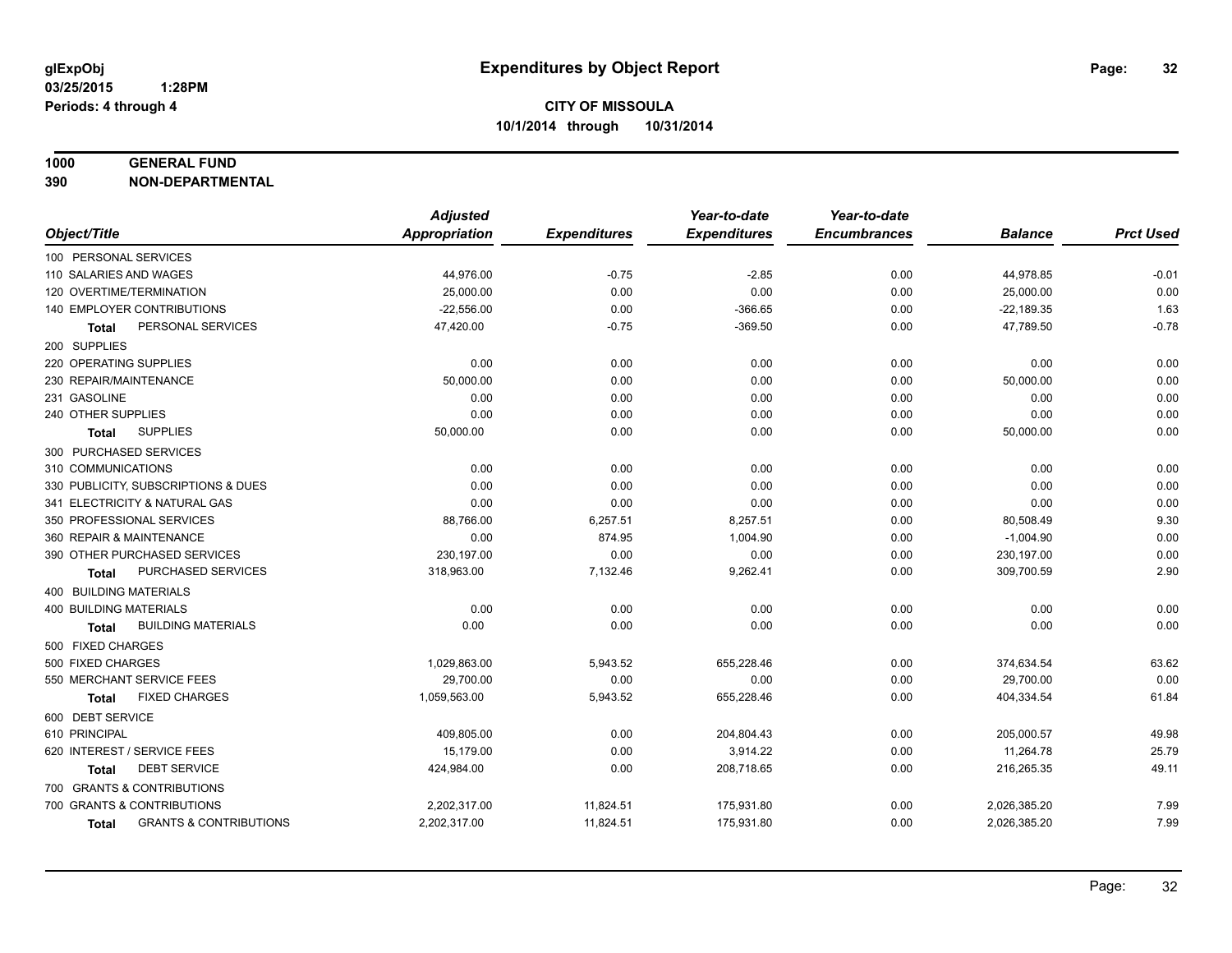# **1000 GENERAL FUND**

**390 NON-DEPARTMENTAL**

|                           |                              | <b>Adjusted</b>      |                     | Year-to-date        | Year-to-date        |                |                  |
|---------------------------|------------------------------|----------------------|---------------------|---------------------|---------------------|----------------|------------------|
| Object/Title              |                              | <b>Appropriation</b> | <b>Expenditures</b> | <b>Expenditures</b> | <b>Encumbrances</b> | <b>Balance</b> | <b>Prct Used</b> |
| 800 OTHER OBJECTS         |                              |                      |                     |                     |                     |                |                  |
|                           | 820 TRANSFERS TO OTHER FUNDS | 1.973.577.00         | 6.518.65            | 33.862.91           | 0.00                | 1.939.714.09   | 1.72             |
| 845 CONTINGENCY           |                              | 158.000.00           | 0.00                | 0.00                | 0.00                | 158.000.00     | 0.00             |
| Total                     | OTHER OBJECTS                | 2.131.577.00         | 6.518.65            | 33.862.91           | 0.00                | 2.097.714.09   | 1.59             |
| 900 CAPITAL OUTLAY        |                              |                      |                     |                     |                     |                |                  |
| 940 MACHINERY & EQUIPMENT |                              | 0.00                 | 0.00                | 0.00                | 0.00                | 0.00           | 0.00             |
| <b>Total</b>              | <b>CAPITAL OUTLAY</b>        | 0.00                 | 0.00                | 0.00                | 0.00                | 0.00           | 0.00             |
| <b>Total</b>              | NON-DEPARTMENTAL             | 6.234.824.00         | 31.418.39           | 1.082.634.73        | 0.00                | 5.152.189.27   | 17.36            |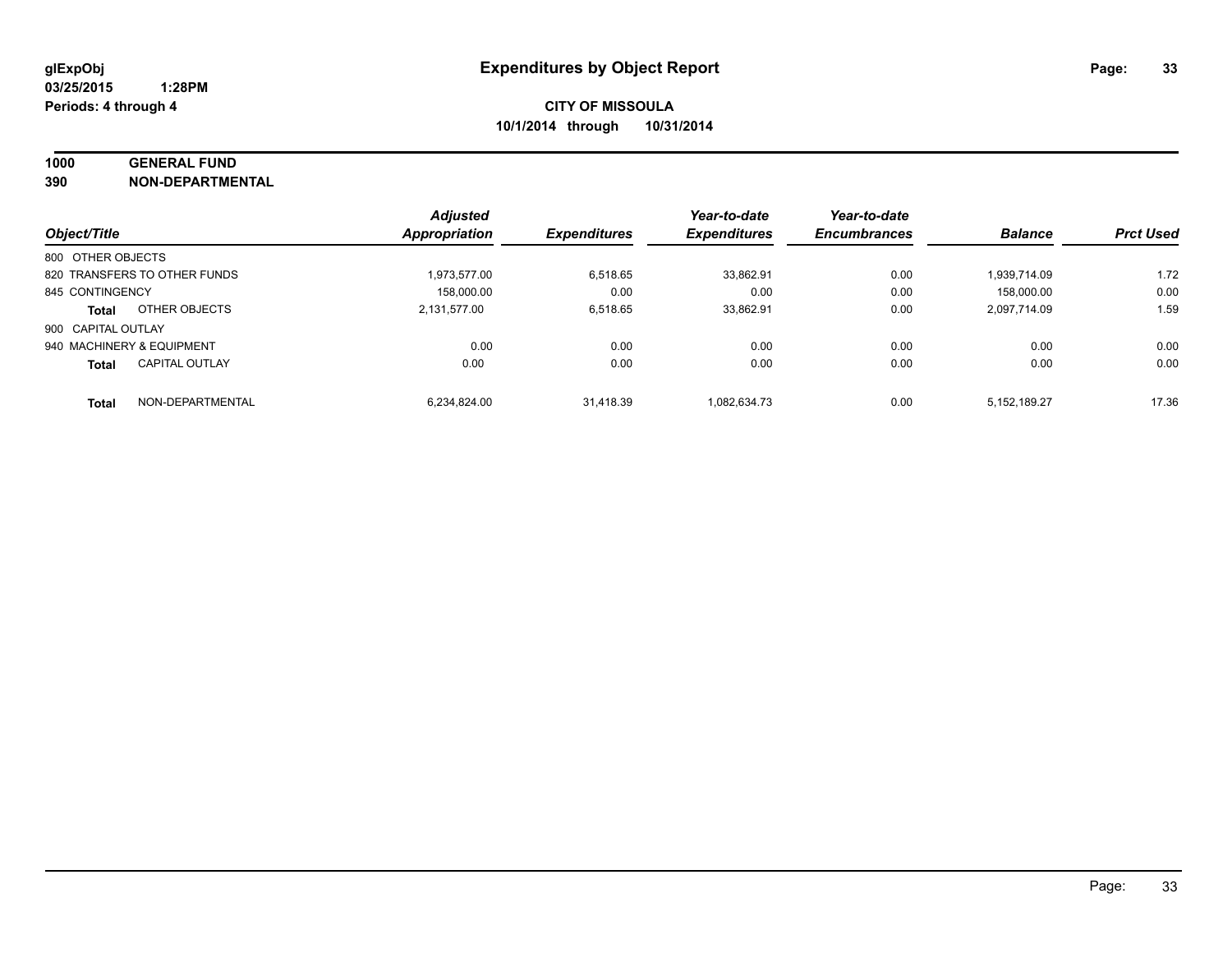**1000 GENERAL FUND**

|                                       | <b>Adjusted</b> |                     | Year-to-date        | Year-to-date        |                |                  |
|---------------------------------------|-----------------|---------------------|---------------------|---------------------|----------------|------------------|
| Object/Title                          | Appropriation   | <b>Expenditures</b> | <b>Expenditures</b> | <b>Encumbrances</b> | <b>Balance</b> | <b>Prct Used</b> |
| 100 PERSONAL SERVICES                 |                 |                     |                     |                     |                |                  |
| 110 SALARIES AND WAGES                | 24,781,451.00   | 1,877,053.35        | 7,361,175.20        | 0.00                | 17,420,275.80  | 29.70            |
| 115 SALARIES/HEALTH INSURANCE BENEFIT | 629,280.00      | 110,010.00          | 379,819.50          | 0.00                | 249,460.50     | 60.36            |
| 120 OVERTIME/TERMINATION              | 1,019,137.00    | 118,677.84          | 506,766.29          | 0.00                | 512,370.71     | 49.73            |
| 121 OUTSIDE HIRE OVERTIME             | 75,000.00       | 6,004.04            | 59,623.54           | 0.00                | 15,376.46      | 79.50            |
| 122 COURT OVERTIME                    | 0.00            | 830.68              | 4,512.54            | 0.00                | $-4,512.54$    | 0.00             |
| 130 OTHER                             | 250,188.00      | 0.00                | 120,898.87          | 0.00                | 129,289.13     | 48.32            |
| <b>140 EMPLOYER CONTRIBUTIONS</b>     | 10,220,600.00   | 636,589.89          | 2,673,830.32        | 0.00                | 7,546,769.68   | 26.16            |
| 141 STATE RETIREMENT CONTRIBUTIONS    | 2,264,770.00    | 346,289.48          | 1,347,913.82        | 0.00                | 916,856.18     | 59.52            |
| PERSONAL SERVICES<br>Total            | 39,240,426.00   | 3,095,455.28        | 12,454,540.08       | 0.00                | 26,785,885.92  | 31.74            |
| 200 SUPPLIES                          |                 |                     |                     |                     |                |                  |
| 210 OFFICE SUPPLIES                   | 90,774.00       | 3,323.35            | 18,929.91           | 0.00                | 71,844.09      | 20.85            |
| 220 OPERATING SUPPLIES                | 644,826.00      | 49,492.84           | 126,054.60          | 0.00                | 518,771.40     | 19.55            |
| 230 REPAIR/MAINTENANCE                | 433,669.00      | 18,874.37           | 108,349.21          | 0.00                | 325,319.79     | 24.98            |
| 231 GASOLINE                          | 579,236.00      | 19,787.12           | 134,615.58          | 0.00                | 444,620.42     | 23.24            |
| 240 OTHER SUPPLIES                    | 55,517.00       | 586.21              | 5,072.60            | 0.00                | 50,444.40      | 9.14             |
| 250 SUPPLIES FOR RESALE               | 0.00            | 0.00                | 0.00                | 0.00                | 0.00           | 0.00             |
| <b>SUPPLIES</b><br>Total              | 1,804,022.00    | 92,063.89           | 393,021.90          | 0.00                | 1,411,000.10   | 21.79            |
| 300 PURCHASED SERVICES                |                 |                     |                     |                     |                |                  |
| 310 COMMUNICATIONS                    | 115,689.00      | $-565.33$           | 31,299.25           | 0.00                | 84,389.75      | 27.05            |
| 320 PRINTING & DUPLICATING            | 50.752.00       | 1,585.26            | 4,746.29            | 0.00                | 46,005.71      | 9.35             |
| 330 PUBLICITY, SUBSCRIPTIONS & DUES   | 293,327.00      | 5,727.68            | 74,209.75           | 0.00                | 219,117.25     | 25.30            |
| 340 SEWER                             | 6,128.00        | 0.00                | 2,407.46            | 0.00                | 3,720.54       | 39.29            |
| 341 ELECTRICITY & NATURAL GAS         | 486,686.00      | 36,509.42           | 107,635.13          | 0.00                | 379,050.87     | 22.12            |
| 343 WATER CHARGES                     | 190,916.00      | 36,216.31           | 124,457.27          | 0.00                | 66,458.73      | 65.19            |
| 344 TELEPHONE SERVICE                 | 254,205.00      | 21,648.41           | 69,224.03           | 0.00                | 184,980.97     | 27.23            |
| 345 GARBAGE                           | 52,367.00       | 5,015.26            | 19,093.75           | 0.00                | 33,273.25      | 36.46            |
| 350 PROFESSIONAL SERVICES             | 837,172.00      | 55,648.61           | 185, 152.69         | 0.00                | 652,019.31     | 22.12            |
| 360 REPAIR & MAINTENANCE              | 591,523.00      | 37,211.00           | 240,875.44          | 0.00                | 350,647.56     | 40.72            |
| 370 TRAVEL                            | 129,056.00      | 9,468.54            | 25,111.53           | 0.00                | 103,944.47     | 19.46            |
| 380 TRAINING                          | 113,579.00      | 11,121.90           | 34,692.94           | 0.00                | 78,886.06      | 30.55            |
| 390 OTHER PURCHASED SERVICES          | 327,221.00      | 4,949.27            | 17,813.89           | 0.00                | 309,407.11     | 5.44             |
| PURCHASED SERVICES<br><b>Total</b>    | 3,448,621.00    | 224,536.33          | 936,719.42          | 0.00                | 2,511,901.58   | 27.16            |
| 400 BUILDING MATERIALS                |                 |                     |                     |                     |                |                  |
| <b>400 BUILDING MATERIALS</b>         | 71,263.00       | 0.00                | 25,242.09           | 0.00                | 46,020.91      | 35.42            |
|                                       |                 |                     |                     |                     |                |                  |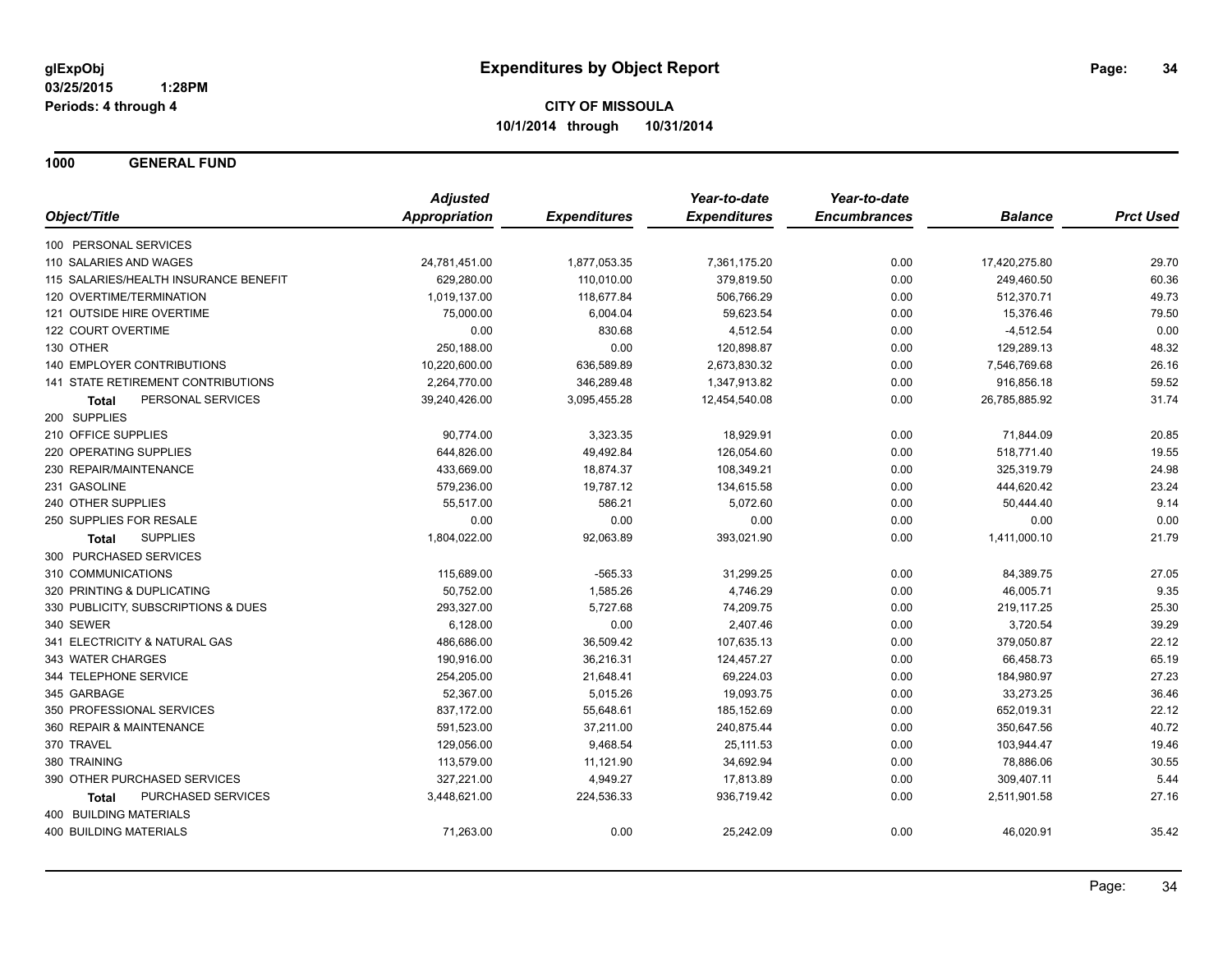**1000 GENERAL FUND**

|                                                   | <b>Adjusted</b>      |                     | Year-to-date        | Year-to-date        |                |                  |
|---------------------------------------------------|----------------------|---------------------|---------------------|---------------------|----------------|------------------|
| Object/Title                                      | <b>Appropriation</b> | <b>Expenditures</b> | <b>Expenditures</b> | <b>Encumbrances</b> | <b>Balance</b> | <b>Prct Used</b> |
| <b>BUILDING MATERIALS</b><br><b>Total</b>         | 71,263.00            | 0.00                | 25,242.09           | 0.00                | 46,020.91      | 35.42            |
| 500 FIXED CHARGES                                 |                      |                     |                     |                     |                |                  |
| 500 FIXED CHARGES                                 | 1,074,239.00         | 9,076.52            | 673,453.46          | 0.00                | 400,785.54     | 62.69            |
| 530 EQUIPMENT RENTAL                              | 500.00               | 140.50              | 161.50              | 0.00                | 338.50         | 32.30            |
| 550 MERCHANT SERVICE FEES                         | 29,700.00            | 1,076.96            | 2,962.02            | 0.00                | 26.737.98      | 9.97             |
| <b>FIXED CHARGES</b><br><b>Total</b>              | 1,104,439.00         | 10,293.98           | 676,576.98          | 0.00                | 427,862.02     | 61.26            |
| 600 DEBT SERVICE                                  |                      |                     |                     |                     |                |                  |
| 610 PRINCIPAL                                     | 409,805.00           | 0.00                | 204,804.43          | 0.00                | 205,000.57     | 49.98            |
| 620 INTEREST / SERVICE FEES                       | 15.179.00            | 0.00                | 3,914.22            | 0.00                | 11,264.78      | 25.79            |
| <b>DEBT SERVICE</b><br><b>Total</b>               | 424,984.00           | 0.00                | 208,718.65          | 0.00                | 216,265.35     | 49.11            |
| 700 GRANTS & CONTRIBUTIONS                        |                      |                     |                     |                     |                |                  |
| 700 GRANTS & CONTRIBUTIONS                        | 2,244,017.00         | 13,806.74           | 179,029.66          | 0.00                | 2,064,987.34   | 7.98             |
| 780 INTERGOVERNMENTAL TRANSFER                    | 0.00                 | 0.00                | 0.00                | 0.00                | 0.00           | 0.00             |
| <b>GRANTS &amp; CONTRIBUTIONS</b><br><b>Total</b> | 2,244,017.00         | 13,806.74           | 179,029.66          | 0.00                | 2,064,987.34   | 7.98             |
| 800 OTHER OBJECTS                                 |                      |                     |                     |                     |                |                  |
| 820 TRANSFERS TO OTHER FUNDS                      | 1,983,577.00         | 6,518.65            | 33,862.91           | 0.00                | 1,949,714.09   | 1.71             |
| 845 CONTINGENCY                                   | 166,185.00           | 0.00                | 2,268.00            | 0.00                | 163,917.00     | 1.36             |
| <b>OTHER OBJECTS</b><br><b>Total</b>              | 2,149,762.00         | 6,518.65            | 36,130.91           | 0.00                | 2,113,631.09   | 1.68             |
| 900 CAPITAL OUTLAY                                |                      |                     |                     |                     |                |                  |
| 920 BUILDINGS                                     | 0.00                 | 0.00                | 0.00                | 0.00                | 0.00           | 0.00             |
| 930 IMPROVEMENTS                                  | 196,558.00           | 38,537.35           | 101,053.13          | 0.00                | 95,504.87      | 51.41            |
| 940 MACHINERY & EQUIPMENT                         | 8.576.00             | 435.00              | 1.051.26            | 0.00                | 7.524.74       | 12.26            |
| CAPITAL OUTLAY<br><b>Total</b>                    | 205,134.00           | 38,972.35           | 102,104.39          | 0.00                | 103,029.61     | 49.77            |
| <b>GENERAL FUND</b><br><b>Total</b>               | 50,692,668.00        | 3,481,647.22        | 15,012,084.08       | 0.00                | 35,680,583.92  | 29.61            |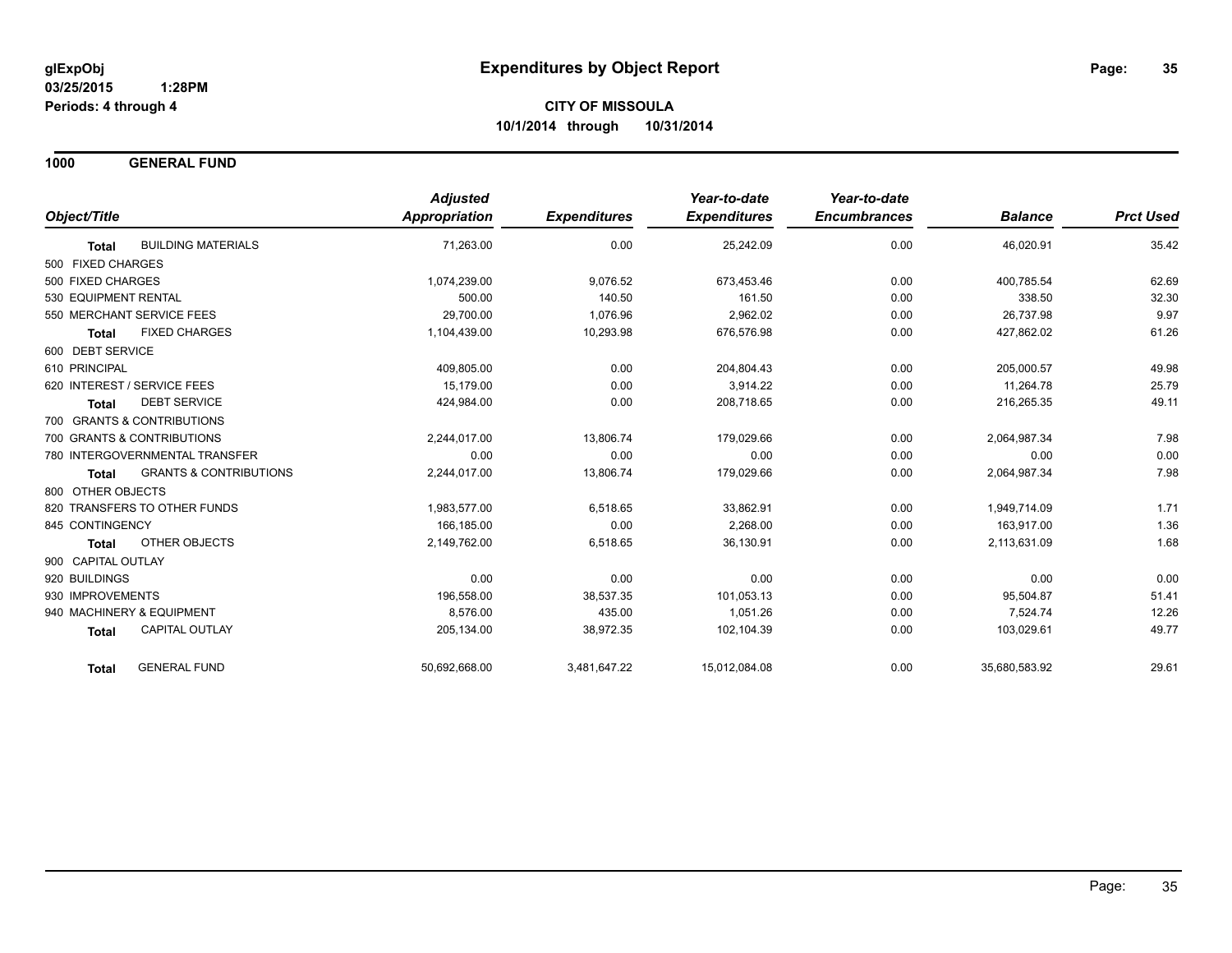#### **1211 PARK ACQUISITION & DEVELOPMENT**

**370 PARKS & RECREATION**

|                    |                              | <b>Adjusted</b>      |                     | Year-to-date        | Year-to-date        |                |                  |
|--------------------|------------------------------|----------------------|---------------------|---------------------|---------------------|----------------|------------------|
| Object/Title       |                              | <b>Appropriation</b> | <b>Expenditures</b> | <b>Expenditures</b> | <b>Encumbrances</b> | <b>Balance</b> | <b>Prct Used</b> |
| 200 SUPPLIES       |                              |                      |                     |                     |                     |                |                  |
|                    | 220 OPERATING SUPPLIES       | 10,000.00            | 0.00                | 0.00                | 0.00                | 10,000.00      | 0.00             |
| <b>Total</b>       | <b>SUPPLIES</b>              | 10,000.00            | 0.00                | 0.00                | 0.00                | 10,000.00      | 0.00             |
|                    | 300 PURCHASED SERVICES       |                      |                     |                     |                     |                |                  |
|                    | 350 PROFESSIONAL SERVICES    | 25,000.00            | 0.00                | 0.00                | 0.00                | 25,000.00      | 0.00             |
|                    | 360 REPAIR & MAINTENANCE     | 0.00                 | 0.00                | 0.00                | 0.00                | 0.00           | 0.00             |
|                    | 390 OTHER PURCHASED SERVICES | 10,000.00            | 0.00                | 0.00                | 0.00                | 10,000.00      | 0.00             |
| Total              | PURCHASED SERVICES           | 35,000.00            | 0.00                | 0.00                | 0.00                | 35,000.00      | 0.00             |
| 800 OTHER OBJECTS  |                              |                      |                     |                     |                     |                |                  |
|                    | 820 TRANSFERS TO OTHER FUNDS | 0.00                 | 0.00                | 0.00                | 0.00                | 0.00           | 0.00             |
| <b>Total</b>       | OTHER OBJECTS                | 0.00                 | 0.00                | 0.00                | 0.00                | 0.00           | 0.00             |
| 900 CAPITAL OUTLAY |                              |                      |                     |                     |                     |                |                  |
| 930 IMPROVEMENTS   |                              | 243,120.00           | 0.00                | 0.00                | 0.00                | 243,120.00     | 0.00             |
| <b>Total</b>       | <b>CAPITAL OUTLAY</b>        | 243,120.00           | 0.00                | 0.00                | 0.00                | 243,120.00     | 0.00             |
| <b>Total</b>       | PARKS & RECREATION           | 288,120.00           | 0.00                | 0.00                | 0.00                | 288,120.00     | 0.00             |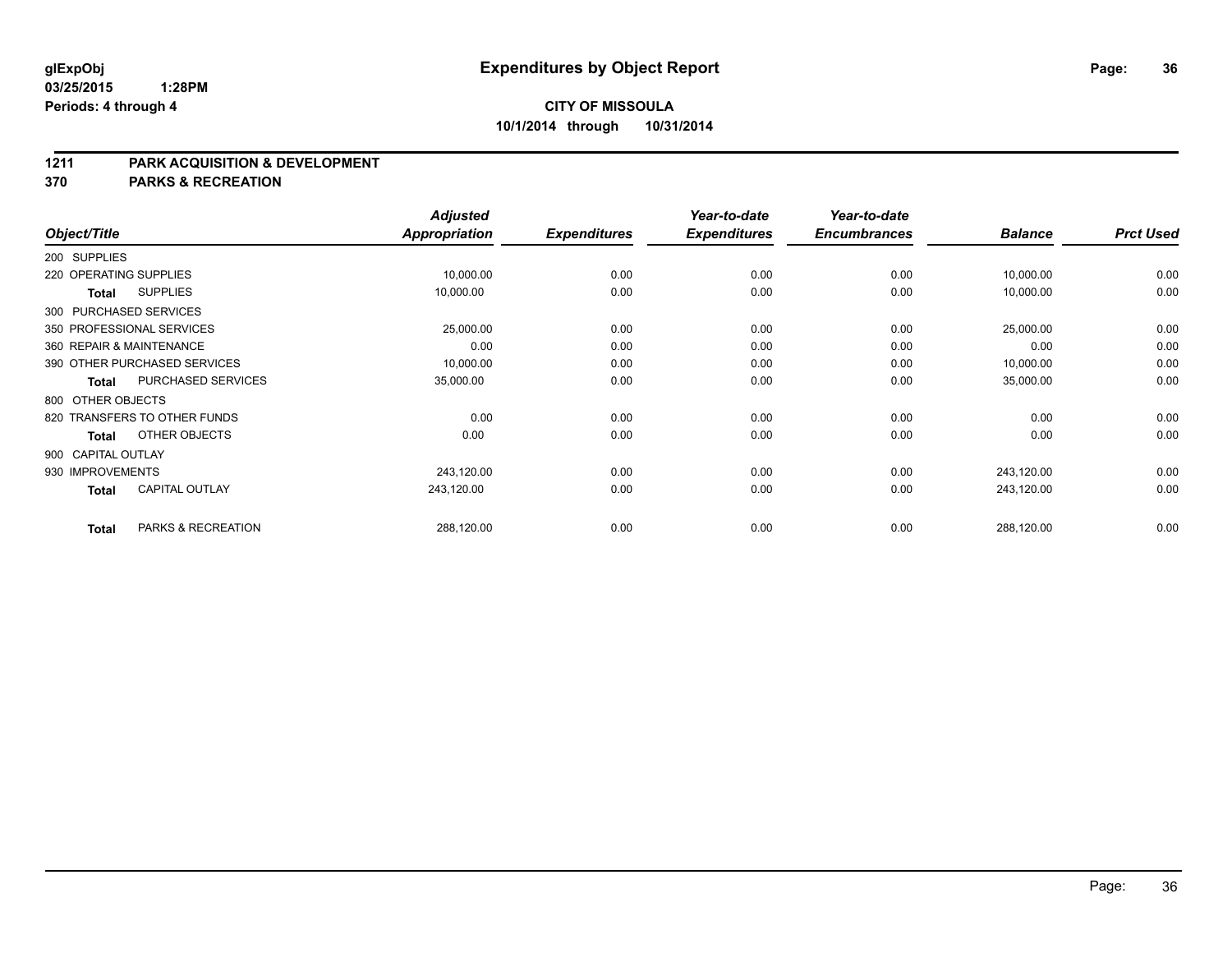**10/1/2014 through 10/31/2014**

# **1211 PARK ACQUISITION & DEVELOPMENT**

| Object/Title           |                                | <b>Adjusted</b><br><b>Appropriation</b> | <b>Expenditures</b> | Year-to-date<br><b>Expenditures</b> | Year-to-date<br><b>Encumbrances</b> | <b>Balance</b> | <b>Prct Used</b> |
|------------------------|--------------------------------|-----------------------------------------|---------------------|-------------------------------------|-------------------------------------|----------------|------------------|
| 200 SUPPLIES           |                                |                                         |                     |                                     |                                     |                |                  |
| 220 OPERATING SUPPLIES |                                | 10,000.00                               | 0.00                | 0.00                                | 0.00                                | 10,000.00      | 0.00             |
| Total                  | <b>SUPPLIES</b>                | 10,000.00                               | 0.00                | 0.00                                | 0.00                                | 10,000.00      | 0.00             |
|                        | 300 PURCHASED SERVICES         |                                         |                     |                                     |                                     |                |                  |
|                        | 350 PROFESSIONAL SERVICES      | 25,000.00                               | 0.00                | 0.00                                | 0.00                                | 25,000.00      | 0.00             |
|                        | 360 REPAIR & MAINTENANCE       | 0.00                                    | 0.00                | 0.00                                | 0.00                                | 0.00           | 0.00             |
|                        | 390 OTHER PURCHASED SERVICES   | 10,000.00                               | 0.00                | 0.00                                | 0.00                                | 10,000.00      | 0.00             |
| <b>Total</b>           | PURCHASED SERVICES             | 35,000.00                               | 0.00                | 0.00                                | 0.00                                | 35,000.00      | 0.00             |
| 800 OTHER OBJECTS      |                                |                                         |                     |                                     |                                     |                |                  |
|                        | 820 TRANSFERS TO OTHER FUNDS   | 0.00                                    | 0.00                | 0.00                                | 0.00                                | 0.00           | 0.00             |
| <b>Total</b>           | OTHER OBJECTS                  | 0.00                                    | 0.00                | 0.00                                | 0.00                                | 0.00           | 0.00             |
| 900 CAPITAL OUTLAY     |                                |                                         |                     |                                     |                                     |                |                  |
| 930 IMPROVEMENTS       |                                | 243,120.00                              | 0.00                | 0.00                                | 0.00                                | 243,120.00     | 0.00             |
| <b>Total</b>           | <b>CAPITAL OUTLAY</b>          | 243,120.00                              | 0.00                | 0.00                                | 0.00                                | 243,120.00     | 0.00             |
| <b>Total</b>           | PARK ACQUISITION & DEVELOPMENT | 288,120.00                              | 0.00                | 0.00                                | 0.00                                | 288,120.00     | 0.00             |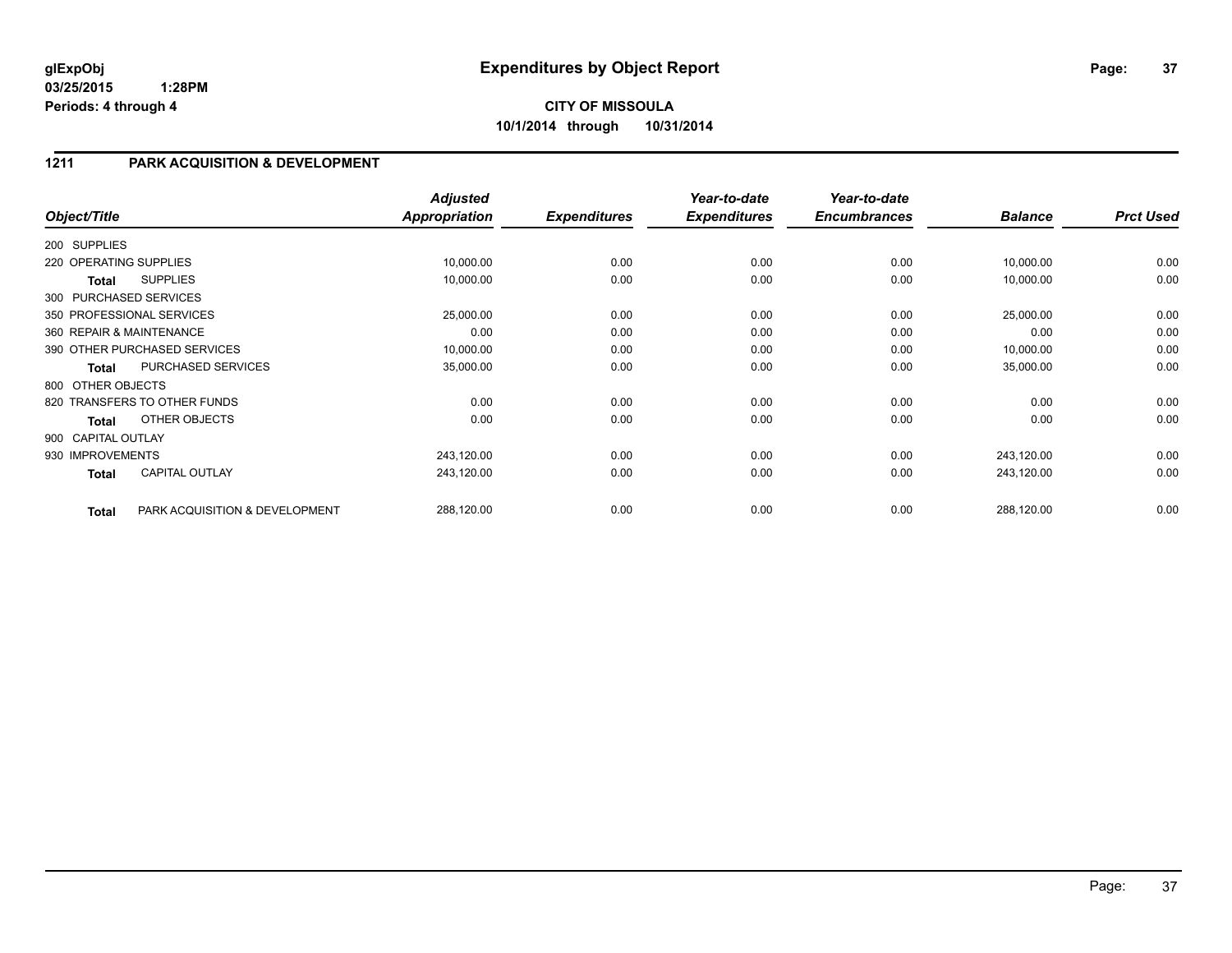**1212 PARK ENTERPRISE FUND**

**370 PARKS & RECREATION**

|                        |                              | <b>Adjusted</b> |                     | Year-to-date        | Year-to-date        |                |                  |
|------------------------|------------------------------|-----------------|---------------------|---------------------|---------------------|----------------|------------------|
| Object/Title           |                              | Appropriation   | <b>Expenditures</b> | <b>Expenditures</b> | <b>Encumbrances</b> | <b>Balance</b> | <b>Prct Used</b> |
| 200 SUPPLIES           |                              |                 |                     |                     |                     |                |                  |
| 220 OPERATING SUPPLIES |                              | 20,000.00       | 0.00                | 3,900.00            | 0.00                | 16,100.00      | 19.50            |
|                        | 230 REPAIR/MAINTENANCE       | 15,000.00       | 0.00                | 0.00                | 0.00                | 15,000.00      | 0.00             |
| 240 OTHER SUPPLIES     |                              | 0.00            | 0.00                | 0.00                | 0.00                | 0.00           | 0.00             |
| <b>Total</b>           | <b>SUPPLIES</b>              | 35,000.00       | 0.00                | 3,900.00            | 0.00                | 31,100.00      | 11.14            |
|                        | 300 PURCHASED SERVICES       |                 |                     |                     |                     |                |                  |
|                        | 350 PROFESSIONAL SERVICES    | 10,000.00       | 0.00                | 102.98              | 0.00                | 9,897.02       | 1.03             |
|                        | 390 OTHER PURCHASED SERVICES | 20,000.00       | 0.00                | 0.00                | 0.00                | 20,000.00      | 0.00             |
| <b>Total</b>           | PURCHASED SERVICES           | 30,000.00       | 0.00                | 102.98              | 0.00                | 29,897.02      | 0.34             |
| 800 OTHER OBJECTS      |                              |                 |                     |                     |                     |                |                  |
|                        | 820 TRANSFERS TO OTHER FUNDS | 0.00            | 0.00                | 0.00                | 0.00                | 0.00           | 0.00             |
| <b>Total</b>           | OTHER OBJECTS                | 0.00            | 0.00                | 0.00                | 0.00                | 0.00           | 0.00             |
| 900 CAPITAL OUTLAY     |                              |                 |                     |                     |                     |                |                  |
| 930 IMPROVEMENTS       |                              | 152,000.00      | 0.00                | 0.00                | 0.00                | 152,000.00     | 0.00             |
|                        | 940 MACHINERY & EQUIPMENT    | 30,000.00       | 0.00                | 0.00                | 0.00                | 30,000.00      | 0.00             |
| <b>Total</b>           | <b>CAPITAL OUTLAY</b>        | 182,000.00      | 0.00                | 0.00                | 0.00                | 182,000.00     | 0.00             |
| <b>Total</b>           | PARKS & RECREATION           | 247,000.00      | 0.00                | 4,002.98            | 0.00                | 242,997.02     | 1.62             |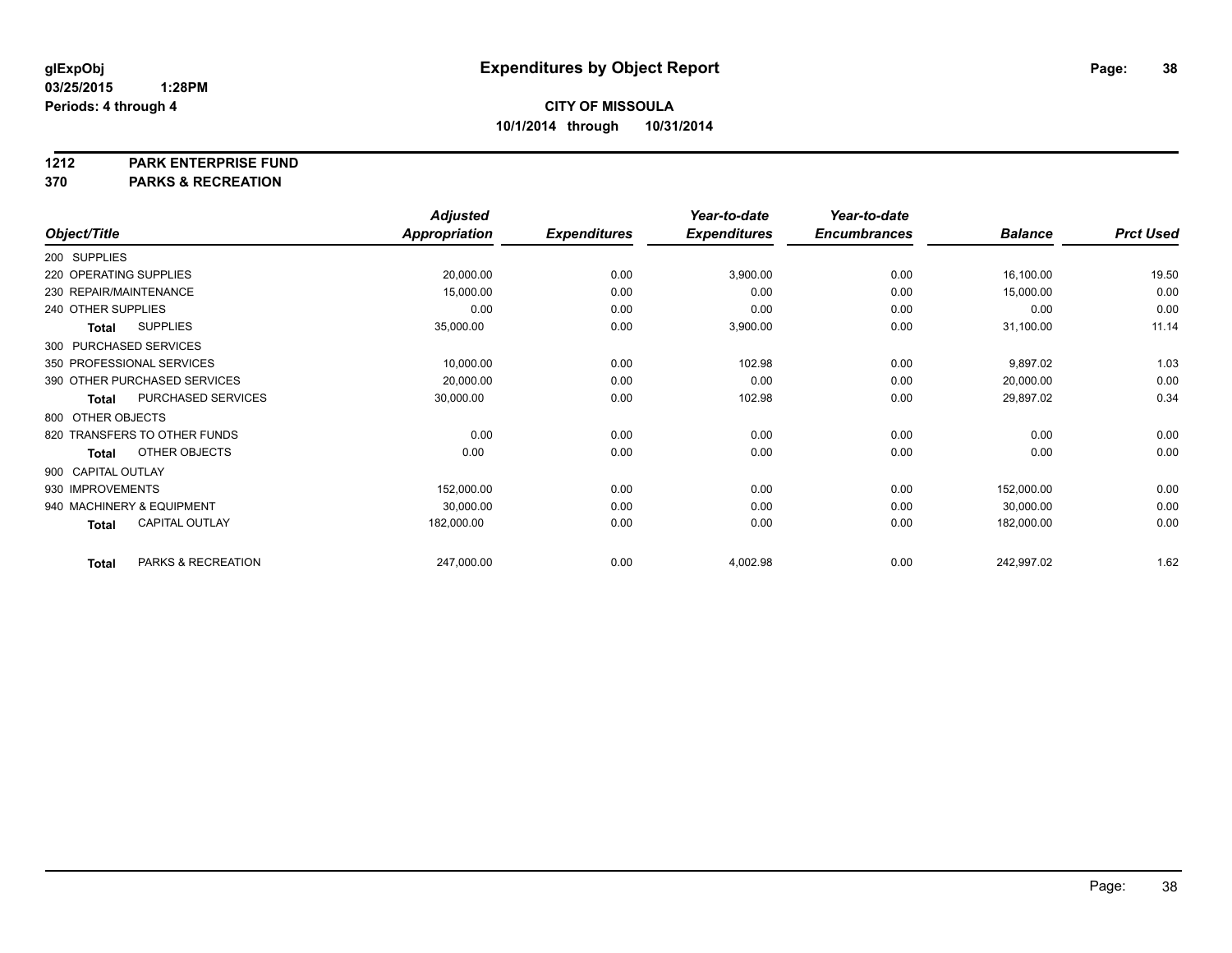## **1212 PARK ENTERPRISE FUND**

|                                      | <b>Adjusted</b>      |                     | Year-to-date        | Year-to-date        |                |                  |
|--------------------------------------|----------------------|---------------------|---------------------|---------------------|----------------|------------------|
| Object/Title                         | <b>Appropriation</b> | <b>Expenditures</b> | <b>Expenditures</b> | <b>Encumbrances</b> | <b>Balance</b> | <b>Prct Used</b> |
| 200 SUPPLIES                         |                      |                     |                     |                     |                |                  |
| 220 OPERATING SUPPLIES               | 20,000.00            | 0.00                | 3,900.00            | 0.00                | 16,100.00      | 19.50            |
| 230 REPAIR/MAINTENANCE               | 15,000.00            | 0.00                | 0.00                | 0.00                | 15,000.00      | 0.00             |
| 240 OTHER SUPPLIES                   | 0.00                 | 0.00                | 0.00                | 0.00                | 0.00           | 0.00             |
| <b>SUPPLIES</b><br>Total             | 35,000.00            | 0.00                | 3,900.00            | 0.00                | 31,100.00      | 11.14            |
| 300 PURCHASED SERVICES               |                      |                     |                     |                     |                |                  |
| 350 PROFESSIONAL SERVICES            | 10,000.00            | 0.00                | 102.98              | 0.00                | 9,897.02       | 1.03             |
| 390 OTHER PURCHASED SERVICES         | 20,000.00            | 0.00                | 0.00                | 0.00                | 20,000.00      | 0.00             |
| PURCHASED SERVICES<br>Total          | 30,000.00            | 0.00                | 102.98              | 0.00                | 29,897.02      | 0.34             |
| 800 OTHER OBJECTS                    |                      |                     |                     |                     |                |                  |
| 820 TRANSFERS TO OTHER FUNDS         | 0.00                 | 0.00                | 0.00                | 0.00                | 0.00           | 0.00             |
| OTHER OBJECTS<br>Total               | 0.00                 | 0.00                | 0.00                | 0.00                | 0.00           | 0.00             |
| 900 CAPITAL OUTLAY                   |                      |                     |                     |                     |                |                  |
| 930 IMPROVEMENTS                     | 152,000.00           | 0.00                | 0.00                | 0.00                | 152,000.00     | 0.00             |
| 940 MACHINERY & EQUIPMENT            | 30,000.00            | 0.00                | 0.00                | 0.00                | 30,000.00      | 0.00             |
| <b>CAPITAL OUTLAY</b><br>Total       | 182,000.00           | 0.00                | 0.00                | 0.00                | 182,000.00     | 0.00             |
| PARK ENTERPRISE FUND<br><b>Total</b> | 247,000.00           | 0.00                | 4,002.98            | 0.00                | 242,997.02     | 1.62             |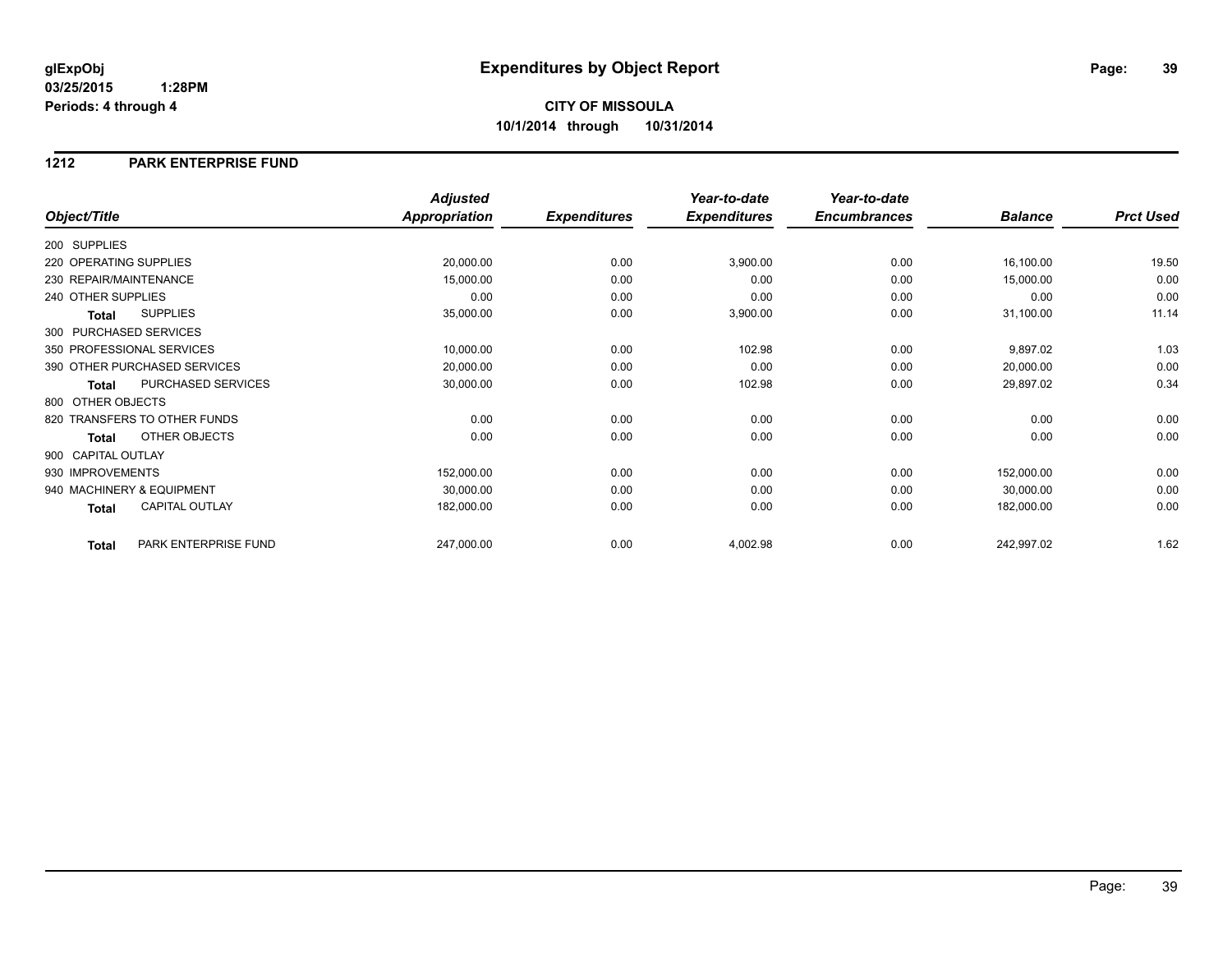**1216 PARKS & REC TRAILS, DEV**

**370 PARKS & RECREATION**

|                                            | <b>Adjusted</b>      |                     | Year-to-date        | Year-to-date        |                |                  |
|--------------------------------------------|----------------------|---------------------|---------------------|---------------------|----------------|------------------|
| Object/Title                               | <b>Appropriation</b> | <b>Expenditures</b> | <b>Expenditures</b> | <b>Encumbrances</b> | <b>Balance</b> | <b>Prct Used</b> |
| 100 PERSONAL SERVICES                      |                      |                     |                     |                     |                |                  |
| 110 SALARIES AND WAGES                     | 11,291.00            | 816.75              | 2,560.13            | 0.00                | 8,730.87       | 22.67            |
| 120 OVERTIME/TERMINATION                   | 0.00                 | 43.23               | 216.13              | 0.00                | $-216.13$      | 0.00             |
| 130 OTHER                                  | 0.00                 | 0.00                | 0.00                | 0.00                | 0.00           | 0.00             |
| <b>140 EMPLOYER CONTRIBUTIONS</b>          | 1,909.00             | 192.31              | 591.44              | 0.00                | 1,317.56       | 30.98            |
| 141 STATE RETIREMENT CONTRIBUTIONS         | 0.00                 | 0.53                | 2.98                | 0.00                | $-2.98$        | 0.00             |
| PERSONAL SERVICES<br>Total                 | 13,200.00            | 1,052.82            | 3,370.68            | 0.00                | 9,829.32       | 25.54            |
| 200 SUPPLIES                               |                      |                     |                     |                     |                |                  |
| 210 OFFICE SUPPLIES                        | 0.00                 | 0.00                | 0.00                | 0.00                | 0.00           | 0.00             |
| 220 OPERATING SUPPLIES                     | 67,000.00            | 0.00                | 875.00              | 0.00                | 66,125.00      | 1.31             |
| 230 REPAIR/MAINTENANCE                     | 35,000.00            | 23,662.37           | 23,730.36           | 0.00                | 11,269.64      | 67.80            |
| 240 OTHER SUPPLIES                         | 1,100.00             | 0.00                | 0.00                | 0.00                | 1,100.00       | 0.00             |
| <b>SUPPLIES</b><br>Total                   | 103,100.00           | 23,662.37           | 24,605.36           | 0.00                | 78,494.64      | 23.87            |
| 300 PURCHASED SERVICES                     |                      |                     |                     |                     |                |                  |
| 330 PUBLICITY, SUBSCRIPTIONS & DUES        | 0.00                 | 0.00                | 0.00                | 0.00                | 0.00           | 0.00             |
| 341 ELECTRICITY & NATURAL GAS              | 0.00                 | 0.00                | 0.00                | 0.00                | 0.00           | 0.00             |
| 350 PROFESSIONAL SERVICES                  | 146,700.00           | 0.00                | 1,521.39            | 0.00                | 145,178.61     | 1.04             |
| 360 REPAIR & MAINTENANCE                   | 10,000.00            | 0.00                | 0.00                | 0.00                | 10,000.00      | 0.00             |
| 370 TRAVEL                                 | 150.00               | 0.00                | 0.00                | 0.00                | 150.00         | 0.00             |
| 380 TRAINING                               | 150.00               | 0.00                | 0.00                | 0.00                | 150.00         | 0.00             |
| 390 OTHER PURCHASED SERVICES               | 100,000.00           | 0.00                | 0.00                | 0.00                | 100,000.00     | 0.00             |
| PURCHASED SERVICES<br>Total                | 257,000.00           | 0.00                | 1,521.39            | 0.00                | 255,478.61     | 0.59             |
| 700 GRANTS & CONTRIBUTIONS                 |                      |                     |                     |                     |                |                  |
| 700 GRANTS & CONTRIBUTIONS                 | 0.00                 | 0.00                | 0.00                | 0.00                | 0.00           | 0.00             |
| 751 RECREATION SCHOLARSHIPS                | 0.00                 | 0.00                | 0.00                | 0.00                | 0.00           | 0.00             |
| <b>GRANTS &amp; CONTRIBUTIONS</b><br>Total | 0.00                 | 0.00                | 0.00                | 0.00                | 0.00           | 0.00             |
| 800 OTHER OBJECTS                          |                      |                     |                     |                     |                |                  |
| 820 TRANSFERS TO OTHER FUNDS               | 50,000.00            | 0.00                | 0.00                | 0.00                | 50,000.00      | 0.00             |
| 845 CONTINGENCY                            | 25,000.00            | 0.00                | 0.00                | 0.00                | 25,000.00      | 0.00             |
| OTHER OBJECTS<br>Total                     | 75,000.00            | 0.00                | 0.00                | 0.00                | 75,000.00      | 0.00             |
| 900 CAPITAL OUTLAY                         |                      |                     |                     |                     |                |                  |
| 920 BUILDINGS                              | 100,000.00           | 0.00                | 0.00                | 0.00                | 100,000.00     | 0.00             |
| 930 IMPROVEMENTS                           | 696,093.00           | 0.00                | 51,530.82           | 0.00                | 644,562.18     | 7.40             |
|                                            |                      |                     |                     |                     |                |                  |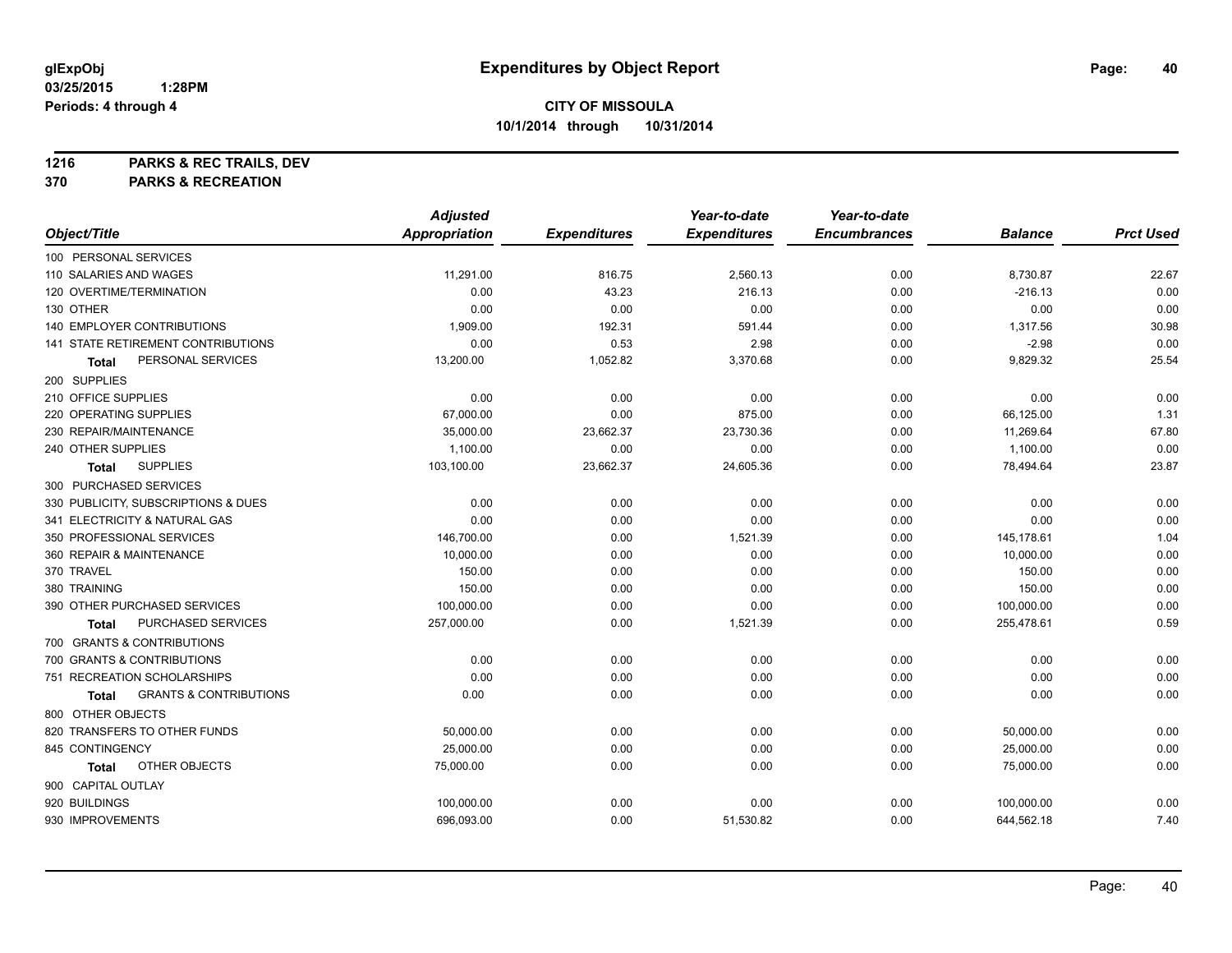**1216 PARKS & REC TRAILS, DEV**

**370 PARKS & RECREATION**

| Object/Title |                           | <b>Adjusted</b><br>Appropriation | <i><b>Expenditures</b></i> | Year-to-date<br><b>Expenditures</b> | Year-to-date<br><b>Encumbrances</b> | <b>Balance</b> | <b>Prct Used</b> |
|--------------|---------------------------|----------------------------------|----------------------------|-------------------------------------|-------------------------------------|----------------|------------------|
|              | 940 MACHINERY & EQUIPMENT | 0.00                             | 0.00                       | 0.00                                | 0.00                                | 0.00           | 0.00             |
| <b>Total</b> | CAPITAL OUTLAY            | 796,093.00                       | 0.00                       | 51,530.82                           | 0.00                                | 744.562.18     | 6.47             |
| Total        | PARKS & RECREATION        | ,244,393.00                      | 24,715.19                  | 81,028.25                           | 0.00                                | 1,163,364.75   | 6.51             |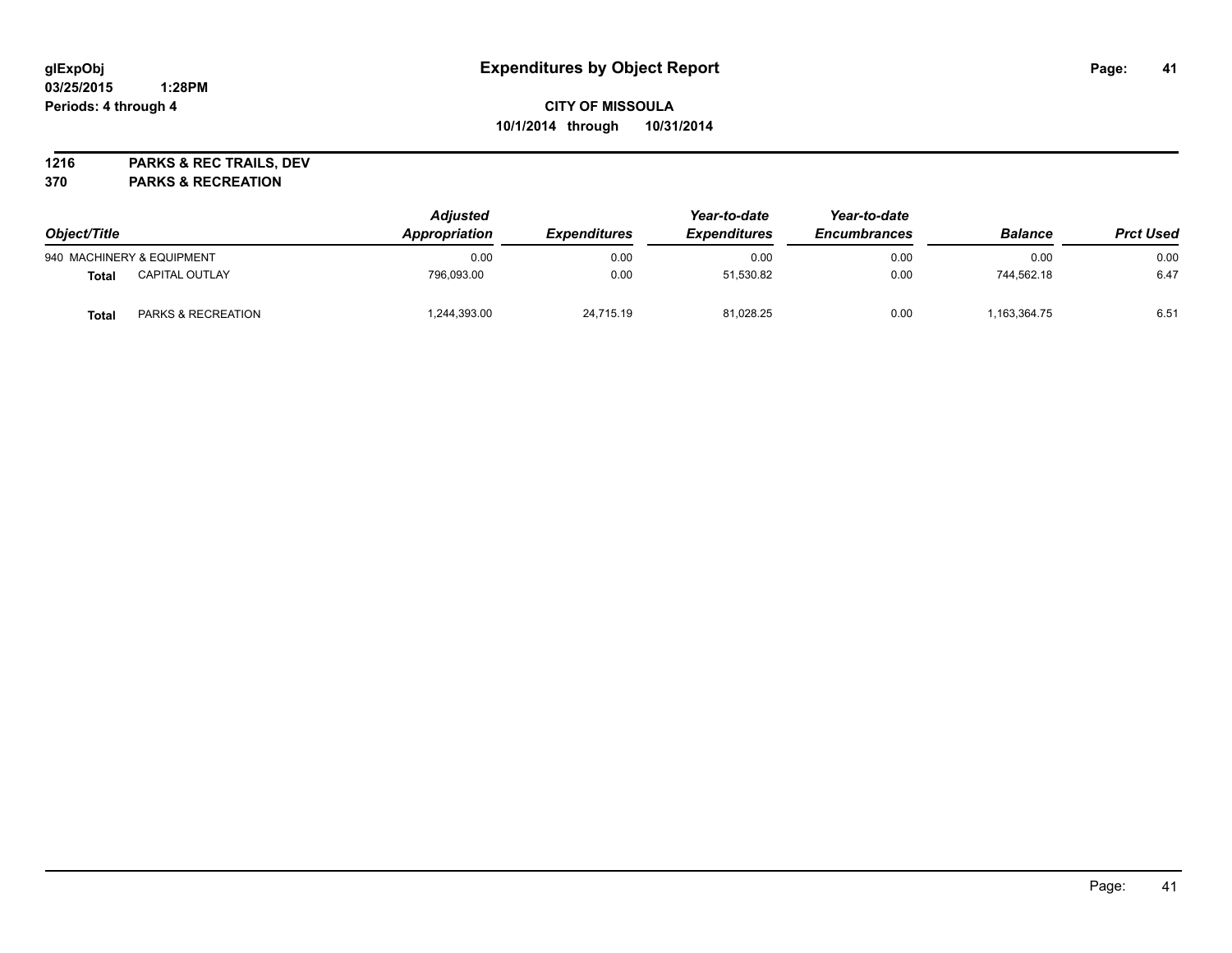# **CITY OF MISSOULA 10/1/2014 through 10/31/2014**

## **1216 PARKS & REC TRAILS, DEV**

|                                            | <b>Adjusted</b>      |                     | Year-to-date        | Year-to-date        |                |                  |
|--------------------------------------------|----------------------|---------------------|---------------------|---------------------|----------------|------------------|
| Object/Title                               | <b>Appropriation</b> | <b>Expenditures</b> | <b>Expenditures</b> | <b>Encumbrances</b> | <b>Balance</b> | <b>Prct Used</b> |
| 100 PERSONAL SERVICES                      |                      |                     |                     |                     |                |                  |
| 110 SALARIES AND WAGES                     | 11.291.00            | 816.75              | 2,560.13            | 0.00                | 8,730.87       | 22.67            |
| 120 OVERTIME/TERMINATION                   | 0.00                 | 43.23               | 216.13              | 0.00                | $-216.13$      | 0.00             |
| 130 OTHER                                  | 0.00                 | 0.00                | 0.00                | 0.00                | 0.00           | 0.00             |
| <b>140 EMPLOYER CONTRIBUTIONS</b>          | 1.909.00             | 192.31              | 591.44              | 0.00                | 1,317.56       | 30.98            |
| <b>141 STATE RETIREMENT CONTRIBUTIONS</b>  | 0.00                 | 0.53                | 2.98                | 0.00                | $-2.98$        | 0.00             |
| PERSONAL SERVICES<br><b>Total</b>          | 13,200.00            | 1,052.82            | 3,370.68            | 0.00                | 9,829.32       | 25.54            |
| 200 SUPPLIES                               |                      |                     |                     |                     |                |                  |
| 210 OFFICE SUPPLIES                        | 0.00                 | 0.00                | 0.00                | 0.00                | 0.00           | 0.00             |
| 220 OPERATING SUPPLIES                     | 67,000.00            | 0.00                | 875.00              | 0.00                | 66,125.00      | 1.31             |
| 230 REPAIR/MAINTENANCE                     | 35,000.00            | 23,662.37           | 23,730.36           | 0.00                | 11,269.64      | 67.80            |
| 240 OTHER SUPPLIES                         | 1,100.00             | 0.00                | 0.00                | 0.00                | 1,100.00       | 0.00             |
| <b>SUPPLIES</b><br><b>Total</b>            | 103,100.00           | 23,662.37           | 24,605.36           | 0.00                | 78,494.64      | 23.87            |
| 300 PURCHASED SERVICES                     |                      |                     |                     |                     |                |                  |
| 330 PUBLICITY, SUBSCRIPTIONS & DUES        | 0.00                 | 0.00                | 0.00                | 0.00                | 0.00           | 0.00             |
| 341 ELECTRICITY & NATURAL GAS              | 0.00                 | 0.00                | 0.00                | 0.00                | 0.00           | 0.00             |
| 350 PROFESSIONAL SERVICES                  | 146,700.00           | 0.00                | 1,521.39            | 0.00                | 145,178.61     | 1.04             |
| 360 REPAIR & MAINTENANCE                   | 10,000.00            | 0.00                | 0.00                | 0.00                | 10,000.00      | 0.00             |
| 370 TRAVEL                                 | 150.00               | 0.00                | 0.00                | 0.00                | 150.00         | 0.00             |
| 380 TRAINING                               | 150.00               | 0.00                | 0.00                | 0.00                | 150.00         | 0.00             |
| 390 OTHER PURCHASED SERVICES               | 100,000.00           | 0.00                | 0.00                | 0.00                | 100,000.00     | 0.00             |
| PURCHASED SERVICES<br>Total                | 257,000.00           | 0.00                | 1,521.39            | 0.00                | 255,478.61     | 0.59             |
| 700 GRANTS & CONTRIBUTIONS                 |                      |                     |                     |                     |                |                  |
| 700 GRANTS & CONTRIBUTIONS                 | 0.00                 | 0.00                | 0.00                | 0.00                | 0.00           | 0.00             |
| 751 RECREATION SCHOLARSHIPS                | 0.00                 | 0.00                | 0.00                | 0.00                | 0.00           | 0.00             |
| <b>GRANTS &amp; CONTRIBUTIONS</b><br>Total | 0.00                 | 0.00                | 0.00                | 0.00                | 0.00           | 0.00             |
| 800 OTHER OBJECTS                          |                      |                     |                     |                     |                |                  |
| 820 TRANSFERS TO OTHER FUNDS               | 50,000.00            | 0.00                | 0.00                | 0.00                | 50,000.00      | 0.00             |
| 845 CONTINGENCY                            | 25,000.00            | 0.00                | 0.00                | 0.00                | 25,000.00      | 0.00             |
| OTHER OBJECTS<br>Total                     | 75,000.00            | 0.00                | 0.00                | 0.00                | 75,000.00      | 0.00             |
| 900 CAPITAL OUTLAY                         |                      |                     |                     |                     |                |                  |
| 920 BUILDINGS                              | 100,000.00           | 0.00                | 0.00                | 0.00                | 100,000.00     | 0.00             |
| 930 IMPROVEMENTS                           | 696,093.00           | 0.00                | 51,530.82           | 0.00                | 644,562.18     | 7.40             |
| 940 MACHINERY & EQUIPMENT                  | 0.00                 | 0.00                | 0.00                | 0.00                | 0.00           | 0.00             |
|                                            |                      |                     |                     |                     |                |                  |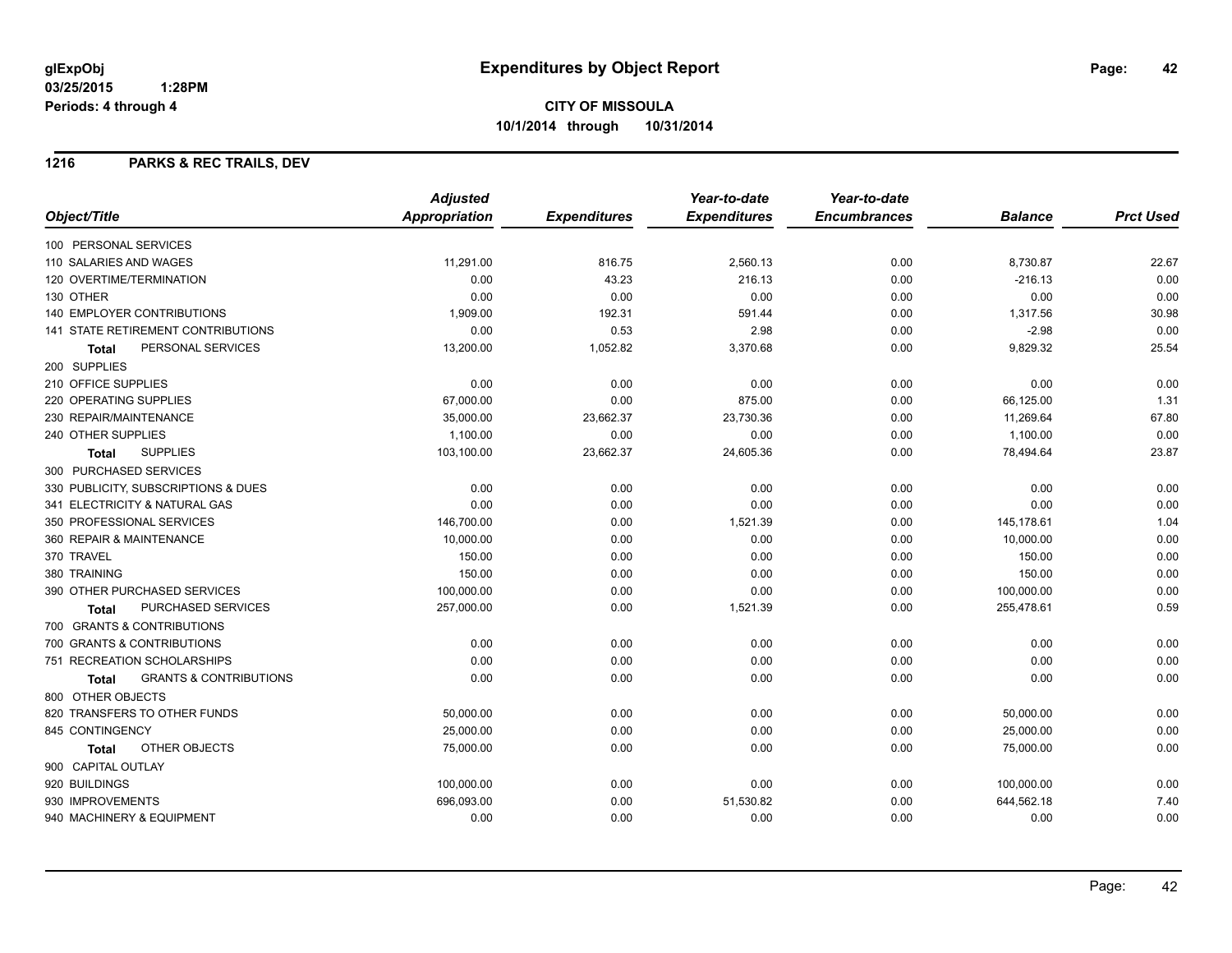# **glExpObj Expenditures by Object Report Page: 43**

**03/25/2015 1:28PM Periods: 4 through 4**

**CITY OF MISSOULA 10/1/2014 through 10/31/2014**

## **1216 PARKS & REC TRAILS, DEV**

| Object/Title |                         | <b>Adiusted</b><br><b>Appropriation</b> | <i><b>Expenditures</b></i> | Year-to-date<br><b>Expenditures</b> | Year-to-date<br><b>Encumbrances</b> | <b>Balance</b> | <b>Prct Used</b> |
|--------------|-------------------------|-----------------------------------------|----------------------------|-------------------------------------|-------------------------------------|----------------|------------------|
| Tota.        | <b>CAPITAL OUTLAY</b>   | 796,093.00                              | 0.00                       | 51,530.82                           | 0.00                                | 744,562.18     | 6.47             |
| Tota.        | PARKS & REC TRAILS, DEV | 1,244,393.00                            | 24,715.19                  | 81,028.25                           | 0.00                                | 1,163,364.75   | 6.51             |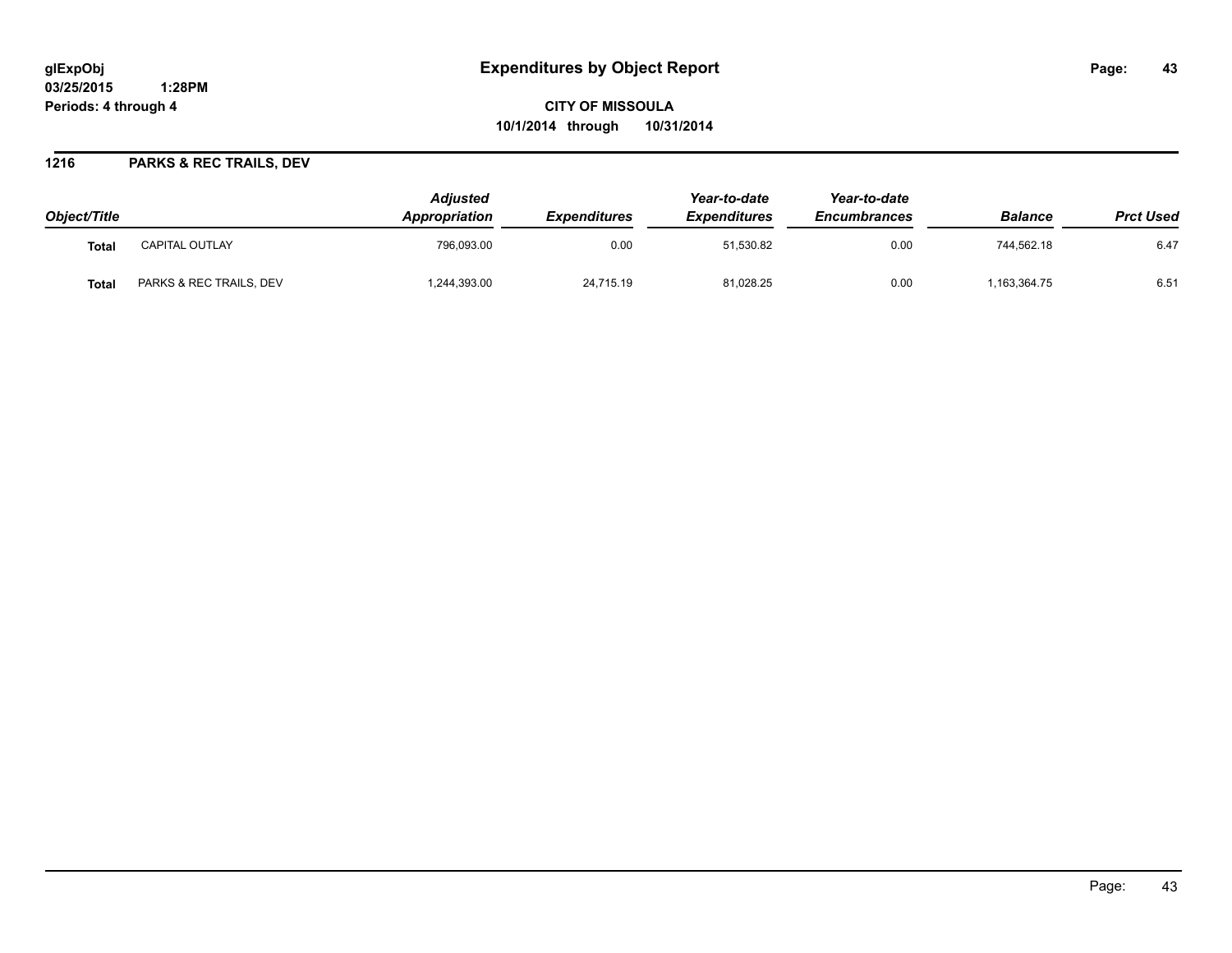**1217 PARKS CITY LIFE GYM LEASE**

**370 PARKS & RECREATION**

|                                           | <b>Adjusted</b>      |                     | Year-to-date        | Year-to-date        |                |                  |
|-------------------------------------------|----------------------|---------------------|---------------------|---------------------|----------------|------------------|
| Object/Title                              | <b>Appropriation</b> | <b>Expenditures</b> | <b>Expenditures</b> | <b>Encumbrances</b> | <b>Balance</b> | <b>Prct Used</b> |
| 100 PERSONAL SERVICES                     |                      |                     |                     |                     |                |                  |
| 110 SALARIES AND WAGES                    | 12,000.00            | 0.00                | 0.00                | 0.00                | 12,000.00      | 0.00             |
| 120 OVERTIME/TERMINATION                  | 0.00                 | 0.00                | 0.00                | 0.00                | 0.00           | 0.00             |
| <b>140 EMPLOYER CONTRIBUTIONS</b>         | 0.00                 | 0.00                | 0.00                | 0.00                | 0.00           | 0.00             |
| <b>141 STATE RETIREMENT CONTRIBUTIONS</b> | 0.00                 | 0.00                | 0.00                | 0.00                | 0.00           | 0.00             |
| PERSONAL SERVICES<br>Total                | 12,000.00            | 0.00                | 0.00                | 0.00                | 12,000.00      | 0.00             |
| 200 SUPPLIES                              |                      |                     |                     |                     |                |                  |
| 210 OFFICE SUPPLIES                       | 0.00                 | 0.00                | 0.00                | 0.00                | 0.00           | 0.00             |
| 220 OPERATING SUPPLIES                    | 2,500.00             | 0.00                | 12.87               | 0.00                | 2,487.13       | 0.51             |
| 230 REPAIR/MAINTENANCE                    | 2.500.00             | 0.00                | 872.50              | 0.00                | 1,627.50       | 34.90            |
| <b>SUPPLIES</b><br>Total                  | 5,000.00             | 0.00                | 885.37              | 0.00                | 4,114.63       | 17.71            |
| 300 PURCHASED SERVICES                    |                      |                     |                     |                     |                |                  |
| 320 PRINTING & DUPLICATING                | 1,000.00             | 0.00                | 0.00                | 0.00                | 1,000.00       | 0.00             |
| 330 PUBLICITY, SUBSCRIPTIONS & DUES       | 1,000.00             | 0.00                | 0.00                | 0.00                | 1,000.00       | 0.00             |
| PURCHASED SERVICES<br>Total               | 2,000.00             | 0.00                | 0.00                | 0.00                | 2,000.00       | 0.00             |
| 500 FIXED CHARGES                         |                      |                     |                     |                     |                |                  |
| 500 FIXED CHARGES                         | 24,000.00            | 4,000.00            | 10,000.00           | 0.00                | 14.000.00      | 41.67            |
| <b>FIXED CHARGES</b><br><b>Total</b>      | 24,000.00            | 4,000.00            | 10,000.00           | 0.00                | 14,000.00      | 41.67            |
| PARKS & RECREATION<br><b>Total</b>        | 43,000.00            | 4,000.00            | 10,885.37           | 0.00                | 32,114.63      | 25.31            |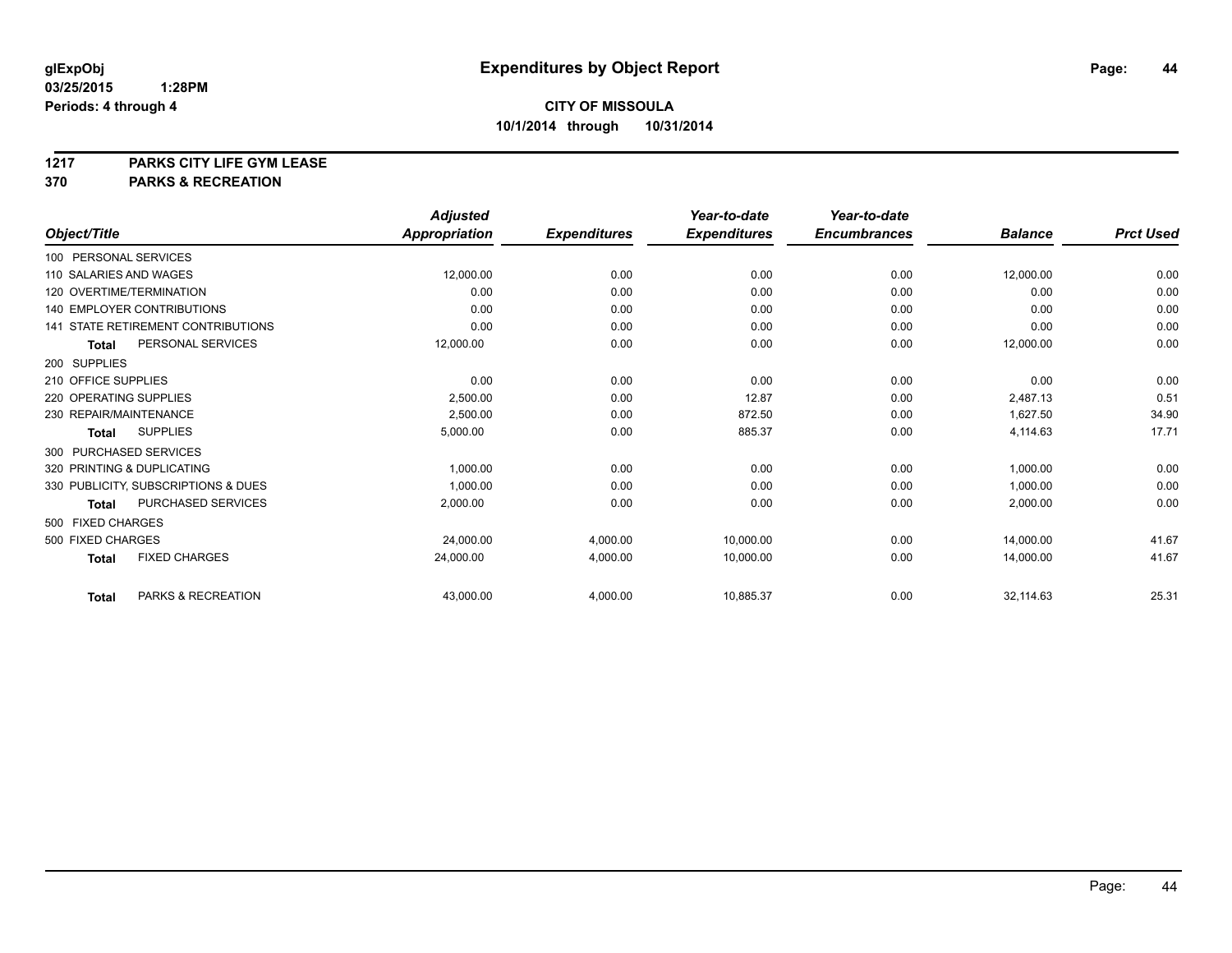# **CITY OF MISSOULA 10/1/2014 through 10/31/2014**

## **1217 PARKS CITY LIFE GYM LEASE**

|                                           | <b>Adjusted</b>      |                     | Year-to-date        | Year-to-date        |                |                  |
|-------------------------------------------|----------------------|---------------------|---------------------|---------------------|----------------|------------------|
| Object/Title                              | <b>Appropriation</b> | <b>Expenditures</b> | <b>Expenditures</b> | <b>Encumbrances</b> | <b>Balance</b> | <b>Prct Used</b> |
| 100 PERSONAL SERVICES                     |                      |                     |                     |                     |                |                  |
| 110 SALARIES AND WAGES                    | 12,000.00            | 0.00                | 0.00                | 0.00                | 12,000.00      | 0.00             |
| 120 OVERTIME/TERMINATION                  | 0.00                 | 0.00                | 0.00                | 0.00                | 0.00           | 0.00             |
| <b>140 EMPLOYER CONTRIBUTIONS</b>         | 0.00                 | 0.00                | 0.00                | 0.00                | 0.00           | 0.00             |
| 141 STATE RETIREMENT CONTRIBUTIONS        | 0.00                 | 0.00                | 0.00                | 0.00                | 0.00           | 0.00             |
| PERSONAL SERVICES<br><b>Total</b>         | 12,000.00            | 0.00                | 0.00                | 0.00                | 12,000.00      | 0.00             |
| 200 SUPPLIES                              |                      |                     |                     |                     |                |                  |
| 210 OFFICE SUPPLIES                       | 0.00                 | 0.00                | 0.00                | 0.00                | 0.00           | 0.00             |
| 220 OPERATING SUPPLIES                    | 2,500.00             | 0.00                | 12.87               | 0.00                | 2,487.13       | 0.51             |
| 230 REPAIR/MAINTENANCE                    | 2,500.00             | 0.00                | 872.50              | 0.00                | 1,627.50       | 34.90            |
| <b>SUPPLIES</b><br>Total                  | 5,000.00             | 0.00                | 885.37              | 0.00                | 4,114.63       | 17.71            |
| 300 PURCHASED SERVICES                    |                      |                     |                     |                     |                |                  |
| 320 PRINTING & DUPLICATING                | 1,000.00             | 0.00                | 0.00                | 0.00                | 1,000.00       | 0.00             |
| 330 PUBLICITY, SUBSCRIPTIONS & DUES       | 1,000.00             | 0.00                | 0.00                | 0.00                | 1,000.00       | 0.00             |
| <b>PURCHASED SERVICES</b><br><b>Total</b> | 2,000.00             | 0.00                | 0.00                | 0.00                | 2,000.00       | 0.00             |
| 500 FIXED CHARGES                         |                      |                     |                     |                     |                |                  |
| 500 FIXED CHARGES                         | 24,000.00            | 4,000.00            | 10,000.00           | 0.00                | 14.000.00      | 41.67            |
| <b>FIXED CHARGES</b><br><b>Total</b>      | 24,000.00            | 4,000.00            | 10,000.00           | 0.00                | 14,000.00      | 41.67            |
| PARKS CITY LIFE GYM LEASE<br><b>Total</b> | 43,000.00            | 4,000.00            | 10,885.37           | 0.00                | 32,114.63      | 25.31            |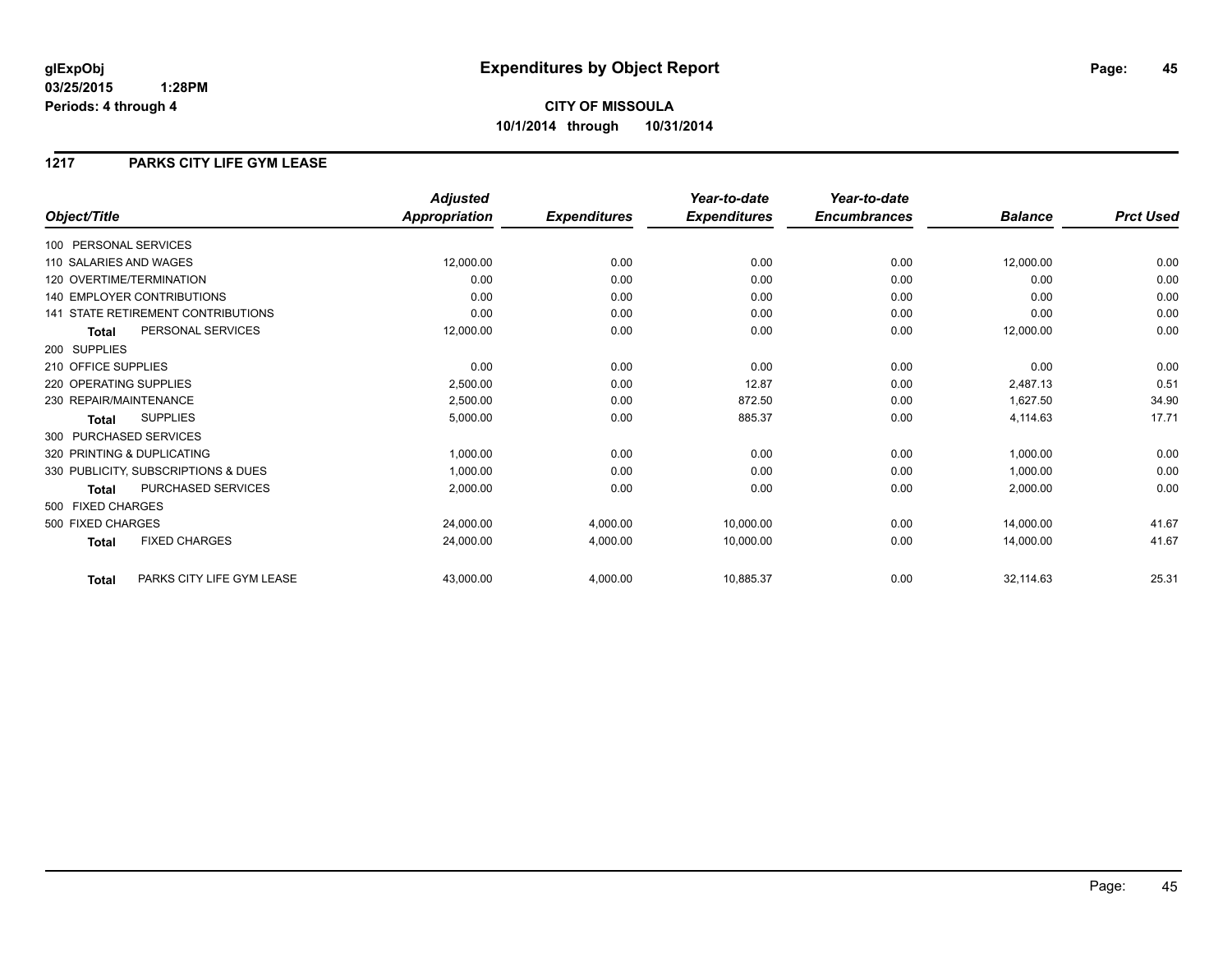**1218 ALL ABILITIES PLAYGROUND**

**370 PARKS & RECREATION**

|                          |                           | <b>Adjusted</b>      |                     | Year-to-date        | Year-to-date        |                |                  |
|--------------------------|---------------------------|----------------------|---------------------|---------------------|---------------------|----------------|------------------|
| Object/Title             |                           | <b>Appropriation</b> | <b>Expenditures</b> | <b>Expenditures</b> | <b>Encumbrances</b> | <b>Balance</b> | <b>Prct Used</b> |
| 300 PURCHASED SERVICES   |                           |                      |                     |                     |                     |                |                  |
|                          | 350 PROFESSIONAL SERVICES | 50.000.00            | 17.859.81           | 213.713.71          | 0.00                | $-163.713.71$  | 427.43           |
| 360 REPAIR & MAINTENANCE |                           | 0.00                 | 0.00                | 340.80              | 0.00                | $-340.80$      | 0.00             |
| <b>Total</b>             | <b>PURCHASED SERVICES</b> | 50,000.00            | 17.859.81           | 214.054.51          | 0.00                | $-164.054.51$  | 428.11           |
| 900 CAPITAL OUTLAY       |                           |                      |                     |                     |                     |                |                  |
| 930 IMPROVEMENTS         |                           | 736.092.00           | 0.00                | 0.00                | 0.00                | 736.092.00     | 0.00             |
| <b>Total</b>             | <b>CAPITAL OUTLAY</b>     | 736.092.00           | 0.00                | 0.00                | 0.00                | 736.092.00     | 0.00             |
| <b>Total</b>             | PARKS & RECREATION        | 786.092.00           | 17.859.81           | 214.054.51          | 0.00                | 572.037.49     | 27.23            |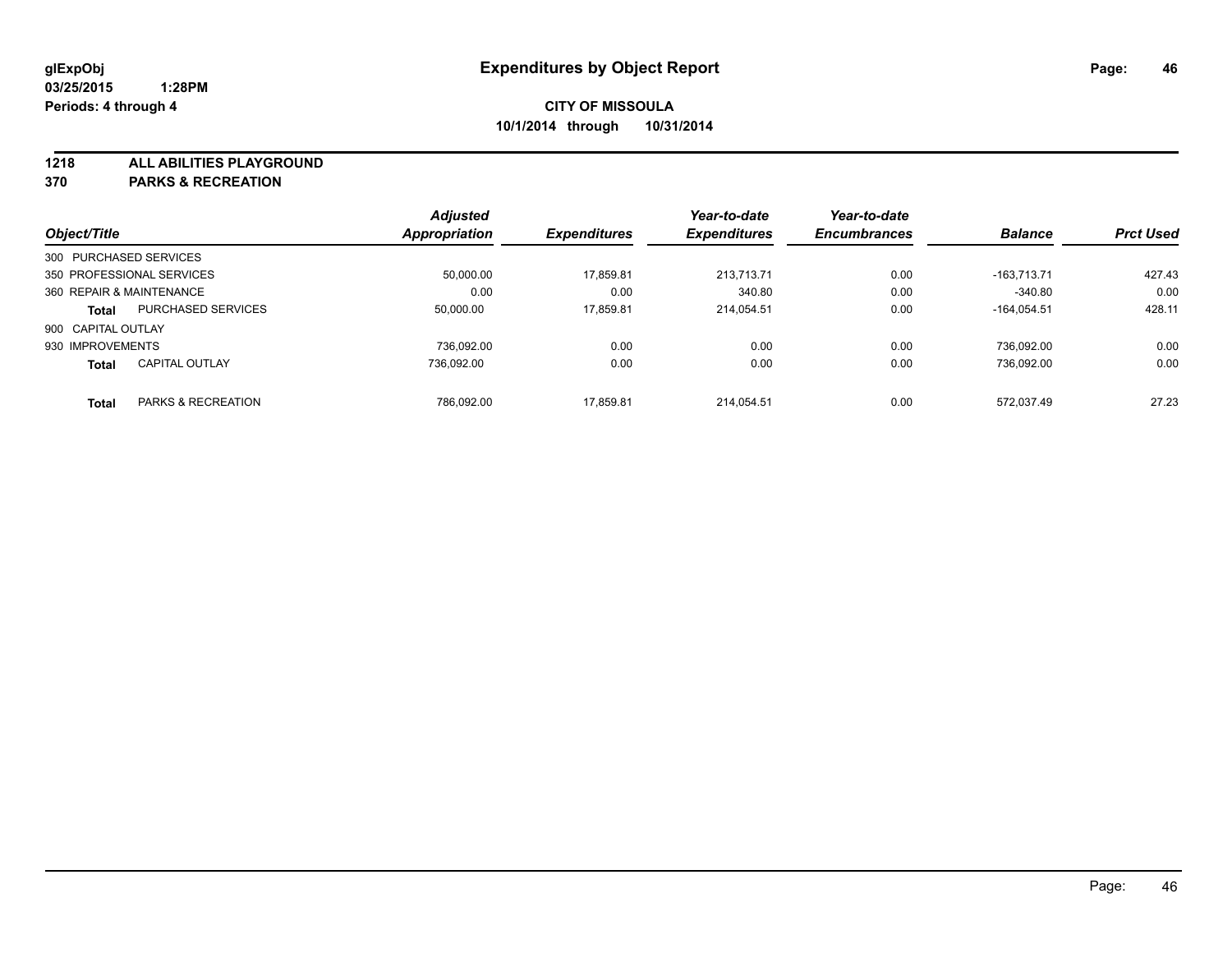## **1218 ALL ABILITIES PLAYGROUND**

| Object/Title             |                           | <b>Adjusted</b><br>Appropriation | <b>Expenditures</b> | Year-to-date<br><b>Expenditures</b> | Year-to-date<br><b>Encumbrances</b> | <b>Balance</b> | <b>Prct Used</b> |
|--------------------------|---------------------------|----------------------------------|---------------------|-------------------------------------|-------------------------------------|----------------|------------------|
| 300 PURCHASED SERVICES   |                           |                                  |                     |                                     |                                     |                |                  |
|                          | 350 PROFESSIONAL SERVICES | 50.000.00                        | 17,859.81           | 213.713.71                          | 0.00                                | $-163.713.71$  | 427.43           |
| 360 REPAIR & MAINTENANCE |                           | 0.00                             | 0.00                | 340.80                              | 0.00                                | $-340.80$      | 0.00             |
| Total                    | <b>PURCHASED SERVICES</b> | 50,000.00                        | 17,859.81           | 214.054.51                          | 0.00                                | $-164.054.51$  | 428.11           |
| 900 CAPITAL OUTLAY       |                           |                                  |                     |                                     |                                     |                |                  |
| 930 IMPROVEMENTS         |                           | 736.092.00                       | 0.00                | 0.00                                | 0.00                                | 736.092.00     | 0.00             |
| <b>Total</b>             | <b>CAPITAL OUTLAY</b>     | 736.092.00                       | 0.00                | 0.00                                | 0.00                                | 736.092.00     | 0.00             |
| <b>Total</b>             | ALL ABILITIES PLAYGROUND  | 786.092.00                       | 17.859.81           | 214.054.51                          | 0.00                                | 572.037.49     | 27.23            |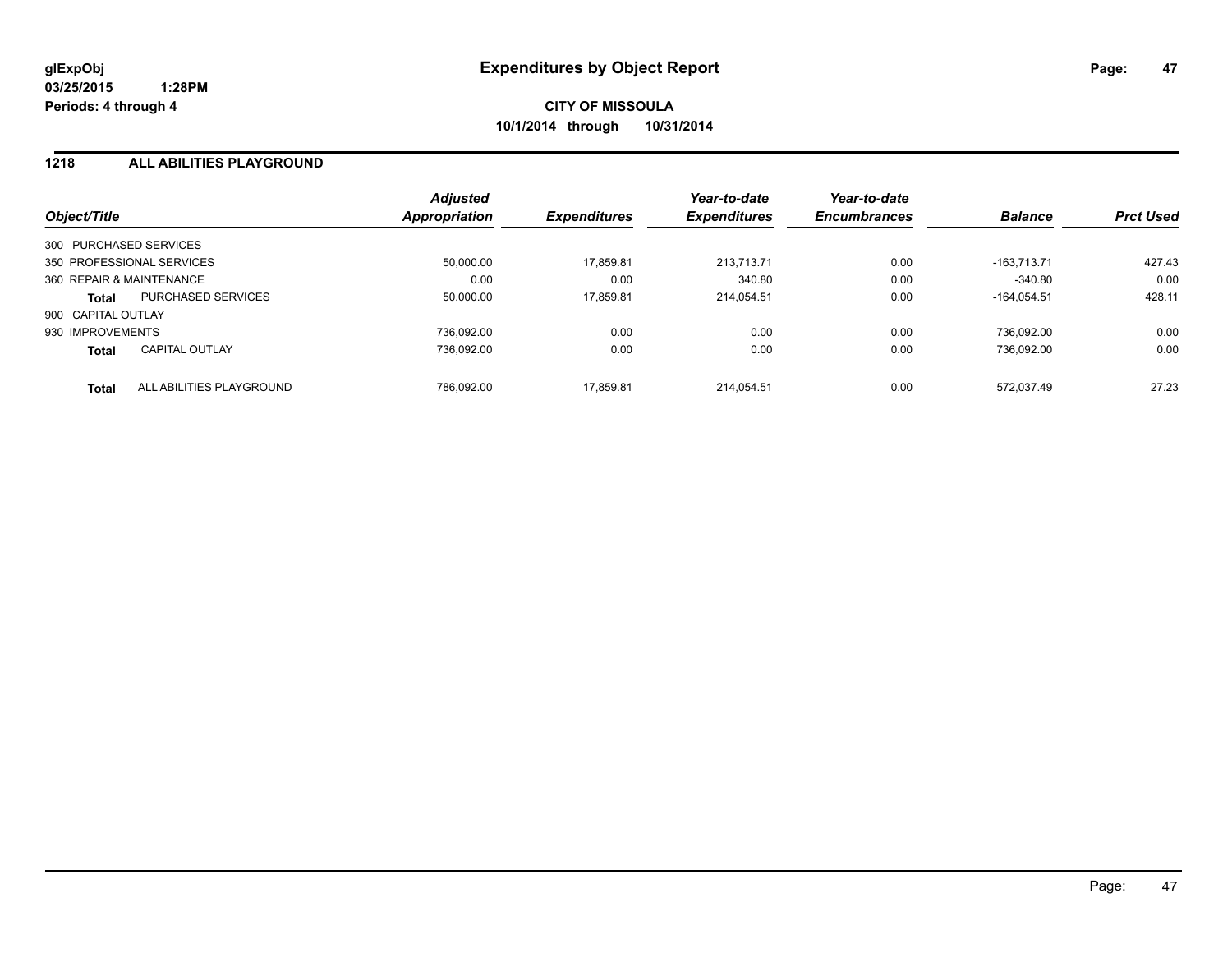**1219 FY14 PARK & TRAIL BOND**

**370 PARKS & RECREATION**

| Object/Title                              | <b>Adjusted</b><br>Appropriation | <b>Expenditures</b> | Year-to-date<br><b>Expenditures</b> | Year-to-date<br><b>Encumbrances</b> | <b>Balance</b> | <b>Prct Used</b> |
|-------------------------------------------|----------------------------------|---------------------|-------------------------------------|-------------------------------------|----------------|------------------|
| 300 PURCHASED SERVICES                    |                                  |                     |                                     |                                     |                |                  |
| 350 PROFESSIONAL SERVICES                 | 0.00                             | 0.00                | 0.00                                | 0.00                                | 0.00           | 0.00             |
| <b>PURCHASED SERVICES</b><br><b>Total</b> | 0.00                             | 0.00                | 0.00                                | 0.00                                | 0.00           | 0.00             |
| 900 CAPITAL OUTLAY                        |                                  |                     |                                     |                                     |                |                  |
| 940 MACHINERY & EQUIPMENT                 | 0.00                             | 0.00                | 0.00                                | 0.00                                | 0.00           | 0.00             |
| <b>CAPITAL OUTLAY</b><br><b>Total</b>     | 0.00                             | 0.00                | 0.00                                | 0.00                                | 0.00           | 0.00             |
| PARKS & RECREATION<br><b>Total</b>        | 0.00                             | 0.00                | 0.00                                | 0.00                                | 0.00           | 0.00             |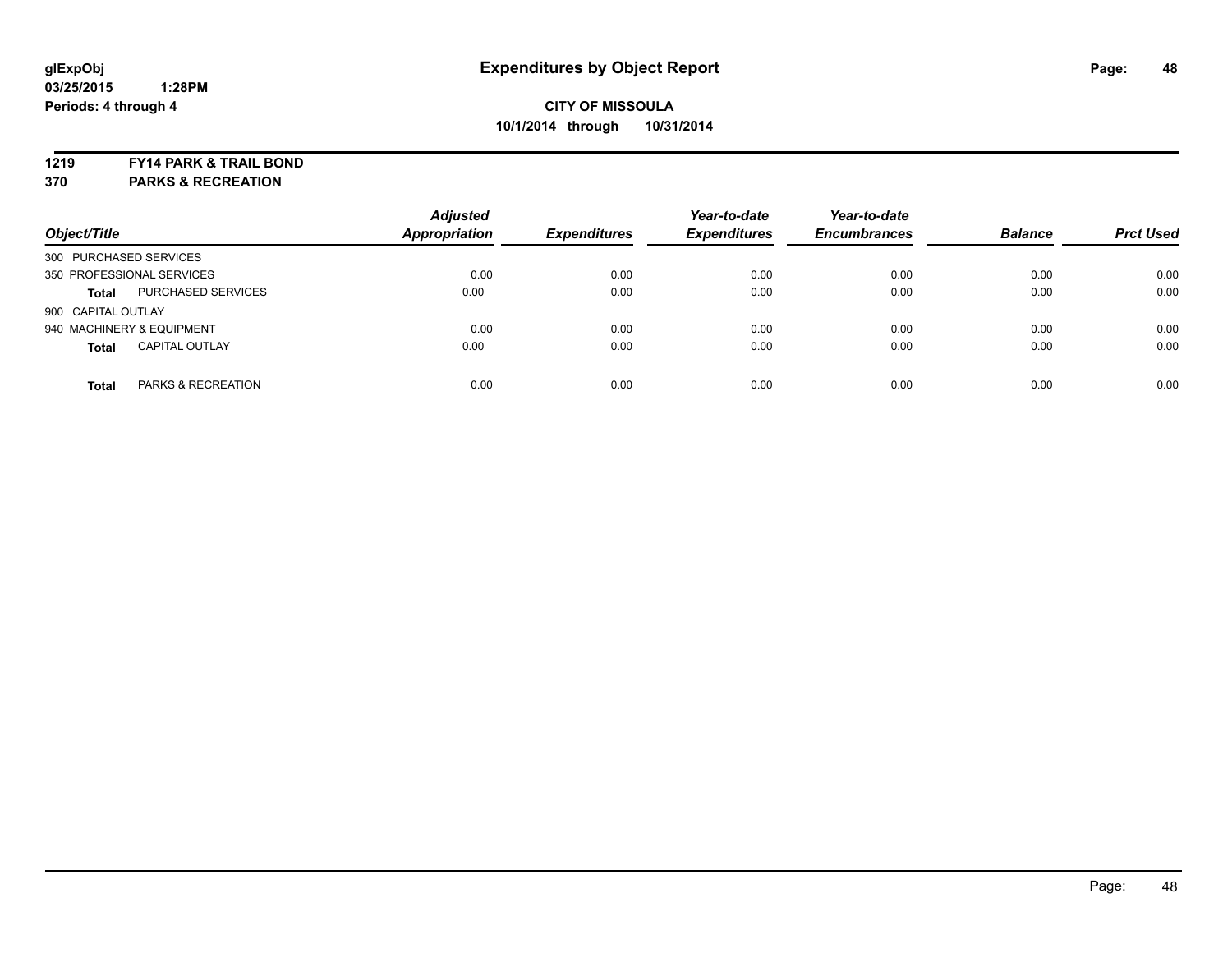## **1219 FY14 PARK & TRAIL BOND**

| Object/Title              |                                   | <b>Adjusted</b><br><b>Appropriation</b> | <b>Expenditures</b> | Year-to-date<br><b>Expenditures</b> | Year-to-date<br><b>Encumbrances</b> | <b>Balance</b> | <b>Prct Used</b> |
|---------------------------|-----------------------------------|-----------------------------------------|---------------------|-------------------------------------|-------------------------------------|----------------|------------------|
| 300 PURCHASED SERVICES    |                                   |                                         |                     |                                     |                                     |                |                  |
| 350 PROFESSIONAL SERVICES |                                   | 0.00                                    | 0.00                | 0.00                                | 0.00                                | 0.00           | 0.00             |
| <b>Total</b>              | PURCHASED SERVICES                | 0.00                                    | 0.00                | 0.00                                | 0.00                                | 0.00           | 0.00             |
| 900 CAPITAL OUTLAY        |                                   |                                         |                     |                                     |                                     |                |                  |
| 940 MACHINERY & EQUIPMENT |                                   | 0.00                                    | 0.00                | 0.00                                | 0.00                                | 0.00           | 0.00             |
| <b>Total</b>              | <b>CAPITAL OUTLAY</b>             | 0.00                                    | 0.00                | 0.00                                | 0.00                                | 0.00           | 0.00             |
| <b>Total</b>              | <b>FY14 PARK &amp; TRAIL BOND</b> | 0.00                                    | 0.00                | 0.00                                | 0.00                                | 0.00           | 0.00             |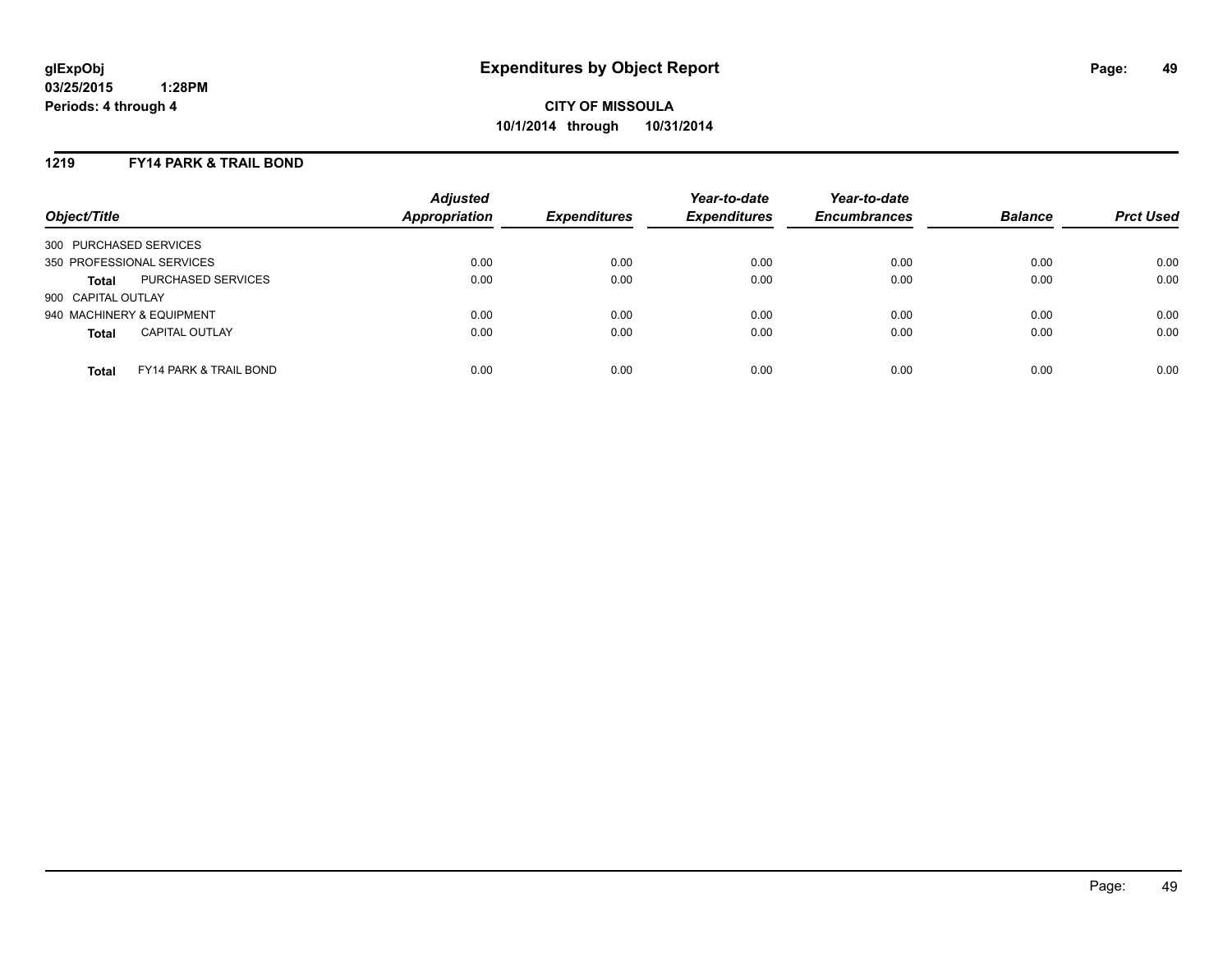**CITY OF MISSOULA 10/1/2014 through 10/31/2014**

## **1241 CREMAIN WALL & CEMETERY DONATIONS FUND**

**340 CEMETERY**

| Object/Title       |                       | <b>Adjusted</b><br>Appropriation | <b>Expenditures</b> | Year-to-date<br><b>Expenditures</b> | Year-to-date<br><b>Encumbrances</b> | <b>Balance</b> | <b>Prct Used</b> |
|--------------------|-----------------------|----------------------------------|---------------------|-------------------------------------|-------------------------------------|----------------|------------------|
| 900 CAPITAL OUTLAY |                       |                                  |                     |                                     |                                     |                |                  |
| 930 IMPROVEMENTS   |                       | 2,500.00                         | 292.00              | 373.00                              | 0.00                                | 2.127.00       | 14.92            |
| <b>Total</b>       | <b>CAPITAL OUTLAY</b> | 2,500.00                         | 292.00              | 373.00                              | 0.00                                | 2,127.00       | 14.92            |
| <b>Total</b>       | CEMETERY              | 2,500.00                         | 292.00              | 373.00                              | 0.00                                | 2,127.00       | 14.92            |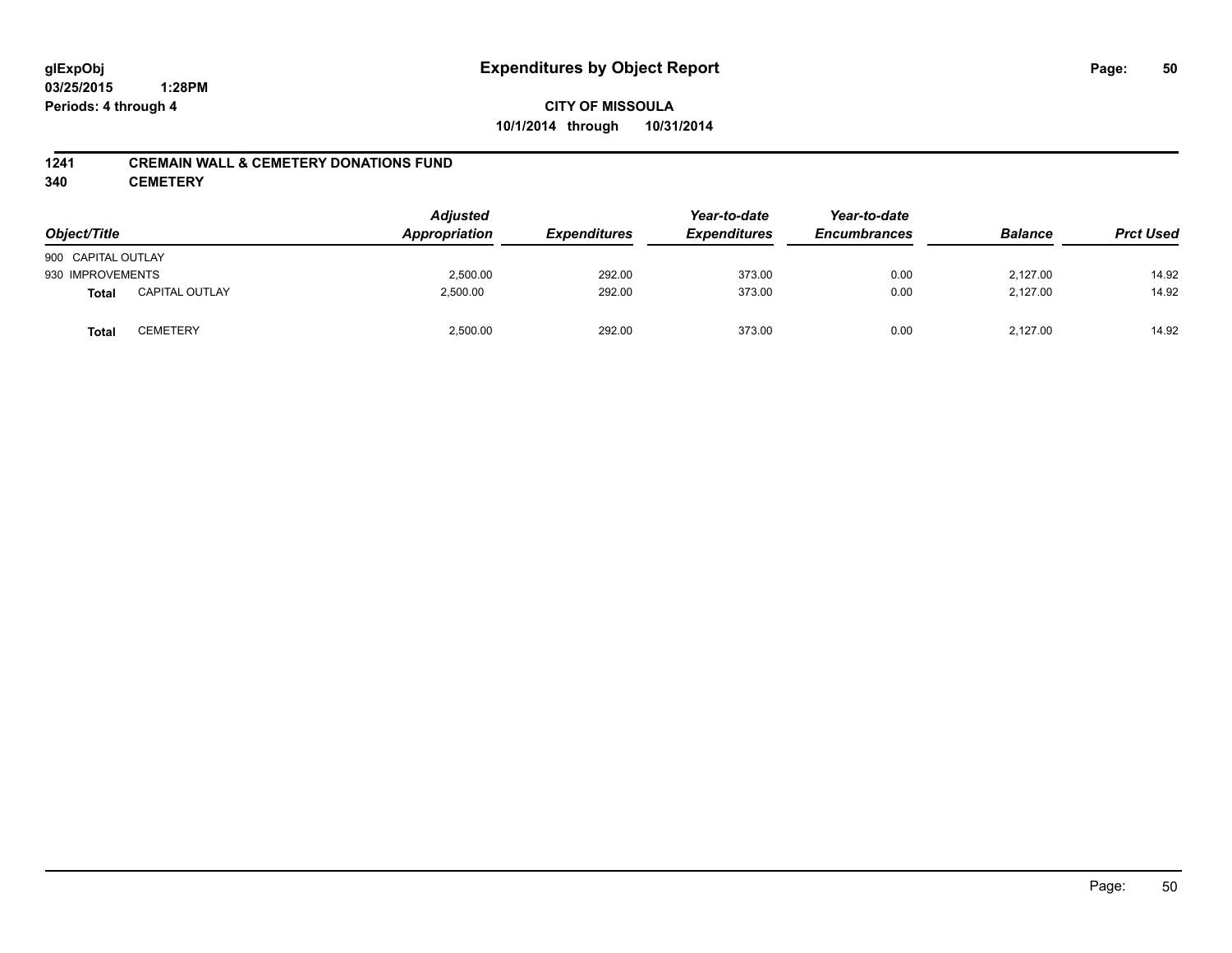**CITY OF MISSOULA 10/1/2014 through 10/31/2014**

## **1241 CREMAIN WALL & CEMETERY DONATIONS FUND**

| Object/Title       |                                  | Adjusted<br>Appropriation | <b>Expenditures</b> | Year-to-date<br><b>Expenditures</b> | Year-to-date<br><b>Encumbrances</b> | <b>Balance</b> | <b>Prct Used</b> |
|--------------------|----------------------------------|---------------------------|---------------------|-------------------------------------|-------------------------------------|----------------|------------------|
| 900 CAPITAL OUTLAY |                                  |                           |                     |                                     |                                     |                |                  |
| 930 IMPROVEMENTS   |                                  | 2,500.00                  | 292.00              | 373.00                              | 0.00                                | 2.127.00       | 14.92            |
| <b>Total</b>       | <b>CAPITAL OUTLAY</b>            | 2,500.00                  | 292.00              | 373.00                              | 0.00                                | 2.127.00       | 14.92            |
| <b>Total</b>       | CREMAIN WALL & CEMETERY DONATION | 2.500.00                  | 292.00              | 373.00                              | 0.00                                | 2.127.00       | 14.92            |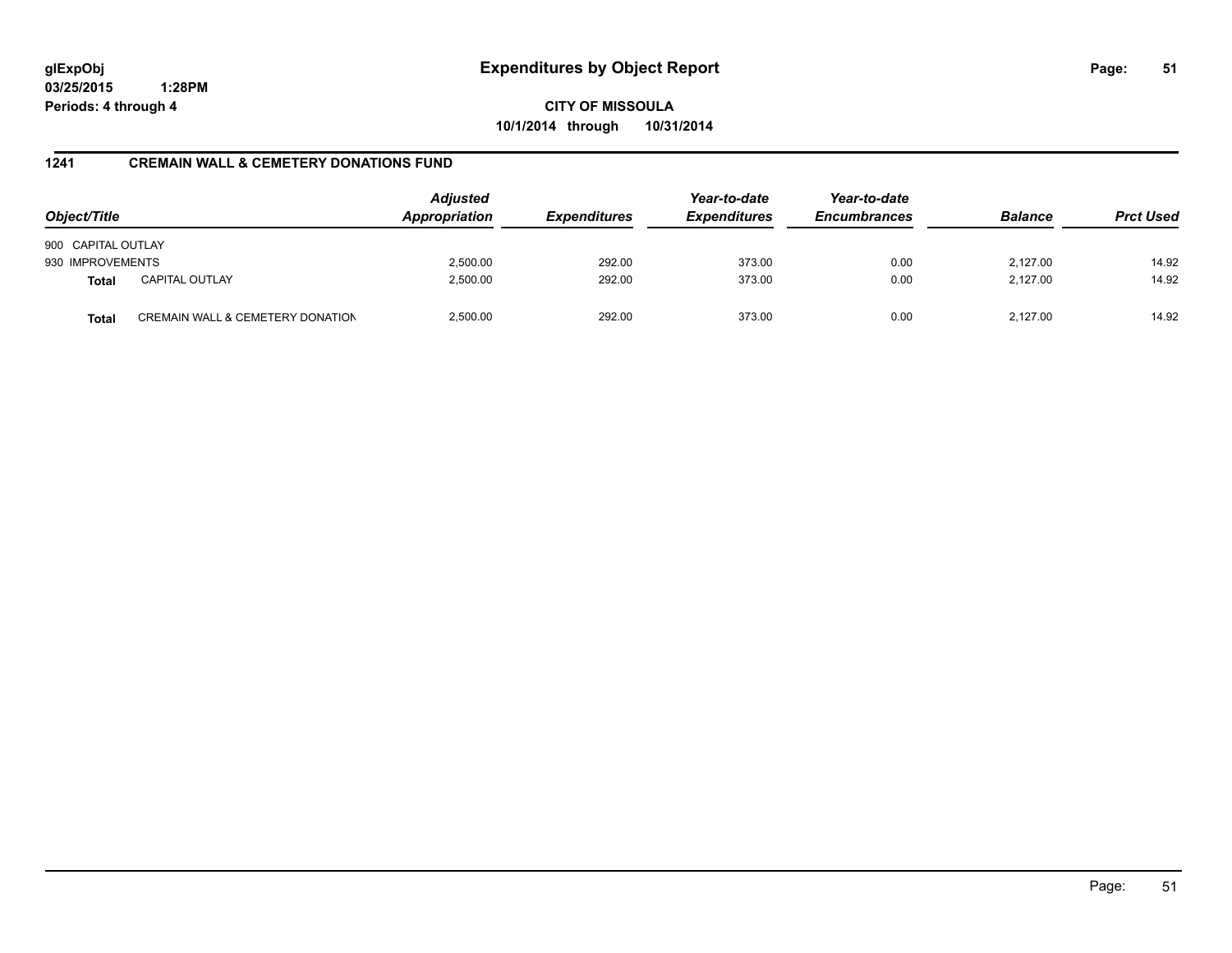# **1242 CEMETERY CARE FUND**

**340 CEMETERY**

|                                       | <b>Adjusted</b> |                     | Year-to-date        | Year-to-date        |                |                  |
|---------------------------------------|-----------------|---------------------|---------------------|---------------------|----------------|------------------|
| Object/Title                          | Appropriation   | <b>Expenditures</b> | <b>Expenditures</b> | <b>Encumbrances</b> | <b>Balance</b> | <b>Prct Used</b> |
| 800 OTHER OBJECTS                     |                 |                     |                     |                     |                |                  |
| 845 CONTINGENCY                       | 10,000.00       | 0.00                | 0.00                | 0.00                | 10,000.00      | 0.00             |
| OTHER OBJECTS<br><b>Total</b>         | 10.000.00       | 0.00                | 0.00                | 0.00                | 10,000.00      | 0.00             |
| 900 CAPITAL OUTLAY                    |                 |                     |                     |                     |                |                  |
| 930 IMPROVEMENTS                      | 0.00            | 0.00                | 0.00                | 0.00                | 0.00           | 0.00             |
| 940 MACHINERY & EQUIPMENT             | 65,000.00       | 0.00                | 0.00                | 0.00                | 65,000.00      | 0.00             |
| <b>CAPITAL OUTLAY</b><br><b>Total</b> | 65,000.00       | 0.00                | 0.00                | 0.00                | 65,000.00      | 0.00             |
| <b>CEMETERY</b><br><b>Total</b>       | 75.000.00       | 0.00                | 0.00                | 0.00                | 75.000.00      | 0.00             |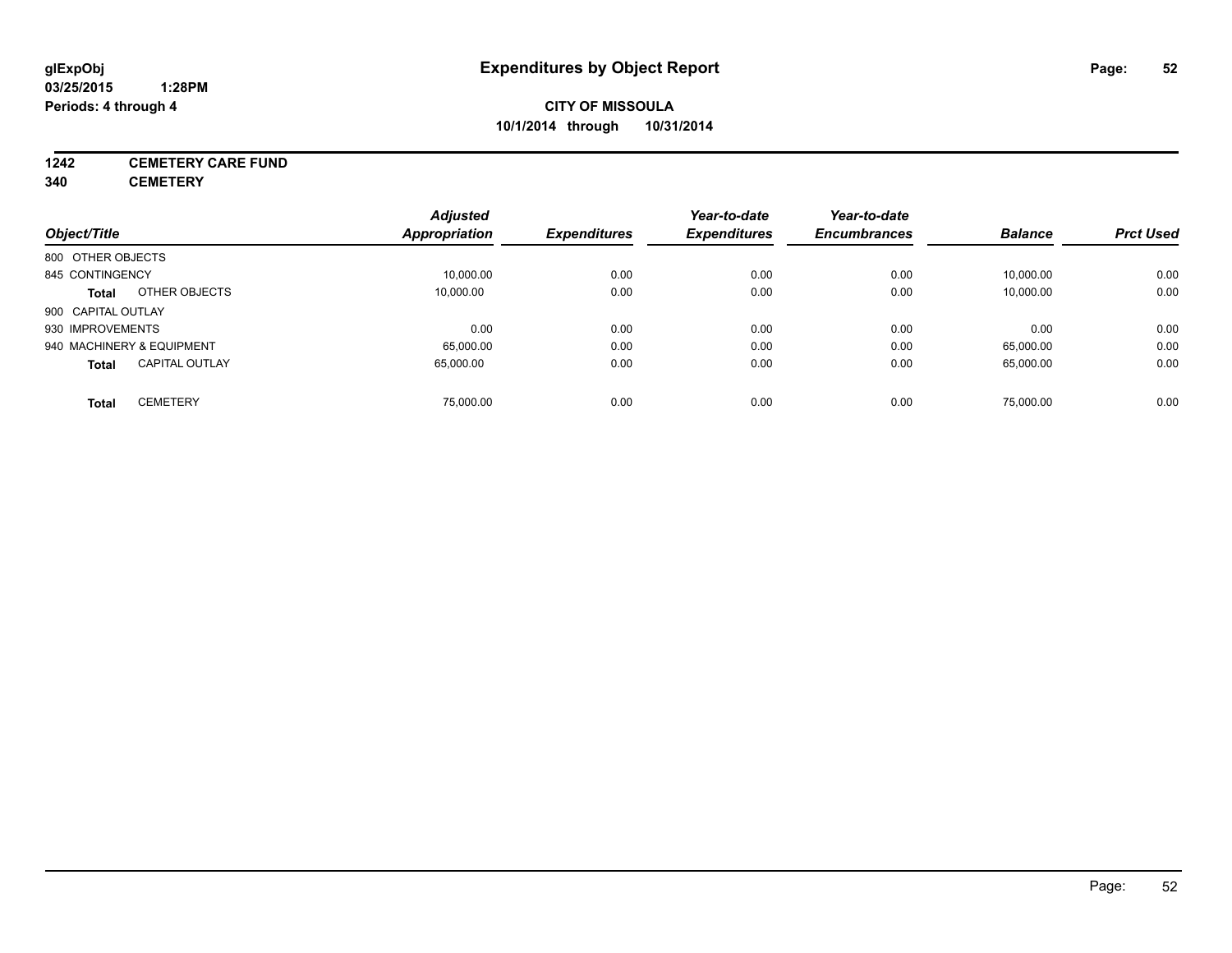## **1242 CEMETERY CARE FUND**

| Object/Title                              | <b>Adjusted</b><br>Appropriation | <b>Expenditures</b> | Year-to-date<br><b>Expenditures</b> | Year-to-date<br><b>Encumbrances</b> | <b>Balance</b> | <b>Prct Used</b> |
|-------------------------------------------|----------------------------------|---------------------|-------------------------------------|-------------------------------------|----------------|------------------|
| 800 OTHER OBJECTS                         |                                  |                     |                                     |                                     |                |                  |
| 845 CONTINGENCY                           | 10.000.00                        | 0.00                | 0.00                                | 0.00                                | 10.000.00      | 0.00             |
| OTHER OBJECTS<br><b>Total</b>             | 10.000.00                        | 0.00                | 0.00                                | 0.00                                | 10.000.00      | 0.00             |
| 900 CAPITAL OUTLAY                        |                                  |                     |                                     |                                     |                |                  |
| 930 IMPROVEMENTS                          | 0.00                             | 0.00                | 0.00                                | 0.00                                | 0.00           | 0.00             |
| 940 MACHINERY & EQUIPMENT                 | 65.000.00                        | 0.00                | 0.00                                | 0.00                                | 65.000.00      | 0.00             |
| <b>CAPITAL OUTLAY</b><br><b>Total</b>     | 65.000.00                        | 0.00                | 0.00                                | 0.00                                | 65.000.00      | 0.00             |
| <b>CEMETERY CARE FUND</b><br><b>Total</b> | 75,000.00                        | 0.00                | 0.00                                | 0.00                                | 75.000.00      | 0.00             |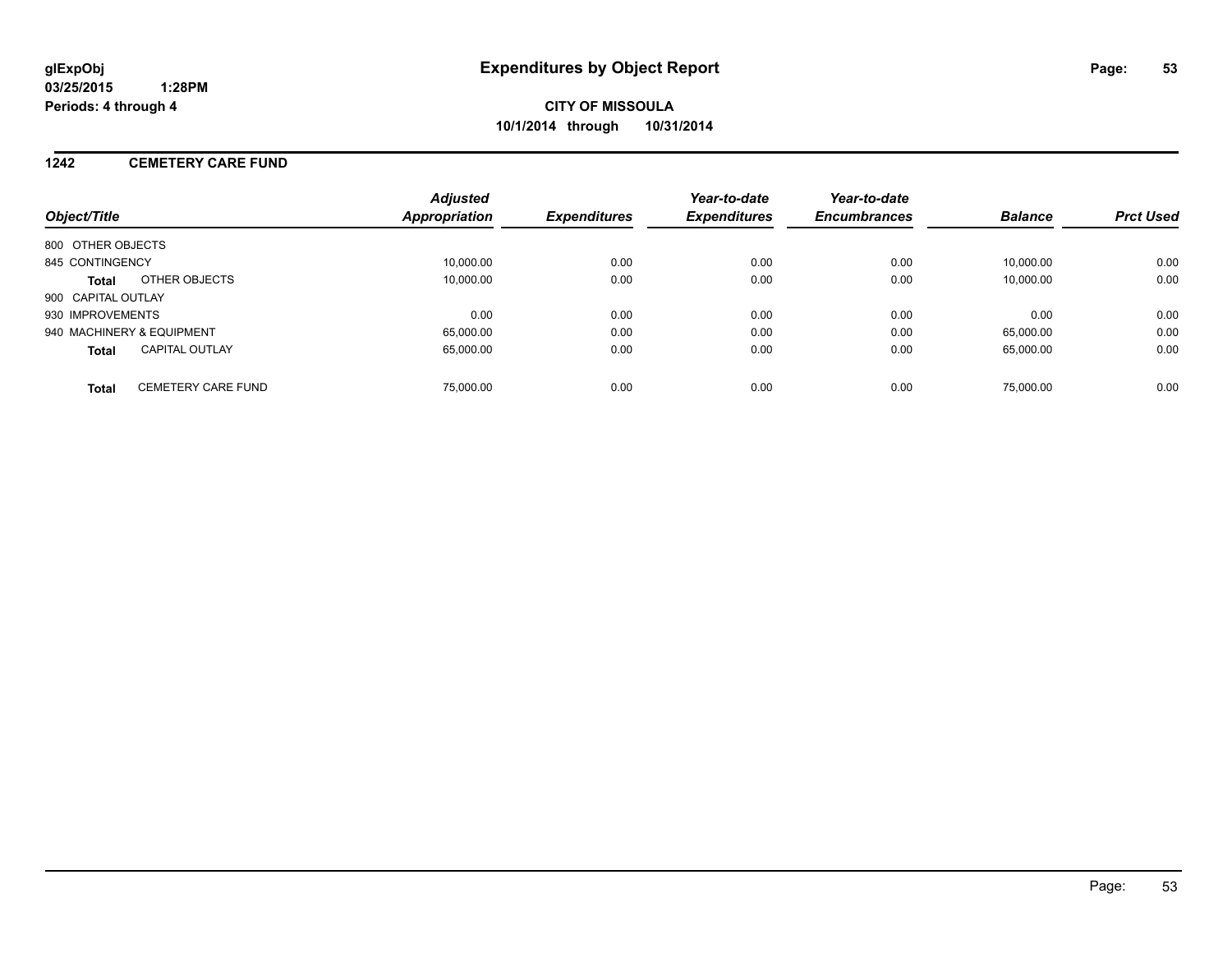## **1243 CEMETERY MEMORIAL FUND**

**340 CEMETERY**

| Object/Title       |                       | <b>Adjusted</b><br>Appropriation | <b>Expenditures</b> | Year-to-date<br><b>Expenditures</b> | Year-to-date<br><b>Encumbrances</b> | <b>Balance</b> | <b>Prct Used</b> |
|--------------------|-----------------------|----------------------------------|---------------------|-------------------------------------|-------------------------------------|----------------|------------------|
| 900 CAPITAL OUTLAY |                       |                                  |                     |                                     |                                     |                |                  |
| 930 IMPROVEMENTS   |                       | 2,000.00                         | 0.00                | 0.00                                | 0.00                                | 2,000.00       | 0.00             |
| <b>Total</b>       | <b>CAPITAL OUTLAY</b> | 2,000.00                         | 0.00                | 0.00                                | 0.00                                | 2,000.00       | 0.00             |
| Total              | CEMETERY              | 2,000.00                         | 0.00                | 0.00                                | 0.00                                | 2,000.00       | 0.00             |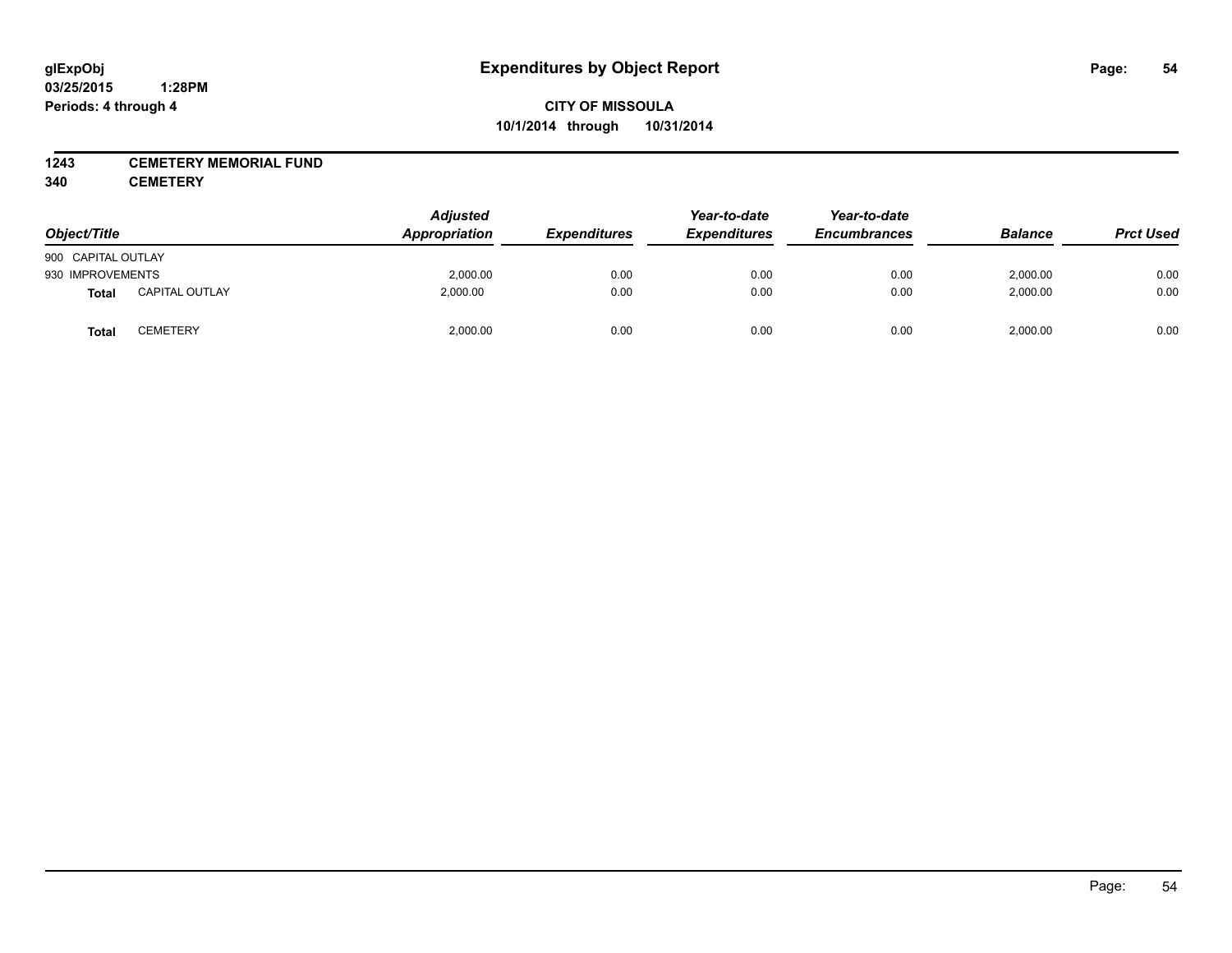**CITY OF MISSOULA 10/1/2014 through 10/31/2014**

## **1243 CEMETERY MEMORIAL FUND**

| Object/Title                          | <b>Adjusted</b><br>Appropriation | <b>Expenditures</b> | Year-to-date<br><b>Expenditures</b> | Year-to-date<br><b>Encumbrances</b> | <b>Balance</b> | <b>Prct Used</b> |
|---------------------------------------|----------------------------------|---------------------|-------------------------------------|-------------------------------------|----------------|------------------|
| 900 CAPITAL OUTLAY                    |                                  |                     |                                     |                                     |                |                  |
| 930 IMPROVEMENTS                      | 2,000.00                         | 0.00                | 0.00                                | 0.00                                | 2,000.00       | 0.00             |
| <b>CAPITAL OUTLAY</b><br><b>Total</b> | 2,000.00                         | 0.00                | 0.00                                | 0.00                                | 2,000.00       | 0.00             |
| CEMETERY MEMORIAL FUND<br>Total       | 2.000.00                         | 0.00                | 0.00                                | 0.00                                | 2.000.00       | 0.00             |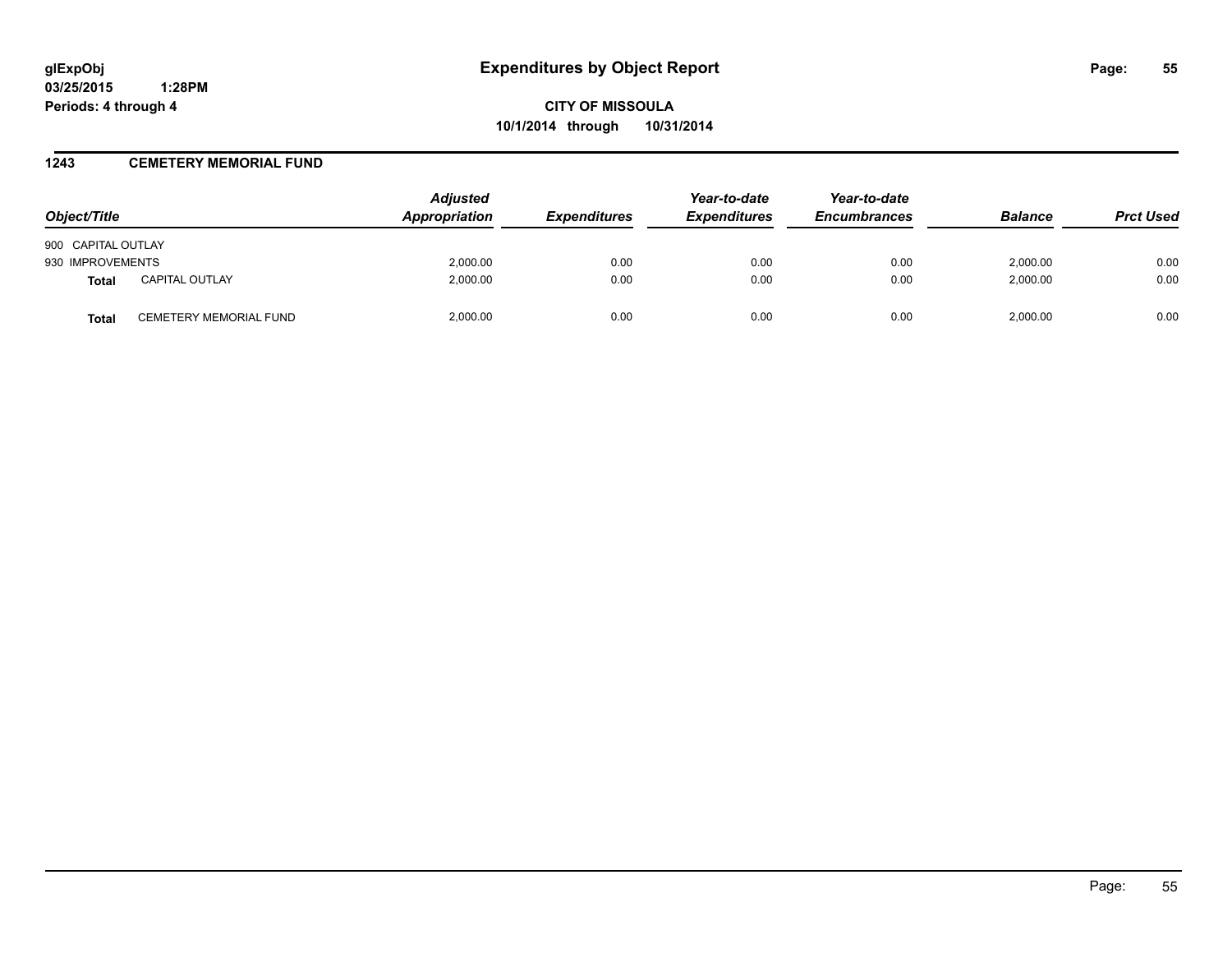# **1265 TITLE 1 PROJECTS FUND**

**240 FINANCE**

| Object/Title      |                                   | <b>Adjusted</b><br><b>Appropriation</b> | <b>Expenditures</b> | Year-to-date<br><b>Expenditures</b> | Year-to-date<br><b>Encumbrances</b> | <b>Balance</b> | <b>Prct Used</b> |
|-------------------|-----------------------------------|-----------------------------------------|---------------------|-------------------------------------|-------------------------------------|----------------|------------------|
| 500 FIXED CHARGES |                                   |                                         |                     |                                     |                                     |                |                  |
| 500 FIXED CHARGES |                                   | 0.00                                    | 0.00                | 0.00                                | 0.00                                | 0.00           | 0.00             |
| <b>Total</b>      | <b>FIXED CHARGES</b>              | 0.00                                    | 0.00                | 0.00                                | 0.00                                | 0.00           | 0.00             |
|                   | 700 GRANTS & CONTRIBUTIONS        |                                         |                     |                                     |                                     |                |                  |
|                   | 700 GRANTS & CONTRIBUTIONS        | 59,088.00                               | 0.00                | 0.00                                | 0.00                                | 59,088.00      | 0.00             |
| <b>Total</b>      | <b>GRANTS &amp; CONTRIBUTIONS</b> | 59,088.00                               | 0.00                | 0.00                                | 0.00                                | 59,088.00      | 0.00             |
| 800 OTHER OBJECTS |                                   |                                         |                     |                                     |                                     |                |                  |
|                   | 820 TRANSFERS TO OTHER FUNDS      | 0.00                                    | 0.00                | 0.00                                | 0.00                                | 0.00           | 0.00             |
| 845 CONTINGENCY   |                                   | 0.00                                    | 0.00                | 0.00                                | 0.00                                | 0.00           | 0.00             |
| <b>Total</b>      | OTHER OBJECTS                     | 0.00                                    | 0.00                | 0.00                                | 0.00                                | 0.00           | 0.00             |
| Total             | <b>FINANCE</b>                    | 59,088.00                               | 0.00                | 0.00                                | 0.00                                | 59,088.00      | 0.00             |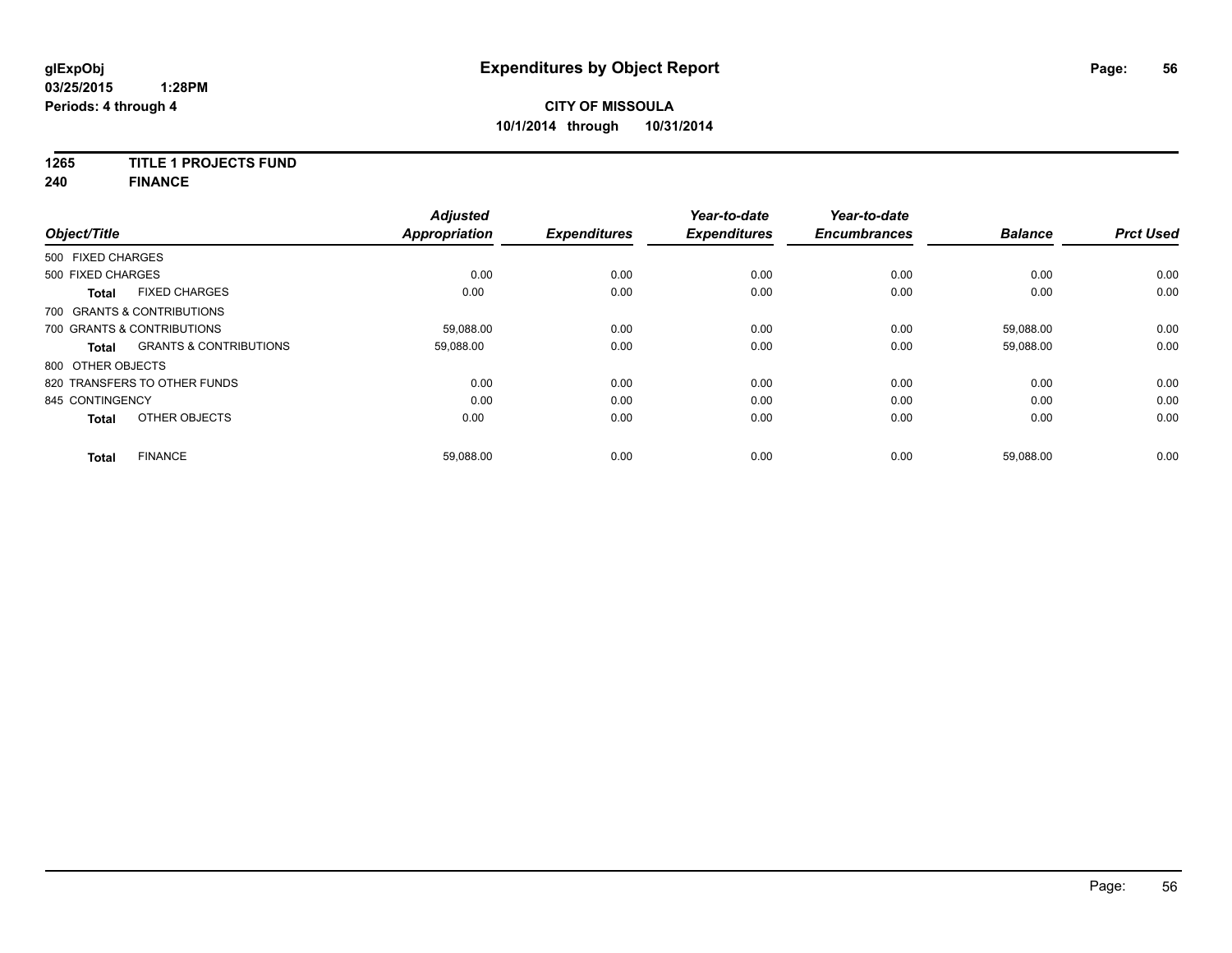# **CITY OF MISSOULA 10/1/2014 through 10/31/2014**

## **1265 TITLE 1 PROJECTS FUND**

| Object/Title      |                                   | <b>Adjusted</b><br><b>Appropriation</b> | <b>Expenditures</b> | Year-to-date<br><b>Expenditures</b> | Year-to-date<br><b>Encumbrances</b> | <b>Balance</b> | <b>Prct Used</b> |
|-------------------|-----------------------------------|-----------------------------------------|---------------------|-------------------------------------|-------------------------------------|----------------|------------------|
| 500 FIXED CHARGES |                                   |                                         |                     |                                     |                                     |                |                  |
| 500 FIXED CHARGES |                                   | 0.00                                    | 0.00                | 0.00                                | 0.00                                | 0.00           | 0.00             |
| <b>Total</b>      | <b>FIXED CHARGES</b>              | 0.00                                    | 0.00                | 0.00                                | 0.00                                | 0.00           | 0.00             |
|                   | 700 GRANTS & CONTRIBUTIONS        |                                         |                     |                                     |                                     |                |                  |
|                   | 700 GRANTS & CONTRIBUTIONS        | 59,088.00                               | 0.00                | 0.00                                | 0.00                                | 59,088.00      | 0.00             |
| Total             | <b>GRANTS &amp; CONTRIBUTIONS</b> | 59,088.00                               | 0.00                | 0.00                                | 0.00                                | 59,088.00      | 0.00             |
| 800 OTHER OBJECTS |                                   |                                         |                     |                                     |                                     |                |                  |
|                   | 820 TRANSFERS TO OTHER FUNDS      | 0.00                                    | 0.00                | 0.00                                | 0.00                                | 0.00           | 0.00             |
| 845 CONTINGENCY   |                                   | 0.00                                    | 0.00                | 0.00                                | 0.00                                | 0.00           | 0.00             |
| <b>Total</b>      | OTHER OBJECTS                     | 0.00                                    | 0.00                | 0.00                                | 0.00                                | 0.00           | 0.00             |
| <b>Total</b>      | <b>TITLE 1 PROJECTS FUND</b>      | 59,088.00                               | 0.00                | 0.00                                | 0.00                                | 59.088.00      | 0.00             |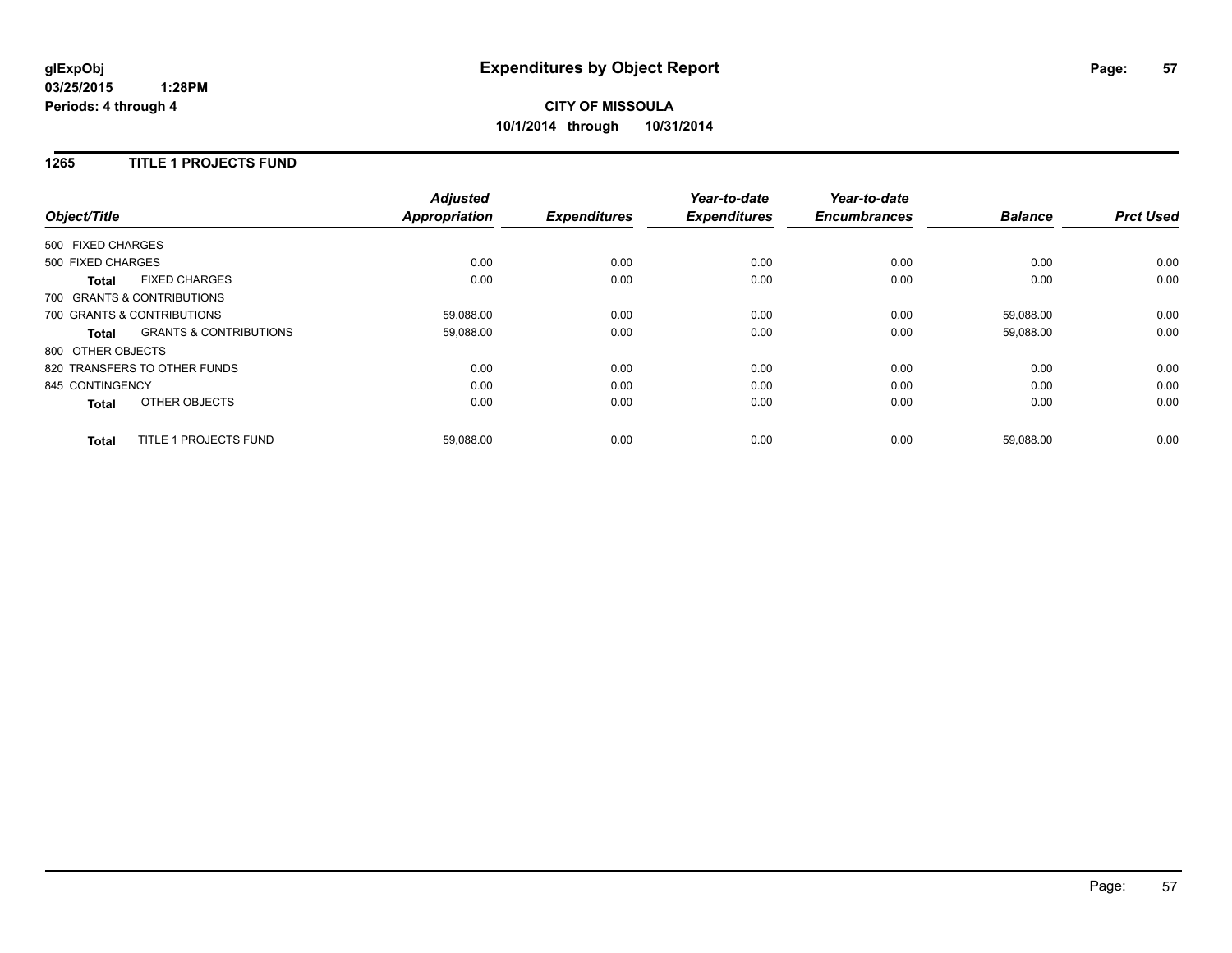## **1396 PROGRAM INCOME REVOLVING LOAN PROGRAM**

**390 NON-DEPARTMENTAL**

| Object/Title               |                                   | <b>Adjusted</b><br><b>Appropriation</b> | <b>Expenditures</b> | Year-to-date<br><b>Expenditures</b> | Year-to-date<br><b>Encumbrances</b> | <b>Balance</b> | <b>Prct Used</b> |
|----------------------------|-----------------------------------|-----------------------------------------|---------------------|-------------------------------------|-------------------------------------|----------------|------------------|
| 300 PURCHASED SERVICES     |                                   |                                         |                     |                                     |                                     |                |                  |
| 350 PROFESSIONAL SERVICES  |                                   | 0.00                                    | 0.00                | 0.00                                | 0.00                                | 0.00           | 0.00             |
| <b>Total</b>               | PURCHASED SERVICES                | 0.00                                    | 0.00                | 0.00                                | 0.00                                | 0.00           | 0.00             |
| 700 GRANTS & CONTRIBUTIONS |                                   |                                         |                     |                                     |                                     |                |                  |
| 700 GRANTS & CONTRIBUTIONS |                                   | 51.791.00                               | 0.00                | 0.00                                | 0.00                                | 51.791.00      | 0.00             |
| <b>Total</b>               | <b>GRANTS &amp; CONTRIBUTIONS</b> | 51.791.00                               | 0.00                | 0.00                                | 0.00                                | 51.791.00      | 0.00             |
| <b>Total</b>               | NON-DEPARTMENTAL                  | 51.791.00                               | 0.00                | 0.00                                | 0.00                                | 51.791.00      | 0.00             |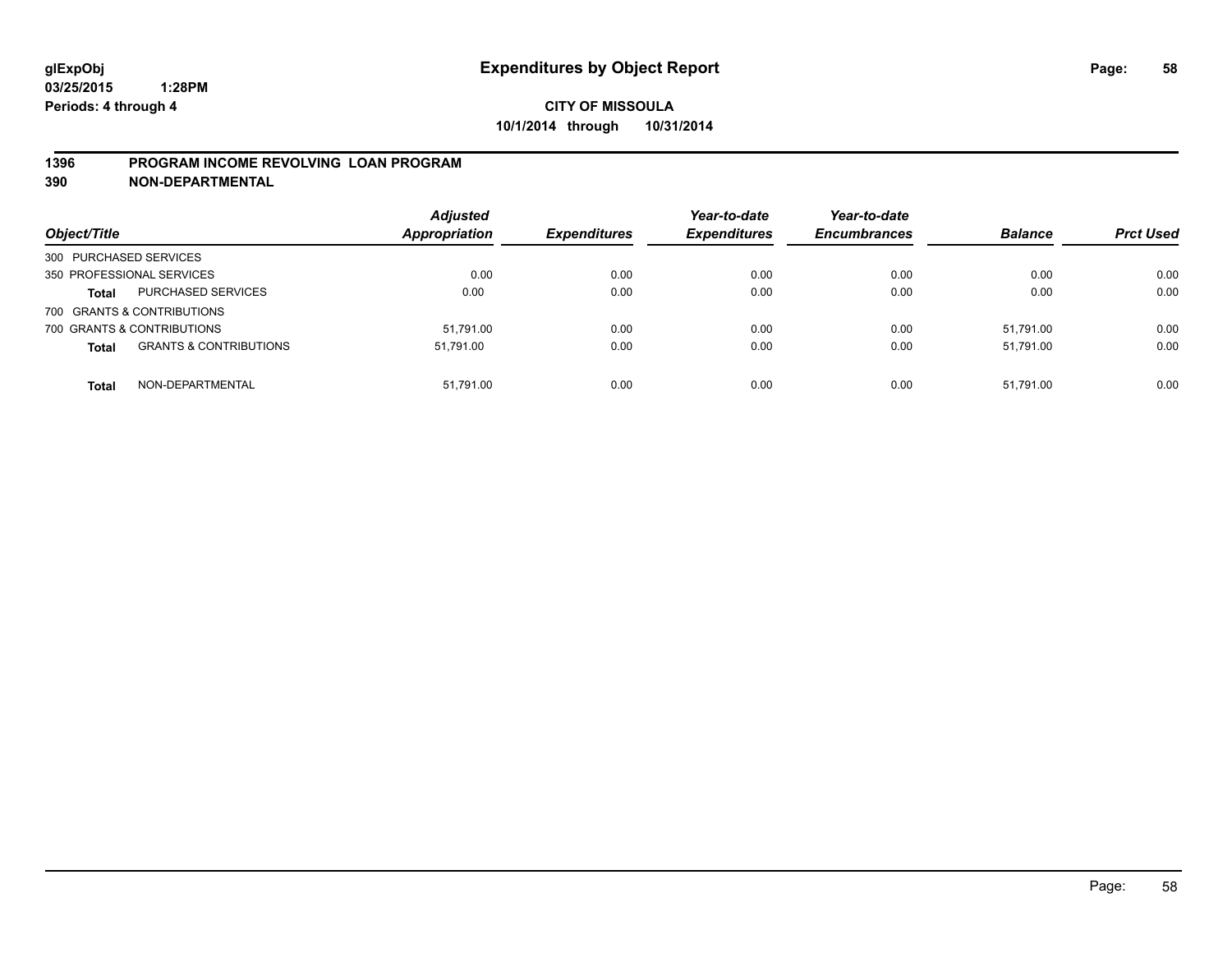**CITY OF MISSOULA 10/1/2014 through 10/31/2014**

## **1396 PROGRAM INCOME REVOLVING LOAN PROGRAM**

| Object/Title           |                                   | <b>Adjusted</b><br><b>Appropriation</b> | <b>Expenditures</b> | Year-to-date<br><b>Expenditures</b> | Year-to-date<br><b>Encumbrances</b> | <b>Balance</b> | <b>Prct Used</b> |
|------------------------|-----------------------------------|-----------------------------------------|---------------------|-------------------------------------|-------------------------------------|----------------|------------------|
| 300 PURCHASED SERVICES |                                   |                                         |                     |                                     |                                     |                |                  |
|                        | 350 PROFESSIONAL SERVICES         | 0.00                                    | 0.00                | 0.00                                | 0.00                                | 0.00           | 0.00             |
| Total                  | PURCHASED SERVICES                | 0.00                                    | 0.00                | 0.00                                | 0.00                                | 0.00           | 0.00             |
|                        | 700 GRANTS & CONTRIBUTIONS        |                                         |                     |                                     |                                     |                |                  |
|                        | 700 GRANTS & CONTRIBUTIONS        | 51,791.00                               | 0.00                | 0.00                                | 0.00                                | 51.791.00      | 0.00             |
| <b>Total</b>           | <b>GRANTS &amp; CONTRIBUTIONS</b> | 51,791.00                               | 0.00                | 0.00                                | 0.00                                | 51.791.00      | 0.00             |
| <b>Total</b>           | PROGRAM INCOME REVOLVING LOAN P   | 51,791.00                               | 0.00                | 0.00                                | 0.00                                | 51,791.00      | 0.00             |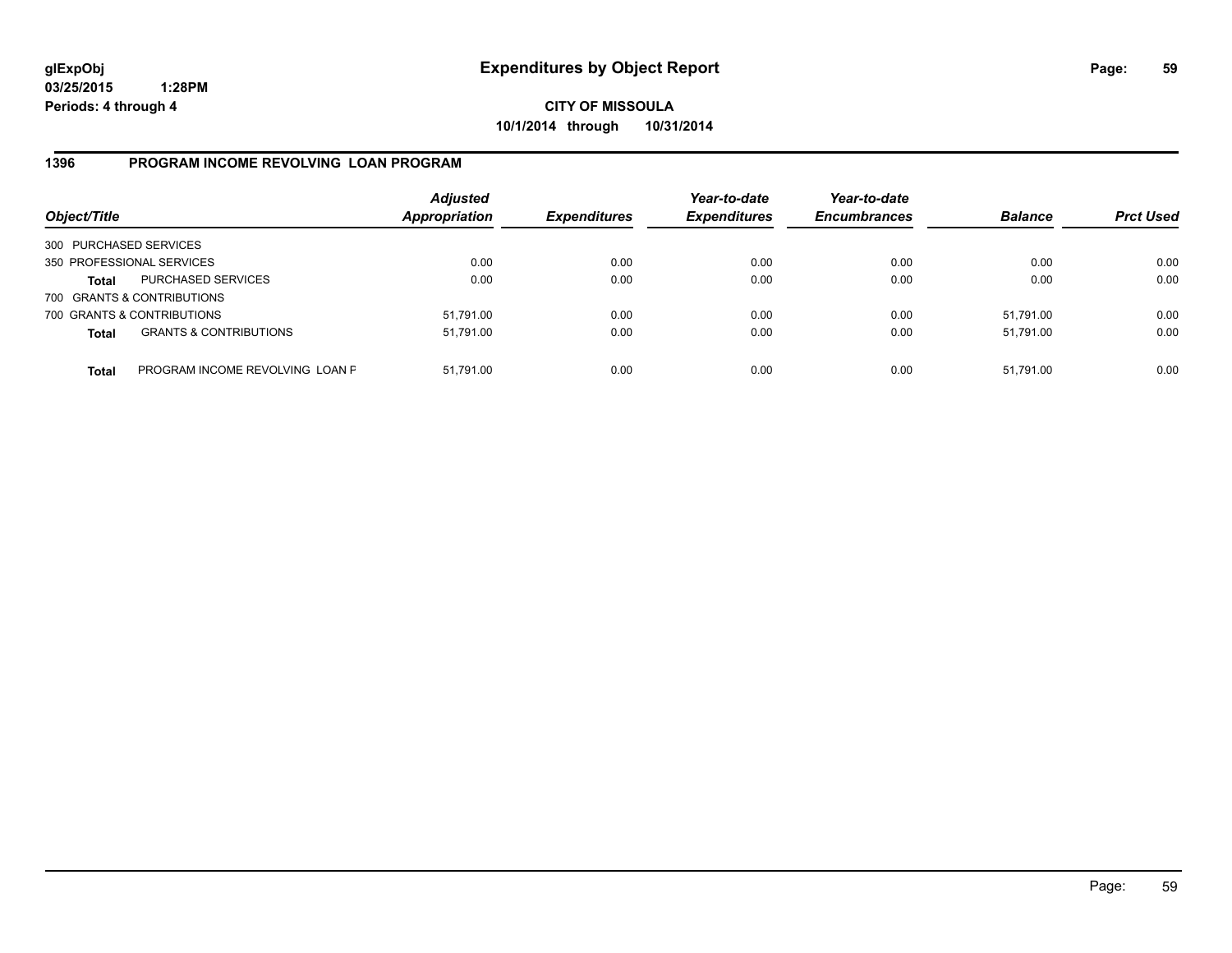### **1397 STATE HOME PROGRAM INCOME**

**390 NON-DEPARTMENTAL**

| Object/Title           |                           | <b>Adjusted</b><br>Appropriation | <b>Expenditures</b> | Year-to-date<br><b>Expenditures</b> | Year-to-date<br><b>Encumbrances</b> | <b>Balance</b> | <b>Prct Used</b> |
|------------------------|---------------------------|----------------------------------|---------------------|-------------------------------------|-------------------------------------|----------------|------------------|
| 300 PURCHASED SERVICES |                           |                                  |                     |                                     |                                     |                |                  |
|                        | 350 PROFESSIONAL SERVICES | 600,000.00                       | 0.00                | 0.00                                | 0.00                                | 600,000.00     | 0.00             |
| <b>Total</b>           | <b>PURCHASED SERVICES</b> | 600.000.00                       | 0.00                | 0.00                                | 0.00                                | 600.000.00     | 0.00             |
| Total                  | NON-DEPARTMENTAL          | 600,000.00                       | 0.00                | 0.00                                | 0.00                                | 600,000.00     | 0.00             |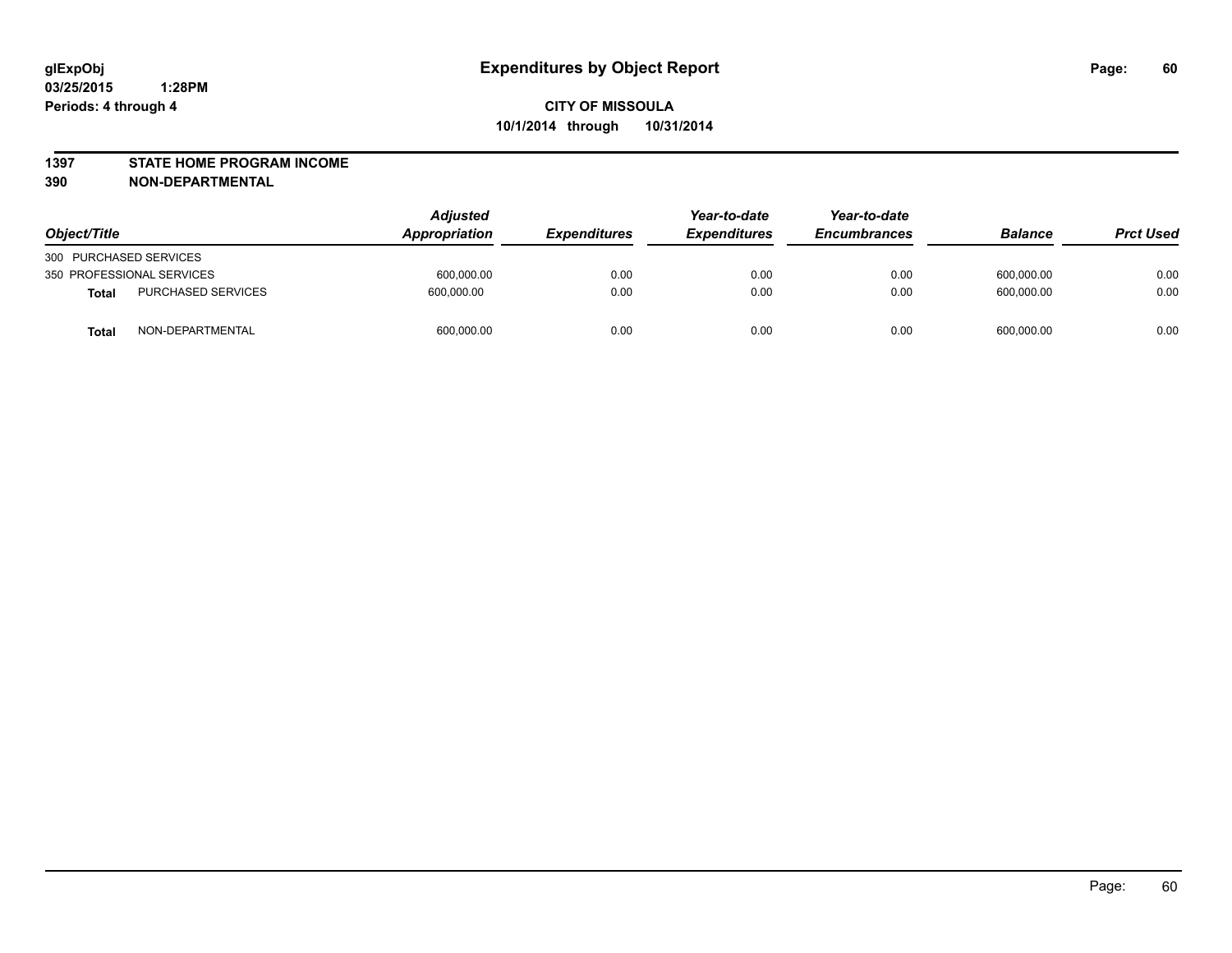### **1397 STATE HOME PROGRAM INCOME**

| Object/Title                              | <b>Adjusted</b><br>Appropriation | <i><b>Expenditures</b></i> | Year-to-date<br><b>Expenditures</b> | Year-to-date<br><b>Encumbrances</b> | <b>Balance</b> | <b>Prct Used</b> |
|-------------------------------------------|----------------------------------|----------------------------|-------------------------------------|-------------------------------------|----------------|------------------|
| 300 PURCHASED SERVICES                    |                                  |                            |                                     |                                     |                |                  |
| 350 PROFESSIONAL SERVICES                 | 600,000.00                       | 0.00                       | 0.00                                | 0.00                                | 600.000.00     | 0.00             |
| PURCHASED SERVICES<br><b>Total</b>        | 600,000.00                       | 0.00                       | 0.00                                | 0.00                                | 600.000.00     | 0.00             |
| STATE HOME PROGRAM INCOME<br><b>Total</b> | 600,000.00                       | 0.00                       | 0.00                                | 0.00                                | 600.000.00     | 0.00             |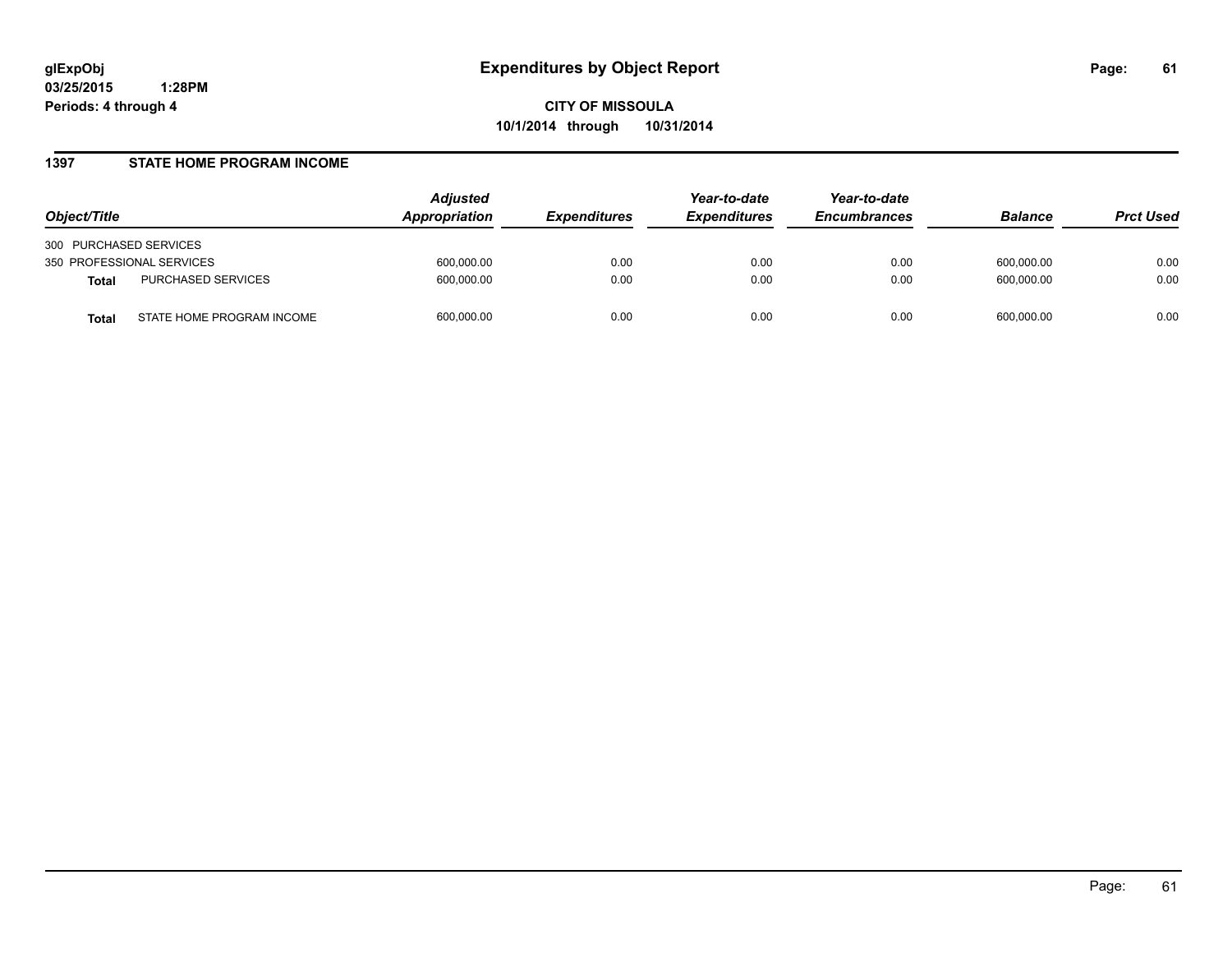### **2250 PLANNING FUND**

**250 DEVELOPMENT SERVICES**

|                                           | <b>Adjusted</b> |                     | Year-to-date        | Year-to-date        |                |                  |
|-------------------------------------------|-----------------|---------------------|---------------------|---------------------|----------------|------------------|
| Object/Title                              | Appropriation   | <b>Expenditures</b> | <b>Expenditures</b> | <b>Encumbrances</b> | <b>Balance</b> | <b>Prct Used</b> |
| 100 PERSONAL SERVICES                     |                 |                     |                     |                     |                |                  |
| 110 SALARIES AND WAGES                    | 296,680.00      | 4,267.00            | 10,801.01           | 0.00                | 285,878.99     | 3.64             |
| 140 EMPLOYER CONTRIBUTIONS                | 90,685.00       | 1,483.92            | 3,349.61            | 0.00                | 87,335.39      | 3.69             |
| 141 STATE RETIREMENT CONTRIBUTIONS        | 0.00            | 4.53                | 13.06               | 0.00                | $-13.06$       | 0.00             |
| PERSONAL SERVICES<br><b>Total</b>         | 387,365.00      | 5,755.45            | 14,163.68           | 0.00                | 373,201.32     | 3.66             |
| 200 SUPPLIES                              |                 |                     |                     |                     |                |                  |
| 210 OFFICE SUPPLIES                       | 2,550.00        | 399.02              | 399.02              | 0.00                | 2,150.98       | 15.65            |
| 220 OPERATING SUPPLIES                    | 1,300.00        | 0.00                | 0.00                | 0.00                | 1,300.00       | 0.00             |
| 231 GASOLINE                              | 0.00            | 0.00                | 0.00                | 0.00                | 0.00           | 0.00             |
| 240 OTHER SUPPLIES                        | 0.00            | 289.75              | 289.75              | 0.00                | $-289.75$      | 0.00             |
| <b>SUPPLIES</b><br><b>Total</b>           | 3,850.00        | 688.77              | 688.77              | 0.00                | 3,161.23       | 17.89            |
| 300 PURCHASED SERVICES                    |                 |                     |                     |                     |                |                  |
| 310 COMMUNICATIONS                        | 1,100.00        | 764.81              | 764.81              | 0.00                | 335.19         | 69.53            |
| 320 PRINTING & DUPLICATING                | 9,300.00        | 0.00                | 0.00                | 0.00                | 9,300.00       | 0.00             |
| 330 PUBLICITY, SUBSCRIPTIONS & DUES       | 3,306.00        | 1,501.61            | 1,501.61            | 0.00                | 1,804.39       | 45.42            |
| 344 TELEPHONE SERVICE                     | 125.00          | 23.12               | 36.00               | 0.00                | 89.00          | 28.80            |
| 350 PROFESSIONAL SERVICES                 | 100,000.00      | 3,131.00            | 19,657.59           | 0.00                | 80,342.41      | 19.66            |
| 360 REPAIR & MAINTENANCE                  | 1,540.00        | 0.00                | 0.00                | 0.00                | 1,540.00       | 0.00             |
| 370 TRAVEL                                | 5,185.00        | 748.15              | 748.15              | 0.00                | 4,436.85       | 14.43            |
| 380 TRAINING                              | 3,595.00        | 660.00              | 660.00              | 0.00                | 2,935.00       | 18.36            |
| 390 OTHER PURCHASED SERVICES              | 4,750.00        | 0.00                | 194.85              | 0.00                | 4,555.15       | 4.10             |
| <b>PURCHASED SERVICES</b><br><b>Total</b> | 128,901.00      | 6,828.69            | 23,563.01           | 0.00                | 105,337.99     | 18.28            |
| 500 FIXED CHARGES                         |                 |                     |                     |                     |                |                  |
| 500 FIXED CHARGES                         | 24,000.00       | 0.00                | 0.00                | 0.00                | 24,000.00      | 0.00             |
| <b>FIXED CHARGES</b><br><b>Total</b>      | 24,000.00       | 0.00                | 0.00                | 0.00                | 24,000.00      | 0.00             |
| 800 OTHER OBJECTS                         |                 |                     |                     |                     |                |                  |
| 820 TRANSFERS TO OTHER FUNDS              | 0.00            | 0.00                | 0.00                | 0.00                | 0.00           | 0.00             |
| 845 CONTINGENCY                           | 149,604.00      | 0.00                | 0.00                | 0.00                | 149,604.00     | 0.00             |
| OTHER OBJECTS<br><b>Total</b>             | 149,604.00      | 0.00                | 0.00                | 0.00                | 149,604.00     | 0.00             |
| <b>DEVELOPMENT SERVICES</b><br>Total      | 693,720.00      | 13,272.91           | 38,415.46           | 0.00                | 655,304.54     | 5.54             |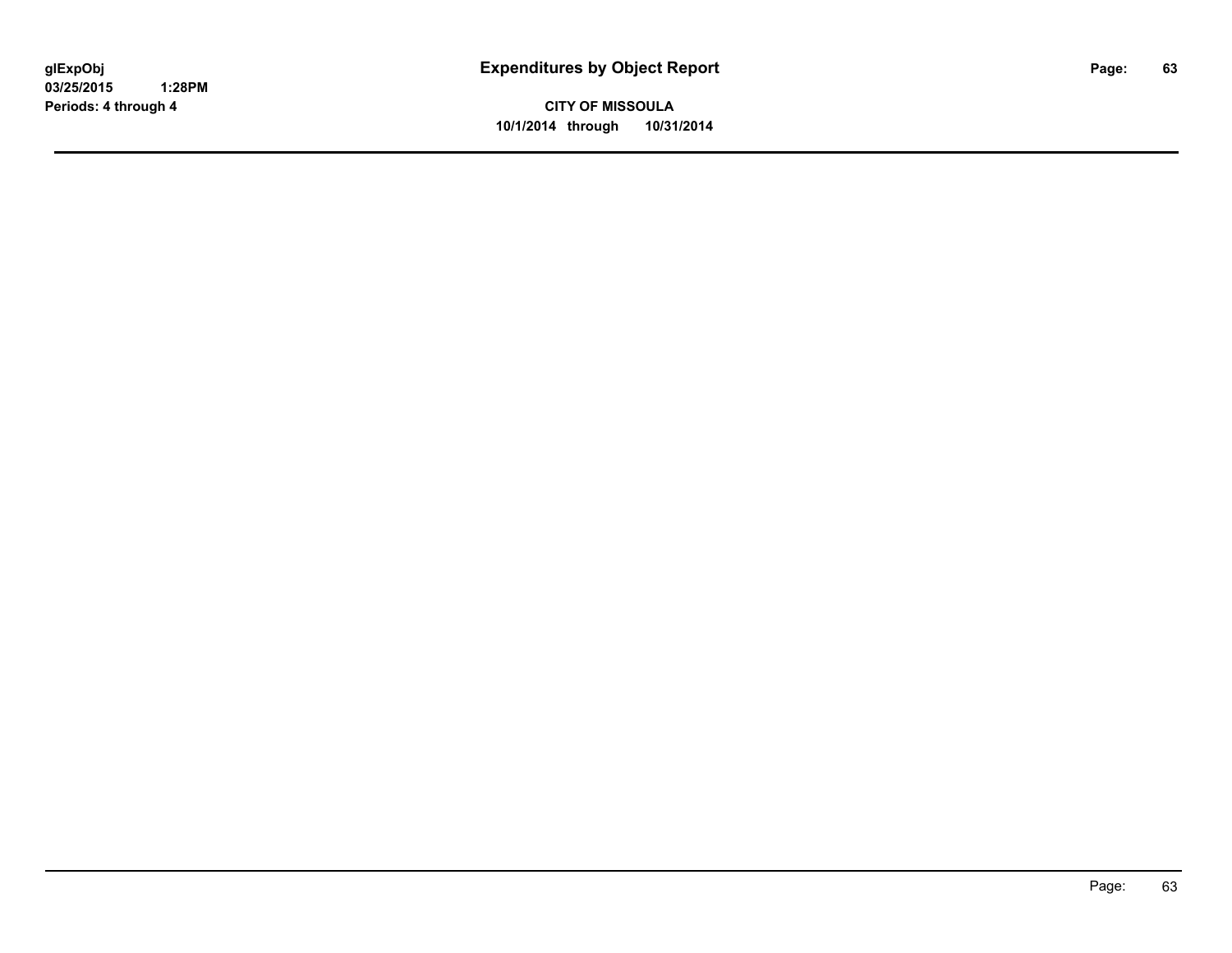**2250 PLANNING FUND**

|                                      | <b>Adjusted</b> |                     | Year-to-date        | Year-to-date        |                |                  |
|--------------------------------------|-----------------|---------------------|---------------------|---------------------|----------------|------------------|
| Object/Title                         | Appropriation   | <b>Expenditures</b> | <b>Expenditures</b> | <b>Encumbrances</b> | <b>Balance</b> | <b>Prct Used</b> |
| 100 PERSONAL SERVICES                |                 |                     |                     |                     |                |                  |
| 110 SALARIES AND WAGES               | 296,680.00      | 4,267.00            | 10,801.01           | 0.00                | 285,878.99     | 3.64             |
| <b>140 EMPLOYER CONTRIBUTIONS</b>    | 90,685.00       | 1,483.92            | 3,349.61            | 0.00                | 87,335.39      | 3.69             |
| 141 STATE RETIREMENT CONTRIBUTIONS   | 0.00            | 4.53                | 13.06               | 0.00                | $-13.06$       | 0.00             |
| PERSONAL SERVICES<br><b>Total</b>    | 387,365.00      | 5,755.45            | 14,163.68           | 0.00                | 373,201.32     | 3.66             |
| 200 SUPPLIES                         |                 |                     |                     |                     |                |                  |
| 210 OFFICE SUPPLIES                  | 2,550.00        | 399.02              | 399.02              | 0.00                | 2,150.98       | 15.65            |
| 220 OPERATING SUPPLIES               | 1,300.00        | 0.00                | 0.00                | 0.00                | 1,300.00       | 0.00             |
| 231 GASOLINE                         | 0.00            | 0.00                | 0.00                | 0.00                | 0.00           | 0.00             |
| 240 OTHER SUPPLIES                   | 0.00            | 289.75              | 289.75              | 0.00                | $-289.75$      | 0.00             |
| <b>SUPPLIES</b><br><b>Total</b>      | 3,850.00        | 688.77              | 688.77              | 0.00                | 3,161.23       | 17.89            |
| 300 PURCHASED SERVICES               |                 |                     |                     |                     |                |                  |
| 310 COMMUNICATIONS                   | 1,100.00        | 764.81              | 764.81              | 0.00                | 335.19         | 69.53            |
| 320 PRINTING & DUPLICATING           | 9,300.00        | 0.00                | 0.00                | 0.00                | 9,300.00       | 0.00             |
| 330 PUBLICITY, SUBSCRIPTIONS & DUES  | 3,306.00        | 1,501.61            | 1,501.61            | 0.00                | 1,804.39       | 45.42            |
| 344 TELEPHONE SERVICE                | 125.00          | 23.12               | 36.00               | 0.00                | 89.00          | 28.80            |
| 350 PROFESSIONAL SERVICES            | 100,000.00      | 3,131.00            | 19,657.59           | 0.00                | 80,342.41      | 19.66            |
| 360 REPAIR & MAINTENANCE             | 1,540.00        | 0.00                | 0.00                | 0.00                | 1,540.00       | 0.00             |
| 370 TRAVEL                           | 5,185.00        | 748.15              | 748.15              | 0.00                | 4,436.85       | 14.43            |
| 380 TRAINING                         | 3,595.00        | 660.00              | 660.00              | 0.00                | 2,935.00       | 18.36            |
| 390 OTHER PURCHASED SERVICES         | 4,750.00        | 0.00                | 194.85              | 0.00                | 4,555.15       | 4.10             |
| PURCHASED SERVICES<br><b>Total</b>   | 128,901.00      | 6,828.69            | 23,563.01           | 0.00                | 105,337.99     | 18.28            |
| 500 FIXED CHARGES                    |                 |                     |                     |                     |                |                  |
| 500 FIXED CHARGES                    | 24,000.00       | 0.00                | 0.00                | 0.00                | 24,000.00      | 0.00             |
| <b>FIXED CHARGES</b><br><b>Total</b> | 24,000.00       | 0.00                | 0.00                | 0.00                | 24,000.00      | 0.00             |
| 800 OTHER OBJECTS                    |                 |                     |                     |                     |                |                  |
| 820 TRANSFERS TO OTHER FUNDS         | 0.00            | 0.00                | 0.00                | 0.00                | 0.00           | 0.00             |
| 845 CONTINGENCY                      | 149,604.00      | 0.00                | 0.00                | 0.00                | 149,604.00     | 0.00             |
| OTHER OBJECTS<br><b>Total</b>        | 149,604.00      | 0.00                | 0.00                | 0.00                | 149,604.00     | 0.00             |
| PLANNING FUND<br><b>Total</b>        | 693,720.00      | 13,272.91           | 38,415.46           | 0.00                | 655,304.54     | 5.54             |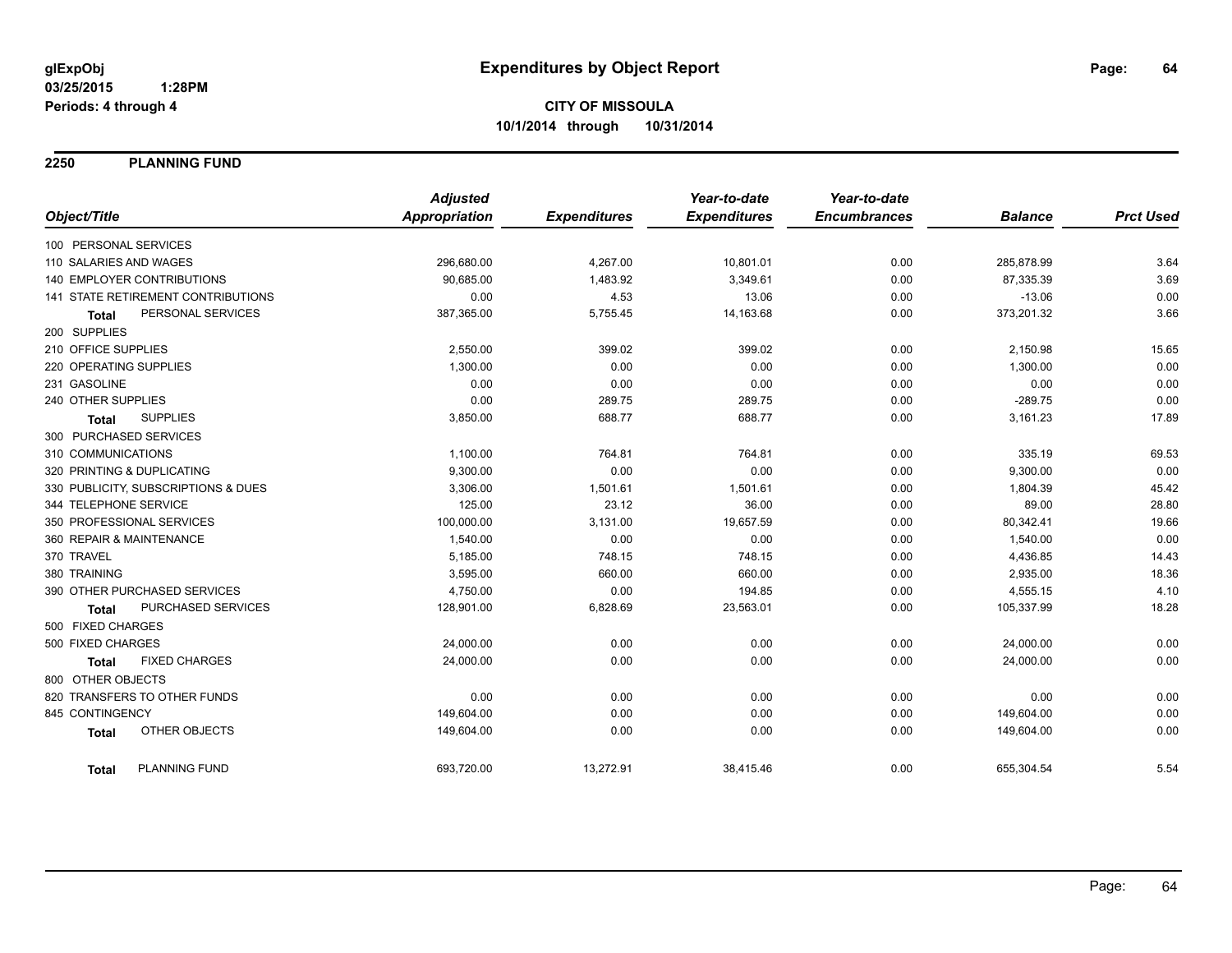### **2310 PUBLIC SAFETY INFORMATION SYSTEMS**

**310 BUILDING INSPECTION**

| Object/Title      |                            | <b>Adjusted</b><br>Appropriation | <b>Expenditures</b> | Year-to-date<br><b>Expenditures</b> | Year-to-date<br><b>Encumbrances</b> | <b>Balance</b> | <b>Prct Used</b> |
|-------------------|----------------------------|----------------------------------|---------------------|-------------------------------------|-------------------------------------|----------------|------------------|
| 800 OTHER OBJECTS |                            |                                  |                     |                                     |                                     |                |                  |
| 845 CONTINGENCY   |                            | 0.00                             | 0.00                | 0.00                                | 0.00                                | 0.00           | 0.00             |
| <b>Total</b>      | OTHER OBJECTS              | 0.00                             | 0.00                | 0.00                                | 0.00                                | 0.00           | 0.00             |
| <b>Total</b>      | <b>BUILDING INSPECTION</b> | 0.00                             | 0.00                | 0.00                                | 0.00                                | 0.00           | 0.00             |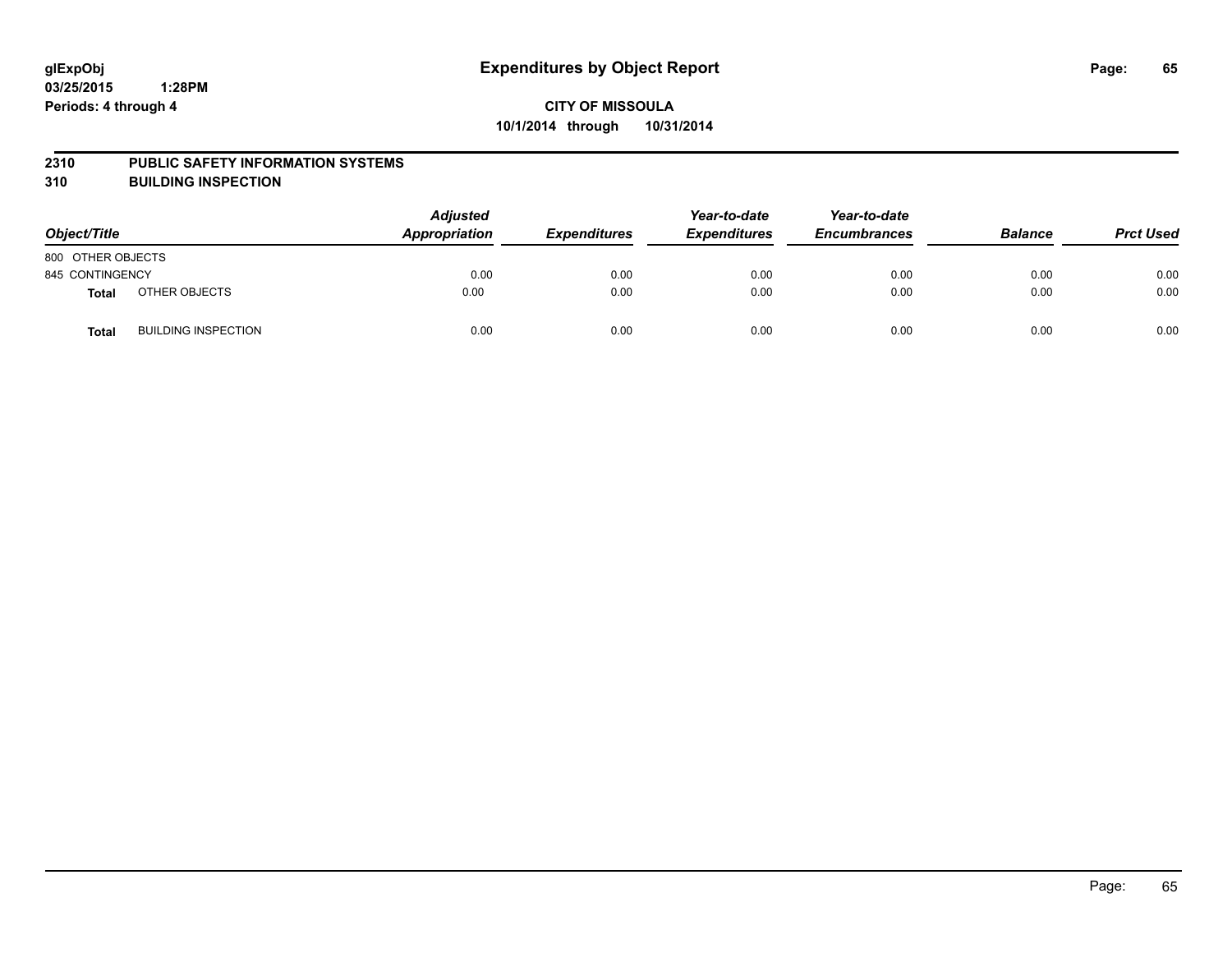**CITY OF MISSOULA 10/1/2014 through 10/31/2014**

## **2310 PUBLIC SAFETY INFORMATION SYSTEMS**

| Object/Title      |                                   | <b>Adjusted</b><br>Appropriation | <b>Expenditures</b> | Year-to-date<br><b>Expenditures</b> | Year-to-date<br><b>Encumbrances</b> | <b>Balance</b> | <b>Prct Used</b> |
|-------------------|-----------------------------------|----------------------------------|---------------------|-------------------------------------|-------------------------------------|----------------|------------------|
| 800 OTHER OBJECTS |                                   |                                  |                     |                                     |                                     |                |                  |
| 845 CONTINGENCY   |                                   | 0.00                             | 0.00                | 0.00                                | 0.00                                | 0.00           | 0.00             |
| <b>Total</b>      | OTHER OBJECTS                     | 0.00                             | 0.00                | 0.00                                | 0.00                                | 0.00           | 0.00             |
| Total             | PUBLIC SAFETY INFORMATION SYSTEM! | 0.00                             | 0.00                | 0.00                                | 0.00                                | 0.00           | 0.00             |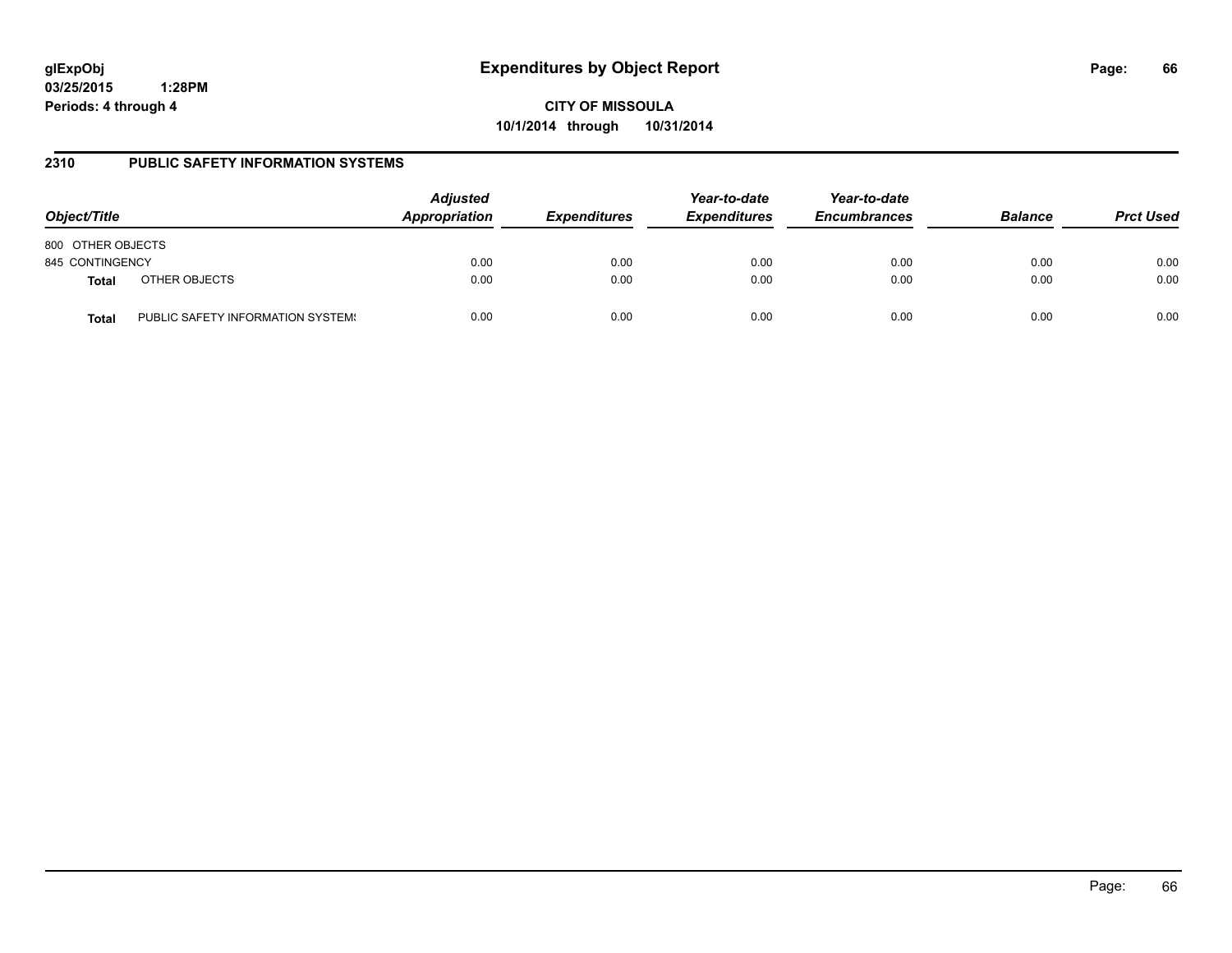### **2321 IMPACT FEE FUND**

**390 NON-DEPARTMENTAL**

|                        |                                   | <b>Adjusted</b> |                     | Year-to-date        | Year-to-date        |                |                  |
|------------------------|-----------------------------------|-----------------|---------------------|---------------------|---------------------|----------------|------------------|
| Object/Title           |                                   | Appropriation   | <b>Expenditures</b> | <b>Expenditures</b> | <b>Encumbrances</b> | <b>Balance</b> | <b>Prct Used</b> |
| 100 PERSONAL SERVICES  |                                   |                 |                     |                     |                     |                |                  |
| 110 SALARIES AND WAGES |                                   | 0.00            | 0.00                | 0.00                | 0.00                | 0.00           | 0.00             |
|                        | <b>140 EMPLOYER CONTRIBUTIONS</b> | 0.00            | 0.00                | 0.00                | 0.00                | 0.00           | 0.00             |
| <b>Total</b>           | PERSONAL SERVICES                 | 0.00            | 0.00                | 0.00                | 0.00                | 0.00           | 0.00             |
|                        | 300 PURCHASED SERVICES            |                 |                     |                     |                     |                |                  |
|                        | 350 PROFESSIONAL SERVICES         | 0.00            | 0.00                | 0.00                | 0.00                | 0.00           | 0.00             |
| Total                  | PURCHASED SERVICES                | 0.00            | 0.00                | 0.00                | 0.00                | 0.00           | 0.00             |
| 800 OTHER OBJECTS      |                                   |                 |                     |                     |                     |                |                  |
|                        | 820 TRANSFERS TO OTHER FUNDS      | 0.00            | 0.00                | 0.00                | 0.00                | 0.00           | 0.00             |
| <b>Total</b>           | OTHER OBJECTS                     | 0.00            | 0.00                | 0.00                | 0.00                | 0.00           | 0.00             |
| 900 CAPITAL OUTLAY     |                                   |                 |                     |                     |                     |                |                  |
| 930 IMPROVEMENTS       |                                   | 2,416,567.00    | 134,459.80          | 513,181.42          | 0.00                | 1,903,385.58   | 21.24            |
| <b>Total</b>           | <b>CAPITAL OUTLAY</b>             | 2.416.567.00    | 134.459.80          | 513,181.42          | 0.00                | 1,903,385.58   | 21.24            |
| <b>Total</b>           | NON-DEPARTMENTAL                  | 2,416,567.00    | 134,459.80          | 513,181.42          | 0.00                | 1,903,385.58   | 21.24            |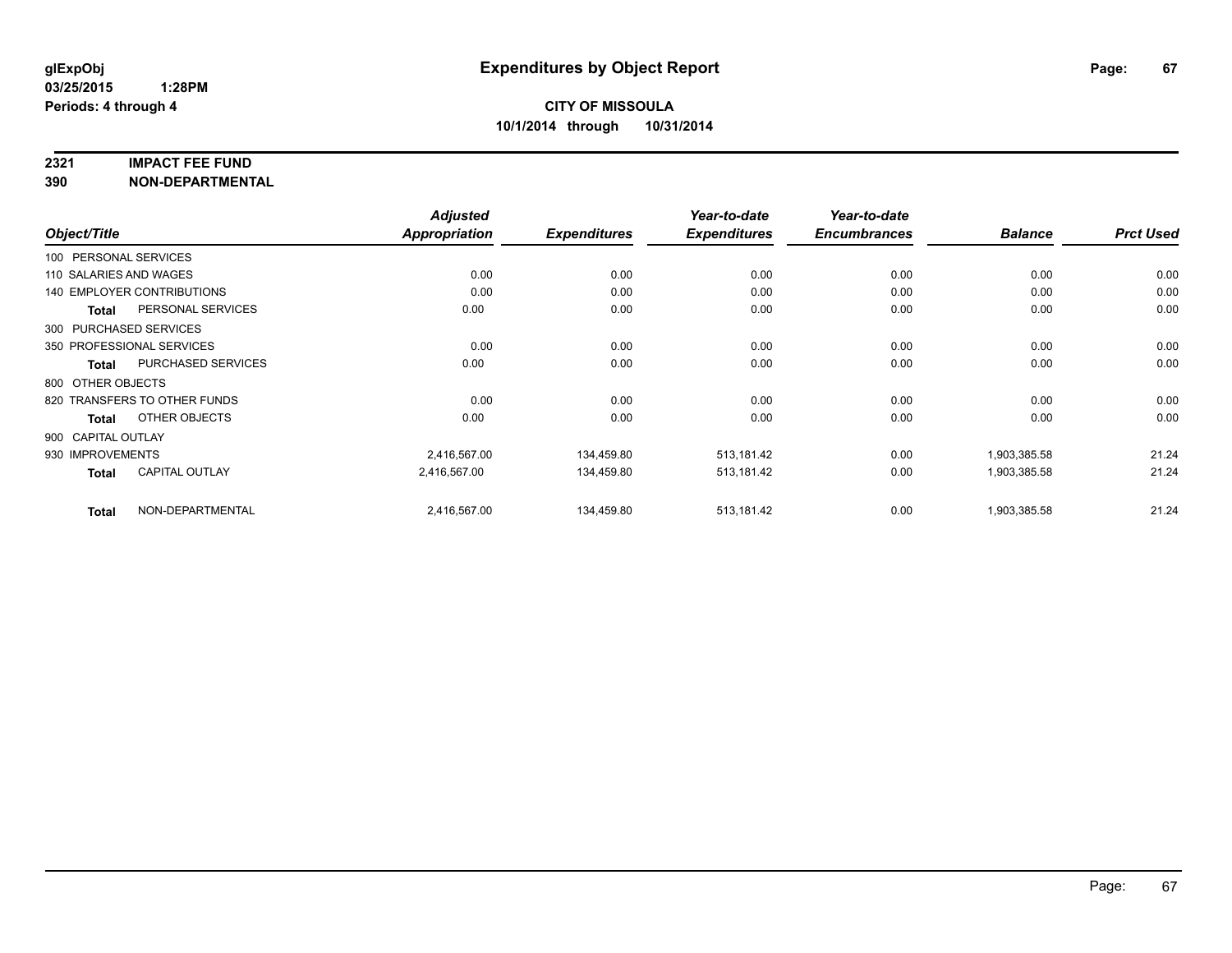## **2321 IMPACT FEE FUND**

|                                        |                    | <b>Adjusted</b>      |                     | Year-to-date        | Year-to-date        |                |                  |
|----------------------------------------|--------------------|----------------------|---------------------|---------------------|---------------------|----------------|------------------|
| Object/Title                           |                    | <b>Appropriation</b> | <b>Expenditures</b> | <b>Expenditures</b> | <b>Encumbrances</b> | <b>Balance</b> | <b>Prct Used</b> |
| 100 PERSONAL SERVICES                  |                    |                      |                     |                     |                     |                |                  |
| 110 SALARIES AND WAGES                 |                    | 0.00                 | 0.00                | 0.00                | 0.00                | 0.00           | 0.00             |
| <b>140 EMPLOYER CONTRIBUTIONS</b>      |                    | 0.00                 | 0.00                | 0.00                | 0.00                | 0.00           | 0.00             |
| <b>Total</b>                           | PERSONAL SERVICES  | 0.00                 | 0.00                | 0.00                | 0.00                | 0.00           | 0.00             |
| 300 PURCHASED SERVICES                 |                    |                      |                     |                     |                     |                |                  |
| 350 PROFESSIONAL SERVICES              |                    | 0.00                 | 0.00                | 0.00                | 0.00                | 0.00           | 0.00             |
| Total                                  | PURCHASED SERVICES | 0.00                 | 0.00                | 0.00                | 0.00                | 0.00           | 0.00             |
| 800 OTHER OBJECTS                      |                    |                      |                     |                     |                     |                |                  |
| 820 TRANSFERS TO OTHER FUNDS           |                    | 0.00                 | 0.00                | 0.00                | 0.00                | 0.00           | 0.00             |
| OTHER OBJECTS<br><b>Total</b>          |                    | 0.00                 | 0.00                | 0.00                | 0.00                | 0.00           | 0.00             |
| 900 CAPITAL OUTLAY                     |                    |                      |                     |                     |                     |                |                  |
| 930 IMPROVEMENTS                       |                    | 2,416,567.00         | 134,459.80          | 513,181.42          | 0.00                | 1,903,385.58   | 21.24            |
| <b>CAPITAL OUTLAY</b><br><b>Total</b>  |                    | 2,416,567.00         | 134,459.80          | 513,181.42          | 0.00                | 1,903,385.58   | 21.24            |
| <b>IMPACT FEE FUND</b><br><b>Total</b> |                    | 2,416,567.00         | 134,459.80          | 513,181.42          | 0.00                | 1,903,385.58   | 21.24            |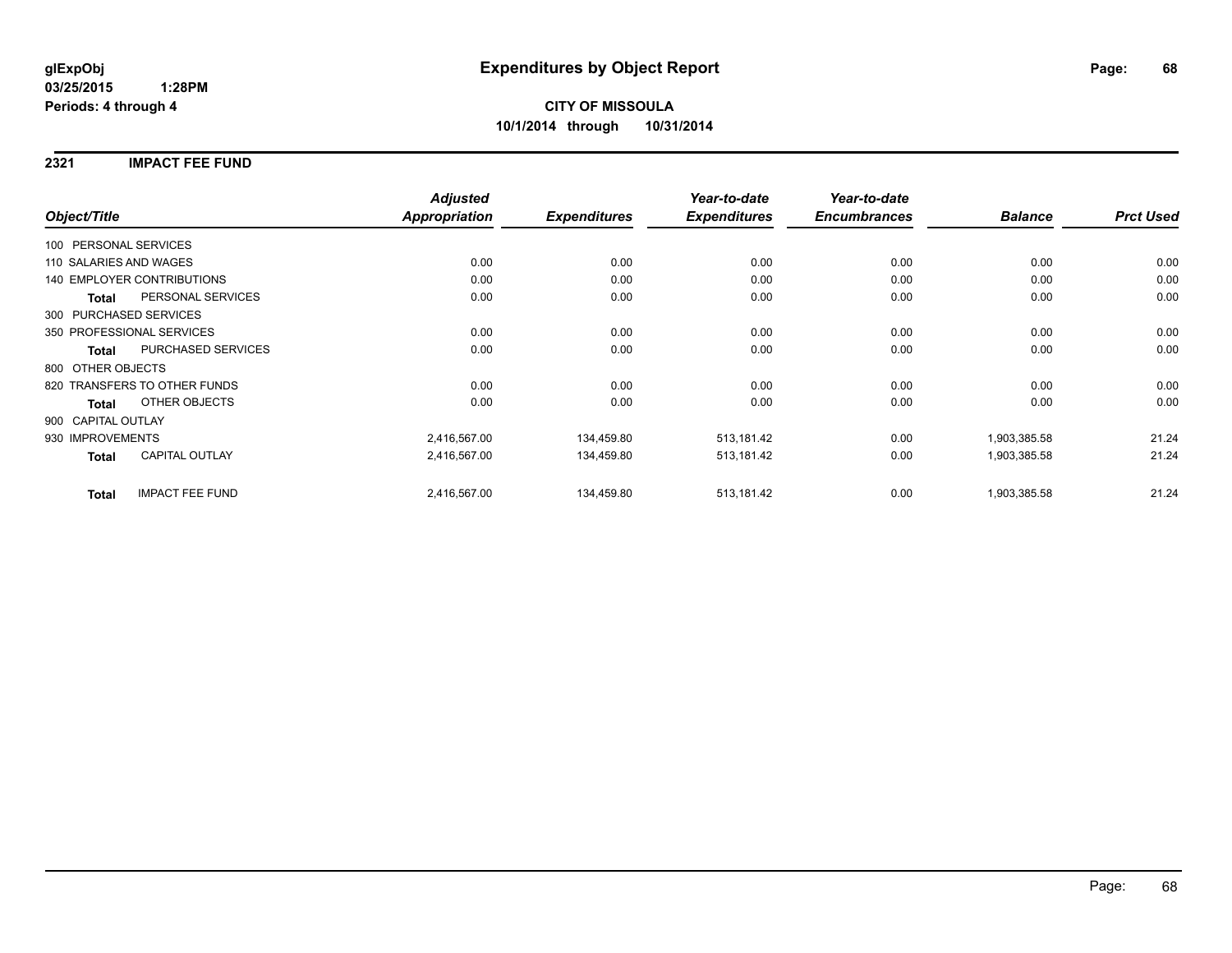### **2322 GEORGE ELMER/CATTLE DR INTERSECTION**

**390 NON-DEPARTMENTAL**

| Object/Title           |                              | <b>Adjusted</b><br><b>Appropriation</b> | <b>Expenditures</b> | Year-to-date<br><b>Expenditures</b> | Year-to-date<br><b>Encumbrances</b> | <b>Balance</b> | <b>Prct Used</b> |
|------------------------|------------------------------|-----------------------------------------|---------------------|-------------------------------------|-------------------------------------|----------------|------------------|
| 300 PURCHASED SERVICES |                              |                                         |                     |                                     |                                     |                |                  |
|                        | 350 PROFESSIONAL SERVICES    | 15.000.00                               | 0.00                | 0.00                                | 0.00                                | 15.000.00      | 0.00             |
| Total                  | <b>PURCHASED SERVICES</b>    | 15,000.00                               | 0.00                | 0.00                                | 0.00                                | 15,000.00      | 0.00             |
| 800 OTHER OBJECTS      |                              |                                         |                     |                                     |                                     |                |                  |
|                        | 820 TRANSFERS TO OTHER FUNDS | 0.00                                    | 0.00                | 0.00                                | 0.00                                | 0.00           | 0.00             |
| Total                  | OTHER OBJECTS                | 0.00                                    | 0.00                | 0.00                                | 0.00                                | 0.00           | 0.00             |
| 900 CAPITAL OUTLAY     |                              |                                         |                     |                                     |                                     |                |                  |
| 930 IMPROVEMENTS       |                              | 0.00                                    | 0.00                | 0.00                                | 0.00                                | 0.00           | 0.00             |
| <b>Total</b>           | <b>CAPITAL OUTLAY</b>        | 0.00                                    | 0.00                | 0.00                                | 0.00                                | 0.00           | 0.00             |
| <b>Total</b>           | NON-DEPARTMENTAL             | 15,000.00                               | 0.00                | 0.00                                | 0.00                                | 15,000.00      | 0.00             |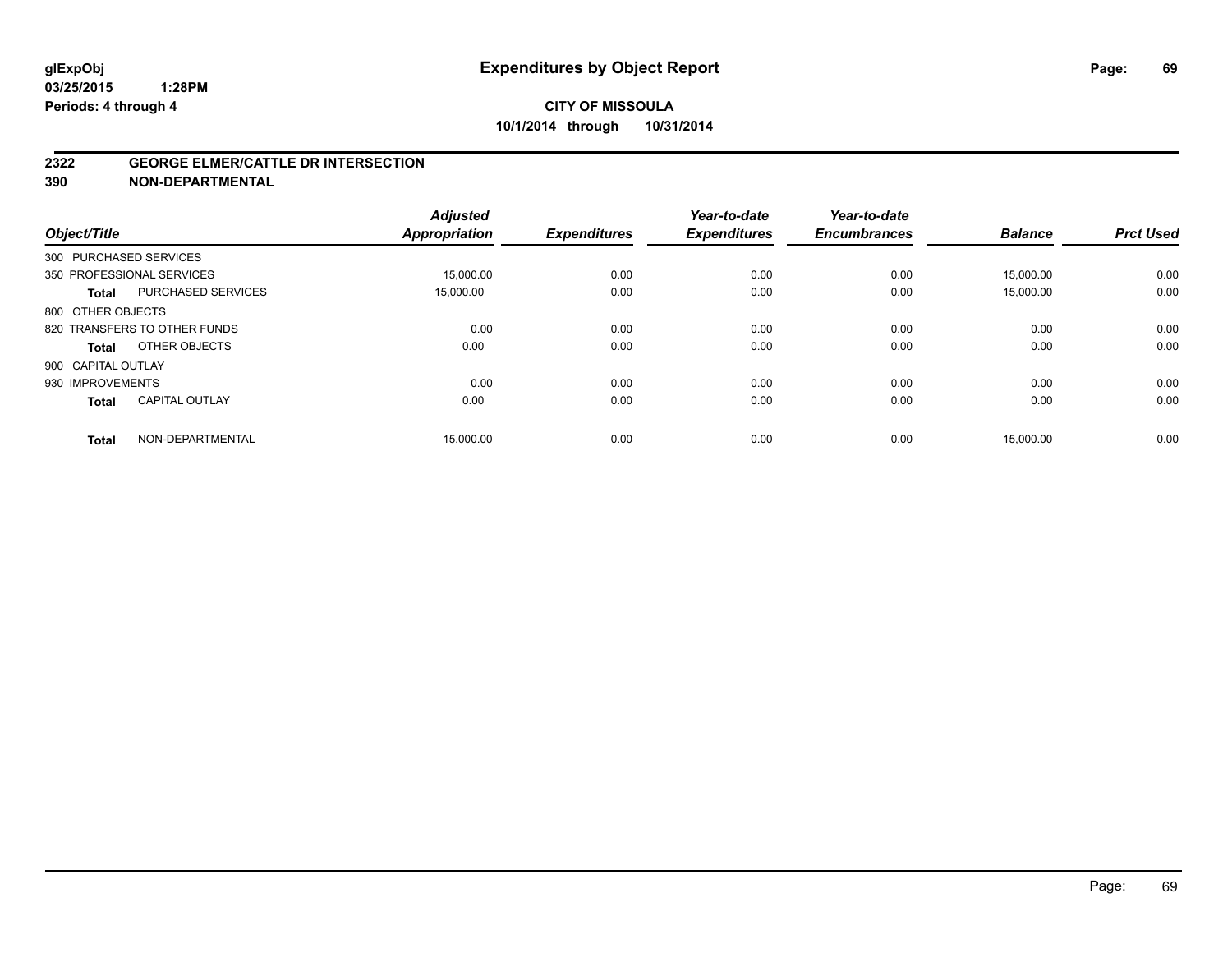# **CITY OF MISSOULA 10/1/2014 through 10/31/2014**

# **2322 GEORGE ELMER/CATTLE DR INTERSECTION**

| Object/Title       |                                         | <b>Adjusted</b><br><b>Appropriation</b> | <b>Expenditures</b> | Year-to-date<br><b>Expenditures</b> | Year-to-date<br><b>Encumbrances</b> | <b>Balance</b> | <b>Prct Used</b> |
|--------------------|-----------------------------------------|-----------------------------------------|---------------------|-------------------------------------|-------------------------------------|----------------|------------------|
|                    | 300 PURCHASED SERVICES                  |                                         |                     |                                     |                                     |                |                  |
|                    | 350 PROFESSIONAL SERVICES               | 15.000.00                               | 0.00                | 0.00                                | 0.00                                | 15.000.00      | 0.00             |
| <b>Total</b>       | PURCHASED SERVICES                      | 15,000.00                               | 0.00                | 0.00                                | 0.00                                | 15,000.00      | 0.00             |
| 800 OTHER OBJECTS  |                                         |                                         |                     |                                     |                                     |                |                  |
|                    | 820 TRANSFERS TO OTHER FUNDS            | 0.00                                    | 0.00                | 0.00                                | 0.00                                | 0.00           | 0.00             |
| <b>Total</b>       | OTHER OBJECTS                           | 0.00                                    | 0.00                | 0.00                                | 0.00                                | 0.00           | 0.00             |
| 900 CAPITAL OUTLAY |                                         |                                         |                     |                                     |                                     |                |                  |
| 930 IMPROVEMENTS   |                                         | 0.00                                    | 0.00                | 0.00                                | 0.00                                | 0.00           | 0.00             |
| <b>Total</b>       | <b>CAPITAL OUTLAY</b>                   | 0.00                                    | 0.00                | 0.00                                | 0.00                                | 0.00           | 0.00             |
| <b>Total</b>       | <b>GEORGE ELMER/CATTLE DR INTERSECT</b> | 15.000.00                               | 0.00                | 0.00                                | 0.00                                | 15.000.00      | 0.00             |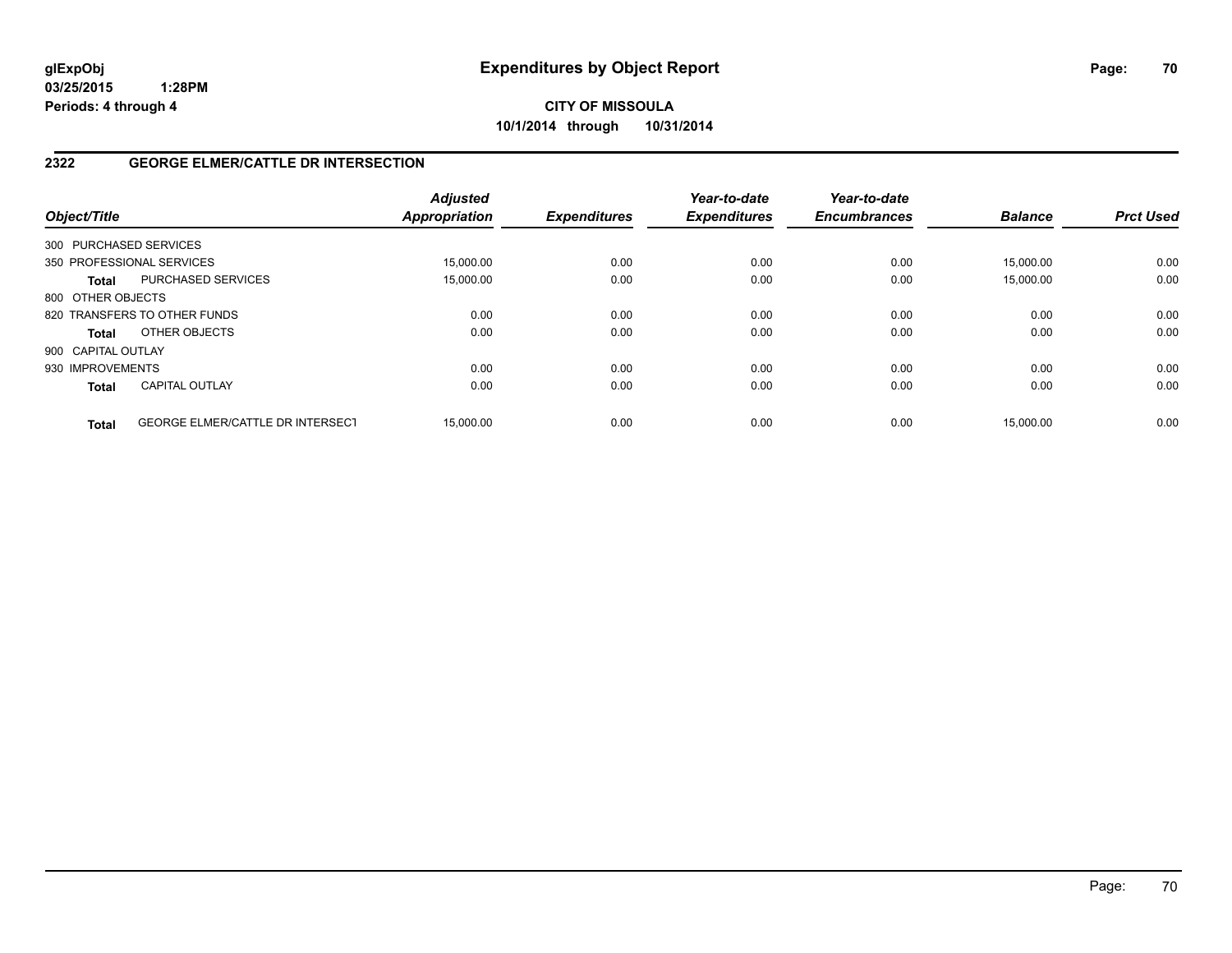**2365 PUBLIC ART FUND**

**220 MAYOR**

|                           |                           | <b>Adjusted</b> |                     | Year-to-date        | Year-to-date        |                |                  |
|---------------------------|---------------------------|-----------------|---------------------|---------------------|---------------------|----------------|------------------|
| Object/Title              |                           | Appropriation   | <b>Expenditures</b> | <b>Expenditures</b> | <b>Encumbrances</b> | <b>Balance</b> | <b>Prct Used</b> |
| 300 PURCHASED SERVICES    |                           |                 |                     |                     |                     |                |                  |
| 350 PROFESSIONAL SERVICES |                           | 3.000.00        | 0.00                | 0.00                | 0.00                | 3,000.00       | 0.00             |
| <b>Total</b>              | <b>PURCHASED SERVICES</b> | 3,000.00        | 0.00                | 0.00                | 0.00                | 3,000.00       | 0.00             |
| 800 OTHER OBJECTS         |                           |                 |                     |                     |                     |                |                  |
| 845 CONTINGENCY           |                           | 24,256.00       | 0.00                | 0.00                | 0.00                | 24,256.00      | 0.00             |
| <b>Total</b>              | OTHER OBJECTS             | 24,256.00       | 0.00                | 0.00                | 0.00                | 24,256.00      | 0.00             |
| 900 CAPITAL OUTLAY        |                           |                 |                     |                     |                     |                |                  |
| 930 IMPROVEMENTS          |                           | 5.615.00        | 0.00                | 5.000.00            | 0.00                | 615.00         | 89.05            |
| Total                     | <b>CAPITAL OUTLAY</b>     | 5,615.00        | 0.00                | 5,000.00            | 0.00                | 615.00         | 89.05            |
| <b>Total</b>              | <b>MAYOR</b>              | 32.871.00       | 0.00                | 5,000.00            | 0.00                | 27.871.00      | 15.21            |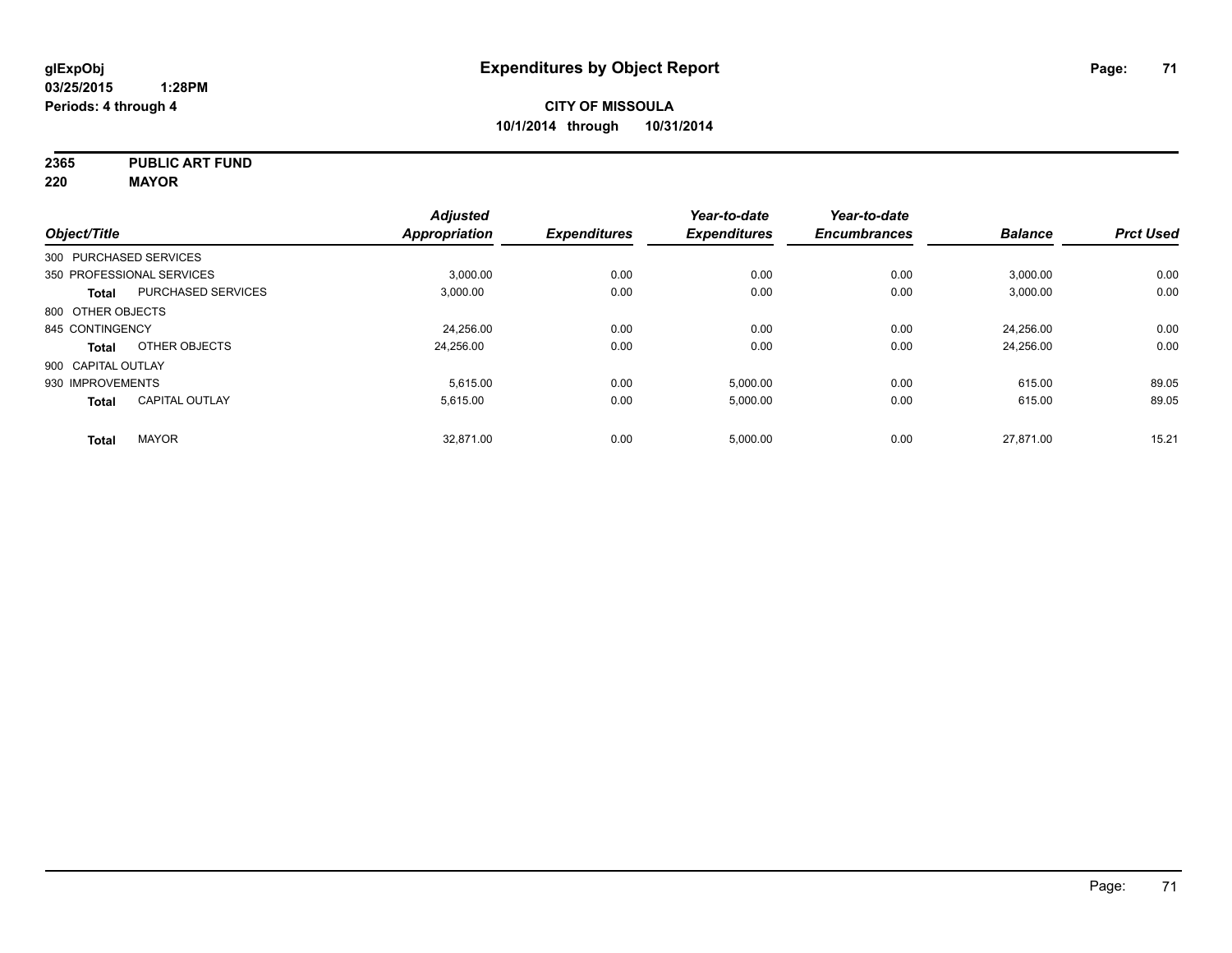## **2365 PUBLIC ART FUND**

| Object/Title                              | <b>Adjusted</b><br><b>Appropriation</b> | <b>Expenditures</b> | Year-to-date<br><b>Expenditures</b> | Year-to-date<br><b>Encumbrances</b> | <b>Balance</b> | <b>Prct Used</b> |
|-------------------------------------------|-----------------------------------------|---------------------|-------------------------------------|-------------------------------------|----------------|------------------|
| 300 PURCHASED SERVICES                    |                                         |                     |                                     |                                     |                |                  |
| 350 PROFESSIONAL SERVICES                 | 3,000.00                                | 0.00                | 0.00                                | 0.00                                | 3,000.00       | 0.00             |
| <b>PURCHASED SERVICES</b><br><b>Total</b> | 3.000.00                                | 0.00                | 0.00                                | 0.00                                | 3,000.00       | 0.00             |
| 800 OTHER OBJECTS                         |                                         |                     |                                     |                                     |                |                  |
| 845 CONTINGENCY                           | 24,256.00                               | 0.00                | 0.00                                | 0.00                                | 24.256.00      | 0.00             |
| OTHER OBJECTS<br><b>Total</b>             | 24,256.00                               | 0.00                | 0.00                                | 0.00                                | 24.256.00      | 0.00             |
| 900 CAPITAL OUTLAY                        |                                         |                     |                                     |                                     |                |                  |
| 930 IMPROVEMENTS                          | 5.615.00                                | 0.00                | 5,000.00                            | 0.00                                | 615.00         | 89.05            |
| <b>CAPITAL OUTLAY</b><br><b>Total</b>     | 5,615.00                                | 0.00                | 5,000.00                            | 0.00                                | 615.00         | 89.05            |
| PUBLIC ART FUND<br><b>Total</b>           | 32.871.00                               | 0.00                | 5.000.00                            | 0.00                                | 27.871.00      | 15.21            |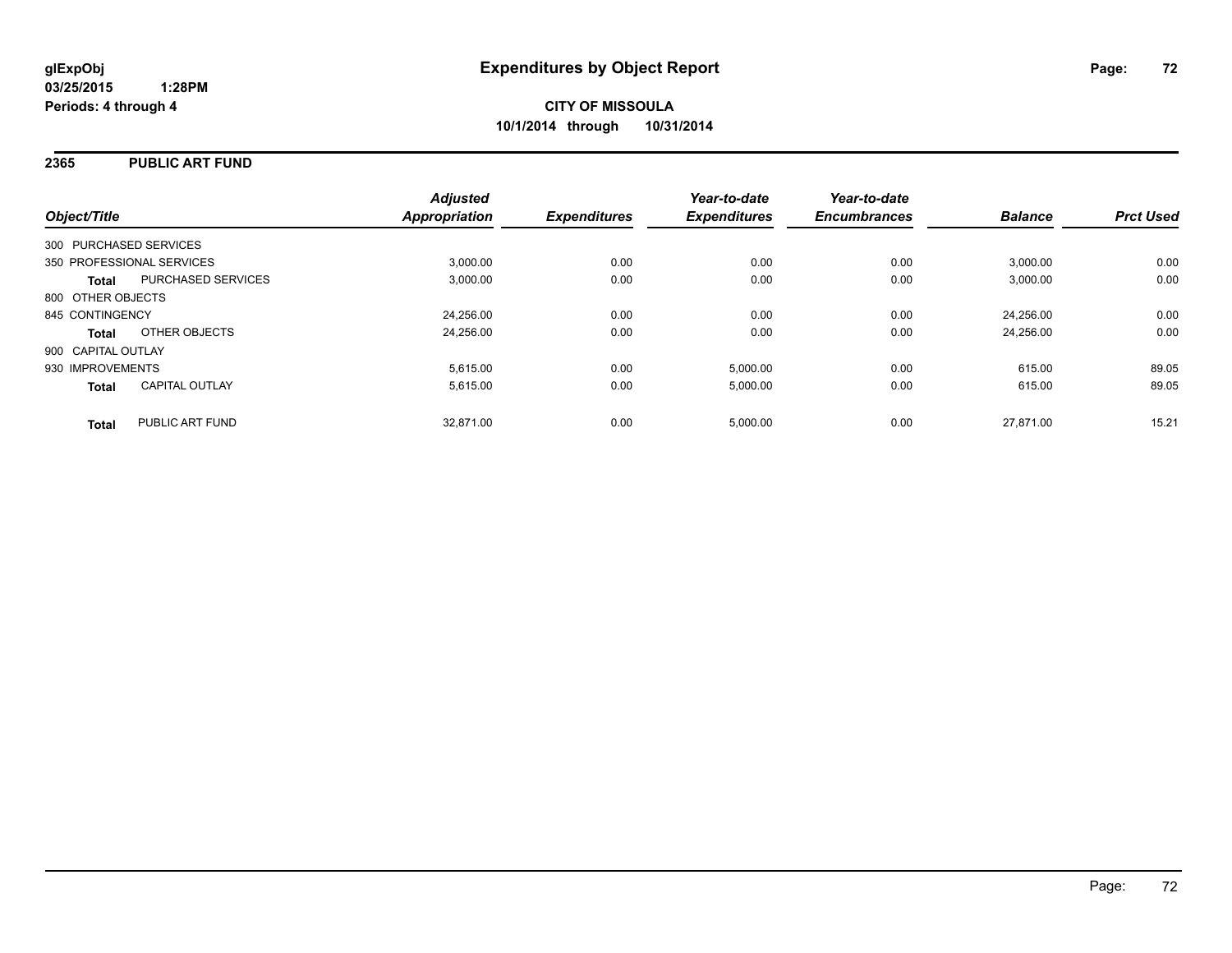#### **2371 EMPLOYEE HEALTH INSURANCE LEVY FUND**

**390 NON-DEPARTMENTAL**

| Object/Title      |                              | <b>Adjusted</b><br>Appropriation | <b>Expenditures</b> | Year-to-date<br><b>Expenditures</b> | Year-to-date<br><b>Encumbrances</b> | <b>Balance</b> | <b>Prct Used</b> |
|-------------------|------------------------------|----------------------------------|---------------------|-------------------------------------|-------------------------------------|----------------|------------------|
| 800 OTHER OBJECTS |                              |                                  |                     |                                     |                                     |                |                  |
|                   | 820 TRANSFERS TO OTHER FUNDS | 1.324.945.00                     | 0.00                | 0.00                                | 0.00                                | 1.324.945.00   | 0.00             |
| Total             | OTHER OBJECTS                | 1.324.945.00                     | 0.00                | 0.00                                | 0.00                                | 1.324.945.00   | 0.00             |
| Total             | NON-DEPARTMENTAL             | 1,324,945.00                     | 0.00                | 0.00                                | 0.00                                | 1,324,945.00   | 0.00             |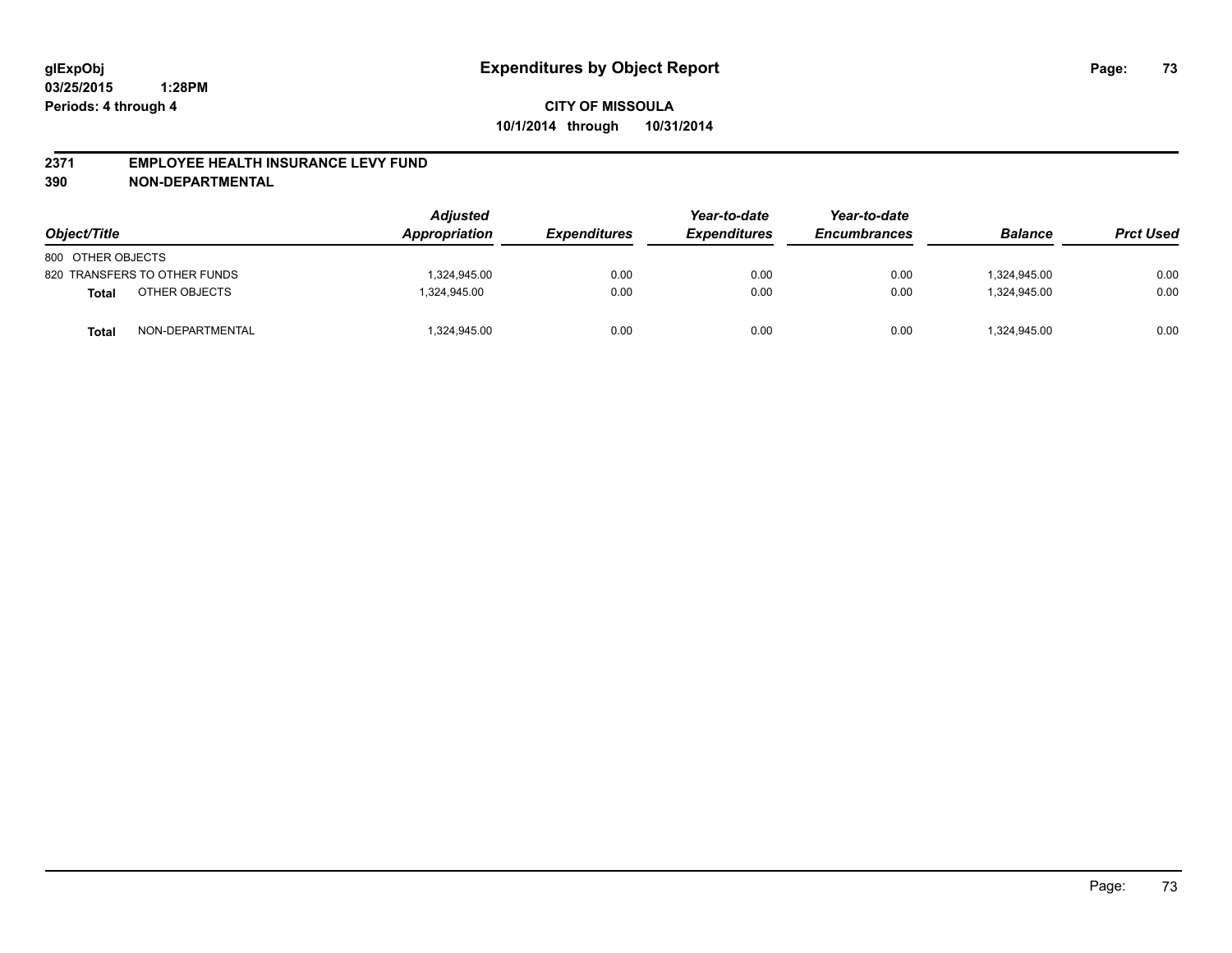**CITY OF MISSOULA 10/1/2014 through 10/31/2014**

## **2371 EMPLOYEE HEALTH INSURANCE LEVY FUND**

| Object/Title                                     | <b>Adjusted</b><br>Appropriation | <i><b>Expenditures</b></i> | Year-to-date<br><b>Expenditures</b> | Year-to-date<br><b>Encumbrances</b> | <b>Balance</b> | <b>Prct Used</b> |
|--------------------------------------------------|----------------------------------|----------------------------|-------------------------------------|-------------------------------------|----------------|------------------|
| 800 OTHER OBJECTS                                |                                  |                            |                                     |                                     |                |                  |
| 820 TRANSFERS TO OTHER FUNDS                     | 1,324,945.00                     | 0.00                       | 0.00                                | 0.00                                | 324,945.00     | 0.00             |
| OTHER OBJECTS<br><b>Total</b>                    | 1,324,945.00                     | 0.00                       | 0.00                                | 0.00                                | 1.324.945.00   | 0.00             |
| EMPLOYEE HEALTH INSURANCE LEVY F<br><b>Total</b> | 1,324,945.00                     | 0.00                       | 0.00                                | 0.00                                | 324,945.00     | 0.00             |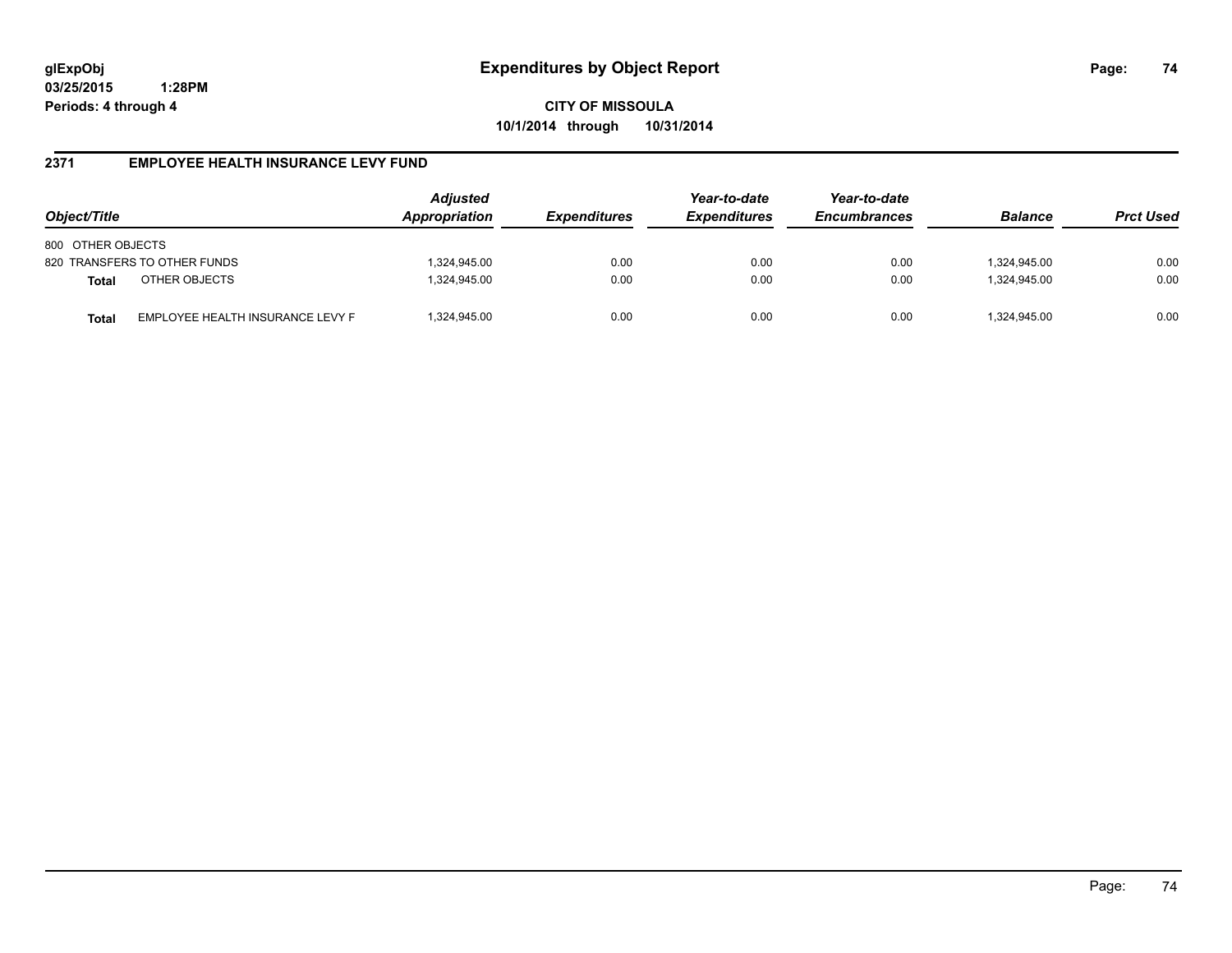**2372 PERMISSIVE MEDICAL LEVY**

**390 NON-DEPARTMENTAL**

| Object/Title                 | <b>Adjusted</b><br>Appropriation | <b>Expenditures</b> | Year-to-date<br><i><b>Expenditures</b></i> | Year-to-date<br><b>Encumbrances</b> | <b>Balance</b> | <b>Prct Used</b> |
|------------------------------|----------------------------------|---------------------|--------------------------------------------|-------------------------------------|----------------|------------------|
| 800 OTHER OBJECTS            |                                  |                     |                                            |                                     |                |                  |
| 820 TRANSFERS TO OTHER FUNDS | 2,971,522.00                     | 0.00                | 0.00                                       | 0.00                                | 2,971,522.00   | 0.00             |
| OTHER OBJECTS<br>Total       | 2.971.522.00                     | 0.00                | 0.00                                       | 0.00                                | 2.971.522.00   | 0.00             |
| NON-DEPARTMENTAL<br>Total    | 2,971,522.00                     | 0.00                | 0.00                                       | 0.00                                | 2,971,522.00   | 0.00             |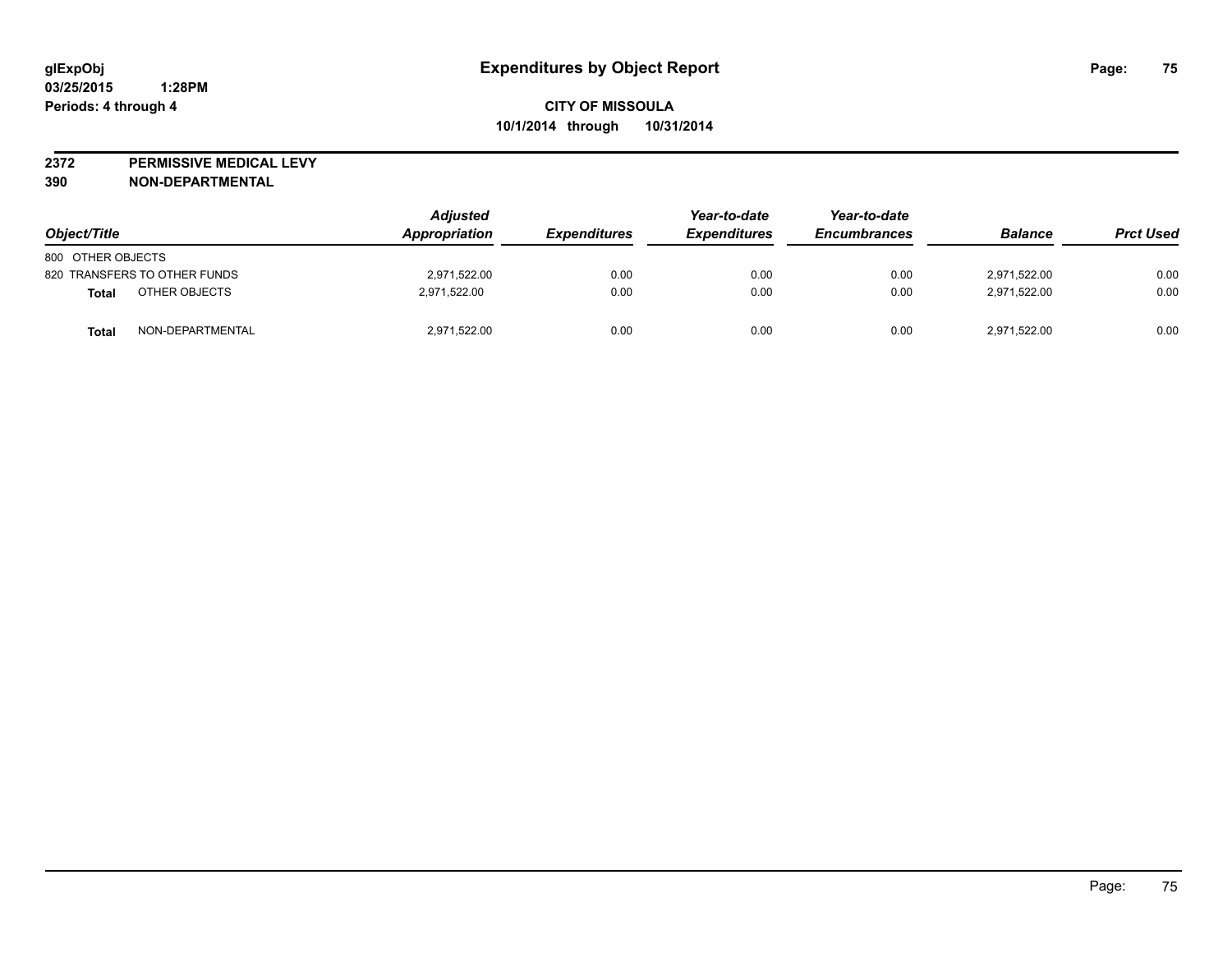#### **2372 PERMISSIVE MEDICAL LEVY**

| Object/Title                            | Adjusted<br>Appropriation | <i><b>Expenditures</b></i> | Year-to-date<br><b>Expenditures</b> | Year-to-date<br><b>Encumbrances</b> | <b>Balance</b> | <b>Prct Used</b> |
|-----------------------------------------|---------------------------|----------------------------|-------------------------------------|-------------------------------------|----------------|------------------|
| 800 OTHER OBJECTS                       |                           |                            |                                     |                                     |                |                  |
| 820 TRANSFERS TO OTHER FUNDS            | 2,971,522.00              | 0.00                       | 0.00                                | 0.00                                | 2,971,522.00   | 0.00             |
| OTHER OBJECTS<br>Total                  | 2,971,522.00              | 0.00                       | 0.00                                | 0.00                                | 2,971,522.00   | 0.00             |
| PERMISSIVE MEDICAL LEVY<br><b>Total</b> | 2,971,522.00              | 0.00                       | 0.00                                | 0.00                                | 2,971,522.00   | 0.00             |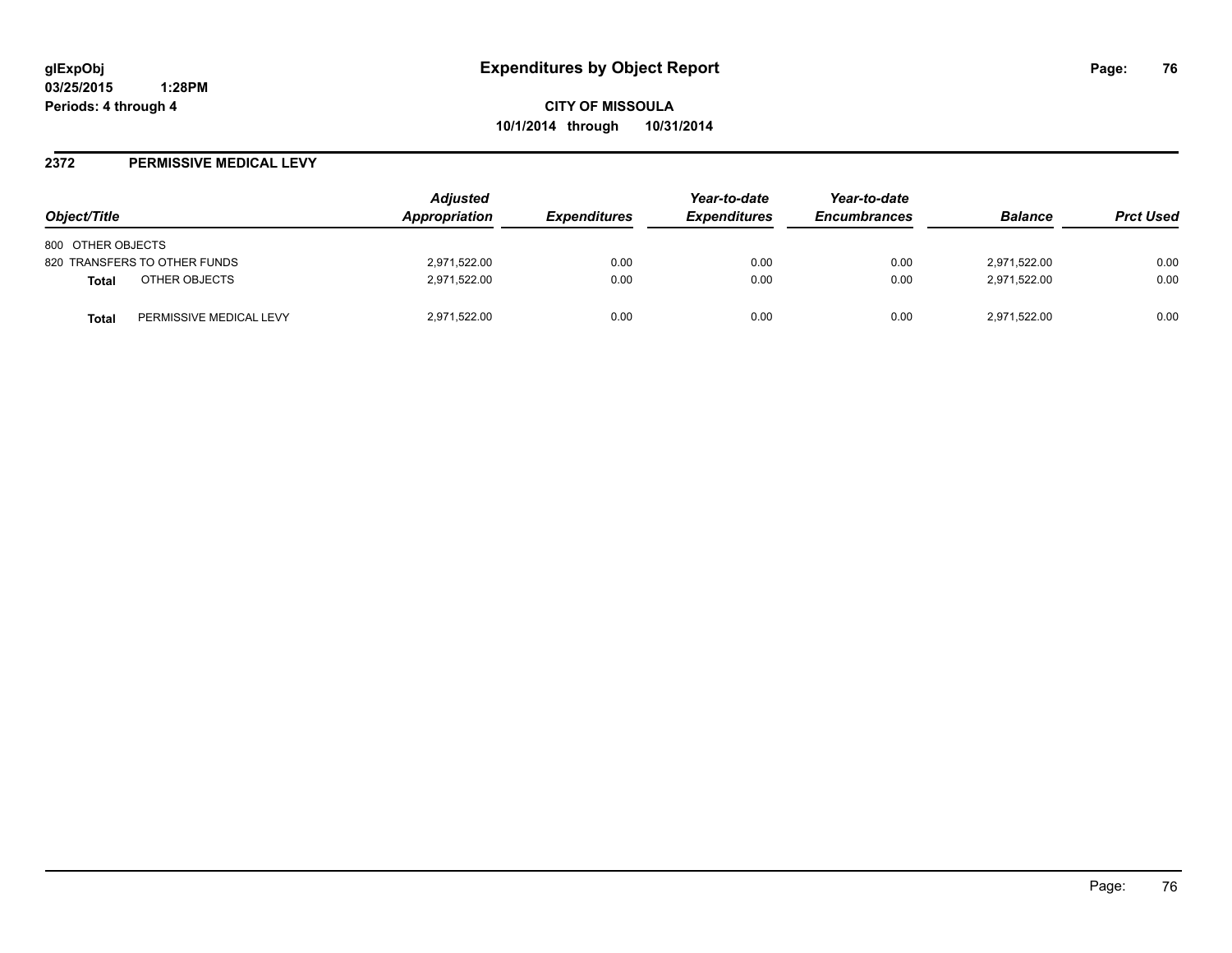#### **2389 CABLE TELEVISION FRANCHISE FUND**

**390 NON-DEPARTMENTAL**

|                    |                                     | <b>Adjusted</b>      |                     | Year-to-date        | Year-to-date        |                |                  |
|--------------------|-------------------------------------|----------------------|---------------------|---------------------|---------------------|----------------|------------------|
| Object/Title       |                                     | <b>Appropriation</b> | <b>Expenditures</b> | <b>Expenditures</b> | <b>Encumbrances</b> | <b>Balance</b> | <b>Prct Used</b> |
|                    | 300 PURCHASED SERVICES              |                      |                     |                     |                     |                |                  |
|                    | 330 PUBLICITY, SUBSCRIPTIONS & DUES | 0.00                 | 0.00                | 0.00                | 0.00                | 0.00           | 0.00             |
|                    | 350 PROFESSIONAL SERVICES           | 5,000.00             | 1,305.00            | 2,133.00            | 0.00                | 2,867.00       | 42.66            |
|                    | 360 REPAIR & MAINTENANCE            | 0.00                 | 0.00                | 0.00                | 0.00                | 0.00           | 0.00             |
| 370 TRAVEL         |                                     | 1,000.00             | 0.00                | 0.00                | 0.00                | 1,000.00       | 0.00             |
| 380 TRAINING       |                                     | 1,000.00             | 0.00                | 0.00                | 0.00                | 1,000.00       | 0.00             |
| <b>Total</b>       | PURCHASED SERVICES                  | 7,000.00             | 1,305.00            | 2,133.00            | 0.00                | 4,867.00       | 30.47            |
|                    | 700 GRANTS & CONTRIBUTIONS          |                      |                     |                     |                     |                |                  |
|                    | 700 GRANTS & CONTRIBUTIONS          | 440,000.00           | 110,094.20          | 110,094.20          | 0.00                | 329,905.80     | 25.02            |
| <b>Total</b>       | <b>GRANTS &amp; CONTRIBUTIONS</b>   | 440,000.00           | 110,094.20          | 110,094.20          | 0.00                | 329,905.80     | 25.02            |
| 800 OTHER OBJECTS  |                                     |                      |                     |                     |                     |                |                  |
|                    | 820 TRANSFERS TO OTHER FUNDS        | 244,110.00           | 0.00                | 0.00                | 0.00                | 244,110.00     | 0.00             |
| 845 CONTINGENCY    |                                     | 0.00                 | 0.00                | 0.00                | 0.00                | 0.00           | 0.00             |
| <b>Total</b>       | OTHER OBJECTS                       | 244,110.00           | 0.00                | 0.00                | 0.00                | 244,110.00     | 0.00             |
| 900 CAPITAL OUTLAY |                                     |                      |                     |                     |                     |                |                  |
|                    | 940 MACHINERY & EQUIPMENT           | 44.890.00            | 0.00                | 0.00                | 0.00                | 44,890.00      | 0.00             |
| <b>Total</b>       | <b>CAPITAL OUTLAY</b>               | 44,890.00            | 0.00                | 0.00                | 0.00                | 44,890.00      | 0.00             |
| <b>Total</b>       | NON-DEPARTMENTAL                    | 736,000.00           | 111,399.20          | 112,227.20          | 0.00                | 623,772.80     | 15.25            |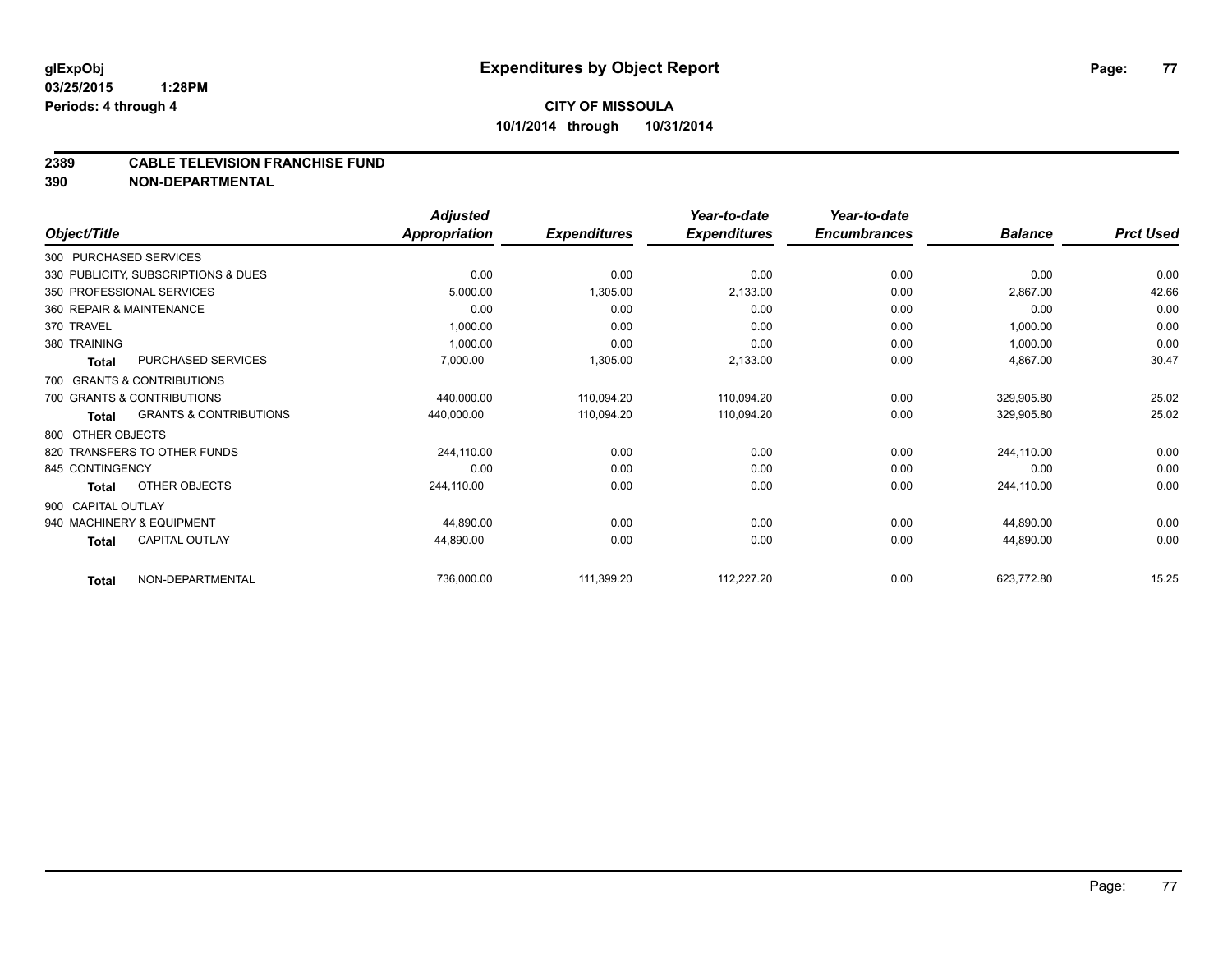## **2389 CABLE TELEVISION FRANCHISE FUND**

| Object/Title       |                                     | <b>Adjusted</b><br><b>Appropriation</b> | <b>Expenditures</b> | Year-to-date<br><b>Expenditures</b> | Year-to-date<br><b>Encumbrances</b> | <b>Balance</b> | <b>Prct Used</b> |
|--------------------|-------------------------------------|-----------------------------------------|---------------------|-------------------------------------|-------------------------------------|----------------|------------------|
|                    | 300 PURCHASED SERVICES              |                                         |                     |                                     |                                     |                |                  |
|                    | 330 PUBLICITY, SUBSCRIPTIONS & DUES | 0.00                                    | 0.00                | 0.00                                | 0.00                                | 0.00           | 0.00             |
|                    |                                     |                                         |                     |                                     |                                     |                |                  |
|                    | 350 PROFESSIONAL SERVICES           | 5,000.00                                | 1,305.00            | 2,133.00                            | 0.00                                | 2,867.00       | 42.66            |
|                    | 360 REPAIR & MAINTENANCE            | 0.00                                    | 0.00                | 0.00                                | 0.00                                | 0.00           | 0.00             |
| 370 TRAVEL         |                                     | 1,000.00                                | 0.00                | 0.00                                | 0.00                                | 1,000.00       | 0.00             |
| 380 TRAINING       |                                     | 1,000.00                                | 0.00                | 0.00                                | 0.00                                | 1,000.00       | 0.00             |
| Total              | PURCHASED SERVICES                  | 7,000.00                                | 1,305.00            | 2,133.00                            | 0.00                                | 4,867.00       | 30.47            |
|                    | 700 GRANTS & CONTRIBUTIONS          |                                         |                     |                                     |                                     |                |                  |
|                    | 700 GRANTS & CONTRIBUTIONS          | 440,000.00                              | 110,094.20          | 110,094.20                          | 0.00                                | 329,905.80     | 25.02            |
| Total              | <b>GRANTS &amp; CONTRIBUTIONS</b>   | 440,000.00                              | 110,094.20          | 110,094.20                          | 0.00                                | 329,905.80     | 25.02            |
| 800 OTHER OBJECTS  |                                     |                                         |                     |                                     |                                     |                |                  |
|                    | 820 TRANSFERS TO OTHER FUNDS        | 244,110.00                              | 0.00                | 0.00                                | 0.00                                | 244,110.00     | 0.00             |
| 845 CONTINGENCY    |                                     | 0.00                                    | 0.00                | 0.00                                | 0.00                                | 0.00           | 0.00             |
| Total              | OTHER OBJECTS                       | 244,110.00                              | 0.00                | 0.00                                | 0.00                                | 244,110.00     | 0.00             |
| 900 CAPITAL OUTLAY |                                     |                                         |                     |                                     |                                     |                |                  |
|                    | 940 MACHINERY & EQUIPMENT           | 44,890.00                               | 0.00                | 0.00                                | 0.00                                | 44,890.00      | 0.00             |
| Total              | CAPITAL OUTLAY                      | 44,890.00                               | 0.00                | 0.00                                | 0.00                                | 44,890.00      | 0.00             |
| Total              | CABLE TELEVISION FRANCHISE FUND     | 736,000.00                              | 111,399.20          | 112,227.20                          | 0.00                                | 623,772.80     | 15.25            |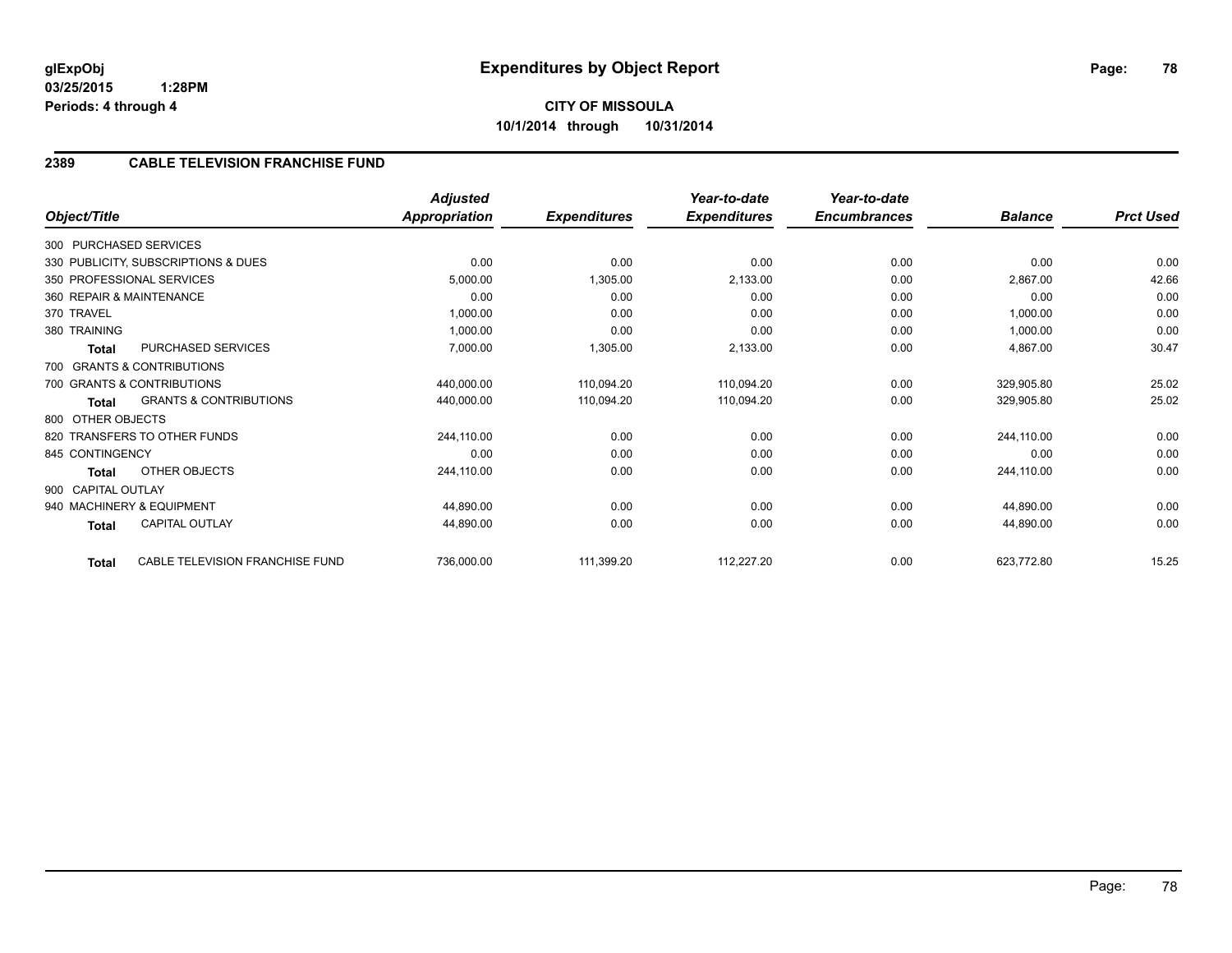# **2390 DRUG FORFEITURE FUND**

**290 POLICE**

|                                            | <b>Adjusted</b> |                     | Year-to-date        | Year-to-date        |                |                  |
|--------------------------------------------|-----------------|---------------------|---------------------|---------------------|----------------|------------------|
| Object/Title                               | Appropriation   | <b>Expenditures</b> | <b>Expenditures</b> | <b>Encumbrances</b> | <b>Balance</b> | <b>Prct Used</b> |
| 100 PERSONAL SERVICES                      |                 |                     |                     |                     |                |                  |
| 110 SALARIES AND WAGES                     | 0.00            | 0.00                | 0.00                | 0.00                | 0.00           | 0.00             |
| 120 OVERTIME/TERMINATION                   | 0.00            | 0.00                | 0.00                | 0.00                | 0.00           | 0.00             |
| 140 EMPLOYER CONTRIBUTIONS                 | 0.00            | 0.00                | 0.00                | 0.00                | 0.00           | 0.00             |
| PERSONAL SERVICES<br><b>Total</b>          | 0.00            | 0.00                | 0.00                | 0.00                | 0.00           | 0.00             |
| 200 SUPPLIES                               |                 |                     |                     |                     |                |                  |
| 210 OFFICE SUPPLIES                        | 0.00            | 0.00                | 0.00                | 0.00                | 0.00           | 0.00             |
| 220 OPERATING SUPPLIES                     | 3,000.00        | 5,403.14            | 11,432.31           | 0.00                | $-8,432.31$    | 381.08           |
| 230 REPAIR/MAINTENANCE                     | 3,000.00        | 0.00                | 0.00                | 0.00                | 3,000.00       | 0.00             |
| 231 GASOLINE                               | 500.00          | 0.00                | 0.00                | 0.00                | 500.00         | 0.00             |
| 240 OTHER SUPPLIES                         | 0.00            | 0.00                | 0.00                | 0.00                | 0.00           | 0.00             |
| <b>SUPPLIES</b><br><b>Total</b>            | 6,500.00        | 5,403.14            | 11,432.31           | 0.00                | $-4,932.31$    | 175.88           |
| 300 PURCHASED SERVICES                     |                 |                     |                     |                     |                |                  |
| 310 COMMUNICATIONS                         | 500.00          | 0.00                | 0.00                | 0.00                | 500.00         | 0.00             |
| 320 PRINTING & DUPLICATING                 | 300.00          | 0.00                | 0.00                | 0.00                | 300.00         | 0.00             |
| 330 PUBLICITY, SUBSCRIPTIONS & DUES        | 0.00            | 0.00                | 0.00                | 0.00                | 0.00           | 0.00             |
| 344 TELEPHONE SERVICE                      | 0.00            | 0.00                | 0.00                | 0.00                | 0.00           | 0.00             |
| 350 PROFESSIONAL SERVICES                  | 0.00            | 0.00                | 0.00                | 0.00                | 0.00           | 0.00             |
| 360 REPAIR & MAINTENANCE                   | 1,000.00        | 0.00                | 0.00                | 0.00                | 1,000.00       | 0.00             |
| 370 TRAVEL                                 | 4,000.00        | 0.00                | 0.00                | 0.00                | 4,000.00       | 0.00             |
| 380 TRAINING                               | 2,000.00        | 0.00                | 0.00                | 0.00                | 2,000.00       | 0.00             |
| 390 OTHER PURCHASED SERVICES               | 500.00          | 0.00                | 0.00                | 0.00                | 500.00         | 0.00             |
| PURCHASED SERVICES<br><b>Total</b>         | 8,300.00        | 0.00                | 0.00                | 0.00                | 8,300.00       | 0.00             |
| 500 FIXED CHARGES                          |                 |                     |                     |                     |                |                  |
| 500 FIXED CHARGES                          | 1,000.00        | 0.00                | 0.00                | 0.00                | 1,000.00       | 0.00             |
| <b>FIXED CHARGES</b><br>Total              | 1,000.00        | 0.00                | 0.00                | 0.00                | 1,000.00       | 0.00             |
| 700 GRANTS & CONTRIBUTIONS                 |                 |                     |                     |                     |                |                  |
| 700 GRANTS & CONTRIBUTIONS                 | 0.00            | 0.00                | 0.00                | 0.00                | 0.00           | 0.00             |
| <b>GRANTS &amp; CONTRIBUTIONS</b><br>Total | 0.00            | 0.00                | 0.00                | 0.00                | 0.00           | 0.00             |
| 800 OTHER OBJECTS                          |                 |                     |                     |                     |                |                  |
| 820 TRANSFERS TO OTHER FUNDS               | 0.00            | 0.00                | 0.00                | 0.00                | 0.00           | 0.00             |
| 845 CONTINGENCY                            | 0.00            | 0.00                | 0.00                | 0.00                | 0.00           | 0.00             |
| OTHER OBJECTS<br><b>Total</b>              | 0.00            | 0.00                | 0.00                | 0.00                | 0.00           | 0.00             |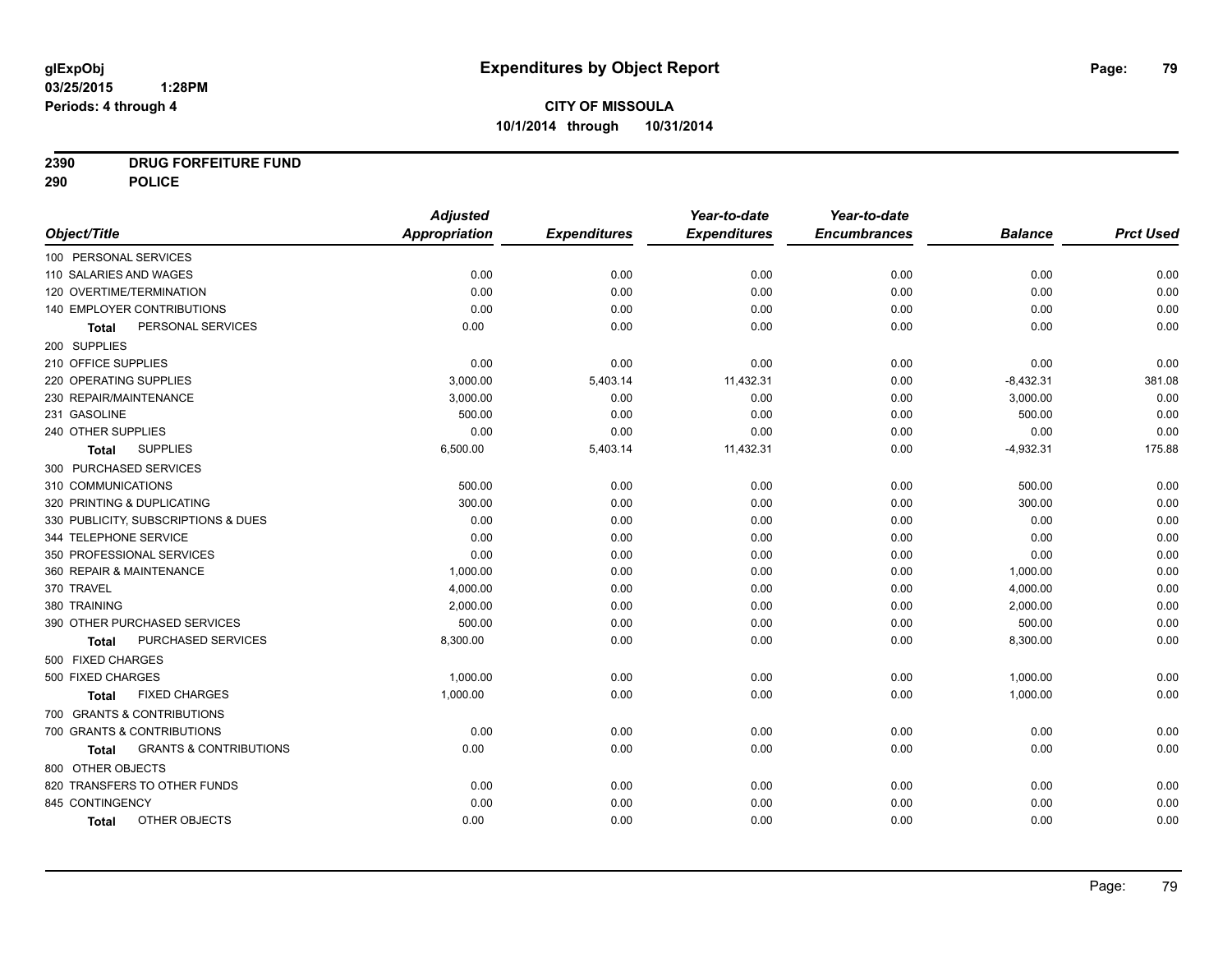# **2390 DRUG FORFEITURE FUND**

**290 POLICE**

| Object/Title                          | <b>Adjusted</b><br>Appropriation | <b>Expenditures</b> | Year-to-date<br><b>Expenditures</b> | Year-to-date<br><b>Encumbrances</b> | <b>Balance</b> | <b>Prct Used</b> |
|---------------------------------------|----------------------------------|---------------------|-------------------------------------|-------------------------------------|----------------|------------------|
| 900 CAPITAL OUTLAY                    |                                  |                     |                                     |                                     |                |                  |
| 930 IMPROVEMENTS                      | 0.00                             | 0.00                | 0.00                                | 0.00                                | 0.00           | 0.00             |
| 940 MACHINERY & EQUIPMENT             | 12,000.00                        | 0.00                | 0.00                                | 0.00                                | 12,000.00      | 0.00             |
| <b>CAPITAL OUTLAY</b><br><b>Total</b> | 12,000.00                        | 0.00                | 0.00                                | 0.00                                | 12,000.00      | 0.00             |
| <b>POLICE</b><br><b>Total</b>         | 27,800.00                        | 5.403.14            | 11.432.31                           | 0.00                                | 16,367.69      | 41.12            |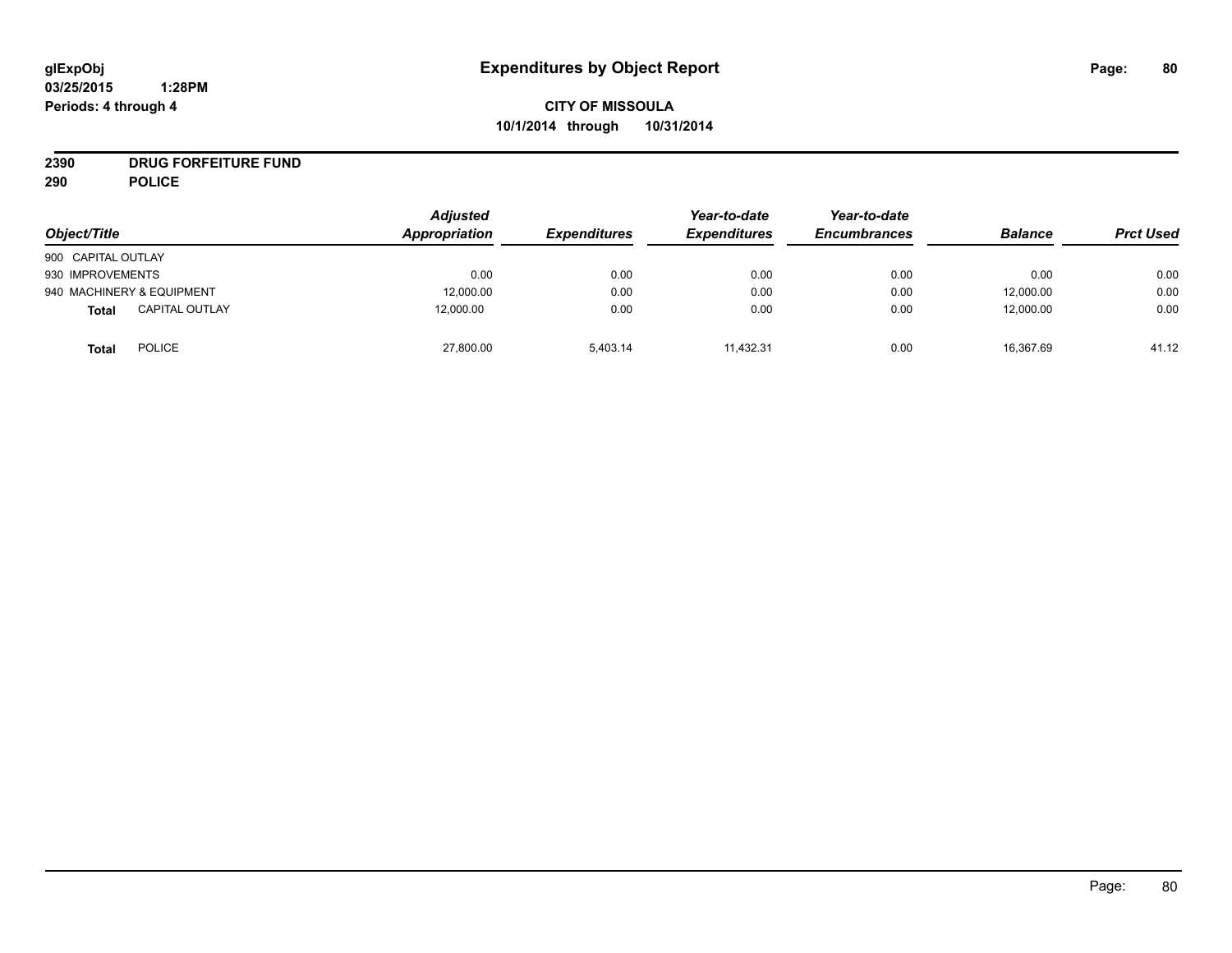# **CITY OF MISSOULA 10/1/2014 through 10/31/2014**

## **2390 DRUG FORFEITURE FUND**

|                                                   | <b>Adjusted</b> |                     | Year-to-date        | Year-to-date        |                |                  |
|---------------------------------------------------|-----------------|---------------------|---------------------|---------------------|----------------|------------------|
| Object/Title                                      | Appropriation   | <b>Expenditures</b> | <b>Expenditures</b> | <b>Encumbrances</b> | <b>Balance</b> | <b>Prct Used</b> |
| 100 PERSONAL SERVICES                             |                 |                     |                     |                     |                |                  |
| 110 SALARIES AND WAGES                            | 0.00            | 0.00                | 0.00                | 0.00                | 0.00           | 0.00             |
| 120 OVERTIME/TERMINATION                          | 0.00            | 0.00                | 0.00                | 0.00                | 0.00           | 0.00             |
| <b>140 EMPLOYER CONTRIBUTIONS</b>                 | 0.00            | 0.00                | 0.00                | 0.00                | 0.00           | 0.00             |
| PERSONAL SERVICES<br><b>Total</b>                 | 0.00            | 0.00                | 0.00                | 0.00                | 0.00           | 0.00             |
| 200 SUPPLIES                                      |                 |                     |                     |                     |                |                  |
| 210 OFFICE SUPPLIES                               | 0.00            | 0.00                | 0.00                | 0.00                | 0.00           | 0.00             |
| 220 OPERATING SUPPLIES                            | 3,000.00        | 5,403.14            | 11,432.31           | 0.00                | $-8,432.31$    | 381.08           |
| 230 REPAIR/MAINTENANCE                            | 3,000.00        | 0.00                | 0.00                | 0.00                | 3,000.00       | 0.00             |
| 231 GASOLINE                                      | 500.00          | 0.00                | 0.00                | 0.00                | 500.00         | 0.00             |
| 240 OTHER SUPPLIES                                | 0.00            | 0.00                | 0.00                | 0.00                | 0.00           | 0.00             |
| <b>SUPPLIES</b><br>Total                          | 6,500.00        | 5,403.14            | 11,432.31           | 0.00                | $-4,932.31$    | 175.88           |
| 300 PURCHASED SERVICES                            |                 |                     |                     |                     |                |                  |
| 310 COMMUNICATIONS                                | 500.00          | 0.00                | 0.00                | 0.00                | 500.00         | 0.00             |
| 320 PRINTING & DUPLICATING                        | 300.00          | 0.00                | 0.00                | 0.00                | 300.00         | 0.00             |
| 330 PUBLICITY, SUBSCRIPTIONS & DUES               | 0.00            | 0.00                | 0.00                | 0.00                | 0.00           | 0.00             |
| 344 TELEPHONE SERVICE                             | 0.00            | 0.00                | 0.00                | 0.00                | 0.00           | 0.00             |
| 350 PROFESSIONAL SERVICES                         | 0.00            | 0.00                | 0.00                | 0.00                | 0.00           | 0.00             |
| 360 REPAIR & MAINTENANCE                          | 1,000.00        | 0.00                | 0.00                | 0.00                | 1,000.00       | 0.00             |
| 370 TRAVEL                                        | 4,000.00        | 0.00                | 0.00                | 0.00                | 4,000.00       | 0.00             |
| 380 TRAINING                                      | 2,000.00        | 0.00                | 0.00                | 0.00                | 2,000.00       | 0.00             |
| 390 OTHER PURCHASED SERVICES                      | 500.00          | 0.00                | 0.00                | 0.00                | 500.00         | 0.00             |
| PURCHASED SERVICES<br>Total                       | 8,300.00        | 0.00                | 0.00                | 0.00                | 8,300.00       | 0.00             |
| 500 FIXED CHARGES                                 |                 |                     |                     |                     |                |                  |
| 500 FIXED CHARGES                                 | 1,000.00        | 0.00                | 0.00                | 0.00                | 1,000.00       | 0.00             |
| <b>FIXED CHARGES</b><br><b>Total</b>              | 1,000.00        | 0.00                | 0.00                | 0.00                | 1,000.00       | 0.00             |
| 700 GRANTS & CONTRIBUTIONS                        |                 |                     |                     |                     |                |                  |
| 700 GRANTS & CONTRIBUTIONS                        | 0.00            | 0.00                | 0.00                | 0.00                | 0.00           | 0.00             |
| <b>GRANTS &amp; CONTRIBUTIONS</b><br><b>Total</b> | 0.00            | 0.00                | 0.00                | 0.00                | 0.00           | 0.00             |
| 800 OTHER OBJECTS                                 |                 |                     |                     |                     |                |                  |
| 820 TRANSFERS TO OTHER FUNDS                      | 0.00            | 0.00                | 0.00                | 0.00                | 0.00           | 0.00             |
| 845 CONTINGENCY                                   | 0.00            | 0.00                | 0.00                | 0.00                | 0.00           | 0.00             |
| OTHER OBJECTS<br><b>Total</b>                     | 0.00            | 0.00                | 0.00                | 0.00                | 0.00           | 0.00             |
| 900 CAPITAL OUTLAY                                |                 |                     |                     |                     |                |                  |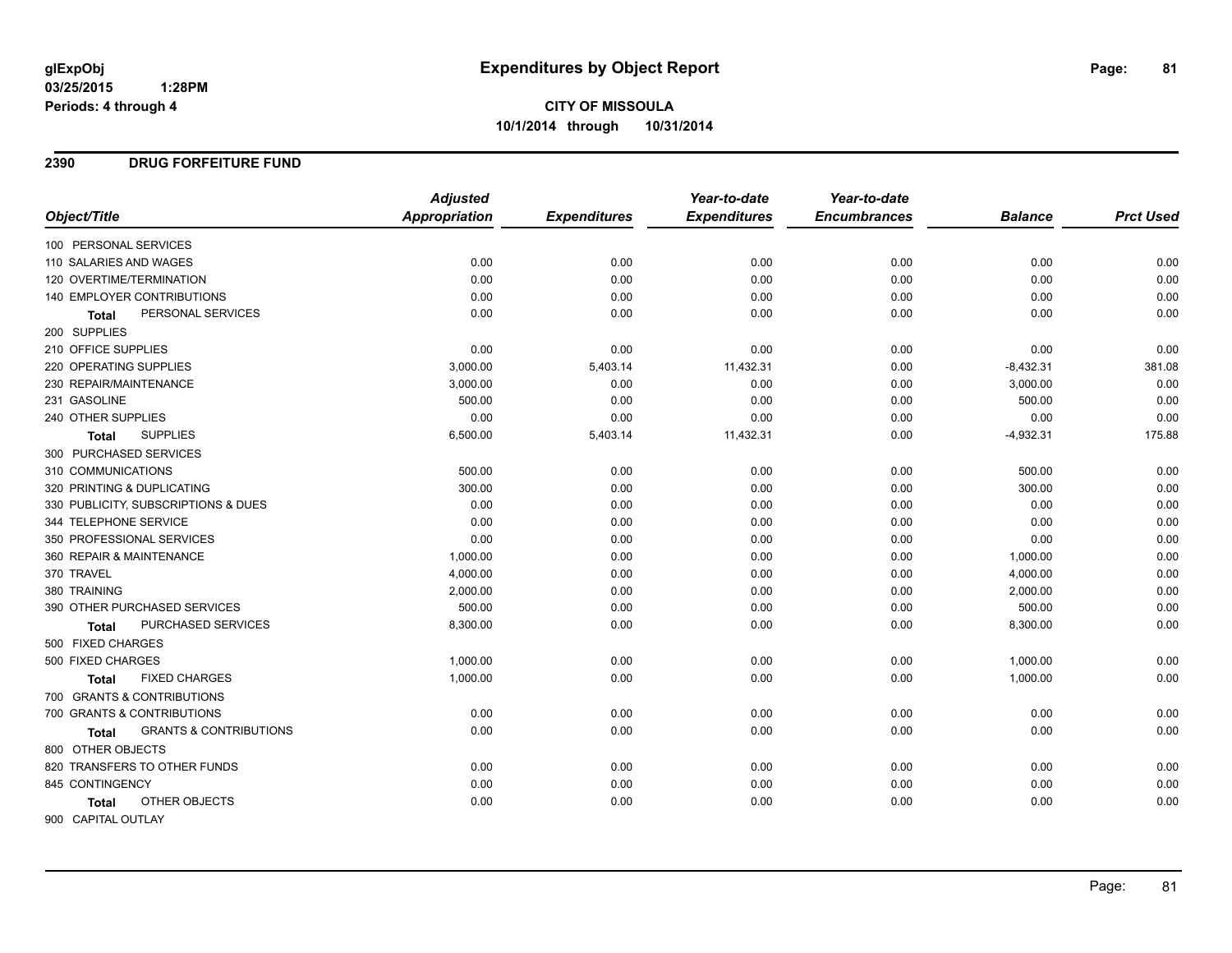**CITY OF MISSOULA 10/1/2014 through 10/31/2014**

#### **2390 DRUG FORFEITURE FUND**

| Object/Title                   | <b>Adjusted</b><br>Appropriation | <b>Expenditures</b> | Year-to-date<br><b>Expenditures</b> | Year-to-date<br><b>Encumbrances</b> | <b>Balance</b> | <b>Prct Used</b> |
|--------------------------------|----------------------------------|---------------------|-------------------------------------|-------------------------------------|----------------|------------------|
|                                |                                  |                     |                                     |                                     |                |                  |
| 930 IMPROVEMENTS               | 0.00                             | 0.00                | 0.00                                | 0.00                                | 0.00           | 0.00             |
| 940 MACHINERY & EQUIPMENT      | 12,000.00                        | 0.00                | 0.00                                | 0.00                                | 12,000.00      | 0.00             |
| <b>CAPITAL OUTLAY</b><br>Total | 12,000.00                        | 0.00                | 0.00                                | 0.00                                | 12,000.00      | 0.00             |
| DRUG FORFEITURE FUND<br>Total  | 27,800.00                        | 5.403.14            | 11.432.31                           | 0.00                                | 16.367.69      | 41.12            |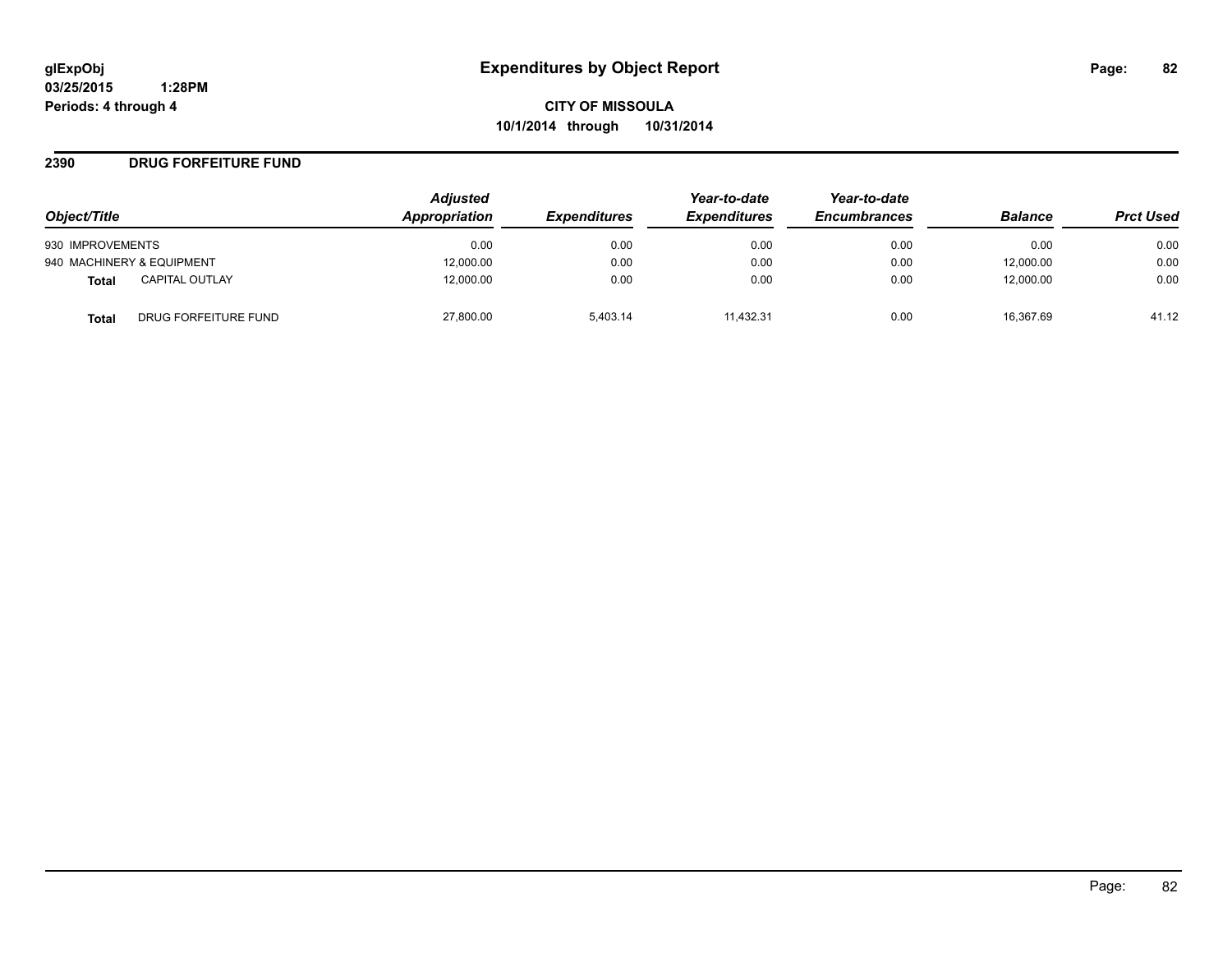**2394 BUILDING INSPECTION FUND**

**310 BUILDING INSPECTION**

|                                           | <b>Adjusted</b>      |                     | Year-to-date        | Year-to-date        |                |                  |
|-------------------------------------------|----------------------|---------------------|---------------------|---------------------|----------------|------------------|
| Object/Title                              | <b>Appropriation</b> | <b>Expenditures</b> | <b>Expenditures</b> | <b>Encumbrances</b> | <b>Balance</b> | <b>Prct Used</b> |
| 100 PERSONAL SERVICES                     |                      |                     |                     |                     |                |                  |
| 110 SALARIES AND WAGES                    | 612,658.00           | 29,656.41           | 116,927.13          | 0.00                | 495,730.87     | 19.09            |
| 120 OVERTIME/TERMINATION                  | 500.00               | 0.00                | 0.00                | 0.00                | 500.00         | 0.00             |
| 130 OTHER                                 | 19,836.00            | 0.00                | 0.00                | 0.00                | 19,836.00      | 0.00             |
| <b>140 EMPLOYER CONTRIBUTIONS</b>         | 206,562.00           | 11,319.22           | 49,807.89           | 0.00                | 156,754.11     | 24.11            |
| <b>141 STATE RETIREMENT CONTRIBUTIONS</b> | 0.00                 | 29.60               | 161.43              | 0.00                | $-161.43$      | 0.00             |
| PERSONAL SERVICES<br>Total                | 839,556.00           | 41,005.23           | 166,896.45          | 0.00                | 672,659.55     | 19.88            |
| 200 SUPPLIES                              |                      |                     |                     |                     |                |                  |
| 210 OFFICE SUPPLIES                       | 2,200.00             | 242.51              | 775.79              | 0.00                | 1,424.21       | 35.26            |
| 220 OPERATING SUPPLIES                    | 5,500.00             | 1,503.80            | 1,503.80            | 0.00                | 3,996.20       | 27.34            |
| 230 REPAIR/MAINTENANCE                    | 3,000.00             | 0.00                | 11.00               | 0.00                | 2,989.00       | 0.37             |
| 231 GASOLINE                              | 11,475.00            | 0.00                | 1,303.60            | 0.00                | 10,171.40      | 11.36            |
| 250 SUPPLIES FOR RESALE                   | 500.00               | 0.00                | 0.00                | 0.00                | 500.00         | 0.00             |
| <b>SUPPLIES</b><br><b>Total</b>           | 22,675.00            | 1,746.31            | 3,594.19            | 0.00                | 19,080.81      | 15.85            |
| 300 PURCHASED SERVICES                    |                      |                     |                     |                     |                |                  |
| 310 COMMUNICATIONS                        | 1,000.00             | 0.00                | 0.00                | 0.00                | 1,000.00       | 0.00             |
| 320 PRINTING & DUPLICATING                | 7,600.00             | 0.00                | 1,417.33            | 0.00                | 6,182.67       | 18.65            |
| 330 PUBLICITY, SUBSCRIPTIONS & DUES       | 2,100.00             | 0.00                | 478.50              | 0.00                | 1,621.50       | 22.79            |
| 344 TELEPHONE SERVICE                     | 13,548.00            | 4,026.67            | 5,454.67            | 0.00                | 8,093.33       | 40.26            |
| 350 PROFESSIONAL SERVICES                 | 5,300.00             | 1,601.48            | 5,498.32            | 0.00                | $-198.32$      | 103.74           |
| 360 REPAIR & MAINTENANCE                  | 33,378.00            | 143.50              | 195.64              | 0.00                | 33,182.36      | 0.59             |
| 370 TRAVEL                                | 5,025.00             | 115.00              | 115.00              | 0.00                | 4,910.00       | 2.29             |
| 380 TRAINING                              | 6,500.00             | 0.00                | 200.00              | 0.00                | 6,300.00       | 3.08             |
| PURCHASED SERVICES<br><b>Total</b>        | 74,451.00            | 5,886.65            | 13,359.46           | 0.00                | 61,091.54      | 17.94            |
| 500 FIXED CHARGES                         |                      |                     |                     |                     |                |                  |
| 500 FIXED CHARGES                         | 259,008.00           | 0.00                | 2,055.44            | 0.00                | 256,952.56     | 0.79             |
| 550 MERCHANT SERVICE FEES                 | 0.00                 | 1,463.98            | 3,473.55            | 0.00                | $-3,473.55$    | 0.00             |
| <b>FIXED CHARGES</b><br>Total             | 259,008.00           | 1,463.98            | 5,528.99            | 0.00                | 253,479.01     | 2.13             |
| 600 DEBT SERVICE                          |                      |                     |                     |                     |                |                  |
| 620 INTEREST / SERVICE FEES               | 0.00                 | 0.00                | 0.00                | 0.00                | 0.00           | 0.00             |
| <b>DEBT SERVICE</b><br><b>Total</b>       | 0.00                 | 0.00                | 0.00                | 0.00                | 0.00           | 0.00             |
| 900 CAPITAL OUTLAY                        |                      |                     |                     |                     |                |                  |
| 940 MACHINERY & EQUIPMENT                 | 0.00                 | 20,219.00           | 20,219.00           | 0.00                | $-20,219.00$   | 0.00             |
|                                           |                      |                     |                     |                     |                |                  |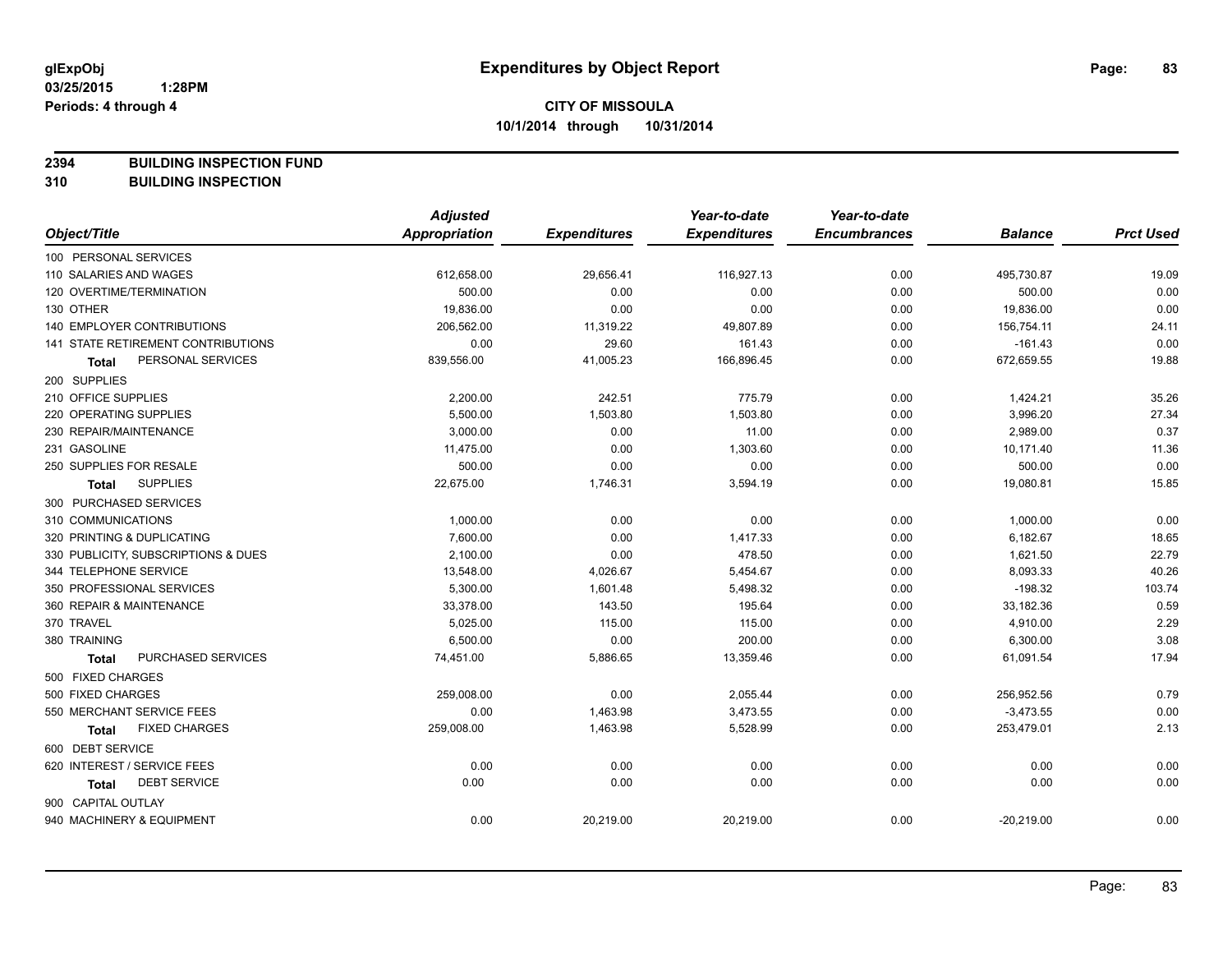## **2394 BUILDING INSPECTION FUND**

**310 BUILDING INSPECTION**

|                   |                            | Adjusted             |                            | Year-to-date<br><b>Expenditures</b> | Year-to-date<br><b>Encumbrances</b> | <b>Balance</b> | <b>Prct Used</b> |
|-------------------|----------------------------|----------------------|----------------------------|-------------------------------------|-------------------------------------|----------------|------------------|
| Object/Title      |                            | <b>Appropriation</b> | <i><b>Expenditures</b></i> |                                     |                                     |                |                  |
| Tota <sub>l</sub> | <b>CAPITAL OUTLAY</b>      | 0.00                 | 20,219.00                  | 20,219.00                           | 0.00                                | $-20.219.00$   | 0.00             |
| Tota.             | <b>BUILDING INSPECTION</b> | ,195,690.00          | 70,321.17                  | 209,598.09                          | 0.00                                | 986,091.91     | 17.53            |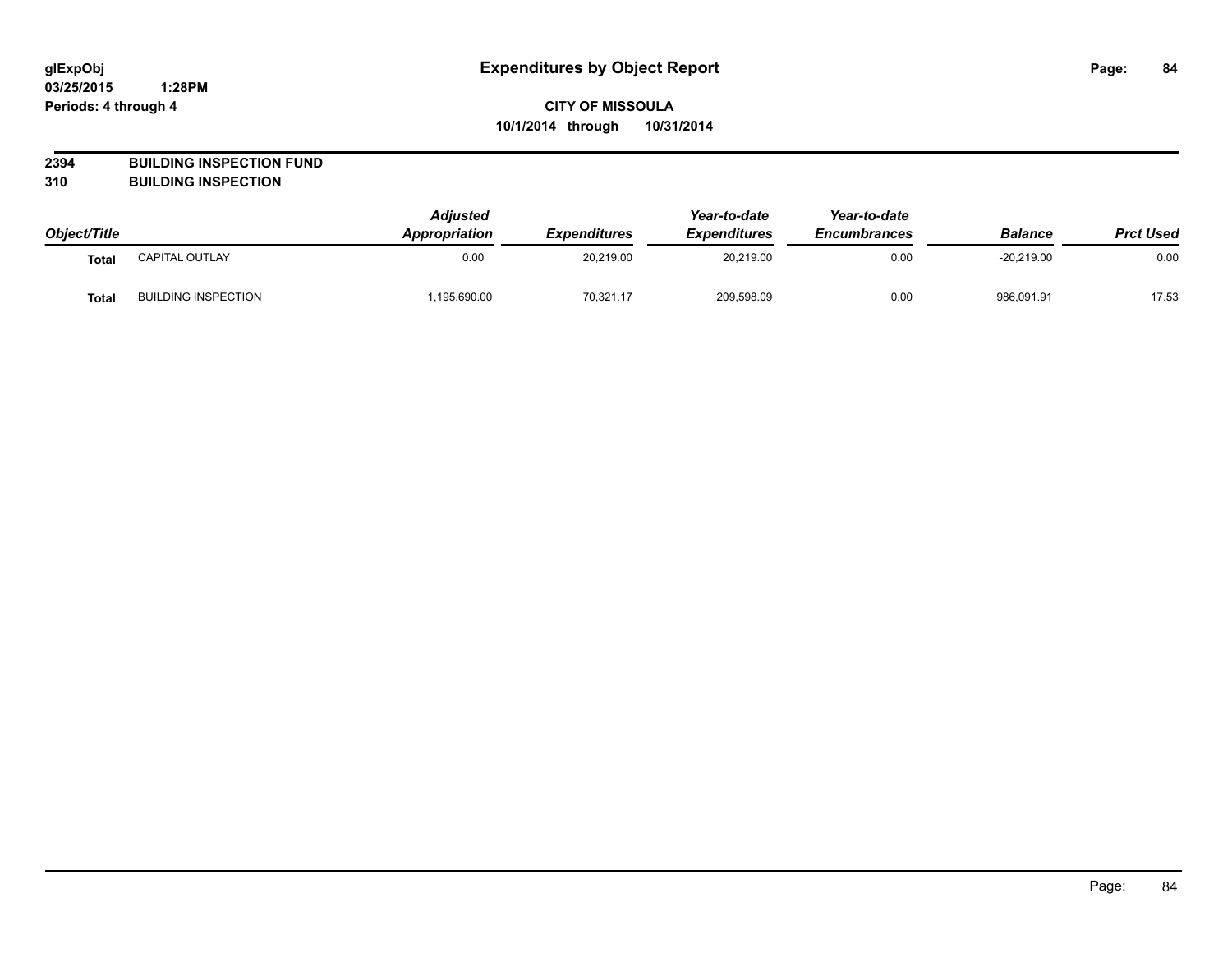## **2394 BUILDING INSPECTION FUND**

|                                       | <b>Adjusted</b>      |                     | Year-to-date        | Year-to-date        |                |                  |
|---------------------------------------|----------------------|---------------------|---------------------|---------------------|----------------|------------------|
| Object/Title                          | <b>Appropriation</b> | <b>Expenditures</b> | <b>Expenditures</b> | <b>Encumbrances</b> | <b>Balance</b> | <b>Prct Used</b> |
| 100 PERSONAL SERVICES                 |                      |                     |                     |                     |                |                  |
| 110 SALARIES AND WAGES                | 612,658.00           | 29,656.41           | 116,927.13          | 0.00                | 495,730.87     | 19.09            |
| 120 OVERTIME/TERMINATION              | 500.00               | 0.00                | 0.00                | 0.00                | 500.00         | 0.00             |
| 130 OTHER                             | 19,836.00            | 0.00                | 0.00                | 0.00                | 19,836.00      | 0.00             |
| <b>140 EMPLOYER CONTRIBUTIONS</b>     | 206,562.00           | 11,319.22           | 49,807.89           | 0.00                | 156,754.11     | 24.11            |
| 141 STATE RETIREMENT CONTRIBUTIONS    | 0.00                 | 29.60               | 161.43              | 0.00                | $-161.43$      | 0.00             |
| PERSONAL SERVICES<br><b>Total</b>     | 839,556.00           | 41,005.23           | 166,896.45          | 0.00                | 672,659.55     | 19.88            |
| 200 SUPPLIES                          |                      |                     |                     |                     |                |                  |
| 210 OFFICE SUPPLIES                   | 2,200.00             | 242.51              | 775.79              | 0.00                | 1,424.21       | 35.26            |
| 220 OPERATING SUPPLIES                | 5,500.00             | 1,503.80            | 1,503.80            | 0.00                | 3,996.20       | 27.34            |
| 230 REPAIR/MAINTENANCE                | 3,000.00             | 0.00                | 11.00               | 0.00                | 2,989.00       | 0.37             |
| 231 GASOLINE                          | 11,475.00            | 0.00                | 1,303.60            | 0.00                | 10,171.40      | 11.36            |
| 250 SUPPLIES FOR RESALE               | 500.00               | 0.00                | 0.00                | 0.00                | 500.00         | 0.00             |
| <b>SUPPLIES</b><br><b>Total</b>       | 22,675.00            | 1,746.31            | 3,594.19            | 0.00                | 19,080.81      | 15.85            |
| 300 PURCHASED SERVICES                |                      |                     |                     |                     |                |                  |
| 310 COMMUNICATIONS                    | 1,000.00             | 0.00                | 0.00                | 0.00                | 1,000.00       | 0.00             |
| 320 PRINTING & DUPLICATING            | 7,600.00             | 0.00                | 1,417.33            | 0.00                | 6,182.67       | 18.65            |
| 330 PUBLICITY, SUBSCRIPTIONS & DUES   | 2,100.00             | 0.00                | 478.50              | 0.00                | 1,621.50       | 22.79            |
| 344 TELEPHONE SERVICE                 | 13,548.00            | 4,026.67            | 5,454.67            | 0.00                | 8,093.33       | 40.26            |
| 350 PROFESSIONAL SERVICES             | 5,300.00             | 1,601.48            | 5,498.32            | 0.00                | $-198.32$      | 103.74           |
| 360 REPAIR & MAINTENANCE              | 33,378.00            | 143.50              | 195.64              | 0.00                | 33,182.36      | 0.59             |
| 370 TRAVEL                            | 5,025.00             | 115.00              | 115.00              | 0.00                | 4,910.00       | 2.29             |
| 380 TRAINING                          | 6,500.00             | 0.00                | 200.00              | 0.00                | 6,300.00       | 3.08             |
| PURCHASED SERVICES<br><b>Total</b>    | 74,451.00            | 5,886.65            | 13,359.46           | 0.00                | 61,091.54      | 17.94            |
| 500 FIXED CHARGES                     |                      |                     |                     |                     |                |                  |
| 500 FIXED CHARGES                     | 259,008.00           | 0.00                | 2,055.44            | 0.00                | 256,952.56     | 0.79             |
| 550 MERCHANT SERVICE FEES             | 0.00                 | 1,463.98            | 3,473.55            | 0.00                | $-3,473.55$    | 0.00             |
| <b>FIXED CHARGES</b><br><b>Total</b>  | 259,008.00           | 1,463.98            | 5,528.99            | 0.00                | 253,479.01     | 2.13             |
| 600 DEBT SERVICE                      |                      |                     |                     |                     |                |                  |
| 620 INTEREST / SERVICE FEES           | 0.00                 | 0.00                | 0.00                | 0.00                | 0.00           | 0.00             |
| <b>DEBT SERVICE</b><br>Total          | 0.00                 | 0.00                | 0.00                | 0.00                | 0.00           | 0.00             |
| 900 CAPITAL OUTLAY                    |                      |                     |                     |                     |                |                  |
| 940 MACHINERY & EQUIPMENT             | 0.00                 | 20,219.00           | 20,219.00           | 0.00                | $-20,219.00$   | 0.00             |
| <b>CAPITAL OUTLAY</b><br><b>Total</b> | 0.00                 | 20,219.00           | 20,219.00           | 0.00                | $-20,219.00$   | 0.00             |
|                                       |                      |                     |                     |                     |                |                  |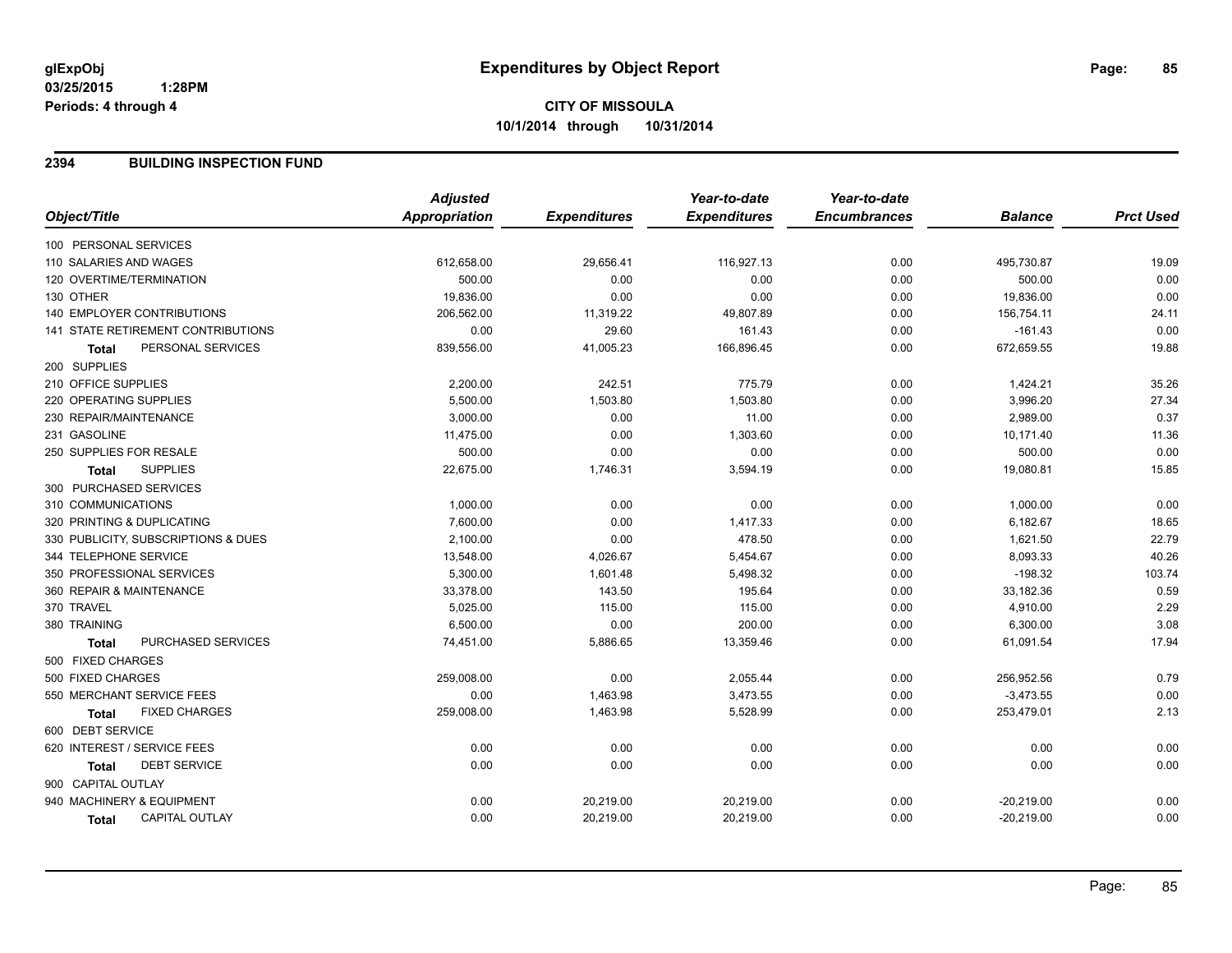# **CITY OF MISSOULA 10/1/2014 through 10/31/2014**

| <b>Total</b> | BUILDING INSPECTION FUND | 690.00<br>10F<br>the contract of the contract of the contract of the contract of the contract of | 70,321.17<br>$\mathcal{L}$ . The contract of the contract of the contract of the contract of the contract of the contract of the contract of the contract of the contract of the contract of the contract of the contract of the contract of th | 209,598.09 | 0.00 | 22101<br>-QRF | $1 - 7 - 7$<br>$\sim$<br>ں |
|--------------|--------------------------|--------------------------------------------------------------------------------------------------|-------------------------------------------------------------------------------------------------------------------------------------------------------------------------------------------------------------------------------------------------|------------|------|---------------|----------------------------|
|              |                          |                                                                                                  |                                                                                                                                                                                                                                                 |            |      |               |                            |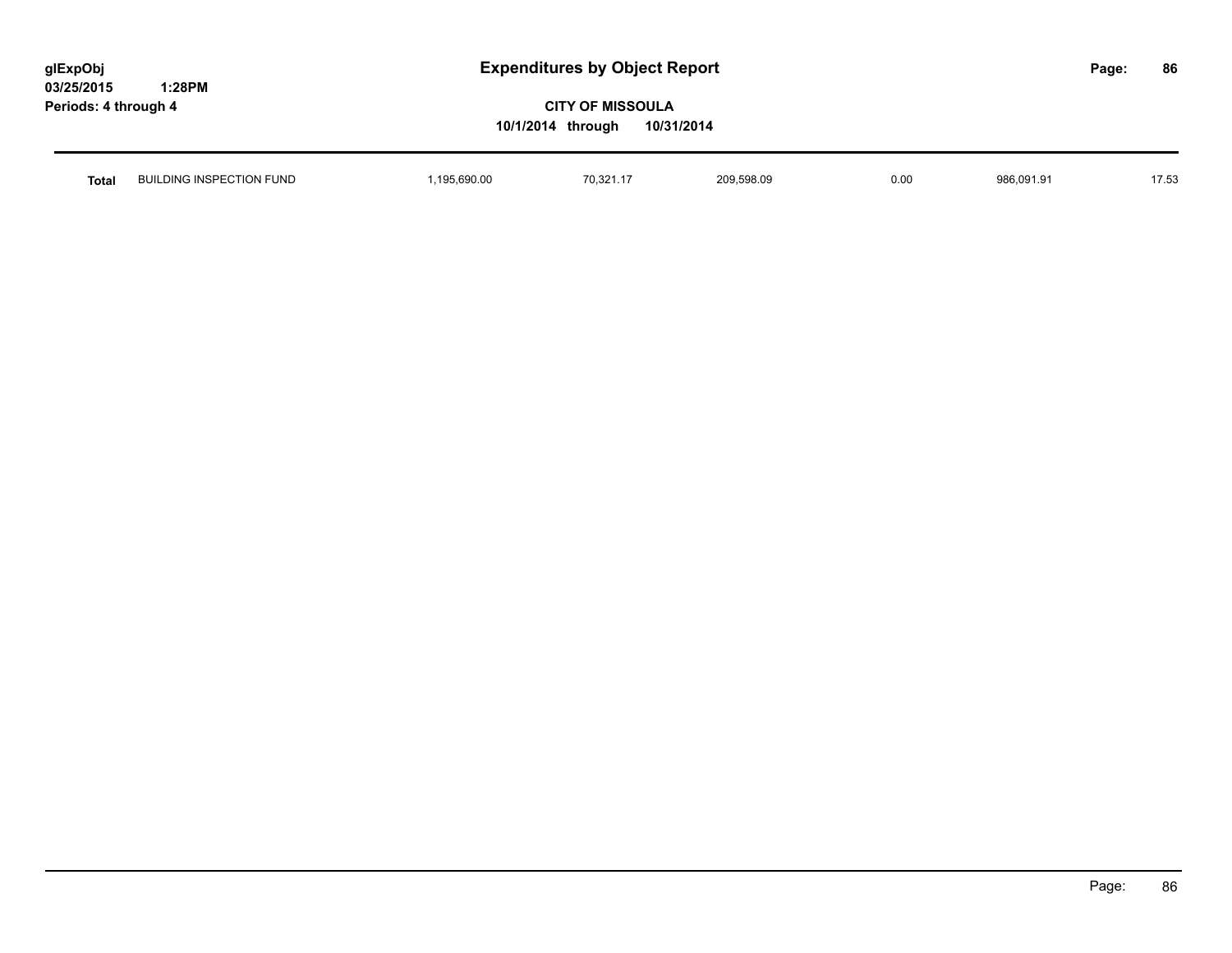#### **2395 CITY GRANTS & PROGRAM INCOME FUND**

**390 NON-DEPARTMENTAL**

| Object/Title           |                                   | <b>Adjusted</b><br><b>Appropriation</b> | <b>Expenditures</b> | Year-to-date<br><b>Expenditures</b> | Year-to-date<br><b>Encumbrances</b> | <b>Balance</b> | <b>Prct Used</b> |
|------------------------|-----------------------------------|-----------------------------------------|---------------------|-------------------------------------|-------------------------------------|----------------|------------------|
| 300 PURCHASED SERVICES |                                   |                                         |                     |                                     |                                     |                |                  |
|                        | 350 PROFESSIONAL SERVICES         | 2.103.00                                | 0.00                | 0.00                                | 0.00                                | 2,103.00       | 0.00             |
| <b>Total</b>           | <b>PURCHASED SERVICES</b>         | 2,103.00                                | 0.00                | 0.00                                | 0.00                                | 2,103.00       | 0.00             |
|                        | 700 GRANTS & CONTRIBUTIONS        |                                         |                     |                                     |                                     |                |                  |
|                        | 700 GRANTS & CONTRIBUTIONS        | 0.00                                    | 0.00                | 0.00                                | 0.00                                | 0.00           | 0.00             |
| <b>Total</b>           | <b>GRANTS &amp; CONTRIBUTIONS</b> | 0.00                                    | 0.00                | 0.00                                | 0.00                                | 0.00           | 0.00             |
| 800 OTHER OBJECTS      |                                   |                                         |                     |                                     |                                     |                |                  |
|                        | 820 TRANSFERS TO OTHER FUNDS      | 0.00                                    | 0.00                | 0.00                                | 0.00                                | 0.00           | 0.00             |
| 845 CONTINGENCY        |                                   | 0.00                                    | 0.00                | 0.00                                | 0.00                                | 0.00           | 0.00             |
| <b>Total</b>           | OTHER OBJECTS                     | 0.00                                    | 0.00                | 0.00                                | 0.00                                | 0.00           | 0.00             |
| <b>Total</b>           | NON-DEPARTMENTAL                  | 2,103.00                                | 0.00                | 0.00                                | 0.00                                | 2,103.00       | 0.00             |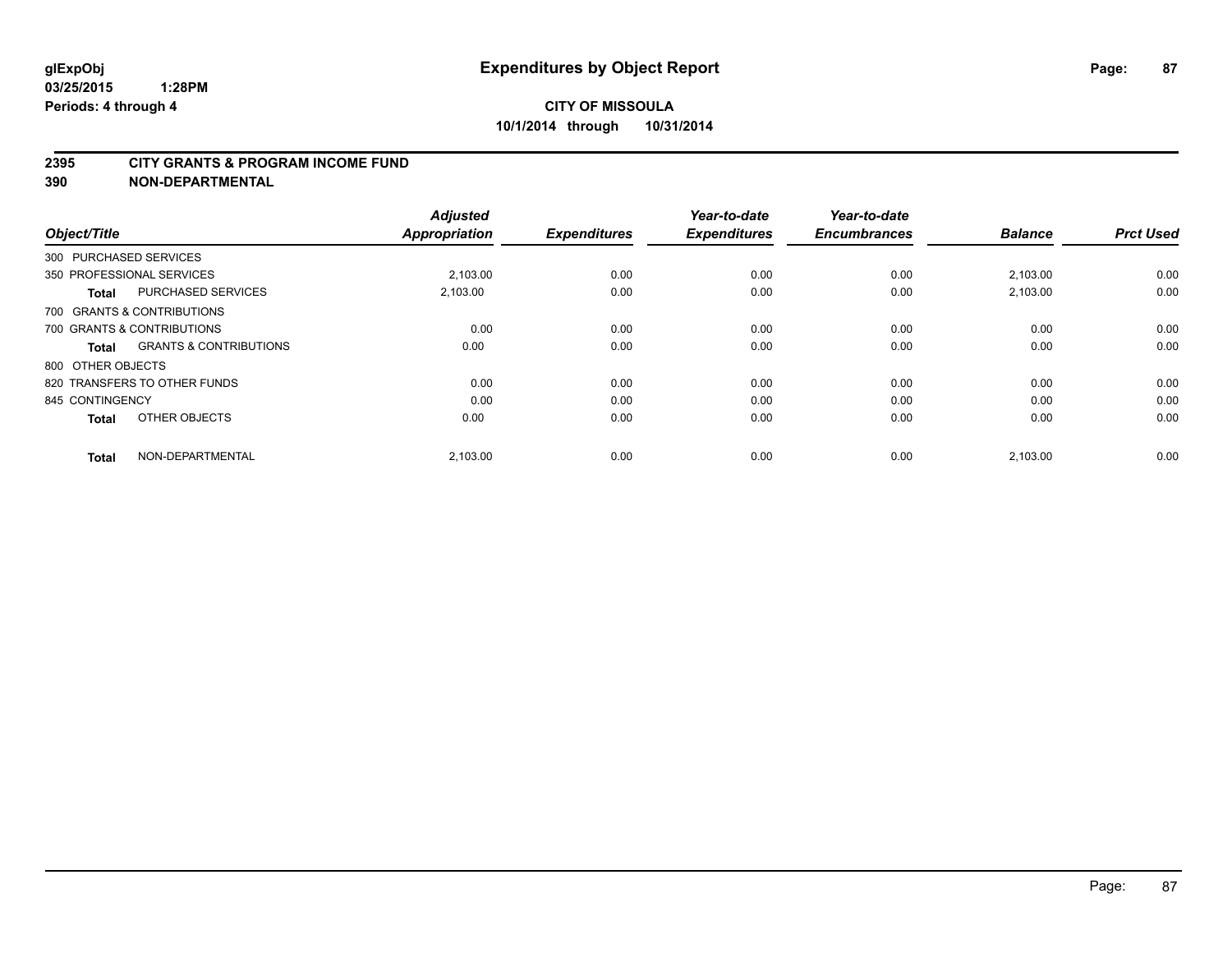# **CITY OF MISSOULA 10/1/2014 through 10/31/2014**

## **2395 CITY GRANTS & PROGRAM INCOME FUND**

| Object/Title      |                                   | <b>Adjusted</b><br><b>Appropriation</b> | <b>Expenditures</b> | Year-to-date<br><b>Expenditures</b> | Year-to-date<br><b>Encumbrances</b> | <b>Balance</b> | <b>Prct Used</b> |
|-------------------|-----------------------------------|-----------------------------------------|---------------------|-------------------------------------|-------------------------------------|----------------|------------------|
|                   | 300 PURCHASED SERVICES            |                                         |                     |                                     |                                     |                |                  |
|                   | 350 PROFESSIONAL SERVICES         | 2,103.00                                | 0.00                | 0.00                                | 0.00                                | 2,103.00       | 0.00             |
| Total             | PURCHASED SERVICES                | 2.103.00                                | 0.00                | 0.00                                | 0.00                                | 2.103.00       | 0.00             |
|                   | 700 GRANTS & CONTRIBUTIONS        |                                         |                     |                                     |                                     |                |                  |
|                   | 700 GRANTS & CONTRIBUTIONS        | 0.00                                    | 0.00                | 0.00                                | 0.00                                | 0.00           | 0.00             |
| Total             | <b>GRANTS &amp; CONTRIBUTIONS</b> | 0.00                                    | 0.00                | 0.00                                | 0.00                                | 0.00           | 0.00             |
| 800 OTHER OBJECTS |                                   |                                         |                     |                                     |                                     |                |                  |
|                   | 820 TRANSFERS TO OTHER FUNDS      | 0.00                                    | 0.00                | 0.00                                | 0.00                                | 0.00           | 0.00             |
| 845 CONTINGENCY   |                                   | 0.00                                    | 0.00                | 0.00                                | 0.00                                | 0.00           | 0.00             |
| <b>Total</b>      | OTHER OBJECTS                     | 0.00                                    | 0.00                | 0.00                                | 0.00                                | 0.00           | 0.00             |
| <b>Total</b>      | CITY GRANTS & PROGRAM INCOME FUN  | 2.103.00                                | 0.00                | 0.00                                | 0.00                                | 2.103.00       | 0.00             |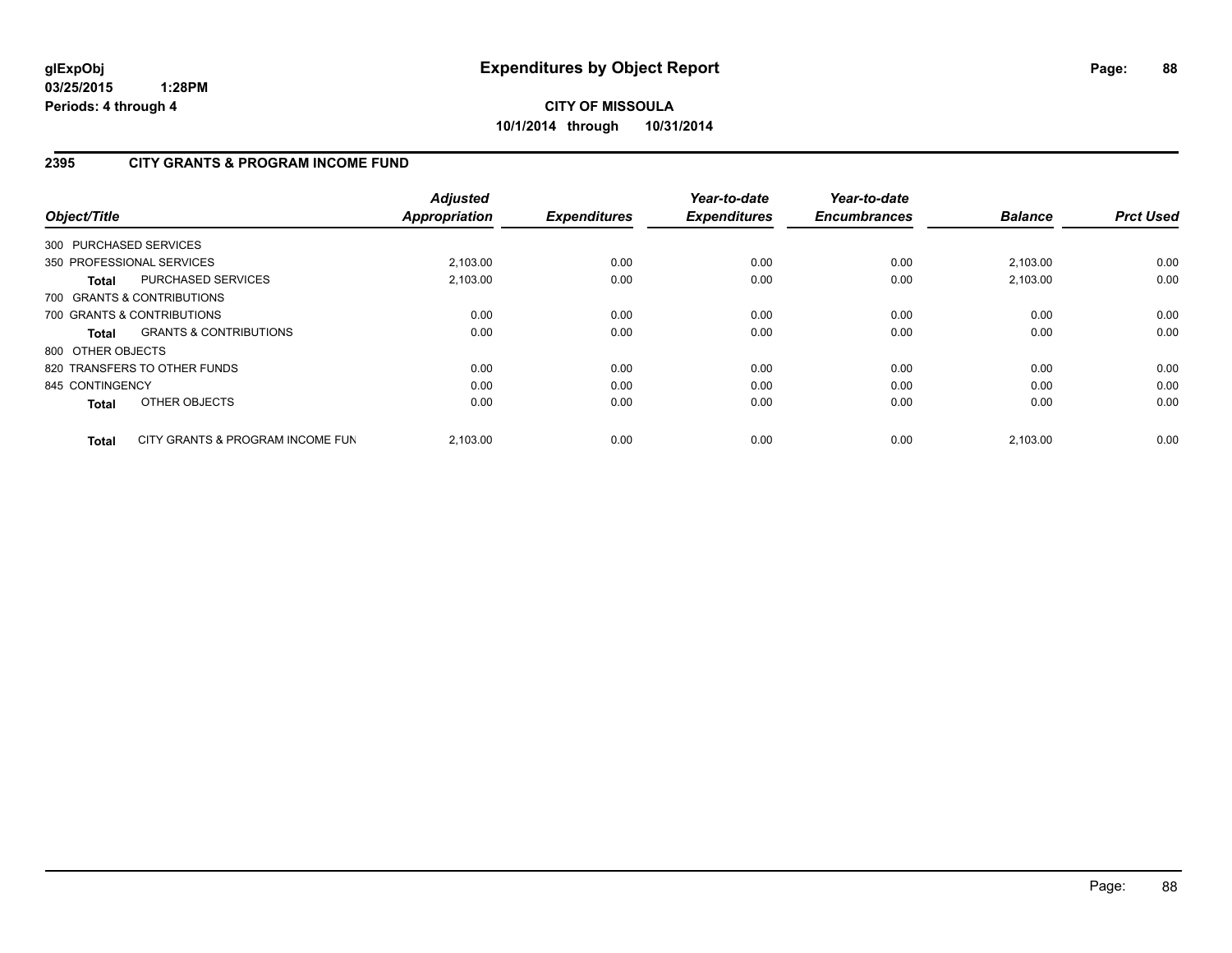#### **2396 ENERGY EFFICIENCY REVOLVING LOAN FUND**

**390 NON-DEPARTMENTAL**

| Object/Title |                                   | <b>Adjusted</b><br>Appropriation | <b>Expenditures</b> | Year-to-date<br><b>Expenditures</b> | Year-to-date<br><b>Encumbrances</b> | <b>Balance</b> | <b>Prct Used</b> |
|--------------|-----------------------------------|----------------------------------|---------------------|-------------------------------------|-------------------------------------|----------------|------------------|
|              | 700 GRANTS & CONTRIBUTIONS        |                                  |                     |                                     |                                     |                |                  |
|              | 700 GRANTS & CONTRIBUTIONS        | 0.00                             | 0.00                | 0.00                                | 0.00                                | 0.00           | 0.00             |
| Total        | <b>GRANTS &amp; CONTRIBUTIONS</b> | 0.00                             | 0.00                | 0.00                                | 0.00                                | 0.00           | 0.00             |
| <b>Total</b> | NON-DEPARTMENTAL                  | 0.00                             | 0.00                | 0.00                                | 0.00                                | 0.00           | 0.00             |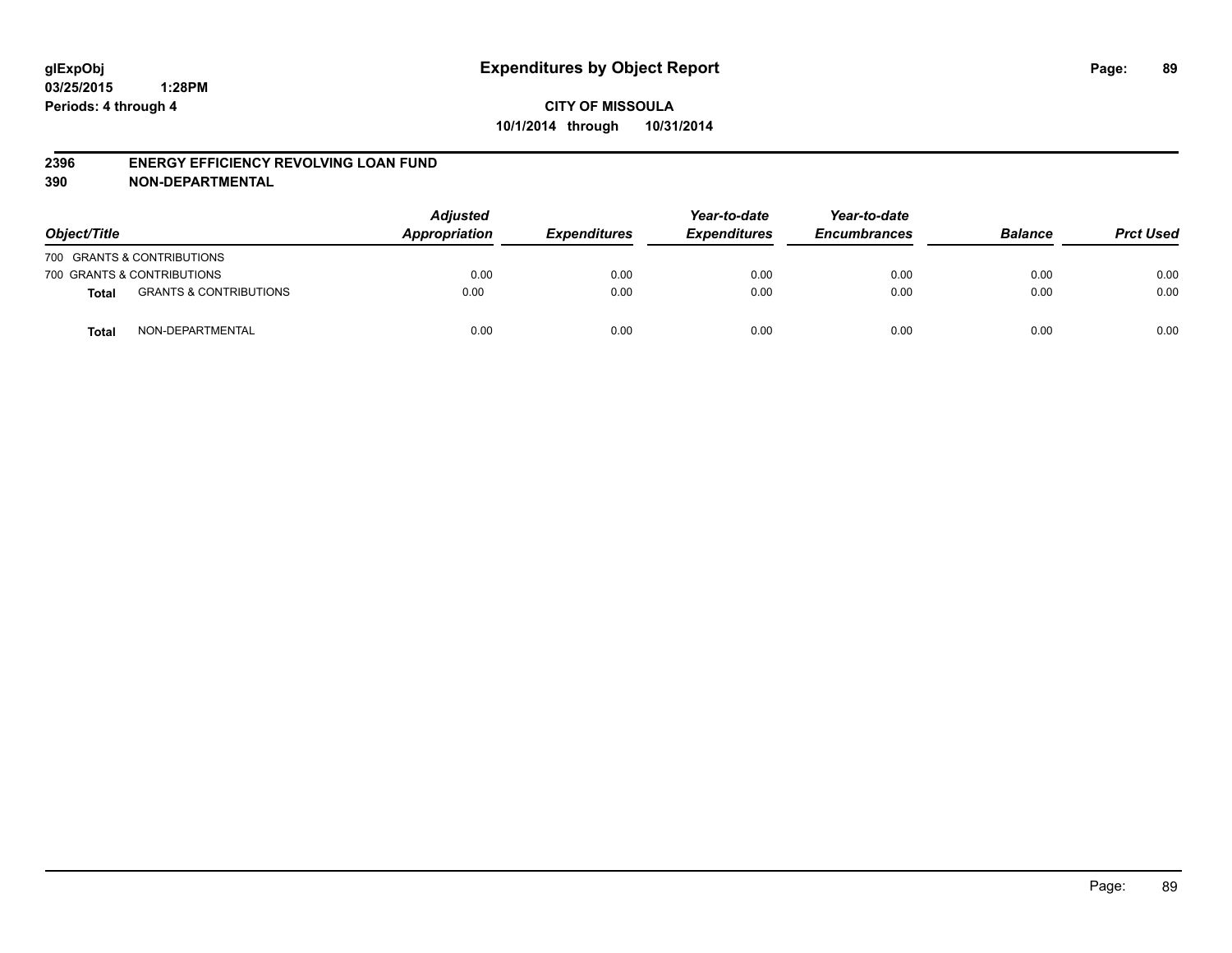**CITY OF MISSOULA 10/1/2014 through 10/31/2014**

## **2396 ENERGY EFFICIENCY REVOLVING LOAN FUND**

| Object/Title               |                                   | <b>Adjusted</b><br>Appropriation | <b>Expenditures</b> | Year-to-date<br><b>Expenditures</b> | Year-to-date<br><b>Encumbrances</b> | <b>Balance</b> | <b>Prct Used</b> |
|----------------------------|-----------------------------------|----------------------------------|---------------------|-------------------------------------|-------------------------------------|----------------|------------------|
| 700 GRANTS & CONTRIBUTIONS |                                   |                                  |                     |                                     |                                     |                |                  |
| 700 GRANTS & CONTRIBUTIONS |                                   | 0.00                             | 0.00                | 0.00                                | 0.00                                | 0.00           | 0.00             |
| <b>Total</b>               | <b>GRANTS &amp; CONTRIBUTIONS</b> | 0.00                             | 0.00                | 0.00                                | 0.00                                | 0.00           | 0.00             |
| Total                      | ENERGY EFFICIENCY REVOLVING LOAN  | 0.00                             | 0.00                | 0.00                                | 0.00                                | 0.00           | 0.00             |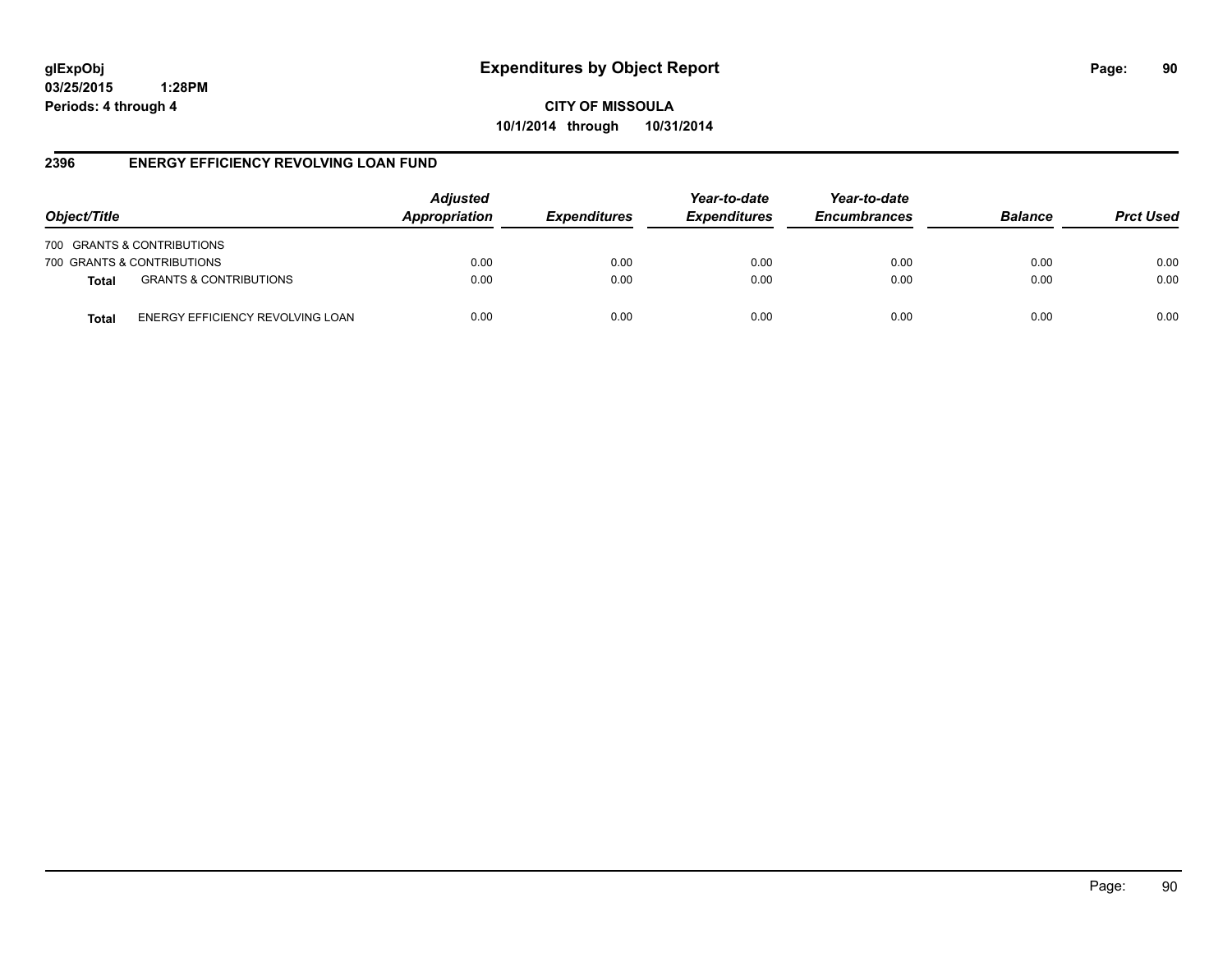#### **2399 DANGEROUS BUILDING DEMOLITION & REPAIR F**

**310 BUILDING INSPECTION**

| Object/Title      |                            | <b>Adjusted</b><br>Appropriation | <b>Expenditures</b> | Year-to-date<br><b>Expenditures</b> | Year-to-date<br><b>Encumbrances</b> | <b>Balance</b> | <b>Prct Used</b> |
|-------------------|----------------------------|----------------------------------|---------------------|-------------------------------------|-------------------------------------|----------------|------------------|
| 800 OTHER OBJECTS |                            |                                  |                     |                                     |                                     |                |                  |
| 845 CONTINGENCY   |                            | 15,000.00                        | 0.00                | 0.00                                | 0.00                                | 15,000.00      | 0.00             |
| <b>Total</b>      | OTHER OBJECTS              | 15,000.00                        | 0.00                | 0.00                                | 0.00                                | 15,000.00      | 0.00             |
| <b>Total</b>      | <b>BUILDING INSPECTION</b> | 15,000.00                        | 0.00                | 0.00                                | 0.00                                | 15,000.00      | 0.00             |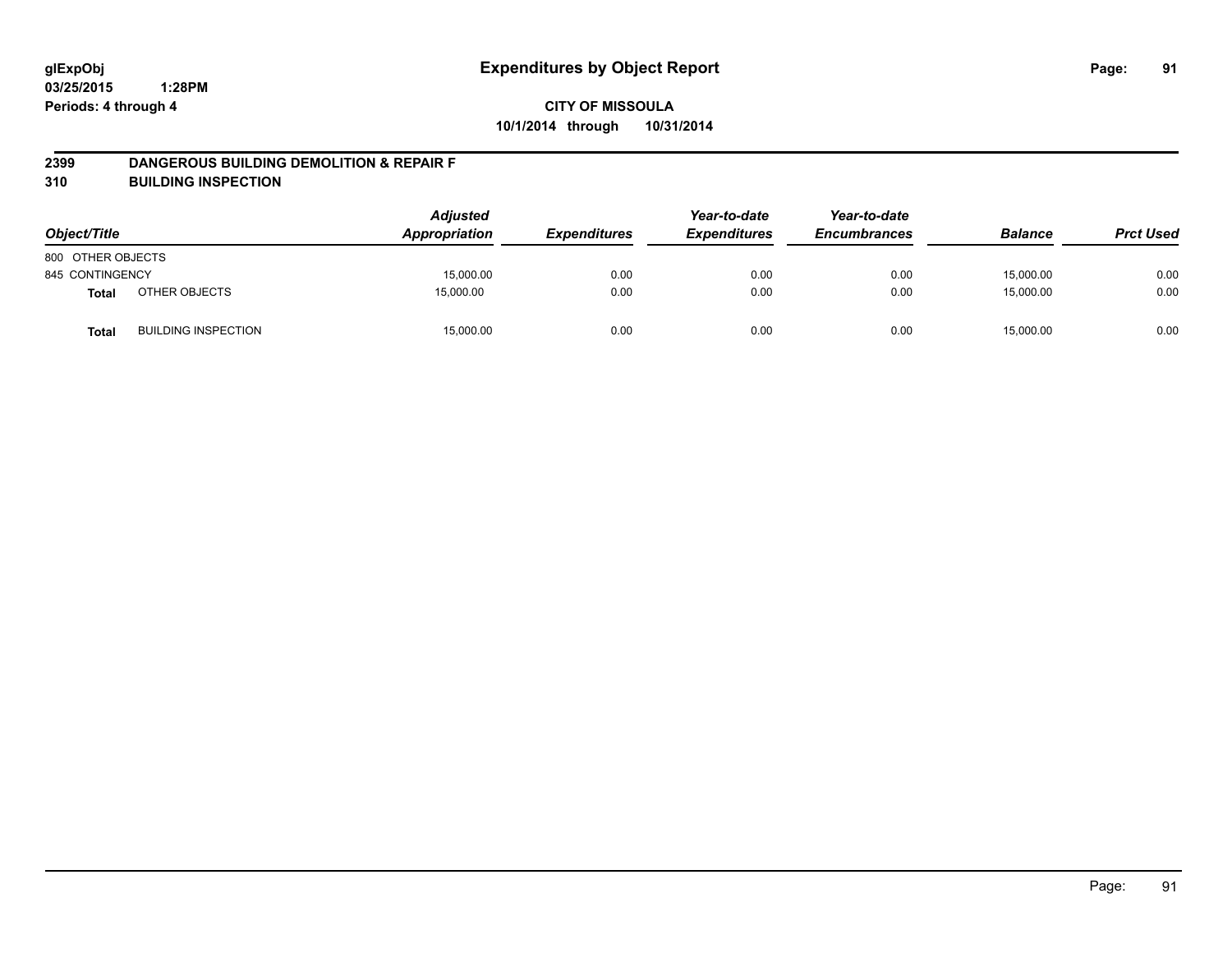**CITY OF MISSOULA 10/1/2014 through 10/31/2014**

## **2399 DANGEROUS BUILDING DEMOLITION & REPAIR F**

| Object/Title      |                                   | <b>Adjusted</b><br>Appropriation | <i><b>Expenditures</b></i> | Year-to-date<br><b>Expenditures</b> | Year-to-date<br><b>Encumbrances</b> | <b>Balance</b> | <b>Prct Used</b> |
|-------------------|-----------------------------------|----------------------------------|----------------------------|-------------------------------------|-------------------------------------|----------------|------------------|
| 800 OTHER OBJECTS |                                   |                                  |                            |                                     |                                     |                |                  |
| 845 CONTINGENCY   |                                   | 15,000.00                        | 0.00                       | 0.00                                | 0.00                                | 15,000.00      | 0.00             |
| <b>Total</b>      | OTHER OBJECTS                     | 15,000.00                        | 0.00                       | 0.00                                | 0.00                                | 15,000.00      | 0.00             |
| <b>Total</b>      | DANGEROUS BUILDING DEMOLITION & F | 15,000.00                        | 0.00                       | 0.00                                | 0.00                                | 15.000.00      | 0.00             |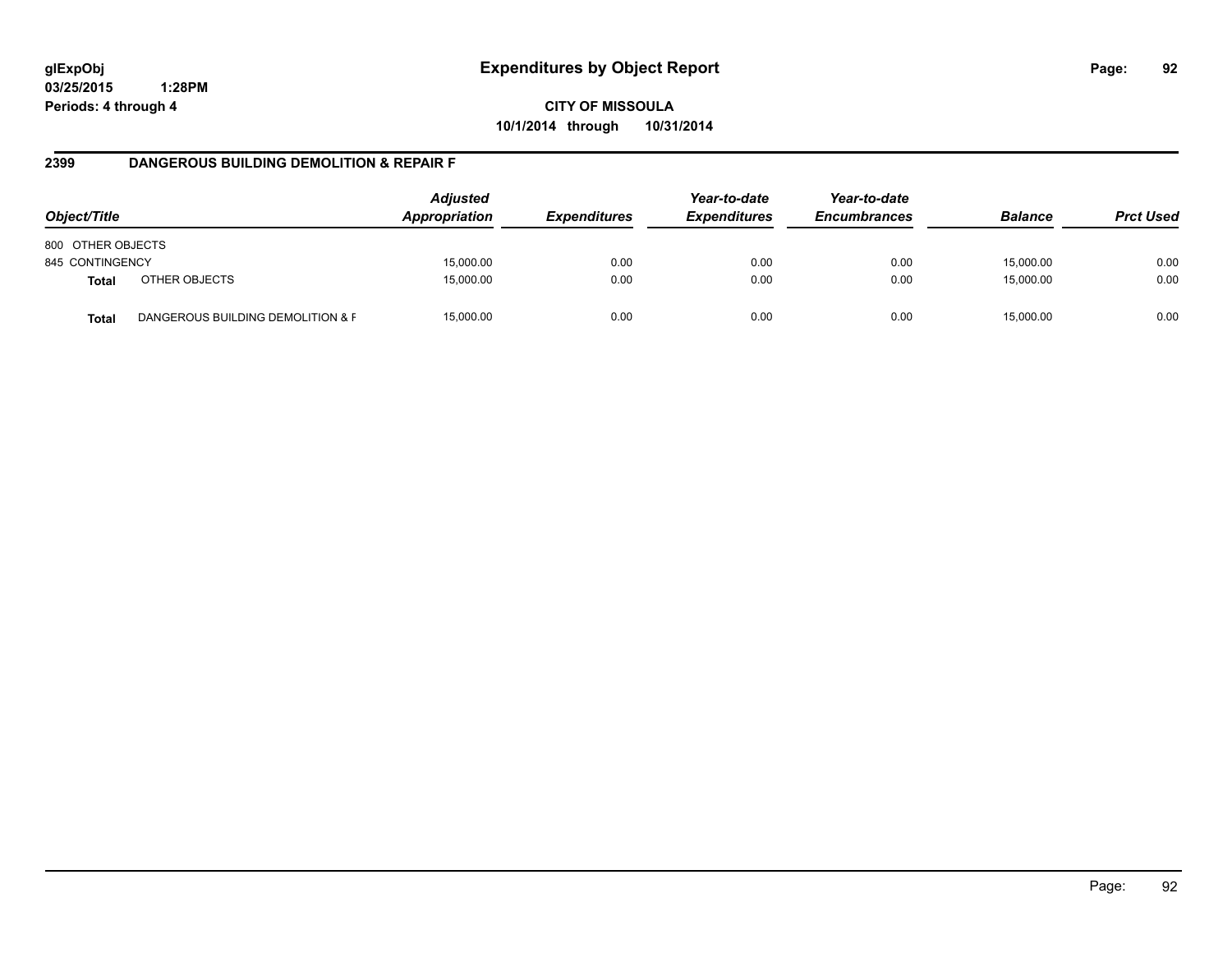# **2400 STREET LIGHTING ASSESSMENTS FUND**

## **280 PUBLIC WORKS ADMIN/ENGINEERING**

| Object/Title             |                                | Adjusted<br>Appropriation | <b>Expenditures</b> | Year-to-date<br><b>Expenditures</b> | Year-to-date<br><b>Encumbrances</b> | <b>Balance</b> | <b>Prct Used</b> |
|--------------------------|--------------------------------|---------------------------|---------------------|-------------------------------------|-------------------------------------|----------------|------------------|
| 300 PURCHASED SERVICES   |                                |                           |                     |                                     |                                     |                |                  |
|                          | 341 ELECTRICITY & NATURAL GAS  | 323,551.00                | 26,417.72           | 78.875.39                           | 0.00                                | 244.675.61     | 24.38            |
|                          | 350 PROFESSIONAL SERVICES      | 21.806.00                 | 0.00                | 0.00                                | 0.00                                | 21.806.00      | 0.00             |
| 360 REPAIR & MAINTENANCE |                                | 0.00                      | 0.00                | 0.00                                | 0.00                                | 0.00           | 0.00             |
| Total                    | <b>PURCHASED SERVICES</b>      | 345.357.00                | 26,417.72           | 78,875.39                           | 0.00                                | 266.481.61     | 22.84            |
| <b>Total</b>             | PUBLIC WORKS ADMIN/ENGINEERING | 345.357.00                | 26.417.72           | 78.875.39                           | 0.00                                | 266.481.61     | 22.84            |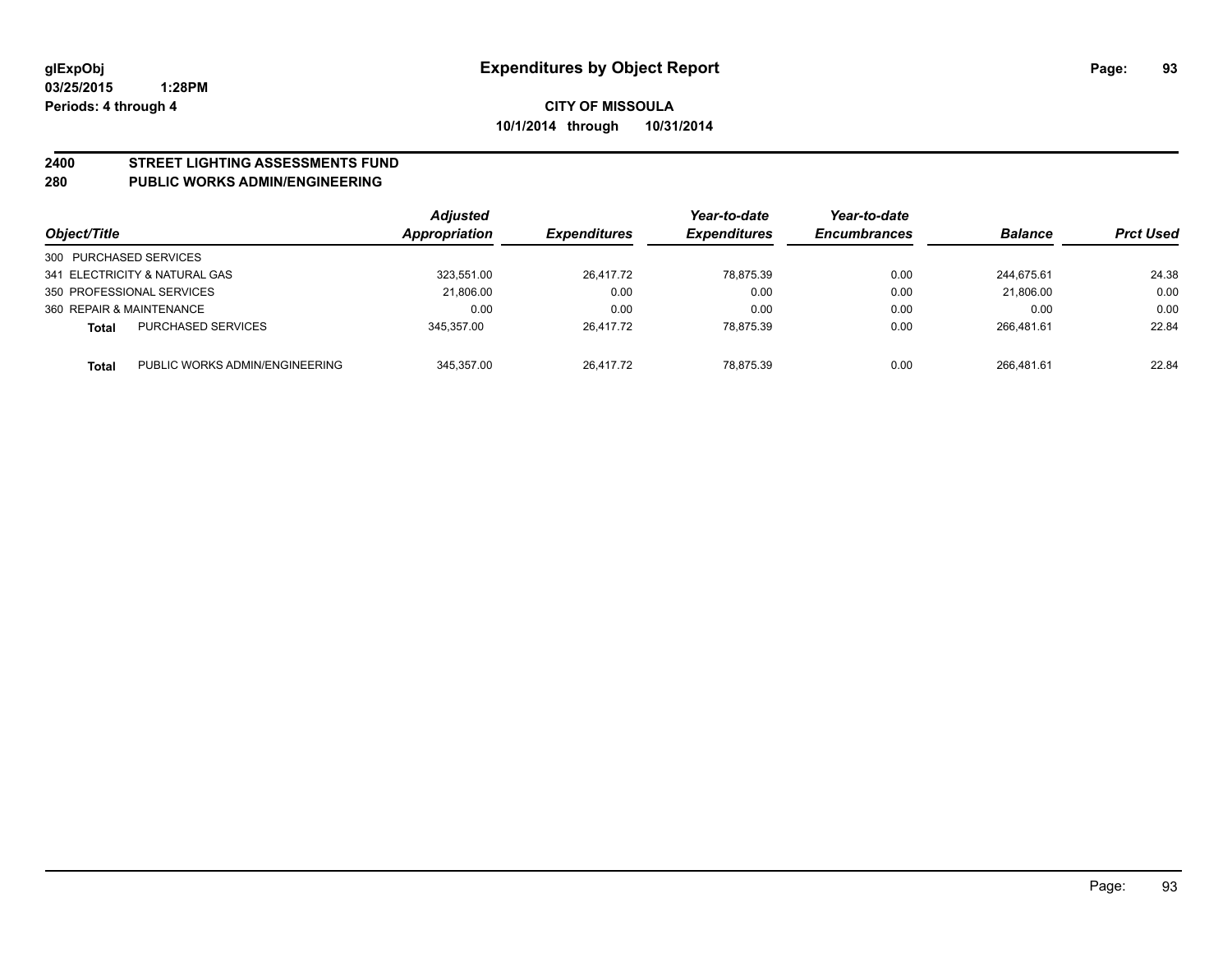**CITY OF MISSOULA 10/1/2014 through 10/31/2014**

## **2400 STREET LIGHTING ASSESSMENTS FUND**

| Object/Title                                     | <b>Adjusted</b><br>Appropriation | <b>Expenditures</b> | Year-to-date<br><b>Expenditures</b> | Year-to-date<br><b>Encumbrances</b> | <b>Balance</b> | <b>Prct Used</b> |
|--------------------------------------------------|----------------------------------|---------------------|-------------------------------------|-------------------------------------|----------------|------------------|
| 300 PURCHASED SERVICES                           |                                  |                     |                                     |                                     |                |                  |
| 341 ELECTRICITY & NATURAL GAS                    | 323.551.00                       | 26,417.72           | 78.875.39                           | 0.00                                | 244.675.61     | 24.38            |
| 350 PROFESSIONAL SERVICES                        | 21,806.00                        | 0.00                | 0.00                                | 0.00                                | 21,806.00      | 0.00             |
| 360 REPAIR & MAINTENANCE                         | 0.00                             | 0.00                | 0.00                                | 0.00                                | 0.00           | 0.00             |
| <b>PURCHASED SERVICES</b><br><b>Total</b>        | 345.357.00                       | 26.417.72           | 78.875.39                           | 0.00                                | 266.481.61     | 22.84            |
| STREET LIGHTING ASSESSMENTS FUND<br><b>Total</b> | 345.357.00                       | 26.417.72           | 78.875.39                           | 0.00                                | 266.481.61     | 22.84            |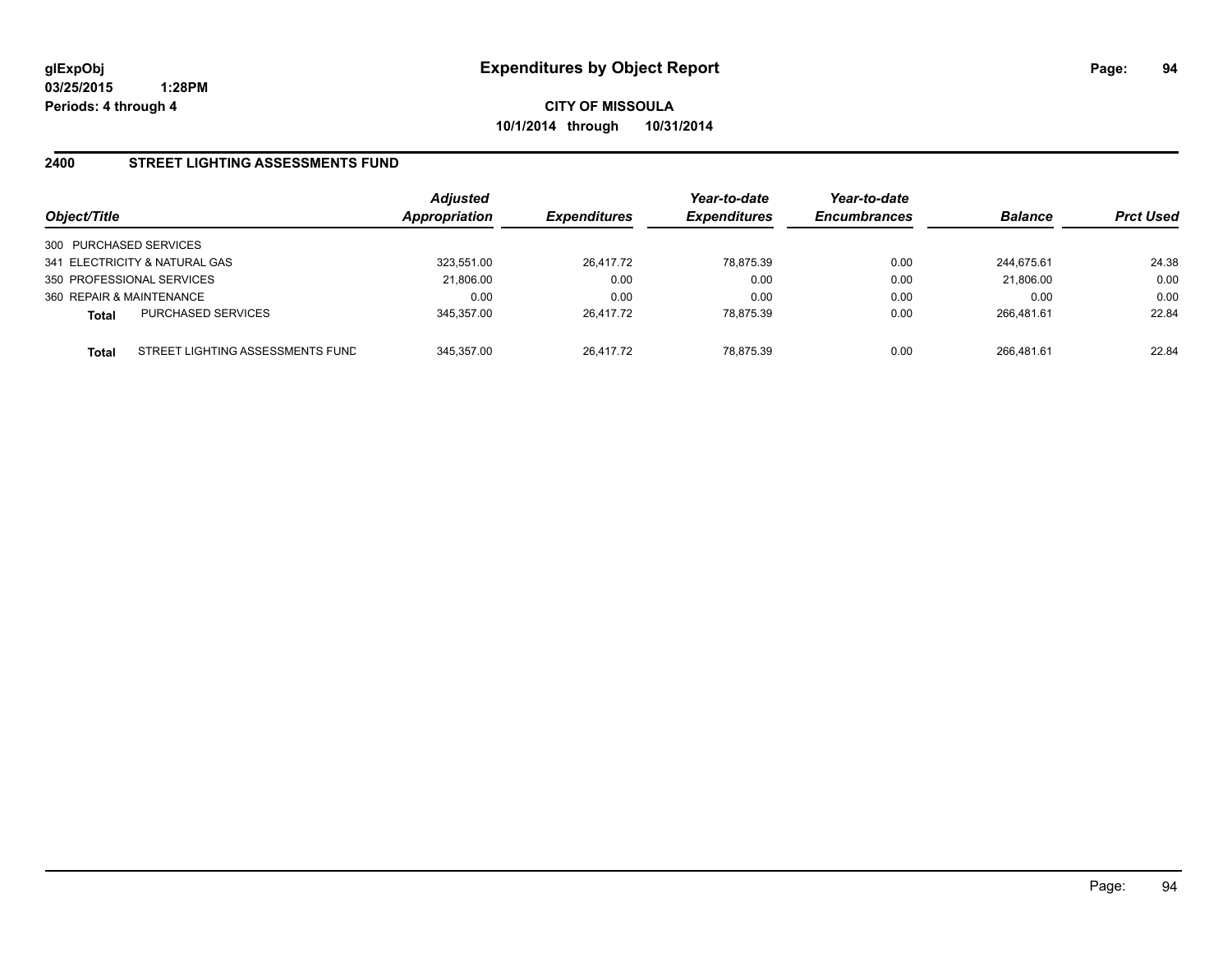#### **2500 STREET MAINTENANCE ASSESSMENT FUND**

**390 NON-DEPARTMENTAL**

| Object/Title           |                              | <b>Adjusted</b><br>Appropriation | <b>Expenditures</b> | Year-to-date<br><b>Expenditures</b> | Year-to-date<br><b>Encumbrances</b> | <b>Balance</b> | <b>Prct Used</b> |
|------------------------|------------------------------|----------------------------------|---------------------|-------------------------------------|-------------------------------------|----------------|------------------|
| 300 PURCHASED SERVICES |                              |                                  |                     |                                     |                                     |                |                  |
| 345 GARBAGE            |                              | 32.014.00                        | 1.953.17            | 7.812.68                            | 0.00                                | 24.201.32      | 24.40            |
| <b>Total</b>           | <b>PURCHASED SERVICES</b>    | 32.014.00                        | 1,953.17            | 7.812.68                            | 0.00                                | 24.201.32      | 24.40            |
| 800 OTHER OBJECTS      |                              |                                  |                     |                                     |                                     |                |                  |
|                        | 820 TRANSFERS TO OTHER FUNDS | 27.281.00                        | 0.00                | 0.00                                | 0.00                                | 27.281.00      | 0.00             |
| <b>Total</b>           | OTHER OBJECTS                | 27.281.00                        | 0.00                | 0.00                                | 0.00                                | 27.281.00      | 0.00             |
| <b>Total</b>           | NON-DEPARTMENTAL             | 59,295.00                        | 1.953.17            | 7.812.68                            | 0.00                                | 51.482.32      | 13.18            |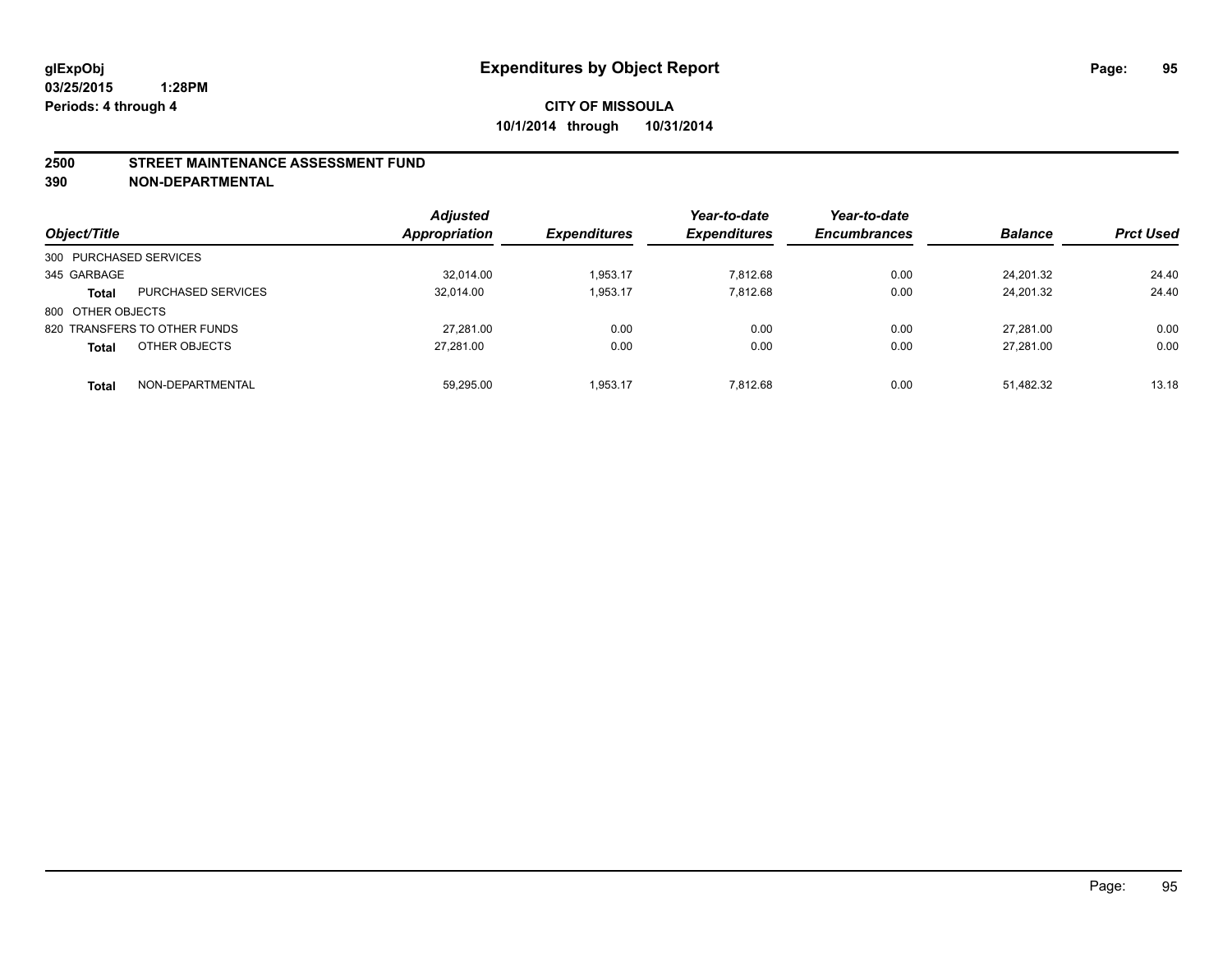**CITY OF MISSOULA 10/1/2014 through 10/31/2014**

## **2500 STREET MAINTENANCE ASSESSMENT FUND**

| Object/Title           |                                  | <b>Adjusted</b><br>Appropriation | <b>Expenditures</b> | Year-to-date<br><b>Expenditures</b> | Year-to-date<br><b>Encumbrances</b> | <b>Balance</b> | <b>Prct Used</b> |
|------------------------|----------------------------------|----------------------------------|---------------------|-------------------------------------|-------------------------------------|----------------|------------------|
| 300 PURCHASED SERVICES |                                  |                                  |                     |                                     |                                     |                |                  |
| 345 GARBAGE            |                                  | 32.014.00                        | 1.953.17            | 7.812.68                            | 0.00                                | 24.201.32      | 24.40            |
| Total                  | <b>PURCHASED SERVICES</b>        | 32.014.00                        | 1.953.17            | 7.812.68                            | 0.00                                | 24.201.32      | 24.40            |
| 800 OTHER OBJECTS      |                                  |                                  |                     |                                     |                                     |                |                  |
|                        | 820 TRANSFERS TO OTHER FUNDS     | 27.281.00                        | 0.00                | 0.00                                | 0.00                                | 27.281.00      | 0.00             |
| <b>Total</b>           | OTHER OBJECTS                    | 27.281.00                        | 0.00                | 0.00                                | 0.00                                | 27.281.00      | 0.00             |
| <b>Total</b>           | STREET MAINTENANCE ASSESSMENT FI | 59.295.00                        | 1.953.17            | 7.812.68                            | 0.00                                | 51.482.32      | 13.18            |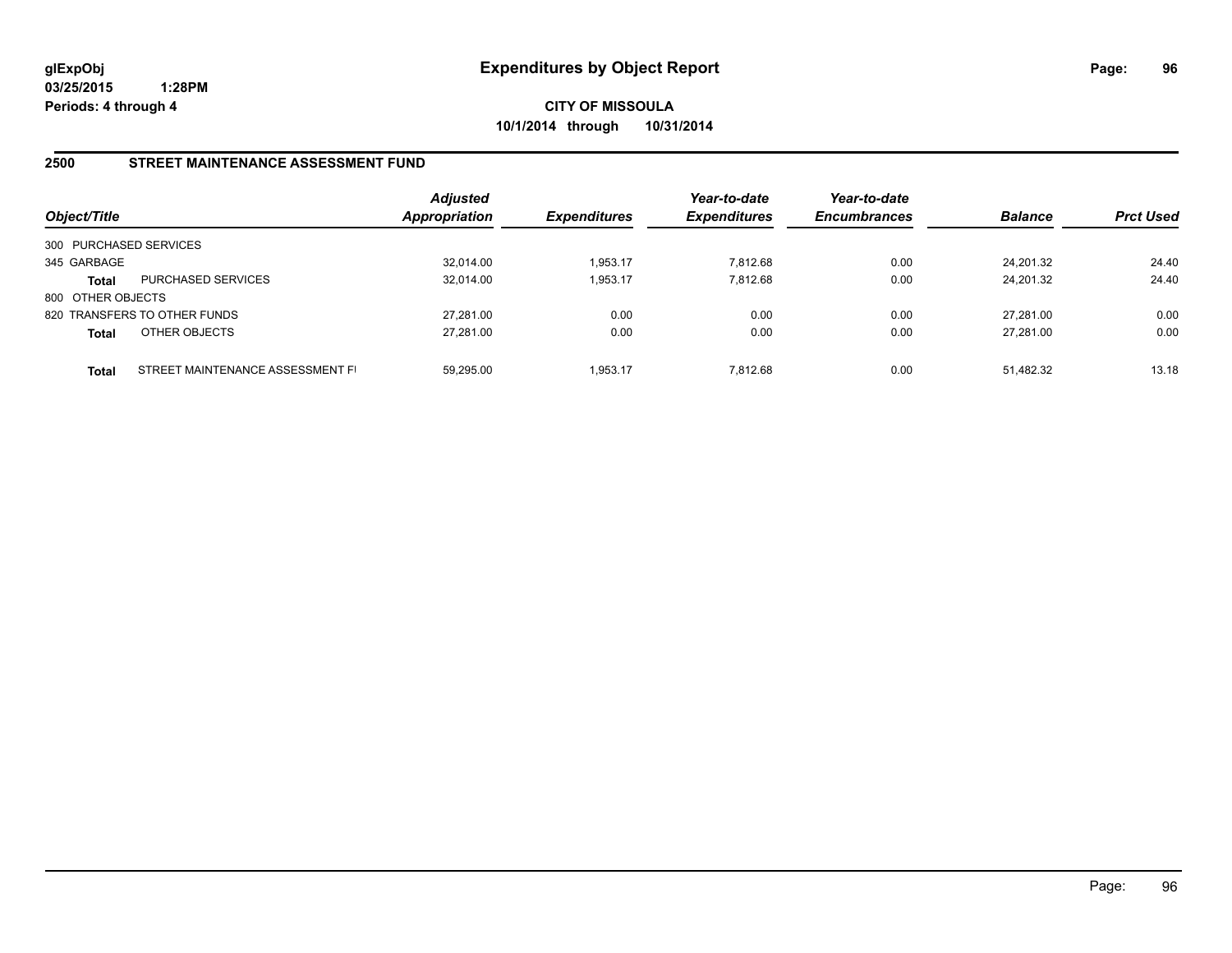#### **2510 RUSSELL PARK MAINTENANCE ASSESSMENT FUND**

**370 PARKS & RECREATION**

| Object/Title                           | <b>Adjusted</b><br>Appropriation | <b>Expenditures</b> | Year-to-date<br><b>Expenditures</b> | Year-to-date<br><b>Encumbrances</b> | <b>Balance</b> | <b>Prct Used</b> |
|----------------------------------------|----------------------------------|---------------------|-------------------------------------|-------------------------------------|----------------|------------------|
| 800 OTHER OBJECTS                      |                                  |                     |                                     |                                     |                |                  |
| 820 TRANSFERS TO OTHER FUNDS           | 0.00                             | 0.00                | 0.00                                | 0.00                                | 0.00           | 0.00             |
| OTHER OBJECTS<br><b>Total</b>          | 0.00                             | 0.00                | 0.00                                | 0.00                                | 0.00           | 0.00             |
| <b>PARKS &amp; RECREATION</b><br>Total | 0.00                             | 0.00                | 0.00                                | 0.00                                | 0.00           | 0.00             |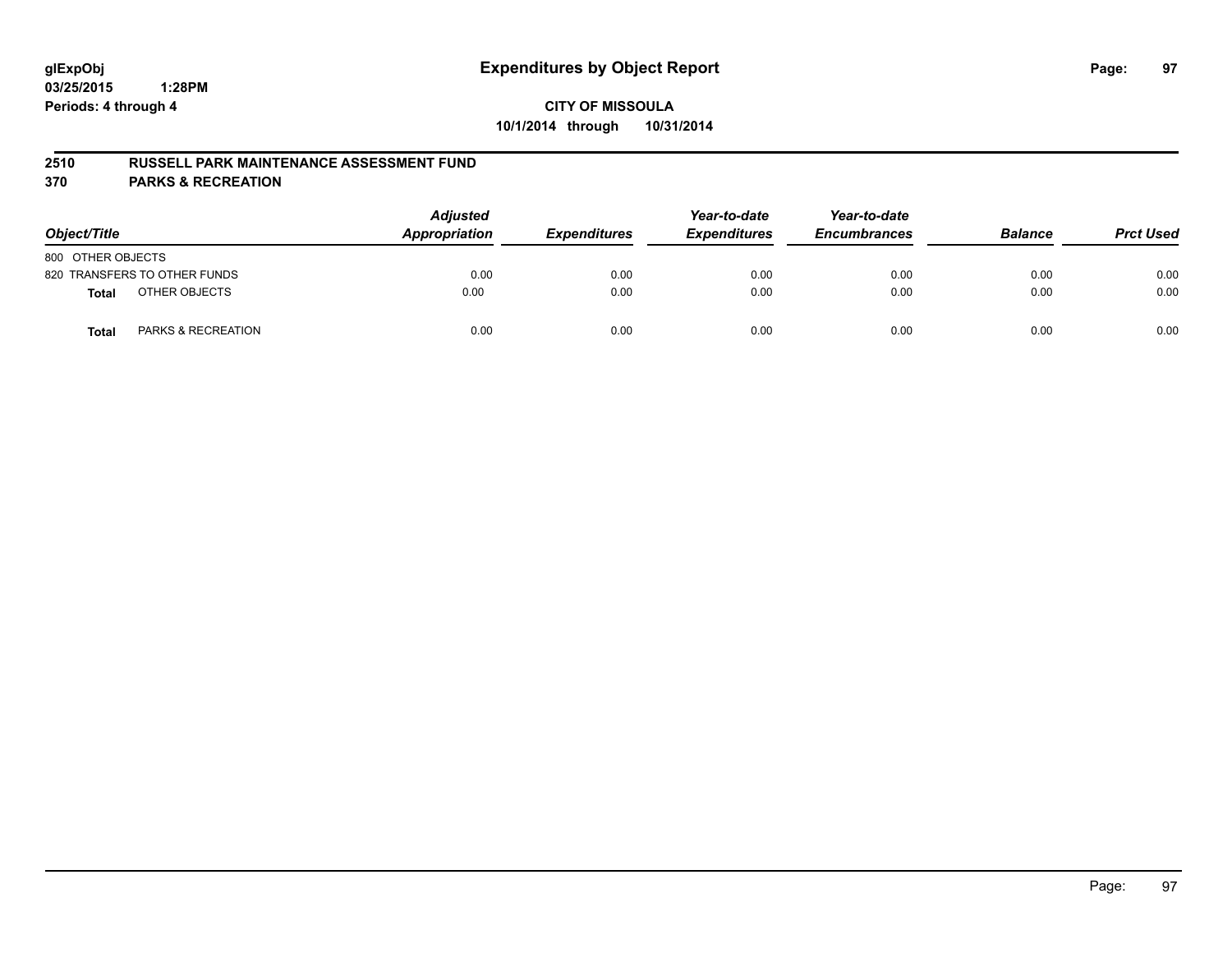# **glExpObj Expenditures by Object Report Page: 98**

**03/25/2015 1:28PM Periods: 4 through 4**

**10/1/2014 through 10/31/2014**

## **2510 RUSSELL PARK MAINTENANCE ASSESSMENT FUND**

| Object/Title                                     | <b>Adjusted</b><br>Appropriation | <b>Expenditures</b> | Year-to-date<br><b>Expenditures</b> | Year-to-date<br><b>Encumbrances</b> | <b>Balance</b> | <b>Prct Used</b> |
|--------------------------------------------------|----------------------------------|---------------------|-------------------------------------|-------------------------------------|----------------|------------------|
| 800 OTHER OBJECTS                                |                                  |                     |                                     |                                     |                |                  |
| 820 TRANSFERS TO OTHER FUNDS                     | 0.00                             | 0.00                | 0.00                                | 0.00                                | 0.00           | 0.00             |
| OTHER OBJECTS<br><b>Total</b>                    | 0.00                             | 0.00                | 0.00                                | 0.00                                | 0.00           | 0.00             |
| RUSSELL PARK MAINTENANCE ASSESSN<br><b>Total</b> | 0.00                             | 0.00                | 0.00                                | 0.00                                | 0.00           | 0.00             |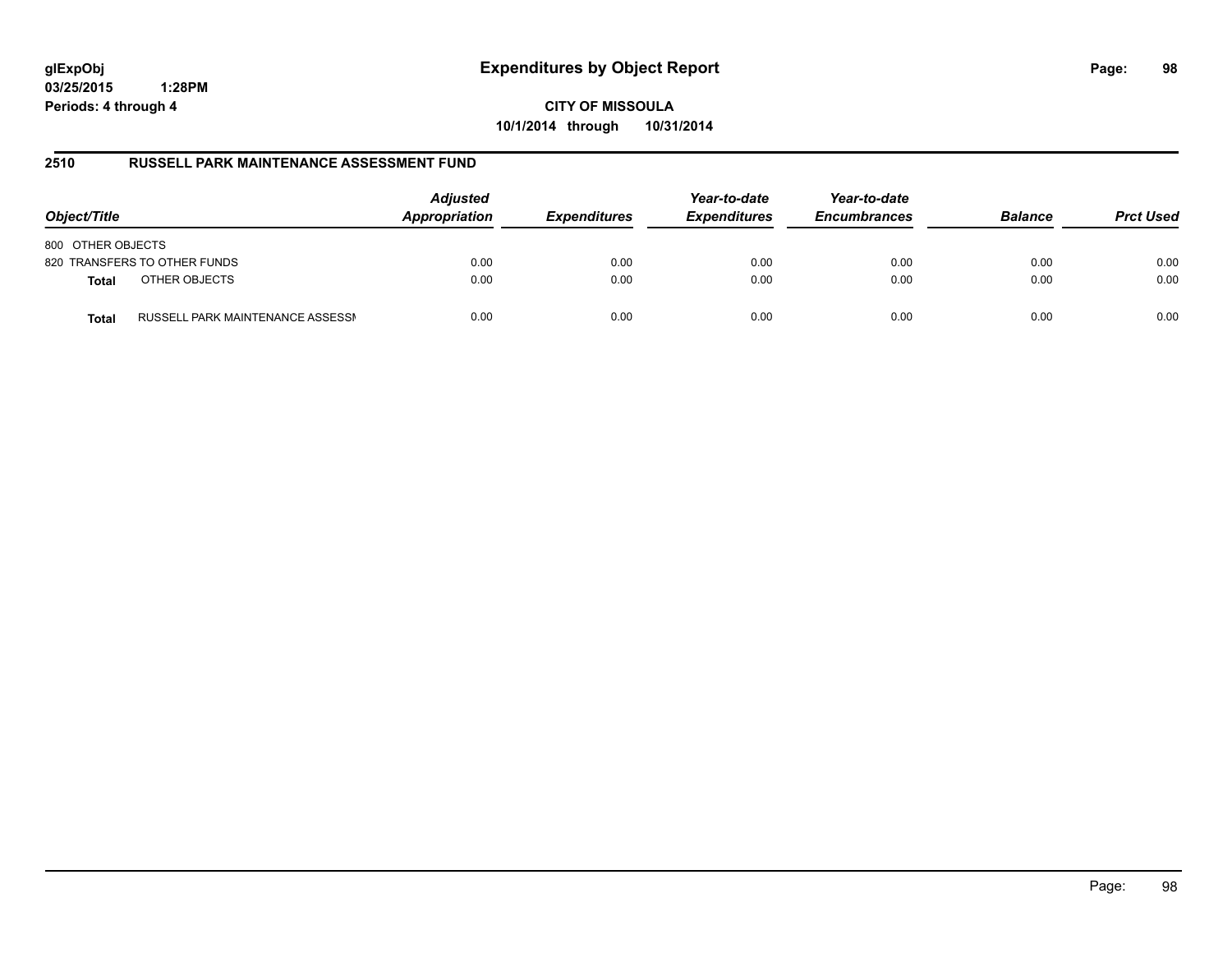## **2511 WILLOWWOOD PARK MAINTENANCE ASSESSMENT F**

**370 PARKS & RECREATION**

| Object/Title                        | <b>Adjusted</b><br>Appropriation | <b>Expenditures</b> | Year-to-date<br><b>Expenditures</b> | Year-to-date<br><b>Encumbrances</b> | <b>Balance</b> | <b>Prct Used</b> |
|-------------------------------------|----------------------------------|---------------------|-------------------------------------|-------------------------------------|----------------|------------------|
| 600 DEBT SERVICE                    |                                  |                     |                                     |                                     |                |                  |
| 620 INTEREST / SERVICE FEES         | 0.00                             | 0.00                | 0.00                                | 0.00                                | 0.00           | 0.00             |
| <b>DEBT SERVICE</b><br><b>Total</b> | 0.00                             | 0.00                | 0.00                                | 0.00                                | 0.00           | 0.00             |
| 800 OTHER OBJECTS                   |                                  |                     |                                     |                                     |                |                  |
| 820 TRANSFERS TO OTHER FUNDS        | 0.00                             | 0.00                | 0.00                                | 0.00                                | 0.00           | 0.00             |
| OTHER OBJECTS<br><b>Total</b>       | 0.00                             | 0.00                | 0.00                                | 0.00                                | 0.00           | 0.00             |
| PARKS & RECREATION<br><b>Total</b>  | 0.00                             | 0.00                | 0.00                                | 0.00                                | 0.00           | 0.00             |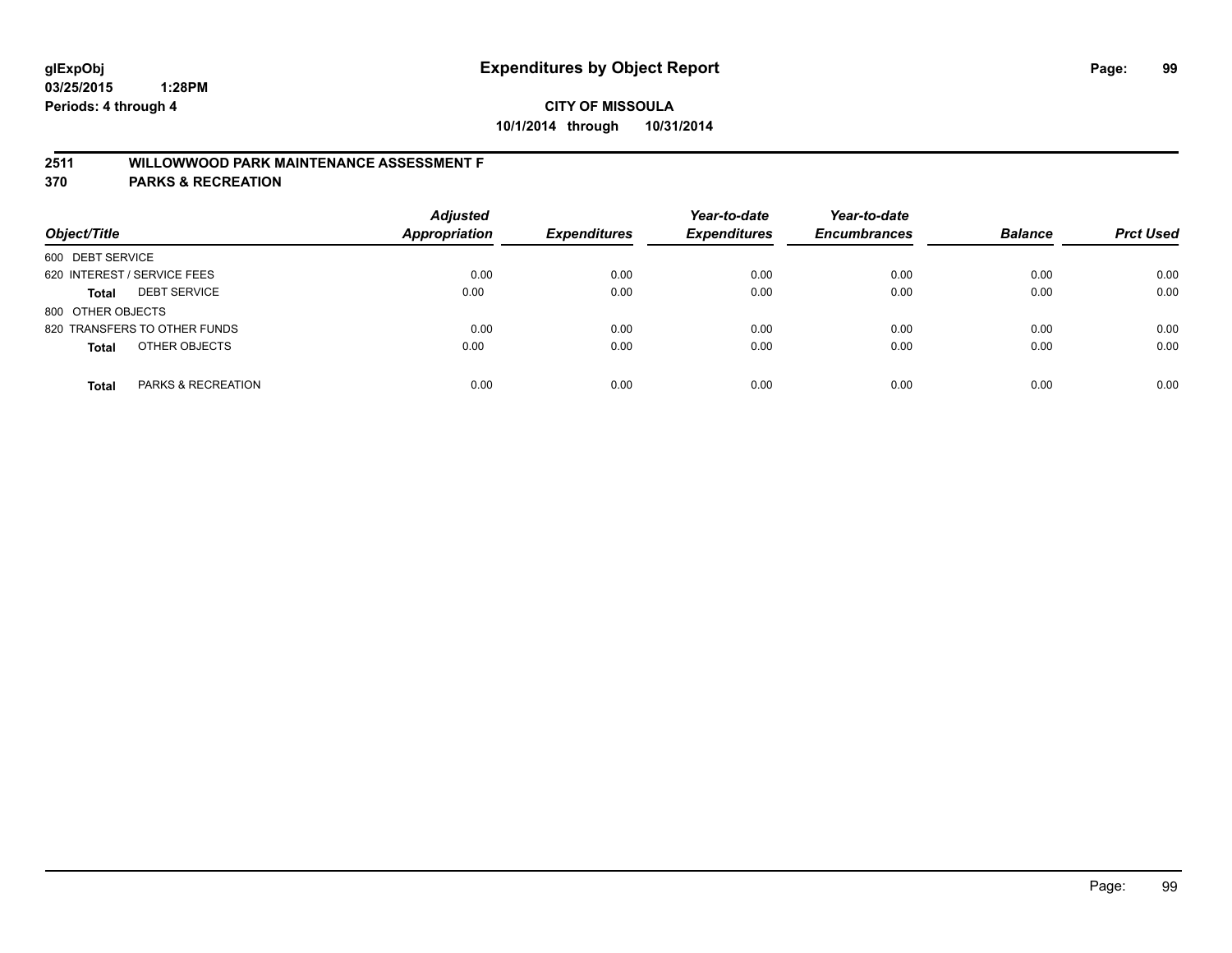**CITY OF MISSOULA 10/1/2014 through 10/31/2014**

## **2511 WILLOWWOOD PARK MAINTENANCE ASSESSMENT F**

| Object/Title                |                                 | <b>Adjusted</b><br><b>Appropriation</b> | <b>Expenditures</b> | Year-to-date<br><b>Expenditures</b> | Year-to-date<br><b>Encumbrances</b> | <b>Balance</b> | <b>Prct Used</b> |
|-----------------------------|---------------------------------|-----------------------------------------|---------------------|-------------------------------------|-------------------------------------|----------------|------------------|
| 600 DEBT SERVICE            |                                 |                                         |                     |                                     |                                     |                |                  |
| 620 INTEREST / SERVICE FEES |                                 | 0.00                                    | 0.00                | 0.00                                | 0.00                                | 0.00           | 0.00             |
| <b>Total</b>                | <b>DEBT SERVICE</b>             | 0.00                                    | 0.00                | 0.00                                | 0.00                                | 0.00           | 0.00             |
| 800 OTHER OBJECTS           |                                 |                                         |                     |                                     |                                     |                |                  |
|                             | 820 TRANSFERS TO OTHER FUNDS    | 0.00                                    | 0.00                | 0.00                                | 0.00                                | 0.00           | 0.00             |
| <b>Total</b>                | OTHER OBJECTS                   | 0.00                                    | 0.00                | 0.00                                | 0.00                                | 0.00           | 0.00             |
| <b>Total</b>                | WILLOWWOOD PARK MAINTENANCE ASS | 0.00                                    | 0.00                | 0.00                                | 0.00                                | 0.00           | 0.00             |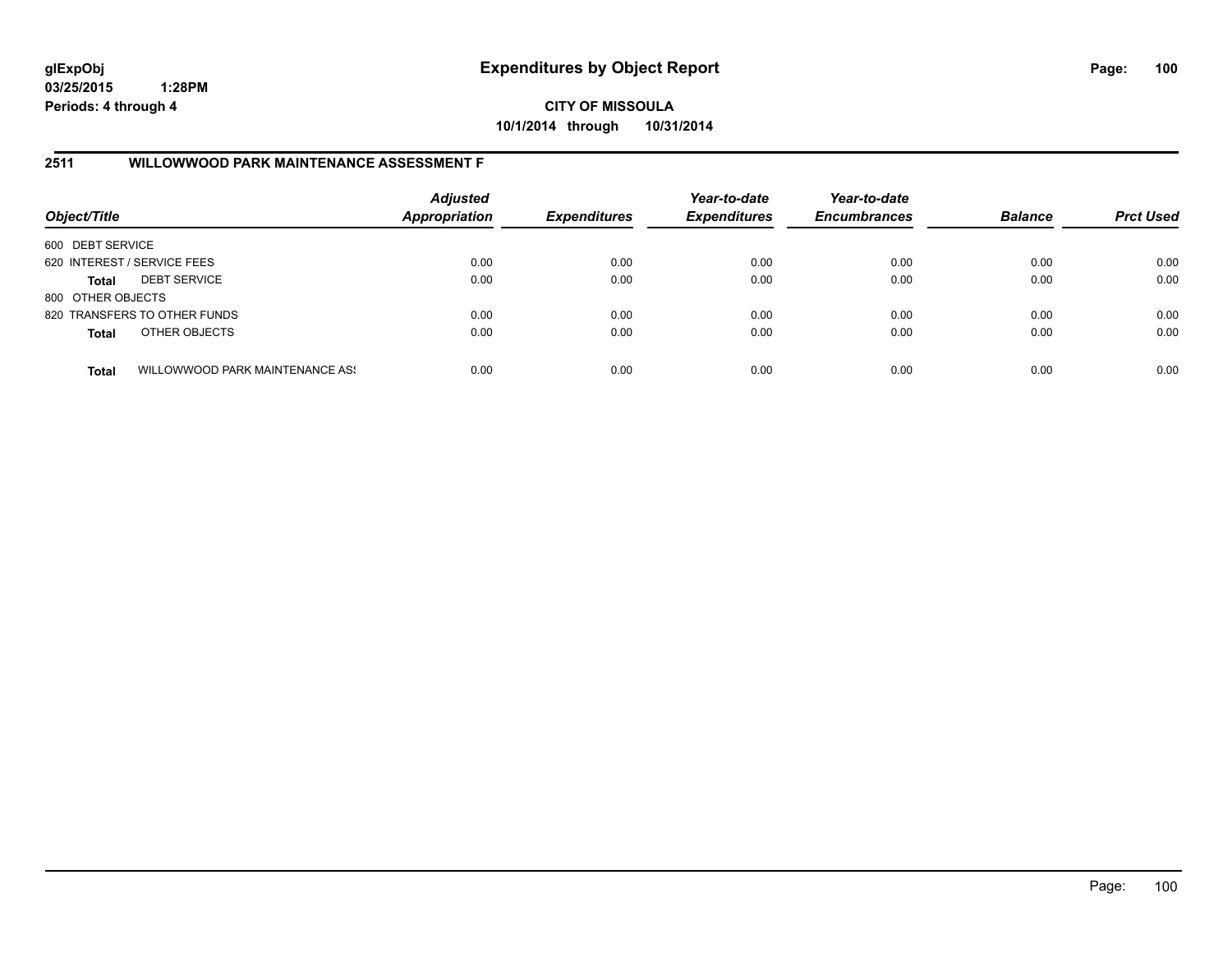#### **2512 ROAD DISTRICT #1**

**320 STREET MAINTENANCE**

|                               |                              | <b>Adjusted</b>         |                     | Year-to-date          | Year-to-date        |                         |                  |
|-------------------------------|------------------------------|-------------------------|---------------------|-----------------------|---------------------|-------------------------|------------------|
| Object/Title                  |                              | <b>Appropriation</b>    | <b>Expenditures</b> | <b>Expenditures</b>   | <b>Encumbrances</b> | <b>Balance</b>          | <b>Prct Used</b> |
| 100 PERSONAL SERVICES         |                              |                         |                     |                       |                     |                         |                  |
| 110 SALARIES AND WAGES        |                              | 25,620.00               | 0.00                | 0.00                  | 0.00                | 25,620.00               | 0.00             |
|                               | 140 EMPLOYER CONTRIBUTIONS   | 6,255.00                | 0.00                | 0.00                  | 0.00                | 6,255.00                | 0.00             |
| Total                         | PERSONAL SERVICES            | 31,875.00               | 0.00                | 0.00                  | 0.00                | 31,875.00               | 0.00             |
| 200 SUPPLIES                  |                              |                         |                     |                       |                     |                         |                  |
| 220 OPERATING SUPPLIES        |                              | 91,014.00               | 5,800.38            | 7,141.05              | 0.00                | 83,872.95               | 7.85             |
| 230 REPAIR/MAINTENANCE        |                              | 94,978.00               | 3,967.49            | 10,966.82             | 0.00                | 84,011.18               | 11.55            |
| 231 GASOLINE                  |                              | 1,135.00                | 0.00                | 0.00                  | 0.00                | 1,135.00                | 0.00             |
| <b>Total</b>                  | <b>SUPPLIES</b>              | 187, 127.00             | 9,767.87            | 18,107.87             | 0.00                | 169,019.13              | 9.68             |
|                               | 300 PURCHASED SERVICES       |                         |                     |                       |                     |                         |                  |
| 343 WATER CHARGES             |                              | 0.00                    | 0.00                | 0.00                  | 0.00                | 0.00                    | 0.00             |
|                               | 350 PROFESSIONAL SERVICES    | 20,000.00               | 0.00                | 0.00                  | 0.00                | 20,000.00               | 0.00             |
| Total                         | PURCHASED SERVICES           | 20,000.00               | 0.00                | 0.00                  | 0.00                | 20,000.00               | 0.00             |
| 400 BUILDING MATERIALS        |                              |                         |                     |                       |                     |                         |                  |
| <b>400 BUILDING MATERIALS</b> |                              | 175,201.00              | 1,101.90            | 13,101.52             | 0.00                | 162,099.48              | 7.48             |
| <b>Total</b>                  | <b>BUILDING MATERIALS</b>    | 175,201.00              | 1,101.90            | 13,101.52             | 0.00                | 162,099.48              | 7.48             |
| 500 FIXED CHARGES             |                              |                         |                     |                       |                     |                         |                  |
| 500 FIXED CHARGES             |                              | 10,000.00               | 0.00                | 10,000.00             | 0.00                | 0.00                    | 100.00           |
| <b>Total</b>                  | <b>FIXED CHARGES</b>         | 10,000.00               | 0.00                | 10,000.00             | 0.00                | 0.00                    | 100.00           |
| 600 DEBT SERVICE              |                              |                         |                     |                       |                     |                         |                  |
| 610 PRINCIPAL                 |                              | 218,771.00              |                     |                       | 0.00                |                         | 20.78            |
|                               | 620 INTEREST / SERVICE FEES  |                         | 0.00                | 45,470.94             |                     | 173,300.06              | 8.07             |
|                               | <b>DEBT SERVICE</b>          | 32,025.00<br>250,796.00 | 0.00<br>0.00        | 2,584.58<br>48,055.52 | 0.00<br>0.00        | 29,440.42<br>202,740.48 | 19.16            |
| Total                         |                              |                         |                     |                       |                     |                         |                  |
| 800 OTHER OBJECTS             |                              |                         |                     |                       |                     |                         |                  |
|                               | 820 TRANSFERS TO OTHER FUNDS | 0.00                    | 0.00                | 0.00                  | 0.00                | 0.00                    | 0.00             |
| 845 CONTINGENCY               |                              | 0.00                    | 0.00                | 0.00                  | 0.00                | 0.00                    | 0.00             |
| <b>Total</b>                  | OTHER OBJECTS                | 0.00                    | 0.00                | 0.00                  | 0.00                | 0.00                    | 0.00             |
| 900 CAPITAL OUTLAY            |                              |                         |                     |                       |                     |                         |                  |
| 930 IMPROVEMENTS              |                              | 597,303.00              | 5,778.90            | 6,607.65              | 0.00                | 590,695.35              | 1.11             |
| <b>Total</b>                  | <b>CAPITAL OUTLAY</b>        | 597,303.00              | 5,778.90            | 6,607.65              | 0.00                | 590,695.35              | 1.11             |
| Total                         | <b>STREET MAINTENANCE</b>    | 1,272,302.00            | 16,648.67           | 95,872.56             | 0.00                | 1,176,429.44            | 7.54             |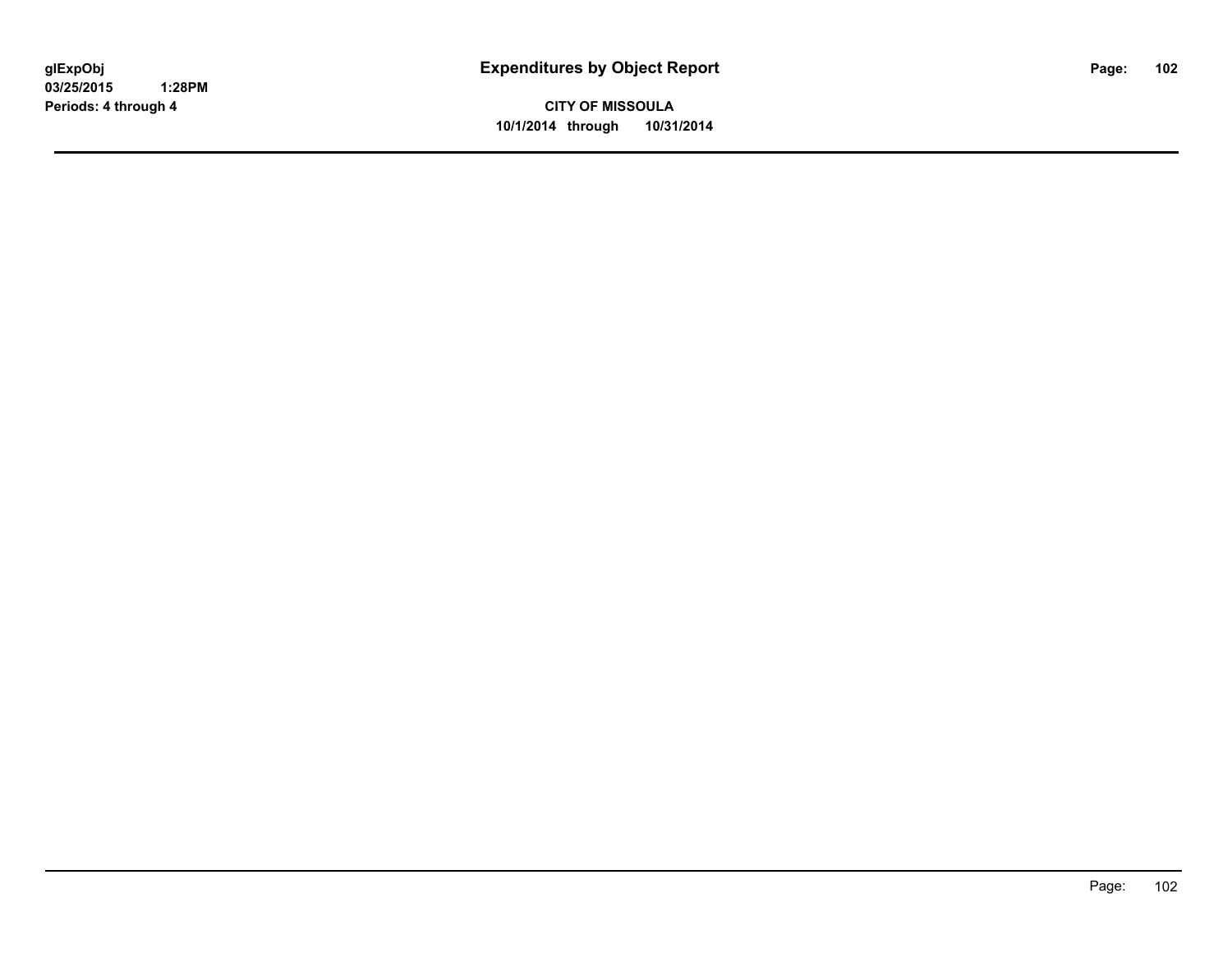#### **2512 ROAD DISTRICT #1**

|                                           | <b>Adjusted</b>      |                     | Year-to-date        | Year-to-date        |                |                  |
|-------------------------------------------|----------------------|---------------------|---------------------|---------------------|----------------|------------------|
| Object/Title                              | <b>Appropriation</b> | <b>Expenditures</b> | <b>Expenditures</b> | <b>Encumbrances</b> | <b>Balance</b> | <b>Prct Used</b> |
| 100 PERSONAL SERVICES                     |                      |                     |                     |                     |                |                  |
| 110 SALARIES AND WAGES                    | 25,620.00            | 0.00                | 0.00                | 0.00                | 25,620.00      | 0.00             |
| 140 EMPLOYER CONTRIBUTIONS                | 6,255.00             | 0.00                | 0.00                | 0.00                | 6,255.00       | 0.00             |
| PERSONAL SERVICES<br><b>Total</b>         | 31,875.00            | 0.00                | 0.00                | 0.00                | 31,875.00      | 0.00             |
| 200 SUPPLIES                              |                      |                     |                     |                     |                |                  |
| 220 OPERATING SUPPLIES                    | 91,014.00            | 5,800.38            | 7,141.05            | 0.00                | 83,872.95      | 7.85             |
| 230 REPAIR/MAINTENANCE                    | 94,978.00            | 3,967.49            | 10,966.82           | 0.00                | 84,011.18      | 11.55            |
| 231 GASOLINE                              | 1,135.00             | 0.00                | 0.00                | 0.00                | 1,135.00       | 0.00             |
| <b>SUPPLIES</b><br>Total                  | 187,127.00           | 9,767.87            | 18,107.87           | 0.00                | 169,019.13     | 9.68             |
| 300 PURCHASED SERVICES                    |                      |                     |                     |                     |                |                  |
| 343 WATER CHARGES                         | 0.00                 | 0.00                | 0.00                | 0.00                | 0.00           | 0.00             |
| 350 PROFESSIONAL SERVICES                 | 20,000.00            | 0.00                | 0.00                | 0.00                | 20,000.00      | 0.00             |
| PURCHASED SERVICES<br><b>Total</b>        | 20,000.00            | 0.00                | 0.00                | 0.00                | 20,000.00      | 0.00             |
| 400 BUILDING MATERIALS                    |                      |                     |                     |                     |                |                  |
| <b>400 BUILDING MATERIALS</b>             | 175,201.00           | 1,101.90            | 13,101.52           | 0.00                | 162,099.48     | 7.48             |
| <b>BUILDING MATERIALS</b><br><b>Total</b> | 175,201.00           | 1,101.90            | 13,101.52           | 0.00                | 162,099.48     | 7.48             |
| 500 FIXED CHARGES                         |                      |                     |                     |                     |                |                  |
| 500 FIXED CHARGES                         | 10,000.00            | 0.00                | 10,000.00           | 0.00                | 0.00           | 100.00           |
| <b>FIXED CHARGES</b><br><b>Total</b>      | 10,000.00            | 0.00                | 10,000.00           | 0.00                | 0.00           | 100.00           |
| 600 DEBT SERVICE                          |                      |                     |                     |                     |                |                  |
| 610 PRINCIPAL                             | 218,771.00           | 0.00                | 45,470.94           | 0.00                | 173,300.06     | 20.78            |
| 620 INTEREST / SERVICE FEES               | 32,025.00            | 0.00                | 2,584.58            | 0.00                | 29,440.42      | 8.07             |
| <b>DEBT SERVICE</b><br>Total              | 250,796.00           | 0.00                | 48,055.52           | 0.00                | 202,740.48     | 19.16            |
| 800 OTHER OBJECTS                         |                      |                     |                     |                     |                |                  |
| 820 TRANSFERS TO OTHER FUNDS              | 0.00                 | 0.00                | 0.00                | 0.00                | 0.00           | 0.00             |
| 845 CONTINGENCY                           | 0.00                 | 0.00                | 0.00                | 0.00                | 0.00           | 0.00             |
| OTHER OBJECTS<br>Total                    | 0.00                 | 0.00                | 0.00                | 0.00                | 0.00           | 0.00             |
| 900 CAPITAL OUTLAY                        |                      |                     |                     |                     |                |                  |
| 930 IMPROVEMENTS                          | 597,303.00           | 5,778.90            | 6,607.65            | 0.00                | 590,695.35     | 1.11             |
| <b>CAPITAL OUTLAY</b><br><b>Total</b>     | 597,303.00           | 5,778.90            | 6,607.65            | 0.00                | 590,695.35     | 1.11             |
| <b>ROAD DISTRICT#1</b><br><b>Total</b>    | 1,272,302.00         | 16,648.67           | 95,872.56           | 0.00                | 1,176,429.44   | 7.54             |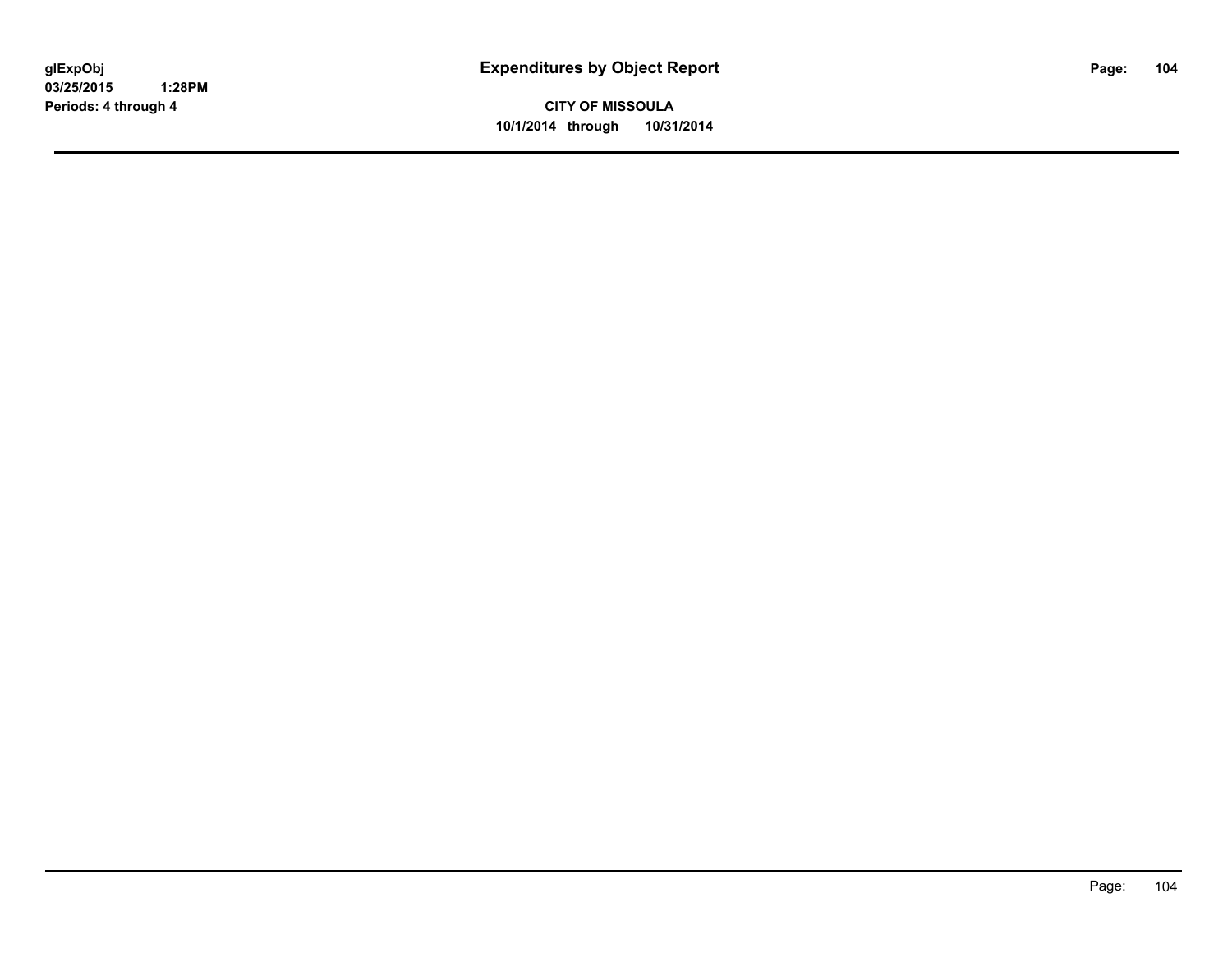# **2513 PARK DISTRICT #1**

**270 CITY ATTORNEY**

| Object/Title          |                            | <b>Adjusted</b><br>Appropriation | <b>Expenditures</b> | Year-to-date<br><b>Expenditures</b> | Year-to-date<br><b>Encumbrances</b> | <b>Balance</b> | <b>Prct Used</b> |
|-----------------------|----------------------------|----------------------------------|---------------------|-------------------------------------|-------------------------------------|----------------|------------------|
| 100 PERSONAL SERVICES |                            |                                  |                     |                                     |                                     |                |                  |
|                       | 140 EMPLOYER CONTRIBUTIONS | 0.00                             | 0.00                | 0.00                                | 0.00                                | 0.00           | 0.00             |
| <b>Total</b>          | PERSONAL SERVICES          | 0.00                             | 0.00                | 0.00                                | 0.00                                | 0.00           | 0.00             |
| Total                 | <b>CITY ATTORNEY</b>       | 0.00                             | 0.00                | 0.00                                | 0.00                                | 0.00           | 0.00             |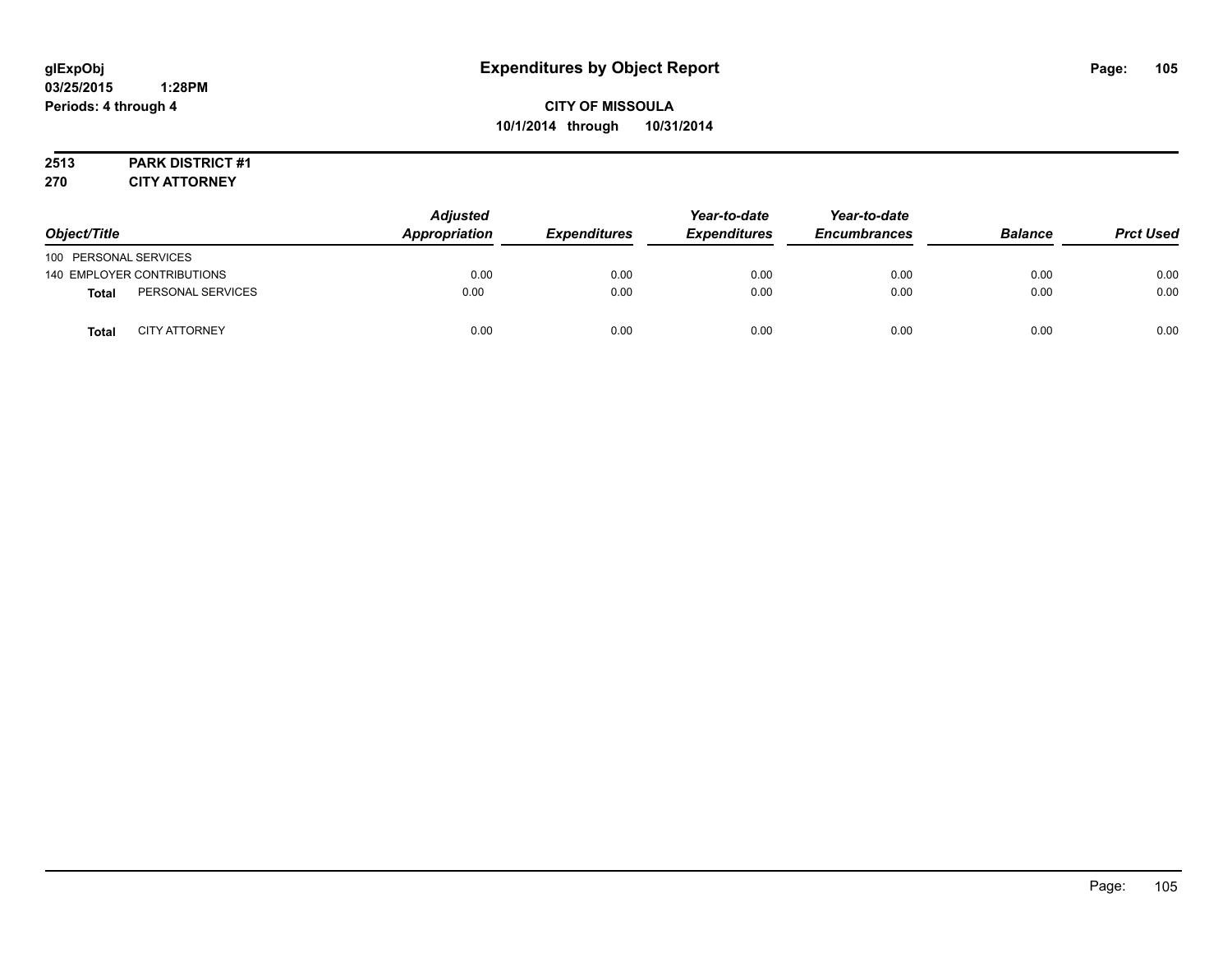#### **2513 PARK DISTRICT #1**

**370 PARKS & RECREATION**

|                        |                                    | <b>Adjusted</b> |                     | Year-to-date        | Year-to-date        |                |                  |
|------------------------|------------------------------------|-----------------|---------------------|---------------------|---------------------|----------------|------------------|
| Object/Title           |                                    | Appropriation   | <b>Expenditures</b> | <b>Expenditures</b> | <b>Encumbrances</b> | <b>Balance</b> | <b>Prct Used</b> |
| 100 PERSONAL SERVICES  |                                    |                 |                     |                     |                     |                |                  |
| 110 SALARIES AND WAGES |                                    | 78.037.00       | 3,059.45            | 11,565.04           | 0.00                | 66,471.96      | 14.82            |
|                        | 120 OVERTIME/TERMINATION           | 0.00            | 0.00                | 0.00                | 0.00                | 0.00           | 0.00             |
|                        | 140 EMPLOYER CONTRIBUTIONS         | 34,914.00       | 635.70              | 2,169.53            | 0.00                | 32,744.47      | 6.21             |
|                        | 141 STATE RETIREMENT CONTRIBUTIONS | 0.00            | 2.31                | 16.22               | 0.00                | $-16.22$       | 0.00             |
| Total                  | PERSONAL SERVICES                  | 112,951.00      | 3,697.46            | 13,750.79           | 0.00                | 99,200.21      | 12.17            |
| 200 SUPPLIES           |                                    |                 |                     |                     |                     |                |                  |
| 220 OPERATING SUPPLIES |                                    | 69,216.00       | 14,615.95           | 30,230.03           | 0.00                | 38,985.97      | 43.67            |
| 230 REPAIR/MAINTENANCE |                                    | 90.266.00       | 3,374.75            | 15,929.38           | 0.00                | 74,336.62      | 17.65            |
| 231 GASOLINE           |                                    | 10.144.00       | 0.00                | 4,072.00            | 0.00                | 6.072.00       | 40.14            |
| <b>Total</b>           | <b>SUPPLIES</b>                    | 169,626.00      | 17,990.70           | 50,231.41           | 0.00                | 119,394.59     | 29.61            |
|                        | 300 PURCHASED SERVICES             |                 |                     |                     |                     |                |                  |
|                        | 320 PRINTING & DUPLICATING         | 0.00            | 0.00                | 0.00                | 0.00                | 0.00           | 0.00             |
|                        | 341 ELECTRICITY & NATURAL GAS      | 28,622.00       | 3,006.99            | 22,456.15           | 0.00                | 6,165.85       | 78.46            |
| 343 WATER CHARGES      |                                    | 7,685.00        | 0.00                | 8,127.00            | 0.00                | $-442.00$      | 105.75           |
| 345 GARBAGE            |                                    | 3.090.00        | 153.25              | 569.58              | 0.00                | 2,520.42       | 18.43            |
|                        | 350 PROFESSIONAL SERVICES          | 96,845.00       | 4,787.03            | 19,777.88           | 0.00                | 77,067.12      | 20.42            |
|                        | 360 REPAIR & MAINTENANCE           | 127,640.00      | 6,398.40            | 36,715.41           | 0.00                | 90,924.59      | 28.76            |
| <b>Total</b>           | PURCHASED SERVICES                 | 263,882.00      | 14,345.67           | 87,646.02           | 0.00                | 176,235.98     | 33.21            |
| 600 DEBT SERVICE       |                                    |                 |                     |                     |                     |                |                  |
| 610 PRINCIPAL          |                                    | 57.511.00       | 0.00                | 103,590.49          | 0.00                | $-46,079.49$   | 180.12           |
|                        | 620 INTEREST / SERVICE FEES        | 487.00          | 0.00                | 1,946.27            | 0.00                | $-1,459.27$    | 399.64           |
| <b>Total</b>           | <b>DEBT SERVICE</b>                | 57,998.00       | 0.00                | 105,536.76          | 0.00                | $-47,538.76$   | 181.97           |
| 900 CAPITAL OUTLAY     |                                    |                 |                     |                     |                     |                |                  |
| 930 IMPROVEMENTS       |                                    | 30,000.00       | 0.00                | 15,846.00           | 0.00                | 14,154.00      | 52.82            |
| <b>Total</b>           | <b>CAPITAL OUTLAY</b>              | 30,000.00       | 0.00                | 15,846.00           | 0.00                | 14,154.00      | 52.82            |
| <b>Total</b>           | PARKS & RECREATION                 | 634,457.00      | 36,033.83           | 273,010.98          | 0.00                | 361,446.02     | 43.03            |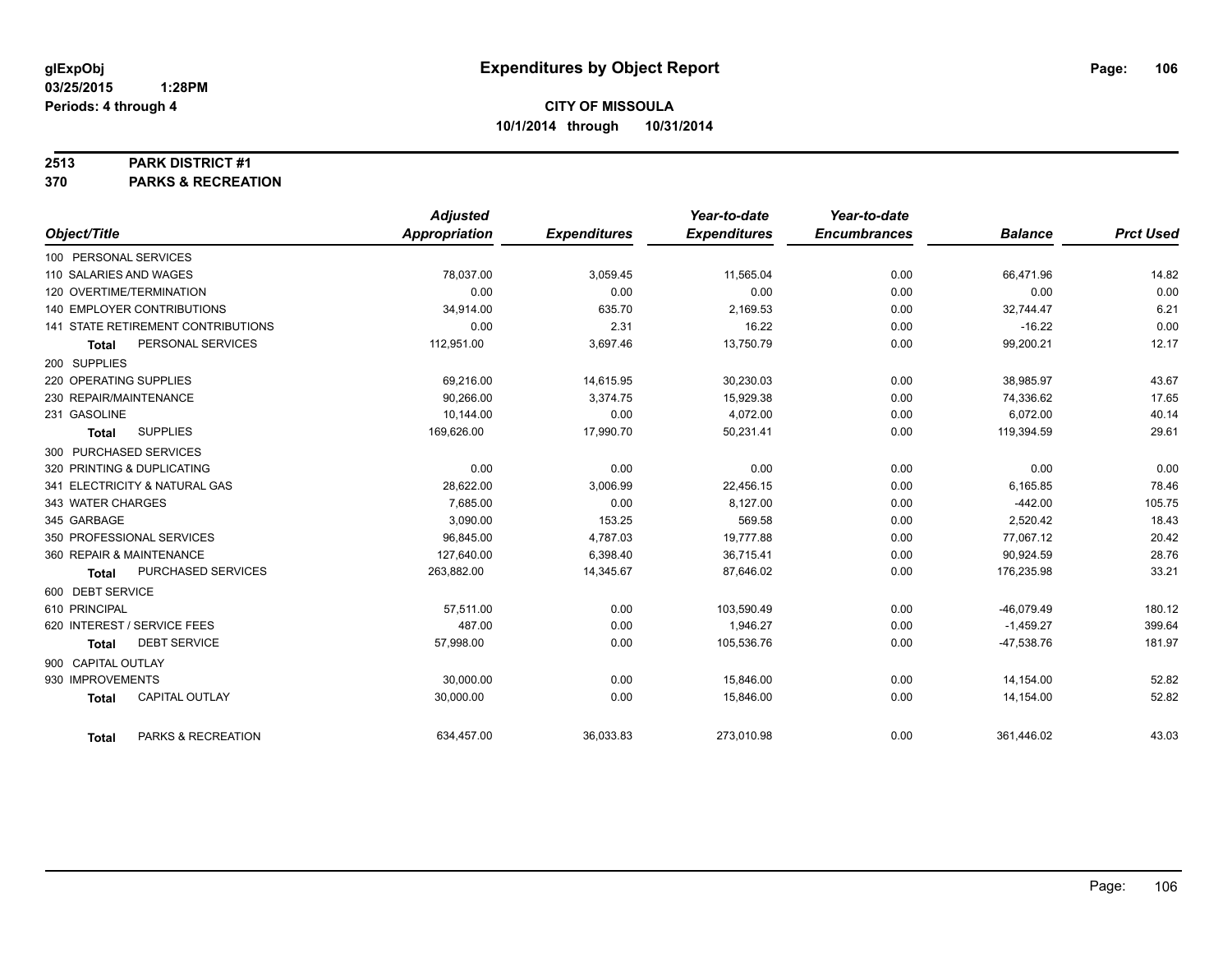#### **2513 PARK DISTRICT #1**

|                                       | <b>Adjusted</b>      |                     | Year-to-date        | Year-to-date        |                |                  |
|---------------------------------------|----------------------|---------------------|---------------------|---------------------|----------------|------------------|
| Object/Title                          | <b>Appropriation</b> | <b>Expenditures</b> | <b>Expenditures</b> | <b>Encumbrances</b> | <b>Balance</b> | <b>Prct Used</b> |
| 100 PERSONAL SERVICES                 |                      |                     |                     |                     |                |                  |
| 110 SALARIES AND WAGES                | 78,037.00            | 3,059.45            | 11,565.04           | 0.00                | 66,471.96      | 14.82            |
| 120 OVERTIME/TERMINATION              | 0.00                 | 0.00                | 0.00                | 0.00                | 0.00           | 0.00             |
| 140 EMPLOYER CONTRIBUTIONS            | 34,914.00            | 635.70              | 2,169.53            | 0.00                | 32,744.47      | 6.21             |
| 141 STATE RETIREMENT CONTRIBUTIONS    | 0.00                 | 2.31                | 16.22               | 0.00                | $-16.22$       | 0.00             |
| PERSONAL SERVICES<br><b>Total</b>     | 112,951.00           | 3,697.46            | 13,750.79           | 0.00                | 99,200.21      | 12.17            |
| 200 SUPPLIES                          |                      |                     |                     |                     |                |                  |
| 220 OPERATING SUPPLIES                | 69,216.00            | 14,615.95           | 30,230.03           | 0.00                | 38,985.97      | 43.67            |
| 230 REPAIR/MAINTENANCE                | 90,266.00            | 3,374.75            | 15,929.38           | 0.00                | 74,336.62      | 17.65            |
| 231 GASOLINE                          | 10,144.00            | 0.00                | 4,072.00            | 0.00                | 6,072.00       | 40.14            |
| <b>SUPPLIES</b><br><b>Total</b>       | 169,626.00           | 17,990.70           | 50,231.41           | 0.00                | 119,394.59     | 29.61            |
| 300 PURCHASED SERVICES                |                      |                     |                     |                     |                |                  |
| 320 PRINTING & DUPLICATING            | 0.00                 | 0.00                | 0.00                | 0.00                | 0.00           | 0.00             |
| 341 ELECTRICITY & NATURAL GAS         | 28,622.00            | 3,006.99            | 22,456.15           | 0.00                | 6,165.85       | 78.46            |
| 343 WATER CHARGES                     | 7.685.00             | 0.00                | 8.127.00            | 0.00                | $-442.00$      | 105.75           |
| 345 GARBAGE                           | 3,090.00             | 153.25              | 569.58              | 0.00                | 2,520.42       | 18.43            |
| 350 PROFESSIONAL SERVICES             | 96,845.00            | 4,787.03            | 19,777.88           | 0.00                | 77,067.12      | 20.42            |
| 360 REPAIR & MAINTENANCE              | 127,640.00           | 6,398.40            | 36,715.41           | 0.00                | 90,924.59      | 28.76            |
| PURCHASED SERVICES<br>Total           | 263,882.00           | 14,345.67           | 87,646.02           | 0.00                | 176,235.98     | 33.21            |
| 600 DEBT SERVICE                      |                      |                     |                     |                     |                |                  |
| 610 PRINCIPAL                         | 57,511.00            | 0.00                | 103,590.49          | 0.00                | $-46,079.49$   | 180.12           |
| 620 INTEREST / SERVICE FEES           | 487.00               | 0.00                | 1,946.27            | 0.00                | $-1,459.27$    | 399.64           |
| <b>DEBT SERVICE</b><br><b>Total</b>   | 57,998.00            | 0.00                | 105,536.76          | 0.00                | $-47,538.76$   | 181.97           |
| 900 CAPITAL OUTLAY                    |                      |                     |                     |                     |                |                  |
| 930 IMPROVEMENTS                      | 30,000.00            | 0.00                | 15,846.00           | 0.00                | 14,154.00      | 52.82            |
| <b>CAPITAL OUTLAY</b><br><b>Total</b> | 30,000.00            | 0.00                | 15,846.00           | 0.00                | 14,154.00      | 52.82            |
| PARK DISTRICT #1<br><b>Total</b>      | 634,457.00           | 36,033.83           | 273,010.98          | 0.00                | 361,446.02     | 43.03            |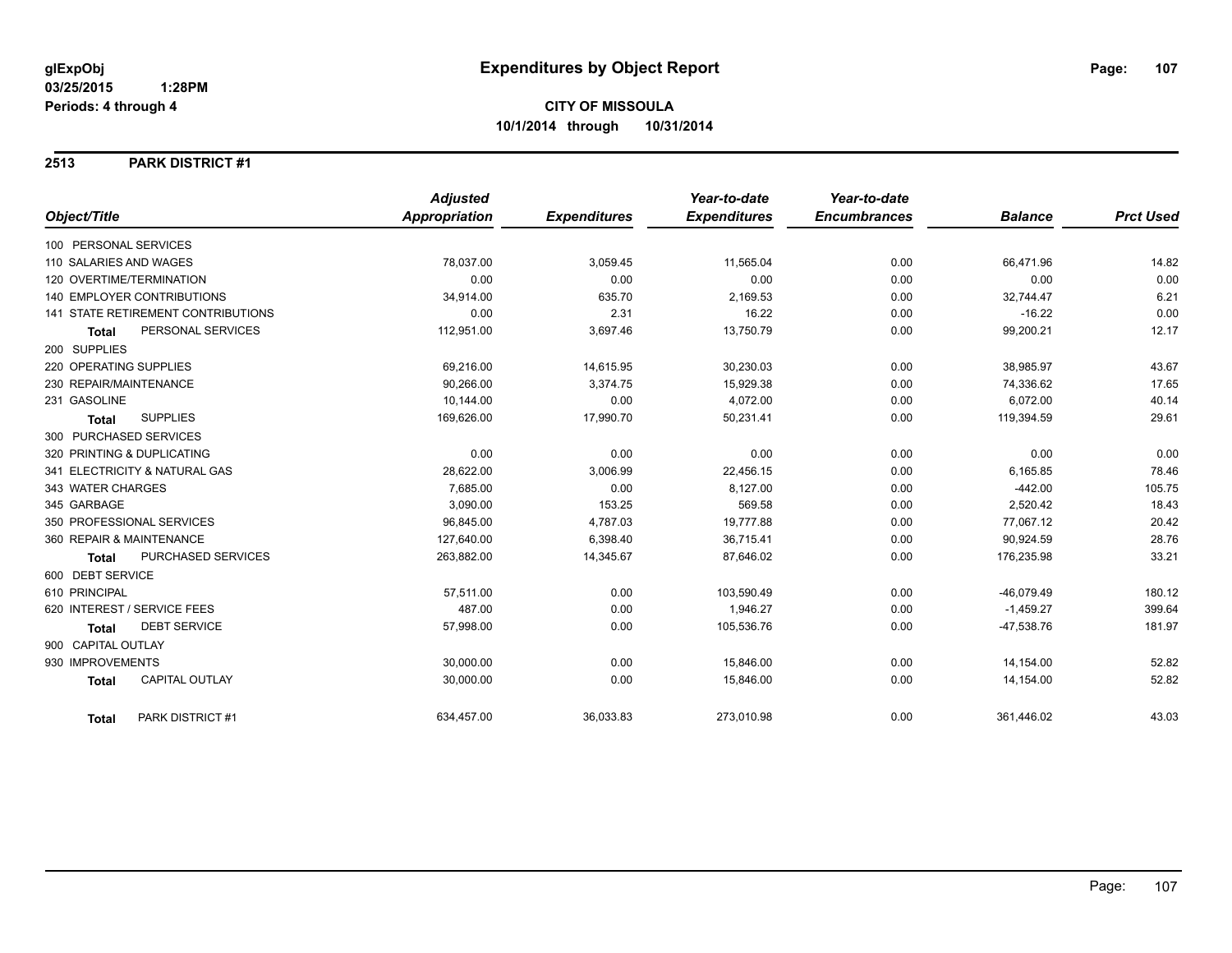#### **2514 PUBLIC SAFETY & JUSTICE DISTRICT**

**297 PUBLIC SAFETY/JUSTICE**

| Object/Title           |                       | <b>Adjusted</b><br>Appropriation | <b>Expenditures</b> | Year-to-date<br><b>Expenditures</b> | Year-to-date<br><b>Encumbrances</b> | <b>Balance</b> | <b>Prct Used</b> |
|------------------------|-----------------------|----------------------------------|---------------------|-------------------------------------|-------------------------------------|----------------|------------------|
| 300 PURCHASED SERVICES |                       |                                  |                     |                                     |                                     |                |                  |
| 310 COMMUNICATIONS     |                       | 0.00                             | 0.00                | 0.00                                | 0.00                                | 0.00           | 0.00             |
| <b>Total</b>           | PURCHASED SERVICES    | 0.00                             | 0.00                | 0.00                                | 0.00                                | 0.00           | 0.00             |
| Total                  | PUBLIC SAFETY/JUSTICE | 0.00                             | 0.00                | 0.00                                | 0.00                                | 0.00           | 0.00             |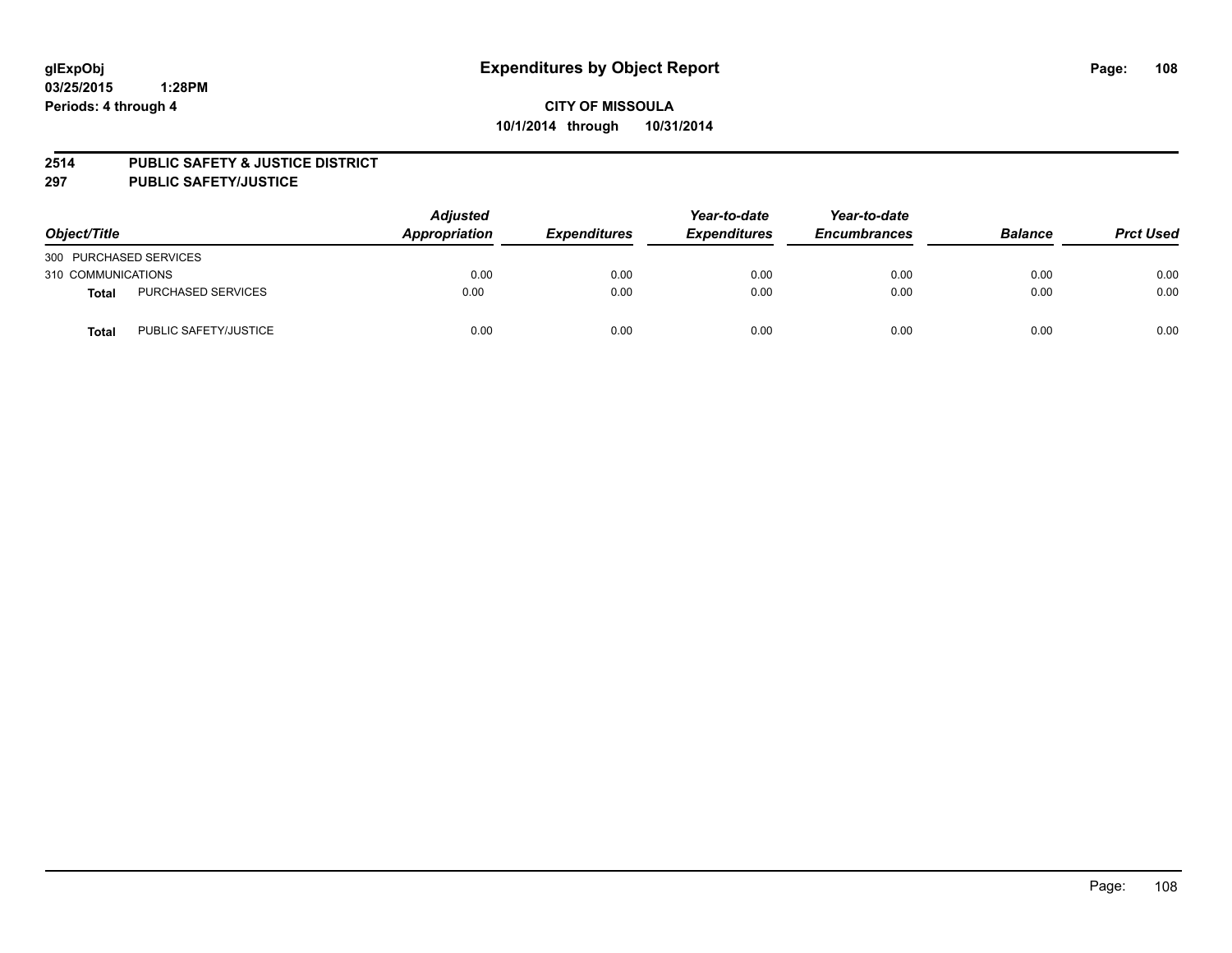**03/25/2015 1:28PM Periods: 4 through 4**

**CITY OF MISSOULA 10/1/2014 through 10/31/2014**

### **2514 PUBLIC SAFETY & JUSTICE DISTRICT**

| Object/Title                              | <b>Adjusted</b><br>Appropriation | <b>Expenditures</b> | Year-to-date<br><b>Expenditures</b> | Year-to-date<br><b>Encumbrances</b> | <b>Balance</b> | <b>Prct Used</b> |
|-------------------------------------------|----------------------------------|---------------------|-------------------------------------|-------------------------------------|----------------|------------------|
| 300 PURCHASED SERVICES                    |                                  |                     |                                     |                                     |                |                  |
| 310 COMMUNICATIONS                        | 0.00                             | 0.00                | 0.00                                | 0.00                                | 0.00           | 0.00             |
| PURCHASED SERVICES<br>Total               | 0.00                             | 0.00                | 0.00                                | 0.00                                | 0.00           | 0.00             |
| PUBLIC SAFETY & JUSTICE DISTRICT<br>Total | 0.00                             | 0.00                | 0.00                                | 0.00                                | 0.00           | 0.00             |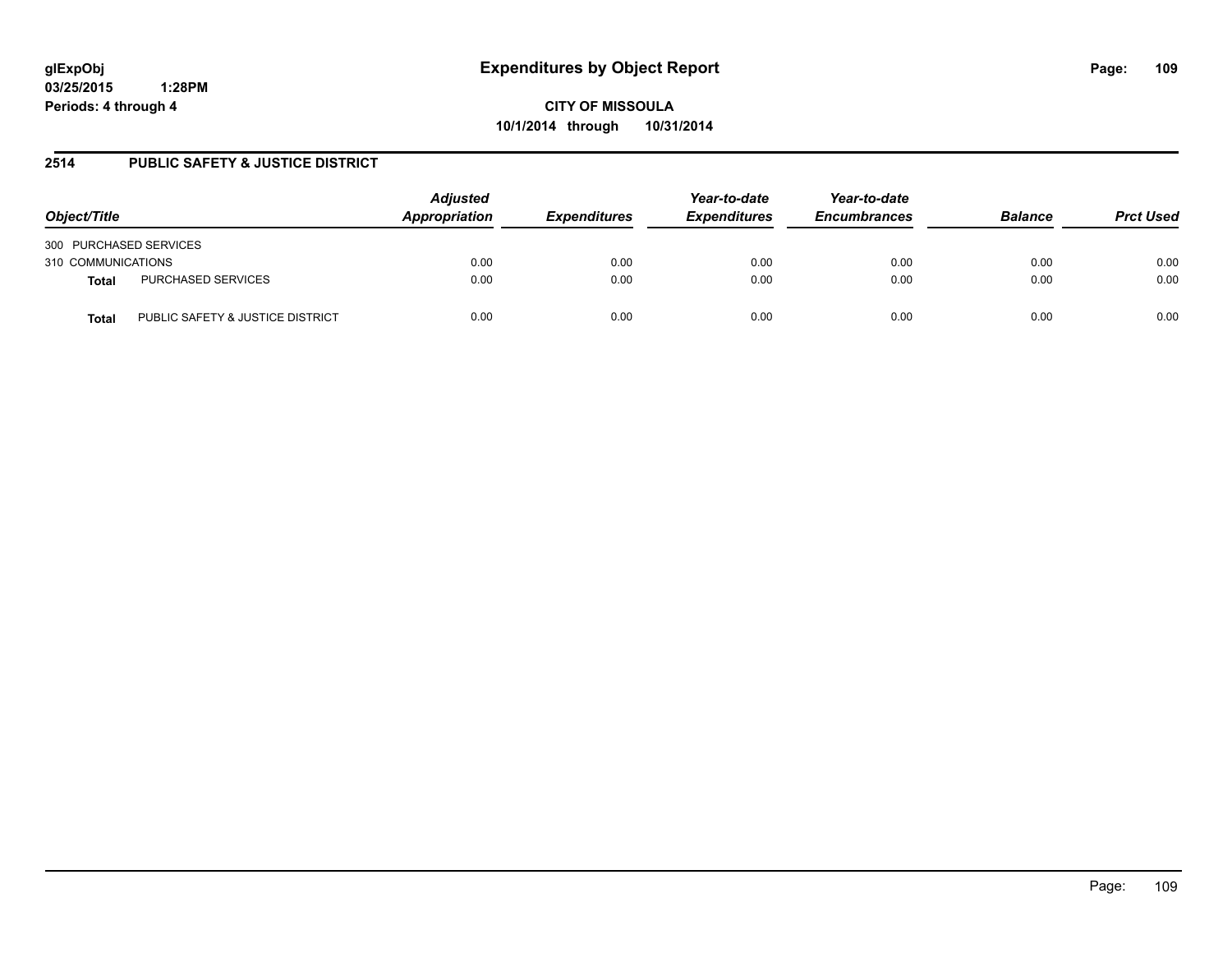**03/25/2015 1:28PM Periods: 4 through 4**

#### **2820 STATE GAS TAX FUND**

**280 PUBLIC WORKS ADMIN/ENGINEERING**

| Object/Title       |                                | <b>Adjusted</b><br><b>Appropriation</b> | <b>Expenditures</b> | Year-to-date<br><b>Expenditures</b> | Year-to-date<br><b>Encumbrances</b> | <b>Balance</b> | <b>Prct Used</b> |
|--------------------|--------------------------------|-----------------------------------------|---------------------|-------------------------------------|-------------------------------------|----------------|------------------|
|                    | 300 PURCHASED SERVICES         |                                         |                     |                                     |                                     |                |                  |
|                    | 350 PROFESSIONAL SERVICES      | 0.00                                    | 0.00                | 0.00                                | 0.00                                | 0.00           | 0.00             |
| Total              | PURCHASED SERVICES             | 0.00                                    | 0.00                | 0.00                                | 0.00                                | 0.00           | 0.00             |
| 500 FIXED CHARGES  |                                |                                         |                     |                                     |                                     |                |                  |
| 500 FIXED CHARGES  |                                | 0.00                                    | 0.00                | 0.00                                | 0.00                                | 0.00           | 0.00             |
| Total              | <b>FIXED CHARGES</b>           | 0.00                                    | 0.00                | 0.00                                | 0.00                                | 0.00           | 0.00             |
| 800 OTHER OBJECTS  |                                |                                         |                     |                                     |                                     |                |                  |
|                    | 820 TRANSFERS TO OTHER FUNDS   | 564,000.00                              | 0.00                | 0.00                                | 0.00                                | 564,000.00     | 0.00             |
| Total              | OTHER OBJECTS                  | 564,000.00                              | 0.00                | 0.00                                | 0.00                                | 564,000.00     | 0.00             |
| 900 CAPITAL OUTLAY |                                |                                         |                     |                                     |                                     |                |                  |
| 930 IMPROVEMENTS   |                                | 373.100.00                              | 1,283.00            | 158.485.81                          | 0.00                                | 214,614.19     | 42.48            |
| <b>Total</b>       | <b>CAPITAL OUTLAY</b>          | 373,100.00                              | 1,283.00            | 158,485.81                          | 0.00                                | 214,614.19     | 42.48            |
| <b>Total</b>       | PUBLIC WORKS ADMIN/ENGINEERING | 937,100.00                              | 1,283.00            | 158,485.81                          | 0.00                                | 778,614.19     | 16.91            |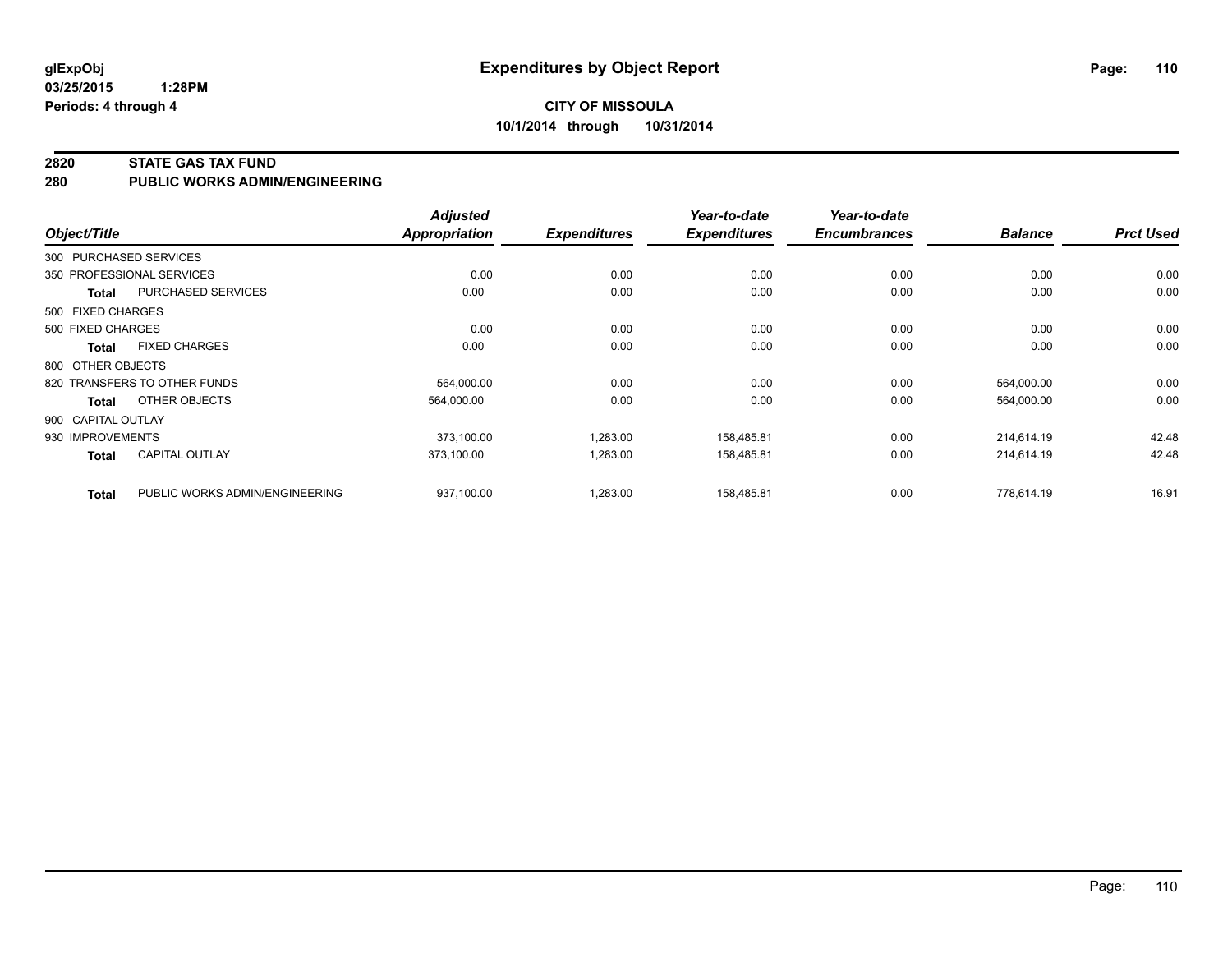### **2820 STATE GAS TAX FUND**

|                    |                              | <b>Adjusted</b>      |                     | Year-to-date        | Year-to-date        |                |                  |
|--------------------|------------------------------|----------------------|---------------------|---------------------|---------------------|----------------|------------------|
| Object/Title       |                              | <b>Appropriation</b> | <b>Expenditures</b> | <b>Expenditures</b> | <b>Encumbrances</b> | <b>Balance</b> | <b>Prct Used</b> |
|                    | 300 PURCHASED SERVICES       |                      |                     |                     |                     |                |                  |
|                    | 350 PROFESSIONAL SERVICES    | 0.00                 | 0.00                | 0.00                | 0.00                | 0.00           | 0.00             |
| <b>Total</b>       | PURCHASED SERVICES           | 0.00                 | 0.00                | 0.00                | 0.00                | 0.00           | 0.00             |
| 500 FIXED CHARGES  |                              |                      |                     |                     |                     |                |                  |
| 500 FIXED CHARGES  |                              | 0.00                 | 0.00                | 0.00                | 0.00                | 0.00           | 0.00             |
| <b>Total</b>       | <b>FIXED CHARGES</b>         | 0.00                 | 0.00                | 0.00                | 0.00                | 0.00           | 0.00             |
| 800 OTHER OBJECTS  |                              |                      |                     |                     |                     |                |                  |
|                    | 820 TRANSFERS TO OTHER FUNDS | 564,000.00           | 0.00                | 0.00                | 0.00                | 564,000.00     | 0.00             |
| Total              | OTHER OBJECTS                | 564,000.00           | 0.00                | 0.00                | 0.00                | 564,000.00     | 0.00             |
| 900 CAPITAL OUTLAY |                              |                      |                     |                     |                     |                |                  |
| 930 IMPROVEMENTS   |                              | 373,100.00           | 1,283.00            | 158,485.81          | 0.00                | 214,614.19     | 42.48            |
| Total              | <b>CAPITAL OUTLAY</b>        | 373,100.00           | 1,283.00            | 158,485.81          | 0.00                | 214,614.19     | 42.48            |
| <b>Total</b>       | STATE GAS TAX FUND           | 937,100.00           | 1,283.00            | 158,485.81          | 0.00                | 778,614.19     | 16.91            |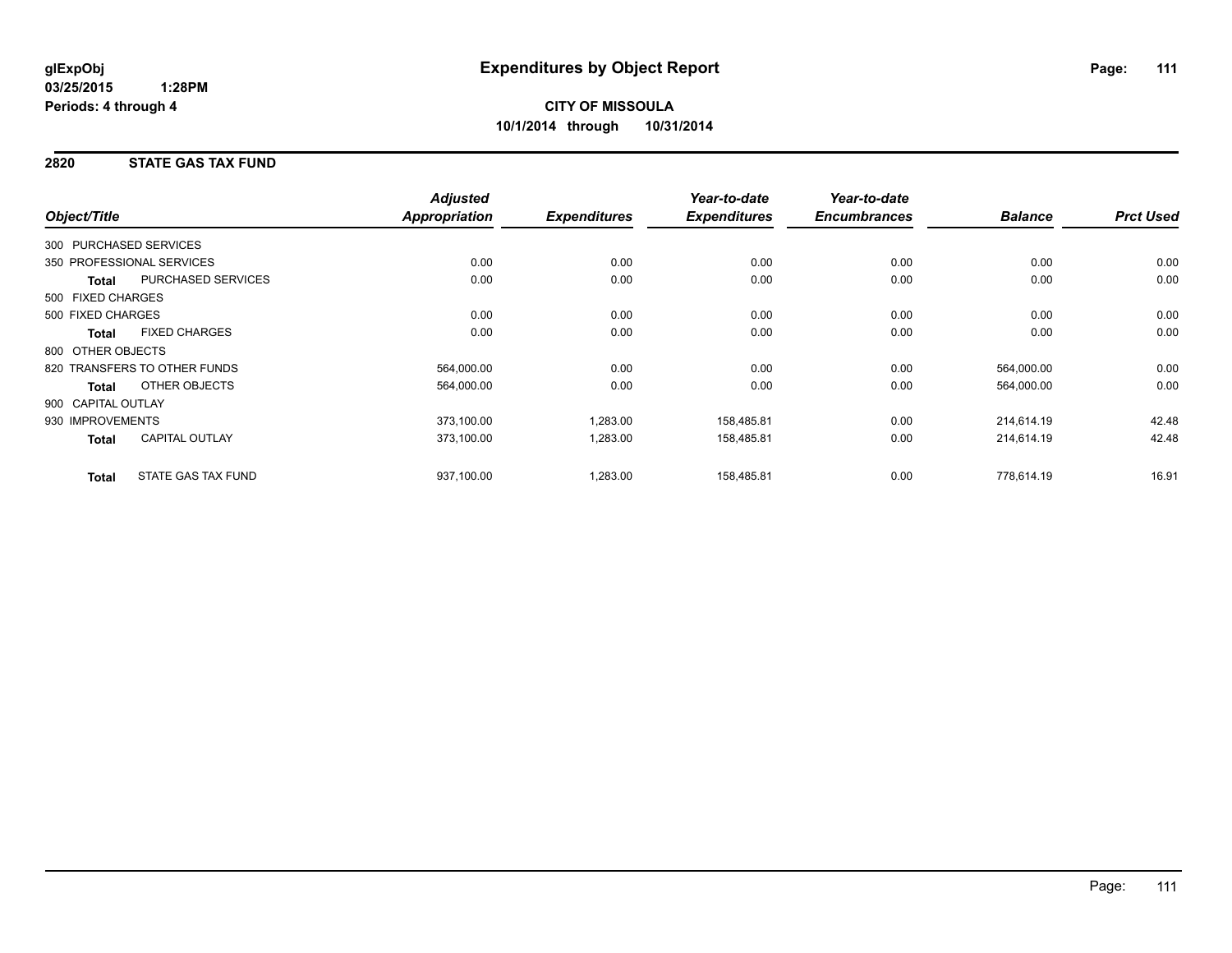### **2918 LAW ENFORCEMENT BLOCK GRANT FUND**

**290 POLICE**

|                                                   | <b>Adjusted</b> |                     | Year-to-date        | Year-to-date        |                |                  |
|---------------------------------------------------|-----------------|---------------------|---------------------|---------------------|----------------|------------------|
| Object/Title                                      | Appropriation   | <b>Expenditures</b> | <b>Expenditures</b> | <b>Encumbrances</b> | <b>Balance</b> | <b>Prct Used</b> |
| 100 PERSONAL SERVICES                             |                 |                     |                     |                     |                |                  |
| 110 SALARIES AND WAGES                            | 40.150.00       | 4.147.40            | 16,483.09           | 0.00                | 23,666.91      | 41.05            |
| 115 SALARIES/HEALTH INSURANCE BENEFIT             | 0.00            | 570.00              | 1,966.50            | 0.00                | $-1,966.50$    | 0.00             |
| 120 OVERTIME/TERMINATION                          | 14,850.00       | 0.00                | 0.00                | 0.00                | 14,850.00      | 0.00             |
| <b>140 EMPLOYER CONTRIBUTIONS</b>                 | 0.00            | 1,220.72            | 4,934.74            | 0.00                | $-4,934.74$    | 0.00             |
| 141 STATE RETIREMENT CONTRIBUTIONS                | 0.00            | 1,385.50            | 5,418.64            | 0.00                | $-5,418.64$    | 0.00             |
| PERSONAL SERVICES<br><b>Total</b>                 | 55,000.00       | 7,323.62            | 28,802.97           | 0.00                | 26,197.03      | 52.37            |
| 200 SUPPLIES                                      |                 |                     |                     |                     |                |                  |
| 210 OFFICE SUPPLIES                               | 0.00            | 0.00                | 0.00                | 0.00                | 0.00           | 0.00             |
| 220 OPERATING SUPPLIES                            | 0.00            | 0.00                | 1,726.00            | 0.00                | $-1,726.00$    | 0.00             |
| <b>SUPPLIES</b><br><b>Total</b>                   | 0.00            | 0.00                | 1,726.00            | 0.00                | $-1,726.00$    | 0.00             |
| 300 PURCHASED SERVICES                            |                 |                     |                     |                     |                |                  |
| 320 PRINTING & DUPLICATING                        | 0.00            | 0.00                | 0.00                | 0.00                | 0.00           | 0.00             |
| 344 TELEPHONE SERVICE                             | 0.00            | 0.00                | 0.00                | 0.00                | 0.00           | 0.00             |
| 350 PROFESSIONAL SERVICES                         | 25,166.00       | 6,257.01            | 6,257.01            | 0.00                | 18,908.99      | 24.86            |
| 370 TRAVEL                                        | 0.00            | 0.00                | 1,045.20            | 0.00                | $-1,045.20$    | 0.00             |
| 380 TRAINING                                      | 0.00            | 0.00                | 0.00                | 0.00                | 0.00           | 0.00             |
| <b>PURCHASED SERVICES</b><br><b>Total</b>         | 25,166.00       | 6,257.01            | 7,302.21            | 0.00                | 17,863.79      | 29.02            |
| 700 GRANTS & CONTRIBUTIONS                        |                 |                     |                     |                     |                |                  |
| 700 GRANTS & CONTRIBUTIONS                        | 58,000.00       | 0.00                | 0.00                | 0.00                | 58,000.00      | 0.00             |
| <b>GRANTS &amp; CONTRIBUTIONS</b><br><b>Total</b> | 58,000.00       | 0.00                | 0.00                | 0.00                | 58,000.00      | 0.00             |
| 900 CAPITAL OUTLAY                                |                 |                     |                     |                     |                |                  |
| 940 MACHINERY & EQUIPMENT                         | 0.00            | 0.00                | 0.00                | 0.00                | 0.00           | 0.00             |
| <b>CAPITAL OUTLAY</b><br><b>Total</b>             | 0.00            | 0.00                | 0.00                | 0.00                | 0.00           | 0.00             |
| <b>POLICE</b><br><b>Total</b>                     | 138,166.00      | 13,580.63           | 37,831.18           | 0.00                | 100,334.82     | 27.38            |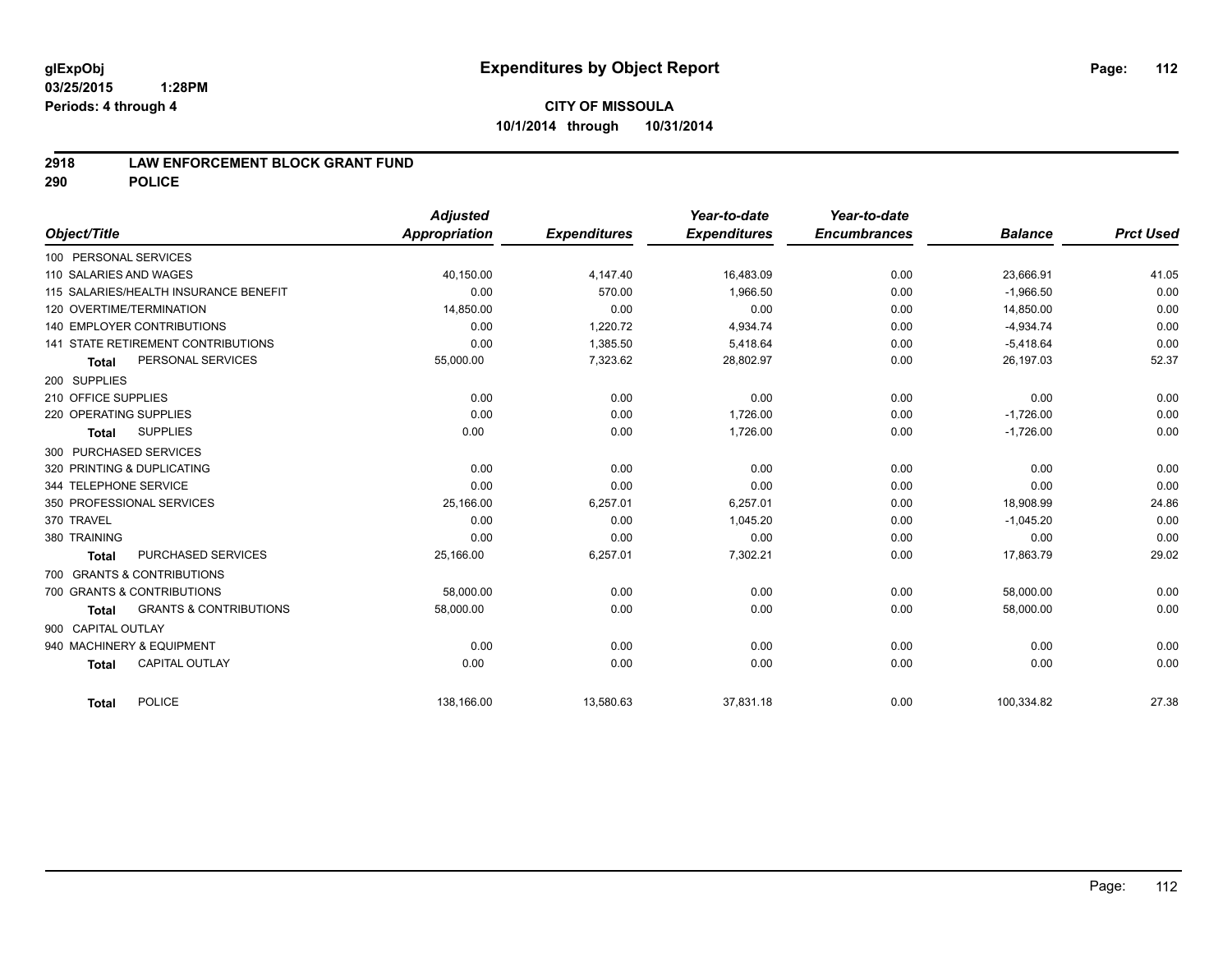#### **2918 LAW ENFORCEMENT BLOCK GRANT FUND**

**390 NON-DEPARTMENTAL**

| Object/Title      |                      | <b>Adjusted</b><br>Appropriation | <b>Expenditures</b> | Year-to-date<br><b>Expenditures</b> | Year-to-date<br><b>Encumbrances</b> | <b>Balance</b> | <b>Prct Used</b> |
|-------------------|----------------------|----------------------------------|---------------------|-------------------------------------|-------------------------------------|----------------|------------------|
| 500 FIXED CHARGES |                      |                                  |                     |                                     |                                     |                |                  |
| 500 FIXED CHARGES |                      | 0.00                             | 0.00                | 0.00                                | 0.00                                | 0.00           | 0.00             |
| <b>Total</b>      | <b>FIXED CHARGES</b> | 0.00                             | 0.00                | 0.00                                | 0.00                                | 0.00           | 0.00             |
| Total             | NON-DEPARTMENTAL     | 0.00                             | 0.00                | 0.00                                | 0.00                                | 0.00           | 0.00             |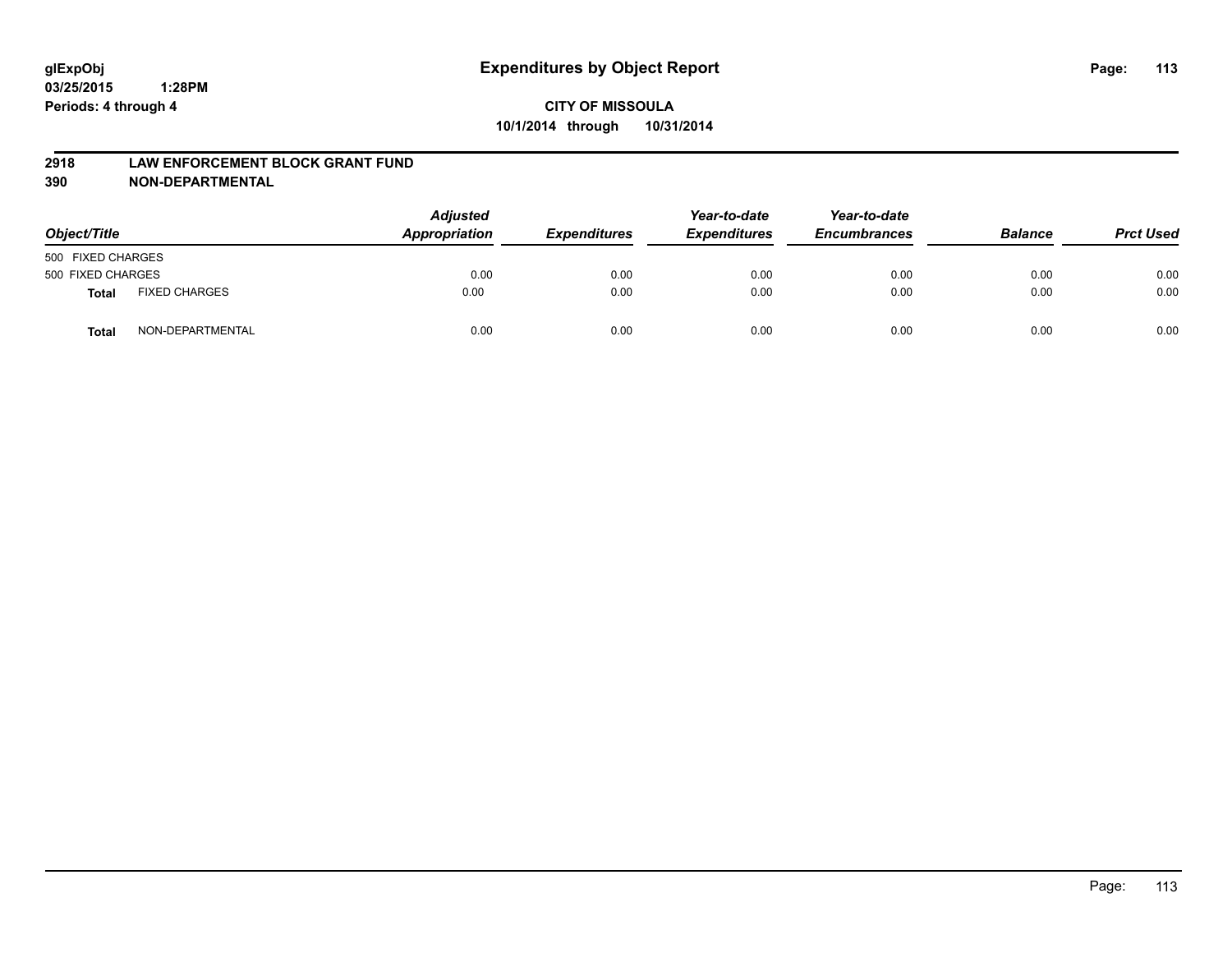**03/25/2015 1:28PM Periods: 4 through 4**

## **2918 LAW ENFORCEMENT BLOCK GRANT FUND**

| Object/Title           |                                           | <b>Adjusted</b><br>Appropriation | <b>Expenditures</b> | Year-to-date<br><b>Expenditures</b> | Year-to-date<br><b>Encumbrances</b> | <b>Balance</b> | <b>Prct Used</b> |
|------------------------|-------------------------------------------|----------------------------------|---------------------|-------------------------------------|-------------------------------------|----------------|------------------|
| 100 PERSONAL SERVICES  |                                           |                                  |                     |                                     |                                     |                |                  |
| 110 SALARIES AND WAGES |                                           | 40,150.00                        | 4,147.40            | 16,483.09                           | 0.00                                | 23,666.91      | 41.05            |
|                        | 115 SALARIES/HEALTH INSURANCE BENEFIT     | 0.00                             | 570.00              | 1,966.50                            | 0.00                                | $-1,966.50$    | 0.00             |
|                        | 120 OVERTIME/TERMINATION                  | 14,850.00                        | 0.00                | 0.00                                | 0.00                                | 14,850.00      | 0.00             |
|                        | <b>140 EMPLOYER CONTRIBUTIONS</b>         | 0.00                             | 1,220.72            | 4,934.74                            | 0.00                                | $-4,934.74$    | 0.00             |
|                        | <b>141 STATE RETIREMENT CONTRIBUTIONS</b> | 0.00                             | 1,385.50            | 5,418.64                            | 0.00                                | $-5,418.64$    | 0.00             |
| <b>Total</b>           | PERSONAL SERVICES                         | 55,000.00                        | 7,323.62            | 28,802.97                           | 0.00                                | 26,197.03      | 52.37            |
| 200 SUPPLIES           |                                           |                                  |                     |                                     |                                     |                |                  |
| 210 OFFICE SUPPLIES    |                                           | 0.00                             | 0.00                | 0.00                                | 0.00                                | 0.00           | 0.00             |
| 220 OPERATING SUPPLIES |                                           | 0.00                             | 0.00                | 1,726.00                            | 0.00                                | $-1,726.00$    | 0.00             |
| <b>Total</b>           | <b>SUPPLIES</b>                           | 0.00                             | 0.00                | 1,726.00                            | 0.00                                | $-1,726.00$    | 0.00             |
| 300 PURCHASED SERVICES |                                           |                                  |                     |                                     |                                     |                |                  |
|                        | 320 PRINTING & DUPLICATING                | 0.00                             | 0.00                | 0.00                                | 0.00                                | 0.00           | 0.00             |
| 344 TELEPHONE SERVICE  |                                           | 0.00                             | 0.00                | 0.00                                | 0.00                                | 0.00           | 0.00             |
|                        | 350 PROFESSIONAL SERVICES                 | 25,166.00                        | 6,257.01            | 6,257.01                            | 0.00                                | 18,908.99      | 24.86            |
| 370 TRAVEL             |                                           | 0.00                             | 0.00                | 1,045.20                            | 0.00                                | $-1,045.20$    | 0.00             |
| 380 TRAINING           |                                           | 0.00                             | 0.00                | 0.00                                | 0.00                                | 0.00           | 0.00             |
| <b>Total</b>           | PURCHASED SERVICES                        | 25,166.00                        | 6,257.01            | 7,302.21                            | 0.00                                | 17,863.79      | 29.02            |
| 500 FIXED CHARGES      |                                           |                                  |                     |                                     |                                     |                |                  |
| 500 FIXED CHARGES      |                                           | 0.00                             | 0.00                | 0.00                                | 0.00                                | 0.00           | 0.00             |
| <b>Total</b>           | <b>FIXED CHARGES</b>                      | 0.00                             | 0.00                | 0.00                                | 0.00                                | 0.00           | 0.00             |
|                        | 700 GRANTS & CONTRIBUTIONS                |                                  |                     |                                     |                                     |                |                  |
|                        | 700 GRANTS & CONTRIBUTIONS                | 58,000.00                        | 0.00                | 0.00                                | 0.00                                | 58,000.00      | 0.00             |
| <b>Total</b>           | <b>GRANTS &amp; CONTRIBUTIONS</b>         | 58,000.00                        | 0.00                | 0.00                                | 0.00                                | 58,000.00      | 0.00             |
| 900 CAPITAL OUTLAY     |                                           |                                  |                     |                                     |                                     |                |                  |
|                        | 940 MACHINERY & EQUIPMENT                 | 0.00                             | 0.00                | 0.00                                | 0.00                                | 0.00           | 0.00             |
| <b>Total</b>           | <b>CAPITAL OUTLAY</b>                     | 0.00                             | 0.00                | 0.00                                | 0.00                                | 0.00           | 0.00             |
| Total                  | LAW ENFORCEMENT BLOCK GRANT FUN           | 138,166.00                       | 13,580.63           | 37,831.18                           | 0.00                                | 100,334.82     | 27.38            |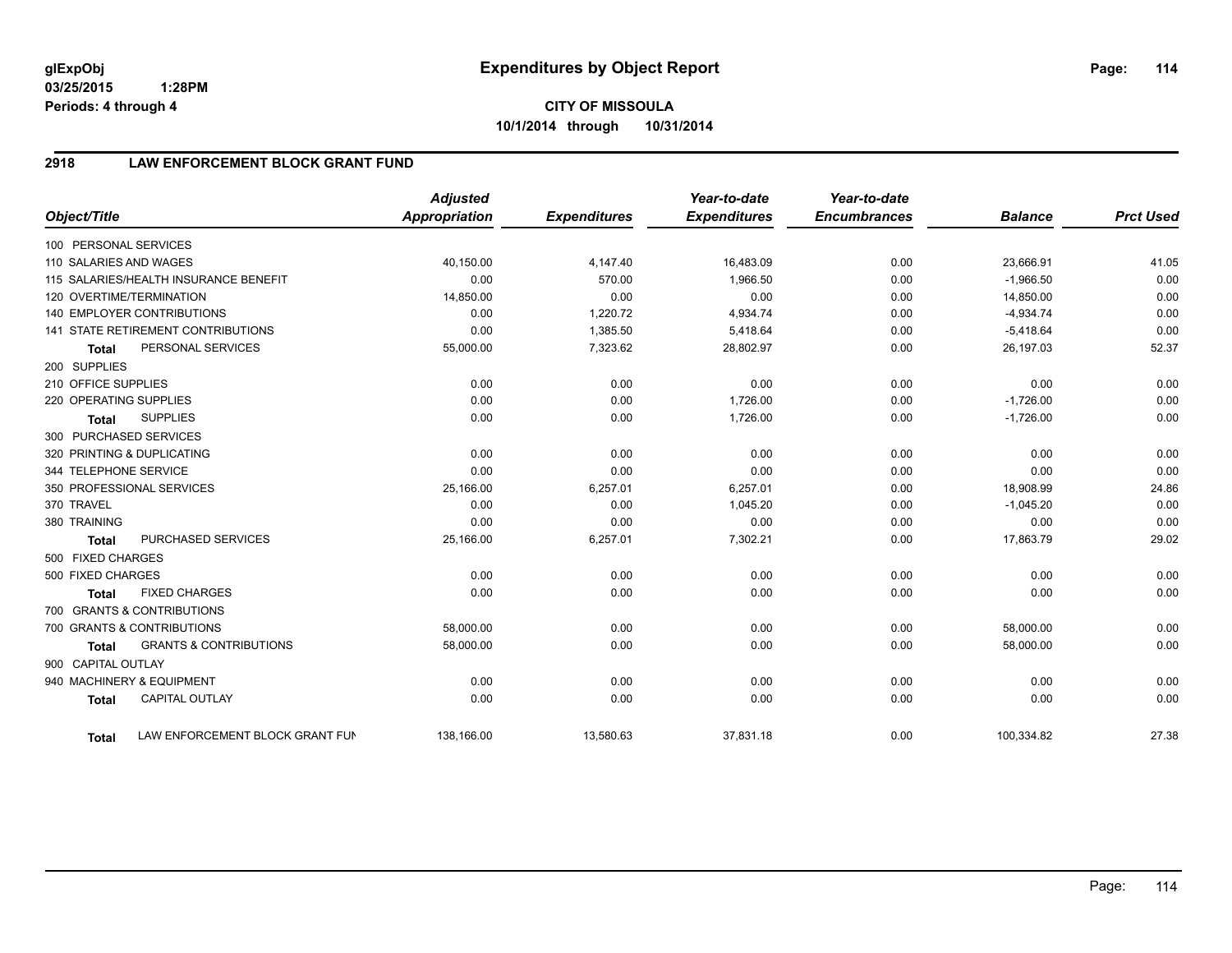### **2919 HIDTA FUND**

**290 POLICE**

| Object/Title        |                                    | <b>Adjusted</b><br><b>Appropriation</b> | <b>Expenditures</b> | Year-to-date<br><b>Expenditures</b> | Year-to-date<br><b>Encumbrances</b> | <b>Balance</b> | <b>Prct Used</b> |
|---------------------|------------------------------------|-----------------------------------------|---------------------|-------------------------------------|-------------------------------------|----------------|------------------|
|                     |                                    |                                         |                     |                                     |                                     |                |                  |
|                     | 100 PERSONAL SERVICES              |                                         |                     |                                     |                                     |                |                  |
|                     | 120 OVERTIME/TERMINATION           | 15,000.00                               | 0.00                | 0.00                                | 0.00                                | 15,000.00      | 0.00             |
|                     | 140 EMPLOYER CONTRIBUTIONS         | 1.350.00                                | 0.00                | 0.00                                | 0.00                                | 1,350.00       | 0.00             |
|                     | 141 STATE RETIREMENT CONTRIBUTIONS | 0.00                                    | 0.00                | 0.00                                | 0.00                                | 0.00           | 0.00             |
| <b>Total</b>        | PERSONAL SERVICES                  | 16,350.00                               | 0.00                | 0.00                                | 0.00                                | 16,350.00      | 0.00             |
| 200 SUPPLIES        |                                    |                                         |                     |                                     |                                     |                |                  |
| 210 OFFICE SUPPLIES |                                    | 500.00                                  | 0.00                | 0.00                                | 0.00                                | 500.00         | 0.00             |
|                     | 220 OPERATING SUPPLIES             | 500.00                                  | 181.23              | 519.55                              | 0.00                                | $-19.55$       | 103.91           |
| <b>Total</b>        | <b>SUPPLIES</b>                    | 1,000.00                                | 181.23              | 519.55                              | 0.00                                | 480.45         | 51.96            |
|                     | 300 PURCHASED SERVICES             |                                         |                     |                                     |                                     |                |                  |
|                     | 341 ELECTRICITY & NATURAL GAS      | 4,600.00                                | 0.00                | 0.00                                | 0.00                                | 4,600.00       | 0.00             |
|                     | 344 TELEPHONE SERVICE              | 250.00                                  | 0.00                | 0.00                                | 0.00                                | 250.00         | 0.00             |
|                     | 350 PROFESSIONAL SERVICES          | 4,000.00                                | 75.50               | 1,034.61                            | 0.00                                | 2,965.39       | 25.87            |
|                     | 360 REPAIR & MAINTENANCE           | 1,200.00                                | 0.00                | 0.00                                | 0.00                                | 1,200.00       | 0.00             |
| 370 TRAVEL          |                                    | 1.500.00                                | 0.00                | 0.00                                | 0.00                                | 1,500.00       | 0.00             |
| 380 TRAINING        |                                    | 1,500.00                                | 0.00                | 0.00                                | 0.00                                | 1,500.00       | 0.00             |
|                     | 390 OTHER PURCHASED SERVICES       | 200.00                                  | 0.00                | 0.00                                | 0.00                                | 200.00         | 0.00             |
| <b>Total</b>        | PURCHASED SERVICES                 | 13,250.00                               | 75.50               | 1,034.61                            | 0.00                                | 12,215.39      | 7.81             |
| 500 FIXED CHARGES   |                                    |                                         |                     |                                     |                                     |                |                  |
| 500 FIXED CHARGES   |                                    | 11,700.00                               | 1,719.87            | 8,599.35                            | 0.00                                | 3,100.65       | 73.50            |
| <b>Total</b>        | <b>FIXED CHARGES</b>               | 11,700.00                               | 1,719.87            | 8,599.35                            | 0.00                                | 3,100.65       | 73.50            |
|                     | 700 GRANTS & CONTRIBUTIONS         |                                         |                     |                                     |                                     |                |                  |
|                     | 700 GRANTS & CONTRIBUTIONS         | 100.000.00                              | 2,708.30            | 24,121.50                           | 0.00                                | 75.878.50      | 24.12            |
| <b>Total</b>        | <b>GRANTS &amp; CONTRIBUTIONS</b>  | 100,000.00                              | 2,708.30            | 24,121.50                           | 0.00                                | 75,878.50      | 24.12            |
| 900 CAPITAL OUTLAY  |                                    |                                         |                     |                                     |                                     |                |                  |
| 920 BUILDINGS       |                                    | 50,000.00                               | 0.00                | 0.00                                | 0.00                                | 50,000.00      | 0.00             |
|                     | <b>CAPITAL OUTLAY</b>              | 50,000.00                               | 0.00                | 0.00                                | 0.00                                | 50,000.00      | 0.00             |
| <b>Total</b>        |                                    |                                         |                     |                                     |                                     |                |                  |
| <b>Total</b>        | <b>POLICE</b>                      | 192,300.00                              | 4,684.90            | 34,275.01                           | 0.00                                | 158,024.99     | 17.82            |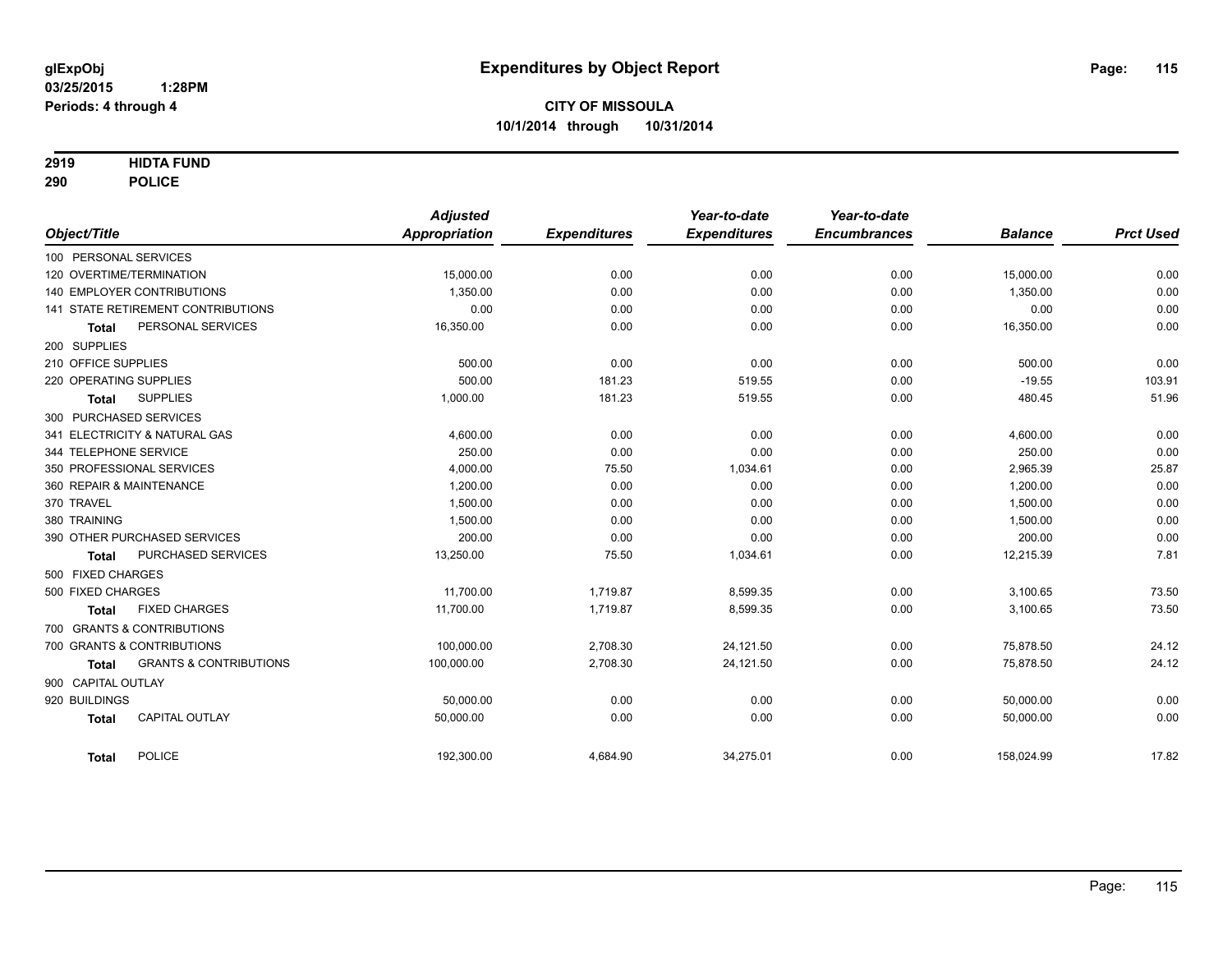**2919 HIDTA FUND**

| Object/Title                                            | <b>Adjusted</b><br>Appropriation | <b>Expenditures</b> | Year-to-date<br><b>Expenditures</b> | Year-to-date<br><b>Encumbrances</b> | <b>Balance</b> | <b>Prct Used</b> |
|---------------------------------------------------------|----------------------------------|---------------------|-------------------------------------|-------------------------------------|----------------|------------------|
| 100 PERSONAL SERVICES                                   |                                  |                     |                                     |                                     |                |                  |
| 120 OVERTIME/TERMINATION                                | 15,000.00                        | 0.00                | 0.00                                | 0.00                                | 15,000.00      | 0.00             |
| <b>140 EMPLOYER CONTRIBUTIONS</b>                       | 1,350.00                         | 0.00                | 0.00                                | 0.00                                | 1,350.00       | 0.00             |
| <b>141 STATE RETIREMENT CONTRIBUTIONS</b>               | 0.00                             | 0.00                | 0.00                                | 0.00                                | 0.00           | 0.00             |
| PERSONAL SERVICES<br><b>Total</b>                       | 16,350.00                        | 0.00                | 0.00                                | 0.00                                | 16,350.00      | 0.00             |
| 200 SUPPLIES                                            |                                  |                     |                                     |                                     |                |                  |
| 210 OFFICE SUPPLIES                                     | 500.00                           | 0.00                | 0.00                                | 0.00                                | 500.00         | 0.00             |
| 220 OPERATING SUPPLIES                                  | 500.00                           | 181.23              | 519.55                              | 0.00                                | $-19.55$       | 103.91           |
| <b>SUPPLIES</b>                                         | 1,000.00                         | 181.23              | 519.55                              | 0.00                                | 480.45         | 51.96            |
| <b>Total</b>                                            |                                  |                     |                                     |                                     |                |                  |
| 300 PURCHASED SERVICES<br>341 ELECTRICITY & NATURAL GAS | 4,600.00                         | 0.00                | 0.00                                | 0.00                                | 4,600.00       | 0.00             |
| 344 TELEPHONE SERVICE                                   | 250.00                           | 0.00                | 0.00                                | 0.00                                | 250.00         | 0.00             |
| 350 PROFESSIONAL SERVICES                               | 4,000.00                         | 75.50               |                                     | 0.00                                | 2,965.39       |                  |
| 360 REPAIR & MAINTENANCE                                |                                  |                     | 1,034.61                            |                                     |                | 25.87<br>0.00    |
|                                                         | 1,200.00                         | 0.00                | 0.00                                | 0.00                                | 1,200.00       |                  |
| 370 TRAVEL                                              | 1,500.00                         | 0.00                | 0.00                                | 0.00                                | 1,500.00       | 0.00             |
| 380 TRAINING                                            | 1,500.00                         | 0.00                | 0.00                                | 0.00                                | 1,500.00       | 0.00             |
| 390 OTHER PURCHASED SERVICES                            | 200.00                           | 0.00                | 0.00                                | 0.00                                | 200.00         | 0.00             |
| PURCHASED SERVICES<br><b>Total</b>                      | 13,250.00                        | 75.50               | 1,034.61                            | 0.00                                | 12,215.39      | 7.81             |
| 500 FIXED CHARGES                                       |                                  |                     |                                     |                                     |                |                  |
| 500 FIXED CHARGES                                       | 11,700.00                        | 1,719.87            | 8,599.35                            | 0.00                                | 3,100.65       | 73.50            |
| <b>FIXED CHARGES</b><br><b>Total</b>                    | 11,700.00                        | 1,719.87            | 8,599.35                            | 0.00                                | 3,100.65       | 73.50            |
| 700 GRANTS & CONTRIBUTIONS                              |                                  |                     |                                     |                                     |                |                  |
| 700 GRANTS & CONTRIBUTIONS                              | 100,000.00                       | 2,708.30            | 24,121.50                           | 0.00                                | 75,878.50      | 24.12            |
| <b>GRANTS &amp; CONTRIBUTIONS</b><br><b>Total</b>       | 100,000.00                       | 2,708.30            | 24,121.50                           | 0.00                                | 75,878.50      | 24.12            |
| 900 CAPITAL OUTLAY                                      |                                  |                     |                                     |                                     |                |                  |
| 920 BUILDINGS                                           | 50,000.00                        | 0.00                | 0.00                                | 0.00                                | 50,000.00      | 0.00             |
| <b>CAPITAL OUTLAY</b><br><b>Total</b>                   | 50,000.00                        | 0.00                | 0.00                                | 0.00                                | 50,000.00      | 0.00             |
| <b>HIDTA FUND</b><br><b>Total</b>                       | 192,300.00                       | 4,684.90            | 34,275.01                           | 0.00                                | 158.024.99     | 17.82            |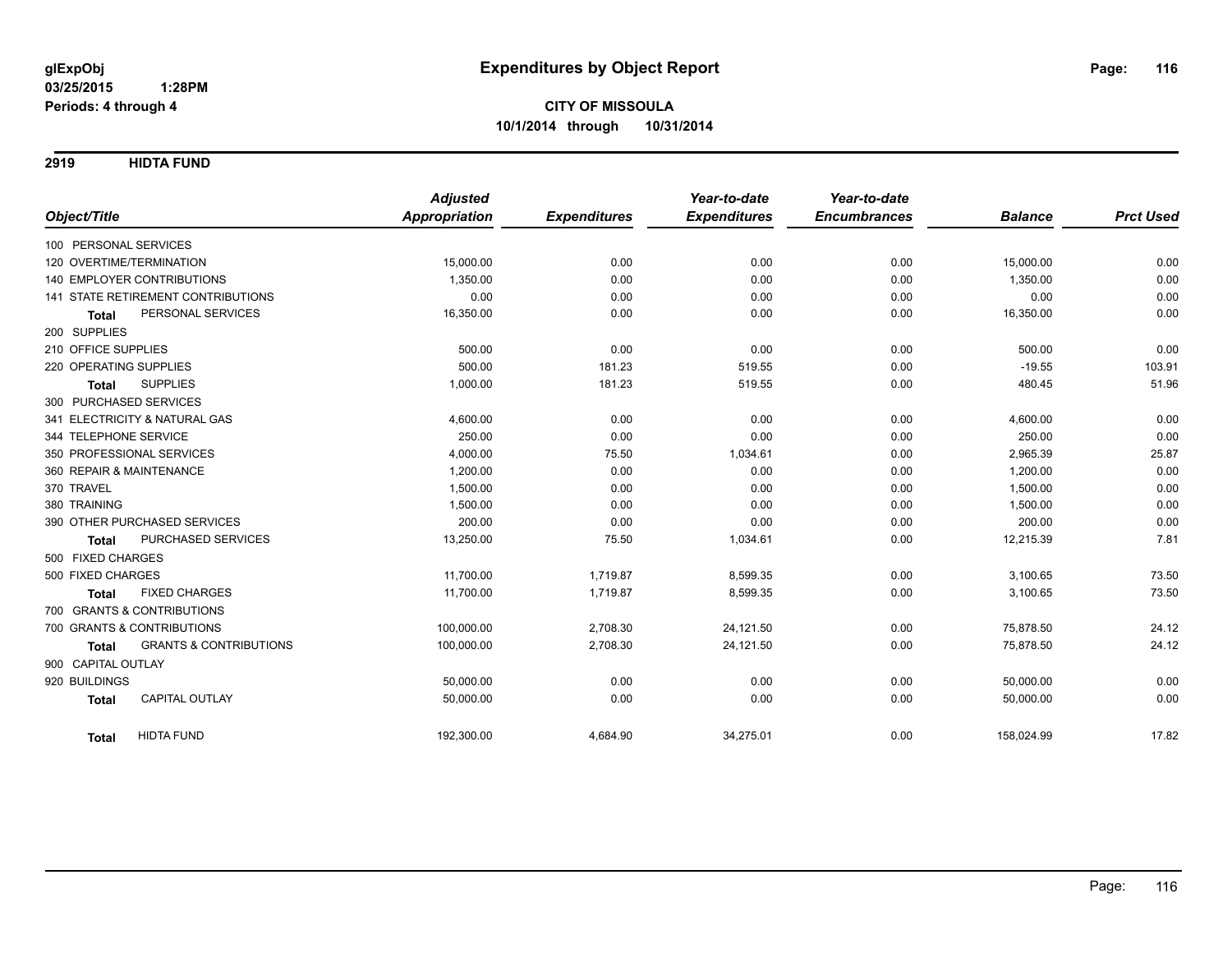#### **2939 CDBG PROGRAM INCOME ACCOUNT**

**400 ENTITLEMENT GRANTS**

| Object/Title                              | <b>Adjusted</b><br><b>Appropriation</b> | <b>Expenditures</b> | Year-to-date<br><b>Expenditures</b> | Year-to-date<br><b>Encumbrances</b> | <b>Balance</b> | <b>Prct Used</b> |
|-------------------------------------------|-----------------------------------------|---------------------|-------------------------------------|-------------------------------------|----------------|------------------|
| 300 PURCHASED SERVICES                    |                                         |                     |                                     |                                     |                |                  |
| 350 PROFESSIONAL SERVICES                 | 14.383.00                               | 0.00                | 0.00                                | 0.00                                | 14.383.00      | 0.00             |
| <b>PURCHASED SERVICES</b><br><b>Total</b> | 14,383.00                               | 0.00                | 0.00                                | 0.00                                | 14,383.00      | 0.00             |
| 800 OTHER OBJECTS                         |                                         |                     |                                     |                                     |                |                  |
| 820 TRANSFERS TO OTHER FUNDS              | 0.00                                    | 0.00                | 11.083.00                           | 0.00                                | $-11.083.00$   | 0.00             |
| OTHER OBJECTS<br><b>Total</b>             | 0.00                                    | 0.00                | 11,083.00                           | 0.00                                | $-11.083.00$   | 0.00             |
| <b>ENTITLEMENT GRANTS</b><br><b>Total</b> | 14,383.00                               | 0.00                | 11.083.00                           | 0.00                                | 3.300.00       | 77.06            |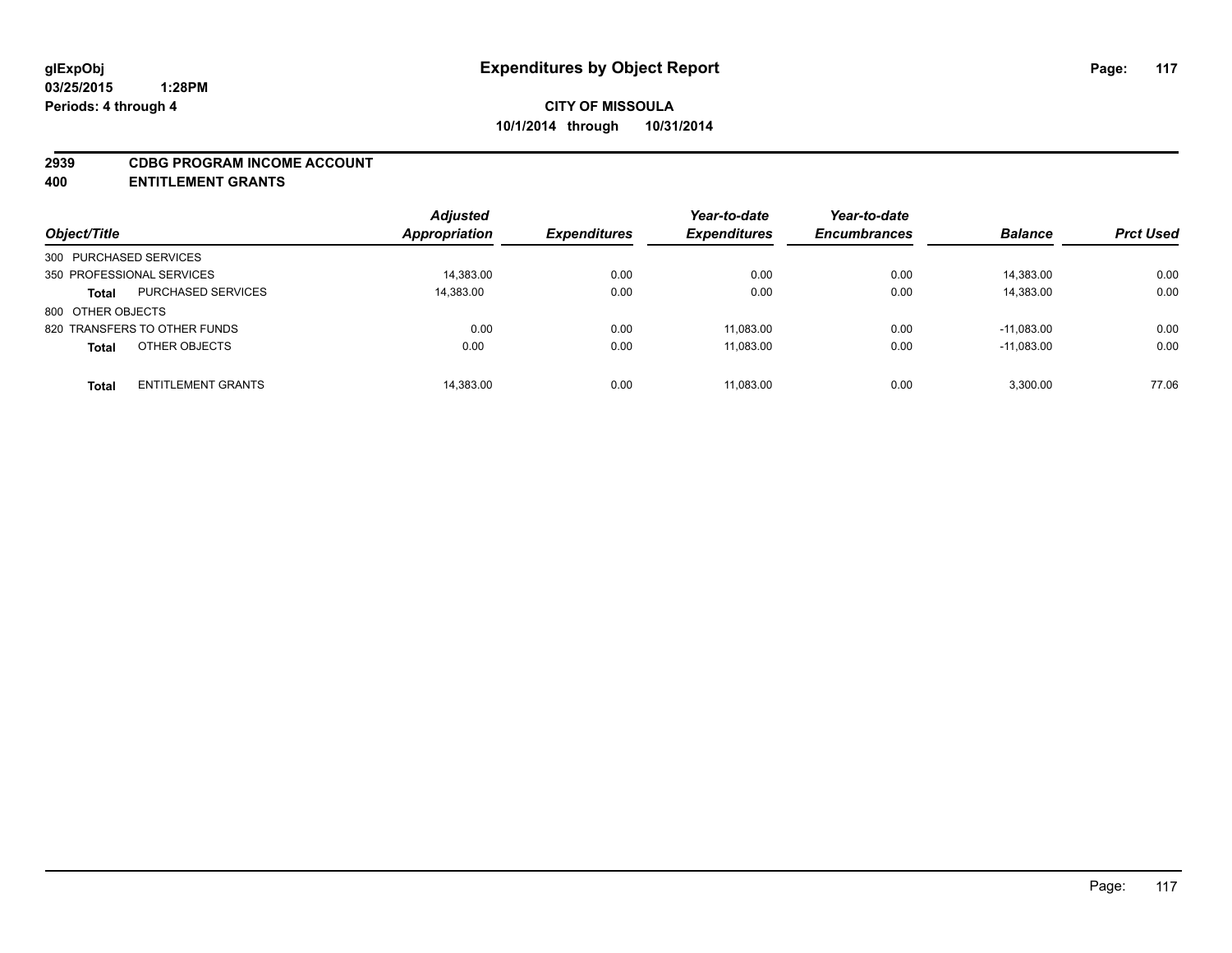### **2939 CDBG PROGRAM INCOME ACCOUNT**

| Object/Title              |                              | <b>Adjusted</b><br>Appropriation | <b>Expenditures</b> | Year-to-date<br><b>Expenditures</b> | Year-to-date<br><b>Encumbrances</b> | <b>Balance</b> | <b>Prct Used</b> |
|---------------------------|------------------------------|----------------------------------|---------------------|-------------------------------------|-------------------------------------|----------------|------------------|
| 300 PURCHASED SERVICES    |                              |                                  |                     |                                     |                                     |                |                  |
| 350 PROFESSIONAL SERVICES |                              | 14,383.00                        | 0.00                | 0.00                                | 0.00                                | 14,383.00      | 0.00             |
| <b>Total</b>              | <b>PURCHASED SERVICES</b>    | 14,383.00                        | 0.00                | 0.00                                | 0.00                                | 14,383.00      | 0.00             |
| 800 OTHER OBJECTS         |                              |                                  |                     |                                     |                                     |                |                  |
|                           | 820 TRANSFERS TO OTHER FUNDS | 0.00                             | 0.00                | 11.083.00                           | 0.00                                | $-11.083.00$   | 0.00             |
| <b>Total</b>              | OTHER OBJECTS                | 0.00                             | 0.00                | 11,083.00                           | 0.00                                | $-11,083.00$   | 0.00             |
| Total                     | CDBG PROGRAM INCOME ACCOUNT  | 14,383.00                        | 0.00                | 11,083.00                           | 0.00                                | 3,300.00       | 77.06            |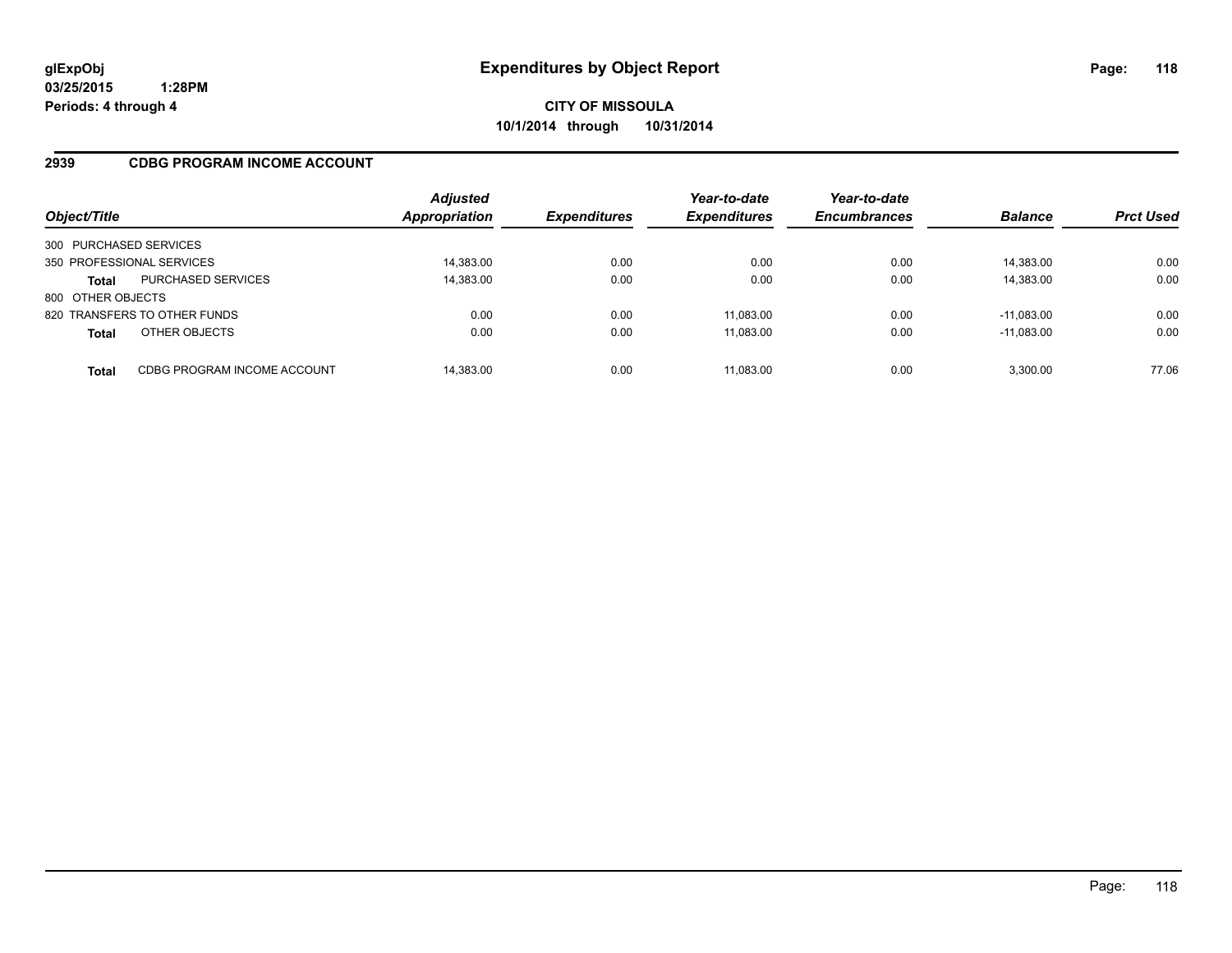# **2940 CDBG FUND**

**400 ENTITLEMENT GRANTS**

| Object/Title           |                                   | <b>Adjusted</b><br>Appropriation | <b>Expenditures</b> | Year-to-date<br><b>Expenditures</b> | Year-to-date<br><b>Encumbrances</b> | <b>Balance</b> | <b>Prct Used</b> |
|------------------------|-----------------------------------|----------------------------------|---------------------|-------------------------------------|-------------------------------------|----------------|------------------|
| 300 PURCHASED SERVICES |                                   |                                  |                     |                                     |                                     |                |                  |
|                        | 350 PROFESSIONAL SERVICES         | 130,366.00                       | 0.00                | 0.00                                | 0.00                                | 130.366.00     | 0.00             |
| <b>Total</b>           | <b>PURCHASED SERVICES</b>         | 130.366.00                       | 0.00                | 0.00                                | 0.00                                | 130.366.00     | 0.00             |
|                        | 700 GRANTS & CONTRIBUTIONS        |                                  |                     |                                     |                                     |                |                  |
|                        | 700 GRANTS & CONTRIBUTIONS        | 489.707.00                       | 1.786.90            | 184.747.18                          | 0.00                                | 304.959.82     | 37.73            |
| <b>Total</b>           | <b>GRANTS &amp; CONTRIBUTIONS</b> | 489.707.00                       | 1.786.90            | 184.747.18                          | 0.00                                | 304.959.82     | 37.73            |
| Total                  | <b>ENTITLEMENT GRANTS</b>         | 620.073.00                       | 1.786.90            | 184.747.18                          | 0.00                                | 435.325.82     | 29.79            |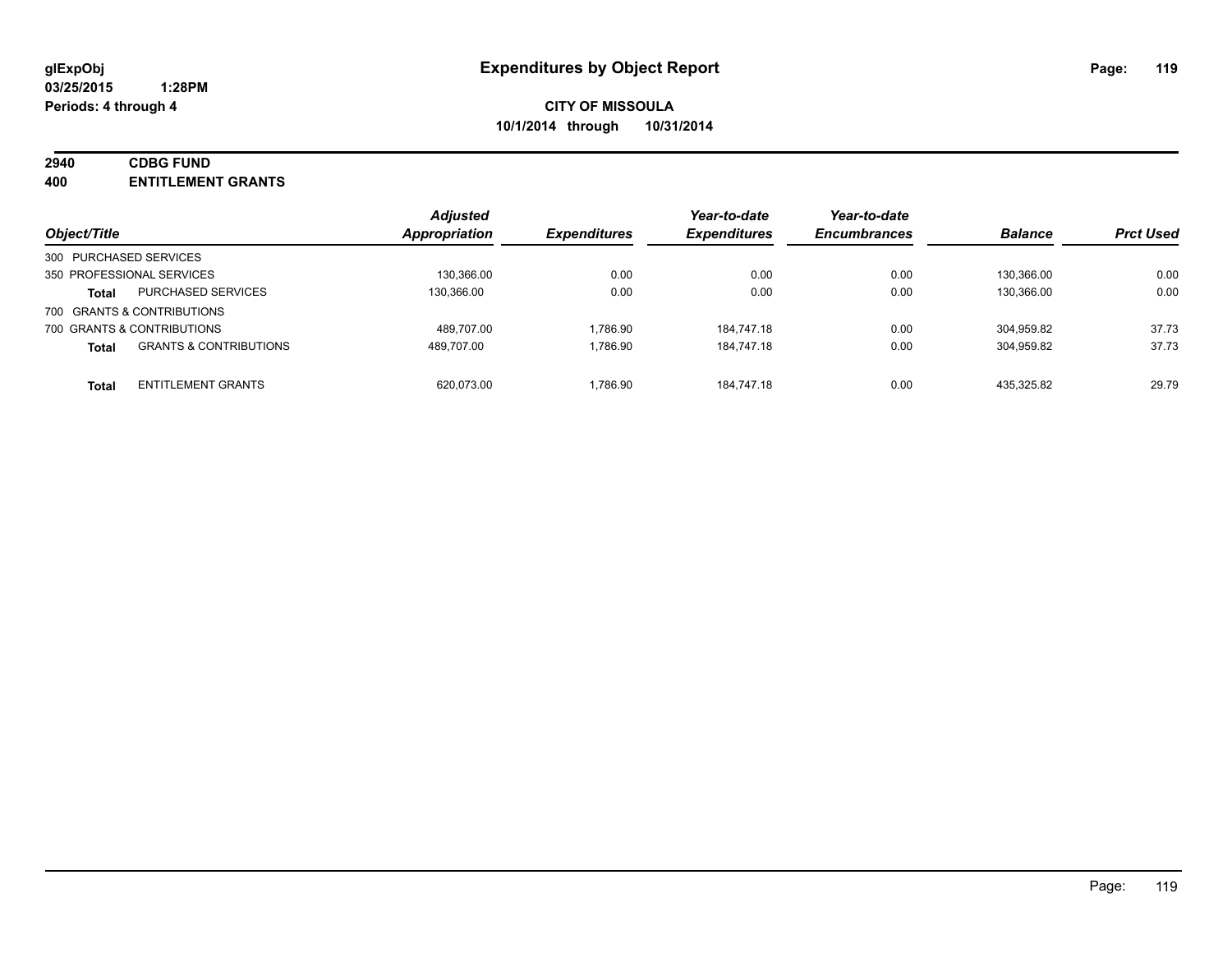**2940 CDBG FUND**

| Object/Title                                      | <b>Adjusted</b><br>Appropriation | <b>Expenditures</b> | Year-to-date<br><b>Expenditures</b> | Year-to-date<br><b>Encumbrances</b> | <b>Balance</b> | <b>Prct Used</b> |
|---------------------------------------------------|----------------------------------|---------------------|-------------------------------------|-------------------------------------|----------------|------------------|
| 300 PURCHASED SERVICES                            |                                  |                     |                                     |                                     |                |                  |
| 350 PROFESSIONAL SERVICES                         | 130.366.00                       | 0.00                | 0.00                                | 0.00                                | 130.366.00     | 0.00             |
| <b>PURCHASED SERVICES</b><br>Total                | 130.366.00                       | 0.00                | 0.00                                | 0.00                                | 130.366.00     | 0.00             |
| 700 GRANTS & CONTRIBUTIONS                        |                                  |                     |                                     |                                     |                |                  |
| 700 GRANTS & CONTRIBUTIONS                        | 489.707.00                       | 1.786.90            | 184.747.18                          | 0.00                                | 304.959.82     | 37.73            |
| <b>GRANTS &amp; CONTRIBUTIONS</b><br><b>Total</b> | 489,707.00                       | 1.786.90            | 184.747.18                          | 0.00                                | 304,959.82     | 37.73            |
| <b>CDBG FUND</b><br><b>Total</b>                  | 620.073.00                       | 1.786.90            | 184.747.18                          | 0.00                                | 435.325.82     | 29.79            |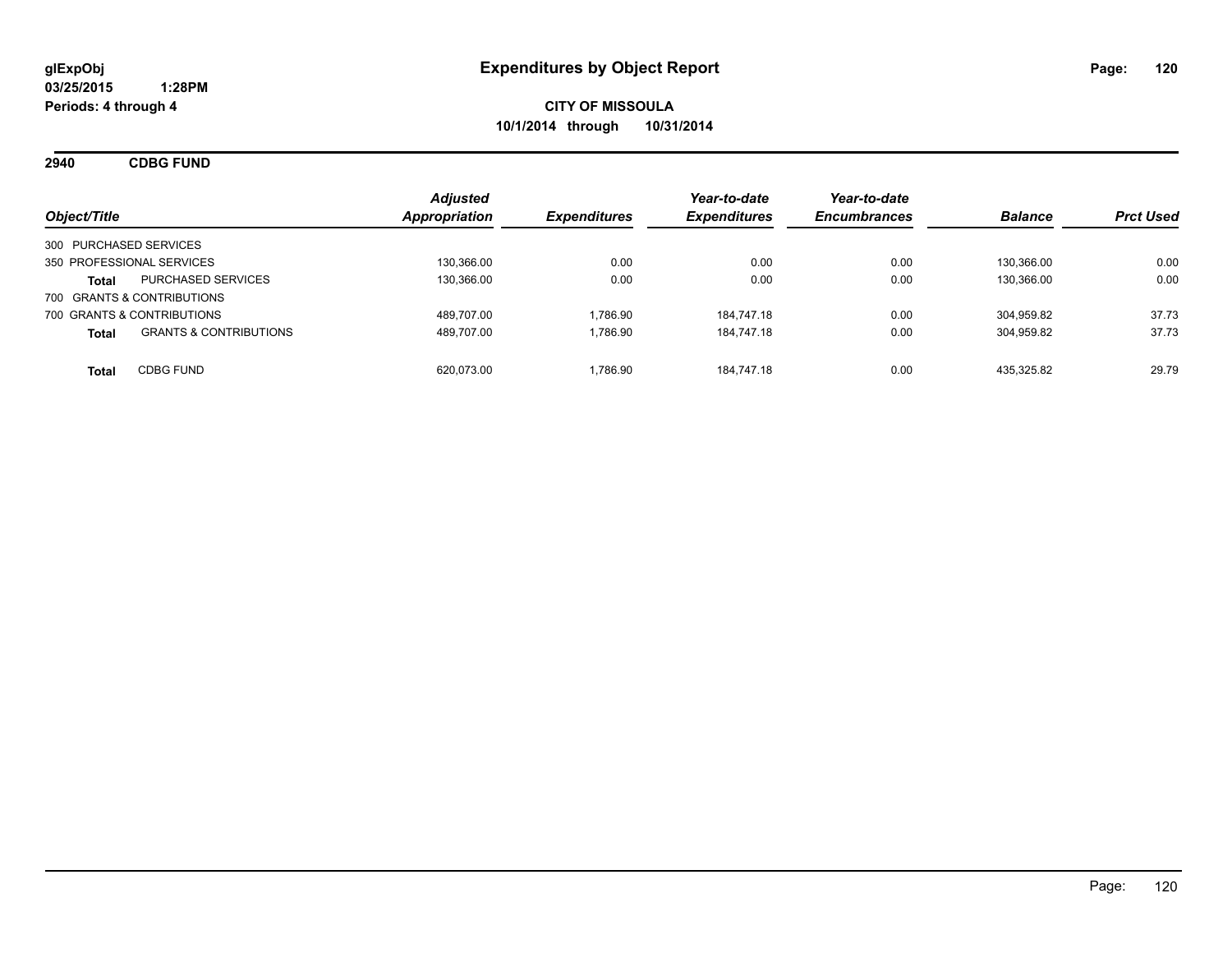## **2941 HOME FUND**

**400 ENTITLEMENT GRANTS**

|                   |                                   | <b>Adjusted</b> |                     | Year-to-date        | Year-to-date        |                |                  |
|-------------------|-----------------------------------|-----------------|---------------------|---------------------|---------------------|----------------|------------------|
| Object/Title      |                                   | Appropriation   | <b>Expenditures</b> | <b>Expenditures</b> | <b>Encumbrances</b> | <b>Balance</b> | <b>Prct Used</b> |
|                   | 300 PURCHASED SERVICES            |                 |                     |                     |                     |                |                  |
|                   | 350 PROFESSIONAL SERVICES         | 352.009.00      | 0.00                | 0.00                | 0.00                | 352.009.00     | 0.00             |
| <b>Total</b>      | <b>PURCHASED SERVICES</b>         | 352,009.00      | 0.00                | 0.00                | 0.00                | 352,009.00     | 0.00             |
|                   | 700 GRANTS & CONTRIBUTIONS        |                 |                     |                     |                     |                |                  |
|                   | 700 GRANTS & CONTRIBUTIONS        | 0.00            | 127.839.34          | 306.419.33          | 0.00                | $-306.419.33$  | 0.00             |
| <b>Total</b>      | <b>GRANTS &amp; CONTRIBUTIONS</b> | 0.00            | 127,839.34          | 306,419.33          | 0.00                | $-306,419.33$  | 0.00             |
| 800 OTHER OBJECTS |                                   |                 |                     |                     |                     |                |                  |
|                   | 820 TRANSFERS TO OTHER FUNDS      | 0.00            | 0.00                | 0.00                | 0.00                | 0.00           | 0.00             |
| 845 CONTINGENCY   |                                   | 0.00            | 0.00                | 0.00                | 0.00                | 0.00           | 0.00             |
| <b>Total</b>      | OTHER OBJECTS                     | 0.00            | 0.00                | 0.00                | 0.00                | 0.00           | 0.00             |
| <b>Total</b>      | <b>ENTITLEMENT GRANTS</b>         | 352.009.00      | 127.839.34          | 306.419.33          | 0.00                | 45.589.67      | 87.05            |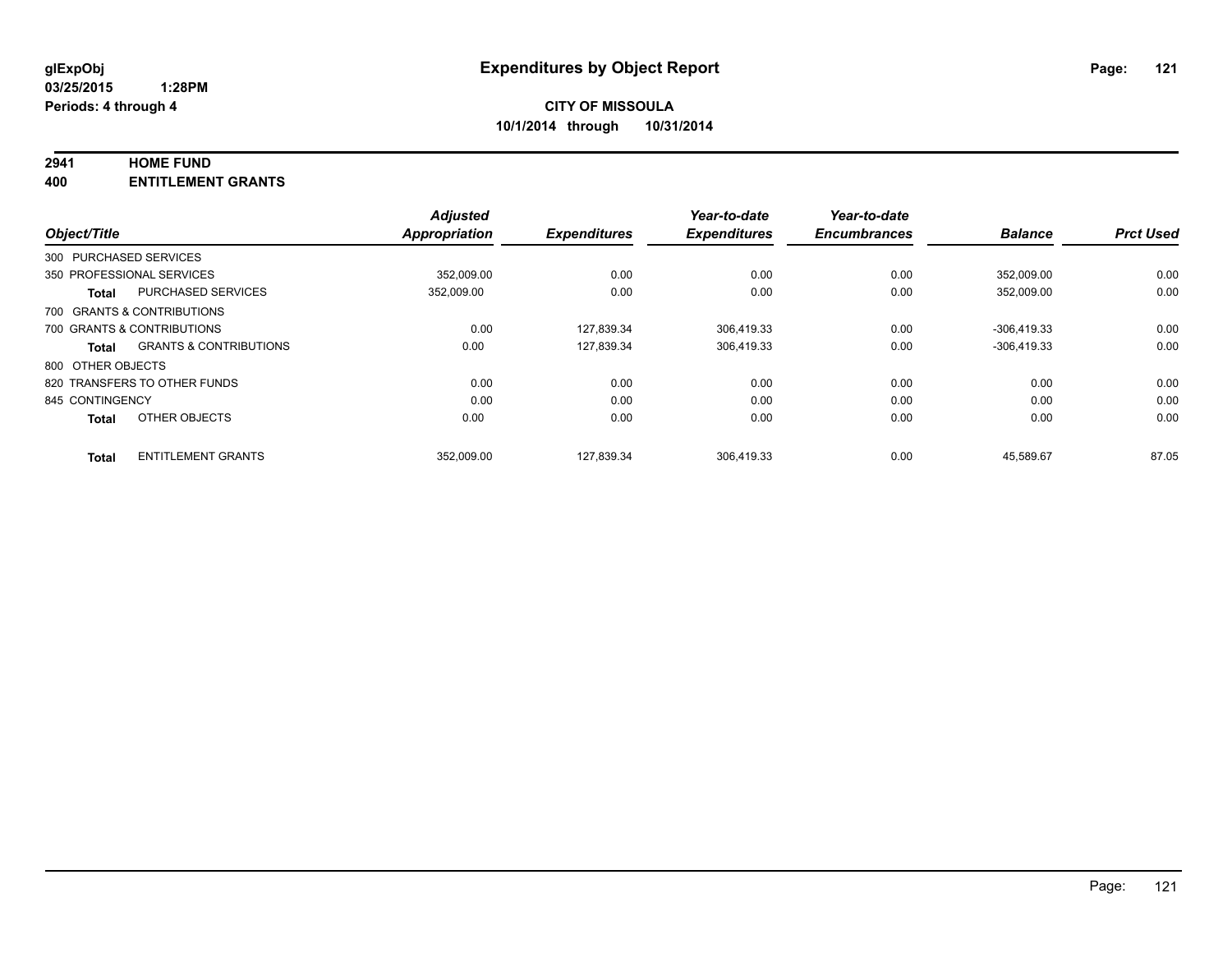**2941 HOME FUND**

| Object/Title           |                                   | <b>Adjusted</b><br><b>Appropriation</b> | <b>Expenditures</b> | Year-to-date<br><b>Expenditures</b> | Year-to-date<br><b>Encumbrances</b> | <b>Balance</b> | <b>Prct Used</b> |
|------------------------|-----------------------------------|-----------------------------------------|---------------------|-------------------------------------|-------------------------------------|----------------|------------------|
|                        |                                   |                                         |                     |                                     |                                     |                |                  |
| 300 PURCHASED SERVICES |                                   |                                         |                     |                                     |                                     |                |                  |
|                        | 350 PROFESSIONAL SERVICES         | 352.009.00                              | 0.00                | 0.00                                | 0.00                                | 352.009.00     | 0.00             |
| Total                  | <b>PURCHASED SERVICES</b>         | 352,009.00                              | 0.00                | 0.00                                | 0.00                                | 352,009.00     | 0.00             |
|                        | 700 GRANTS & CONTRIBUTIONS        |                                         |                     |                                     |                                     |                |                  |
|                        | 700 GRANTS & CONTRIBUTIONS        | 0.00                                    | 127.839.34          | 306.419.33                          | 0.00                                | $-306.419.33$  | 0.00             |
| Total                  | <b>GRANTS &amp; CONTRIBUTIONS</b> | 0.00                                    | 127,839.34          | 306.419.33                          | 0.00                                | $-306,419.33$  | 0.00             |
| 800 OTHER OBJECTS      |                                   |                                         |                     |                                     |                                     |                |                  |
|                        | 820 TRANSFERS TO OTHER FUNDS      | 0.00                                    | 0.00                | 0.00                                | 0.00                                | 0.00           | 0.00             |
| 845 CONTINGENCY        |                                   | 0.00                                    | 0.00                | 0.00                                | 0.00                                | 0.00           | 0.00             |
| <b>Total</b>           | OTHER OBJECTS                     | 0.00                                    | 0.00                | 0.00                                | 0.00                                | 0.00           | 0.00             |
| <b>Total</b>           | <b>HOME FUND</b>                  | 352,009.00                              | 127.839.34          | 306.419.33                          | 0.00                                | 45.589.67      | 87.05            |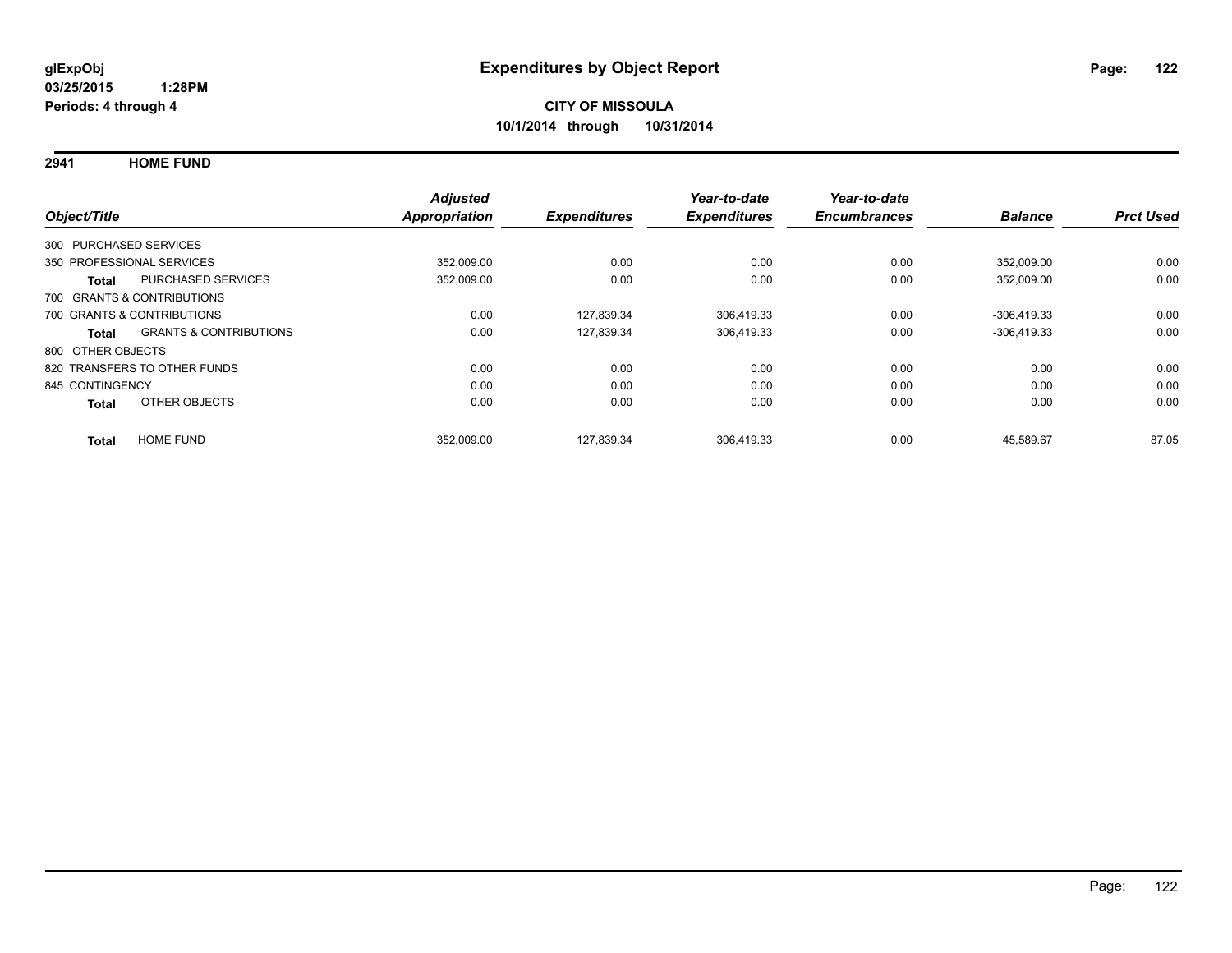#### **2942 ADDI PROGRAM**

**400 ENTITLEMENT GRANTS**

| Object/Title                                      | <b>Adjusted</b><br>Appropriation | <b>Expenditures</b> | Year-to-date<br><b>Expenditures</b> | Year-to-date<br><b>Encumbrances</b> | <b>Balance</b> | <b>Prct Used</b> |
|---------------------------------------------------|----------------------------------|---------------------|-------------------------------------|-------------------------------------|----------------|------------------|
| 300 PURCHASED SERVICES                            |                                  |                     |                                     |                                     |                |                  |
| 350 PROFESSIONAL SERVICES                         | 0.00                             | 0.00                | 0.00                                | 0.00                                | 0.00           | 0.00             |
| PURCHASED SERVICES<br><b>Total</b>                | 0.00                             | 0.00                | 0.00                                | 0.00                                | 0.00           | 0.00             |
| 700 GRANTS & CONTRIBUTIONS                        |                                  |                     |                                     |                                     |                |                  |
| 700 GRANTS & CONTRIBUTIONS                        | 12,243.00                        | 0.00                | 0.00                                | 0.00                                | 12.243.00      | 0.00             |
| <b>GRANTS &amp; CONTRIBUTIONS</b><br><b>Total</b> | 12.243.00                        | 0.00                | 0.00                                | 0.00                                | 12.243.00      | 0.00             |
| <b>ENTITLEMENT GRANTS</b><br><b>Total</b>         | 12,243.00                        | 0.00                | 0.00                                | 0.00                                | 12.243.00      | 0.00             |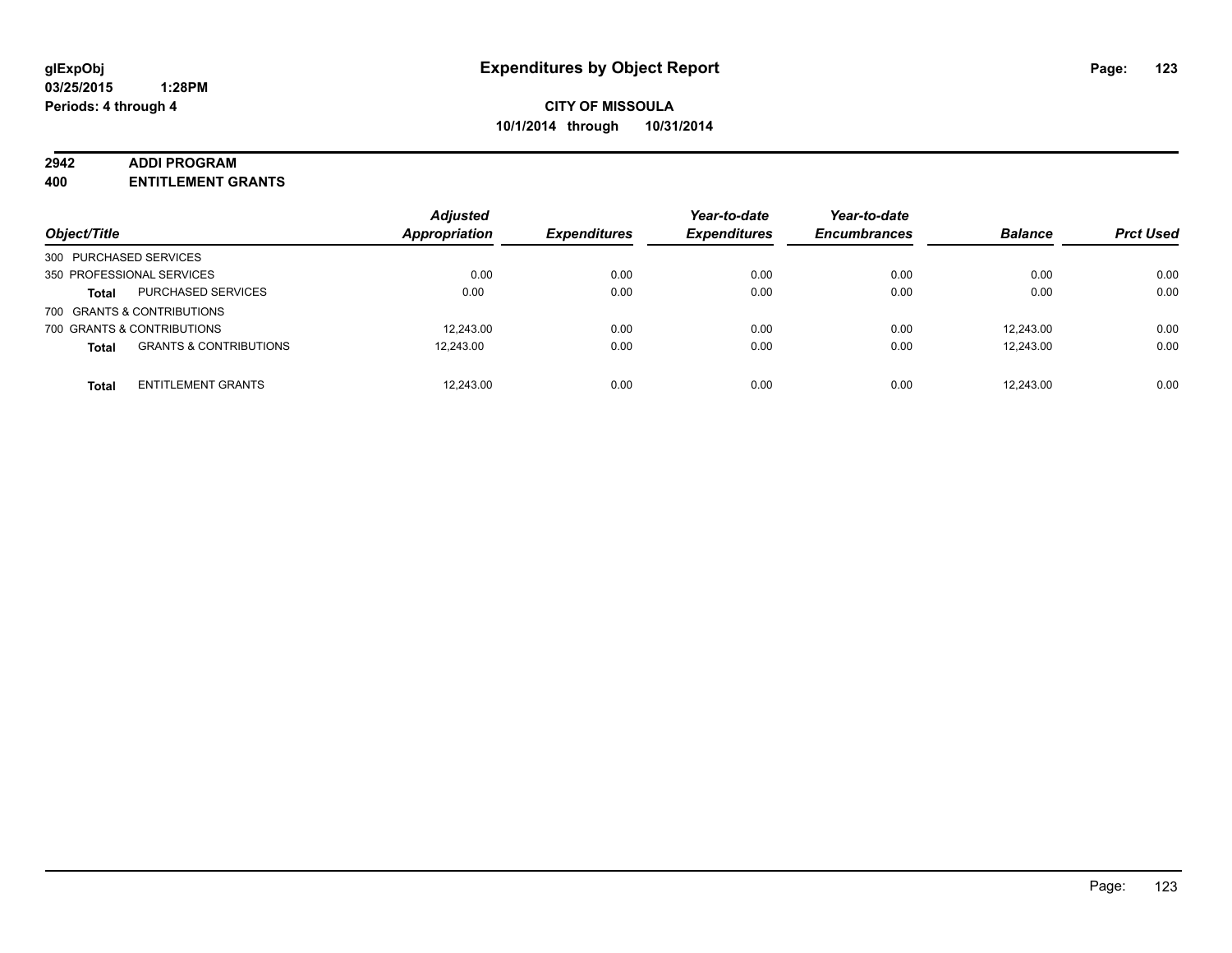### **2942 ADDI PROGRAM**

| Object/Title                                      | <b>Adjusted</b><br>Appropriation | <b>Expenditures</b> | Year-to-date<br><b>Expenditures</b> | Year-to-date<br><b>Encumbrances</b> | <b>Balance</b> | <b>Prct Used</b> |
|---------------------------------------------------|----------------------------------|---------------------|-------------------------------------|-------------------------------------|----------------|------------------|
| 300 PURCHASED SERVICES                            |                                  |                     |                                     |                                     |                |                  |
| 350 PROFESSIONAL SERVICES                         | 0.00                             | 0.00                | 0.00                                | 0.00                                | 0.00           | 0.00             |
| PURCHASED SERVICES<br><b>Total</b>                | 0.00                             | 0.00                | 0.00                                | 0.00                                | 0.00           | 0.00             |
| 700 GRANTS & CONTRIBUTIONS                        |                                  |                     |                                     |                                     |                |                  |
| 700 GRANTS & CONTRIBUTIONS                        | 12.243.00                        | 0.00                | 0.00                                | 0.00                                | 12.243.00      | 0.00             |
| <b>GRANTS &amp; CONTRIBUTIONS</b><br><b>Total</b> | 12,243.00                        | 0.00                | 0.00                                | 0.00                                | 12.243.00      | 0.00             |
| ADDI PROGRAM<br><b>Total</b>                      | 12.243.00                        | 0.00                | 0.00                                | 0.00                                | 12.243.00      | 0.00             |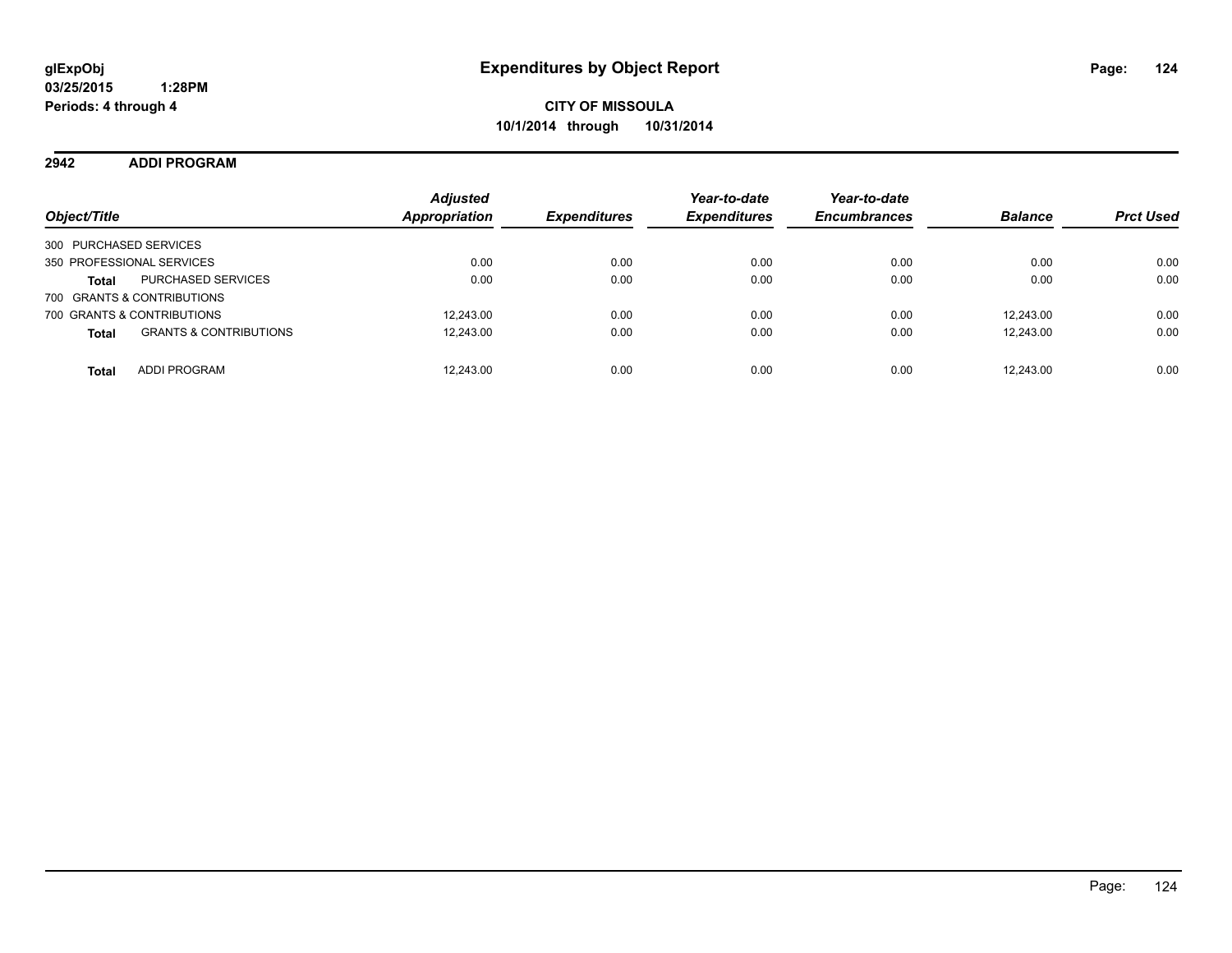#### **2943 CITY HOME PROGRAM INCOME**

**400 ENTITLEMENT GRANTS**

|                        |                                   | <b>Adjusted</b> |                     | Year-to-date        | Year-to-date        |                |                  |
|------------------------|-----------------------------------|-----------------|---------------------|---------------------|---------------------|----------------|------------------|
| Object/Title           |                                   | Appropriation   | <b>Expenditures</b> | <b>Expenditures</b> | <b>Encumbrances</b> | <b>Balance</b> | <b>Prct Used</b> |
| 300 PURCHASED SERVICES |                                   |                 |                     |                     |                     |                |                  |
|                        | 350 PROFESSIONAL SERVICES         | 35.000.00       | 0.00                | 0.00                | 0.00                | 35.000.00      | 0.00             |
|                        | 390 OTHER PURCHASED SERVICES      | 500.00          | 0.00                | 0.00                | 0.00                | 500.00         | 0.00             |
| <b>Total</b>           | <b>PURCHASED SERVICES</b>         | 35,500.00       | 0.00                | 0.00                | 0.00                | 35.500.00      | 0.00             |
|                        | 700 GRANTS & CONTRIBUTIONS        |                 |                     |                     |                     |                |                  |
|                        | 700 GRANTS & CONTRIBUTIONS        | 0.00            | 0.00                | 0.00                | 0.00                | 0.00           | 0.00             |
| <b>Total</b>           | <b>GRANTS &amp; CONTRIBUTIONS</b> | 0.00            | 0.00                | 0.00                | 0.00                | 0.00           | 0.00             |
| <b>Total</b>           | <b>ENTITLEMENT GRANTS</b>         | 35.500.00       | 0.00                | 0.00                | 0.00                | 35.500.00      | 0.00             |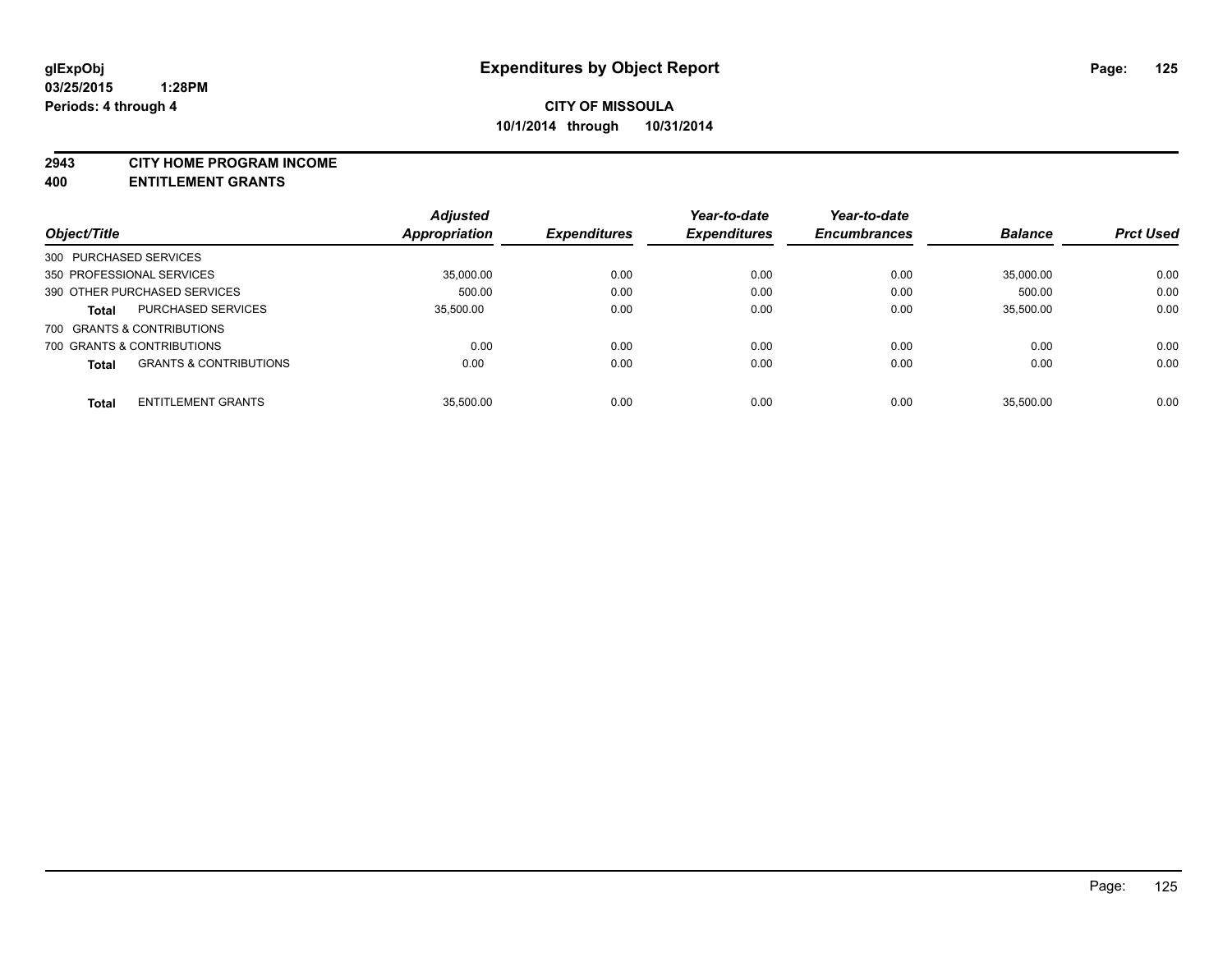#### **2943 CITY HOME PROGRAM INCOME**

| Object/Title           |                                   | <b>Adjusted</b><br>Appropriation | <b>Expenditures</b> | Year-to-date<br><b>Expenditures</b> | Year-to-date<br><b>Encumbrances</b> | <b>Balance</b> | <b>Prct Used</b> |
|------------------------|-----------------------------------|----------------------------------|---------------------|-------------------------------------|-------------------------------------|----------------|------------------|
| 300 PURCHASED SERVICES |                                   |                                  |                     |                                     |                                     |                |                  |
|                        | 350 PROFESSIONAL SERVICES         | 35,000.00                        | 0.00                | 0.00                                | 0.00                                | 35.000.00      | 0.00             |
|                        | 390 OTHER PURCHASED SERVICES      | 500.00                           | 0.00                | 0.00                                | 0.00                                | 500.00         | 0.00             |
| <b>Total</b>           | <b>PURCHASED SERVICES</b>         | 35,500.00                        | 0.00                | 0.00                                | 0.00                                | 35,500.00      | 0.00             |
|                        | 700 GRANTS & CONTRIBUTIONS        |                                  |                     |                                     |                                     |                |                  |
|                        | 700 GRANTS & CONTRIBUTIONS        | 0.00                             | 0.00                | 0.00                                | 0.00                                | 0.00           | 0.00             |
| <b>Total</b>           | <b>GRANTS &amp; CONTRIBUTIONS</b> | 0.00                             | 0.00                | 0.00                                | 0.00                                | 0.00           | 0.00             |
| <b>Total</b>           | CITY HOME PROGRAM INCOME          | 35.500.00                        | 0.00                | 0.00                                | 0.00                                | 35.500.00      | 0.00             |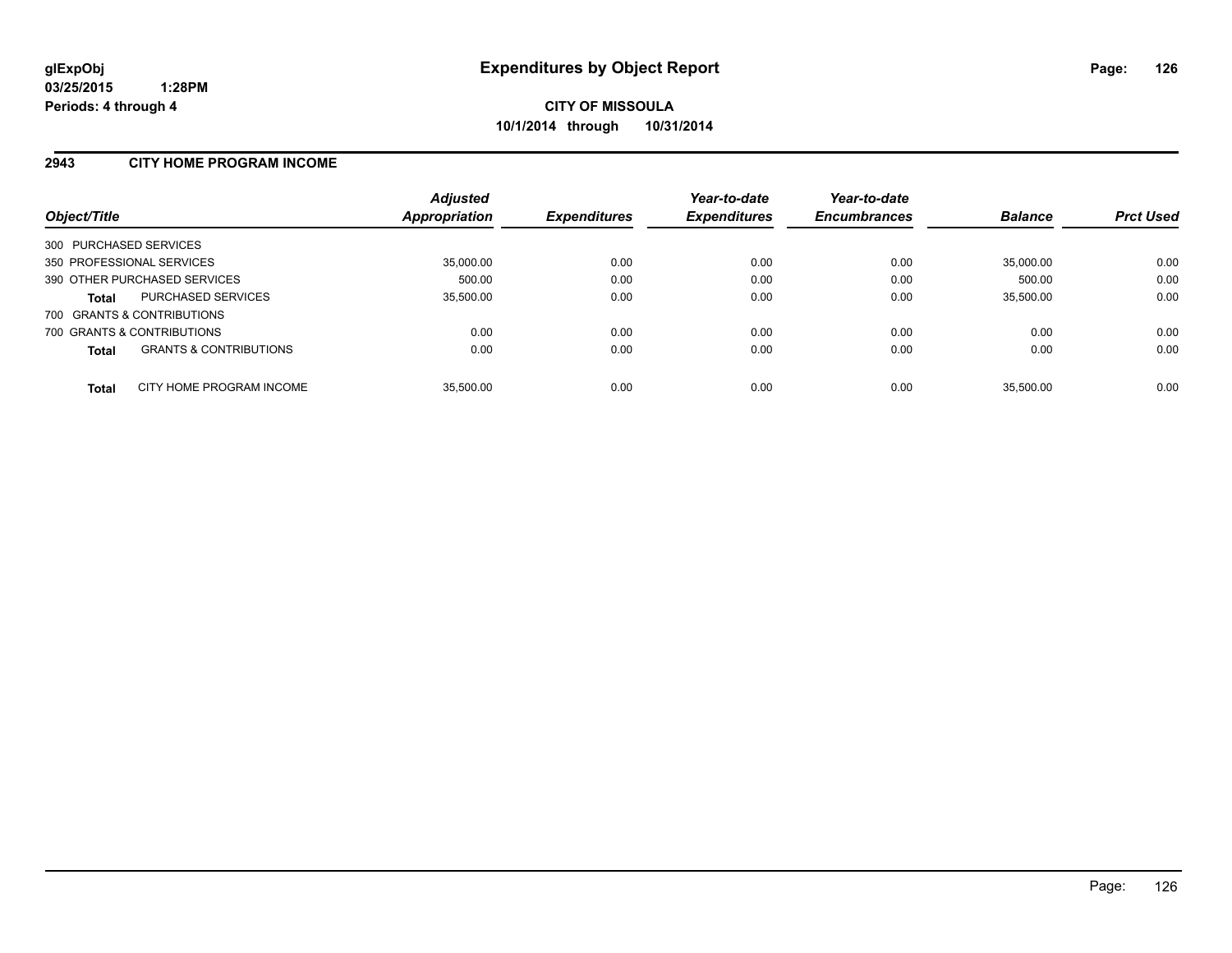#### **2944 NEIGHBORHOOD STABILIZATION PROGRAM**

**400 ENTITLEMENT GRANTS**

| Object/Title                              | <b>Adjusted</b><br>Appropriation | <b>Expenditures</b> | Year-to-date<br><b>Expenditures</b> | Year-to-date<br><b>Encumbrances</b> | <b>Balance</b> | <b>Prct Used</b> |
|-------------------------------------------|----------------------------------|---------------------|-------------------------------------|-------------------------------------|----------------|------------------|
| 300 PURCHASED SERVICES                    |                                  |                     |                                     |                                     |                |                  |
| 350 PROFESSIONAL SERVICES                 | 0.00                             | 0.00                | 0.00                                | 0.00                                | 0.00           | 0.00             |
| 390 OTHER PURCHASED SERVICES              | 0.00                             | 0.00                | 0.00                                | 0.00                                | 0.00           | 0.00             |
| <b>PURCHASED SERVICES</b><br><b>Total</b> | 0.00                             | 0.00                | 0.00                                | 0.00                                | 0.00           | 0.00             |
| ENTITLEMENT GRANTS<br><b>Total</b>        | 0.00                             | 0.00                | 0.00                                | 0.00                                | 0.00           | 0.00             |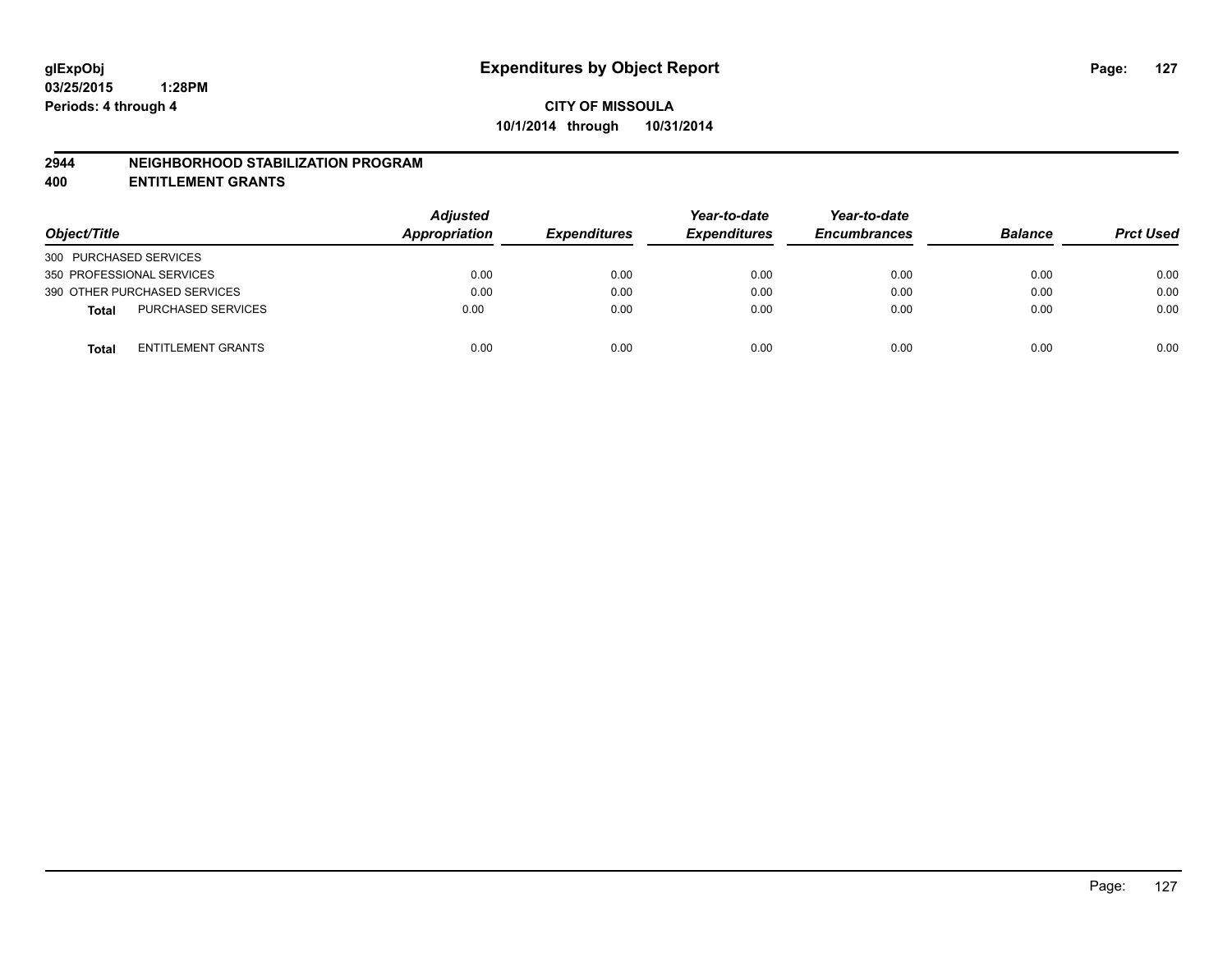#### **2944 NEIGHBORHOOD STABILIZATION PROGRAM**

**401 MHA/SILVERTIP**

| Object/Title              |                      | <b>Adjusted</b><br>Appropriation | <b>Expenditures</b> | Year-to-date<br><b>Expenditures</b> | Year-to-date<br><b>Encumbrances</b> | <b>Balance</b> | <b>Prct Used</b> |
|---------------------------|----------------------|----------------------------------|---------------------|-------------------------------------|-------------------------------------|----------------|------------------|
| 300 PURCHASED SERVICES    |                      |                                  |                     |                                     |                                     |                |                  |
| 350 PROFESSIONAL SERVICES |                      | 0.00                             | 0.00                | 0.00                                | 0.00                                | 0.00           | 0.00             |
| <b>Total</b>              | PURCHASED SERVICES   | 0.00                             | 0.00                | 0.00                                | 0.00                                | 0.00           | 0.00             |
| <b>Total</b>              | <b>MHA/SILVERTIP</b> | 0.00                             | 0.00                | 0.00                                | 0.00                                | 0.00           | 0.00             |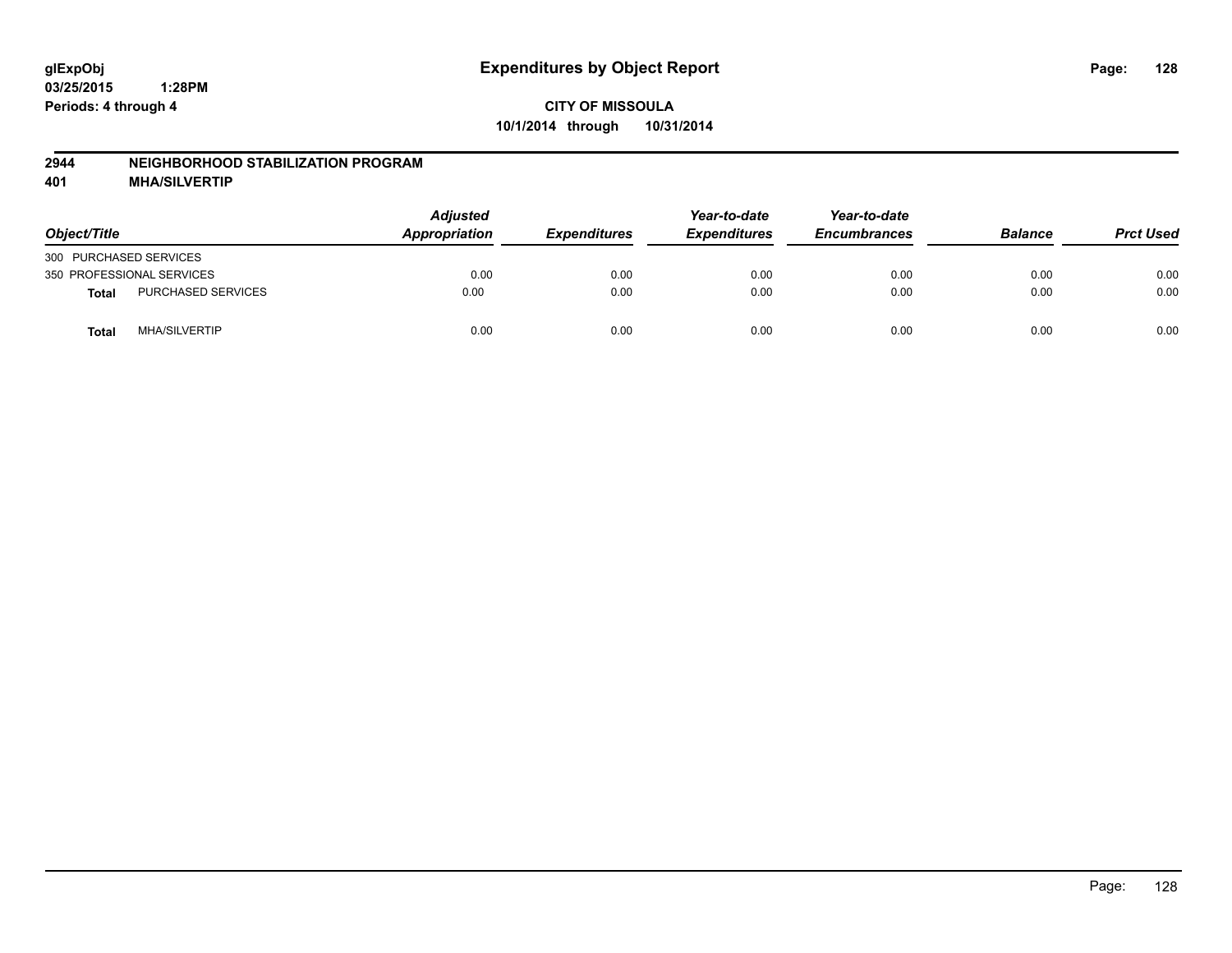#### **2944 NEIGHBORHOOD STABILIZATION PROGRAM**

**402 HUD/SILVERTIP**

| Object/Title                              | <b>Adjusted</b><br>Appropriation | <b>Expenditures</b> | Year-to-date<br><b>Expenditures</b> | Year-to-date<br><b>Encumbrances</b> | <b>Balance</b> | <b>Prct Used</b> |
|-------------------------------------------|----------------------------------|---------------------|-------------------------------------|-------------------------------------|----------------|------------------|
| 300 PURCHASED SERVICES                    |                                  |                     |                                     |                                     |                |                  |
| 350 PROFESSIONAL SERVICES                 | 0.00                             | 0.00                | 0.00                                | 0.00                                | 0.00           | 0.00             |
| 390 OTHER PURCHASED SERVICES              | 0.00                             | 0.00                | 0.00                                | 0.00                                | 0.00           | 0.00             |
| <b>PURCHASED SERVICES</b><br><b>Total</b> | 0.00                             | 0.00                | 0.00                                | 0.00                                | 0.00           | 0.00             |
| <b>HUD/SILVERTIP</b><br><b>Total</b>      | 0.00                             | 0.00                | 0.00                                | 0.00                                | 0.00           | 0.00             |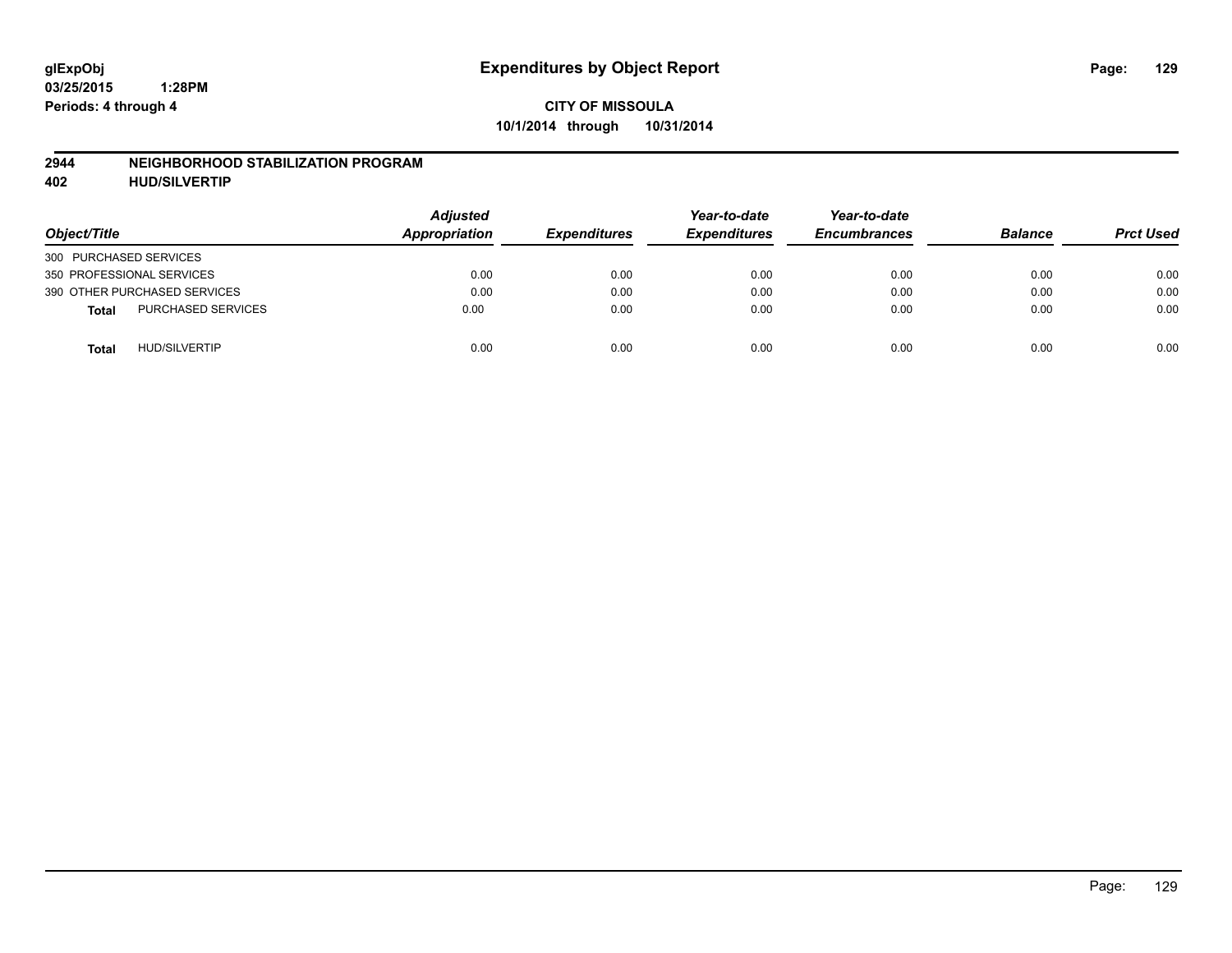**03/25/2015 1:28PM Periods: 4 through 4**

**CITY OF MISSOULA 10/1/2014 through 10/31/2014**

### **2944 NEIGHBORHOOD STABILIZATION PROGRAM**

| Object/Title           |                                  | <b>Adjusted</b><br>Appropriation | <b>Expenditures</b> | Year-to-date<br><b>Expenditures</b> | Year-to-date<br><b>Encumbrances</b> | <b>Balance</b> | <b>Prct Used</b> |
|------------------------|----------------------------------|----------------------------------|---------------------|-------------------------------------|-------------------------------------|----------------|------------------|
| 300 PURCHASED SERVICES |                                  |                                  |                     |                                     |                                     |                |                  |
|                        | 350 PROFESSIONAL SERVICES        | 0.00                             | 0.00                | 0.00                                | 0.00                                | 0.00           | 0.00             |
|                        | 390 OTHER PURCHASED SERVICES     | 0.00                             | 0.00                | 0.00                                | 0.00                                | 0.00           | 0.00             |
| <b>Total</b>           | <b>PURCHASED SERVICES</b>        | 0.00                             | 0.00                | 0.00                                | 0.00                                | 0.00           | 0.00             |
| Total                  | NEIGHBORHOOD STABILIZATION PROGF | 0.00                             | 0.00                | 0.00                                | 0.00                                | 0.00           | 0.00             |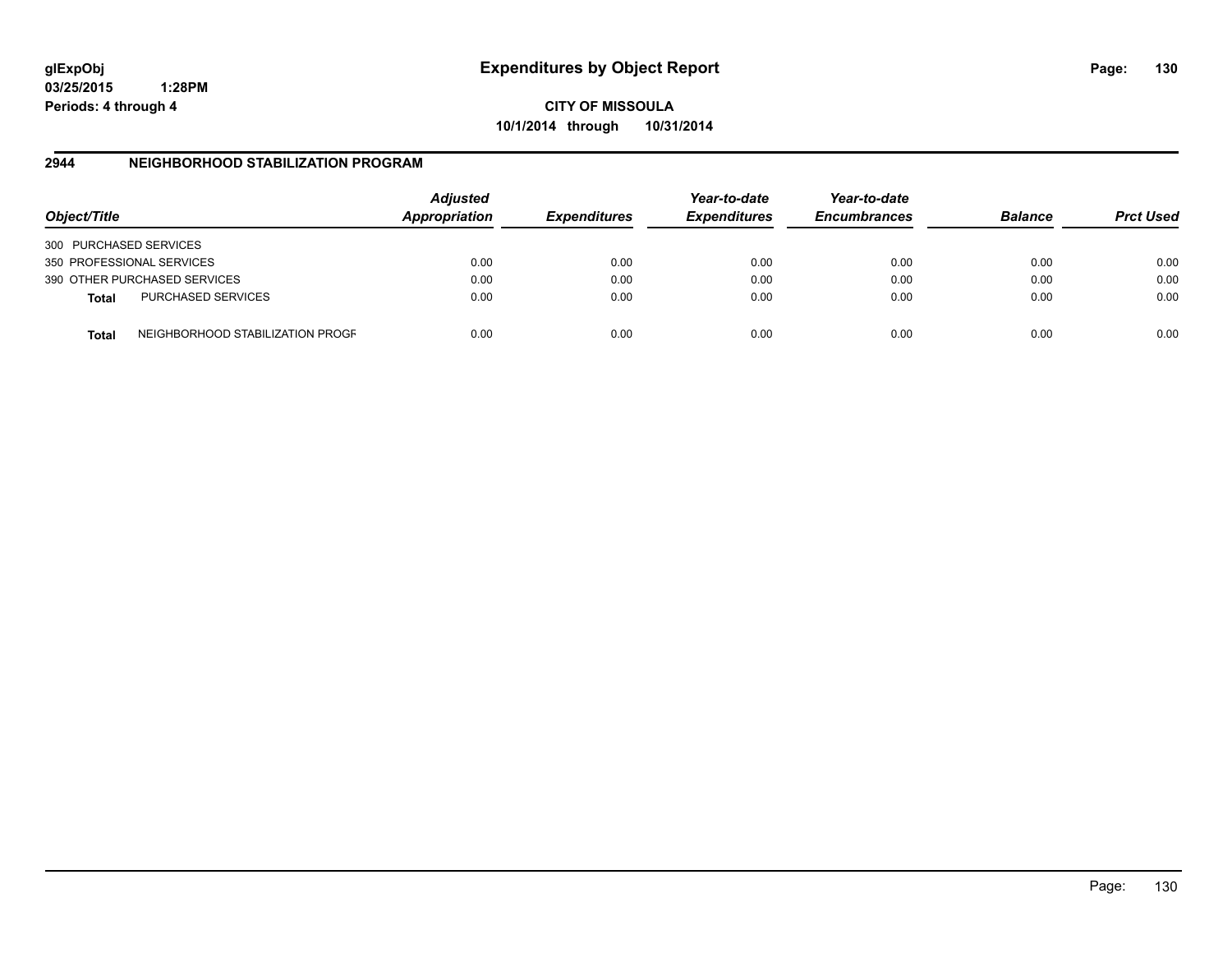#### **2955 TRANSPORTATION**

**250 DEVELOPMENT SERVICES**

|                                            | <b>Adjusted</b>      |                     | Year-to-date        | Year-to-date        |                |                  |
|--------------------------------------------|----------------------|---------------------|---------------------|---------------------|----------------|------------------|
| Object/Title                               | <b>Appropriation</b> | <b>Expenditures</b> | <b>Expenditures</b> | <b>Encumbrances</b> | <b>Balance</b> | <b>Prct Used</b> |
| 100 PERSONAL SERVICES                      |                      |                     |                     |                     |                |                  |
| 110 SALARIES AND WAGES                     | 421,246.00           | 2,437.78            | 87,786.61           | 0.00                | 333,459.39     | 20.84            |
| 120 OVERTIME/TERMINATION                   | 0.00                 | 0.00                | 390.88              | 0.00                | $-390.88$      | 0.00             |
| 140 EMPLOYER CONTRIBUTIONS                 | 152,475.00           | 1,318.12            | 35,578.32           | 0.00                | 116,896.68     | 23.33            |
| 141 STATE RETIREMENT CONTRIBUTIONS         | 0.00                 | 81.76               | 170.70              | 0.00                | $-170.70$      | 0.00             |
| PERSONAL SERVICES<br>Total                 | 573,721.00           | 3,837.66            | 123,926.51          | 0.00                | 449,794.49     | 21.60            |
| 200 SUPPLIES                               |                      |                     |                     |                     |                |                  |
| 210 OFFICE SUPPLIES                        | 5,700.00             | 258.63              | 579.88              | 0.00                | 5,120.12       | 10.17            |
| 220 OPERATING SUPPLIES                     | 0.00                 | 8,007.04            | 8,067.04            | 0.00                | $-8,067.04$    | 0.00             |
| 230 REPAIR/MAINTENANCE                     | 0.00                 | 6.99                | 6.99                | 0.00                | $-6.99$        | 0.00             |
| 231 GASOLINE                               | 0.00                 | 125.30              | 163.24              | 0.00                | $-163.24$      | 0.00             |
| 240 OTHER SUPPLIES                         | 200.00               | 28.02               | 28.02               | 0.00                | 171.98         | 14.01            |
| <b>SUPPLIES</b><br>Total                   | 5,900.00             | 8,425.98            | 8,845.17            | 0.00                | $-2,945.17$    | 149.92           |
| 300 PURCHASED SERVICES                     |                      |                     |                     |                     |                |                  |
| 310 COMMUNICATIONS                         | 600.00               | 142.81              | 459.87              | 0.00                | 140.13         | 76.65            |
| 320 PRINTING & DUPLICATING                 | 4,775.00             | 2,716.40            | 3,311.73            | 0.00                | 1,463.27       | 69.36            |
| 330 PUBLICITY, SUBSCRIPTIONS & DUES        | 40,377.00            | 2,862.50            | 7,996.50            | 0.00                | 32,380.50      | 19.80            |
| 341 ELECTRICITY & NATURAL GAS              | 2,650.00             | 0.00                | 50.01               | 0.00                | 2,599.99       | 1.89             |
| 344 TELEPHONE SERVICE                      | 1.609.00             | 109.73              | 293.04              | 0.00                | 1,315.96       | 18.21            |
| 350 PROFESSIONAL SERVICES                  | 13,317.00            | 1,000.00            | 1,922.50            | 0.00                | 11,394.50      | 14.44            |
| 360 REPAIR & MAINTENANCE                   | 13,116.00            | 0.00                | 121.50              | 0.00                | 12,994.50      | 0.93             |
| 370 TRAVEL                                 | 8,800.00             | 830.81              | 3,825.71            | 0.00                | 4,974.29       | 43.47            |
| 380 TRAINING                               | 12,600.00            | 625.00              | 1,190.00            | 0.00                | 11,410.00      | 9.44             |
| 390 OTHER PURCHASED SERVICES               | 4,300.00             | 3,453.90            | 3,684.08            | 0.00                | 615.92         | 85.68            |
| PURCHASED SERVICES<br><b>Total</b>         | 102,144.00           | 11,741.15           | 22,854.94           | 0.00                | 79,289.06      | 22.38            |
| 500 FIXED CHARGES                          |                      |                     |                     |                     |                |                  |
| 500 FIXED CHARGES                          | 24,163.00            | 466.66              | 616.12              | 0.00                | 23,546.88      | 2.55             |
| <b>FIXED CHARGES</b><br>Total              | 24,163.00            | 466.66              | 616.12              | 0.00                | 23,546.88      | 2.55             |
| 700 GRANTS & CONTRIBUTIONS                 |                      |                     |                     |                     |                |                  |
| 700 GRANTS & CONTRIBUTIONS                 | 32,637.00            | 0.00                | 0.00                | 0.00                | 32,637.00      | 0.00             |
| <b>GRANTS &amp; CONTRIBUTIONS</b><br>Total | 32,637.00            | 0.00                | 0.00                | 0.00                | 32,637.00      | 0.00             |
| 800 OTHER OBJECTS                          |                      |                     |                     |                     |                |                  |
| 820 TRANSFERS TO OTHER FUNDS               | 0.00                 | 0.00                | 0.00                | 0.00                | 0.00           | 0.00             |
|                                            |                      |                     |                     |                     |                |                  |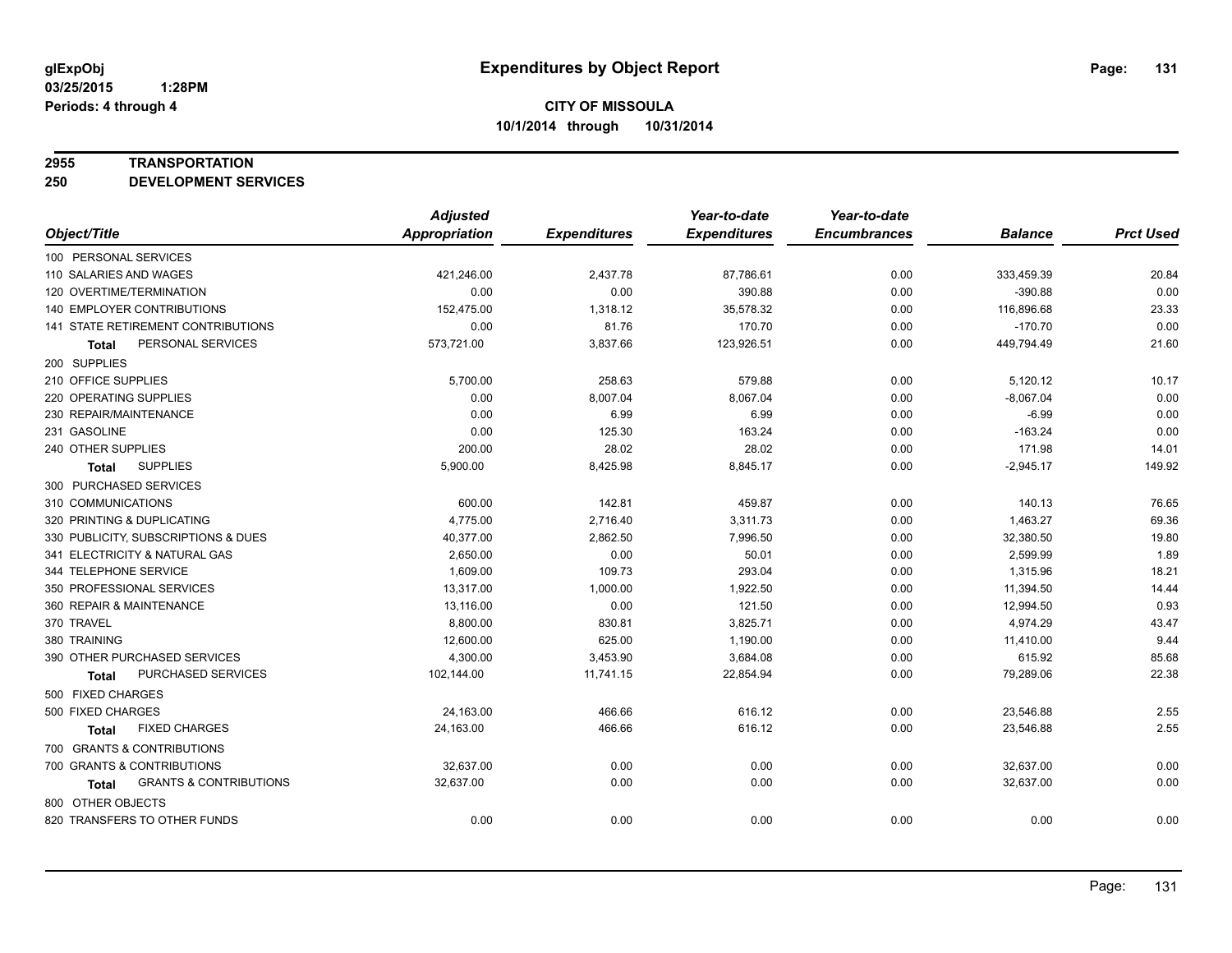#### **2955 TRANSPORTATION**

**250 DEVELOPMENT SERVICES**

| Object/Title    |                      | <b>Adjusted</b><br>Appropriation | <i><b>Expenditures</b></i> | Year-to-date<br><b>Expenditures</b> | Year-to-date<br><b>Encumbrances</b> | <b>Balance</b> | <b>Prct Used</b> |
|-----------------|----------------------|----------------------------------|----------------------------|-------------------------------------|-------------------------------------|----------------|------------------|
| 845 CONTINGENCY |                      | 32,825.00                        | 0.00                       | 0.00                                | 0.00                                | 32.825.00      | 0.00             |
| Total           | OTHER OBJECTS        | 32.825.00                        | 0.00                       | 0.00                                | 0.00                                | 32.825.00      | 0.00             |
| <b>Total</b>    | DEVELOPMENT SERVICES | 771,390.00                       | 24.471.45                  | 156.242.74                          | 0.00                                | 615.147.26     | 20.25            |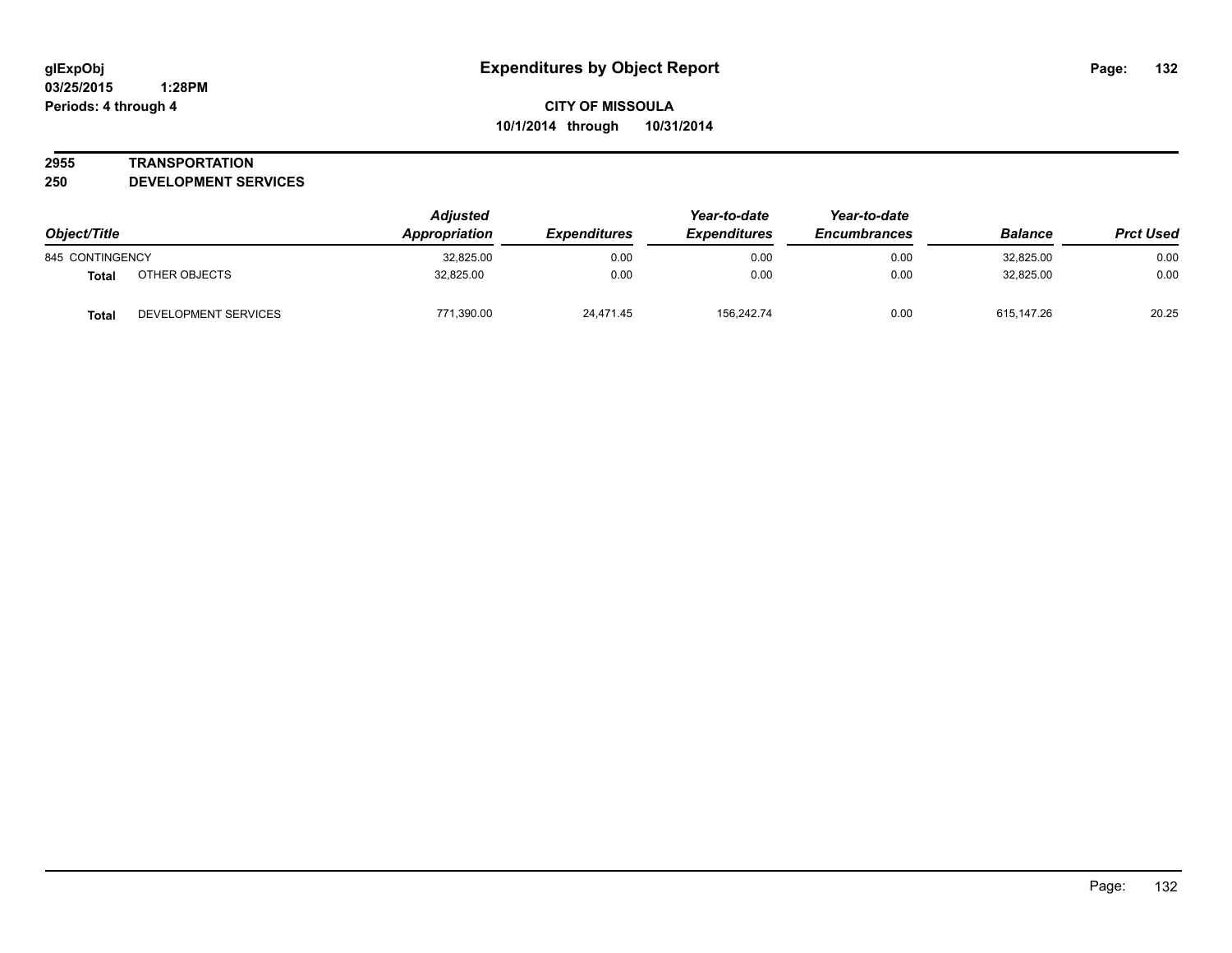### **2955 TRANSPORTATION**

|                                                   | <b>Adjusted</b> |                     | Year-to-date        | Year-to-date        |                |                  |
|---------------------------------------------------|-----------------|---------------------|---------------------|---------------------|----------------|------------------|
| Object/Title                                      | Appropriation   | <b>Expenditures</b> | <b>Expenditures</b> | <b>Encumbrances</b> | <b>Balance</b> | <b>Prct Used</b> |
| 100 PERSONAL SERVICES                             |                 |                     |                     |                     |                |                  |
| 110 SALARIES AND WAGES                            | 421,246.00      | 2,437.78            | 87,786.61           | 0.00                | 333,459.39     | 20.84            |
| 120 OVERTIME/TERMINATION                          | 0.00            | 0.00                | 390.88              | 0.00                | $-390.88$      | 0.00             |
| 140 EMPLOYER CONTRIBUTIONS                        | 152,475.00      | 1,318.12            | 35,578.32           | 0.00                | 116,896.68     | 23.33            |
| 141 STATE RETIREMENT CONTRIBUTIONS                | 0.00            | 81.76               | 170.70              | 0.00                | $-170.70$      | 0.00             |
| PERSONAL SERVICES<br><b>Total</b>                 | 573,721.00      | 3,837.66            | 123,926.51          | 0.00                | 449,794.49     | 21.60            |
| 200 SUPPLIES                                      |                 |                     |                     |                     |                |                  |
| 210 OFFICE SUPPLIES                               | 5,700.00        | 258.63              | 579.88              | 0.00                | 5,120.12       | 10.17            |
| 220 OPERATING SUPPLIES                            | 0.00            | 8,007.04            | 8,067.04            | 0.00                | $-8,067.04$    | 0.00             |
| 230 REPAIR/MAINTENANCE                            | 0.00            | 6.99                | 6.99                | 0.00                | $-6.99$        | 0.00             |
| 231 GASOLINE                                      | 0.00            | 125.30              | 163.24              | 0.00                | $-163.24$      | 0.00             |
| 240 OTHER SUPPLIES                                | 200.00          | 28.02               | 28.02               | 0.00                | 171.98         | 14.01            |
| <b>SUPPLIES</b><br><b>Total</b>                   | 5,900.00        | 8,425.98            | 8,845.17            | 0.00                | $-2,945.17$    | 149.92           |
| 300 PURCHASED SERVICES                            |                 |                     |                     |                     |                |                  |
| 310 COMMUNICATIONS                                | 600.00          | 142.81              | 459.87              | 0.00                | 140.13         | 76.65            |
| 320 PRINTING & DUPLICATING                        | 4,775.00        | 2,716.40            | 3,311.73            | 0.00                | 1,463.27       | 69.36            |
| 330 PUBLICITY, SUBSCRIPTIONS & DUES               | 40,377.00       | 2,862.50            | 7,996.50            | 0.00                | 32,380.50      | 19.80            |
| 341 ELECTRICITY & NATURAL GAS                     | 2,650.00        | 0.00                | 50.01               | 0.00                | 2,599.99       | 1.89             |
| 344 TELEPHONE SERVICE                             | 1,609.00        | 109.73              | 293.04              | 0.00                | 1,315.96       | 18.21            |
| 350 PROFESSIONAL SERVICES                         | 13,317.00       | 1,000.00            | 1,922.50            | 0.00                | 11,394.50      | 14.44            |
| 360 REPAIR & MAINTENANCE                          | 13,116.00       | 0.00                | 121.50              | 0.00                | 12,994.50      | 0.93             |
| 370 TRAVEL                                        | 8,800.00        | 830.81              | 3,825.71            | 0.00                | 4,974.29       | 43.47            |
| 380 TRAINING                                      | 12,600.00       | 625.00              | 1,190.00            | 0.00                | 11,410.00      | 9.44             |
| 390 OTHER PURCHASED SERVICES                      | 4,300.00        | 3,453.90            | 3,684.08            | 0.00                | 615.92         | 85.68            |
| PURCHASED SERVICES<br><b>Total</b>                | 102,144.00      | 11,741.15           | 22,854.94           | 0.00                | 79,289.06      | 22.38            |
| 500 FIXED CHARGES                                 |                 |                     |                     |                     |                |                  |
| 500 FIXED CHARGES                                 | 24,163.00       | 466.66              | 616.12              | 0.00                | 23,546.88      | 2.55             |
| <b>FIXED CHARGES</b><br>Total                     | 24,163.00       | 466.66              | 616.12              | 0.00                | 23,546.88      | 2.55             |
| 700 GRANTS & CONTRIBUTIONS                        |                 |                     |                     |                     |                |                  |
| 700 GRANTS & CONTRIBUTIONS                        | 32,637.00       | 0.00                | 0.00                | 0.00                | 32,637.00      | 0.00             |
| <b>GRANTS &amp; CONTRIBUTIONS</b><br><b>Total</b> | 32,637.00       | 0.00                | 0.00                | 0.00                | 32,637.00      | 0.00             |
| 800 OTHER OBJECTS                                 |                 |                     |                     |                     |                |                  |
| 820 TRANSFERS TO OTHER FUNDS                      | 0.00            | 0.00                | 0.00                | 0.00                | 0.00           | 0.00             |
| 845 CONTINGENCY                                   | 32,825.00       | 0.00                | 0.00                | 0.00                | 32,825.00      | 0.00             |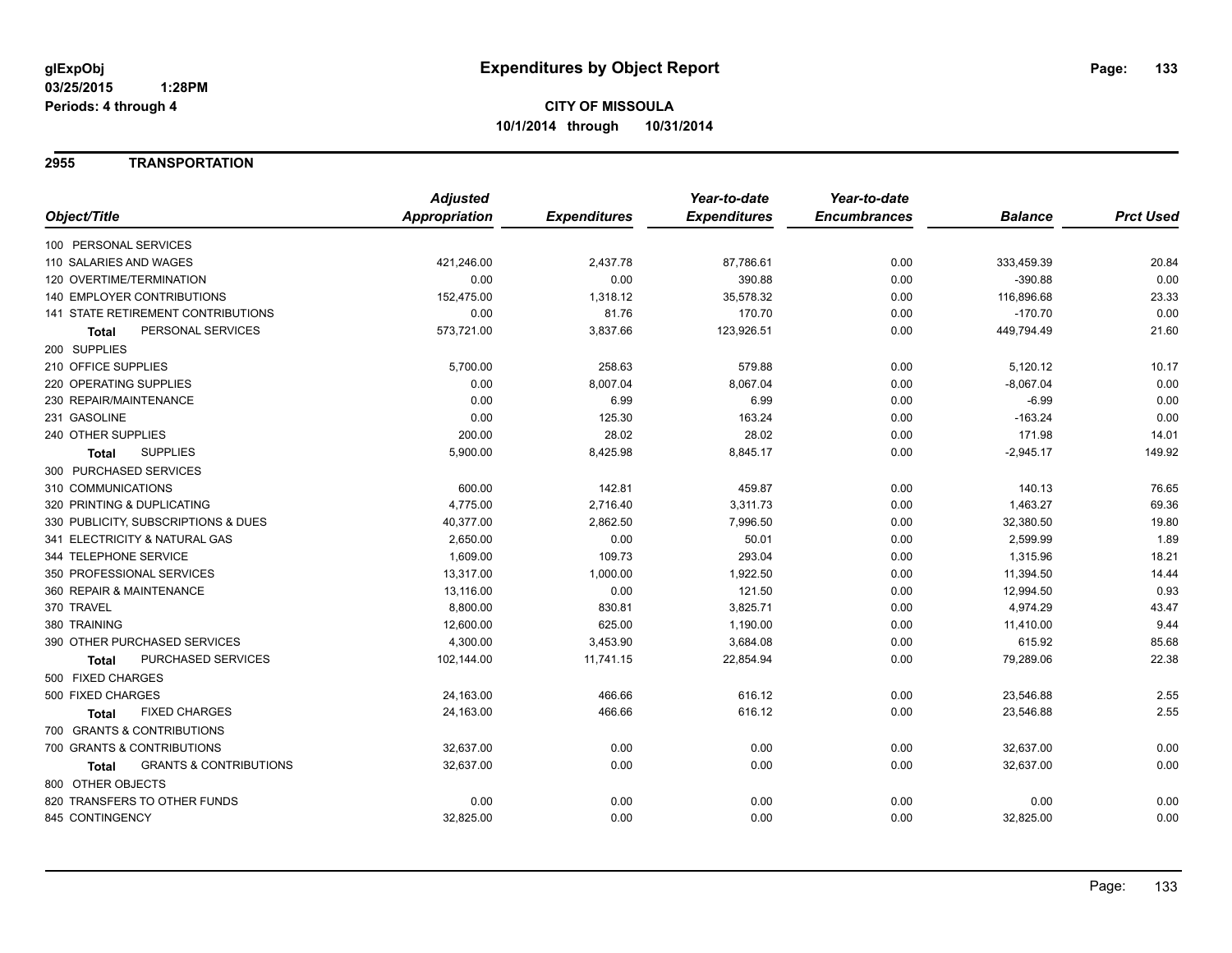### **2955 TRANSPORTATION**

| Object/Title |                       | <b>Adjusted</b><br><b>Appropriation</b> | <b>Expenditures</b> | Year-to-date<br><b>Expenditures</b> | Year-to-date<br><b>Encumbrances</b> | <b>Balance</b> | <b>Prct Used</b> |
|--------------|-----------------------|-----------------------------------------|---------------------|-------------------------------------|-------------------------------------|----------------|------------------|
| <b>Total</b> | OTHER OBJECTS         | 32,825.00                               | 0.00                | 0.00                                | 0.00                                | 32,825.00      | 0.00             |
| <b>Total</b> | <b>TRANSPORTATION</b> | 771,390.00                              | 24,471.45           | 156,242.74                          | 0.00                                | 615,147.26     | 20.25            |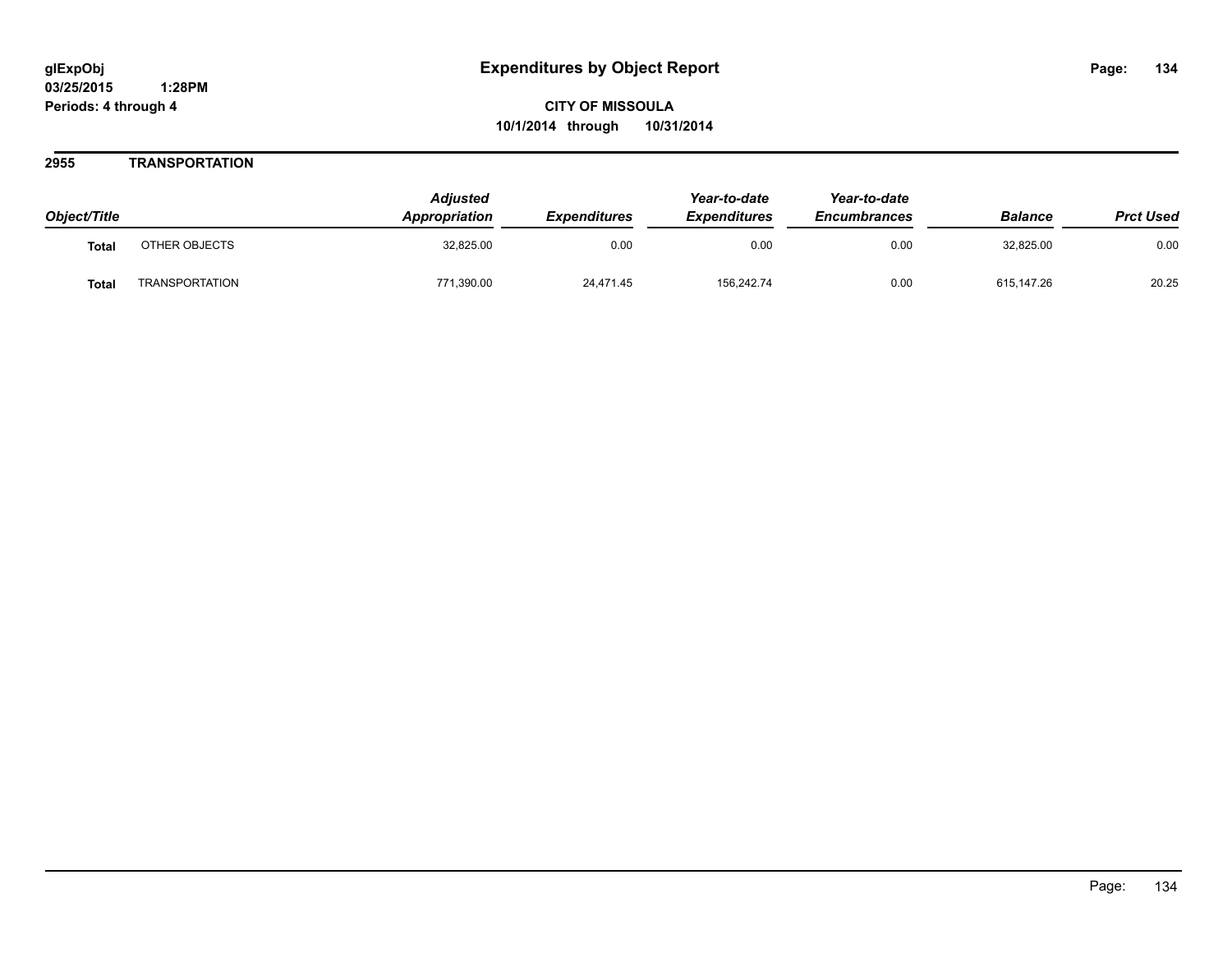#### **2987 FEDERAL TRANSPORTATION FUND**

**370 PARKS & RECREATION**

| Object/Title                       | <b>Adjusted</b><br>Appropriation | <b>Expenditures</b> | Year-to-date<br><b>Expenditures</b> | Year-to-date<br><b>Encumbrances</b> | <b>Balance</b> | <b>Prct Used</b> |
|------------------------------------|----------------------------------|---------------------|-------------------------------------|-------------------------------------|----------------|------------------|
| 100 PERSONAL SERVICES              |                                  |                     |                                     |                                     |                |                  |
| 110 SALARIES AND WAGES             | 0.00                             | 96.29               | 1.322.16                            | 0.00                                | $-1,322.16$    | 0.00             |
| 140 EMPLOYER CONTRIBUTIONS         | 0.00                             | 21.84               | 299.84                              | 0.00                                | $-299.84$      | 0.00             |
| 141 STATE RETIREMENT CONTRIBUTIONS | 0.00                             | 0.30                | 2.29                                | 0.00                                | $-2.29$        | 0.00             |
| PERSONAL SERVICES<br><b>Total</b>  | 0.00                             | 118.43              | 1.624.29                            | 0.00                                | $-1,624.29$    | 0.00             |
| PARKS & RECREATION<br><b>Total</b> | 0.00                             | 118.43              | 1.624.29                            | 0.00                                | $-1.624.29$    | 0.00             |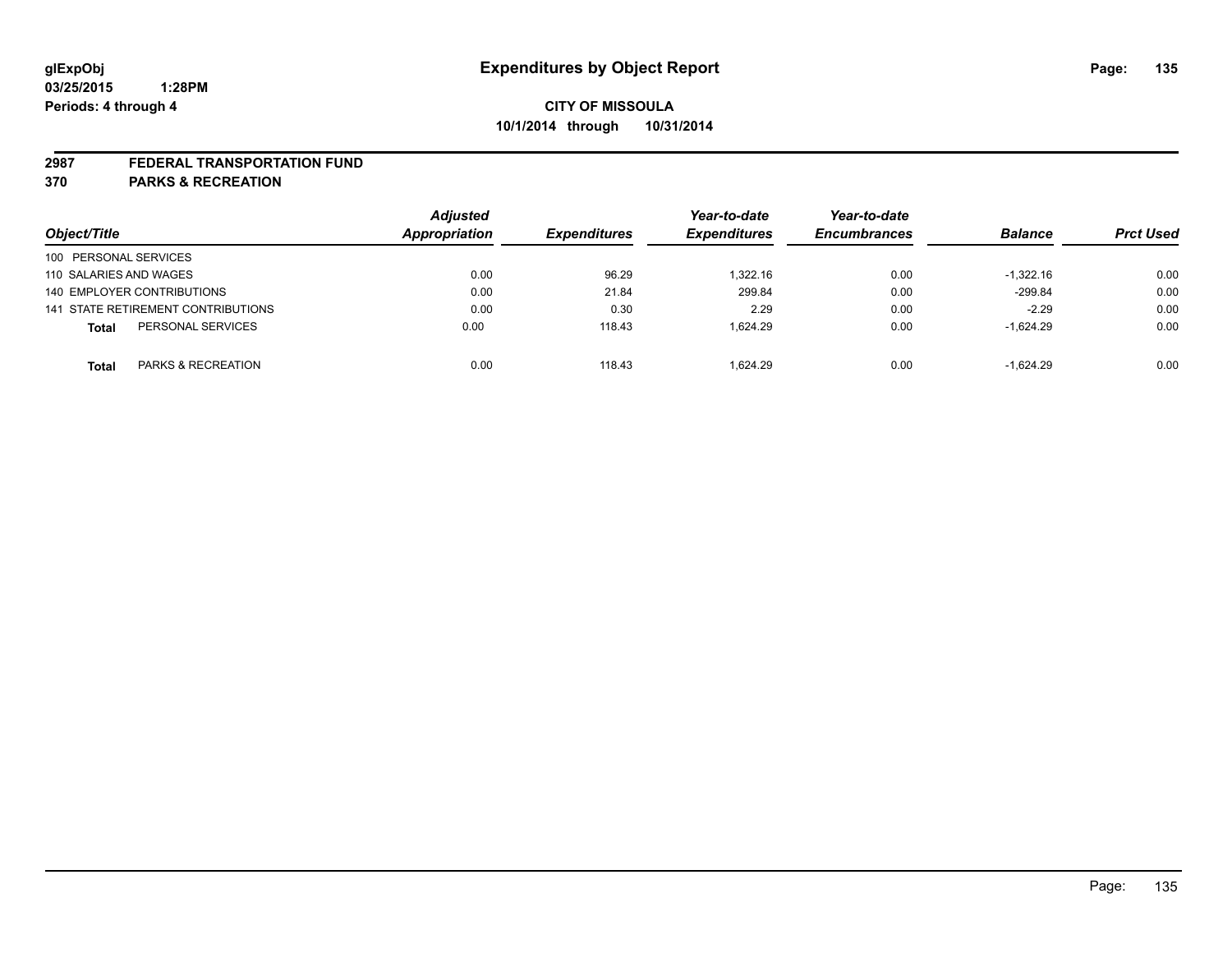#### **2987 FEDERAL TRANSPORTATION FUND**

**390 NON-DEPARTMENTAL**

|                                       | <b>Adjusted</b>      |                     | Year-to-date        | Year-to-date        |                |                  |
|---------------------------------------|----------------------|---------------------|---------------------|---------------------|----------------|------------------|
| Object/Title                          | <b>Appropriation</b> | <b>Expenditures</b> | <b>Expenditures</b> | <b>Encumbrances</b> | <b>Balance</b> | <b>Prct Used</b> |
| 100 PERSONAL SERVICES                 |                      |                     |                     |                     |                |                  |
| 110 SALARIES AND WAGES                | 0.00                 | 0.00                | 0.00                | 0.00                | 0.00           | 0.00             |
| 120 OVERTIME/TERMINATION              | 0.00                 | 0.00                | 0.00                | 0.00                | 0.00           | 0.00             |
| <b>140 EMPLOYER CONTRIBUTIONS</b>     | 0.00                 | 0.00                | 0.00                | 0.00                | 0.00           | 0.00             |
| PERSONAL SERVICES<br><b>Total</b>     | 0.00                 | 0.00                | 0.00                | 0.00                | 0.00           | 0.00             |
| 800 OTHER OBJECTS                     |                      |                     |                     |                     |                |                  |
| 820 TRANSFERS TO OTHER FUNDS          | 0.00                 | 0.00                | 0.00                | 0.00                | 0.00           | 0.00             |
| OTHER OBJECTS<br><b>Total</b>         | 0.00                 | 0.00                | 0.00                | 0.00                | 0.00           | 0.00             |
| 900 CAPITAL OUTLAY                    |                      |                     |                     |                     |                |                  |
| 930 IMPROVEMENTS                      | 1,632,318.00         | 177,106.12          | 474,657.61          | 0.00                | 1,157,660.39   | 29.08            |
| <b>CAPITAL OUTLAY</b><br><b>Total</b> | 1,632,318.00         | 177,106.12          | 474,657.61          | 0.00                | 1,157,660.39   | 29.08            |
| NON-DEPARTMENTAL<br><b>Total</b>      | 1.632.318.00         | 177.106.12          | 474.657.61          | 0.00                | 1,157,660.39   | 29.08            |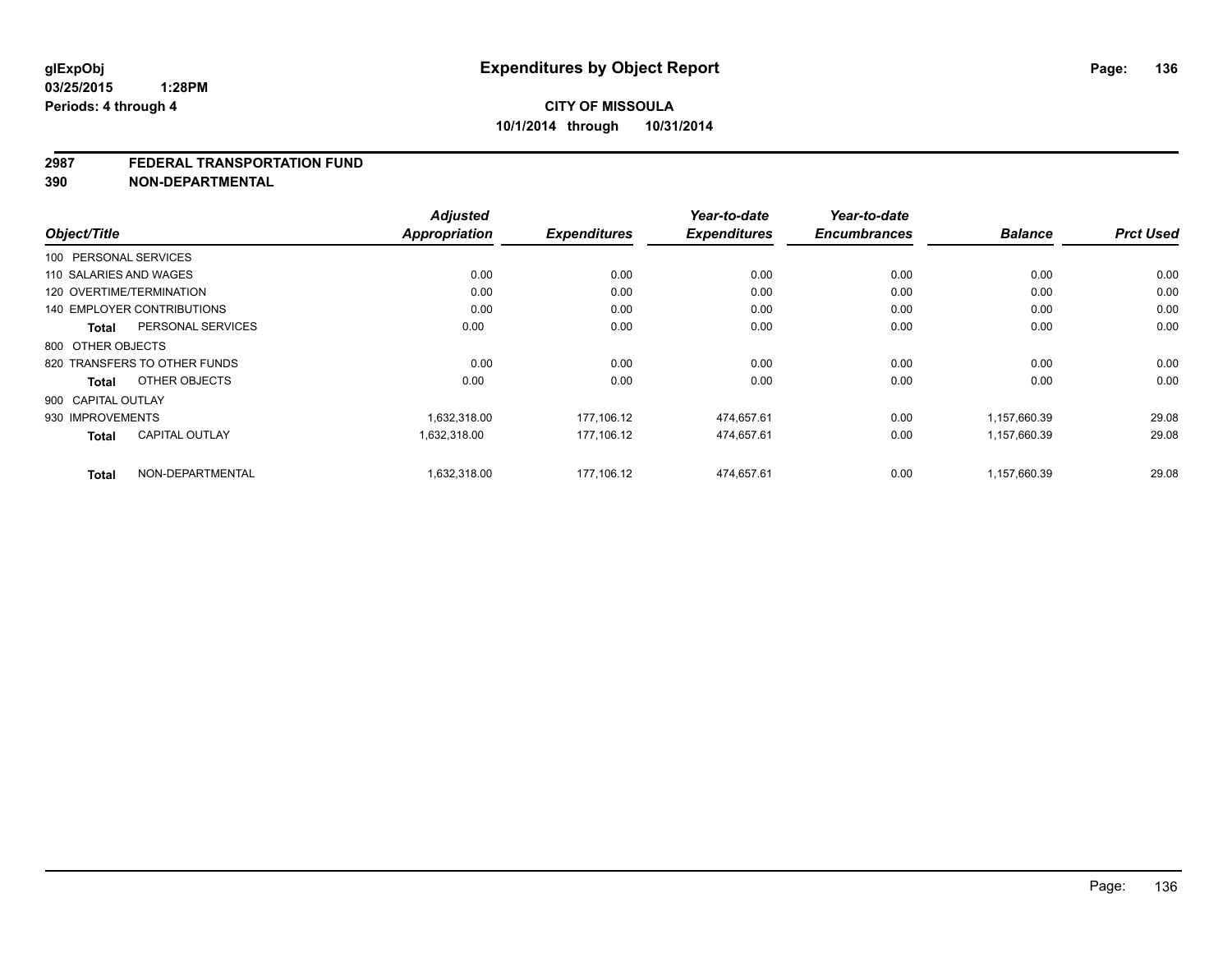**03/25/2015 1:28PM Periods: 4 through 4**

**10/1/2014 through 10/31/2014**

### **2987 FEDERAL TRANSPORTATION FUND**

| Object/Title           |                                    | <b>Adjusted</b><br><b>Appropriation</b> | <b>Expenditures</b> | Year-to-date<br><b>Expenditures</b> | Year-to-date<br><b>Encumbrances</b> | <b>Balance</b> | <b>Prct Used</b> |
|------------------------|------------------------------------|-----------------------------------------|---------------------|-------------------------------------|-------------------------------------|----------------|------------------|
| 100 PERSONAL SERVICES  |                                    |                                         |                     |                                     |                                     |                |                  |
| 110 SALARIES AND WAGES |                                    | 0.00                                    | 96.29               | 1,322.16                            | 0.00                                | $-1,322.16$    | 0.00             |
|                        | 120 OVERTIME/TERMINATION           | 0.00                                    | 0.00                | 0.00                                | 0.00                                | 0.00           | 0.00             |
|                        | <b>140 EMPLOYER CONTRIBUTIONS</b>  | 0.00                                    | 21.84               | 299.84                              | 0.00                                | $-299.84$      | 0.00             |
|                        | 141 STATE RETIREMENT CONTRIBUTIONS | 0.00                                    | 0.30                | 2.29                                | 0.00                                | $-2.29$        | 0.00             |
| Total                  | PERSONAL SERVICES                  | 0.00                                    | 118.43              | 1,624.29                            | 0.00                                | $-1,624.29$    | 0.00             |
| 800 OTHER OBJECTS      |                                    |                                         |                     |                                     |                                     |                |                  |
|                        | 820 TRANSFERS TO OTHER FUNDS       | 0.00                                    | 0.00                | 0.00                                | 0.00                                | 0.00           | 0.00             |
| <b>Total</b>           | OTHER OBJECTS                      | 0.00                                    | 0.00                | 0.00                                | 0.00                                | 0.00           | 0.00             |
| 900 CAPITAL OUTLAY     |                                    |                                         |                     |                                     |                                     |                |                  |
| 930 IMPROVEMENTS       |                                    | 1,632,318.00                            | 177,106.12          | 474,657.61                          | 0.00                                | 1,157,660.39   | 29.08            |
| <b>Total</b>           | <b>CAPITAL OUTLAY</b>              | 1,632,318.00                            | 177,106.12          | 474,657.61                          | 0.00                                | 1,157,660.39   | 29.08            |
| <b>Total</b>           | FEDERAL TRANSPORTATION FUND        | 1,632,318.00                            | 177.224.55          | 476,281.90                          | 0.00                                | 1.156.036.10   | 29.18            |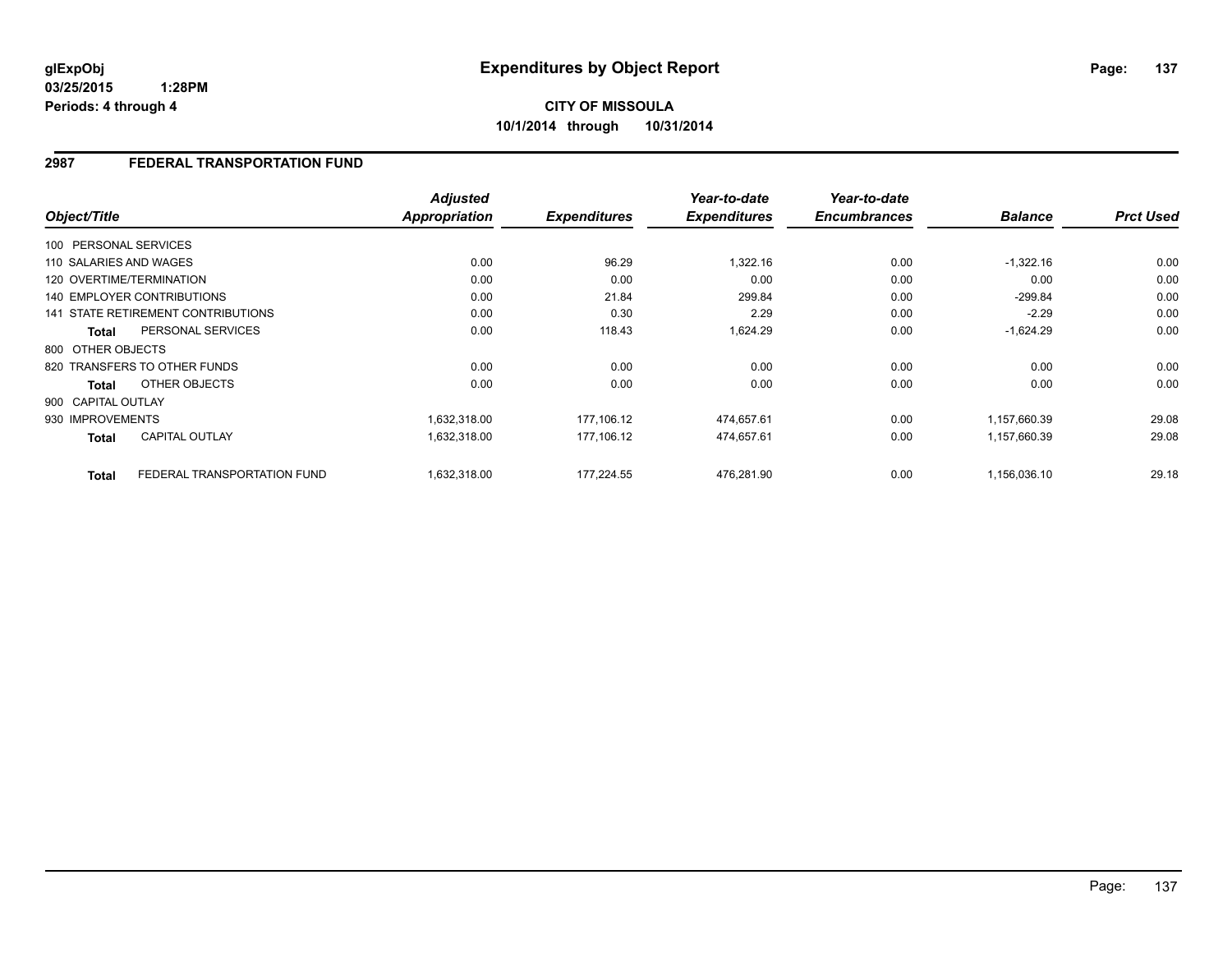#### **03/25/2015 1:28PM Periods: 4 through 4**

## **CITY OF MISSOULA 10/1/2014 through 10/31/2014**

### **2988 GRANTS & DONATIONS FUND**

**223 CITY CLERK**

| Object/Title        |                   | <b>Adjusted</b><br><b>Appropriation</b> | <b>Expenditures</b> | Year-to-date<br><b>Expenditures</b> | Year-to-date<br><b>Encumbrances</b> | <b>Balance</b> | <b>Prct Used</b> |
|---------------------|-------------------|-----------------------------------------|---------------------|-------------------------------------|-------------------------------------|----------------|------------------|
| 200 SUPPLIES        |                   |                                         |                     |                                     |                                     |                |                  |
| 210 OFFICE SUPPLIES |                   | 0.00                                    | 0.00                | 0.00                                | 0.00                                | 0.00           | 0.00             |
| <b>Total</b>        | <b>SUPPLIES</b>   | 0.00                                    | 0.00                | 0.00                                | 0.00                                | 0.00           | 0.00             |
| <b>Total</b>        | <b>CITY CLERK</b> | 0.00                                    | 0.00                | 0.00                                | 0.00                                | 0.00           | 0.00             |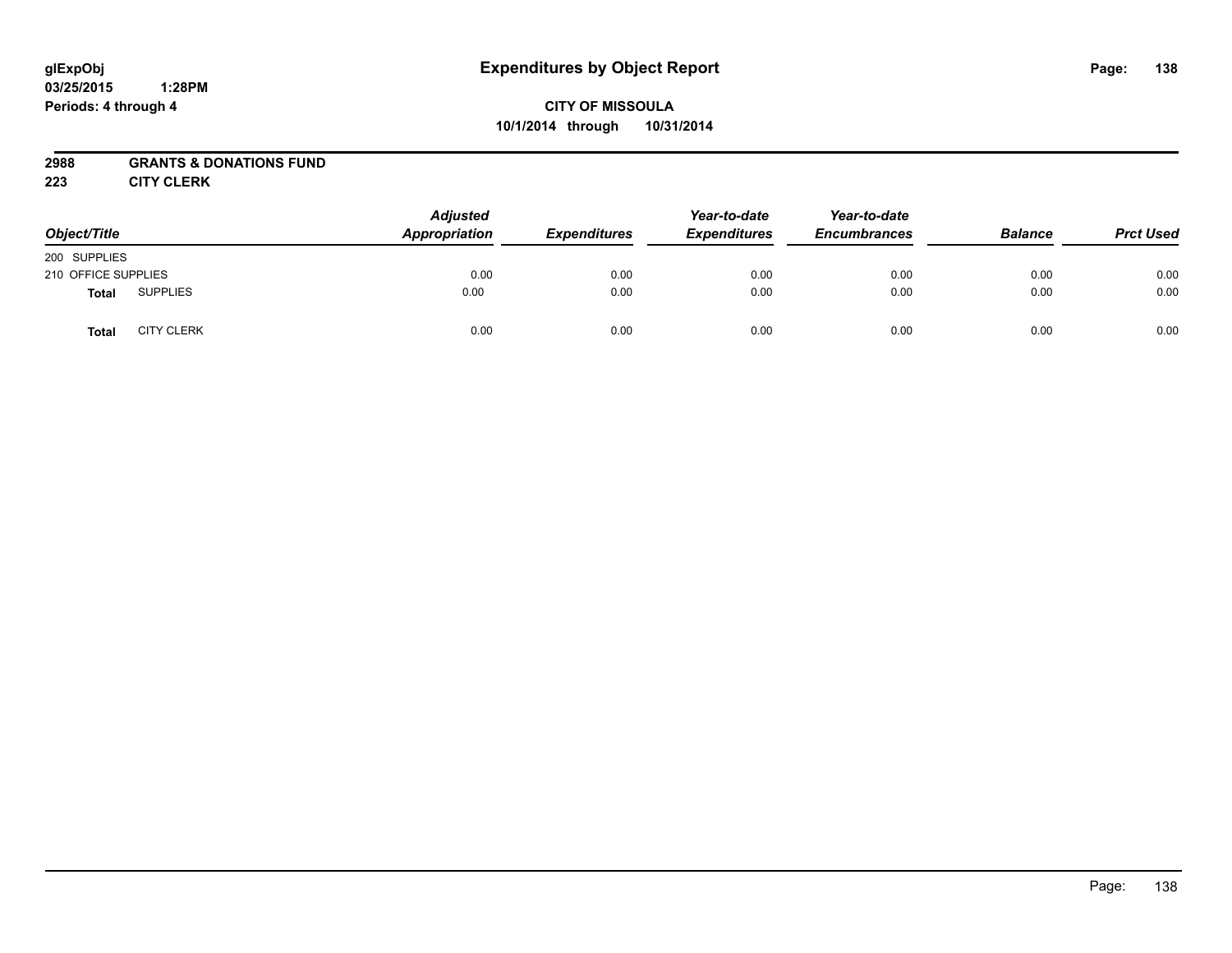#### **2988 GRANTS & DONATIONS FUND**

**270 CITY ATTORNEY**

| Object/Title |                                    | <b>Adjusted</b><br><b>Appropriation</b> | <b>Expenditures</b> | Year-to-date<br><b>Expenditures</b> | Year-to-date<br><b>Encumbrances</b> | <b>Balance</b> | <b>Prct Used</b> |
|--------------|------------------------------------|-----------------------------------------|---------------------|-------------------------------------|-------------------------------------|----------------|------------------|
|              | 100 PERSONAL SERVICES              |                                         |                     |                                     |                                     |                |                  |
|              | 110 SALARIES AND WAGES             | 0.00                                    | 2.254.34            | 8,897.54                            | 0.00                                | $-8,897.54$    | 0.00             |
|              | 140 EMPLOYER CONTRIBUTIONS         | 0.00                                    | 760.51              | 3,355.74                            | 0.00                                | $-3.355.74$    | 0.00             |
|              | 141 STATE RETIREMENT CONTRIBUTIONS | 0.00                                    | 2.25                | 12.30                               | 0.00                                | $-12.30$       | 0.00             |
| <b>Total</b> | PERSONAL SERVICES                  | 0.00                                    | 3,017.10            | 12,265.58                           | 0.00                                | $-12.265.58$   | 0.00             |
|              | 300 PURCHASED SERVICES             |                                         |                     |                                     |                                     |                |                  |
|              | 390 OTHER PURCHASED SERVICES       | 0.00                                    | 0.00                | 0.00                                | 0.00                                | 0.00           | 0.00             |
| <b>Total</b> | <b>PURCHASED SERVICES</b>          | 0.00                                    | 0.00                | 0.00                                | 0.00                                | 0.00           | 0.00             |
| <b>Total</b> | <b>CITY ATTORNEY</b>               | 0.00                                    | 3,017.10            | 12,265.58                           | 0.00                                | $-12.265.58$   | 0.00             |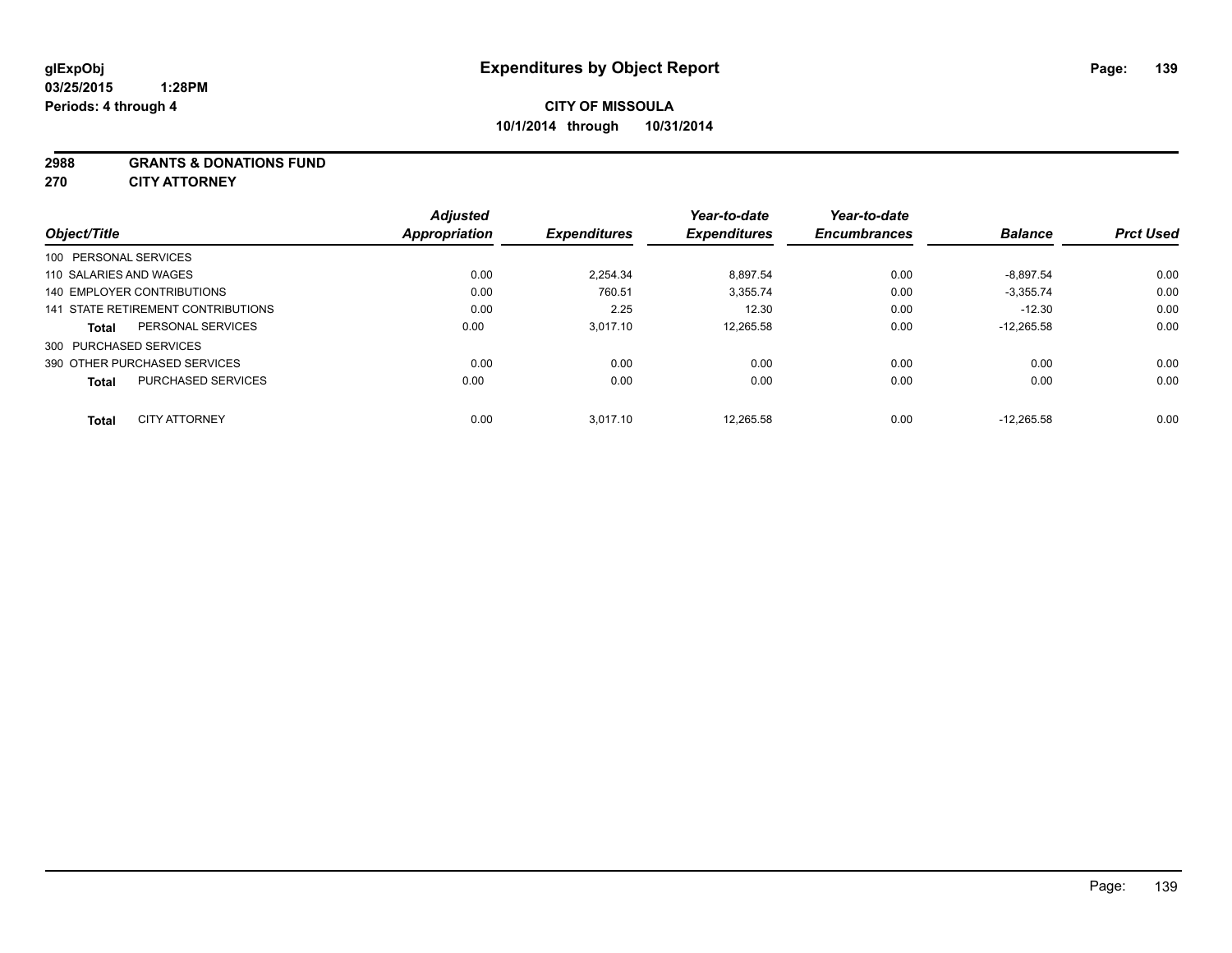### **2988 GRANTS & DONATIONS FUND**

**290 POLICE**

| Object/Title                       | <b>Adjusted</b><br><b>Appropriation</b> | <b>Expenditures</b> | Year-to-date<br><b>Expenditures</b> | Year-to-date<br><b>Encumbrances</b> | <b>Balance</b> | <b>Prct Used</b> |
|------------------------------------|-----------------------------------------|---------------------|-------------------------------------|-------------------------------------|----------------|------------------|
| 200 SUPPLIES                       |                                         |                     |                                     |                                     |                |                  |
| 210 OFFICE SUPPLIES                | 0.00                                    | 0.00                | 0.00                                | 0.00                                | 0.00           | 0.00             |
| <b>SUPPLIES</b><br><b>Total</b>    | 0.00                                    | 0.00                | 0.00                                | 0.00                                | 0.00           | 0.00             |
| 300 PURCHASED SERVICES             |                                         |                     |                                     |                                     |                |                  |
| 350 PROFESSIONAL SERVICES          | 0.00                                    | 0.00                | 0.00                                | 0.00                                | 0.00           | 0.00             |
| PURCHASED SERVICES<br><b>Total</b> | 0.00                                    | 0.00                | 0.00                                | 0.00                                | 0.00           | 0.00             |
| <b>POLICE</b><br><b>Total</b>      | 0.00                                    | 0.00                | 0.00                                | 0.00                                | 0.00           | 0.00             |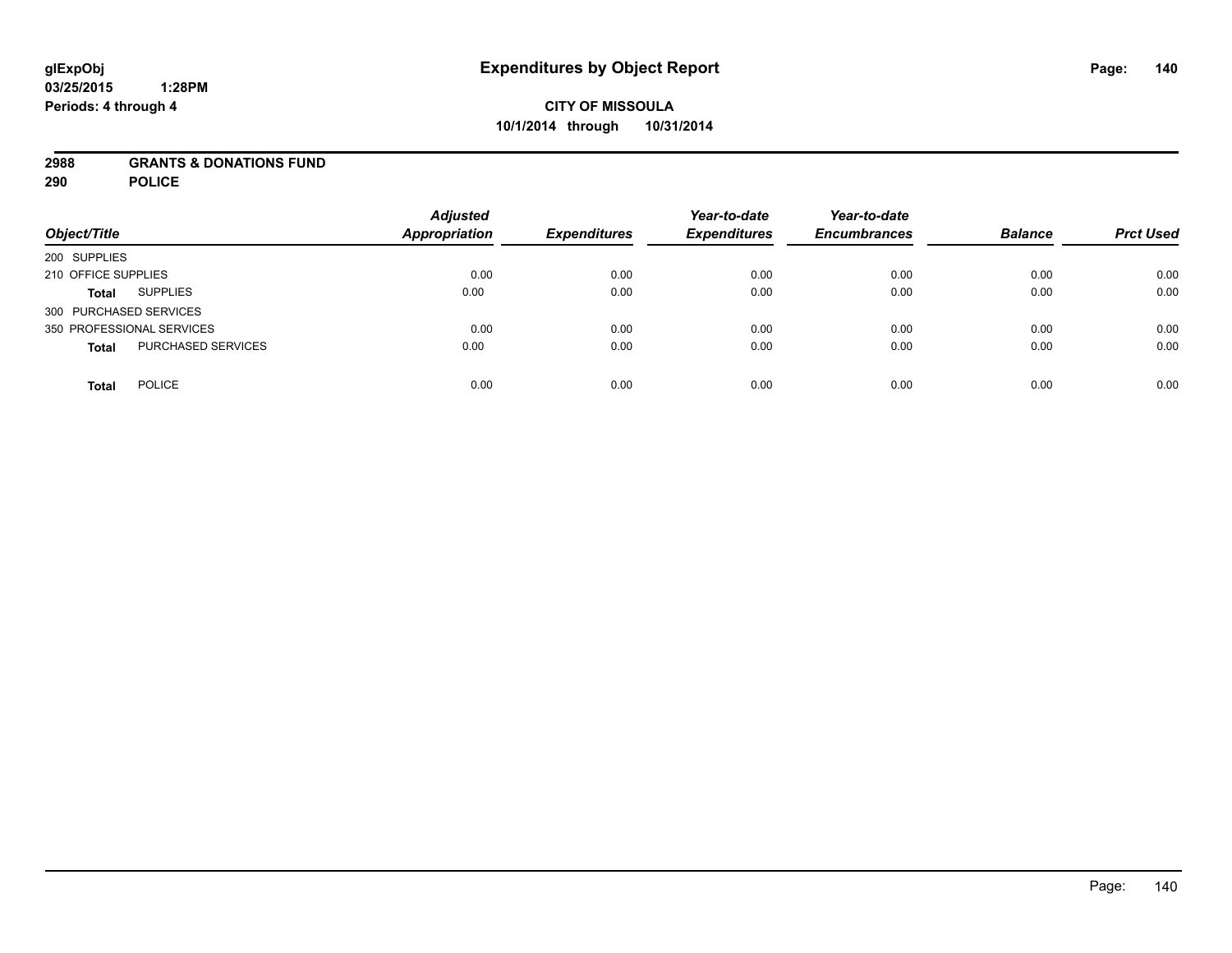**2988 GRANTS & DONATIONS FUND**

**390 NON-DEPARTMENTAL**

|                                       | <b>Adjusted</b>      |                     | Year-to-date        | Year-to-date        |                |                  |
|---------------------------------------|----------------------|---------------------|---------------------|---------------------|----------------|------------------|
| Object/Title                          | <b>Appropriation</b> | <b>Expenditures</b> | <b>Expenditures</b> | <b>Encumbrances</b> | <b>Balance</b> | <b>Prct Used</b> |
| 100 PERSONAL SERVICES                 |                      |                     |                     |                     |                |                  |
| 110 SALARIES AND WAGES                | 89,584.00            | 6,035.25            | 21,175.67           | 0.00                | 68,408.33      | 23.64            |
| 115 SALARIES/HEALTH INSURANCE BENEFIT | 0.00                 | 570.00              | 1,966.50            | 0.00                | $-1,966.50$    | 0.00             |
| 120 OVERTIME/TERMINATION              | 54,300.00            | 6,451.59            | 28,505.20           | 0.00                | 25,794.80      | 52.50            |
| 130 OTHER                             | 675.00               | 0.00                | 0.00                | 0.00                | 675.00         | 0.00             |
| <b>140 EMPLOYER CONTRIBUTIONS</b>     | 29,270.00            | 1,922.56            | 7,538.60            | 0.00                | 21,731.40      | 25.76            |
| 141 STATE RETIREMENT CONTRIBUTIONS    | 0.00                 | 1,638.17            | 6,409.65            | 0.00                | $-6,409.65$    | 0.00             |
| PERSONAL SERVICES<br>Total            | 173,829.00           | 16,617.57           | 65,595.62           | 0.00                | 108,233.38     | 37.74            |
| 200 SUPPLIES                          |                      |                     |                     |                     |                |                  |
| 210 OFFICE SUPPLIES                   | 7,620.00             | 114.88              | 114.88              | 0.00                | 7,505.12       | 1.51             |
| 220 OPERATING SUPPLIES                | 82,813.00            | 667.99              | 2,393.93            | 0.00                | 80,419.07      | 2.89             |
| 230 REPAIR/MAINTENANCE                | 3,000.00             | 0.00                | 0.00                | 0.00                | 3,000.00       | 0.00             |
| 231 GASOLINE                          | 8,500.00             | 0.00                | 0.00                | 0.00                | 8,500.00       | 0.00             |
| <b>SUPPLIES</b><br><b>Total</b>       | 101,933.00           | 782.87              | 2,508.81            | 0.00                | 99,424.19      | 2.46             |
| 300 PURCHASED SERVICES                |                      |                     |                     |                     |                |                  |
| 310 COMMUNICATIONS                    | 0.00                 | 0.00                | 0.00                | 0.00                | 0.00           | 0.00             |
| 341 ELECTRICITY & NATURAL GAS         | 0.00                 | 0.00                | 0.00                | 0.00                | 0.00           | 0.00             |
| 344 TELEPHONE SERVICE                 | 3,979.00             | 264.24              | 1,020.92            | 0.00                | 2,958.08       | 25.66            |
| 350 PROFESSIONAL SERVICES             | 105,156.00           | 14,019.50           | 15,423.50           | 0.00                | 89,732.50      | 14.67            |
| 353 ADMINISTRATION EXPENDITURES       | 0.00                 | 0.00                | 0.00                | 0.00                | 0.00           | 0.00             |
| 360 REPAIR & MAINTENANCE              | 2,500.00             | 0.00                | 0.00                | 0.00                | 2,500.00       | 0.00             |
| 370 TRAVEL                            | 6,750.00             | 0.00                | 1,780.73            | 0.00                | 4,969.27       | 26.38            |
| 380 TRAINING                          | 1,500.00             | 0.00                | 0.00                | 0.00                | 1,500.00       | 0.00             |
| 390 OTHER PURCHASED SERVICES          | 0.00                 | 0.00                | 0.00                | 0.00                | 0.00           | 0.00             |
| PURCHASED SERVICES<br>Total           | 119,885.00           | 14,283.74           | 18,225.15           | 0.00                | 101,659.85     | 15.20            |
| 400 BUILDING MATERIALS                |                      |                     |                     |                     |                |                  |
| <b>400 BUILDING MATERIALS</b>         | 700.00               | 0.00                | 0.00                | 0.00                | 700.00         | 0.00             |
| <b>BUILDING MATERIALS</b><br>Total    | 700.00               | 0.00                | 0.00                | 0.00                | 700.00         | 0.00             |
| 500 FIXED CHARGES                     |                      |                     |                     |                     |                |                  |
| 500 FIXED CHARGES                     | 94,150.00            | 5,470.30            | 27,351.50           | 0.00                | 66,798.50      | 29.05            |
| <b>FIXED CHARGES</b><br>Total         | 94,150.00            | 5,470.30            | 27,351.50           | 0.00                | 66,798.50      | 29.05            |
| 700 GRANTS & CONTRIBUTIONS            |                      |                     |                     |                     |                |                  |
| 700 GRANTS & CONTRIBUTIONS            | 479,065.00           | 0.00                | 1,332.85            | 0.00                | 477,732.15     | 0.28             |
|                                       |                      |                     |                     |                     |                |                  |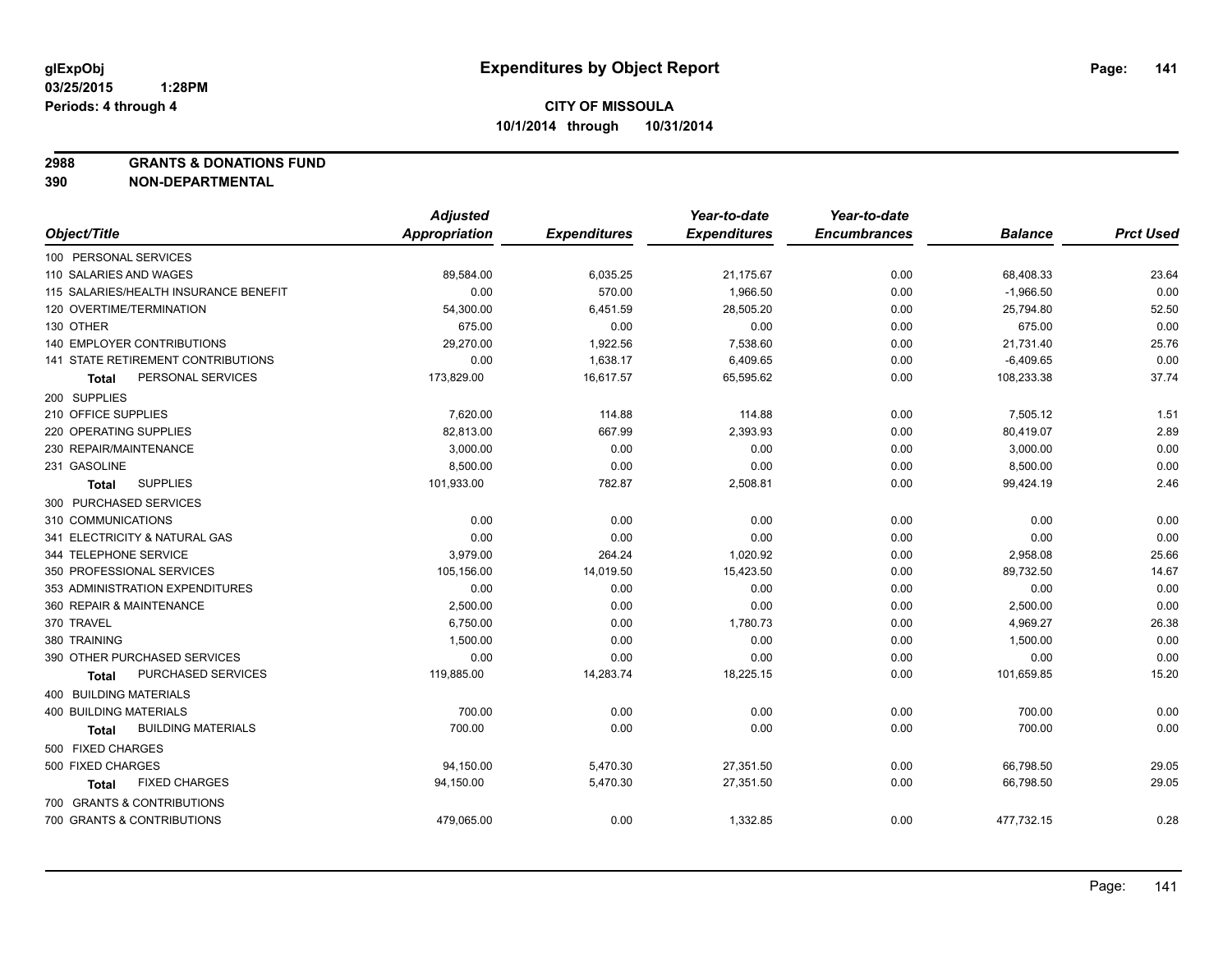**2988 GRANTS & DONATIONS FUND**

**390 NON-DEPARTMENTAL**

|                    |                                   | <b>Adjusted</b> |                     | Year-to-date        | Year-to-date        |                |                  |
|--------------------|-----------------------------------|-----------------|---------------------|---------------------|---------------------|----------------|------------------|
| Object/Title       |                                   | Appropriation   | <b>Expenditures</b> | <b>Expenditures</b> | <b>Encumbrances</b> | <b>Balance</b> | <b>Prct Used</b> |
| <b>Total</b>       | <b>GRANTS &amp; CONTRIBUTIONS</b> | 479,065.00      | 0.00                | 1,332.85            | 0.00                | 477,732.15     | 0.28             |
| 800 OTHER OBJECTS  |                                   |                 |                     |                     |                     |                |                  |
|                    | 820 TRANSFERS TO OTHER FUNDS      | 0.00            | 0.00                | 0.00                | 0.00                | 0.00           | 0.00             |
| 845 CONTINGENCY    |                                   | 0.00            | 0.00                | 0.00                | 0.00                | 0.00           | 0.00             |
| Total              | OTHER OBJECTS                     | 0.00            | 0.00                | 0.00                | 0.00                | 0.00           | 0.00             |
| 900 CAPITAL OUTLAY |                                   |                 |                     |                     |                     |                |                  |
| 930 IMPROVEMENTS   |                                   | 24.822.00       | 0.00                | 0.00                | 0.00                | 24.822.00      | 0.00             |
|                    | 940 MACHINERY & EQUIPMENT         | 34.000.00       | 0.00                | 0.00                | 0.00                | 34,000.00      | 0.00             |
| <b>Total</b>       | <b>CAPITAL OUTLAY</b>             | 58,822.00       | 0.00                | 0.00                | 0.00                | 58,822.00      | 0.00             |
| <b>Total</b>       | NON-DEPARTMENTAL                  | 1.028.384.00    | 37.154.48           | 115.013.93          | 0.00                | 913.370.07     | 11.18            |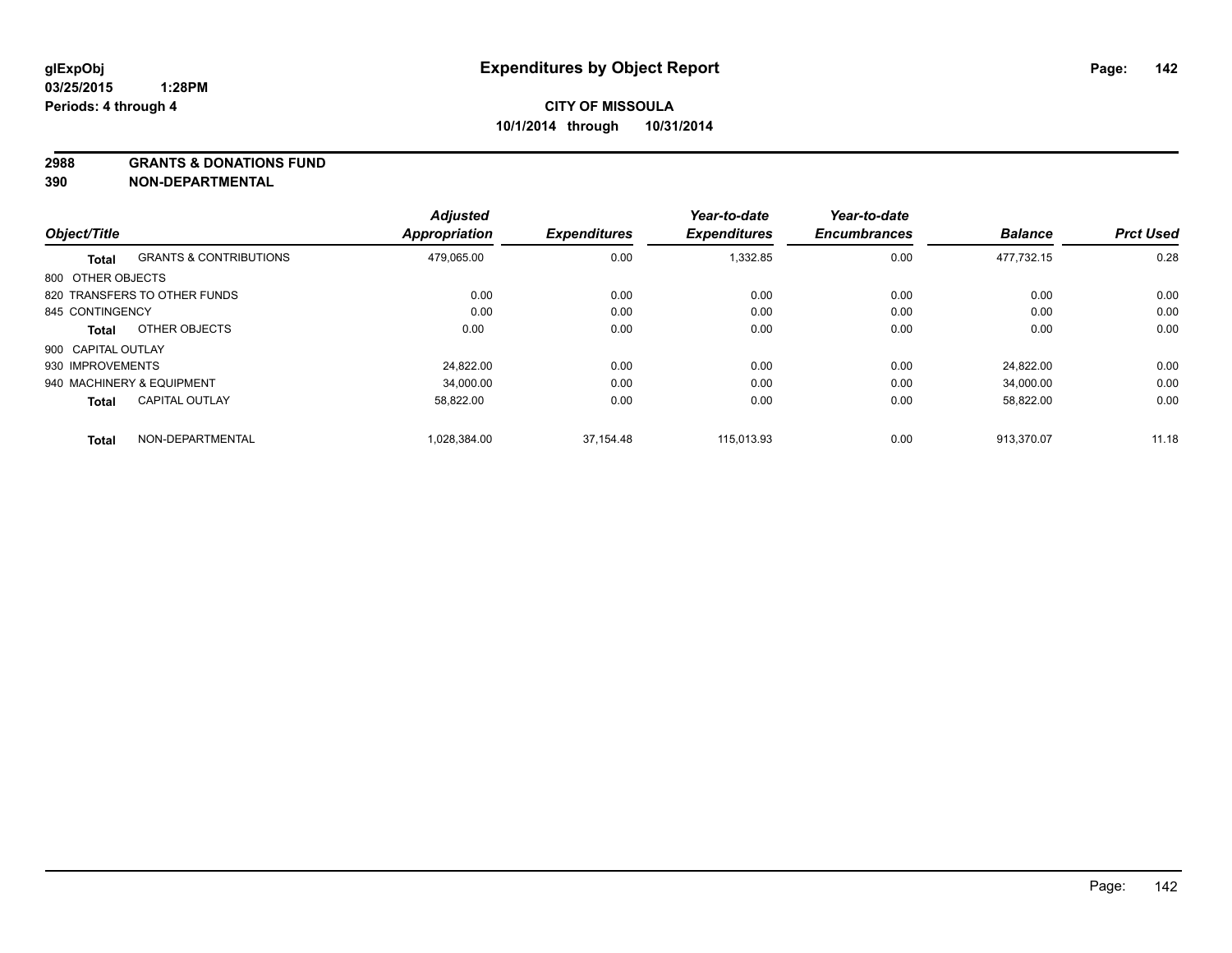# **2988 GRANTS & DONATIONS FUND**

**400 ENTITLEMENT GRANTS**

| Object/Title |                                   | <b>Adjusted</b><br><b>Appropriation</b> | <i><b>Expenditures</b></i> | Year-to-date<br><b>Expenditures</b> | Year-to-date<br><b>Encumbrances</b> | <b>Balance</b> | <b>Prct Used</b> |
|--------------|-----------------------------------|-----------------------------------------|----------------------------|-------------------------------------|-------------------------------------|----------------|------------------|
|              | 700 GRANTS & CONTRIBUTIONS        |                                         |                            |                                     |                                     |                |                  |
|              | 700 GRANTS & CONTRIBUTIONS        | 30,000.00                               | 0.00                       | 0.00                                | 0.00                                | 30,000.00      | 0.00             |
| <b>Total</b> | <b>GRANTS &amp; CONTRIBUTIONS</b> | 30,000.00                               | 0.00                       | 0.00                                | 0.00                                | 30.000.00      | 0.00             |
| <b>Total</b> | <b>ENTITLEMENT GRANTS</b>         | 30,000.00                               | 0.00                       | 0.00                                | 0.00                                | 30,000.00      | 0.00             |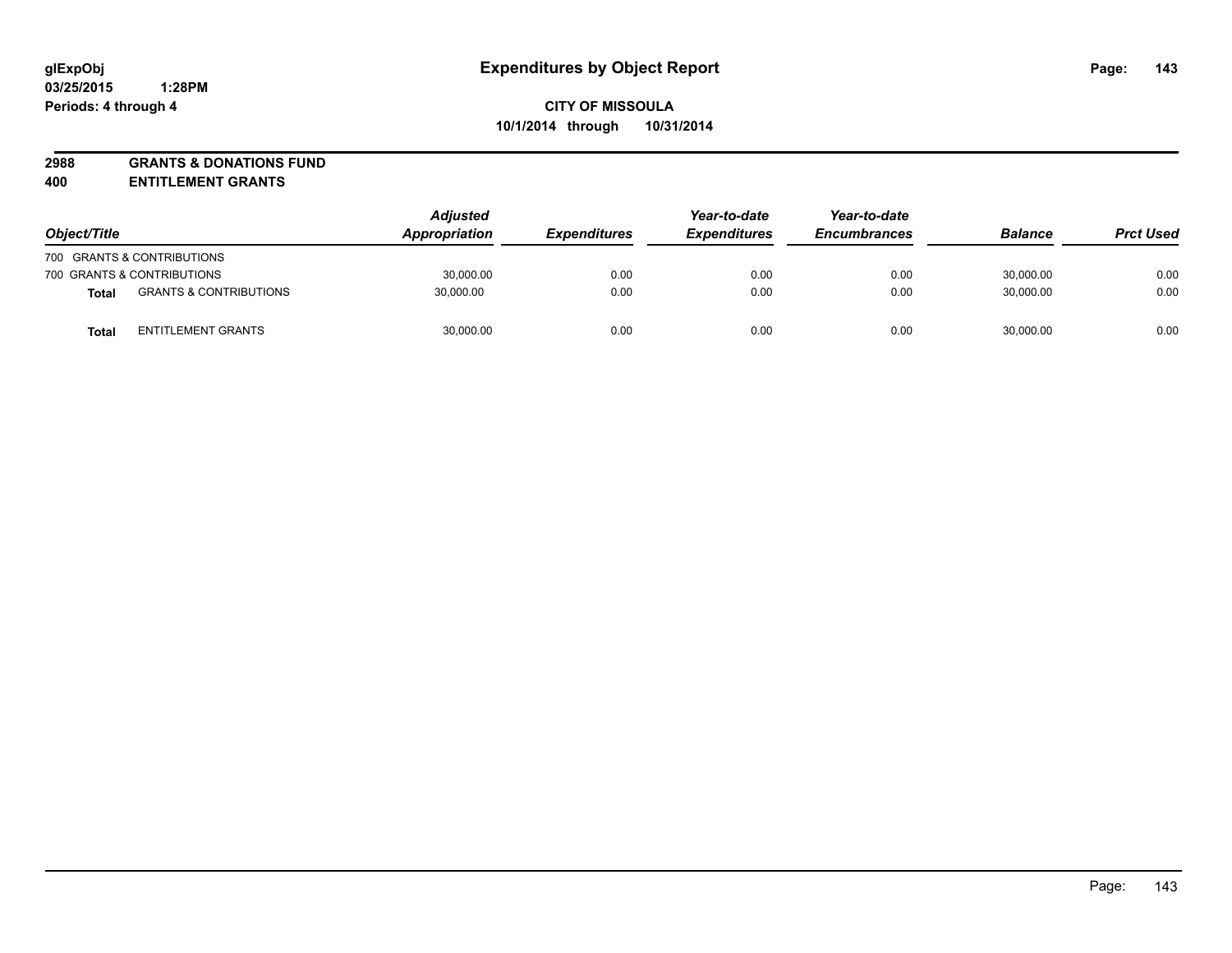### **2988 GRANTS & DONATIONS FUND**

|                                                   | <b>Adjusted</b> |                     | Year-to-date        | Year-to-date        |                |                  |
|---------------------------------------------------|-----------------|---------------------|---------------------|---------------------|----------------|------------------|
| Object/Title                                      | Appropriation   | <b>Expenditures</b> | <b>Expenditures</b> | <b>Encumbrances</b> | <b>Balance</b> | <b>Prct Used</b> |
| 100 PERSONAL SERVICES                             |                 |                     |                     |                     |                |                  |
| 110 SALARIES AND WAGES                            | 89,584.00       | 8,289.59            | 30,073.21           | 0.00                | 59,510.79      | 33.57            |
| 115 SALARIES/HEALTH INSURANCE BENEFIT             | 0.00            | 570.00              | 1,966.50            | 0.00                | $-1,966.50$    | 0.00             |
| 120 OVERTIME/TERMINATION                          | 54,300.00       | 6,451.59            | 28,505.20           | 0.00                | 25,794.80      | 52.50            |
| 130 OTHER                                         | 675.00          | 0.00                | 0.00                | 0.00                | 675.00         | 0.00             |
| 140 EMPLOYER CONTRIBUTIONS                        | 29,270.00       | 2,683.07            | 10,894.34           | 0.00                | 18,375.66      | 37.22            |
| <b>141 STATE RETIREMENT CONTRIBUTIONS</b>         | 0.00            | 1,640.42            | 6,421.95            | 0.00                | $-6,421.95$    | 0.00             |
| PERSONAL SERVICES<br><b>Total</b>                 | 173,829.00      | 19,634.67           | 77,861.20           | 0.00                | 95,967.80      | 44.79            |
| 200 SUPPLIES                                      |                 |                     |                     |                     |                |                  |
| 210 OFFICE SUPPLIES                               | 7,620.00        | 114.88              | 114.88              | 0.00                | 7,505.12       | 1.51             |
| 220 OPERATING SUPPLIES                            | 82,813.00       | 667.99              | 2,393.93            | 0.00                | 80,419.07      | 2.89             |
| 230 REPAIR/MAINTENANCE                            | 3,000.00        | 0.00                | 0.00                | 0.00                | 3,000.00       | 0.00             |
| 231 GASOLINE                                      | 8,500.00        | 0.00                | 0.00                | 0.00                | 8,500.00       | 0.00             |
| <b>SUPPLIES</b><br><b>Total</b>                   | 101,933.00      | 782.87              | 2,508.81            | 0.00                | 99,424.19      | 2.46             |
| 300 PURCHASED SERVICES                            |                 |                     |                     |                     |                |                  |
| 310 COMMUNICATIONS                                | 0.00            | 0.00                | 0.00                | 0.00                | 0.00           | 0.00             |
| 341 ELECTRICITY & NATURAL GAS                     | 0.00            | 0.00                | 0.00                | 0.00                | 0.00           | 0.00             |
| 344 TELEPHONE SERVICE                             | 3,979.00        | 264.24              | 1,020.92            | 0.00                | 2,958.08       | 25.66            |
| 350 PROFESSIONAL SERVICES                         | 105,156.00      | 14,019.50           | 15,423.50           | 0.00                | 89,732.50      | 14.67            |
| 353 ADMINISTRATION EXPENDITURES                   | 0.00            | 0.00                | 0.00                | 0.00                | 0.00           | 0.00             |
| 360 REPAIR & MAINTENANCE                          | 2,500.00        | 0.00                | 0.00                | 0.00                | 2,500.00       | 0.00             |
| 370 TRAVEL                                        | 6,750.00        | 0.00                | 1,780.73            | 0.00                | 4,969.27       | 26.38            |
| 380 TRAINING                                      | 1,500.00        | 0.00                | 0.00                | 0.00                | 1,500.00       | 0.00             |
| 390 OTHER PURCHASED SERVICES                      | 0.00            | 0.00                | 0.00                | 0.00                | 0.00           | 0.00             |
| <b>PURCHASED SERVICES</b><br><b>Total</b>         | 119,885.00      | 14,283.74           | 18,225.15           | 0.00                | 101,659.85     | 15.20            |
| 400 BUILDING MATERIALS                            |                 |                     |                     |                     |                |                  |
| 400 BUILDING MATERIALS                            | 700.00          | 0.00                | 0.00                | 0.00                | 700.00         | 0.00             |
| <b>BUILDING MATERIALS</b><br><b>Total</b>         | 700.00          | 0.00                | 0.00                | 0.00                | 700.00         | 0.00             |
| 500 FIXED CHARGES                                 |                 |                     |                     |                     |                |                  |
| 500 FIXED CHARGES                                 | 94,150.00       | 5,470.30            | 27,351.50           | 0.00                | 66,798.50      | 29.05            |
| <b>FIXED CHARGES</b><br>Total                     | 94,150.00       | 5,470.30            | 27,351.50           | 0.00                | 66,798.50      | 29.05            |
| 700 GRANTS & CONTRIBUTIONS                        |                 |                     |                     |                     |                |                  |
| 700 GRANTS & CONTRIBUTIONS                        | 509,065.00      | 0.00                | 1,332.85            | 0.00                | 507,732.15     | 0.26             |
| <b>GRANTS &amp; CONTRIBUTIONS</b><br><b>Total</b> | 509,065.00      | 0.00                | 1,332.85            | 0.00                | 507,732.15     | 0.26             |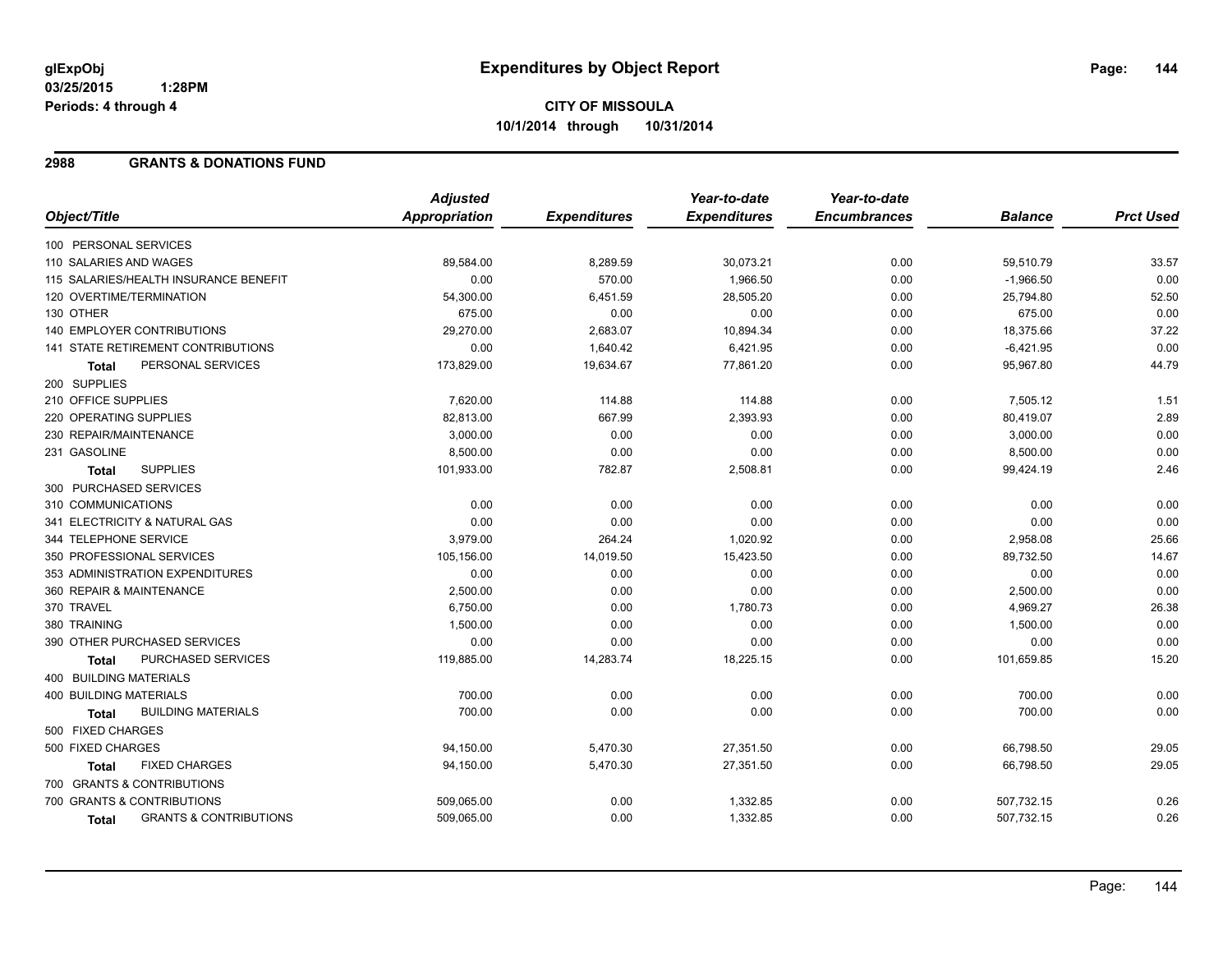## **2988 GRANTS & DONATIONS FUND**

| Object/Title                 |                                    | <b>Adjusted</b><br>Appropriation | <b>Expenditures</b> | Year-to-date<br><b>Expenditures</b> | Year-to-date<br><b>Encumbrances</b> | <b>Balance</b> | <b>Prct Used</b> |
|------------------------------|------------------------------------|----------------------------------|---------------------|-------------------------------------|-------------------------------------|----------------|------------------|
| 800 OTHER OBJECTS            |                                    |                                  |                     |                                     |                                     |                |                  |
| 820 TRANSFERS TO OTHER FUNDS |                                    | 0.00                             | 0.00                | 0.00                                | 0.00                                | 0.00           | 0.00             |
| 845 CONTINGENCY              |                                    | 0.00                             | 0.00                | 0.00                                | 0.00                                | 0.00           | 0.00             |
| Total                        | OTHER OBJECTS                      | 0.00                             | 0.00                | 0.00                                | 0.00                                | 0.00           | 0.00             |
| 900 CAPITAL OUTLAY           |                                    |                                  |                     |                                     |                                     |                |                  |
| 930 IMPROVEMENTS             |                                    | 24,822.00                        | 0.00                | 0.00                                | 0.00                                | 24.822.00      | 0.00             |
| 940 MACHINERY & EQUIPMENT    |                                    | 34.000.00                        | 0.00                | 0.00                                | 0.00                                | 34.000.00      | 0.00             |
| <b>Total</b>                 | <b>CAPITAL OUTLAY</b>              | 58.822.00                        | 0.00                | 0.00                                | 0.00                                | 58,822.00      | 0.00             |
| <b>Total</b>                 | <b>GRANTS &amp; DONATIONS FUND</b> | 1,058,384.00                     | 40,171.58           | 127.279.51                          | 0.00                                | 931.104.49     | 12.03            |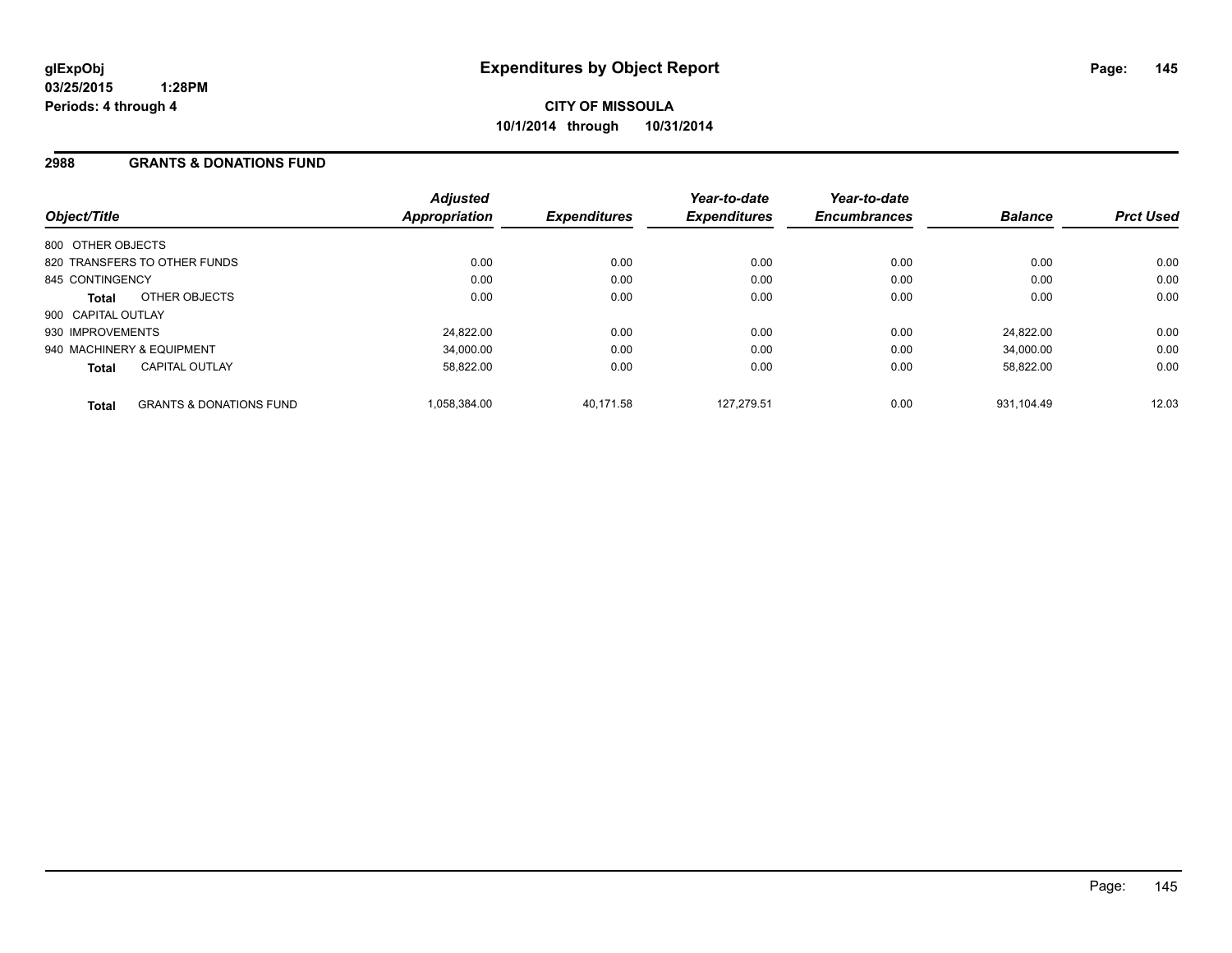# **3000 SID REVOLVING FUND**

| Object/Title      |                              | <b>Adjusted</b><br>Appropriation | <b>Expenditures</b> | Year-to-date        | Year-to-date<br><b>Encumbrances</b> | <b>Balance</b> | <b>Prct Used</b> |
|-------------------|------------------------------|----------------------------------|---------------------|---------------------|-------------------------------------|----------------|------------------|
|                   |                              |                                  |                     | <b>Expenditures</b> |                                     |                |                  |
| 800 OTHER OBJECTS |                              |                                  |                     |                     |                                     |                |                  |
|                   | 820 TRANSFERS TO OTHER FUNDS | 100.000.00                       | 0.00                | 0.00                | 0.00                                | 100.000.00     | 0.00             |
| Total             | OTHER OBJECTS                | 100,000.00                       | 0.00                | 0.00                | 0.00                                | 100,000.00     | 0.00             |
| <b>Total</b>      | NON-DEPARTMENTAL             | 100,000.00                       | 0.00                | 0.00                | 0.00                                | 100,000.00     | 0.00             |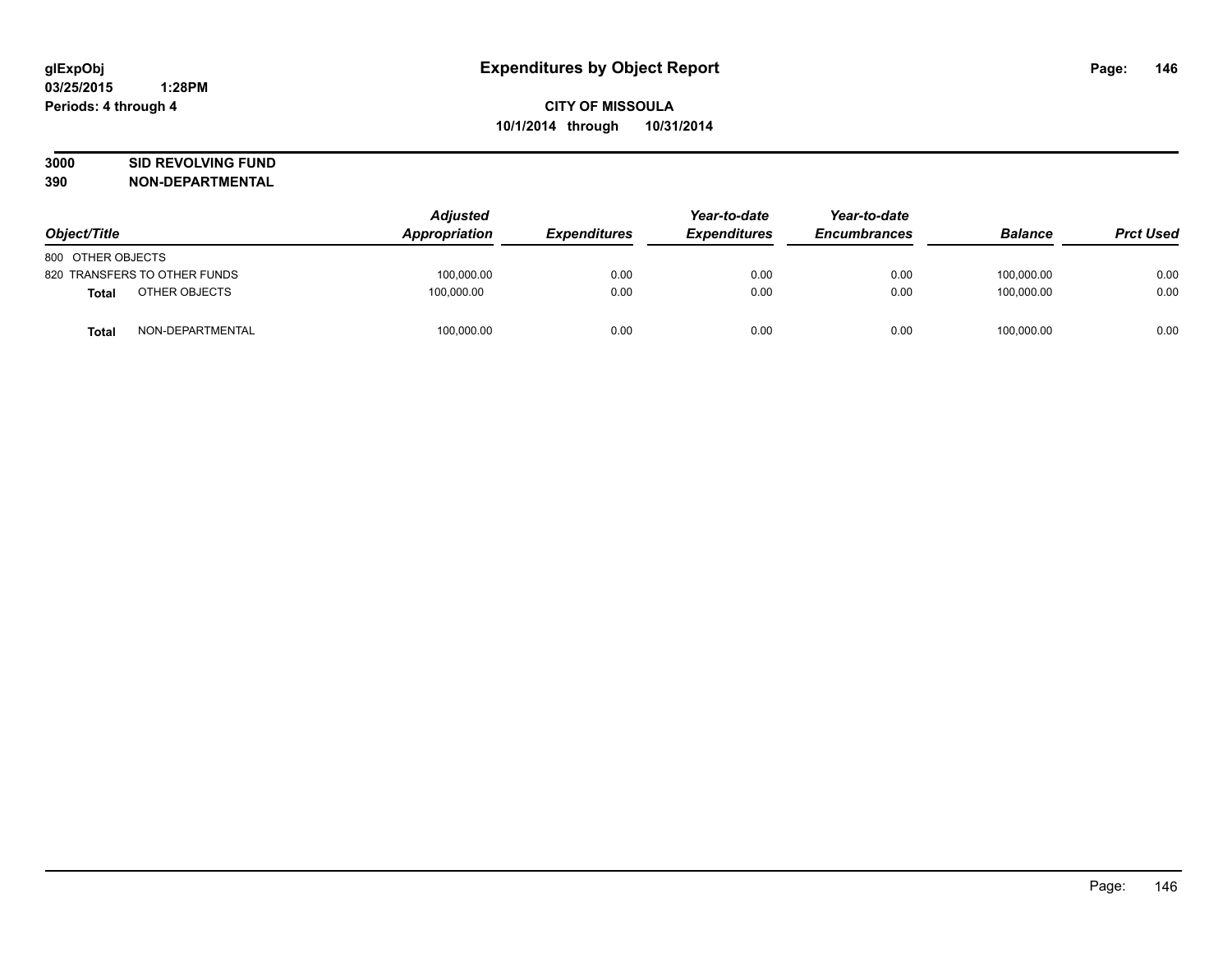**CITY OF MISSOULA 10/1/2014 through 10/31/2014**

## **3000 SID REVOLVING FUND**

| Object/Title                       | <b>Adjusted</b><br>Appropriation | <i><b>Expenditures</b></i> | Year-to-date<br><b>Expenditures</b> | Year-to-date<br><b>Encumbrances</b> | <b>Balance</b> | <b>Prct Used</b> |
|------------------------------------|----------------------------------|----------------------------|-------------------------------------|-------------------------------------|----------------|------------------|
| 800 OTHER OBJECTS                  |                                  |                            |                                     |                                     |                |                  |
| 820 TRANSFERS TO OTHER FUNDS       | 100,000.00                       | 0.00                       | 0.00                                | 0.00                                | 100,000.00     | 0.00             |
| OTHER OBJECTS<br>Total             | 100,000.00                       | 0.00                       | 0.00                                | 0.00                                | 100.000.00     | 0.00             |
| SID REVOLVING FUND<br><b>Total</b> | 100,000.00                       | 0.00                       | 0.00                                | 0.00                                | 100,000.00     | 0.00             |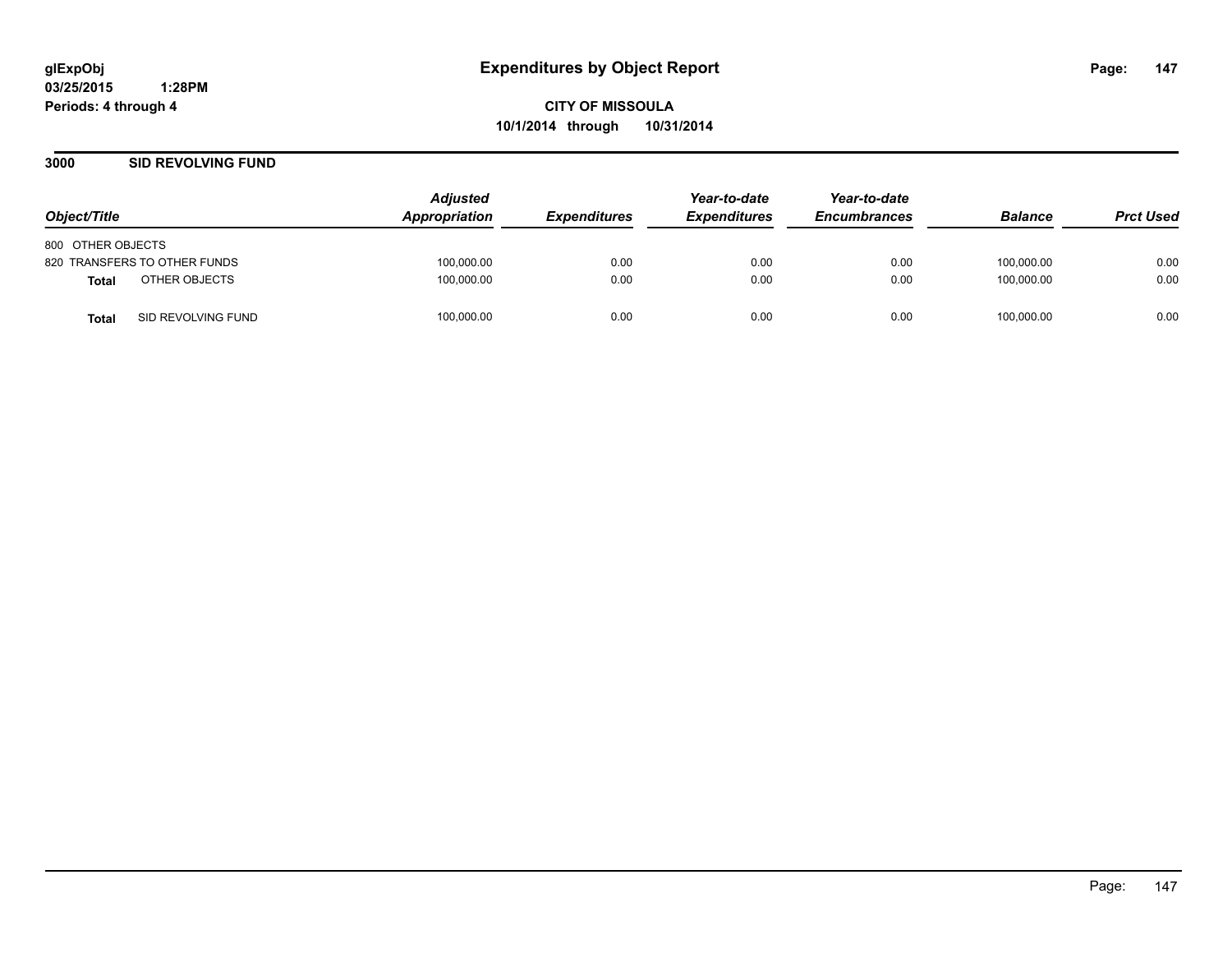#### **3070 1996 OPEN SPACE GO BONDS**

| Object/Title      |                              | <b>Adjusted</b><br>Appropriation | <b>Expenditures</b> | Year-to-date<br><b>Expenditures</b> | Year-to-date<br><b>Encumbrances</b> | <b>Balance</b> | <b>Prct Used</b> |
|-------------------|------------------------------|----------------------------------|---------------------|-------------------------------------|-------------------------------------|----------------|------------------|
| 800 OTHER OBJECTS |                              |                                  |                     |                                     |                                     |                |                  |
|                   | 820 TRANSFERS TO OTHER FUNDS | 0.00                             | 0.00                | 0.00                                | 0.00                                | 0.00           | 0.00             |
| <b>Total</b>      | OTHER OBJECTS                | 0.00                             | 0.00                | 0.00                                | 0.00                                | 0.00           | 0.00             |
| <b>Total</b>      | NON-DEPARTMENTAL             | 0.00                             | 0.00                | 0.00                                | 0.00                                | 0.00           | 0.00             |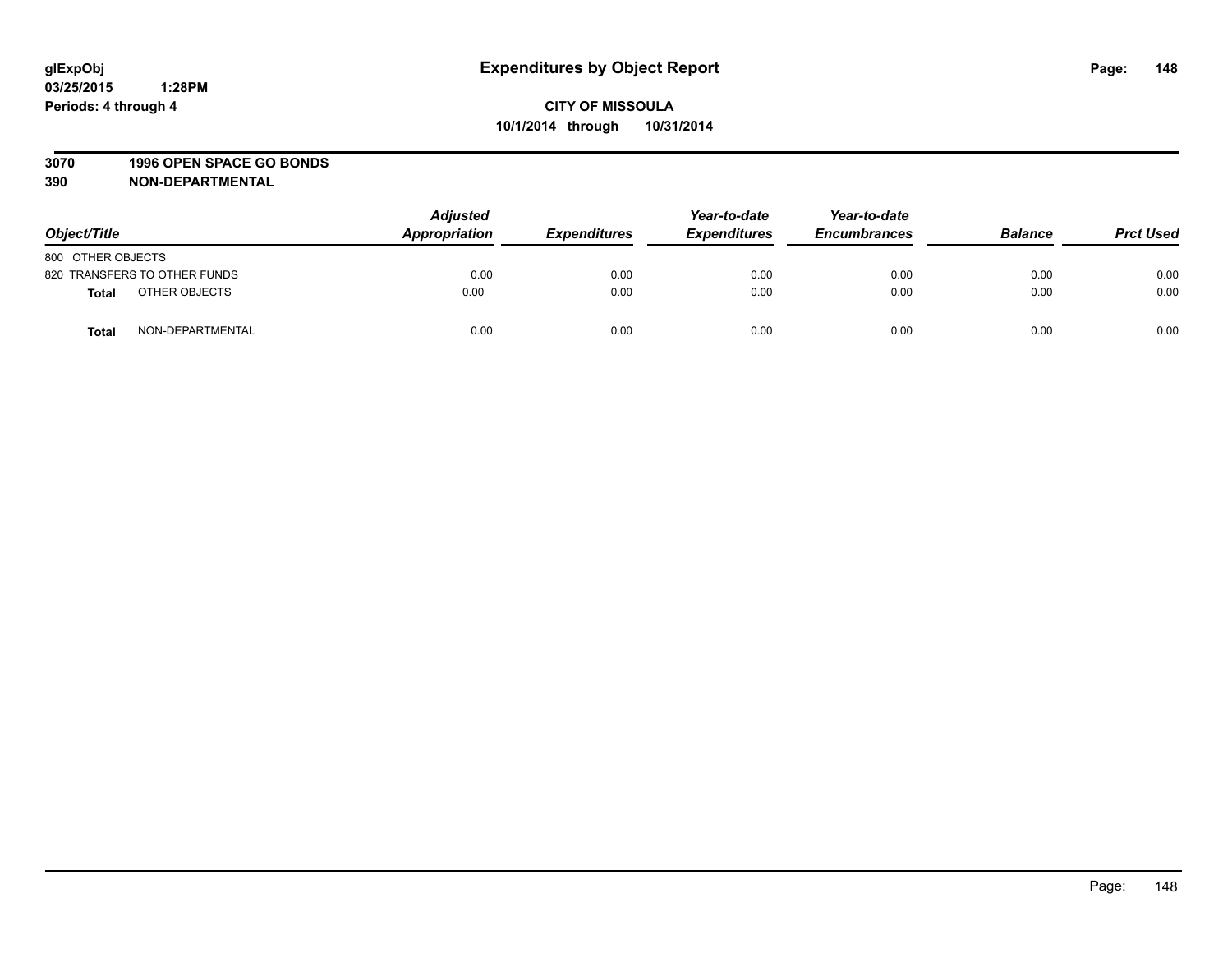**CITY OF MISSOULA 10/1/2014 through 10/31/2014**

## **3070 1996 OPEN SPACE GO BONDS**

| Object/Title                      | <b>Adjusted</b><br>Appropriation | <b>Expenditures</b> | Year-to-date<br><b>Expenditures</b> | Year-to-date<br><b>Encumbrances</b> | <b>Balance</b> | <b>Prct Used</b> |
|-----------------------------------|----------------------------------|---------------------|-------------------------------------|-------------------------------------|----------------|------------------|
| 800 OTHER OBJECTS                 |                                  |                     |                                     |                                     |                |                  |
| 820 TRANSFERS TO OTHER FUNDS      | 0.00                             | 0.00                | 0.00                                | 0.00                                | 0.00           | 0.00             |
| OTHER OBJECTS<br><b>Total</b>     | 0.00                             | 0.00                | 0.00                                | 0.00                                | 0.00           | 0.00             |
| 1996 OPEN SPACE GO BONDS<br>Total | 0.00                             | 0.00                | 0.00                                | 0.00                                | 0.00           | 0.00             |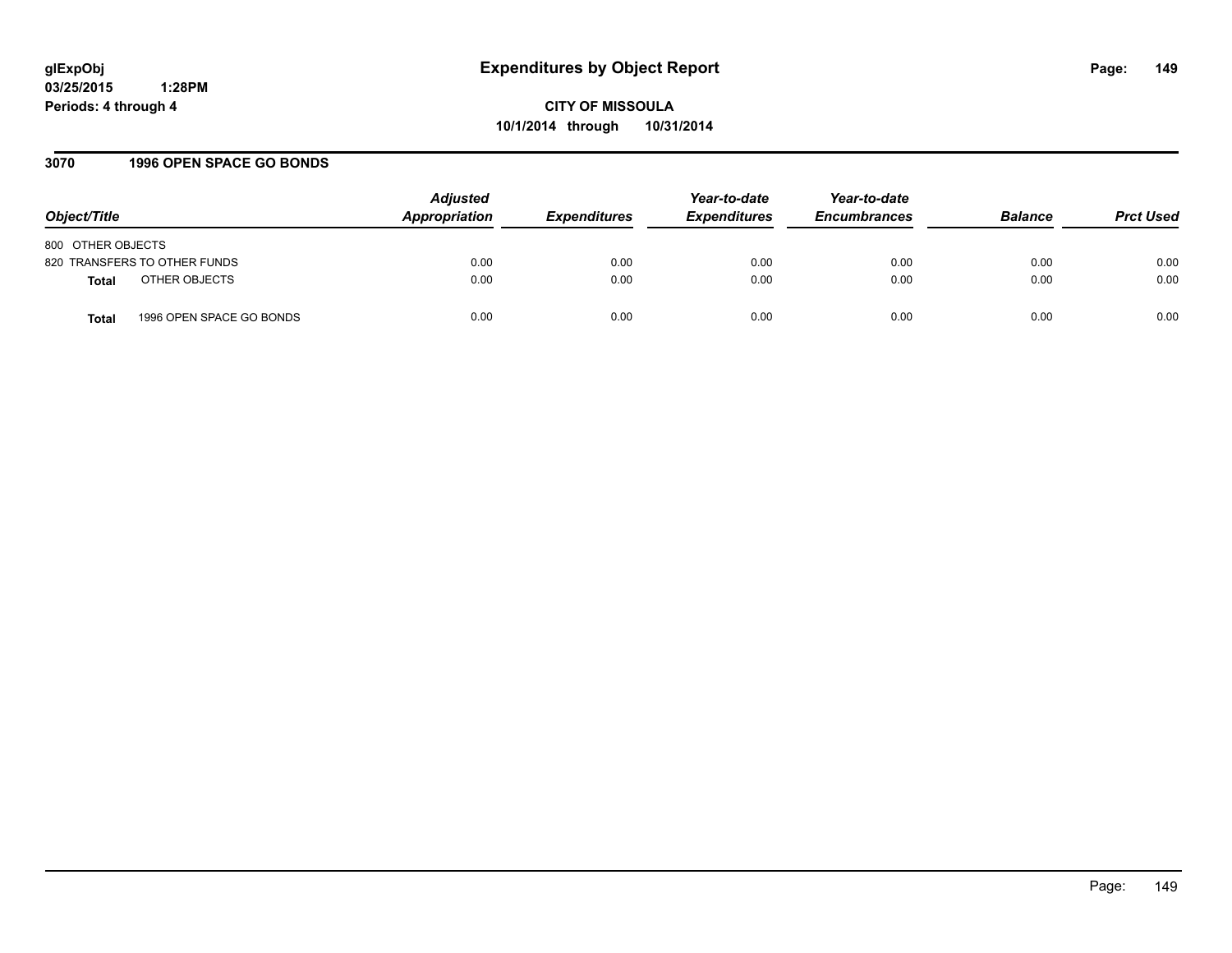#### **3075 1997 OPEN SPACE G O BOND FUND**

| Object/Title      |                              | <b>Adjusted</b><br>Appropriation | <b>Expenditures</b> | Year-to-date<br><b>Expenditures</b> | Year-to-date<br><b>Encumbrances</b> | <b>Balance</b> | <b>Prct Used</b> |
|-------------------|------------------------------|----------------------------------|---------------------|-------------------------------------|-------------------------------------|----------------|------------------|
| 800 OTHER OBJECTS |                              |                                  |                     |                                     |                                     |                |                  |
|                   | 820 TRANSFERS TO OTHER FUNDS | 0.00                             | 0.00                | 0.00                                | 0.00                                | 0.00           | 0.00             |
| <b>Total</b>      | OTHER OBJECTS                | 0.00                             | 0.00                | 0.00                                | 0.00                                | 0.00           | 0.00             |
| <b>Total</b>      | NON-DEPARTMENTAL             | 0.00                             | 0.00                | 0.00                                | 0.00                                | 0.00           | 0.00             |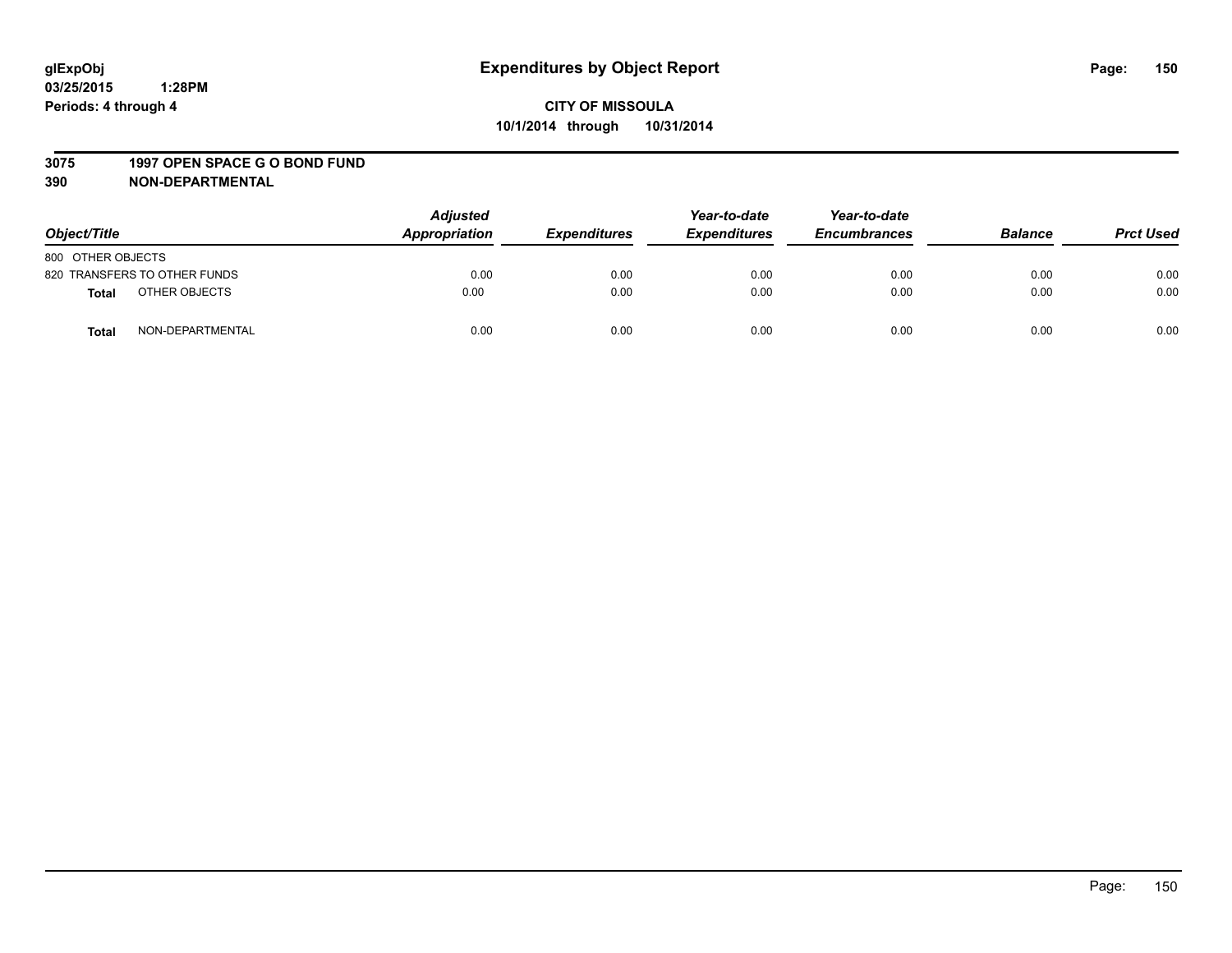**CITY OF MISSOULA 10/1/2014 through 10/31/2014**

## **3075 1997 OPEN SPACE G O BOND FUND**

| Object/Title                                  | <b>Adjusted</b><br>Appropriation | <b>Expenditures</b> | Year-to-date<br><b>Expenditures</b> | Year-to-date<br><b>Encumbrances</b> | <b>Balance</b> | <b>Prct Used</b> |
|-----------------------------------------------|----------------------------------|---------------------|-------------------------------------|-------------------------------------|----------------|------------------|
| 800 OTHER OBJECTS                             |                                  |                     |                                     |                                     |                |                  |
| 820 TRANSFERS TO OTHER FUNDS                  | 0.00                             | 0.00                | 0.00                                | 0.00                                | 0.00           | 0.00             |
| OTHER OBJECTS<br><b>Total</b>                 | 0.00                             | 0.00                | 0.00                                | 0.00                                | 0.00           | 0.00             |
| 1997 OPEN SPACE G O BOND FUND<br><b>Total</b> | 0.00                             | 0.00                | 0.00                                | 0.00                                | 0.00           | 0.00             |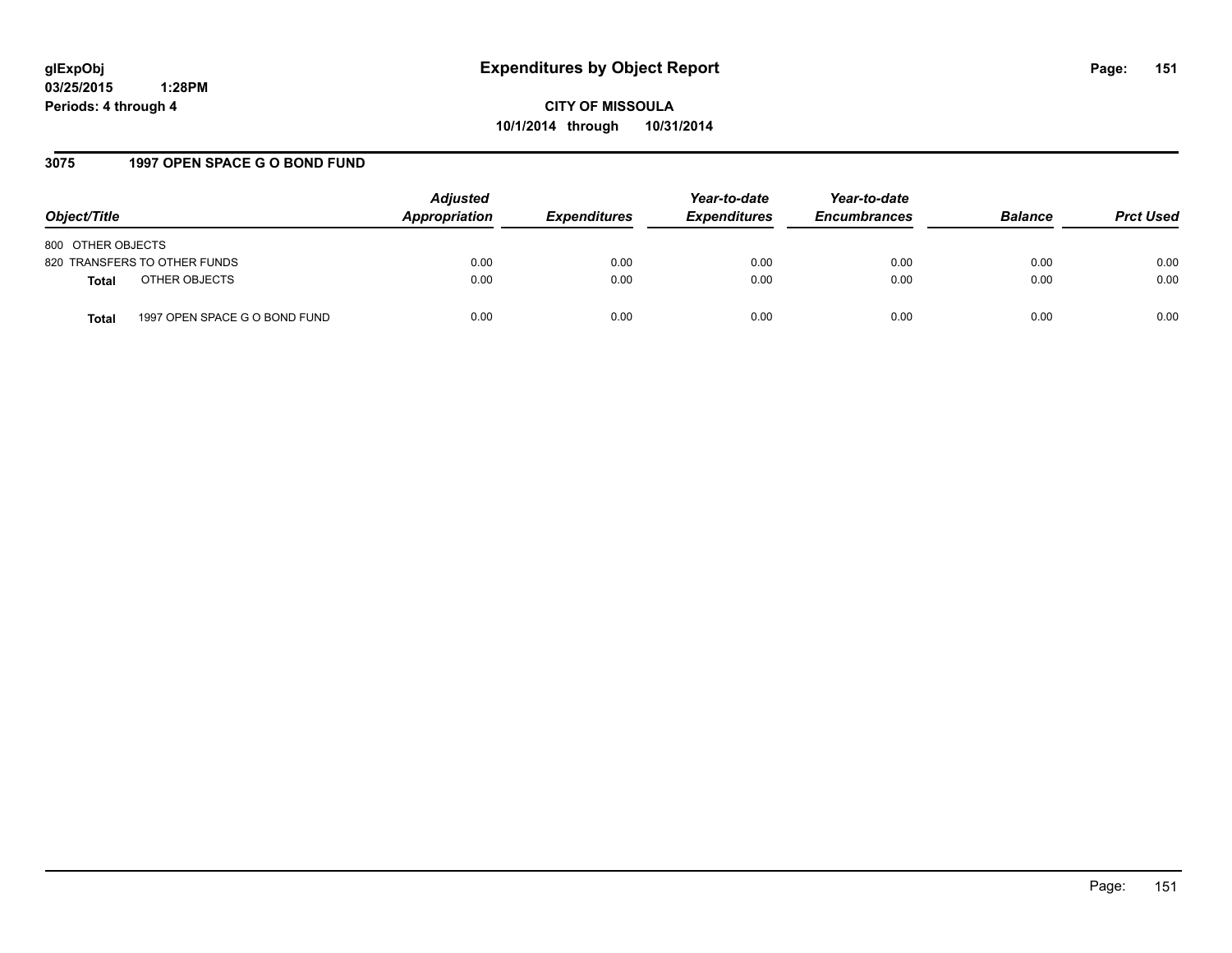## **3080 1994 FIRE EQUIP/CITY HALLS REFUND BOND F**

| Object/Title                     | <b>Adjusted</b><br><b>Appropriation</b> | <b>Expenditures</b> | Year-to-date<br><b>Expenditures</b> | Year-to-date<br><b>Encumbrances</b> | <b>Balance</b> | <b>Prct Used</b> |
|----------------------------------|-----------------------------------------|---------------------|-------------------------------------|-------------------------------------|----------------|------------------|
| 600 DEBT SERVICE                 |                                         |                     |                                     |                                     |                |                  |
| 620 INTEREST / SERVICE FEES      | 0.00                                    | 0.00                | 0.00                                | 0.00                                | 0.00           | 0.00             |
| <b>DEBT SERVICE</b><br>Total     | 0.00                                    | 0.00                | 0.00                                | 0.00                                | 0.00           | 0.00             |
| 800 OTHER OBJECTS                |                                         |                     |                                     |                                     |                |                  |
| 820 TRANSFERS TO OTHER FUNDS     | 0.00                                    | 0.00                | 0.00                                | 0.00                                | 0.00           | 0.00             |
| OTHER OBJECTS<br><b>Total</b>    | 0.00                                    | 0.00                | 0.00                                | 0.00                                | 0.00           | 0.00             |
| NON-DEPARTMENTAL<br><b>Total</b> | 0.00                                    | 0.00                | 0.00                                | 0.00                                | 0.00           | 0.00             |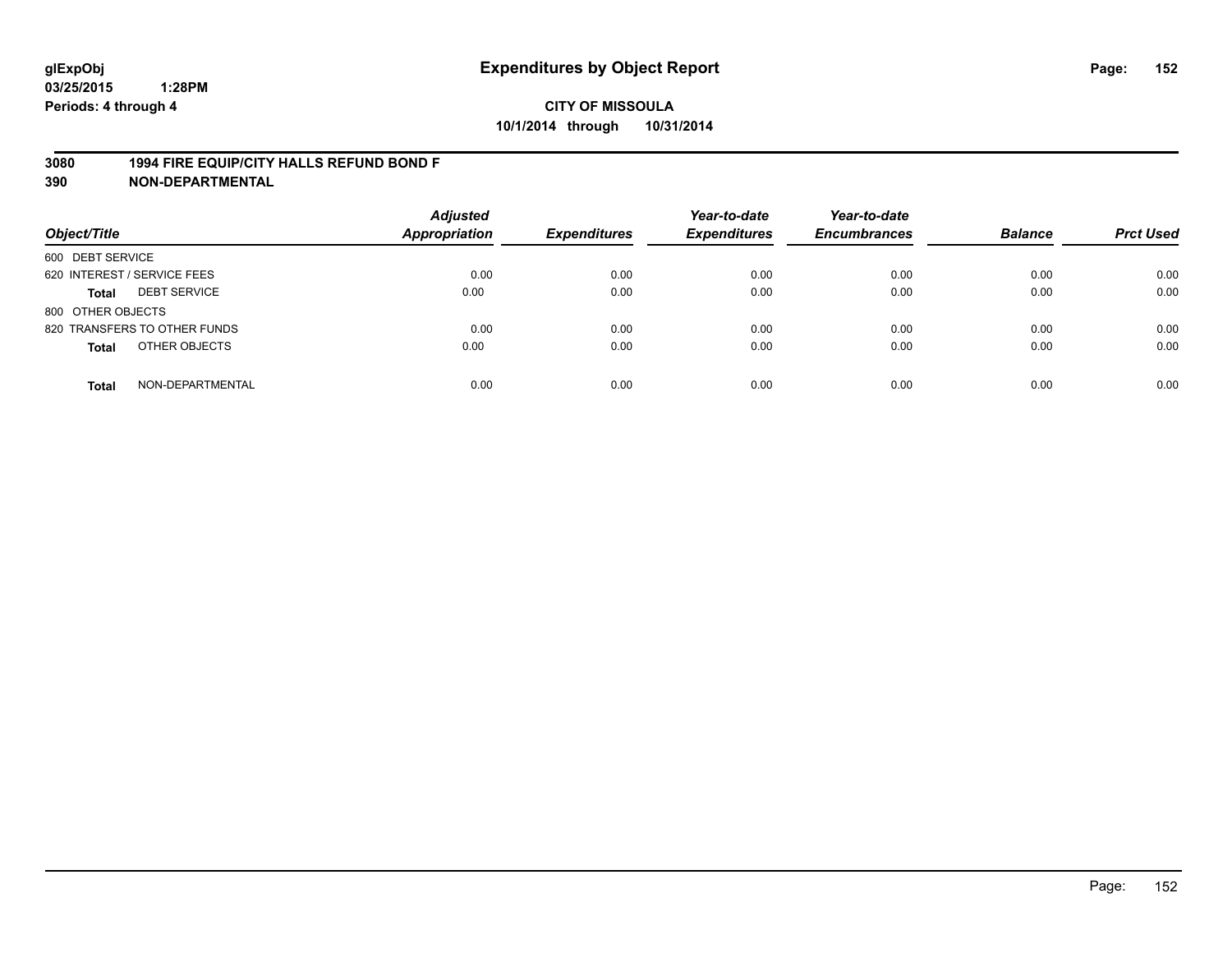**CITY OF MISSOULA 10/1/2014 through 10/31/2014**

## **3080 1994 FIRE EQUIP/CITY HALLS REFUND BOND F**

| Object/Title                |                                     | <b>Adjusted</b><br><b>Appropriation</b> | <b>Expenditures</b> | Year-to-date<br><b>Expenditures</b> | Year-to-date<br><b>Encumbrances</b> | <b>Balance</b> | <b>Prct Used</b> |
|-----------------------------|-------------------------------------|-----------------------------------------|---------------------|-------------------------------------|-------------------------------------|----------------|------------------|
| 600 DEBT SERVICE            |                                     |                                         |                     |                                     |                                     |                |                  |
| 620 INTEREST / SERVICE FEES |                                     | 0.00                                    | 0.00                | 0.00                                | 0.00                                | 0.00           | 0.00             |
| <b>Total</b>                | <b>DEBT SERVICE</b>                 | 0.00                                    | 0.00                | 0.00                                | 0.00                                | 0.00           | 0.00             |
| 800 OTHER OBJECTS           |                                     |                                         |                     |                                     |                                     |                |                  |
|                             | 820 TRANSFERS TO OTHER FUNDS        | 0.00                                    | 0.00                | 0.00                                | 0.00                                | 0.00           | 0.00             |
| <b>Total</b>                | OTHER OBJECTS                       | 0.00                                    | 0.00                | 0.00                                | 0.00                                | 0.00           | 0.00             |
| <b>Total</b>                | 1994 FIRE EQUIP/CITY HALLS REFUND B | 0.00                                    | 0.00                | 0.00                                | 0.00                                | 0.00           | 0.00             |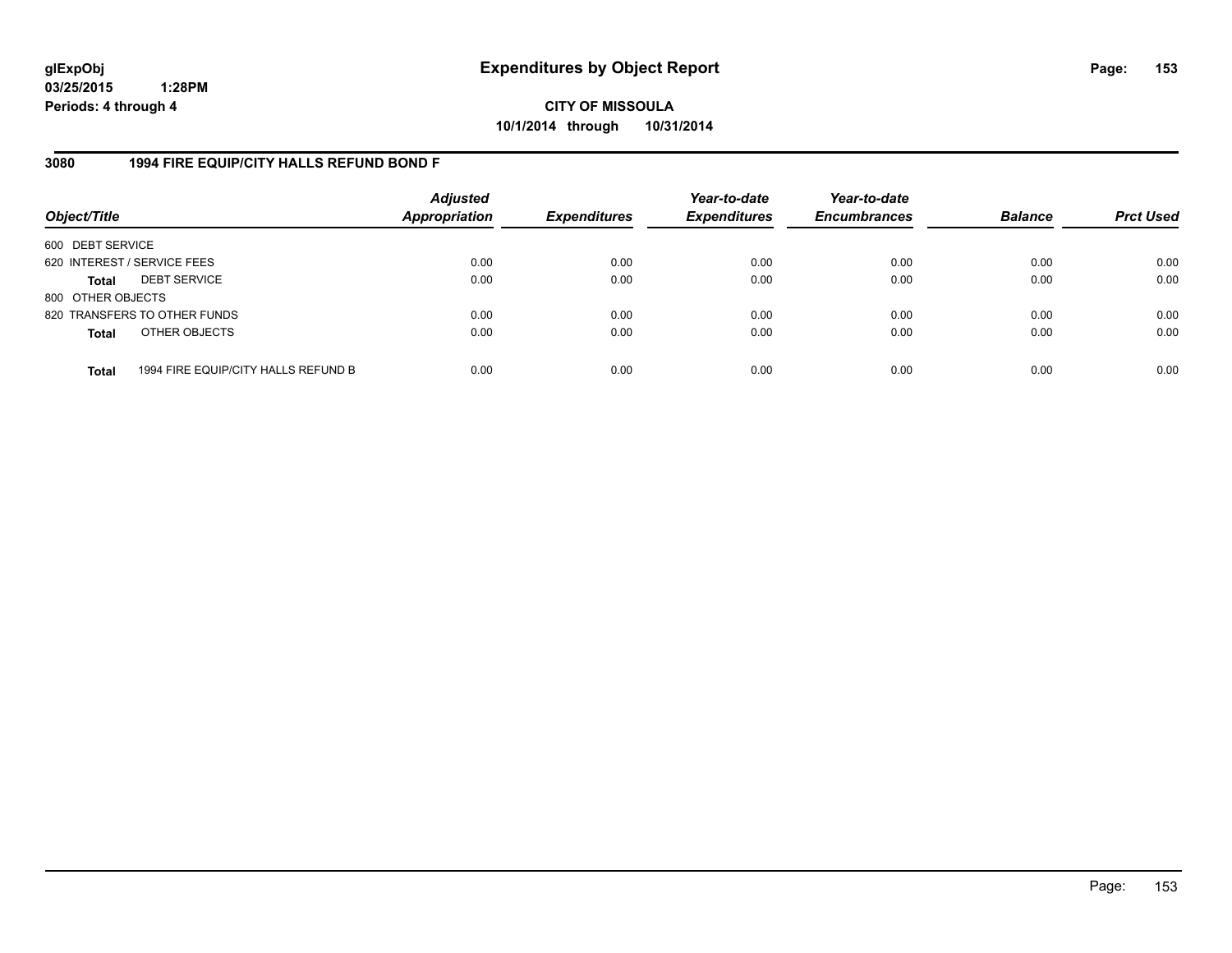#### **3085 1993 FIRE STATION G O BOND FUND**

| Object/Title      |                              | <b>Adjusted</b><br>Appropriation | <b>Expenditures</b> | Year-to-date<br><b>Expenditures</b> | Year-to-date<br><b>Encumbrances</b> | <b>Balance</b> | <b>Prct Used</b> |
|-------------------|------------------------------|----------------------------------|---------------------|-------------------------------------|-------------------------------------|----------------|------------------|
| 800 OTHER OBJECTS |                              |                                  |                     |                                     |                                     |                |                  |
|                   | 820 TRANSFERS TO OTHER FUNDS | 0.00                             | 0.00                | 0.00                                | 0.00                                | 0.00           | 0.00             |
| <b>Total</b>      | OTHER OBJECTS                | 0.00                             | 0.00                | 0.00                                | 0.00                                | 0.00           | 0.00             |
| <b>Total</b>      | NON-DEPARTMENTAL             | 0.00                             | 0.00                | 0.00                                | 0.00                                | 0.00           | 0.00             |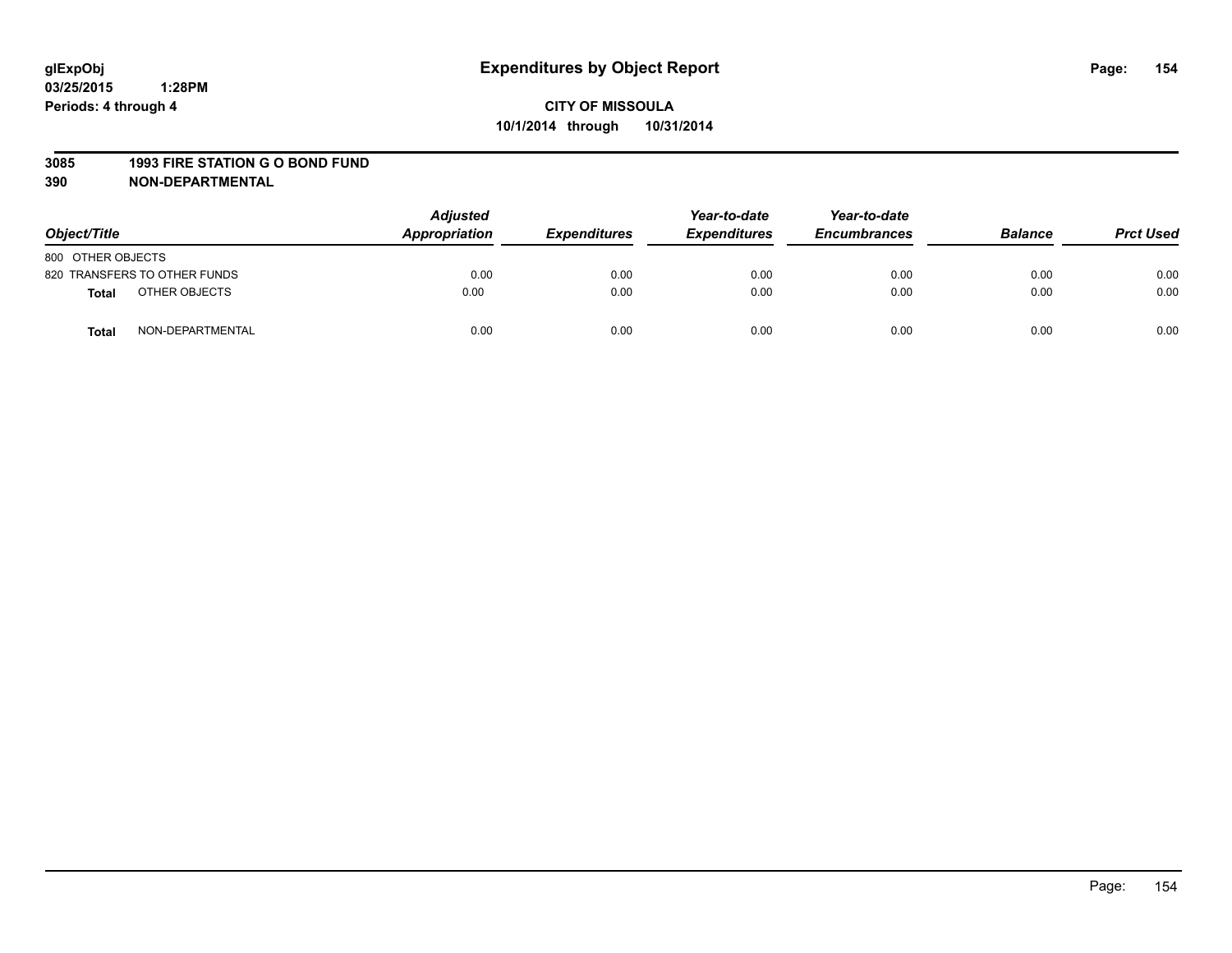**CITY OF MISSOULA 10/1/2014 through 10/31/2014**

# **3085 1993 FIRE STATION G O BOND FUND**

| Object/Title                             | <b>Adjusted</b><br>Appropriation | <i><b>Expenditures</b></i> | Year-to-date<br><b>Expenditures</b> | Year-to-date<br><b>Encumbrances</b> | <b>Balance</b> | <b>Prct Used</b> |
|------------------------------------------|----------------------------------|----------------------------|-------------------------------------|-------------------------------------|----------------|------------------|
| 800 OTHER OBJECTS                        |                                  |                            |                                     |                                     |                |                  |
| 820 TRANSFERS TO OTHER FUNDS             | 0.00                             | 0.00                       | 0.00                                | 0.00                                | 0.00           | 0.00             |
| OTHER OBJECTS<br><b>Total</b>            | 0.00                             | 0.00                       | 0.00                                | 0.00                                | 0.00           | 0.00             |
| 1993 FIRE STATION G O BOND FUND<br>Total | 0.00                             | 0.00                       | 0.00                                | 0.00                                | 0.00           | 0.00             |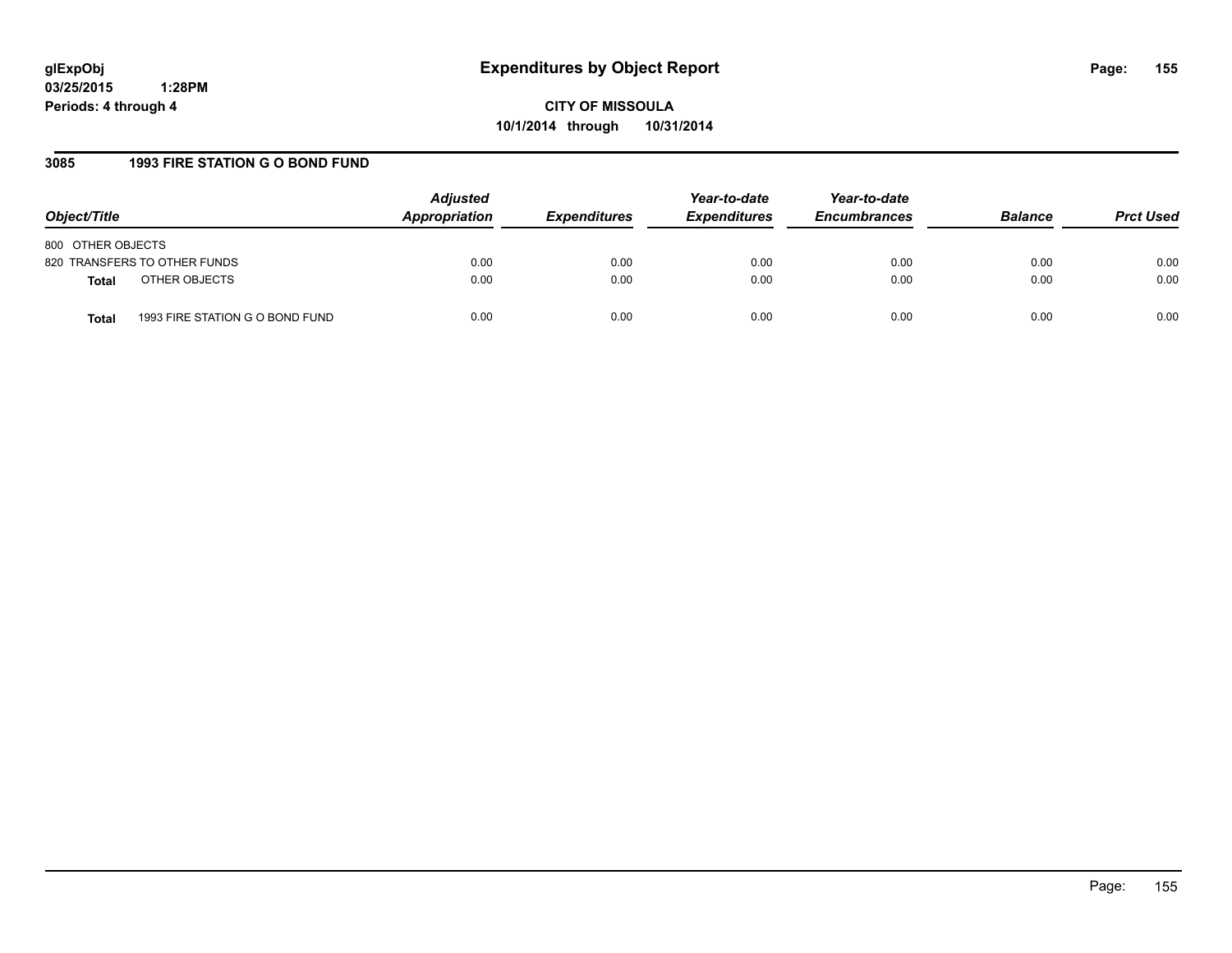# **3090 2004 AQUATICS BOND**

|                                     | <b>Adjusted</b> |                     | Year-to-date        | Year-to-date        |                |                  |
|-------------------------------------|-----------------|---------------------|---------------------|---------------------|----------------|------------------|
| Object/Title                        | Appropriation   | <b>Expenditures</b> | <b>Expenditures</b> | <b>Encumbrances</b> | <b>Balance</b> | <b>Prct Used</b> |
| 600 DEBT SERVICE                    |                 |                     |                     |                     |                |                  |
| 610 PRINCIPAL                       | 0.00            | 0.00                | 0.00                | 0.00                | 0.00           | 0.00             |
| 620 INTEREST / SERVICE FEES         | 0.00            | 0.00                | 0.00                | 0.00                | 0.00           | 0.00             |
| <b>DEBT SERVICE</b><br><b>Total</b> | 0.00            | 0.00                | 0.00                | 0.00                | 0.00           | 0.00             |
| 800 OTHER OBJECTS                   |                 |                     |                     |                     |                |                  |
| 820 TRANSFERS TO OTHER FUNDS        | 0.00            | 0.00                | 0.00                | 0.00                | 0.00           | 0.00             |
| OTHER OBJECTS<br><b>Total</b>       | 0.00            | 0.00                | 0.00                | 0.00                | 0.00           | 0.00             |
| NON-DEPARTMENTAL<br><b>Total</b>    | 0.00            | 0.00                | 0.00                | 0.00                | 0.00           | 0.00             |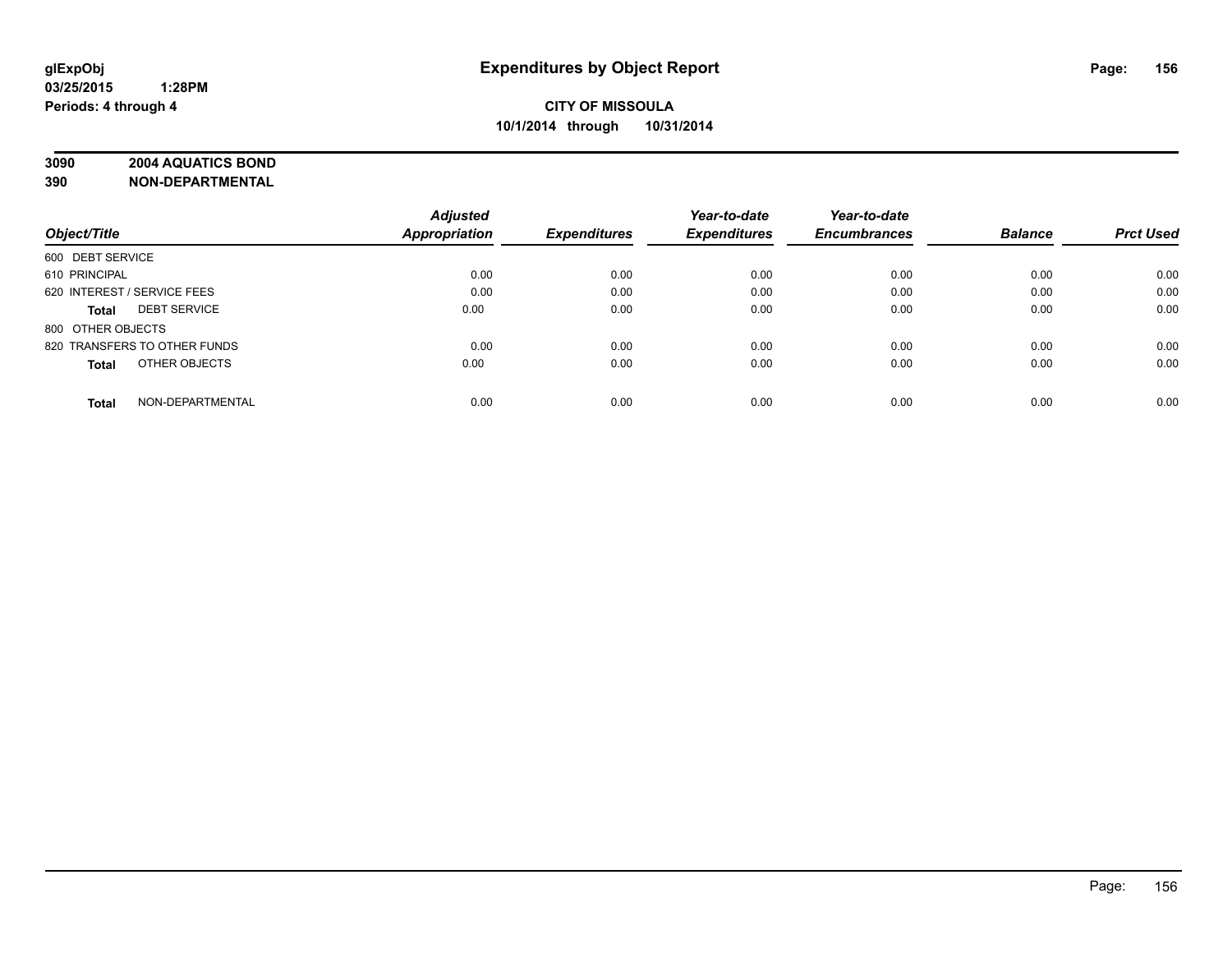**CITY OF MISSOULA 10/1/2014 through 10/31/2014**

## **3090 2004 AQUATICS BOND**

| Object/Title                       | <b>Adjusted</b><br><b>Appropriation</b> | <b>Expenditures</b> | Year-to-date<br><b>Expenditures</b> | Year-to-date<br><b>Encumbrances</b> | <b>Balance</b> | <b>Prct Used</b> |
|------------------------------------|-----------------------------------------|---------------------|-------------------------------------|-------------------------------------|----------------|------------------|
| 600 DEBT SERVICE                   |                                         |                     |                                     |                                     |                |                  |
| 610 PRINCIPAL                      | 0.00                                    | 0.00                | 0.00                                | 0.00                                | 0.00           | 0.00             |
| 620 INTEREST / SERVICE FEES        | 0.00                                    | 0.00                | 0.00                                | 0.00                                | 0.00           | 0.00             |
| <b>DEBT SERVICE</b><br>Total       | 0.00                                    | 0.00                | 0.00                                | 0.00                                | 0.00           | 0.00             |
| 800 OTHER OBJECTS                  |                                         |                     |                                     |                                     |                |                  |
| 820 TRANSFERS TO OTHER FUNDS       | 0.00                                    | 0.00                | 0.00                                | 0.00                                | 0.00           | 0.00             |
| OTHER OBJECTS<br><b>Total</b>      | 0.00                                    | 0.00                | 0.00                                | 0.00                                | 0.00           | 0.00             |
| 2004 AQUATICS BOND<br><b>Total</b> | 0.00                                    | 0.00                | 0.00                                | 0.00                                | 0.00           | 0.00             |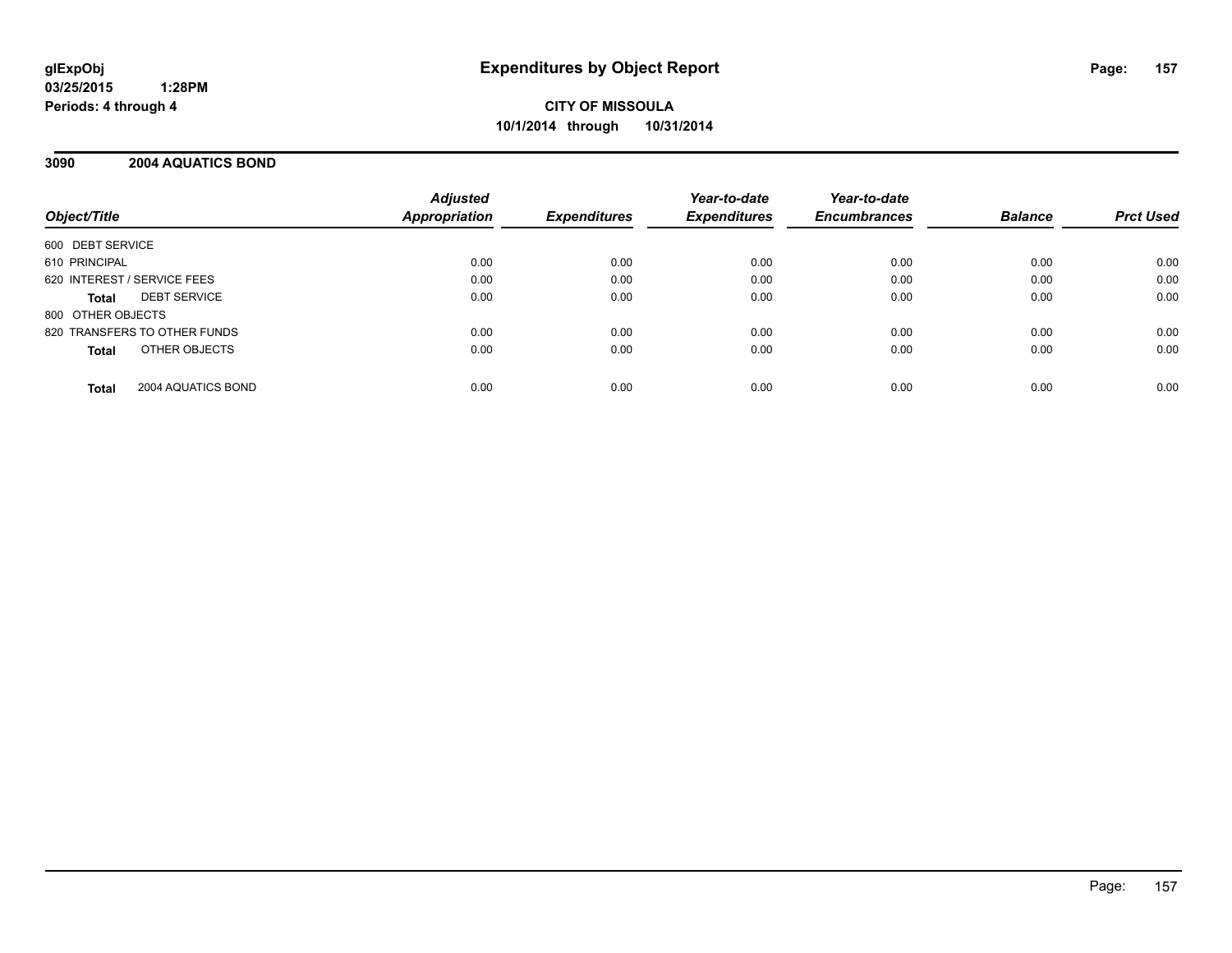## **3091 SERIES 2012A AQUATICS REFUNDING BOND**

|                                  | <b>Adjusted</b> |                     | Year-to-date        | Year-to-date        |                |                  |
|----------------------------------|-----------------|---------------------|---------------------|---------------------|----------------|------------------|
| Object/Title                     | Appropriation   | <b>Expenditures</b> | <b>Expenditures</b> | <b>Encumbrances</b> | <b>Balance</b> | <b>Prct Used</b> |
| 600 DEBT SERVICE                 |                 |                     |                     |                     |                |                  |
| 610 PRINCIPAL                    | 440.000.00      | 0.00                | 0.00                | 0.00                | 440.000.00     | 0.00             |
| 620 INTEREST / SERVICE FEES      | 99.698.00       | 350.00              | 350.00              | 0.00                | 99.348.00      | 0.35             |
| <b>DEBT SERVICE</b><br>Total     | 539.698.00      | 350.00              | 350.00              | 0.00                | 539.348.00     | 0.06             |
| 800 OTHER OBJECTS                |                 |                     |                     |                     |                |                  |
| 820 TRANSFERS TO OTHER FUNDS     | 0.00            | 0.00                | 0.00                | 0.00                | 0.00           | 0.00             |
| OTHER OBJECTS<br><b>Total</b>    | 0.00            | 0.00                | 0.00                | 0.00                | 0.00           | 0.00             |
| NON-DEPARTMENTAL<br><b>Total</b> | 539.698.00      | 350.00              | 350.00              | 0.00                | 539.348.00     | 0.06             |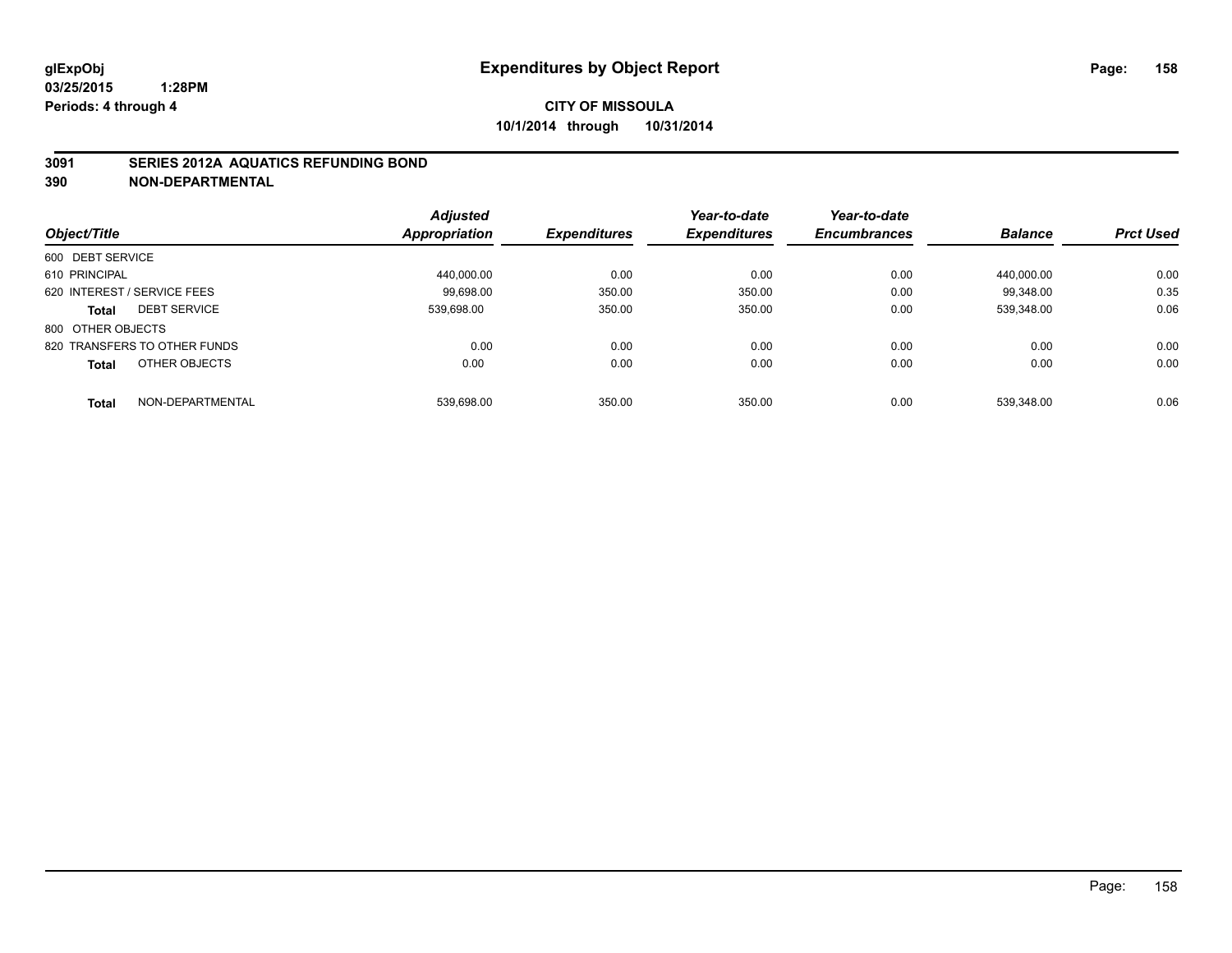**CITY OF MISSOULA 10/1/2014 through 10/31/2014**

## **3091 SERIES 2012A AQUATICS REFUNDING BOND**

| Object/Title      |                                   | <b>Adjusted</b><br>Appropriation | <b>Expenditures</b> | Year-to-date<br><b>Expenditures</b> | Year-to-date<br><b>Encumbrances</b> | <b>Balance</b> | <b>Prct Used</b> |
|-------------------|-----------------------------------|----------------------------------|---------------------|-------------------------------------|-------------------------------------|----------------|------------------|
| 600 DEBT SERVICE  |                                   |                                  |                     |                                     |                                     |                |                  |
| 610 PRINCIPAL     |                                   | 440.000.00                       | 0.00                | 0.00                                | 0.00                                | 440.000.00     | 0.00             |
|                   | 620 INTEREST / SERVICE FEES       | 99.698.00                        | 350.00              | 350.00                              | 0.00                                | 99.348.00      | 0.35             |
| <b>Total</b>      | <b>DEBT SERVICE</b>               | 539.698.00                       | 350.00              | 350.00                              | 0.00                                | 539.348.00     | 0.06             |
| 800 OTHER OBJECTS |                                   |                                  |                     |                                     |                                     |                |                  |
|                   | 820 TRANSFERS TO OTHER FUNDS      | 0.00                             | 0.00                | 0.00                                | 0.00                                | 0.00           | 0.00             |
| <b>Total</b>      | OTHER OBJECTS                     | 0.00                             | 0.00                | 0.00                                | 0.00                                | 0.00           | 0.00             |
| <b>Total</b>      | SERIES 2012A AQUATICS REFUNDING B | 539.698.00                       | 350.00              | 350.00                              | 0.00                                | 539.348.00     | 0.06             |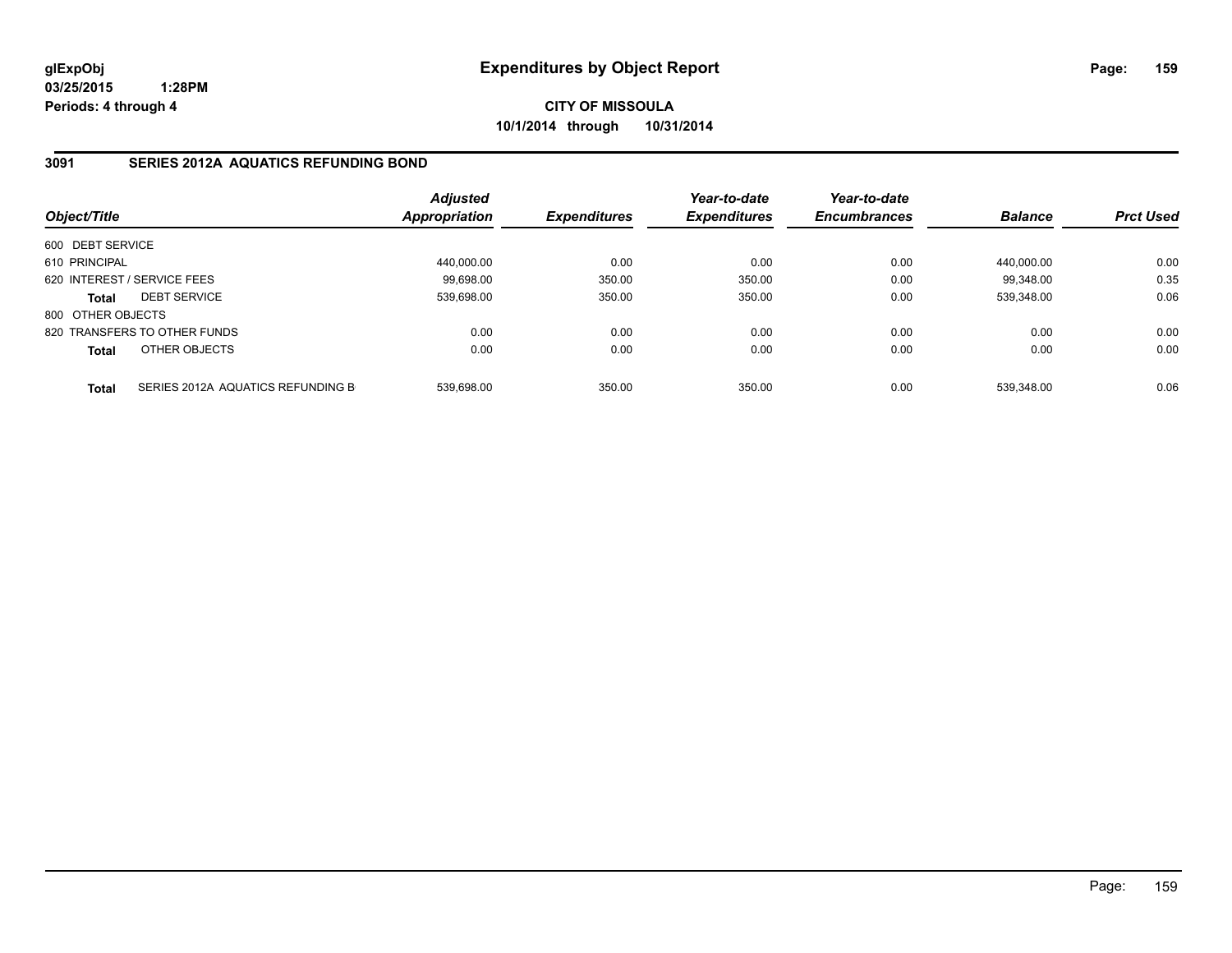#### **3092 Series 2013A GO REFUNDING BONDS**

|                                     | <b>Adjusted</b> |                     | Year-to-date<br><b>Expenditures</b> | Year-to-date        |                | <b>Prct Used</b> |
|-------------------------------------|-----------------|---------------------|-------------------------------------|---------------------|----------------|------------------|
| Object/Title                        | Appropriation   | <b>Expenditures</b> |                                     | <b>Encumbrances</b> | <b>Balance</b> |                  |
| 600 DEBT SERVICE                    |                 |                     |                                     |                     |                |                  |
| 610 PRINCIPAL                       | 570,000.00      | 0.00                | 0.00                                | 0.00                | 570,000.00     | 0.00             |
| 620 INTEREST / SERVICE FEES         | 121,800.00      | 0.00                | 0.00                                | 0.00                | 121.800.00     | 0.00             |
| <b>DEBT SERVICE</b><br><b>Total</b> | 691.800.00      | 0.00                | 0.00                                | 0.00                | 691.800.00     | 0.00             |
| 800 OTHER OBJECTS                   |                 |                     |                                     |                     |                |                  |
| 820 TRANSFERS TO OTHER FUNDS        | 0.00            | 0.00                | 0.00                                | 0.00                | 0.00           | 0.00             |
| OTHER OBJECTS<br><b>Total</b>       | 0.00            | 0.00                | 0.00                                | 0.00                | 0.00           | 0.00             |
| NON-DEPARTMENTAL<br><b>Total</b>    | 691,800.00      | 0.00                | 0.00                                | 0.00                | 691.800.00     | 0.00             |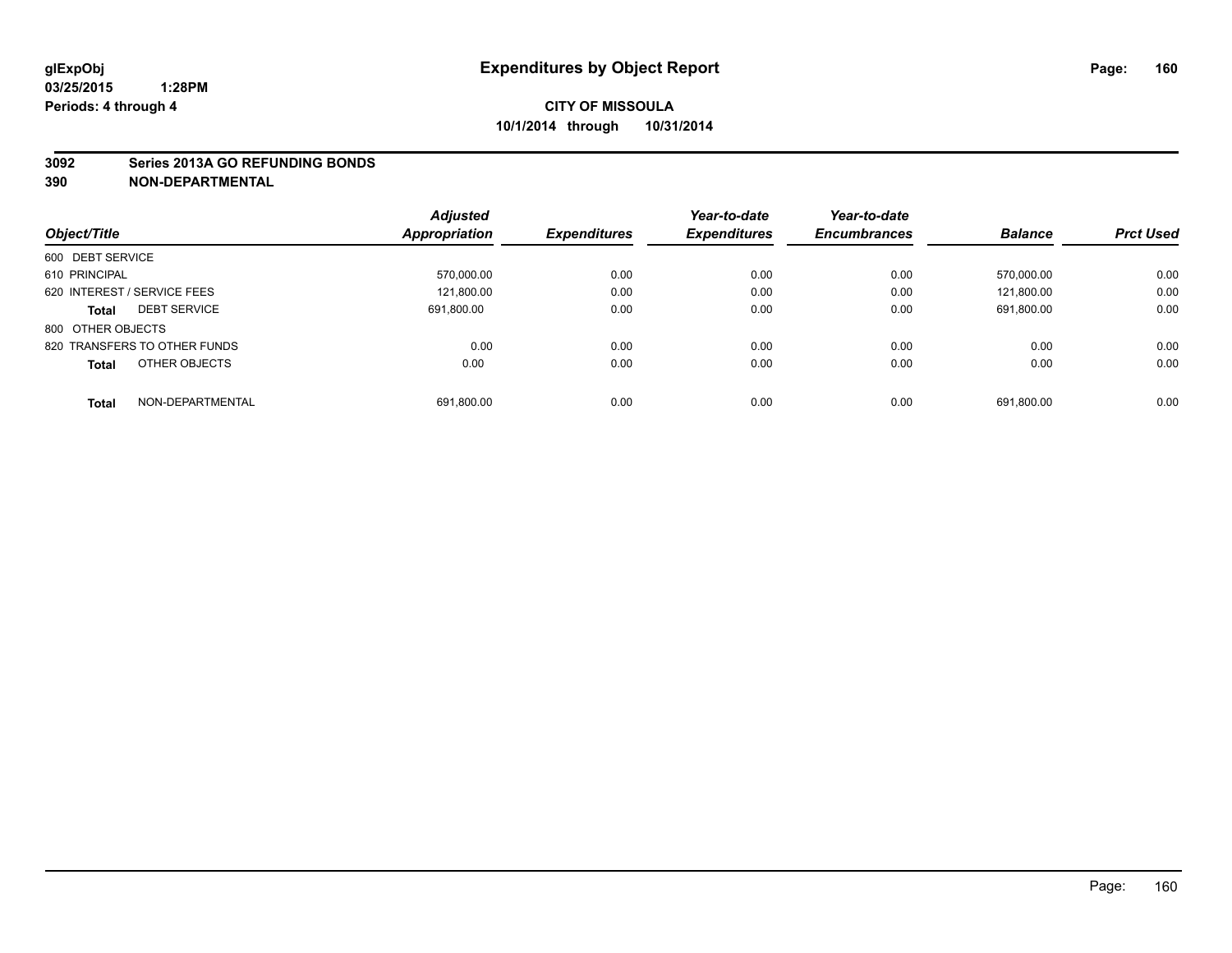**CITY OF MISSOULA 10/1/2014 through 10/31/2014**

## **3092 Series 2013A GO REFUNDING BONDS**

| Object/Title      |                                 | <b>Adjusted</b><br><b>Appropriation</b> | <b>Expenditures</b> | Year-to-date<br><b>Expenditures</b> | Year-to-date<br><b>Encumbrances</b> | <b>Balance</b> | <b>Prct Used</b> |
|-------------------|---------------------------------|-----------------------------------------|---------------------|-------------------------------------|-------------------------------------|----------------|------------------|
| 600 DEBT SERVICE  |                                 |                                         |                     |                                     |                                     |                |                  |
| 610 PRINCIPAL     |                                 | 570.000.00                              | 0.00                | 0.00                                | 0.00                                | 570.000.00     | 0.00             |
|                   | 620 INTEREST / SERVICE FEES     | 121,800.00                              | 0.00                | 0.00                                | 0.00                                | 121.800.00     | 0.00             |
| <b>Total</b>      | <b>DEBT SERVICE</b>             | 691.800.00                              | 0.00                | 0.00                                | 0.00                                | 691.800.00     | 0.00             |
| 800 OTHER OBJECTS |                                 |                                         |                     |                                     |                                     |                |                  |
|                   | 820 TRANSFERS TO OTHER FUNDS    | 0.00                                    | 0.00                | 0.00                                | 0.00                                | 0.00           | 0.00             |
| <b>Total</b>      | OTHER OBJECTS                   | 0.00                                    | 0.00                | 0.00                                | 0.00                                | 0.00           | 0.00             |
| <b>Total</b>      | Series 2013A GO REFUNDING BONDS | 691.800.00                              | 0.00                | 0.00                                | 0.00                                | 691.800.00     | 0.00             |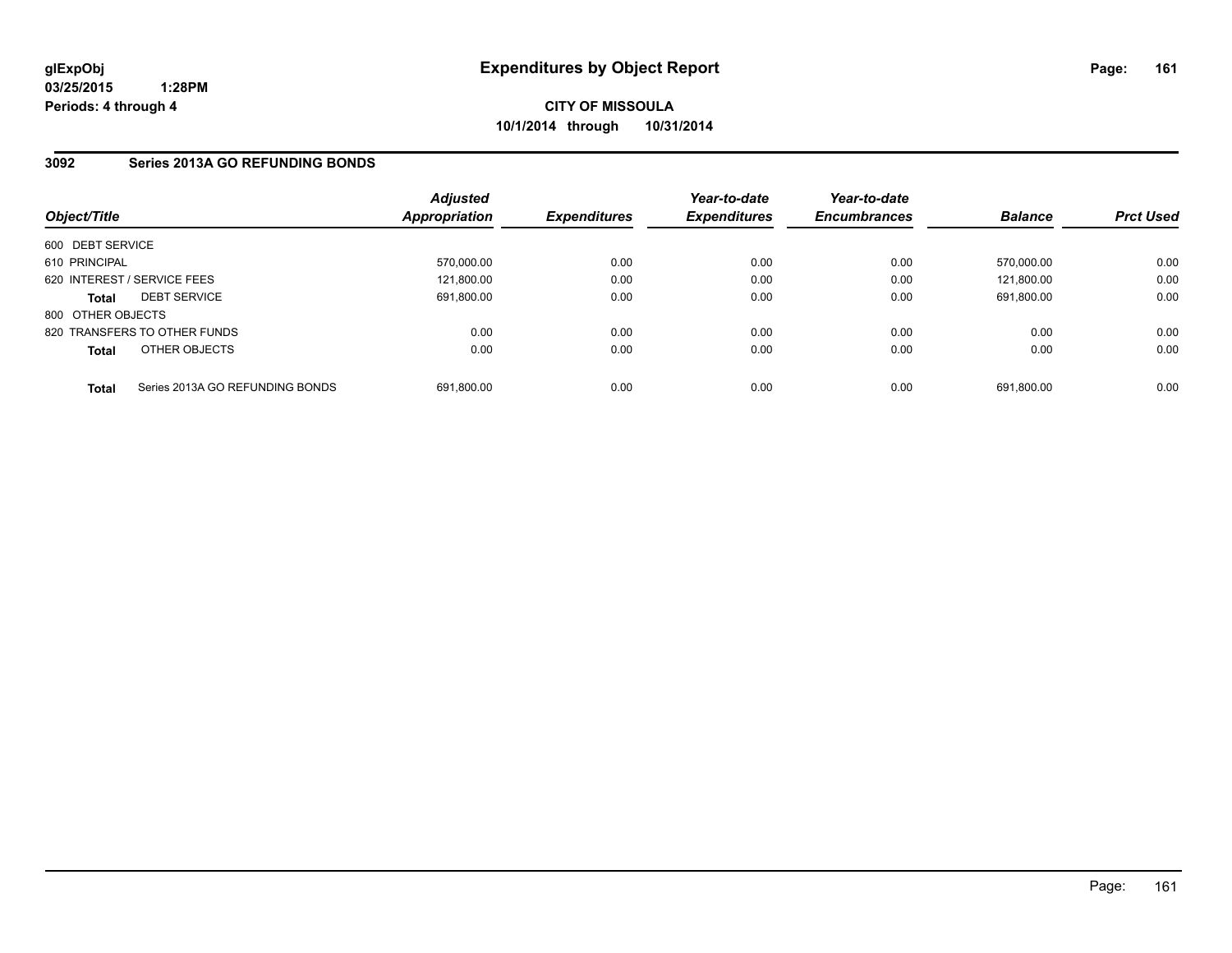#### **3095 2004 REFUNDING BONDS DEBT SERVICE**

| Object/Title                        | <b>Adjusted</b><br>Appropriation | <b>Expenditures</b> | Year-to-date<br><b>Expenditures</b> | Year-to-date<br><b>Encumbrances</b> | <b>Balance</b> | <b>Prct Used</b> |
|-------------------------------------|----------------------------------|---------------------|-------------------------------------|-------------------------------------|----------------|------------------|
| 600 DEBT SERVICE                    |                                  |                     |                                     |                                     |                |                  |
| 610 PRINCIPAL                       | 0.00                             | 0.00                | 0.00                                | 0.00                                | 0.00           | 0.00             |
| 620 INTEREST / SERVICE FEES         | 0.00                             | 0.00                | 0.00                                | 0.00                                | 0.00           | 0.00             |
| <b>DEBT SERVICE</b><br><b>Total</b> | 0.00                             | 0.00                | 0.00                                | 0.00                                | 0.00           | 0.00             |
| NON-DEPARTMENTAL<br><b>Total</b>    | 0.00                             | 0.00                | 0.00                                | 0.00                                | 0.00           | 0.00             |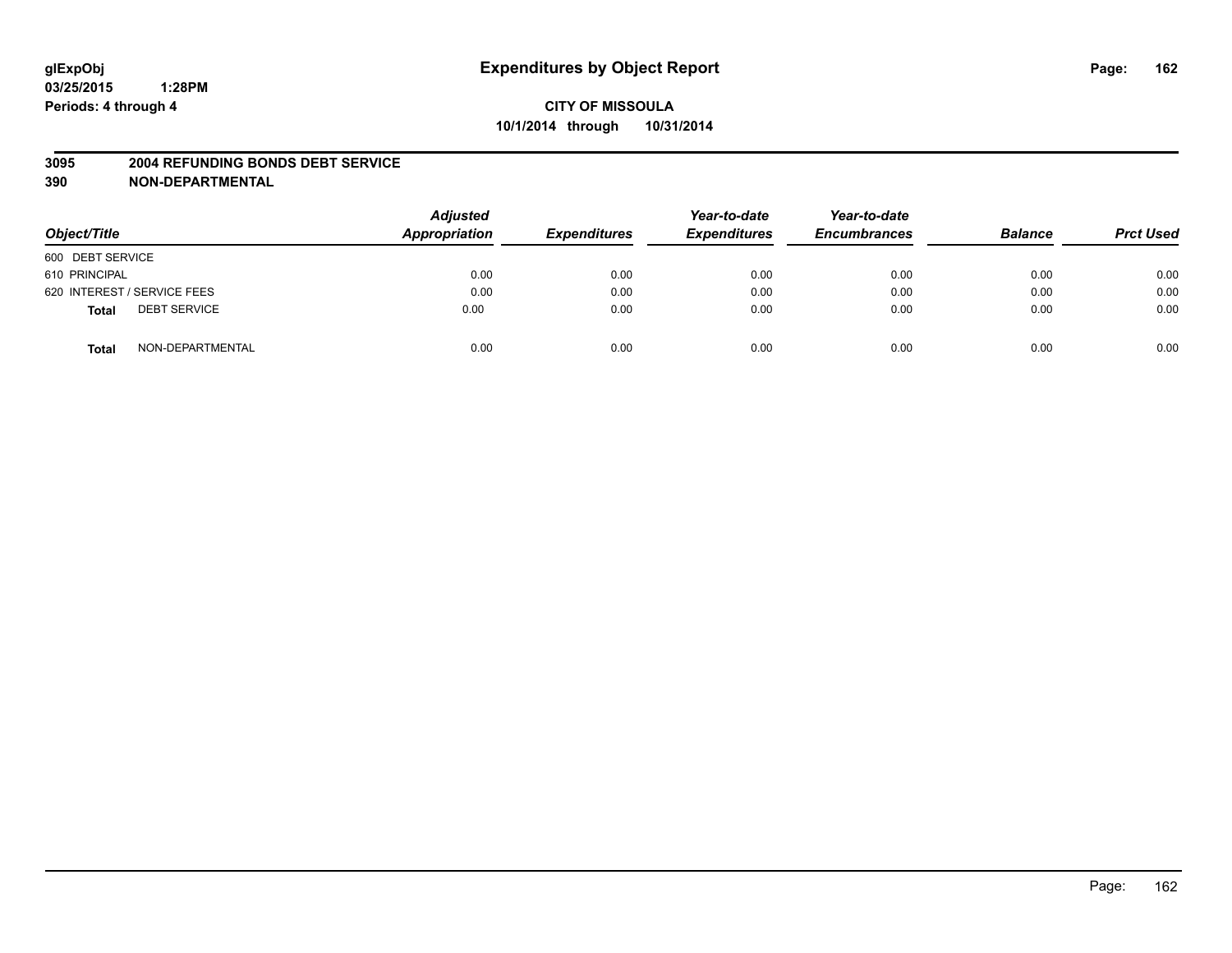# **glExpObj Expenditures by Object Report Page: 163**

**03/25/2015 1:28PM Periods: 4 through 4**

## **3095 2004 REFUNDING BONDS DEBT SERVICE**

| Object/Title     |                                   | <b>Adjusted</b><br><b>Appropriation</b> | <b>Expenditures</b> | Year-to-date<br><b>Expenditures</b> | Year-to-date<br><b>Encumbrances</b> | <b>Balance</b> | <b>Prct Used</b> |
|------------------|-----------------------------------|-----------------------------------------|---------------------|-------------------------------------|-------------------------------------|----------------|------------------|
| 600 DEBT SERVICE |                                   |                                         |                     |                                     |                                     |                |                  |
| 610 PRINCIPAL    |                                   | 0.00                                    | 0.00                | 0.00                                | 0.00                                | 0.00           | 0.00             |
|                  | 620 INTEREST / SERVICE FEES       | 0.00                                    | 0.00                | 0.00                                | 0.00                                | 0.00           | 0.00             |
| <b>Total</b>     | <b>DEBT SERVICE</b>               | 0.00                                    | 0.00                | 0.00                                | 0.00                                | 0.00           | 0.00             |
| <b>Total</b>     | 2004 REFUNDING BONDS DEBT SERVICE | 0.00                                    | 0.00                | 0.00                                | 0.00                                | 0.00           | 0.00             |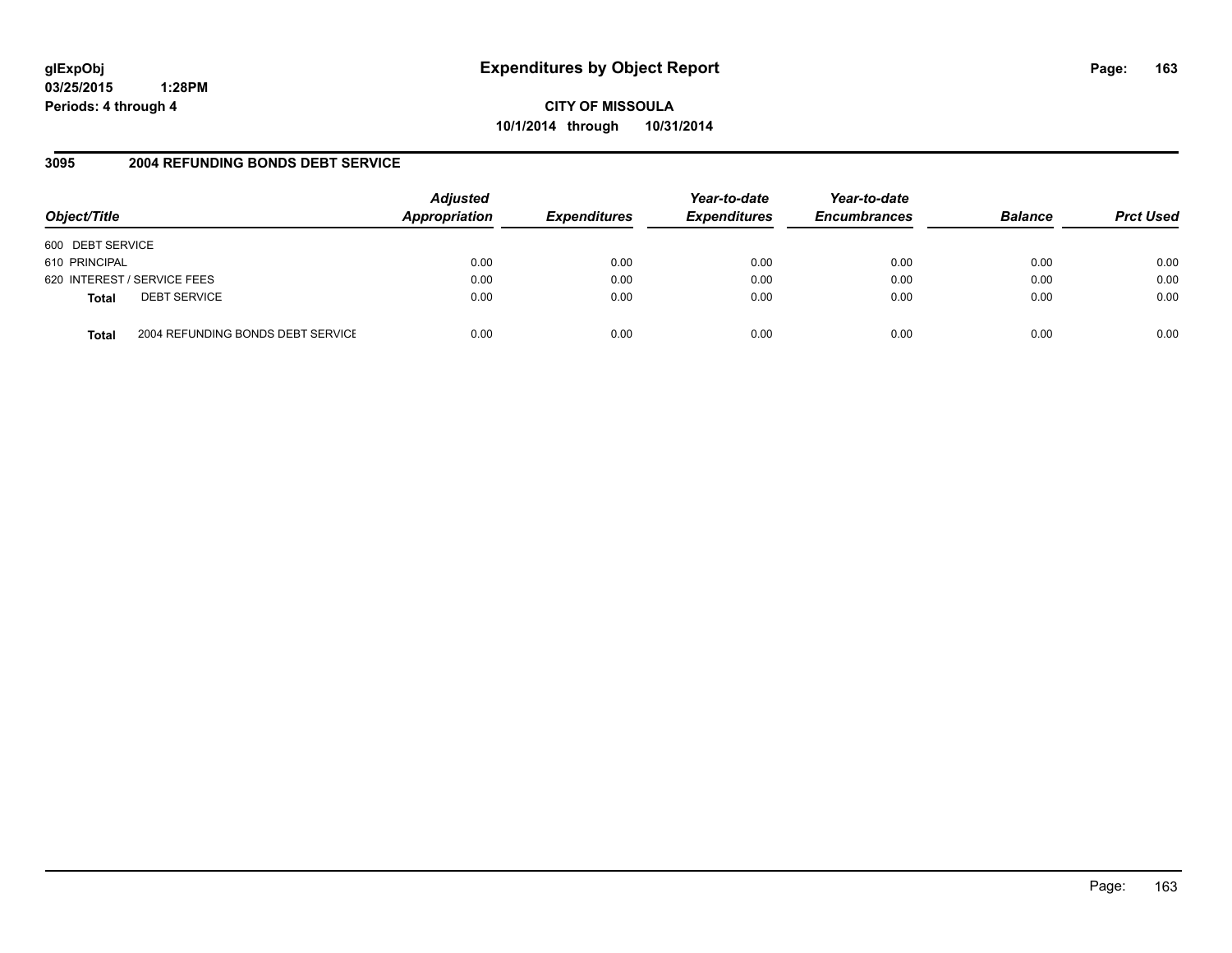#### **3096 NEW FIRE STATION GO BOND**

|                                     | <b>Adjusted</b> |                     | Year-to-date        | Year-to-date        |                | <b>Prct Used</b> |
|-------------------------------------|-----------------|---------------------|---------------------|---------------------|----------------|------------------|
| Object/Title                        | Appropriation   | <b>Expenditures</b> | <b>Expenditures</b> | <b>Encumbrances</b> | <b>Balance</b> |                  |
| 600 DEBT SERVICE                    |                 |                     |                     |                     |                |                  |
| 610 PRINCIPAL                       | 0.00            | 0.00                | 0.00                | 0.00                | 0.00           | 0.00             |
| 620 INTEREST / SERVICE FEES         | 0.00            | 0.00                | 350.00              | 0.00                | $-350.00$      | 0.00             |
| <b>DEBT SERVICE</b><br><b>Total</b> | 0.00            | 0.00                | 350.00              | 0.00                | $-350.00$      | 0.00             |
| 800 OTHER OBJECTS                   |                 |                     |                     |                     |                |                  |
| 820 TRANSFERS TO OTHER FUNDS        | 0.00            | 0.00                | 0.00                | 0.00                | 0.00           | 0.00             |
| OTHER OBJECTS<br><b>Total</b>       | 0.00            | 0.00                | 0.00                | 0.00                | 0.00           | 0.00             |
| NON-DEPARTMENTAL<br><b>Total</b>    | 0.00            | 0.00                | 350.00              | 0.00                | $-350.00$      | 0.00             |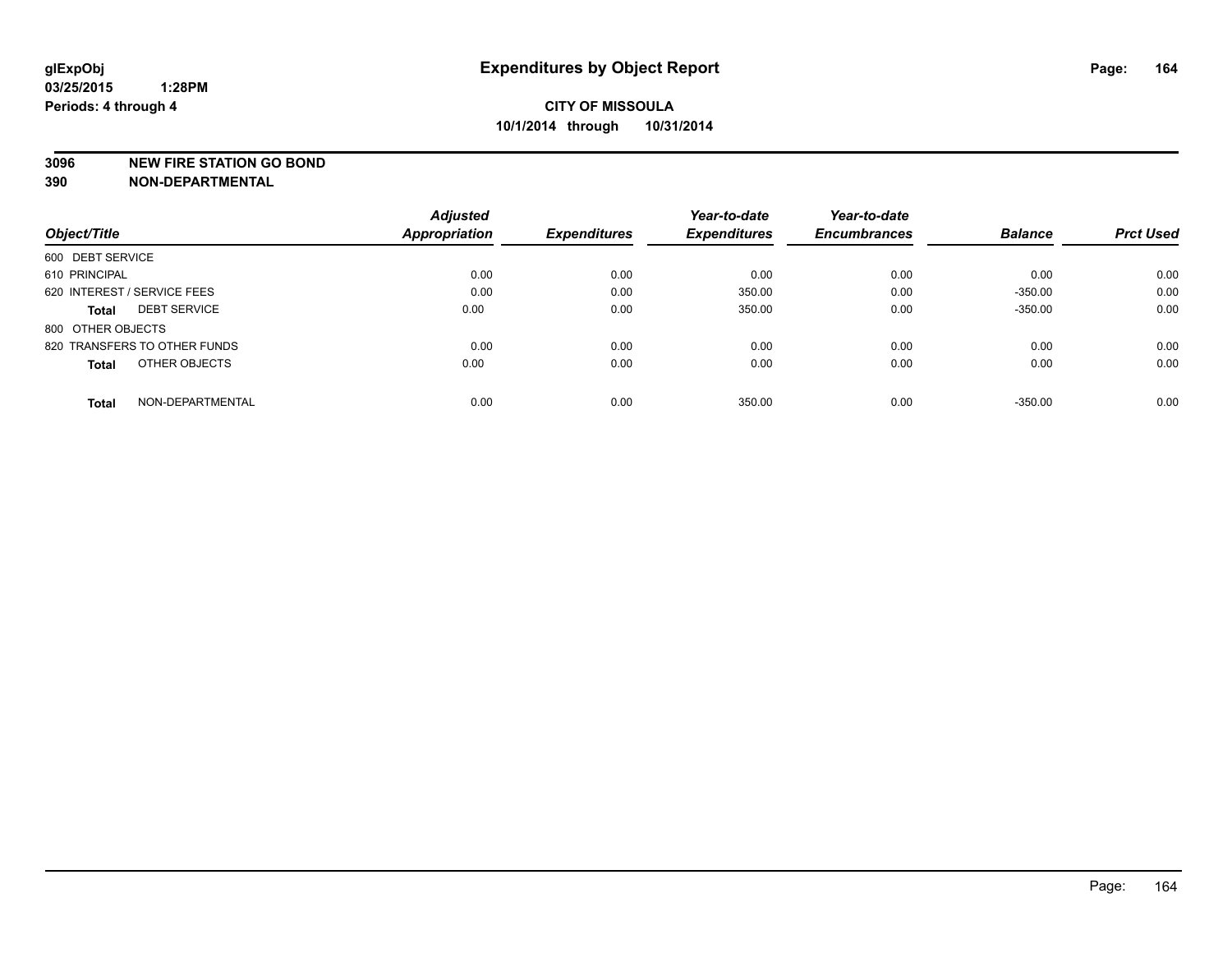## **3096 NEW FIRE STATION GO BOND**

| Object/Title                             | <b>Adjusted</b><br>Appropriation | <b>Expenditures</b> | Year-to-date<br><b>Expenditures</b> | Year-to-date<br><b>Encumbrances</b> | <b>Balance</b> | <b>Prct Used</b> |
|------------------------------------------|----------------------------------|---------------------|-------------------------------------|-------------------------------------|----------------|------------------|
| 600 DEBT SERVICE                         |                                  |                     |                                     |                                     |                |                  |
| 610 PRINCIPAL                            | 0.00                             | 0.00                | 0.00                                | 0.00                                | 0.00           | 0.00             |
| 620 INTEREST / SERVICE FEES              | 0.00                             | 0.00                | 350.00                              | 0.00                                | $-350.00$      | 0.00             |
| <b>DEBT SERVICE</b><br><b>Total</b>      | 0.00                             | 0.00                | 350.00                              | 0.00                                | $-350.00$      | 0.00             |
| 800 OTHER OBJECTS                        |                                  |                     |                                     |                                     |                |                  |
| 820 TRANSFERS TO OTHER FUNDS             | 0.00                             | 0.00                | 0.00                                | 0.00                                | 0.00           | 0.00             |
| OTHER OBJECTS<br><b>Total</b>            | 0.00                             | 0.00                | 0.00                                | 0.00                                | 0.00           | 0.00             |
| NEW FIRE STATION GO BOND<br><b>Total</b> | 0.00                             | 0.00                | 350.00                              | 0.00                                | $-350.00$      | 0.00             |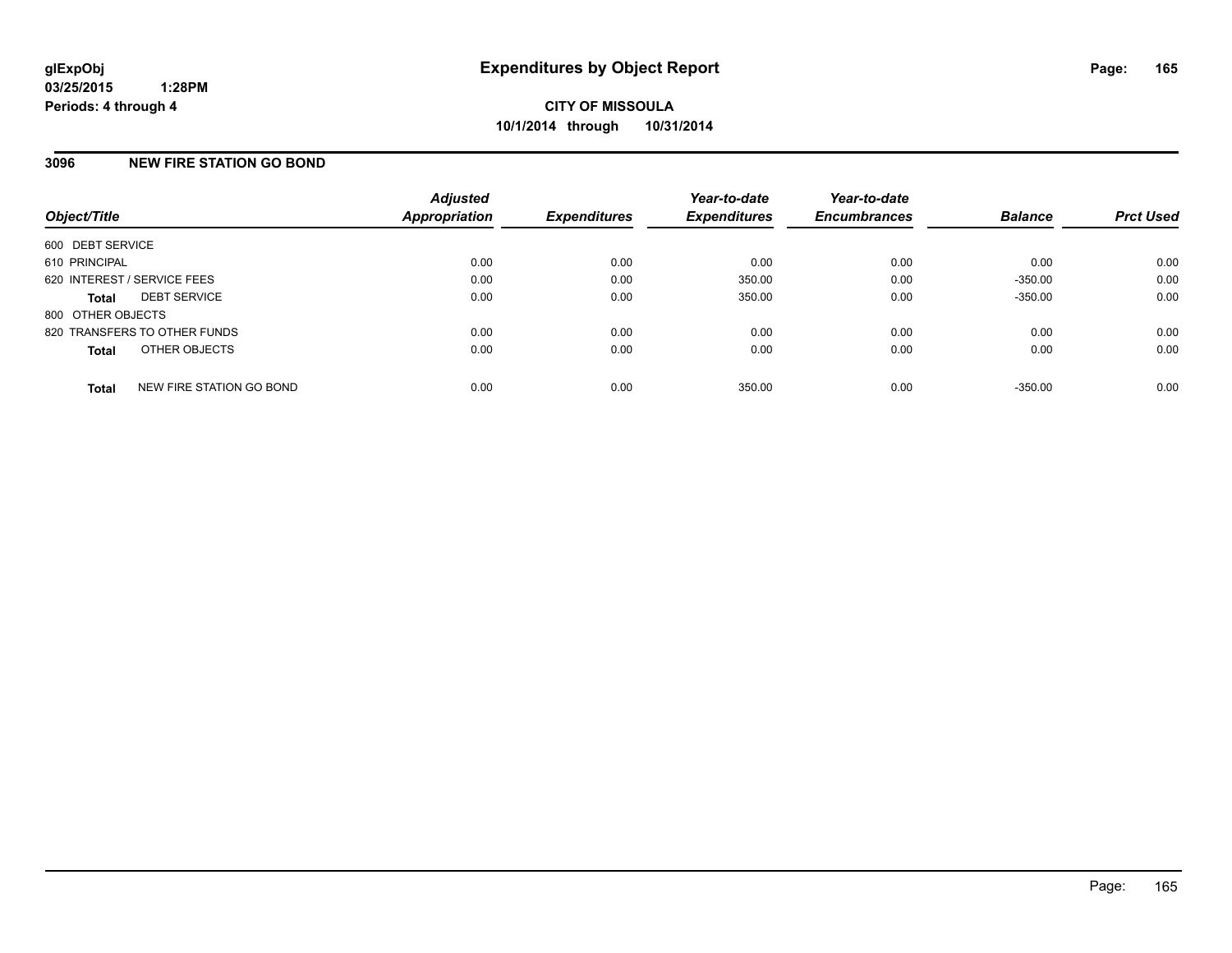**3097 2007 REFUNDING BONDS**

|                                      | <b>Adjusted</b>      |                     | Year-to-date        | Year-to-date        |                |                  |
|--------------------------------------|----------------------|---------------------|---------------------|---------------------|----------------|------------------|
| Object/Title                         | <b>Appropriation</b> | <b>Expenditures</b> | <b>Expenditures</b> | <b>Encumbrances</b> | <b>Balance</b> | <b>Prct Used</b> |
| 500 FIXED CHARGES                    |                      |                     |                     |                     |                |                  |
| 500 FIXED CHARGES                    | 0.00                 | 0.00                | 0.00                | 0.00                | 0.00           | 0.00             |
| <b>FIXED CHARGES</b><br><b>Total</b> | 0.00                 | 0.00                | 0.00                | 0.00                | 0.00           | 0.00             |
| 600 DEBT SERVICE                     |                      |                     |                     |                     |                |                  |
| 610 PRINCIPAL                        | 0.00                 | 0.00                | 0.00                | 0.00                | 0.00           | 0.00             |
| 620 INTEREST / SERVICE FEES          | 0.00                 | 0.00                | 0.00                | 0.00                | 0.00           | 0.00             |
| <b>DEBT SERVICE</b><br><b>Total</b>  | 0.00                 | 0.00                | 0.00                | 0.00                | 0.00           | 0.00             |
| NON-DEPARTMENTAL<br><b>Total</b>     | 0.00                 | 0.00                | 0.00                | 0.00                | 0.00           | 0.00             |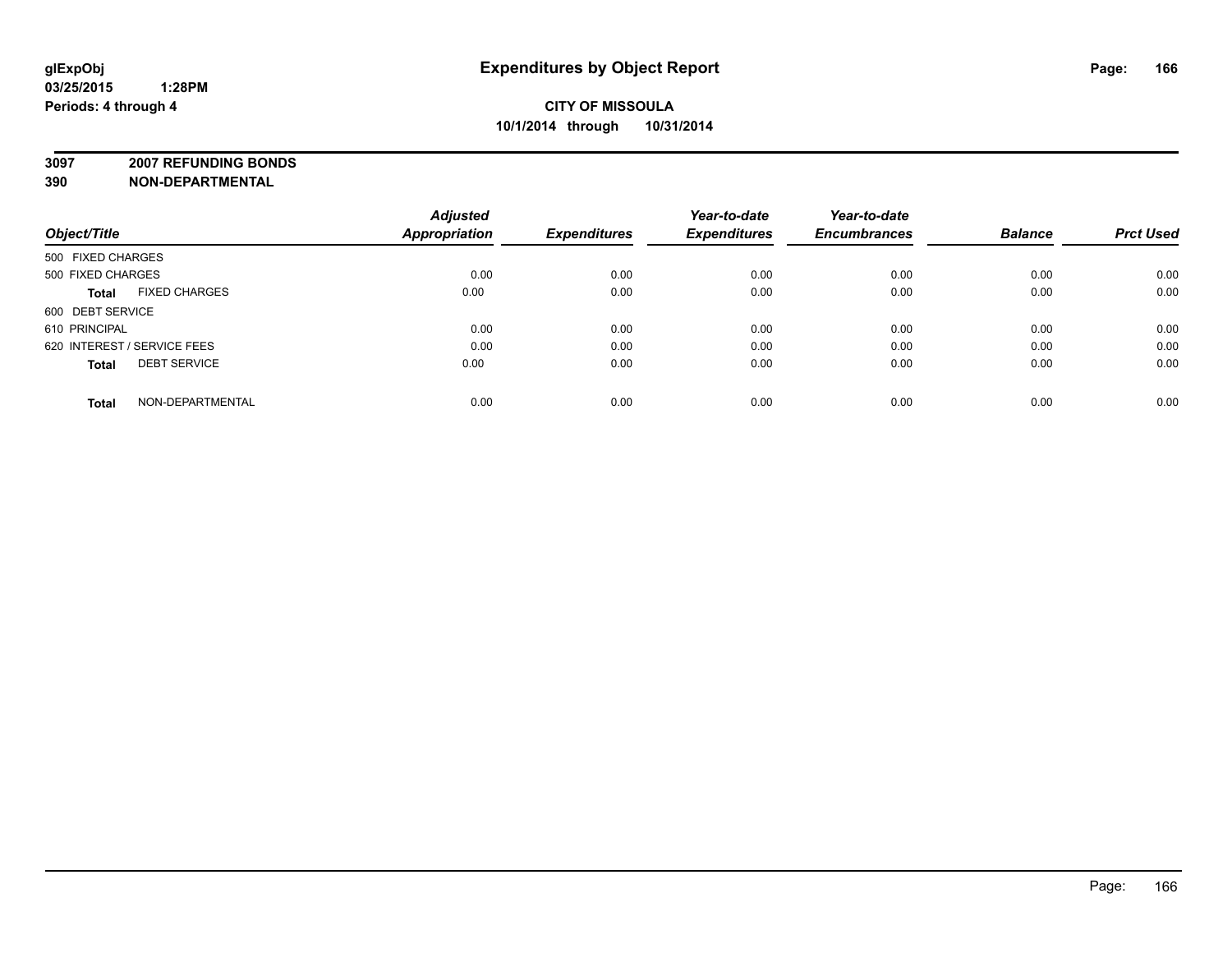**CITY OF MISSOULA 10/1/2014 through 10/31/2014**

## **3097 2007 REFUNDING BONDS**

| Object/Title                |                      | <b>Adjusted</b><br><b>Appropriation</b> | <b>Expenditures</b> | Year-to-date<br><b>Expenditures</b> | Year-to-date<br><b>Encumbrances</b> | <b>Balance</b> | <b>Prct Used</b> |
|-----------------------------|----------------------|-----------------------------------------|---------------------|-------------------------------------|-------------------------------------|----------------|------------------|
| 500 FIXED CHARGES           |                      |                                         |                     |                                     |                                     |                |                  |
| 500 FIXED CHARGES           |                      | 0.00                                    | 0.00                | 0.00                                | 0.00                                | 0.00           | 0.00             |
| <b>Total</b>                | <b>FIXED CHARGES</b> | 0.00                                    | 0.00                | 0.00                                | 0.00                                | 0.00           | 0.00             |
| 600 DEBT SERVICE            |                      |                                         |                     |                                     |                                     |                |                  |
| 610 PRINCIPAL               |                      | 0.00                                    | 0.00                | 0.00                                | 0.00                                | 0.00           | 0.00             |
| 620 INTEREST / SERVICE FEES |                      | 0.00                                    | 0.00                | 0.00                                | 0.00                                | 0.00           | 0.00             |
| <b>Total</b>                | <b>DEBT SERVICE</b>  | 0.00                                    | 0.00                | 0.00                                | 0.00                                | 0.00           | 0.00             |
| <b>Total</b>                | 2007 REFUNDING BONDS | 0.00                                    | 0.00                | 0.00                                | 0.00                                | 0.00           | 0.00             |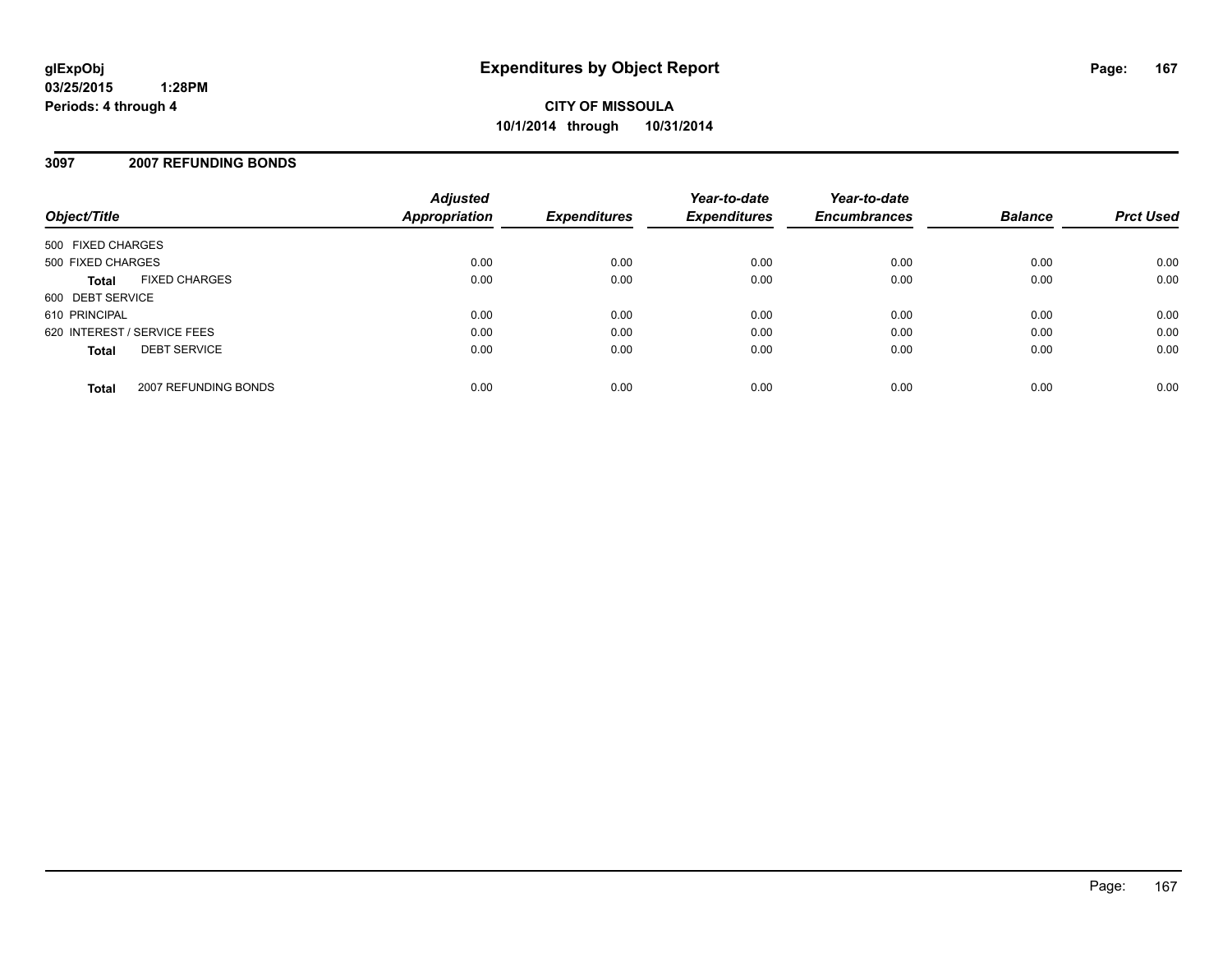#### **3100 SIDEWALK & CURB WARRANTS FUND**

| Object/Title                        | <b>Adjusted</b><br><b>Appropriation</b> | <b>Expenditures</b> | Year-to-date<br><b>Expenditures</b> | Year-to-date<br><b>Encumbrances</b> | <b>Balance</b> | <b>Prct Used</b> |
|-------------------------------------|-----------------------------------------|---------------------|-------------------------------------|-------------------------------------|----------------|------------------|
|                                     |                                         |                     |                                     |                                     |                |                  |
| 600 DEBT SERVICE                    |                                         |                     |                                     |                                     |                |                  |
| 610 PRINCIPAL                       | 0.00                                    | 0.00                | 0.00                                | 0.00                                | 0.00           | 0.00             |
| 620 INTEREST / SERVICE FEES         | 0.00                                    | 0.00                | 0.00                                | 0.00                                | 0.00           | 0.00             |
| <b>DEBT SERVICE</b><br><b>Total</b> | 0.00                                    | 0.00                | 0.00                                | 0.00                                | 0.00           | 0.00             |
| 800 OTHER OBJECTS                   |                                         |                     |                                     |                                     |                |                  |
| 820 TRANSFERS TO OTHER FUNDS        | 0.00                                    | 0.00                | 0.00                                | 0.00                                | 0.00           | 0.00             |
| OTHER OBJECTS<br><b>Total</b>       | 0.00                                    | 0.00                | 0.00                                | 0.00                                | 0.00           | 0.00             |
| NON-DEPARTMENTAL<br><b>Total</b>    | 0.00                                    | 0.00                | 0.00                                | 0.00                                | 0.00           | 0.00             |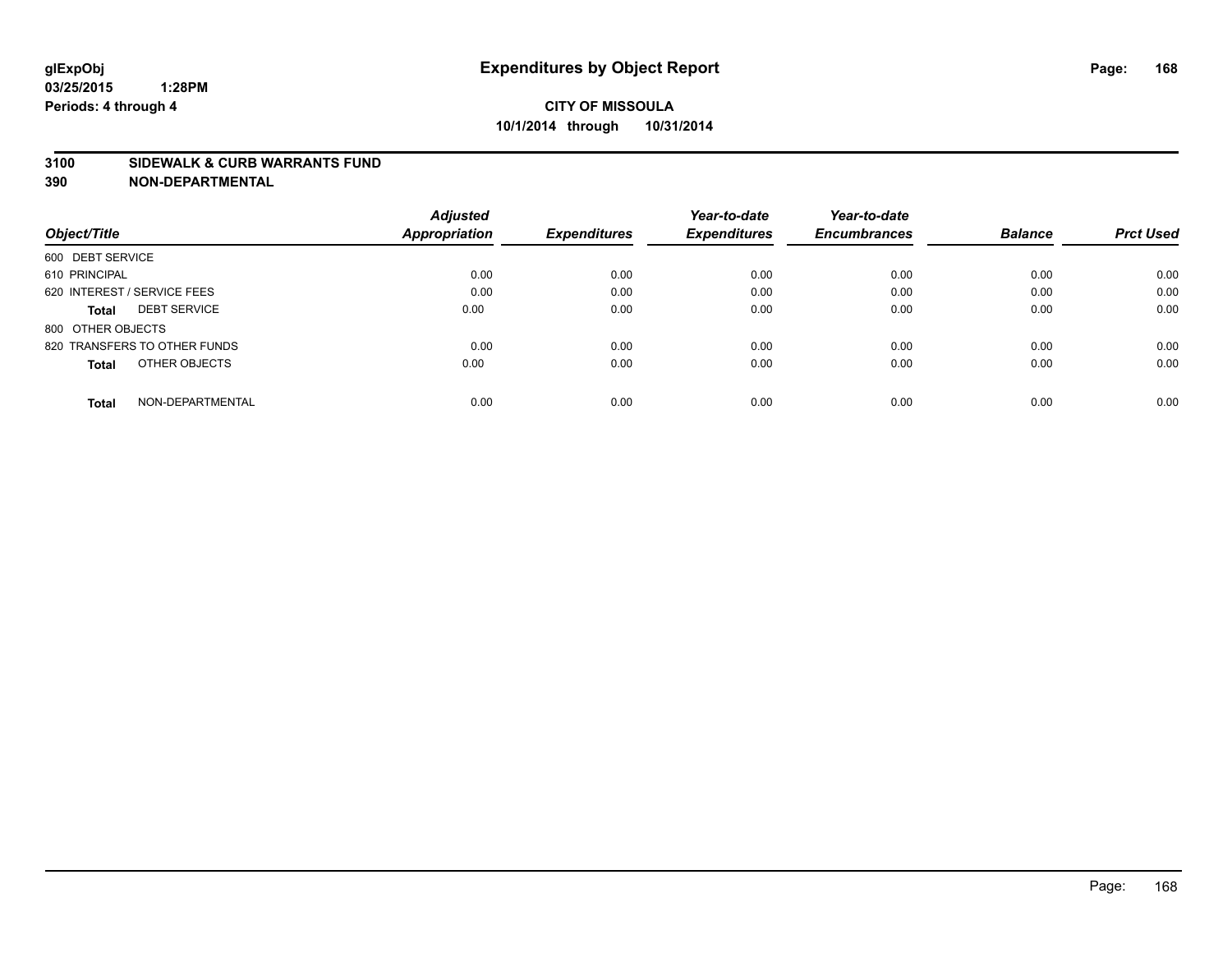**CITY OF MISSOULA 10/1/2014 through 10/31/2014**

## **3100 SIDEWALK & CURB WARRANTS FUND**

| Object/Title      |                               | <b>Adjusted</b><br>Appropriation | <b>Expenditures</b> | Year-to-date<br><b>Expenditures</b> | Year-to-date<br><b>Encumbrances</b> | <b>Balance</b> | <b>Prct Used</b> |
|-------------------|-------------------------------|----------------------------------|---------------------|-------------------------------------|-------------------------------------|----------------|------------------|
| 600 DEBT SERVICE  |                               |                                  |                     |                                     |                                     |                |                  |
| 610 PRINCIPAL     |                               | 0.00                             | 0.00                | 0.00                                | 0.00                                | 0.00           | 0.00             |
|                   | 620 INTEREST / SERVICE FEES   | 0.00                             | 0.00                | 0.00                                | 0.00                                | 0.00           | 0.00             |
| <b>Total</b>      | <b>DEBT SERVICE</b>           | 0.00                             | 0.00                | 0.00                                | 0.00                                | 0.00           | 0.00             |
| 800 OTHER OBJECTS |                               |                                  |                     |                                     |                                     |                |                  |
|                   | 820 TRANSFERS TO OTHER FUNDS  | 0.00                             | 0.00                | 0.00                                | 0.00                                | 0.00           | 0.00             |
| <b>Total</b>      | OTHER OBJECTS                 | 0.00                             | 0.00                | 0.00                                | 0.00                                | 0.00           | 0.00             |
| <b>Total</b>      | SIDEWALK & CURB WARRANTS FUND | 0.00                             | 0.00                | 0.00                                | 0.00                                | 0.00           | 0.00             |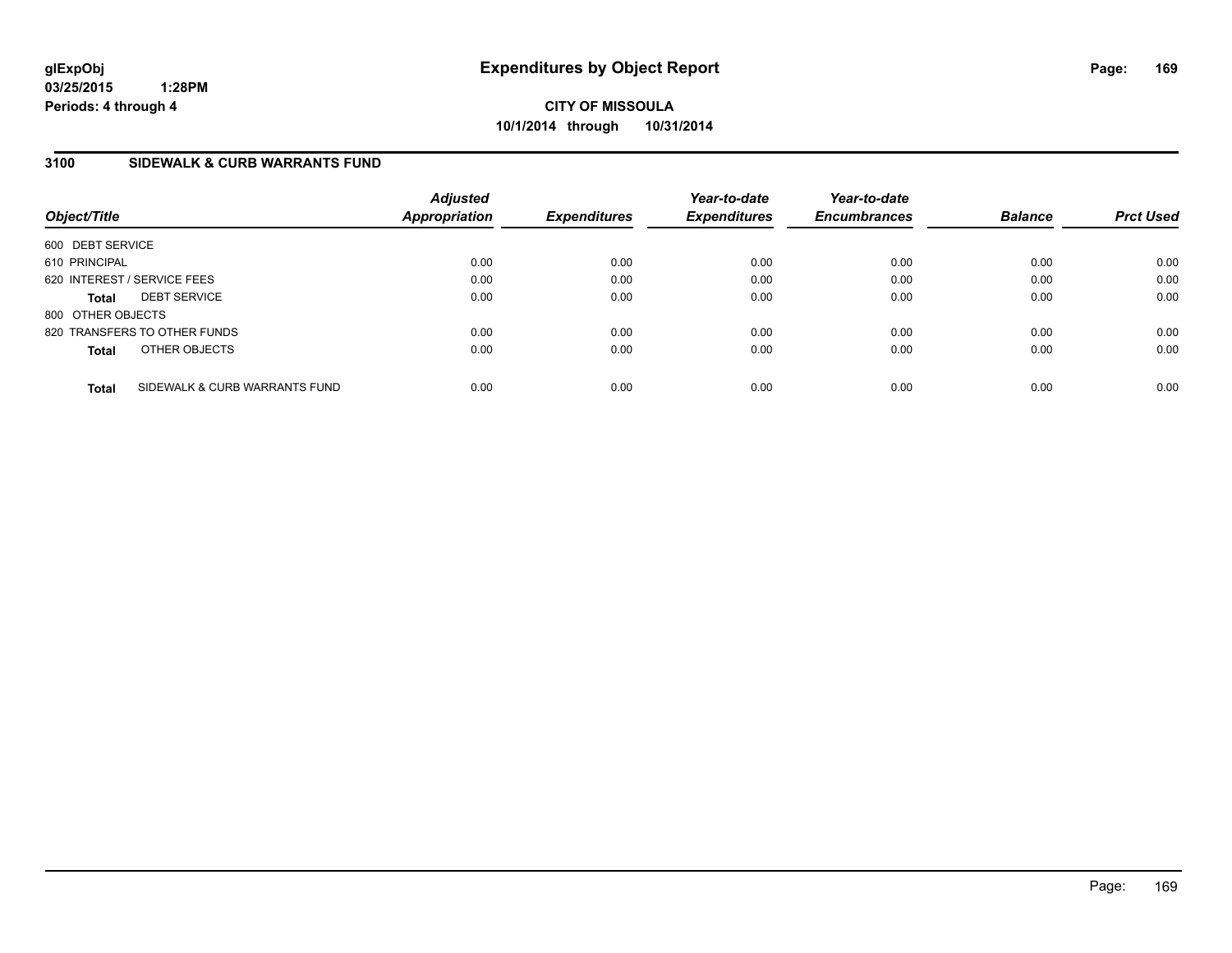#### **3200 FY99 SIDEWALK & CURB DEBT SERVICE FUND**

|                                     | <b>Adjusted</b>      |                     | Year-to-date        | Year-to-date        |                |                  |
|-------------------------------------|----------------------|---------------------|---------------------|---------------------|----------------|------------------|
| Object/Title                        | <b>Appropriation</b> | <b>Expenditures</b> | <b>Expenditures</b> | <b>Encumbrances</b> | <b>Balance</b> | <b>Prct Used</b> |
| 600 DEBT SERVICE                    |                      |                     |                     |                     |                |                  |
| 610 PRINCIPAL                       | 0.00                 | 0.00                | 0.00                | 0.00                | 0.00           | 0.00             |
| 620 INTEREST / SERVICE FEES         | 0.00                 | 0.00                | 0.00                | 0.00                | 0.00           | 0.00             |
| <b>DEBT SERVICE</b><br><b>Total</b> | 0.00                 | 0.00                | 0.00                | 0.00                | 0.00           | 0.00             |
| 800 OTHER OBJECTS                   |                      |                     |                     |                     |                |                  |
| 820 TRANSFERS TO OTHER FUNDS        | 0.00                 | 0.00                | 0.00                | 0.00                | 0.00           | 0.00             |
| OTHER OBJECTS<br><b>Total</b>       | 0.00                 | 0.00                | 0.00                | 0.00                | 0.00           | 0.00             |
| NON-DEPARTMENTAL<br>Total           | 0.00                 | 0.00                | 0.00                | 0.00                | 0.00           | 0.00             |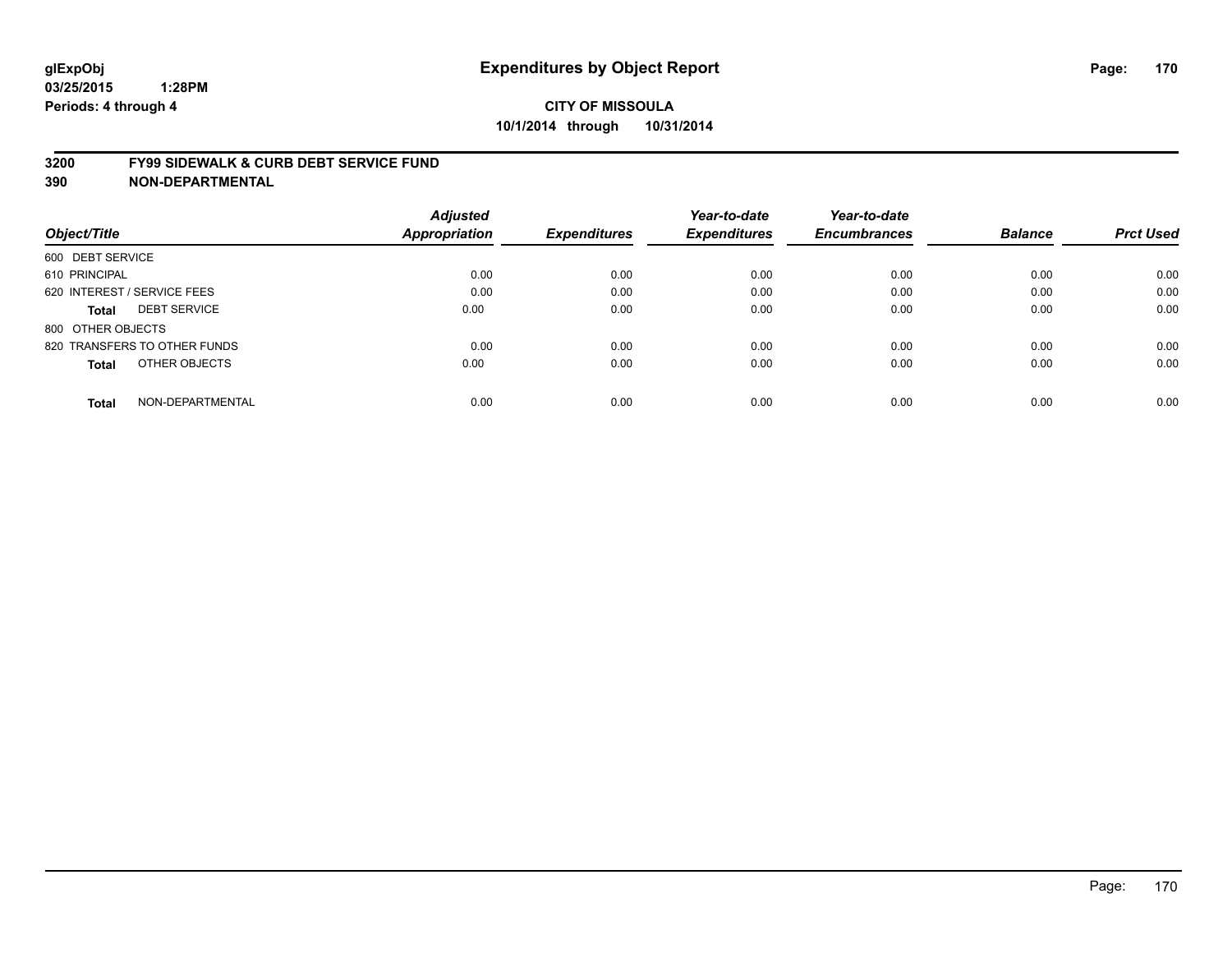**CITY OF MISSOULA 10/1/2014 through 10/31/2014**

## **3200 FY99 SIDEWALK & CURB DEBT SERVICE FUND**

| Object/Title      |                                              | <b>Adjusted</b><br><b>Appropriation</b> | <b>Expenditures</b> | Year-to-date<br><b>Expenditures</b> | Year-to-date<br><b>Encumbrances</b> | <b>Balance</b> | <b>Prct Used</b> |
|-------------------|----------------------------------------------|-----------------------------------------|---------------------|-------------------------------------|-------------------------------------|----------------|------------------|
| 600 DEBT SERVICE  |                                              |                                         |                     |                                     |                                     |                |                  |
| 610 PRINCIPAL     |                                              | 0.00                                    | 0.00                | 0.00                                | 0.00                                | 0.00           | 0.00             |
|                   | 620 INTEREST / SERVICE FEES                  | 0.00                                    | 0.00                | 0.00                                | 0.00                                | 0.00           | 0.00             |
| <b>Total</b>      | <b>DEBT SERVICE</b>                          | 0.00                                    | 0.00                | 0.00                                | 0.00                                | 0.00           | 0.00             |
| 800 OTHER OBJECTS |                                              |                                         |                     |                                     |                                     |                |                  |
|                   | 820 TRANSFERS TO OTHER FUNDS                 | 0.00                                    | 0.00                | 0.00                                | 0.00                                | 0.00           | 0.00             |
| <b>Total</b>      | OTHER OBJECTS                                | 0.00                                    | 0.00                | 0.00                                | 0.00                                | 0.00           | 0.00             |
| <b>Total</b>      | <b>FY99 SIDEWALK &amp; CURB DEBT SERVICE</b> | 0.00                                    | 0.00                | 0.00                                | 0.00                                | 0.00           | 0.00             |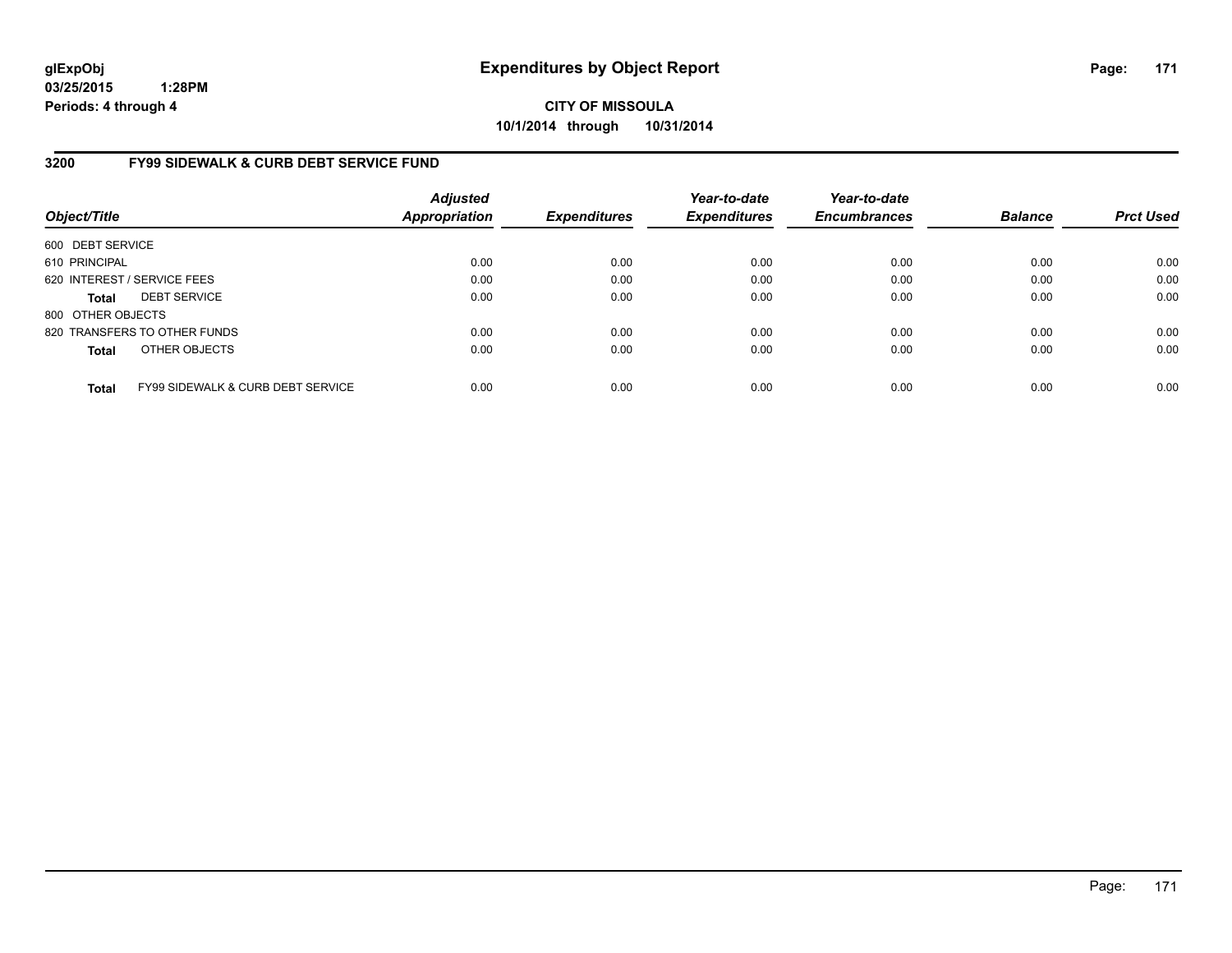#### **3300 FY00 SIDEWALK & CURB DEBT SERVICE FUND**

| Object/Title                        | <b>Adjusted</b><br><b>Appropriation</b> | <b>Expenditures</b> | Year-to-date<br><b>Expenditures</b> | Year-to-date<br><b>Encumbrances</b> | <b>Balance</b> | <b>Prct Used</b> |
|-------------------------------------|-----------------------------------------|---------------------|-------------------------------------|-------------------------------------|----------------|------------------|
| 600 DEBT SERVICE                    |                                         |                     |                                     |                                     |                |                  |
| 610 PRINCIPAL                       | 0.00                                    | 0.00                | 0.00                                | 0.00                                | 0.00           | 0.00             |
| 620 INTEREST / SERVICE FEES         | 0.00                                    | 0.00                | 0.00                                | 0.00                                | 0.00           | 0.00             |
| <b>DEBT SERVICE</b><br><b>Total</b> | 0.00                                    | 0.00                | 0.00                                | 0.00                                | 0.00           | 0.00             |
| NON-DEPARTMENTAL<br><b>Total</b>    | 0.00                                    | 0.00                | 0.00                                | 0.00                                | 0.00           | 0.00             |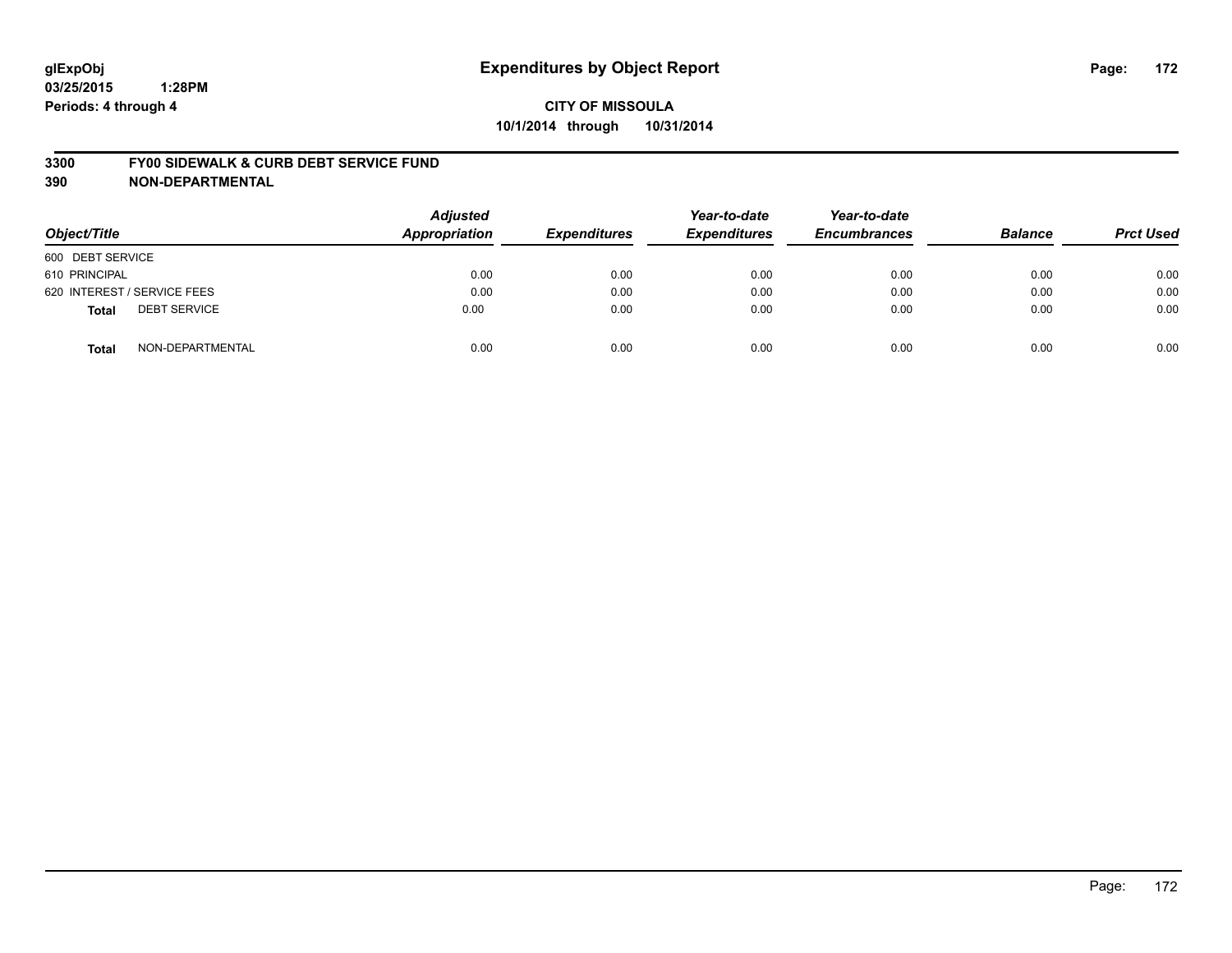**CITY OF MISSOULA 10/1/2014 through 10/31/2014**

# **3300 FY00 SIDEWALK & CURB DEBT SERVICE FUND**

| Object/Title     |                                   | <b>Adjusted</b><br>Appropriation | <b>Expenditures</b> | Year-to-date<br><b>Expenditures</b> | Year-to-date<br><b>Encumbrances</b> | <b>Balance</b> | <b>Prct Used</b> |
|------------------|-----------------------------------|----------------------------------|---------------------|-------------------------------------|-------------------------------------|----------------|------------------|
| 600 DEBT SERVICE |                                   |                                  |                     |                                     |                                     |                |                  |
| 610 PRINCIPAL    |                                   | 0.00                             | 0.00                | 0.00                                | 0.00                                | 0.00           | 0.00             |
|                  | 620 INTEREST / SERVICE FEES       | 0.00                             | 0.00                | 0.00                                | 0.00                                | 0.00           | 0.00             |
| <b>Total</b>     | <b>DEBT SERVICE</b>               | 0.00                             | 0.00                | 0.00                                | 0.00                                | 0.00           | 0.00             |
| <b>Total</b>     | FY00 SIDEWALK & CURB DEBT SERVICE | 0.00                             | 0.00                | 0.00                                | 0.00                                | 0.00           | 0.00             |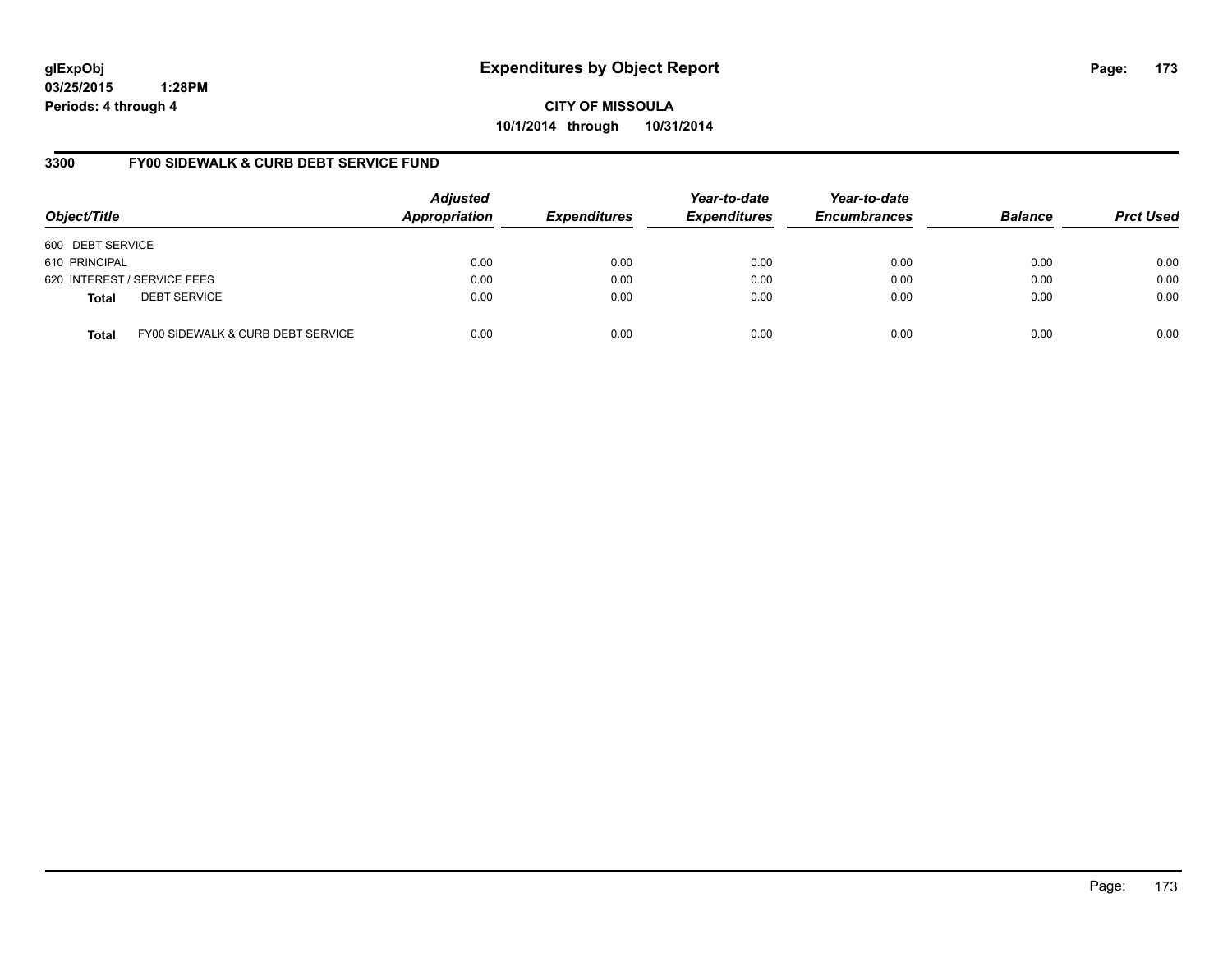# **3305 JUDGMENT LEVIES**

| Object/Title                        | <b>Adjusted</b><br>Appropriation<br><i><b>Expenditures</b></i> | Year-to-date<br><b>Expenditures</b> | Year-to-date<br><b>Encumbrances</b> | <b>Balance</b> | <b>Prct Used</b> |      |
|-------------------------------------|----------------------------------------------------------------|-------------------------------------|-------------------------------------|----------------|------------------|------|
| 600 DEBT SERVICE                    |                                                                |                                     |                                     |                |                  |      |
| 615 JUDGMENT LEVY DEBT PAYMENT      | 0.00                                                           | 0.00                                | 0.00                                | 0.00           | 0.00             | 0.00 |
| <b>DEBT SERVICE</b><br><b>Total</b> | 0.00                                                           | 0.00                                | 0.00                                | 0.00           | 0.00             | 0.00 |
| NON-DEPARTMENTAL<br><b>Total</b>    | 0.00                                                           | 0.00                                | 0.00                                | 0.00           | 0.00             | 0.00 |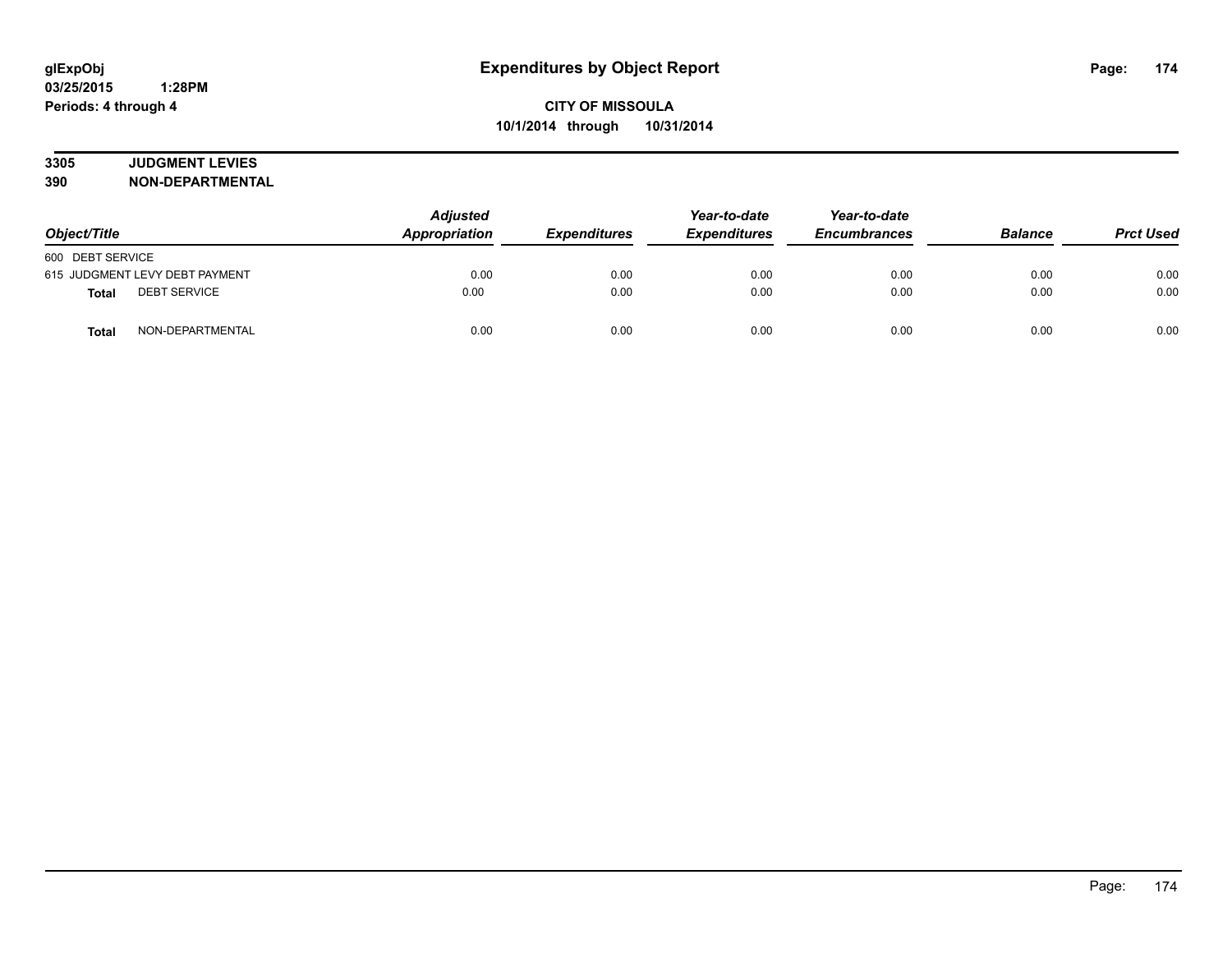**CITY OF MISSOULA 10/1/2014 through 10/31/2014**

**3305 JUDGMENT LEVIES**

| Object/Title                           | <b>Adjusted</b><br>Appropriation | <b>Expenditures</b> | Year-to-date<br><b>Expenditures</b> | Year-to-date<br><b>Encumbrances</b> | <b>Balance</b> | <b>Prct Used</b> |
|----------------------------------------|----------------------------------|---------------------|-------------------------------------|-------------------------------------|----------------|------------------|
| 600 DEBT SERVICE                       |                                  |                     |                                     |                                     |                |                  |
| 615 JUDGMENT LEVY DEBT PAYMENT         | 0.00                             | 0.00                | 0.00                                | 0.00                                | 0.00           | 0.00             |
| <b>DEBT SERVICE</b><br><b>Total</b>    | 0.00                             | 0.00                | 0.00                                | 0.00                                | 0.00           | 0.00             |
| <b>JUDGMENT LEVIES</b><br><b>Total</b> | 0.00                             | 0.00                | 0.00                                | 0.00                                | 0.00           | 0.00             |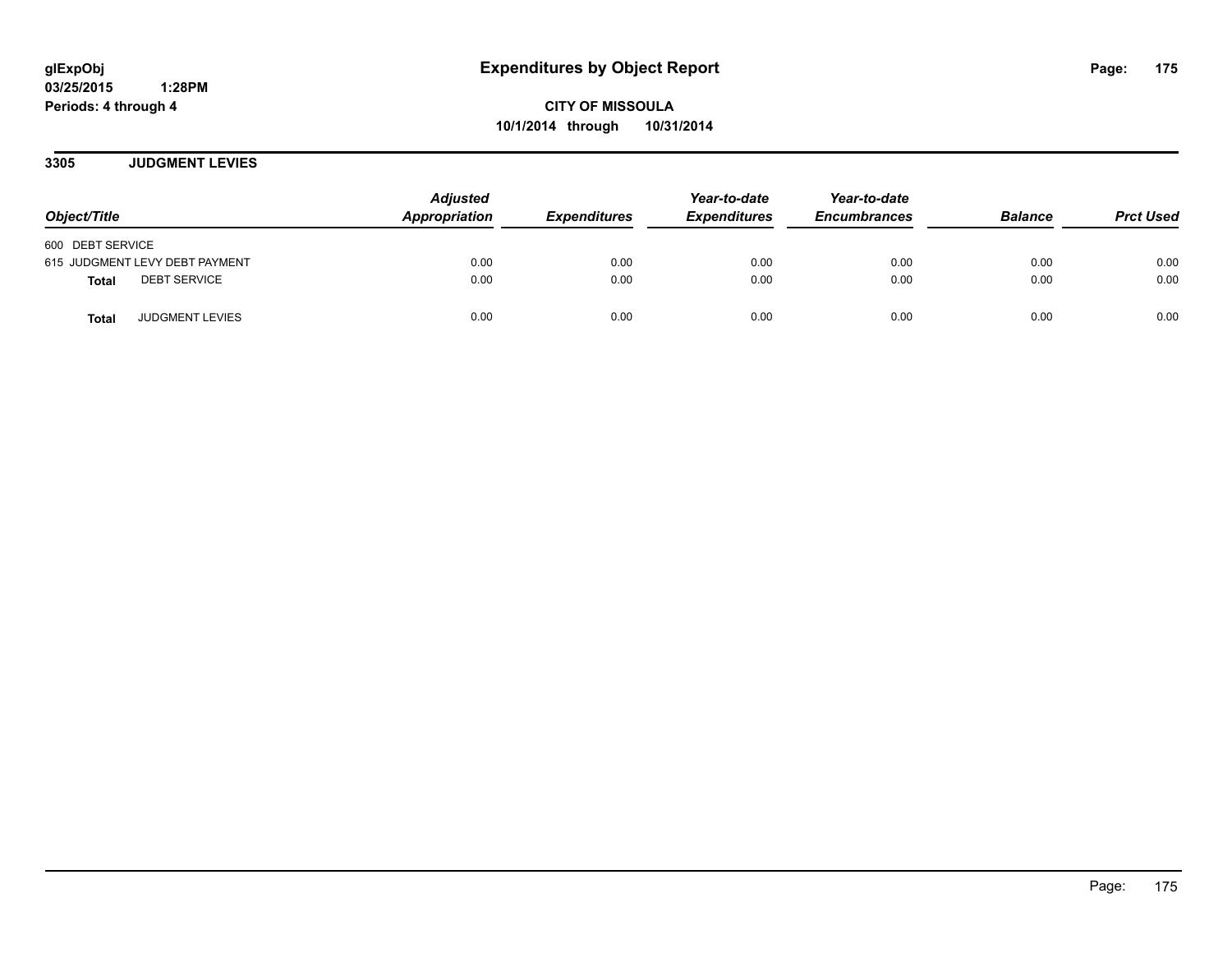#### **3400 FY01 SIDEWALK & CURB DEBT SERVICE FUND**

| Object/Title                        | <b>Adjusted</b><br><b>Appropriation</b> | <b>Expenditures</b> | Year-to-date<br><b>Expenditures</b> | Year-to-date<br><b>Encumbrances</b> | <b>Balance</b> | <b>Prct Used</b> |
|-------------------------------------|-----------------------------------------|---------------------|-------------------------------------|-------------------------------------|----------------|------------------|
| 600 DEBT SERVICE                    |                                         |                     |                                     |                                     |                |                  |
| 610 PRINCIPAL                       | 0.00                                    | 0.00                | 0.00                                | 0.00                                | 0.00           | 0.00             |
| 620 INTEREST / SERVICE FEES         | 0.00                                    | 0.00                | 0.00                                | 0.00                                | 0.00           | 0.00             |
| <b>DEBT SERVICE</b><br><b>Total</b> | 0.00                                    | 0.00                | 0.00                                | 0.00                                | 0.00           | 0.00             |
| NON-DEPARTMENTAL<br><b>Total</b>    | 0.00                                    | 0.00                | 0.00                                | 0.00                                | 0.00           | 0.00             |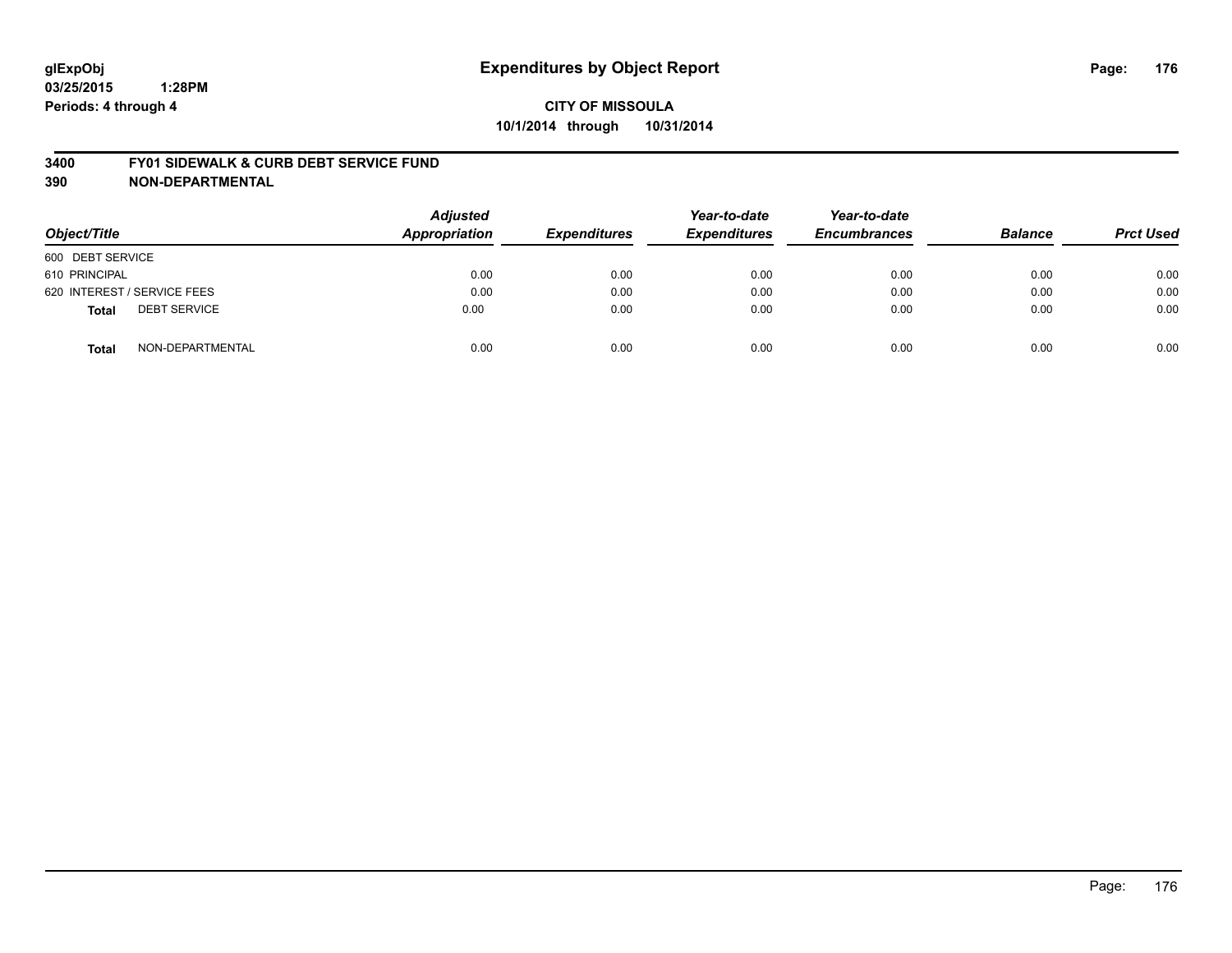**CITY OF MISSOULA 10/1/2014 through 10/31/2014**

# **3400 FY01 SIDEWALK & CURB DEBT SERVICE FUND**

| Object/Title     |                                              | <b>Adjusted</b><br>Appropriation | <b>Expenditures</b> | Year-to-date<br><b>Expenditures</b> | Year-to-date<br><b>Encumbrances</b> | <b>Balance</b> | <b>Prct Used</b> |
|------------------|----------------------------------------------|----------------------------------|---------------------|-------------------------------------|-------------------------------------|----------------|------------------|
| 600 DEBT SERVICE |                                              |                                  |                     |                                     |                                     |                |                  |
| 610 PRINCIPAL    |                                              | 0.00                             | 0.00                | 0.00                                | 0.00                                | 0.00           | 0.00             |
|                  | 620 INTEREST / SERVICE FEES                  | 0.00                             | 0.00                | 0.00                                | 0.00                                | 0.00           | 0.00             |
| <b>Total</b>     | <b>DEBT SERVICE</b>                          | 0.00                             | 0.00                | 0.00                                | 0.00                                | 0.00           | 0.00             |
| <b>Total</b>     | <b>FY01 SIDEWALK &amp; CURB DEBT SERVICE</b> | 0.00                             | 0.00                | 0.00                                | 0.00                                | 0.00           | 0.00             |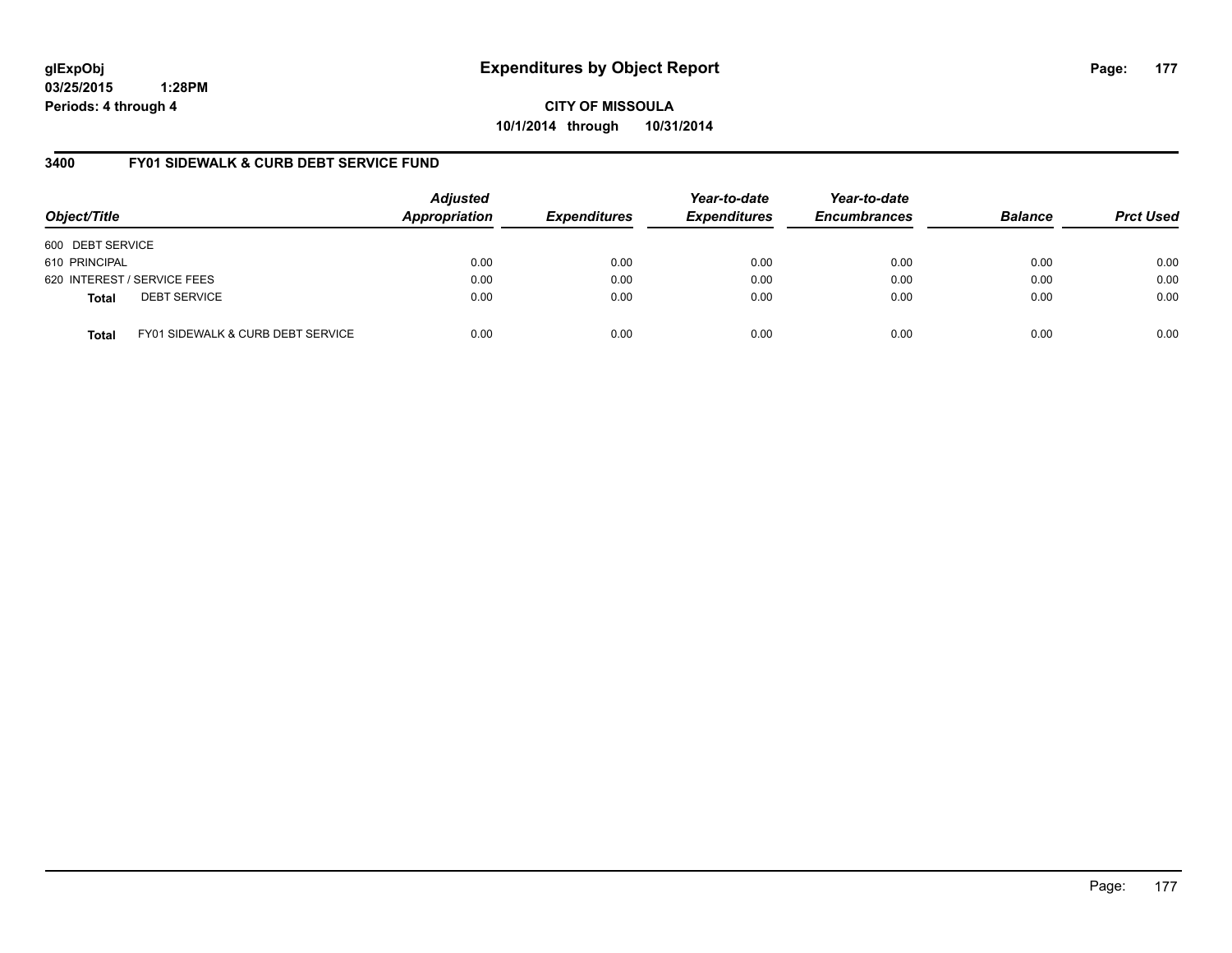#### **3410 FY02 SIDEWALK & CURB DEBT SERVICE FUND**

| Object/Title                        | <b>Adjusted</b><br><b>Appropriation</b> | <b>Expenditures</b> | Year-to-date<br><b>Expenditures</b> | Year-to-date<br><b>Encumbrances</b> | <b>Balance</b> | <b>Prct Used</b> |
|-------------------------------------|-----------------------------------------|---------------------|-------------------------------------|-------------------------------------|----------------|------------------|
| 600 DEBT SERVICE                    |                                         |                     |                                     |                                     |                |                  |
| 610 PRINCIPAL                       | 0.00                                    | 0.00                | 0.00                                | 0.00                                | 0.00           | 0.00             |
| 620 INTEREST / SERVICE FEES         | 0.00                                    | 0.00                | 350.00                              | 0.00                                | $-350.00$      | 0.00             |
| <b>DEBT SERVICE</b><br><b>Total</b> | 0.00                                    | 0.00                | 350.00                              | 0.00                                | $-350.00$      | 0.00             |
| NON-DEPARTMENTAL<br><b>Total</b>    | 0.00                                    | 0.00                | 350.00                              | 0.00                                | $-350.00$      | 0.00             |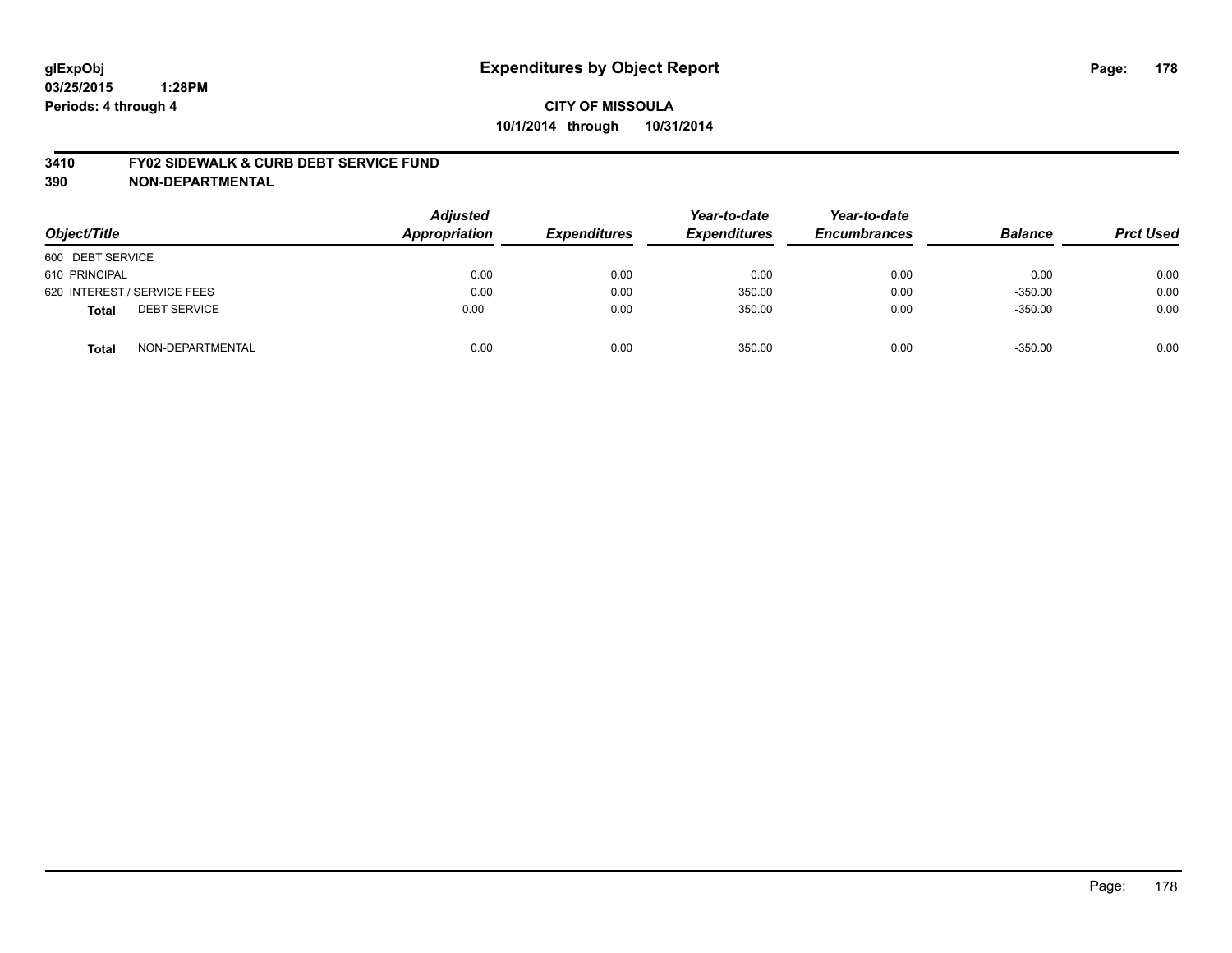**CITY OF MISSOULA 10/1/2014 through 10/31/2014**

# **3410 FY02 SIDEWALK & CURB DEBT SERVICE FUND**

| Object/Title     |                                              | <b>Adjusted</b><br>Appropriation | <b>Expenditures</b> | Year-to-date<br><b>Expenditures</b> | Year-to-date<br><b>Encumbrances</b> | <b>Balance</b> | <b>Prct Used</b> |
|------------------|----------------------------------------------|----------------------------------|---------------------|-------------------------------------|-------------------------------------|----------------|------------------|
| 600 DEBT SERVICE |                                              |                                  |                     |                                     |                                     |                |                  |
| 610 PRINCIPAL    |                                              | 0.00                             | 0.00                | 0.00                                | 0.00                                | 0.00           | 0.00             |
|                  | 620 INTEREST / SERVICE FEES                  | 0.00                             | 0.00                | 350.00                              | 0.00                                | $-350.00$      | 0.00             |
| <b>Total</b>     | <b>DEBT SERVICE</b>                          | 0.00                             | 0.00                | 350.00                              | 0.00                                | $-350.00$      | 0.00             |
| Total            | <b>FY02 SIDEWALK &amp; CURB DEBT SERVICE</b> | 0.00                             | 0.00                | 350.00                              | 0.00                                | $-350.00$      | 0.00             |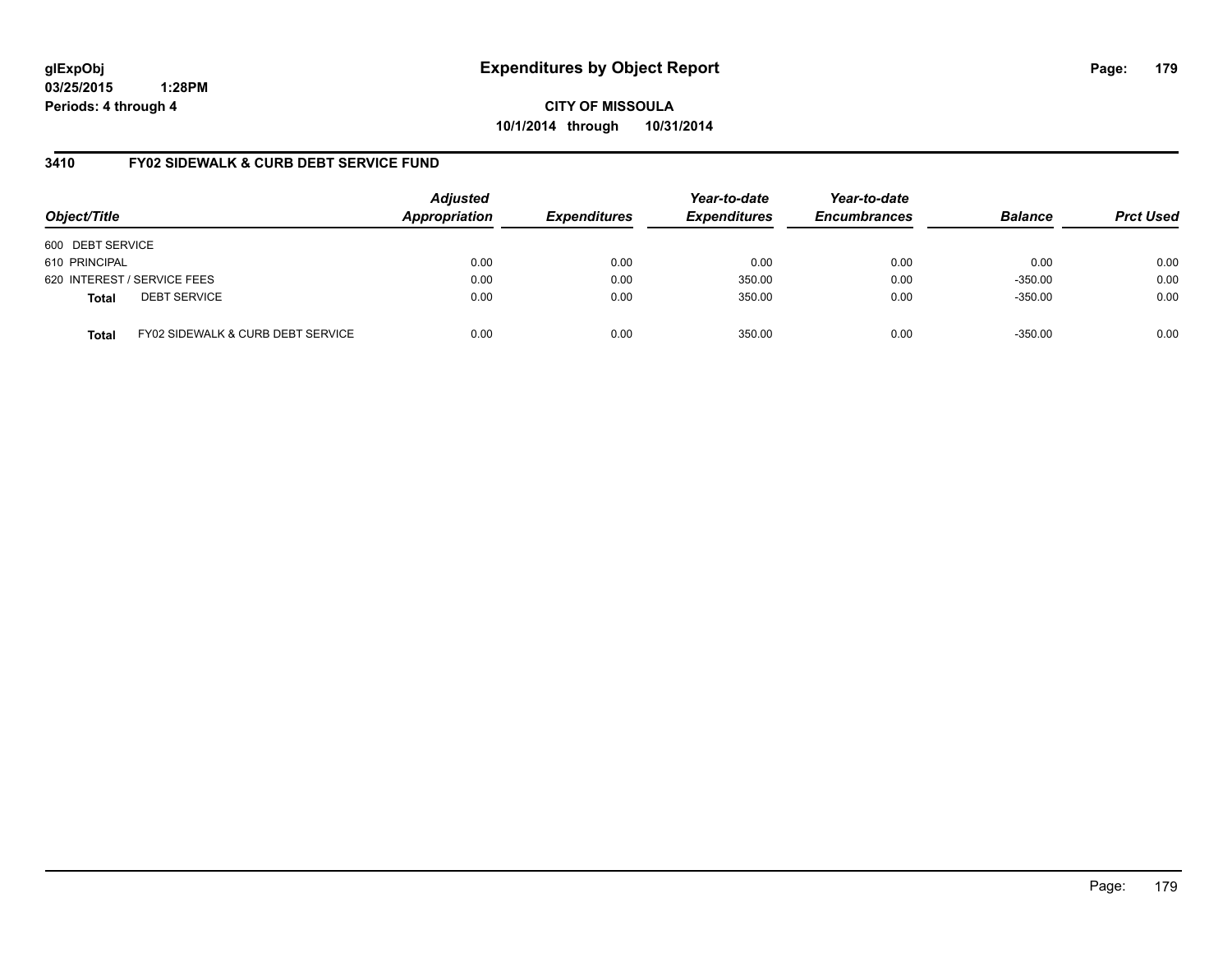#### **3420 FY03 SIDEWALK & CURB DEBT SERVICE**

|                             |                      | <b>Adjusted</b>      |                     | Year-to-date        | Year-to-date        |                |                  |
|-----------------------------|----------------------|----------------------|---------------------|---------------------|---------------------|----------------|------------------|
| Object/Title                |                      | <b>Appropriation</b> | <b>Expenditures</b> | <b>Expenditures</b> | <b>Encumbrances</b> | <b>Balance</b> | <b>Prct Used</b> |
| 500 FIXED CHARGES           |                      |                      |                     |                     |                     |                |                  |
| 550 MERCHANT SERVICE FEES   |                      | 0.00                 | 0.00                | 0.00                | 0.00                | 0.00           | 0.00             |
| <b>Total</b>                | <b>FIXED CHARGES</b> | 0.00                 | 0.00                | 0.00                | 0.00                | 0.00           | 0.00             |
| 600 DEBT SERVICE            |                      |                      |                     |                     |                     |                |                  |
| 610 PRINCIPAL               |                      | 25,000.00            | 0.00                | 0.00                | 0.00                | 25,000.00      | 0.00             |
| 620 INTEREST / SERVICE FEES |                      | 1.300.00             | 0.00                | 350.00              | 0.00                | 950.00         | 26.92            |
| <b>Total</b>                | <b>DEBT SERVICE</b>  | 26.300.00            | 0.00                | 350.00              | 0.00                | 25,950.00      | 1.33             |
| <b>Total</b>                | NON-DEPARTMENTAL     | 26.300.00            | 0.00                | 350.00              | 0.00                | 25.950.00      | 1.33             |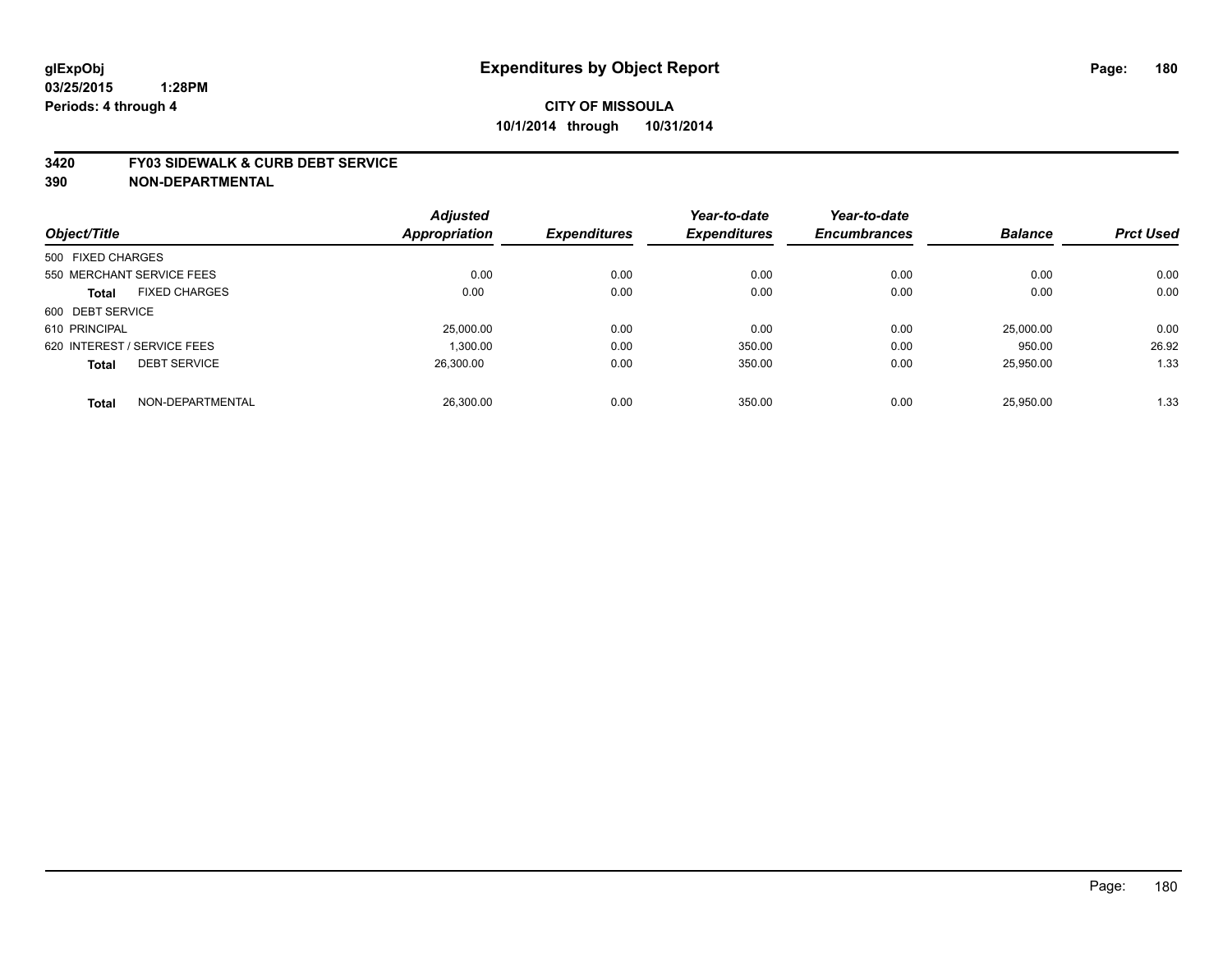# **CITY OF MISSOULA 10/1/2014 through 10/31/2014**

# **3420 FY03 SIDEWALK & CURB DEBT SERVICE**

| Object/Title                |                                   | <b>Adjusted</b><br><b>Appropriation</b> | <b>Expenditures</b> | Year-to-date<br><b>Expenditures</b> | Year-to-date<br><b>Encumbrances</b> | <b>Balance</b> | <b>Prct Used</b> |
|-----------------------------|-----------------------------------|-----------------------------------------|---------------------|-------------------------------------|-------------------------------------|----------------|------------------|
| 500 FIXED CHARGES           |                                   |                                         |                     |                                     |                                     |                |                  |
| 550 MERCHANT SERVICE FEES   |                                   | 0.00                                    | 0.00                | 0.00                                | 0.00                                | 0.00           | 0.00             |
| <b>Total</b>                | <b>FIXED CHARGES</b>              | 0.00                                    | 0.00                | 0.00                                | 0.00                                | 0.00           | 0.00             |
| 600 DEBT SERVICE            |                                   |                                         |                     |                                     |                                     |                |                  |
| 610 PRINCIPAL               |                                   | 25,000.00                               | 0.00                | 0.00                                | 0.00                                | 25,000.00      | 0.00             |
| 620 INTEREST / SERVICE FEES |                                   | 1.300.00                                | 0.00                | 350.00                              | 0.00                                | 950.00         | 26.92            |
| <b>Total</b>                | <b>DEBT SERVICE</b>               | 26.300.00                               | 0.00                | 350.00                              | 0.00                                | 25.950.00      | 1.33             |
| <b>Total</b>                | FY03 SIDEWALK & CURB DEBT SERVICE | 26.300.00                               | 0.00                | 350.00                              | 0.00                                | 25.950.00      | 1.33             |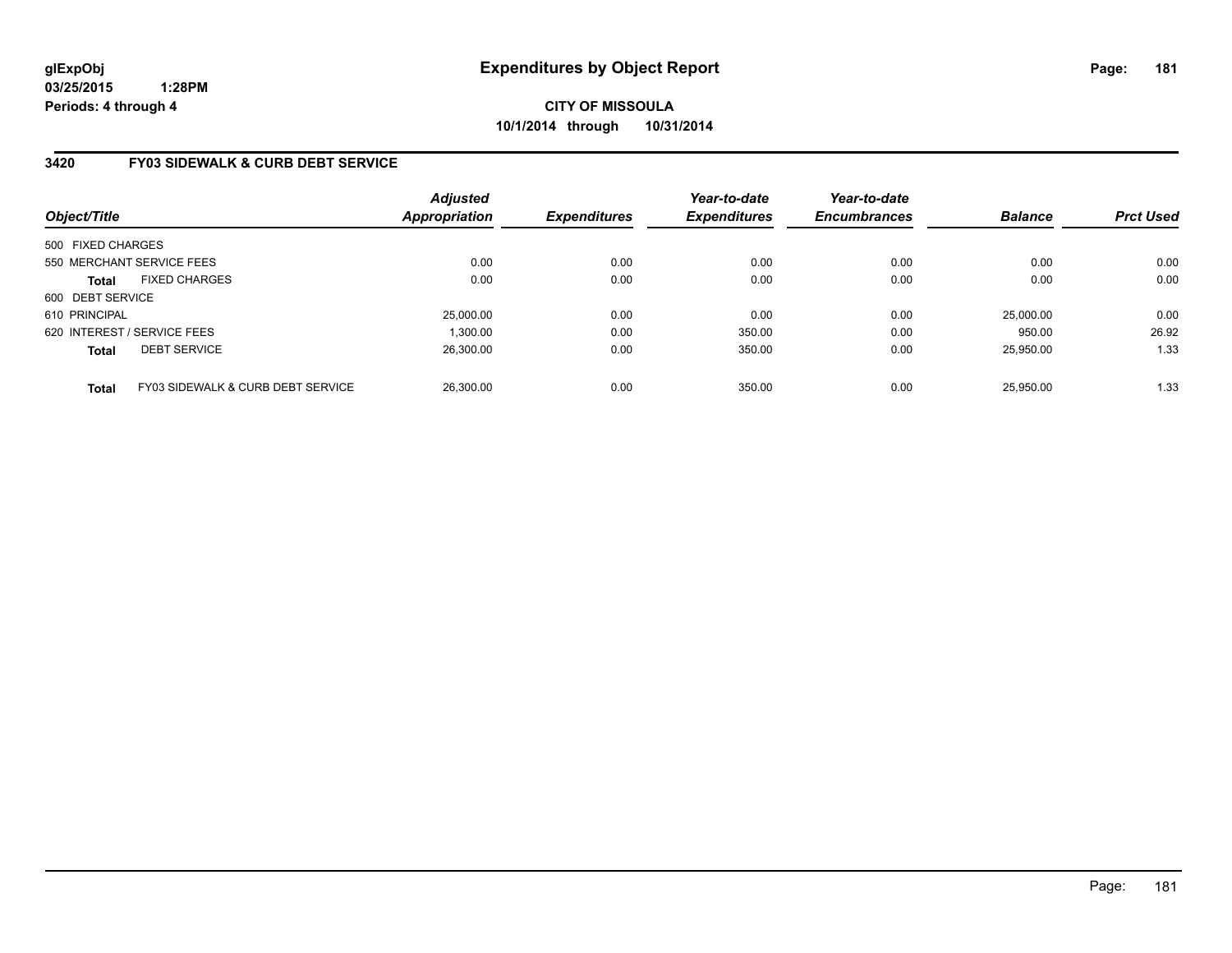### **3430 FY04 SIDEWALK CURB DEBT SERVICE**

| Object/Title                        | <b>Adjusted</b><br><b>Appropriation</b> | <b>Expenditures</b> | Year-to-date<br><b>Expenditures</b> | Year-to-date<br><b>Encumbrances</b> | <b>Balance</b> | <b>Prct Used</b> |
|-------------------------------------|-----------------------------------------|---------------------|-------------------------------------|-------------------------------------|----------------|------------------|
| 600 DEBT SERVICE                    |                                         |                     |                                     |                                     |                |                  |
| 610 PRINCIPAL                       | 10,000.00                               | 0.00                | 0.00                                | 0.00                                | 10,000.00      | 0.00             |
| 620 INTEREST / SERVICE FEES         | 1.295.00                                | 0.00                | 350.00                              | 0.00                                | 945.00         | 27.03            |
| <b>DEBT SERVICE</b><br><b>Total</b> | 11,295.00                               | 0.00                | 350.00                              | 0.00                                | 10,945.00      | 3.10             |
| NON-DEPARTMENTAL<br><b>Total</b>    | 11.295.00                               | 0.00                | 350.00                              | 0.00                                | 10.945.00      | 3.10             |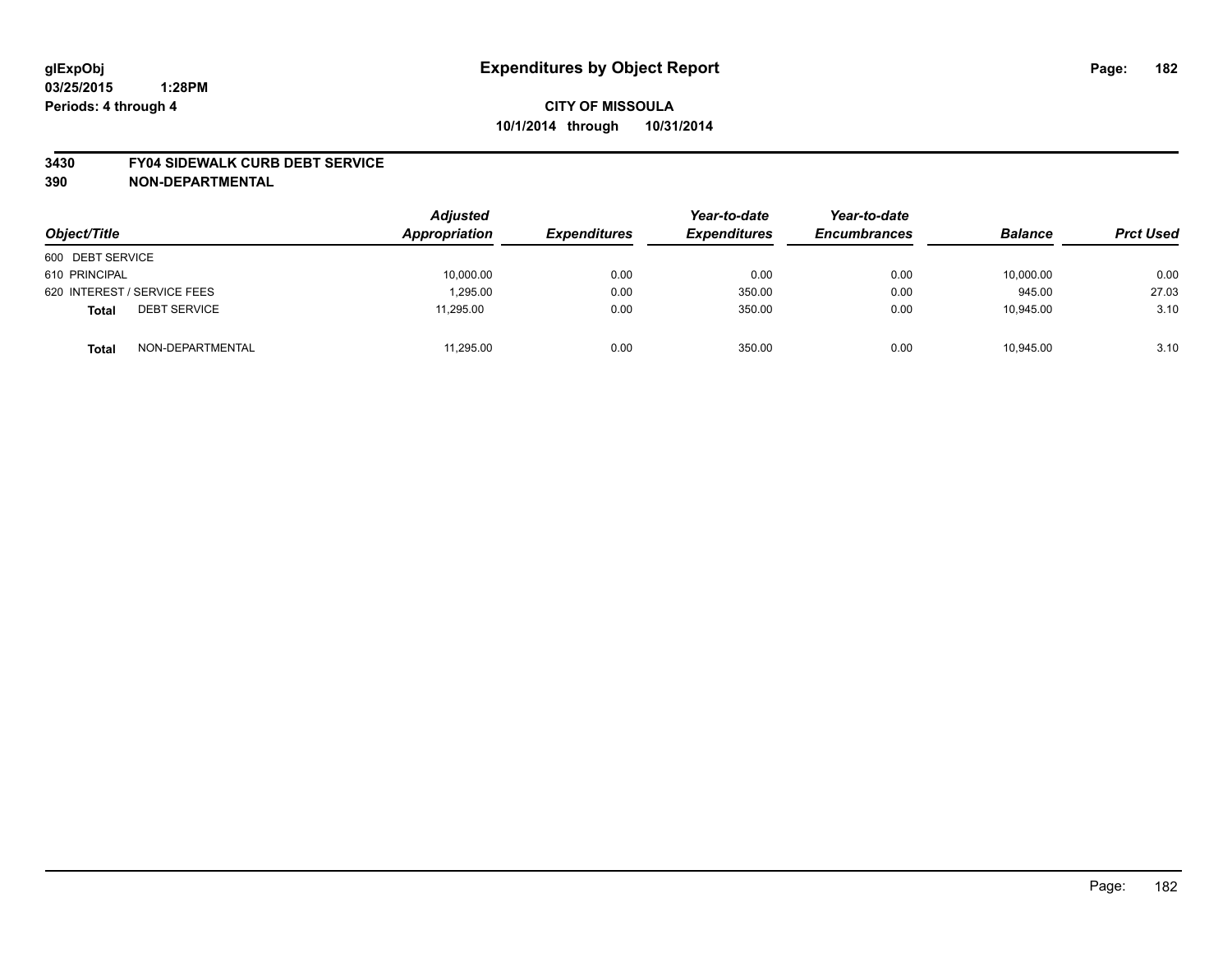**CITY OF MISSOULA 10/1/2014 through 10/31/2014**

## **3430 FY04 SIDEWALK CURB DEBT SERVICE**

| Object/Title     |                                        | <b>Adjusted</b><br>Appropriation | <b>Expenditures</b> | Year-to-date<br><b>Expenditures</b> | Year-to-date<br><b>Encumbrances</b> | <b>Balance</b> | <b>Prct Used</b> |
|------------------|----------------------------------------|----------------------------------|---------------------|-------------------------------------|-------------------------------------|----------------|------------------|
| 600 DEBT SERVICE |                                        |                                  |                     |                                     |                                     |                |                  |
| 610 PRINCIPAL    |                                        | 10,000.00                        | 0.00                | 0.00                                | 0.00                                | 10,000.00      | 0.00             |
|                  | 620 INTEREST / SERVICE FEES            | 1,295.00                         | 0.00                | 350.00                              | 0.00                                | 945.00         | 27.03            |
| <b>Total</b>     | <b>DEBT SERVICE</b>                    | 11.295.00                        | 0.00                | 350.00                              | 0.00                                | 10.945.00      | 3.10             |
| <b>Total</b>     | <b>FY04 SIDEWALK CURB DEBT SERVICE</b> | 11.295.00                        | 0.00                | 350.00                              | 0.00                                | 10.945.00      | 3.10             |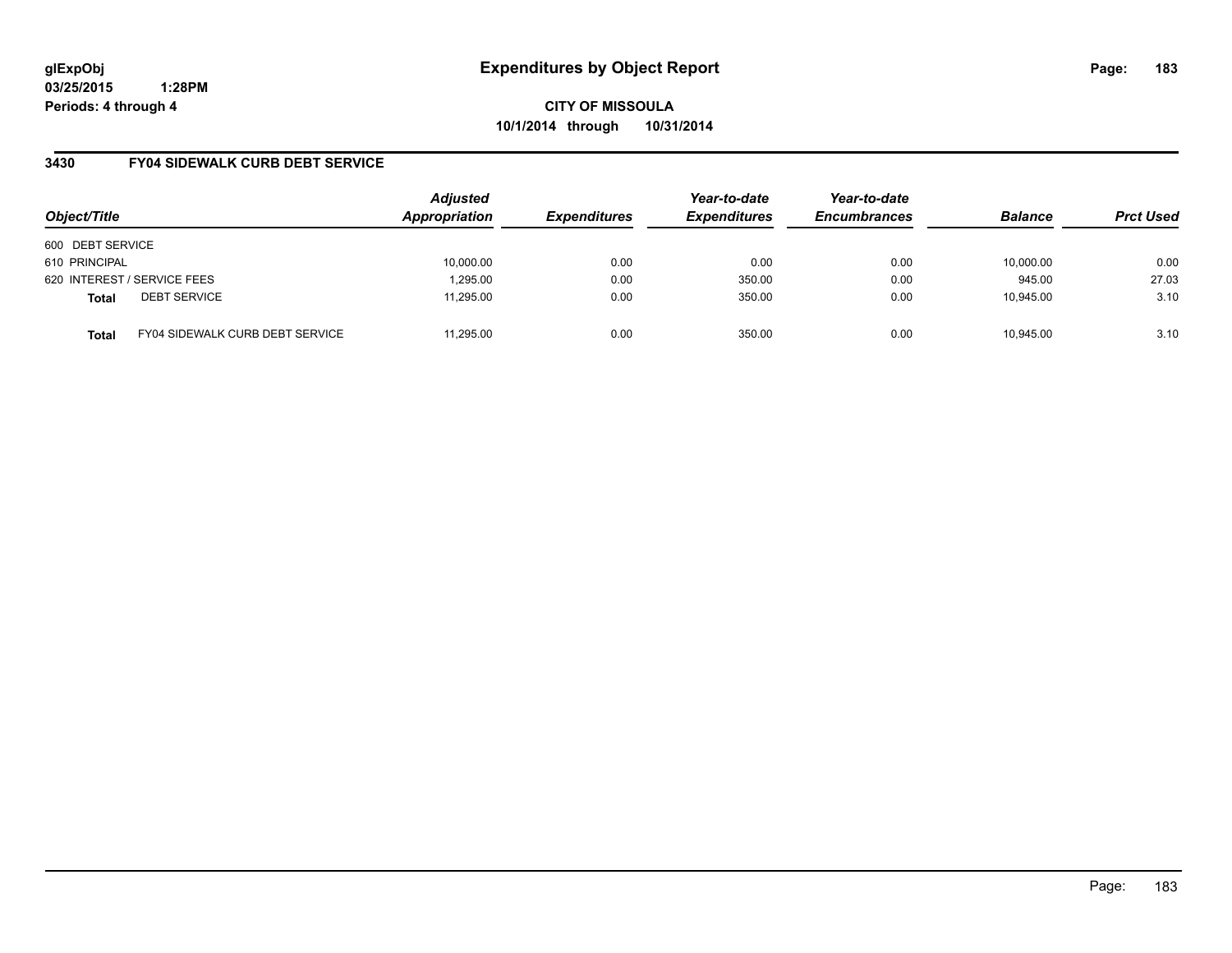**3440 FY 05 SIDEWALK AND CURB**

|                                     | <b>Adjusted</b><br>Appropriation |                     | Year-to-date        | Year-to-date        | <b>Balance</b> |                  |
|-------------------------------------|----------------------------------|---------------------|---------------------|---------------------|----------------|------------------|
| Object/Title                        |                                  | <b>Expenditures</b> | <b>Expenditures</b> | <b>Encumbrances</b> |                | <b>Prct Used</b> |
| 600 DEBT SERVICE                    |                                  |                     |                     |                     |                |                  |
| 610 PRINCIPAL                       | 35,000.00                        | 0.00                | 0.00                | 0.00                | 35,000.00      | 0.00             |
| 620 INTEREST / SERVICE FEES         | 5,163.00                         | 0.00                | 350.00              | 0.00                | 4,813.00       | 6.78             |
| <b>DEBT SERVICE</b><br><b>Total</b> | 40,163.00                        | 0.00                | 350.00              | 0.00                | 39,813.00      | 0.87             |
| NON-DEPARTMENTAL<br><b>Total</b>    | 40,163.00                        | 0.00                | 350.00              | 0.00                | 39,813.00      | 0.87             |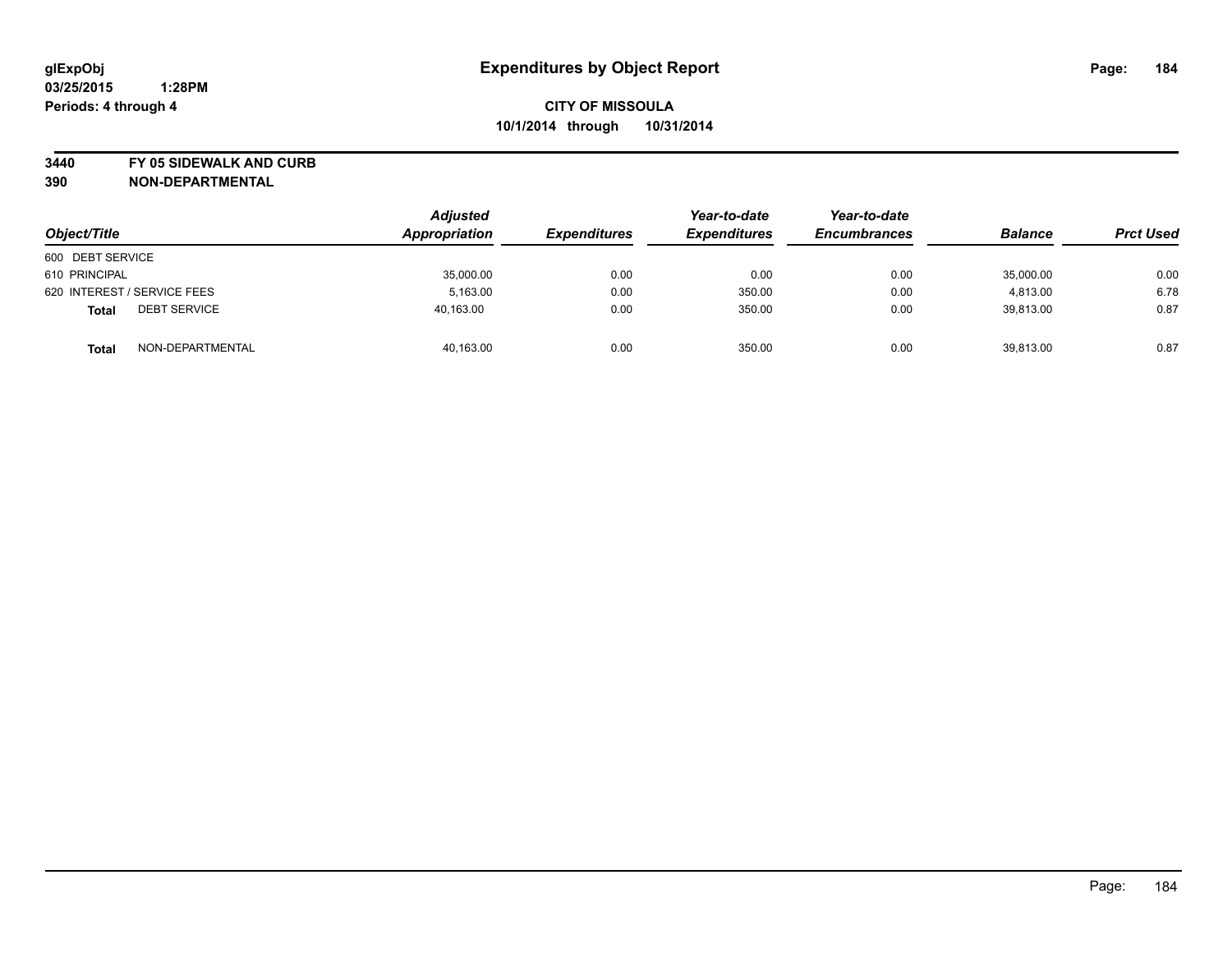**CITY OF MISSOULA 10/1/2014 through 10/31/2014**

### **3440 FY 05 SIDEWALK AND CURB**

| Object/Title                            | <b>Adjusted</b><br>Appropriation | <b>Expenditures</b> | Year-to-date<br><b>Expenditures</b> | Year-to-date<br><b>Encumbrances</b> | <b>Balance</b> | <b>Prct Used</b> |
|-----------------------------------------|----------------------------------|---------------------|-------------------------------------|-------------------------------------|----------------|------------------|
| 600 DEBT SERVICE                        |                                  |                     |                                     |                                     |                |                  |
| 610 PRINCIPAL                           | 35,000.00                        | 0.00                | 0.00                                | 0.00                                | 35,000.00      | 0.00             |
| 620 INTEREST / SERVICE FEES             | 5,163.00                         | 0.00                | 350.00                              | 0.00                                | 4.813.00       | 6.78             |
| <b>DEBT SERVICE</b><br><b>Total</b>     | 40,163.00                        | 0.00                | 350.00                              | 0.00                                | 39.813.00      | 0.87             |
| FY 05 SIDEWALK AND CURB<br><b>Total</b> | 40.163.00                        | 0.00                | 350.00                              | 0.00                                | 39.813.00      | 0.87             |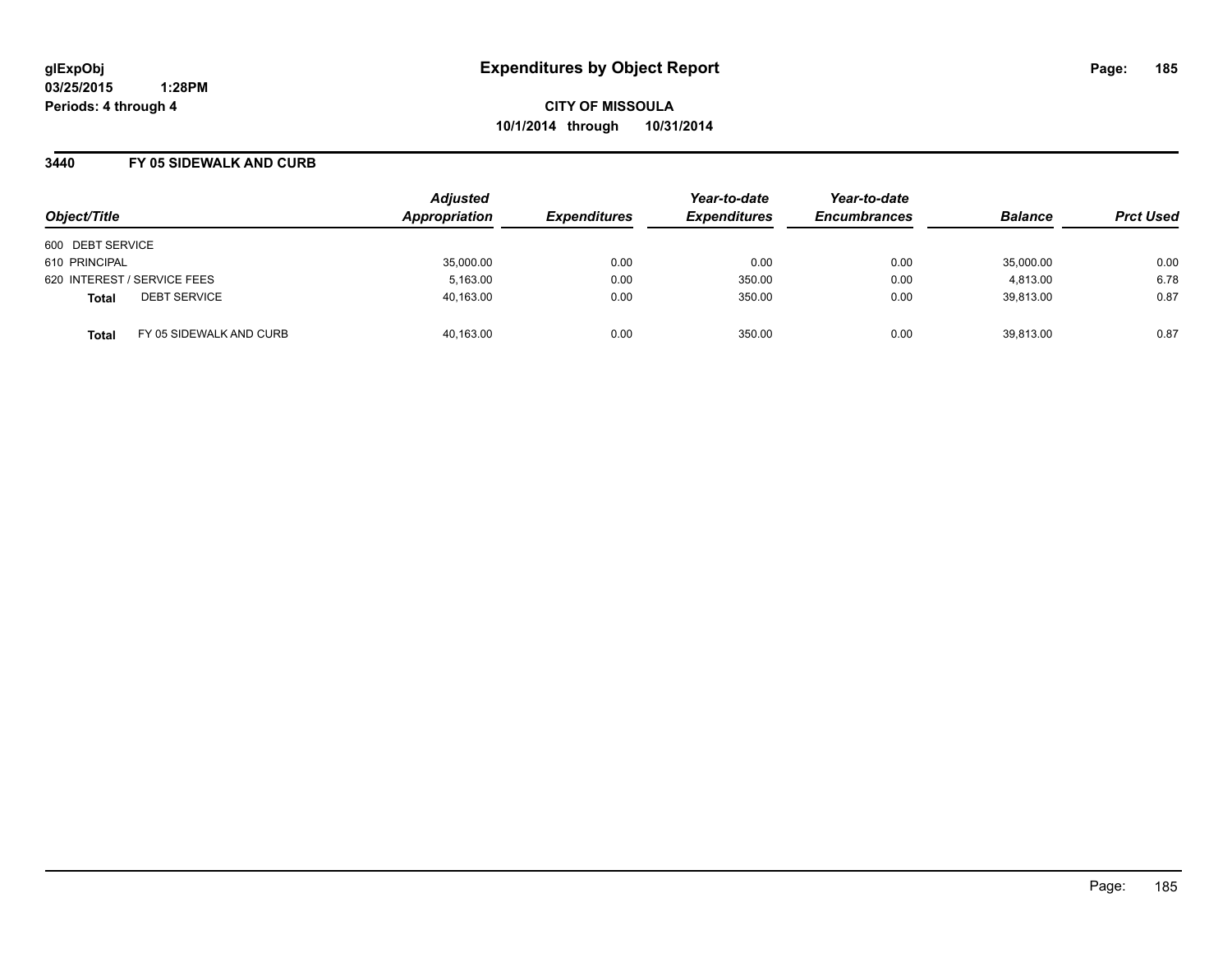**3450 FY 06 SIDEWALK AND CURB**

| Object/Title                        | <b>Adjusted</b><br>Appropriation | <b>Expenditures</b> | Year-to-date<br><b>Expenditures</b> | Year-to-date<br><b>Encumbrances</b> | <b>Balance</b> | <b>Prct Used</b> |
|-------------------------------------|----------------------------------|---------------------|-------------------------------------|-------------------------------------|----------------|------------------|
| 600 DEBT SERVICE                    |                                  |                     |                                     |                                     |                |                  |
| 610 PRINCIPAL                       | 25,000.00                        | 0.00                | 0.00                                | 0.00                                | 25,000.00      | 0.00             |
| 620 INTEREST / SERVICE FEES         | 4,569.00                         | 0.00                | 0.00                                | 0.00                                | 4,569.00       | 0.00             |
| <b>DEBT SERVICE</b><br><b>Total</b> | 29,569.00                        | 0.00                | 0.00                                | 0.00                                | 29,569.00      | 0.00             |
| NON-DEPARTMENTAL<br><b>Total</b>    | 29,569.00                        | 0.00                | 0.00                                | 0.00                                | 29,569.00      | 0.00             |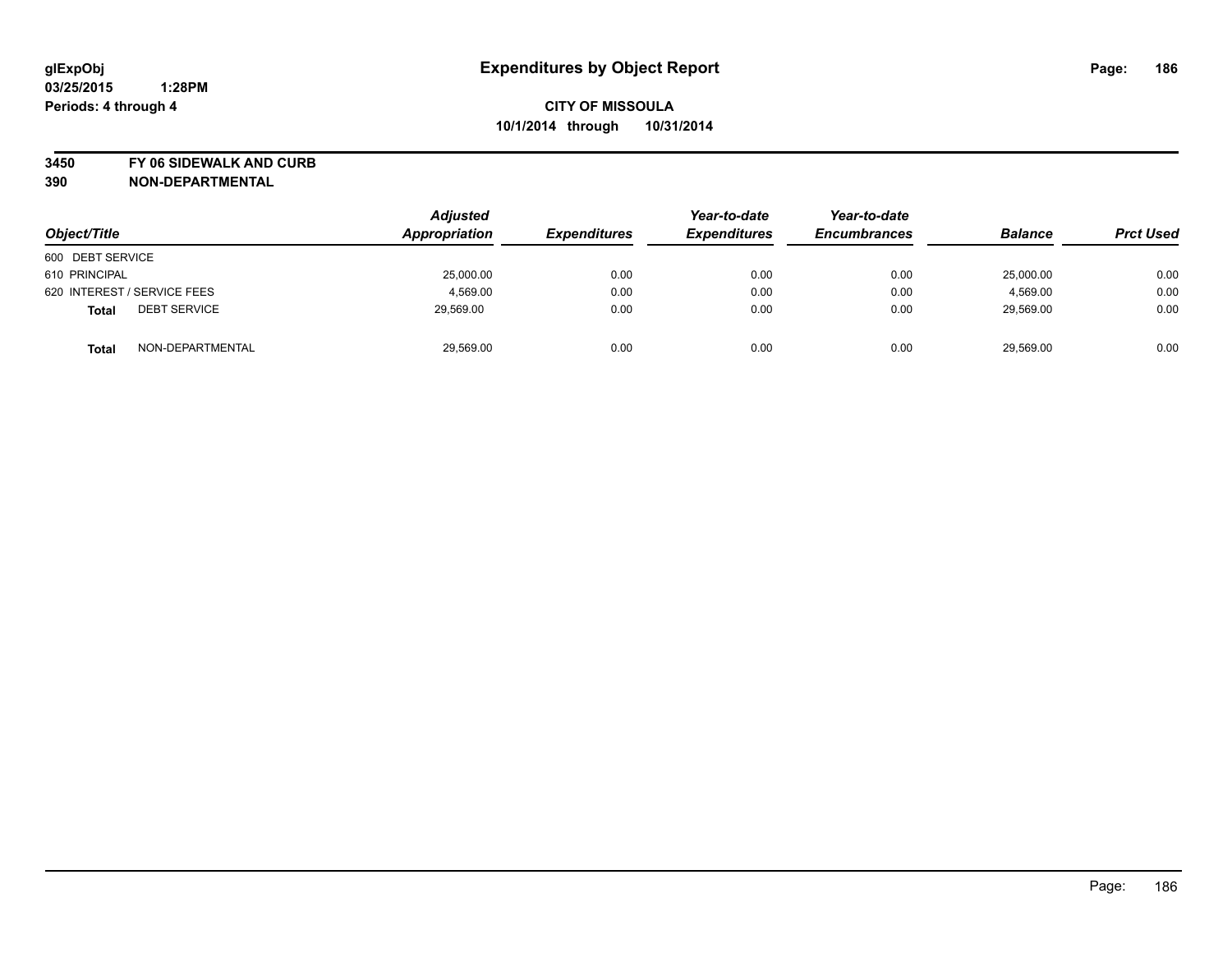**CITY OF MISSOULA 10/1/2014 through 10/31/2014**

## **3450 FY 06 SIDEWALK AND CURB**

| Object/Title                            | <b>Adjusted</b><br>Appropriation | <b>Expenditures</b> | Year-to-date<br><b>Expenditures</b> | Year-to-date<br><b>Encumbrances</b> | <b>Balance</b> | <b>Prct Used</b> |
|-----------------------------------------|----------------------------------|---------------------|-------------------------------------|-------------------------------------|----------------|------------------|
| 600 DEBT SERVICE                        |                                  |                     |                                     |                                     |                |                  |
| 610 PRINCIPAL                           | 25,000.00                        | 0.00                | 0.00                                | 0.00                                | 25,000.00      | 0.00             |
| 620 INTEREST / SERVICE FEES             | 4,569.00                         | 0.00                | 0.00                                | 0.00                                | 4,569.00       | 0.00             |
| <b>DEBT SERVICE</b><br><b>Total</b>     | 29,569.00                        | 0.00                | 0.00                                | 0.00                                | 29,569.00      | 0.00             |
| FY 06 SIDEWALK AND CURB<br><b>Total</b> | 29.569.00                        | 0.00                | 0.00                                | 0.00                                | 29.569.00      | 0.00             |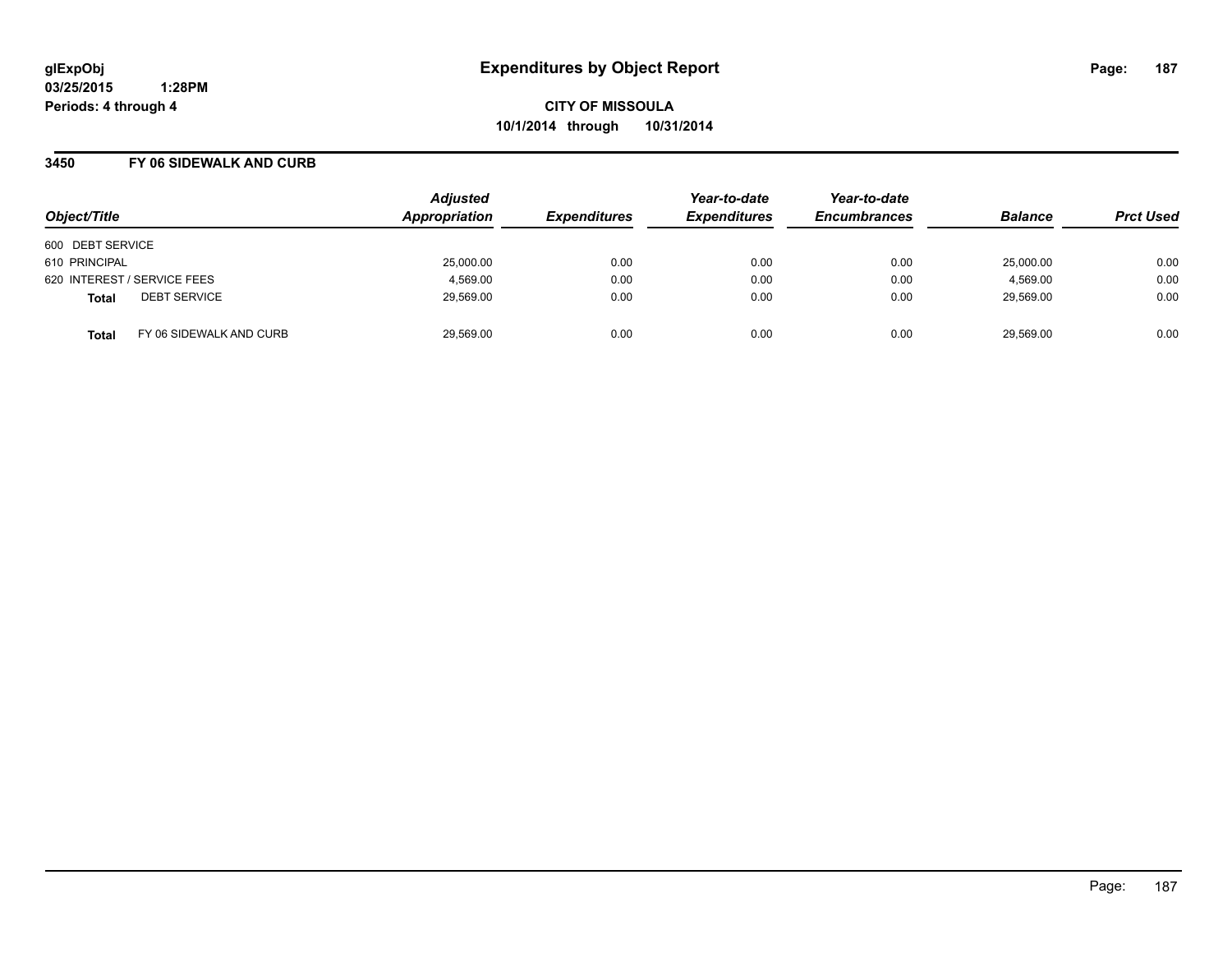### **3460 FY07 SIDEWALK AND CURB DEBT**

| Object/Title                        | <b>Adjusted</b><br>Appropriation | <b>Expenditures</b> | Year-to-date<br><b>Expenditures</b> | Year-to-date<br><b>Encumbrances</b> | <b>Balance</b> | <b>Prct Used</b> |
|-------------------------------------|----------------------------------|---------------------|-------------------------------------|-------------------------------------|----------------|------------------|
| 600 DEBT SERVICE                    |                                  |                     |                                     |                                     |                |                  |
| 610 PRINCIPAL                       | 75,000.00                        | 0.00                | 0.00                                | 0.00                                | 75,000.00      | 0.00             |
| 620 INTEREST / SERVICE FEES         | 17,110.00                        | 350.00              | 350.00                              | 0.00                                | 16.760.00      | 2.05             |
| <b>DEBT SERVICE</b><br><b>Total</b> | 92,110.00                        | 350.00              | 350.00                              | 0.00                                | 91,760.00      | 0.38             |
| NON-DEPARTMENTAL<br><b>Total</b>    | 92,110.00                        | 350.00              | 350.00                              | 0.00                                | 91,760.00      | 0.38             |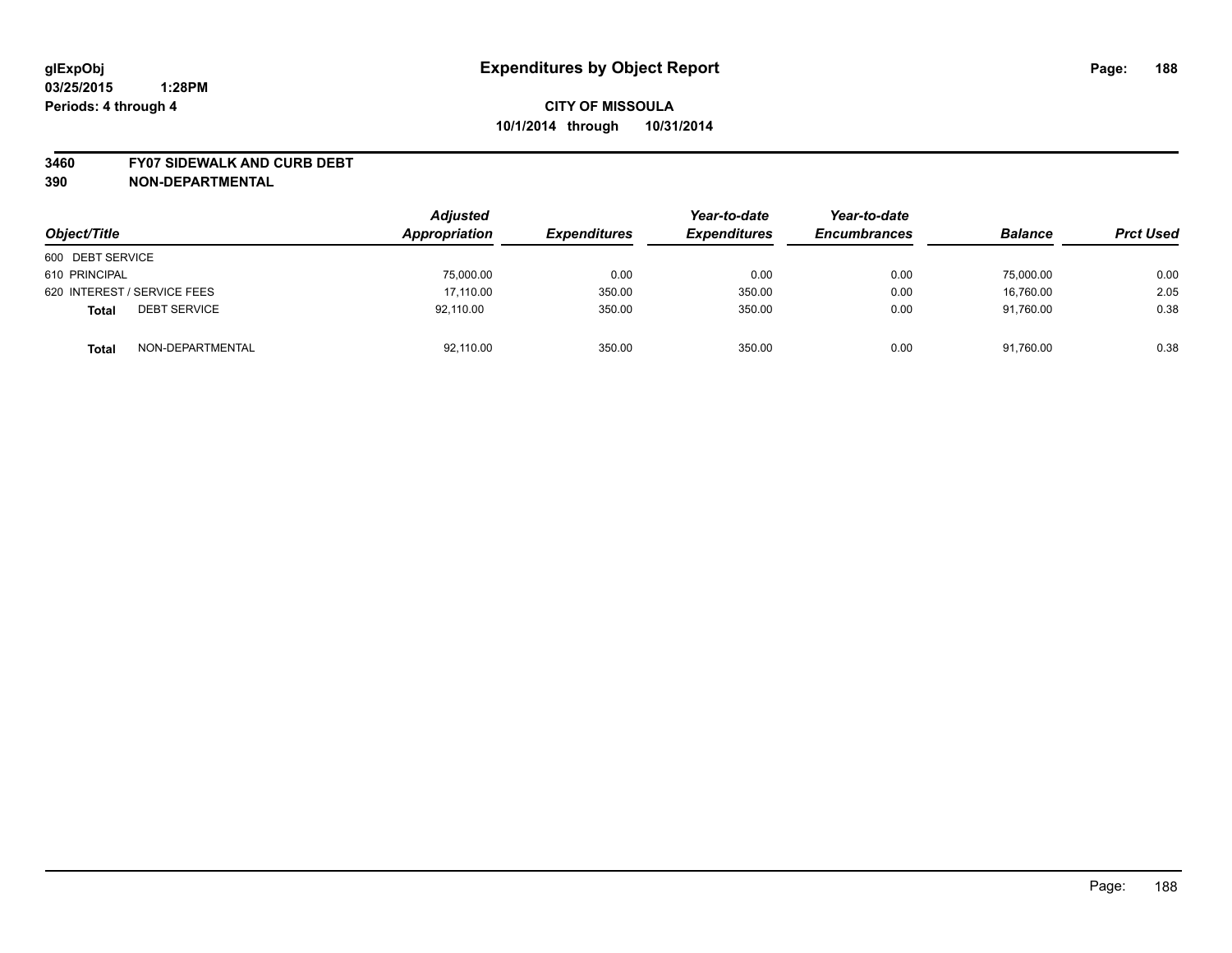**CITY OF MISSOULA 10/1/2014 through 10/31/2014**

## **3460 FY07 SIDEWALK AND CURB DEBT**

| Object/Title                                       | <b>Adjusted</b><br>Appropriation | <b>Expenditures</b> | Year-to-date<br><b>Expenditures</b> | Year-to-date<br><b>Encumbrances</b> | <b>Balance</b> | <b>Prct Used</b> |
|----------------------------------------------------|----------------------------------|---------------------|-------------------------------------|-------------------------------------|----------------|------------------|
| 600 DEBT SERVICE                                   |                                  |                     |                                     |                                     |                |                  |
| 610 PRINCIPAL                                      | 75,000.00                        | 0.00                | 0.00                                | 0.00                                | 75,000.00      | 0.00             |
| 620 INTEREST / SERVICE FEES                        | 17,110.00                        | 350.00              | 350.00                              | 0.00                                | 16,760.00      | 2.05             |
| <b>DEBT SERVICE</b><br><b>Total</b>                | 92,110.00                        | 350.00              | 350.00                              | 0.00                                | 91.760.00      | 0.38             |
| <b>FY07 SIDEWALK AND CURB DEBT</b><br><b>Total</b> | 92,110.00                        | 350.00              | 350.00                              | 0.00                                | 91.760.00      | 0.38             |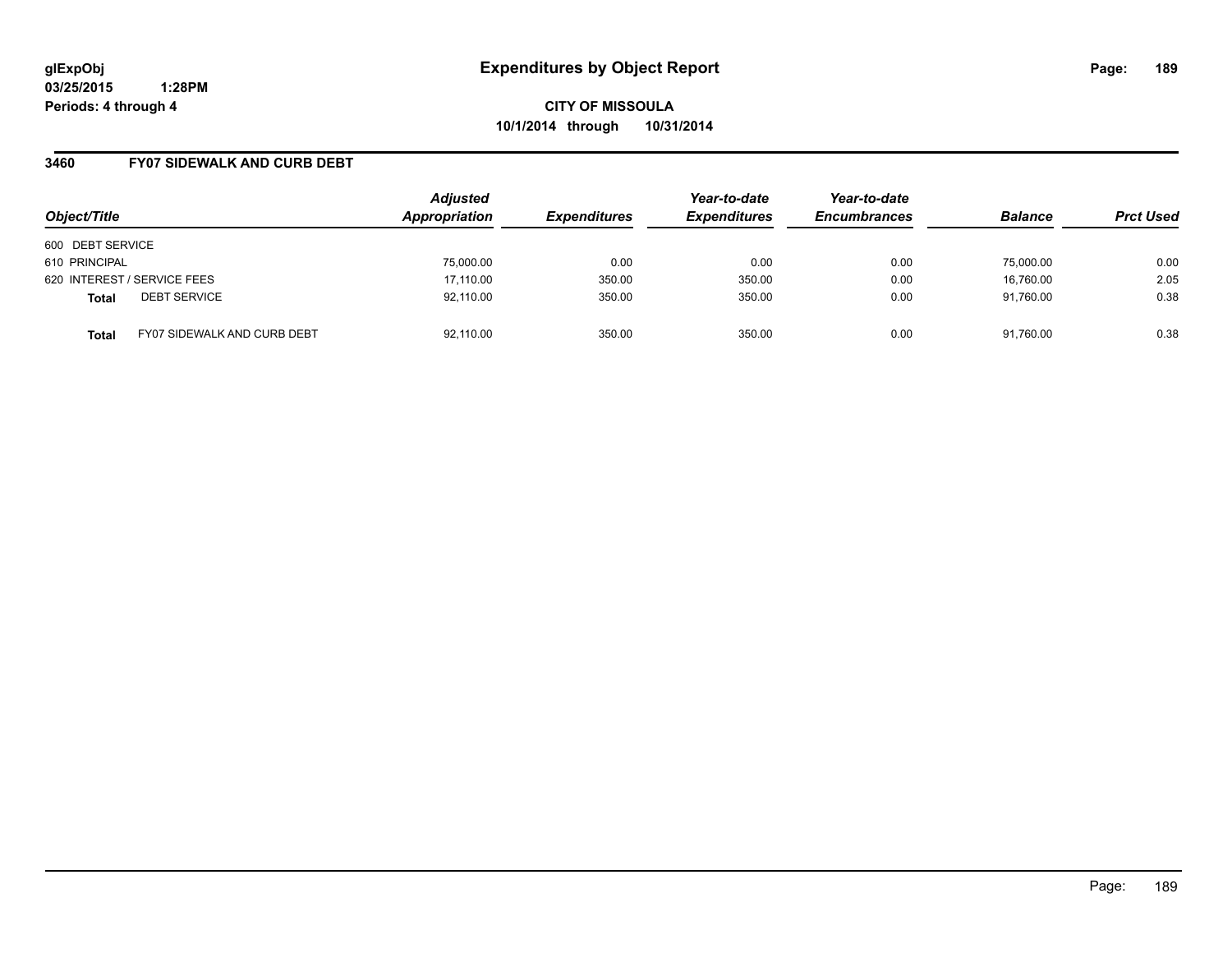### **3461 SERIES 2008A SIDEWALK AND CURB**

**280 PUBLIC WORKS ADMIN/ENGINEERING**

| Object/Title                                   | <b>Adjusted</b><br>Appropriation | <b>Expenditures</b> | Year-to-date<br><b>Expenditures</b> | Year-to-date<br><b>Encumbrances</b> | <b>Balance</b> | <b>Prct Used</b> |
|------------------------------------------------|----------------------------------|---------------------|-------------------------------------|-------------------------------------|----------------|------------------|
| 800 OTHER OBJECTS                              |                                  |                     |                                     |                                     |                |                  |
| 820 TRANSFERS TO OTHER FUNDS                   | 0.00                             | 0.00                | 0.00                                | 0.00                                | 0.00           | 0.00             |
| OTHER OBJECTS<br><b>Total</b>                  | 0.00                             | 0.00                | 0.00                                | 0.00                                | 0.00           | 0.00             |
| PUBLIC WORKS ADMIN/ENGINEERING<br><b>Total</b> | 0.00                             | 0.00                | 0.00                                | 0.00                                | 0.00           | 0.00             |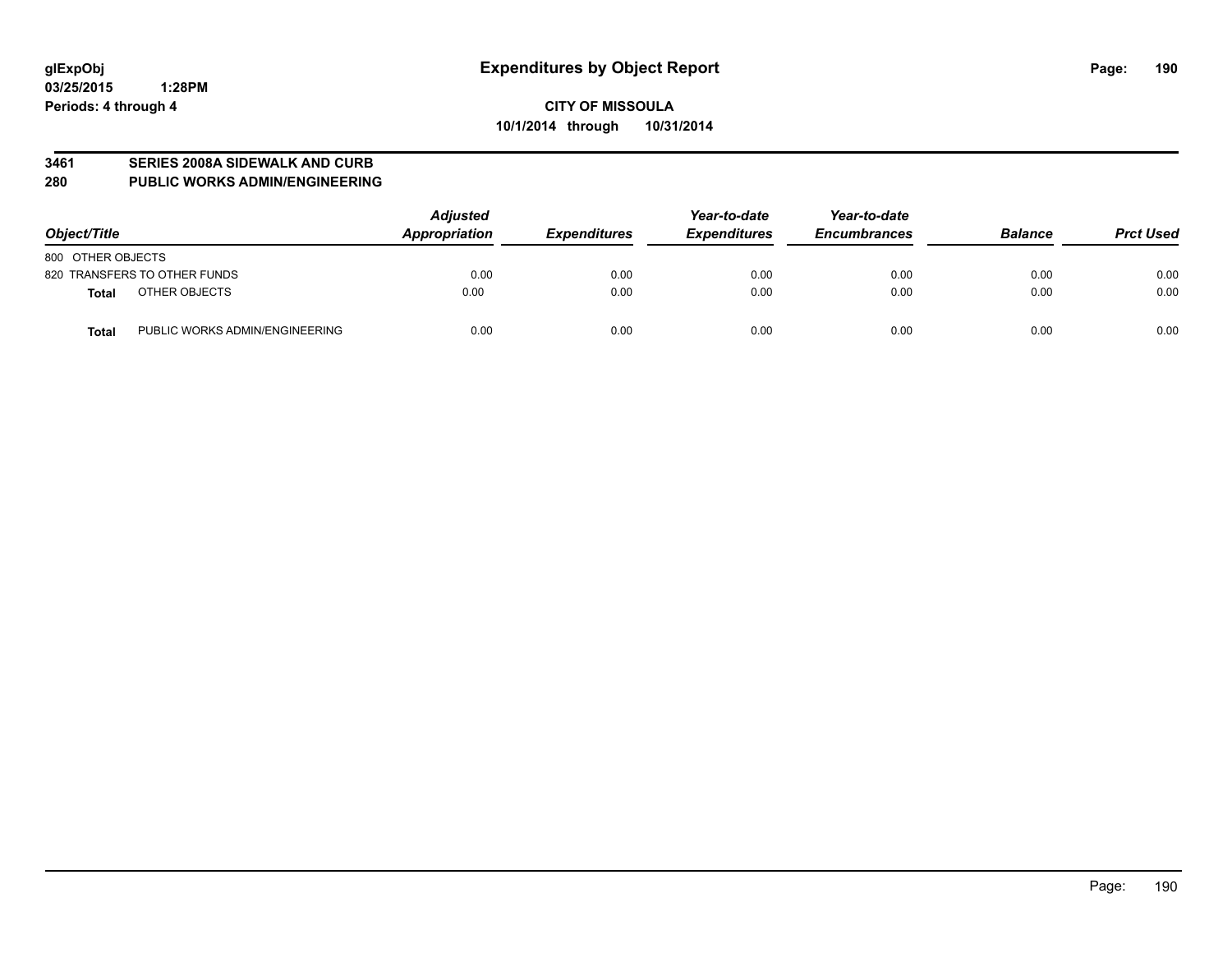### **3461 SERIES 2008A SIDEWALK AND CURB**

|                                     | <b>Adjusted</b> |                     | Year-to-date        | Year-to-date        |                |                  |
|-------------------------------------|-----------------|---------------------|---------------------|---------------------|----------------|------------------|
| Object/Title                        | Appropriation   | <b>Expenditures</b> | <b>Expenditures</b> | <b>Encumbrances</b> | <b>Balance</b> | <b>Prct Used</b> |
| 600 DEBT SERVICE                    |                 |                     |                     |                     |                |                  |
| 610 PRINCIPAL                       | 50,000.00       | 0.00                | 0.00                | 0.00                | 50,000.00      | 0.00             |
| 620 INTEREST / SERVICE FEES         | 12,213.00       | 0.00                | 0.00                | 0.00                | 12,213.00      | 0.00             |
| <b>DEBT SERVICE</b><br><b>Total</b> | 62.213.00       | 0.00                | 0.00                | 0.00                | 62,213.00      | 0.00             |
| 800 OTHER OBJECTS                   |                 |                     |                     |                     |                |                  |
| 820 TRANSFERS TO OTHER FUNDS        | 0.00            | 0.00                | 0.00                | 0.00                | 0.00           | 0.00             |
| OTHER OBJECTS<br><b>Total</b>       | 0.00            | 0.00                | 0.00                | 0.00                | 0.00           | 0.00             |
| NON-DEPARTMENTAL<br>Total           | 62.213.00       | 0.00                | 0.00                | 0.00                | 62,213.00      | 0.00             |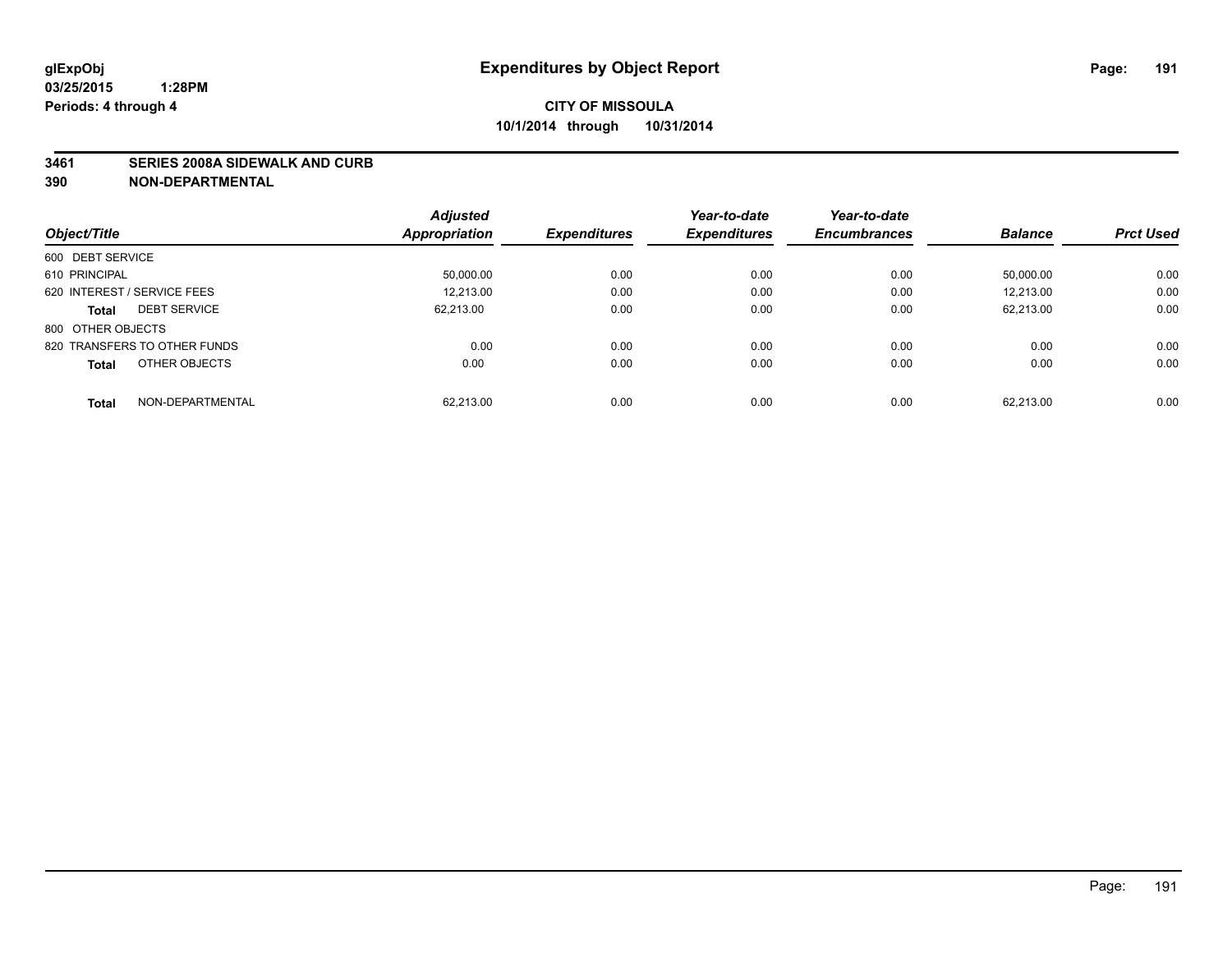## **3461 SERIES 2008A SIDEWALK AND CURB**

| Object/Title      |                                | <b>Adjusted</b><br>Appropriation | <b>Expenditures</b> | Year-to-date<br><b>Expenditures</b> | Year-to-date<br><b>Encumbrances</b> | <b>Balance</b> | <b>Prct Used</b> |
|-------------------|--------------------------------|----------------------------------|---------------------|-------------------------------------|-------------------------------------|----------------|------------------|
| 600 DEBT SERVICE  |                                |                                  |                     |                                     |                                     |                |                  |
| 610 PRINCIPAL     |                                | 50.000.00                        | 0.00                | 0.00                                | 0.00                                | 50.000.00      | 0.00             |
|                   | 620 INTEREST / SERVICE FEES    | 12,213.00                        | 0.00                | 0.00                                | 0.00                                | 12.213.00      | 0.00             |
| <b>Total</b>      | <b>DEBT SERVICE</b>            | 62.213.00                        | 0.00                | 0.00                                | 0.00                                | 62.213.00      | 0.00             |
| 800 OTHER OBJECTS |                                |                                  |                     |                                     |                                     |                |                  |
|                   | 820 TRANSFERS TO OTHER FUNDS   | 0.00                             | 0.00                | 0.00                                | 0.00                                | 0.00           | 0.00             |
| <b>Total</b>      | OTHER OBJECTS                  | 0.00                             | 0.00                | 0.00                                | 0.00                                | 0.00           | 0.00             |
| <b>Total</b>      | SERIES 2008A SIDEWALK AND CURB | 62.213.00                        | 0.00                | 0.00                                | 0.00                                | 62.213.00      | 0.00             |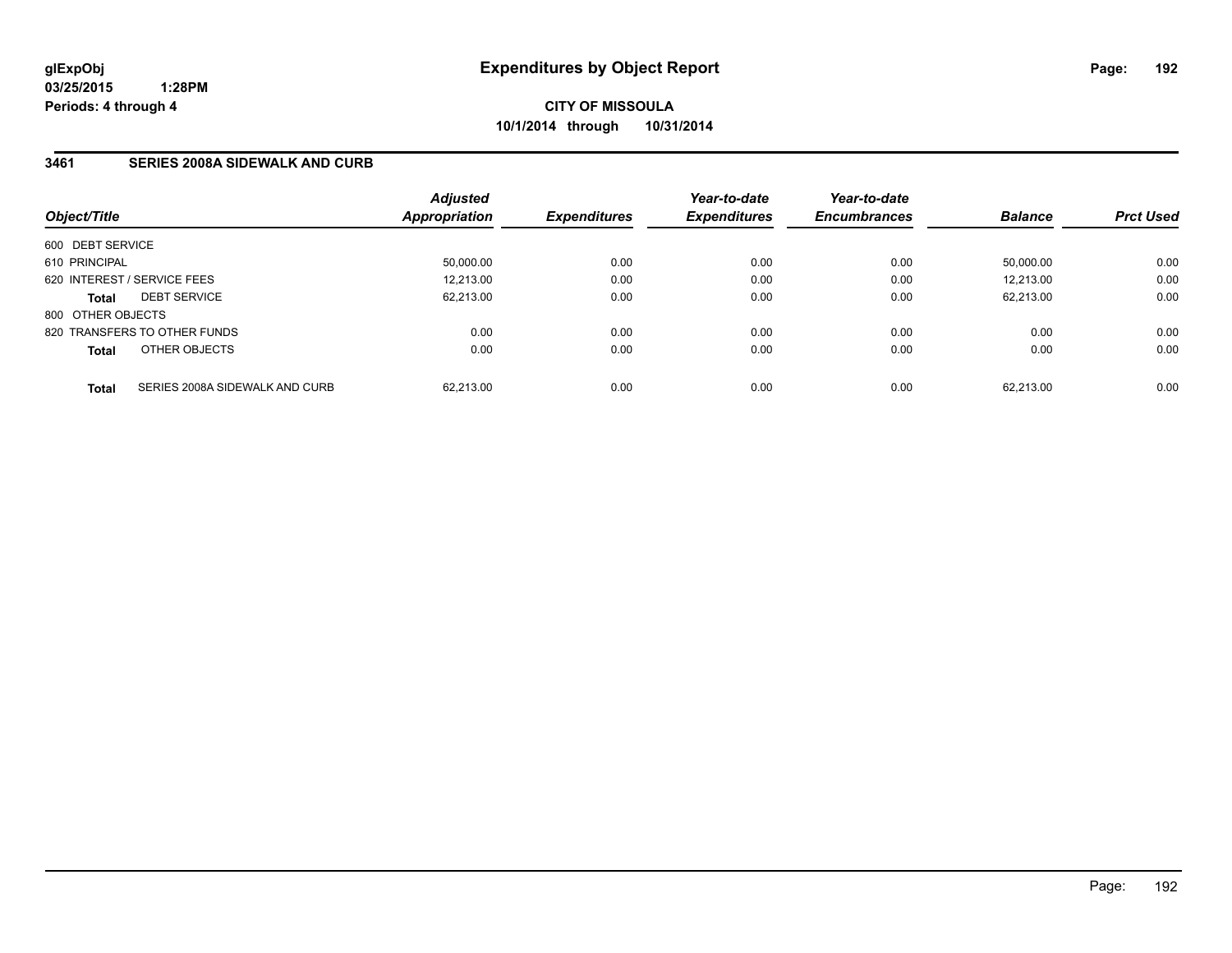### **3462 SERIES 2009 SIDEWALK AND CURB**

|                                     | <b>Adjusted</b> |                     | Year-to-date        | Year-to-date        |                |                  |
|-------------------------------------|-----------------|---------------------|---------------------|---------------------|----------------|------------------|
| Object/Title                        | Appropriation   | <b>Expenditures</b> | <b>Expenditures</b> | <b>Encumbrances</b> | <b>Balance</b> | <b>Prct Used</b> |
| 600 DEBT SERVICE                    |                 |                     |                     |                     |                |                  |
| 610 PRINCIPAL                       | 50,000.00       | 0.00                | 0.00                | 0.00                | 50.000.00      | 0.00             |
| 620 INTEREST / SERVICE FEES         | 17.143.00       | 0.00                | 300.00              | 0.00                | 16.843.00      | 1.75             |
| <b>DEBT SERVICE</b><br><b>Total</b> | 67.143.00       | 0.00                | 300.00              | 0.00                | 66,843.00      | 0.45             |
| 800 OTHER OBJECTS                   |                 |                     |                     |                     |                |                  |
| 820 TRANSFERS TO OTHER FUNDS        | 0.00            | 0.00                | 0.00                | 0.00                | 0.00           | 0.00             |
| OTHER OBJECTS<br><b>Total</b>       | 0.00            | 0.00                | 0.00                | 0.00                | 0.00           | 0.00             |
| NON-DEPARTMENTAL<br><b>Total</b>    | 67.143.00       | 0.00                | 300.00              | 0.00                | 66.843.00      | 0.45             |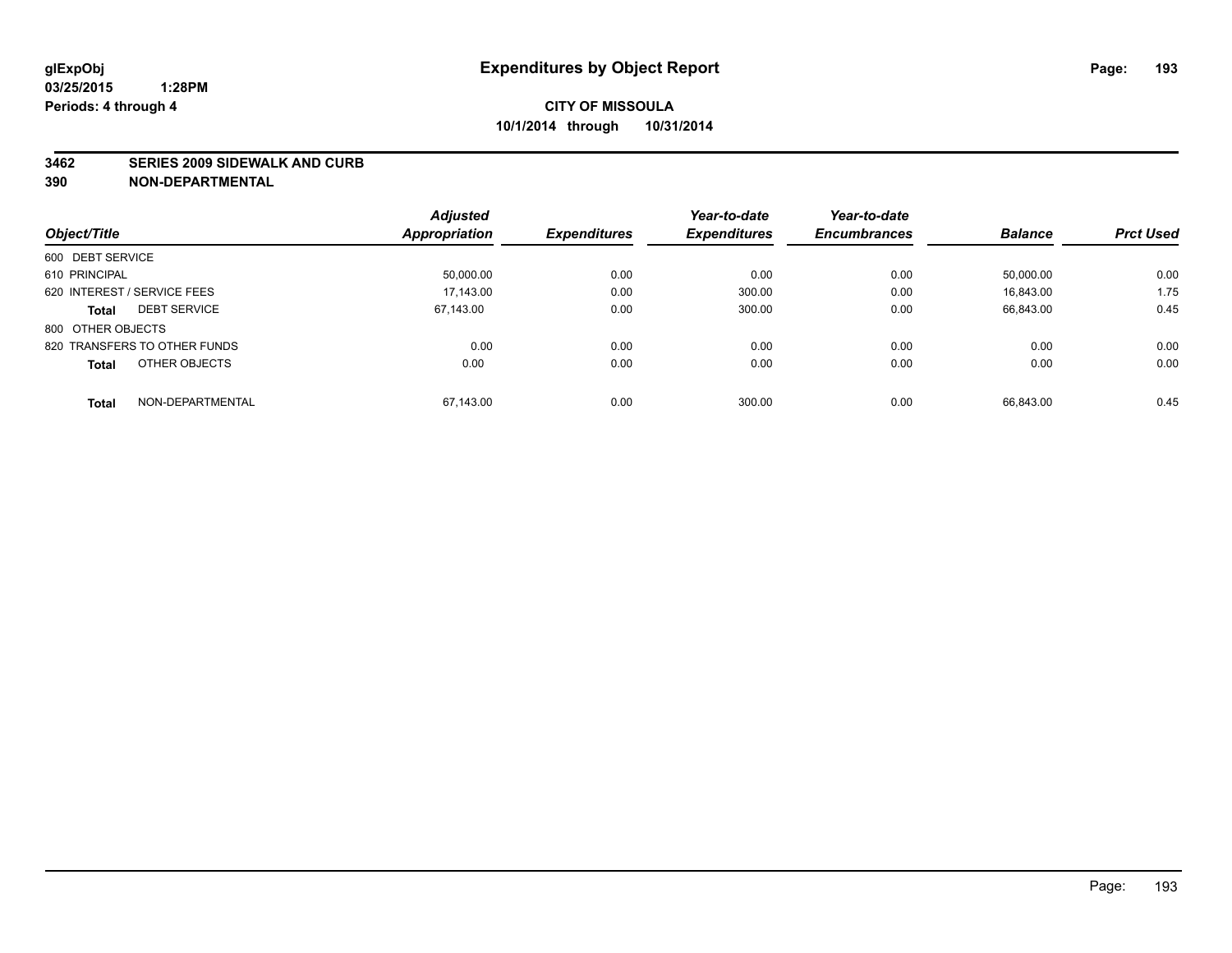## **3462 SERIES 2009 SIDEWALK AND CURB**

| Object/Title      |                               | <b>Adjusted</b><br>Appropriation | <b>Expenditures</b> | Year-to-date<br><b>Expenditures</b> | Year-to-date<br><b>Encumbrances</b> | <b>Balance</b> | <b>Prct Used</b> |
|-------------------|-------------------------------|----------------------------------|---------------------|-------------------------------------|-------------------------------------|----------------|------------------|
| 600 DEBT SERVICE  |                               |                                  |                     |                                     |                                     |                |                  |
| 610 PRINCIPAL     |                               | 50.000.00                        | 0.00                | 0.00                                | 0.00                                | 50.000.00      | 0.00             |
|                   | 620 INTEREST / SERVICE FEES   | 17,143.00                        | 0.00                | 300.00                              | 0.00                                | 16.843.00      | 1.75             |
| <b>Total</b>      | <b>DEBT SERVICE</b>           | 67.143.00                        | 0.00                | 300.00                              | 0.00                                | 66.843.00      | 0.45             |
| 800 OTHER OBJECTS |                               |                                  |                     |                                     |                                     |                |                  |
|                   | 820 TRANSFERS TO OTHER FUNDS  | 0.00                             | 0.00                | 0.00                                | 0.00                                | 0.00           | 0.00             |
| <b>Total</b>      | OTHER OBJECTS                 | 0.00                             | 0.00                | 0.00                                | 0.00                                | 0.00           | 0.00             |
| <b>Total</b>      | SERIES 2009 SIDEWALK AND CURB | 67.143.00                        | 0.00                | 300.00                              | 0.00                                | 66.843.00      | 0.45             |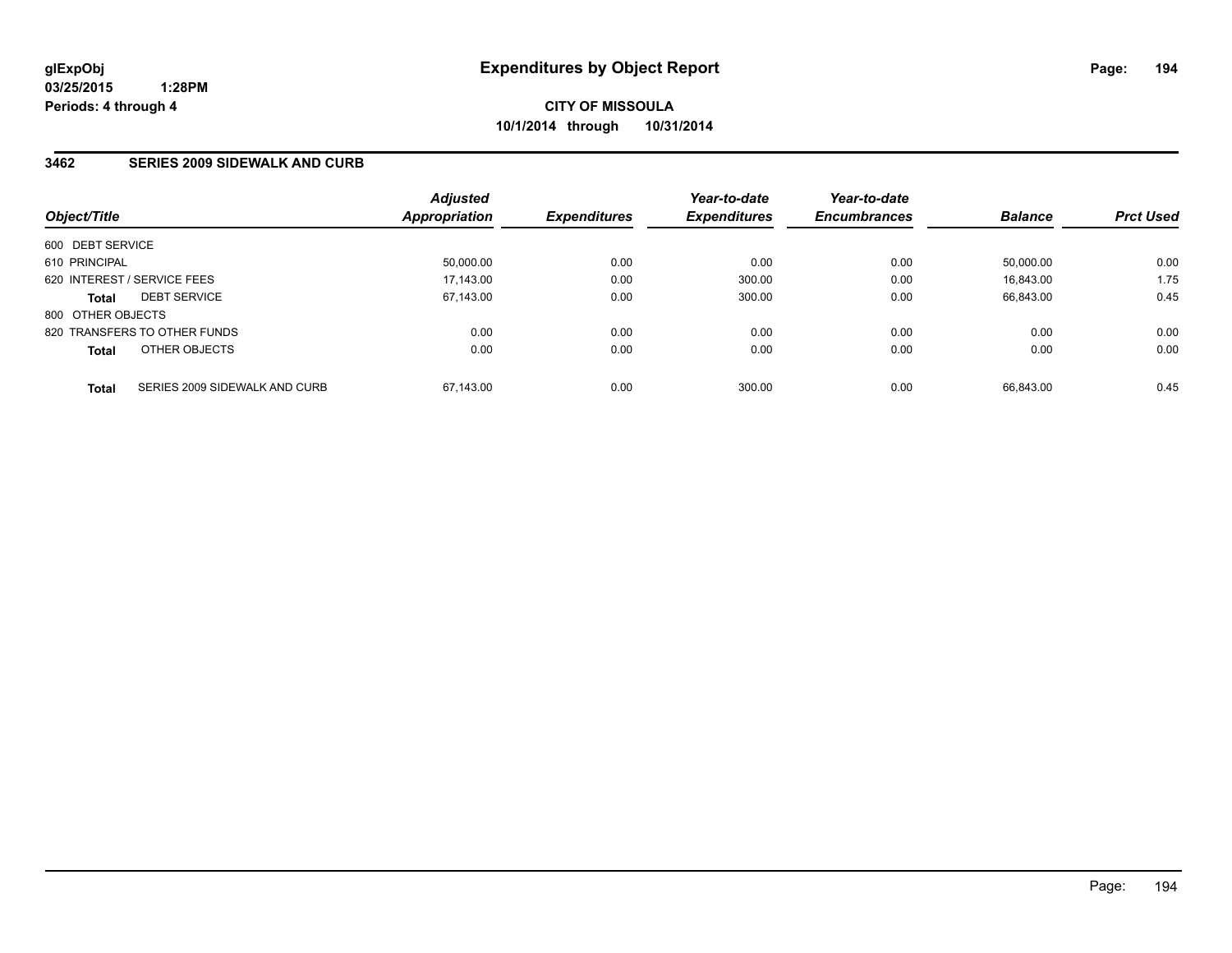### **3463 SERIES 2010 SIDEWALK AND CURB**

|                   |                             | <b>Adjusted</b> |                     | Year-to-date        | Year-to-date        |                |                  |
|-------------------|-----------------------------|-----------------|---------------------|---------------------|---------------------|----------------|------------------|
| Object/Title      |                             | Appropriation   | <b>Expenditures</b> | <b>Expenditures</b> | <b>Encumbrances</b> | <b>Balance</b> | <b>Prct Used</b> |
| 500 FIXED CHARGES |                             |                 |                     |                     |                     |                |                  |
|                   | 550 MERCHANT SERVICE FEES   | 0.00            | 0.00                | 0.00                | 0.00                | 0.00           | 0.00             |
| <b>Total</b>      | <b>FIXED CHARGES</b>        | 0.00            | 0.00                | 0.00                | 0.00                | 0.00           | 0.00             |
| 600 DEBT SERVICE  |                             |                 |                     |                     |                     |                |                  |
| 610 PRINCIPAL     |                             | 75,000.00       | 0.00                | 0.00                | 0.00                | 75.000.00      | 0.00             |
|                   | 620 INTEREST / SERVICE FEES | 28,038.00       | 0.00                | 350.00              | 0.00                | 27.688.00      | 1.25             |
| <b>Total</b>      | <b>DEBT SERVICE</b>         | 103.038.00      | 0.00                | 350.00              | 0.00                | 102.688.00     | 0.34             |
| <b>Total</b>      | NON-DEPARTMENTAL            | 103.038.00      | 0.00                | 350.00              | 0.00                | 102.688.00     | 0.34             |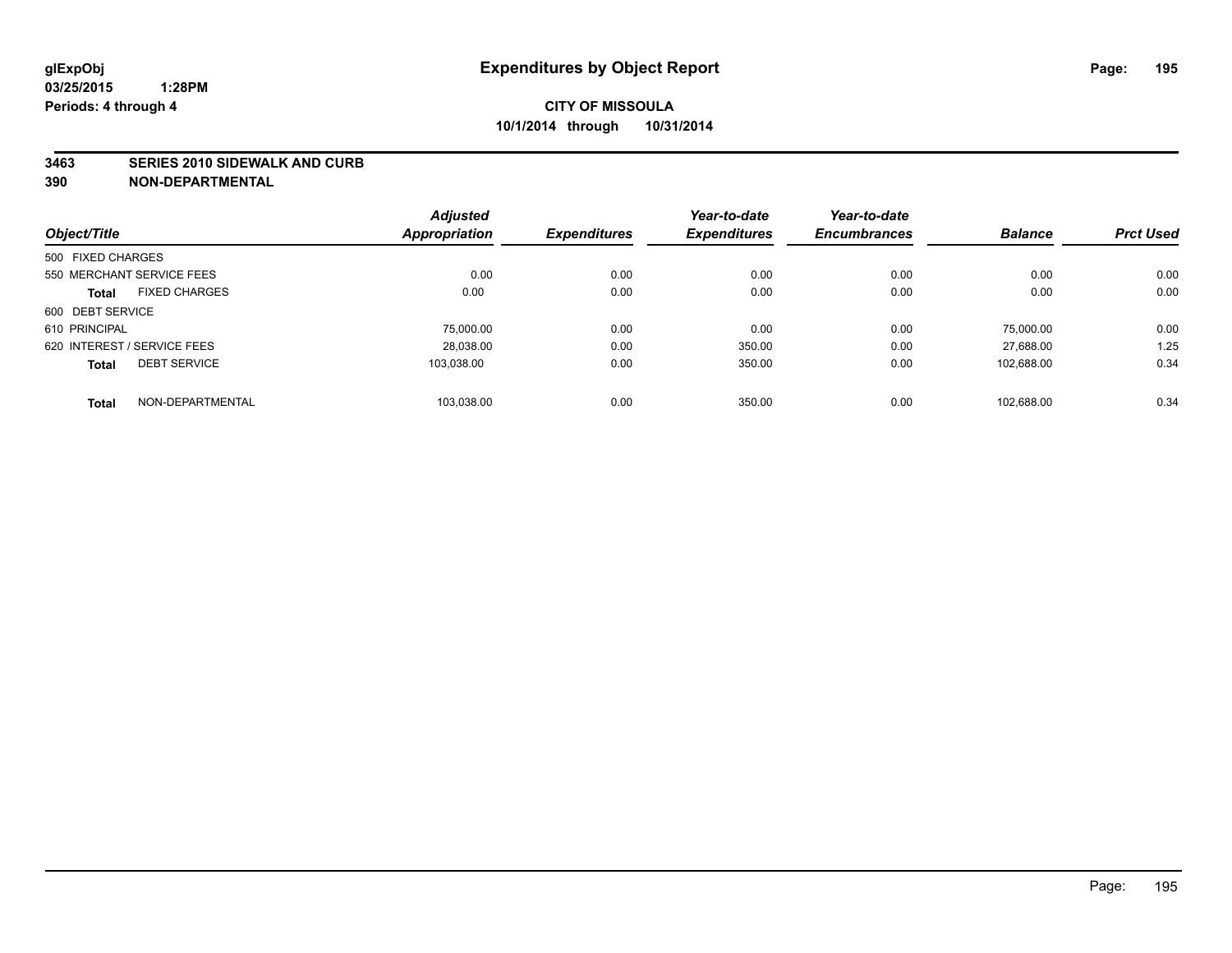## **3463 SERIES 2010 SIDEWALK AND CURB**

| Object/Title                                  | <b>Adjusted</b><br>Appropriation | <b>Expenditures</b> | Year-to-date<br><b>Expenditures</b> | Year-to-date<br><b>Encumbrances</b> | <b>Balance</b> | <b>Prct Used</b> |
|-----------------------------------------------|----------------------------------|---------------------|-------------------------------------|-------------------------------------|----------------|------------------|
| 500 FIXED CHARGES                             |                                  |                     |                                     |                                     |                |                  |
| 550 MERCHANT SERVICE FEES                     | 0.00                             | 0.00                | 0.00                                | 0.00                                | 0.00           | 0.00             |
| <b>FIXED CHARGES</b><br><b>Total</b>          | 0.00                             | 0.00                | 0.00                                | 0.00                                | 0.00           | 0.00             |
| 600 DEBT SERVICE                              |                                  |                     |                                     |                                     |                |                  |
| 610 PRINCIPAL                                 | 75.000.00                        | 0.00                | 0.00                                | 0.00                                | 75.000.00      | 0.00             |
| 620 INTEREST / SERVICE FEES                   | 28,038.00                        | 0.00                | 350.00                              | 0.00                                | 27.688.00      | 1.25             |
| <b>DEBT SERVICE</b><br><b>Total</b>           | 103.038.00                       | 0.00                | 350.00                              | 0.00                                | 102.688.00     | 0.34             |
| SERIES 2010 SIDEWALK AND CURB<br><b>Total</b> | 103.038.00                       | 0.00                | 350.00                              | 0.00                                | 102.688.00     | 0.34             |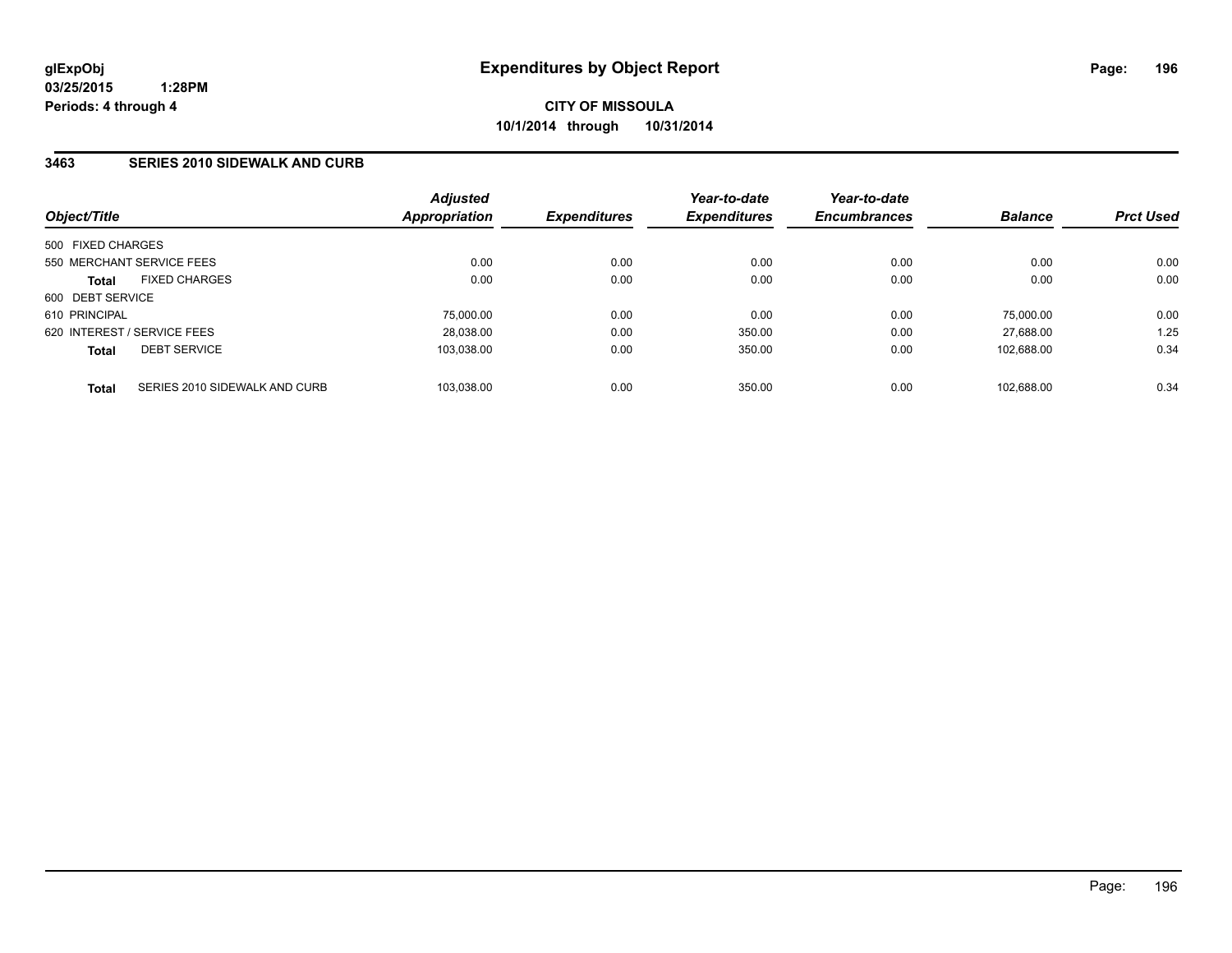### **3464 FY12 S/C DEBT SERVICE**

| Object/Title                        | <b>Adjusted</b><br>Appropriation | <b>Expenditures</b> | Year-to-date<br><b>Expenditures</b> | Year-to-date<br><b>Encumbrances</b> | <b>Balance</b> | <b>Prct Used</b> |
|-------------------------------------|----------------------------------|---------------------|-------------------------------------|-------------------------------------|----------------|------------------|
| 600 DEBT SERVICE                    |                                  |                     |                                     |                                     |                |                  |
| 610 PRINCIPAL                       | 50,000.00                        | 0.00                | 0.00                                | 0.00                                | 50,000.00      | 0.00             |
| 620 INTEREST / SERVICE FEES         | 22,560.00                        | 0.00                | 350.00                              | 0.00                                | 22.210.00      | 1.55             |
| <b>DEBT SERVICE</b><br><b>Total</b> | 72,560.00                        | 0.00                | 350.00                              | 0.00                                | 72.210.00      | 0.48             |
| NON-DEPARTMENTAL<br><b>Total</b>    | 72,560.00                        | 0.00                | 350.00                              | 0.00                                | 72.210.00      | 0.48             |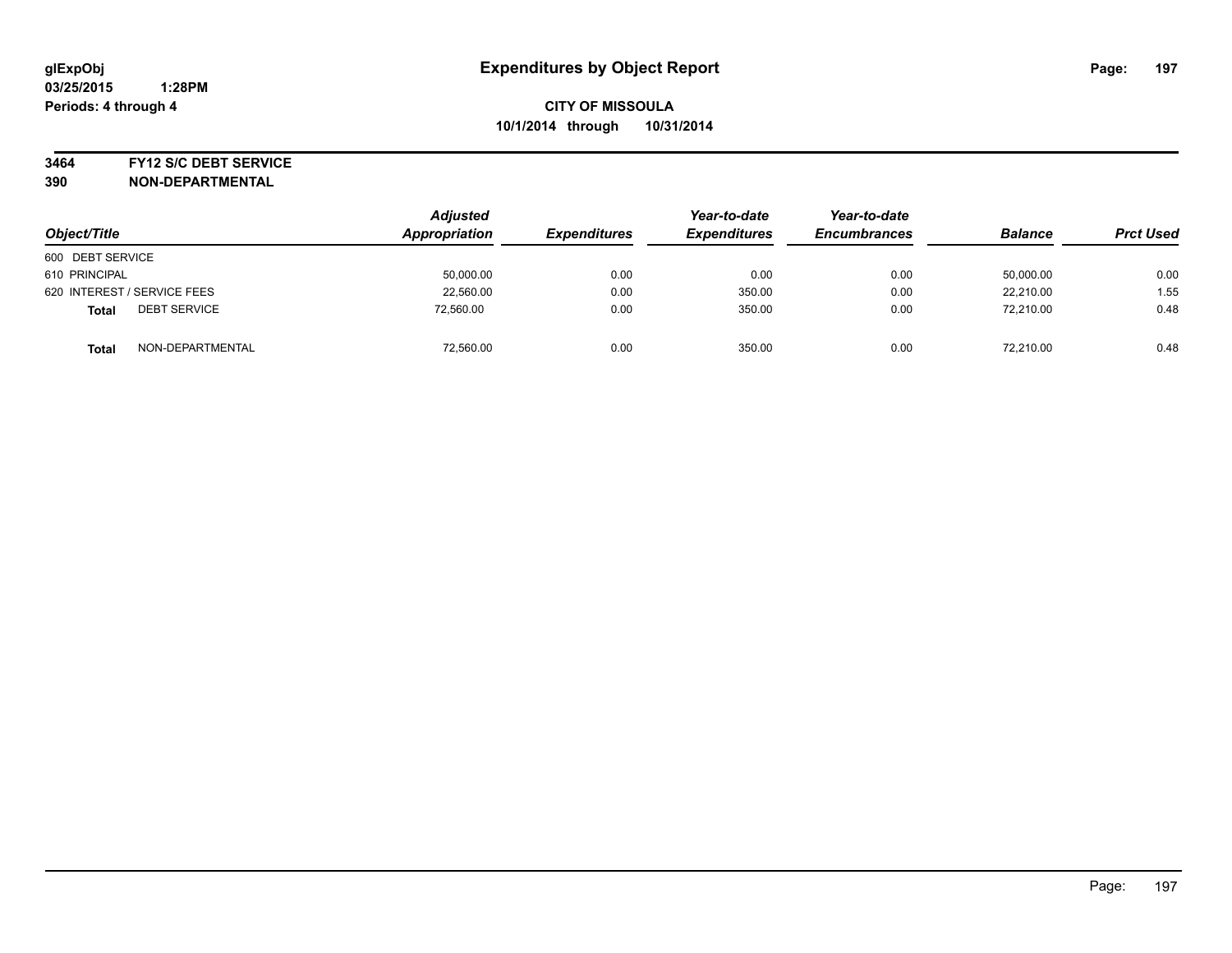**CITY OF MISSOULA 10/1/2014 through 10/31/2014**

## **3464 FY12 S/C DEBT SERVICE**

| Object/Title                                 | <b>Adjusted</b><br>Appropriation | <b>Expenditures</b> | Year-to-date<br><b>Expenditures</b> | Year-to-date<br><b>Encumbrances</b> | <b>Balance</b> | <b>Prct Used</b> |
|----------------------------------------------|----------------------------------|---------------------|-------------------------------------|-------------------------------------|----------------|------------------|
|                                              |                                  |                     |                                     |                                     |                |                  |
| 600 DEBT SERVICE                             |                                  |                     |                                     |                                     |                |                  |
| 610 PRINCIPAL                                | 50,000.00                        | 0.00                | 0.00                                | 0.00                                | 50,000.00      | 0.00             |
| 620 INTEREST / SERVICE FEES                  | 22,560.00                        | 0.00                | 350.00                              | 0.00                                | 22.210.00      | 1.55             |
| <b>DEBT SERVICE</b><br><b>Total</b>          | 72.560.00                        | 0.00                | 350.00                              | 0.00                                | 72.210.00      | 0.48             |
| <b>FY12 S/C DEBT SERVICE</b><br><b>Total</b> | 72.560.00                        | 0.00                | 350.00                              | 0.00                                | 72.210.00      | 0.48             |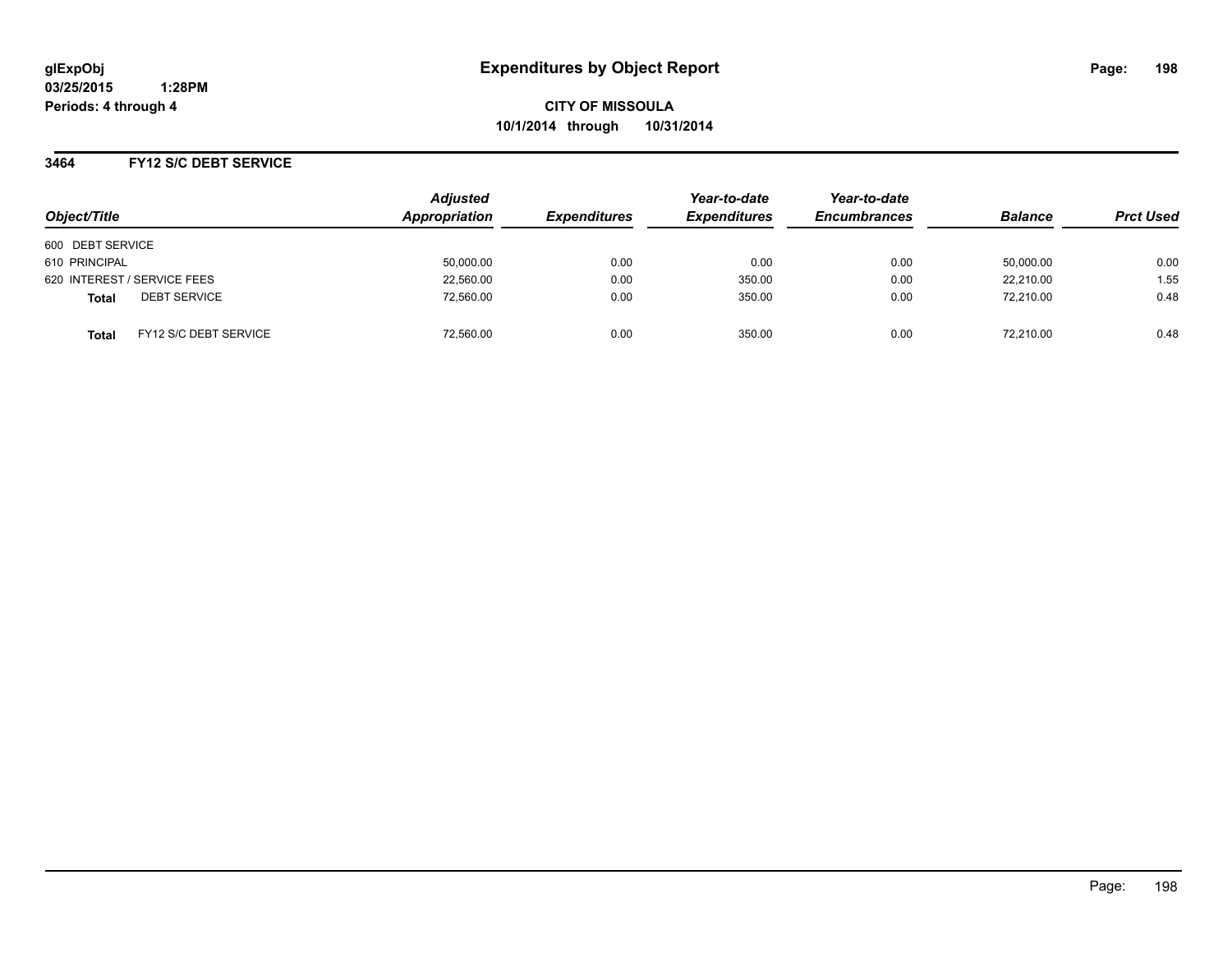### **3465 FY13 SIDEWALK/CURB DEBT SERVICE**

| Object/Title                        | <b>Adjusted</b><br>Appropriation | <b>Expenditures</b> | Year-to-date<br><b>Expenditures</b> | Year-to-date<br><b>Encumbrances</b> | <b>Balance</b> | <b>Prct Used</b> |
|-------------------------------------|----------------------------------|---------------------|-------------------------------------|-------------------------------------|----------------|------------------|
| 600 DEBT SERVICE                    |                                  |                     |                                     |                                     |                |                  |
| 610 PRINCIPAL                       | 29,000.00                        | 0.00                | 0.00                                | 0.00                                | 29,000.00      | 0.00             |
| 620 INTEREST / SERVICE FEES         | 11.976.00                        | 0.00                | 0.00                                | 0.00                                | 11.976.00      | 0.00             |
| <b>DEBT SERVICE</b><br><b>Total</b> | 40,976.00                        | 0.00                | 0.00                                | 0.00                                | 40,976.00      | 0.00             |
| NON-DEPARTMENTAL<br><b>Total</b>    | 40,976.00                        | 0.00                | 0.00                                | 0.00                                | 40.976.00      | 0.00             |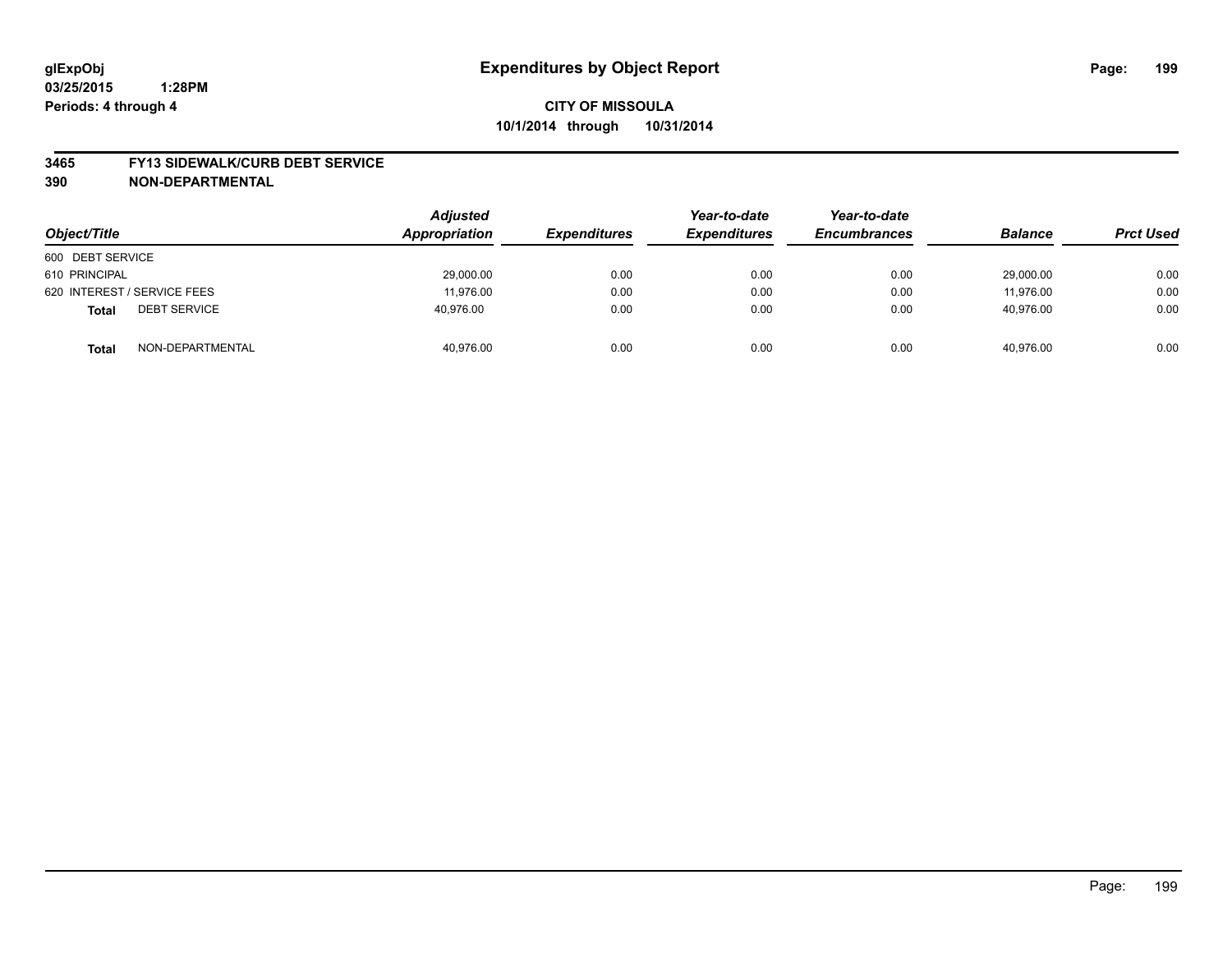**CITY OF MISSOULA 10/1/2014 through 10/31/2014**

## **3465 FY13 SIDEWALK/CURB DEBT SERVICE**

| Object/Title     |                                 | <b>Adjusted</b><br>Appropriation | <b>Expenditures</b> | Year-to-date<br><b>Expenditures</b> | Year-to-date<br><b>Encumbrances</b> | <b>Balance</b> | <b>Prct Used</b> |
|------------------|---------------------------------|----------------------------------|---------------------|-------------------------------------|-------------------------------------|----------------|------------------|
| 600 DEBT SERVICE |                                 |                                  |                     |                                     |                                     |                |                  |
| 610 PRINCIPAL    |                                 | 29.000.00                        | 0.00                | 0.00                                | 0.00                                | 29,000.00      | 0.00             |
|                  | 620 INTEREST / SERVICE FEES     | 11,976.00                        | 0.00                | 0.00                                | 0.00                                | 11,976.00      | 0.00             |
| <b>Total</b>     | <b>DEBT SERVICE</b>             | 40,976.00                        | 0.00                | 0.00                                | 0.00                                | 40.976.00      | 0.00             |
| <b>Total</b>     | FY13 SIDEWALK/CURB DEBT SERVICE | 40.976.00                        | 0.00                | 0.00                                | 0.00                                | 40.976.00      | 0.00             |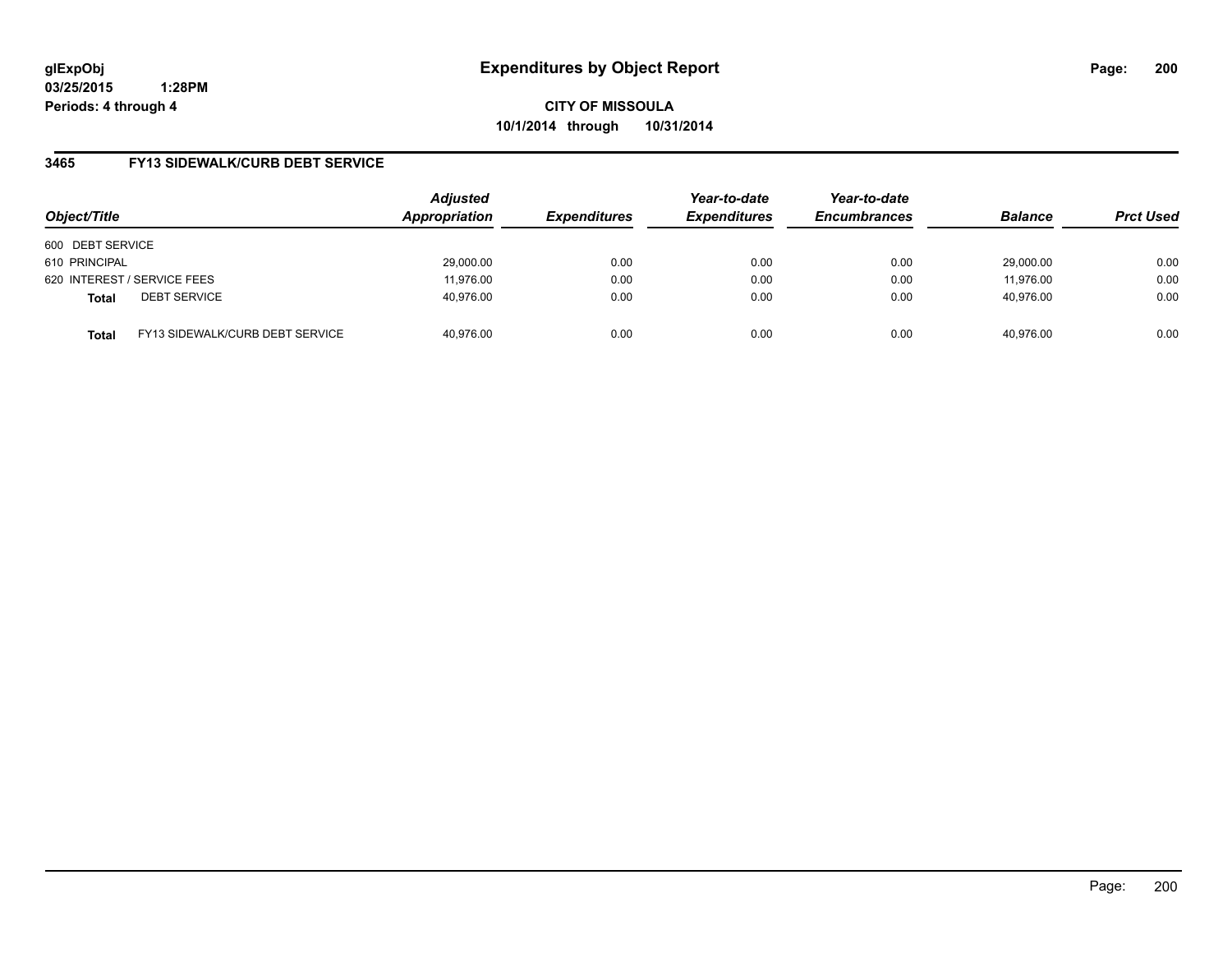### **3491 SID 491 DEBT SERVICE FUND**

| Object/Title                 | <b>Adjusted</b><br>Appropriation | <b>Expenditures</b> | Year-to-date<br><b>Expenditures</b> | Year-to-date<br><b>Encumbrances</b> | <b>Balance</b> | <b>Prct Used</b> |
|------------------------------|----------------------------------|---------------------|-------------------------------------|-------------------------------------|----------------|------------------|
| 600 DEBT SERVICE             |                                  |                     |                                     |                                     |                |                  |
| 620 INTEREST / SERVICE FEES  | 0.00                             | 0.00                | 0.00                                | 0.00                                | 0.00           | 0.00             |
| <b>DEBT SERVICE</b><br>Total | 0.00                             | 0.00                | 0.00                                | 0.00                                | 0.00           | 0.00             |
| NON-DEPARTMENTAL<br>Total    | 0.00                             | 0.00                | 0.00                                | 0.00                                | 0.00           | 0.00             |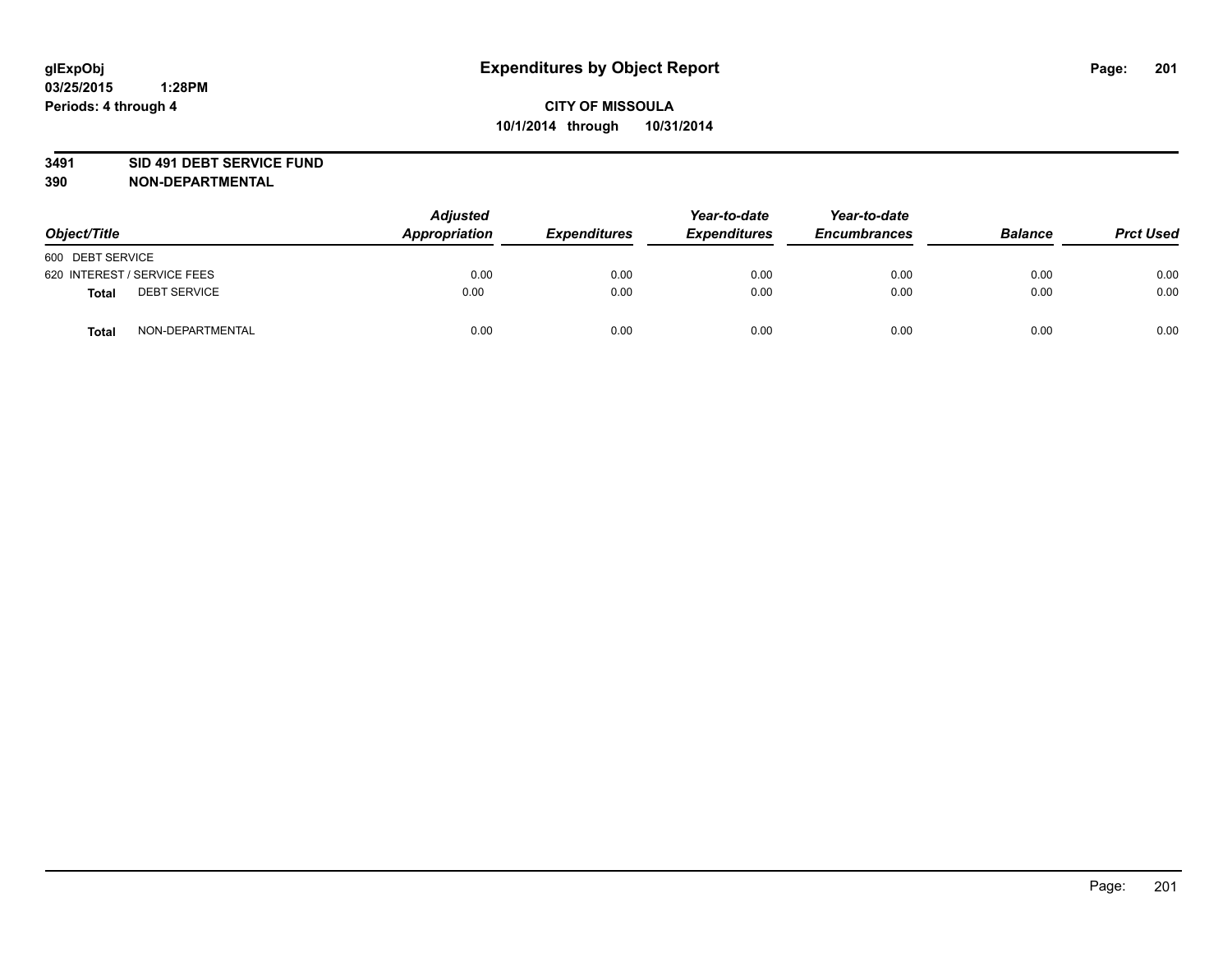**CITY OF MISSOULA 10/1/2014 through 10/31/2014**

## **3491 SID 491 DEBT SERVICE FUND**

| Object/Title                       | <b>Adjusted</b><br>Appropriation | <b>Expenditures</b> | Year-to-date<br><b>Expenditures</b> | Year-to-date<br><b>Encumbrances</b> | <b>Balance</b> | <b>Prct Used</b> |
|------------------------------------|----------------------------------|---------------------|-------------------------------------|-------------------------------------|----------------|------------------|
| 600 DEBT SERVICE                   |                                  |                     |                                     |                                     |                |                  |
| 620 INTEREST / SERVICE FEES        | 0.00                             | 0.00                | 0.00                                | 0.00                                | 0.00           | 0.00             |
| <b>DEBT SERVICE</b><br>Total       | 0.00                             | 0.00                | 0.00                                | 0.00                                | 0.00           | 0.00             |
| SID 491 DEBT SERVICE FUND<br>Total | 0.00                             | 0.00                | 0.00                                | 0.00                                | 0.00           | 0.00             |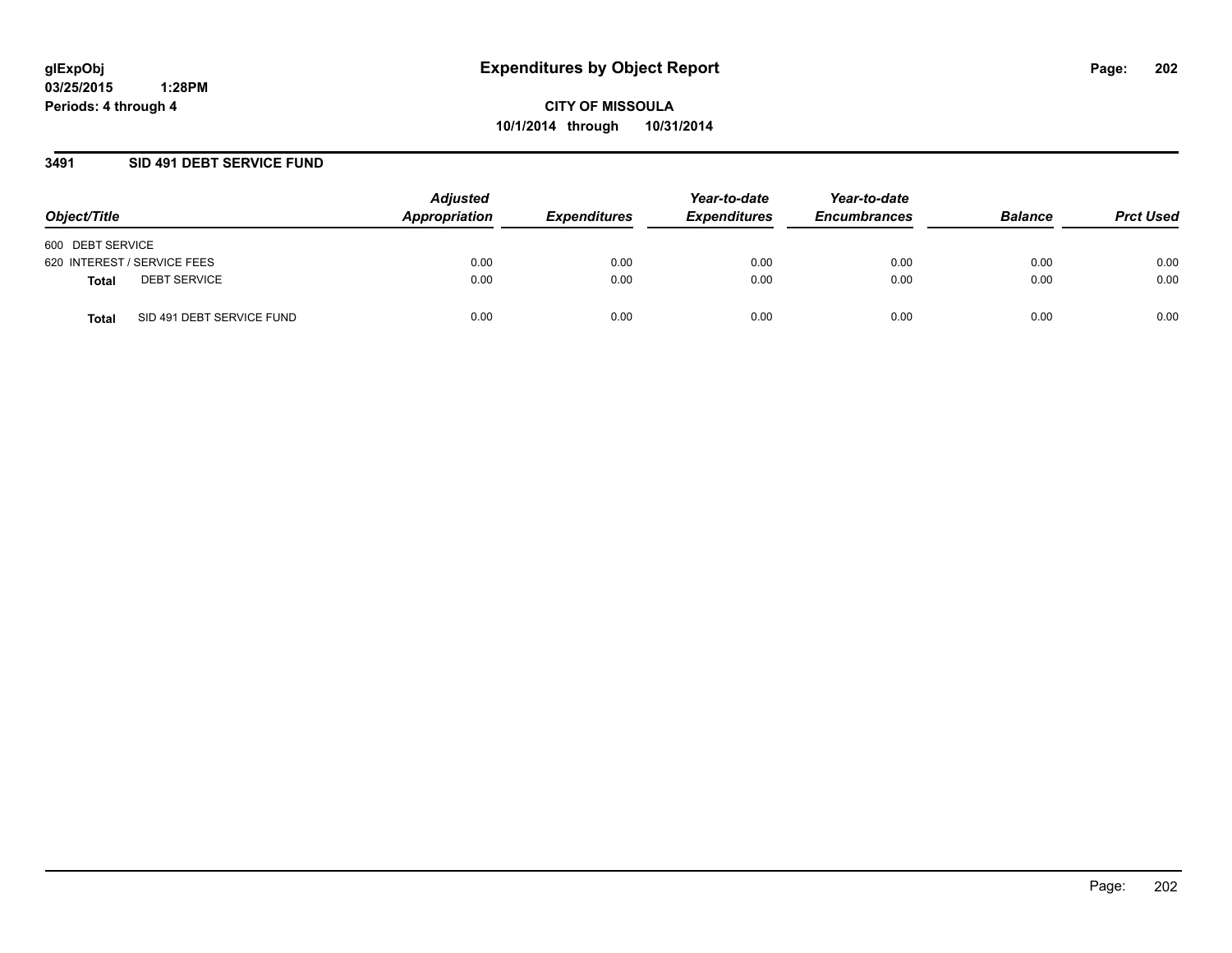### **3495 SID 495 DEBT SERVICE FUND**

| Object/Title                     | <b>Adjusted</b><br><b>Appropriation</b> | <b>Expenditures</b> | Year-to-date<br><b>Expenditures</b> | Year-to-date<br><b>Encumbrances</b> | <b>Balance</b> | <b>Prct Used</b> |
|----------------------------------|-----------------------------------------|---------------------|-------------------------------------|-------------------------------------|----------------|------------------|
| 800 OTHER OBJECTS                |                                         |                     |                                     |                                     |                |                  |
| 820 TRANSFERS TO OTHER FUNDS     | 0.00                                    | 0.00                | 0.00                                | 0.00                                | 0.00           | 0.00             |
| OTHER OBJECTS<br><b>Total</b>    | 0.00                                    | 0.00                | 0.00                                | 0.00                                | 0.00           | 0.00             |
| NON-DEPARTMENTAL<br><b>Total</b> | 0.00                                    | 0.00                | 0.00                                | 0.00                                | 0.00           | 0.00             |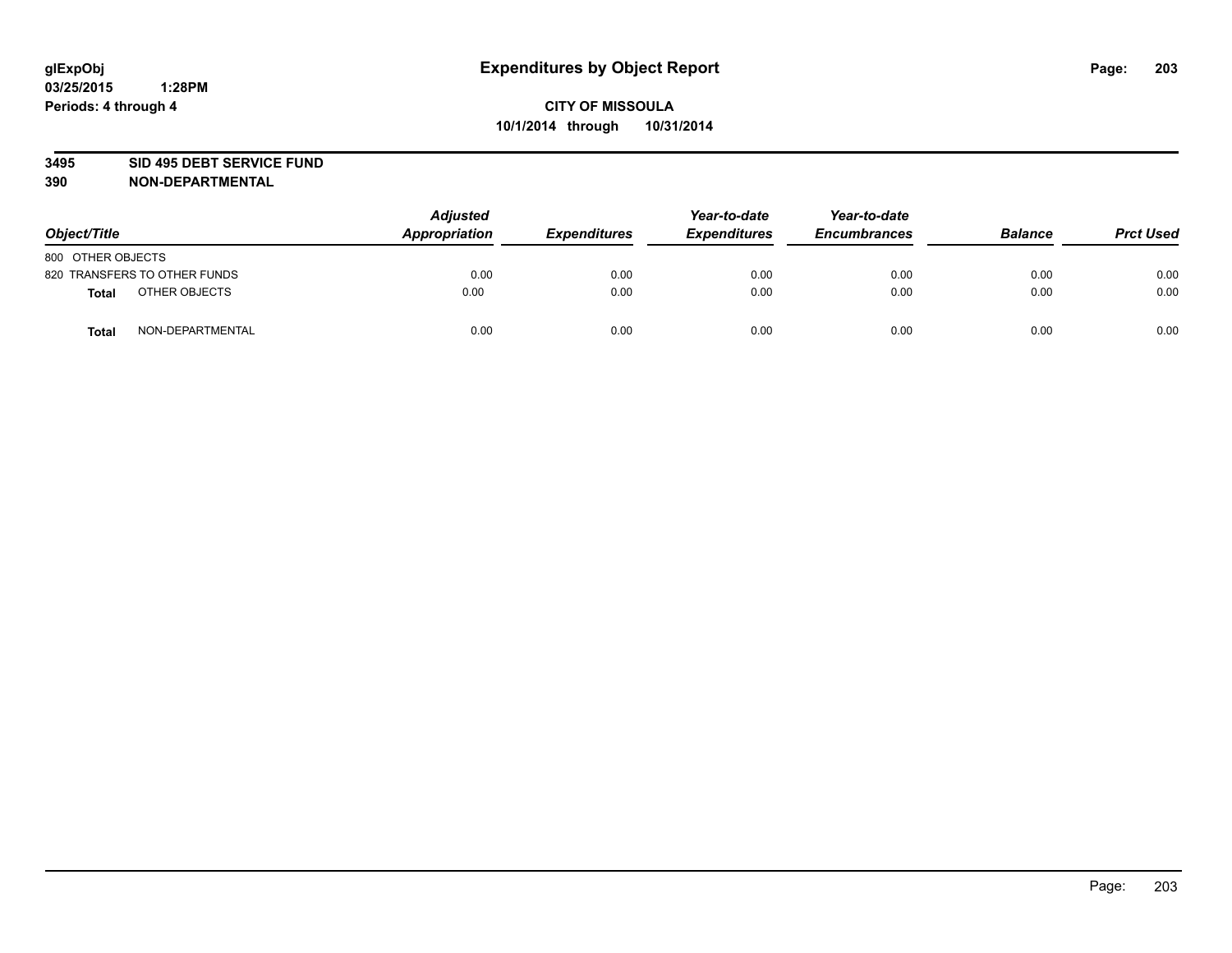## **3495 SID 495 DEBT SERVICE FUND**

| Object/Title                              | <b>Adjusted</b><br>Appropriation | <b>Expenditures</b> | Year-to-date<br><b>Expenditures</b> | Year-to-date<br><b>Encumbrances</b> | <b>Balance</b> | <b>Prct Used</b> |
|-------------------------------------------|----------------------------------|---------------------|-------------------------------------|-------------------------------------|----------------|------------------|
| 800 OTHER OBJECTS                         |                                  |                     |                                     |                                     |                |                  |
| 820 TRANSFERS TO OTHER FUNDS              | 0.00                             | 0.00                | 0.00                                | 0.00                                | 0.00           | 0.00             |
| OTHER OBJECTS<br><b>Total</b>             | 0.00                             | 0.00                | 0.00                                | 0.00                                | 0.00           | 0.00             |
| SID 495 DEBT SERVICE FUND<br><b>Total</b> | 0.00                             | 0.00                | 0.00                                | 0.00                                | 0.00           | 0.00             |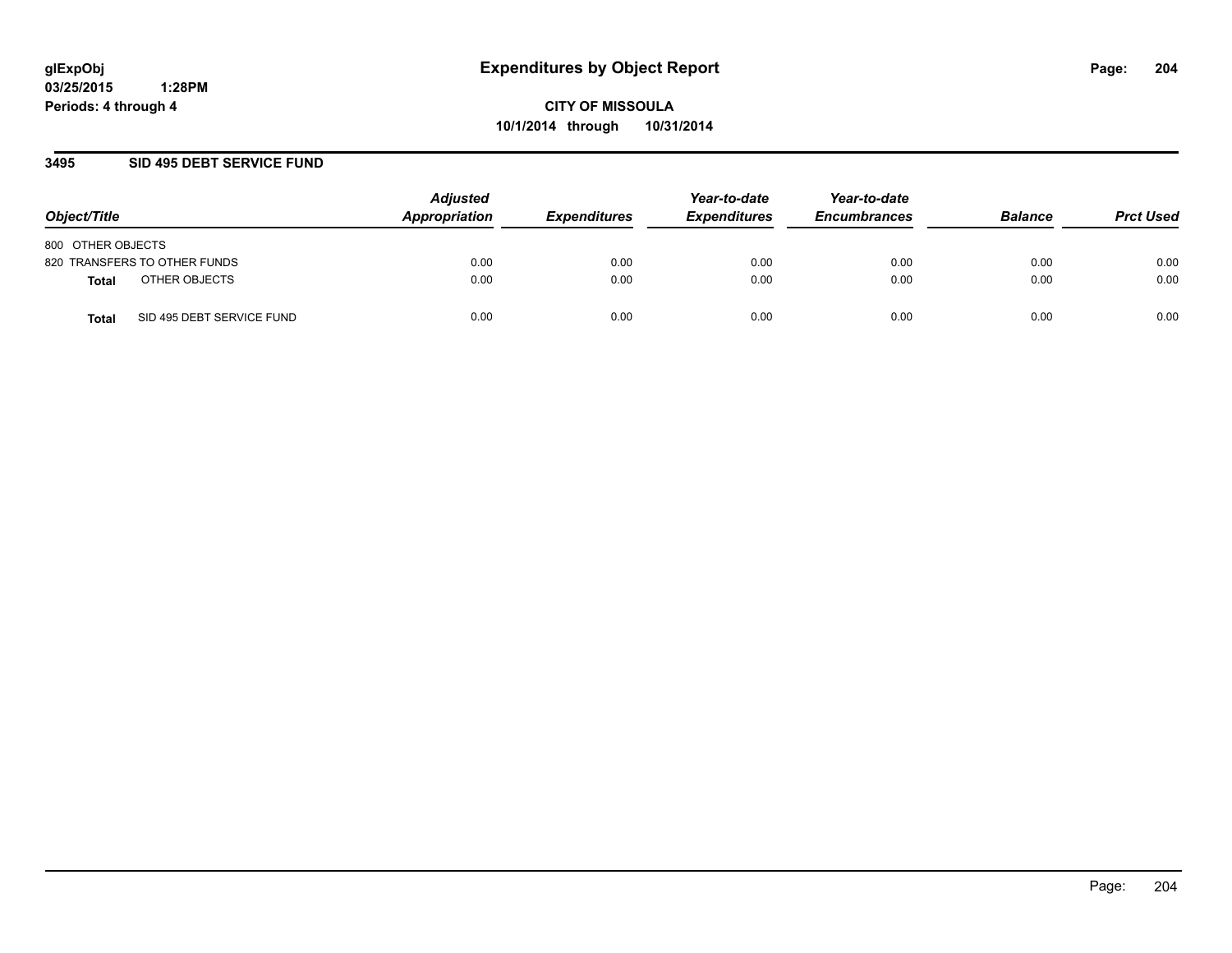### **3497 SID 497 DEBT SERVICE FUND**

|                                     | <b>Adjusted</b>      |                     | Year-to-date        | Year-to-date        |                |                  |
|-------------------------------------|----------------------|---------------------|---------------------|---------------------|----------------|------------------|
| Object/Title                        | <b>Appropriation</b> | <b>Expenditures</b> | <b>Expenditures</b> | <b>Encumbrances</b> | <b>Balance</b> | <b>Prct Used</b> |
| 600 DEBT SERVICE                    |                      |                     |                     |                     |                |                  |
| 620 INTEREST / SERVICE FEES         | 0.00                 | 0.00                | 0.00                | 0.00                | 0.00           | 0.00             |
| <b>DEBT SERVICE</b><br><b>Total</b> | 0.00                 | 0.00                | 0.00                | 0.00                | 0.00           | 0.00             |
| 800 OTHER OBJECTS                   |                      |                     |                     |                     |                |                  |
| 800 OTHER OBJECTS                   | 0.00                 | 0.00                | 0.00                | 0.00                | 0.00           | 0.00             |
| 820 TRANSFERS TO OTHER FUNDS        | 0.00                 | 0.00                | 0.00                | 0.00                | 0.00           | 0.00             |
| OTHER OBJECTS<br><b>Total</b>       | 0.00                 | 0.00                | 0.00                | 0.00                | 0.00           | 0.00             |
| NON-DEPARTMENTAL<br>Total           | 0.00                 | 0.00                | 0.00                | 0.00                | 0.00           | 0.00             |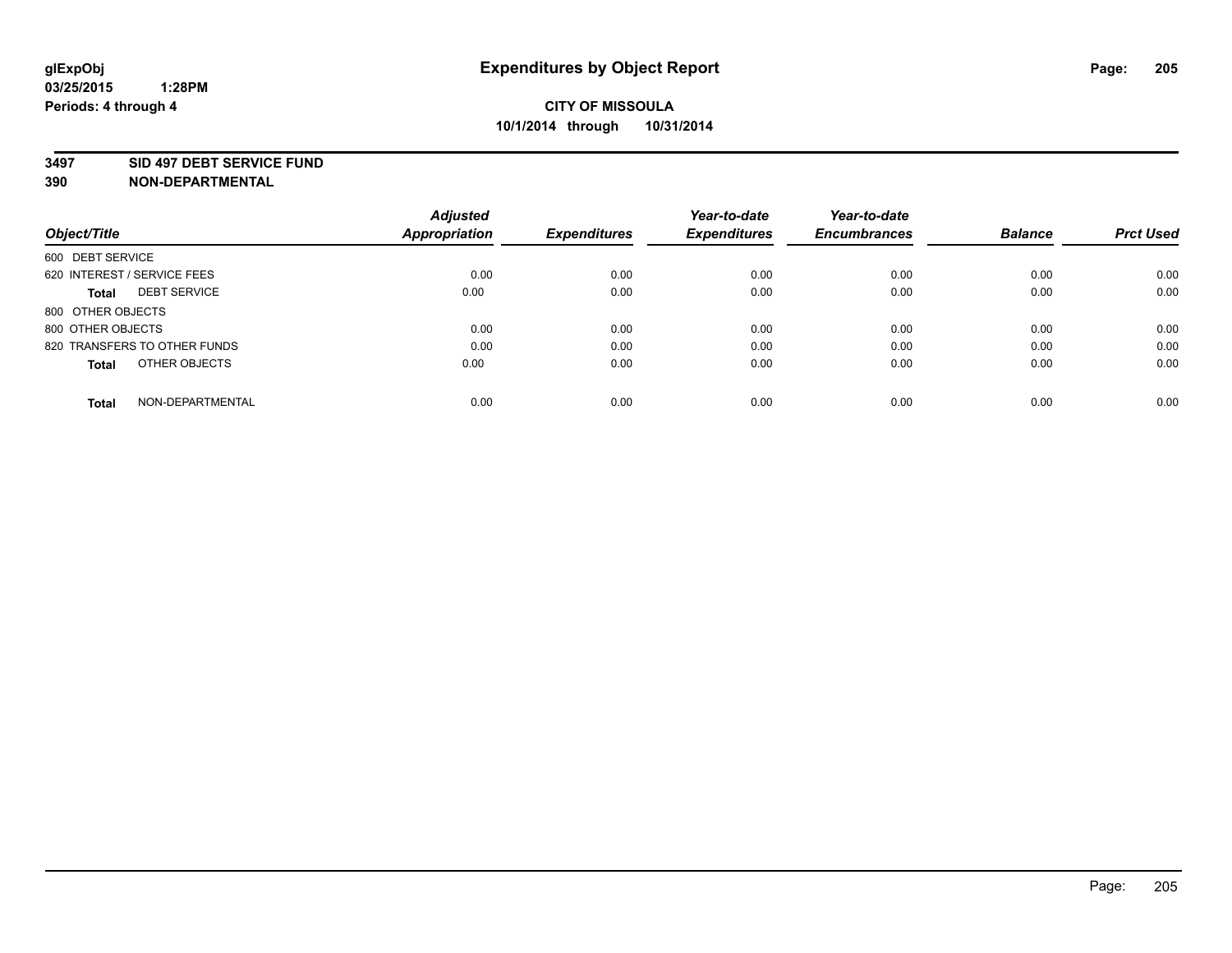## **3497 SID 497 DEBT SERVICE FUND**

| Object/Title                       | <b>Adjusted</b><br><b>Appropriation</b> | <b>Expenditures</b> | Year-to-date<br><b>Expenditures</b> | Year-to-date<br><b>Encumbrances</b> | <b>Balance</b> | <b>Prct Used</b> |
|------------------------------------|-----------------------------------------|---------------------|-------------------------------------|-------------------------------------|----------------|------------------|
| 600 DEBT SERVICE                   |                                         |                     |                                     |                                     |                |                  |
| 620 INTEREST / SERVICE FEES        | 0.00                                    | 0.00                | 0.00                                | 0.00                                | 0.00           | 0.00             |
| <b>DEBT SERVICE</b><br>Total       | 0.00                                    | 0.00                | 0.00                                | 0.00                                | 0.00           | 0.00             |
| 800 OTHER OBJECTS                  |                                         |                     |                                     |                                     |                |                  |
| 800 OTHER OBJECTS                  | 0.00                                    | 0.00                | 0.00                                | 0.00                                | 0.00           | 0.00             |
| 820 TRANSFERS TO OTHER FUNDS       | 0.00                                    | 0.00                | 0.00                                | 0.00                                | 0.00           | 0.00             |
| OTHER OBJECTS<br><b>Total</b>      | 0.00                                    | 0.00                | 0.00                                | 0.00                                | 0.00           | 0.00             |
| SID 497 DEBT SERVICE FUND<br>Total | 0.00                                    | 0.00                | 0.00                                | 0.00                                | 0.00           | 0.00             |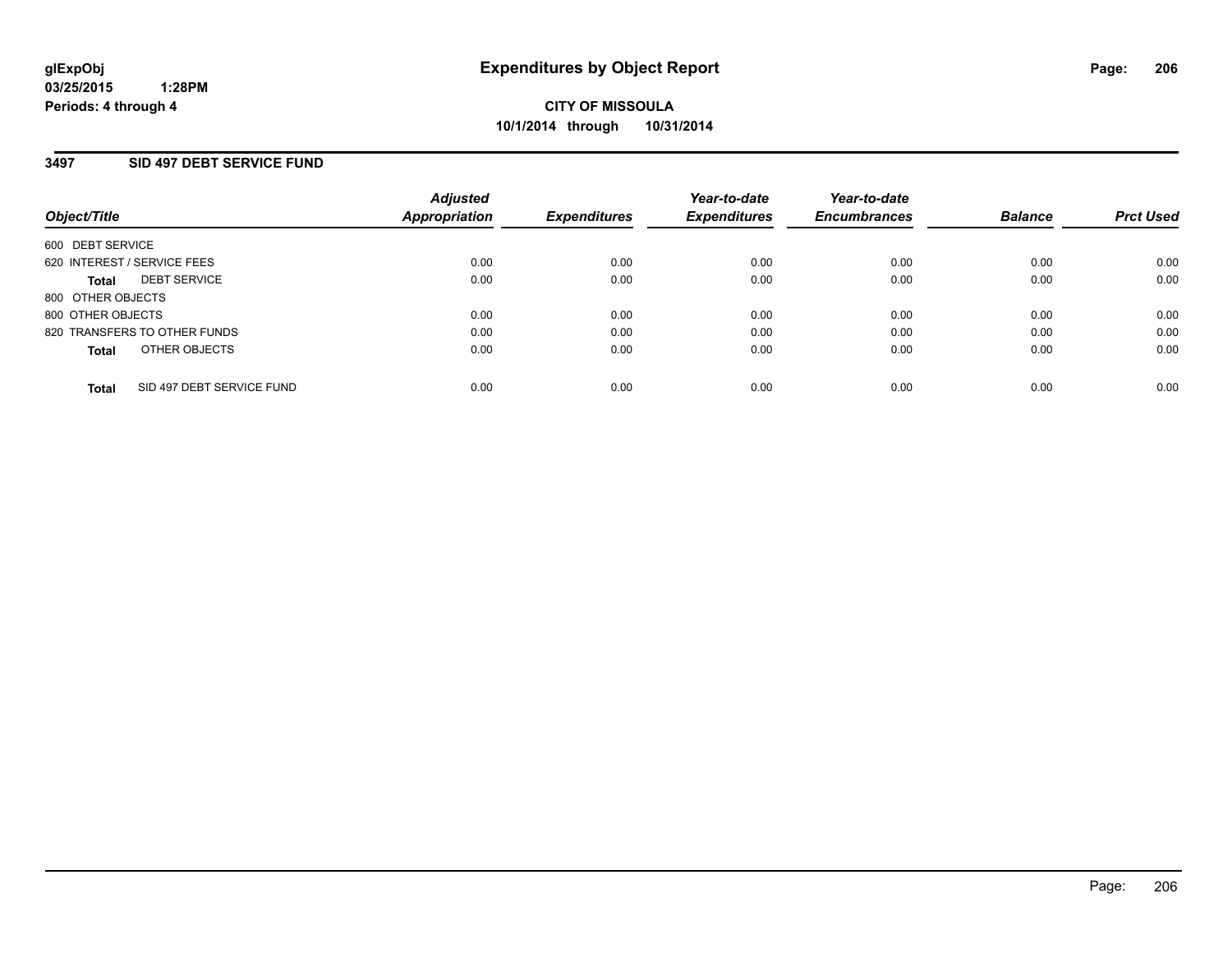### **3498 SID 498 DEBT SERVICE FUND**

| Object/Title                 | <b>Adjusted</b><br><b>Appropriation</b> | <b>Expenditures</b> | Year-to-date<br><b>Expenditures</b> | Year-to-date<br><b>Encumbrances</b> | <b>Balance</b> | <b>Prct Used</b> |
|------------------------------|-----------------------------------------|---------------------|-------------------------------------|-------------------------------------|----------------|------------------|
| 600 DEBT SERVICE             |                                         |                     |                                     |                                     |                |                  |
| 610 PRINCIPAL                | 0.00                                    | 0.00                | 0.00                                | 0.00                                | 0.00           | 0.00             |
| 620 INTEREST / SERVICE FEES  | 0.00                                    | 0.00                | 0.00                                | 0.00                                | 0.00           | 0.00             |
| <b>DEBT SERVICE</b><br>Total | 0.00                                    | 0.00                | 0.00                                | 0.00                                | 0.00           | 0.00             |
| NON-DEPARTMENTAL<br>Total    | 0.00                                    | 0.00                | 0.00                                | 0.00                                | 0.00           | 0.00             |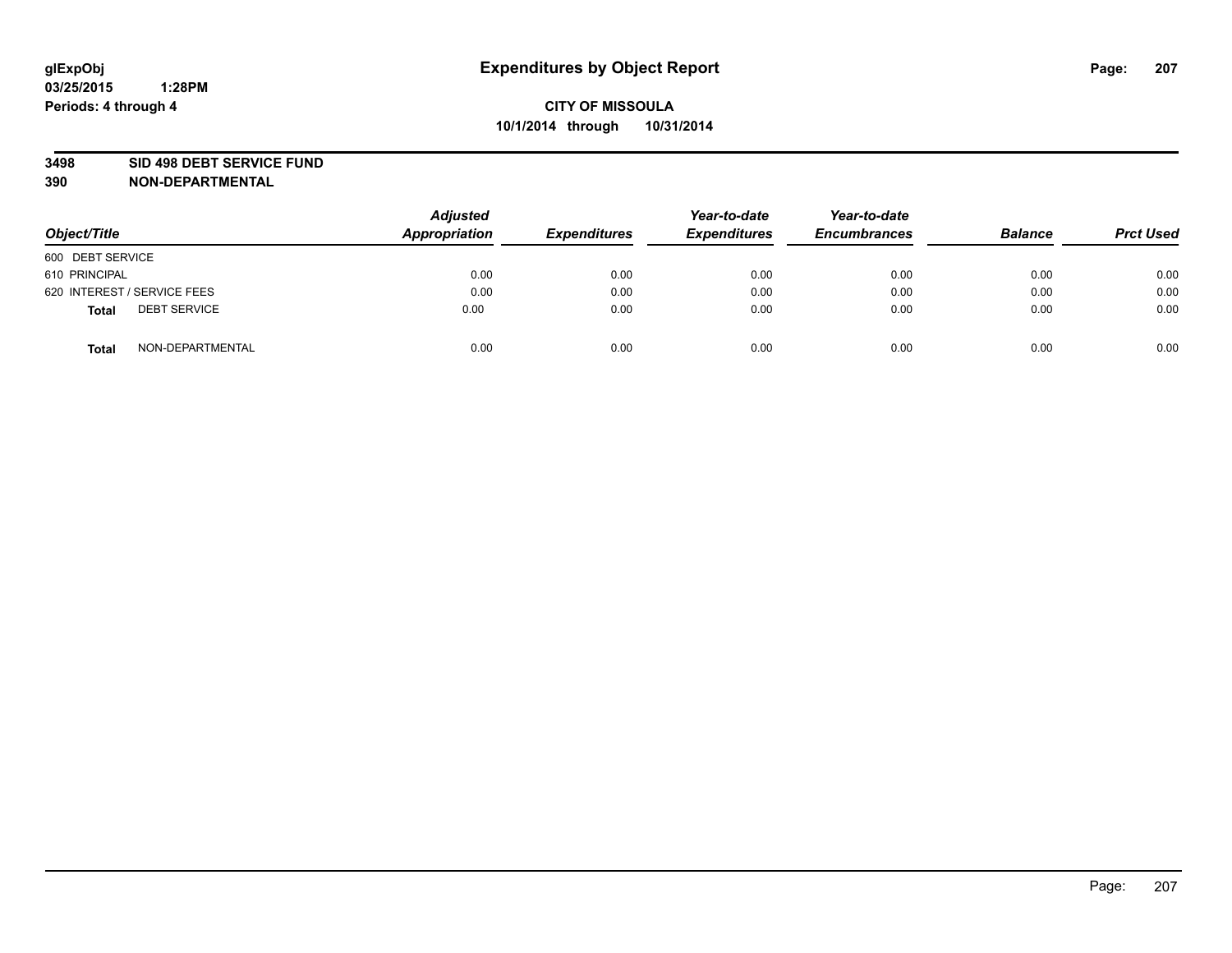**CITY OF MISSOULA 10/1/2014 through 10/31/2014**

## **3498 SID 498 DEBT SERVICE FUND**

| Object/Title                              | <b>Adjusted</b><br>Appropriation | <b>Expenditures</b> | Year-to-date<br><b>Expenditures</b> | Year-to-date<br><b>Encumbrances</b> | <b>Balance</b> | <b>Prct Used</b> |
|-------------------------------------------|----------------------------------|---------------------|-------------------------------------|-------------------------------------|----------------|------------------|
| 600 DEBT SERVICE                          |                                  |                     |                                     |                                     |                |                  |
| 610 PRINCIPAL                             | 0.00                             | 0.00                | 0.00                                | 0.00                                | 0.00           | 0.00             |
| 620 INTEREST / SERVICE FEES               | 0.00                             | 0.00                | 0.00                                | 0.00                                | 0.00           | 0.00             |
| <b>DEBT SERVICE</b><br><b>Total</b>       | 0.00                             | 0.00                | 0.00                                | 0.00                                | 0.00           | 0.00             |
| SID 498 DEBT SERVICE FUND<br><b>Total</b> | 0.00                             | 0.00                | 0.00                                | 0.00                                | 0.00           | 0.00             |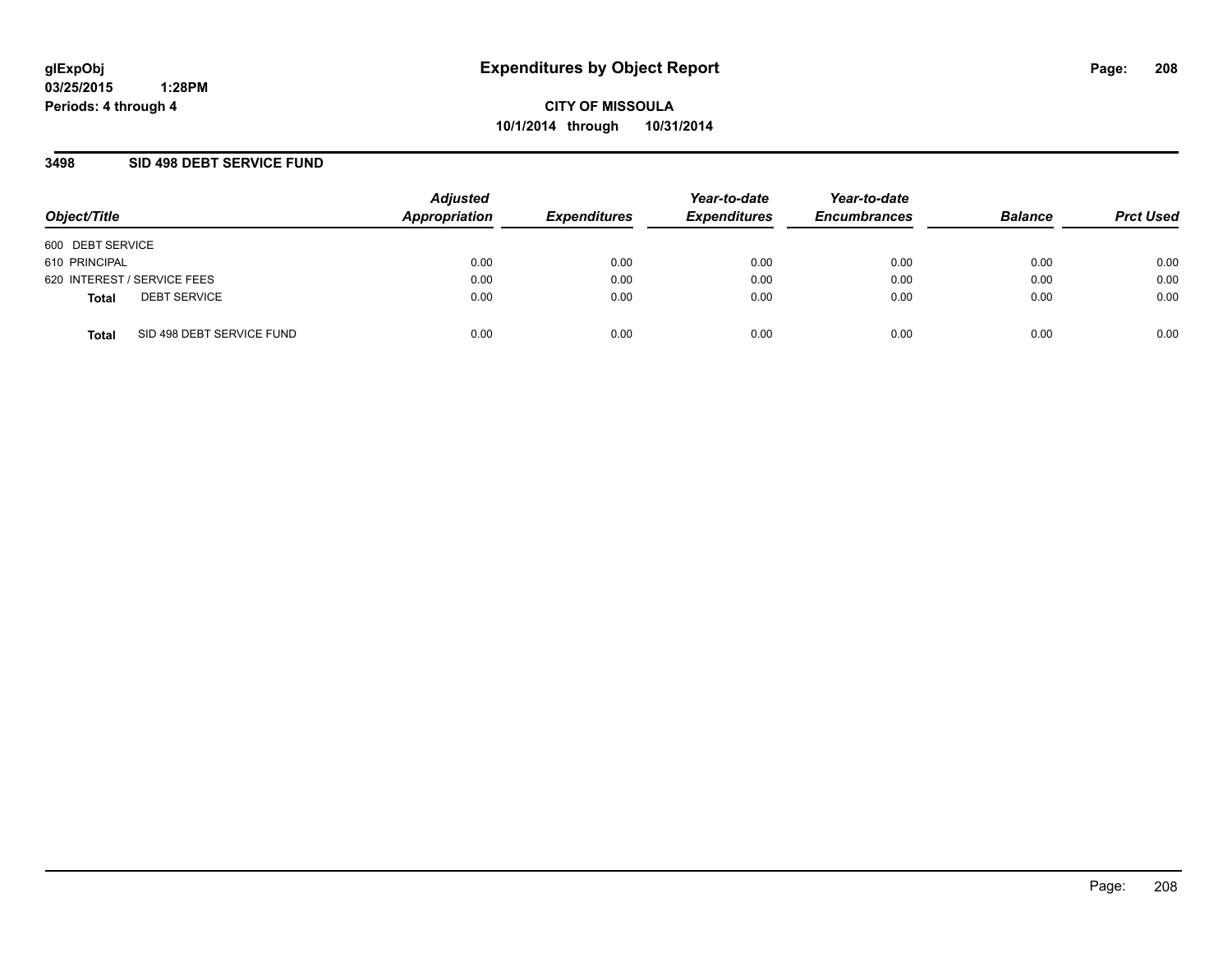### **3500 SID 500 DEBT SERVICE FUND**

| Object/Title                        | <b>Adjusted</b><br><b>Appropriation</b> | <b>Expenditures</b> | Year-to-date<br><b>Expenditures</b> | Year-to-date<br><b>Encumbrances</b> | <b>Balance</b> | <b>Prct Used</b> |
|-------------------------------------|-----------------------------------------|---------------------|-------------------------------------|-------------------------------------|----------------|------------------|
| 600 DEBT SERVICE                    |                                         |                     |                                     |                                     |                |                  |
| 620 INTEREST / SERVICE FEES         | 0.00                                    | 0.00                | 0.00                                | 0.00                                | 0.00           | 0.00             |
| <b>DEBT SERVICE</b><br><b>Total</b> | 0.00                                    | 0.00                | 0.00                                | 0.00                                | 0.00           | 0.00             |
| 800 OTHER OBJECTS                   |                                         |                     |                                     |                                     |                |                  |
| 820 TRANSFERS TO OTHER FUNDS        | 0.00                                    | 0.00                | 0.00                                | 0.00                                | 0.00           | 0.00             |
| OTHER OBJECTS<br><b>Total</b>       | 0.00                                    | 0.00                | 0.00                                | 0.00                                | 0.00           | 0.00             |
| NON-DEPARTMENTAL<br><b>Total</b>    | 0.00                                    | 0.00                | 0.00                                | 0.00                                | 0.00           | 0.00             |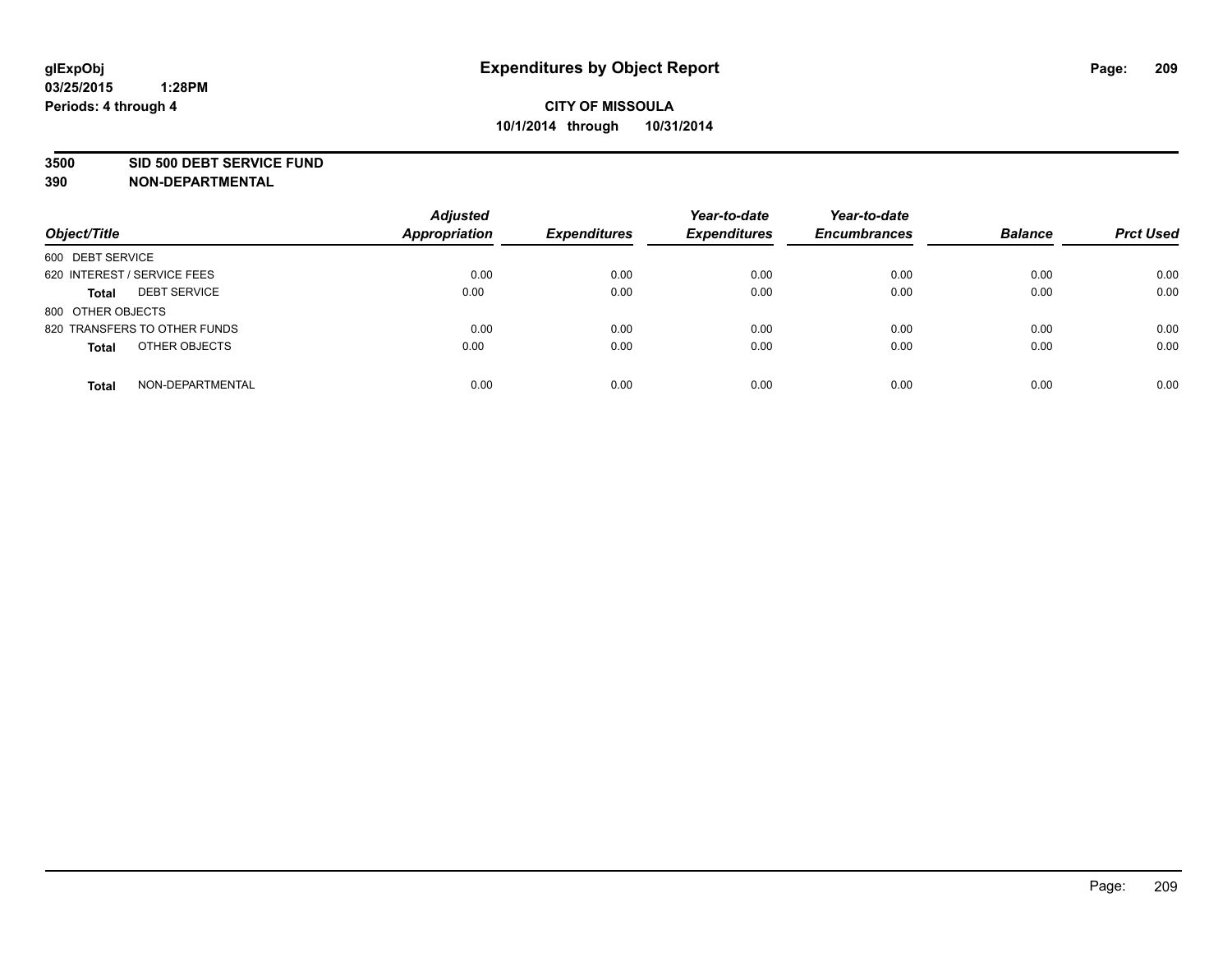## **3500 SID 500 DEBT SERVICE FUND**

| Object/Title                |                              | <b>Adjusted</b><br><b>Appropriation</b> | <b>Expenditures</b> | Year-to-date<br><b>Expenditures</b> | Year-to-date<br><b>Encumbrances</b> | <b>Balance</b> | <b>Prct Used</b> |
|-----------------------------|------------------------------|-----------------------------------------|---------------------|-------------------------------------|-------------------------------------|----------------|------------------|
| 600 DEBT SERVICE            |                              |                                         |                     |                                     |                                     |                |                  |
| 620 INTEREST / SERVICE FEES |                              | 0.00                                    | 0.00                | 0.00                                | 0.00                                | 0.00           | 0.00             |
| <b>Total</b>                | <b>DEBT SERVICE</b>          | 0.00                                    | 0.00                | 0.00                                | 0.00                                | 0.00           | 0.00             |
| 800 OTHER OBJECTS           |                              |                                         |                     |                                     |                                     |                |                  |
|                             | 820 TRANSFERS TO OTHER FUNDS | 0.00                                    | 0.00                | 0.00                                | 0.00                                | 0.00           | 0.00             |
| <b>Total</b>                | OTHER OBJECTS                | 0.00                                    | 0.00                | 0.00                                | 0.00                                | 0.00           | 0.00             |
| <b>Total</b>                | SID 500 DEBT SERVICE FUND    | 0.00                                    | 0.00                | 0.00                                | 0.00                                | 0.00           | 0.00             |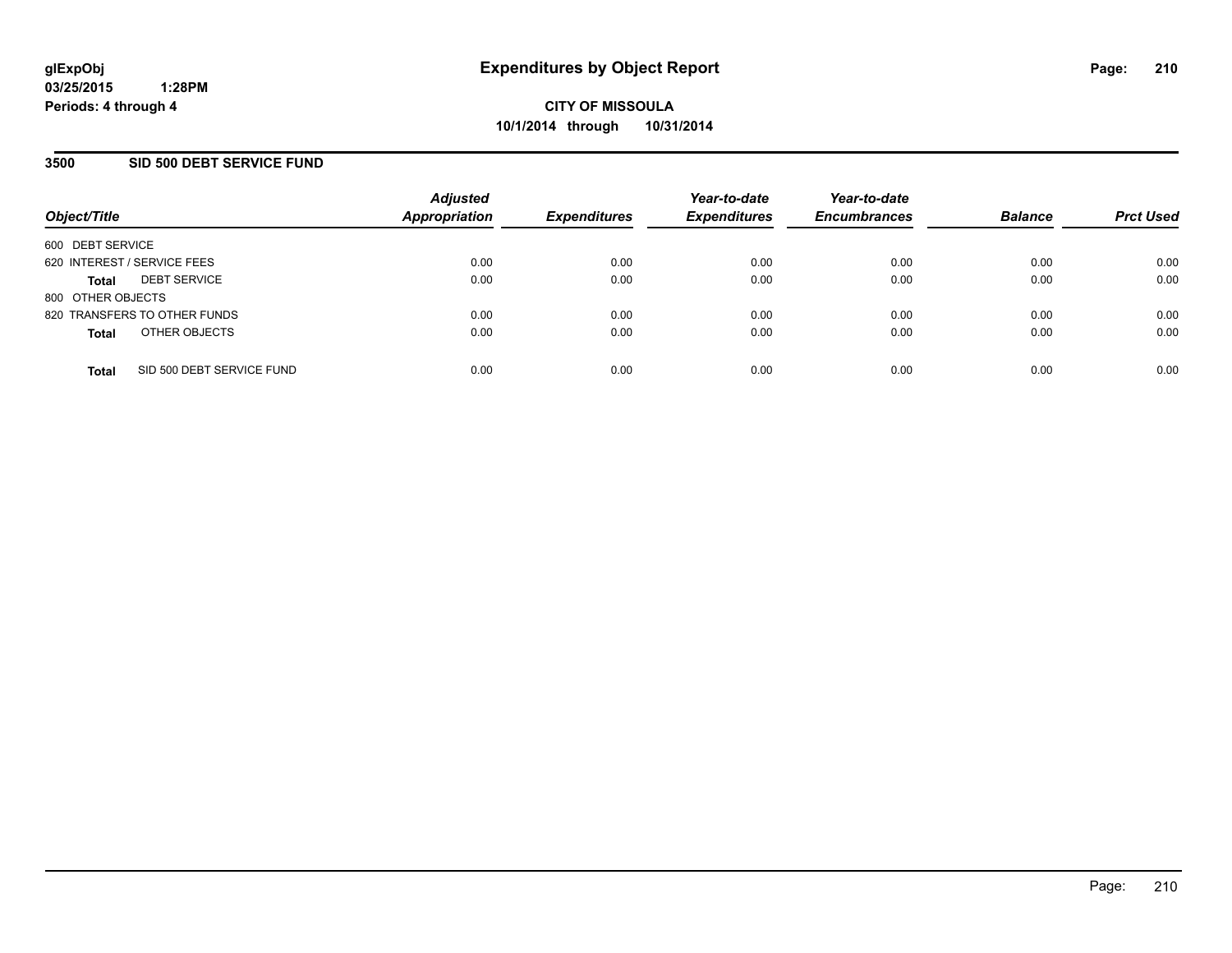### **3501 SID 501 DEBT SERVICE FUND**

| Object/Title                 | <b>Adjusted</b><br><b>Appropriation</b> | <b>Expenditures</b> | Year-to-date<br><b>Expenditures</b> | Year-to-date<br><b>Encumbrances</b> | <b>Balance</b> | <b>Prct Used</b> |
|------------------------------|-----------------------------------------|---------------------|-------------------------------------|-------------------------------------|----------------|------------------|
| 600 DEBT SERVICE             |                                         |                     |                                     |                                     |                |                  |
| 610 PRINCIPAL                | 0.00                                    | 0.00                | 0.00                                | 0.00                                | 0.00           | 0.00             |
| 620 INTEREST / SERVICE FEES  | 0.00                                    | 0.00                | 0.00                                | 0.00                                | 0.00           | 0.00             |
| <b>DEBT SERVICE</b><br>Total | 0.00                                    | 0.00                | 0.00                                | 0.00                                | 0.00           | 0.00             |
| NON-DEPARTMENTAL<br>Total    | 0.00                                    | 0.00                | 0.00                                | 0.00                                | 0.00           | 0.00             |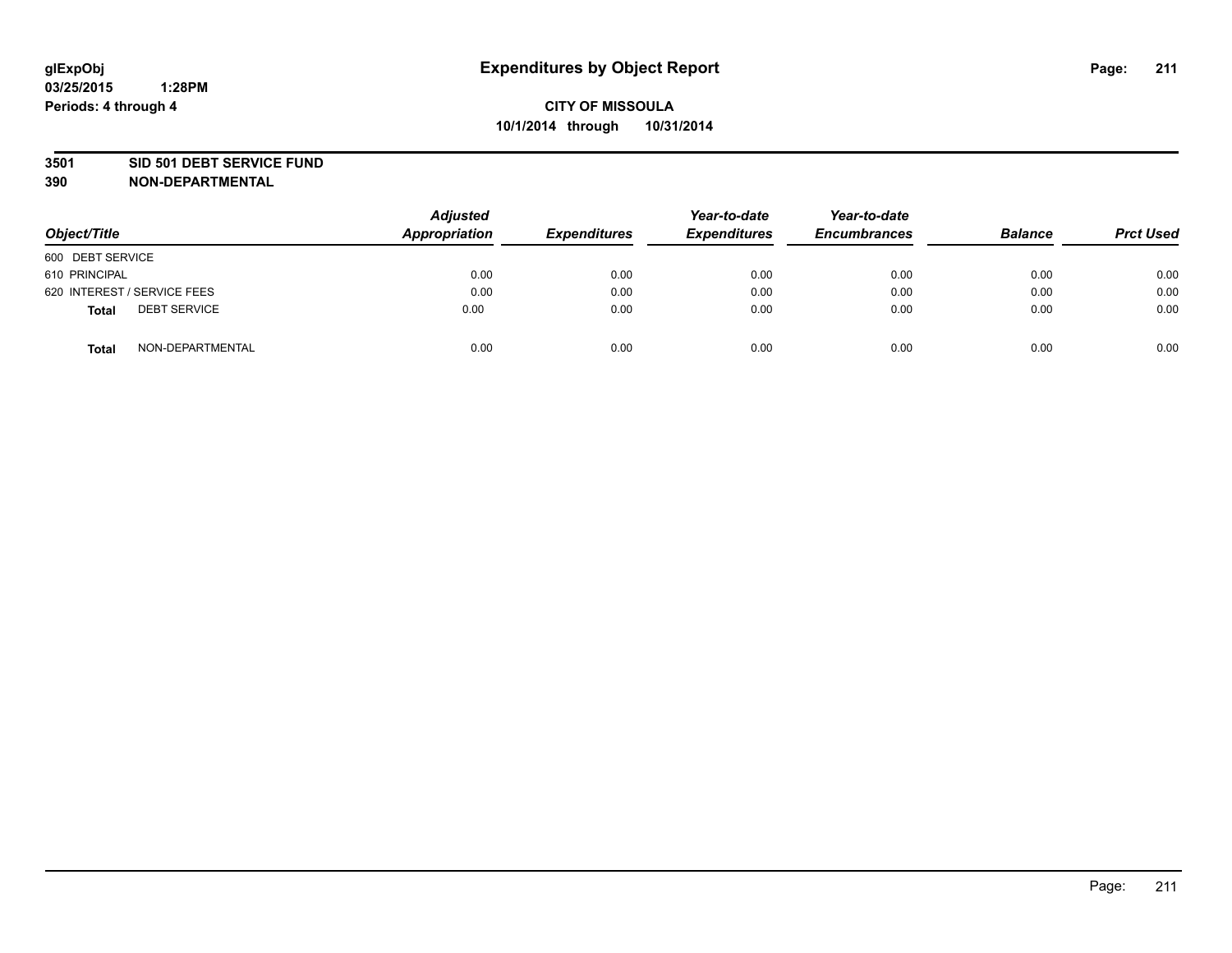**CITY OF MISSOULA 10/1/2014 through 10/31/2014**

## **3501 SID 501 DEBT SERVICE FUND**

| Object/Title                              | <b>Adjusted</b><br>Appropriation | <b>Expenditures</b> | Year-to-date<br><b>Expenditures</b> | Year-to-date<br><b>Encumbrances</b> | <b>Balance</b> | <b>Prct Used</b> |
|-------------------------------------------|----------------------------------|---------------------|-------------------------------------|-------------------------------------|----------------|------------------|
| 600 DEBT SERVICE                          |                                  |                     |                                     |                                     |                |                  |
| 610 PRINCIPAL                             | 0.00                             | 0.00                | 0.00                                | 0.00                                | 0.00           | 0.00             |
| 620 INTEREST / SERVICE FEES               | 0.00                             | 0.00                | 0.00                                | 0.00                                | 0.00           | 0.00             |
| <b>DEBT SERVICE</b><br><b>Total</b>       | 0.00                             | 0.00                | 0.00                                | 0.00                                | 0.00           | 0.00             |
| SID 501 DEBT SERVICE FUND<br><b>Total</b> | 0.00                             | 0.00                | 0.00                                | 0.00                                | 0.00           | 0.00             |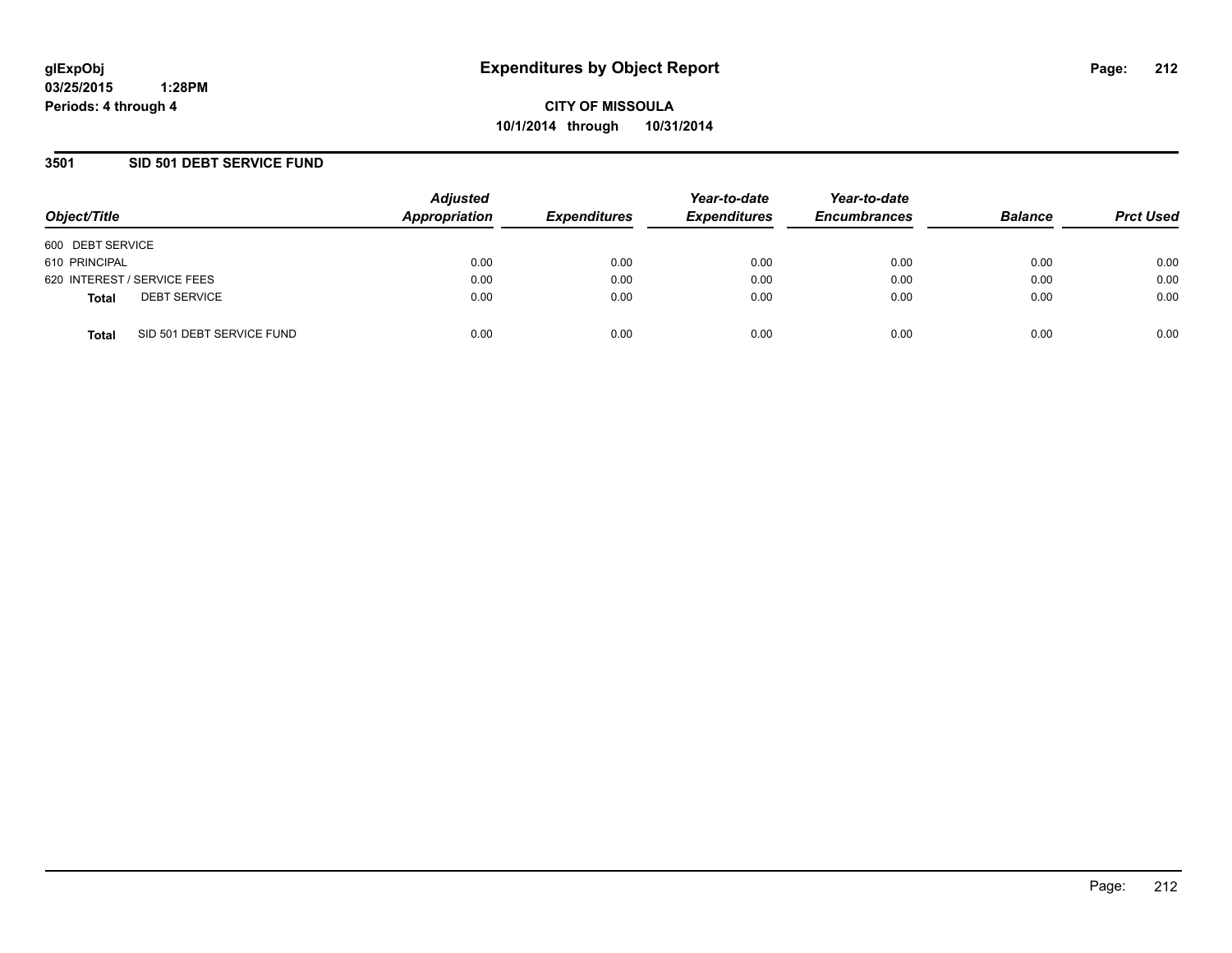### **3503 SID 503 DEBT SERVICE FUND**

| Object/Title                 | <b>Adjusted</b><br><b>Appropriation</b> | <b>Expenditures</b> | Year-to-date<br><b>Expenditures</b> | Year-to-date<br><b>Encumbrances</b> | <b>Balance</b> | <b>Prct Used</b> |
|------------------------------|-----------------------------------------|---------------------|-------------------------------------|-------------------------------------|----------------|------------------|
| 600 DEBT SERVICE             |                                         |                     |                                     |                                     |                |                  |
| 610 PRINCIPAL                | 0.00                                    | 0.00                | 0.00                                | 0.00                                | 0.00           | 0.00             |
| 620 INTEREST / SERVICE FEES  | 0.00                                    | 0.00                | 0.00                                | 0.00                                | 0.00           | 0.00             |
| <b>DEBT SERVICE</b><br>Total | 0.00                                    | 0.00                | 0.00                                | 0.00                                | 0.00           | 0.00             |
| NON-DEPARTMENTAL<br>Total    | 0.00                                    | 0.00                | 0.00                                | 0.00                                | 0.00           | 0.00             |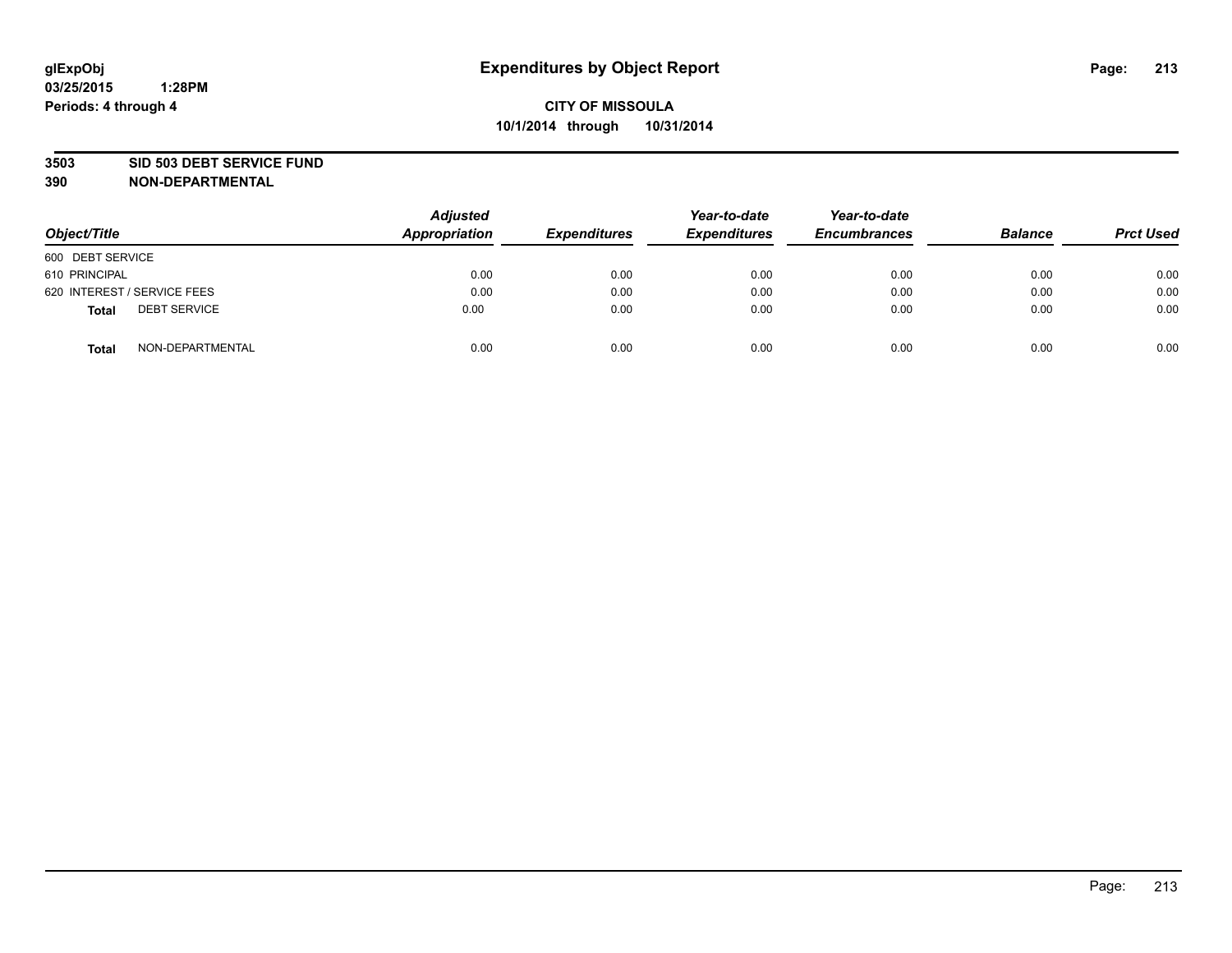**CITY OF MISSOULA 10/1/2014 through 10/31/2014**

## **3503 SID 503 DEBT SERVICE FUND**

| Object/Title                              | <b>Adjusted</b><br>Appropriation | <b>Expenditures</b> | Year-to-date<br><b>Expenditures</b> | Year-to-date<br><b>Encumbrances</b> | <b>Balance</b> | <b>Prct Used</b> |
|-------------------------------------------|----------------------------------|---------------------|-------------------------------------|-------------------------------------|----------------|------------------|
| 600 DEBT SERVICE                          |                                  |                     |                                     |                                     |                |                  |
| 610 PRINCIPAL                             | 0.00                             | 0.00                | 0.00                                | 0.00                                | 0.00           | 0.00             |
| 620 INTEREST / SERVICE FEES               | 0.00                             | 0.00                | 0.00                                | 0.00                                | 0.00           | 0.00             |
| <b>DEBT SERVICE</b><br><b>Total</b>       | 0.00                             | 0.00                | 0.00                                | 0.00                                | 0.00           | 0.00             |
| SID 503 DEBT SERVICE FUND<br><b>Total</b> | 0.00                             | 0.00                | 0.00                                | 0.00                                | 0.00           | 0.00             |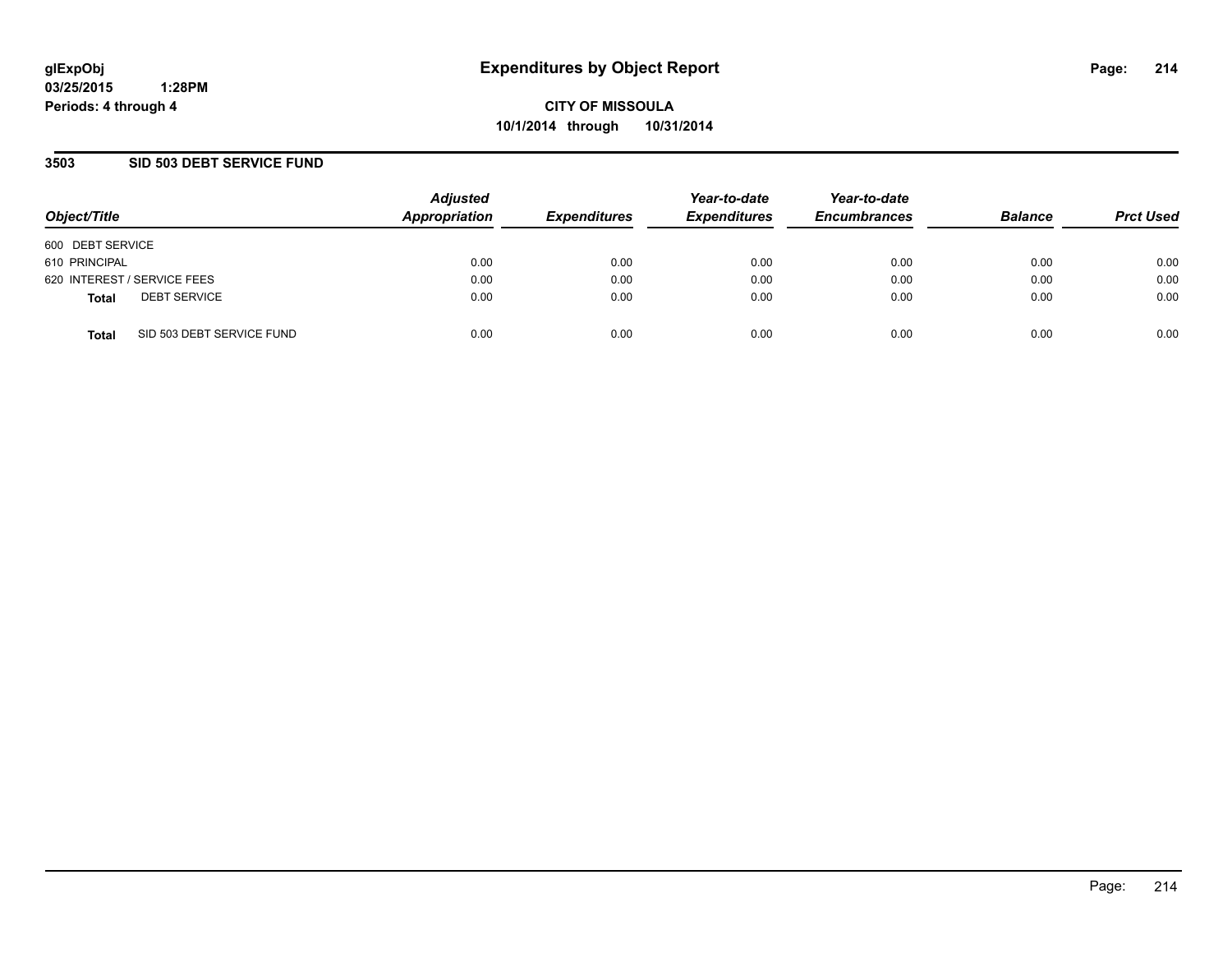### **3505 SID 505 DEBT SERVICE FUND**

| Object/Title                        | <b>Adjusted</b><br>Appropriation | <b>Expenditures</b> | Year-to-date<br><b>Expenditures</b> | Year-to-date<br><b>Encumbrances</b> | <b>Balance</b> | <b>Prct Used</b> |
|-------------------------------------|----------------------------------|---------------------|-------------------------------------|-------------------------------------|----------------|------------------|
| 600 DEBT SERVICE                    |                                  |                     |                                     |                                     |                |                  |
| 610 PRINCIPAL                       | 0.00                             | 0.00                | 0.00                                | 0.00                                | 0.00           | 0.00             |
| 620 INTEREST / SERVICE FEES         | 0.00                             | 0.00                | 0.00                                | 0.00                                | 0.00           | 0.00             |
| <b>DEBT SERVICE</b><br><b>Total</b> | 0.00                             | 0.00                | 0.00                                | 0.00                                | 0.00           | 0.00             |
| NON-DEPARTMENTAL<br><b>Total</b>    | 0.00                             | 0.00                | 0.00                                | 0.00                                | 0.00           | 0.00             |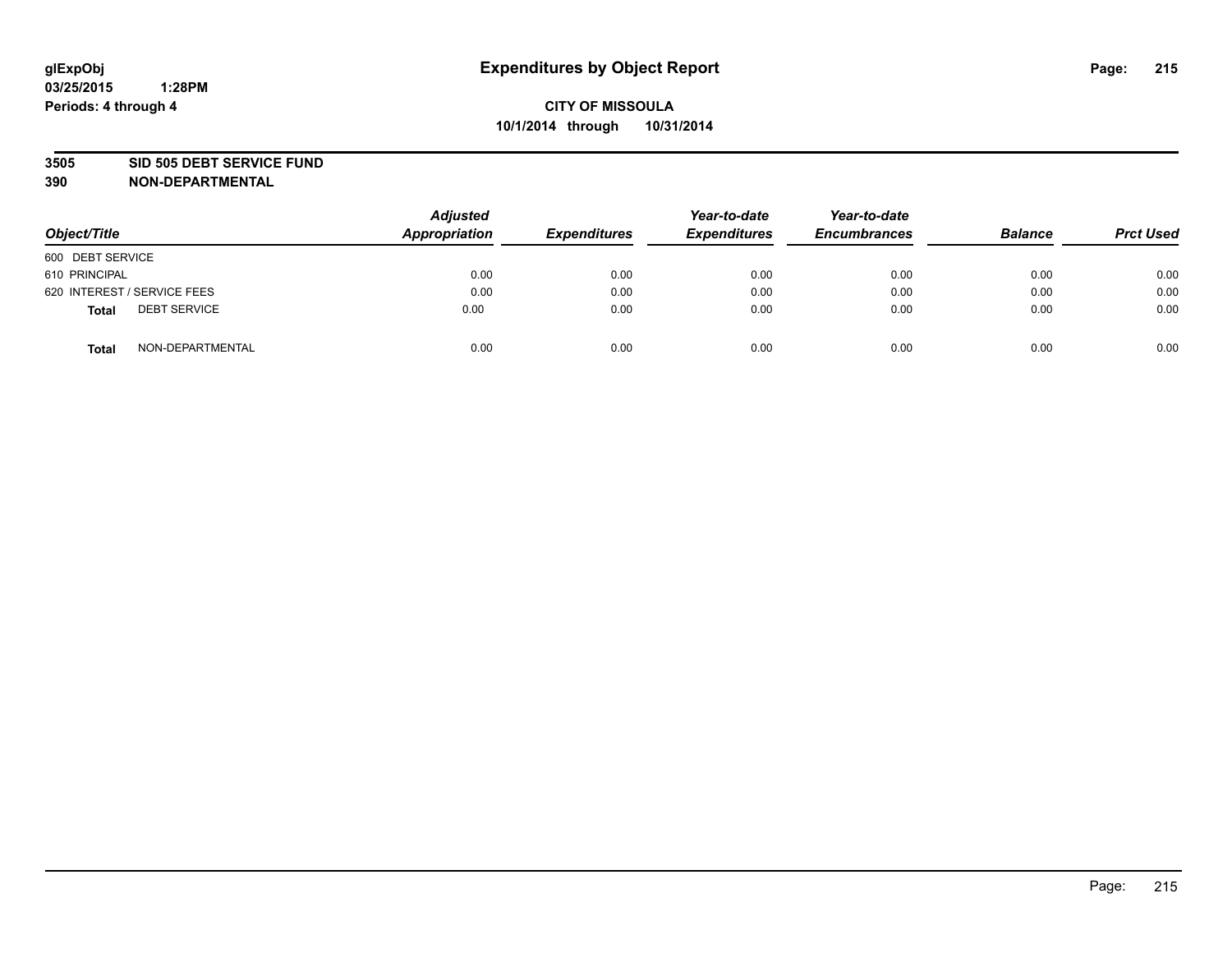**CITY OF MISSOULA 10/1/2014 through 10/31/2014**

## **3505 SID 505 DEBT SERVICE FUND**

| Object/Title                |                           | <b>Adjusted</b><br>Appropriation | <b>Expenditures</b> | Year-to-date<br><b>Expenditures</b> | Year-to-date<br><b>Encumbrances</b> | <b>Balance</b> | <b>Prct Used</b> |
|-----------------------------|---------------------------|----------------------------------|---------------------|-------------------------------------|-------------------------------------|----------------|------------------|
| 600 DEBT SERVICE            |                           |                                  |                     |                                     |                                     |                |                  |
| 610 PRINCIPAL               |                           | 0.00                             | 0.00                | 0.00                                | 0.00                                | 0.00           | 0.00             |
| 620 INTEREST / SERVICE FEES |                           | 0.00                             | 0.00                | 0.00                                | 0.00                                | 0.00           | 0.00             |
| <b>Total</b>                | <b>DEBT SERVICE</b>       | 0.00                             | 0.00                | 0.00                                | 0.00                                | 0.00           | 0.00             |
| <b>Total</b>                | SID 505 DEBT SERVICE FUND | 0.00                             | 0.00                | 0.00                                | 0.00                                | 0.00           | 0.00             |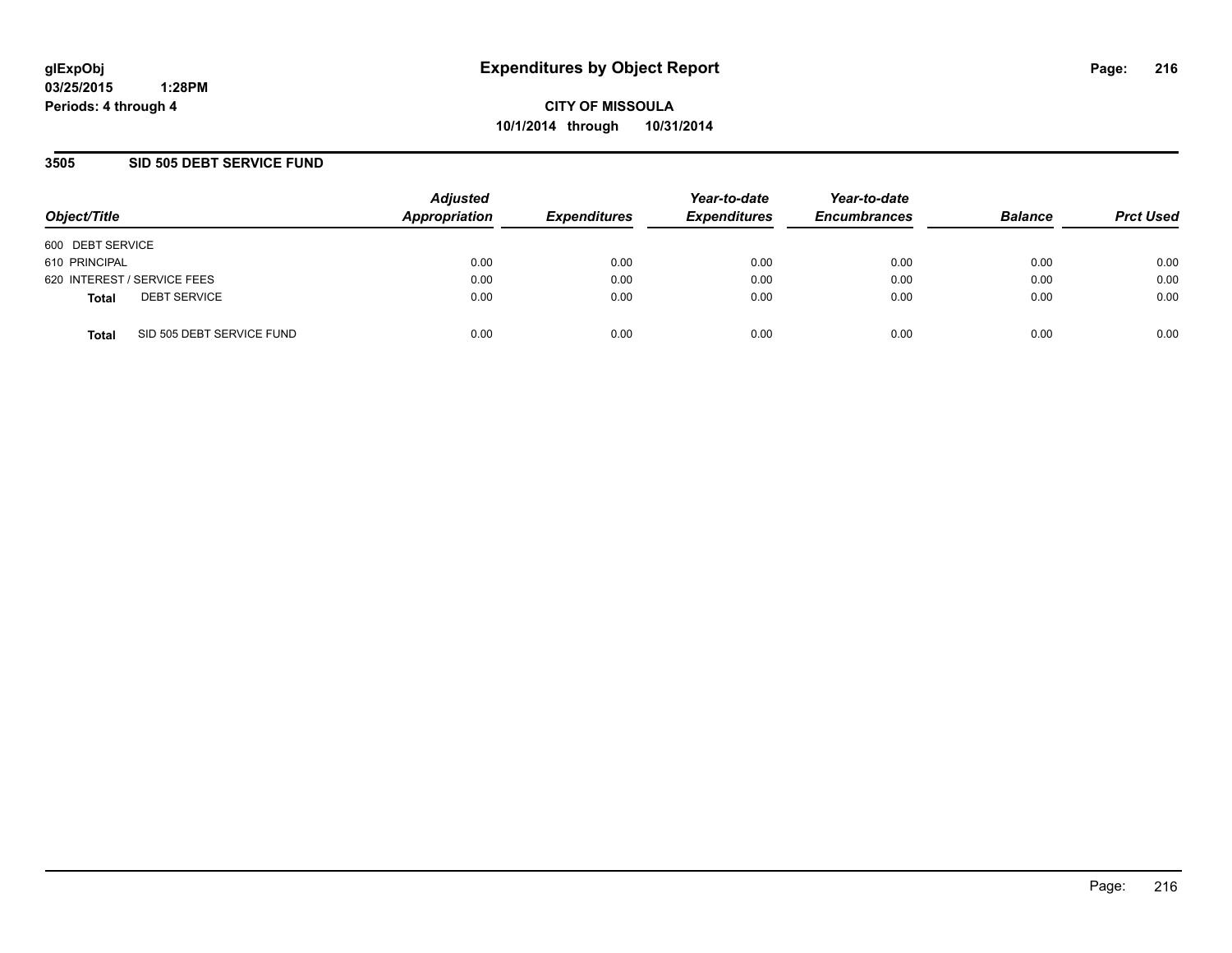#### **3506 SID 506 DEBT SERVICE FUND**

| Object/Title                        | <b>Adjusted</b><br><b>Appropriation</b> | <b>Expenditures</b> | Year-to-date<br><b>Expenditures</b> | Year-to-date<br><b>Encumbrances</b> | <b>Balance</b> | <b>Prct Used</b> |
|-------------------------------------|-----------------------------------------|---------------------|-------------------------------------|-------------------------------------|----------------|------------------|
| 600 DEBT SERVICE                    |                                         |                     |                                     |                                     |                |                  |
| 610 PRINCIPAL                       | 0.00                                    | 0.00                | 0.00                                | 0.00                                | 0.00           | 0.00             |
| 620 INTEREST / SERVICE FEES         | 0.00                                    | 0.00                | 0.00                                | 0.00                                | 0.00           | 0.00             |
| <b>DEBT SERVICE</b><br><b>Total</b> | 0.00                                    | 0.00                | 0.00                                | 0.00                                | 0.00           | 0.00             |
| NON-DEPARTMENTAL<br><b>Total</b>    | 0.00                                    | 0.00                | 0.00                                | 0.00                                | 0.00           | 0.00             |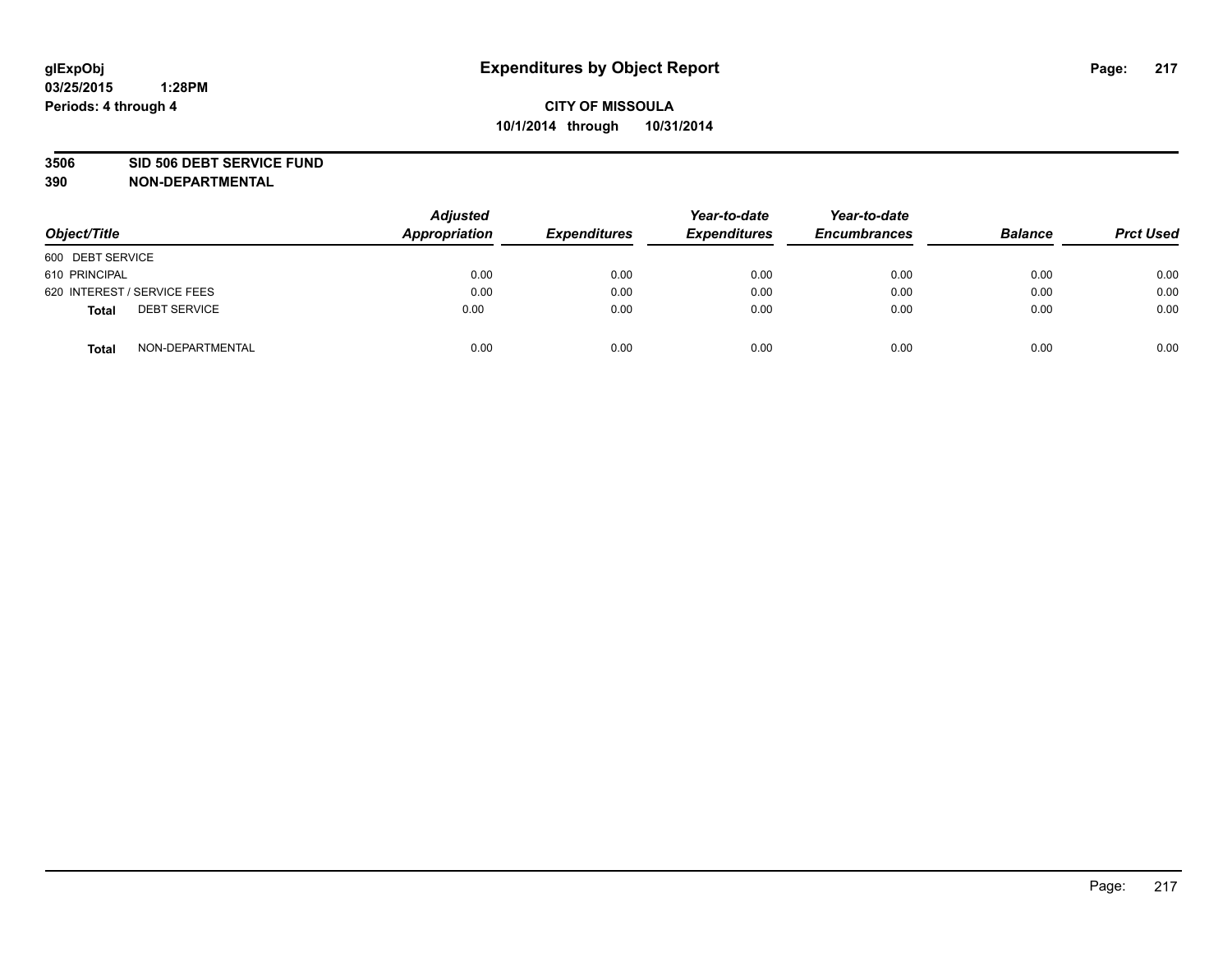**CITY OF MISSOULA 10/1/2014 through 10/31/2014**

### **3506 SID 506 DEBT SERVICE FUND**

| Object/Title                              | <b>Adjusted</b><br>Appropriation | <b>Expenditures</b> | Year-to-date<br><b>Expenditures</b> | Year-to-date<br><b>Encumbrances</b> | <b>Balance</b> | <b>Prct Used</b> |
|-------------------------------------------|----------------------------------|---------------------|-------------------------------------|-------------------------------------|----------------|------------------|
| 600 DEBT SERVICE                          |                                  |                     |                                     |                                     |                |                  |
| 610 PRINCIPAL                             | 0.00                             | 0.00                | 0.00                                | 0.00                                | 0.00           | 0.00             |
| 620 INTEREST / SERVICE FEES               | 0.00                             | 0.00                | 0.00                                | 0.00                                | 0.00           | 0.00             |
| <b>DEBT SERVICE</b><br><b>Total</b>       | 0.00                             | 0.00                | 0.00                                | 0.00                                | 0.00           | 0.00             |
| SID 506 DEBT SERVICE FUND<br><b>Total</b> | 0.00                             | 0.00                | 0.00                                | 0.00                                | 0.00           | 0.00             |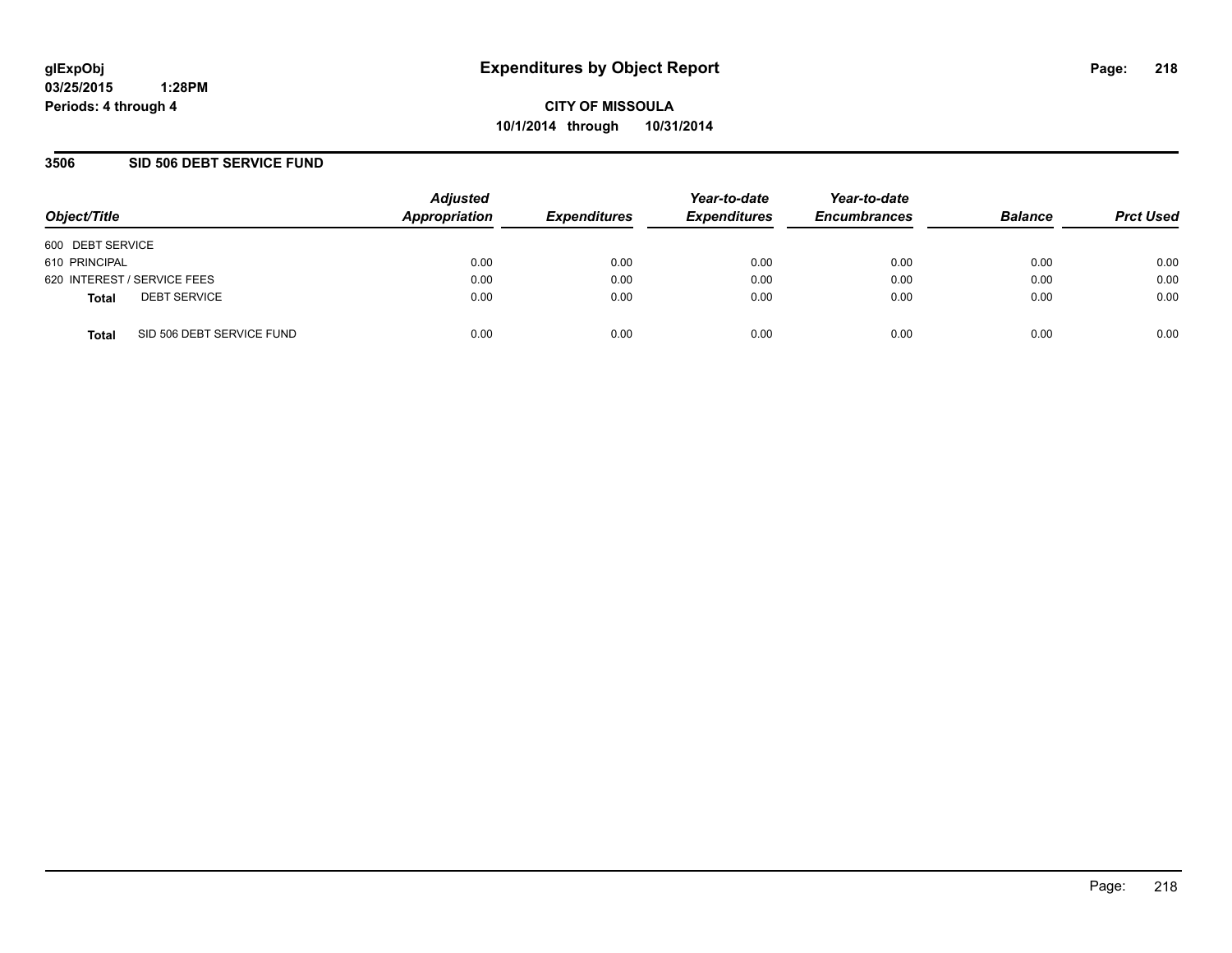#### **3510 SID 510 DEBT SERVICE FUND**

| Object/Title                 | <b>Adjusted</b><br><b>Appropriation</b> | <b>Expenditures</b> | Year-to-date<br><b>Expenditures</b> | Year-to-date<br><b>Encumbrances</b> | <b>Balance</b> | <b>Prct Used</b> |
|------------------------------|-----------------------------------------|---------------------|-------------------------------------|-------------------------------------|----------------|------------------|
| 600 DEBT SERVICE             |                                         |                     |                                     |                                     |                |                  |
| 610 PRINCIPAL                | 0.00                                    | 0.00                | 0.00                                | 0.00                                | 0.00           | 0.00             |
| 620 INTEREST / SERVICE FEES  | 0.00                                    | 0.00                | 0.00                                | 0.00                                | 0.00           | 0.00             |
| <b>DEBT SERVICE</b><br>Total | 0.00                                    | 0.00                | 0.00                                | 0.00                                | 0.00           | 0.00             |
| NON-DEPARTMENTAL<br>Total    | 0.00                                    | 0.00                | 0.00                                | 0.00                                | 0.00           | 0.00             |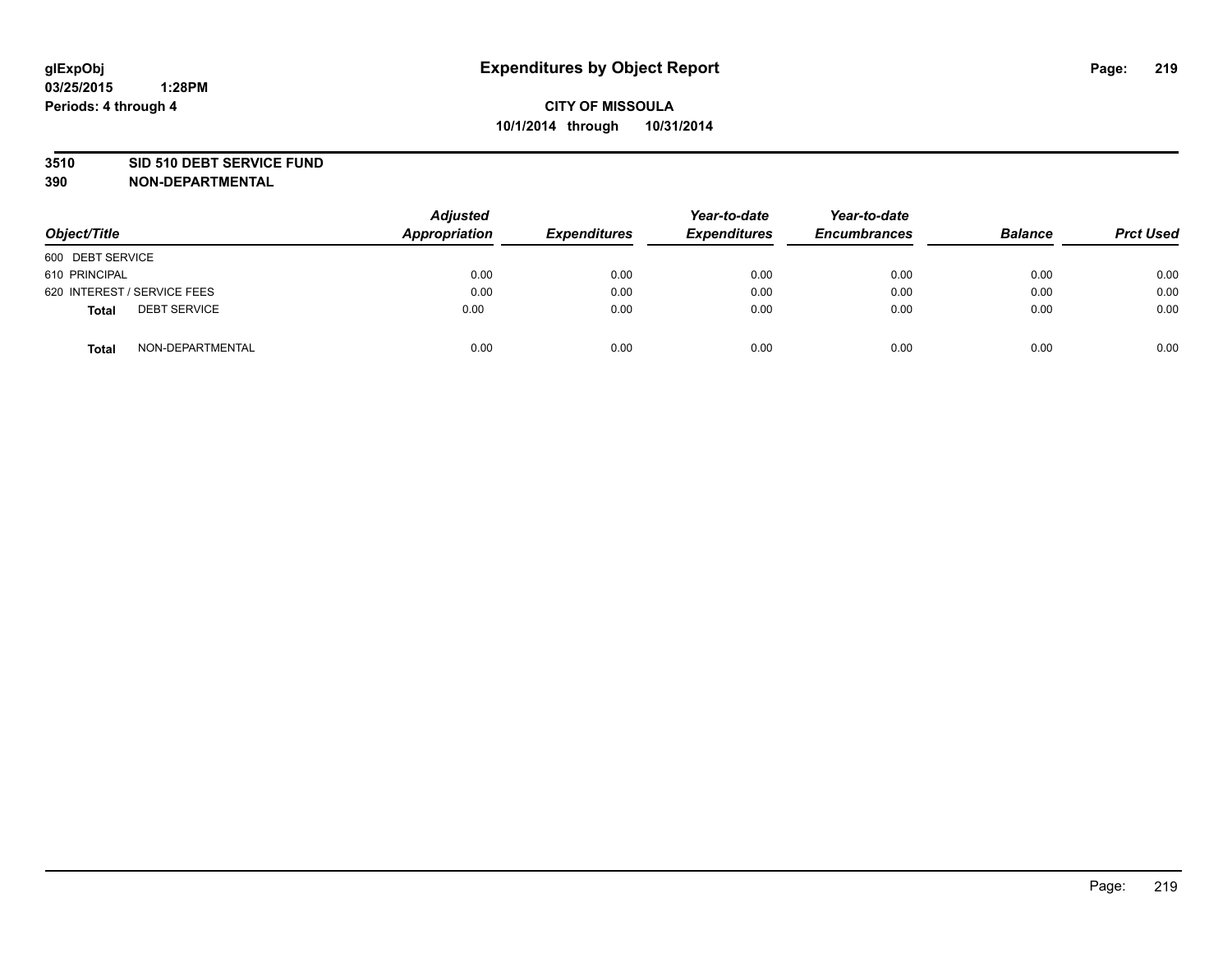**CITY OF MISSOULA 10/1/2014 through 10/31/2014**

### **3510 SID 510 DEBT SERVICE FUND**

| Object/Title                              | <b>Adjusted</b><br>Appropriation | <b>Expenditures</b> | Year-to-date<br><b>Expenditures</b> | Year-to-date<br><b>Encumbrances</b> | <b>Balance</b> | <b>Prct Used</b> |
|-------------------------------------------|----------------------------------|---------------------|-------------------------------------|-------------------------------------|----------------|------------------|
| 600 DEBT SERVICE                          |                                  |                     |                                     |                                     |                |                  |
| 610 PRINCIPAL                             | 0.00                             | 0.00                | 0.00                                | 0.00                                | 0.00           | 0.00             |
| 620 INTEREST / SERVICE FEES               | 0.00                             | 0.00                | 0.00                                | 0.00                                | 0.00           | 0.00             |
| <b>DEBT SERVICE</b><br><b>Total</b>       | 0.00                             | 0.00                | 0.00                                | 0.00                                | 0.00           | 0.00             |
| SID 510 DEBT SERVICE FUND<br><b>Total</b> | 0.00                             | 0.00                | 0.00                                | 0.00                                | 0.00           | 0.00             |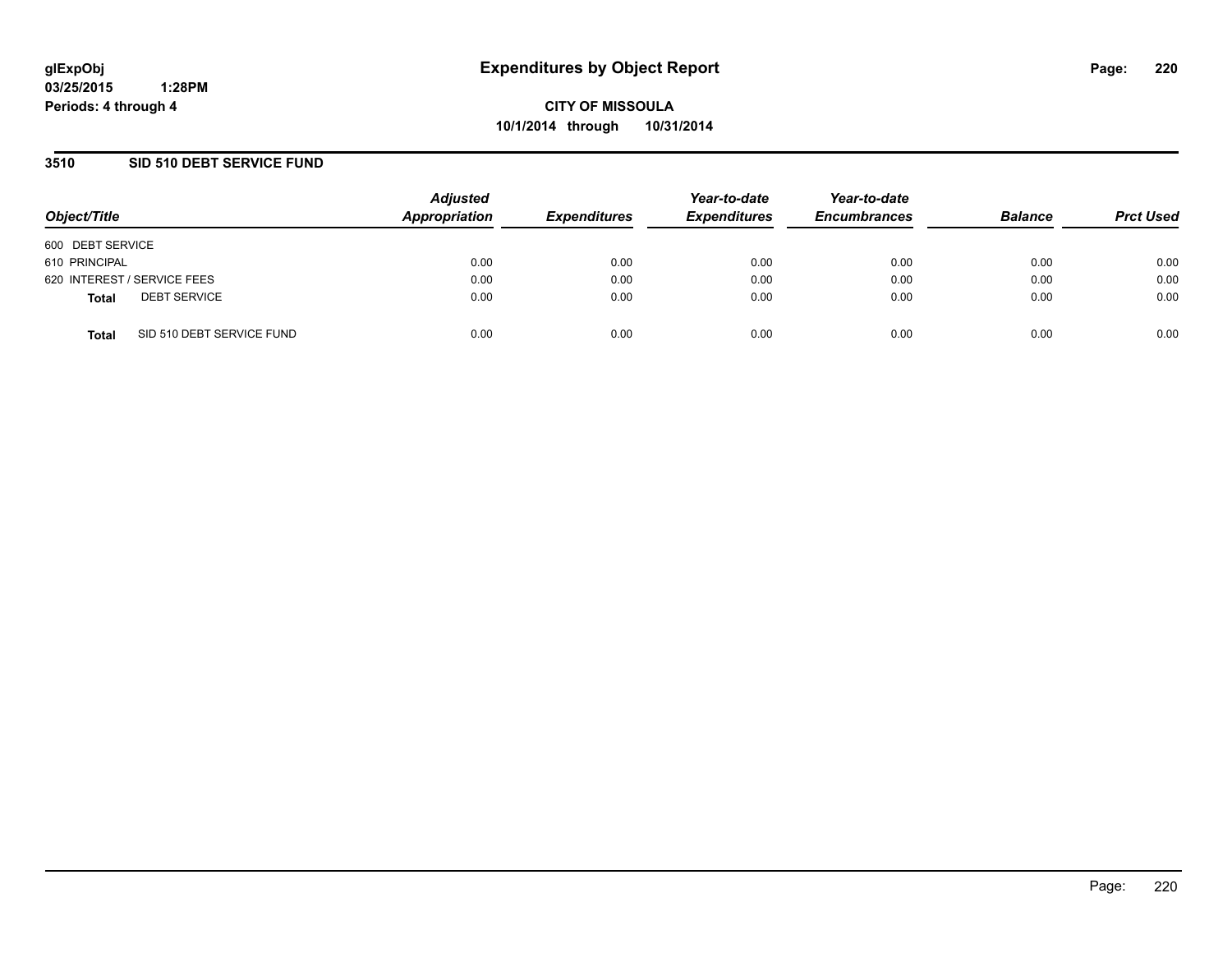#### **3511 SID 511 DEBT SERVICE FUND**

| Object/Title                 | Adjusted<br><b>Appropriation</b> | <b>Expenditures</b> | Year-to-date<br><b>Expenditures</b> | Year-to-date<br><b>Encumbrances</b> | <b>Balance</b> | <b>Prct Used</b> |
|------------------------------|----------------------------------|---------------------|-------------------------------------|-------------------------------------|----------------|------------------|
| 600 DEBT SERVICE             |                                  |                     |                                     |                                     |                |                  |
| 610 PRINCIPAL                | 0.00                             | 0.00                | 0.00                                | 0.00                                | 0.00           | 0.00             |
| 620 INTEREST / SERVICE FEES  | 0.00                             | 0.00                | 0.00                                | 0.00                                | 0.00           | 0.00             |
| <b>DEBT SERVICE</b><br>Total | 0.00                             | 0.00                | 0.00                                | 0.00                                | 0.00           | 0.00             |
| NON-DEPARTMENTAL<br>Total    | 0.00                             | 0.00                | 0.00                                | 0.00                                | 0.00           | 0.00             |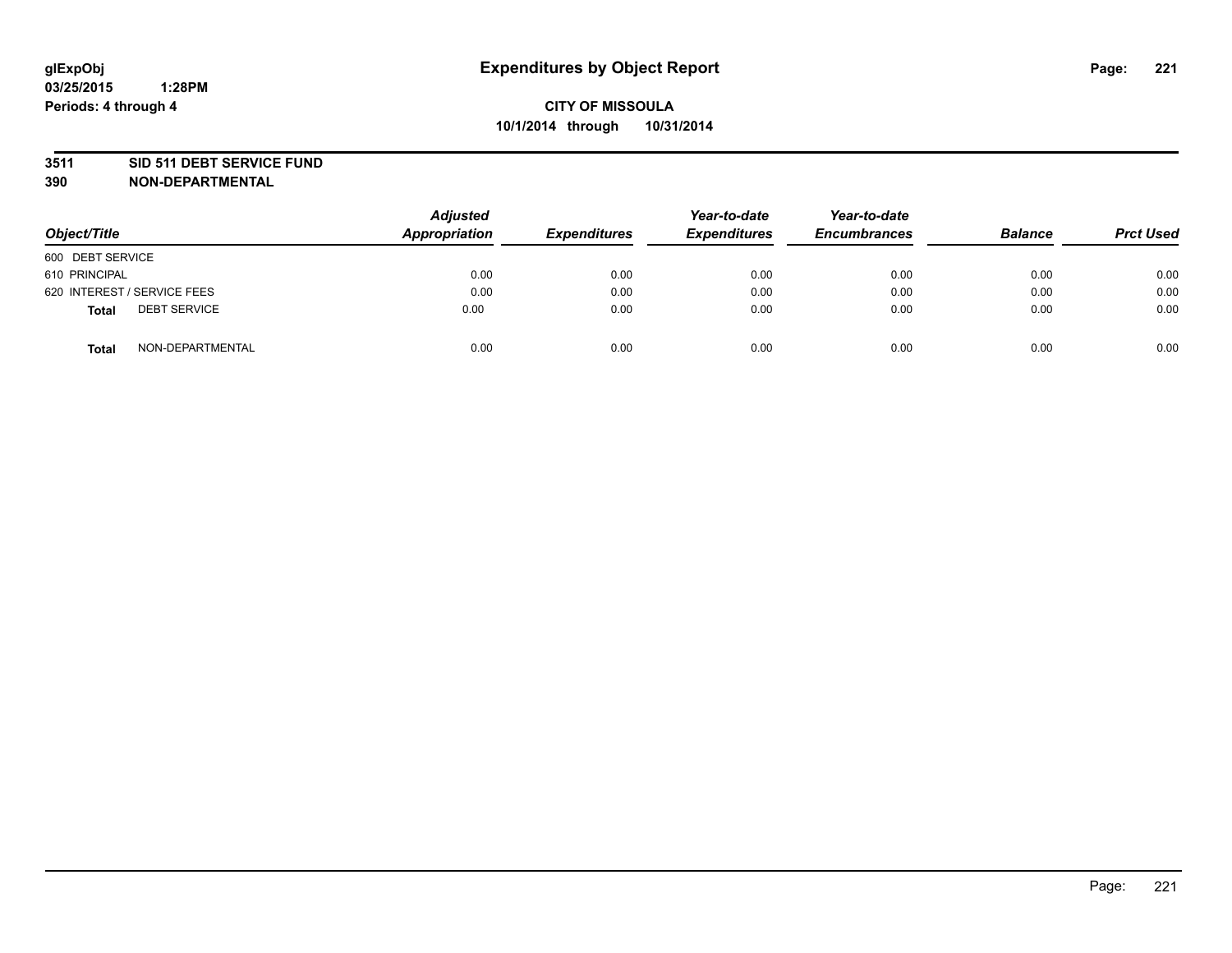**CITY OF MISSOULA 10/1/2014 through 10/31/2014**

### **3511 SID 511 DEBT SERVICE FUND**

| Object/Title                              | <b>Adjusted</b><br>Appropriation | <b>Expenditures</b> | Year-to-date<br><b>Expenditures</b> | Year-to-date<br><b>Encumbrances</b> | <b>Balance</b> | <b>Prct Used</b> |
|-------------------------------------------|----------------------------------|---------------------|-------------------------------------|-------------------------------------|----------------|------------------|
| 600 DEBT SERVICE                          |                                  |                     |                                     |                                     |                |                  |
| 610 PRINCIPAL                             | 0.00                             | 0.00                | 0.00                                | 0.00                                | 0.00           | 0.00             |
| 620 INTEREST / SERVICE FEES               | 0.00                             | 0.00                | 0.00                                | 0.00                                | 0.00           | 0.00             |
| <b>DEBT SERVICE</b><br><b>Total</b>       | 0.00                             | 0.00                | 0.00                                | 0.00                                | 0.00           | 0.00             |
| SID 511 DEBT SERVICE FUND<br><b>Total</b> | 0.00                             | 0.00                | 0.00                                | 0.00                                | 0.00           | 0.00             |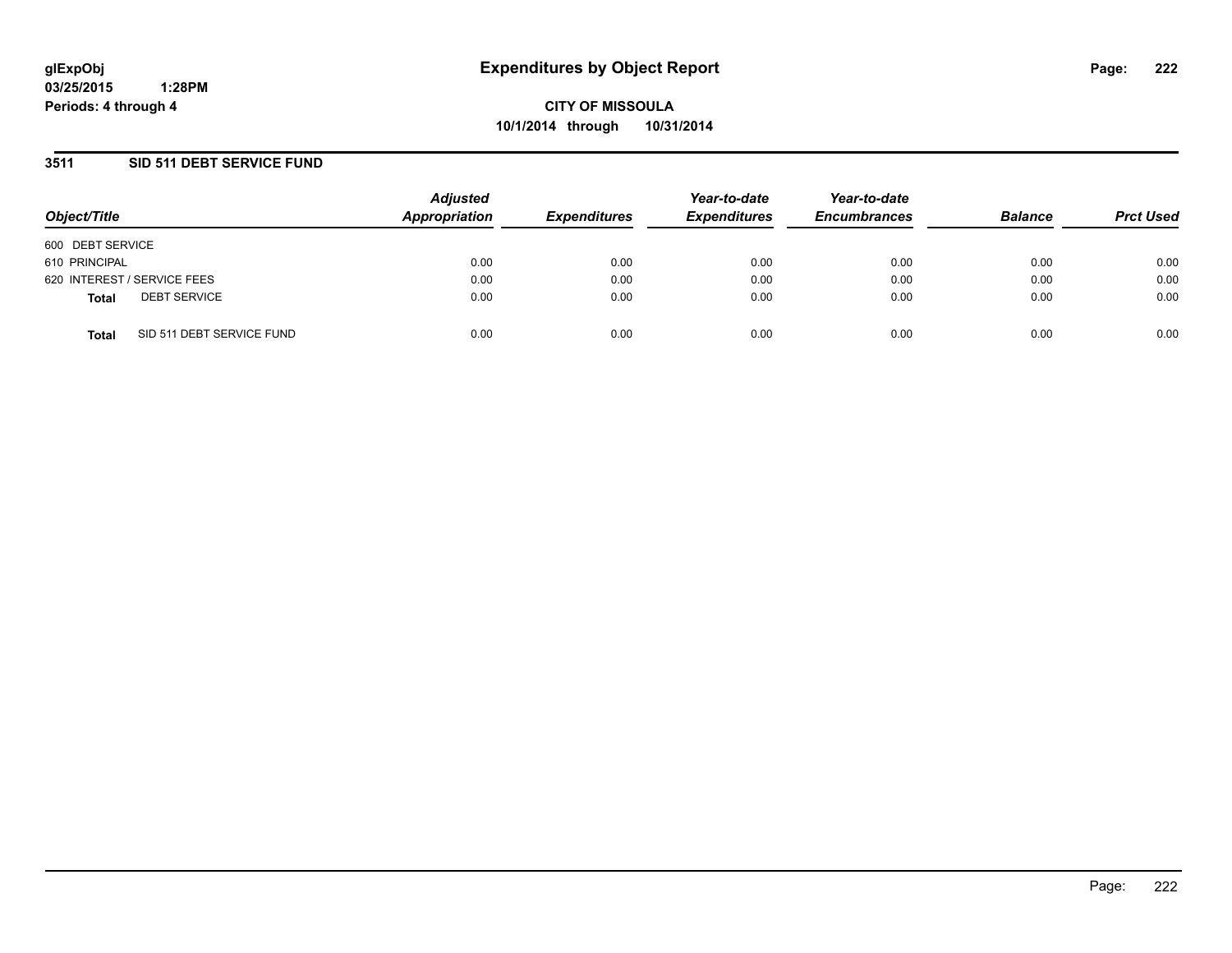#### **3512 SID 512 DEBT SERVICE FUND**

| Object/Title                        | <b>Adjusted</b><br>Appropriation | <b>Expenditures</b> | Year-to-date<br><b>Expenditures</b> | Year-to-date<br><b>Encumbrances</b> | <b>Balance</b> | <b>Prct Used</b> |
|-------------------------------------|----------------------------------|---------------------|-------------------------------------|-------------------------------------|----------------|------------------|
| 600 DEBT SERVICE                    |                                  |                     |                                     |                                     |                |                  |
| 610 PRINCIPAL                       | 74,175.00                        | 0.00                | 0.00                                | 0.00                                | 74.175.00      | 0.00             |
| 620 INTEREST / SERVICE FEES         | 7.118.00                         | 0.00                | 350.00                              | 0.00                                | 6.768.00       | 4.92             |
| <b>DEBT SERVICE</b><br><b>Total</b> | 81,293.00                        | 0.00                | 350.00                              | 0.00                                | 80,943.00      | 0.43             |
| NON-DEPARTMENTAL<br><b>Total</b>    | 81,293.00                        | 0.00                | 350.00                              | 0.00                                | 80,943.00      | 0.43             |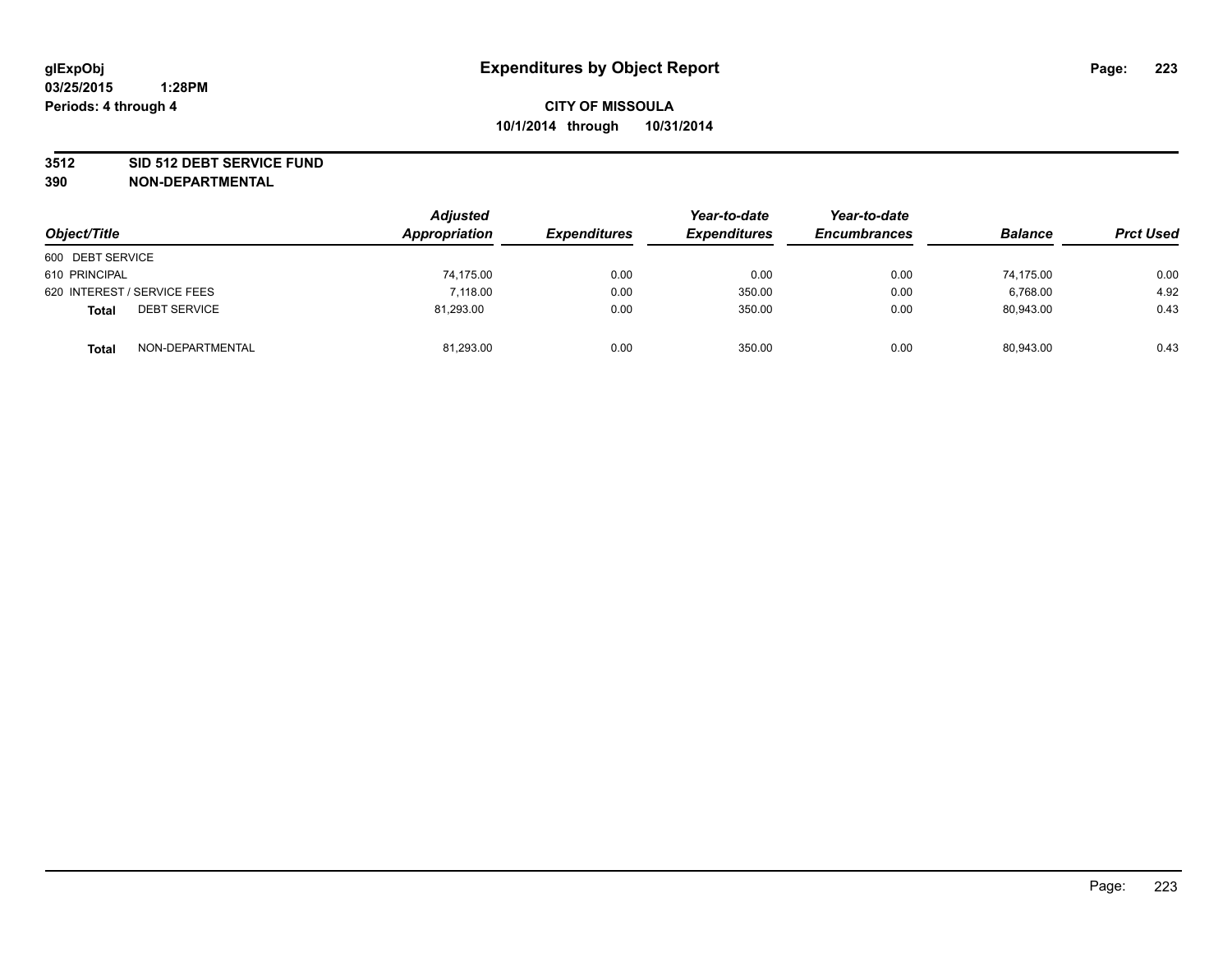### **3512 SID 512 DEBT SERVICE FUND**

| Object/Title                |                           | <b>Adjusted</b><br><b>Appropriation</b> | <b>Expenditures</b> | Year-to-date<br><b>Expenditures</b> | Year-to-date<br><b>Encumbrances</b> | <b>Balance</b> | <b>Prct Used</b> |
|-----------------------------|---------------------------|-----------------------------------------|---------------------|-------------------------------------|-------------------------------------|----------------|------------------|
| 600 DEBT SERVICE            |                           |                                         |                     |                                     |                                     |                |                  |
| 610 PRINCIPAL               |                           | 74,175.00                               | 0.00                | 0.00                                | 0.00                                | 74,175.00      | 0.00             |
| 620 INTEREST / SERVICE FEES |                           | 7.118.00                                | 0.00                | 350.00                              | 0.00                                | 6,768.00       | 4.92             |
| <b>Total</b>                | <b>DEBT SERVICE</b>       | 81,293.00                               | 0.00                | 350.00                              | 0.00                                | 80.943.00      | 0.43             |
| <b>Total</b>                | SID 512 DEBT SERVICE FUND | 81.293.00                               | 0.00                | 350.00                              | 0.00                                | 80.943.00      | 0.43             |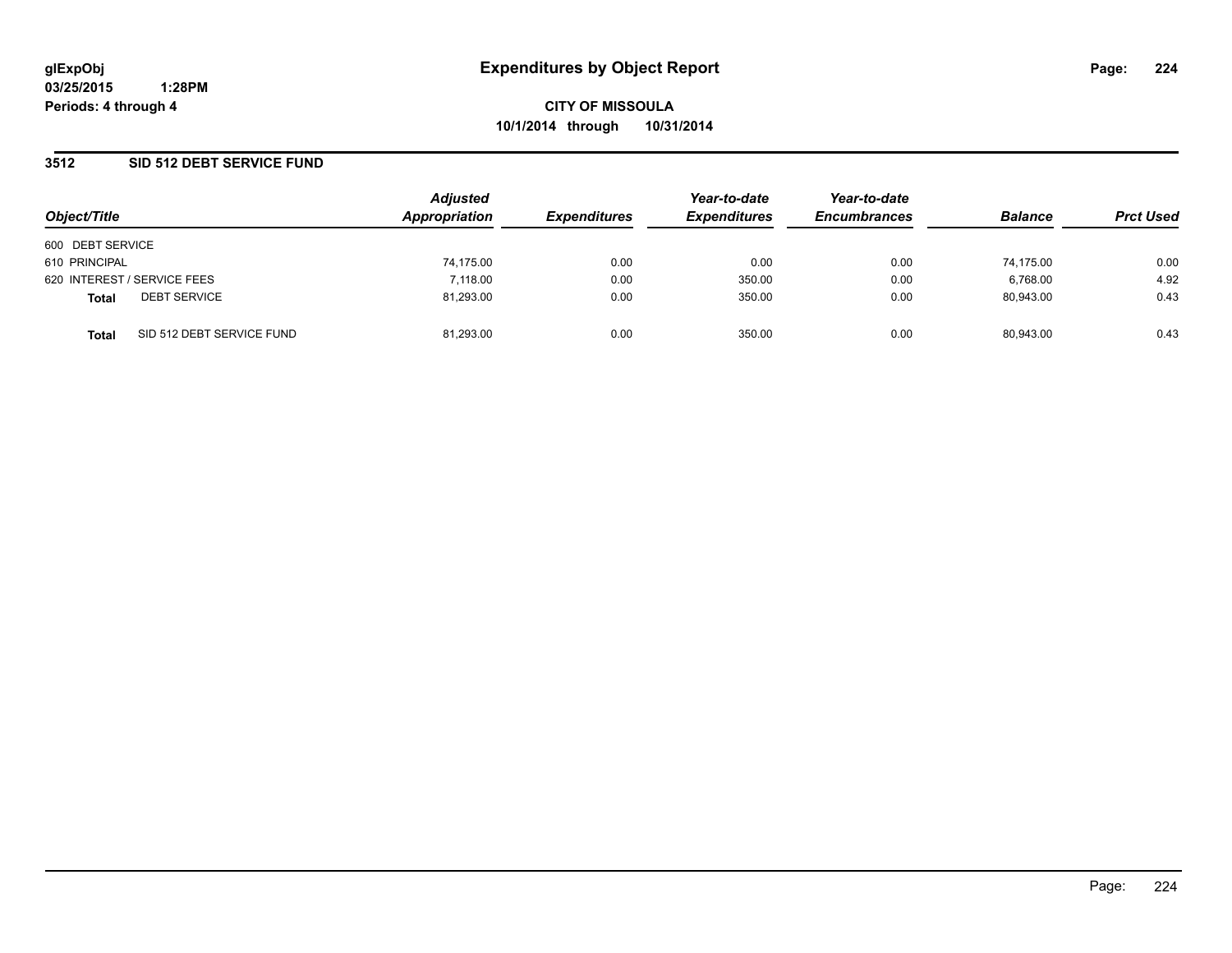#### **3513 SID 513 DEBT SERVICE FUND**

#### **280 PUBLIC WORKS ADMIN/ENGINEERING**

| Object/Title                            | <b>Adjusted</b><br>Appropriation | <b>Expenditures</b> | Year-to-date<br><b>Expenditures</b> | Year-to-date<br><b>Encumbrances</b> | <b>Balance</b> | <b>Prct Used</b> |
|-----------------------------------------|----------------------------------|---------------------|-------------------------------------|-------------------------------------|----------------|------------------|
| 800 OTHER OBJECTS                       |                                  |                     |                                     |                                     |                |                  |
| 820 TRANSFERS TO OTHER FUNDS            | 0.00                             | 0.00                | 0.00                                | 0.00                                | 0.00           | 0.00             |
| OTHER OBJECTS<br>Total                  | 0.00                             | 0.00                | 0.00                                | 0.00                                | 0.00           | 0.00             |
| PUBLIC WORKS ADMIN/ENGINEERING<br>Total | 0.00                             | 0.00                | 0.00                                | 0.00                                | 0.00           | 0.00             |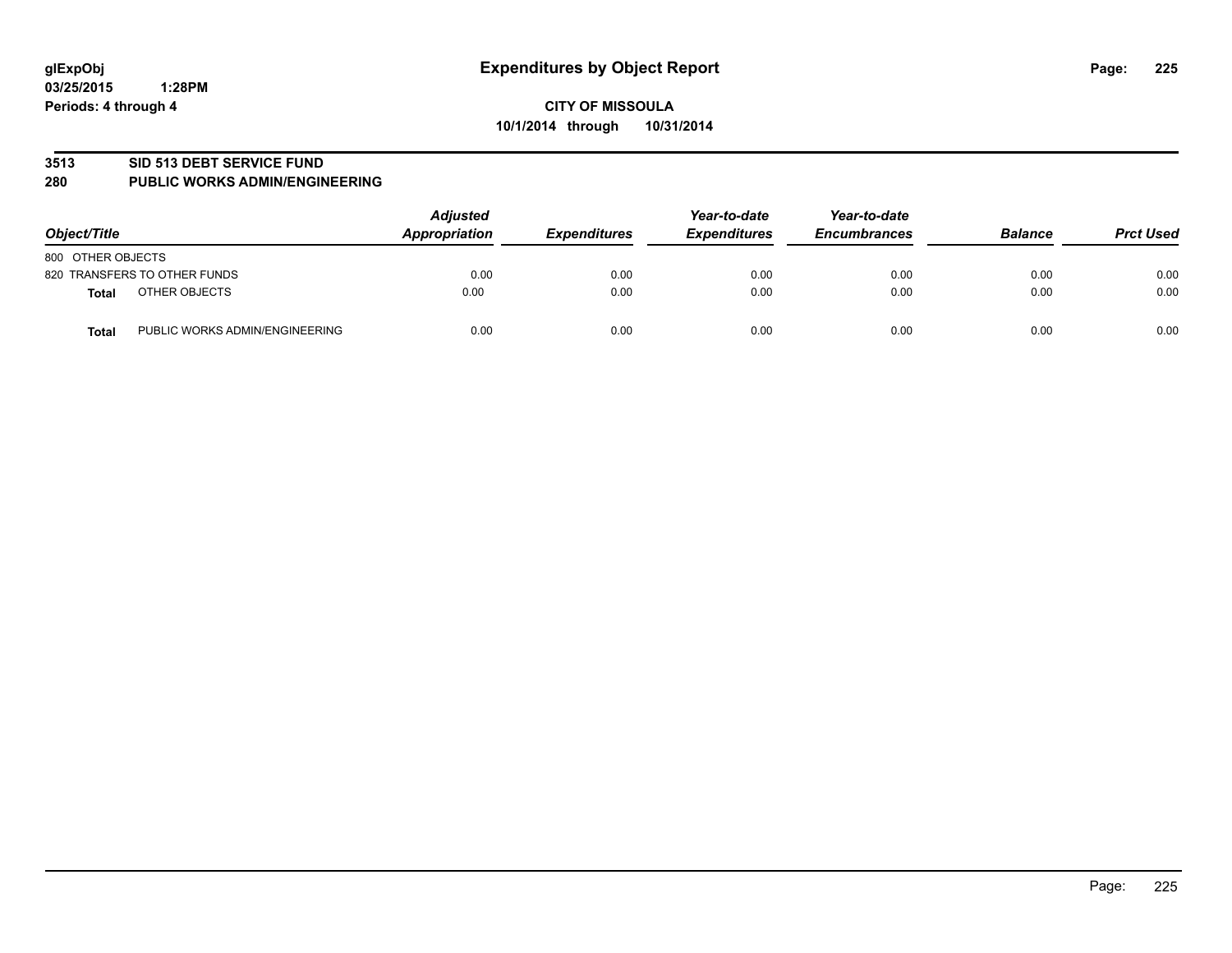#### **3513 SID 513 DEBT SERVICE FUND**

|                                     | <b>Adjusted</b>      |                     | Year-to-date        | Year-to-date        |                |                  |
|-------------------------------------|----------------------|---------------------|---------------------|---------------------|----------------|------------------|
| Object/Title                        | <b>Appropriation</b> | <b>Expenditures</b> | <b>Expenditures</b> | <b>Encumbrances</b> | <b>Balance</b> | <b>Prct Used</b> |
| 600 DEBT SERVICE                    |                      |                     |                     |                     |                |                  |
| 610 PRINCIPAL                       | 0.00                 | 0.00                | 0.00                | 0.00                | 0.00           | 0.00             |
| 620 INTEREST / SERVICE FEES         | 0.00                 | 0.00                | 0.00                | 0.00                | 0.00           | 0.00             |
| <b>DEBT SERVICE</b><br><b>Total</b> | 0.00                 | 0.00                | 0.00                | 0.00                | 0.00           | 0.00             |
| 800 OTHER OBJECTS                   |                      |                     |                     |                     |                |                  |
| 820 TRANSFERS TO OTHER FUNDS        | 0.00                 | 0.00                | 0.00                | 0.00                | 0.00           | 0.00             |
| OTHER OBJECTS<br><b>Total</b>       | 0.00                 | 0.00                | 0.00                | 0.00                | 0.00           | 0.00             |
| NON-DEPARTMENTAL<br>Total           | 0.00                 | 0.00                | 0.00                | 0.00                | 0.00           | 0.00             |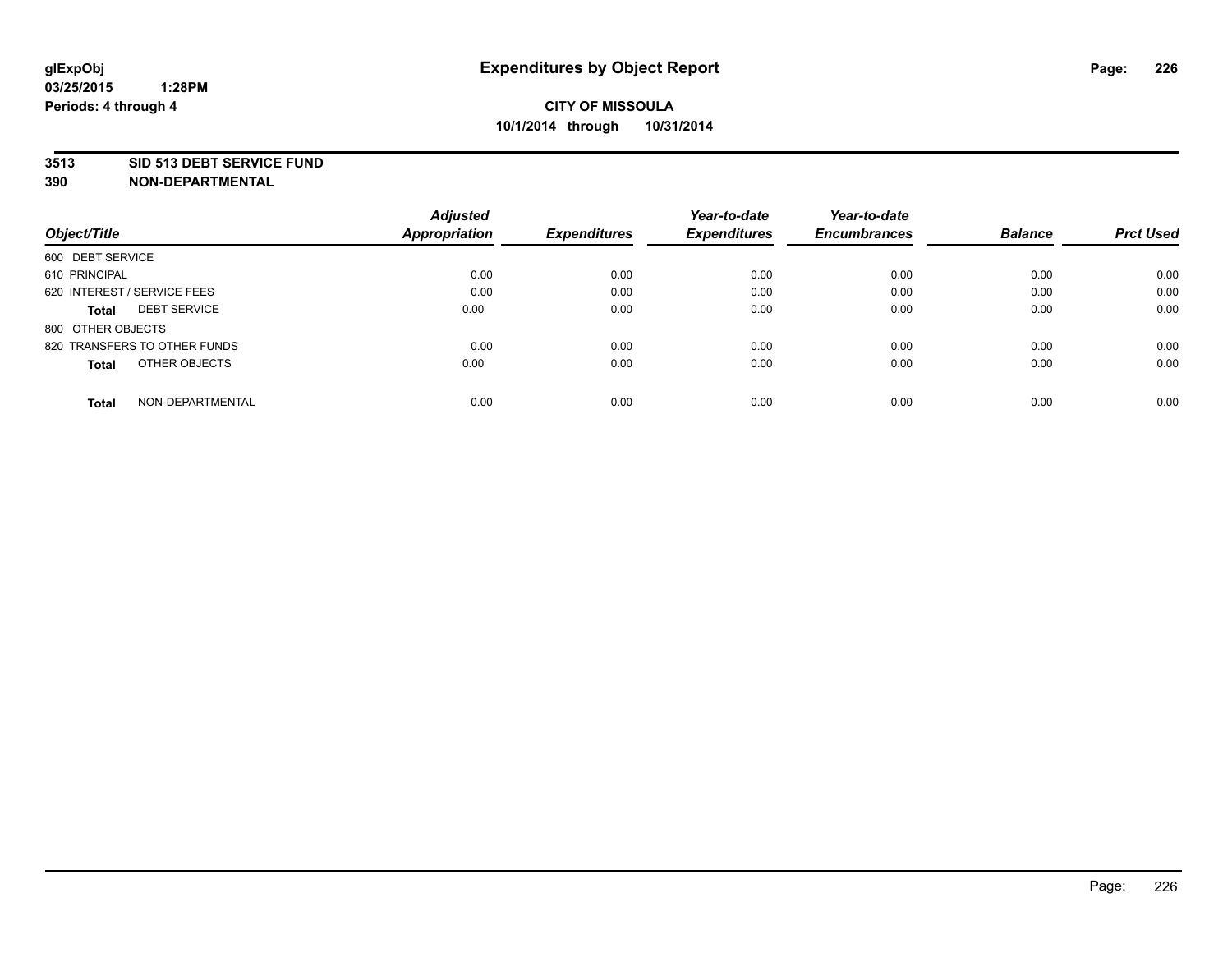### **3513 SID 513 DEBT SERVICE FUND**

| Object/Title                |                              | <b>Adjusted</b><br>Appropriation | <b>Expenditures</b> | Year-to-date<br><b>Expenditures</b> | Year-to-date<br><b>Encumbrances</b> | <b>Balance</b> | <b>Prct Used</b> |
|-----------------------------|------------------------------|----------------------------------|---------------------|-------------------------------------|-------------------------------------|----------------|------------------|
| 600 DEBT SERVICE            |                              |                                  |                     |                                     |                                     |                |                  |
| 610 PRINCIPAL               |                              | 0.00                             | 0.00                | 0.00                                | 0.00                                | 0.00           | 0.00             |
| 620 INTEREST / SERVICE FEES |                              | 0.00                             | 0.00                | 0.00                                | 0.00                                | 0.00           | 0.00             |
| <b>Total</b>                | <b>DEBT SERVICE</b>          | 0.00                             | 0.00                | 0.00                                | 0.00                                | 0.00           | 0.00             |
| 800 OTHER OBJECTS           |                              |                                  |                     |                                     |                                     |                |                  |
|                             | 820 TRANSFERS TO OTHER FUNDS | 0.00                             | 0.00                | 0.00                                | 0.00                                | 0.00           | 0.00             |
| <b>Total</b>                | OTHER OBJECTS                | 0.00                             | 0.00                | 0.00                                | 0.00                                | 0.00           | 0.00             |
| <b>Total</b>                | SID 513 DEBT SERVICE FUND    | 0.00                             | 0.00                | 0.00                                | 0.00                                | 0.00           | 0.00             |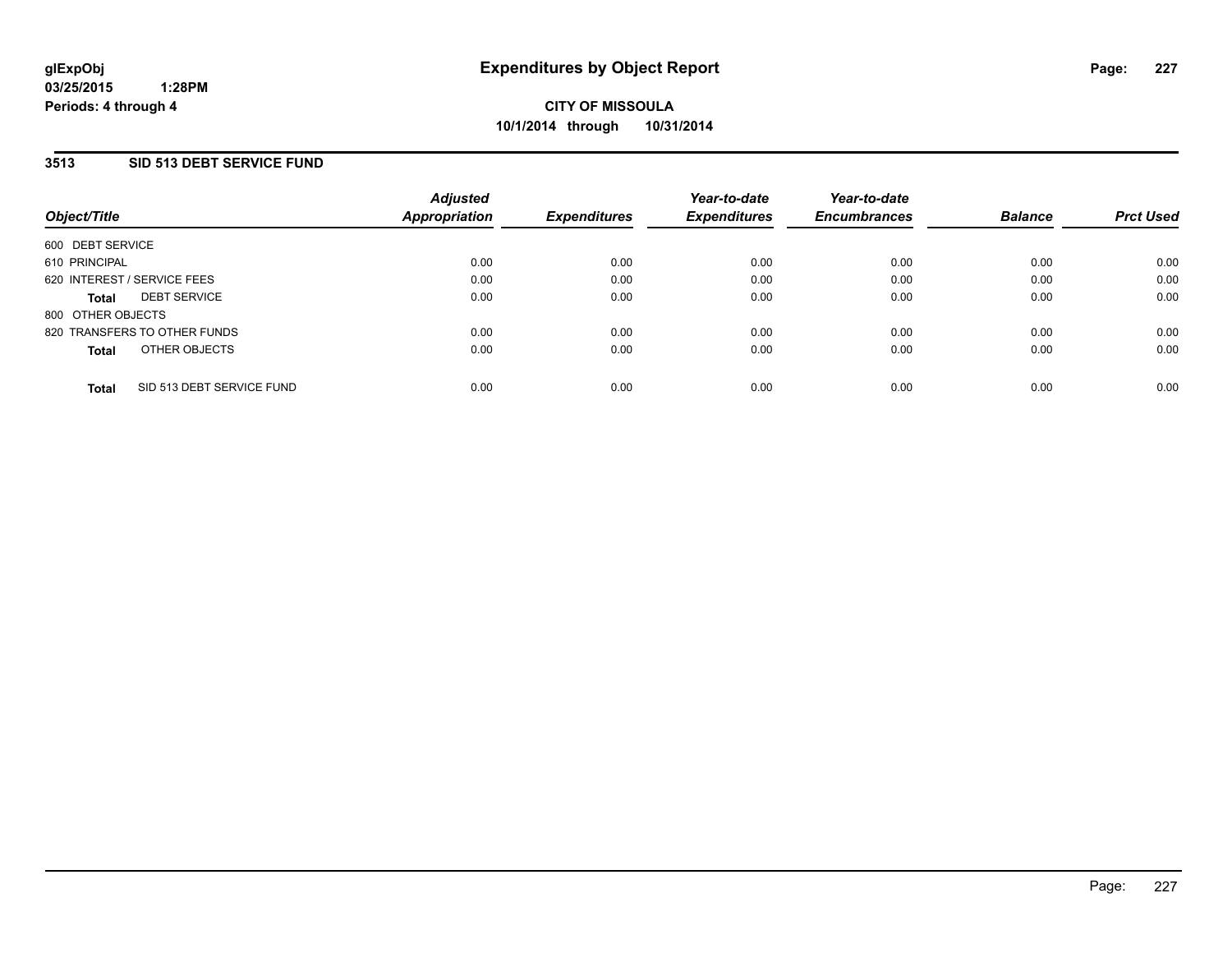#### **3514 SID 514 DEBT SERVICE FUND**

| Object/Title                 | <b>Adjusted</b><br><b>Appropriation</b> | <b>Expenditures</b> | Year-to-date<br><b>Expenditures</b> | Year-to-date<br><b>Encumbrances</b> | <b>Balance</b> | <b>Prct Used</b> |
|------------------------------|-----------------------------------------|---------------------|-------------------------------------|-------------------------------------|----------------|------------------|
| 600 DEBT SERVICE             |                                         |                     |                                     |                                     |                |                  |
| 610 PRINCIPAL                | 0.00                                    | 0.00                | 0.00                                | 0.00                                | 0.00           | 0.00             |
| 620 INTEREST / SERVICE FEES  | 0.00                                    | 0.00                | 0.00                                | 0.00                                | 0.00           | 0.00             |
| <b>DEBT SERVICE</b><br>Total | 0.00                                    | 0.00                | 0.00                                | 0.00                                | 0.00           | 0.00             |
| NON-DEPARTMENTAL<br>Total    | 0.00                                    | 0.00                | 0.00                                | 0.00                                | 0.00           | 0.00             |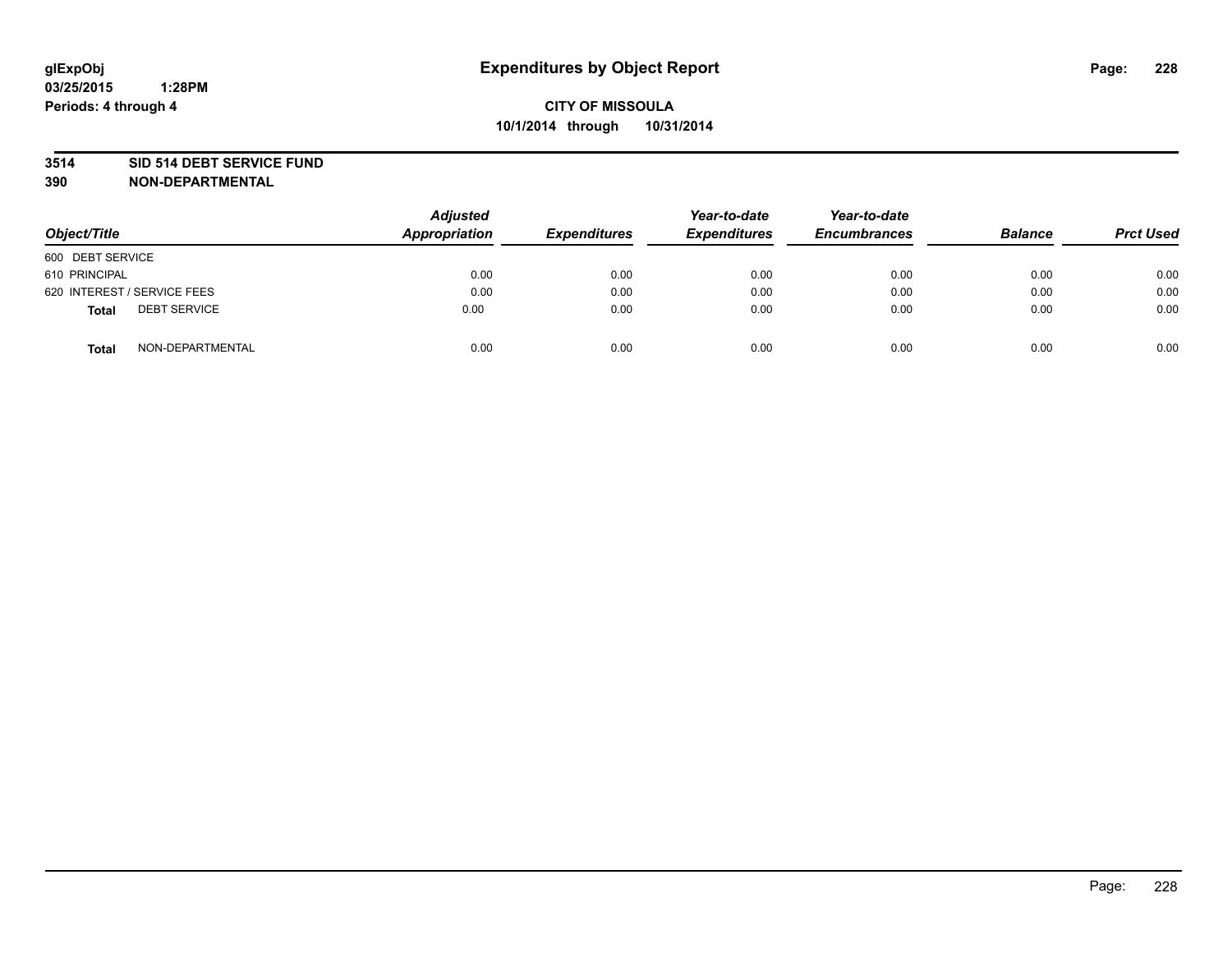**CITY OF MISSOULA 10/1/2014 through 10/31/2014**

### **3514 SID 514 DEBT SERVICE FUND**

| Object/Title                              | <b>Adjusted</b><br>Appropriation | <b>Expenditures</b> | Year-to-date<br><b>Expenditures</b> | Year-to-date<br><b>Encumbrances</b> | <b>Balance</b> | <b>Prct Used</b> |
|-------------------------------------------|----------------------------------|---------------------|-------------------------------------|-------------------------------------|----------------|------------------|
| 600 DEBT SERVICE                          |                                  |                     |                                     |                                     |                |                  |
| 610 PRINCIPAL                             | 0.00                             | 0.00                | 0.00                                | 0.00                                | 0.00           | 0.00             |
| 620 INTEREST / SERVICE FEES               | 0.00                             | 0.00                | 0.00                                | 0.00                                | 0.00           | 0.00             |
| <b>DEBT SERVICE</b><br><b>Total</b>       | 0.00                             | 0.00                | 0.00                                | 0.00                                | 0.00           | 0.00             |
| SID 514 DEBT SERVICE FUND<br><b>Total</b> | 0.00                             | 0.00                | 0.00                                | 0.00                                | 0.00           | 0.00             |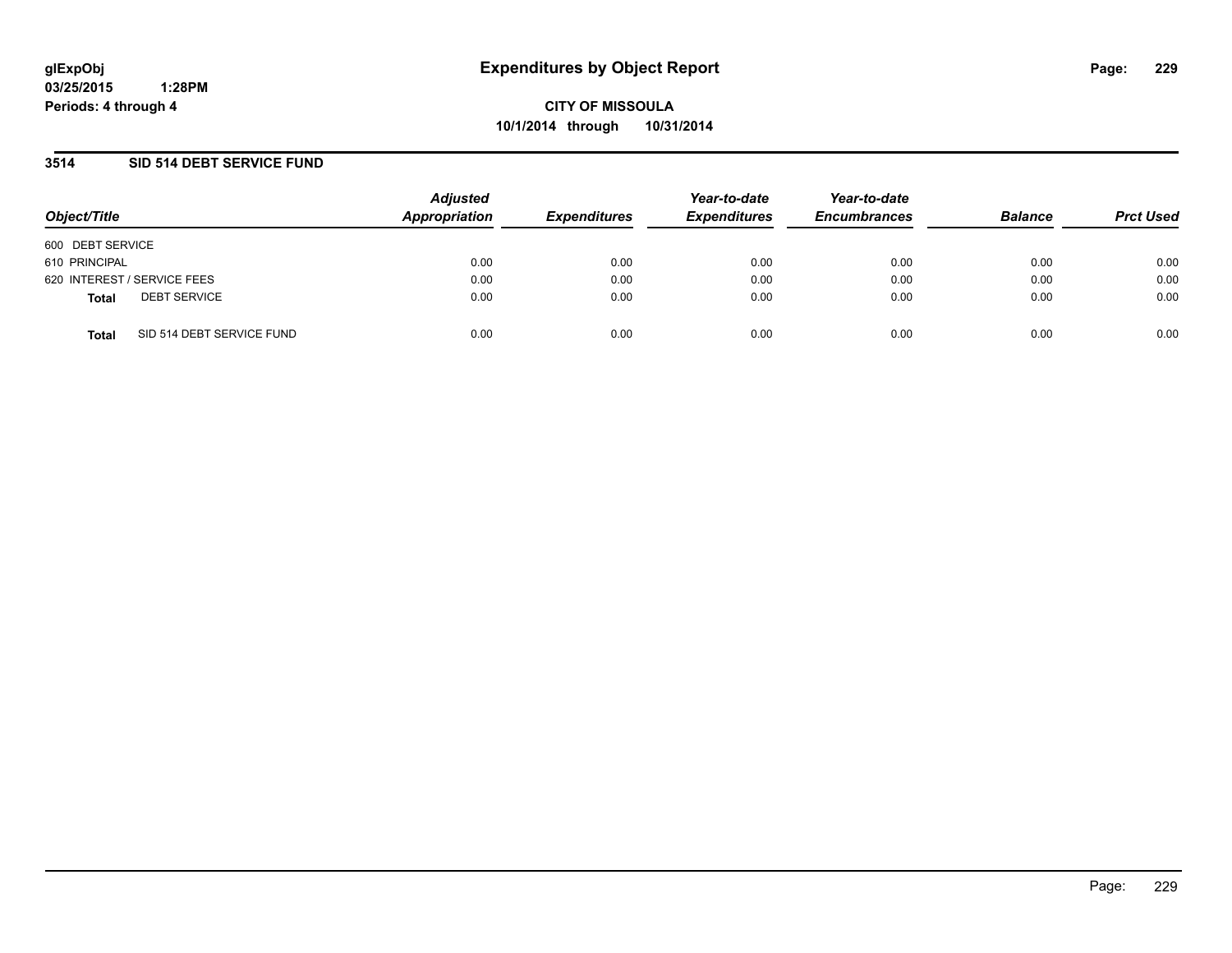#### **3515 SID 515 DEBT SERVICE FUND**

|                                     | <b>Adjusted</b>      |                     | Year-to-date        | Year-to-date        |                |                  |
|-------------------------------------|----------------------|---------------------|---------------------|---------------------|----------------|------------------|
| Object/Title                        | <b>Appropriation</b> | <b>Expenditures</b> | <b>Expenditures</b> | <b>Encumbrances</b> | <b>Balance</b> | <b>Prct Used</b> |
| 600 DEBT SERVICE                    |                      |                     |                     |                     |                |                  |
| 610 PRINCIPAL                       | 0.00                 | 0.00                | 0.00                | 0.00                | 0.00           | 0.00             |
| 620 INTEREST / SERVICE FEES         | 0.00                 | 0.00                | 0.00                | 0.00                | 0.00           | 0.00             |
| <b>DEBT SERVICE</b><br><b>Total</b> | 0.00                 | 0.00                | 0.00                | 0.00                | 0.00           | 0.00             |
| 800 OTHER OBJECTS                   |                      |                     |                     |                     |                |                  |
| 820 TRANSFERS TO OTHER FUNDS        | 0.00                 | 0.00                | 0.00                | 0.00                | 0.00           | 0.00             |
| OTHER OBJECTS<br><b>Total</b>       | 0.00                 | 0.00                | 0.00                | 0.00                | 0.00           | 0.00             |
| NON-DEPARTMENTAL<br>Total           | 0.00                 | 0.00                | 0.00                | 0.00                | 0.00           | 0.00             |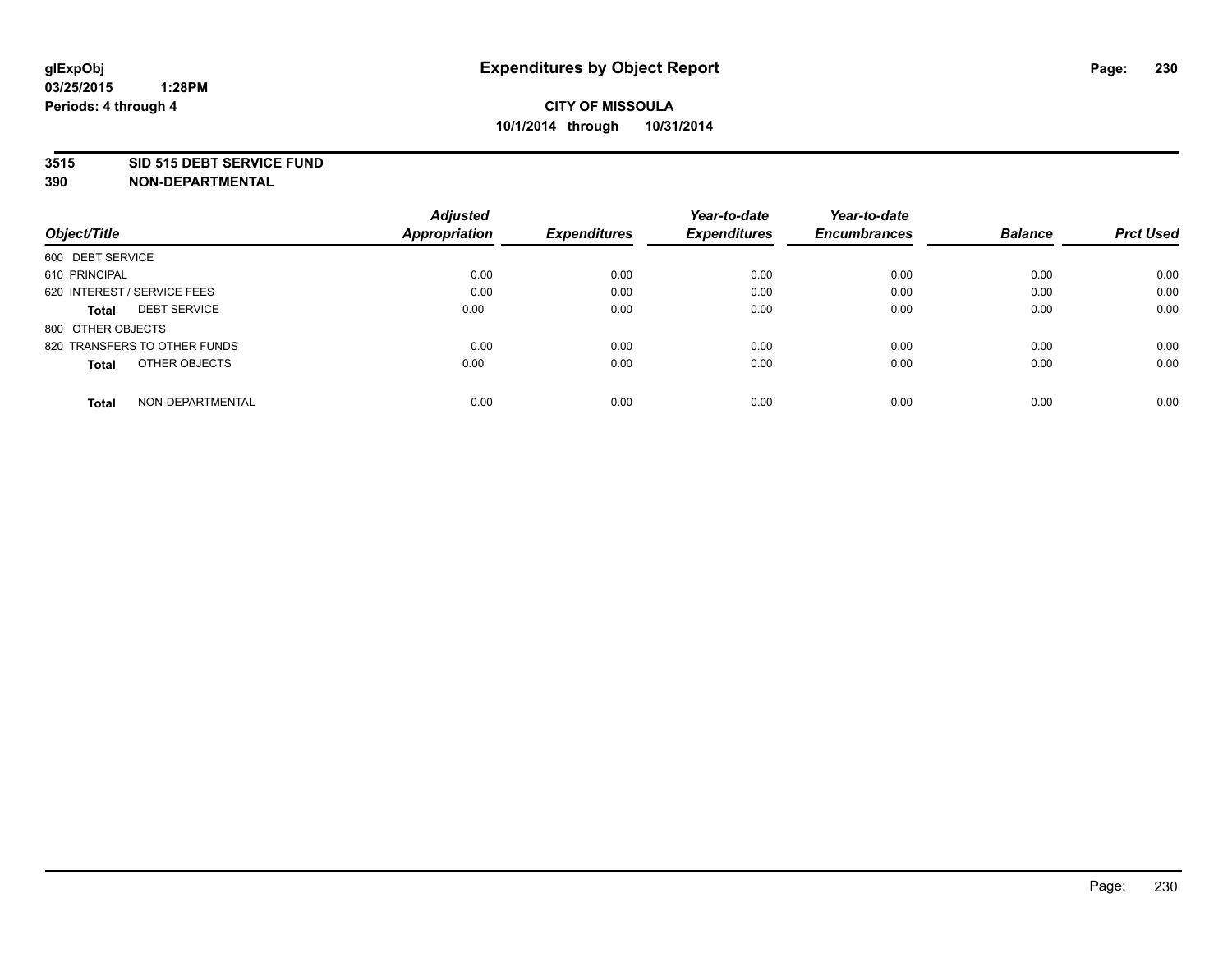### **3515 SID 515 DEBT SERVICE FUND**

| Object/Title      |                              | <b>Adjusted</b><br><b>Appropriation</b> | <b>Expenditures</b> | Year-to-date<br><b>Expenditures</b> | Year-to-date<br><b>Encumbrances</b> | <b>Balance</b> | <b>Prct Used</b> |
|-------------------|------------------------------|-----------------------------------------|---------------------|-------------------------------------|-------------------------------------|----------------|------------------|
| 600 DEBT SERVICE  |                              |                                         |                     |                                     |                                     |                |                  |
| 610 PRINCIPAL     |                              | 0.00                                    | 0.00                | 0.00                                | 0.00                                | 0.00           | 0.00             |
|                   | 620 INTEREST / SERVICE FEES  | 0.00                                    | 0.00                | 0.00                                | 0.00                                | 0.00           | 0.00             |
| <b>Total</b>      | <b>DEBT SERVICE</b>          | 0.00                                    | 0.00                | 0.00                                | 0.00                                | 0.00           | 0.00             |
| 800 OTHER OBJECTS |                              |                                         |                     |                                     |                                     |                |                  |
|                   | 820 TRANSFERS TO OTHER FUNDS | 0.00                                    | 0.00                | 0.00                                | 0.00                                | 0.00           | 0.00             |
| <b>Total</b>      | OTHER OBJECTS                | 0.00                                    | 0.00                | 0.00                                | 0.00                                | 0.00           | 0.00             |
| <b>Total</b>      | SID 515 DEBT SERVICE FUND    | 0.00                                    | 0.00                | 0.00                                | 0.00                                | 0.00           | 0.00             |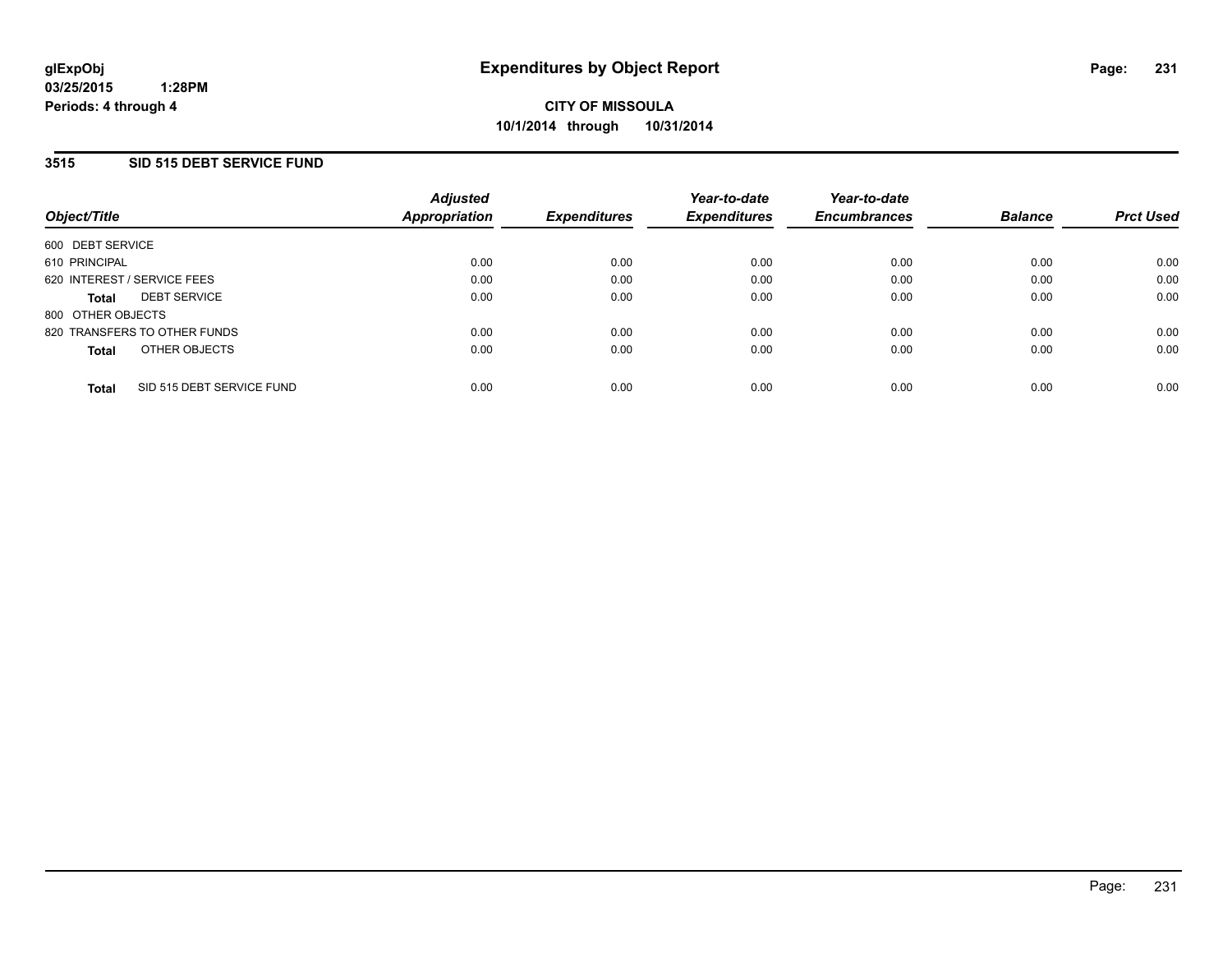#### **3517 SID 517 DEBT SERVICE FUND**

| Object/Title                        | <b>Adjusted</b><br><b>Appropriation</b> | <b>Expenditures</b> | Year-to-date<br><b>Expenditures</b> | Year-to-date<br><b>Encumbrances</b> | <b>Balance</b> | <b>Prct Used</b> |
|-------------------------------------|-----------------------------------------|---------------------|-------------------------------------|-------------------------------------|----------------|------------------|
| 600 DEBT SERVICE                    |                                         |                     |                                     |                                     |                |                  |
| 610 PRINCIPAL                       | 0.00                                    | 0.00                | 0.00                                | 0.00                                | 0.00           | 0.00             |
| 620 INTEREST / SERVICE FEES         | 0.00                                    | 0.00                | 0.00                                | 0.00                                | 0.00           | 0.00             |
| <b>DEBT SERVICE</b><br><b>Total</b> | 0.00                                    | 0.00                | 0.00                                | 0.00                                | 0.00           | 0.00             |
| NON-DEPARTMENTAL<br><b>Total</b>    | 0.00                                    | 0.00                | 0.00                                | 0.00                                | 0.00           | 0.00             |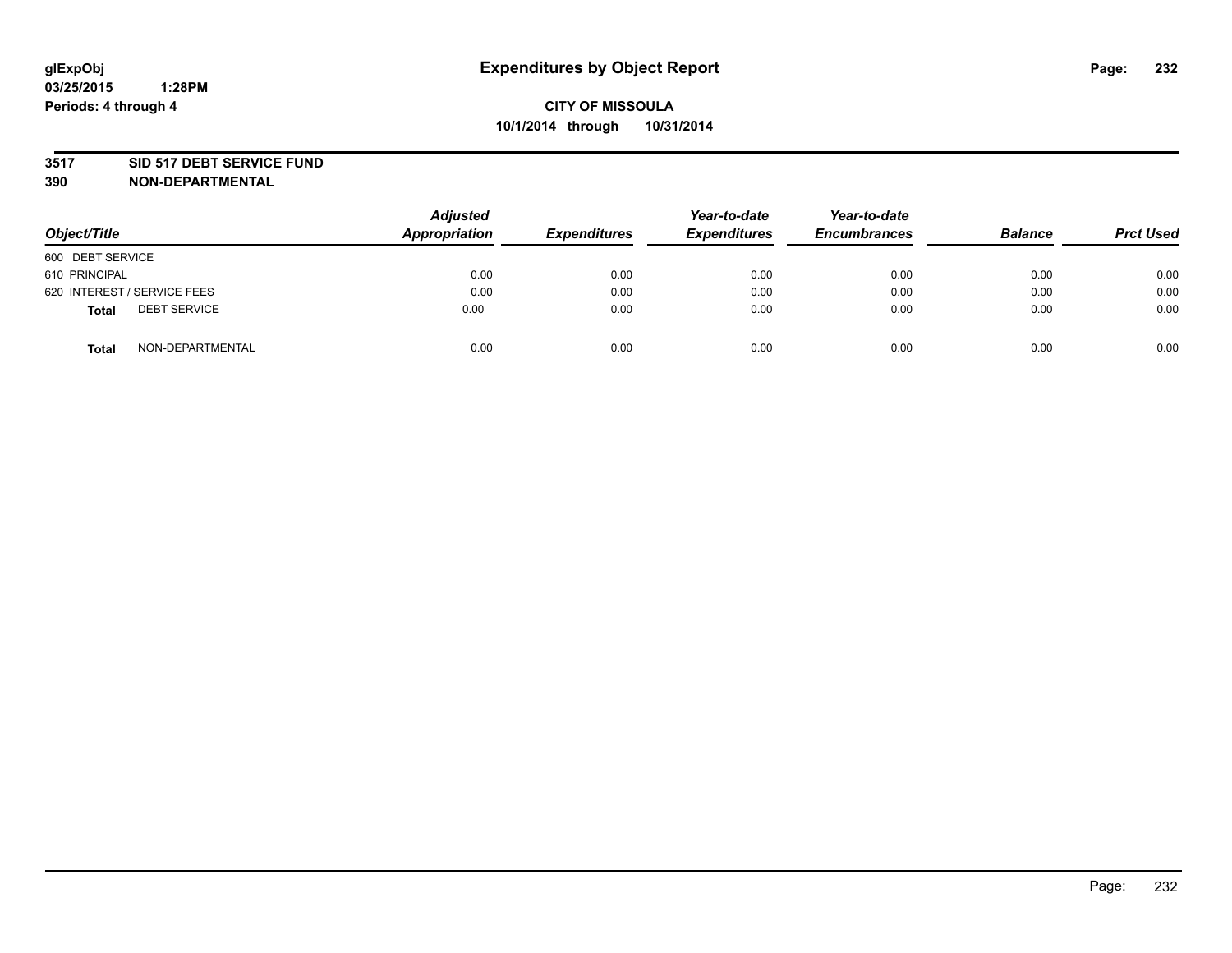**CITY OF MISSOULA 10/1/2014 through 10/31/2014**

### **3517 SID 517 DEBT SERVICE FUND**

| Object/Title                              | <b>Adjusted</b><br>Appropriation | <b>Expenditures</b> | Year-to-date<br><b>Expenditures</b> | Year-to-date<br><b>Encumbrances</b> | <b>Balance</b> | <b>Prct Used</b> |
|-------------------------------------------|----------------------------------|---------------------|-------------------------------------|-------------------------------------|----------------|------------------|
| 600 DEBT SERVICE                          |                                  |                     |                                     |                                     |                |                  |
| 610 PRINCIPAL                             | 0.00                             | 0.00                | 0.00                                | 0.00                                | 0.00           | 0.00             |
| 620 INTEREST / SERVICE FEES               | 0.00                             | 0.00                | 0.00                                | 0.00                                | 0.00           | 0.00             |
| <b>DEBT SERVICE</b><br><b>Total</b>       | 0.00                             | 0.00                | 0.00                                | 0.00                                | 0.00           | 0.00             |
| SID 517 DEBT SERVICE FUND<br><b>Total</b> | 0.00                             | 0.00                | 0.00                                | 0.00                                | 0.00           | 0.00             |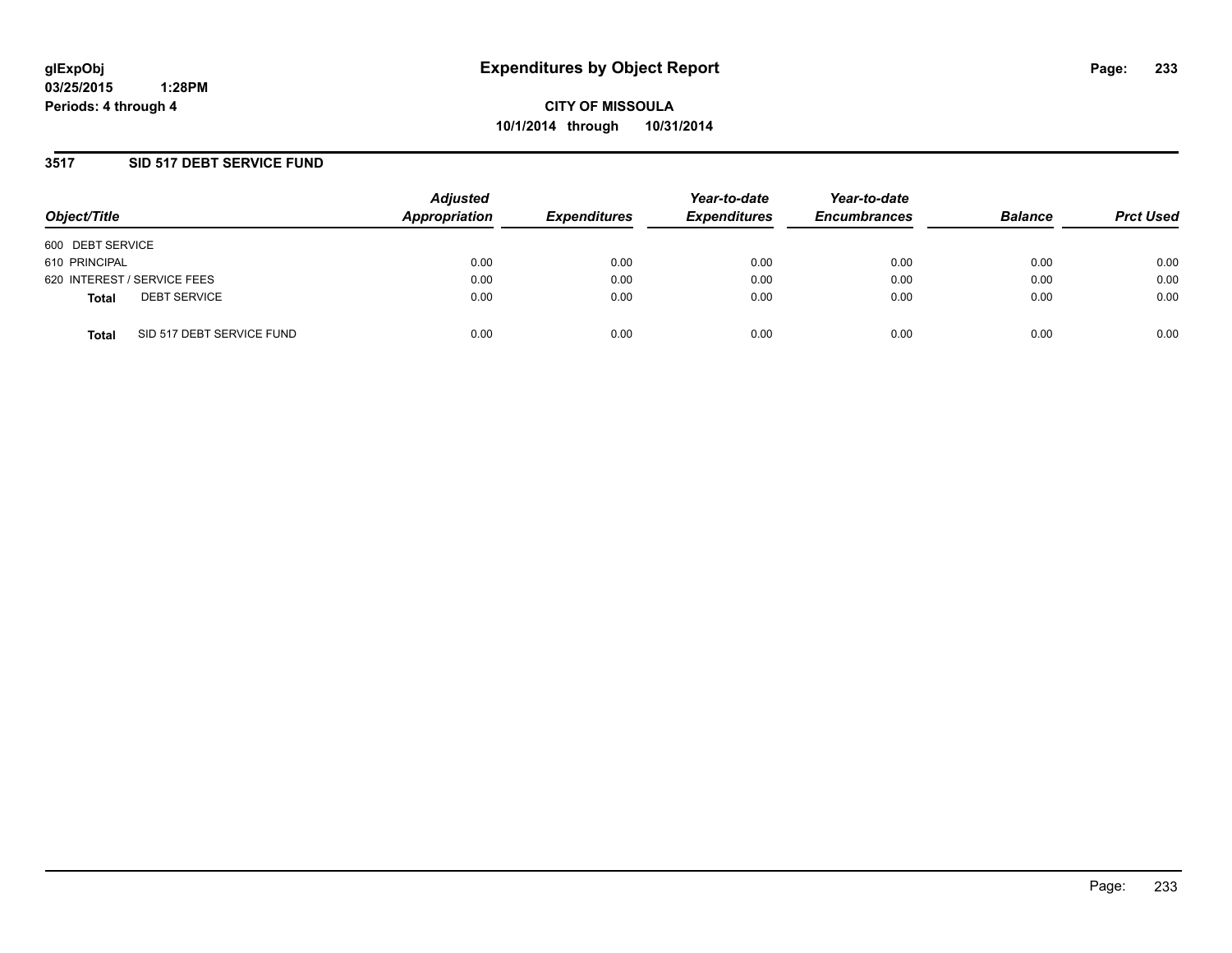#### **3518 SID 518 DEBT SERVICE FUND**

|                                     | <b>Adjusted</b>      |                     | Year-to-date        | Year-to-date        |                |                  |
|-------------------------------------|----------------------|---------------------|---------------------|---------------------|----------------|------------------|
| Object/Title                        | <b>Appropriation</b> | <b>Expenditures</b> | <b>Expenditures</b> | <b>Encumbrances</b> | <b>Balance</b> | <b>Prct Used</b> |
| 600 DEBT SERVICE                    |                      |                     |                     |                     |                |                  |
| 610 PRINCIPAL                       | 0.00                 | 0.00                | 0.00                | 0.00                | 0.00           | 0.00             |
| 620 INTEREST / SERVICE FEES         | 0.00                 | 0.00                | 0.00                | 0.00                | 0.00           | 0.00             |
| <b>DEBT SERVICE</b><br><b>Total</b> | 0.00                 | 0.00                | 0.00                | 0.00                | 0.00           | 0.00             |
| 800 OTHER OBJECTS                   |                      |                     |                     |                     |                |                  |
| 820 TRANSFERS TO OTHER FUNDS        | 0.00                 | 0.00                | 0.00                | 0.00                | 0.00           | 0.00             |
| OTHER OBJECTS<br><b>Total</b>       | 0.00                 | 0.00                | 0.00                | 0.00                | 0.00           | 0.00             |
| NON-DEPARTMENTAL<br>Total           | 0.00                 | 0.00                | 0.00                | 0.00                | 0.00           | 0.00             |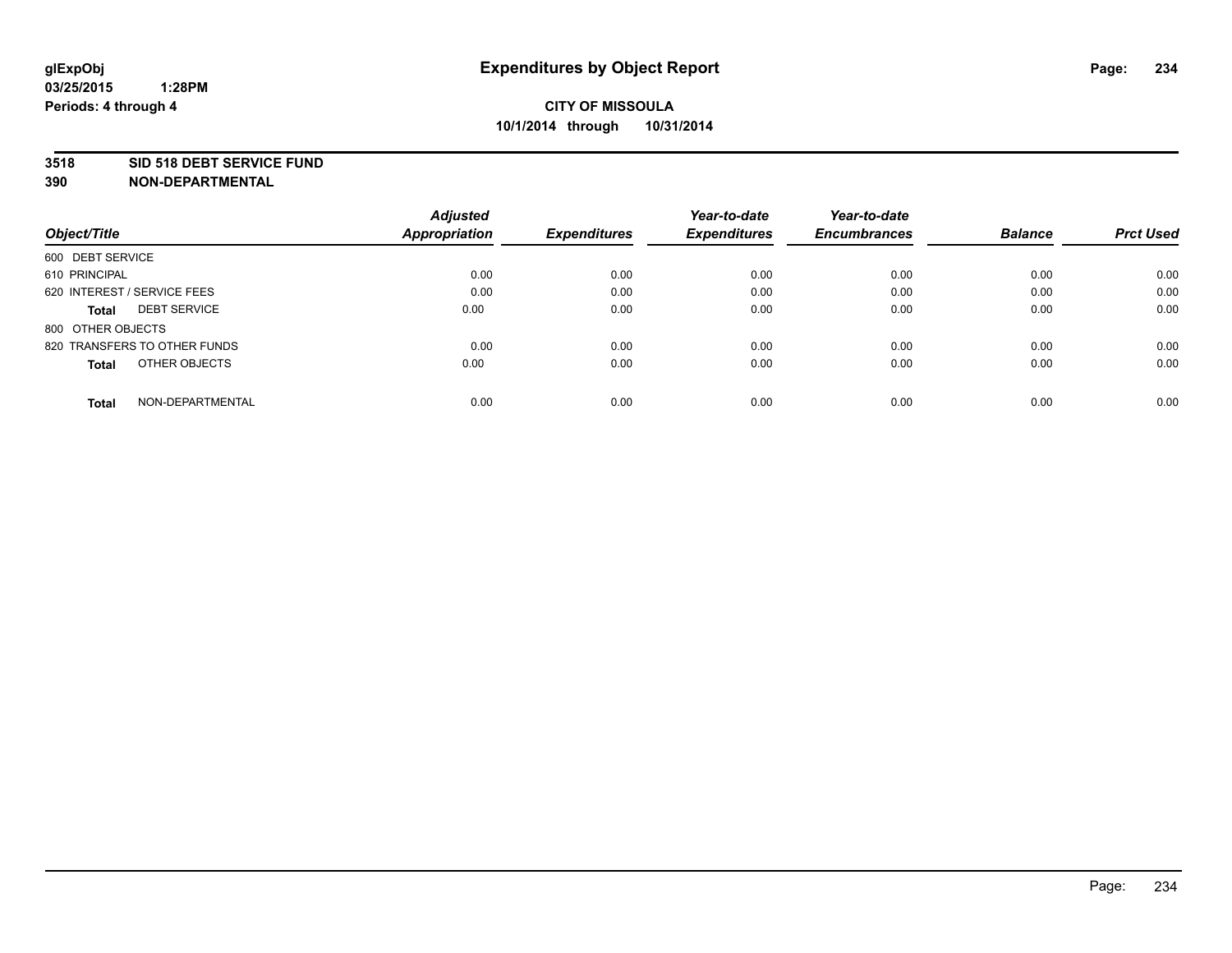### **3518 SID 518 DEBT SERVICE FUND**

| Object/Title                        |                           | <b>Adjusted</b><br>Appropriation | <b>Expenditures</b> | Year-to-date<br><b>Expenditures</b> | Year-to-date<br><b>Encumbrances</b> | <b>Balance</b> | <b>Prct Used</b> |
|-------------------------------------|---------------------------|----------------------------------|---------------------|-------------------------------------|-------------------------------------|----------------|------------------|
| 600 DEBT SERVICE                    |                           |                                  |                     |                                     |                                     |                |                  |
| 610 PRINCIPAL                       |                           | 0.00                             | 0.00                | 0.00                                | 0.00                                | 0.00           | 0.00             |
| 620 INTEREST / SERVICE FEES         |                           | 0.00                             | 0.00                | 0.00                                | 0.00                                | 0.00           | 0.00             |
| <b>DEBT SERVICE</b><br><b>Total</b> |                           | 0.00                             | 0.00                | 0.00                                | 0.00                                | 0.00           | 0.00             |
| 800 OTHER OBJECTS                   |                           |                                  |                     |                                     |                                     |                |                  |
| 820 TRANSFERS TO OTHER FUNDS        |                           | 0.00                             | 0.00                | 0.00                                | 0.00                                | 0.00           | 0.00             |
| <b>Total</b>                        | OTHER OBJECTS             | 0.00                             | 0.00                | 0.00                                | 0.00                                | 0.00           | 0.00             |
| <b>Total</b>                        | SID 518 DEBT SERVICE FUND | 0.00                             | 0.00                | 0.00                                | 0.00                                | 0.00           | 0.00             |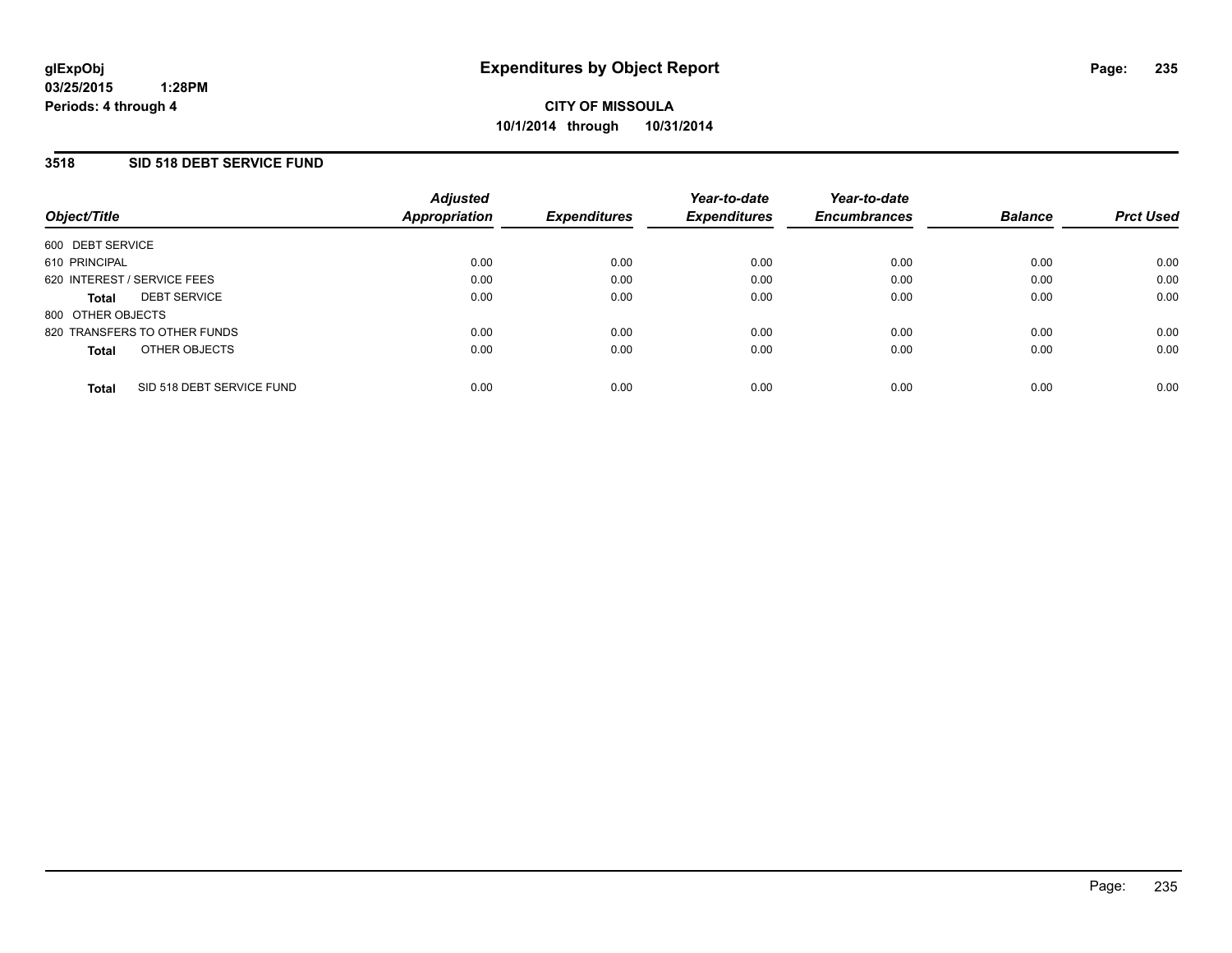#### **3519 SID 519 DEBT SERVICE FUND**

|                                     | <b>Adjusted</b>      |                     | Year-to-date        | Year-to-date        |                |                  |
|-------------------------------------|----------------------|---------------------|---------------------|---------------------|----------------|------------------|
| Object/Title                        | <b>Appropriation</b> | <b>Expenditures</b> | <b>Expenditures</b> | <b>Encumbrances</b> | <b>Balance</b> | <b>Prct Used</b> |
| 600 DEBT SERVICE                    |                      |                     |                     |                     |                |                  |
| 610 PRINCIPAL                       | 0.00                 | 0.00                | 0.00                | 0.00                | 0.00           | 0.00             |
| 620 INTEREST / SERVICE FEES         | 0.00                 | 0.00                | 0.00                | 0.00                | 0.00           | 0.00             |
| <b>DEBT SERVICE</b><br><b>Total</b> | 0.00                 | 0.00                | 0.00                | 0.00                | 0.00           | 0.00             |
| 800 OTHER OBJECTS                   |                      |                     |                     |                     |                |                  |
| 820 TRANSFERS TO OTHER FUNDS        | 0.00                 | 0.00                | 0.00                | 0.00                | 0.00           | 0.00             |
| OTHER OBJECTS<br><b>Total</b>       | 0.00                 | 0.00                | 0.00                | 0.00                | 0.00           | 0.00             |
| NON-DEPARTMENTAL<br>Total           | 0.00                 | 0.00                | 0.00                | 0.00                | 0.00           | 0.00             |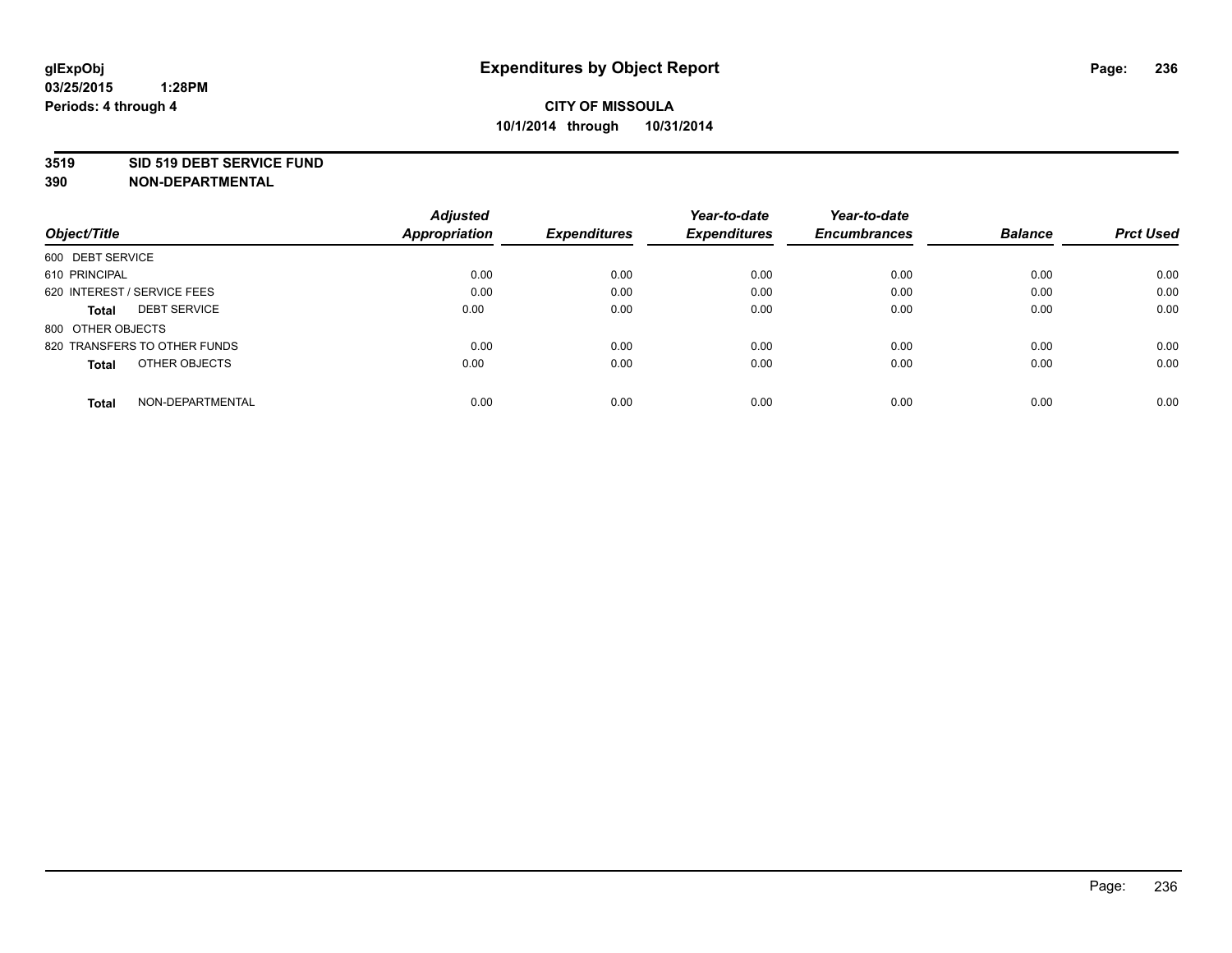### **3519 SID 519 DEBT SERVICE FUND**

| Object/Title                |                              | <b>Adjusted</b><br>Appropriation | <b>Expenditures</b> | Year-to-date<br><b>Expenditures</b> | Year-to-date<br><b>Encumbrances</b> | <b>Balance</b> | <b>Prct Used</b> |
|-----------------------------|------------------------------|----------------------------------|---------------------|-------------------------------------|-------------------------------------|----------------|------------------|
| 600 DEBT SERVICE            |                              |                                  |                     |                                     |                                     |                |                  |
| 610 PRINCIPAL               |                              | 0.00                             | 0.00                | 0.00                                | 0.00                                | 0.00           | 0.00             |
| 620 INTEREST / SERVICE FEES |                              | 0.00                             | 0.00                | 0.00                                | 0.00                                | 0.00           | 0.00             |
| <b>Total</b>                | <b>DEBT SERVICE</b>          | 0.00                             | 0.00                | 0.00                                | 0.00                                | 0.00           | 0.00             |
| 800 OTHER OBJECTS           |                              |                                  |                     |                                     |                                     |                |                  |
|                             | 820 TRANSFERS TO OTHER FUNDS | 0.00                             | 0.00                | 0.00                                | 0.00                                | 0.00           | 0.00             |
| <b>Total</b>                | OTHER OBJECTS                | 0.00                             | 0.00                | 0.00                                | 0.00                                | 0.00           | 0.00             |
| <b>Total</b>                | SID 519 DEBT SERVICE FUND    | 0.00                             | 0.00                | 0.00                                | 0.00                                | 0.00           | 0.00             |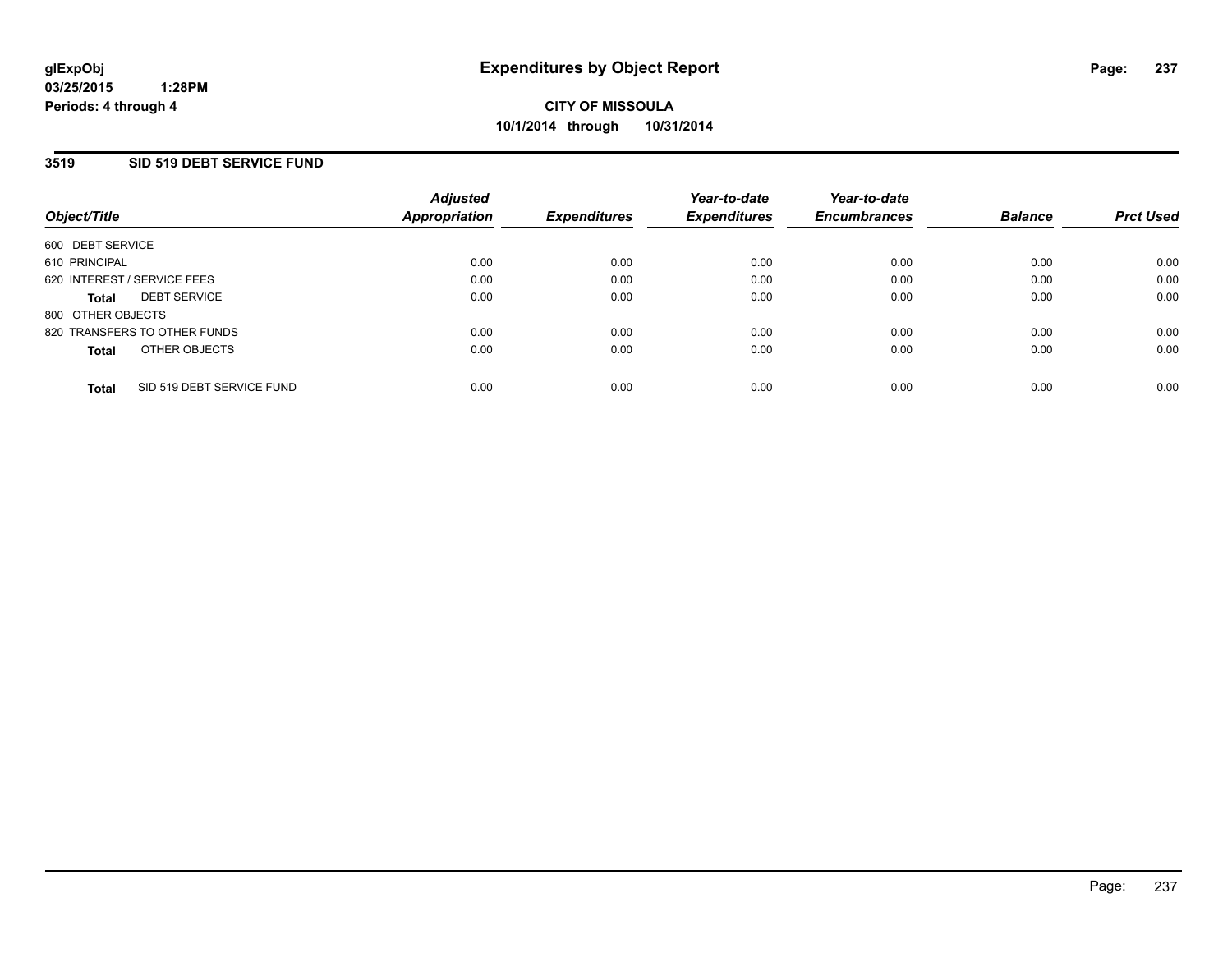#### **3520 SID 520 DEBT SERVICE FUND**

|                             |                      | <b>Adjusted</b> |                     | Year-to-date        | Year-to-date        |                |                  |
|-----------------------------|----------------------|-----------------|---------------------|---------------------|---------------------|----------------|------------------|
| Object/Title                |                      | Appropriation   | <b>Expenditures</b> | <b>Expenditures</b> | <b>Encumbrances</b> | <b>Balance</b> | <b>Prct Used</b> |
| 500 FIXED CHARGES           |                      |                 |                     |                     |                     |                |                  |
| 550 MERCHANT SERVICE FEES   |                      | 0.00            | 0.00                | 0.00                | 0.00                | 0.00           | 0.00             |
| <b>Total</b>                | <b>FIXED CHARGES</b> | 0.00            | 0.00                | 0.00                | 0.00                | 0.00           | 0.00             |
| 600 DEBT SERVICE            |                      |                 |                     |                     |                     |                |                  |
| 610 PRINCIPAL               |                      | 133.000.00      | 0.00                | 0.00                | 0.00                | 133.000.00     | 0.00             |
| 620 INTEREST / SERVICE FEES |                      | 27,280.00       | 0.00                | 0.00                | 0.00                | 27,280.00      | 0.00             |
| <b>Total</b>                | <b>DEBT SERVICE</b>  | 160.280.00      | 0.00                | 0.00                | 0.00                | 160,280.00     | 0.00             |
| <b>Total</b>                | NON-DEPARTMENTAL     | 160.280.00      | 0.00                | 0.00                | 0.00                | 160.280.00     | 0.00             |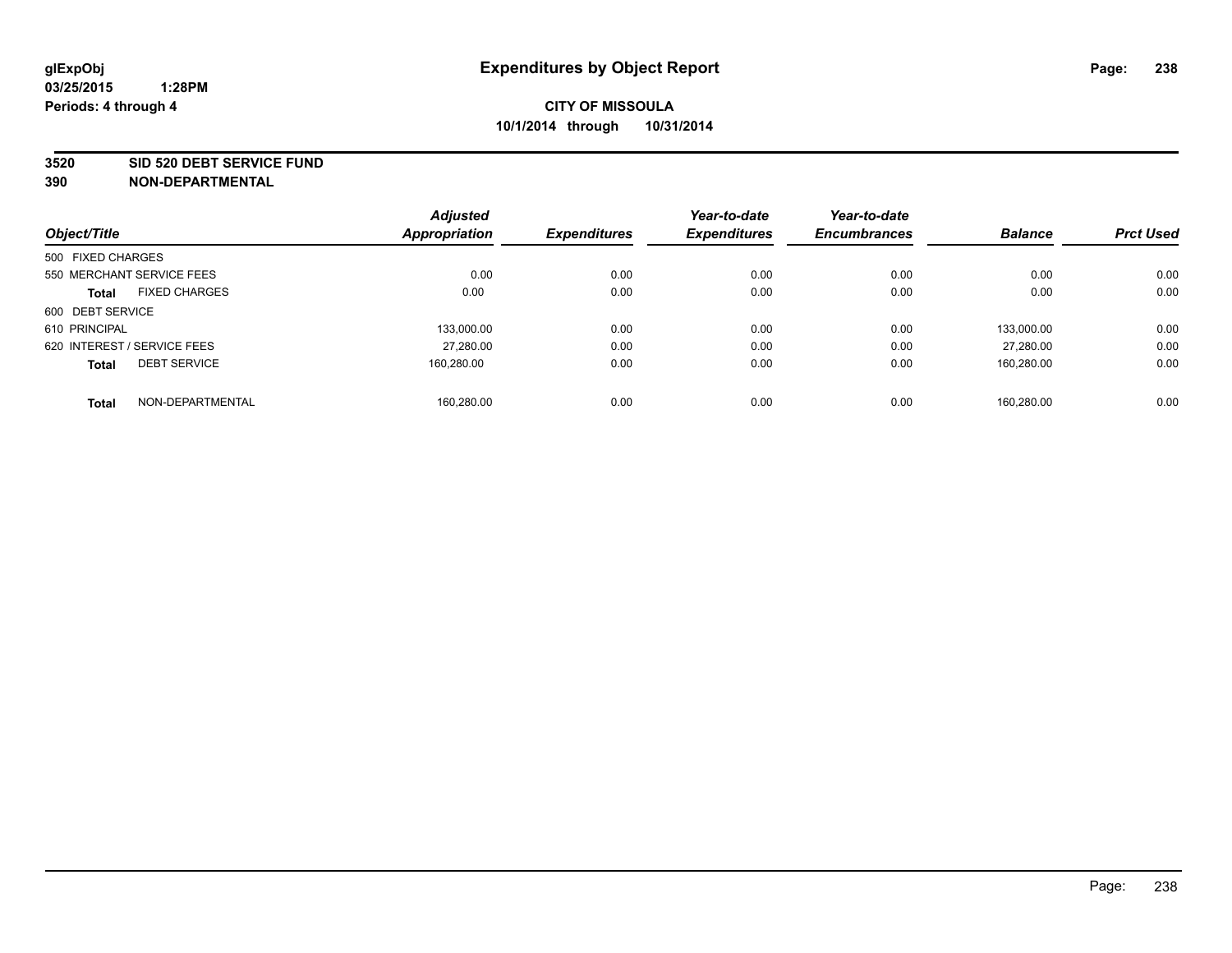### **3520 SID 520 DEBT SERVICE FUND**

| Object/Title                              | <b>Adjusted</b><br>Appropriation | <b>Expenditures</b> | Year-to-date<br><b>Expenditures</b> | Year-to-date<br><b>Encumbrances</b> | <b>Balance</b> | <b>Prct Used</b> |
|-------------------------------------------|----------------------------------|---------------------|-------------------------------------|-------------------------------------|----------------|------------------|
| 500 FIXED CHARGES                         |                                  |                     |                                     |                                     |                |                  |
| 550 MERCHANT SERVICE FEES                 | 0.00                             | 0.00                | 0.00                                | 0.00                                | 0.00           | 0.00             |
| <b>FIXED CHARGES</b><br><b>Total</b>      | 0.00                             | 0.00                | 0.00                                | 0.00                                | 0.00           | 0.00             |
| 600 DEBT SERVICE                          |                                  |                     |                                     |                                     |                |                  |
| 610 PRINCIPAL                             | 133.000.00                       | 0.00                | 0.00                                | 0.00                                | 133.000.00     | 0.00             |
| 620 INTEREST / SERVICE FEES               | 27,280.00                        | 0.00                | 0.00                                | 0.00                                | 27.280.00      | 0.00             |
| <b>DEBT SERVICE</b><br><b>Total</b>       | 160,280.00                       | 0.00                | 0.00                                | 0.00                                | 160.280.00     | 0.00             |
| SID 520 DEBT SERVICE FUND<br><b>Total</b> | 160.280.00                       | 0.00                | 0.00                                | 0.00                                | 160.280.00     | 0.00             |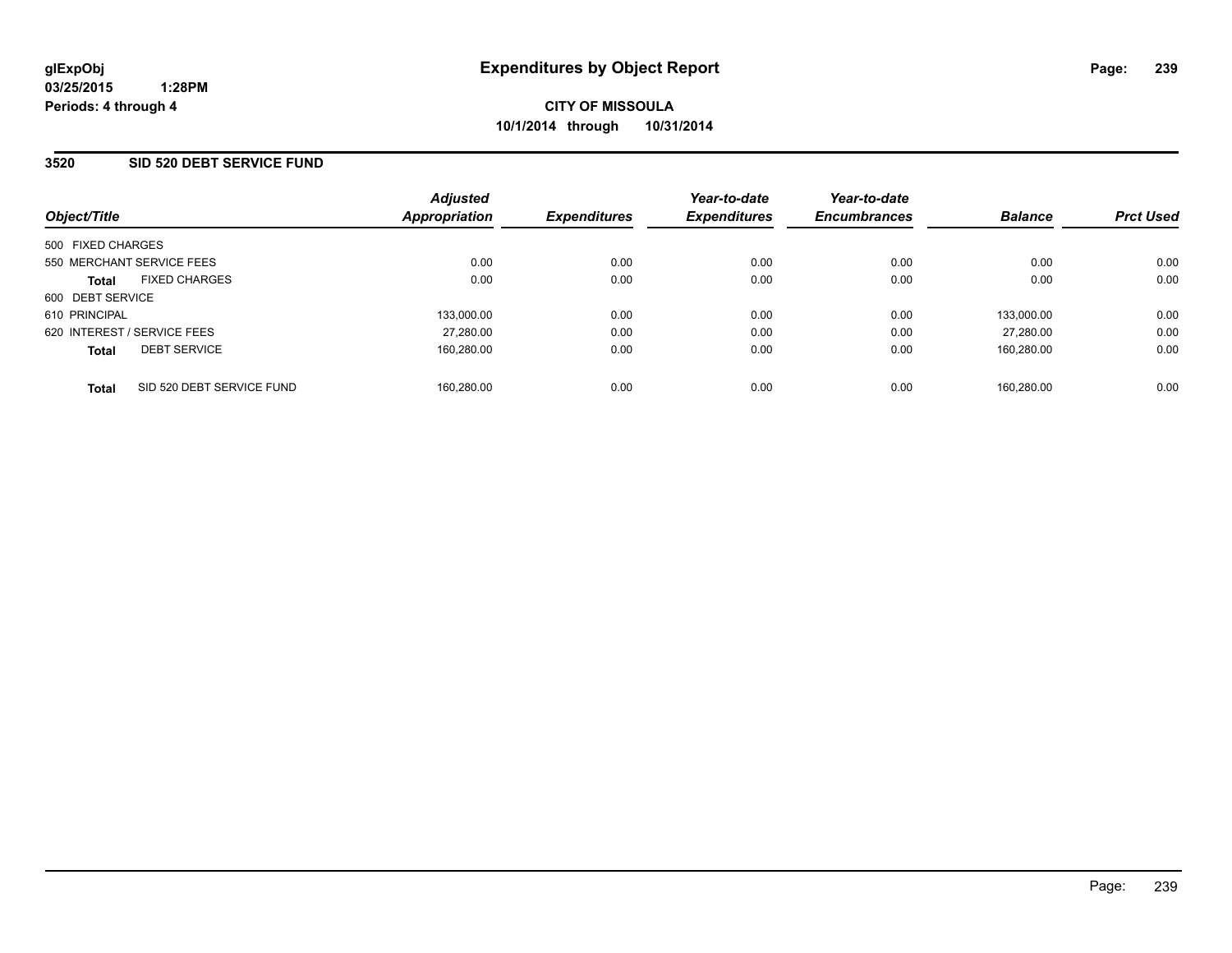#### **3521 SID 521 DEBT SERVICE FUND**

| Object/Title                        | <b>Adjusted</b><br>Appropriation | <b>Expenditures</b> | Year-to-date<br><b>Expenditures</b> | Year-to-date<br><b>Encumbrances</b> | <b>Balance</b> | <b>Prct Used</b> |
|-------------------------------------|----------------------------------|---------------------|-------------------------------------|-------------------------------------|----------------|------------------|
| 600 DEBT SERVICE                    |                                  |                     |                                     |                                     |                |                  |
| 610 PRINCIPAL                       | 338.00                           | 0.00                | 0.00                                | 0.00                                | 338.00         | 0.00             |
| 620 INTEREST / SERVICE FEES         | 382.00                           | 0.00                | 0.00                                | 0.00                                | 382.00         | 0.00             |
| <b>DEBT SERVICE</b><br><b>Total</b> | 720.00                           | 0.00                | 0.00                                | 0.00                                | 720.00         | 0.00             |
| NON-DEPARTMENTAL<br><b>Total</b>    | 720.00                           | 0.00                | 0.00                                | 0.00                                | 720.00         | 0.00             |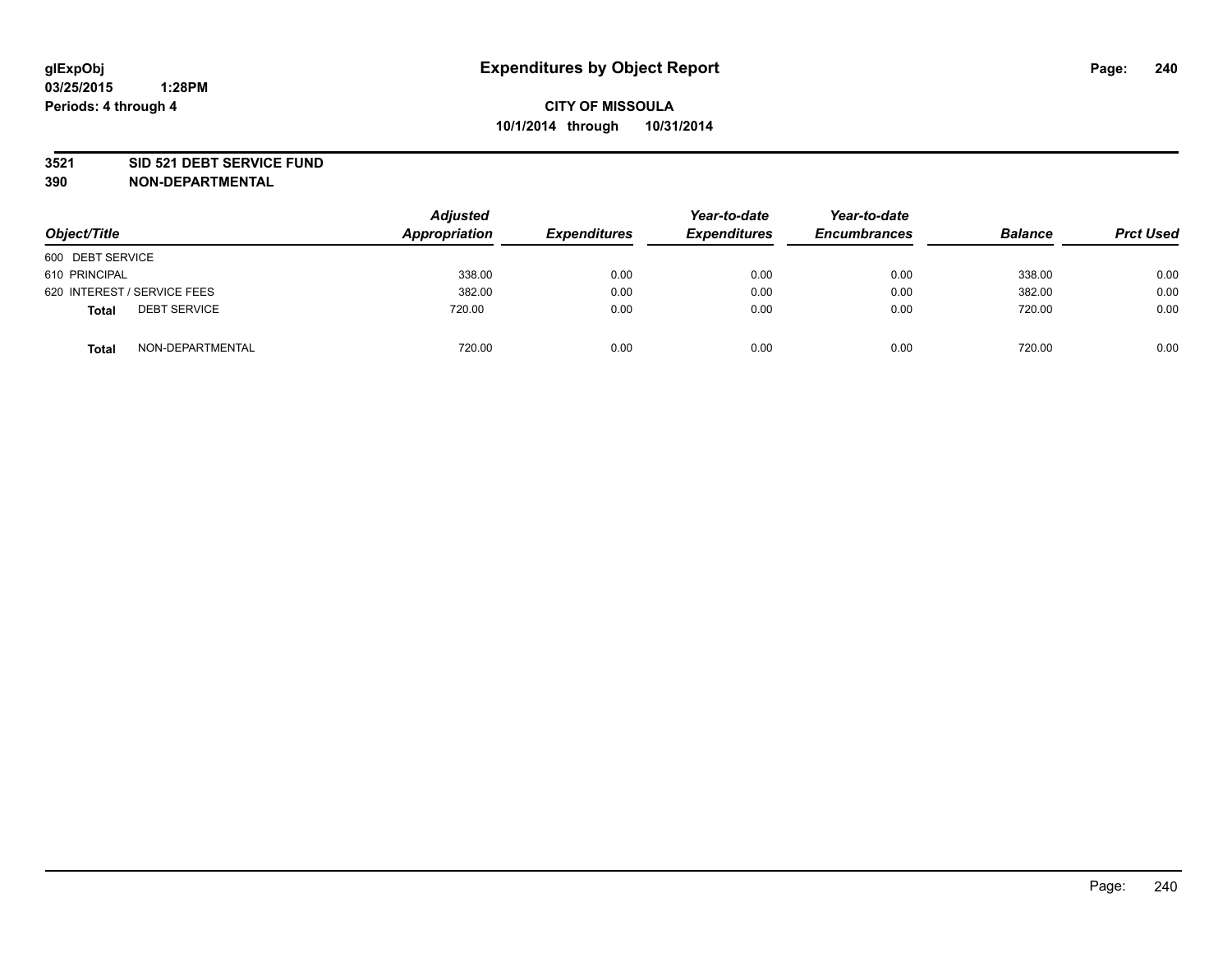**CITY OF MISSOULA 10/1/2014 through 10/31/2014**

### **3521 SID 521 DEBT SERVICE FUND**

| Object/Title                              | <b>Adjusted</b><br>Appropriation | <b>Expenditures</b> | Year-to-date<br><b>Expenditures</b> | Year-to-date<br><b>Encumbrances</b> | <b>Balance</b> | <b>Prct Used</b> |
|-------------------------------------------|----------------------------------|---------------------|-------------------------------------|-------------------------------------|----------------|------------------|
| 600 DEBT SERVICE                          |                                  |                     |                                     |                                     |                |                  |
| 610 PRINCIPAL                             | 338.00                           | 0.00                | 0.00                                | 0.00                                | 338.00         | 0.00             |
| 620 INTEREST / SERVICE FEES               | 382.00                           | 0.00                | 0.00                                | 0.00                                | 382.00         | 0.00             |
| <b>DEBT SERVICE</b><br><b>Total</b>       | 720.00                           | 0.00                | 0.00                                | 0.00                                | 720.00         | 0.00             |
| SID 521 DEBT SERVICE FUND<br><b>Total</b> | 720.00                           | 0.00                | 0.00                                | 0.00                                | 720.00         | 0.00             |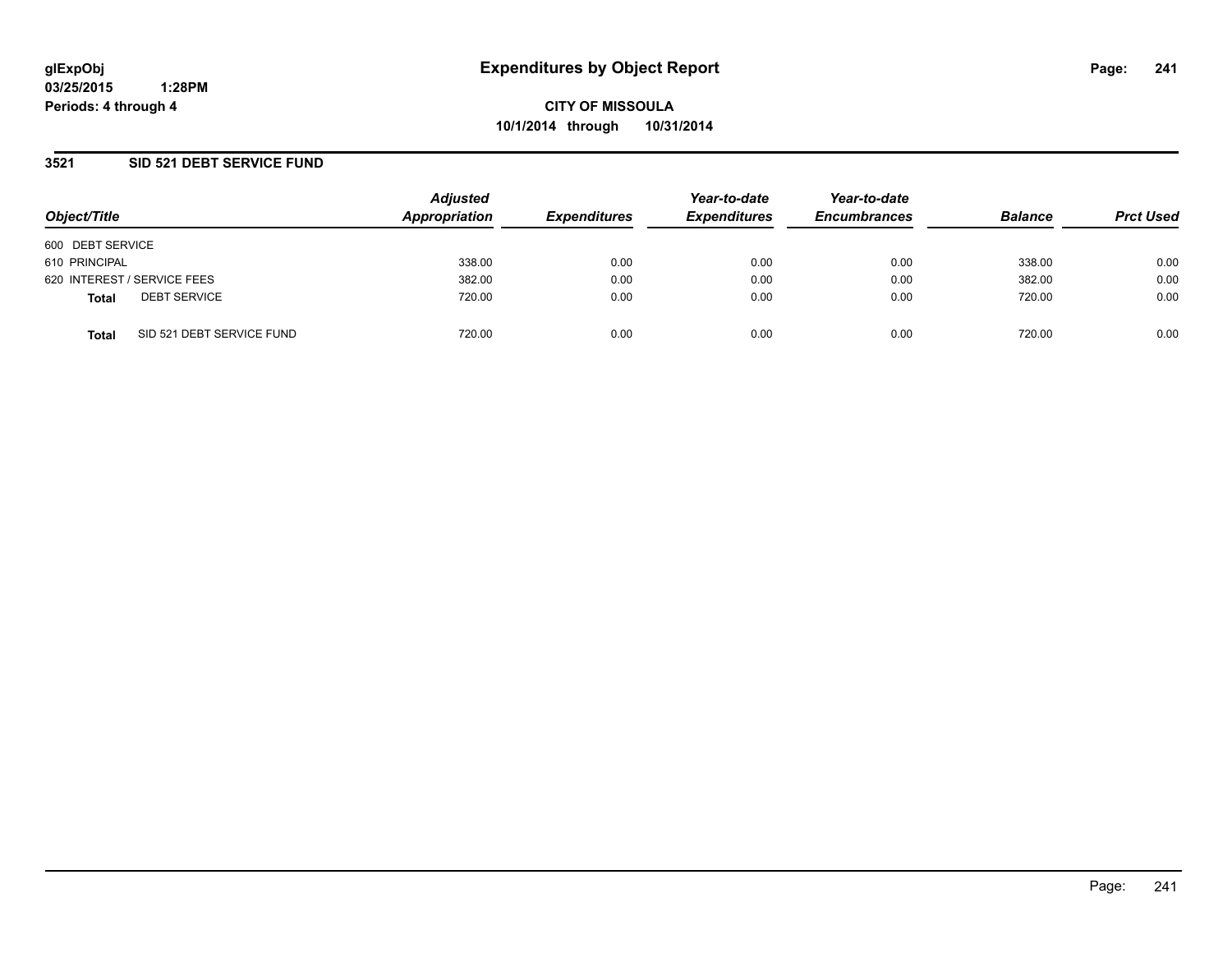#### **3522 SID 522 DEBT SERVICE FUND**

| Object/Title                        | <b>Adjusted</b><br>Appropriation | <b>Expenditures</b> | Year-to-date<br><b>Expenditures</b> | Year-to-date<br><b>Encumbrances</b> | <b>Balance</b> | <b>Prct Used</b> |
|-------------------------------------|----------------------------------|---------------------|-------------------------------------|-------------------------------------|----------------|------------------|
| 600 DEBT SERVICE                    |                                  |                     |                                     |                                     |                |                  |
| 610 PRINCIPAL                       | 488.00                           | 0.00                | 0.00                                | 0.00                                | 488.00         | 0.00             |
| 620 INTEREST / SERVICE FEES         | 47.00                            | 0.00                | 0.00                                | 0.00                                | 47.00          | 0.00             |
| <b>DEBT SERVICE</b><br><b>Total</b> | 535.00                           | 0.00                | 0.00                                | 0.00                                | 535.00         | 0.00             |
| NON-DEPARTMENTAL<br><b>Total</b>    | 535.00                           | 0.00                | 0.00                                | 0.00                                | 535.00         | 0.00             |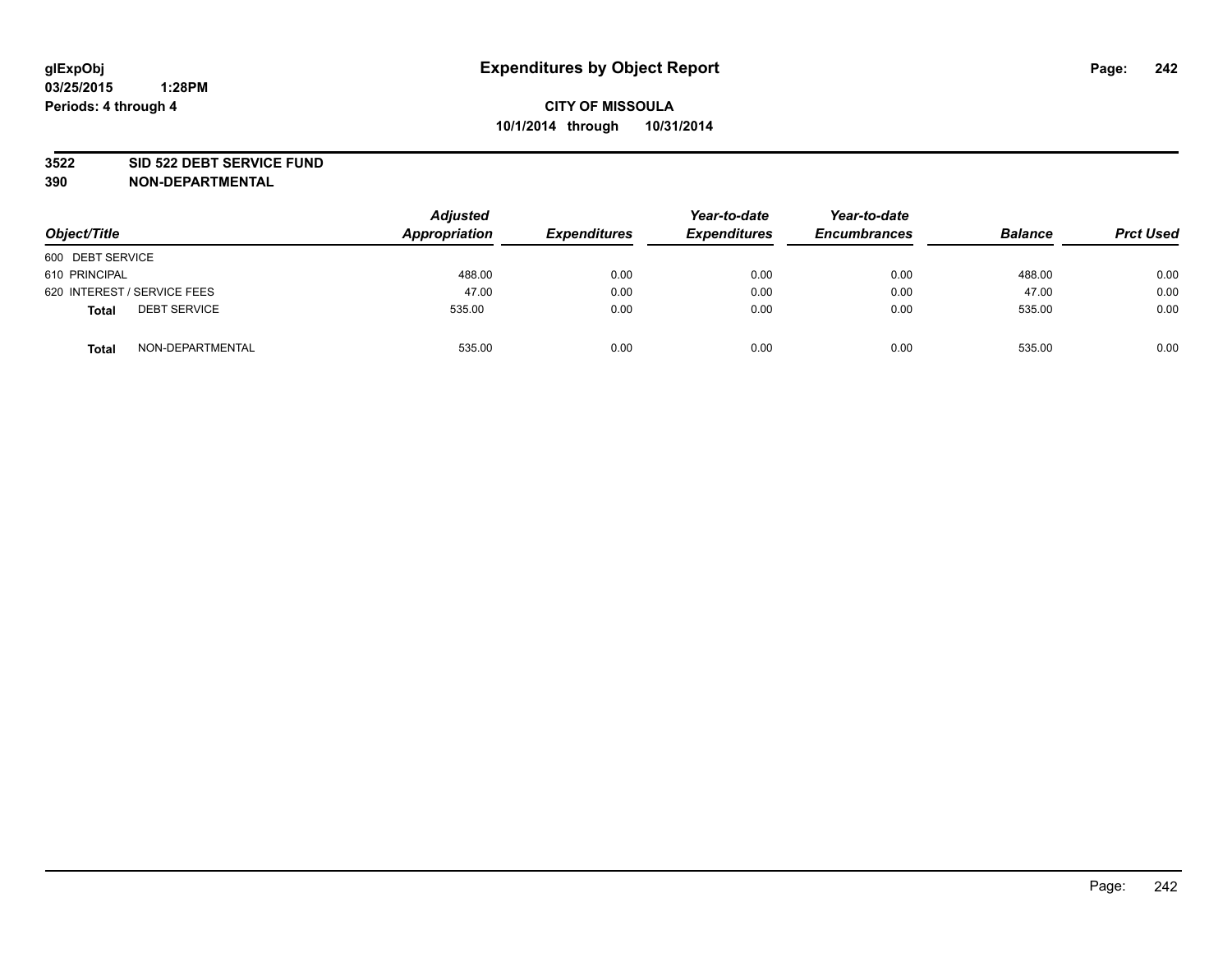**CITY OF MISSOULA 10/1/2014 through 10/31/2014**

### **3522 SID 522 DEBT SERVICE FUND**

| Object/Title                              | <b>Adjusted</b><br>Appropriation | <b>Expenditures</b> | Year-to-date<br><b>Expenditures</b> | Year-to-date<br><b>Encumbrances</b> | <b>Balance</b> | <b>Prct Used</b> |
|-------------------------------------------|----------------------------------|---------------------|-------------------------------------|-------------------------------------|----------------|------------------|
| 600 DEBT SERVICE                          |                                  |                     |                                     |                                     |                |                  |
| 610 PRINCIPAL                             | 488.00                           | 0.00                | 0.00                                | 0.00                                | 488.00         | 0.00             |
| 620 INTEREST / SERVICE FEES               | 47.00                            | 0.00                | 0.00                                | 0.00                                | 47.00          | 0.00             |
| <b>DEBT SERVICE</b><br><b>Total</b>       | 535.00                           | 0.00                | 0.00                                | 0.00                                | 535.00         | 0.00             |
| SID 522 DEBT SERVICE FUND<br><b>Total</b> | 535.00                           | 0.00                | 0.00                                | 0.00                                | 535.00         | 0.00             |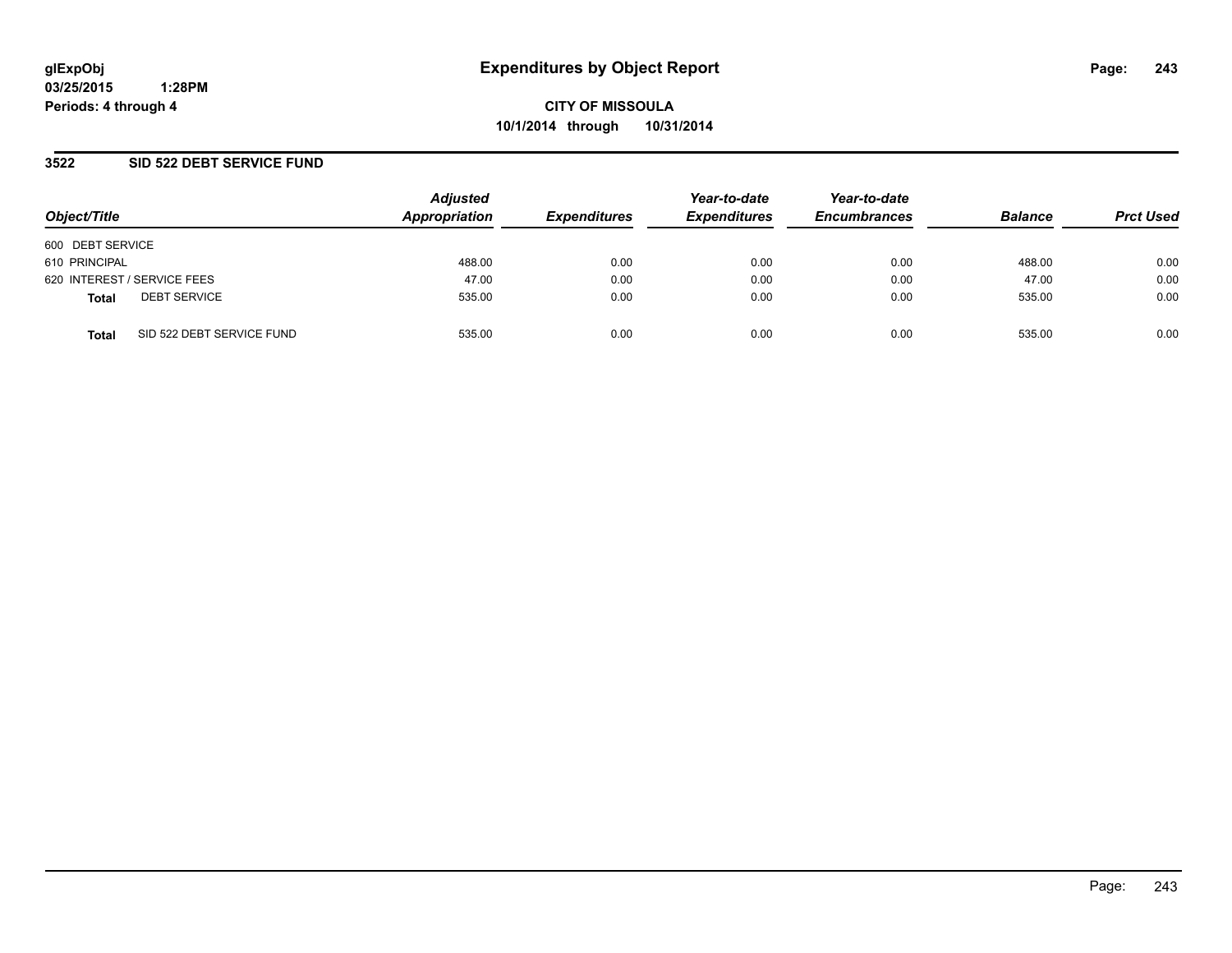#### **3524 SID 524 DEBT SERVICE FUND**

|                                     | <b>Adjusted</b>      |                     | Year-to-date        | Year-to-date        |                |                  |
|-------------------------------------|----------------------|---------------------|---------------------|---------------------|----------------|------------------|
| Object/Title                        | <b>Appropriation</b> | <b>Expenditures</b> | <b>Expenditures</b> | <b>Encumbrances</b> | <b>Balance</b> | <b>Prct Used</b> |
| 500 FIXED CHARGES                   |                      |                     |                     |                     |                |                  |
| 550 MERCHANT SERVICE FEES           | 0.00                 | 0.00                | 0.00                | 0.00                | 0.00           | 0.00             |
| <b>FIXED CHARGES</b><br>Total       | 0.00                 | 0.00                | 0.00                | 0.00                | 0.00           | 0.00             |
| 600 DEBT SERVICE                    |                      |                     |                     |                     |                |                  |
| 610 PRINCIPAL                       | 217.000.00           | 0.00                | 0.00                | 0.00                | 217.000.00     | 0.00             |
| 620 INTEREST / SERVICE FEES         | 89,400.00            | 0.00                | 0.00                | 0.00                | 89.400.00      | 0.00             |
| <b>DEBT SERVICE</b><br><b>Total</b> | 306.400.00           | 0.00                | 0.00                | 0.00                | 306.400.00     | 0.00             |
| NON-DEPARTMENTAL<br><b>Total</b>    | 306,400.00           | 0.00                | 0.00                | 0.00                | 306.400.00     | 0.00             |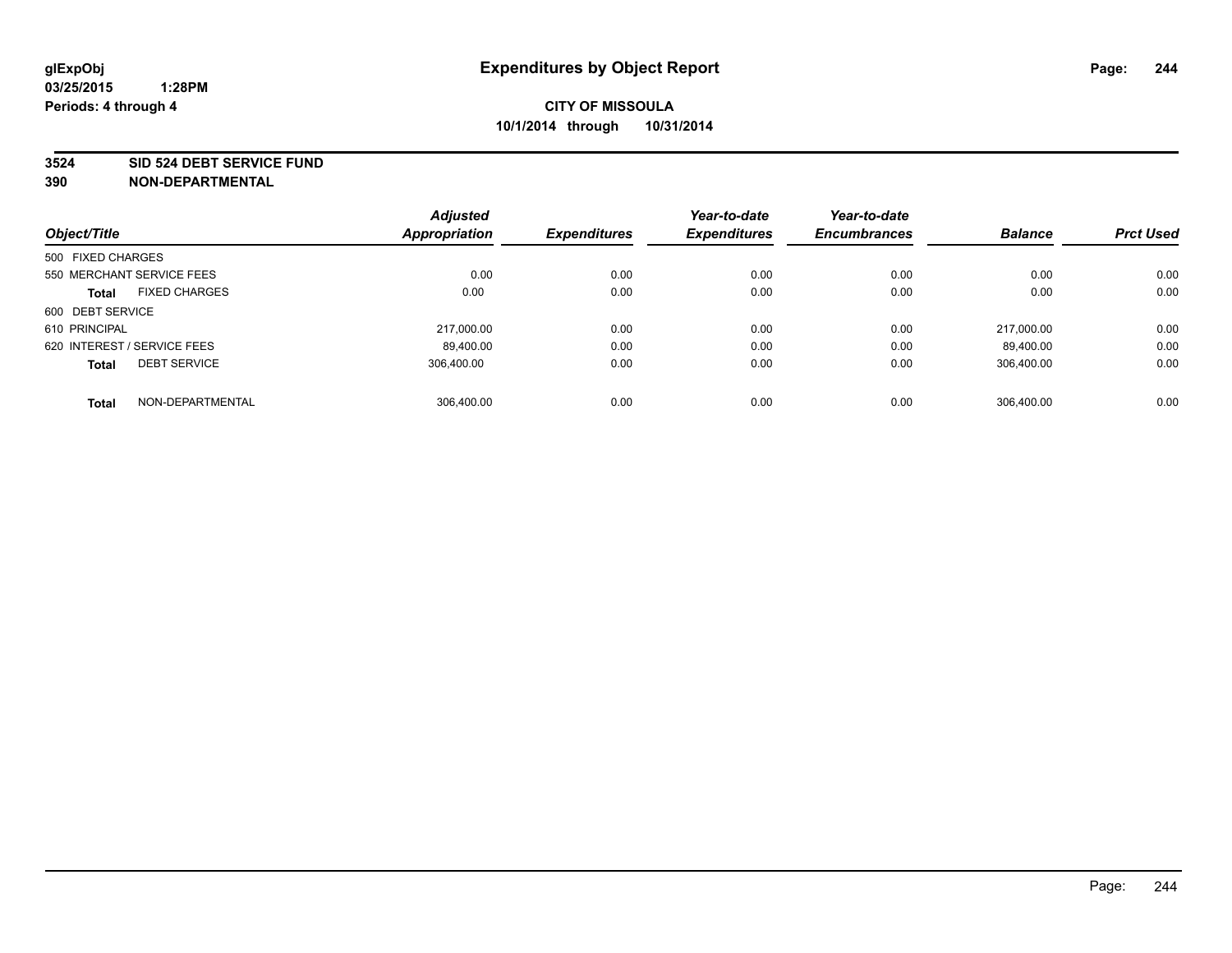### **3524 SID 524 DEBT SERVICE FUND**

| Object/Title                |                           | <b>Adjusted</b><br>Appropriation | <b>Expenditures</b> | Year-to-date<br><b>Expenditures</b> | Year-to-date<br><b>Encumbrances</b> | <b>Balance</b> | <b>Prct Used</b> |
|-----------------------------|---------------------------|----------------------------------|---------------------|-------------------------------------|-------------------------------------|----------------|------------------|
| 500 FIXED CHARGES           |                           |                                  |                     |                                     |                                     |                |                  |
| 550 MERCHANT SERVICE FEES   |                           | 0.00                             | 0.00                | 0.00                                | 0.00                                | 0.00           | 0.00             |
| <b>Total</b>                | <b>FIXED CHARGES</b>      | 0.00                             | 0.00                | 0.00                                | 0.00                                | 0.00           | 0.00             |
| 600 DEBT SERVICE            |                           |                                  |                     |                                     |                                     |                |                  |
| 610 PRINCIPAL               |                           | 217.000.00                       | 0.00                | 0.00                                | 0.00                                | 217.000.00     | 0.00             |
| 620 INTEREST / SERVICE FEES |                           | 89.400.00                        | 0.00                | 0.00                                | 0.00                                | 89.400.00      | 0.00             |
| <b>Total</b>                | <b>DEBT SERVICE</b>       | 306.400.00                       | 0.00                | 0.00                                | 0.00                                | 306.400.00     | 0.00             |
| <b>Total</b>                | SID 524 DEBT SERVICE FUND | 306.400.00                       | 0.00                | 0.00                                | 0.00                                | 306.400.00     | 0.00             |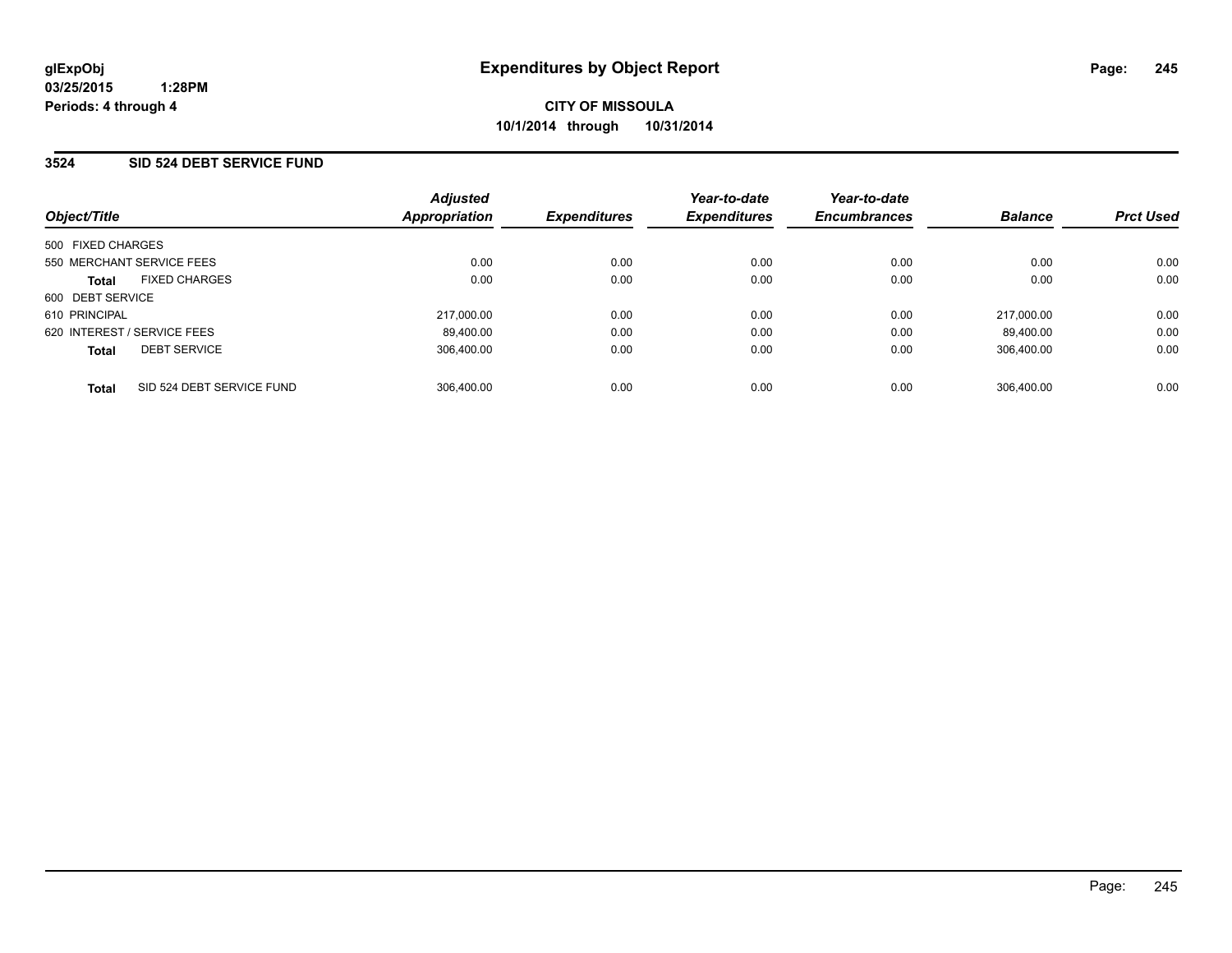#### **3525 SID 525 DEBT SERVICE FUND**

| Object/Title                        | <b>Adjusted</b><br>Appropriation | <b>Expenditures</b> | Year-to-date<br><b>Expenditures</b> | Year-to-date<br><b>Encumbrances</b> | <b>Balance</b> | <b>Prct Used</b> |
|-------------------------------------|----------------------------------|---------------------|-------------------------------------|-------------------------------------|----------------|------------------|
| 600 DEBT SERVICE                    |                                  |                     |                                     |                                     |                |                  |
| 610 PRINCIPAL                       | 25,000.00                        | 0.00                | 0.00                                | 0.00                                | 25,000.00      | 0.00             |
| 620 INTEREST / SERVICE FEES         | 6.500.00                         | 0.00                | 0.00                                | 0.00                                | 6.500.00       | 0.00             |
| <b>DEBT SERVICE</b><br><b>Total</b> | 31.500.00                        | 0.00                | 0.00                                | 0.00                                | 31.500.00      | 0.00             |
| NON-DEPARTMENTAL<br><b>Total</b>    | 31,500.00                        | 0.00                | 0.00                                | 0.00                                | 31,500.00      | 0.00             |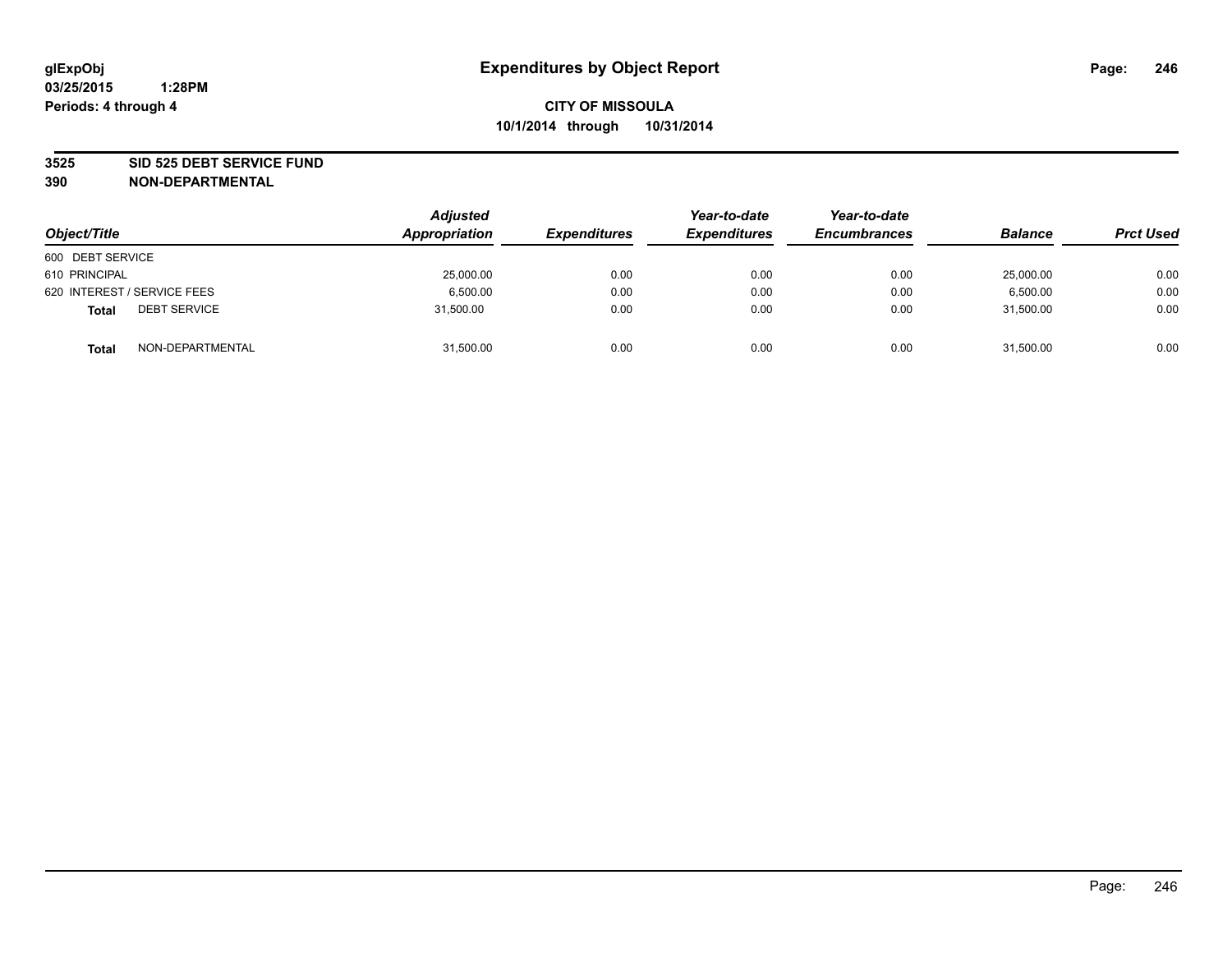### **3525 SID 525 DEBT SERVICE FUND**

| Object/Title                              | <b>Adjusted</b><br>Appropriation | <b>Expenditures</b> | Year-to-date<br><b>Expenditures</b> | Year-to-date<br><b>Encumbrances</b> | <b>Balance</b> | <b>Prct Used</b> |
|-------------------------------------------|----------------------------------|---------------------|-------------------------------------|-------------------------------------|----------------|------------------|
| 600 DEBT SERVICE                          |                                  |                     |                                     |                                     |                |                  |
| 610 PRINCIPAL                             | 25,000.00                        | 0.00                | 0.00                                | 0.00                                | 25,000.00      | 0.00             |
| 620 INTEREST / SERVICE FEES               | 6,500.00                         | 0.00                | 0.00                                | 0.00                                | 6,500.00       | 0.00             |
| <b>DEBT SERVICE</b><br><b>Total</b>       | 31,500.00                        | 0.00                | 0.00                                | 0.00                                | 31.500.00      | 0.00             |
| SID 525 DEBT SERVICE FUND<br><b>Total</b> | 31,500.00                        | 0.00                | 0.00                                | 0.00                                | 31,500.00      | 0.00             |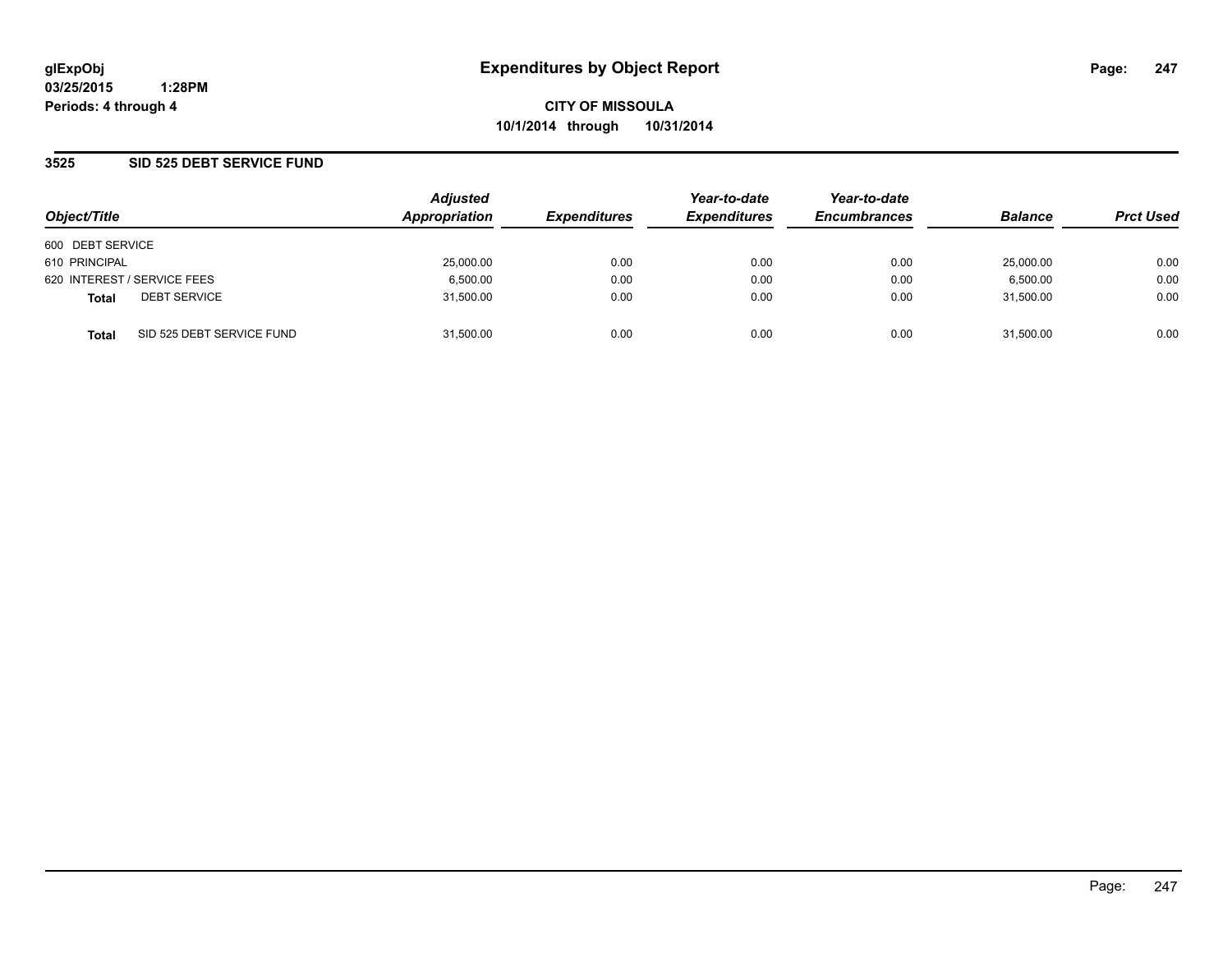#### **3526 SID 526 DEBT SERVICE FUND**

| Object/Title                        | Adjusted<br>Appropriation | <b>Expenditures</b> | Year-to-date<br><b>Expenditures</b> | Year-to-date<br><b>Encumbrances</b> | <b>Balance</b> | <b>Prct Used</b> |
|-------------------------------------|---------------------------|---------------------|-------------------------------------|-------------------------------------|----------------|------------------|
| 600 DEBT SERVICE                    |                           |                     |                                     |                                     |                |                  |
| 610 PRINCIPAL                       | 148,000.00                | 0.00                | 0.00                                | 0.00                                | 148.000.00     | 0.00             |
| 620 INTEREST / SERVICE FEES         | 45,300.00                 | 0.00                | 0.00                                | 0.00                                | 45,300.00      | 0.00             |
| <b>DEBT SERVICE</b><br><b>Total</b> | 193,300.00                | 0.00                | 0.00                                | 0.00                                | 193.300.00     | 0.00             |
| NON-DEPARTMENTAL<br><b>Total</b>    | 193,300.00                | 0.00                | 0.00                                | 0.00                                | 193,300.00     | 0.00             |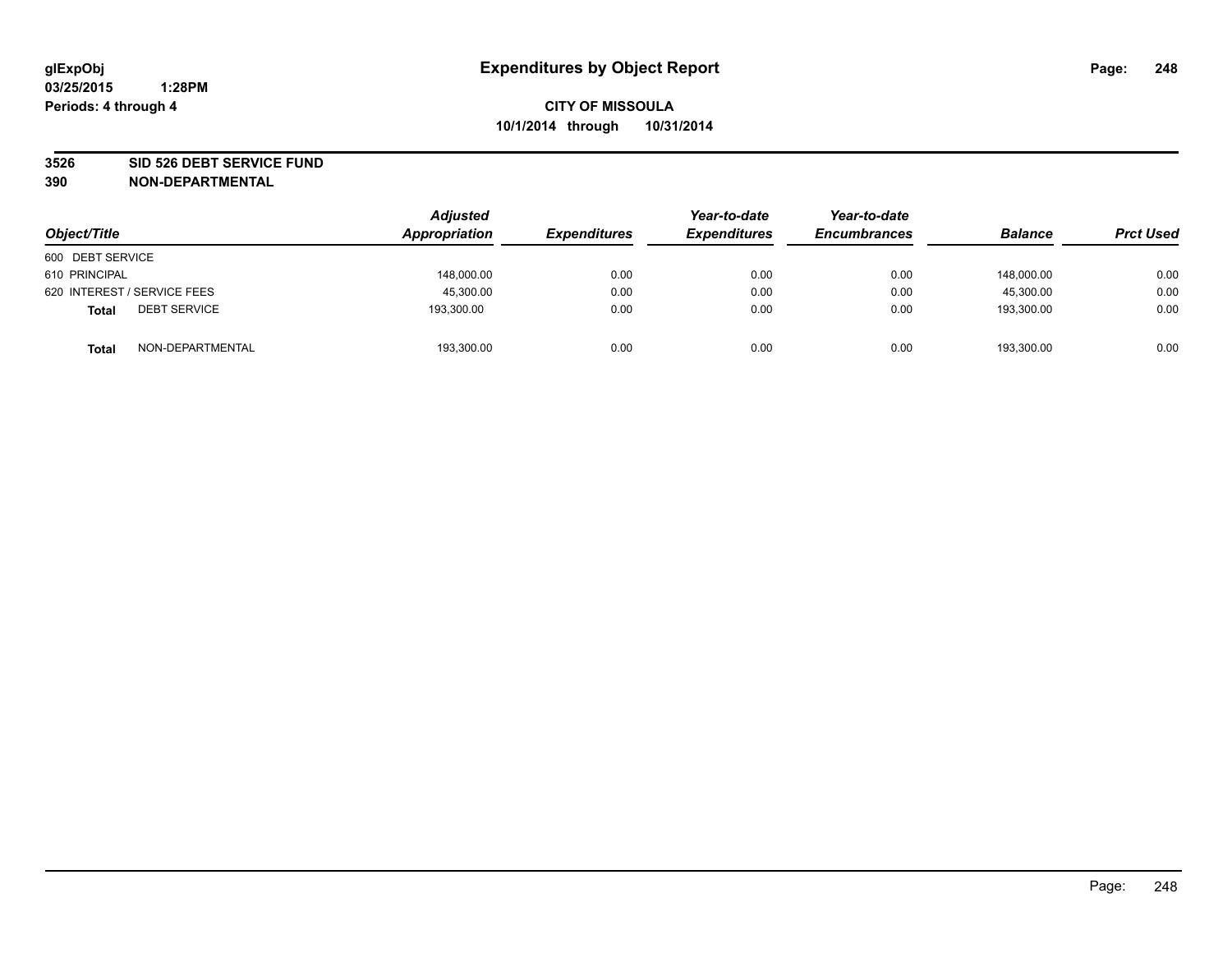### **3526 SID 526 DEBT SERVICE FUND**

| Object/Title                              | <b>Adjusted</b><br>Appropriation | <b>Expenditures</b> | Year-to-date<br><b>Expenditures</b> | Year-to-date<br><b>Encumbrances</b> | <b>Balance</b> | <b>Prct Used</b> |
|-------------------------------------------|----------------------------------|---------------------|-------------------------------------|-------------------------------------|----------------|------------------|
| 600 DEBT SERVICE                          |                                  |                     |                                     |                                     |                |                  |
| 610 PRINCIPAL                             | 148,000.00                       | 0.00                | 0.00                                | 0.00                                | 148.000.00     | 0.00             |
| 620 INTEREST / SERVICE FEES               | 45,300.00                        | 0.00                | 0.00                                | 0.00                                | 45.300.00      | 0.00             |
| <b>DEBT SERVICE</b><br><b>Total</b>       | 193.300.00                       | 0.00                | 0.00                                | 0.00                                | 193.300.00     | 0.00             |
| SID 526 DEBT SERVICE FUND<br><b>Total</b> | 193.300.00                       | 0.00                | 0.00                                | 0.00                                | 193.300.00     | 0.00             |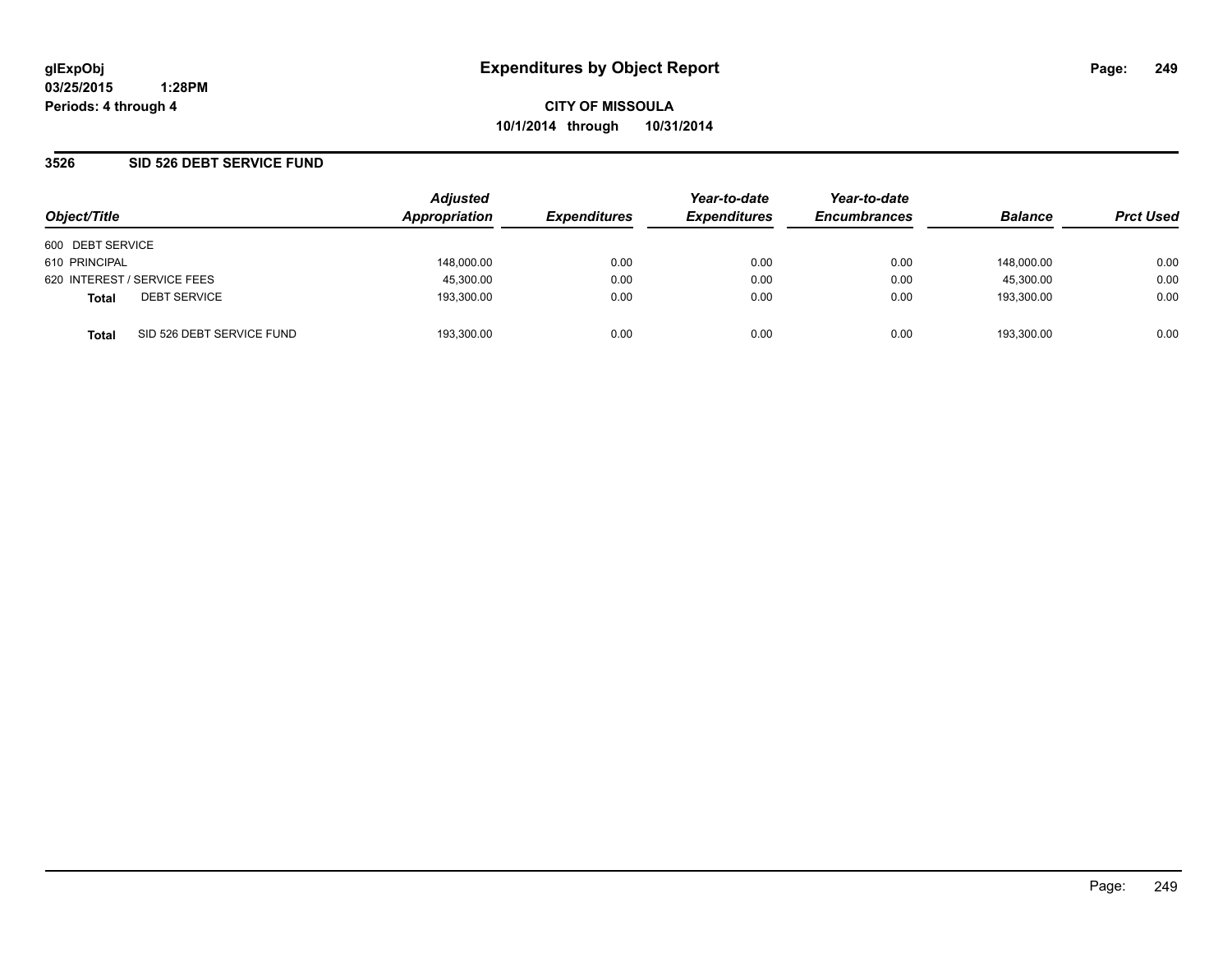#### **3527 SID 527 DEBT SERVICE FUND**

| Object/Title                        | <b>Adjusted</b><br><b>Appropriation</b> | <b>Expenditures</b> | Year-to-date<br><b>Expenditures</b> | Year-to-date<br><b>Encumbrances</b> | <b>Balance</b> | <b>Prct Used</b> |
|-------------------------------------|-----------------------------------------|---------------------|-------------------------------------|-------------------------------------|----------------|------------------|
| 600 DEBT SERVICE                    |                                         |                     |                                     |                                     |                |                  |
| 610 PRINCIPAL                       | 0.00                                    | 0.00                | 0.00                                | 0.00                                | 0.00           | 0.00             |
| 620 INTEREST / SERVICE FEES         | 0.00                                    | 0.00                | 0.00                                | 0.00                                | 0.00           | 0.00             |
| <b>DEBT SERVICE</b><br><b>Total</b> | 0.00                                    | 0.00                | 0.00                                | 0.00                                | 0.00           | 0.00             |
| NON-DEPARTMENTAL<br><b>Total</b>    | 0.00                                    | 0.00                | 0.00                                | 0.00                                | 0.00           | 0.00             |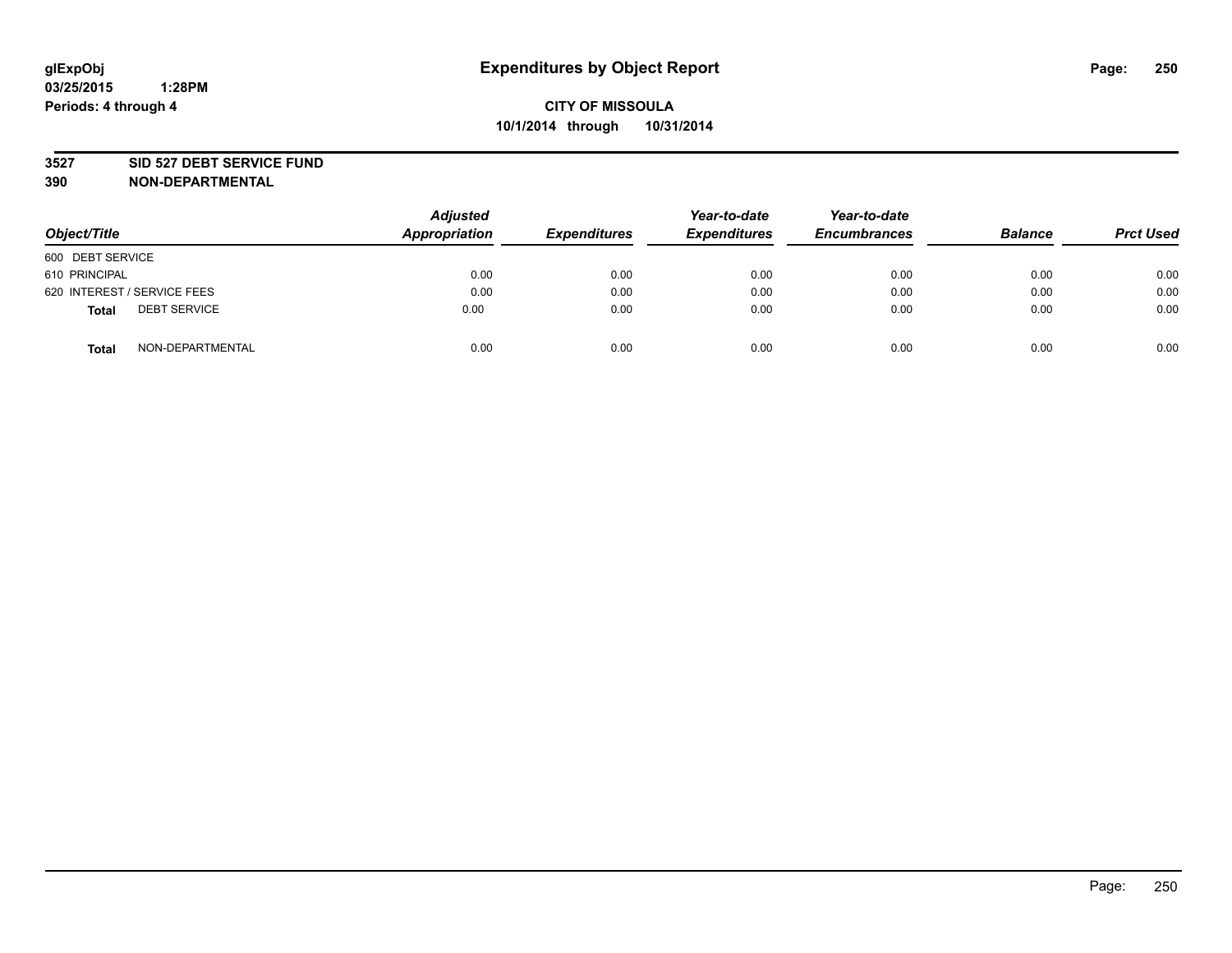**CITY OF MISSOULA 10/1/2014 through 10/31/2014**

### **3527 SID 527 DEBT SERVICE FUND**

| Object/Title                              | <b>Adjusted</b><br>Appropriation | <b>Expenditures</b> | Year-to-date<br><b>Expenditures</b> | Year-to-date<br><b>Encumbrances</b> | <b>Balance</b> | <b>Prct Used</b> |
|-------------------------------------------|----------------------------------|---------------------|-------------------------------------|-------------------------------------|----------------|------------------|
| 600 DEBT SERVICE                          |                                  |                     |                                     |                                     |                |                  |
| 610 PRINCIPAL                             | 0.00                             | 0.00                | 0.00                                | 0.00                                | 0.00           | 0.00             |
| 620 INTEREST / SERVICE FEES               | 0.00                             | 0.00                | 0.00                                | 0.00                                | 0.00           | 0.00             |
| <b>DEBT SERVICE</b><br><b>Total</b>       | 0.00                             | 0.00                | 0.00                                | 0.00                                | 0.00           | 0.00             |
| SID 527 DEBT SERVICE FUND<br><b>Total</b> | 0.00                             | 0.00                | 0.00                                | 0.00                                | 0.00           | 0.00             |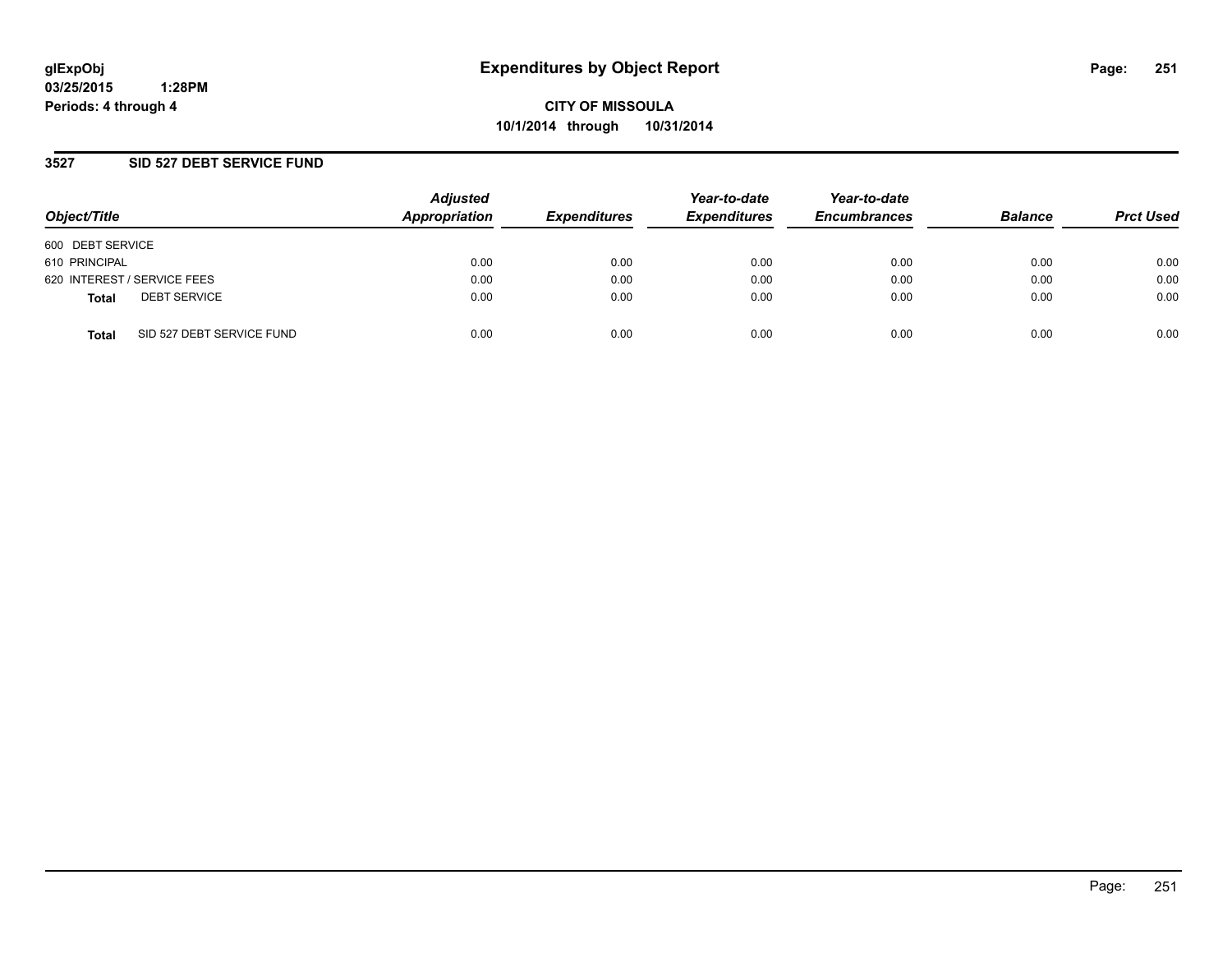#### **3530 SID 530 DEBT SERVICE FUND**

|                                  | <b>Adjusted</b> |                     | Year-to-date        | Year-to-date        |                |                  |
|----------------------------------|-----------------|---------------------|---------------------|---------------------|----------------|------------------|
| Object/Title                     | Appropriation   | <b>Expenditures</b> | <b>Expenditures</b> | <b>Encumbrances</b> | <b>Balance</b> | <b>Prct Used</b> |
| 600 DEBT SERVICE                 |                 |                     |                     |                     |                |                  |
| 610 PRINCIPAL                    | 670.00          | 0.00                | 670.00              | 0.00                | 0.00           | 100.00           |
| 620 INTEREST / SERVICE FEES      | 10.00           | 0.00                | 6.68                | 0.00                | 3.32           | 66.80            |
| <b>DEBT SERVICE</b><br>Total     | 680.00          | 0.00                | 676.68              | 0.00                | 3.32           | 99.51            |
| 800 OTHER OBJECTS                |                 |                     |                     |                     |                |                  |
| 820 TRANSFERS TO OTHER FUNDS     | 0.00            | 0.00                | 0.00                | 0.00                | 0.00           | 0.00             |
| OTHER OBJECTS<br>Total           | 0.00            | 0.00                | 0.00                | 0.00                | 0.00           | 0.00             |
| NON-DEPARTMENTAL<br><b>Total</b> | 680.00          | 0.00                | 676.68              | 0.00                | 3.32           | 99.51            |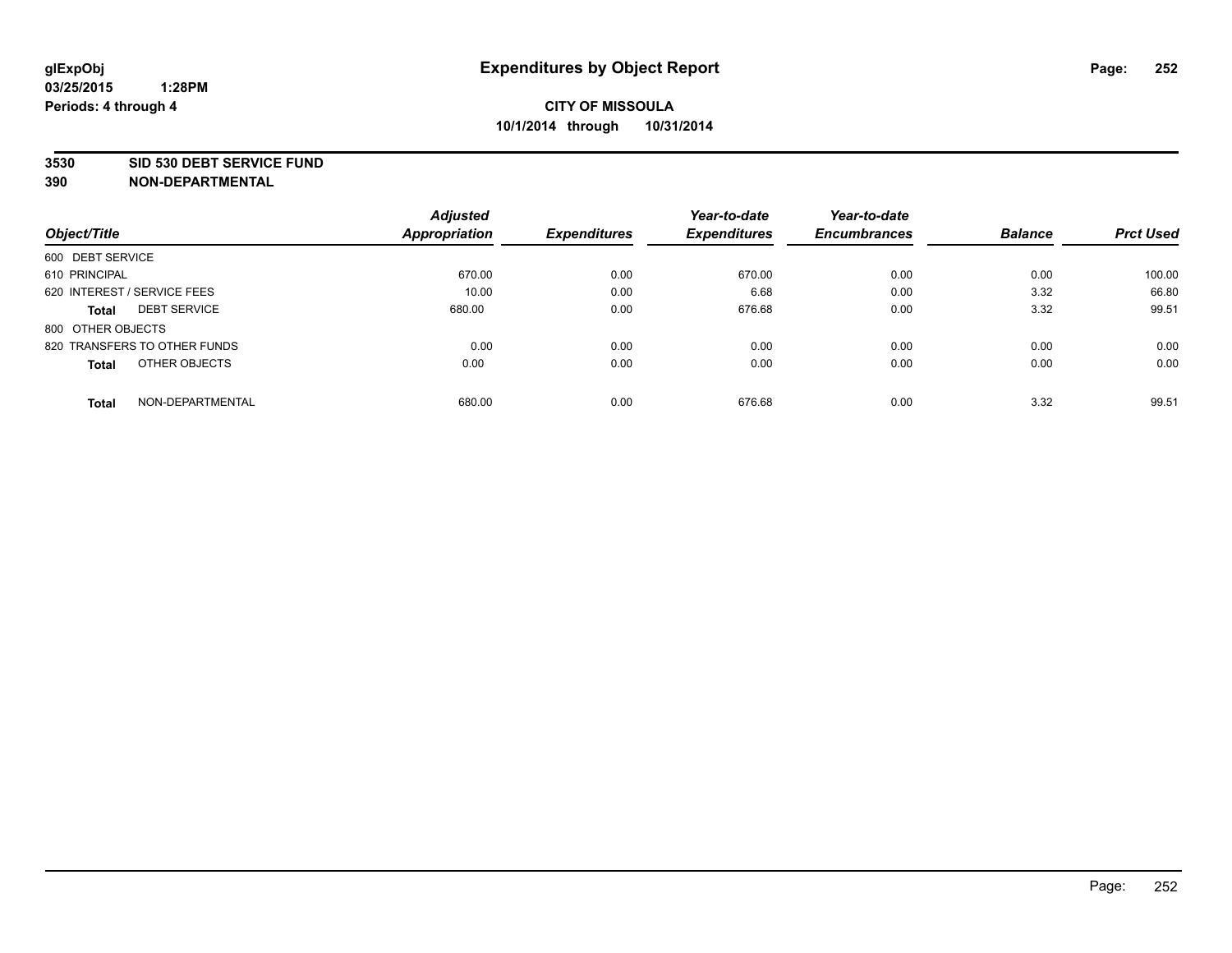### **3530 SID 530 DEBT SERVICE FUND**

| Object/Title                 |                           | <b>Adjusted</b><br><b>Appropriation</b> | <b>Expenditures</b> | Year-to-date<br><b>Expenditures</b> | Year-to-date<br><b>Encumbrances</b> | <b>Balance</b> | <b>Prct Used</b> |
|------------------------------|---------------------------|-----------------------------------------|---------------------|-------------------------------------|-------------------------------------|----------------|------------------|
| 600 DEBT SERVICE             |                           |                                         |                     |                                     |                                     |                |                  |
| 610 PRINCIPAL                |                           | 670.00                                  | 0.00                | 670.00                              | 0.00                                | 0.00           | 100.00           |
| 620 INTEREST / SERVICE FEES  |                           | 10.00                                   | 0.00                | 6.68                                | 0.00                                | 3.32           | 66.80            |
| <b>DEBT SERVICE</b><br>Total |                           | 680.00                                  | 0.00                | 676.68                              | 0.00                                | 3.32           | 99.51            |
| 800 OTHER OBJECTS            |                           |                                         |                     |                                     |                                     |                |                  |
| 820 TRANSFERS TO OTHER FUNDS |                           | 0.00                                    | 0.00                | 0.00                                | 0.00                                | 0.00           | 0.00             |
| OTHER OBJECTS<br>Total       |                           | 0.00                                    | 0.00                | 0.00                                | 0.00                                | 0.00           | 0.00             |
| <b>Total</b>                 | SID 530 DEBT SERVICE FUND | 680.00                                  | 0.00                | 676.68                              | 0.00                                | 3.32           | 99.51            |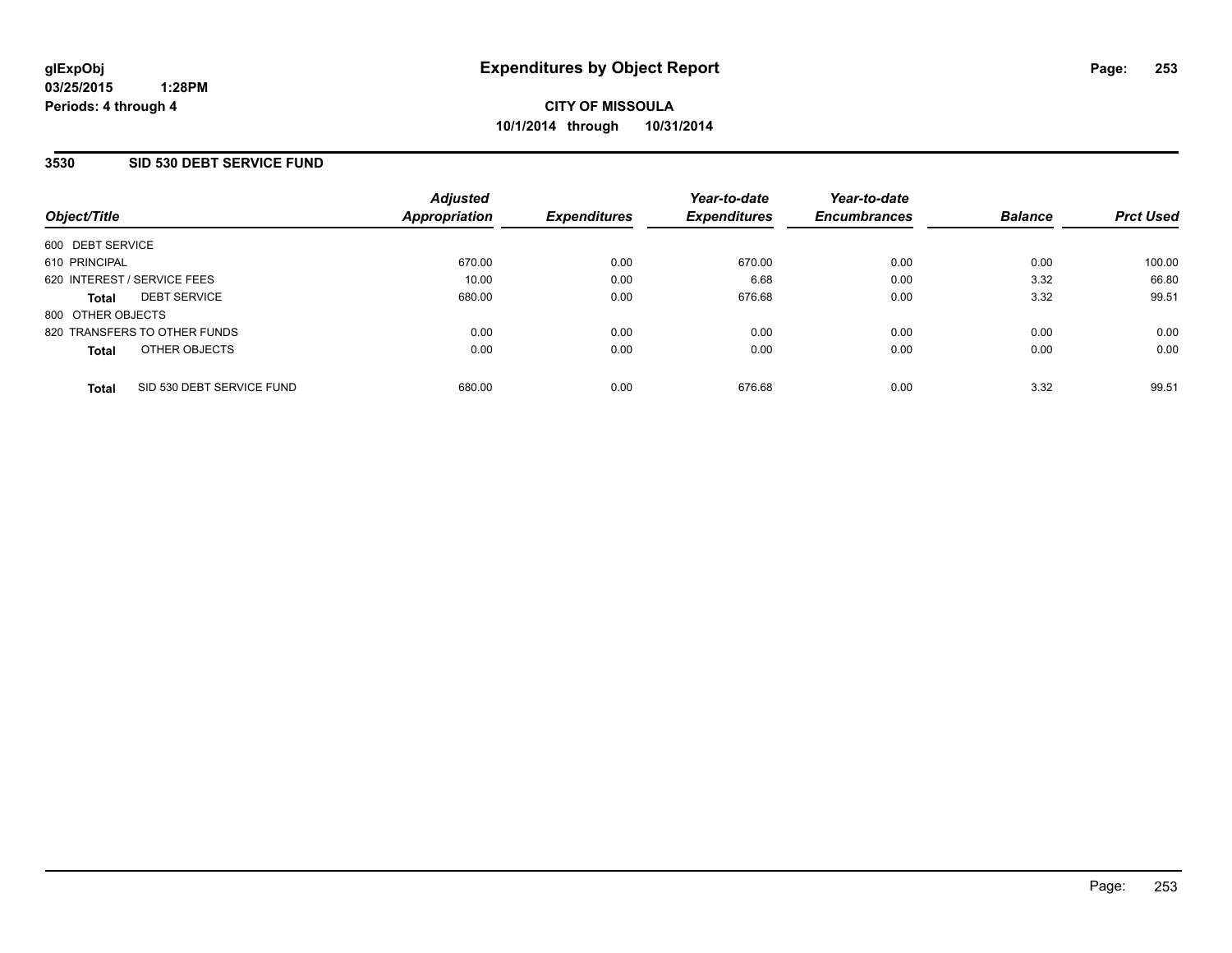### **3531 SID 531 HICKORY ST CALMING**

| Object/Title                     | <b>Adjusted</b><br>Appropriation |      | <b>Expenditures</b> | Year-to-date<br><b>Expenditures</b> | Year-to-date<br><b>Encumbrances</b> | <b>Balance</b> | <b>Prct Used</b> |
|----------------------------------|----------------------------------|------|---------------------|-------------------------------------|-------------------------------------|----------------|------------------|
| 800 OTHER OBJECTS                |                                  |      |                     |                                     |                                     |                |                  |
| 820 TRANSFERS TO OTHER FUNDS     |                                  | 0.00 | 0.00                | 0.00                                | 0.00                                | 0.00           | 0.00             |
| OTHER OBJECTS<br><b>Total</b>    |                                  | 0.00 | 0.00                | 0.00                                | 0.00                                | 0.00           | 0.00             |
| NON-DEPARTMENTAL<br><b>Total</b> |                                  | 0.00 | 0.00                | 0.00                                | 0.00                                | 0.00           | 0.00             |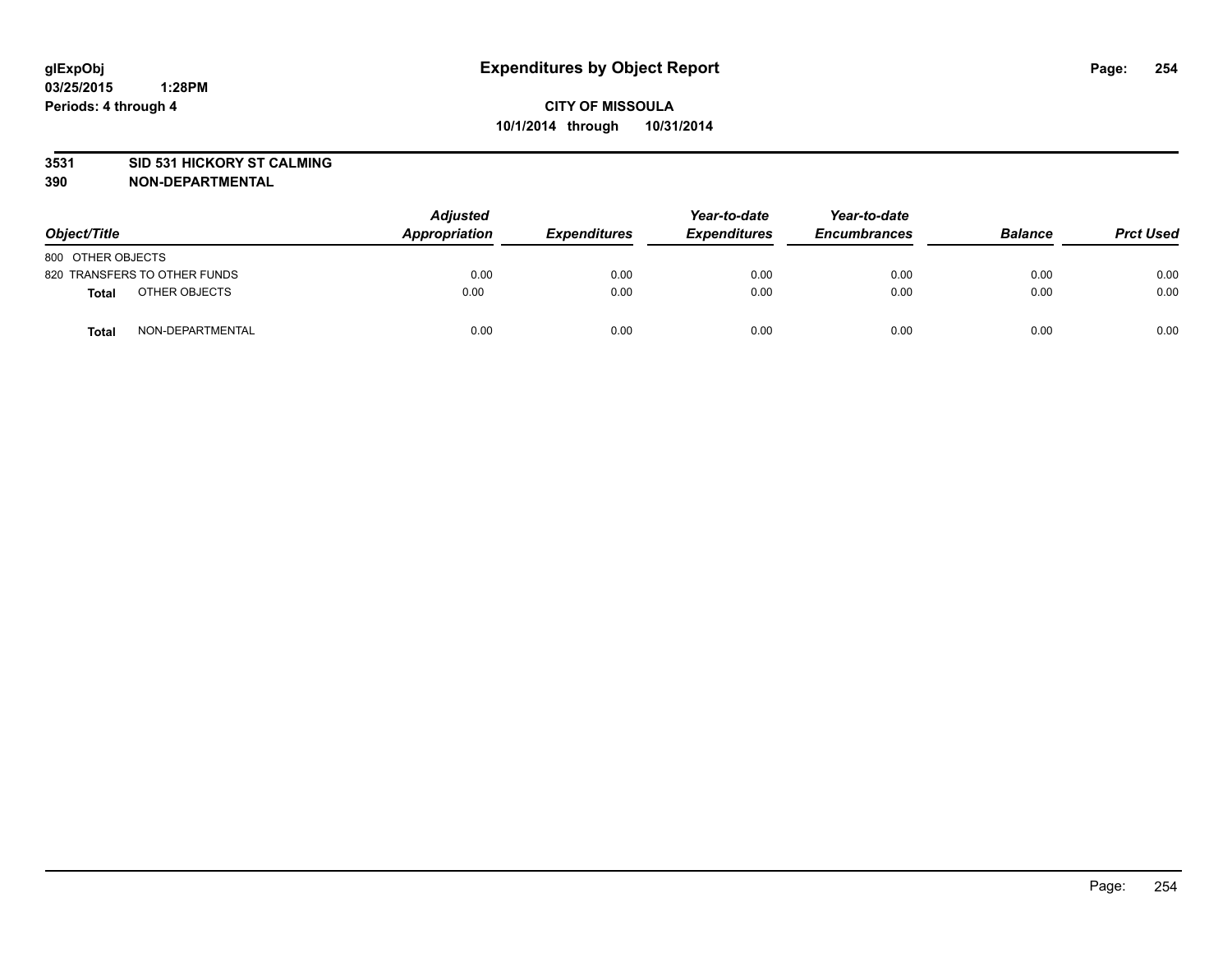### **3531 SID 531 HICKORY ST CALMING**

| Object/Title                               | <b>Adjusted</b><br>Appropriation | <b>Expenditures</b> | Year-to-date<br><b>Expenditures</b> | Year-to-date<br><b>Encumbrances</b> | <b>Balance</b> | <b>Prct Used</b> |
|--------------------------------------------|----------------------------------|---------------------|-------------------------------------|-------------------------------------|----------------|------------------|
| 800 OTHER OBJECTS                          |                                  |                     |                                     |                                     |                |                  |
| 820 TRANSFERS TO OTHER FUNDS               | 0.00                             | 0.00                | 0.00                                | 0.00                                | 0.00           | 0.00             |
| OTHER OBJECTS<br><b>Total</b>              | 0.00                             | 0.00                | 0.00                                | 0.00                                | 0.00           | 0.00             |
| SID 531 HICKORY ST CALMING<br><b>Total</b> | 0.00                             | 0.00                | 0.00                                | 0.00                                | 0.00           | 0.00             |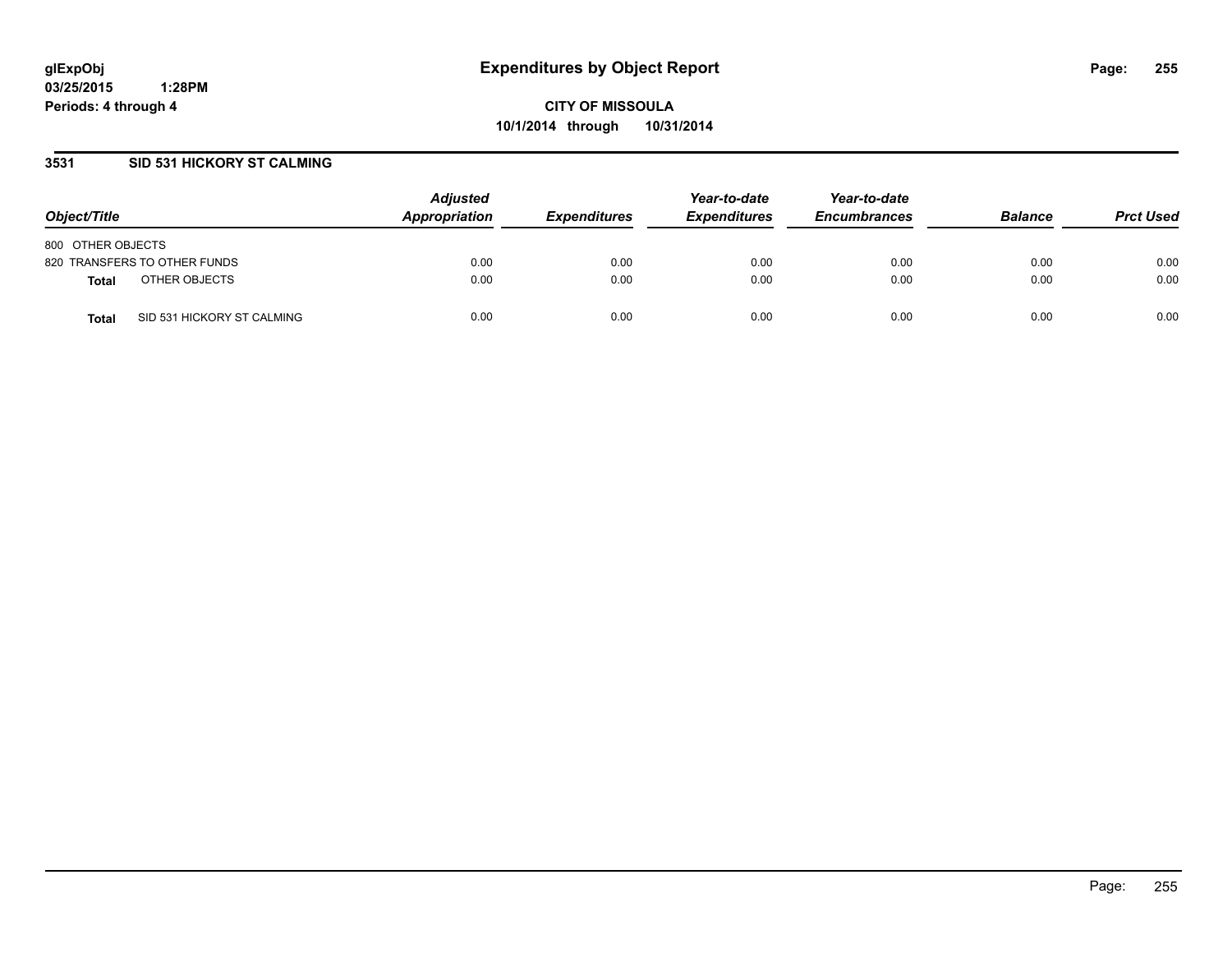#### **3532 SID 532 DEBT SERVICE FUND**

| Object/Title                        | <b>Adjusted</b><br>Appropriation | <b>Expenditures</b> | Year-to-date<br><b>Expenditures</b> | Year-to-date<br><b>Encumbrances</b> | <b>Balance</b> | <b>Prct Used</b> |
|-------------------------------------|----------------------------------|---------------------|-------------------------------------|-------------------------------------|----------------|------------------|
| 600 DEBT SERVICE                    |                                  |                     |                                     |                                     |                |                  |
| 610 PRINCIPAL                       | 30,000.00                        | 0.00                | 0.00                                | 0.00                                | 30,000.00      | 0.00             |
| 620 INTEREST / SERVICE FEES         | 13,363.00                        | 0.00                | 350.00                              | 0.00                                | 13.013.00      | 2.62             |
| <b>DEBT SERVICE</b><br><b>Total</b> | 43.363.00                        | 0.00                | 350.00                              | 0.00                                | 43.013.00      | 0.81             |
| NON-DEPARTMENTAL<br><b>Total</b>    | 43,363.00                        | 0.00                | 350.00                              | 0.00                                | 43.013.00      | 0.81             |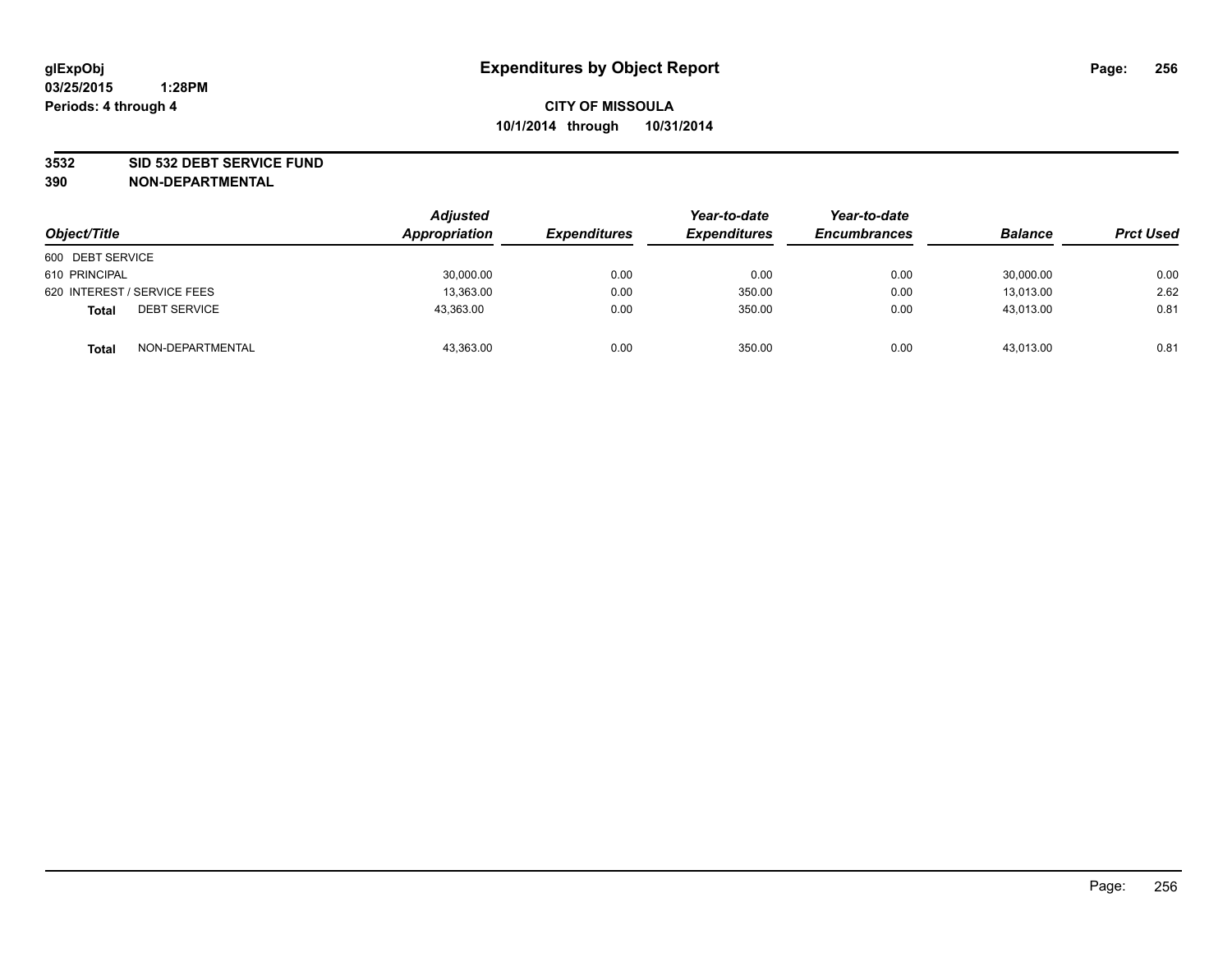### **3532 SID 532 DEBT SERVICE FUND**

| Object/Title     |                             | <b>Adjusted</b><br>Appropriation | <b>Expenditures</b> | Year-to-date<br><b>Expenditures</b> | Year-to-date<br><b>Encumbrances</b> | <b>Balance</b> | <b>Prct Used</b> |
|------------------|-----------------------------|----------------------------------|---------------------|-------------------------------------|-------------------------------------|----------------|------------------|
| 600 DEBT SERVICE |                             |                                  |                     |                                     |                                     |                |                  |
| 610 PRINCIPAL    |                             | 30,000.00                        | 0.00                | 0.00                                | 0.00                                | 30,000.00      | 0.00             |
|                  | 620 INTEREST / SERVICE FEES | 13,363.00                        | 0.00                | 350.00                              | 0.00                                | 13,013.00      | 2.62             |
| <b>Total</b>     | <b>DEBT SERVICE</b>         | 43.363.00                        | 0.00                | 350.00                              | 0.00                                | 43.013.00      | 0.81             |
| <b>Total</b>     | SID 532 DEBT SERVICE FUND   | 43.363.00                        | 0.00                | 350.00                              | 0.00                                | 43.013.00      | 0.81             |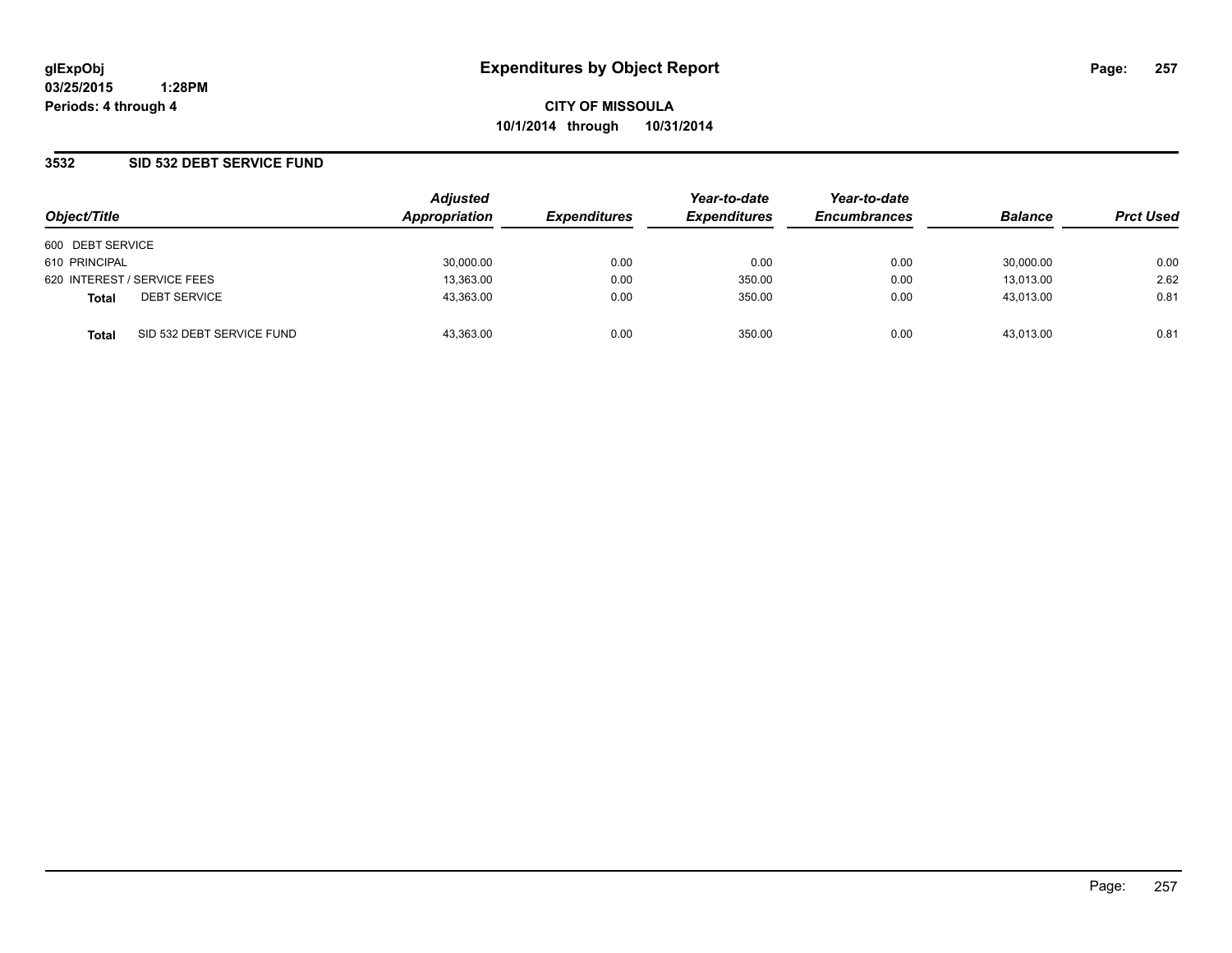#### **3533 GILBERT ST SEWER SID DEBT FUND**

| Object/Title      |                              | <b>Adjusted</b><br><b>Appropriation</b> | <b>Expenditures</b> | Year-to-date<br><b>Expenditures</b> | Year-to-date<br><b>Encumbrances</b> | <b>Balance</b> | <b>Prct Used</b> |
|-------------------|------------------------------|-----------------------------------------|---------------------|-------------------------------------|-------------------------------------|----------------|------------------|
| 500 FIXED CHARGES |                              |                                         |                     |                                     |                                     |                |                  |
| 500 FIXED CHARGES |                              | 0.00                                    | 0.00                | 0.00                                | 0.00                                | 0.00           | 0.00             |
| <b>Total</b>      | <b>FIXED CHARGES</b>         | 0.00                                    | 0.00                | 0.00                                | 0.00                                | 0.00           | 0.00             |
| 600 DEBT SERVICE  |                              |                                         |                     |                                     |                                     |                |                  |
| 610 PRINCIPAL     |                              | 12,000.00                               | 0.00                | 0.00                                | 0.00                                | 12,000.00      | 0.00             |
|                   | 620 INTEREST / SERVICE FEES  | 5.775.00                                | 0.00                | 0.00                                | 0.00                                | 5,775.00       | 0.00             |
| <b>Total</b>      | <b>DEBT SERVICE</b>          | 17,775.00                               | 0.00                | 0.00                                | 0.00                                | 17,775.00      | 0.00             |
| 800 OTHER OBJECTS |                              |                                         |                     |                                     |                                     |                |                  |
|                   | 820 TRANSFERS TO OTHER FUNDS | 0.00                                    | 0.00                | 0.00                                | 0.00                                | 0.00           | 0.00             |
| <b>Total</b>      | OTHER OBJECTS                | 0.00                                    | 0.00                | 0.00                                | 0.00                                | 0.00           | 0.00             |
| <b>Total</b>      | NON-DEPARTMENTAL             | 17,775.00                               | 0.00                | 0.00                                | 0.00                                | 17,775.00      | 0.00             |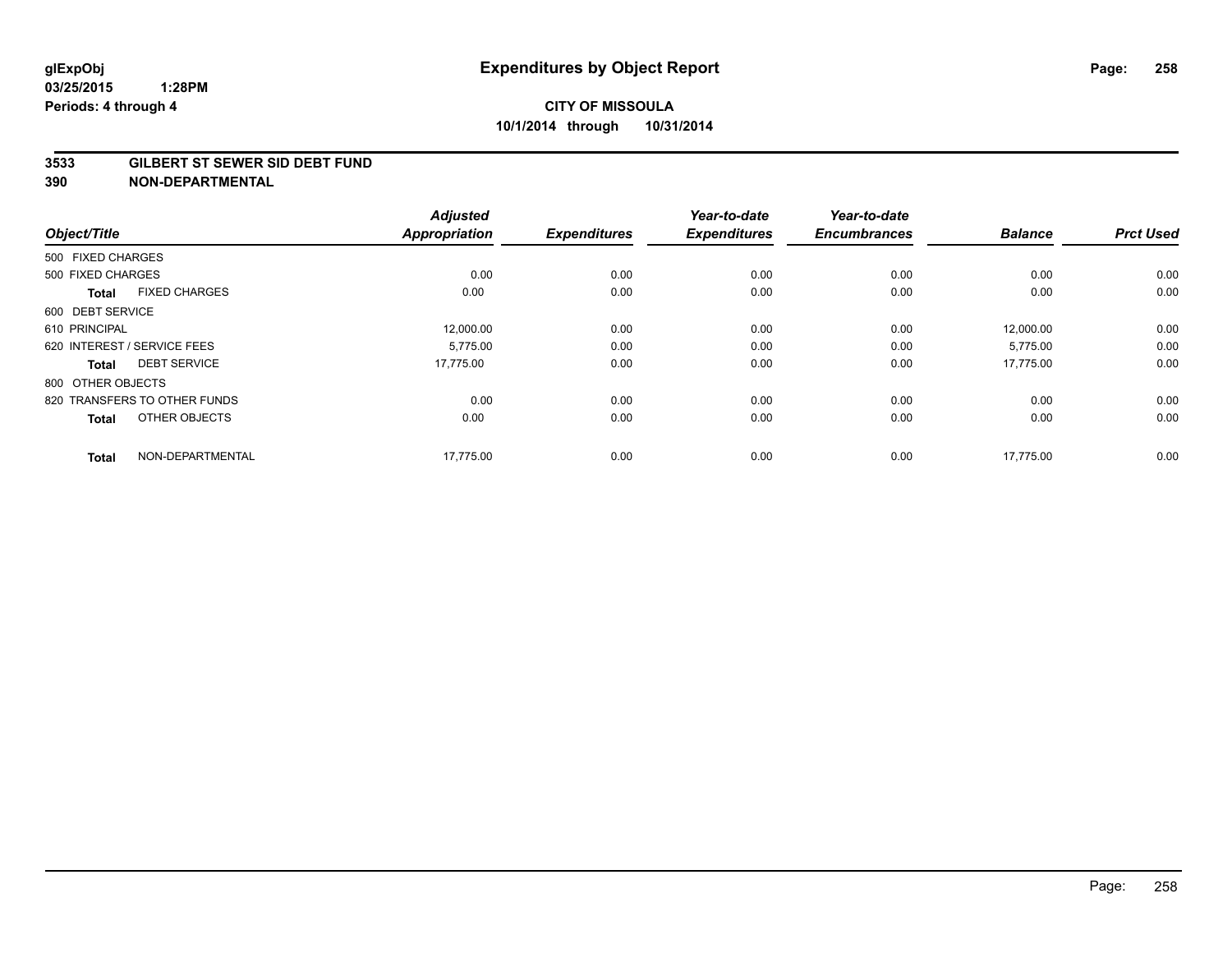# **CITY OF MISSOULA 10/1/2014 through 10/31/2014**

### **3533 GILBERT ST SEWER SID DEBT FUND**

| Object/Title                |                                | <b>Adjusted</b><br><b>Appropriation</b> | <b>Expenditures</b> | Year-to-date<br><b>Expenditures</b> | Year-to-date<br><b>Encumbrances</b> | <b>Balance</b> | <b>Prct Used</b> |
|-----------------------------|--------------------------------|-----------------------------------------|---------------------|-------------------------------------|-------------------------------------|----------------|------------------|
| 500 FIXED CHARGES           |                                |                                         |                     |                                     |                                     |                |                  |
| 500 FIXED CHARGES           |                                | 0.00                                    | 0.00                | 0.00                                | 0.00                                | 0.00           | 0.00             |
| <b>Total</b>                | <b>FIXED CHARGES</b>           | 0.00                                    | 0.00                | 0.00                                | 0.00                                | 0.00           | 0.00             |
| 600 DEBT SERVICE            |                                |                                         |                     |                                     |                                     |                |                  |
| 610 PRINCIPAL               |                                | 12,000.00                               | 0.00                | 0.00                                | 0.00                                | 12,000.00      | 0.00             |
| 620 INTEREST / SERVICE FEES |                                | 5.775.00                                | 0.00                | 0.00                                | 0.00                                | 5,775.00       | 0.00             |
| <b>Total</b>                | <b>DEBT SERVICE</b>            | 17.775.00                               | 0.00                | 0.00                                | 0.00                                | 17.775.00      | 0.00             |
| 800 OTHER OBJECTS           |                                |                                         |                     |                                     |                                     |                |                  |
|                             | 820 TRANSFERS TO OTHER FUNDS   | 0.00                                    | 0.00                | 0.00                                | 0.00                                | 0.00           | 0.00             |
| <b>Total</b>                | OTHER OBJECTS                  | 0.00                                    | 0.00                | 0.00                                | 0.00                                | 0.00           | 0.00             |
| <b>Total</b>                | GILBERT ST SEWER SID DEBT FUND | 17,775.00                               | 0.00                | 0.00                                | 0.00                                | 17,775.00      | 0.00             |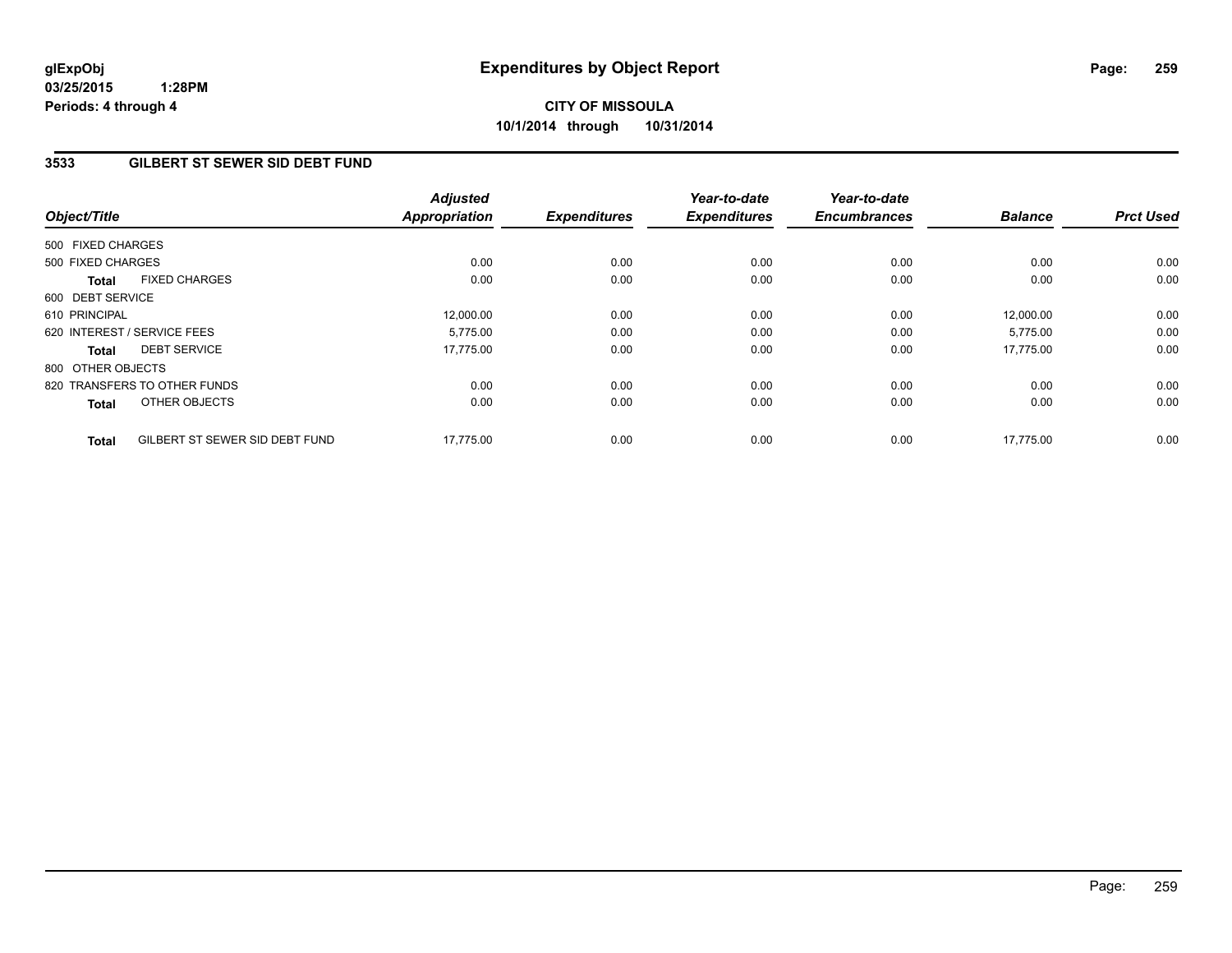#### **3534 LINCOLNWOOD SEWER PHASE I**

| Object/Title                        | <b>Adjusted</b><br>Appropriation | <b>Expenditures</b> | Year-to-date<br><b>Expenditures</b> | Year-to-date<br><b>Encumbrances</b> | <b>Balance</b> | <b>Prct Used</b> |
|-------------------------------------|----------------------------------|---------------------|-------------------------------------|-------------------------------------|----------------|------------------|
| 600 DEBT SERVICE                    |                                  |                     |                                     |                                     |                |                  |
| 610 PRINCIPAL                       | 12,000.00                        | 0.00                | 0.00                                | 0.00                                | 12,000.00      | 0.00             |
| 620 INTEREST / SERVICE FEES         | 6.413.00                         | 0.00                | 0.00                                | 0.00                                | 6.413.00       | 0.00             |
| <b>DEBT SERVICE</b><br><b>Total</b> | 18,413.00                        | 0.00                | 0.00                                | 0.00                                | 18,413.00      | 0.00             |
| NON-DEPARTMENTAL<br><b>Total</b>    | 18,413.00                        | 0.00                | 0.00                                | 0.00                                | 18,413.00      | 0.00             |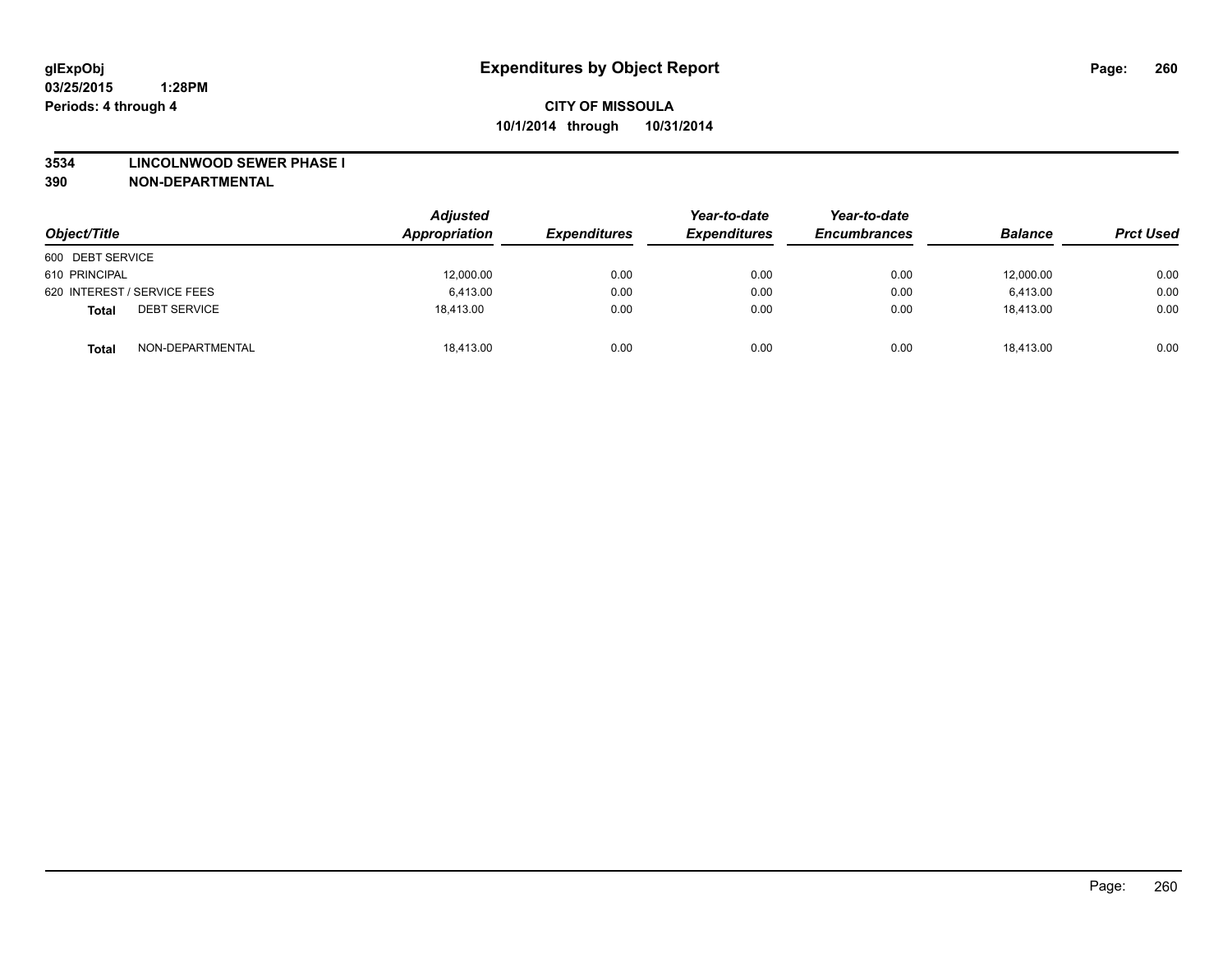**CITY OF MISSOULA 10/1/2014 through 10/31/2014**

### **3534 LINCOLNWOOD SEWER PHASE I**

| Object/Title                              | <b>Adjusted</b><br>Appropriation | <b>Expenditures</b> | Year-to-date<br><b>Expenditures</b> | Year-to-date<br><b>Encumbrances</b> | <b>Balance</b> | <b>Prct Used</b> |
|-------------------------------------------|----------------------------------|---------------------|-------------------------------------|-------------------------------------|----------------|------------------|
| 600 DEBT SERVICE                          |                                  |                     |                                     |                                     |                |                  |
| 610 PRINCIPAL                             | 12,000.00                        | 0.00                | 0.00                                | 0.00                                | 12,000.00      | 0.00             |
| 620 INTEREST / SERVICE FEES               | 6,413.00                         | 0.00                | 0.00                                | 0.00                                | 6,413.00       | 0.00             |
| <b>DEBT SERVICE</b><br><b>Total</b>       | 18,413.00                        | 0.00                | 0.00                                | 0.00                                | 18,413.00      | 0.00             |
| LINCOLNWOOD SEWER PHASE I<br><b>Total</b> | 18,413.00                        | 0.00                | 0.00                                | 0.00                                | 18,413.00      | 0.00             |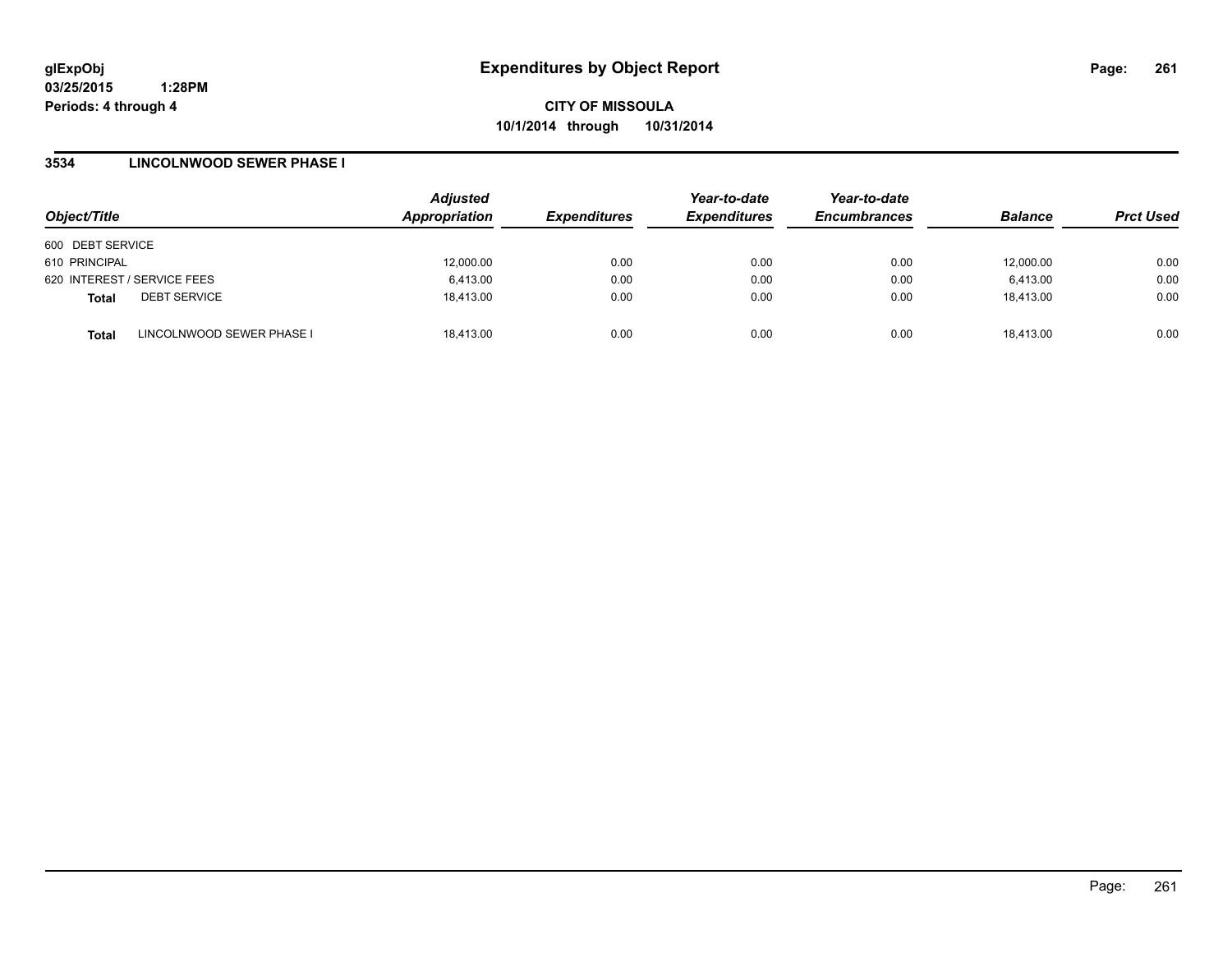#### **3535 SLANT STREET TRAFFIC CALMING**

| Object/Title                         | <b>Adjusted</b><br><b>Appropriation</b> | <b>Expenditures</b> | Year-to-date<br><b>Expenditures</b> | Year-to-date<br><b>Encumbrances</b> | <b>Balance</b> | <b>Prct Used</b> |
|--------------------------------------|-----------------------------------------|---------------------|-------------------------------------|-------------------------------------|----------------|------------------|
|                                      |                                         |                     |                                     |                                     |                |                  |
| 500 FIXED CHARGES                    |                                         |                     |                                     |                                     |                |                  |
| 550 MERCHANT SERVICE FEES            | 0.00                                    | 0.00                | 0.00                                | 0.00                                | 0.00           | 0.00             |
| <b>FIXED CHARGES</b><br><b>Total</b> | 0.00                                    | 0.00                | 0.00                                | 0.00                                | 0.00           | 0.00             |
| 800 OTHER OBJECTS                    |                                         |                     |                                     |                                     |                |                  |
| 820 TRANSFERS TO OTHER FUNDS         | 0.00                                    | 0.00                | 0.00                                | 0.00                                | 0.00           | 0.00             |
| OTHER OBJECTS<br><b>Total</b>        | 0.00                                    | 0.00                | 0.00                                | 0.00                                | 0.00           | 0.00             |
|                                      |                                         |                     |                                     |                                     |                |                  |
| NON-DEPARTMENTAL<br><b>Total</b>     | 0.00                                    | 0.00                | 0.00                                | 0.00                                | 0.00           | 0.00             |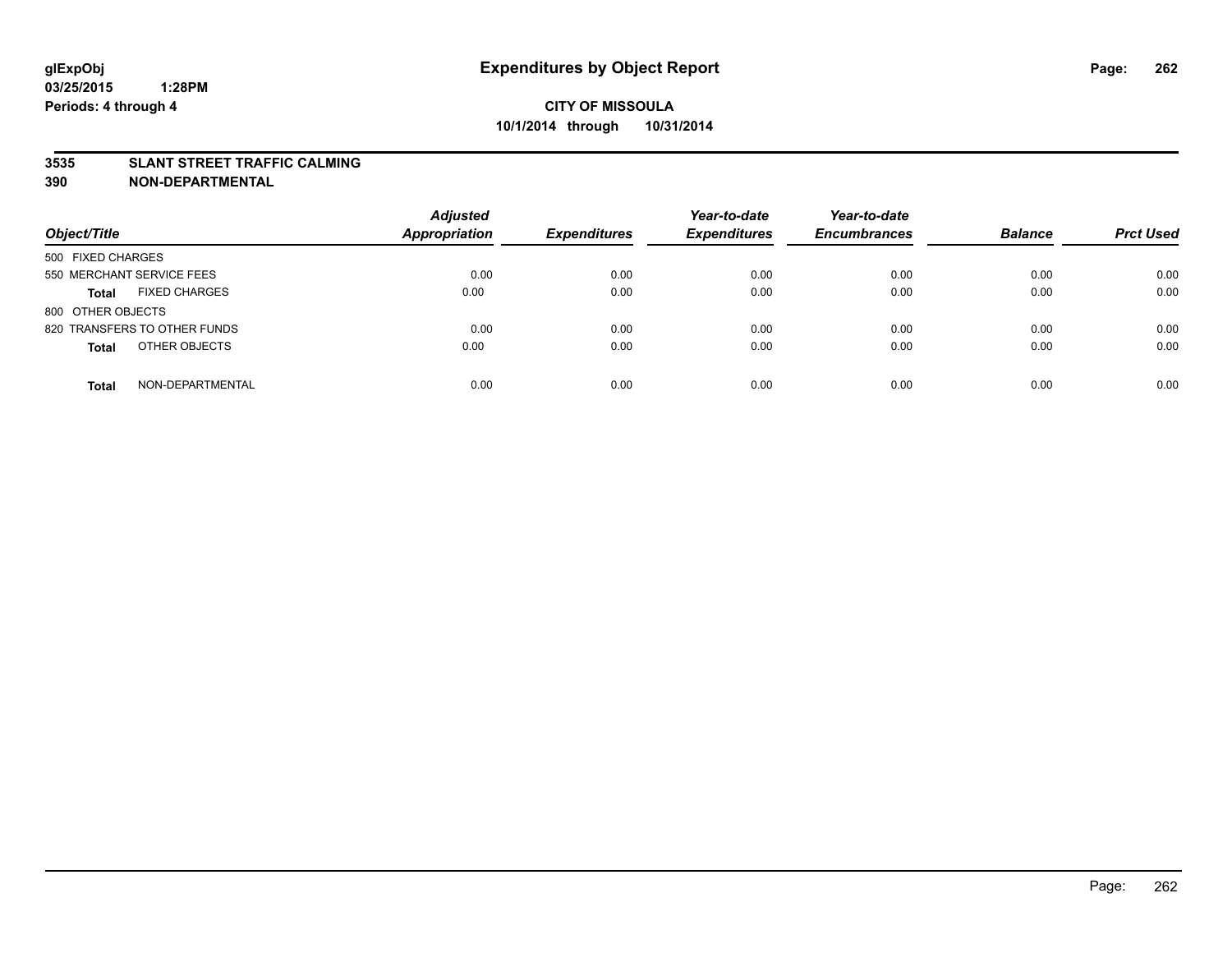### **3535 SLANT STREET TRAFFIC CALMING**

| Object/Title              |                                     | <b>Adjusted</b><br><b>Appropriation</b> | <b>Expenditures</b> | Year-to-date<br><b>Expenditures</b> | Year-to-date<br><b>Encumbrances</b> | <b>Balance</b> | <b>Prct Used</b> |
|---------------------------|-------------------------------------|-----------------------------------------|---------------------|-------------------------------------|-------------------------------------|----------------|------------------|
| 500 FIXED CHARGES         |                                     |                                         |                     |                                     |                                     |                |                  |
| 550 MERCHANT SERVICE FEES |                                     | 0.00                                    | 0.00                | 0.00                                | 0.00                                | 0.00           | 0.00             |
| <b>Total</b>              | <b>FIXED CHARGES</b>                | 0.00                                    | 0.00                | 0.00                                | 0.00                                | 0.00           | 0.00             |
| 800 OTHER OBJECTS         |                                     |                                         |                     |                                     |                                     |                |                  |
|                           | 820 TRANSFERS TO OTHER FUNDS        | 0.00                                    | 0.00                | 0.00                                | 0.00                                | 0.00           | 0.00             |
| <b>Total</b>              | OTHER OBJECTS                       | 0.00                                    | 0.00                | 0.00                                | 0.00                                | 0.00           | 0.00             |
|                           |                                     |                                         |                     |                                     |                                     |                |                  |
| <b>Total</b>              | <b>SLANT STREET TRAFFIC CALMING</b> | 0.00                                    | 0.00                | 0.00                                | 0.00                                | 0.00           | 0.00             |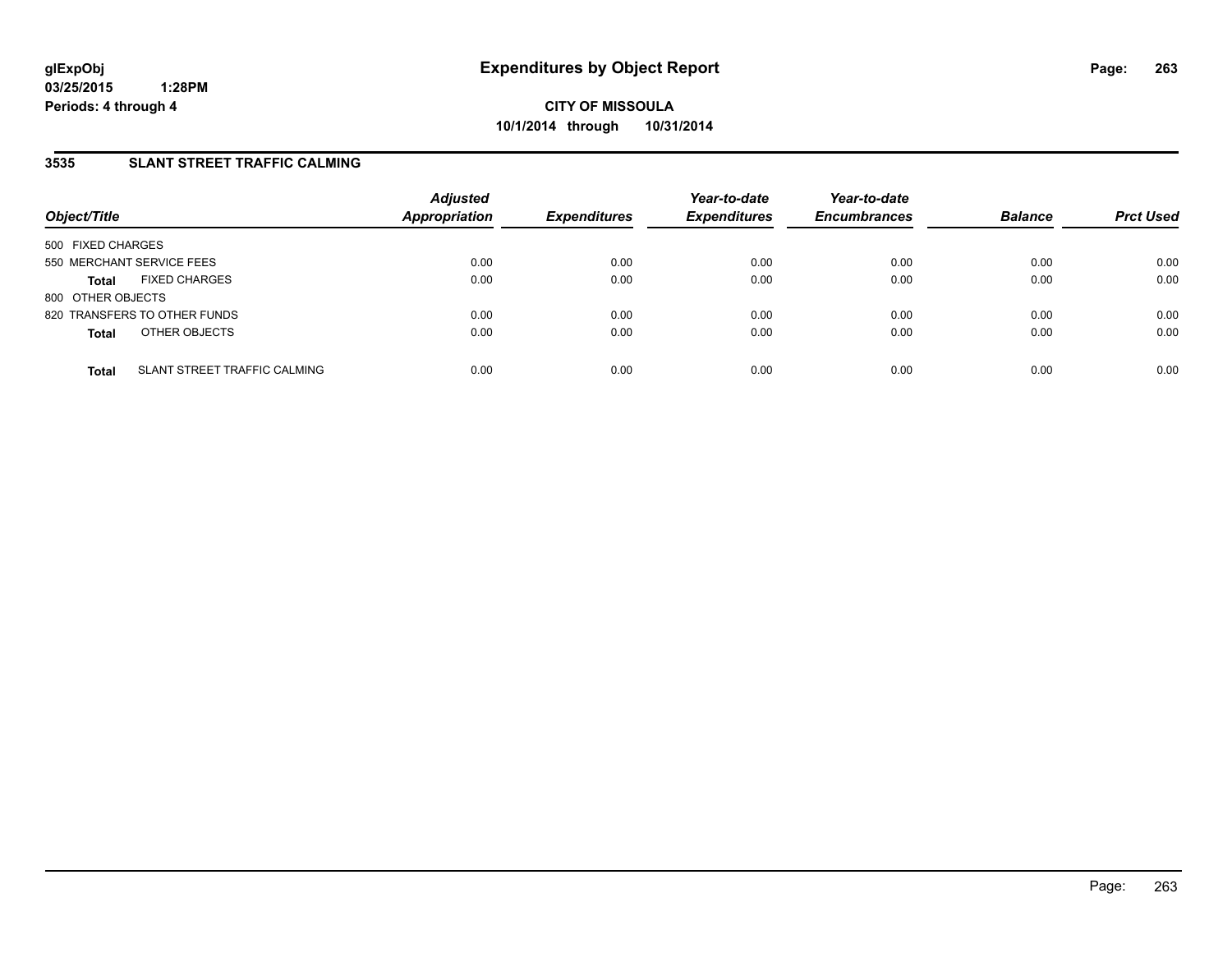#### **3536 LINCOLNWOOD SEWER PHASE II**

| Object/Title                        | <b>Adjusted</b><br>Appropriation | <b>Expenditures</b> | Year-to-date<br><b>Expenditures</b> | Year-to-date<br><b>Encumbrances</b> | <b>Balance</b> | <b>Prct Used</b> |
|-------------------------------------|----------------------------------|---------------------|-------------------------------------|-------------------------------------|----------------|------------------|
| 600 DEBT SERVICE                    |                                  |                     |                                     |                                     |                |                  |
| 610 PRINCIPAL                       | 20,000.00                        | 0.00                | 0.00                                | 0.00                                | 20,000.00      | 0.00             |
| 620 INTEREST / SERVICE FEES         | 11,100.00                        | 0.00                | 0.00                                | 0.00                                | 11,100.00      | 0.00             |
| <b>DEBT SERVICE</b><br><b>Total</b> | 31,100.00                        | 0.00                | 0.00                                | 0.00                                | 31,100.00      | 0.00             |
| NON-DEPARTMENTAL<br><b>Total</b>    | 31,100.00                        | 0.00                | 0.00                                | 0.00                                | 31,100.00      | 0.00             |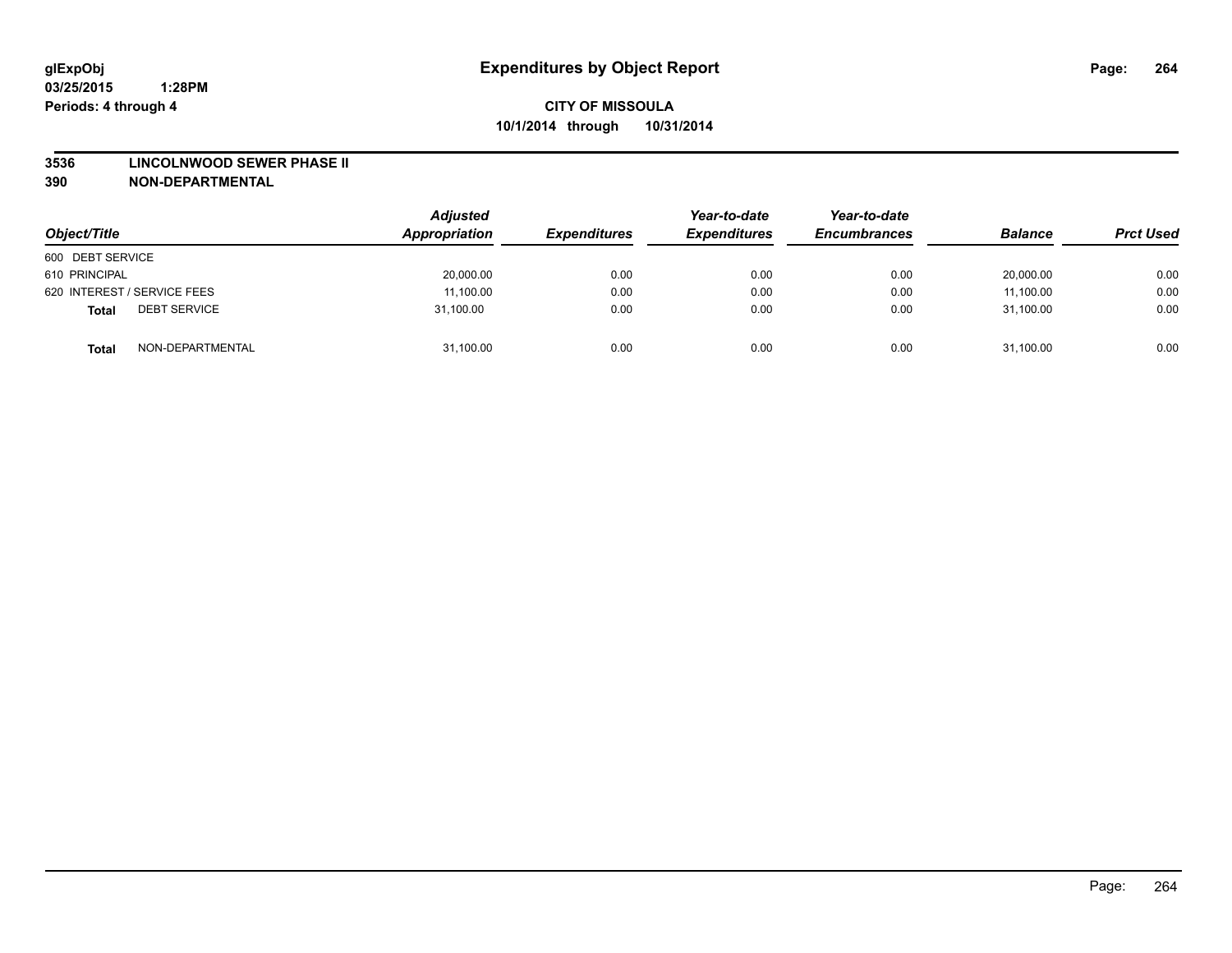**CITY OF MISSOULA 10/1/2014 through 10/31/2014**

### **3536 LINCOLNWOOD SEWER PHASE II**

| Object/Title                |                            | <b>Adjusted</b><br>Appropriation | <b>Expenditures</b> | Year-to-date<br><b>Expenditures</b> | Year-to-date<br><b>Encumbrances</b> | <b>Balance</b> | <b>Prct Used</b> |
|-----------------------------|----------------------------|----------------------------------|---------------------|-------------------------------------|-------------------------------------|----------------|------------------|
| 600 DEBT SERVICE            |                            |                                  |                     |                                     |                                     |                |                  |
| 610 PRINCIPAL               |                            | 20,000.00                        | 0.00                | 0.00                                | 0.00                                | 20.000.00      | 0.00             |
| 620 INTEREST / SERVICE FEES |                            | 11,100.00                        | 0.00                | 0.00                                | 0.00                                | 11,100.00      | 0.00             |
| <b>Total</b>                | <b>DEBT SERVICE</b>        | 31,100.00                        | 0.00                | 0.00                                | 0.00                                | 31.100.00      | 0.00             |
| <b>Total</b>                | LINCOLNWOOD SEWER PHASE II | 31,100.00                        | 0.00                | 0.00                                | 0.00                                | 31,100.00      | 0.00             |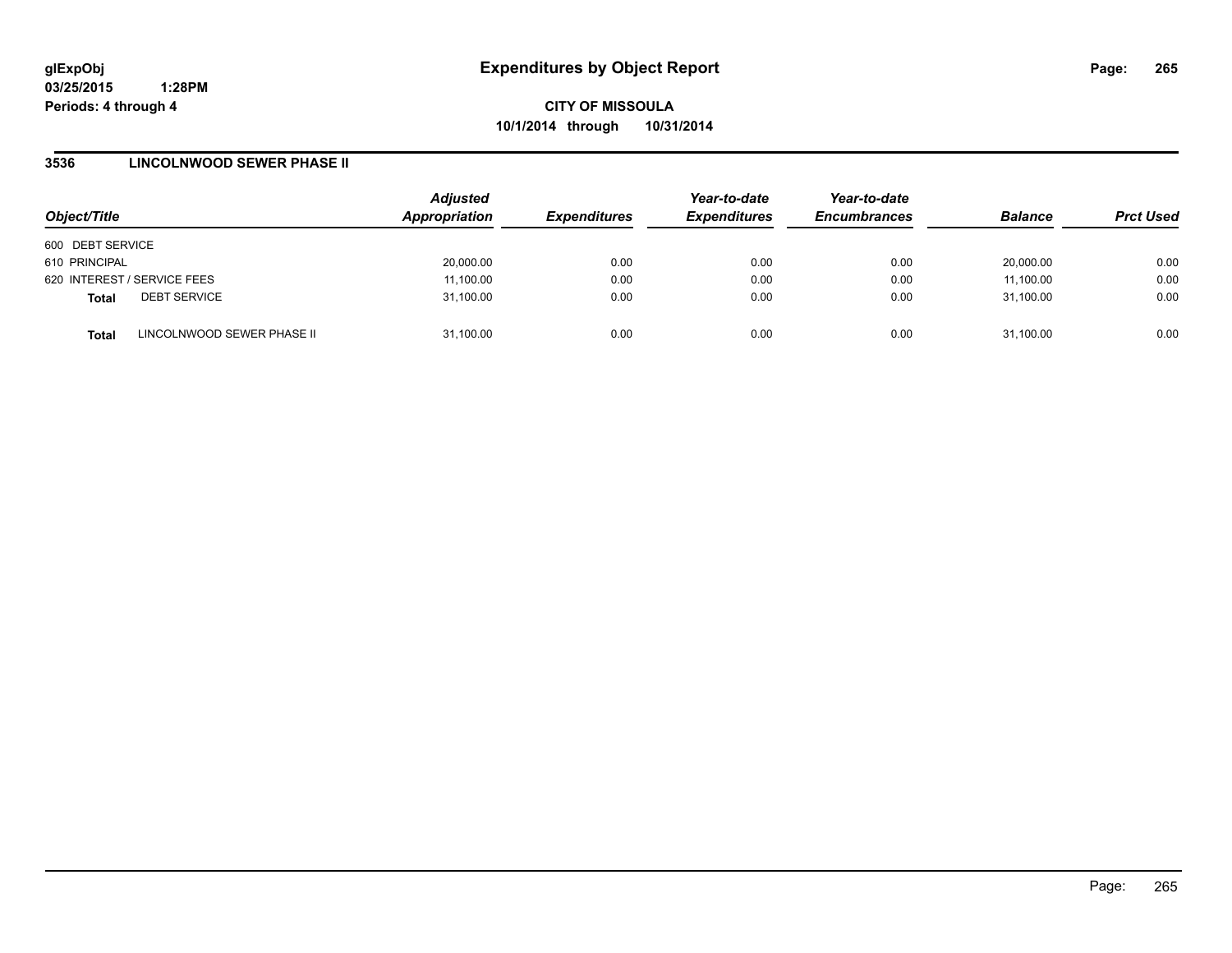### **3539 SOUTH 4TH STREET W TRAFFIC**

| Object/Title      |                              | <b>Adjusted</b><br>Appropriation | <b>Expenditures</b> | Year-to-date<br><b>Expenditures</b> | Year-to-date<br><b>Encumbrances</b> | <b>Balance</b> | <b>Prct Used</b> |
|-------------------|------------------------------|----------------------------------|---------------------|-------------------------------------|-------------------------------------|----------------|------------------|
| 800 OTHER OBJECTS |                              |                                  |                     |                                     |                                     |                |                  |
|                   | 820 TRANSFERS TO OTHER FUNDS | 0.00                             | 0.00                | 0.00                                | 0.00                                | 0.00           | 0.00             |
| <b>Total</b>      | OTHER OBJECTS                | 0.00                             | 0.00                | 0.00                                | 0.00                                | 0.00           | 0.00             |
| <b>Total</b>      | NON-DEPARTMENTAL             | 0.00                             | 0.00                | 0.00                                | 0.00                                | 0.00           | 0.00             |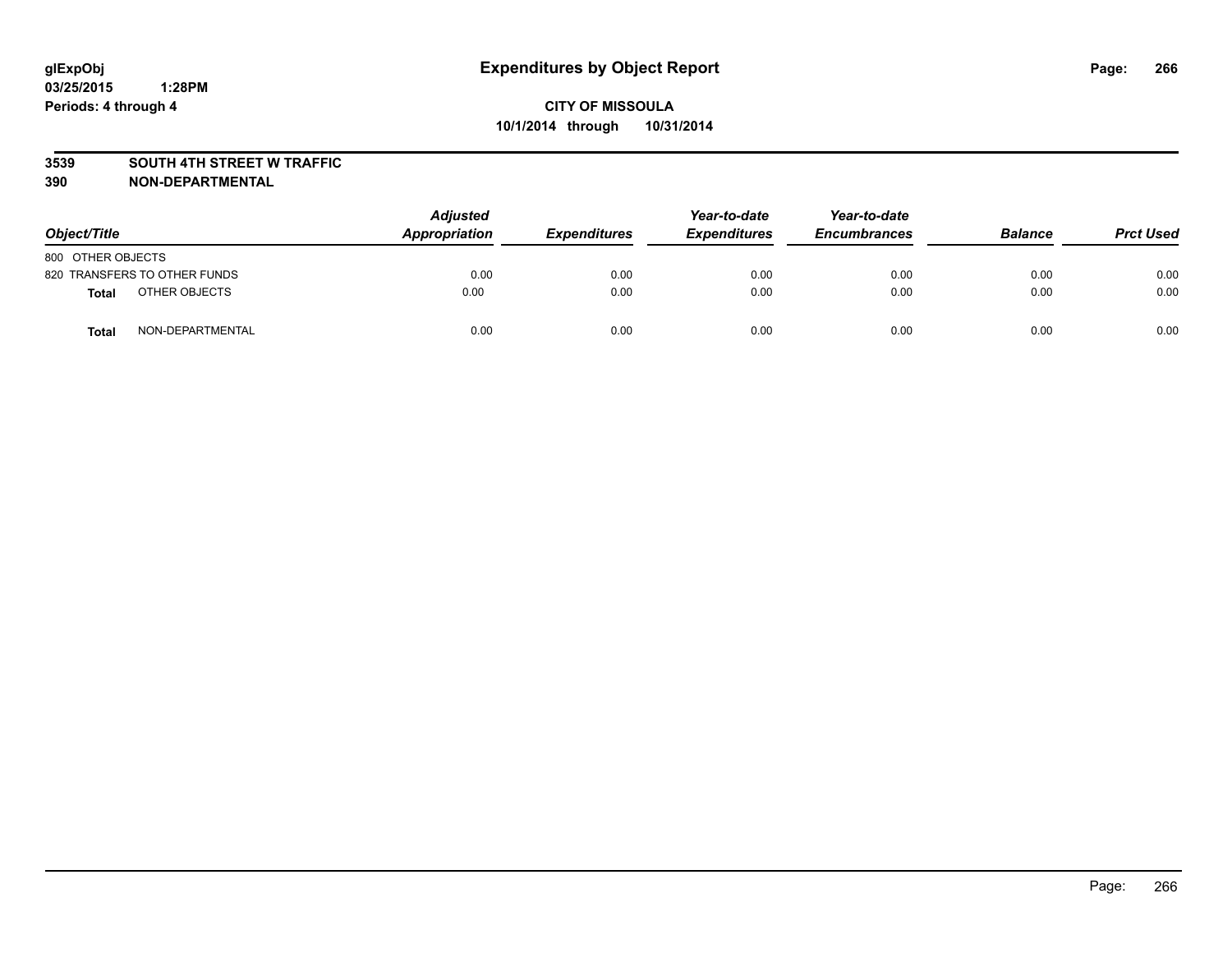**CITY OF MISSOULA 10/1/2014 through 10/31/2014**

### **3539 SOUTH 4TH STREET W TRAFFIC**

| Object/Title                        | <b>Adjusted</b><br>Appropriation | <b>Expenditures</b> | Year-to-date<br><b>Expenditures</b> | Year-to-date<br><b>Encumbrances</b> | <b>Balance</b> | <b>Prct Used</b> |
|-------------------------------------|----------------------------------|---------------------|-------------------------------------|-------------------------------------|----------------|------------------|
| 800 OTHER OBJECTS                   |                                  |                     |                                     |                                     |                |                  |
| 820 TRANSFERS TO OTHER FUNDS        | 0.00                             | 0.00                | 0.00                                | 0.00                                | 0.00           | 0.00             |
| OTHER OBJECTS<br>Total              | 0.00                             | 0.00                | 0.00                                | 0.00                                | 0.00           | 0.00             |
| SOUTH 4TH STREET W TRAFFIC<br>Total | 0.00                             | 0.00                | 0.00                                | 0.00                                | 0.00           | 0.00             |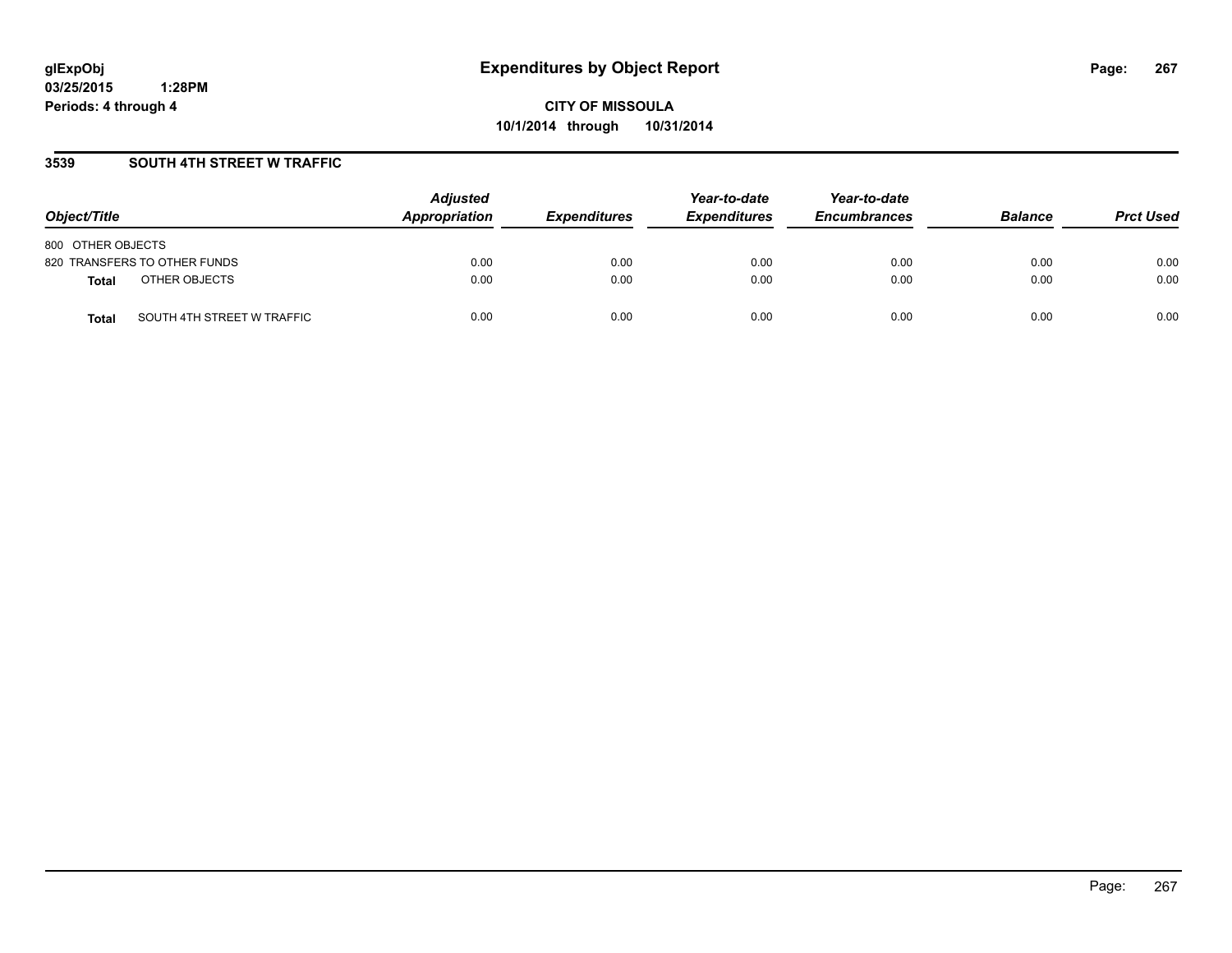#### **3540 SID 540 DEBT SERVICE FUND**

| Object/Title                        | <b>Adjusted</b><br>Appropriation | <b>Expenditures</b> | Year-to-date<br><b>Expenditures</b> | Year-to-date<br><b>Encumbrances</b> | <b>Balance</b> | <b>Prct Used</b> |
|-------------------------------------|----------------------------------|---------------------|-------------------------------------|-------------------------------------|----------------|------------------|
| 600 DEBT SERVICE                    |                                  |                     |                                     |                                     |                |                  |
| 610 PRINCIPAL                       | 70,000.00                        | 0.00                | 0.00                                | 0.00                                | 70.000.00      | 0.00             |
| 620 INTEREST / SERVICE FEES         | 52,098.00                        | 0.00                | 0.00                                | 0.00                                | 52,098.00      | 0.00             |
| <b>DEBT SERVICE</b><br><b>Total</b> | 122,098.00                       | 0.00                | 0.00                                | 0.00                                | 122.098.00     | 0.00             |
| NON-DEPARTMENTAL<br><b>Total</b>    | 122,098.00                       | 0.00                | 0.00                                | 0.00                                | 122.098.00     | 0.00             |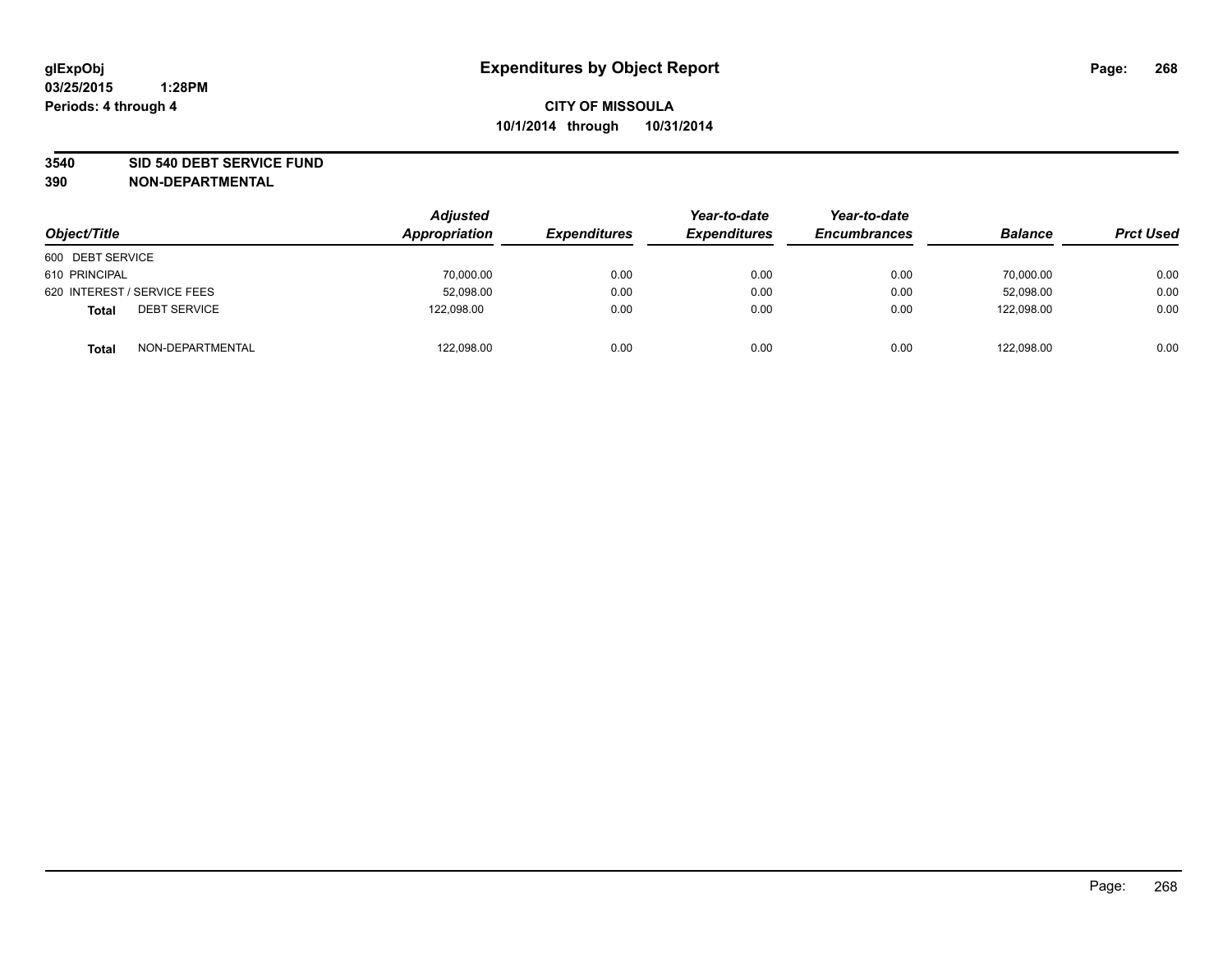### **3540 SID 540 DEBT SERVICE FUND**

| Object/Title                              | <b>Adjusted</b><br>Appropriation | <b>Expenditures</b> | Year-to-date<br><b>Expenditures</b> | Year-to-date<br><b>Encumbrances</b> | <b>Balance</b> | <b>Prct Used</b> |
|-------------------------------------------|----------------------------------|---------------------|-------------------------------------|-------------------------------------|----------------|------------------|
| 600 DEBT SERVICE                          |                                  |                     |                                     |                                     |                |                  |
| 610 PRINCIPAL                             | 70,000.00                        | 0.00                | 0.00                                | 0.00                                | 70.000.00      | 0.00             |
| 620 INTEREST / SERVICE FEES               | 52,098.00                        | 0.00                | 0.00                                | 0.00                                | 52.098.00      | 0.00             |
| <b>DEBT SERVICE</b><br><b>Total</b>       | 122,098.00                       | 0.00                | 0.00                                | 0.00                                | 122.098.00     | 0.00             |
| SID 540 DEBT SERVICE FUND<br><b>Total</b> | 122,098.00                       | 0.00                | 0.00                                | 0.00                                | 122,098.00     | 0.00             |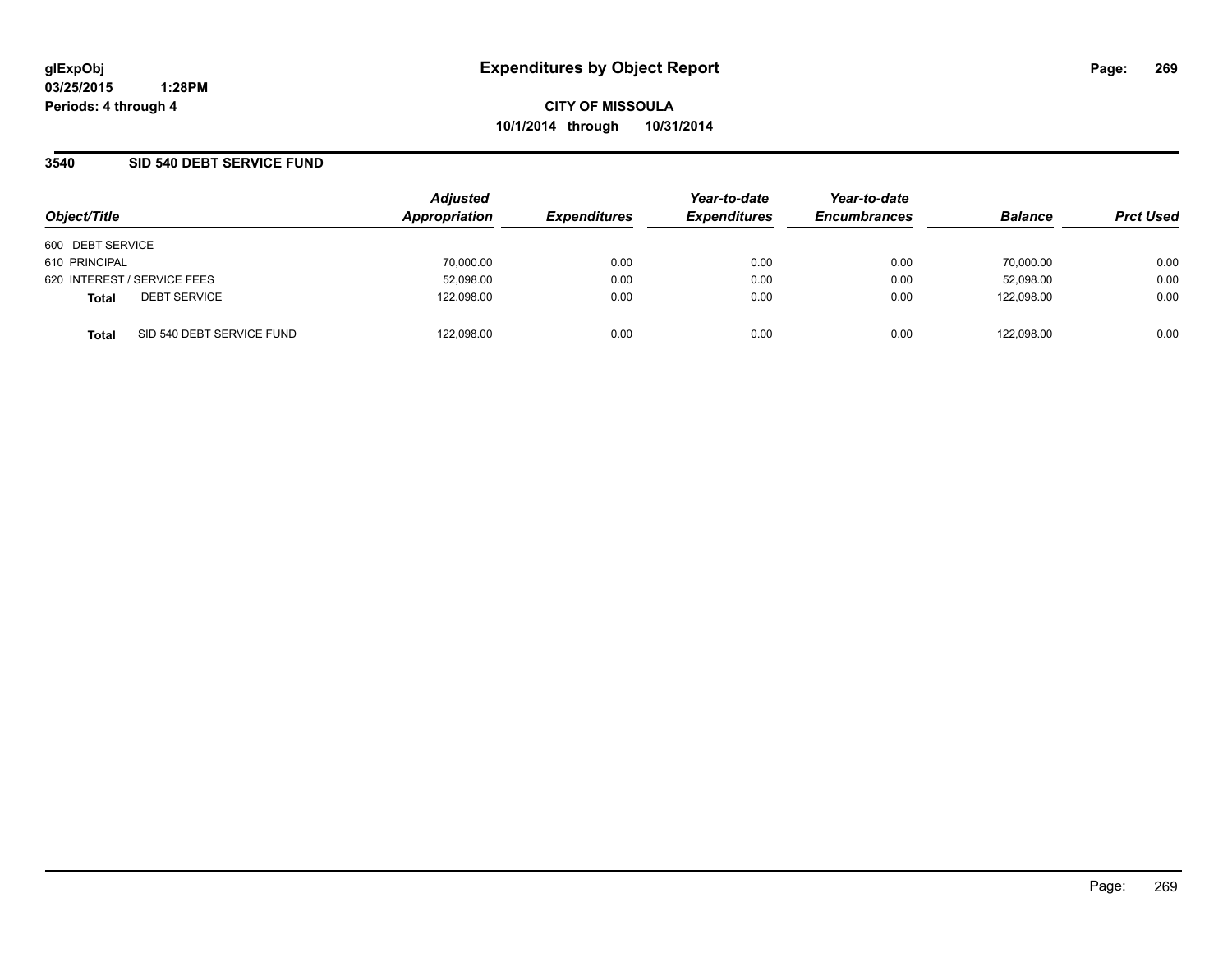#### **3541 SID 541 DEBT SERVICE**

| Object/Title                |                      | <b>Adjusted</b><br><b>Appropriation</b> | <b>Expenditures</b> | Year-to-date<br><b>Expenditures</b> | Year-to-date<br><b>Encumbrances</b> | <b>Balance</b> | <b>Prct Used</b> |
|-----------------------------|----------------------|-----------------------------------------|---------------------|-------------------------------------|-------------------------------------|----------------|------------------|
|                             |                      |                                         |                     |                                     |                                     |                |                  |
| 500 FIXED CHARGES           |                      |                                         |                     |                                     |                                     |                |                  |
| 550 MERCHANT SERVICE FEES   |                      | 0.00                                    | 0.00                | 0.00                                | 0.00                                | 0.00           | 0.00             |
| <b>Total</b>                | <b>FIXED CHARGES</b> | 0.00                                    | 0.00                | 0.00                                | 0.00                                | 0.00           | 0.00             |
| 600 DEBT SERVICE            |                      |                                         |                     |                                     |                                     |                |                  |
| 610 PRINCIPAL               |                      | 30.000.00                               | 0.00                | 0.00                                | 0.00                                | 30.000.00      | 0.00             |
| 620 INTEREST / SERVICE FEES |                      | 30,383.00                               | 0.00                | 300.00                              | 0.00                                | 30,083.00      | 0.99             |
| <b>Total</b>                | <b>DEBT SERVICE</b>  | 60,383.00                               | 0.00                | 300.00                              | 0.00                                | 60.083.00      | 0.50             |
| <b>Total</b>                | NON-DEPARTMENTAL     | 60.383.00                               | 0.00                | 300.00                              | 0.00                                | 60,083.00      | 0.50             |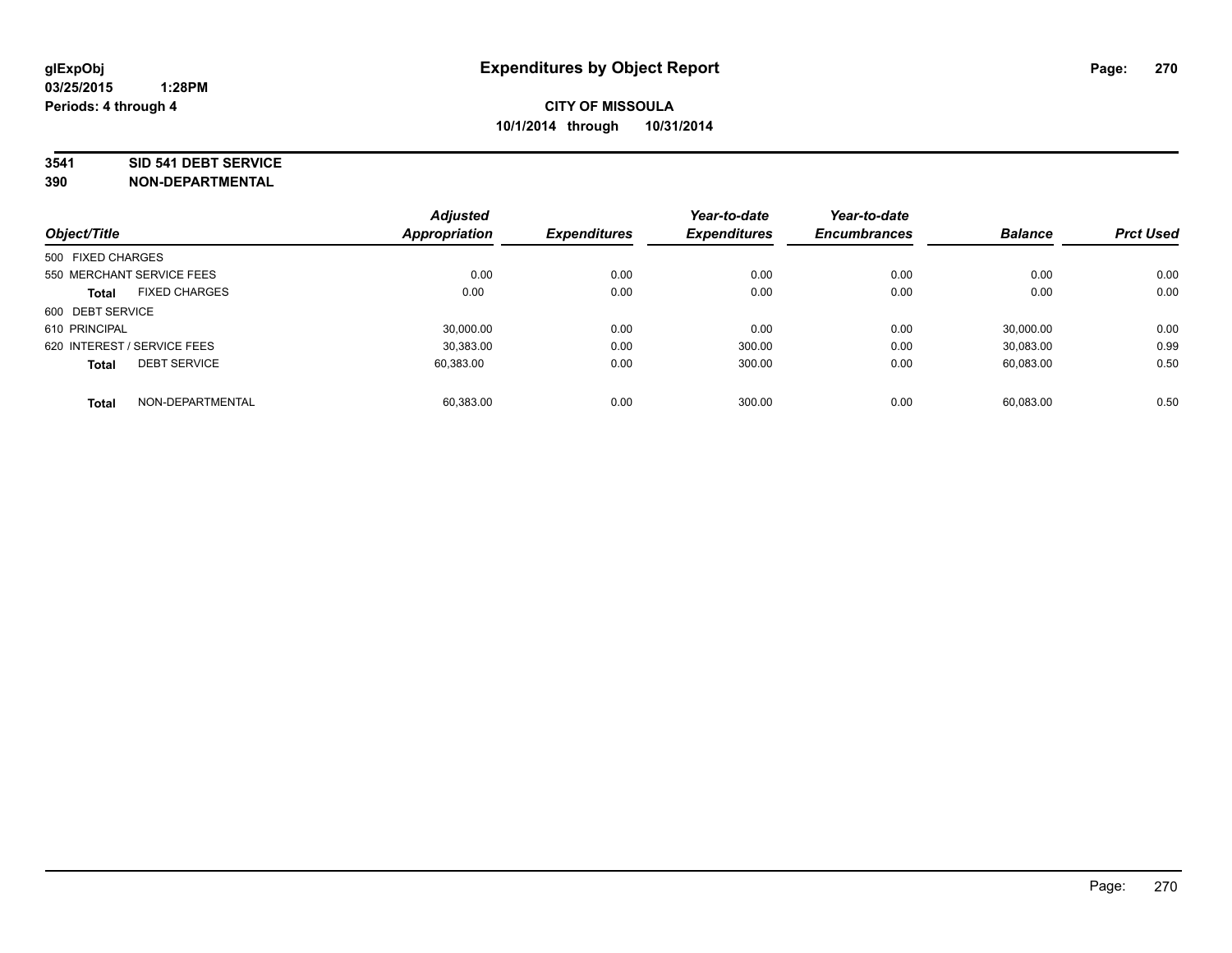### **3541 SID 541 DEBT SERVICE**

| Object/Title                         | <b>Adjusted</b><br><b>Appropriation</b> | <b>Expenditures</b> | Year-to-date<br><b>Expenditures</b> | Year-to-date<br><b>Encumbrances</b> | <b>Balance</b> | <b>Prct Used</b> |
|--------------------------------------|-----------------------------------------|---------------------|-------------------------------------|-------------------------------------|----------------|------------------|
| 500 FIXED CHARGES                    |                                         |                     |                                     |                                     |                |                  |
| 550 MERCHANT SERVICE FEES            | 0.00                                    | 0.00                | 0.00                                | 0.00                                | 0.00           | 0.00             |
| <b>FIXED CHARGES</b><br><b>Total</b> | 0.00                                    | 0.00                | 0.00                                | 0.00                                | 0.00           | 0.00             |
| 600 DEBT SERVICE                     |                                         |                     |                                     |                                     |                |                  |
| 610 PRINCIPAL                        | 30.000.00                               | 0.00                | 0.00                                | 0.00                                | 30.000.00      | 0.00             |
| 620 INTEREST / SERVICE FEES          | 30.383.00                               | 0.00                | 300.00                              | 0.00                                | 30.083.00      | 0.99             |
| <b>DEBT SERVICE</b><br><b>Total</b>  | 60.383.00                               | 0.00                | 300.00                              | 0.00                                | 60.083.00      | 0.50             |
| SID 541 DEBT SERVICE<br><b>Total</b> | 60.383.00                               | 0.00                | 300.00                              | 0.00                                | 60.083.00      | 0.50             |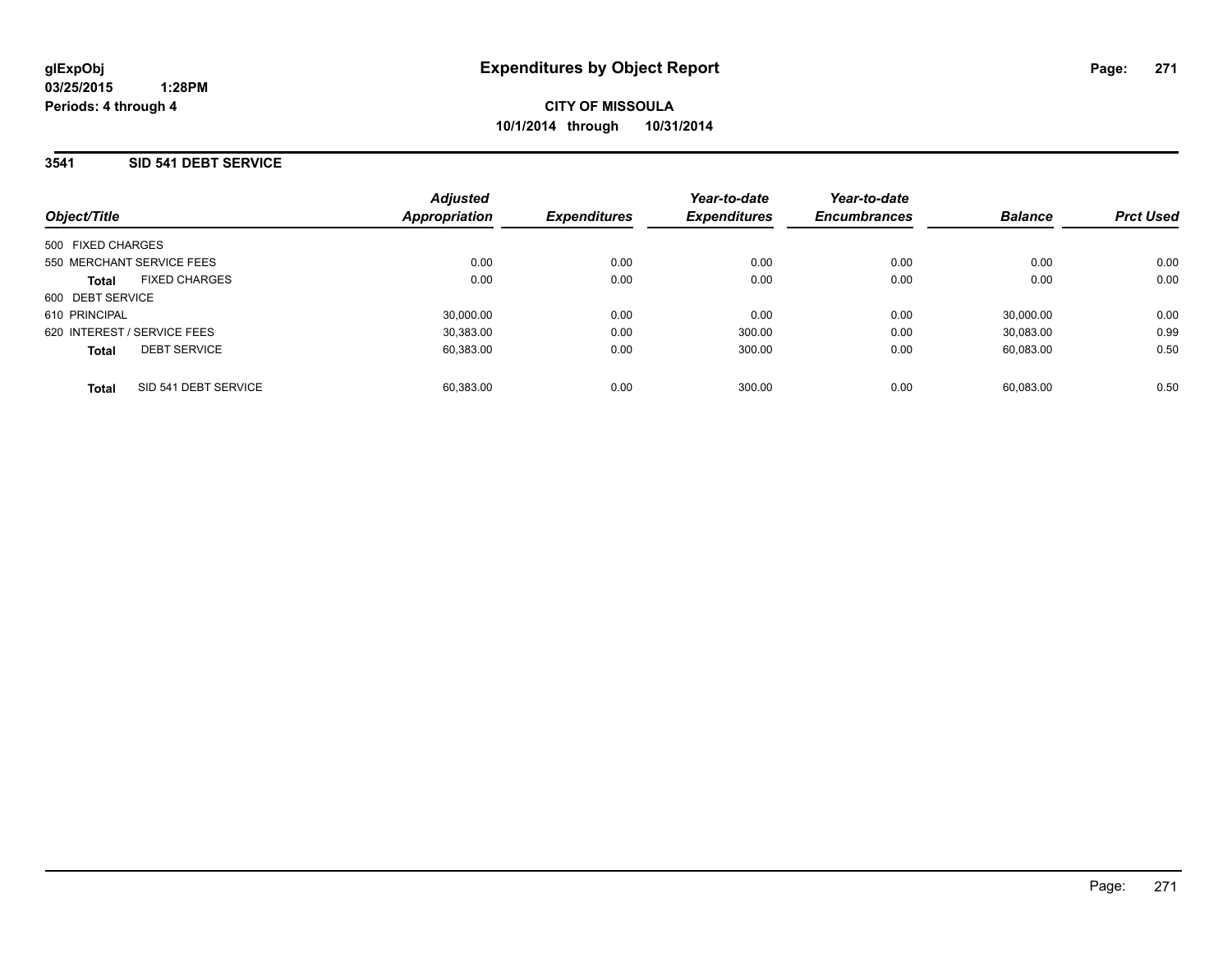#### **3543 SID 543 DEBT SERVICE**

| Object/Title                        | <b>Adjusted</b><br><b>Appropriation</b> | <b>Expenditures</b> | Year-to-date<br><b>Expenditures</b> | Year-to-date<br><b>Encumbrances</b> | <b>Balance</b> | <b>Prct Used</b> |
|-------------------------------------|-----------------------------------------|---------------------|-------------------------------------|-------------------------------------|----------------|------------------|
| 600 DEBT SERVICE                    |                                         |                     |                                     |                                     |                |                  |
| 610 PRINCIPAL                       | 0.00                                    | 0.00                | 0.00                                | 0.00                                | 0.00           | 0.00             |
| 620 INTEREST / SERVICE FEES         | 0.00                                    | 0.00                | 0.00                                | 0.00                                | 0.00           | 0.00             |
| <b>DEBT SERVICE</b><br><b>Total</b> | 0.00                                    | 0.00                | 0.00                                | 0.00                                | 0.00           | 0.00             |
| 800 OTHER OBJECTS                   |                                         |                     |                                     |                                     |                |                  |
| 820 TRANSFERS TO OTHER FUNDS        | 0.00                                    | 0.00                | 0.00                                | 0.00                                | 0.00           | 0.00             |
| OTHER OBJECTS<br><b>Total</b>       | 0.00                                    | 0.00                | 0.00                                | 0.00                                | 0.00           | 0.00             |
| NON-DEPARTMENTAL<br><b>Total</b>    | 0.00                                    | 0.00                | 0.00                                | 0.00                                | 0.00           | 0.00             |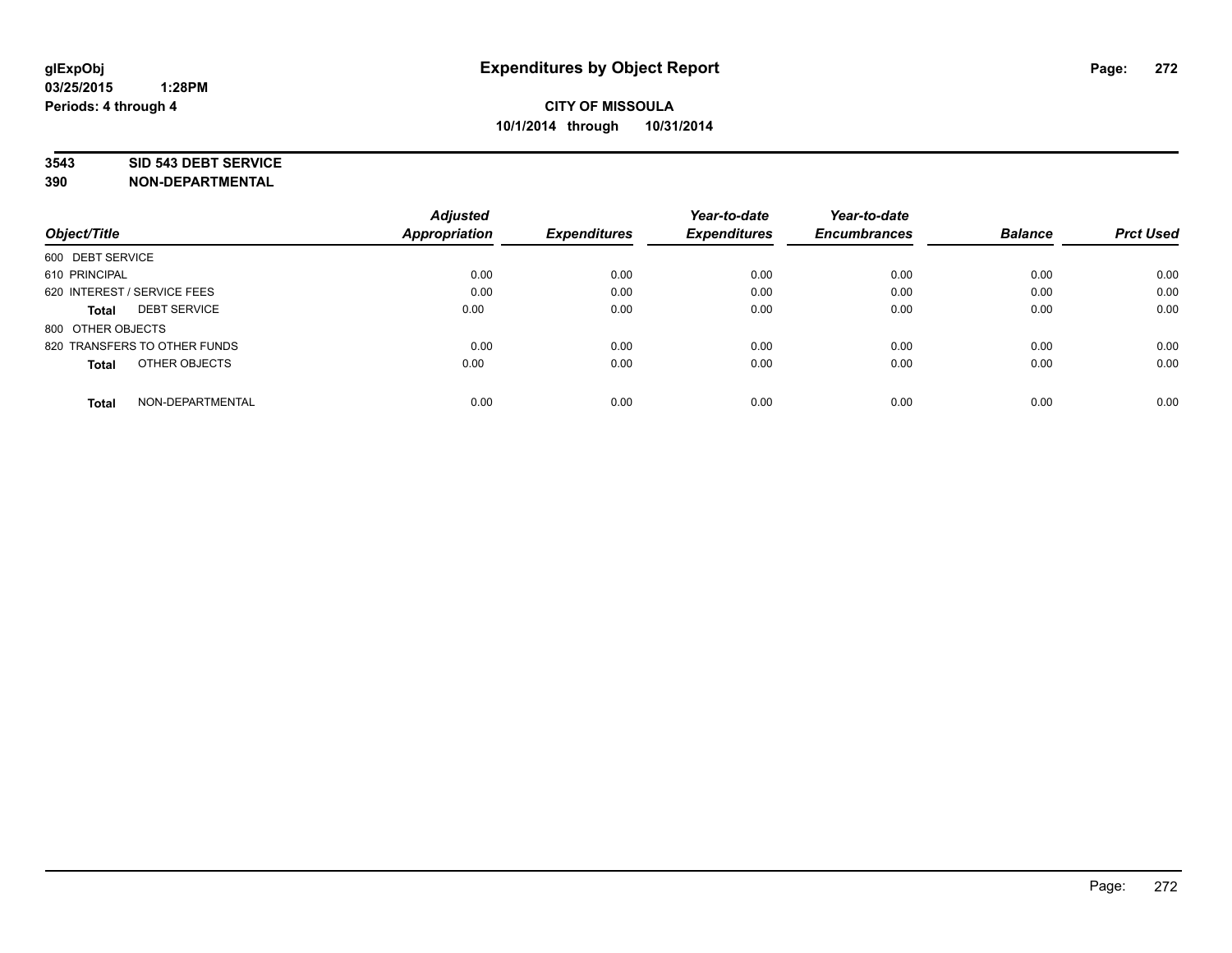**CITY OF MISSOULA 10/1/2014 through 10/31/2014**

### **3543 SID 543 DEBT SERVICE**

| Object/Title                         | <b>Adjusted</b><br><b>Appropriation</b> | <b>Expenditures</b> | Year-to-date<br><b>Expenditures</b> | Year-to-date<br><b>Encumbrances</b> | <b>Balance</b> | <b>Prct Used</b> |
|--------------------------------------|-----------------------------------------|---------------------|-------------------------------------|-------------------------------------|----------------|------------------|
| 600 DEBT SERVICE                     |                                         |                     |                                     |                                     |                |                  |
| 610 PRINCIPAL                        | 0.00                                    | 0.00                | 0.00                                | 0.00                                | 0.00           | 0.00             |
| 620 INTEREST / SERVICE FEES          | 0.00                                    | 0.00                | 0.00                                | 0.00                                | 0.00           | 0.00             |
| <b>DEBT SERVICE</b><br><b>Total</b>  | 0.00                                    | 0.00                | 0.00                                | 0.00                                | 0.00           | 0.00             |
| 800 OTHER OBJECTS                    |                                         |                     |                                     |                                     |                |                  |
| 820 TRANSFERS TO OTHER FUNDS         | 0.00                                    | 0.00                | 0.00                                | 0.00                                | 0.00           | 0.00             |
| OTHER OBJECTS<br><b>Total</b>        | 0.00                                    | 0.00                | 0.00                                | 0.00                                | 0.00           | 0.00             |
| SID 543 DEBT SERVICE<br><b>Total</b> | 0.00                                    | 0.00                | 0.00                                | 0.00                                | 0.00           | 0.00             |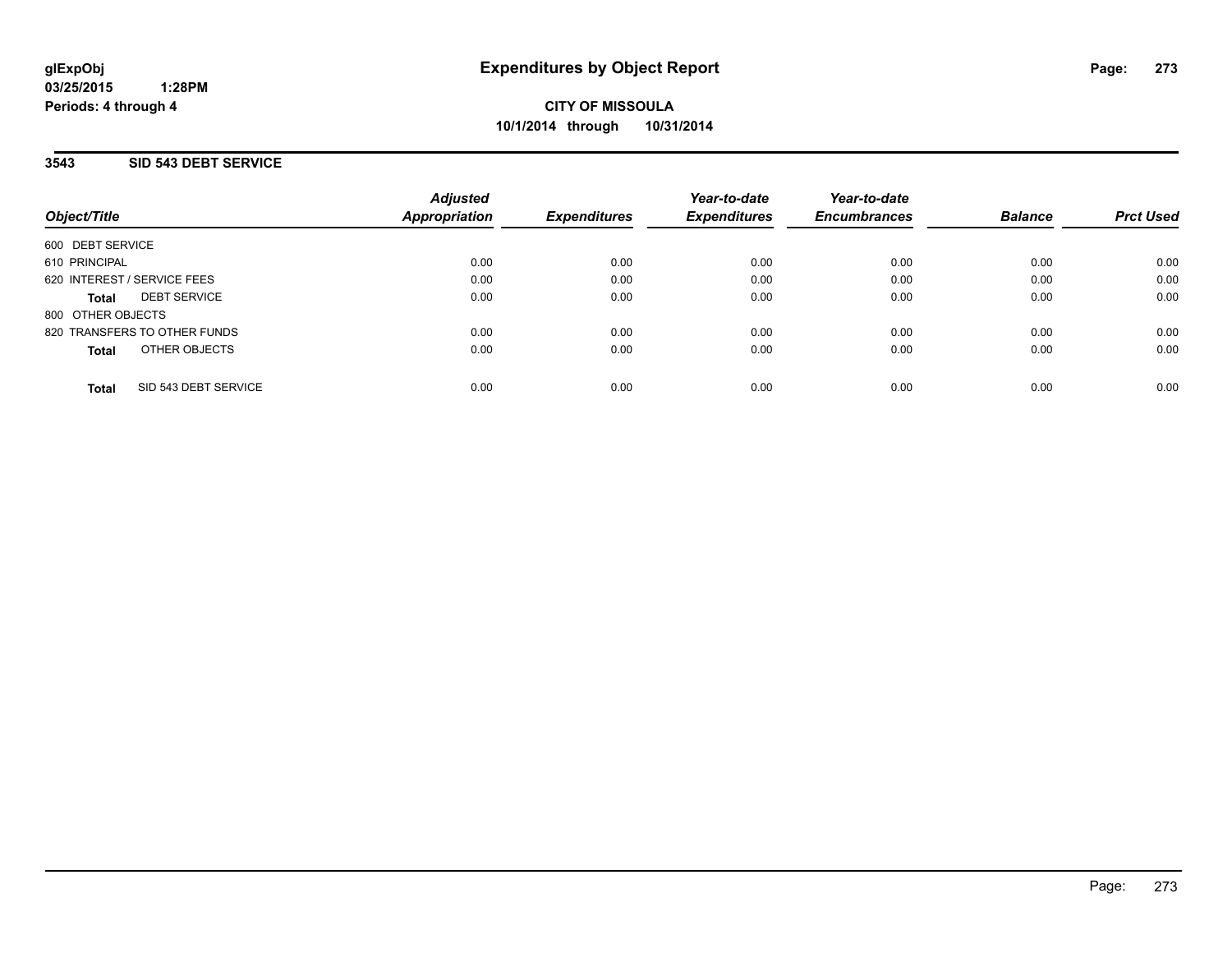### **3544 SID 544 RATTLESNAKE DEBT SERVICE**

| Object/Title                        | <b>Adjusted</b><br>Appropriation | <b>Expenditures</b> | Year-to-date<br><b>Expenditures</b> | Year-to-date<br><b>Encumbrances</b> | <b>Balance</b> | <b>Prct Used</b> |
|-------------------------------------|----------------------------------|---------------------|-------------------------------------|-------------------------------------|----------------|------------------|
| 600 DEBT SERVICE                    |                                  |                     |                                     |                                     |                |                  |
| 610 PRINCIPAL                       | 65,000.00                        | 0.00                | 0.00                                | 0.00                                | 65,000.00      | 0.00             |
| 620 INTEREST / SERVICE FEES         | 51,638.00                        | 0.00                | 0.00                                | 0.00                                | 51,638.00      | 0.00             |
| <b>DEBT SERVICE</b><br><b>Total</b> | 116.638.00                       | 0.00                | 0.00                                | 0.00                                | 116.638.00     | 0.00             |
| NON-DEPARTMENTAL<br><b>Total</b>    | 116,638.00                       | 0.00                | 0.00                                | 0.00                                | 116.638.00     | 0.00             |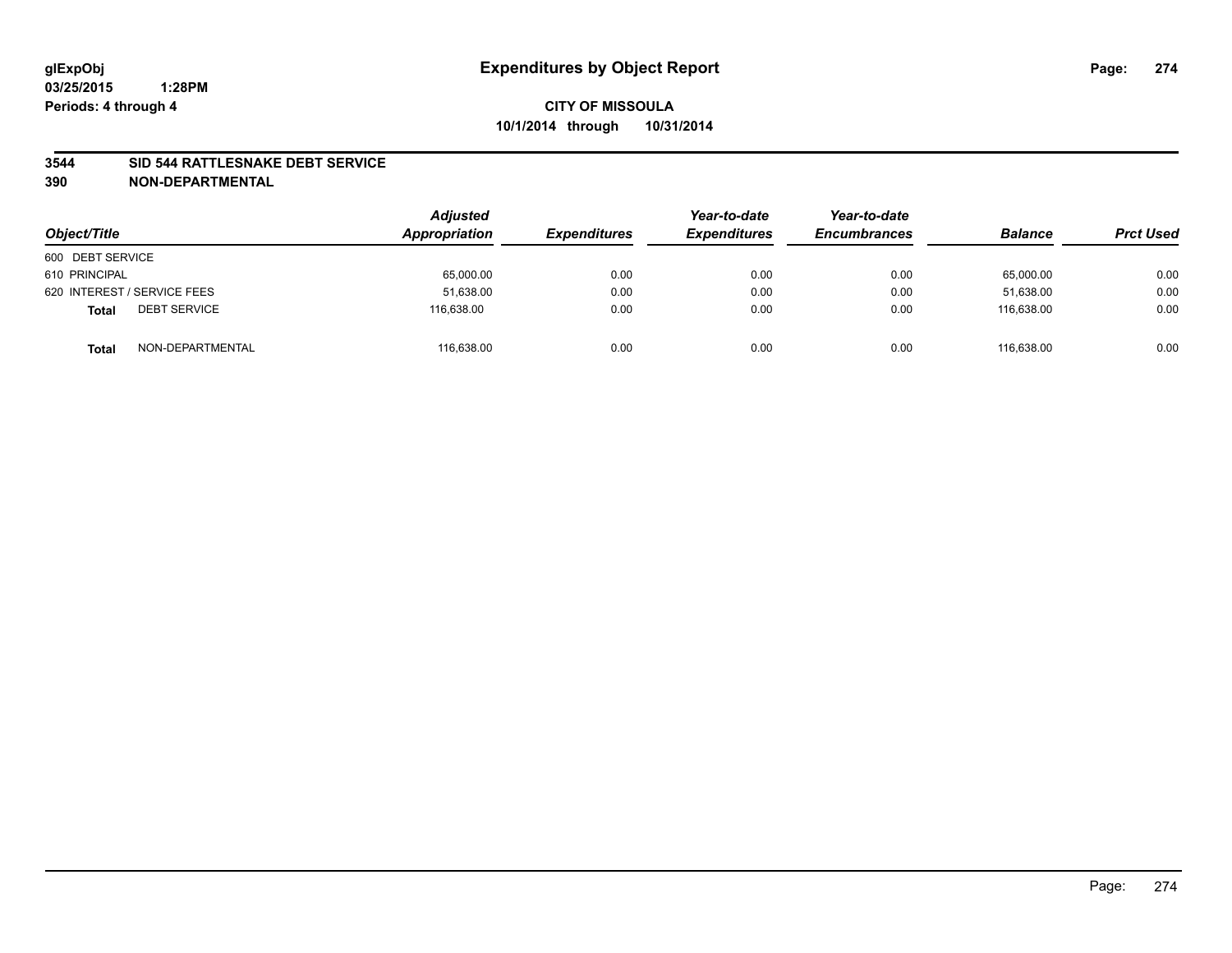### **3544 SID 544 RATTLESNAKE DEBT SERVICE**

**550 SID 544 PROJECT**

| Object/Title                        | <b>Adjusted</b><br>Appropriation | <b>Expenditures</b> | Year-to-date<br><b>Expenditures</b> | Year-to-date<br><b>Encumbrances</b> | <b>Balance</b> | <b>Prct Used</b> |
|-------------------------------------|----------------------------------|---------------------|-------------------------------------|-------------------------------------|----------------|------------------|
| 600 DEBT SERVICE                    |                                  |                     |                                     |                                     |                |                  |
| 610 PRINCIPAL                       | 16,000.00                        | 0.00                | 0.00                                | 0.00                                | 16,000.00      | 0.00             |
| 620 INTEREST / SERVICE FEES         | 5.110.00                         | 0.00                | 0.00                                | 0.00                                | 5.110.00       | 0.00             |
| <b>DEBT SERVICE</b><br><b>Total</b> | 21,110.00                        | 0.00                | 0.00                                | 0.00                                | 21,110.00      | 0.00             |
| SID 544 PROJECT<br><b>Total</b>     | 21,110.00                        | 0.00                | 0.00                                | 0.00                                | 21,110.00      | 0.00             |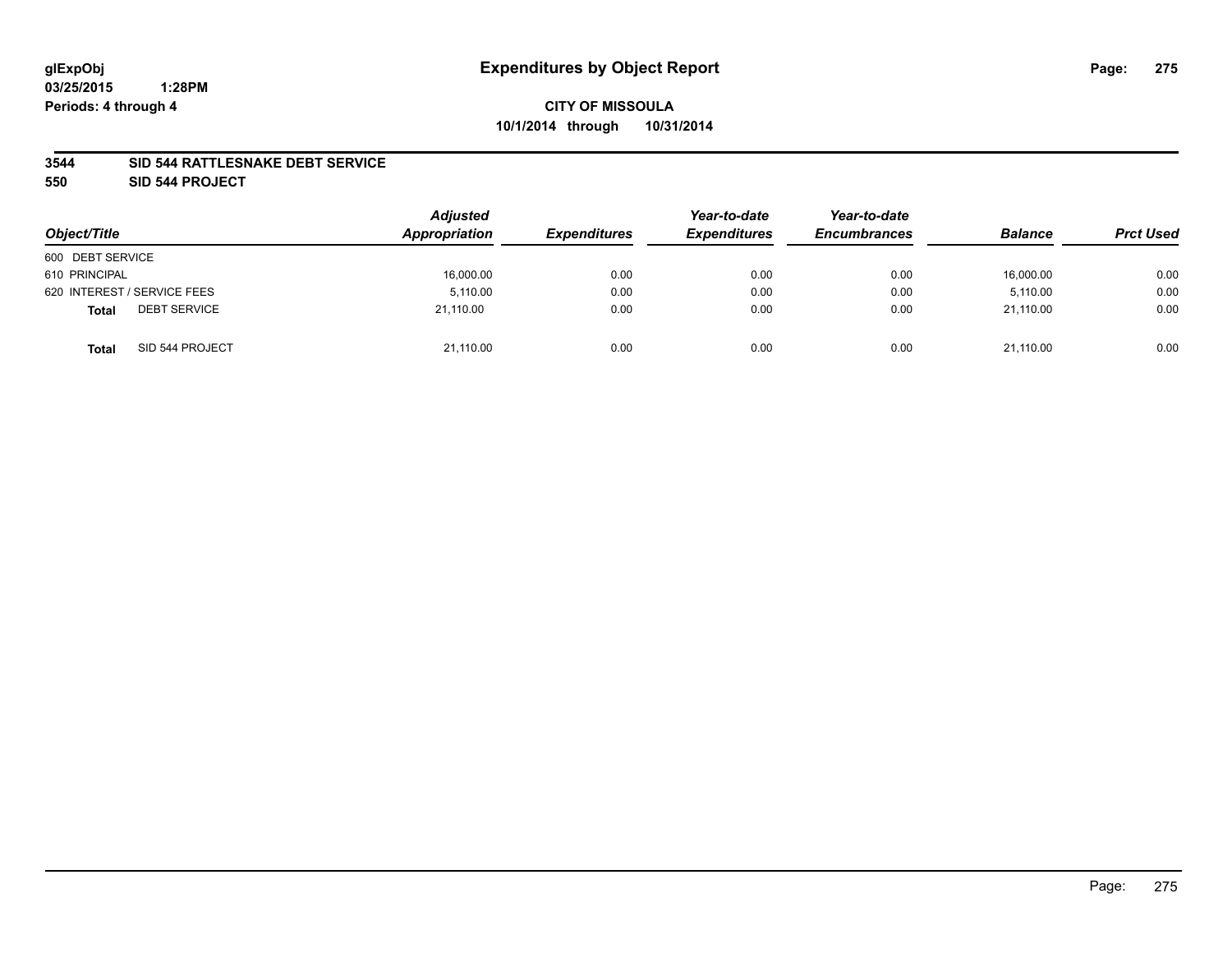#### **3544 SID 544 RATTLESNAKE DEBT SERVICE**

**555 LOLO STREET PROJECT**

|                                            | <b>Adjusted</b>      |                     | Year-to-date        | Year-to-date        |                |                  |
|--------------------------------------------|----------------------|---------------------|---------------------|---------------------|----------------|------------------|
| Object/Title                               | <b>Appropriation</b> | <b>Expenditures</b> | <b>Expenditures</b> | <b>Encumbrances</b> | <b>Balance</b> | <b>Prct Used</b> |
| 500 FIXED CHARGES                          |                      |                     |                     |                     |                |                  |
| 550 MERCHANT SERVICE FEES                  | 0.00                 | 0.00                | 0.00                | 0.00                | 0.00           | 0.00             |
| <b>FIXED CHARGES</b><br><b>Total</b>       | 0.00                 | 0.00                | 0.00                | 0.00                | 0.00           | 0.00             |
| 600 DEBT SERVICE                           |                      |                     |                     |                     |                |                  |
| 610 PRINCIPAL                              | 1.500.00             | 0.00                | 0.00                | 0.00                | 1,500.00       | 0.00             |
| 620 INTEREST / SERVICE FEES                | 928.00               | 0.00                | 0.00                | 0.00                | 928.00         | 0.00             |
| <b>DEBT SERVICE</b><br><b>Total</b>        | 2.428.00             | 0.00                | 0.00                | 0.00                | 2,428.00       | 0.00             |
| <b>LOLO STREET PROJECT</b><br><b>Total</b> | 2.428.00             | 0.00                | 0.00                | 0.00                | 2.428.00       | 0.00             |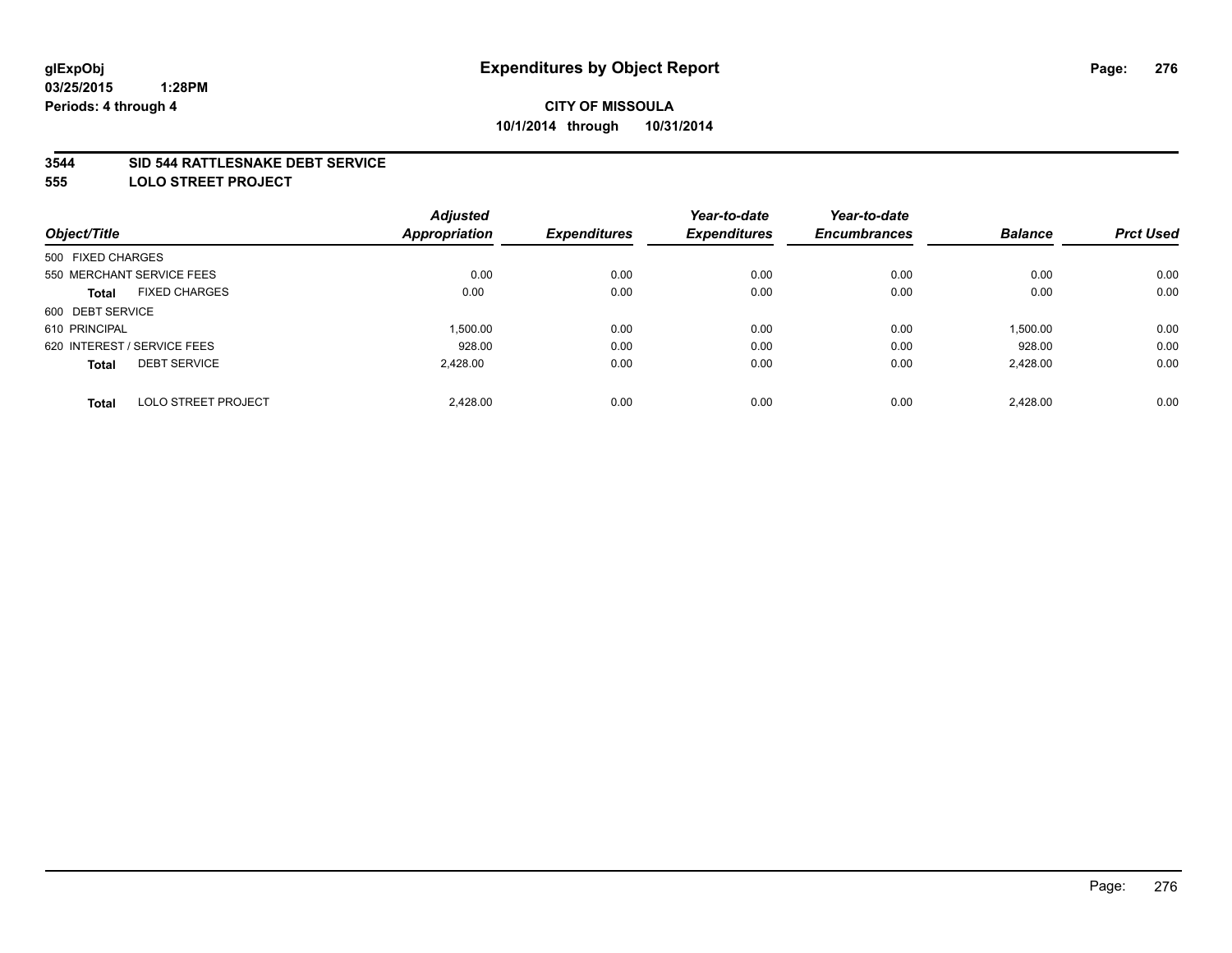**CITY OF MISSOULA 10/1/2014 through 10/31/2014**

### **3544 SID 544 RATTLESNAKE DEBT SERVICE**

| Object/Title                                     | <b>Adjusted</b><br><b>Appropriation</b> | <b>Expenditures</b> | Year-to-date<br><b>Expenditures</b> | Year-to-date<br><b>Encumbrances</b> | <b>Balance</b> | <b>Prct Used</b> |
|--------------------------------------------------|-----------------------------------------|---------------------|-------------------------------------|-------------------------------------|----------------|------------------|
| 500 FIXED CHARGES                                |                                         |                     |                                     |                                     |                |                  |
| 550 MERCHANT SERVICE FEES                        | 0.00                                    | 0.00                | 0.00                                | 0.00                                | 0.00           | 0.00             |
| <b>FIXED CHARGES</b><br><b>Total</b>             | 0.00                                    | 0.00                | 0.00                                | 0.00                                | 0.00           | 0.00             |
| 600 DEBT SERVICE                                 |                                         |                     |                                     |                                     |                |                  |
| 610 PRINCIPAL                                    | 82,500.00                               | 0.00                | 0.00                                | 0.00                                | 82.500.00      | 0.00             |
| 620 INTEREST / SERVICE FEES                      | 57,676.00                               | 0.00                | 0.00                                | 0.00                                | 57.676.00      | 0.00             |
| <b>DEBT SERVICE</b><br><b>Total</b>              | 140.176.00                              | 0.00                | 0.00                                | 0.00                                | 140.176.00     | 0.00             |
| SID 544 RATTLESNAKE DEBT SERVICE<br><b>Total</b> | 140.176.00                              | 0.00                | 0.00                                | 0.00                                | 140.176.00     | 0.00             |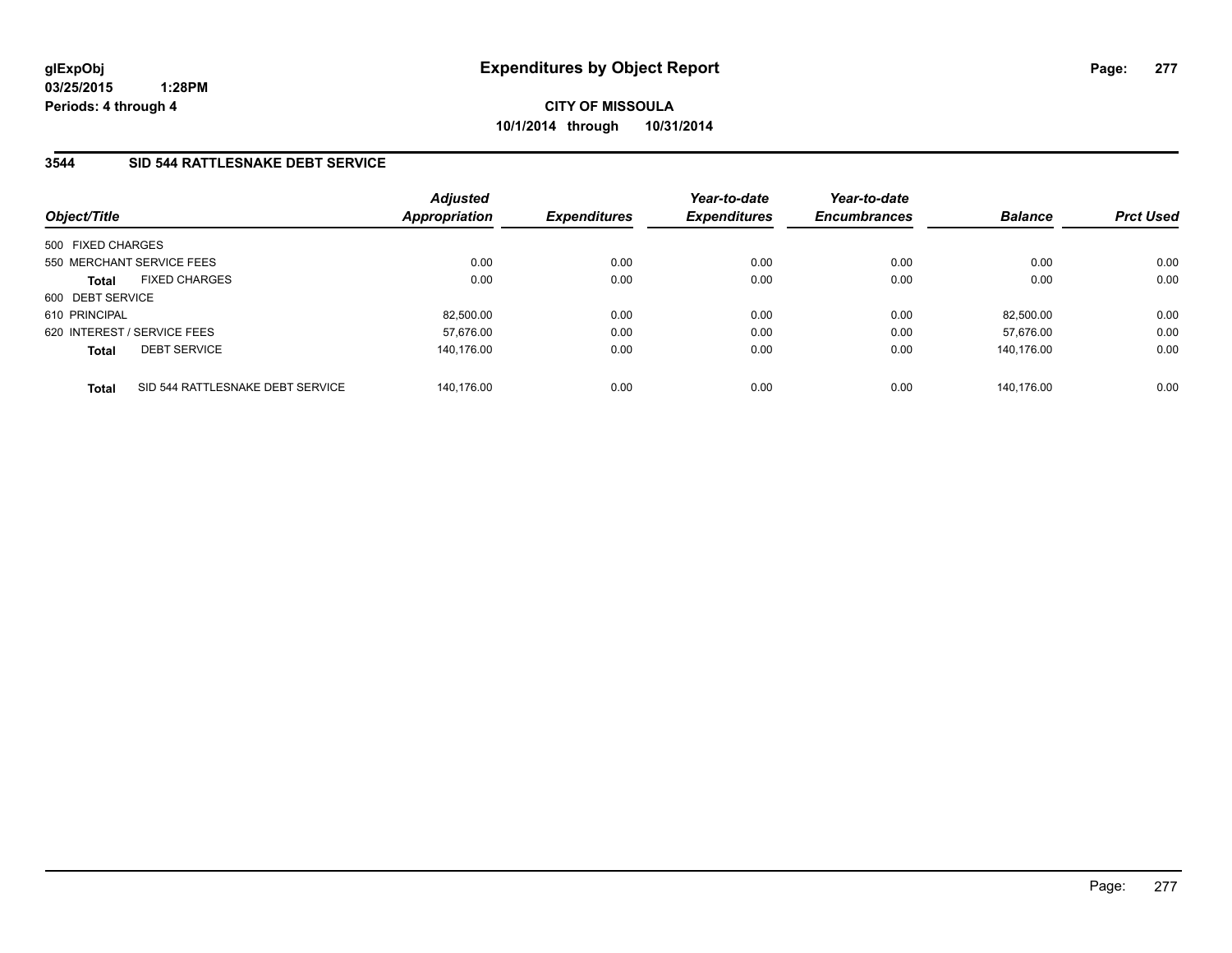#### **3545 SID 545 DEBT SERVICE**

| Object/Title                         | <b>Adjusted</b><br><b>Appropriation</b> | <b>Expenditures</b> | Year-to-date<br><b>Expenditures</b> | Year-to-date<br><b>Encumbrances</b> | <b>Balance</b> | <b>Prct Used</b> |
|--------------------------------------|-----------------------------------------|---------------------|-------------------------------------|-------------------------------------|----------------|------------------|
|                                      |                                         |                     |                                     |                                     |                |                  |
| 500 FIXED CHARGES                    |                                         |                     |                                     |                                     |                |                  |
| 550 MERCHANT SERVICE FEES            | 0.00                                    | 0.00                | 0.00                                | 0.00                                | 0.00           | 0.00             |
| <b>FIXED CHARGES</b><br><b>Total</b> | 0.00                                    | 0.00                | 0.00                                | 0.00                                | 0.00           | 0.00             |
| 600 DEBT SERVICE                     |                                         |                     |                                     |                                     |                |                  |
| 610 PRINCIPAL                        | 0.00                                    | 0.00                | 0.00                                | 0.00                                | 0.00           | 0.00             |
| 620 INTEREST / SERVICE FEES          | 0.00                                    | 0.00                | 0.00                                | 0.00                                | 0.00           | 0.00             |
| <b>DEBT SERVICE</b><br><b>Total</b>  | 0.00                                    | 0.00                | 0.00                                | 0.00                                | 0.00           | 0.00             |
| 800 OTHER OBJECTS                    |                                         |                     |                                     |                                     |                |                  |
| 820 TRANSFERS TO OTHER FUNDS         | 0.00                                    | 0.00                | 0.00                                | 0.00                                | 0.00           | 0.00             |
| OTHER OBJECTS<br><b>Total</b>        | 0.00                                    | 0.00                | 0.00                                | 0.00                                | 0.00           | 0.00             |
|                                      |                                         |                     |                                     |                                     |                |                  |
| NON-DEPARTMENTAL<br><b>Total</b>     | 0.00                                    | 0.00                | 0.00                                | 0.00                                | 0.00           | 0.00             |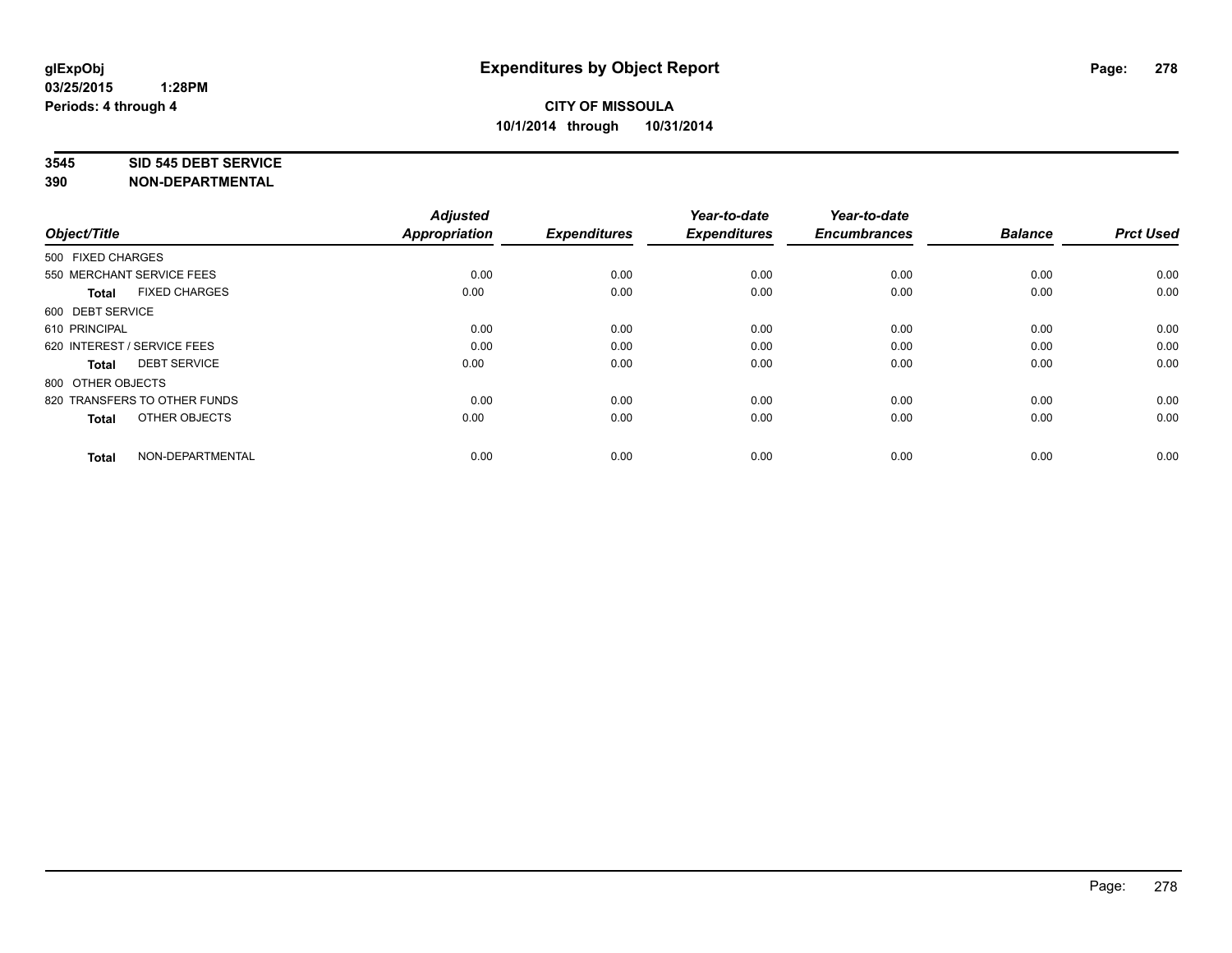**CITY OF MISSOULA 10/1/2014 through 10/31/2014**

### **3545 SID 545 DEBT SERVICE**

|                                      | <b>Adjusted</b>      |                     | Year-to-date        | Year-to-date        |                |                  |
|--------------------------------------|----------------------|---------------------|---------------------|---------------------|----------------|------------------|
| Object/Title                         | <b>Appropriation</b> | <b>Expenditures</b> | <b>Expenditures</b> | <b>Encumbrances</b> | <b>Balance</b> | <b>Prct Used</b> |
| 500 FIXED CHARGES                    |                      |                     |                     |                     |                |                  |
| 550 MERCHANT SERVICE FEES            | 0.00                 | 0.00                | 0.00                | 0.00                | 0.00           | 0.00             |
| <b>FIXED CHARGES</b><br><b>Total</b> | 0.00                 | 0.00                | 0.00                | 0.00                | 0.00           | 0.00             |
| 600 DEBT SERVICE                     |                      |                     |                     |                     |                |                  |
| 610 PRINCIPAL                        | 0.00                 | 0.00                | 0.00                | 0.00                | 0.00           | 0.00             |
| 620 INTEREST / SERVICE FEES          | 0.00                 | 0.00                | 0.00                | 0.00                | 0.00           | 0.00             |
| <b>DEBT SERVICE</b><br><b>Total</b>  | 0.00                 | 0.00                | 0.00                | 0.00                | 0.00           | 0.00             |
| 800 OTHER OBJECTS                    |                      |                     |                     |                     |                |                  |
| 820 TRANSFERS TO OTHER FUNDS         | 0.00                 | 0.00                | 0.00                | 0.00                | 0.00           | 0.00             |
| OTHER OBJECTS<br><b>Total</b>        | 0.00                 | 0.00                | 0.00                | 0.00                | 0.00           | 0.00             |
| SID 545 DEBT SERVICE<br><b>Total</b> | 0.00                 | 0.00                | 0.00                | 0.00                | 0.00           | 0.00             |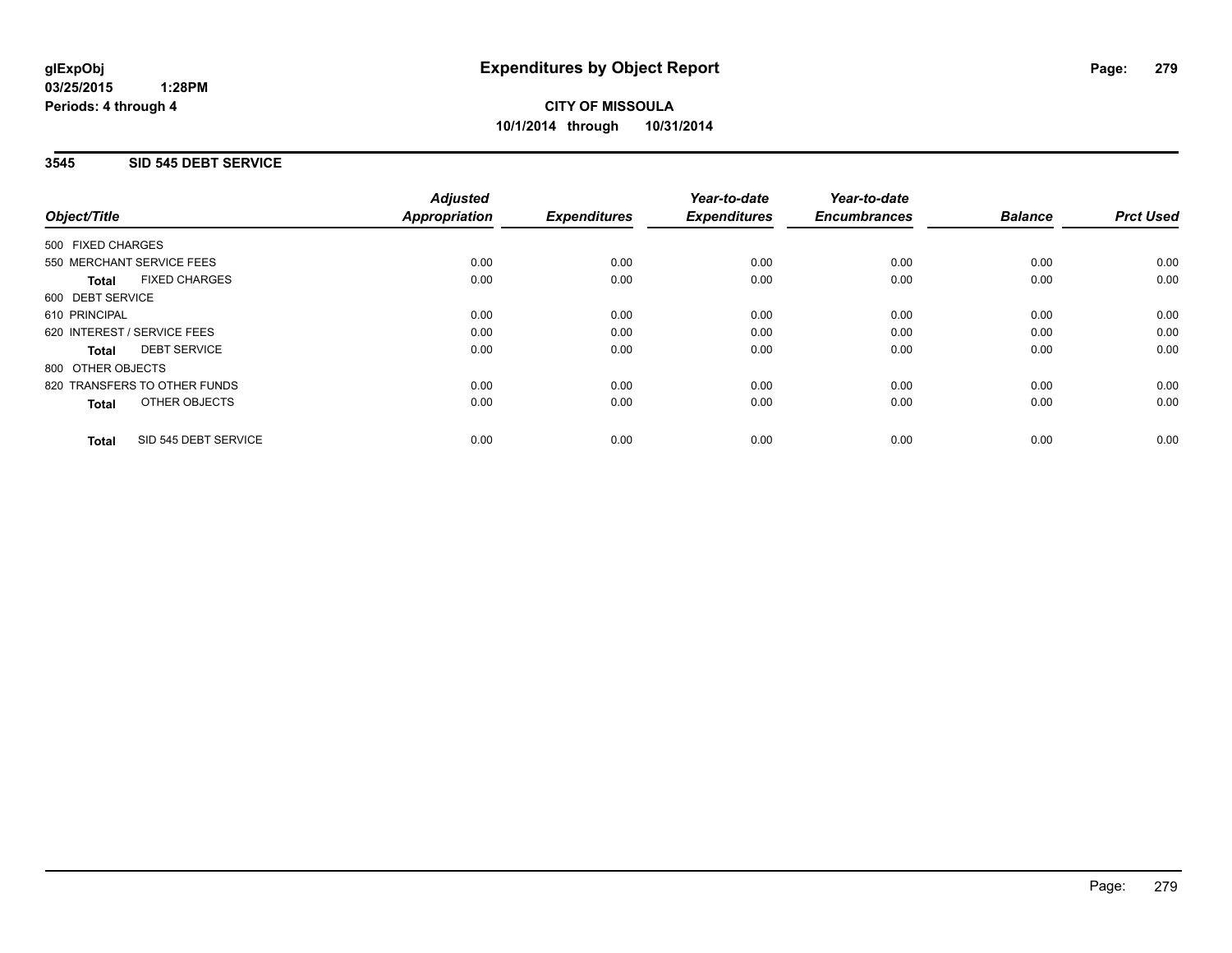# **3546 SID 546 DEBT SERVICE**

| Object/Title                        | <b>Adjusted</b><br><b>Appropriation</b> | <b>Expenditures</b> | Year-to-date<br><b>Expenditures</b> | Year-to-date<br><b>Encumbrances</b> | <b>Balance</b> | <b>Prct Used</b> |
|-------------------------------------|-----------------------------------------|---------------------|-------------------------------------|-------------------------------------|----------------|------------------|
| 600 DEBT SERVICE                    |                                         |                     |                                     |                                     |                |                  |
| 610 PRINCIPAL                       | 0.00                                    | 0.00                | 0.00                                | 0.00                                | 0.00           | 0.00             |
| 620 INTEREST / SERVICE FEES         | 0.00                                    | 0.00                | 0.00                                | 0.00                                | 0.00           | 0.00             |
| <b>DEBT SERVICE</b><br><b>Total</b> | 0.00                                    | 0.00                | 0.00                                | 0.00                                | 0.00           | 0.00             |
| NON-DEPARTMENTAL<br><b>Total</b>    | 0.00                                    | 0.00                | 0.00                                | 0.00                                | 0.00           | 0.00             |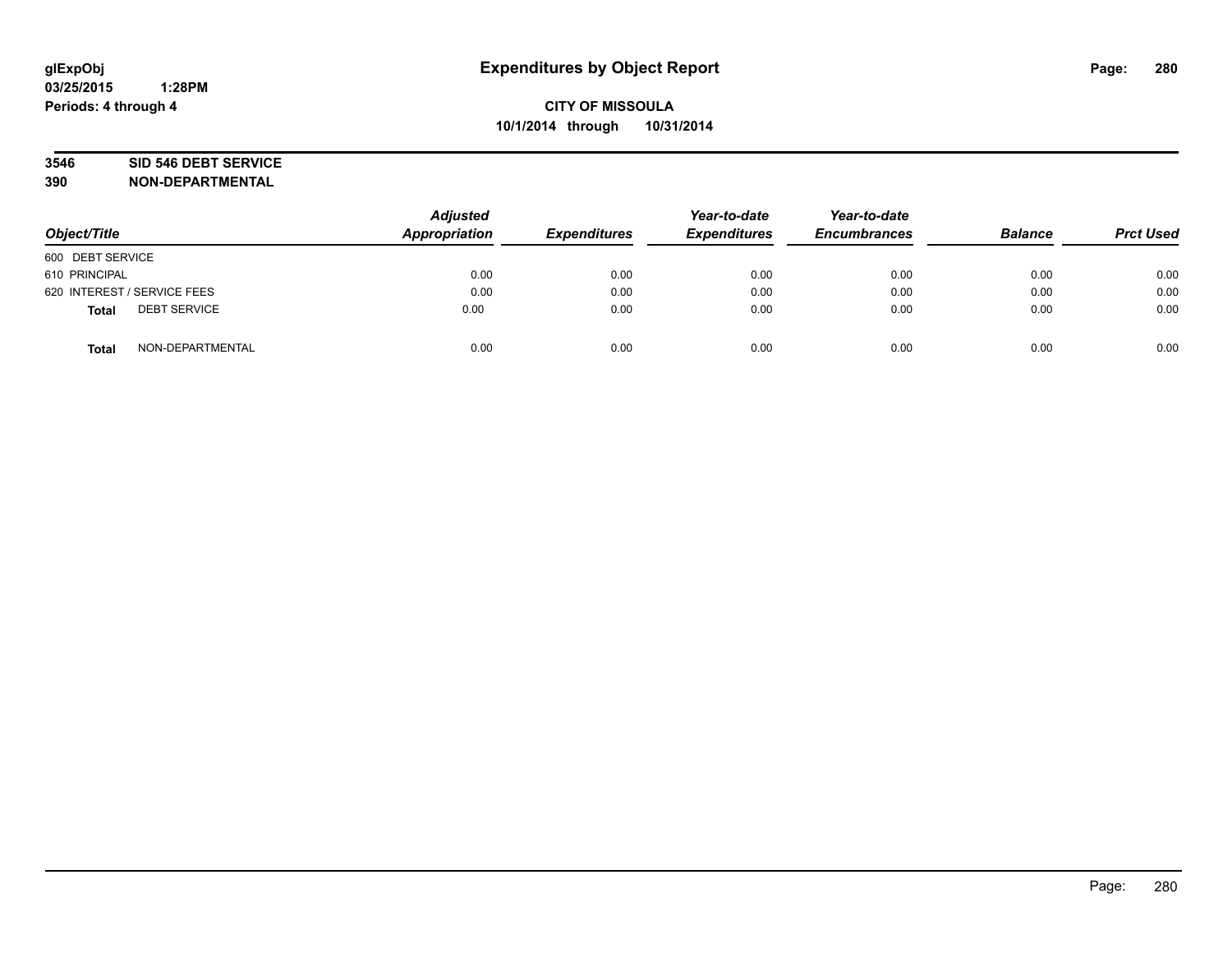**CITY OF MISSOULA 10/1/2014 through 10/31/2014**

### **3546 SID 546 DEBT SERVICE**

| Object/Title     |                             | <b>Adjusted</b><br>Appropriation | <b>Expenditures</b> | Year-to-date<br><b>Expenditures</b> | Year-to-date<br><b>Encumbrances</b> | <b>Balance</b> | <b>Prct Used</b> |
|------------------|-----------------------------|----------------------------------|---------------------|-------------------------------------|-------------------------------------|----------------|------------------|
| 600 DEBT SERVICE |                             |                                  |                     |                                     |                                     |                |                  |
| 610 PRINCIPAL    |                             | 0.00                             | 0.00                | 0.00                                | 0.00                                | 0.00           | 0.00             |
|                  | 620 INTEREST / SERVICE FEES | 0.00                             | 0.00                | 0.00                                | 0.00                                | 0.00           | 0.00             |
| <b>Total</b>     | <b>DEBT SERVICE</b>         | 0.00                             | 0.00                | 0.00                                | 0.00                                | 0.00           | 0.00             |
| <b>Total</b>     | SID 546 DEBT SERVICE        | 0.00                             | 0.00                | 0.00                                | 0.00                                | 0.00           | 0.00             |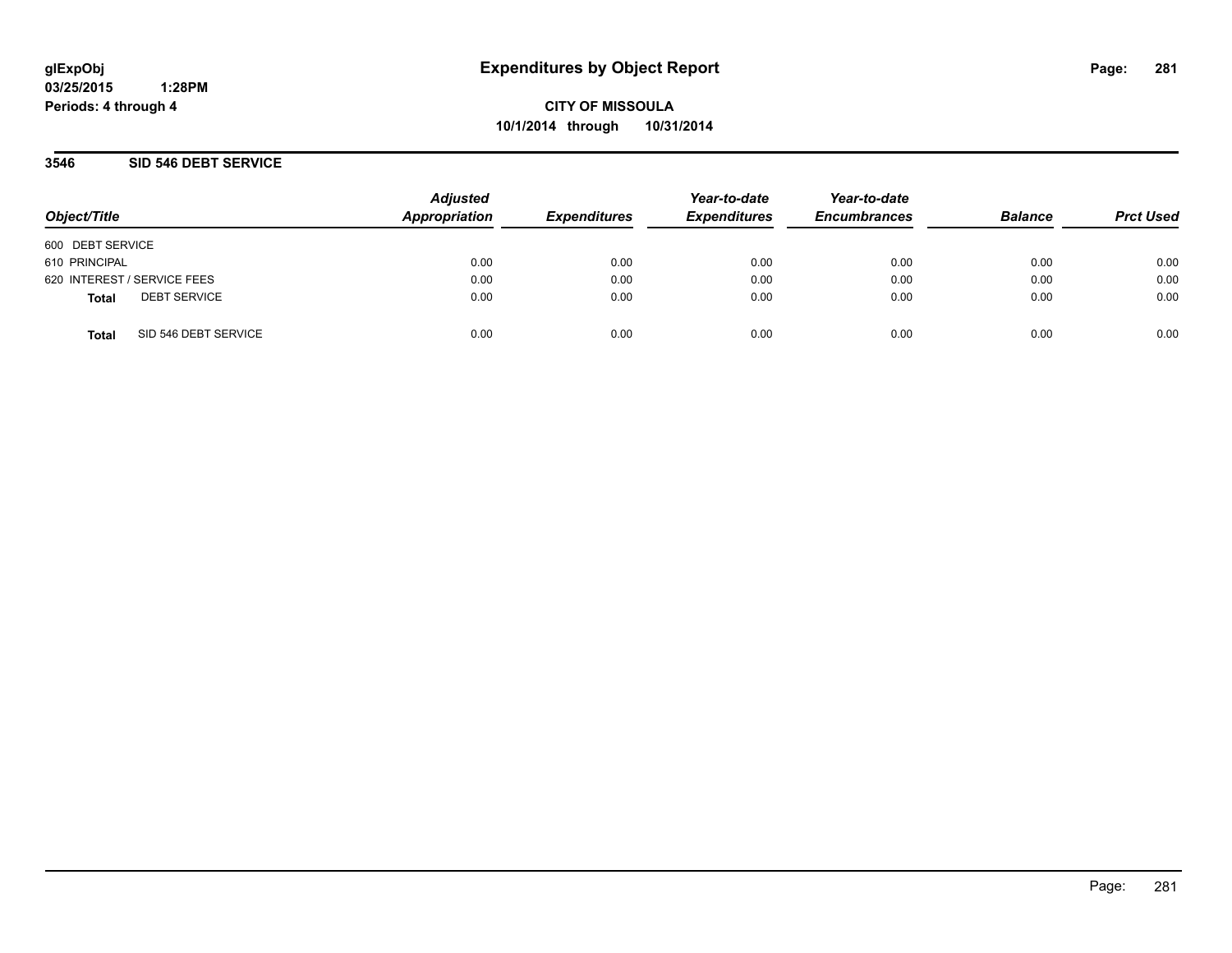**3548 SID 548-5TH, 6TH & ARTHUR**

| Object/Title                        | Adjusted<br>Appropriation | <b>Expenditures</b> | Year-to-date<br><b>Expenditures</b> | Year-to-date<br><b>Encumbrances</b> | <b>Balance</b> | <b>Prct Used</b> |
|-------------------------------------|---------------------------|---------------------|-------------------------------------|-------------------------------------|----------------|------------------|
| 600 DEBT SERVICE                    |                           |                     |                                     |                                     |                |                  |
| 610 PRINCIPAL                       | 65,000.00                 | 0.00                | 0.00                                | 0.00                                | 65,000.00      | 0.00             |
| 620 INTEREST / SERVICE FEES         | 48.475.00                 | 0.00                | 350.00                              | 0.00                                | 48,125.00      | 0.72             |
| <b>DEBT SERVICE</b><br><b>Total</b> | 113,475.00                | 0.00                | 350.00                              | 0.00                                | 113,125.00     | 0.31             |
| NON-DEPARTMENTAL<br><b>Total</b>    | 113,475.00                | 0.00                | 350.00                              | 0.00                                | 113.125.00     | 0.31             |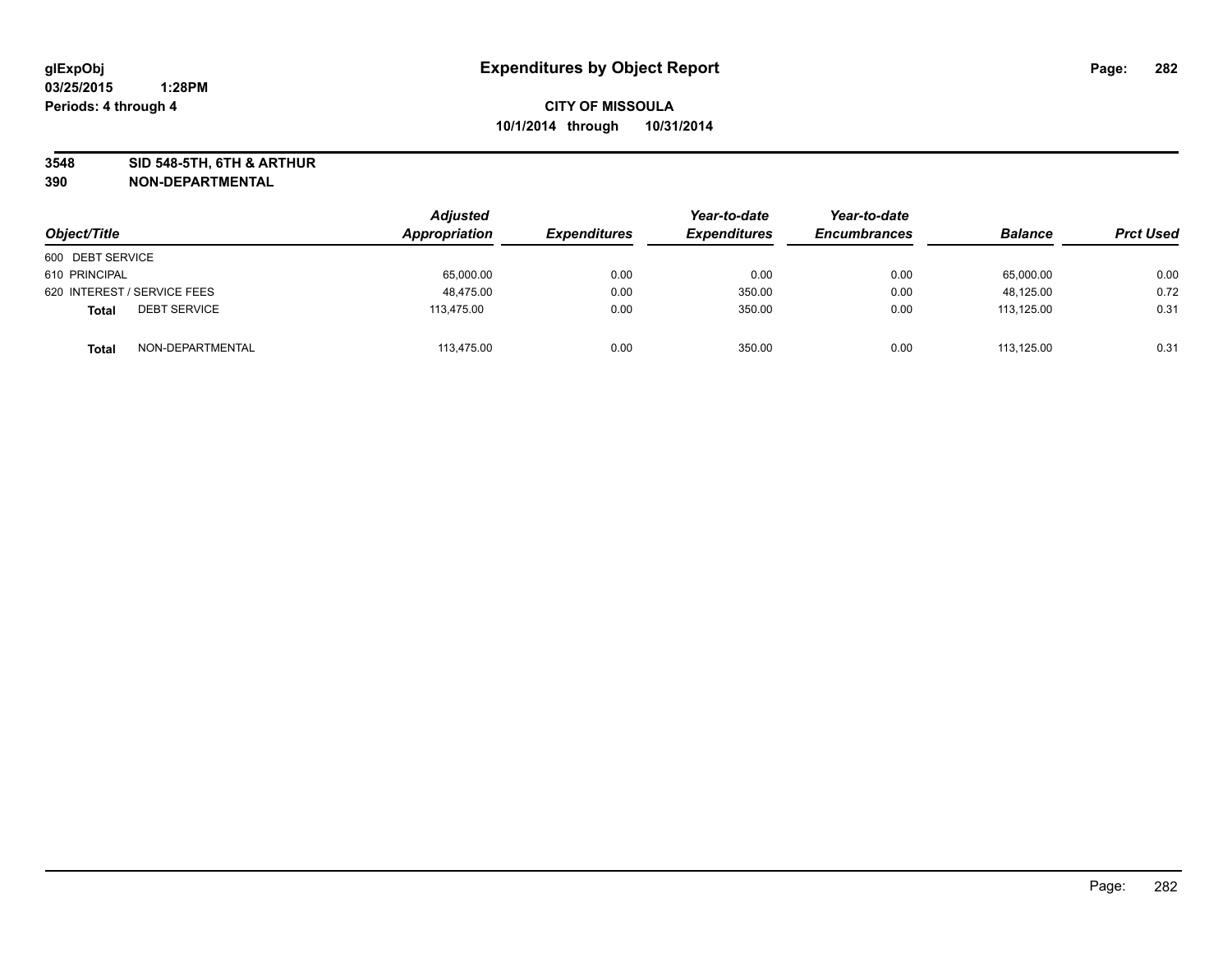**CITY OF MISSOULA 10/1/2014 through 10/31/2014**

### **3548 SID 548-5TH, 6TH & ARTHUR**

|                                           | <b>Adjusted</b> |                     | Year-to-date        | Year-to-date        |                |                  |
|-------------------------------------------|-----------------|---------------------|---------------------|---------------------|----------------|------------------|
| Object/Title                              | Appropriation   | <b>Expenditures</b> | <b>Expenditures</b> | <b>Encumbrances</b> | <b>Balance</b> | <b>Prct Used</b> |
| 600 DEBT SERVICE                          |                 |                     |                     |                     |                |                  |
| 610 PRINCIPAL                             | 65,000.00       | 0.00                | 0.00                | 0.00                | 65,000.00      | 0.00             |
| 620 INTEREST / SERVICE FEES               | 48,475.00       | 0.00                | 350.00              | 0.00                | 48,125.00      | 0.72             |
| <b>DEBT SERVICE</b><br><b>Total</b>       | 113,475.00      | 0.00                | 350.00              | 0.00                | 113.125.00     | 0.31             |
| SID 548-5TH, 6TH & ARTHUR<br><b>Total</b> | 113.475.00      | 0.00                | 350.00              | 0.00                | 113.125.00     | 0.31             |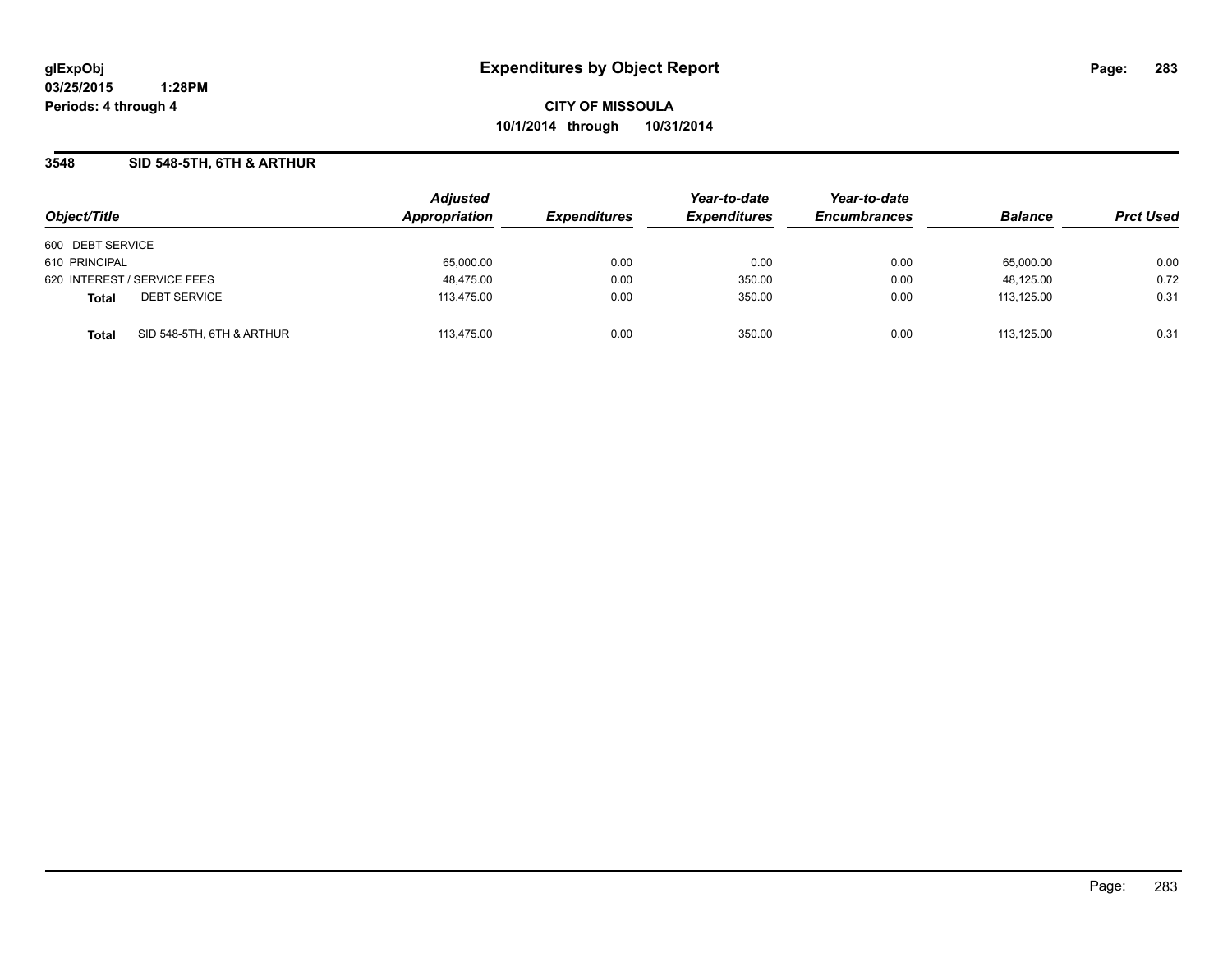#### **4060 CAPITAL IMPROVEMENT PROGRAM FUND**

|                        |                                   | <b>Adjusted</b> |                     | Year-to-date        | Year-to-date        |                 |                  |
|------------------------|-----------------------------------|-----------------|---------------------|---------------------|---------------------|-----------------|------------------|
| Object/Title           |                                   | Appropriation   | <b>Expenditures</b> | <b>Expenditures</b> | <b>Encumbrances</b> | <b>Balance</b>  | <b>Prct Used</b> |
| 100 PERSONAL SERVICES  |                                   |                 |                     |                     |                     |                 |                  |
| 110 SALARIES AND WAGES |                                   | 0.00            | 0.00                | 0.00                | 0.00                | 0.00            | 0.00             |
|                        | <b>140 EMPLOYER CONTRIBUTIONS</b> | 0.00            | 0.00                | 0.00                | 0.00                | 0.00            | 0.00             |
| Total                  | PERSONAL SERVICES                 | 0.00            | 0.00                | 0.00                | 0.00                | 0.00            | 0.00             |
|                        | 300 PURCHASED SERVICES            |                 |                     |                     |                     |                 |                  |
|                        | 350 PROFESSIONAL SERVICES         | 0.00            | 0.00                | 0.00                | 0.00                | 0.00            | 0.00             |
| <b>Total</b>           | <b>PURCHASED SERVICES</b>         | 0.00            | 0.00                | 0.00                | 0.00                | 0.00            | 0.00             |
| 600 DEBT SERVICE       |                                   |                 |                     |                     |                     |                 |                  |
| 610 PRINCIPAL          |                                   | 672,789.00      | 127,293.37          | 223,175.55          | 0.00                | 449,613.45      | 33.17            |
|                        | 620 INTEREST / SERVICE FEES       | 216,042.00      | 30,110.87           | 53,010.37           | 0.00                | 163,031.63      | 24.54            |
| Total                  | <b>DEBT SERVICE</b>               | 888,831.00      | 157,404.24          | 276,185.92          | 0.00                | 612,645.08      | 31.07            |
| 800 OTHER OBJECTS      |                                   |                 |                     |                     |                     |                 |                  |
|                        | 820 TRANSFERS TO OTHER FUNDS      | 0.00            | 0.00                | 0.00                | 0.00                | 0.00            | 0.00             |
| Total                  | OTHER OBJECTS                     | 0.00            | 0.00                | 0.00                | 0.00                | 0.00            | 0.00             |
| 900 CAPITAL OUTLAY     |                                   |                 |                     |                     |                     |                 |                  |
| 930 IMPROVEMENTS       |                                   | 25,000.00       | 88,688.85           | 399,224.89          | 0.00                | -374,224.89     | 1,596.90         |
|                        | 940 MACHINERY & EQUIPMENT         | 0.00            | 118,216.15          | 1,408,033.72        | 0.00                | $-1,408,033.72$ | 0.00             |
| <b>Total</b>           | <b>CAPITAL OUTLAY</b>             | 25,000.00       | 206,905.00          | 1,807,258.61        | 0.00                | $-1,782,258.61$ | 7,229.03         |
| <b>Total</b>           | NON-DEPARTMENTAL                  | 913,831.00      | 364,309.24          | 2,083,444.53        | 0.00                | $-1,169,613.53$ | 227.99           |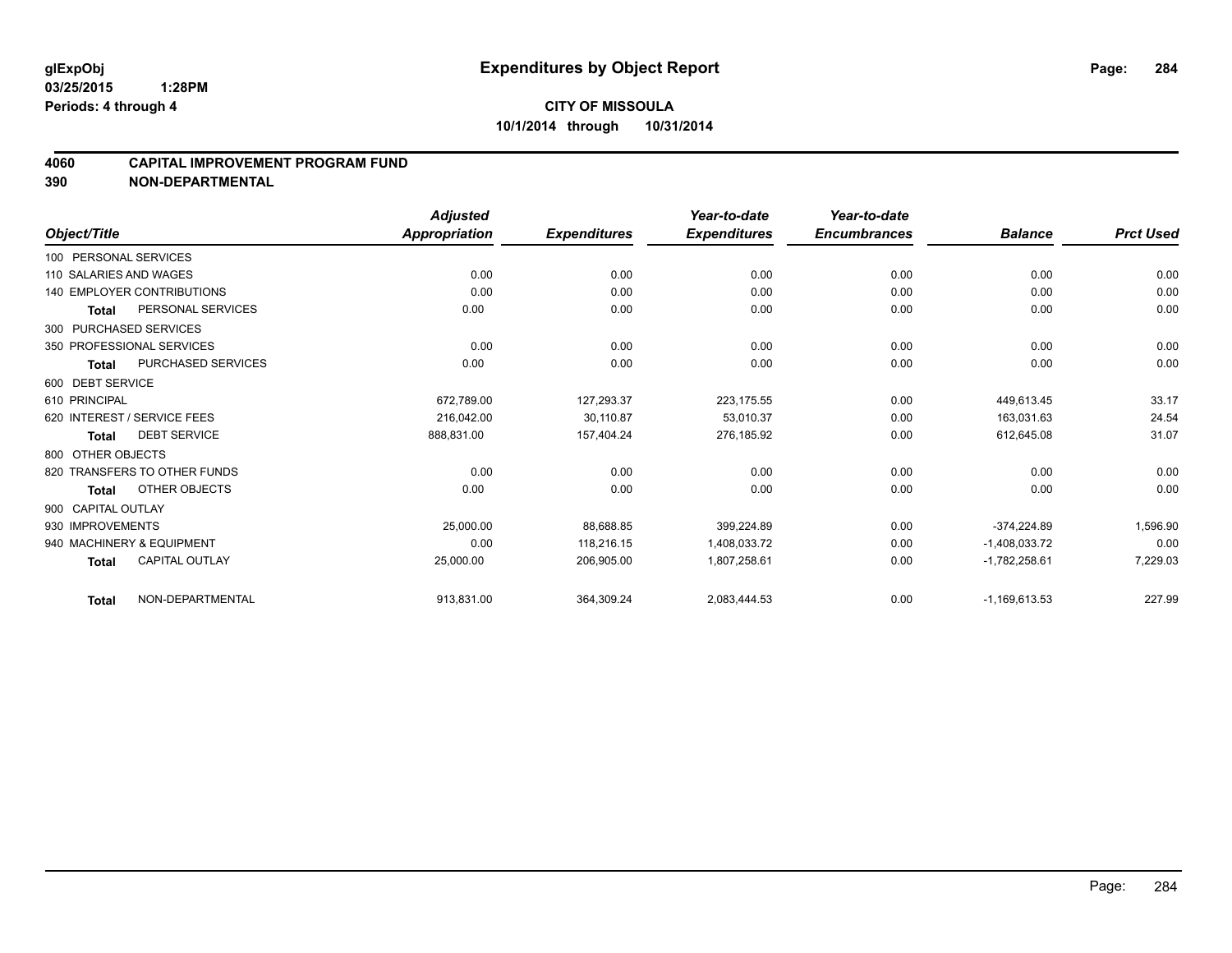#### **4060 CAPITAL IMPROVEMENT PROGRAM FUND**

**391 ENERGY PERFORMANCE PROJ.**

| Object/Title                                    | <b>Adjusted</b><br><b>Appropriation</b> | <b>Expenditures</b> | Year-to-date<br><b>Expenditures</b> | Year-to-date<br><b>Encumbrances</b> | <b>Balance</b> | <b>Prct Used</b> |
|-------------------------------------------------|-----------------------------------------|---------------------|-------------------------------------|-------------------------------------|----------------|------------------|
| 300 PURCHASED SERVICES                          |                                         |                     |                                     |                                     |                |                  |
| 350 PROFESSIONAL SERVICES                       | 0.00                                    | 0.00                | 835.00                              | 0.00                                | $-835.00$      | 0.00             |
| PURCHASED SERVICES<br><b>Total</b>              | 0.00                                    | 0.00                | 835.00                              | 0.00                                | $-835.00$      | 0.00             |
| 900 CAPITAL OUTLAY                              |                                         |                     |                                     |                                     |                |                  |
| 930 IMPROVEMENTS                                | 0.00                                    | 0.00                | 0.00                                | 0.00                                | 0.00           | 0.00             |
| <b>CAPITAL OUTLAY</b><br><b>Total</b>           | 0.00                                    | 0.00                | 0.00                                | 0.00                                | 0.00           | 0.00             |
| <b>ENERGY PERFORMANCE PROJ.</b><br><b>Total</b> | 0.00                                    | 0.00                | 835.00                              | 0.00                                | $-835.00$      | 0.00             |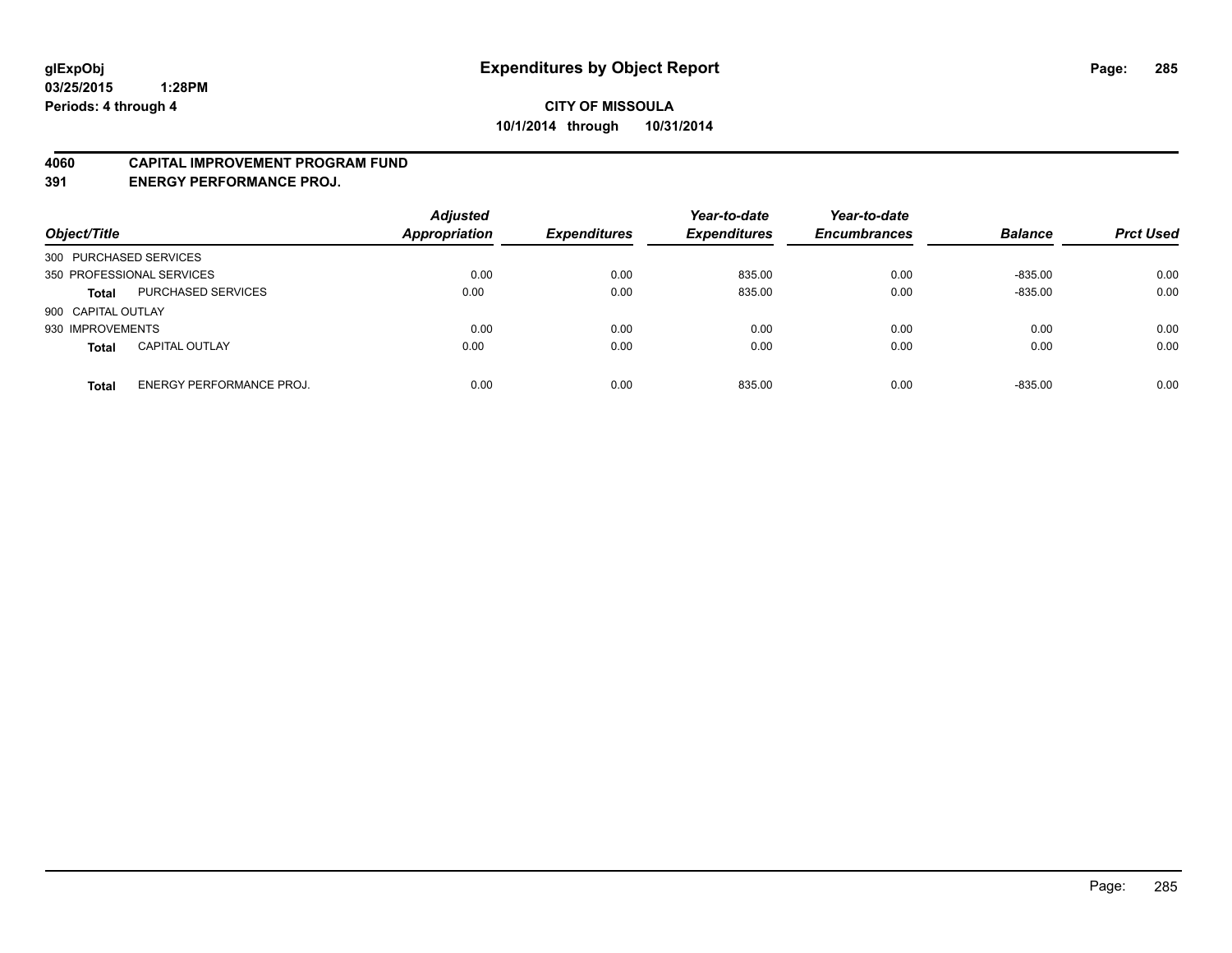### **4060 CAPITAL IMPROVEMENT PROGRAM FUND**

|                        |                                   | <b>Adjusted</b>      |                     | Year-to-date        | Year-to-date        |                 |                  |
|------------------------|-----------------------------------|----------------------|---------------------|---------------------|---------------------|-----------------|------------------|
| Object/Title           |                                   | <b>Appropriation</b> | <b>Expenditures</b> | <b>Expenditures</b> | <b>Encumbrances</b> | <b>Balance</b>  | <b>Prct Used</b> |
| 100 PERSONAL SERVICES  |                                   |                      |                     |                     |                     |                 |                  |
| 110 SALARIES AND WAGES |                                   | 0.00                 | 0.00                | 0.00                | 0.00                | 0.00            | 0.00             |
|                        | <b>140 EMPLOYER CONTRIBUTIONS</b> | 0.00                 | 0.00                | 0.00                | 0.00                | 0.00            | 0.00             |
| <b>Total</b>           | PERSONAL SERVICES                 | 0.00                 | 0.00                | 0.00                | 0.00                | 0.00            | 0.00             |
| 300 PURCHASED SERVICES |                                   |                      |                     |                     |                     |                 |                  |
|                        | 350 PROFESSIONAL SERVICES         | 0.00                 | 0.00                | 835.00              | 0.00                | $-835.00$       | 0.00             |
| <b>Total</b>           | <b>PURCHASED SERVICES</b>         | 0.00                 | 0.00                | 835.00              | 0.00                | $-835.00$       | 0.00             |
| 600 DEBT SERVICE       |                                   |                      |                     |                     |                     |                 |                  |
| 610 PRINCIPAL          |                                   | 672,789.00           | 127,293.37          | 223.175.55          | 0.00                | 449,613.45      | 33.17            |
|                        | 620 INTEREST / SERVICE FEES       | 216,042.00           | 30,110.87           | 53,010.37           | 0.00                | 163,031.63      | 24.54            |
| <b>Total</b>           | <b>DEBT SERVICE</b>               | 888,831.00           | 157,404.24          | 276,185.92          | 0.00                | 612,645.08      | 31.07            |
| 800 OTHER OBJECTS      |                                   |                      |                     |                     |                     |                 |                  |
|                        | 820 TRANSFERS TO OTHER FUNDS      | 0.00                 | 0.00                | 0.00                | 0.00                | 0.00            | 0.00             |
| <b>Total</b>           | OTHER OBJECTS                     | 0.00                 | 0.00                | 0.00                | 0.00                | 0.00            | 0.00             |
| 900 CAPITAL OUTLAY     |                                   |                      |                     |                     |                     |                 |                  |
| 930 IMPROVEMENTS       |                                   | 25,000.00            | 88,688.85           | 399,224.89          | 0.00                | $-374,224.89$   | 1,596.90         |
|                        | 940 MACHINERY & EQUIPMENT         | 0.00                 | 118,216.15          | 1,408,033.72        | 0.00                | $-1,408,033.72$ | 0.00             |
| <b>Total</b>           | <b>CAPITAL OUTLAY</b>             | 25,000.00            | 206,905.00          | 1,807,258.61        | 0.00                | $-1,782,258.61$ | 7,229.03         |
| <b>Total</b>           | CAPITAL IMPROVEMENT PROGRAM FUN   | 913,831.00           | 364,309.24          | 2,084,279.53        | 0.00                | $-1,170,448.53$ | 228.08           |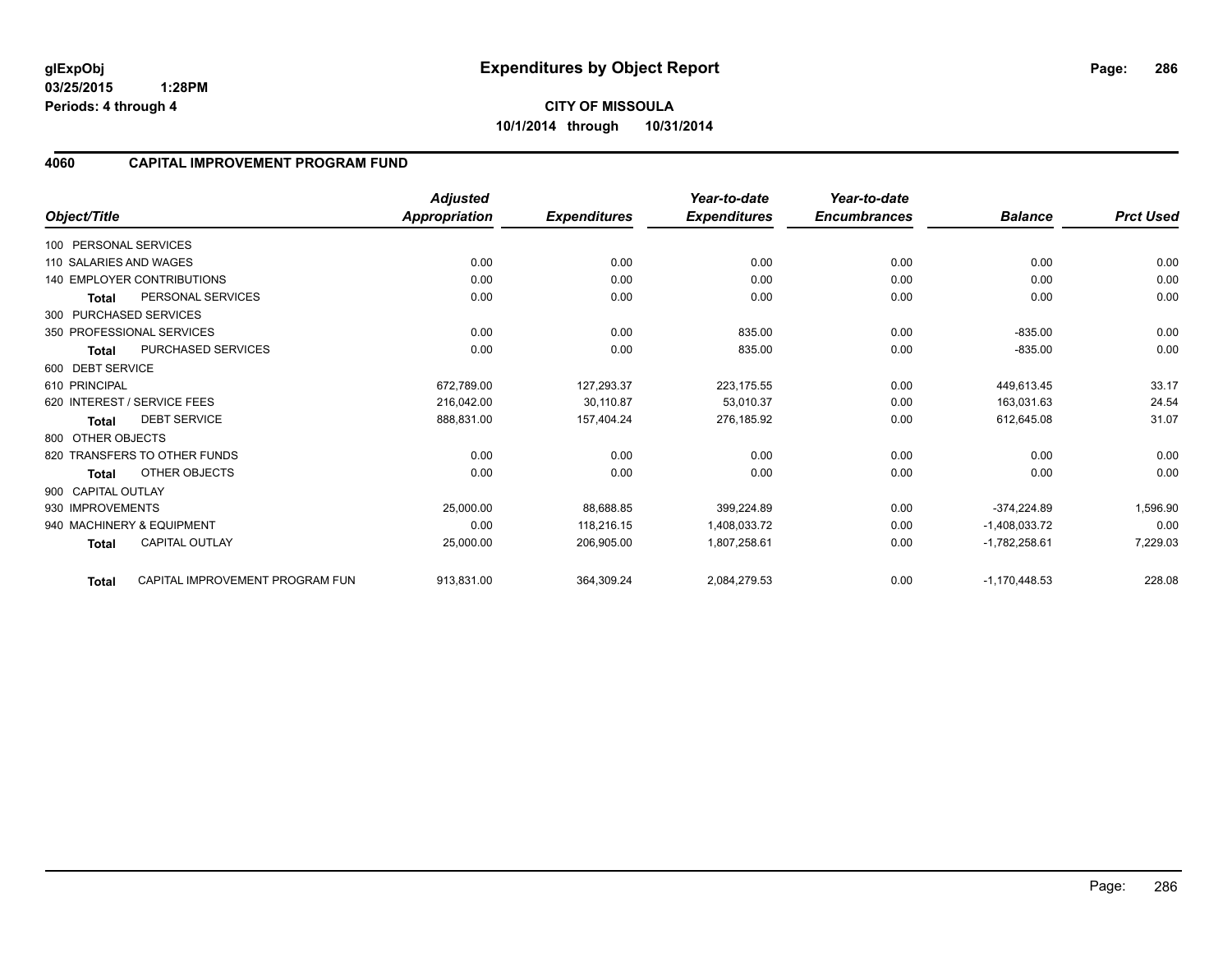#### **4130 1997 G O BOND OPEN SPACE PURCHASE FUND**

| Object/Title                          | <b>Adjusted</b><br>Appropriation | <b>Expenditures</b> | Year-to-date<br><b>Expenditures</b> | Year-to-date<br><b>Encumbrances</b> | <b>Balance</b> | <b>Prct Used</b> |
|---------------------------------------|----------------------------------|---------------------|-------------------------------------|-------------------------------------|----------------|------------------|
| 800 OTHER OBJECTS                     |                                  |                     |                                     |                                     |                |                  |
| 820 TRANSFERS TO OTHER FUNDS          | 0.00                             | 0.00                | 0.00                                | 0.00                                | 0.00           | 0.00             |
| OTHER OBJECTS<br><b>Total</b>         | 0.00                             | 0.00                | 0.00                                | 0.00                                | 0.00           | 0.00             |
| 900 CAPITAL OUTLAY                    |                                  |                     |                                     |                                     |                |                  |
| 930 IMPROVEMENTS                      | 375.602.00                       | 0.00                | 0.00                                | 0.00                                | 375,602.00     | 0.00             |
| <b>CAPITAL OUTLAY</b><br><b>Total</b> | 375,602.00                       | 0.00                | 0.00                                | 0.00                                | 375,602.00     | 0.00             |
| NON-DEPARTMENTAL<br><b>Total</b>      | 375.602.00                       | 0.00                | 0.00                                | 0.00                                | 375.602.00     | 0.00             |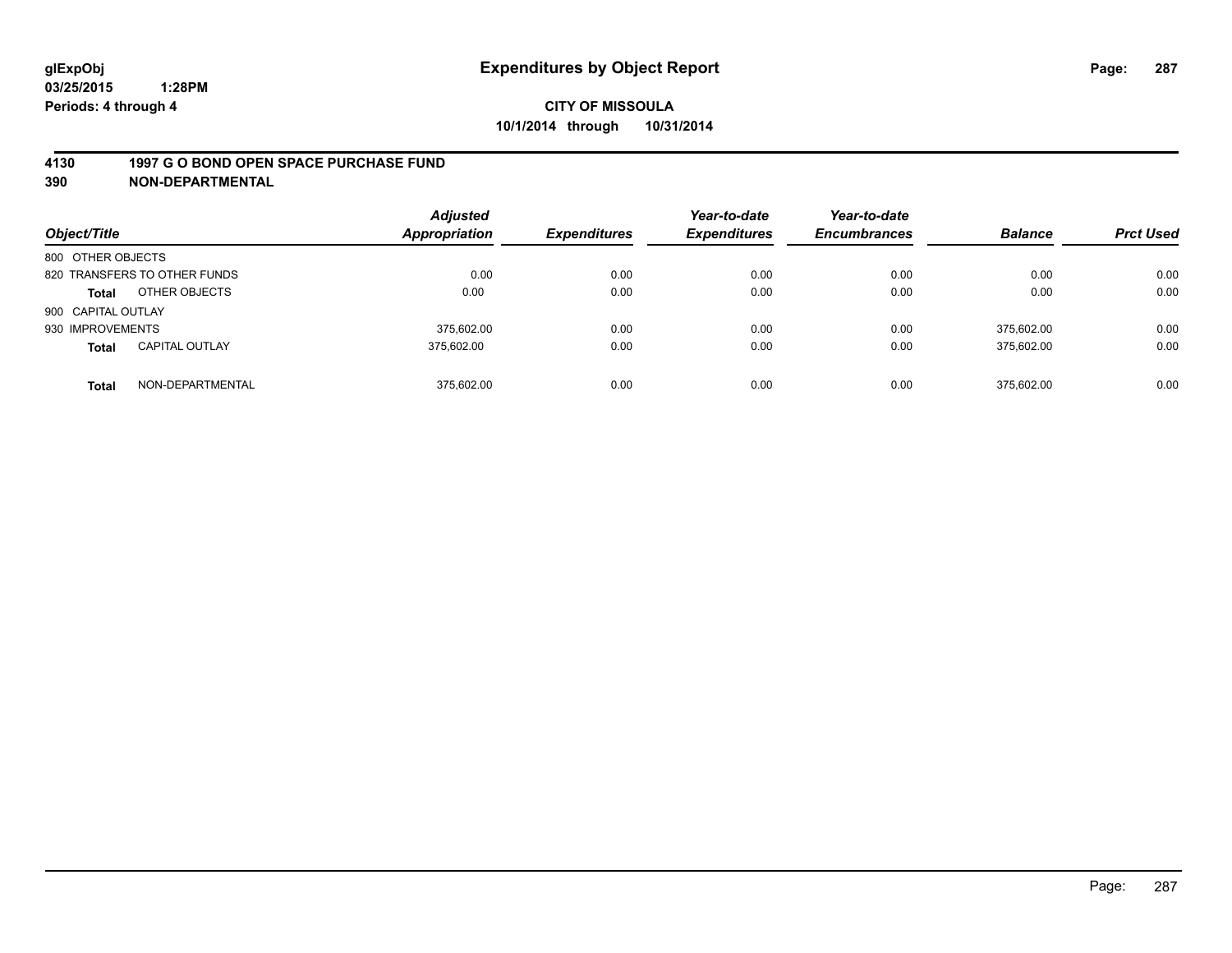**CITY OF MISSOULA 10/1/2014 through 10/31/2014**

### **4130 1997 G O BOND OPEN SPACE PURCHASE FUND**

| Object/Title       |                                   | <b>Adjusted</b><br><b>Appropriation</b> | <b>Expenditures</b> | Year-to-date<br><b>Expenditures</b> | Year-to-date<br><b>Encumbrances</b> | <b>Balance</b> | <b>Prct Used</b> |
|--------------------|-----------------------------------|-----------------------------------------|---------------------|-------------------------------------|-------------------------------------|----------------|------------------|
| 800 OTHER OBJECTS  |                                   |                                         |                     |                                     |                                     |                |                  |
|                    | 820 TRANSFERS TO OTHER FUNDS      | 0.00                                    | 0.00                | 0.00                                | 0.00                                | 0.00           | 0.00             |
| <b>Total</b>       | OTHER OBJECTS                     | 0.00                                    | 0.00                | 0.00                                | 0.00                                | 0.00           | 0.00             |
| 900 CAPITAL OUTLAY |                                   |                                         |                     |                                     |                                     |                |                  |
| 930 IMPROVEMENTS   |                                   | 375,602.00                              | 0.00                | 0.00                                | 0.00                                | 375.602.00     | 0.00             |
| <b>Total</b>       | <b>CAPITAL OUTLAY</b>             | 375,602.00                              | 0.00                | 0.00                                | 0.00                                | 375.602.00     | 0.00             |
| <b>Total</b>       | 1997 G O BOND OPEN SPACE PURCHASI | 375,602.00                              | 0.00                | 0.00                                | 0.00                                | 375,602.00     | 0.00             |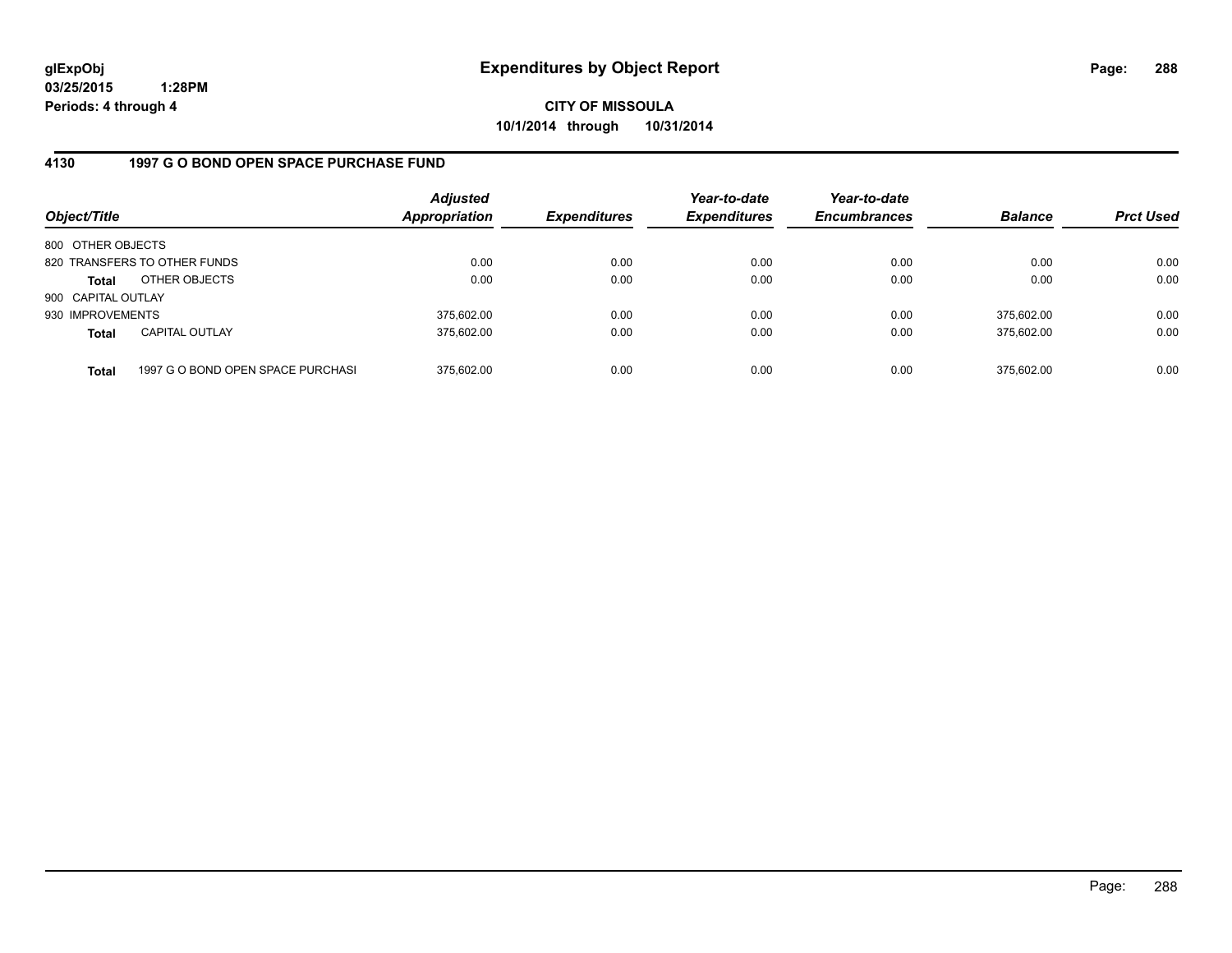#### **4196 NEW FIRE STATION GO BOND**

**300 FIRE**

|                                       | <b>Adjusted</b>      |                     | Year-to-date        | Year-to-date        |                |                  |
|---------------------------------------|----------------------|---------------------|---------------------|---------------------|----------------|------------------|
| Object/Title                          | <b>Appropriation</b> | <b>Expenditures</b> | <b>Expenditures</b> | <b>Encumbrances</b> | <b>Balance</b> | <b>Prct Used</b> |
| 800 OTHER OBJECTS                     |                      |                     |                     |                     |                |                  |
| 820 TRANSFERS TO OTHER FUNDS          | 0.00                 | 0.00                | 0.00                | 0.00                | 0.00           | 0.00             |
| OTHER OBJECTS<br><b>Total</b>         | 0.00                 | 0.00                | 0.00                | 0.00                | 0.00           | 0.00             |
| 900 CAPITAL OUTLAY                    |                      |                     |                     |                     |                |                  |
| 920 BUILDINGS                         | 0.00                 | 0.00                | 0.00                | 0.00                | 0.00           | 0.00             |
| 930 IMPROVEMENTS                      | 3,020.00             | 0.00                | 0.00                | 0.00                | 3,020.00       | 0.00             |
| 940 MACHINERY & EQUIPMENT             | 0.00                 | 0.00                | 1.415.00            | 0.00                | $-1,415.00$    | 0.00             |
| <b>CAPITAL OUTLAY</b><br><b>Total</b> | 3,020.00             | 0.00                | 1,415.00            | 0.00                | 1,605.00       | 46.85            |
| <b>FIRE</b><br><b>Total</b>           | 3,020.00             | 0.00                | 1,415.00            | 0.00                | 1,605.00       | 46.85            |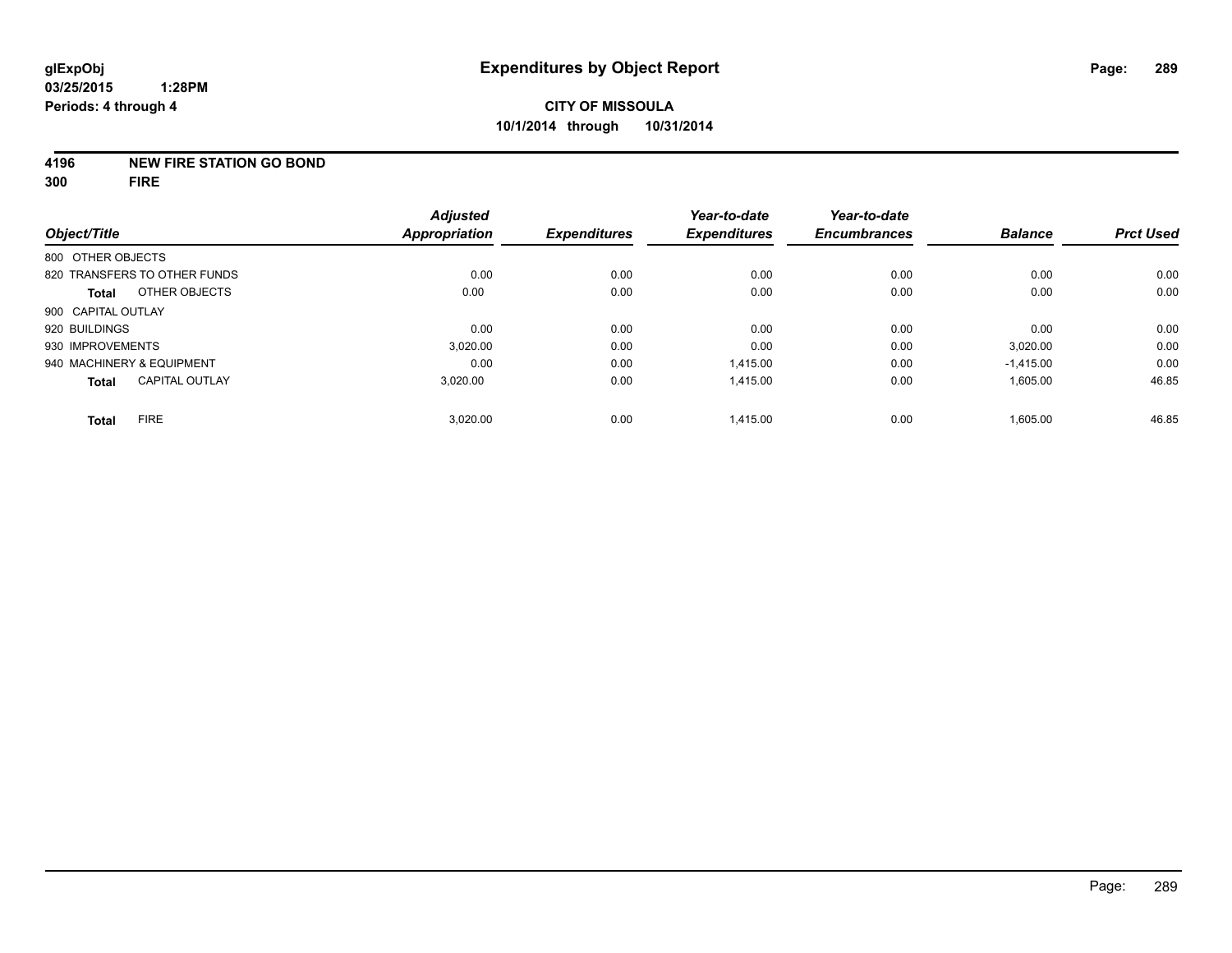# **4196 NEW FIRE STATION GO BOND**

| Object/Title              |                              | <b>Adjusted</b><br><b>Appropriation</b> | <b>Expenditures</b> | Year-to-date<br><b>Expenditures</b> | Year-to-date<br><b>Encumbrances</b> | <b>Balance</b> | <b>Prct Used</b> |
|---------------------------|------------------------------|-----------------------------------------|---------------------|-------------------------------------|-------------------------------------|----------------|------------------|
| 800 OTHER OBJECTS         |                              |                                         |                     |                                     |                                     |                |                  |
|                           | 820 TRANSFERS TO OTHER FUNDS | 0.00                                    | 0.00                | 0.00                                | 0.00                                | 0.00           | 0.00             |
| <b>Total</b>              | OTHER OBJECTS                | 0.00                                    | 0.00                | 0.00                                | 0.00                                | 0.00           | 0.00             |
| 900 CAPITAL OUTLAY        |                              |                                         |                     |                                     |                                     |                |                  |
| 920 BUILDINGS             |                              | 0.00                                    | 0.00                | 0.00                                | 0.00                                | 0.00           | 0.00             |
| 930 IMPROVEMENTS          |                              | 3,020.00                                | 0.00                | 0.00                                | 0.00                                | 3,020.00       | 0.00             |
| 940 MACHINERY & EQUIPMENT |                              | 0.00                                    | 0.00                | 1.415.00                            | 0.00                                | $-1,415.00$    | 0.00             |
| <b>Total</b>              | <b>CAPITAL OUTLAY</b>        | 3,020.00                                | 0.00                | 1,415.00                            | 0.00                                | 1,605.00       | 46.85            |
| <b>Total</b>              | NEW FIRE STATION GO BOND     | 3.020.00                                | 0.00                | 1.415.00                            | 0.00                                | 1.605.00       | 46.85            |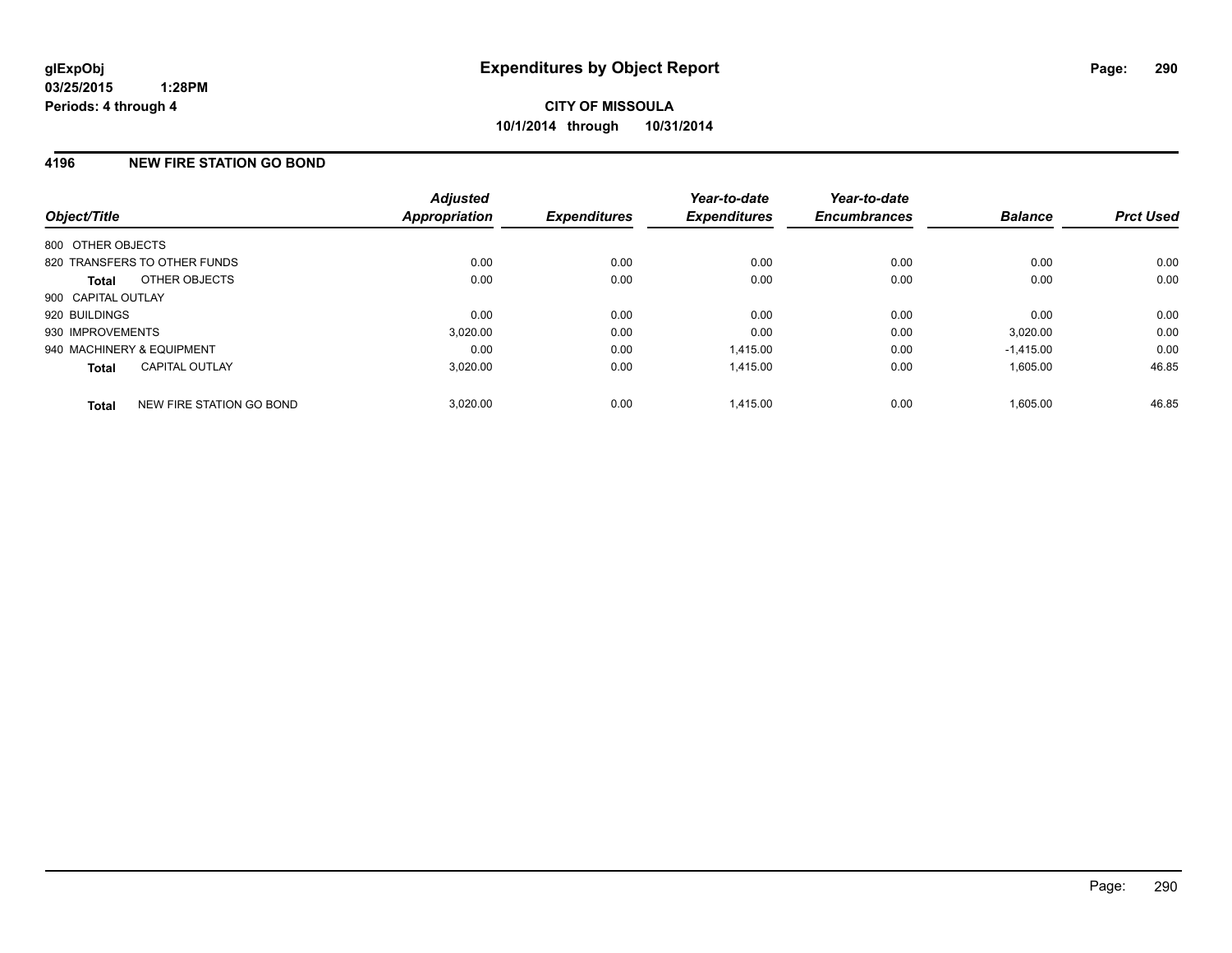#### **4450 S/C CONSTRUCTION FUND FOR FY06**

| Object/Title                                   | <b>Adjusted</b><br>Appropriation | <b>Expenditures</b> | Year-to-date<br><b>Expenditures</b> | Year-to-date<br><b>Encumbrances</b> | <b>Balance</b> | <b>Prct Used</b> |
|------------------------------------------------|----------------------------------|---------------------|-------------------------------------|-------------------------------------|----------------|------------------|
| 800 OTHER OBJECTS                              |                                  |                     |                                     |                                     |                |                  |
| 820 TRANSFERS TO OTHER FUNDS                   | 0.00                             | 0.00                | 0.00                                | 0.00                                | 0.00           | 0.00             |
| OTHER OBJECTS<br><b>Total</b>                  | 0.00                             | 0.00                | 0.00                                | 0.00                                | 0.00           | 0.00             |
| PUBLIC WORKS ADMIN/ENGINEERING<br><b>Total</b> | 0.00                             | 0.00                | 0.00                                | 0.00                                | 0.00           | 0.00             |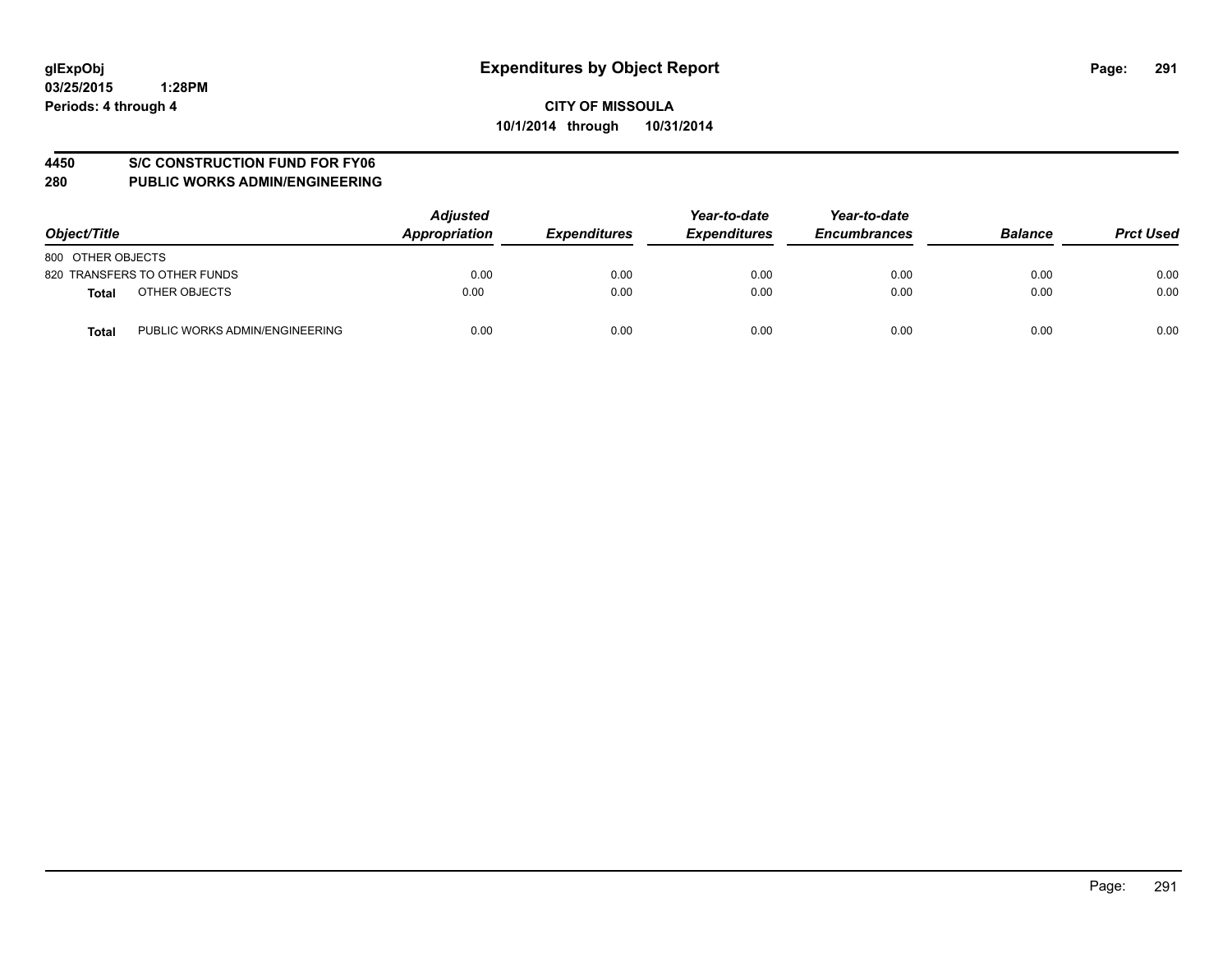**CITY OF MISSOULA 10/1/2014 through 10/31/2014**

# **4450 S/C CONSTRUCTION FUND FOR FY06**

| Object/Title                            | <b>Adjusted</b><br>Appropriation | <b>Expenditures</b> | Year-to-date<br><b>Expenditures</b> | Year-to-date<br><b>Encumbrances</b> | <b>Balance</b> | <b>Prct Used</b> |
|-----------------------------------------|----------------------------------|---------------------|-------------------------------------|-------------------------------------|----------------|------------------|
| 800 OTHER OBJECTS                       |                                  |                     |                                     |                                     |                |                  |
| 820 TRANSFERS TO OTHER FUNDS            | 0.00                             | 0.00                | 0.00                                | 0.00                                | 0.00           | 0.00             |
| OTHER OBJECTS<br>Total                  | 0.00                             | 0.00                | 0.00                                | 0.00                                | 0.00           | 0.00             |
| S/C CONSTRUCTION FUND FOR FY06<br>Total | 0.00                             | 0.00                | 0.00                                | 0.00                                | 0.00           | 0.00             |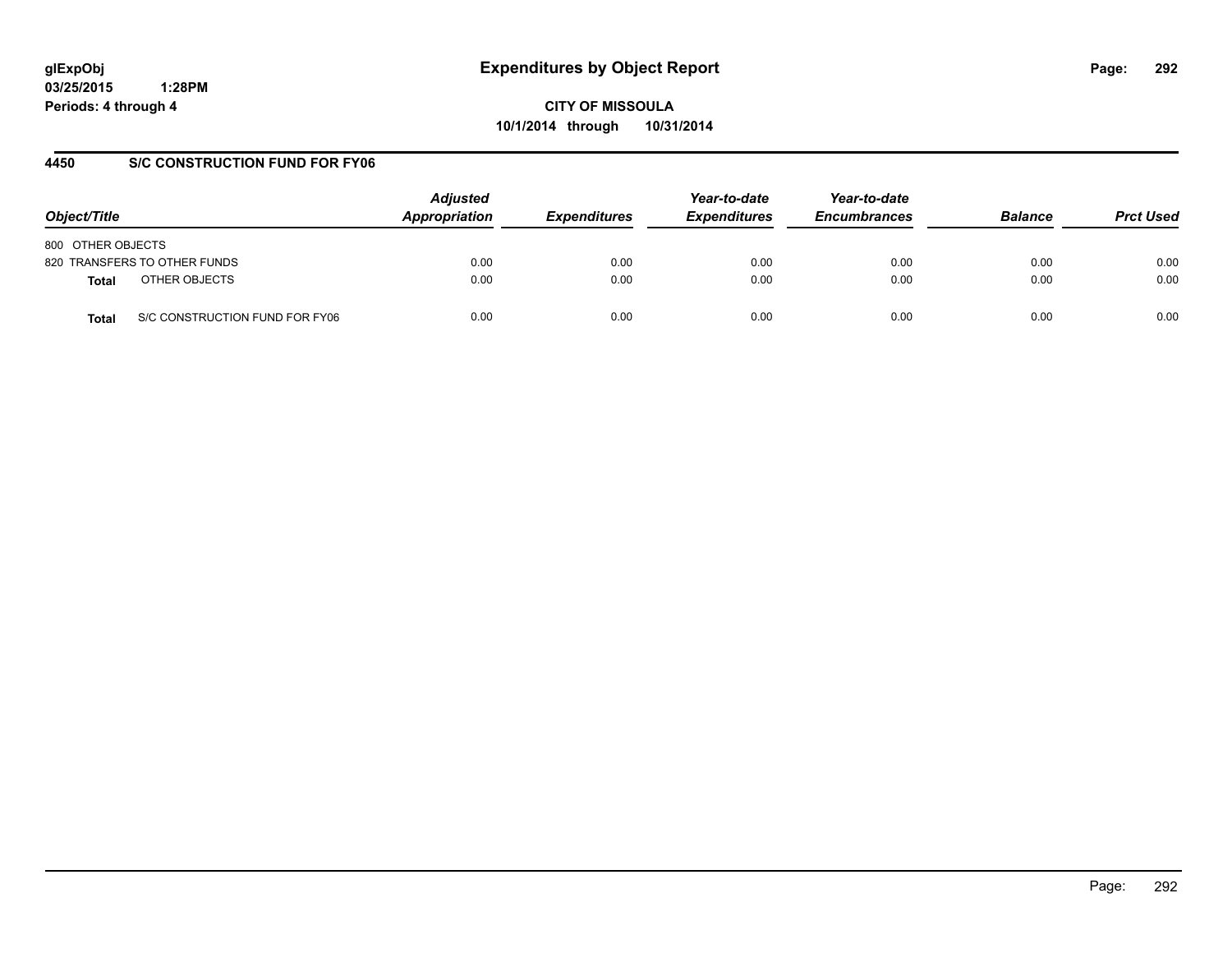#### **4451 FY07 S/C BOND FUND**

| Object/Title                                   | <b>Adjusted</b><br>Appropriation | <b>Expenditures</b> | Year-to-date<br><b>Expenditures</b> | Year-to-date<br><b>Encumbrances</b> | <b>Balance</b> | <b>Prct Used</b> |
|------------------------------------------------|----------------------------------|---------------------|-------------------------------------|-------------------------------------|----------------|------------------|
| 800 OTHER OBJECTS                              |                                  |                     |                                     |                                     |                |                  |
| 820 TRANSFERS TO OTHER FUNDS                   | 0.00                             | 0.00                | 0.00                                | 0.00                                | 0.00           | 0.00             |
| OTHER OBJECTS<br>Total                         | 0.00                             | 0.00                | 0.00                                | 0.00                                | 0.00           | 0.00             |
| PUBLIC WORKS ADMIN/ENGINEERING<br><b>Total</b> | 0.00                             | 0.00                | 0.00                                | 0.00                                | 0.00           | 0.00             |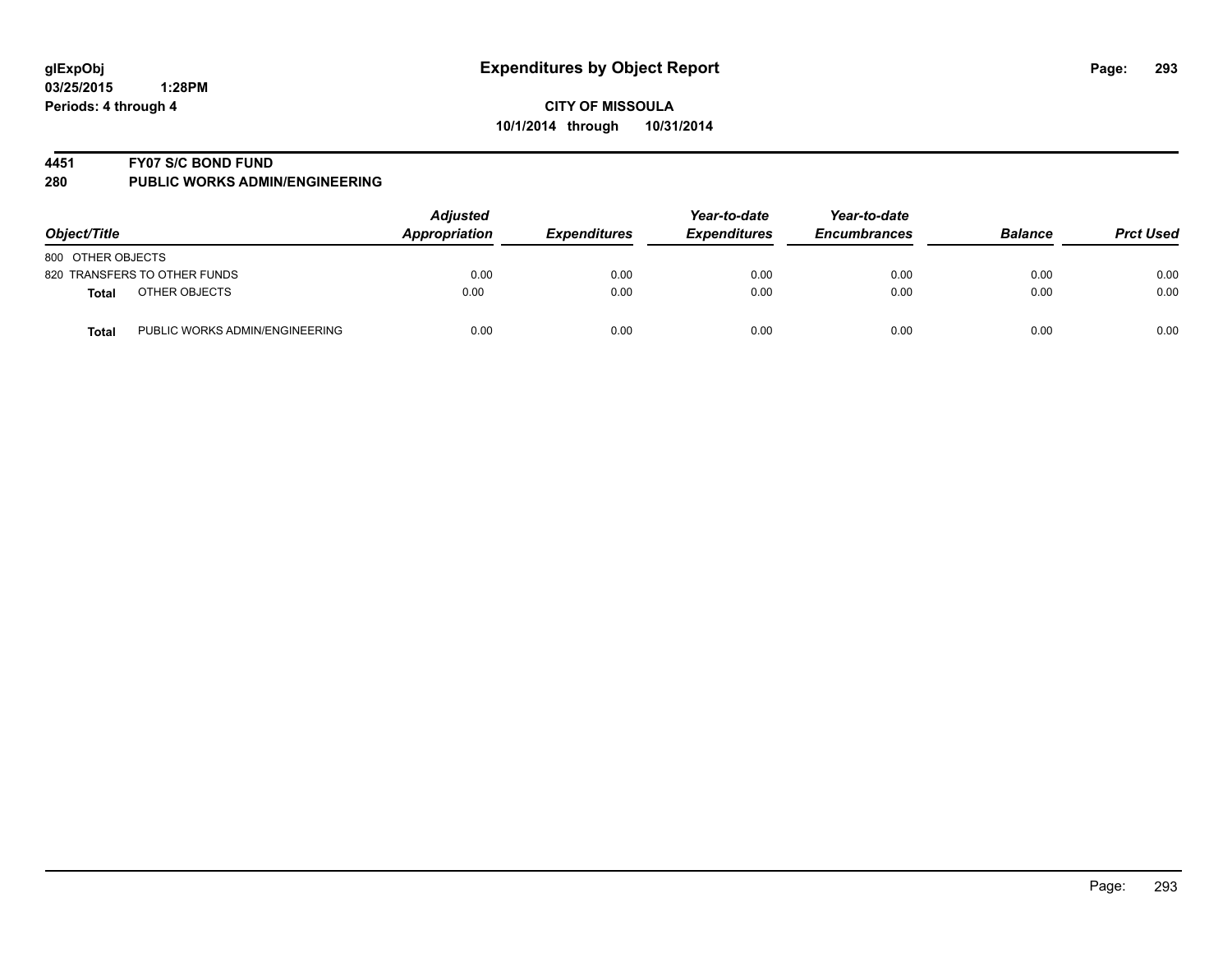**CITY OF MISSOULA 10/1/2014 through 10/31/2014**

## **4451 FY07 S/C BOND FUND**

| Object/Title                       | <b>Adjusted</b><br>Appropriation | <b>Expenditures</b> | Year-to-date<br><b>Expenditures</b> | Year-to-date<br><b>Encumbrances</b> | <b>Balance</b> | <b>Prct Used</b> |
|------------------------------------|----------------------------------|---------------------|-------------------------------------|-------------------------------------|----------------|------------------|
| 800 OTHER OBJECTS                  |                                  |                     |                                     |                                     |                |                  |
| 820 TRANSFERS TO OTHER FUNDS       | 0.00                             | 0.00                | 0.00                                | 0.00                                | 0.00           | 0.00             |
| OTHER OBJECTS<br><b>Total</b>      | 0.00                             | 0.00                | 0.00                                | 0.00                                | 0.00           | 0.00             |
| FY07 S/C BOND FUND<br><b>Total</b> | 0.00                             | 0.00                | 0.00                                | 0.00                                | 0.00           | 0.00             |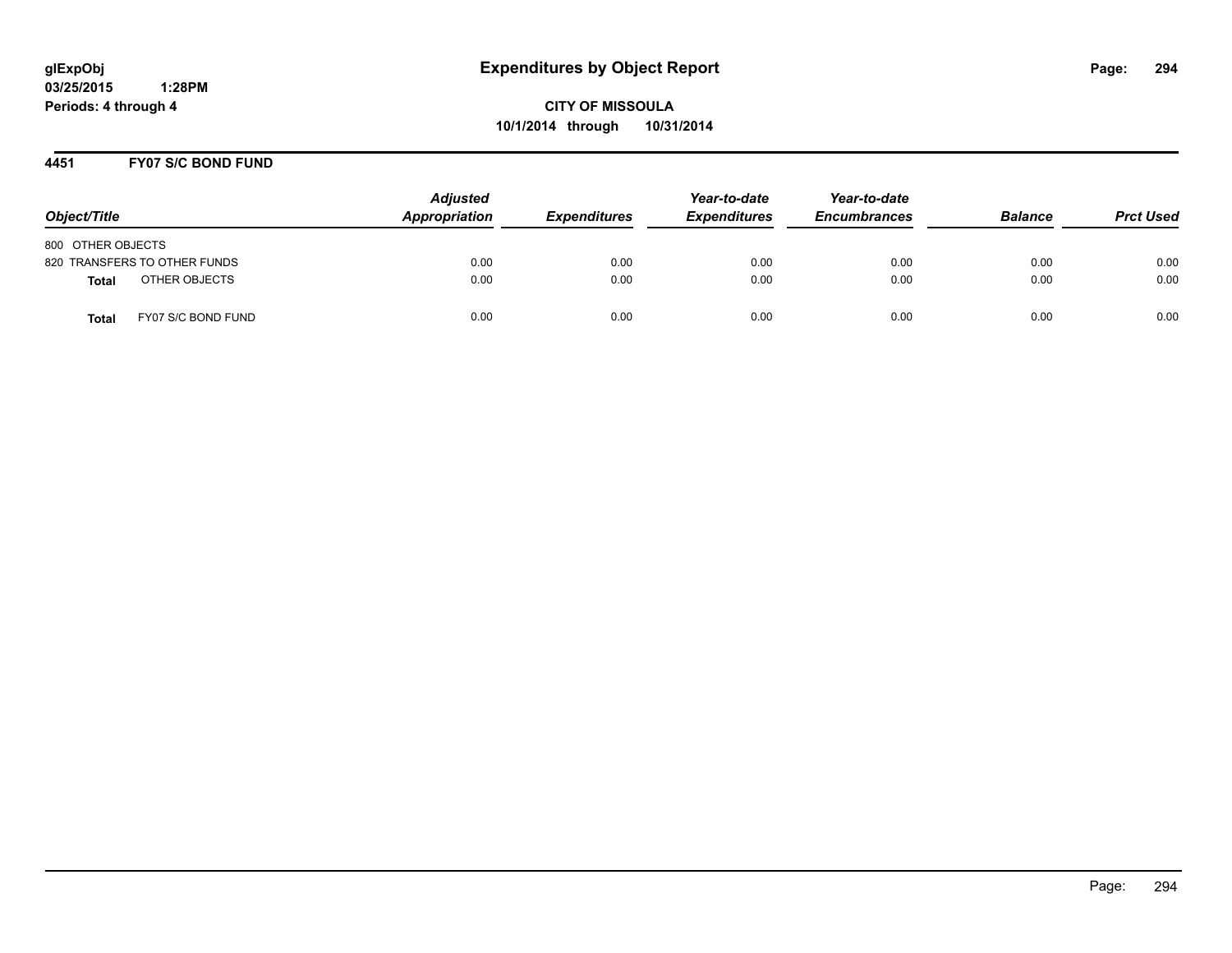# **CITY OF MISSOULA 10/1/2014 through 10/31/2014**

# **4452 S/C CONSTRUCTION FUND FOR FY 08 BOND SAL**

| Object/Title       |                                | <b>Adjusted</b><br>Appropriation | <b>Expenditures</b> | Year-to-date<br><b>Expenditures</b> | Year-to-date<br><b>Encumbrances</b> | <b>Balance</b> | <b>Prct Used</b> |
|--------------------|--------------------------------|----------------------------------|---------------------|-------------------------------------|-------------------------------------|----------------|------------------|
| 900 CAPITAL OUTLAY |                                |                                  |                     |                                     |                                     |                |                  |
| 930 IMPROVEMENTS   |                                | 0.00                             | 0.00                | 0.00                                | 0.00                                | 0.00           | 0.00             |
| Total              | <b>CAPITAL OUTLAY</b>          | 0.00                             | 0.00                | 0.00                                | 0.00                                | 0.00           | 0.00             |
| Total              | PUBLIC WORKS ADMIN/ENGINEERING | 0.00                             | 0.00                | 0.00                                | 0.00                                | 0.00           | 0.00             |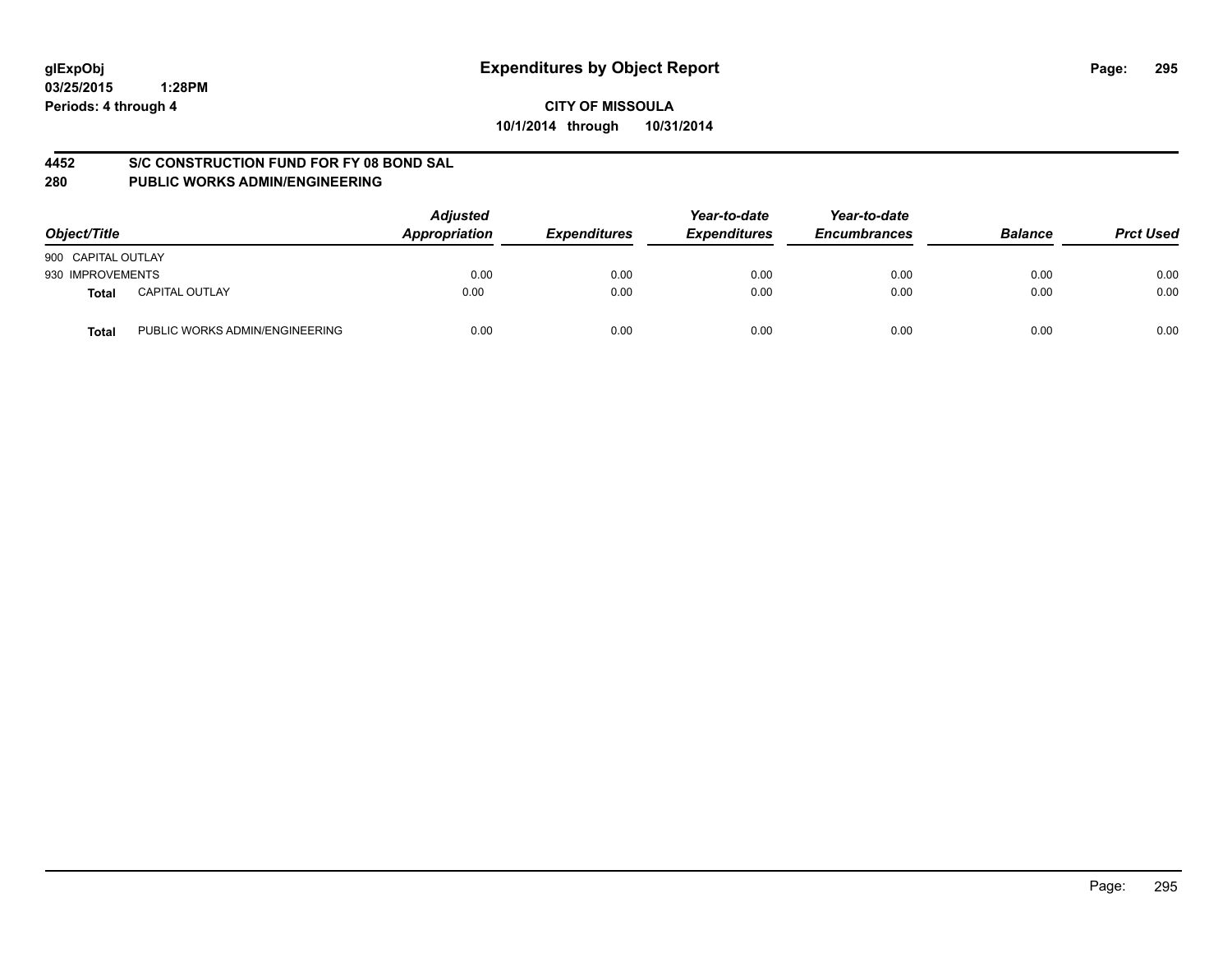# **glExpObj Expenditures by Object Report Page: 296**

**03/25/2015 1:28PM Periods: 4 through 4**

**CITY OF MISSOULA 10/1/2014 through 10/31/2014**

# **4452 S/C CONSTRUCTION FUND FOR FY 08 BOND SAL**

| Object/Title       |                                    | <b>Adjusted</b><br>Appropriation<br><b>Expenditures</b> | Year-to-date<br><b>Expenditures</b> | Year-to-date<br><b>Encumbrances</b> | <b>Balance</b> | <b>Prct Used</b> |      |
|--------------------|------------------------------------|---------------------------------------------------------|-------------------------------------|-------------------------------------|----------------|------------------|------|
| 900 CAPITAL OUTLAY |                                    |                                                         |                                     |                                     |                |                  |      |
| 930 IMPROVEMENTS   |                                    | 0.00                                                    | 0.00                                | 0.00                                | 0.00           | 0.00             | 0.00 |
| <b>Total</b>       | <b>CAPITAL OUTLAY</b>              | 0.00                                                    | 0.00                                | 0.00                                | 0.00           | 0.00             | 0.00 |
| <b>Total</b>       | S/C CONSTRUCTION FUND FOR FY 08 B( | 0.00                                                    | 0.00                                | 0.00                                | 0.00           | 0.00             | 0.00 |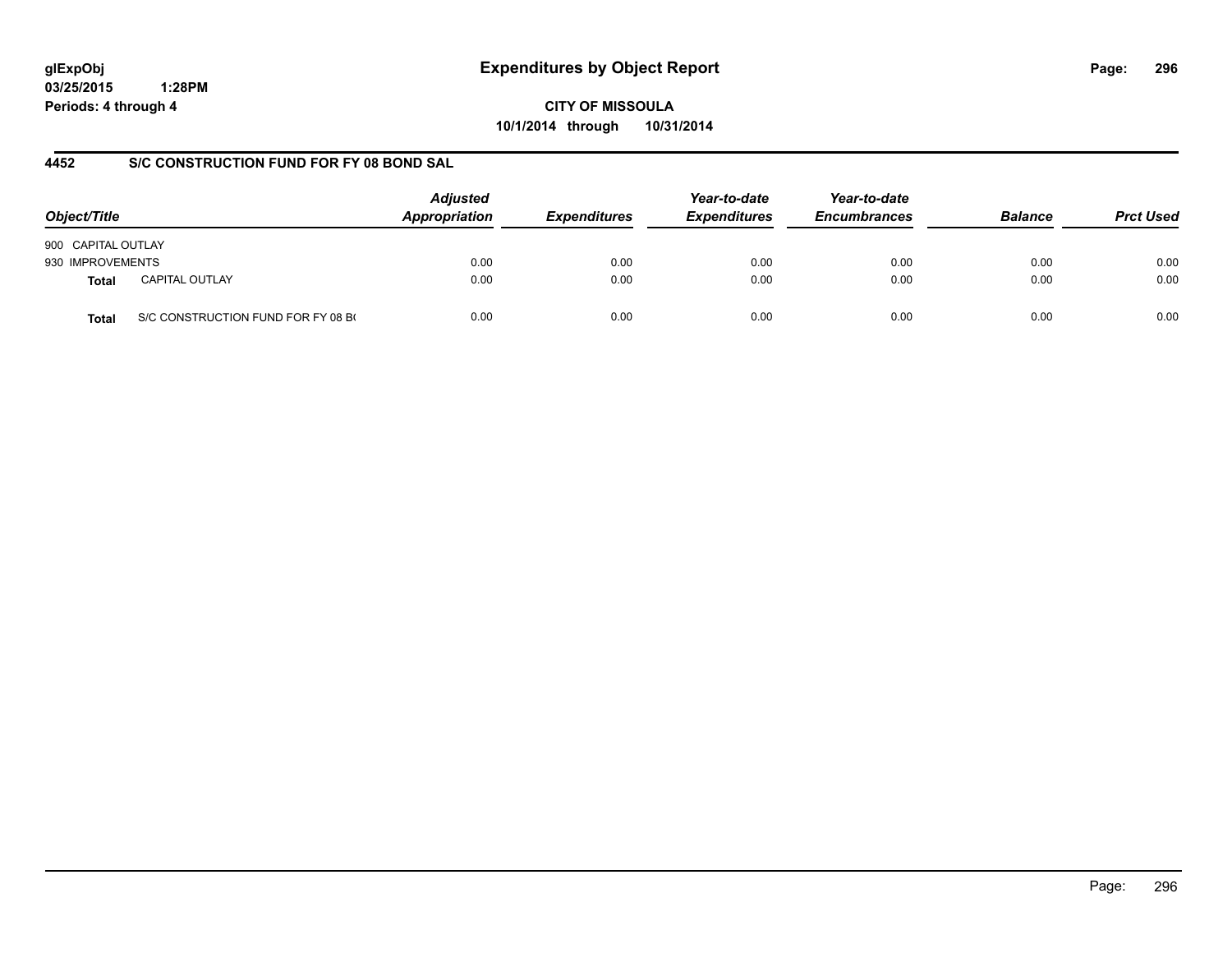#### **4453 S/C CONSTRUCTION FUND FY09 BOND**

| Object/Title       |                                | <b>Adjusted</b><br><b>Appropriation</b> | <b>Expenditures</b> | Year-to-date<br><b>Expenditures</b> | Year-to-date<br><b>Encumbrances</b> | <b>Balance</b> | <b>Prct Used</b> |
|--------------------|--------------------------------|-----------------------------------------|---------------------|-------------------------------------|-------------------------------------|----------------|------------------|
| 800 OTHER OBJECTS  |                                |                                         |                     |                                     |                                     |                |                  |
|                    | 820 TRANSFERS TO OTHER FUNDS   | 0.00                                    | 0.00                | 0.00                                | 0.00                                | 0.00           | 0.00             |
| <b>Total</b>       | OTHER OBJECTS                  | 0.00                                    | 0.00                | 0.00                                | 0.00                                | 0.00           | 0.00             |
| 900 CAPITAL OUTLAY |                                |                                         |                     |                                     |                                     |                |                  |
| 930 IMPROVEMENTS   |                                | 0.00                                    | 0.00                | 0.00                                | 0.00                                | 0.00           | 0.00             |
| <b>Total</b>       | <b>CAPITAL OUTLAY</b>          | 0.00                                    | 0.00                | 0.00                                | 0.00                                | 0.00           | 0.00             |
| <b>Total</b>       | PUBLIC WORKS ADMIN/ENGINEERING | 0.00                                    | 0.00                | 0.00                                | 0.00                                | 0.00           | 0.00             |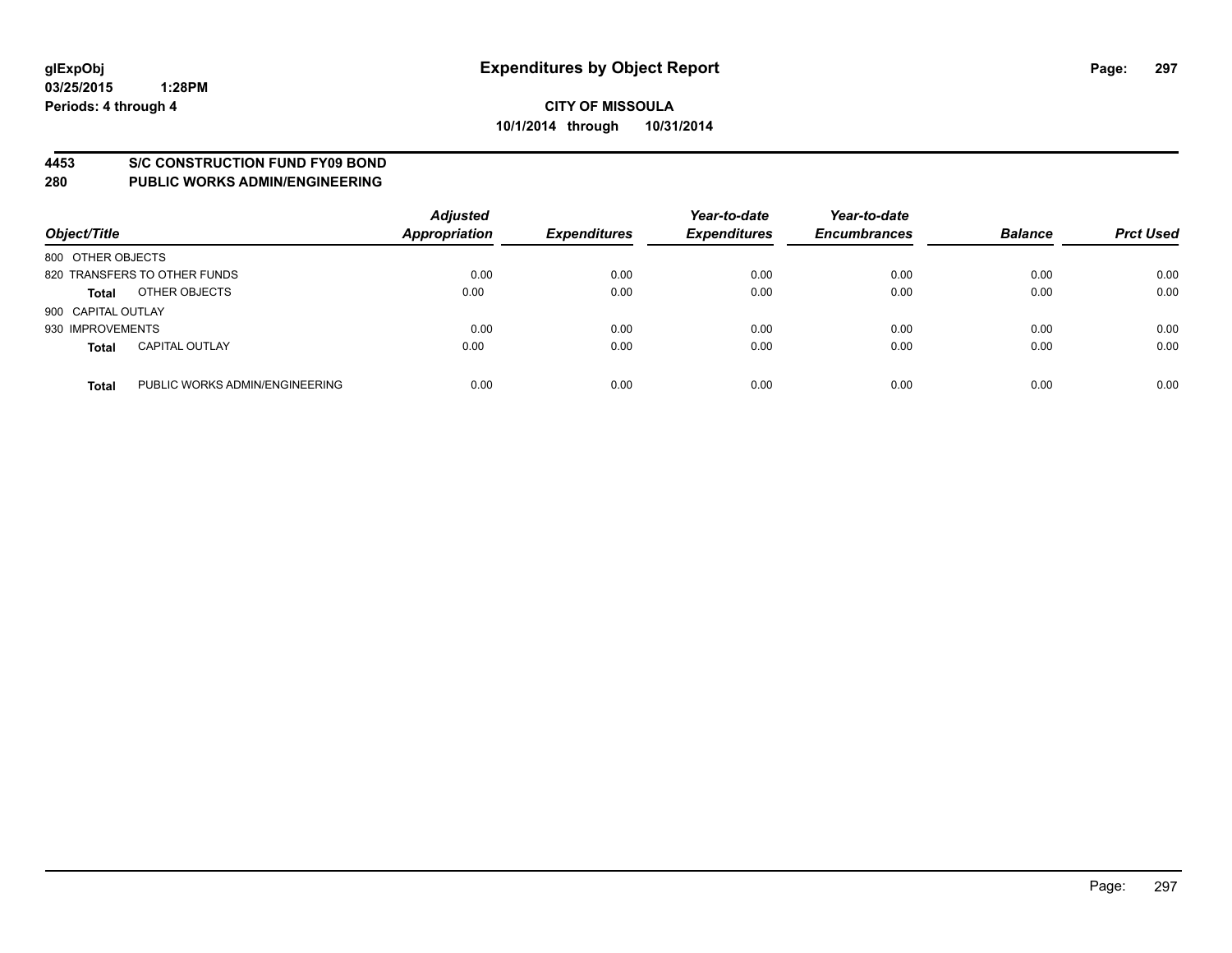#### **4453 S/C CONSTRUCTION FUND FY09 BOND**

| Object/Title      |                      | <b>Adjusted</b><br>Appropriation | <b>Expenditures</b> | Year-to-date<br><b>Expenditures</b> | Year-to-date<br><b>Encumbrances</b> | <b>Balance</b> | <b>Prct Used</b> |
|-------------------|----------------------|----------------------------------|---------------------|-------------------------------------|-------------------------------------|----------------|------------------|
| 500 FIXED CHARGES |                      |                                  |                     |                                     |                                     |                |                  |
| 500 FIXED CHARGES |                      | 0.00                             | 0.00                | 0.00                                | 0.00                                | 0.00           | 0.00             |
| Total             | <b>FIXED CHARGES</b> | 0.00                             | 0.00                | 0.00                                | 0.00                                | 0.00           | 0.00             |
| Total             | NON-DEPARTMENTAL     | 0.00                             | 0.00                | 0.00                                | 0.00                                | 0.00           | 0.00             |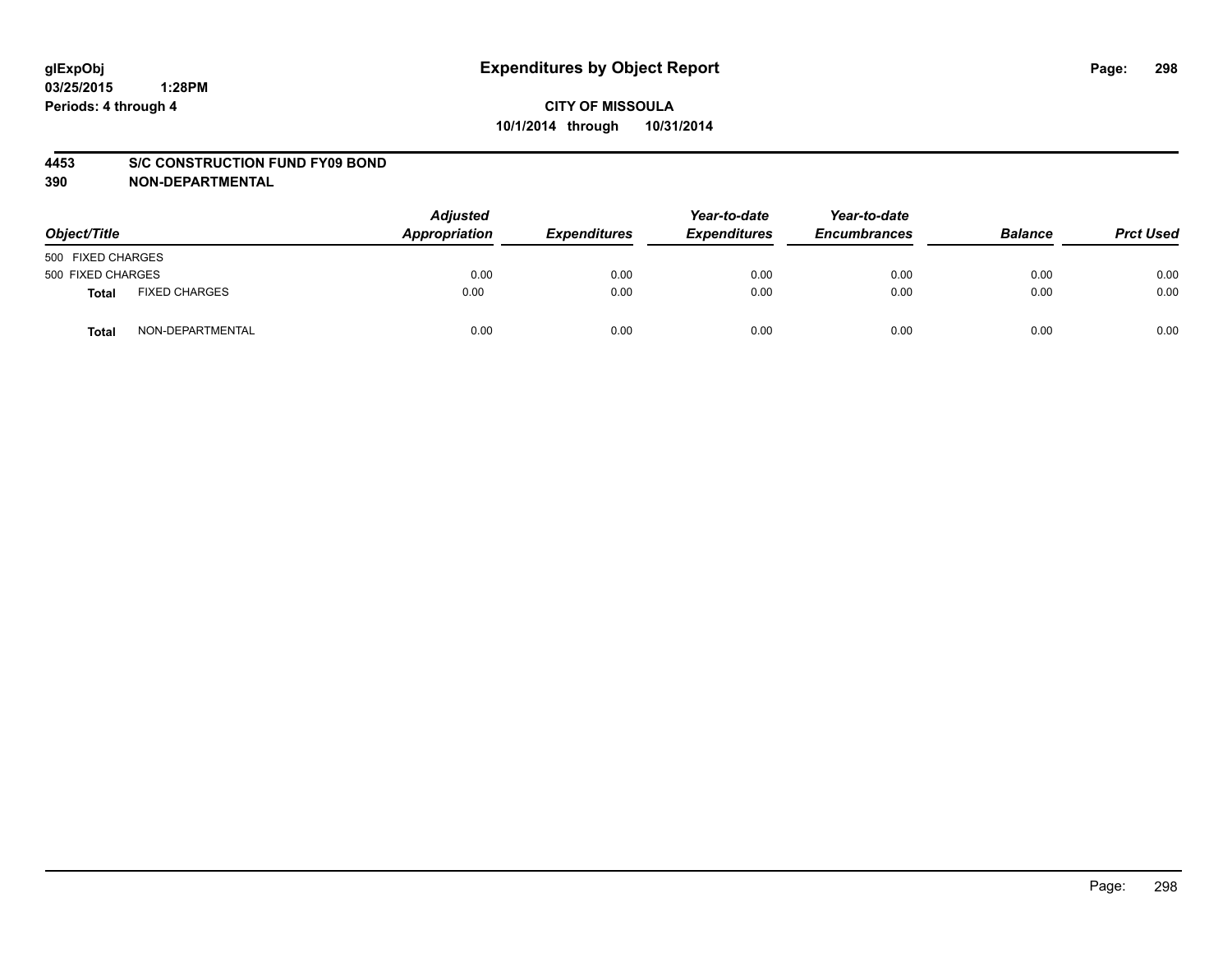# **4453 S/C CONSTRUCTION FUND FY09 BOND**

| Object/Title       |                                 | <b>Adjusted</b><br>Appropriation | <b>Expenditures</b> | Year-to-date<br><b>Expenditures</b> | Year-to-date<br><b>Encumbrances</b> | <b>Balance</b> | <b>Prct Used</b> |
|--------------------|---------------------------------|----------------------------------|---------------------|-------------------------------------|-------------------------------------|----------------|------------------|
| 500 FIXED CHARGES  |                                 |                                  |                     |                                     |                                     |                |                  |
| 500 FIXED CHARGES  |                                 | 0.00                             | 0.00                | 0.00                                | 0.00                                | 0.00           | 0.00             |
| <b>Total</b>       | <b>FIXED CHARGES</b>            | 0.00                             | 0.00                | 0.00                                | 0.00                                | 0.00           | 0.00             |
| 800 OTHER OBJECTS  |                                 |                                  |                     |                                     |                                     |                |                  |
|                    | 820 TRANSFERS TO OTHER FUNDS    | 0.00                             | 0.00                | 0.00                                | 0.00                                | 0.00           | 0.00             |
| <b>Total</b>       | OTHER OBJECTS                   | 0.00                             | 0.00                | 0.00                                | 0.00                                | 0.00           | 0.00             |
| 900 CAPITAL OUTLAY |                                 |                                  |                     |                                     |                                     |                |                  |
| 930 IMPROVEMENTS   |                                 | 0.00                             | 0.00                | 0.00                                | 0.00                                | 0.00           | 0.00             |
| <b>Total</b>       | <b>CAPITAL OUTLAY</b>           | 0.00                             | 0.00                | 0.00                                | 0.00                                | 0.00           | 0.00             |
| <b>Total</b>       | S/C CONSTRUCTION FUND FY09 BOND | 0.00                             | 0.00                | 0.00                                | 0.00                                | 0.00           | 0.00             |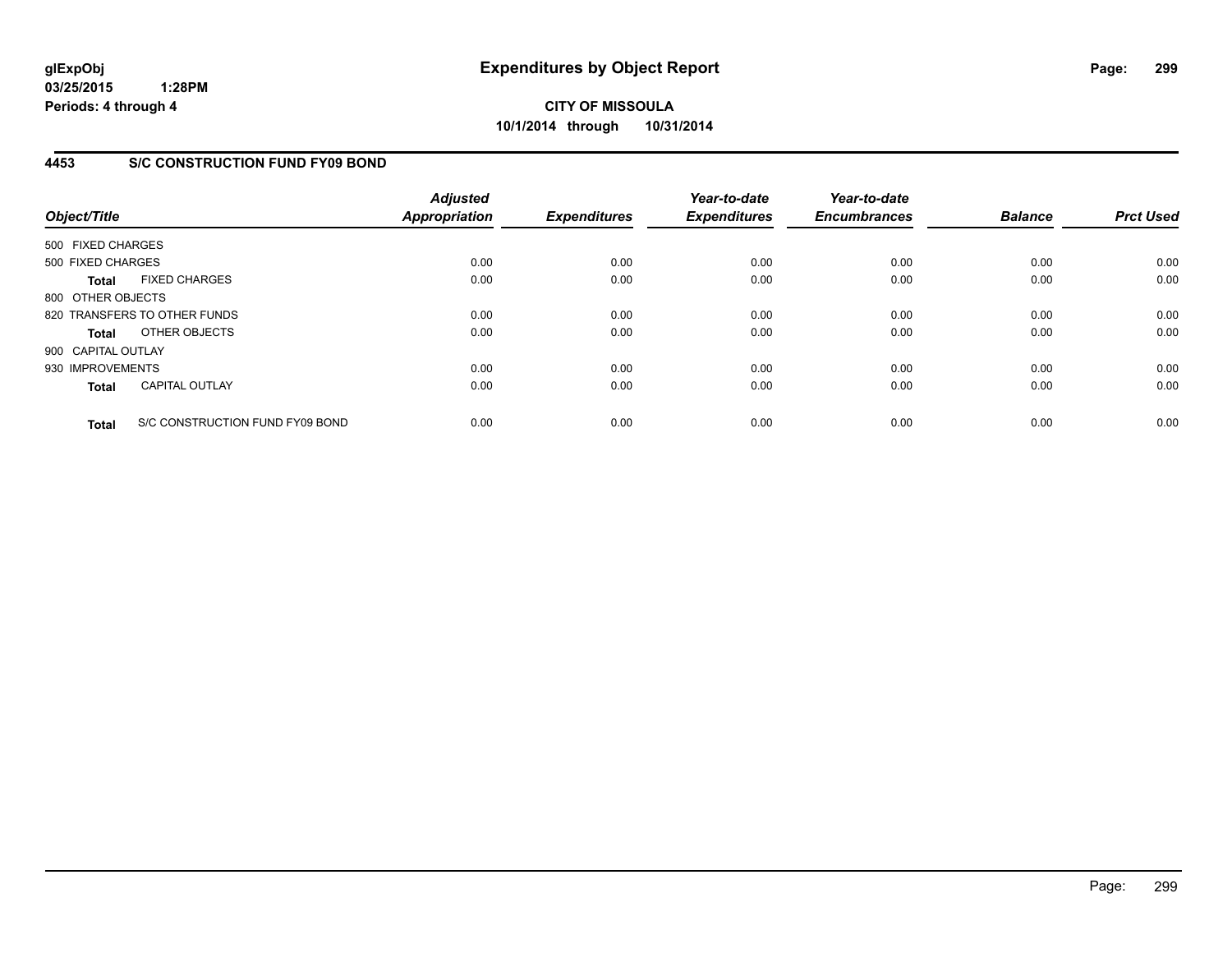# **4454 S/C CONSTRUCTION FUND FOR FY10**

| Object/Title       |                                | <b>Adjusted</b><br>Appropriation | <b>Expenditures</b> | Year-to-date<br><b>Expenditures</b> | Year-to-date<br><b>Encumbrances</b> | <b>Balance</b> | <b>Prct Used</b> |
|--------------------|--------------------------------|----------------------------------|---------------------|-------------------------------------|-------------------------------------|----------------|------------------|
| 900 CAPITAL OUTLAY |                                |                                  |                     |                                     |                                     |                |                  |
| 930 IMPROVEMENTS   |                                | 0.00                             | 0.00                | 0.00                                | 0.00                                | 0.00           | 0.00             |
| Total              | <b>CAPITAL OUTLAY</b>          | 0.00                             | 0.00                | 0.00                                | 0.00                                | 0.00           | 0.00             |
| <b>Total</b>       | PUBLIC WORKS ADMIN/ENGINEERING | 0.00                             | 0.00                | 0.00                                | 0.00                                | 0.00           | 0.00             |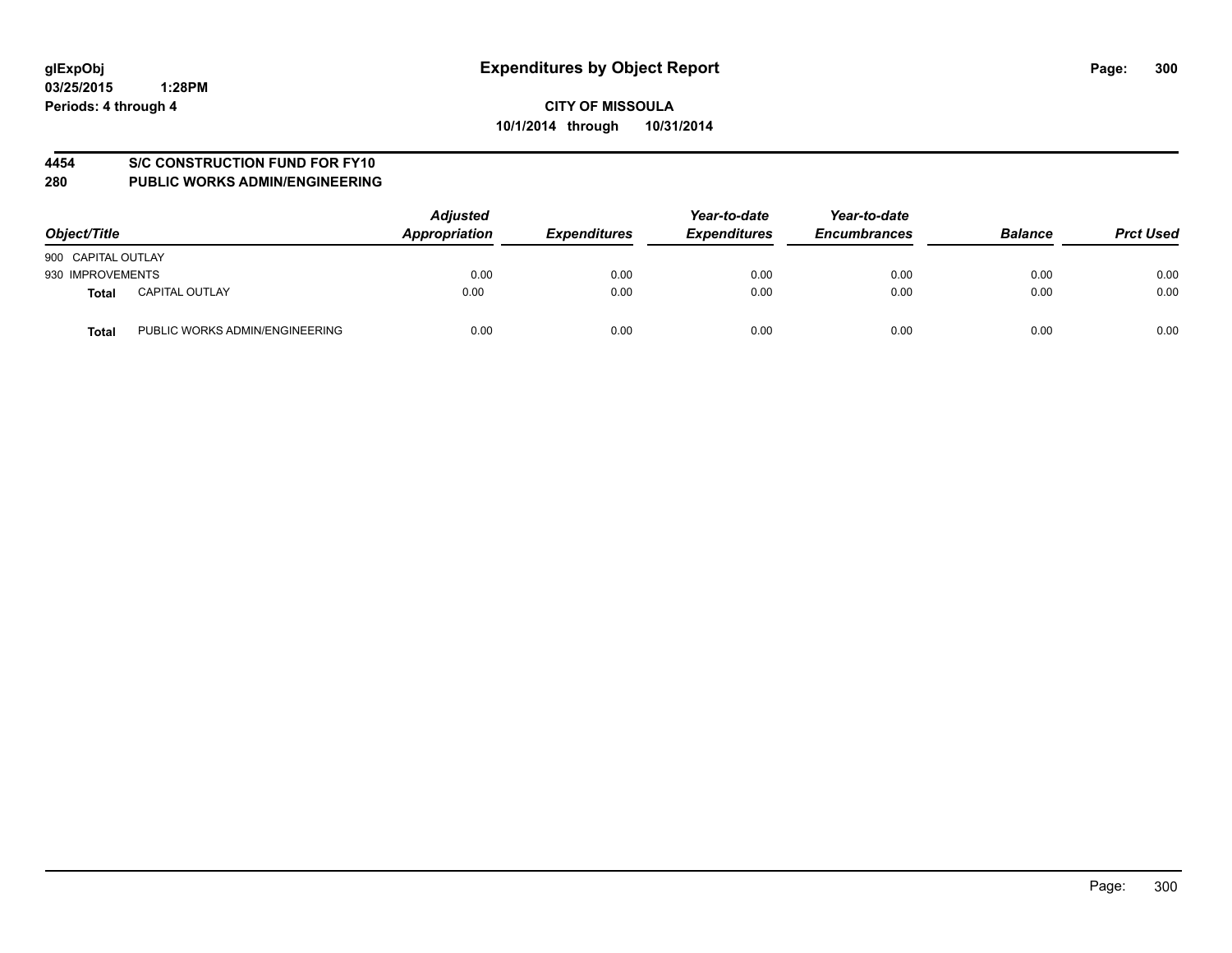**CITY OF MISSOULA 10/1/2014 through 10/31/2014**

# **4454 S/C CONSTRUCTION FUND FOR FY10**

| Object/Title       |                                | <b>Adjusted</b><br>Appropriation | <b>Expenditures</b> | Year-to-date<br><b>Expenditures</b> | Year-to-date<br><b>Encumbrances</b> | <b>Balance</b> | <b>Prct Used</b> |
|--------------------|--------------------------------|----------------------------------|---------------------|-------------------------------------|-------------------------------------|----------------|------------------|
| 900 CAPITAL OUTLAY |                                |                                  |                     |                                     |                                     |                |                  |
| 930 IMPROVEMENTS   |                                | 0.00                             | 0.00                | 0.00                                | 0.00                                | 0.00           | 0.00             |
| <b>Total</b>       | <b>CAPITAL OUTLAY</b>          | 0.00                             | 0.00                | 0.00                                | 0.00                                | 0.00           | 0.00             |
| Total              | S/C CONSTRUCTION FUND FOR FY10 | 0.00                             | 0.00                | 0.00                                | 0.00                                | 0.00           | 0.00             |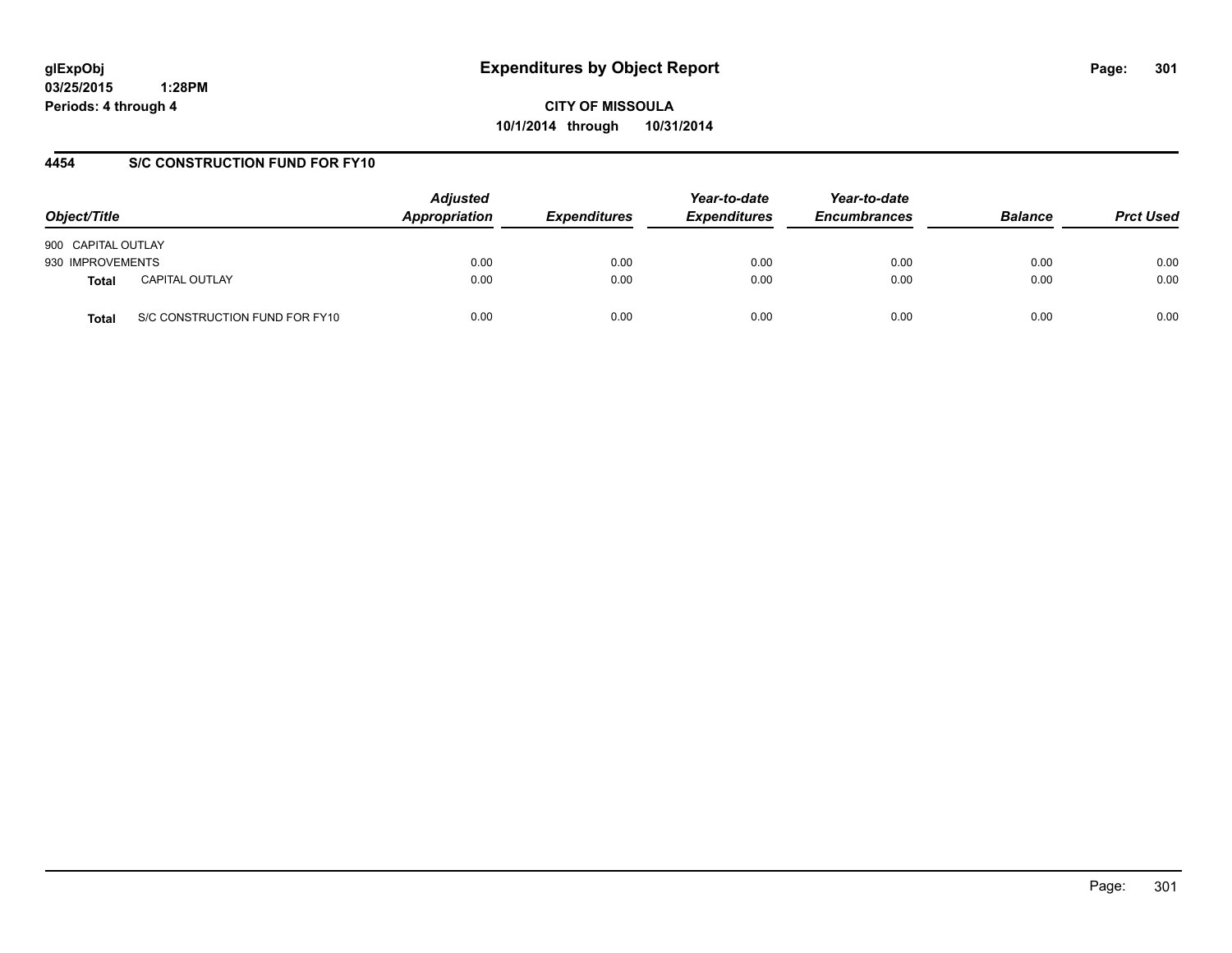#### **4455 FY11 S/C CONSTRUCTION FUND**

| Object/Title       |                                | <b>Adjusted</b><br>Appropriation | <b>Expenditures</b> | Year-to-date<br><b>Expenditures</b> | Year-to-date<br><b>Encumbrances</b> | <b>Balance</b> | <b>Prct Used</b> |
|--------------------|--------------------------------|----------------------------------|---------------------|-------------------------------------|-------------------------------------|----------------|------------------|
| 900 CAPITAL OUTLAY |                                |                                  |                     |                                     |                                     |                |                  |
| 930 IMPROVEMENTS   |                                | 0.00                             | 0.00                | 0.00                                | 0.00                                | 0.00           | 0.00             |
| <b>Total</b>       | <b>CAPITAL OUTLAY</b>          | 0.00                             | 0.00                | 0.00                                | 0.00                                | 0.00           | 0.00             |
| <b>Total</b>       | PUBLIC WORKS ADMIN/ENGINEERING | 0.00                             | 0.00                | 0.00                                | 0.00                                | 0.00           | 0.00             |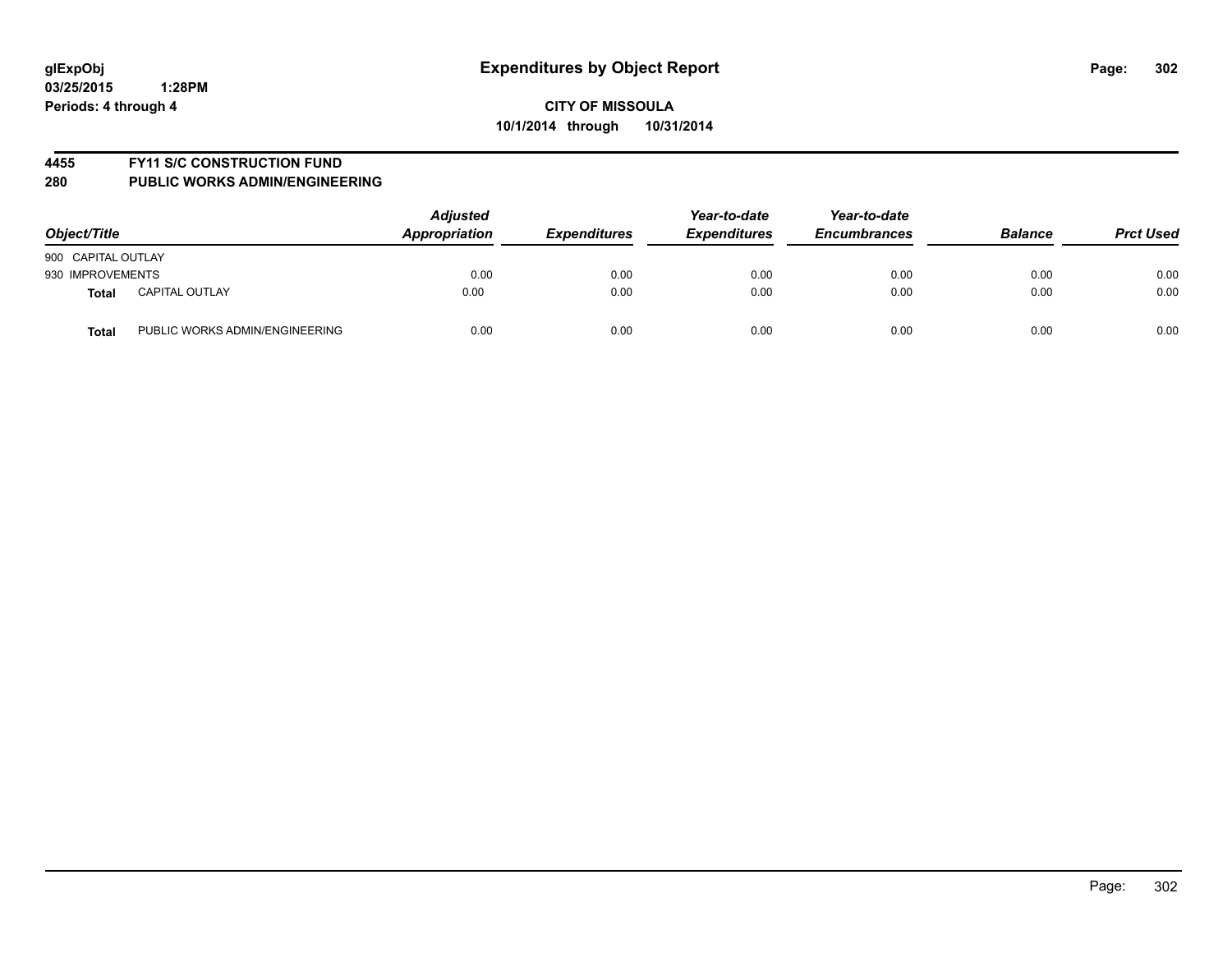**CITY OF MISSOULA 10/1/2014 through 10/31/2014**

## **4455 FY11 S/C CONSTRUCTION FUND**

| Object/Title       |                                   | <b>Adjusted</b><br>Appropriation | <b>Expenditures</b> | Year-to-date<br><b>Expenditures</b> | Year-to-date<br><b>Encumbrances</b> | <b>Balance</b> | <b>Prct Used</b> |
|--------------------|-----------------------------------|----------------------------------|---------------------|-------------------------------------|-------------------------------------|----------------|------------------|
| 900 CAPITAL OUTLAY |                                   |                                  |                     |                                     |                                     |                |                  |
| 930 IMPROVEMENTS   |                                   | 0.00                             | 0.00                | 0.00                                | 0.00                                | 0.00           | 0.00             |
| <b>Total</b>       | <b>CAPITAL OUTLAY</b>             | 0.00                             | 0.00                | 0.00                                | 0.00                                | 0.00           | 0.00             |
| Total              | <b>FY11 S/C CONSTRUCTION FUND</b> | 0.00                             | 0.00                | 0.00                                | 0.00                                | 0.00           | 0.00             |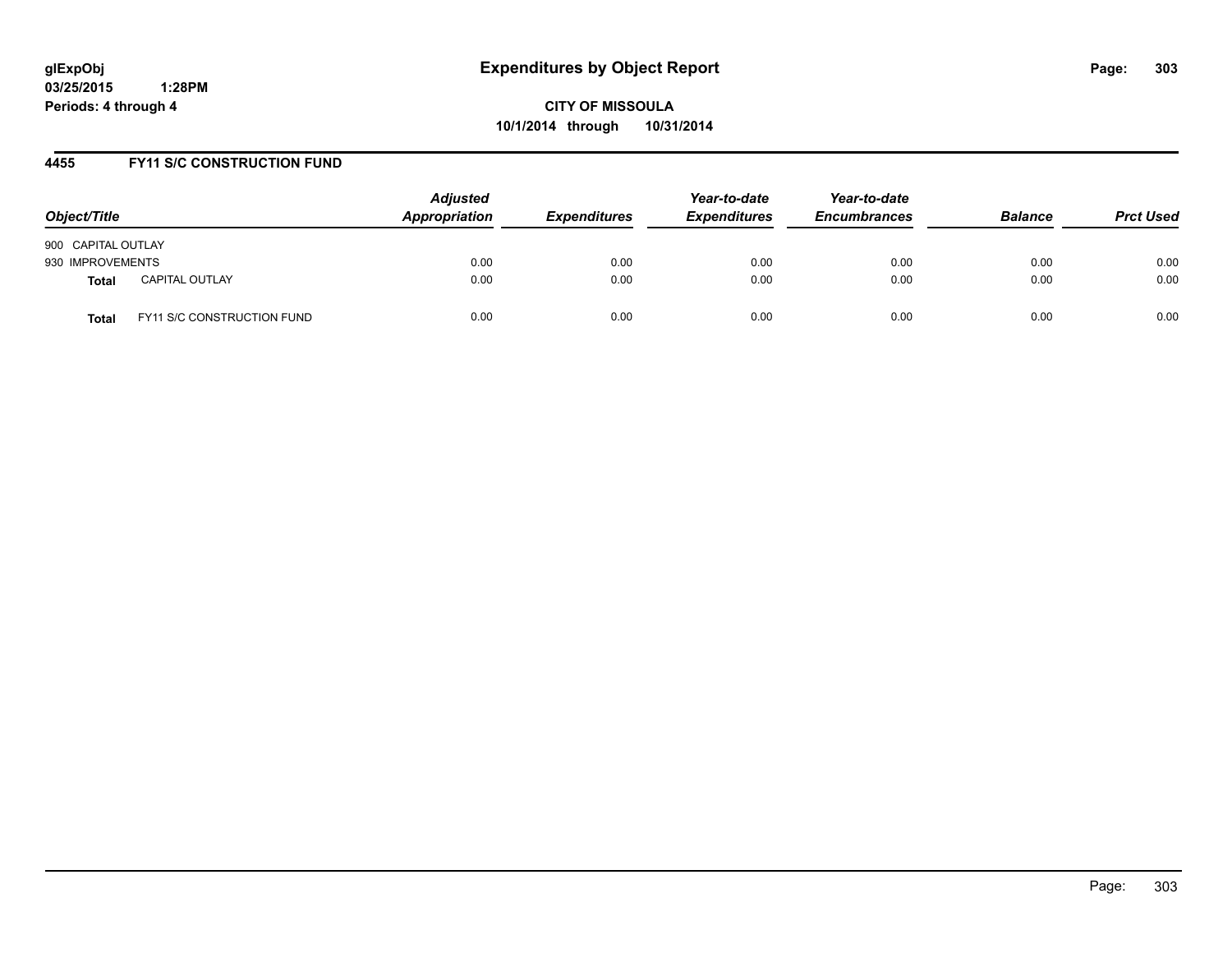#### **4456 FY12 S/C CONSTRUCTION FUND**

| Object/Title       |                                | <b>Adjusted</b><br><b>Appropriation</b> | <b>Expenditures</b> | Year-to-date<br><b>Expenditures</b> | Year-to-date<br><b>Encumbrances</b> | <b>Balance</b> | <b>Prct Used</b> |
|--------------------|--------------------------------|-----------------------------------------|---------------------|-------------------------------------|-------------------------------------|----------------|------------------|
| 800 OTHER OBJECTS  |                                |                                         |                     |                                     |                                     |                |                  |
|                    | 820 TRANSFERS TO OTHER FUNDS   | 0.00                                    | 0.00                | 0.00                                | 0.00                                | 0.00           | 0.00             |
| <b>Total</b>       | OTHER OBJECTS                  | 0.00                                    | 0.00                | 0.00                                | 0.00                                | 0.00           | 0.00             |
| 900 CAPITAL OUTLAY |                                |                                         |                     |                                     |                                     |                |                  |
| 930 IMPROVEMENTS   |                                | 0.00                                    | 0.00                | 0.00                                | 0.00                                | 0.00           | 0.00             |
| <b>Total</b>       | <b>CAPITAL OUTLAY</b>          | 0.00                                    | 0.00                | 0.00                                | 0.00                                | 0.00           | 0.00             |
| <b>Total</b>       | PUBLIC WORKS ADMIN/ENGINEERING | 0.00                                    | 0.00                | 0.00                                | 0.00                                | 0.00           | 0.00             |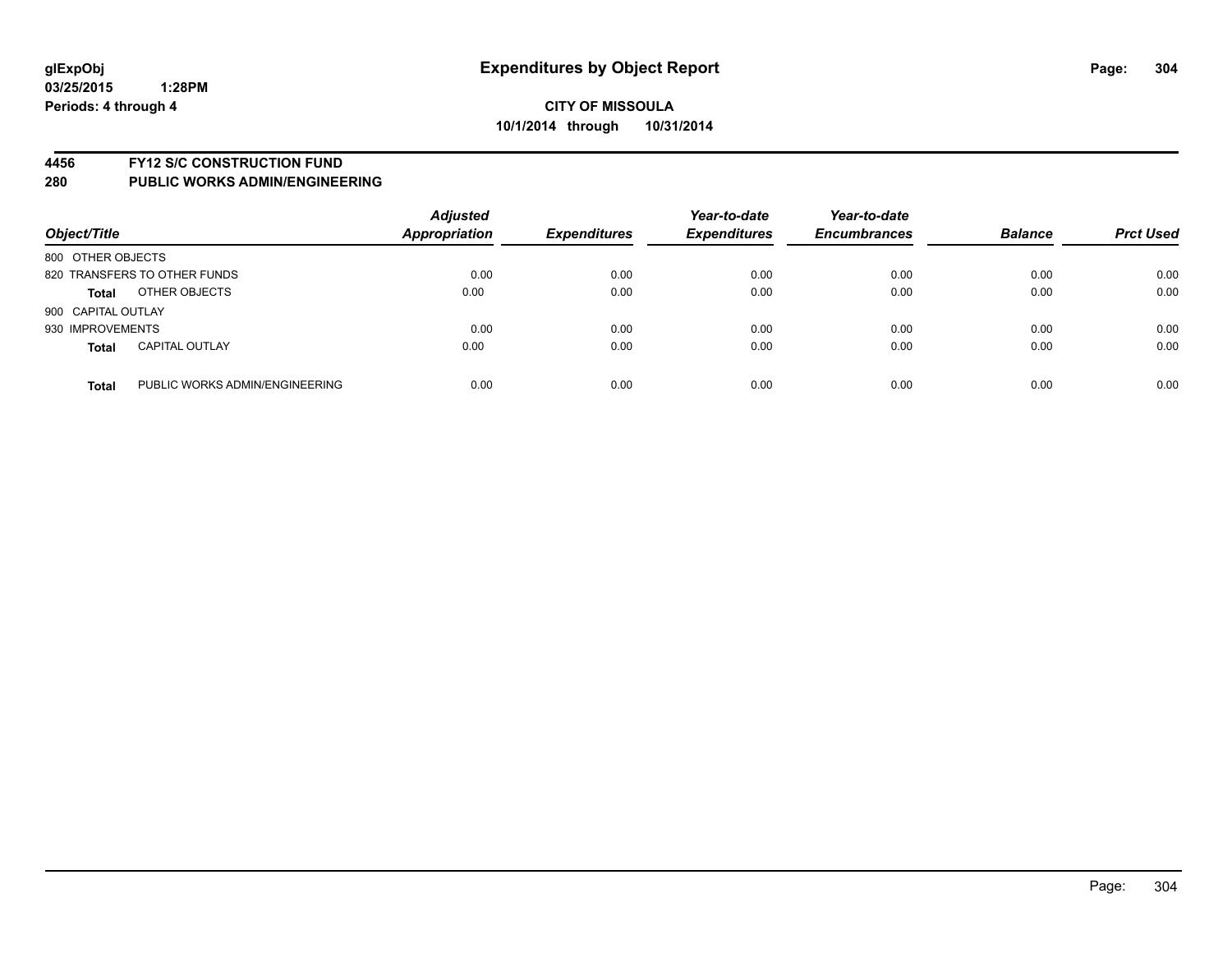### **4456 FY12 S/C CONSTRUCTION FUND**

| Object/Title       |                                   | <b>Adjusted</b><br><b>Appropriation</b> | <b>Expenditures</b> | Year-to-date<br><b>Expenditures</b> | Year-to-date<br><b>Encumbrances</b> | <b>Balance</b> | <b>Prct Used</b> |
|--------------------|-----------------------------------|-----------------------------------------|---------------------|-------------------------------------|-------------------------------------|----------------|------------------|
| 800 OTHER OBJECTS  |                                   |                                         |                     |                                     |                                     |                |                  |
|                    | 820 TRANSFERS TO OTHER FUNDS      | 0.00                                    | 0.00                | 0.00                                | 0.00                                | 0.00           | 0.00             |
| <b>Total</b>       | OTHER OBJECTS                     | 0.00                                    | 0.00                | 0.00                                | 0.00                                | 0.00           | 0.00             |
| 900 CAPITAL OUTLAY |                                   |                                         |                     |                                     |                                     |                |                  |
| 930 IMPROVEMENTS   |                                   | 0.00                                    | 0.00                | 0.00                                | 0.00                                | 0.00           | 0.00             |
| <b>Total</b>       | <b>CAPITAL OUTLAY</b>             | 0.00                                    | 0.00                | 0.00                                | 0.00                                | 0.00           | 0.00             |
| <b>Total</b>       | <b>FY12 S/C CONSTRUCTION FUND</b> | 0.00                                    | 0.00                | 0.00                                | 0.00                                | 0.00           | 0.00             |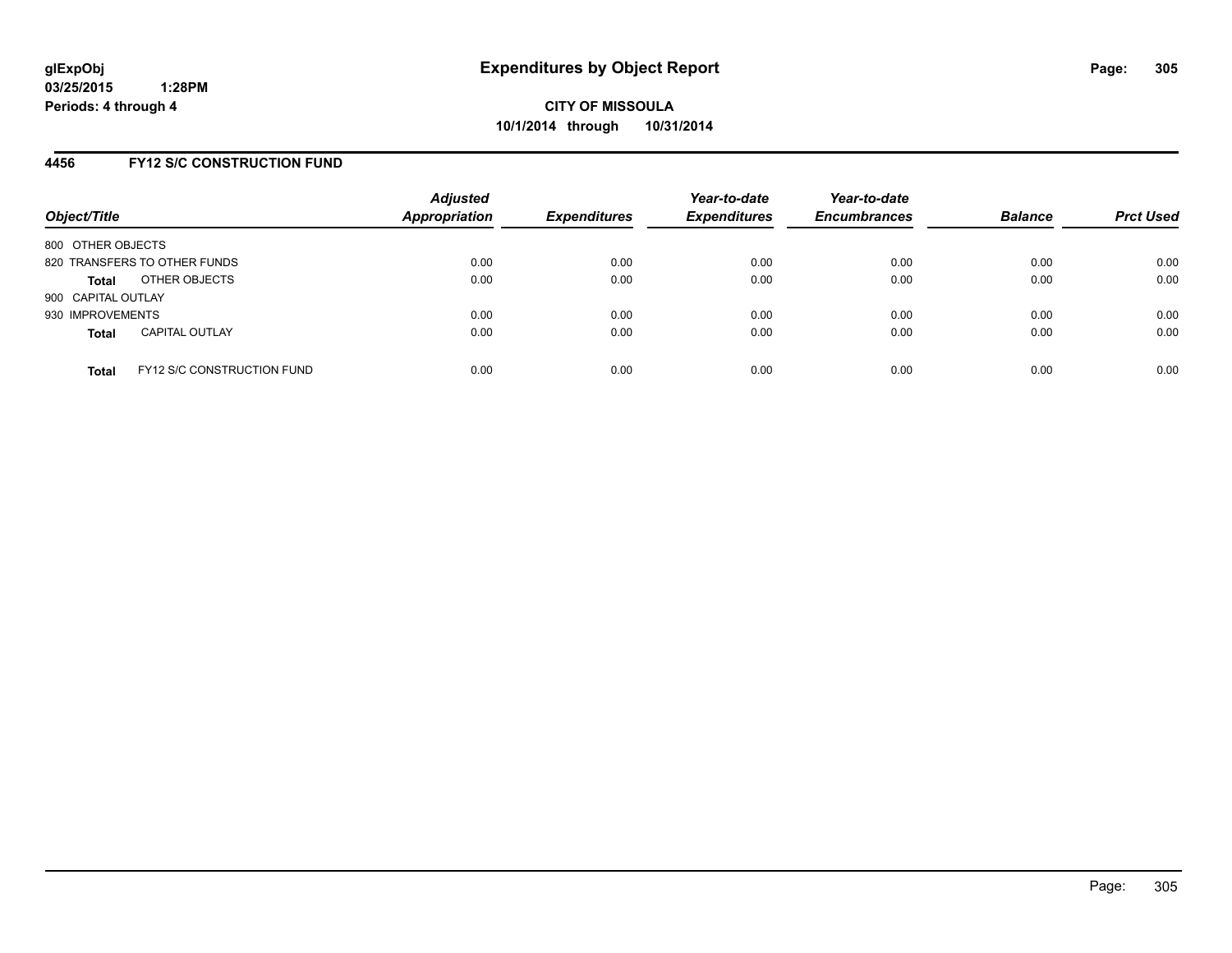# **4457 FY13 SIDEWALK/CURB CONSTRUCTION**

| Object/Title           |                                | <b>Adjusted</b><br>Appropriation | <b>Expenditures</b> | Year-to-date<br><b>Expenditures</b> | Year-to-date<br><b>Encumbrances</b> | <b>Balance</b> | <b>Prct Used</b> |
|------------------------|--------------------------------|----------------------------------|---------------------|-------------------------------------|-------------------------------------|----------------|------------------|
| 300 PURCHASED SERVICES |                                |                                  |                     |                                     |                                     |                |                  |
|                        | 350 PROFESSIONAL SERVICES      | 0.00                             | 0.00                | 0.00                                | 0.00                                | 0.00           | 0.00             |
| <b>Total</b>           | <b>PURCHASED SERVICES</b>      | 0.00                             | 0.00                | 0.00                                | 0.00                                | 0.00           | 0.00             |
| 800 OTHER OBJECTS      |                                |                                  |                     |                                     |                                     |                |                  |
|                        | 820 TRANSFERS TO OTHER FUNDS   | 0.00                             | 0.00                | 0.00                                | 0.00                                | 0.00           | 0.00             |
| Total                  | OTHER OBJECTS                  | 0.00                             | 0.00                | 0.00                                | 0.00                                | 0.00           | 0.00             |
| 900 CAPITAL OUTLAY     |                                |                                  |                     |                                     |                                     |                |                  |
| 930 IMPROVEMENTS       |                                | 0.00                             | 0.00                | 0.00                                | 0.00                                | 0.00           | 0.00             |
| <b>Total</b>           | <b>CAPITAL OUTLAY</b>          | 0.00                             | 0.00                | 0.00                                | 0.00                                | 0.00           | 0.00             |
|                        |                                |                                  |                     |                                     |                                     |                |                  |
| <b>Total</b>           | PUBLIC WORKS ADMIN/ENGINEERING | 0.00                             | 0.00                | 0.00                                | 0.00                                | 0.00           | 0.00             |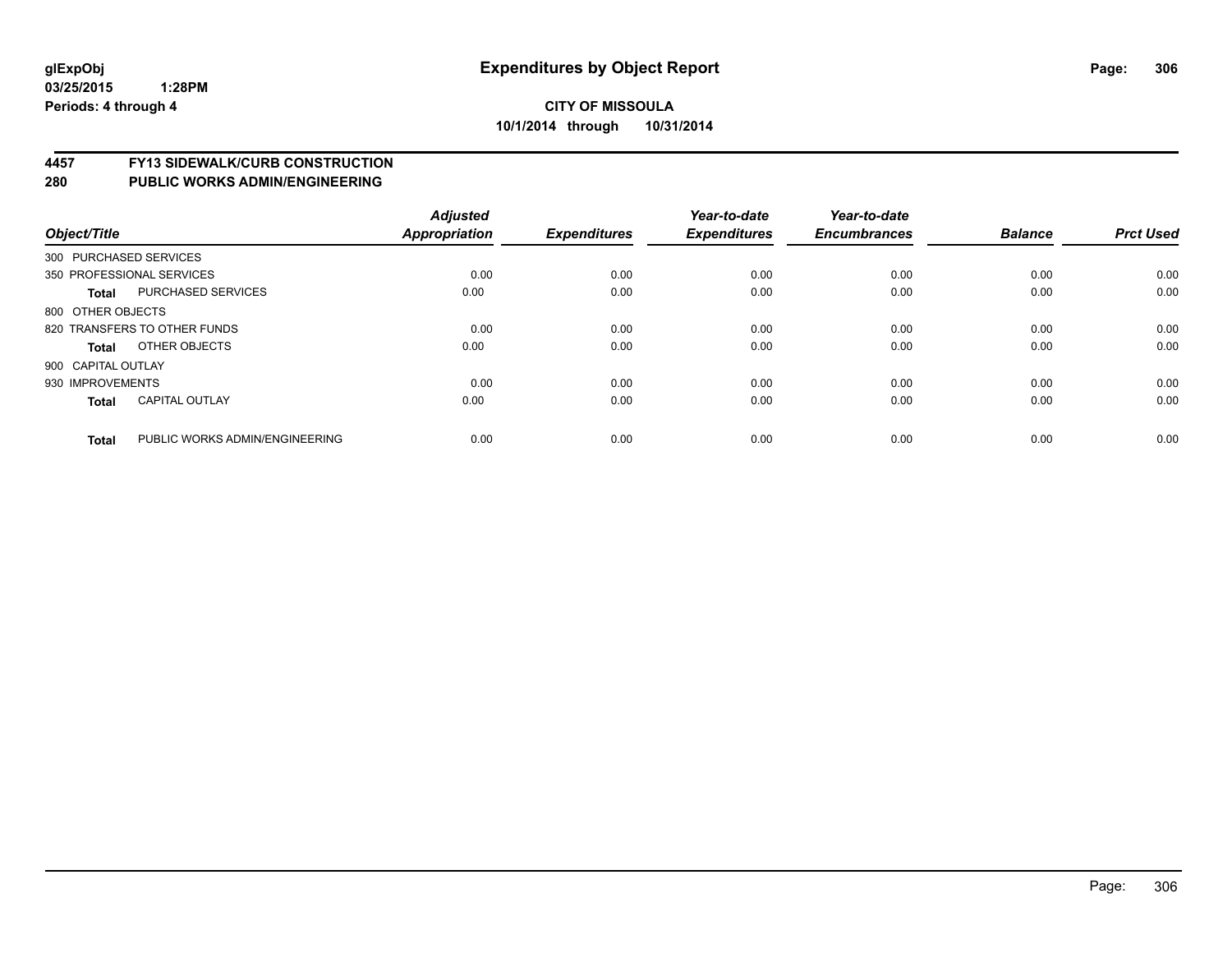# **CITY OF MISSOULA 10/1/2014 through 10/31/2014**

# **4457 FY13 SIDEWALK/CURB CONSTRUCTION**

| Object/Title           |                                        | <b>Adjusted</b><br><b>Appropriation</b> | <b>Expenditures</b> | Year-to-date<br><b>Expenditures</b> | Year-to-date<br><b>Encumbrances</b> | <b>Balance</b> | <b>Prct Used</b> |
|------------------------|----------------------------------------|-----------------------------------------|---------------------|-------------------------------------|-------------------------------------|----------------|------------------|
| 300 PURCHASED SERVICES |                                        |                                         |                     |                                     |                                     |                |                  |
|                        | 350 PROFESSIONAL SERVICES              | 0.00                                    | 0.00                | 0.00                                | 0.00                                | 0.00           | 0.00             |
| <b>Total</b>           | PURCHASED SERVICES                     | 0.00                                    | 0.00                | 0.00                                | 0.00                                | 0.00           | 0.00             |
| 800 OTHER OBJECTS      |                                        |                                         |                     |                                     |                                     |                |                  |
|                        | 820 TRANSFERS TO OTHER FUNDS           | 0.00                                    | 0.00                | 0.00                                | 0.00                                | 0.00           | 0.00             |
| <b>Total</b>           | OTHER OBJECTS                          | 0.00                                    | 0.00                | 0.00                                | 0.00                                | 0.00           | 0.00             |
| 900 CAPITAL OUTLAY     |                                        |                                         |                     |                                     |                                     |                |                  |
| 930 IMPROVEMENTS       |                                        | 0.00                                    | 0.00                | 0.00                                | 0.00                                | 0.00           | 0.00             |
| <b>Total</b>           | <b>CAPITAL OUTLAY</b>                  | 0.00                                    | 0.00                | 0.00                                | 0.00                                | 0.00           | 0.00             |
| <b>Total</b>           | <b>FY13 SIDEWALK/CURB CONSTRUCTION</b> | 0.00                                    | 0.00                | 0.00                                | 0.00                                | 0.00           | 0.00             |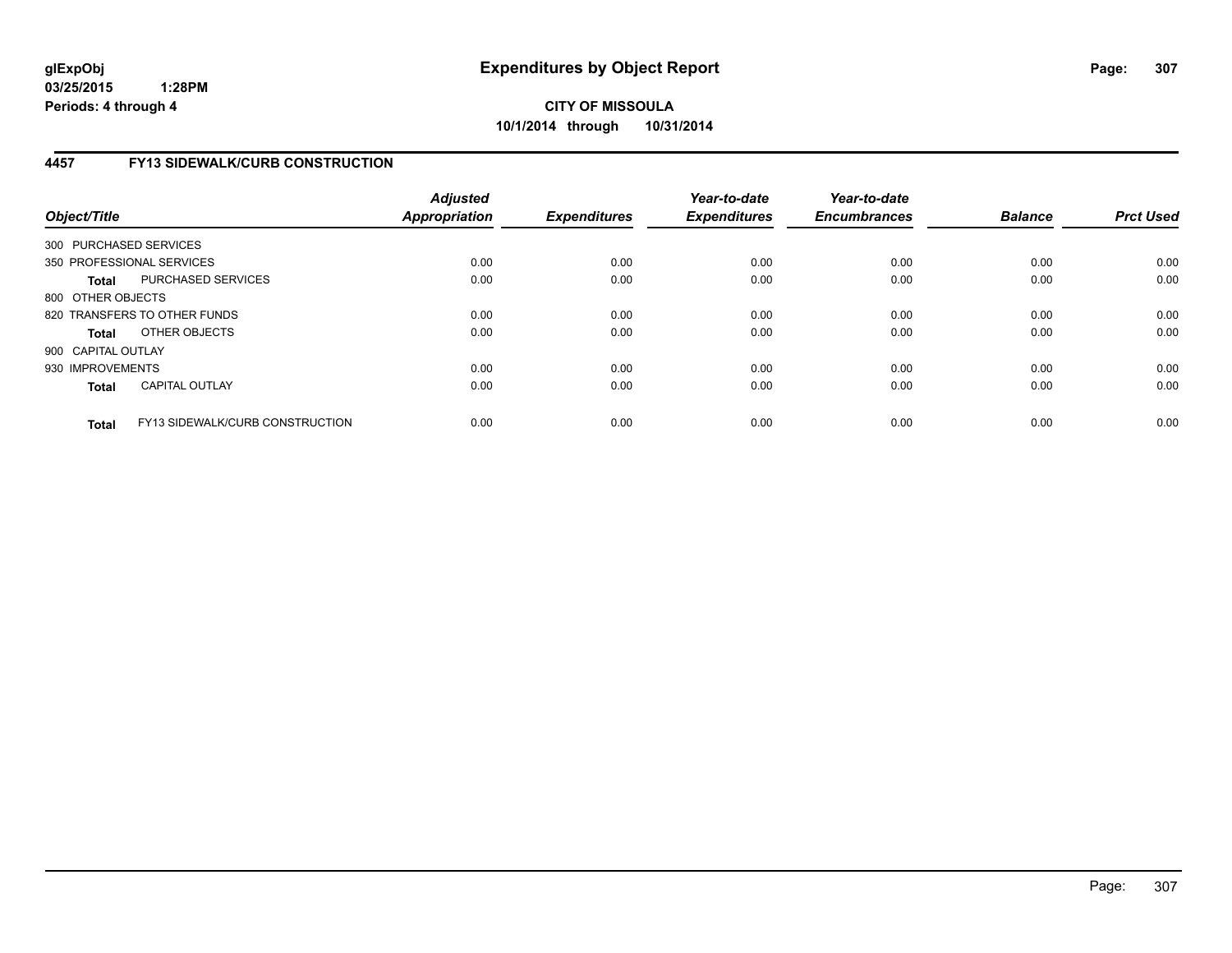#### **4458 FY14 SIDEWALK & CURB CONSTRUCTION**

| Object/Title       |                                | <b>Adjusted</b><br><b>Appropriation</b> | <b>Expenditures</b> | Year-to-date<br><b>Expenditures</b> | Year-to-date<br><b>Encumbrances</b> | <b>Balance</b> | <b>Prct Used</b> |
|--------------------|--------------------------------|-----------------------------------------|---------------------|-------------------------------------|-------------------------------------|----------------|------------------|
| 800 OTHER OBJECTS  |                                |                                         |                     |                                     |                                     |                |                  |
|                    | 820 TRANSFERS TO OTHER FUNDS   | 0.00                                    | 0.00                | 0.00                                | 0.00                                | 0.00           | 0.00             |
| <b>Total</b>       | OTHER OBJECTS                  | 0.00                                    | 0.00                | 0.00                                | 0.00                                | 0.00           | 0.00             |
| 900 CAPITAL OUTLAY |                                |                                         |                     |                                     |                                     |                |                  |
| 930 IMPROVEMENTS   |                                | 0.00                                    | 0.00                | 0.00                                | 0.00                                | 0.00           | 0.00             |
| <b>Total</b>       | <b>CAPITAL OUTLAY</b>          | 0.00                                    | 0.00                | 0.00                                | 0.00                                | 0.00           | 0.00             |
| <b>Total</b>       | PUBLIC WORKS ADMIN/ENGINEERING | 0.00                                    | 0.00                | 0.00                                | 0.00                                | 0.00           | 0.00             |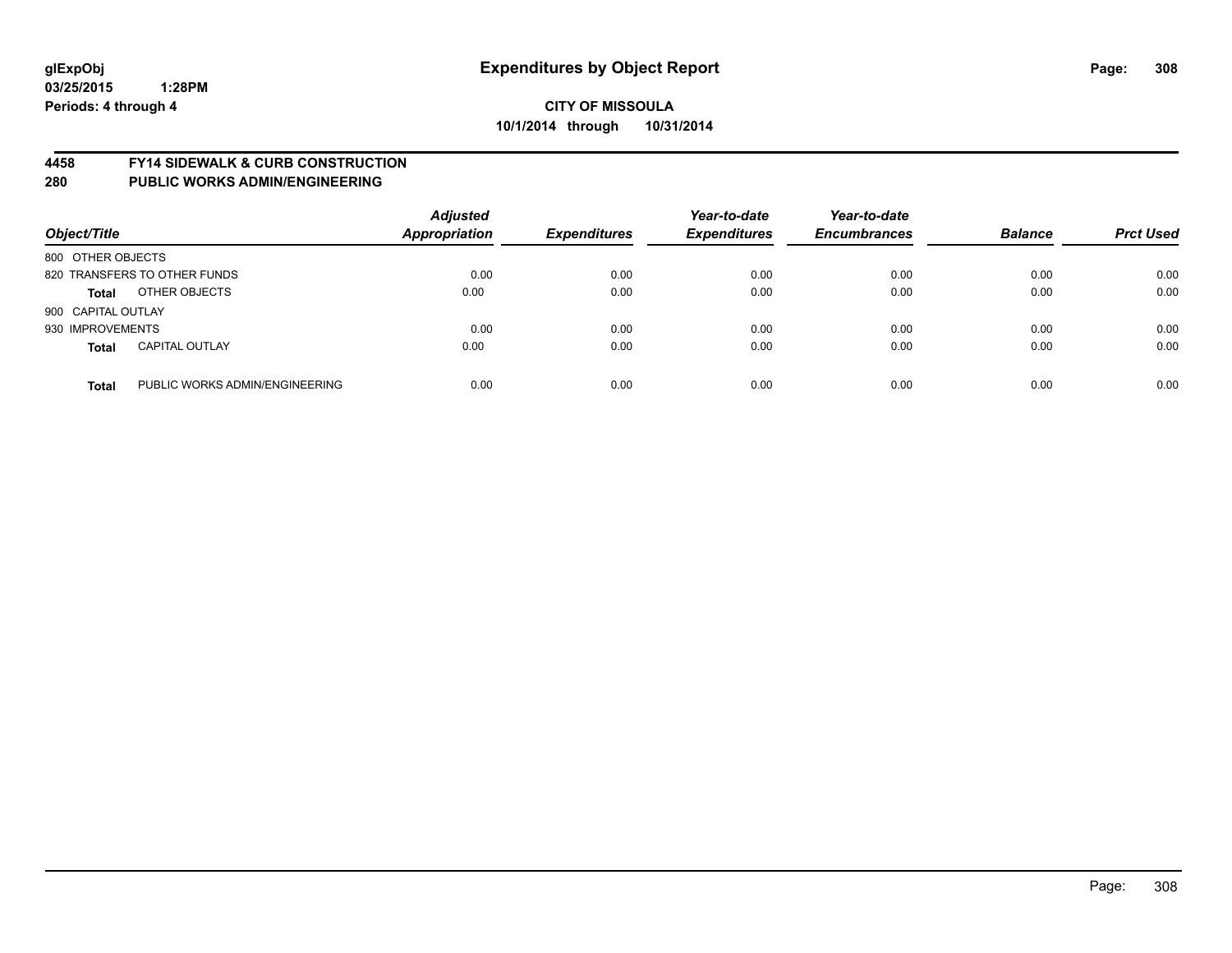**CITY OF MISSOULA 10/1/2014 through 10/31/2014**

# **4458 FY14 SIDEWALK & CURB CONSTRUCTION**

| Object/Title       |                                              | <b>Adjusted</b><br><b>Appropriation</b> | <b>Expenditures</b> | Year-to-date<br><b>Expenditures</b> | Year-to-date<br><b>Encumbrances</b> | <b>Balance</b> | <b>Prct Used</b> |
|--------------------|----------------------------------------------|-----------------------------------------|---------------------|-------------------------------------|-------------------------------------|----------------|------------------|
| 800 OTHER OBJECTS  |                                              |                                         |                     |                                     |                                     |                |                  |
|                    | 820 TRANSFERS TO OTHER FUNDS                 | 0.00                                    | 0.00                | 0.00                                | 0.00                                | 0.00           | 0.00             |
| <b>Total</b>       | OTHER OBJECTS                                | 0.00                                    | 0.00                | 0.00                                | 0.00                                | 0.00           | 0.00             |
| 900 CAPITAL OUTLAY |                                              |                                         |                     |                                     |                                     |                |                  |
| 930 IMPROVEMENTS   |                                              | 0.00                                    | 0.00                | 0.00                                | 0.00                                | 0.00           | 0.00             |
| <b>Total</b>       | <b>CAPITAL OUTLAY</b>                        | 0.00                                    | 0.00                | 0.00                                | 0.00                                | 0.00           | 0.00             |
| <b>Total</b>       | <b>FY14 SIDEWALK &amp; CURB CONSTRUCTIOL</b> | 0.00                                    | 0.00                | 0.00                                | 0.00                                | 0.00           | 0.00             |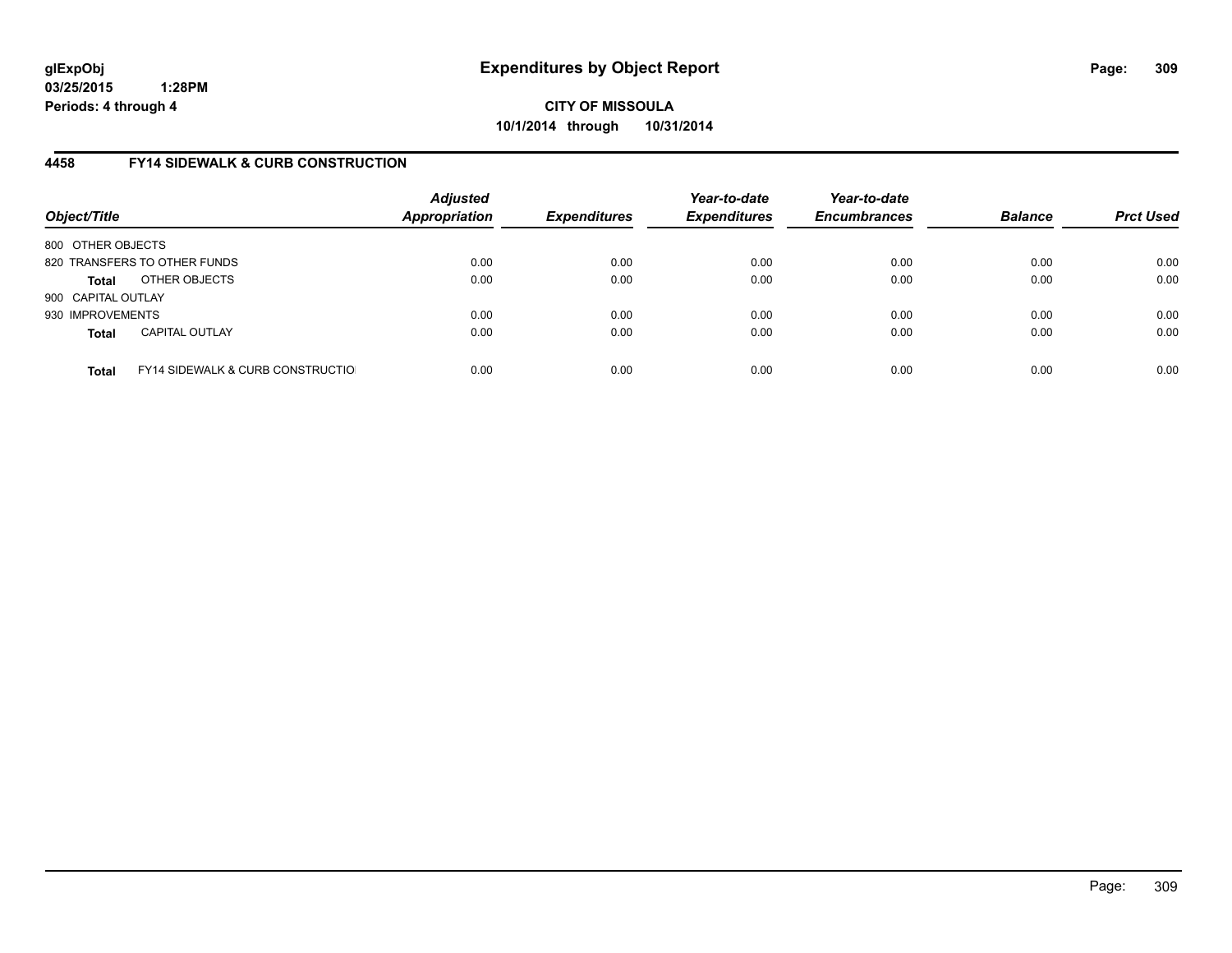# **4459 FY15 SIDEWALK/CURB CONSTRUCTION**

| Object/Title       |                                | Adjusted<br>Appropriation | <b>Expenditures</b> | Year-to-date<br><b>Expenditures</b> | Year-to-date<br><b>Encumbrances</b> | <b>Balance</b> | <b>Prct Used</b> |
|--------------------|--------------------------------|---------------------------|---------------------|-------------------------------------|-------------------------------------|----------------|------------------|
| 900 CAPITAL OUTLAY |                                |                           |                     |                                     |                                     |                |                  |
| 930 IMPROVEMENTS   |                                | 0.00                      | 0.00                | 252.212.16                          | 0.00                                | $-252.212.16$  | 0.00             |
| <b>Total</b>       | <b>CAPITAL OUTLAY</b>          | 0.00                      | 0.00                | 252.212.16                          | 0.00                                | $-252.212.16$  | 0.00             |
| <b>Total</b>       | PUBLIC WORKS ADMIN/ENGINEERING | 0.00                      | 0.00                | 252,212.16                          | 0.00                                | $-252,212.16$  | 0.00             |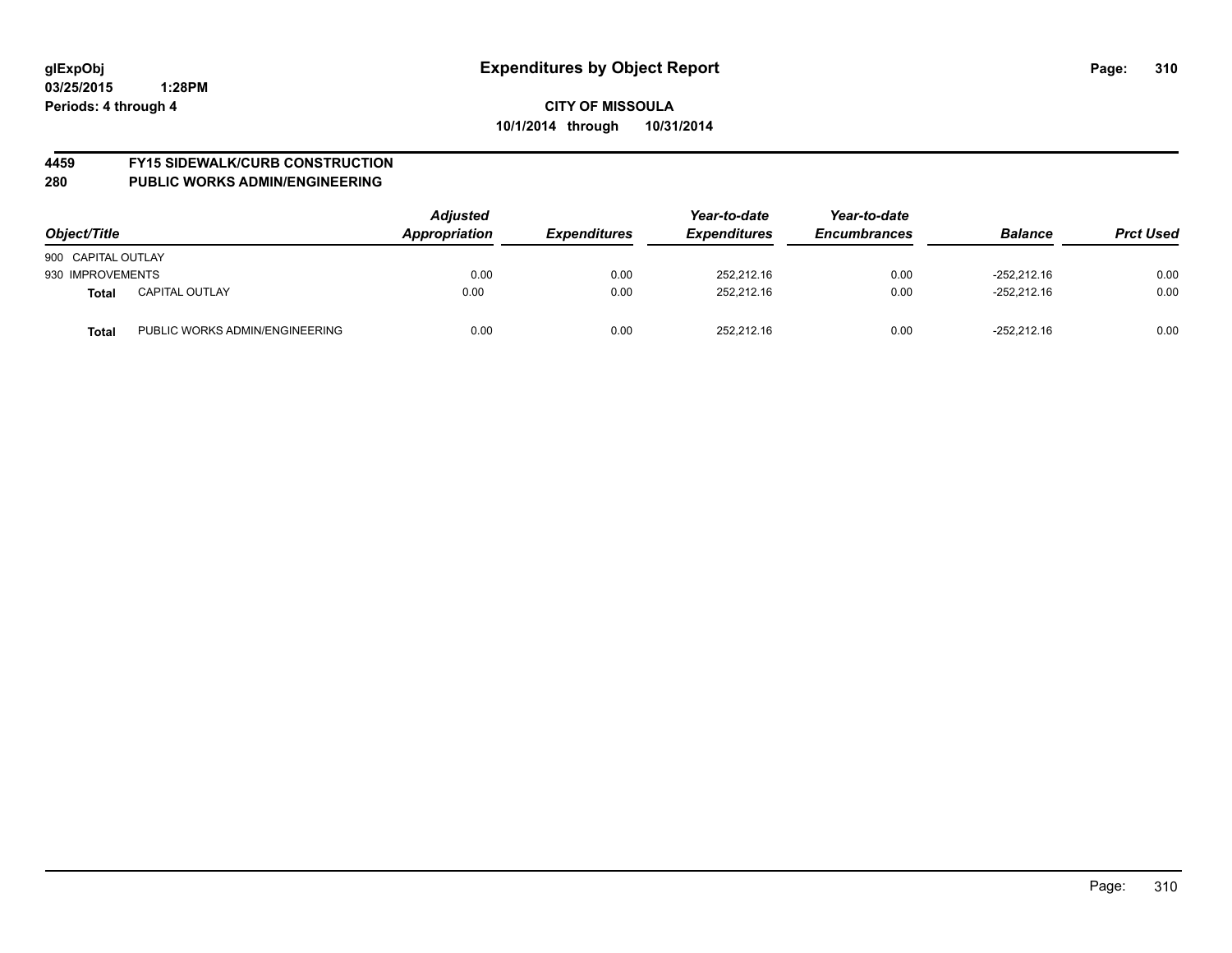**CITY OF MISSOULA 10/1/2014 through 10/31/2014**

# **4459 FY15 SIDEWALK/CURB CONSTRUCTION**

| Object/Title       |                                        | <b>Adjusted</b><br>Appropriation | <b>Expenditures</b> | Year-to-date<br><b>Expenditures</b> | Year-to-date<br><b>Encumbrances</b> | <b>Balance</b> | <b>Prct Used</b> |
|--------------------|----------------------------------------|----------------------------------|---------------------|-------------------------------------|-------------------------------------|----------------|------------------|
| 900 CAPITAL OUTLAY |                                        |                                  |                     |                                     |                                     |                |                  |
| 930 IMPROVEMENTS   |                                        | 0.00                             | 0.00                | 252,212.16                          | 0.00                                | $-252.212.16$  | 0.00             |
| <b>Total</b>       | <b>CAPITAL OUTLAY</b>                  | 0.00                             | 0.00                | 252.212.16                          | 0.00                                | $-252.212.16$  | 0.00             |
| Total              | <b>FY15 SIDEWALK/CURB CONSTRUCTION</b> | 0.00                             | 0.00                | 252.212.16                          | 0.00                                | $-252.212.16$  | 0.00             |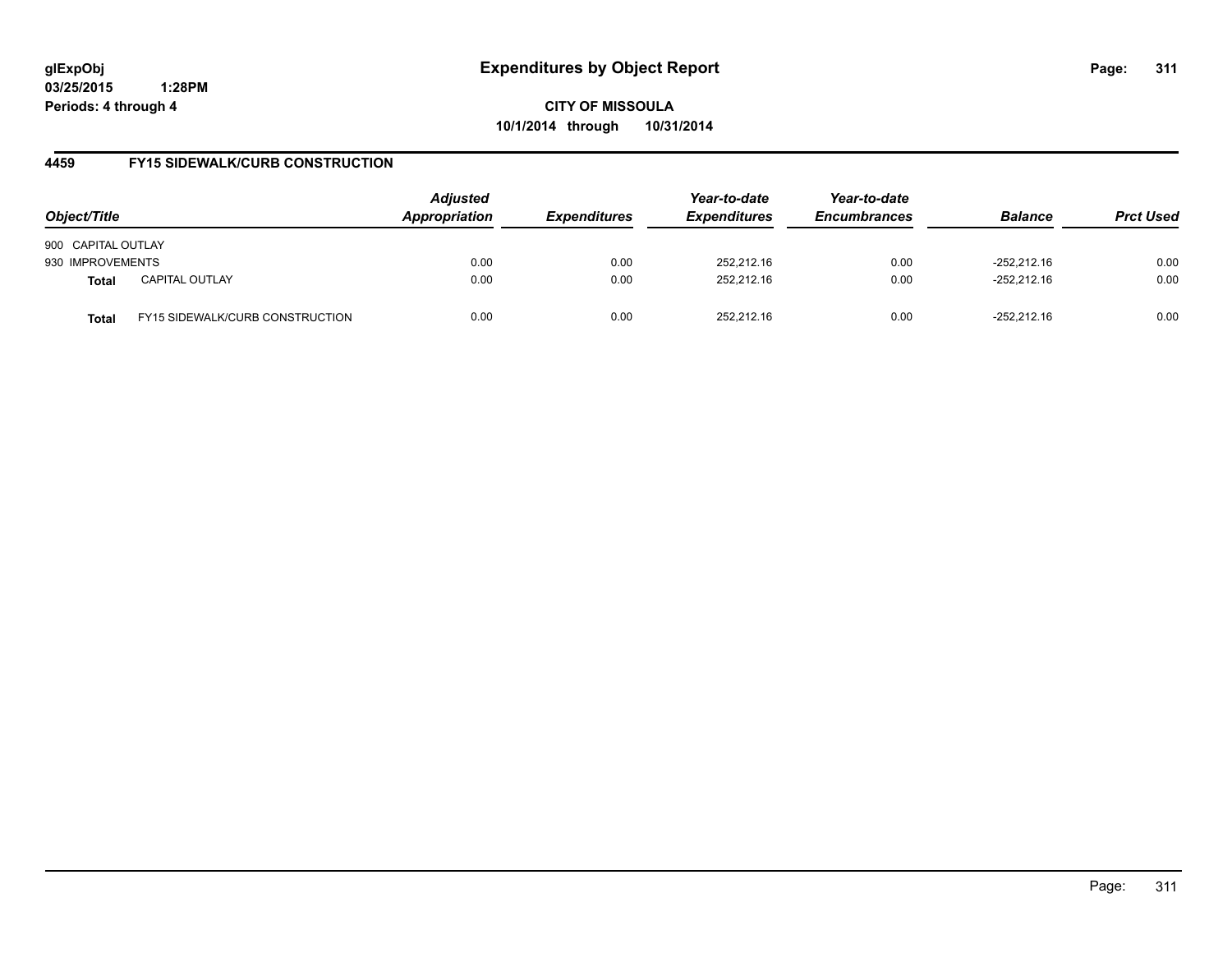# **4531 SID 531 TRAFFIC CALMING**

| Object/Title       |                       | <b>Adjusted</b><br>Appropriation | <b>Expenditures</b> | Year-to-date<br><b>Expenditures</b> | Year-to-date<br><b>Encumbrances</b> | <b>Balance</b> | <b>Prct Used</b> |
|--------------------|-----------------------|----------------------------------|---------------------|-------------------------------------|-------------------------------------|----------------|------------------|
| 900 CAPITAL OUTLAY |                       |                                  |                     |                                     |                                     |                |                  |
| 930 IMPROVEMENTS   |                       | 0.00                             | 0.00                | 0.00                                | 0.00                                | 0.00           | 0.00             |
| <b>Total</b>       | <b>CAPITAL OUTLAY</b> | 0.00                             | 0.00                | 0.00                                | 0.00                                | 0.00           | 0.00             |
| <b>Total</b>       | NON-DEPARTMENTAL      | 0.00                             | 0.00                | 0.00                                | 0.00                                | 0.00           | 0.00             |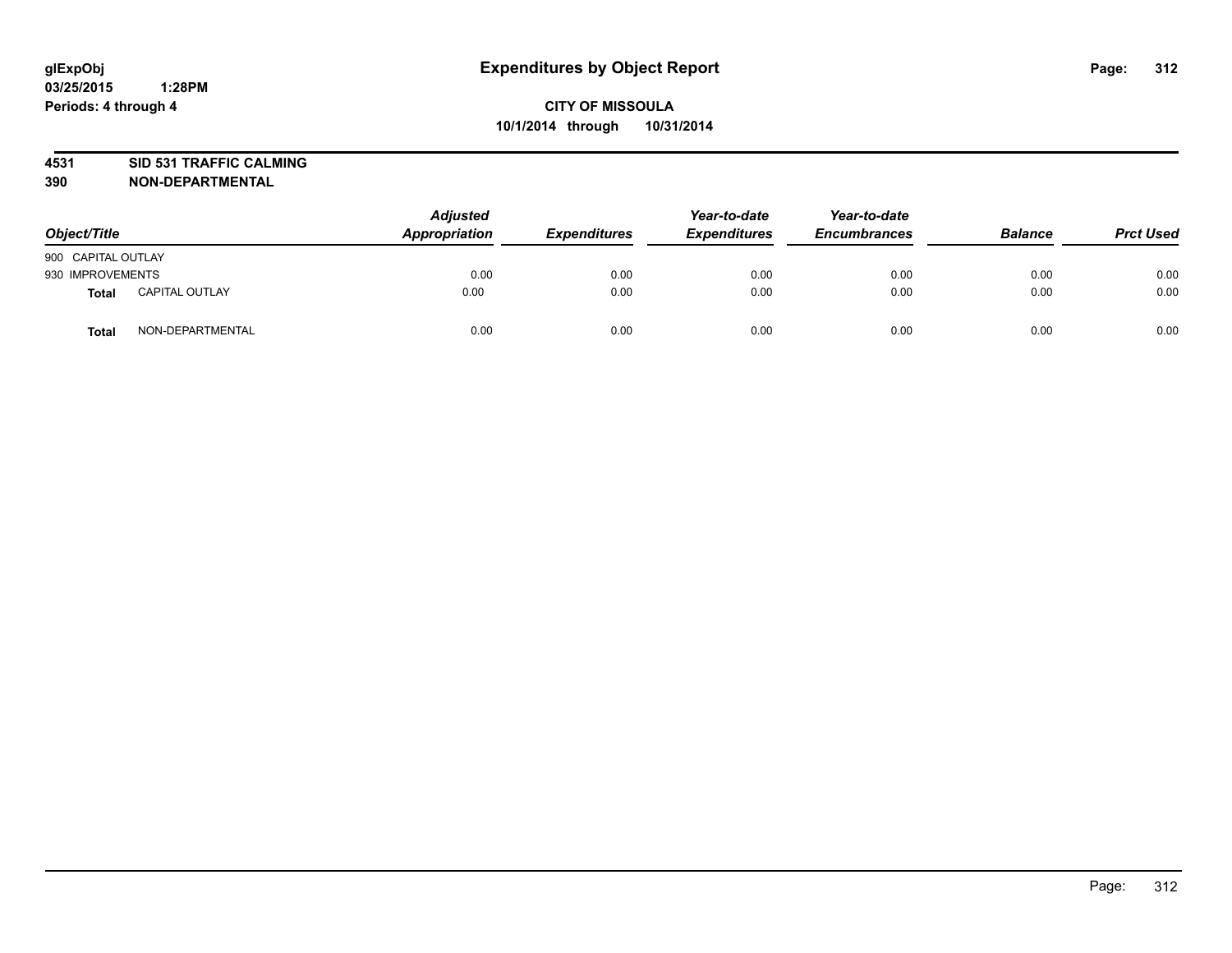**CITY OF MISSOULA 10/1/2014 through 10/31/2014**

## **4531 SID 531 TRAFFIC CALMING**

| Object/Title       |                         | <b>Adjusted</b><br>Appropriation | <b>Expenditures</b> | Year-to-date<br><b>Expenditures</b> | Year-to-date<br><b>Encumbrances</b> | <b>Balance</b> | <b>Prct Used</b> |
|--------------------|-------------------------|----------------------------------|---------------------|-------------------------------------|-------------------------------------|----------------|------------------|
| 900 CAPITAL OUTLAY |                         |                                  |                     |                                     |                                     |                |                  |
| 930 IMPROVEMENTS   |                         | 0.00                             | 0.00                | 0.00                                | 0.00                                | 0.00           | 0.00             |
| Total              | <b>CAPITAL OUTLAY</b>   | 0.00                             | 0.00                | 0.00                                | 0.00                                | 0.00           | 0.00             |
| Total              | SID 531 TRAFFIC CALMING | 0.00                             | 0.00                | 0.00                                | 0.00                                | 0.00           | 0.00             |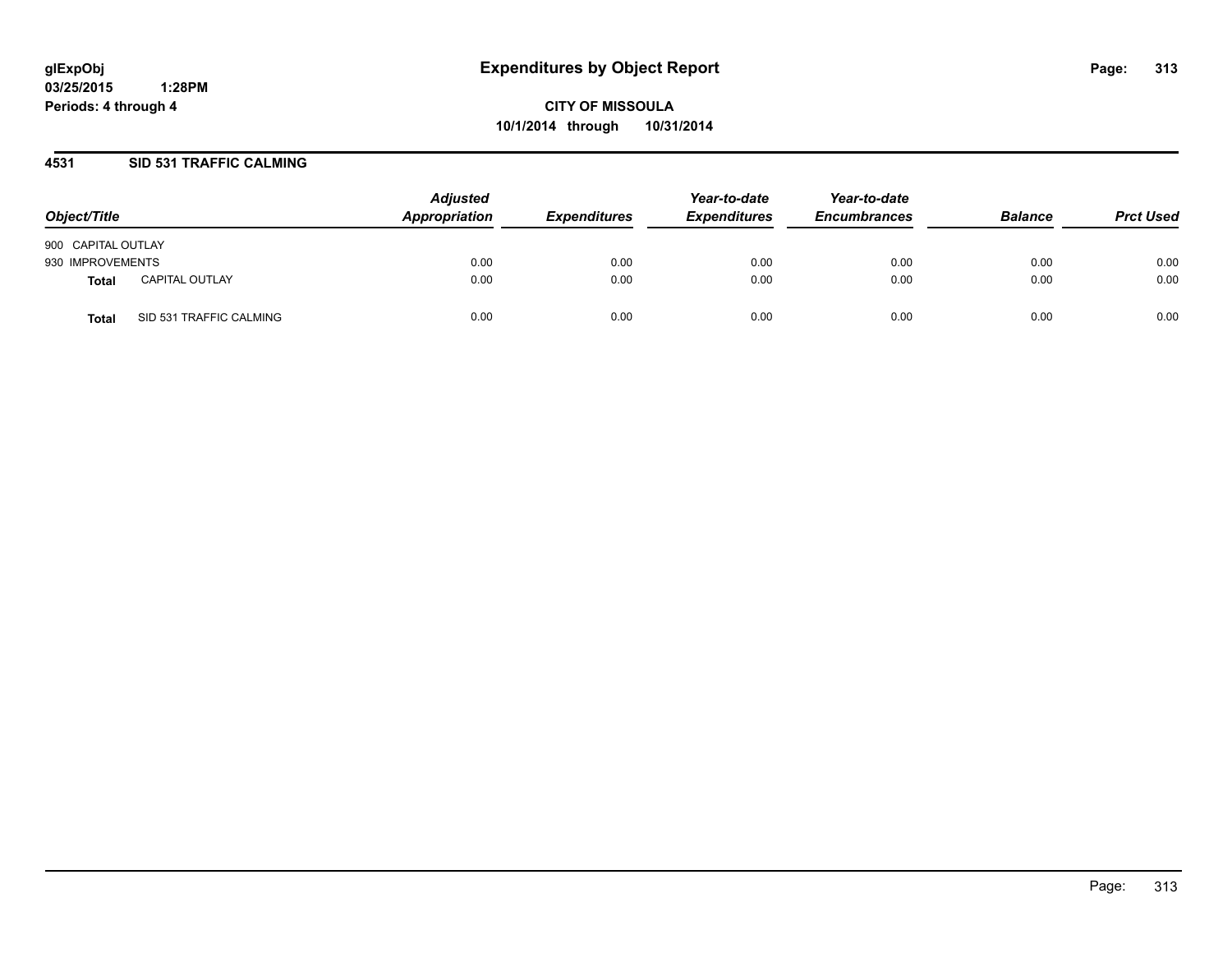# **4532 MALONEY RANCH SID**

| Object/Title       |                       | <b>Adjusted</b><br>Appropriation | <b>Expenditures</b> | Year-to-date<br><b>Expenditures</b> | Year-to-date<br><b>Encumbrances</b> | <b>Balance</b> | <b>Prct Used</b> |
|--------------------|-----------------------|----------------------------------|---------------------|-------------------------------------|-------------------------------------|----------------|------------------|
| 900 CAPITAL OUTLAY |                       |                                  |                     |                                     |                                     |                |                  |
| 930 IMPROVEMENTS   |                       | 0.00                             | 0.00                | 0.00                                | 0.00                                | 0.00           | 0.00             |
| Total              | <b>CAPITAL OUTLAY</b> | 0.00                             | 0.00                | 0.00                                | 0.00                                | 0.00           | 0.00             |
| <b>Total</b>       | NON-DEPARTMENTAL      | 0.00                             | 0.00                | 0.00                                | 0.00                                | 0.00           | 0.00             |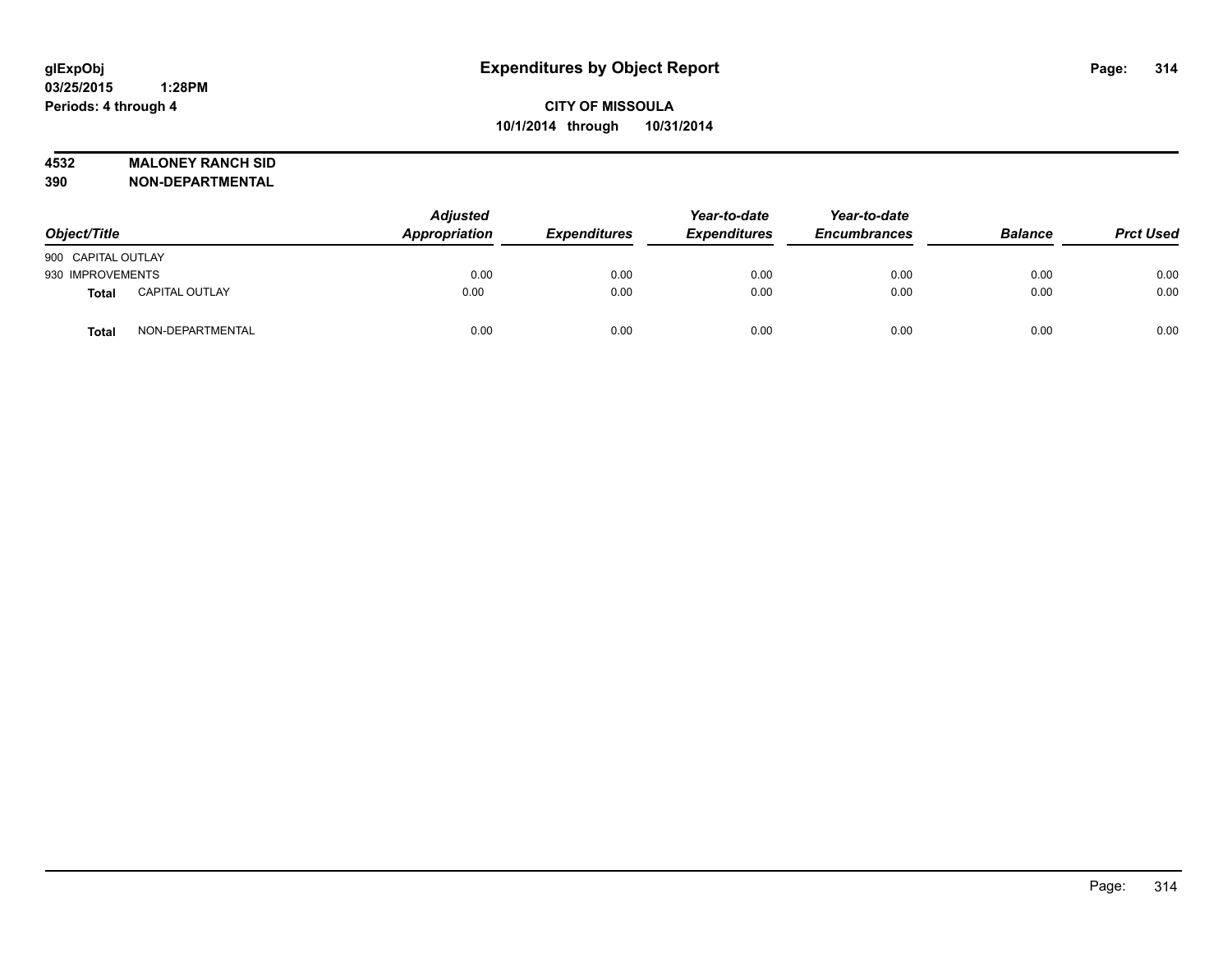**CITY OF MISSOULA 10/1/2014 through 10/31/2014**

**4532 MALONEY RANCH SID**

| Object/Title                          | <b>Adjusted</b><br>Appropriation | <b>Expenditures</b> | Year-to-date<br><b>Expenditures</b> | Year-to-date<br><b>Encumbrances</b> | <b>Balance</b> | <b>Prct Used</b> |
|---------------------------------------|----------------------------------|---------------------|-------------------------------------|-------------------------------------|----------------|------------------|
| 900 CAPITAL OUTLAY                    |                                  |                     |                                     |                                     |                |                  |
| 930 IMPROVEMENTS                      | 0.00                             | 0.00                | 0.00                                | 0.00                                | 0.00           | 0.00             |
| <b>CAPITAL OUTLAY</b><br><b>Total</b> | 0.00                             | 0.00                | 0.00                                | 0.00                                | 0.00           | 0.00             |
| <b>MALONEY RANCH SID</b><br>Total     | 0.00                             | 0.00                | 0.00                                | 0.00                                | 0.00           | 0.00             |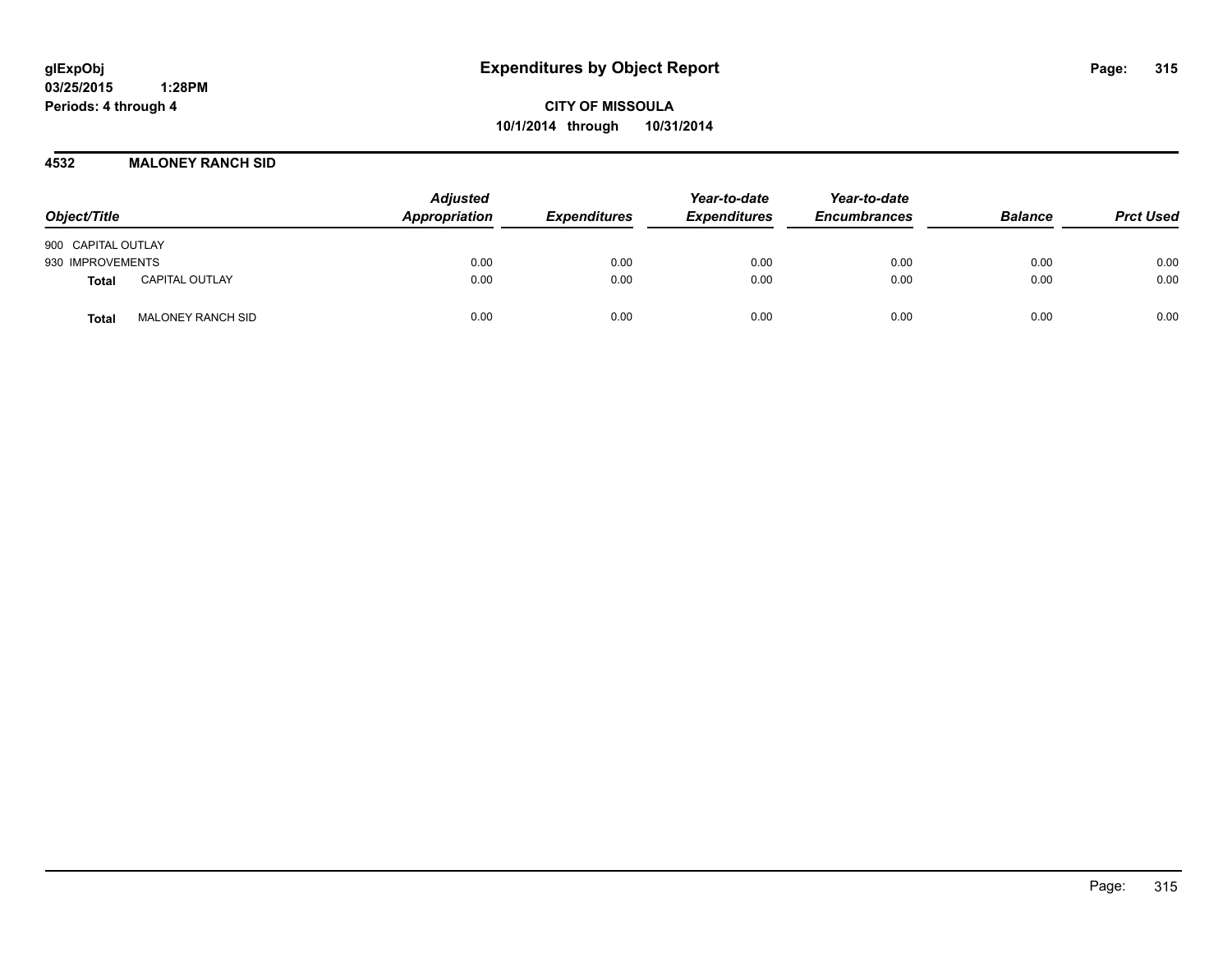## **4534 SID 534 LINCOLNWOOD**

| Object/Title                 |                  | <b>Adjusted</b><br>Appropriation | <b>Expenditures</b> | Year-to-date<br><b>Expenditures</b> | Year-to-date<br><b>Encumbrances</b> | <b>Balance</b> | <b>Prct Used</b> |
|------------------------------|------------------|----------------------------------|---------------------|-------------------------------------|-------------------------------------|----------------|------------------|
| 800 OTHER OBJECTS            |                  |                                  |                     |                                     |                                     |                |                  |
| 820 TRANSFERS TO OTHER FUNDS |                  | 0.00                             | 0.00                | 0.00                                | 0.00                                | 0.00           | 0.00             |
| <b>Total</b>                 | OTHER OBJECTS    | 0.00                             | 0.00                | 0.00                                | 0.00                                | 0.00           | 0.00             |
| <b>Total</b>                 | NON-DEPARTMENTAL | 0.00                             | 0.00                | 0.00                                | 0.00                                | 0.00           | 0.00             |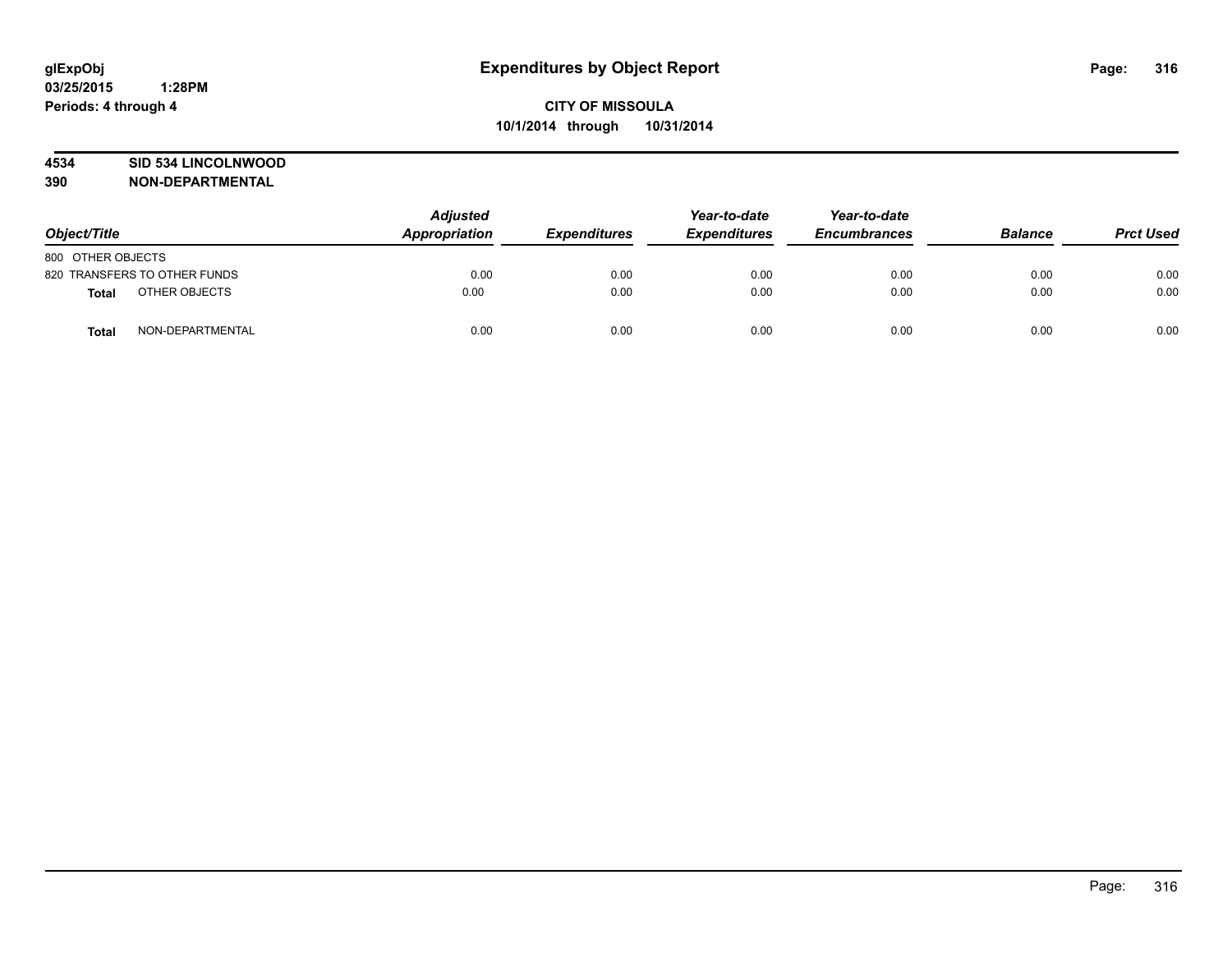**CITY OF MISSOULA 10/1/2014 through 10/31/2014**

## **4534 SID 534 LINCOLNWOOD**

| Object/Title                 | <b>Adjusted</b><br>Appropriation | <b>Expenditures</b> | Year-to-date<br><b>Expenditures</b> | Year-to-date<br><b>Encumbrances</b> | <b>Balance</b> | <b>Prct Used</b> |
|------------------------------|----------------------------------|---------------------|-------------------------------------|-------------------------------------|----------------|------------------|
| 800 OTHER OBJECTS            |                                  |                     |                                     |                                     |                |                  |
| 820 TRANSFERS TO OTHER FUNDS | 0.00                             | 0.00                | 0.00                                | 0.00                                | 0.00           | 0.00             |
| OTHER OBJECTS<br>Total       | 0.00                             | 0.00                | 0.00                                | 0.00                                | 0.00           | 0.00             |
| SID 534 LINCOLNWOOD<br>Total | 0.00                             | 0.00                | 0.00                                | 0.00                                | 0.00           | 0.00             |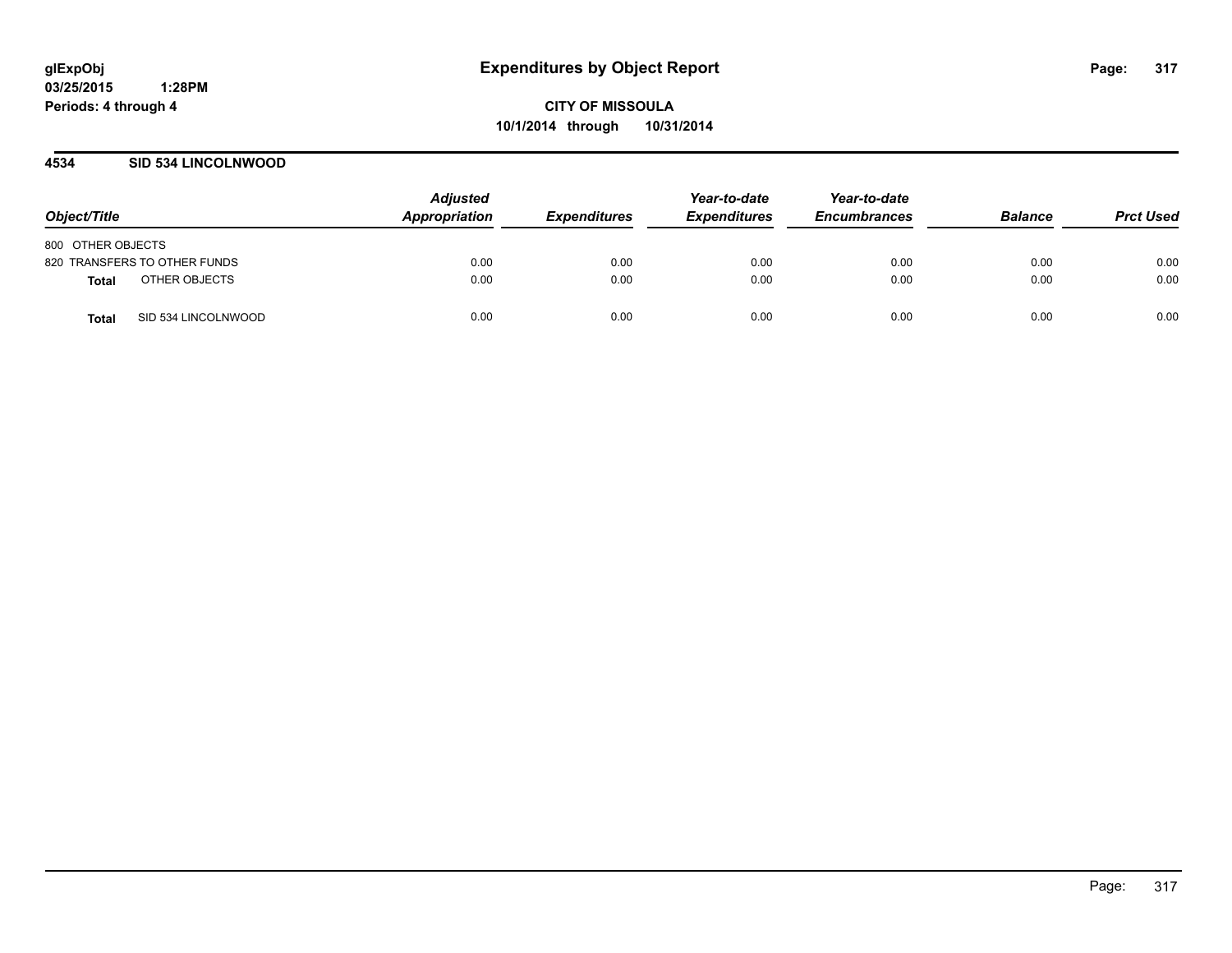#### **4540 SID 540 ENGLAND BLVD**

| Object/Title                 |                  | <b>Adjusted</b><br>Appropriation | <b>Expenditures</b> | Year-to-date<br><b>Expenditures</b> | Year-to-date<br><b>Encumbrances</b> | <b>Balance</b> | <b>Prct Used</b> |
|------------------------------|------------------|----------------------------------|---------------------|-------------------------------------|-------------------------------------|----------------|------------------|
| 800 OTHER OBJECTS            |                  |                                  |                     |                                     |                                     |                |                  |
| 820 TRANSFERS TO OTHER FUNDS |                  | 0.00                             | 0.00                | 0.00                                | 0.00                                | 0.00           | 0.00             |
| <b>Total</b>                 | OTHER OBJECTS    | 0.00                             | 0.00                | 0.00                                | 0.00                                | 0.00           | 0.00             |
| <b>Total</b>                 | NON-DEPARTMENTAL | 0.00                             | 0.00                | 0.00                                | 0.00                                | 0.00           | 0.00             |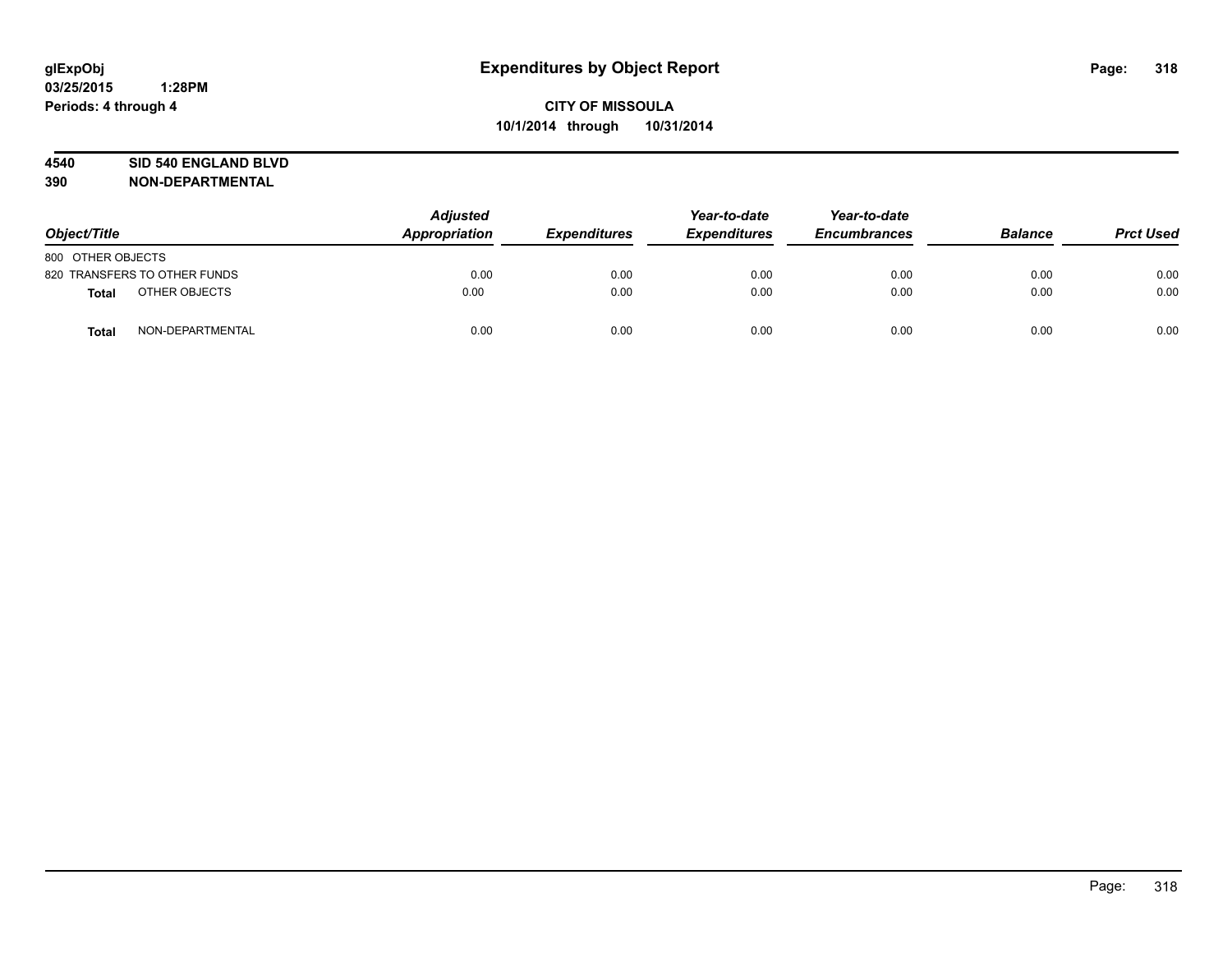## **4540 SID 540 ENGLAND BLVD**

| Object/Title                  | <b>Adjusted</b><br>Appropriation | <b>Expenditures</b> | Year-to-date<br><b>Expenditures</b> | Year-to-date<br><b>Encumbrances</b> | <b>Balance</b> | <b>Prct Used</b> |
|-------------------------------|----------------------------------|---------------------|-------------------------------------|-------------------------------------|----------------|------------------|
| 800 OTHER OBJECTS             |                                  |                     |                                     |                                     |                |                  |
| 820 TRANSFERS TO OTHER FUNDS  | 0.00                             | 0.00                | 0.00                                | 0.00                                | 0.00           | 0.00             |
| OTHER OBJECTS<br>Total        | 0.00                             | 0.00                | 0.00                                | 0.00                                | 0.00           | 0.00             |
| SID 540 ENGLAND BLVD<br>Total | 0.00                             | 0.00                | 0.00                                | 0.00                                | 0.00           | 0.00             |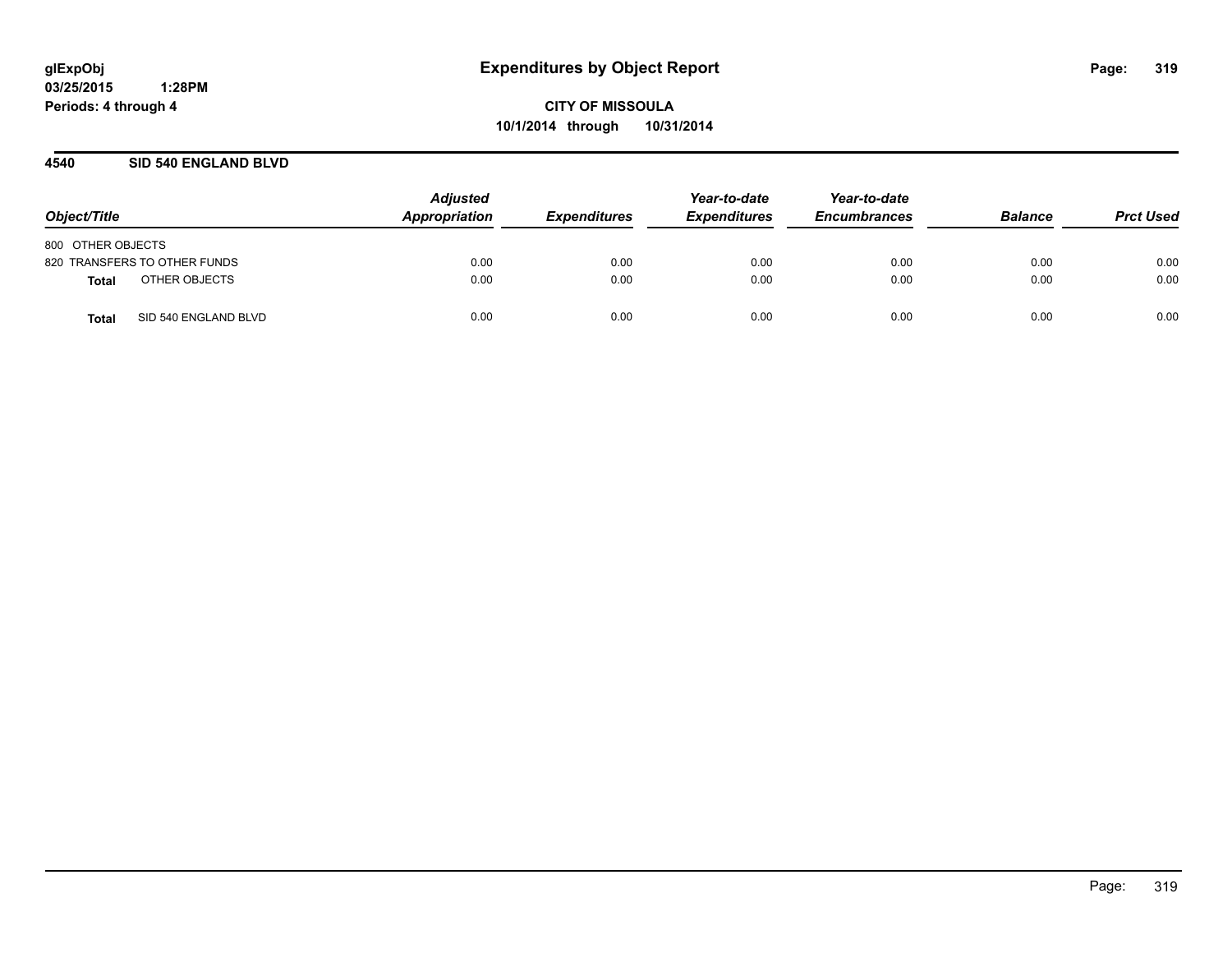#### **4541 SID 541 PINEVIEW PARK**

| Object/Title       |                       | <b>Adjusted</b><br>Appropriation | <b>Expenditures</b> | Year-to-date<br><b>Expenditures</b> | Year-to-date<br><b>Encumbrances</b> | <b>Balance</b> | <b>Prct Used</b> |
|--------------------|-----------------------|----------------------------------|---------------------|-------------------------------------|-------------------------------------|----------------|------------------|
| 500 FIXED CHARGES  |                       |                                  |                     |                                     |                                     |                |                  |
| 500 FIXED CHARGES  |                       | 0.00                             | 0.00                | 0.00                                | 0.00                                | 0.00           | 0.00             |
| <b>Total</b>       | <b>FIXED CHARGES</b>  | 0.00                             | 0.00                | 0.00                                | 0.00                                | 0.00           | 0.00             |
| 900 CAPITAL OUTLAY |                       |                                  |                     |                                     |                                     |                |                  |
| 930 IMPROVEMENTS   |                       | 0.00                             | 0.00                | 0.00                                | 0.00                                | 0.00           | 0.00             |
| <b>Total</b>       | <b>CAPITAL OUTLAY</b> | 0.00                             | 0.00                | 0.00                                | 0.00                                | 0.00           | 0.00             |
| <b>Total</b>       | NON-DEPARTMENTAL      | 0.00                             | 0.00                | 0.00                                | 0.00                                | 0.00           | 0.00             |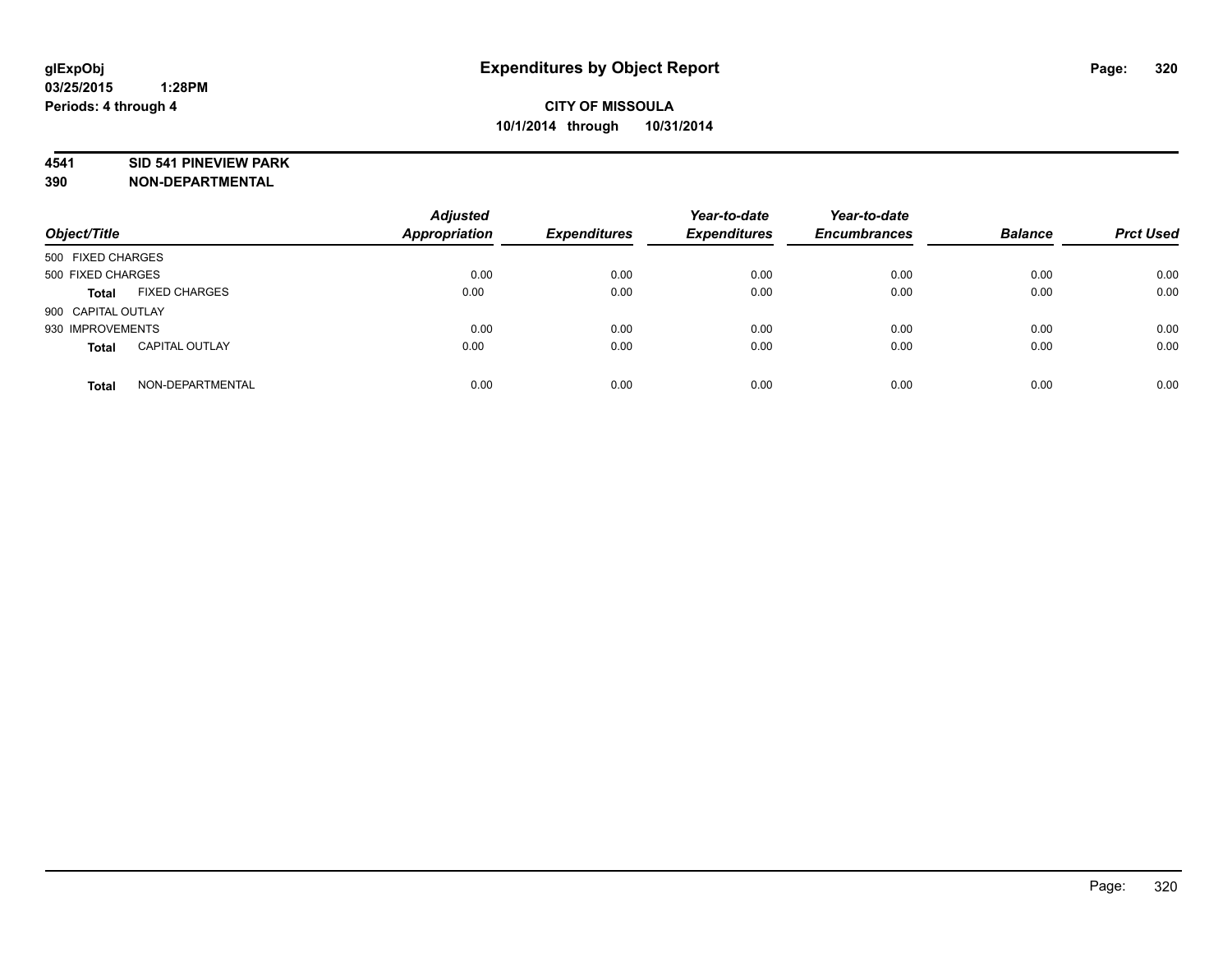**CITY OF MISSOULA 10/1/2014 through 10/31/2014**

# **4541 SID 541 PINEVIEW PARK**

| Object/Title       |                       | <b>Adjusted</b><br><b>Appropriation</b> | <b>Expenditures</b> | Year-to-date<br><b>Expenditures</b> | Year-to-date<br><b>Encumbrances</b> | <b>Balance</b> | <b>Prct Used</b> |
|--------------------|-----------------------|-----------------------------------------|---------------------|-------------------------------------|-------------------------------------|----------------|------------------|
| 500 FIXED CHARGES  |                       |                                         |                     |                                     |                                     |                |                  |
| 500 FIXED CHARGES  |                       | 0.00                                    | 0.00                | 0.00                                | 0.00                                | 0.00           | 0.00             |
| <b>Total</b>       | <b>FIXED CHARGES</b>  | 0.00                                    | 0.00                | 0.00                                | 0.00                                | 0.00           | 0.00             |
| 900 CAPITAL OUTLAY |                       |                                         |                     |                                     |                                     |                |                  |
| 930 IMPROVEMENTS   |                       | 0.00                                    | 0.00                | 0.00                                | 0.00                                | 0.00           | 0.00             |
| <b>Total</b>       | <b>CAPITAL OUTLAY</b> | 0.00                                    | 0.00                | 0.00                                | 0.00                                | 0.00           | 0.00             |
| <b>Total</b>       | SID 541 PINEVIEW PARK | 0.00                                    | 0.00                | 0.00                                | 0.00                                | 0.00           | 0.00             |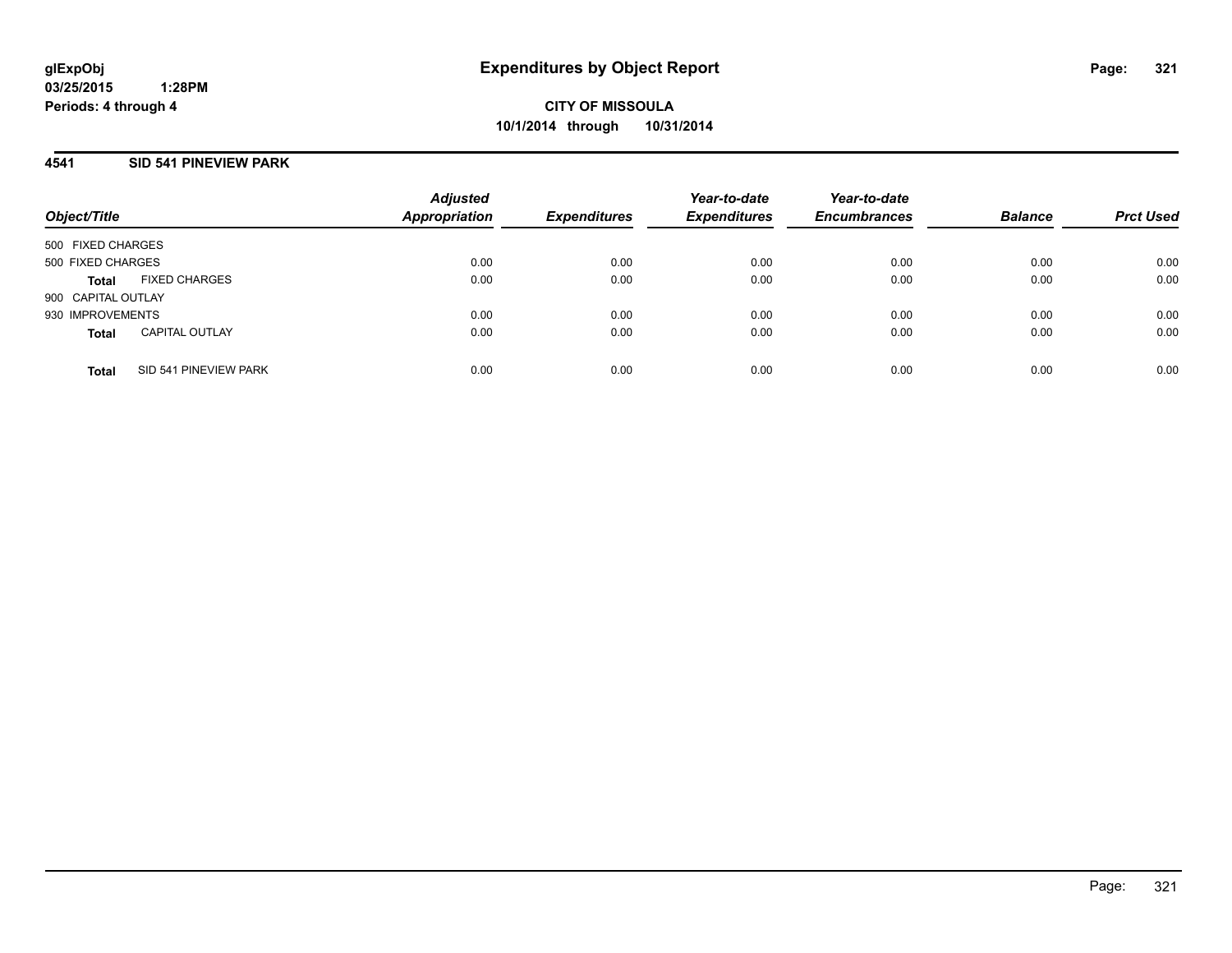### **4542 SID 542 HILLVIEW WAY**

| Object/Title       |                       | <b>Adjusted</b><br>Appropriation | <b>Expenditures</b> | Year-to-date<br><b>Expenditures</b> | Year-to-date<br><b>Encumbrances</b> | <b>Balance</b> | <b>Prct Used</b> |
|--------------------|-----------------------|----------------------------------|---------------------|-------------------------------------|-------------------------------------|----------------|------------------|
| 900 CAPITAL OUTLAY |                       |                                  |                     |                                     |                                     |                |                  |
| 930 IMPROVEMENTS   |                       | 0.00                             | 0.00                | 0.00                                | 0.00                                | 0.00           | 0.00             |
| <b>Total</b>       | <b>CAPITAL OUTLAY</b> | 0.00                             | 0.00                | 0.00                                | 0.00                                | 0.00           | 0.00             |
| <b>Total</b>       | NON-DEPARTMENTAL      | 0.00                             | 0.00                | 0.00                                | 0.00                                | 0.00           | 0.00             |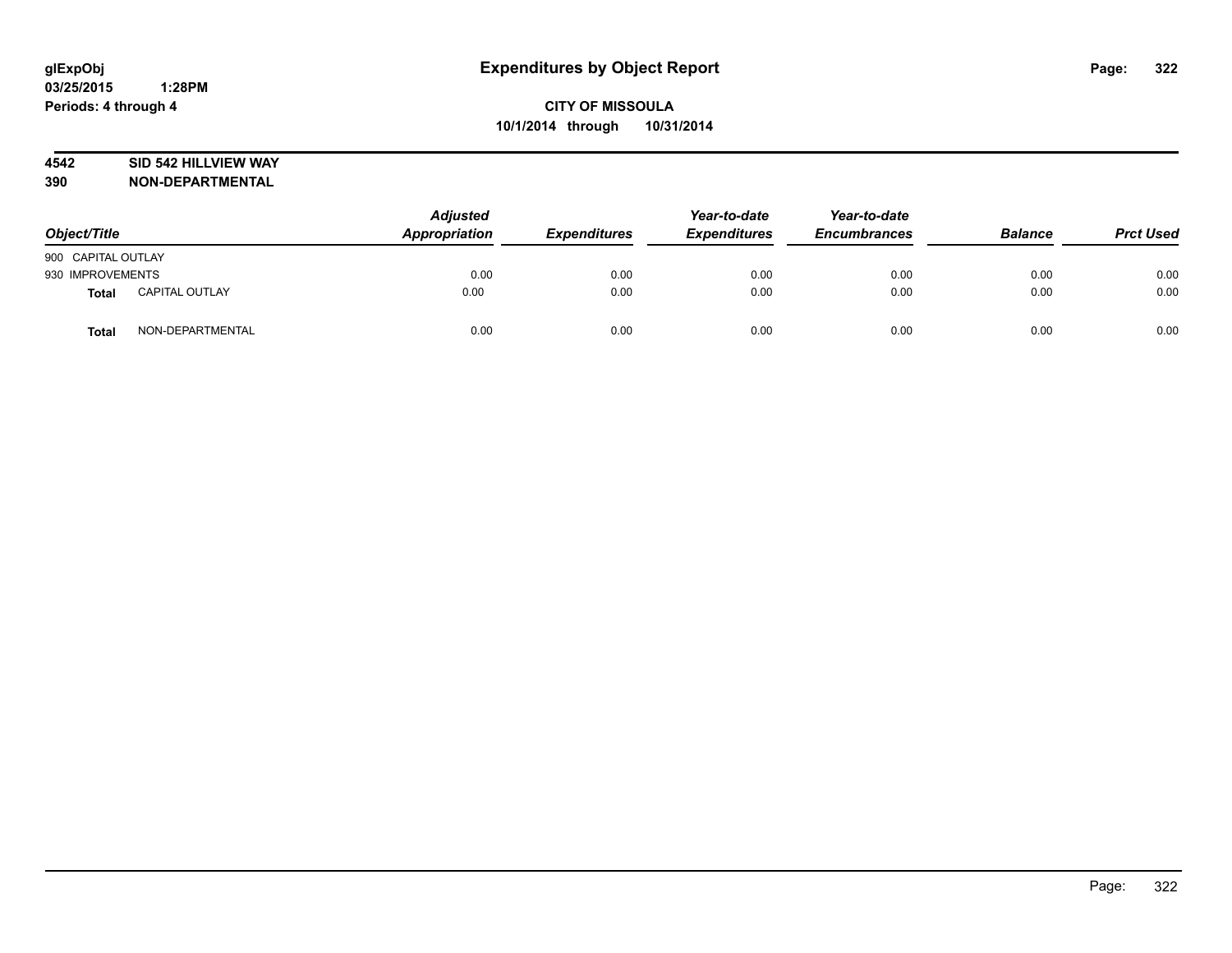## **4542 SID 542 HILLVIEW WAY**

| Object/Title       |                       | <b>Adjusted</b><br>Appropriation | <b>Expenditures</b> | Year-to-date<br><b>Expenditures</b> | Year-to-date<br><b>Encumbrances</b> | <b>Balance</b> | <b>Prct Used</b> |
|--------------------|-----------------------|----------------------------------|---------------------|-------------------------------------|-------------------------------------|----------------|------------------|
| 900 CAPITAL OUTLAY |                       |                                  |                     |                                     |                                     |                |                  |
| 930 IMPROVEMENTS   |                       | 0.00                             | 0.00                | 0.00                                | 0.00                                | 0.00           | 0.00             |
| <b>Total</b>       | <b>CAPITAL OUTLAY</b> | 0.00                             | 0.00                | 0.00                                | 0.00                                | 0.00           | 0.00             |
| <b>Total</b>       | SID 542 HILLVIEW WAY  | 0.00                             | 0.00                | 0.00                                | 0.00                                | 0.00           | 0.00             |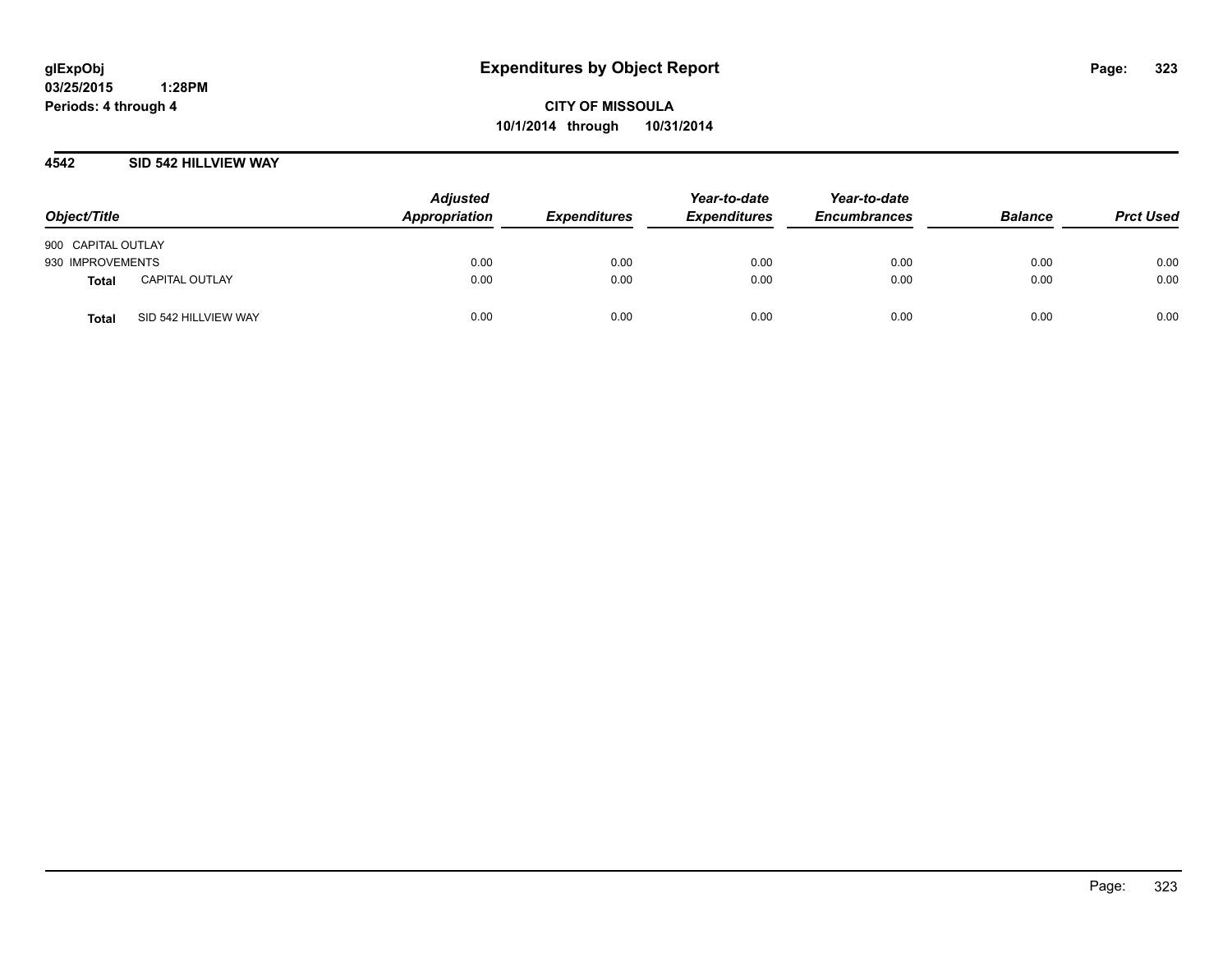**4543 SID 543 TRAFFIC CALMING**

| Object/Title              |                           | <b>Adjusted</b><br><b>Appropriation</b> | <b>Expenditures</b> | Year-to-date<br><b>Expenditures</b> | Year-to-date<br><b>Encumbrances</b> | <b>Balance</b> | <b>Prct Used</b> |
|---------------------------|---------------------------|-----------------------------------------|---------------------|-------------------------------------|-------------------------------------|----------------|------------------|
| 300 PURCHASED SERVICES    |                           |                                         |                     |                                     |                                     |                |                  |
| 350 PROFESSIONAL SERVICES |                           | 0.00                                    | 0.00                | 0.00                                | 0.00                                | 0.00           | 0.00             |
| <b>Total</b>              | <b>PURCHASED SERVICES</b> | 0.00                                    | 0.00                | 0.00                                | 0.00                                | 0.00           | 0.00             |
| 900 CAPITAL OUTLAY        |                           |                                         |                     |                                     |                                     |                |                  |
| 930 IMPROVEMENTS          |                           | 0.00                                    | 0.00                | 0.00                                | 0.00                                | 0.00           | 0.00             |
| <b>Total</b>              | <b>CAPITAL OUTLAY</b>     | 0.00                                    | 0.00                | 0.00                                | 0.00                                | 0.00           | 0.00             |
| <b>Total</b>              | NON-DEPARTMENTAL          | 0.00                                    | 0.00                | 0.00                                | 0.00                                | 0.00           | 0.00             |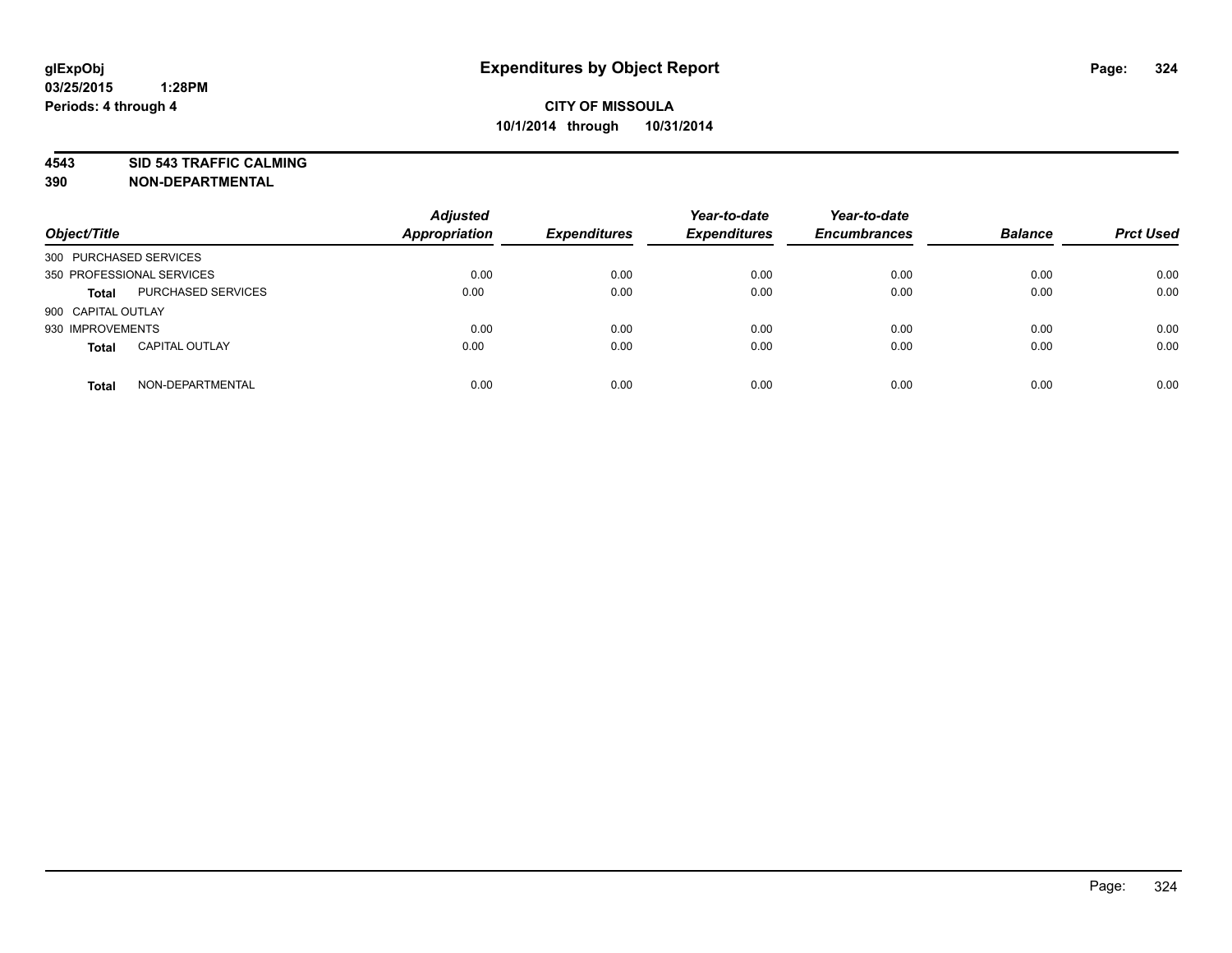#### **4543 SID 543 TRAFFIC CALMING**

| Object/Title           |                           | <b>Adjusted</b><br><b>Appropriation</b> | <b>Expenditures</b> | Year-to-date<br><b>Expenditures</b> | Year-to-date<br><b>Encumbrances</b> | <b>Balance</b> | <b>Prct Used</b> |
|------------------------|---------------------------|-----------------------------------------|---------------------|-------------------------------------|-------------------------------------|----------------|------------------|
| 300 PURCHASED SERVICES |                           |                                         |                     |                                     |                                     |                |                  |
|                        | 350 PROFESSIONAL SERVICES | 0.00                                    | 0.00                | 0.00                                | 0.00                                | 0.00           | 0.00             |
| <b>Total</b>           | PURCHASED SERVICES        | 0.00                                    | 0.00                | 0.00                                | 0.00                                | 0.00           | 0.00             |
| 900 CAPITAL OUTLAY     |                           |                                         |                     |                                     |                                     |                |                  |
| 930 IMPROVEMENTS       |                           | 0.00                                    | 0.00                | 0.00                                | 0.00                                | 0.00           | 0.00             |
| <b>Total</b>           | <b>CAPITAL OUTLAY</b>     | 0.00                                    | 0.00                | 0.00                                | 0.00                                | 0.00           | 0.00             |
| <b>Total</b>           | SID 543 TRAFFIC CALMING   | 0.00                                    | 0.00                | 0.00                                | 0.00                                | 0.00           | 0.00             |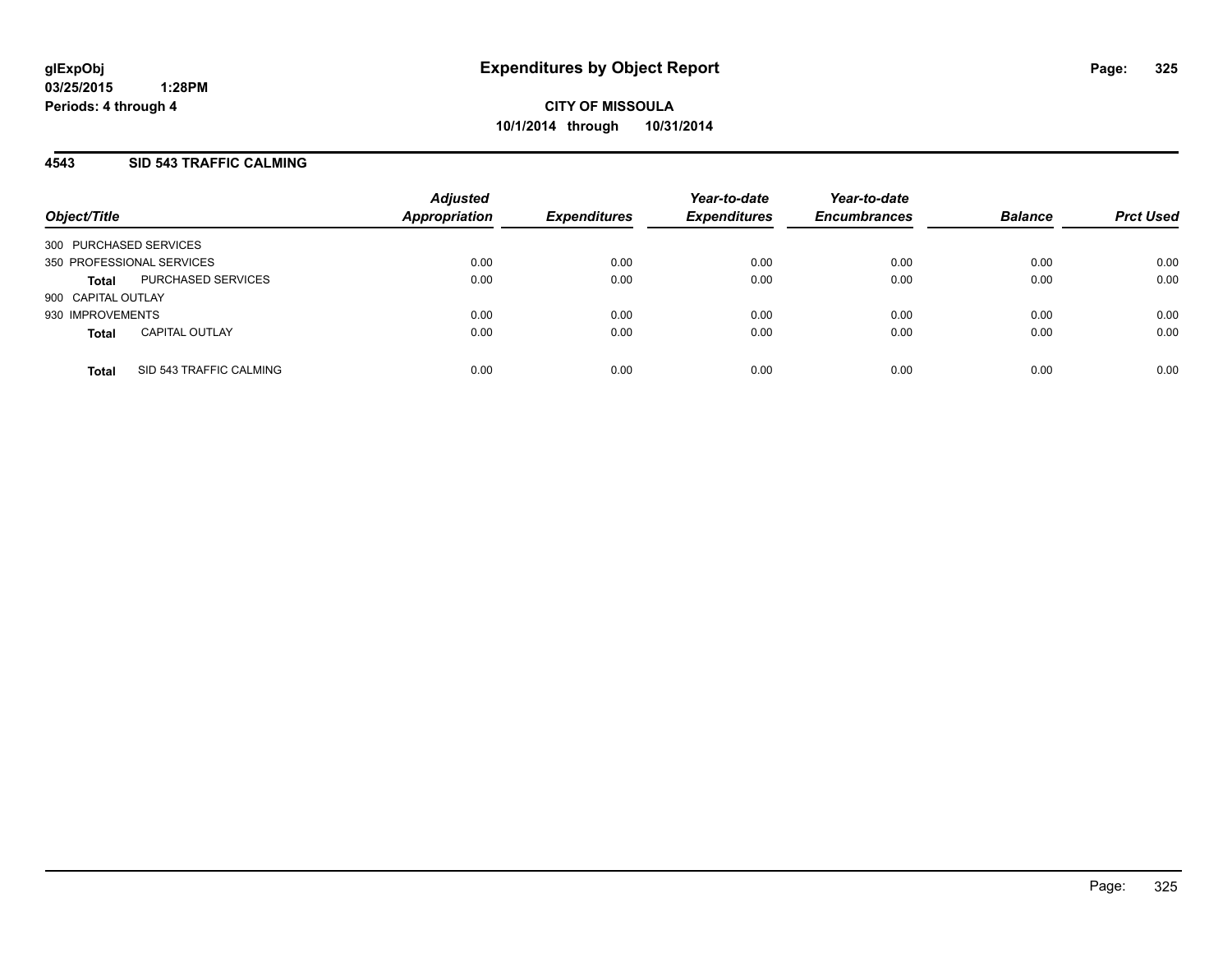#### **4544 MILLER CREEK MITIGATION FUND**

| Object/Title       |                       | <b>Adjusted</b><br>Appropriation | <b>Expenditures</b> | Year-to-date<br><b>Expenditures</b> | Year-to-date<br><b>Encumbrances</b> | <b>Balance</b> | <b>Prct Used</b> |
|--------------------|-----------------------|----------------------------------|---------------------|-------------------------------------|-------------------------------------|----------------|------------------|
| 900 CAPITAL OUTLAY |                       |                                  |                     |                                     |                                     |                |                  |
| 930 IMPROVEMENTS   |                       | 0.00                             | 0.00                | 0.00                                | 0.00                                | 0.00           | 0.00             |
| Total              | <b>CAPITAL OUTLAY</b> | 0.00                             | 0.00                | 0.00                                | 0.00                                | 0.00           | 0.00             |
| Total              | NON-DEPARTMENTAL      | 0.00                             | 0.00                | 0.00                                | 0.00                                | 0.00           | 0.00             |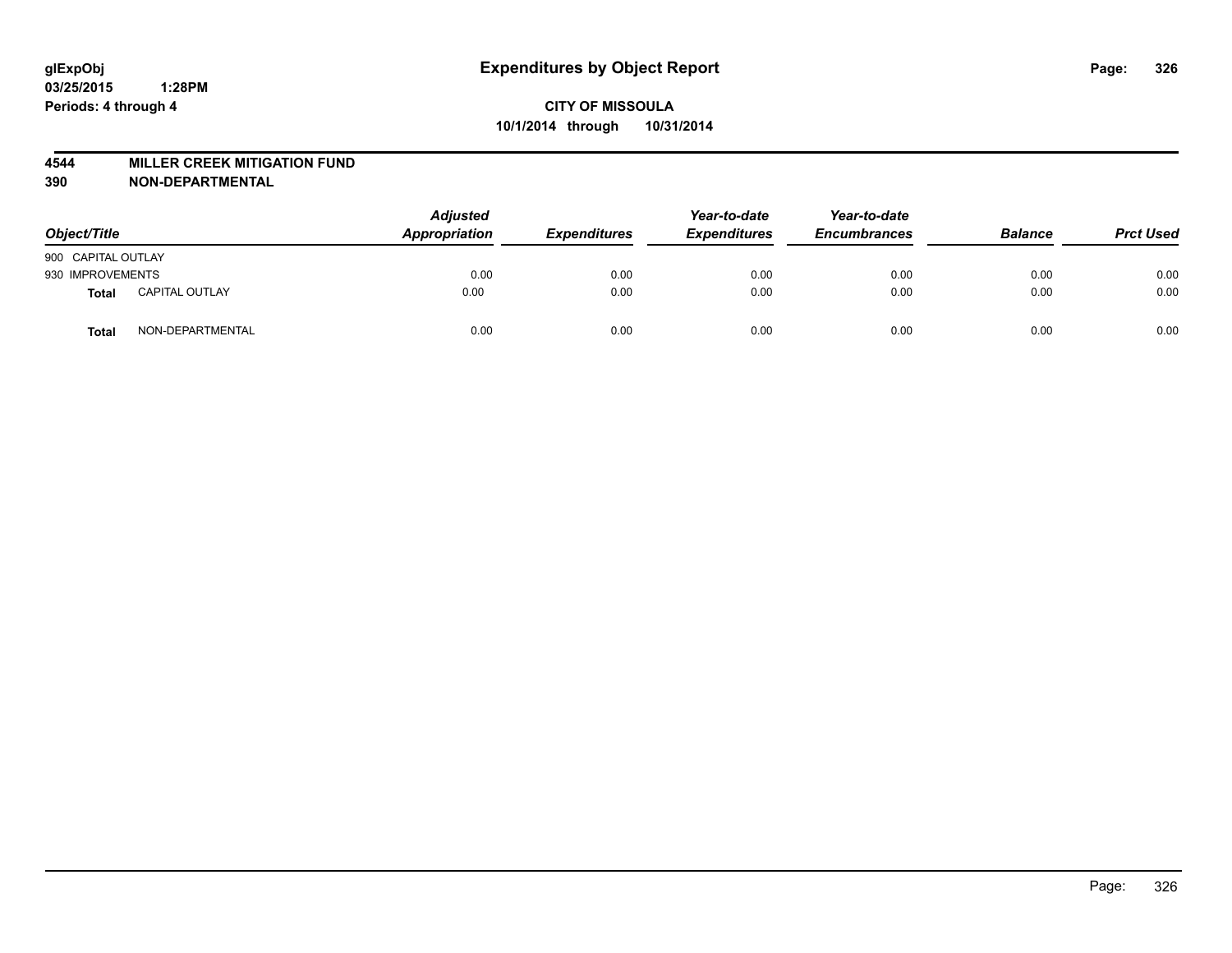**CITY OF MISSOULA 10/1/2014 through 10/31/2014**

#### **4544 MILLER CREEK MITIGATION FUND**

| Object/Title                          | <b>Adjusted</b><br>Appropriation | <b>Expenditures</b> | Year-to-date<br><b>Expenditures</b> | Year-to-date<br><b>Encumbrances</b> | <b>Balance</b> | <b>Prct Used</b> |
|---------------------------------------|----------------------------------|---------------------|-------------------------------------|-------------------------------------|----------------|------------------|
| 900 CAPITAL OUTLAY                    |                                  |                     |                                     |                                     |                |                  |
| 930 IMPROVEMENTS                      | 0.00                             | 0.00                | 0.00                                | 0.00                                | 0.00           | 0.00             |
| <b>CAPITAL OUTLAY</b><br><b>Total</b> | 0.00                             | 0.00                | 0.00                                | 0.00                                | 0.00           | 0.00             |
| MILLER CREEK MITIGATION FUND<br>Total | 0.00                             | 0.00                | 0.00                                | 0.00                                | 0.00           | 0.00             |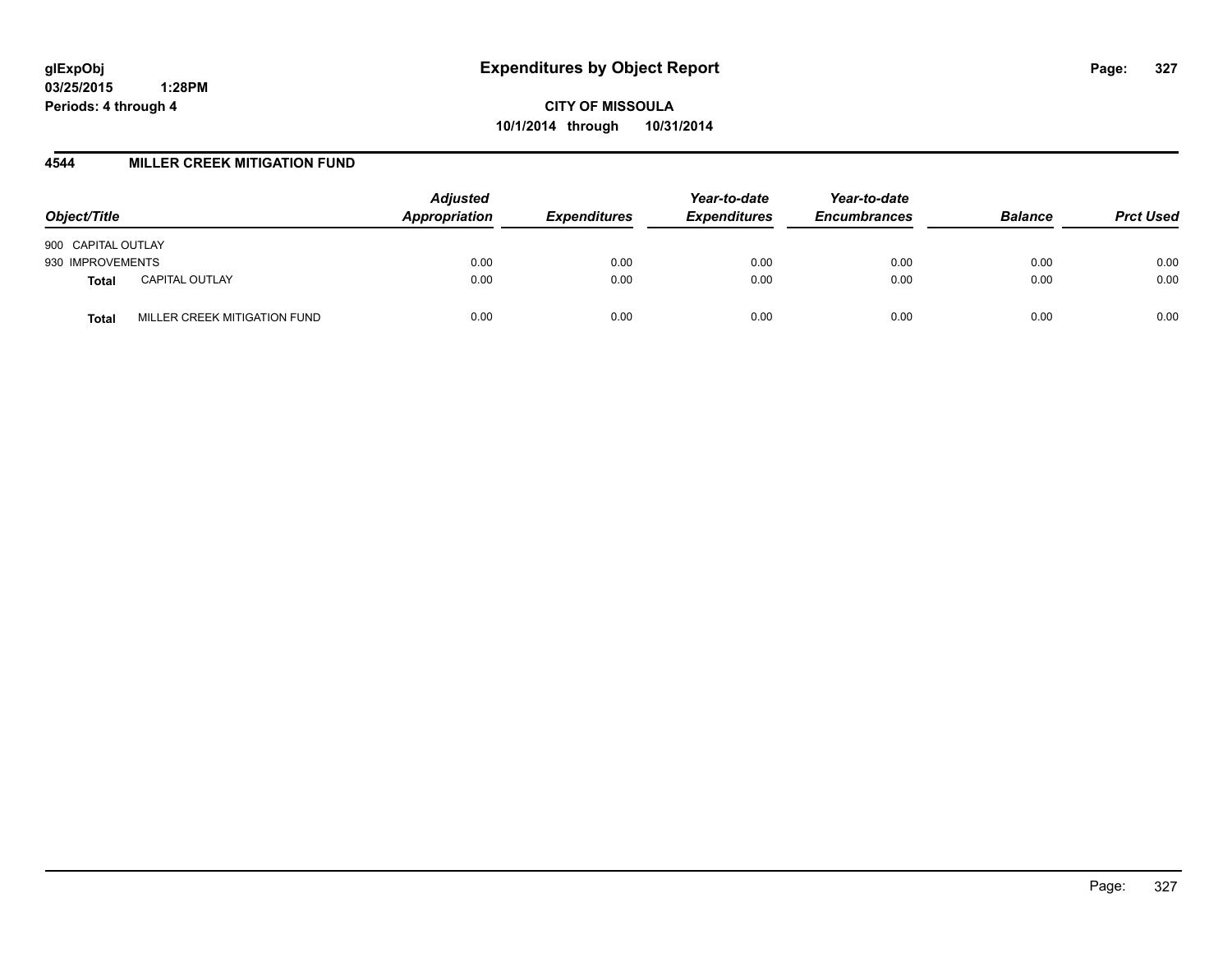#### **4545 MILLER CREEK TWITE CONSTRUCTION**

| Object/Title           |                           | <b>Adjusted</b><br><b>Appropriation</b> | <b>Expenditures</b> | Year-to-date<br><b>Expenditures</b> | Year-to-date<br><b>Encumbrances</b> | <b>Balance</b> | <b>Prct Used</b> |
|------------------------|---------------------------|-----------------------------------------|---------------------|-------------------------------------|-------------------------------------|----------------|------------------|
| 300 PURCHASED SERVICES |                           |                                         |                     |                                     |                                     |                |                  |
|                        | 350 PROFESSIONAL SERVICES | 0.00                                    | 0.00                | 0.00                                | 0.00                                | 0.00           | 0.00             |
| <b>Total</b>           | PURCHASED SERVICES        | 0.00                                    | 0.00                | 0.00                                | 0.00                                | 0.00           | 0.00             |
| 900 CAPITAL OUTLAY     |                           |                                         |                     |                                     |                                     |                |                  |
| 930 IMPROVEMENTS       |                           | 0.00                                    | 0.00                | 0.00                                | 0.00                                | 0.00           | 0.00             |
| <b>Total</b>           | <b>CAPITAL OUTLAY</b>     | 0.00                                    | 0.00                | 0.00                                | 0.00                                | 0.00           | 0.00             |
| <b>Total</b>           | NON-DEPARTMENTAL          | 0.00                                    | 0.00                | 0.00                                | 0.00                                | 0.00           | 0.00             |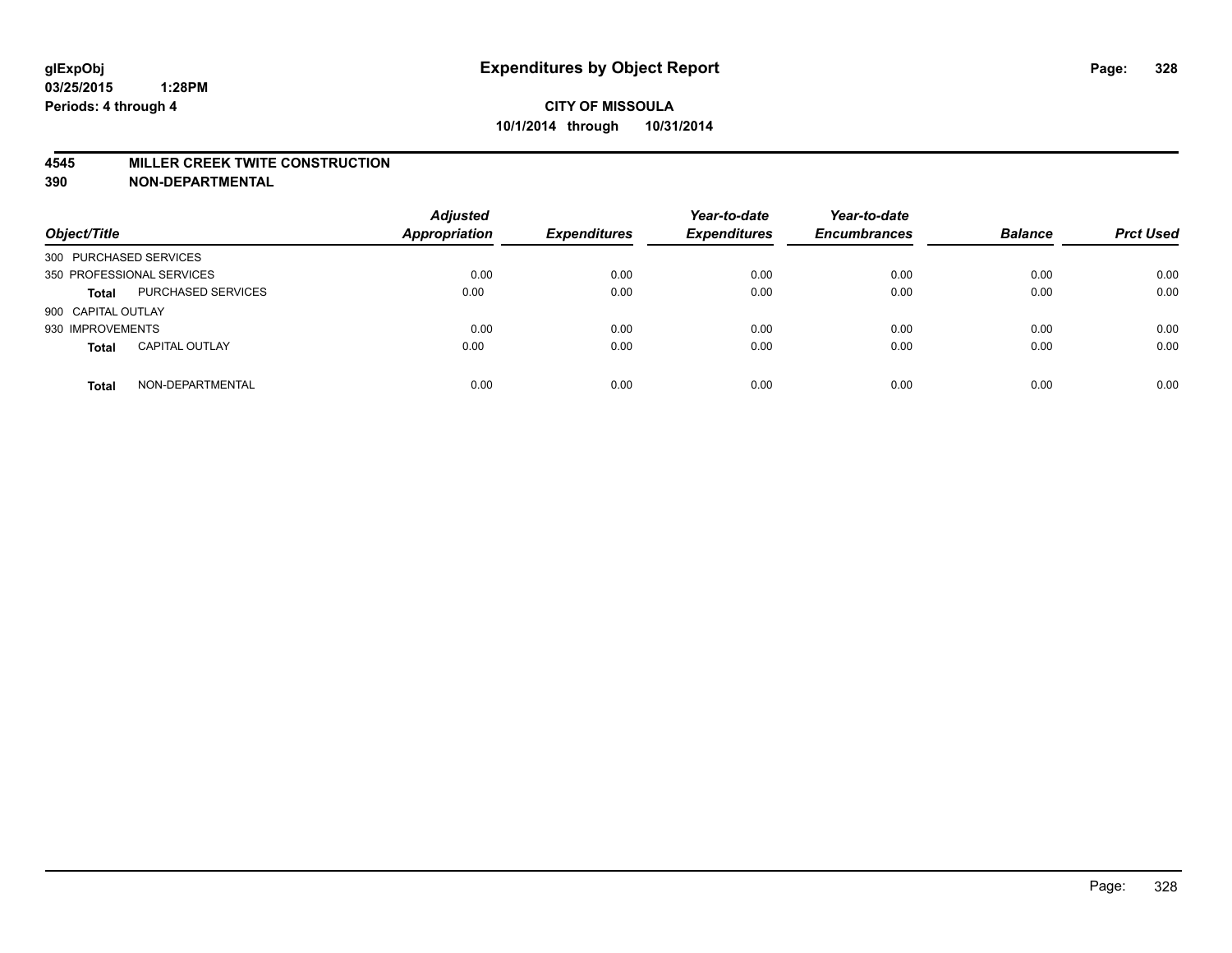**CITY OF MISSOULA 10/1/2014 through 10/31/2014**

## **4545 MILLER CREEK TWITE CONSTRUCTION**

| Object/Title           |                                 | <b>Adjusted</b><br><b>Appropriation</b> | <b>Expenditures</b> | Year-to-date<br><b>Expenditures</b> | Year-to-date<br><b>Encumbrances</b> | <b>Balance</b> | <b>Prct Used</b> |
|------------------------|---------------------------------|-----------------------------------------|---------------------|-------------------------------------|-------------------------------------|----------------|------------------|
| 300 PURCHASED SERVICES |                                 |                                         |                     |                                     |                                     |                |                  |
|                        | 350 PROFESSIONAL SERVICES       | 0.00                                    | 0.00                | 0.00                                | 0.00                                | 0.00           | 0.00             |
| <b>Total</b>           | PURCHASED SERVICES              | 0.00                                    | 0.00                | 0.00                                | 0.00                                | 0.00           | 0.00             |
| 900 CAPITAL OUTLAY     |                                 |                                         |                     |                                     |                                     |                |                  |
| 930 IMPROVEMENTS       |                                 | 0.00                                    | 0.00                | 0.00                                | 0.00                                | 0.00           | 0.00             |
| <b>Total</b>           | <b>CAPITAL OUTLAY</b>           | 0.00                                    | 0.00                | 0.00                                | 0.00                                | 0.00           | 0.00             |
| <b>Total</b>           | MILLER CREEK TWITE CONSTRUCTION | 0.00                                    | 0.00                | 0.00                                | 0.00                                | 0.00           | 0.00             |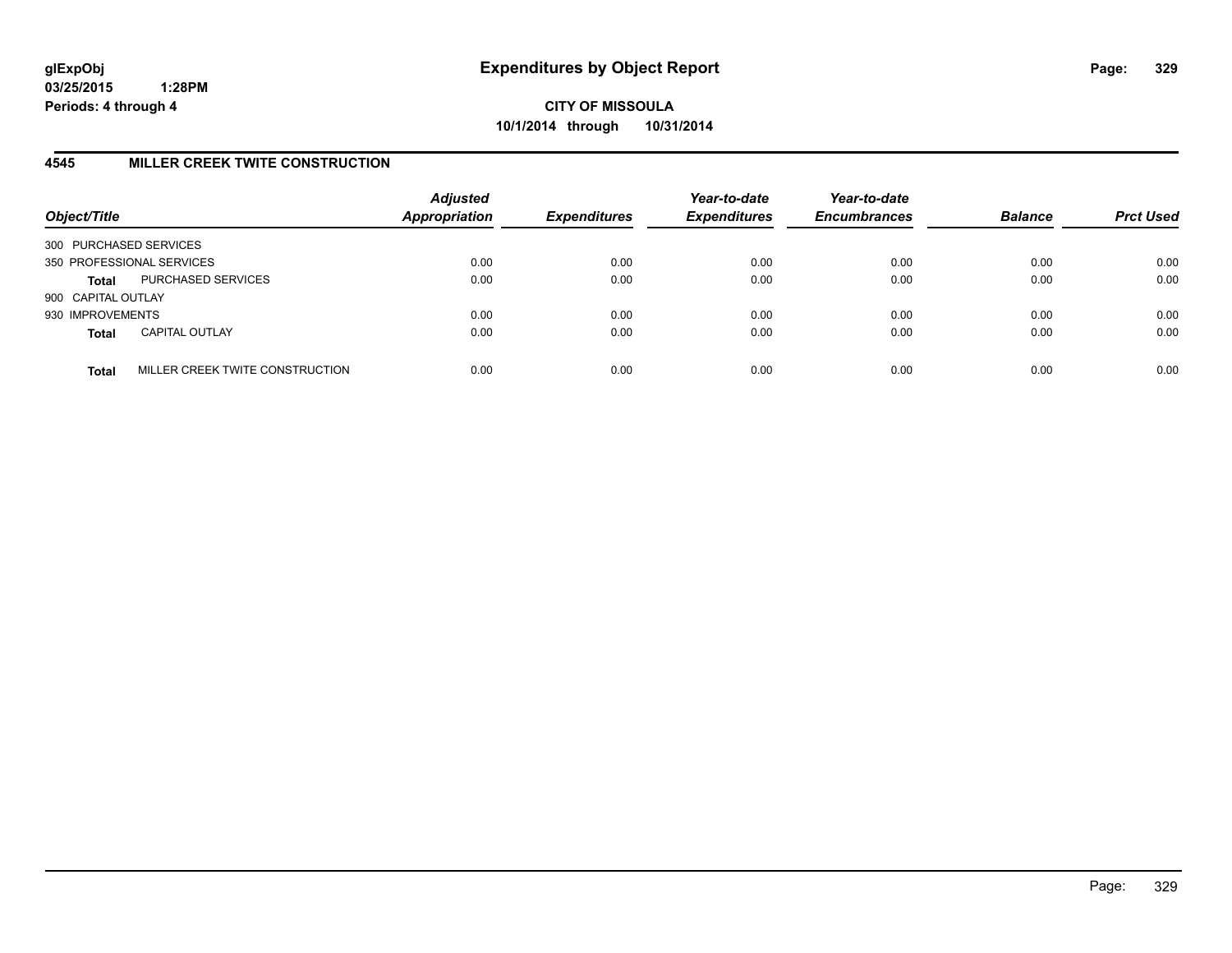#### **4546 MILLER CREEK MALOHNEY CONSTRUCTION**

| Object/Title           |                           | <b>Adjusted</b><br><b>Appropriation</b> | <b>Expenditures</b> | Year-to-date<br><b>Expenditures</b> | Year-to-date<br><b>Encumbrances</b> | <b>Balance</b> | <b>Prct Used</b> |
|------------------------|---------------------------|-----------------------------------------|---------------------|-------------------------------------|-------------------------------------|----------------|------------------|
| 300 PURCHASED SERVICES |                           |                                         |                     |                                     |                                     |                |                  |
|                        | 350 PROFESSIONAL SERVICES | 0.00                                    | 0.00                | 0.00                                | 0.00                                | 0.00           | 0.00             |
| <b>Total</b>           | <b>PURCHASED SERVICES</b> | 0.00                                    | 0.00                | 0.00                                | 0.00                                | 0.00           | 0.00             |
| 900 CAPITAL OUTLAY     |                           |                                         |                     |                                     |                                     |                |                  |
| 930 IMPROVEMENTS       |                           | 0.00                                    | 0.00                | 0.00                                | 0.00                                | 0.00           | 0.00             |
| <b>Total</b>           | <b>CAPITAL OUTLAY</b>     | 0.00                                    | 0.00                | 0.00                                | 0.00                                | 0.00           | 0.00             |
| <b>Total</b>           | NON-DEPARTMENTAL          | 0.00                                    | 0.00                | 0.00                                | 0.00                                | 0.00           | 0.00             |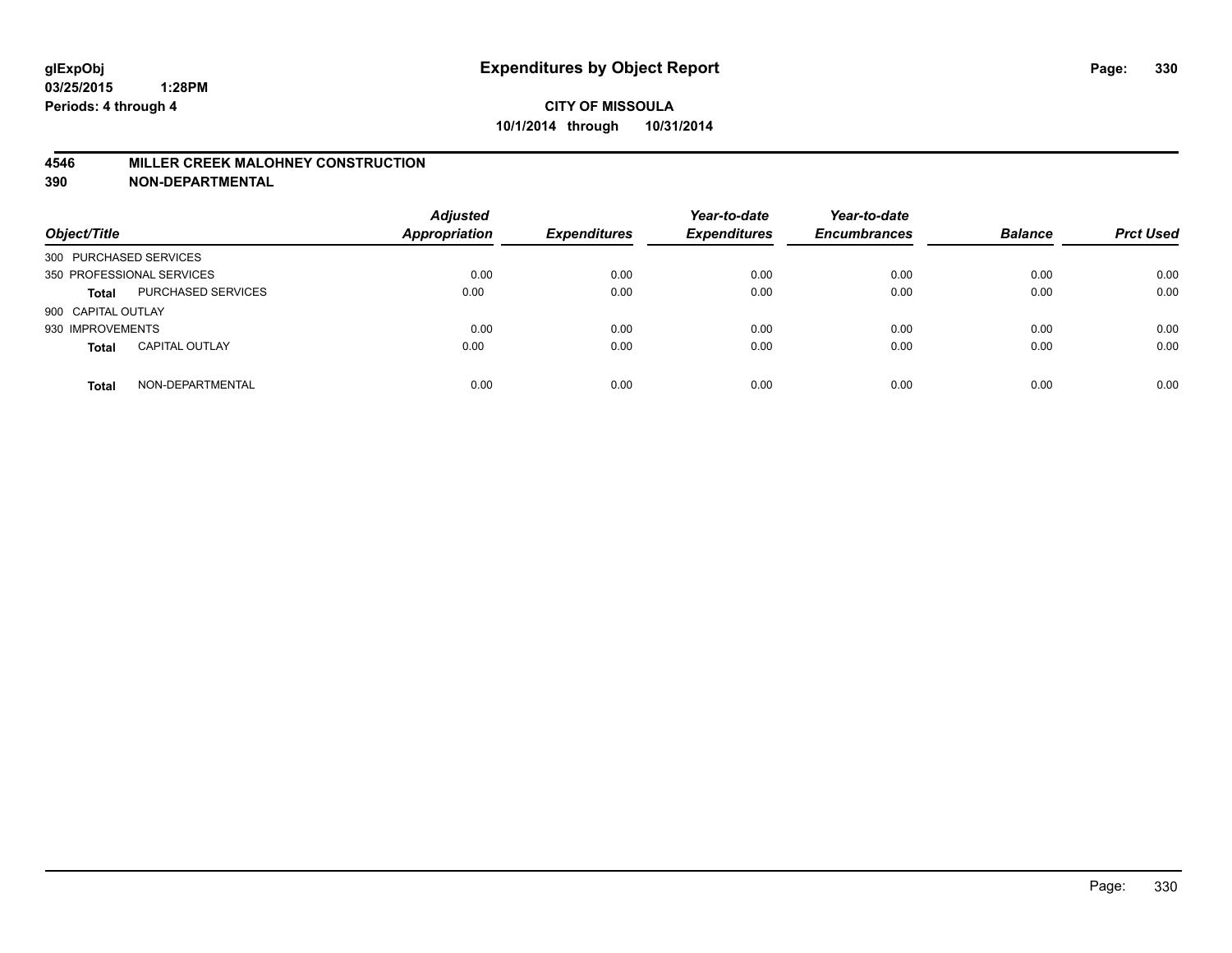**CITY OF MISSOULA 10/1/2014 through 10/31/2014**

# **4546 MILLER CREEK MALOHNEY CONSTRUCTION**

| Object/Title           |                                 | <b>Adjusted</b><br><b>Appropriation</b> | <b>Expenditures</b> | Year-to-date<br><b>Expenditures</b> | Year-to-date<br><b>Encumbrances</b> | <b>Balance</b> | <b>Prct Used</b> |
|------------------------|---------------------------------|-----------------------------------------|---------------------|-------------------------------------|-------------------------------------|----------------|------------------|
| 300 PURCHASED SERVICES |                                 |                                         |                     |                                     |                                     |                |                  |
|                        | 350 PROFESSIONAL SERVICES       | 0.00                                    | 0.00                | 0.00                                | 0.00                                | 0.00           | 0.00             |
| Total                  | PURCHASED SERVICES              | 0.00                                    | 0.00                | 0.00                                | 0.00                                | 0.00           | 0.00             |
| 900 CAPITAL OUTLAY     |                                 |                                         |                     |                                     |                                     |                |                  |
| 930 IMPROVEMENTS       |                                 | 0.00                                    | 0.00                | 0.00                                | 0.00                                | 0.00           | 0.00             |
| <b>Total</b>           | <b>CAPITAL OUTLAY</b>           | 0.00                                    | 0.00                | 0.00                                | 0.00                                | 0.00           | 0.00             |
| <b>Total</b>           | MILLER CREEK MALOHNEY CONSTRUCT | 0.00                                    | 0.00                | 0.00                                | 0.00                                | 0.00           | 0.00             |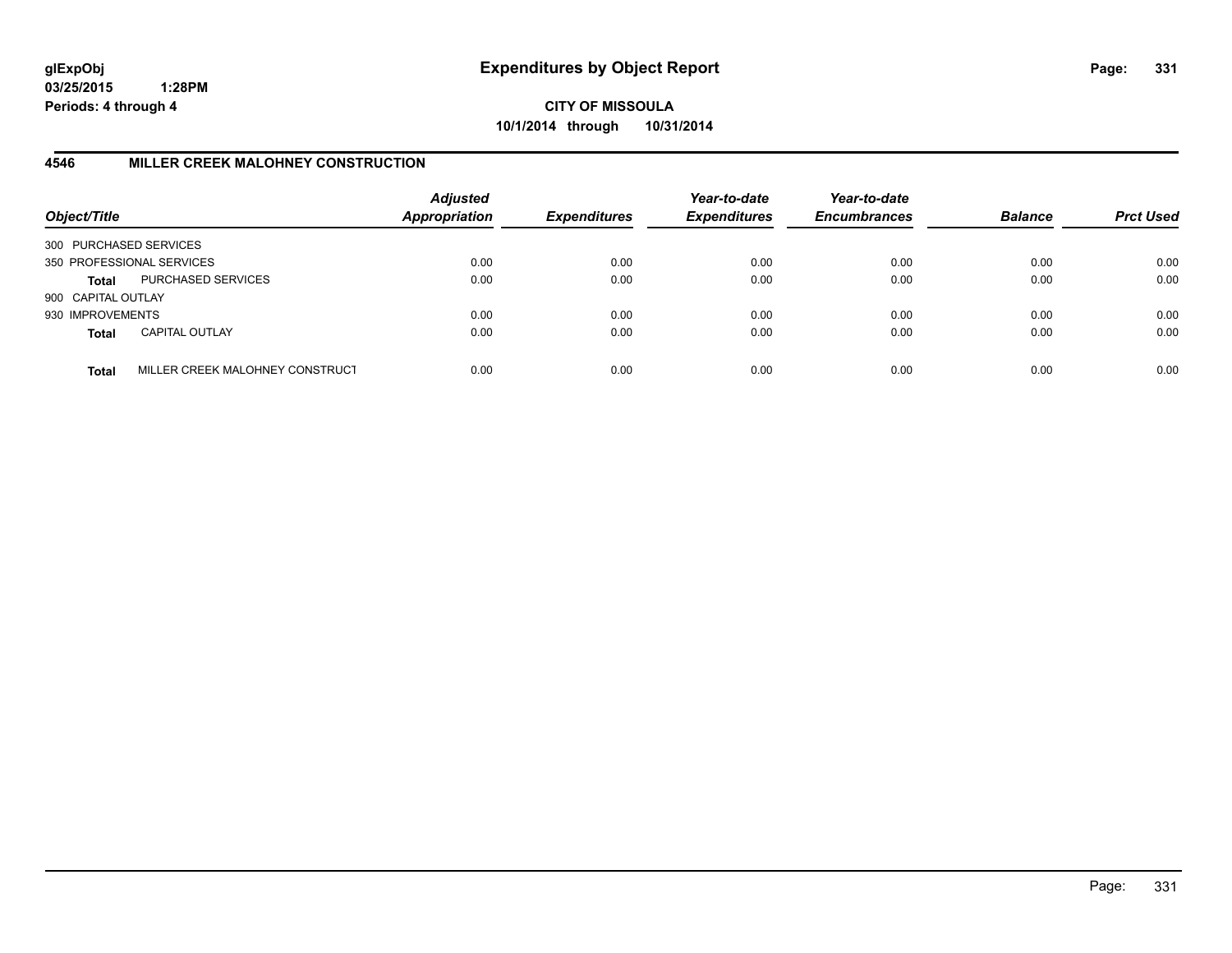#### **4547 MILLER CREEK MCCARTHY CONSTRUCTION**

| Object/Title              |                       | <b>Adjusted</b><br>Appropriation | <b>Expenditures</b> | Year-to-date<br><b>Expenditures</b> | Year-to-date<br><b>Encumbrances</b> | <b>Balance</b> | <b>Prct Used</b> |
|---------------------------|-----------------------|----------------------------------|---------------------|-------------------------------------|-------------------------------------|----------------|------------------|
| 300 PURCHASED SERVICES    |                       |                                  |                     |                                     |                                     |                |                  |
| 350 PROFESSIONAL SERVICES |                       | 0.00                             | 0.00                | 0.00                                | 0.00                                | 0.00           | 0.00             |
| <b>Total</b>              | PURCHASED SERVICES    | 0.00                             | 0.00                | 0.00                                | 0.00                                | 0.00           | 0.00             |
| 900 CAPITAL OUTLAY        |                       |                                  |                     |                                     |                                     |                |                  |
| 930 IMPROVEMENTS          |                       | 0.00                             | 0.00                | 0.00                                | 0.00                                | 0.00           | 0.00             |
| <b>Total</b>              | <b>CAPITAL OUTLAY</b> | 0.00                             | 0.00                | 0.00                                | 0.00                                | 0.00           | 0.00             |
| <b>Total</b>              | NON-DEPARTMENTAL      | 0.00                             | 0.00                | 0.00                                | 0.00                                | 0.00           | 0.00             |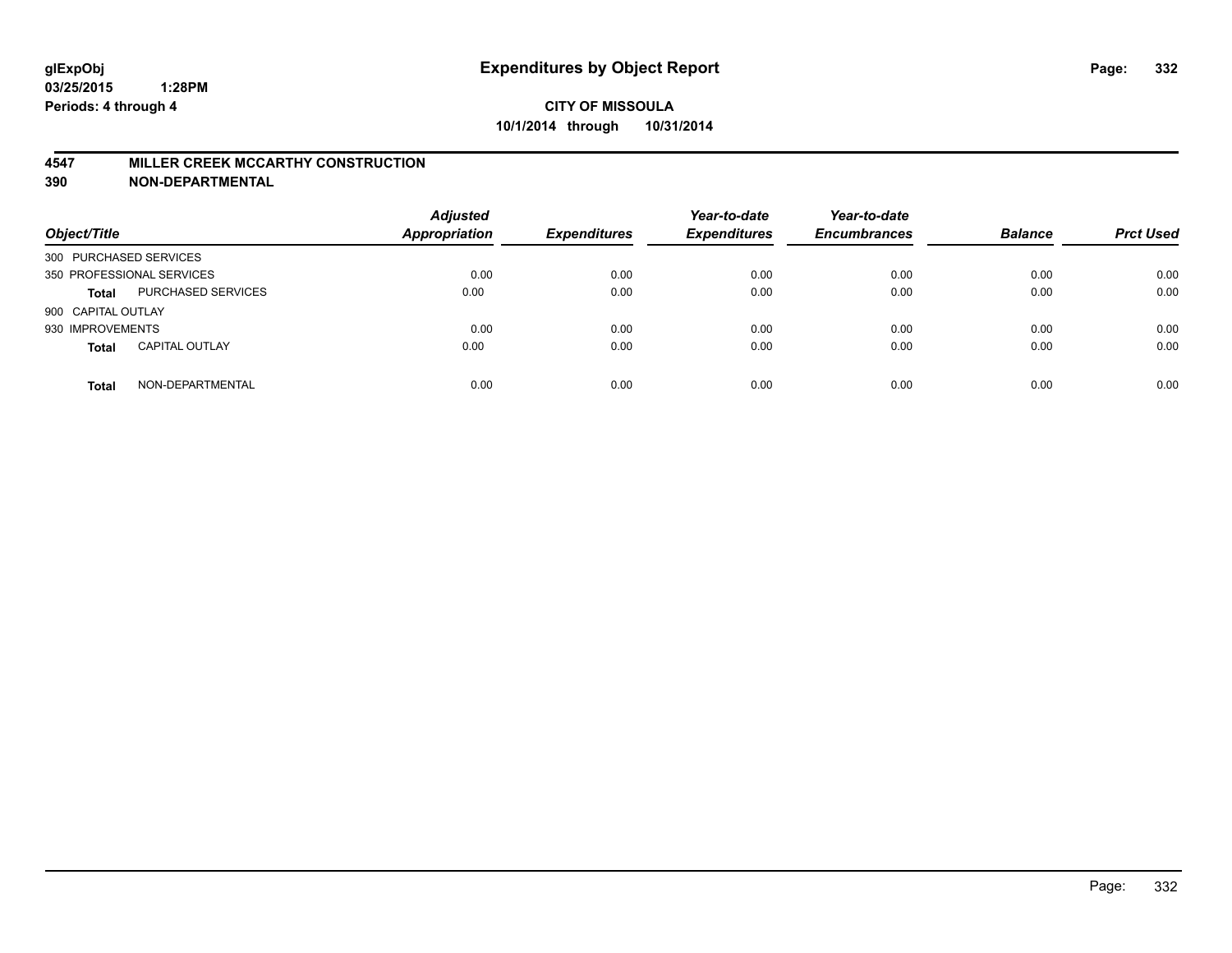**CITY OF MISSOULA 10/1/2014 through 10/31/2014**

## **4547 MILLER CREEK MCCARTHY CONSTRUCTION**

| Object/Title           |                                 | <b>Adjusted</b><br><b>Appropriation</b> | <b>Expenditures</b> | Year-to-date<br><b>Expenditures</b> | Year-to-date<br><b>Encumbrances</b> | <b>Balance</b> | <b>Prct Used</b> |
|------------------------|---------------------------------|-----------------------------------------|---------------------|-------------------------------------|-------------------------------------|----------------|------------------|
| 300 PURCHASED SERVICES |                                 |                                         |                     |                                     |                                     |                |                  |
|                        | 350 PROFESSIONAL SERVICES       | 0.00                                    | 0.00                | 0.00                                | 0.00                                | 0.00           | 0.00             |
| Total                  | PURCHASED SERVICES              | 0.00                                    | 0.00                | 0.00                                | 0.00                                | 0.00           | 0.00             |
| 900 CAPITAL OUTLAY     |                                 |                                         |                     |                                     |                                     |                |                  |
| 930 IMPROVEMENTS       |                                 | 0.00                                    | 0.00                | 0.00                                | 0.00                                | 0.00           | 0.00             |
| <b>Total</b>           | <b>CAPITAL OUTLAY</b>           | 0.00                                    | 0.00                | 0.00                                | 0.00                                | 0.00           | 0.00             |
| <b>Total</b>           | MILLER CREEK MCCARTHY CONSTRUCT | 0.00                                    | 0.00                | 0.00                                | 0.00                                | 0.00           | 0.00             |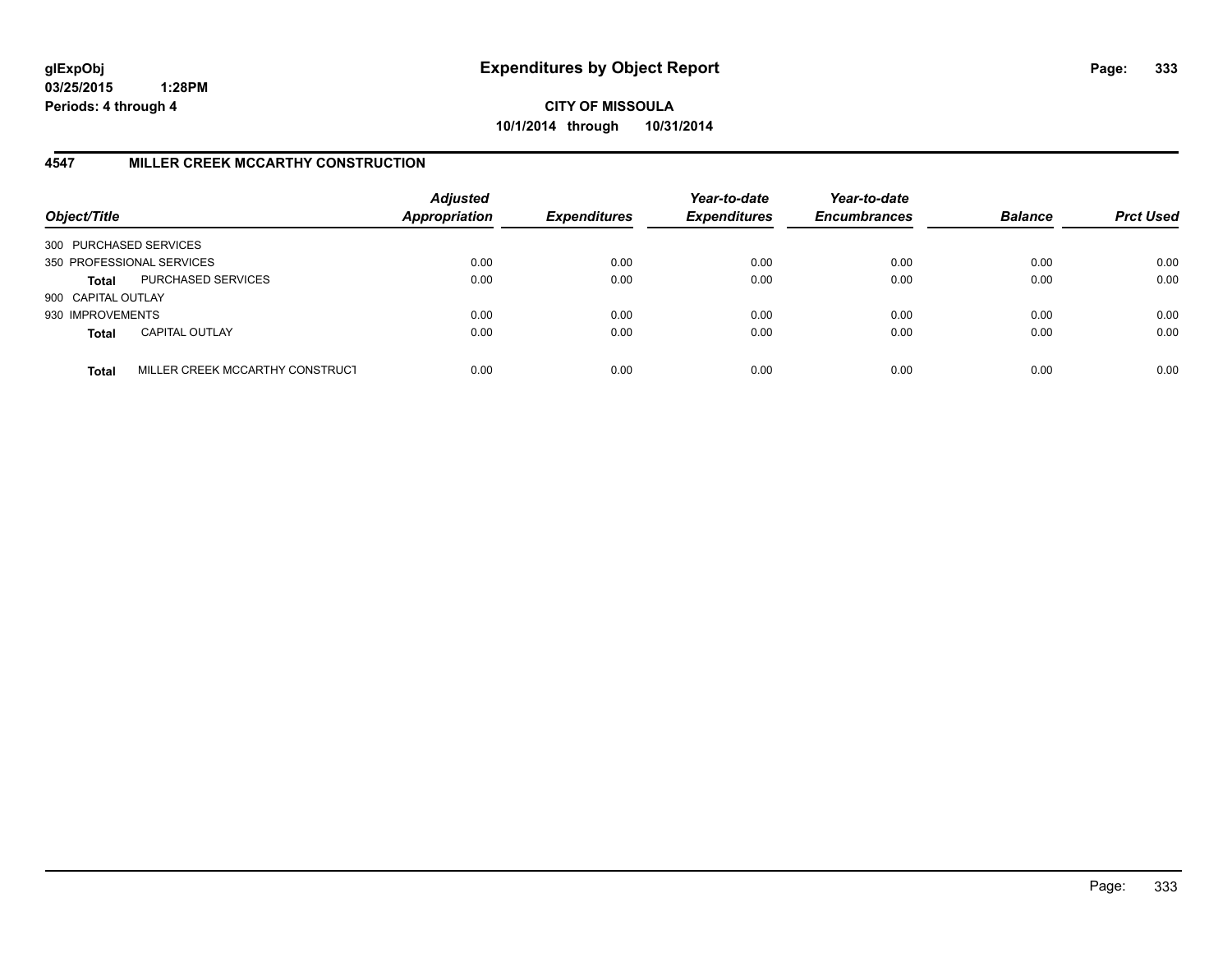#### **4548 5TH,6TH & ARTHUR ROAD IMPROVEMENTS**

| Object/Title              |                              | <b>Adjusted</b><br>Appropriation | <b>Expenditures</b> | Year-to-date<br><b>Expenditures</b> | Year-to-date<br><b>Encumbrances</b> | <b>Balance</b> | <b>Prct Used</b> |
|---------------------------|------------------------------|----------------------------------|---------------------|-------------------------------------|-------------------------------------|----------------|------------------|
| 300 PURCHASED SERVICES    |                              |                                  |                     |                                     |                                     |                |                  |
| 350 PROFESSIONAL SERVICES |                              | 0.00                             | 0.00                | 0.00                                | 0.00                                | 0.00           | 0.00             |
| <b>Total</b>              | PURCHASED SERVICES           | 0.00                             | 0.00                | 0.00                                | 0.00                                | 0.00           | 0.00             |
| 800 OTHER OBJECTS         |                              |                                  |                     |                                     |                                     |                |                  |
|                           | 820 TRANSFERS TO OTHER FUNDS | 0.00                             | 0.00                | 0.00                                | 0.00                                | 0.00           | 0.00             |
| Total                     | OTHER OBJECTS                | 0.00                             | 0.00                | 0.00                                | 0.00                                | 0.00           | 0.00             |
| 900 CAPITAL OUTLAY        |                              |                                  |                     |                                     |                                     |                |                  |
| 930 IMPROVEMENTS          |                              | 0.00                             | 0.00                | 0.00                                | 0.00                                | 0.00           | 0.00             |
| <b>Total</b>              | <b>CAPITAL OUTLAY</b>        | 0.00                             | 0.00                | 0.00                                | 0.00                                | 0.00           | 0.00             |
| <b>Total</b>              | NON-DEPARTMENTAL             | 0.00                             | 0.00                | 0.00                                | 0.00                                | 0.00           | 0.00             |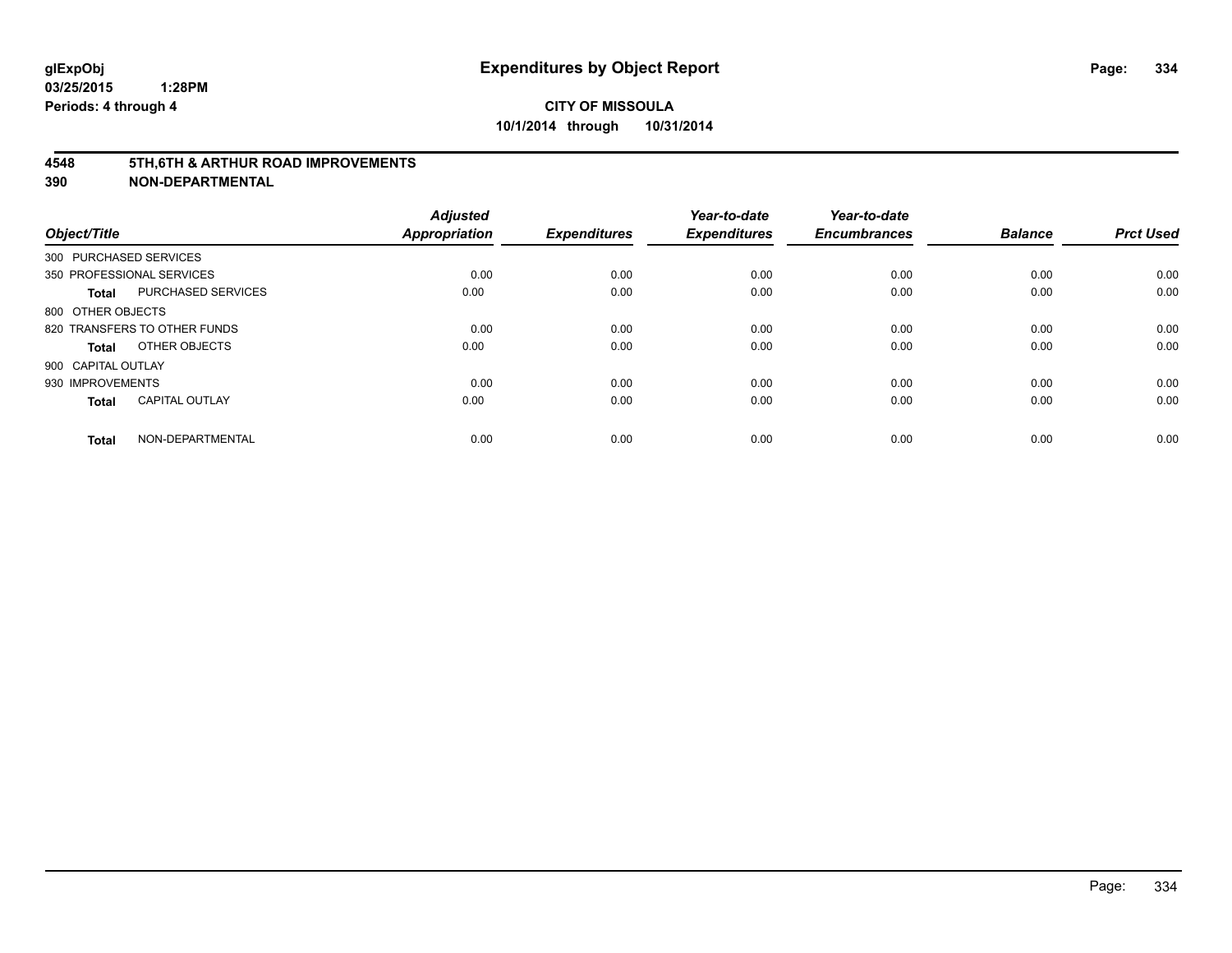**CITY OF MISSOULA 10/1/2014 through 10/31/2014**

## **4548 5TH,6TH & ARTHUR ROAD IMPROVEMENTS**

| Object/Title           |                                  | <b>Adjusted</b><br><b>Appropriation</b> | <b>Expenditures</b> | Year-to-date<br><b>Expenditures</b> | Year-to-date<br><b>Encumbrances</b> | <b>Balance</b> | <b>Prct Used</b> |
|------------------------|----------------------------------|-----------------------------------------|---------------------|-------------------------------------|-------------------------------------|----------------|------------------|
| 300 PURCHASED SERVICES |                                  |                                         |                     |                                     |                                     |                |                  |
|                        | 350 PROFESSIONAL SERVICES        | 0.00                                    | 0.00                | 0.00                                | 0.00                                | 0.00           | 0.00             |
| <b>Total</b>           | <b>PURCHASED SERVICES</b>        | 0.00                                    | 0.00                | 0.00                                | 0.00                                | 0.00           | 0.00             |
| 800 OTHER OBJECTS      |                                  |                                         |                     |                                     |                                     |                |                  |
|                        | 820 TRANSFERS TO OTHER FUNDS     | 0.00                                    | 0.00                | 0.00                                | 0.00                                | 0.00           | 0.00             |
| <b>Total</b>           | OTHER OBJECTS                    | 0.00                                    | 0.00                | 0.00                                | 0.00                                | 0.00           | 0.00             |
| 900 CAPITAL OUTLAY     |                                  |                                         |                     |                                     |                                     |                |                  |
| 930 IMPROVEMENTS       |                                  | 0.00                                    | 0.00                | 0.00                                | 0.00                                | 0.00           | 0.00             |
| <b>Total</b>           | <b>CAPITAL OUTLAY</b>            | 0.00                                    | 0.00                | 0.00                                | 0.00                                | 0.00           | 0.00             |
| <b>Total</b>           | 5TH.6TH & ARTHUR ROAD IMPROVEMEN | 0.00                                    | 0.00                | 0.00                                | 0.00                                | 0.00           | 0.00             |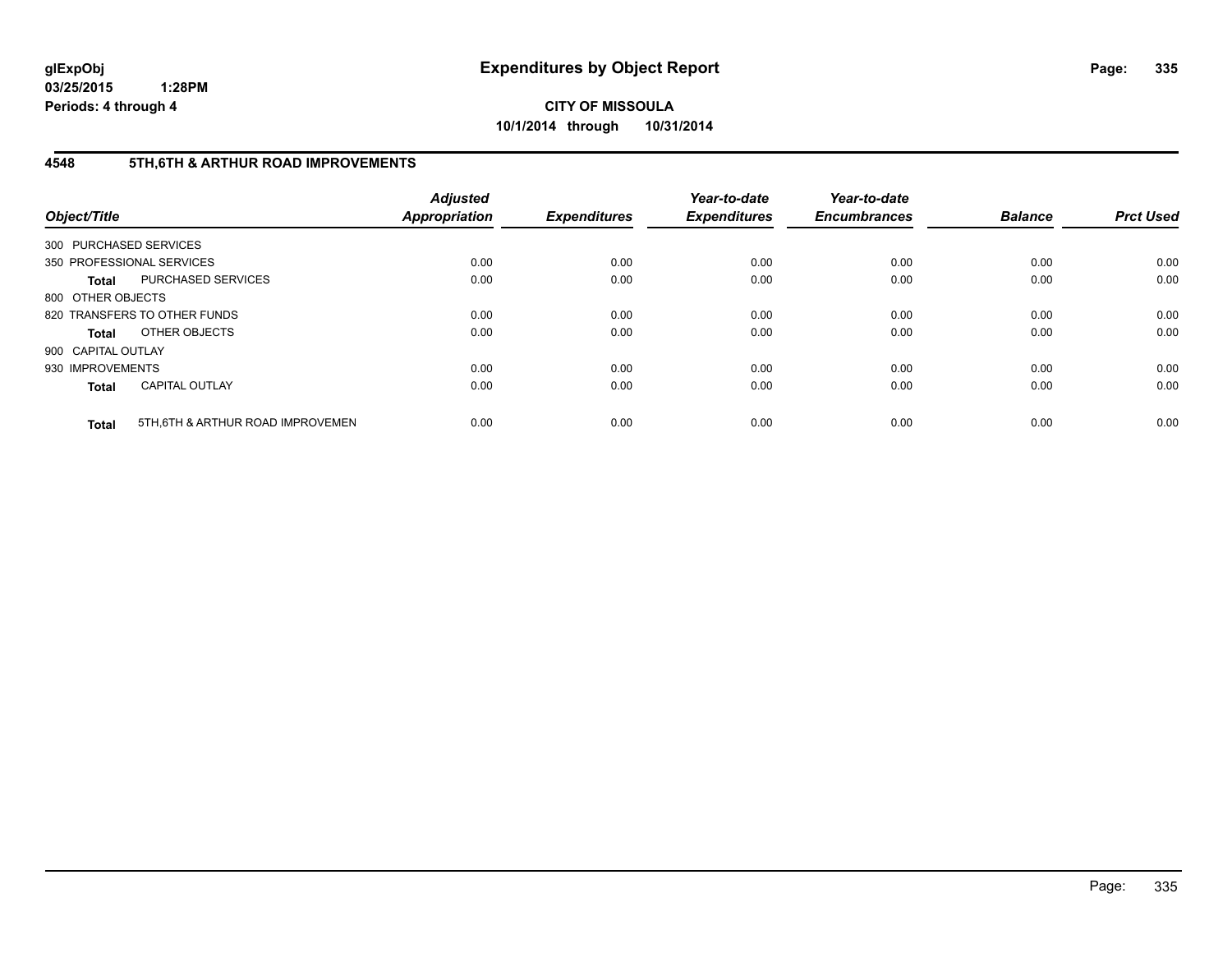#### **4745 MALONEY/TWITE MILLER CR \$1.2M CONTRIB**

| Object/Title           |                              | <b>Adjusted</b><br><b>Appropriation</b> | <b>Expenditures</b> | Year-to-date<br><b>Expenditures</b> | Year-to-date<br><b>Encumbrances</b> | <b>Balance</b> | <b>Prct Used</b> |
|------------------------|------------------------------|-----------------------------------------|---------------------|-------------------------------------|-------------------------------------|----------------|------------------|
| 300 PURCHASED SERVICES |                              |                                         |                     |                                     |                                     |                |                  |
|                        | 350 PROFESSIONAL SERVICES    | 0.00                                    | 0.00                | 0.00                                | 0.00                                | 0.00           | 0.00             |
| <b>Total</b>           | <b>PURCHASED SERVICES</b>    | 0.00                                    | 0.00                | 0.00                                | 0.00                                | 0.00           | 0.00             |
| 800 OTHER OBJECTS      |                              |                                         |                     |                                     |                                     |                |                  |
|                        | 820 TRANSFERS TO OTHER FUNDS | 0.00                                    | 0.00                | 0.00                                | 0.00                                | 0.00           | 0.00             |
| Total                  | OTHER OBJECTS                | 0.00                                    | 0.00                | 0.00                                | 0.00                                | 0.00           | 0.00             |
| 900 CAPITAL OUTLAY     |                              |                                         |                     |                                     |                                     |                |                  |
| 930 IMPROVEMENTS       |                              | 0.00                                    | 0.00                | 0.00                                | 0.00                                | 0.00           | 0.00             |
| <b>Total</b>           | <b>CAPITAL OUTLAY</b>        | 0.00                                    | 0.00                | 0.00                                | 0.00                                | 0.00           | 0.00             |
| <b>Total</b>           | NON-DEPARTMENTAL             | 0.00                                    | 0.00                | 0.00                                | 0.00                                | 0.00           | 0.00             |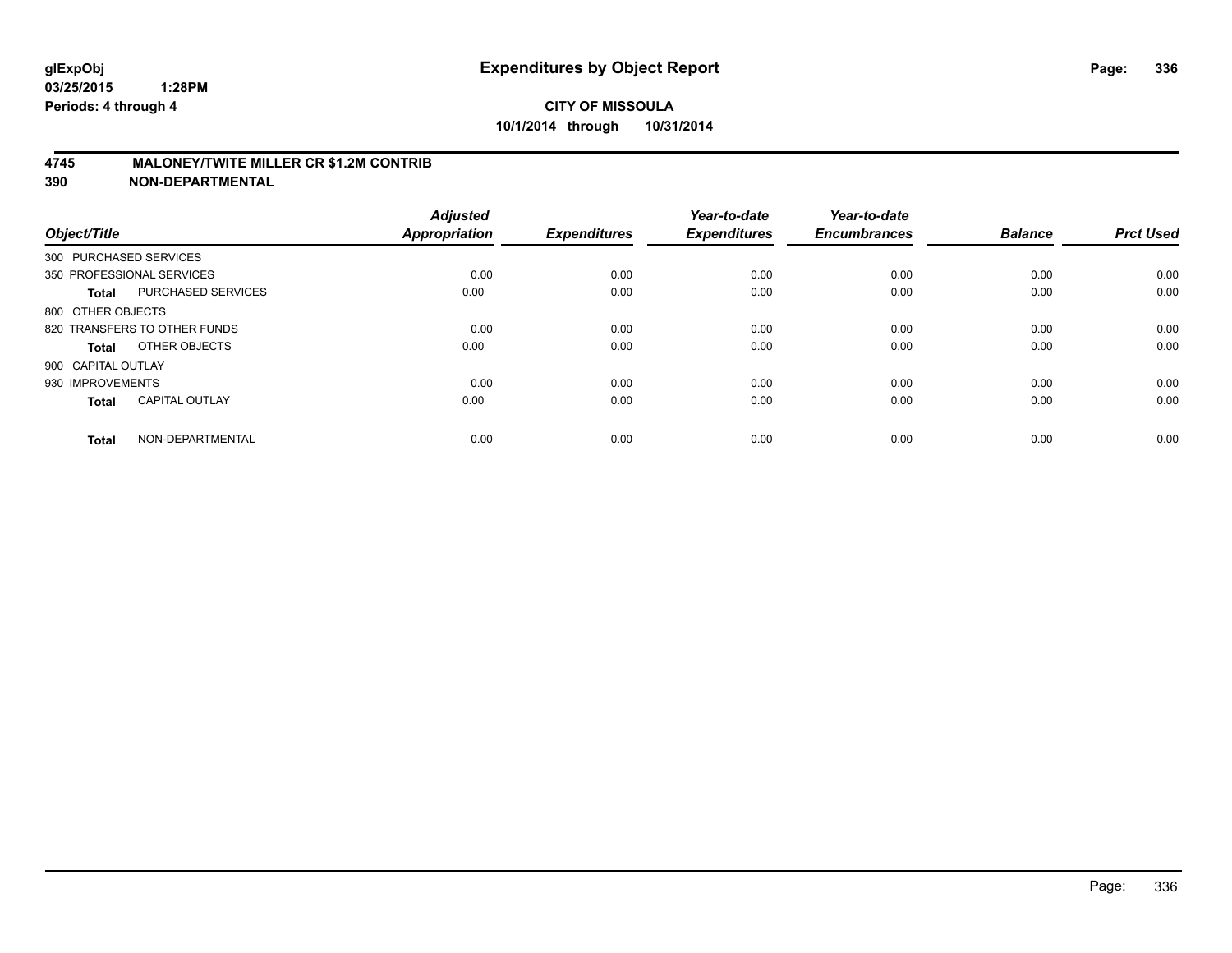**CITY OF MISSOULA 10/1/2014 through 10/31/2014**

## **4745 MALONEY/TWITE MILLER CR \$1.2M CONTRIB**

| Object/Title           |                                    | <b>Adjusted</b><br>Appropriation | <b>Expenditures</b> | Year-to-date<br><b>Expenditures</b> | Year-to-date<br><b>Encumbrances</b> | <b>Balance</b> | <b>Prct Used</b> |
|------------------------|------------------------------------|----------------------------------|---------------------|-------------------------------------|-------------------------------------|----------------|------------------|
| 300 PURCHASED SERVICES |                                    |                                  |                     |                                     |                                     |                |                  |
|                        | 350 PROFESSIONAL SERVICES          | 0.00                             | 0.00                | 0.00                                | 0.00                                | 0.00           | 0.00             |
| <b>Total</b>           | PURCHASED SERVICES                 | 0.00                             | 0.00                | 0.00                                | 0.00                                | 0.00           | 0.00             |
| 800 OTHER OBJECTS      |                                    |                                  |                     |                                     |                                     |                |                  |
|                        | 820 TRANSFERS TO OTHER FUNDS       | 0.00                             | 0.00                | 0.00                                | 0.00                                | 0.00           | 0.00             |
| <b>Total</b>           | OTHER OBJECTS                      | 0.00                             | 0.00                | 0.00                                | 0.00                                | 0.00           | 0.00             |
| 900 CAPITAL OUTLAY     |                                    |                                  |                     |                                     |                                     |                |                  |
| 930 IMPROVEMENTS       |                                    | 0.00                             | 0.00                | 0.00                                | 0.00                                | 0.00           | 0.00             |
| <b>Total</b>           | <b>CAPITAL OUTLAY</b>              | 0.00                             | 0.00                | 0.00                                | 0.00                                | 0.00           | 0.00             |
| <b>Total</b>           | MALONEY/TWITE MILLER CR \$1.2M CON | 0.00                             | 0.00                | 0.00                                | 0.00                                | 0.00           | 0.00             |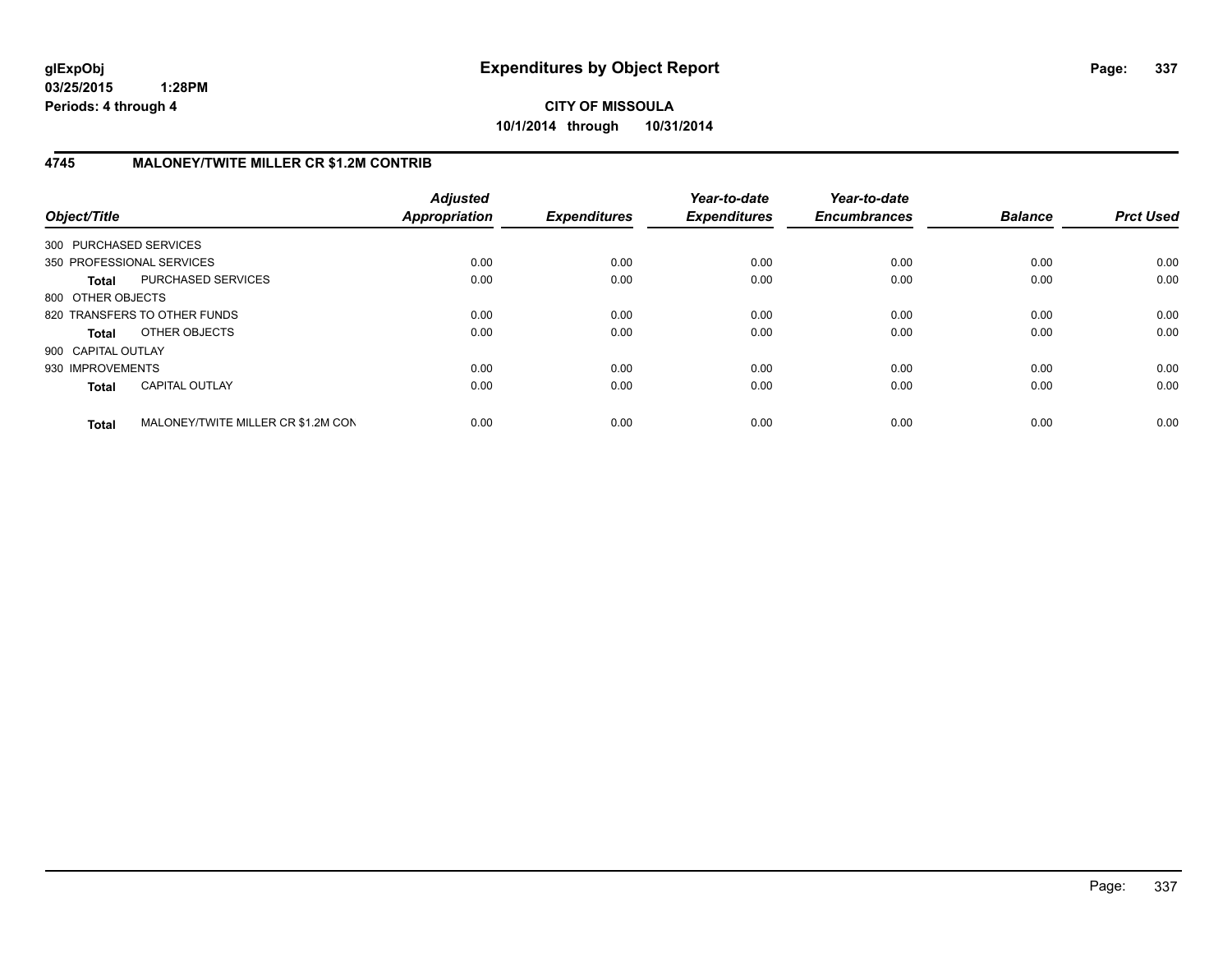**4941 HILLVIEW WAY CONSTRUCTION**

**280 PUBLIC WORKS ADMIN/ENGINEERING**

| Object/Title        |                                | <b>Adjusted</b><br><b>Appropriation</b> | <b>Expenditures</b> | Year-to-date<br><b>Expenditures</b> | Year-to-date<br><b>Encumbrances</b> | <b>Balance</b> | <b>Prct Used</b> |
|---------------------|--------------------------------|-----------------------------------------|---------------------|-------------------------------------|-------------------------------------|----------------|------------------|
| 200 SUPPLIES        |                                |                                         |                     |                                     |                                     |                |                  |
|                     |                                |                                         |                     |                                     |                                     |                |                  |
| 210 OFFICE SUPPLIES |                                | 0.00                                    | 0.00                | 119.32                              | 0.00                                | $-119.32$      | 0.00             |
| Total               | <b>SUPPLIES</b>                | 0.00                                    | 0.00                | 119.32                              | 0.00                                | $-119.32$      | 0.00             |
|                     | 300 PURCHASED SERVICES         |                                         |                     |                                     |                                     |                |                  |
| 310 COMMUNICATIONS  |                                | 0.00                                    | 186.19              | 400.45                              | 0.00                                | $-400.45$      | 0.00             |
|                     | 320 PRINTING & DUPLICATING     | 0.00                                    | 0.00                | 370.73                              | 0.00                                | $-370.73$      | 0.00             |
|                     | 350 PROFESSIONAL SERVICES      | 0.00                                    | 0.00                | 0.00                                | 0.00                                | 0.00           | 0.00             |
| <b>Total</b>        | <b>PURCHASED SERVICES</b>      | 0.00                                    | 186.19              | 771.18                              | 0.00                                | $-771.18$      | 0.00             |
| 900 CAPITAL OUTLAY  |                                |                                         |                     |                                     |                                     |                |                  |
| 930 IMPROVEMENTS    |                                | 0.00                                    | 0.00                | 0.00                                | 0.00                                | 0.00           | 0.00             |
| <b>Total</b>        | <b>CAPITAL OUTLAY</b>          | 0.00                                    | 0.00                | 0.00                                | 0.00                                | 0.00           | 0.00             |
| <b>Total</b>        | PUBLIC WORKS ADMIN/ENGINEERING | 0.00                                    | 186.19              | 890.50                              | 0.00                                | $-890.50$      | 0.00             |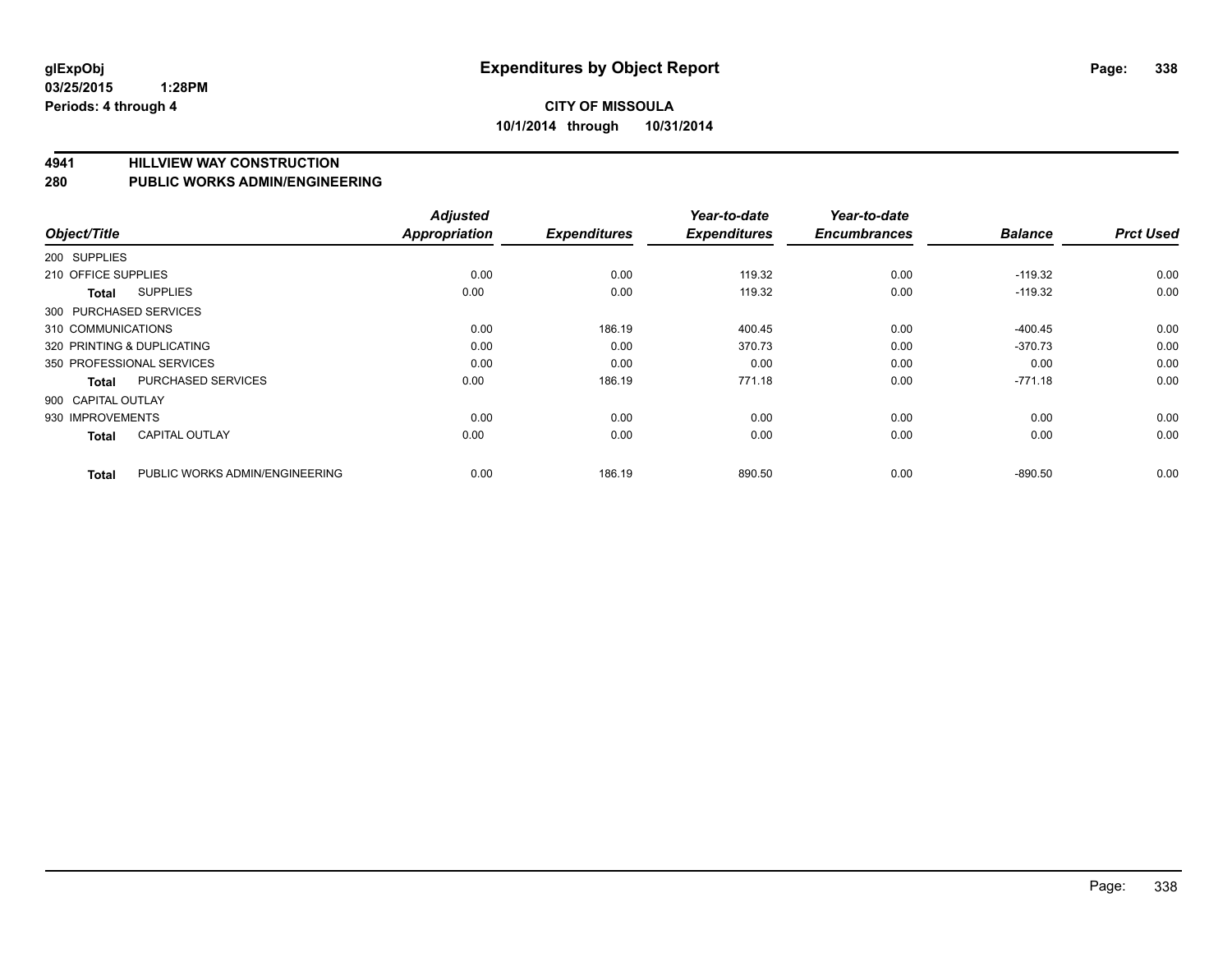# **CITY OF MISSOULA 10/1/2014 through 10/31/2014**

#### **4941 HILLVIEW WAY CONSTRUCTION**

|                                           | <b>Adjusted</b> |                     | Year-to-date        | Year-to-date        |                |                  |
|-------------------------------------------|-----------------|---------------------|---------------------|---------------------|----------------|------------------|
| Object/Title                              | Appropriation   | <b>Expenditures</b> | <b>Expenditures</b> | <b>Encumbrances</b> | <b>Balance</b> | <b>Prct Used</b> |
| 200 SUPPLIES                              |                 |                     |                     |                     |                |                  |
| 210 OFFICE SUPPLIES                       | 0.00            | 0.00                | 119.32              | 0.00                | $-119.32$      | 0.00             |
| <b>SUPPLIES</b><br><b>Total</b>           | 0.00            | 0.00                | 119.32              | 0.00                | $-119.32$      | 0.00             |
| 300 PURCHASED SERVICES                    |                 |                     |                     |                     |                |                  |
| 310 COMMUNICATIONS                        | 0.00            | 186.19              | 400.45              | 0.00                | $-400.45$      | 0.00             |
| 320 PRINTING & DUPLICATING                | 0.00            | 0.00                | 370.73              | 0.00                | $-370.73$      | 0.00             |
| 350 PROFESSIONAL SERVICES                 | 0.00            | 0.00                | 0.00                | 0.00                | 0.00           | 0.00             |
| PURCHASED SERVICES<br><b>Total</b>        | 0.00            | 186.19              | 771.18              | 0.00                | $-771.18$      | 0.00             |
| 900 CAPITAL OUTLAY                        |                 |                     |                     |                     |                |                  |
| 930 IMPROVEMENTS                          | 0.00            | 0.00                | 0.00                | 0.00                | 0.00           | 0.00             |
| <b>CAPITAL OUTLAY</b><br><b>Total</b>     | 0.00            | 0.00                | 0.00                | 0.00                | 0.00           | 0.00             |
| <b>HILLVIEW WAY CONSTRUCTION</b><br>Total | 0.00            | 186.19              | 890.50              | 0.00                | $-890.50$      | 0.00             |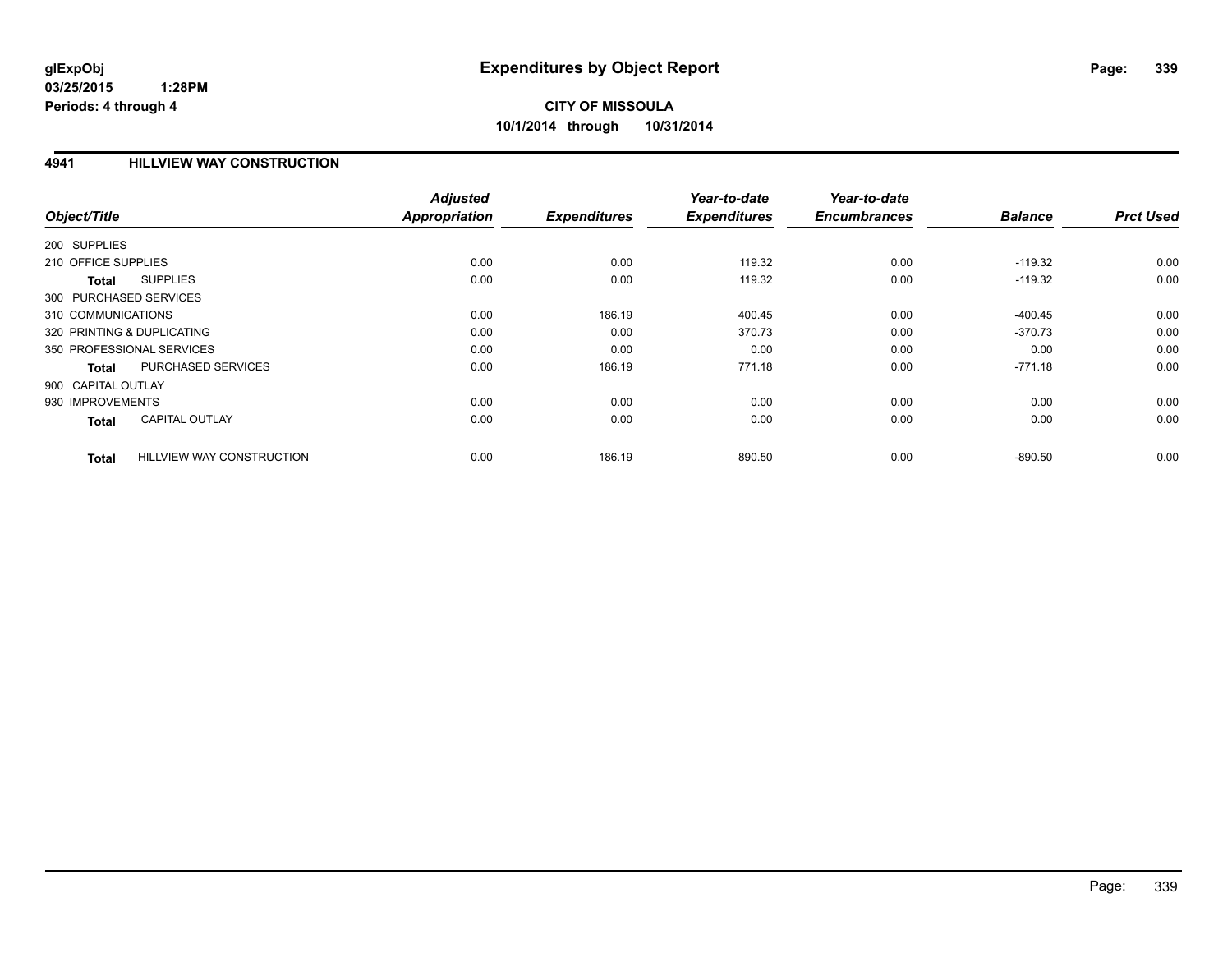#### **4944 RATTLESNAKE SEWER COLLECTION (544)**

| Object/Title           |                           | <b>Adjusted</b><br><b>Appropriation</b> | <b>Expenditures</b> | Year-to-date<br><b>Expenditures</b> | Year-to-date<br><b>Encumbrances</b> | <b>Balance</b> | <b>Prct Used</b> |
|------------------------|---------------------------|-----------------------------------------|---------------------|-------------------------------------|-------------------------------------|----------------|------------------|
| 300 PURCHASED SERVICES |                           |                                         |                     |                                     |                                     |                |                  |
|                        | 350 PROFESSIONAL SERVICES | 0.00                                    | 0.00                | 0.00                                | 0.00                                | 0.00           | 0.00             |
| <b>Total</b>           | <b>PURCHASED SERVICES</b> | 0.00                                    | 0.00                | 0.00                                | 0.00                                | 0.00           | 0.00             |
| 600 DEBT SERVICE       |                           |                                         |                     |                                     |                                     |                |                  |
| 610 PRINCIPAL          |                           | 0.00                                    | 0.00                | 0.00                                | 0.00                                | 0.00           | 0.00             |
| <b>Total</b>           | <b>DEBT SERVICE</b>       | 0.00                                    | 0.00                | 0.00                                | 0.00                                | 0.00           | 0.00             |
| 900 CAPITAL OUTLAY     |                           |                                         |                     |                                     |                                     |                |                  |
| 930 IMPROVEMENTS       |                           | 0.00                                    | 0.00                | 0.00                                | 0.00                                | 0.00           | 0.00             |
| Total                  | <b>CAPITAL OUTLAY</b>     | 0.00                                    | 0.00                | 0.00                                | 0.00                                | 0.00           | 0.00             |
| <b>Total</b>           | NON-DEPARTMENTAL          | 0.00                                    | 0.00                | 0.00                                | 0.00                                | 0.00           | 0.00             |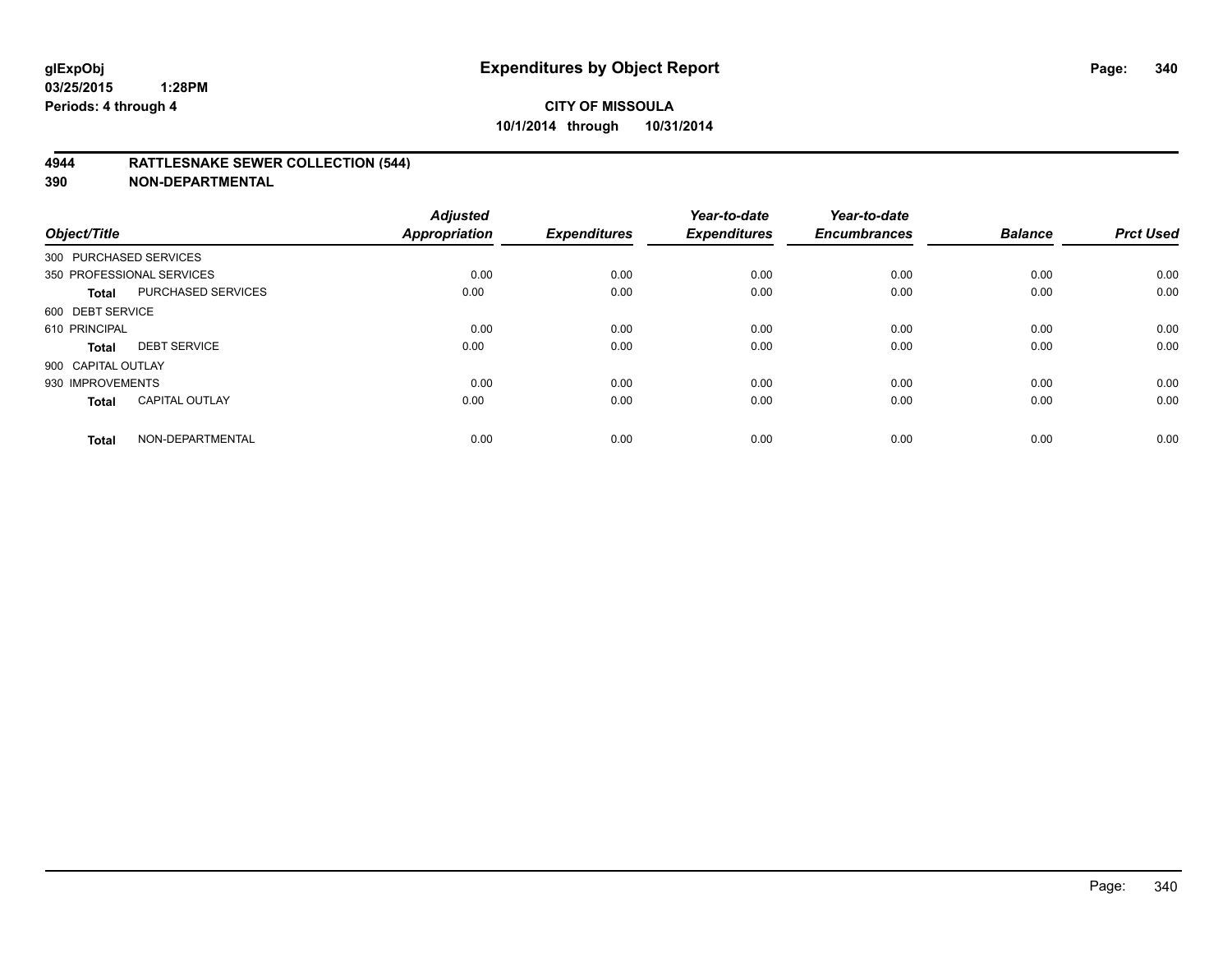#### **4944 RATTLESNAKE SEWER COLLECTION (544)**

**550 SID 544 PROJECT**

| Object/Title                              | <b>Adjusted</b><br><b>Appropriation</b> | <b>Expenditures</b> | Year-to-date<br><b>Expenditures</b> | Year-to-date<br><b>Encumbrances</b> | <b>Balance</b> | <b>Prct Used</b> |
|-------------------------------------------|-----------------------------------------|---------------------|-------------------------------------|-------------------------------------|----------------|------------------|
| 300 PURCHASED SERVICES                    |                                         |                     |                                     |                                     |                |                  |
| 350 PROFESSIONAL SERVICES                 | 0.00                                    | 0.00                | 0.00                                | 0.00                                | 0.00           | 0.00             |
| <b>PURCHASED SERVICES</b><br><b>Total</b> | 0.00                                    | 0.00                | 0.00                                | 0.00                                | 0.00           | 0.00             |
| 900 CAPITAL OUTLAY                        |                                         |                     |                                     |                                     |                |                  |
| 915 EASEMENTS                             | 0.00                                    | 0.00                | 0.00                                | 0.00                                | 0.00           | 0.00             |
| 930 IMPROVEMENTS                          | 0.00                                    | 0.00                | 0.00                                | 0.00                                | 0.00           | 0.00             |
| 960 CAPITAL CONTINGENCY                   | 0.00                                    | 0.00                | 0.00                                | 0.00                                | 0.00           | 0.00             |
| <b>CAPITAL OUTLAY</b><br><b>Total</b>     | 0.00                                    | 0.00                | 0.00                                | 0.00                                | 0.00           | 0.00             |
| SID 544 PROJECT<br>Total                  | 0.00                                    | 0.00                | 0.00                                | 0.00                                | 0.00           | 0.00             |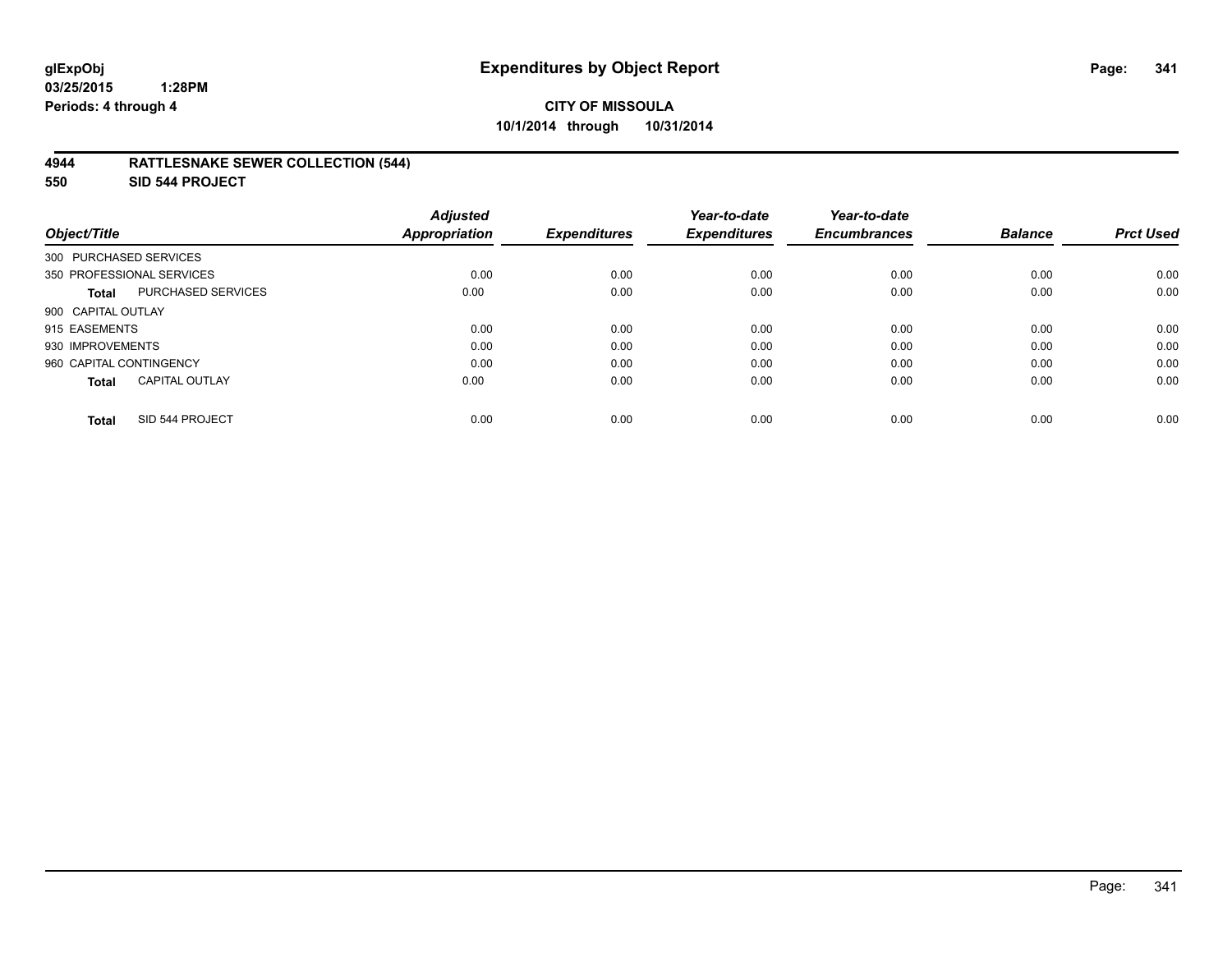#### **4944 RATTLESNAKE SEWER COLLECTION (544)**

**555 LOLO STREET PROJECT**

| Object/Title                               | <b>Adjusted</b><br>Appropriation | <b>Expenditures</b> | Year-to-date<br><b>Expenditures</b> | Year-to-date<br><b>Encumbrances</b> | <b>Balance</b> | <b>Prct Used</b> |
|--------------------------------------------|----------------------------------|---------------------|-------------------------------------|-------------------------------------|----------------|------------------|
| 900 CAPITAL OUTLAY                         |                                  |                     |                                     |                                     |                |                  |
| 930 IMPROVEMENTS                           | 0.00                             | 0.00                | 0.00                                | 0.00                                | 0.00           | 0.00             |
| 960 CAPITAL CONTINGENCY                    | 0.00                             | 0.00                | 0.00                                | 0.00                                | 0.00           | 0.00             |
| <b>CAPITAL OUTLAY</b><br>Total             | 0.00                             | 0.00                | 0.00                                | 0.00                                | 0.00           | 0.00             |
| <b>LOLO STREET PROJECT</b><br><b>Total</b> | 0.00                             | 0.00                | 0.00                                | 0.00                                | 0.00           | 0.00             |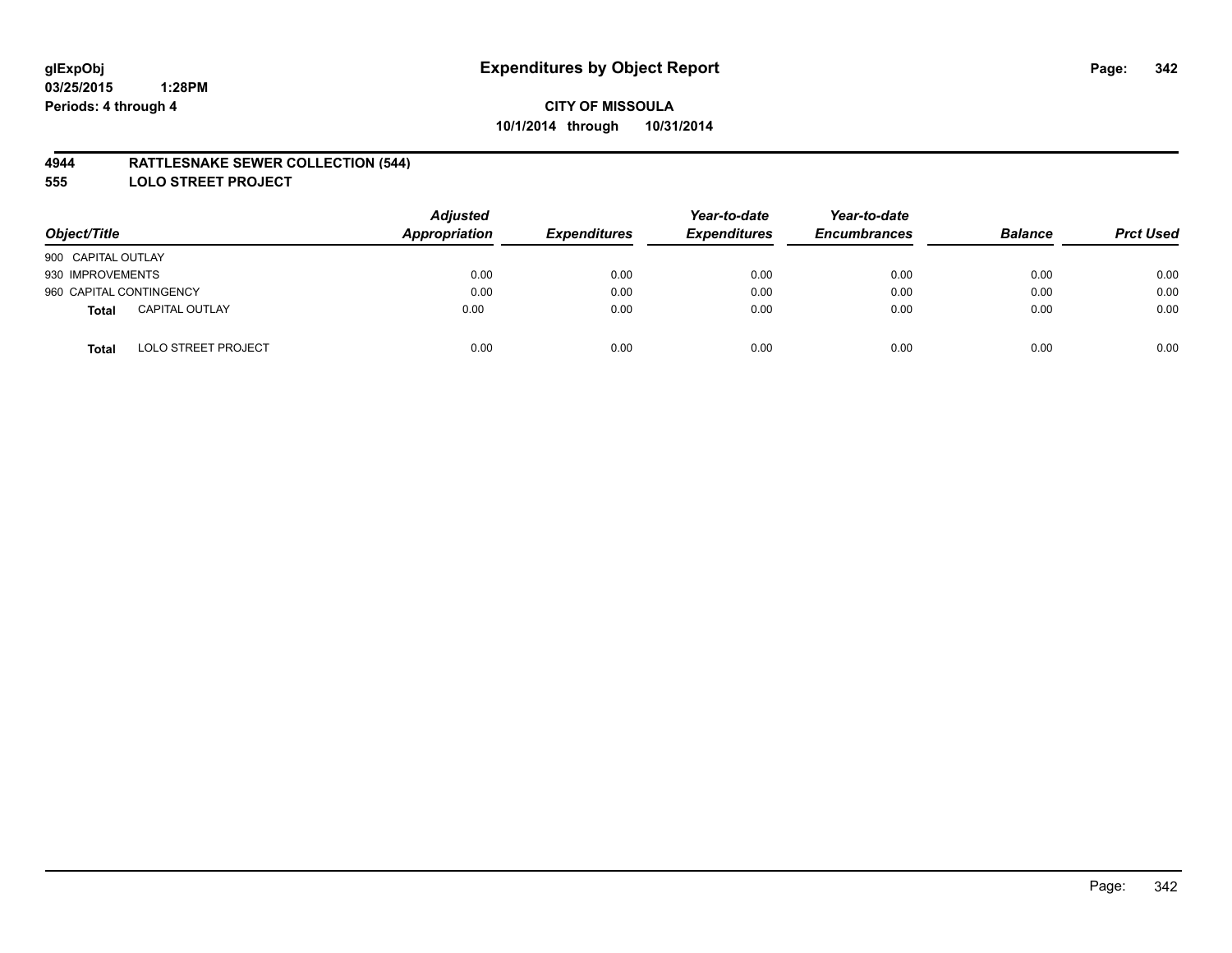**CITY OF MISSOULA 10/1/2014 through 10/31/2014**

## **4944 RATTLESNAKE SEWER COLLECTION (544)**

| Object/Title            |                                  | <b>Adjusted</b><br><b>Appropriation</b> | <b>Expenditures</b> | Year-to-date<br><b>Expenditures</b> | Year-to-date<br><b>Encumbrances</b> | <b>Balance</b> | <b>Prct Used</b> |
|-------------------------|----------------------------------|-----------------------------------------|---------------------|-------------------------------------|-------------------------------------|----------------|------------------|
| 300 PURCHASED SERVICES  |                                  |                                         |                     |                                     |                                     |                |                  |
|                         | 350 PROFESSIONAL SERVICES        | 0.00                                    | 0.00                | 0.00                                | 0.00                                | 0.00           | 0.00             |
| <b>Total</b>            | <b>PURCHASED SERVICES</b>        | 0.00                                    | 0.00                | 0.00                                | 0.00                                | 0.00           | 0.00             |
| 600 DEBT SERVICE        |                                  |                                         |                     |                                     |                                     |                |                  |
| 610 PRINCIPAL           |                                  | 0.00                                    | 0.00                | 0.00                                | 0.00                                | 0.00           | 0.00             |
| <b>Total</b>            | <b>DEBT SERVICE</b>              | 0.00                                    | 0.00                | 0.00                                | 0.00                                | 0.00           | 0.00             |
| 900 CAPITAL OUTLAY      |                                  |                                         |                     |                                     |                                     |                |                  |
| 915 EASEMENTS           |                                  | 0.00                                    | 0.00                | 0.00                                | 0.00                                | 0.00           | 0.00             |
| 930 IMPROVEMENTS        |                                  | 0.00                                    | 0.00                | 0.00                                | 0.00                                | 0.00           | 0.00             |
| 960 CAPITAL CONTINGENCY |                                  | 0.00                                    | 0.00                | 0.00                                | 0.00                                | 0.00           | 0.00             |
| <b>Total</b>            | <b>CAPITAL OUTLAY</b>            | 0.00                                    | 0.00                | 0.00                                | 0.00                                | 0.00           | 0.00             |
| <b>Total</b>            | RATTLESNAKE SEWER COLLECTION (54 | 0.00                                    | 0.00                | 0.00                                | 0.00                                | 0.00           | 0.00             |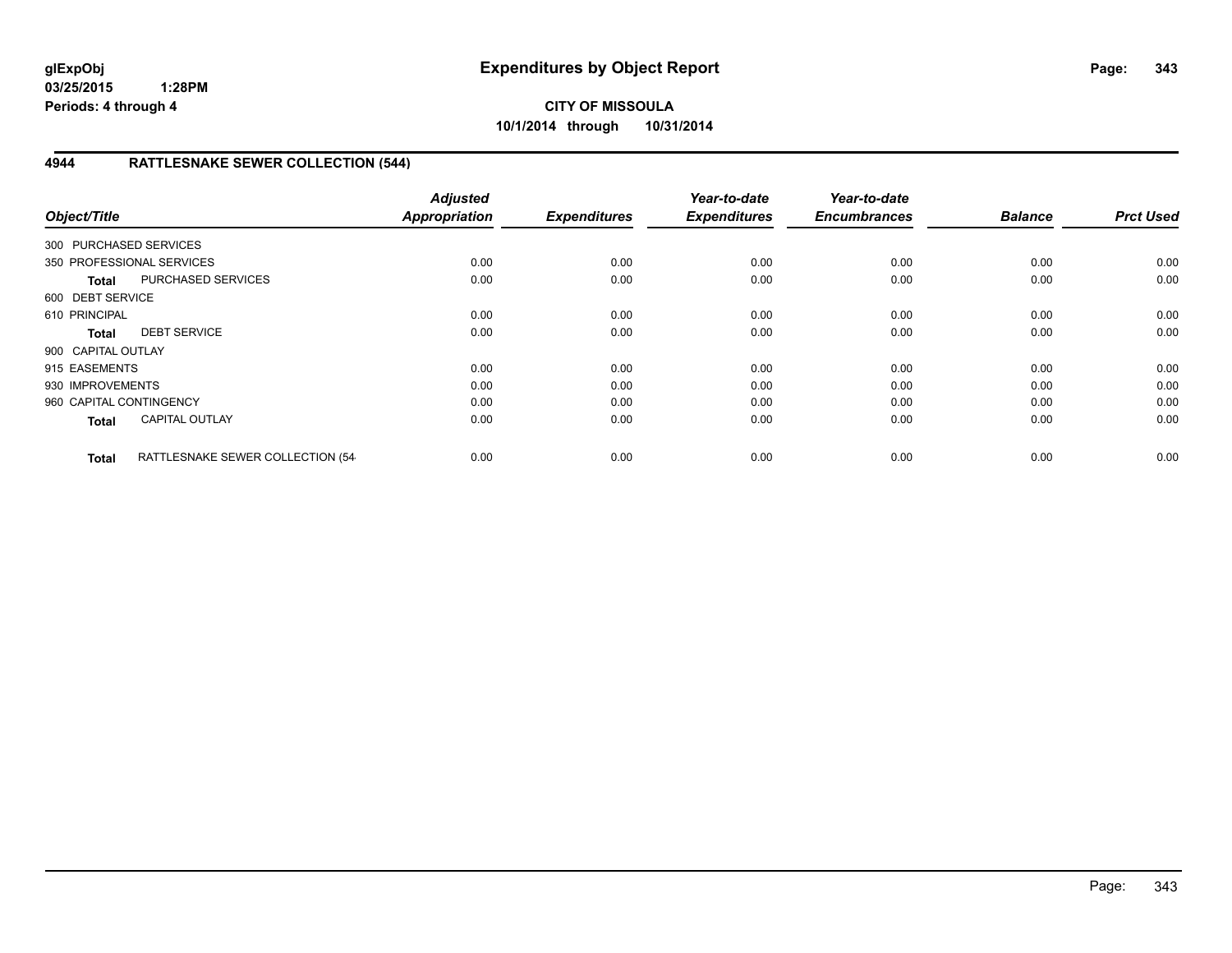#### **4946 PATTEE CREEK DR. TRAFFIC CALMING**

| Object/Title              |                           | <b>Adjusted</b><br><b>Appropriation</b> | <b>Expenditures</b> | Year-to-date<br><b>Expenditures</b> | Year-to-date<br><b>Encumbrances</b> | <b>Balance</b> | <b>Prct Used</b> |
|---------------------------|---------------------------|-----------------------------------------|---------------------|-------------------------------------|-------------------------------------|----------------|------------------|
| 300 PURCHASED SERVICES    |                           |                                         |                     |                                     |                                     |                |                  |
| 350 PROFESSIONAL SERVICES |                           | 0.00                                    | 0.00                | 0.00                                | 0.00                                | 0.00           | 0.00             |
| <b>Total</b>              | <b>PURCHASED SERVICES</b> | 0.00                                    | 0.00                | 0.00                                | 0.00                                | 0.00           | 0.00             |
| 900 CAPITAL OUTLAY        |                           |                                         |                     |                                     |                                     |                |                  |
| 930 IMPROVEMENTS          |                           | 0.00                                    | 0.00                | 0.00                                | 0.00                                | 0.00           | 0.00             |
| <b>Total</b>              | <b>CAPITAL OUTLAY</b>     | 0.00                                    | 0.00                | 0.00                                | 0.00                                | 0.00           | 0.00             |
| <b>Total</b>              | NON-DEPARTMENTAL          | 0.00                                    | 0.00                | 0.00                                | 0.00                                | 0.00           | 0.00             |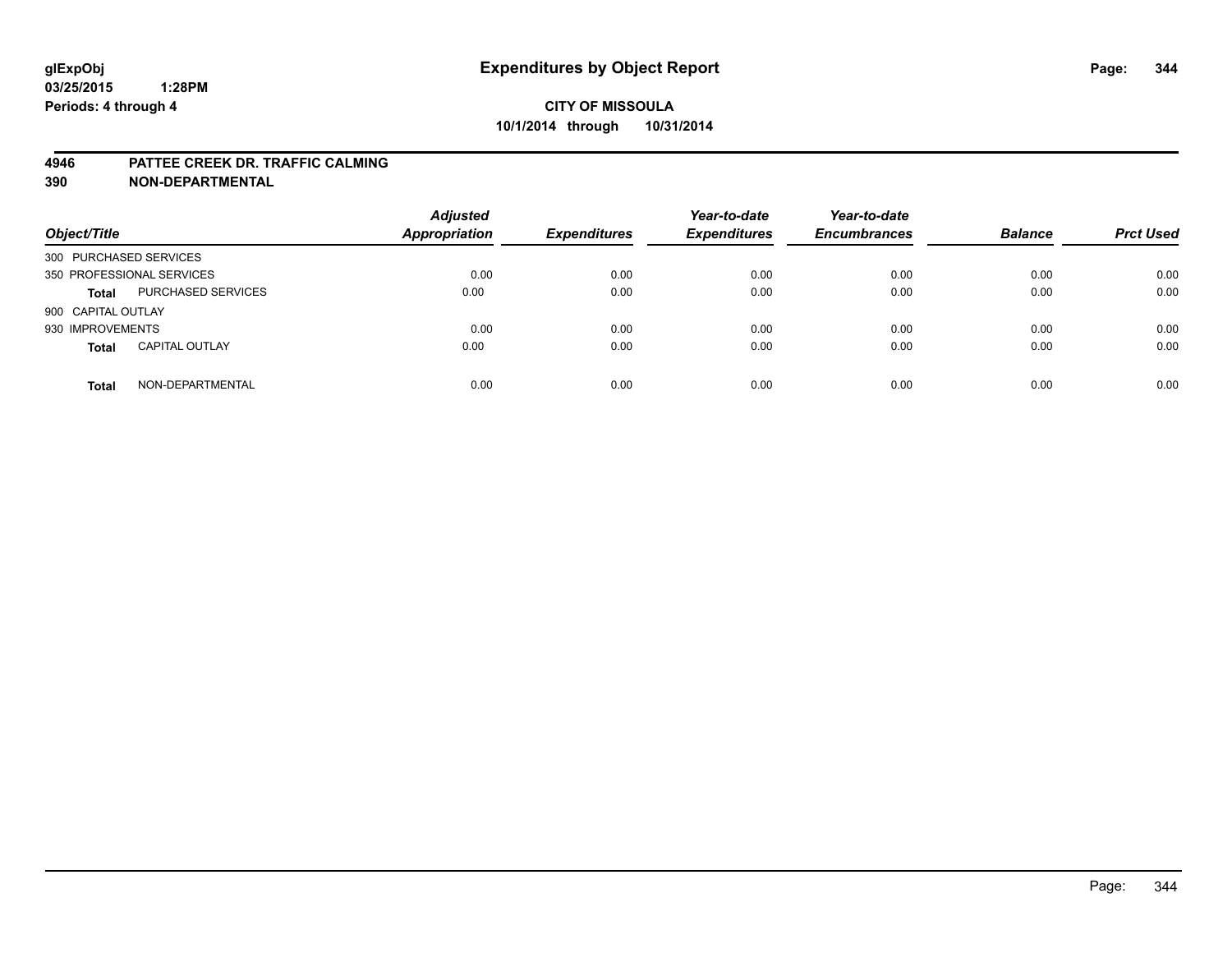**CITY OF MISSOULA 10/1/2014 through 10/31/2014**

## **4946 PATTEE CREEK DR. TRAFFIC CALMING**

| Object/Title              |                                  | <b>Adjusted</b><br><b>Appropriation</b> | <b>Expenditures</b> | Year-to-date<br><b>Expenditures</b> | Year-to-date<br><b>Encumbrances</b> | <b>Balance</b> | <b>Prct Used</b> |
|---------------------------|----------------------------------|-----------------------------------------|---------------------|-------------------------------------|-------------------------------------|----------------|------------------|
| 300 PURCHASED SERVICES    |                                  |                                         |                     |                                     |                                     |                |                  |
| 350 PROFESSIONAL SERVICES |                                  | 0.00                                    | 0.00                | 0.00                                | 0.00                                | 0.00           | 0.00             |
| <b>Total</b>              | PURCHASED SERVICES               | 0.00                                    | 0.00                | 0.00                                | 0.00                                | 0.00           | 0.00             |
| 900 CAPITAL OUTLAY        |                                  |                                         |                     |                                     |                                     |                |                  |
| 930 IMPROVEMENTS          |                                  | 0.00                                    | 0.00                | 0.00                                | 0.00                                | 0.00           | 0.00             |
| <b>Total</b>              | <b>CAPITAL OUTLAY</b>            | 0.00                                    | 0.00                | 0.00                                | 0.00                                | 0.00           | 0.00             |
| <b>Total</b>              | PATTEE CREEK DR. TRAFFIC CALMING | 0.00                                    | 0.00                | 0.00                                | 0.00                                | 0.00           | 0.00             |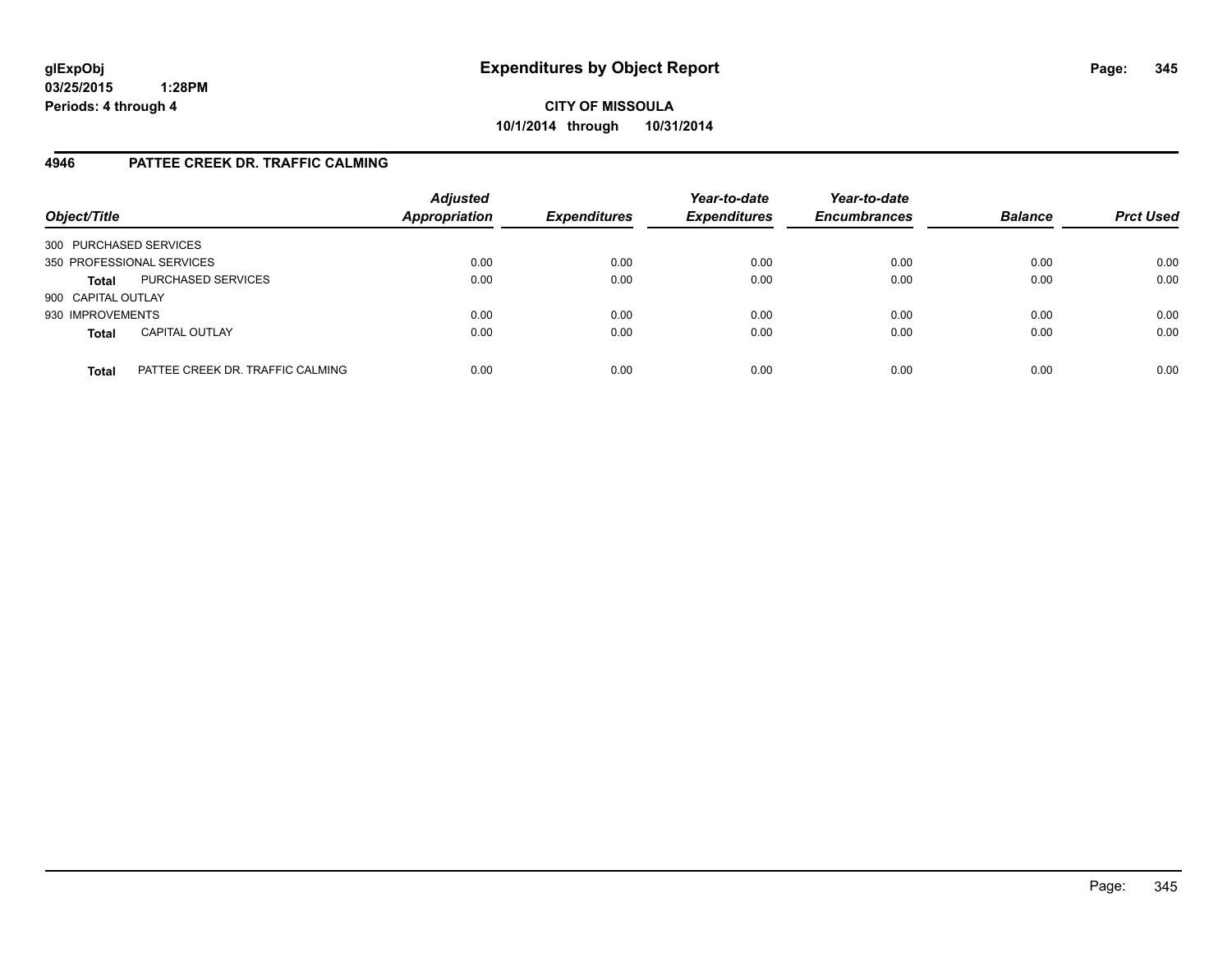#### **4948 STORMWATER OUTFALL RETROFITS**

| Object/Title              |                           | Adjusted<br>Appropriation | <b>Expenditures</b> | Year-to-date<br><b>Expenditures</b> | Year-to-date<br><b>Encumbrances</b> | <b>Balance</b> | <b>Prct Used</b> |
|---------------------------|---------------------------|---------------------------|---------------------|-------------------------------------|-------------------------------------|----------------|------------------|
| 300 PURCHASED SERVICES    |                           |                           |                     |                                     |                                     |                |                  |
| 350 PROFESSIONAL SERVICES |                           | 0.00                      | 0.00                | 0.00                                | 0.00                                | 0.00           | 0.00             |
| <b>Total</b>              | <b>PURCHASED SERVICES</b> | 0.00                      | 0.00                | 0.00                                | 0.00                                | 0.00           | 0.00             |
| <b>Total</b>              | NON-DEPARTMENTAL          | 0.00                      | 0.00                | 0.00                                | 0.00                                | 0.00           | 0.00             |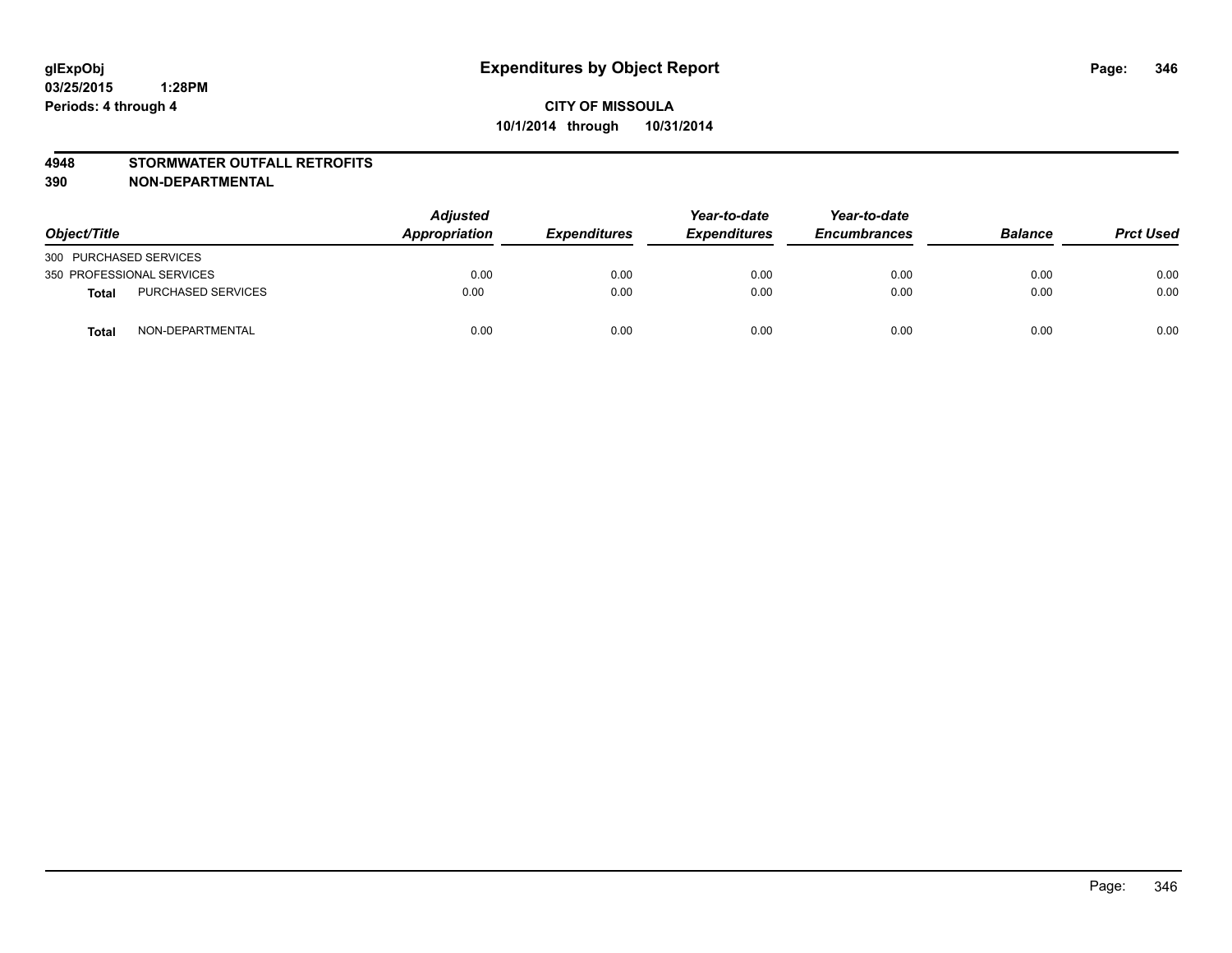**CITY OF MISSOULA 10/1/2014 through 10/31/2014**

## **4948 STORMWATER OUTFALL RETROFITS**

| Object/Title                          | <b>Adjusted</b><br>Appropriation | <b>Expenditures</b> | Year-to-date<br><b>Expenditures</b> | Year-to-date<br><b>Encumbrances</b> | <b>Balance</b> | <b>Prct Used</b> |
|---------------------------------------|----------------------------------|---------------------|-------------------------------------|-------------------------------------|----------------|------------------|
| 300 PURCHASED SERVICES                |                                  |                     |                                     |                                     |                |                  |
| 350 PROFESSIONAL SERVICES             | 0.00                             | 0.00                | 0.00                                | 0.00                                | 0.00           | 0.00             |
| PURCHASED SERVICES<br><b>Total</b>    | 0.00                             | 0.00                | 0.00                                | 0.00                                | 0.00           | 0.00             |
| STORMWATER OUTFALL RETROFITS<br>Total | 0.00                             | 0.00                | 0.00                                | 0.00                                | 0.00           | 0.00             |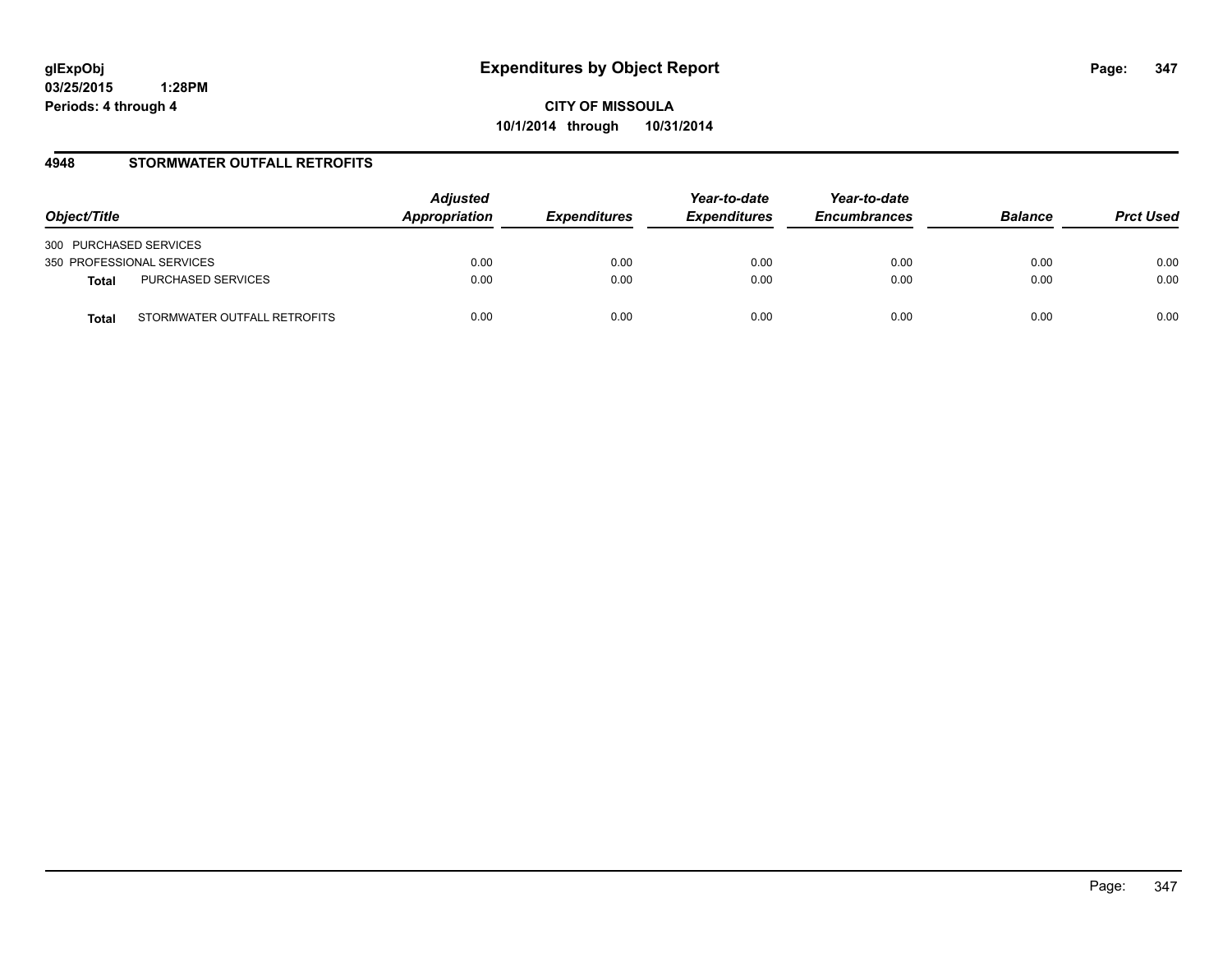#### **4990 ARRA ENHANCEMENTS**

**500 N HIGGINS STREETSCAPE**

| Object/Title       |                       | <b>Adjusted</b><br>Appropriation | <b>Expenditures</b> | Year-to-date<br><b>Expenditures</b> | Year-to-date<br><b>Encumbrances</b> | <b>Balance</b> | <b>Prct Used</b> |
|--------------------|-----------------------|----------------------------------|---------------------|-------------------------------------|-------------------------------------|----------------|------------------|
| 900 CAPITAL OUTLAY |                       |                                  |                     |                                     |                                     |                |                  |
| 930 IMPROVEMENTS   |                       | 0.00                             | 0.00                | 0.00                                | 0.00                                | 0.00           | 0.00             |
| Total              | <b>CAPITAL OUTLAY</b> | 0.00                             | 0.00                | 0.00                                | 0.00                                | 0.00           | 0.00             |
| <b>Total</b>       | N HIGGINS STREETSCAPE | 0.00                             | 0.00                | 0.00                                | 0.00                                | 0.00           | 0.00             |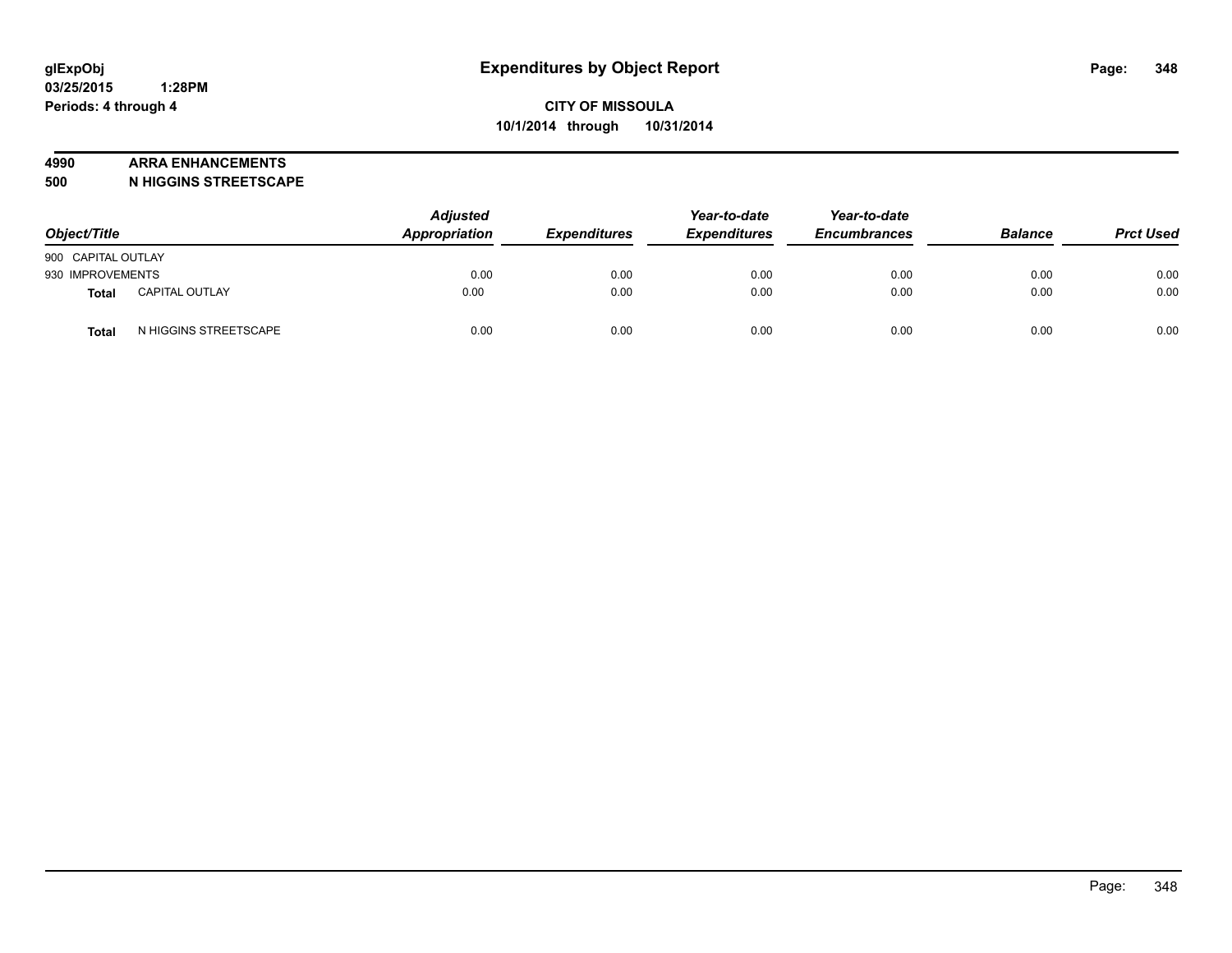# **CITY OF MISSOULA 10/1/2014 through 10/31/2014**

**4990 ARRA ENHANCEMENTS**

**510 CURB RAMPS**

| Object/Title       |                       | <b>Adjusted</b><br>Appropriation | <b>Expenditures</b> | Year-to-date<br><b>Expenditures</b> | Year-to-date<br><b>Encumbrances</b> | <b>Balance</b> | <b>Prct Used</b> |
|--------------------|-----------------------|----------------------------------|---------------------|-------------------------------------|-------------------------------------|----------------|------------------|
| 900 CAPITAL OUTLAY |                       |                                  |                     |                                     |                                     |                |                  |
| 930 IMPROVEMENTS   |                       | 0.00                             | 0.00                | 0.00                                | 0.00                                | 0.00           | 0.00             |
| <b>Total</b>       | <b>CAPITAL OUTLAY</b> | 0.00                             | 0.00                | 0.00                                | 0.00                                | 0.00           | 0.00             |
| Total              | <b>CURB RAMPS</b>     | 0.00                             | 0.00                | 0.00                                | 0.00                                | 0.00           | 0.00             |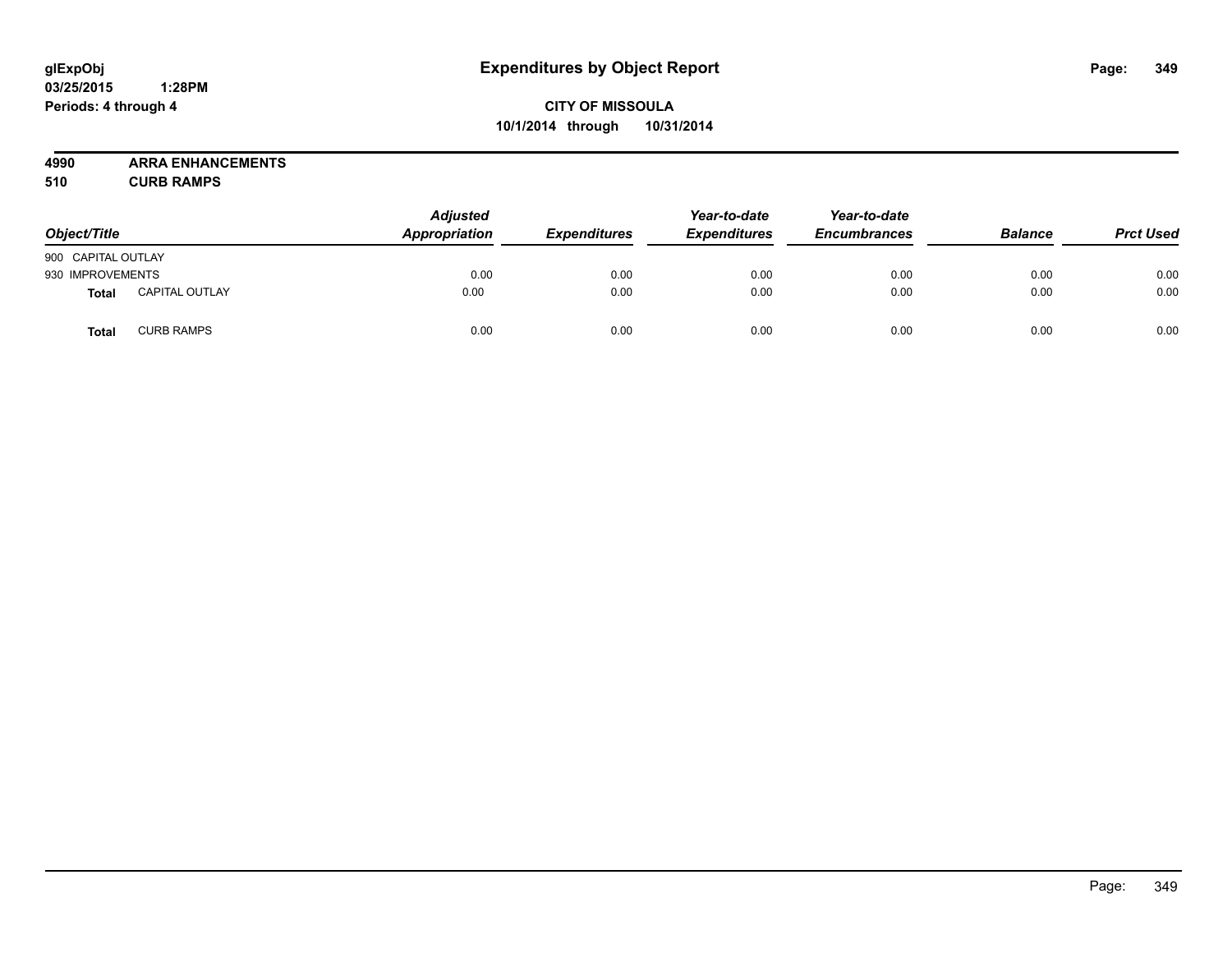#### **4990 ARRA ENHANCEMENTS**

**515 RSNAKE GATEWAY GREENOUGH DRIVE**

| Object/Title                                   | <b>Adjusted</b><br><b>Appropriation</b> | <b>Expenditures</b> | Year-to-date<br><b>Expenditures</b> | Year-to-date<br><b>Encumbrances</b> | <b>Balance</b> | <b>Prct Used</b> |
|------------------------------------------------|-----------------------------------------|---------------------|-------------------------------------|-------------------------------------|----------------|------------------|
| 900 CAPITAL OUTLAY                             |                                         |                     |                                     |                                     |                |                  |
| 930 IMPROVEMENTS                               | 0.00                                    | 0.00                | 0.00                                | 0.00                                | 0.00           | 0.00             |
| <b>CAPITAL OUTLAY</b><br>Total                 | 0.00                                    | 0.00                | 0.00                                | 0.00                                | 0.00           | 0.00             |
| RSNAKE GATEWAY GREENOUGH DRIVE<br><b>Total</b> | 0.00                                    | 0.00                | 0.00                                | 0.00                                | 0.00           | 0.00             |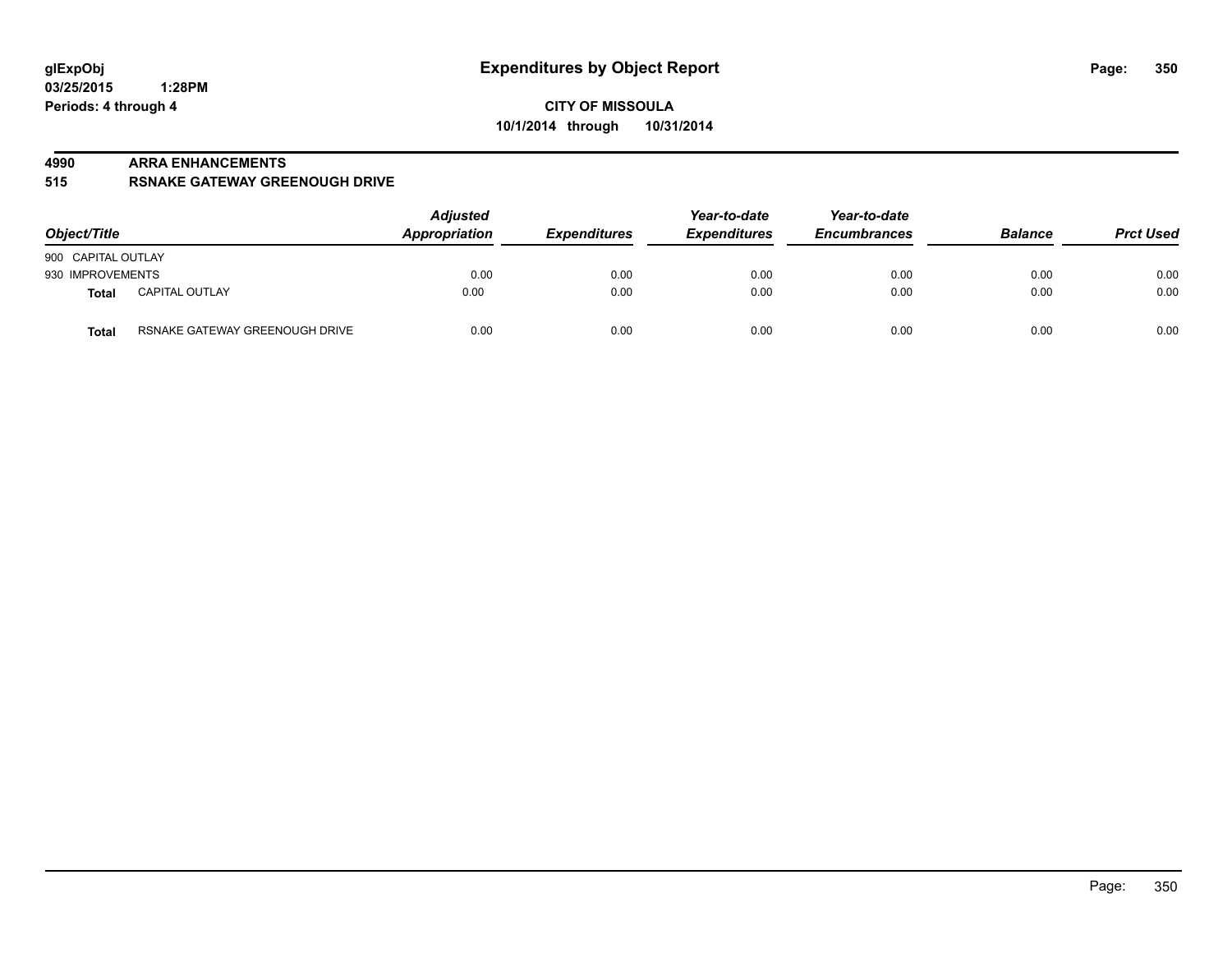**CITY OF MISSOULA 10/1/2014 through 10/31/2014**

#### **4990 ARRA ENHANCEMENTS**

| Object/Title       |                       | <b>Adjusted</b><br>Appropriation | <b>Expenditures</b> | Year-to-date<br><b>Expenditures</b> | Year-to-date<br><b>Encumbrances</b> | <b>Balance</b> | <b>Prct Used</b> |
|--------------------|-----------------------|----------------------------------|---------------------|-------------------------------------|-------------------------------------|----------------|------------------|
| 900 CAPITAL OUTLAY |                       |                                  |                     |                                     |                                     |                |                  |
| 930 IMPROVEMENTS   |                       | 0.00                             | 0.00                | 0.00                                | 0.00                                | 0.00           | 0.00             |
| Total              | <b>CAPITAL OUTLAY</b> | 0.00                             | 0.00                | 0.00                                | 0.00                                | 0.00           | 0.00             |
| Total              | ARRA ENHANCEMENTS     | 0.00                             | 0.00                | 0.00                                | 0.00                                | 0.00           | 0.00             |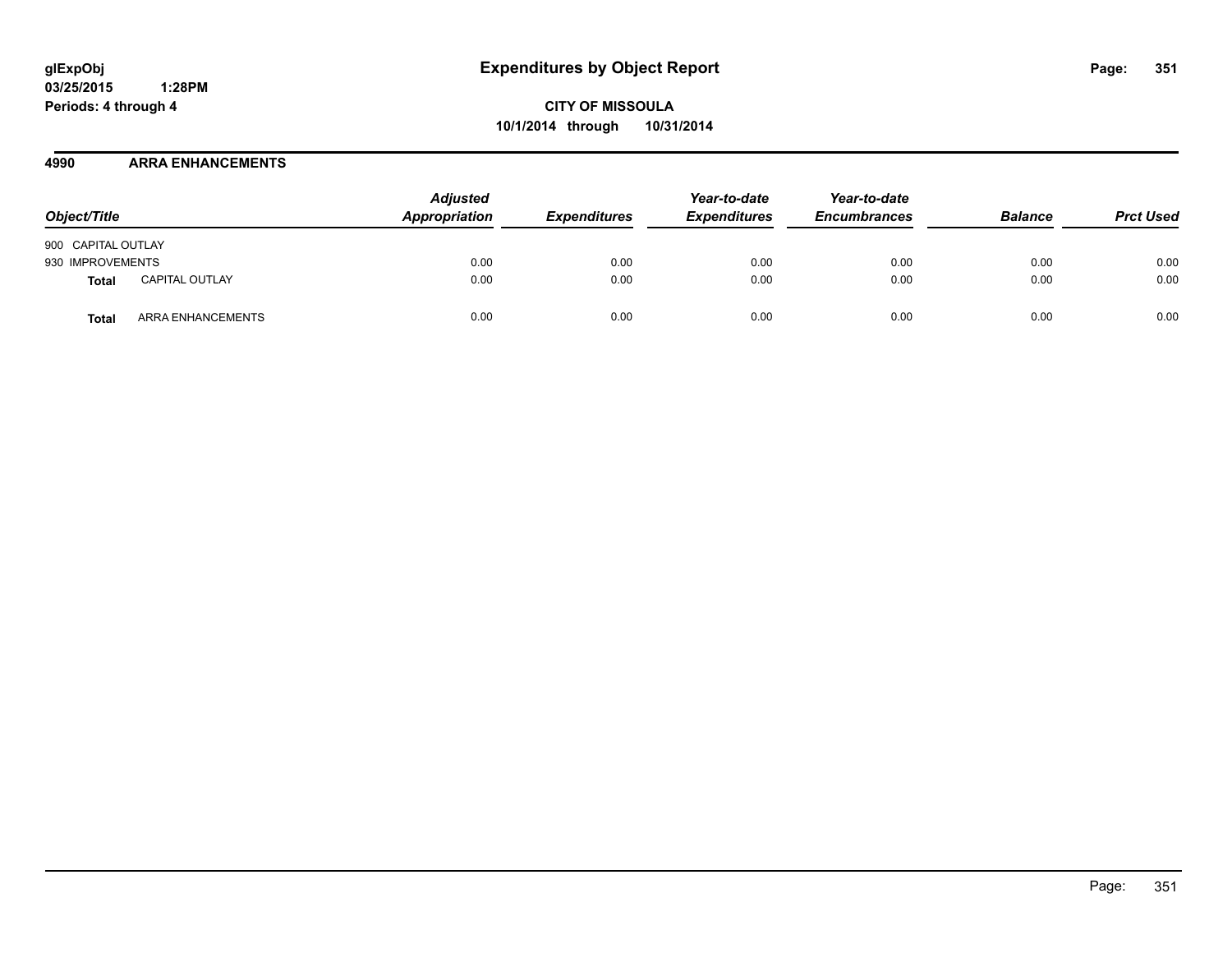#### **4991 ARRA HB645**

**500 N HIGGINS STREETSCAPE**

| Object/Title       |                       | <b>Adjusted</b><br>Appropriation | <b>Expenditures</b> | Year-to-date<br><b>Expenditures</b> | Year-to-date<br><b>Encumbrances</b> | <b>Balance</b> | <b>Prct Used</b> |
|--------------------|-----------------------|----------------------------------|---------------------|-------------------------------------|-------------------------------------|----------------|------------------|
| 900 CAPITAL OUTLAY |                       |                                  |                     |                                     |                                     |                |                  |
| 930 IMPROVEMENTS   |                       | 0.00                             | 0.00                | 0.00                                | 0.00                                | 0.00           | 0.00             |
| Total              | <b>CAPITAL OUTLAY</b> | 0.00                             | 0.00                | 0.00                                | 0.00                                | 0.00           | 0.00             |
| <b>Total</b>       | N HIGGINS STREETSCAPE | 0.00                             | 0.00                | 0.00                                | 0.00                                | 0.00           | 0.00             |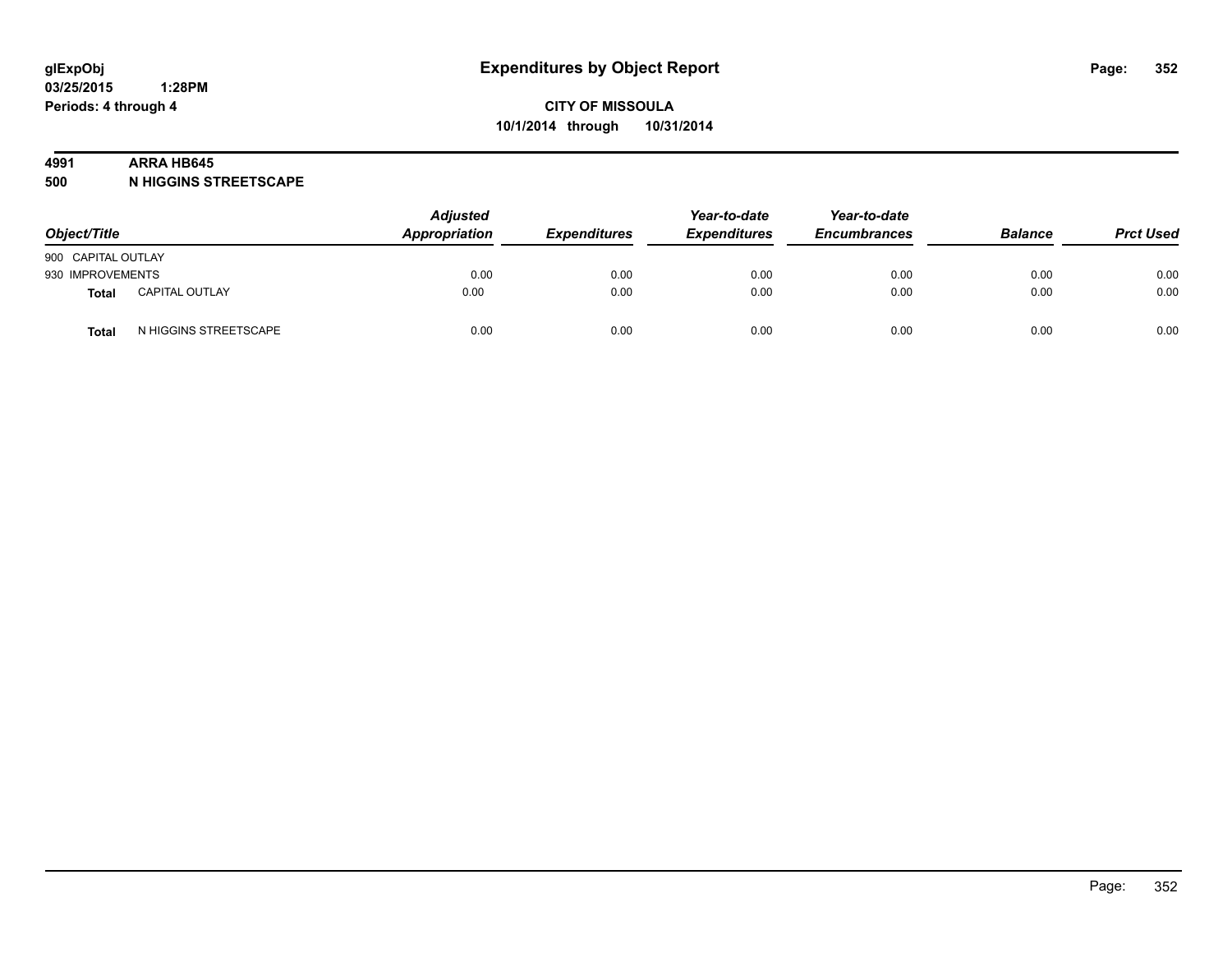# **4991 ARRA HB645**

**520 N HIGGINS PAVING**

| Object/Title       |                       | <b>Adjusted</b><br>Appropriation | <b>Expenditures</b> | Year-to-date<br><b>Expenditures</b> | Year-to-date<br><b>Encumbrances</b> | <b>Balance</b> | <b>Prct Used</b> |
|--------------------|-----------------------|----------------------------------|---------------------|-------------------------------------|-------------------------------------|----------------|------------------|
| 900 CAPITAL OUTLAY |                       |                                  |                     |                                     |                                     |                |                  |
| 930 IMPROVEMENTS   |                       | 0.00                             | 0.00                | 0.00                                | 0.00                                | 0.00           | 0.00             |
| <b>Total</b>       | <b>CAPITAL OUTLAY</b> | 0.00                             | 0.00                | 0.00                                | 0.00                                | 0.00           | 0.00             |
| Total              | N HIGGINS PAVING      | 0.00                             | 0.00                | 0.00                                | 0.00                                | 0.00           | 0.00             |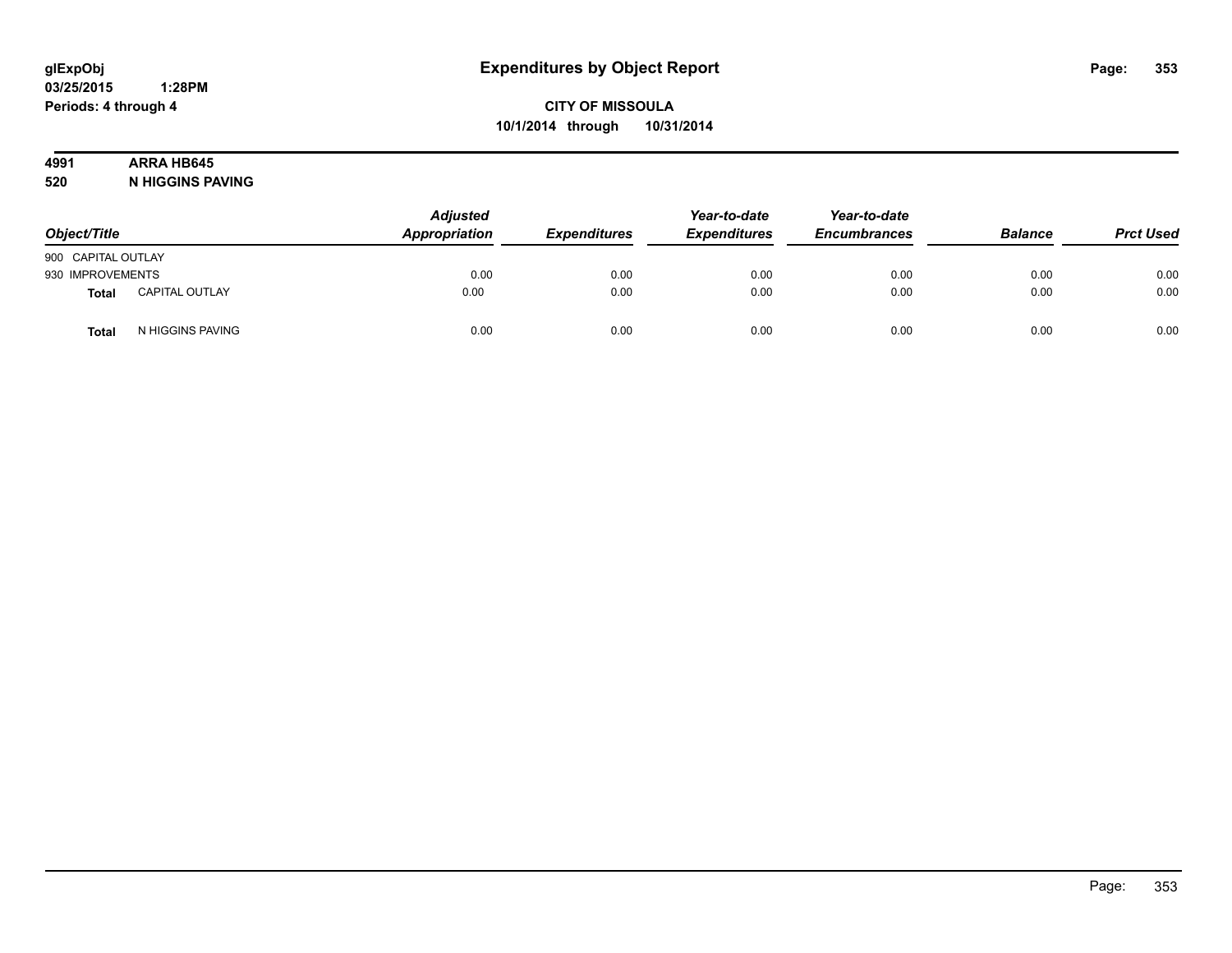**CITY OF MISSOULA 10/1/2014 through 10/31/2014**

#### **4991 ARRA HB645**

**525 BROOKS ST CURB & SW IMPROVEMENTS**

| Object/Title       |                                 | <b>Adjusted</b><br>Appropriation | <b>Expenditures</b> | Year-to-date<br><b>Expenditures</b> | Year-to-date<br><b>Encumbrances</b> | <b>Balance</b> | <b>Prct Used</b> |
|--------------------|---------------------------------|----------------------------------|---------------------|-------------------------------------|-------------------------------------|----------------|------------------|
| 900 CAPITAL OUTLAY |                                 |                                  |                     |                                     |                                     |                |                  |
| 930 IMPROVEMENTS   |                                 | 0.00                             | 0.00                | 0.00                                | 0.00                                | 0.00           | 0.00             |
| <b>Total</b>       | <b>CAPITAL OUTLAY</b>           | 0.00                             | 0.00                | 0.00                                | 0.00                                | 0.00           | 0.00             |
| <b>Total</b>       | BROOKS ST CURB & SW IMPROVEMENT | 0.00                             | 0.00                | 0.00                                | 0.00                                | 0.00           | 0.00             |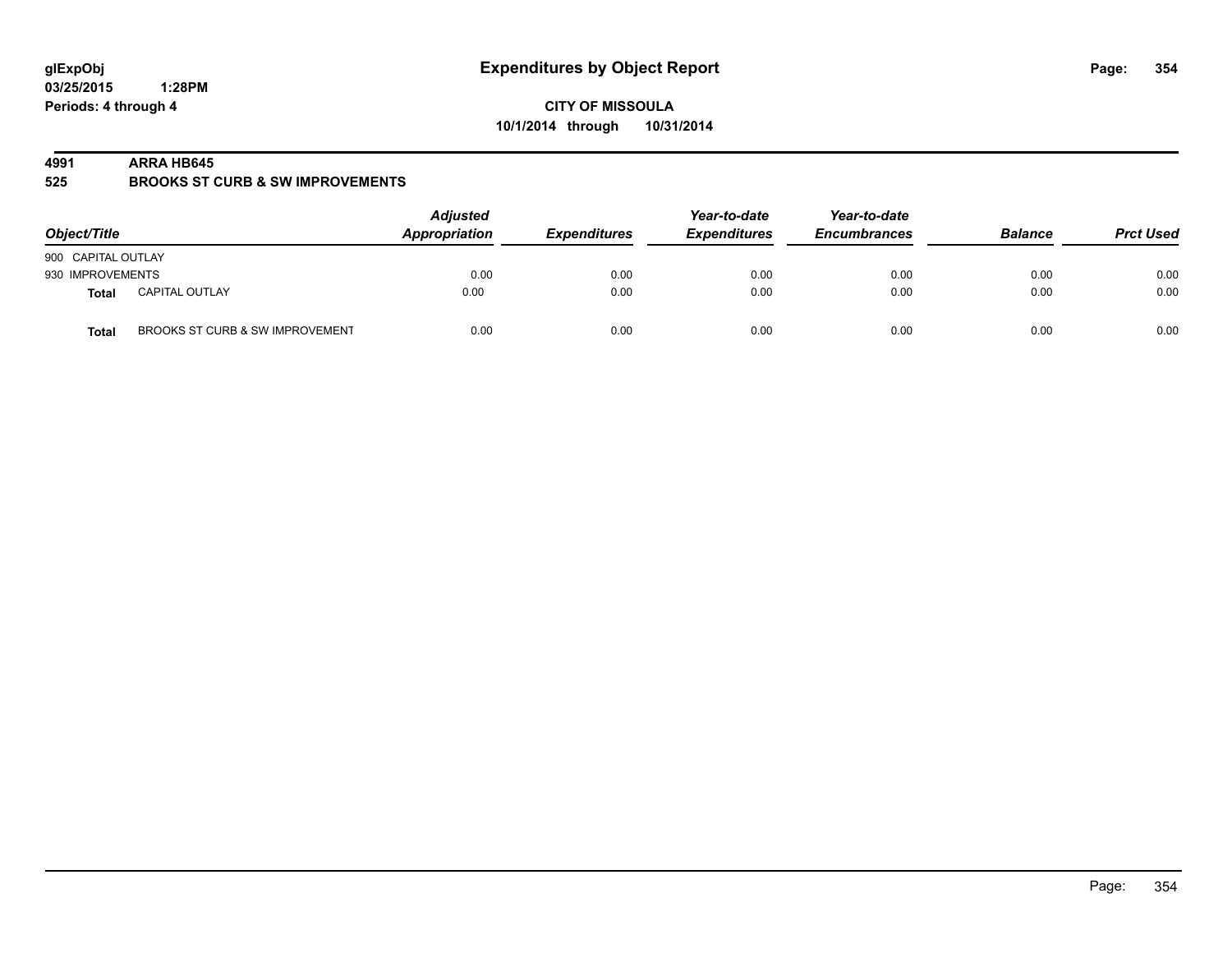# **4991 ARRA HB645**

**530 CURB RAMPS**

| Object/Title          |                            | <b>Adjusted</b><br><b>Appropriation</b> | <b>Expenditures</b> | Year-to-date<br><b>Expenditures</b> | Year-to-date<br><b>Encumbrances</b> | <b>Balance</b> | <b>Prct Used</b> |
|-----------------------|----------------------------|-----------------------------------------|---------------------|-------------------------------------|-------------------------------------|----------------|------------------|
|                       |                            |                                         |                     |                                     |                                     |                |                  |
| 100 PERSONAL SERVICES |                            |                                         |                     |                                     |                                     |                |                  |
|                       | 140 EMPLOYER CONTRIBUTIONS | 0.00                                    | 0.00                | 0.00                                | 0.00                                | 0.00           | 0.00             |
| <b>Total</b>          | PERSONAL SERVICES          | 0.00                                    | 0.00                | 0.00                                | 0.00                                | 0.00           | 0.00             |
| 900 CAPITAL OUTLAY    |                            |                                         |                     |                                     |                                     |                |                  |
| 930 IMPROVEMENTS      |                            | 0.00                                    | 0.00                | 0.00                                | 0.00                                | 0.00           | 0.00             |
| <b>Total</b>          | <b>CAPITAL OUTLAY</b>      | 0.00                                    | 0.00                | 0.00                                | 0.00                                | 0.00           | 0.00             |
| <b>Total</b>          | <b>CURB RAMPS</b>          | 0.00                                    | 0.00                | 0.00                                | 0.00                                | 0.00           | 0.00             |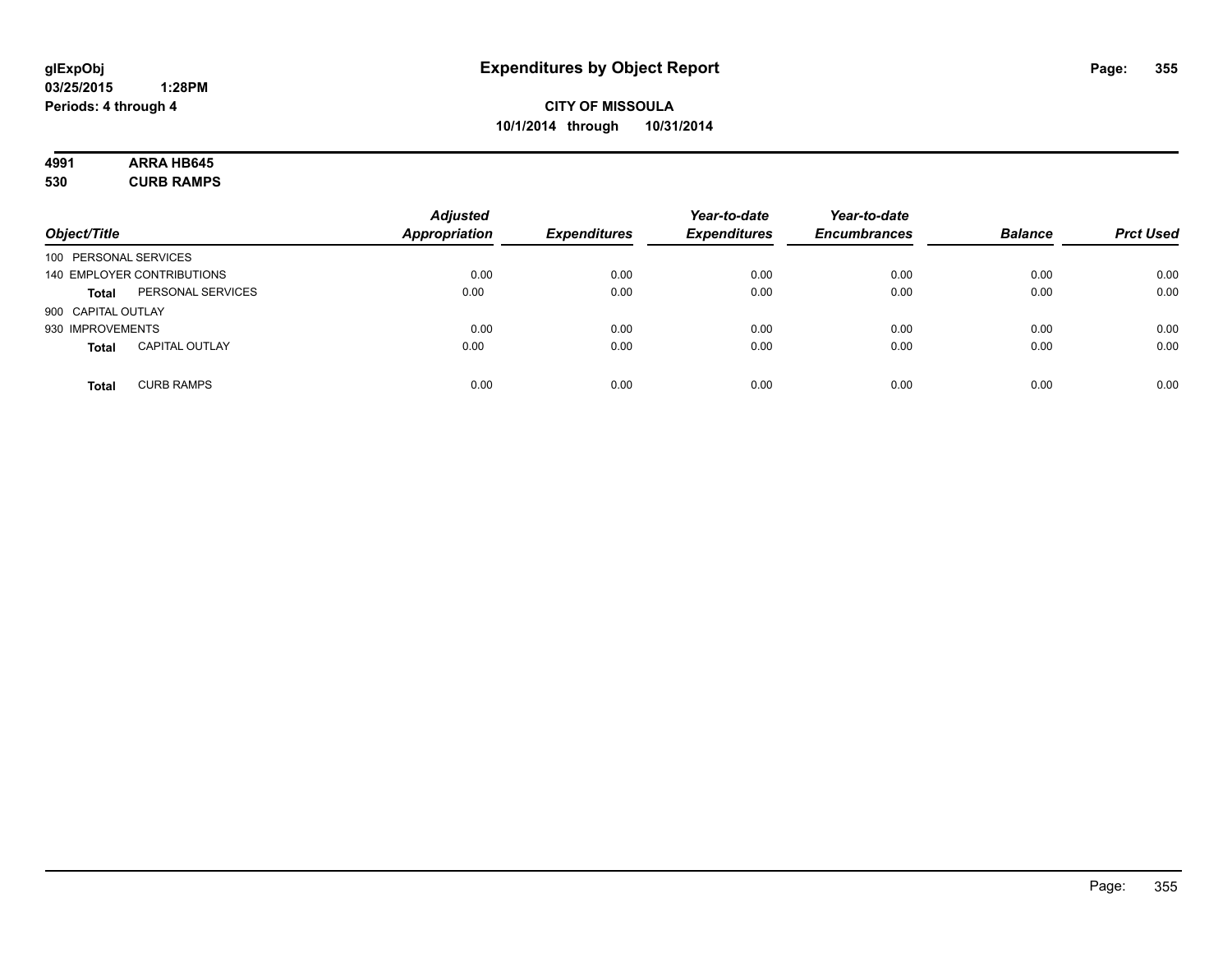# **CITY OF MISSOULA 10/1/2014 through 10/31/2014**

#### **4991 ARRA HB645**

**535 PARKS PLAYGROUND INSTALLS**

|                          |                            | <b>Adjusted</b>      |                     | Year-to-date        | Year-to-date        |                |                  |
|--------------------------|----------------------------|----------------------|---------------------|---------------------|---------------------|----------------|------------------|
| Object/Title             |                            | <b>Appropriation</b> | <b>Expenditures</b> | <b>Expenditures</b> | <b>Encumbrances</b> | <b>Balance</b> | <b>Prct Used</b> |
| 100 PERSONAL SERVICES    |                            |                      |                     |                     |                     |                |                  |
| 110 SALARIES AND WAGES   |                            | 0.00                 | 0.00                | 0.00                | 0.00                | 0.00           | 0.00             |
| 120 OVERTIME/TERMINATION |                            | 0.00                 | 0.00                | 0.00                | 0.00                | 0.00           | 0.00             |
|                          | 140 EMPLOYER CONTRIBUTIONS | 0.00                 | 0.00                | 0.00                | 0.00                | 0.00           | 0.00             |
| Total                    | PERSONAL SERVICES          | 0.00                 | 0.00                | 0.00                | 0.00                | 0.00           | 0.00             |
| 900 CAPITAL OUTLAY       |                            |                      |                     |                     |                     |                |                  |
| 930 IMPROVEMENTS         |                            | 0.00                 | 0.00                | 0.00                | 0.00                | 0.00           | 0.00             |
| <b>Total</b>             | <b>CAPITAL OUTLAY</b>      | 0.00                 | 0.00                | 0.00                | 0.00                | 0.00           | 0.00             |
|                          |                            |                      |                     |                     |                     |                |                  |
| <b>Total</b>             | PARKS PLAYGROUND INSTALLS  | 0.00                 | 0.00                | 0.00                | 0.00                | 0.00           | 0.00             |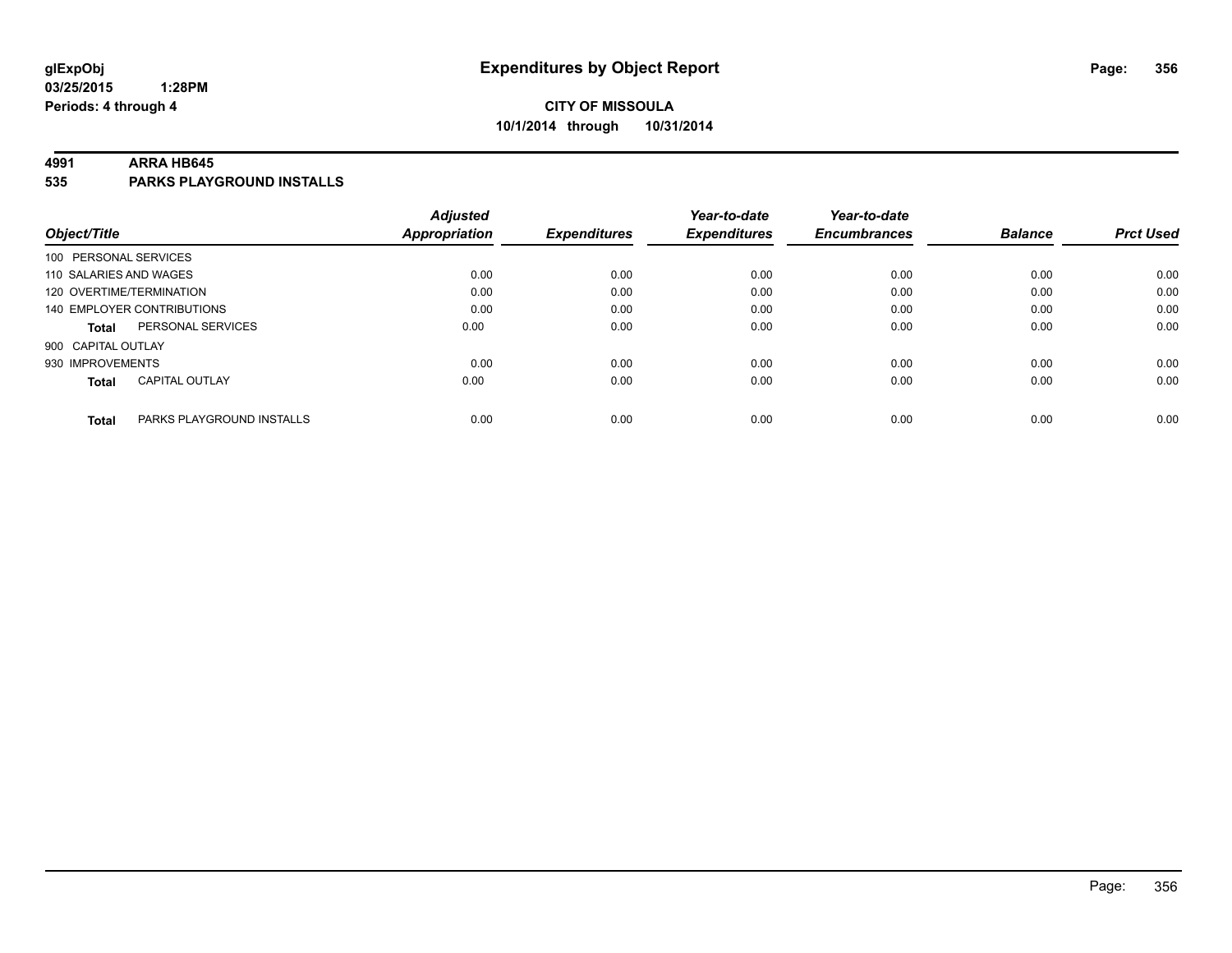#### **4991 ARRA HB645**

**540 GREENOUGH PARK BRIDGE**

|                          |                              | <b>Adjusted</b>      |                     | Year-to-date        | Year-to-date        |                |                  |
|--------------------------|------------------------------|----------------------|---------------------|---------------------|---------------------|----------------|------------------|
| Object/Title             |                              | <b>Appropriation</b> | <b>Expenditures</b> | <b>Expenditures</b> | <b>Encumbrances</b> | <b>Balance</b> | <b>Prct Used</b> |
| 100 PERSONAL SERVICES    |                              |                      |                     |                     |                     |                |                  |
| 120 OVERTIME/TERMINATION |                              | 0.00                 | 0.00                | 0.00                | 0.00                | 0.00           | 0.00             |
|                          | 140 EMPLOYER CONTRIBUTIONS   | 0.00                 | 0.00                | 0.00                | 0.00                | 0.00           | 0.00             |
| <b>Total</b>             | PERSONAL SERVICES            | 0.00                 | 0.00                | 0.00                | 0.00                | 0.00           | 0.00             |
| 900 CAPITAL OUTLAY       |                              |                      |                     |                     |                     |                |                  |
| 930 IMPROVEMENTS         |                              | 0.00                 | 0.00                | 0.00                | 0.00                | 0.00           | 0.00             |
| <b>Total</b>             | <b>CAPITAL OUTLAY</b>        | 0.00                 | 0.00                | 0.00                | 0.00                | 0.00           | 0.00             |
| <b>Total</b>             | <b>GREENOUGH PARK BRIDGE</b> | 0.00                 | 0.00                | 0.00                | 0.00                | 0.00           | 0.00             |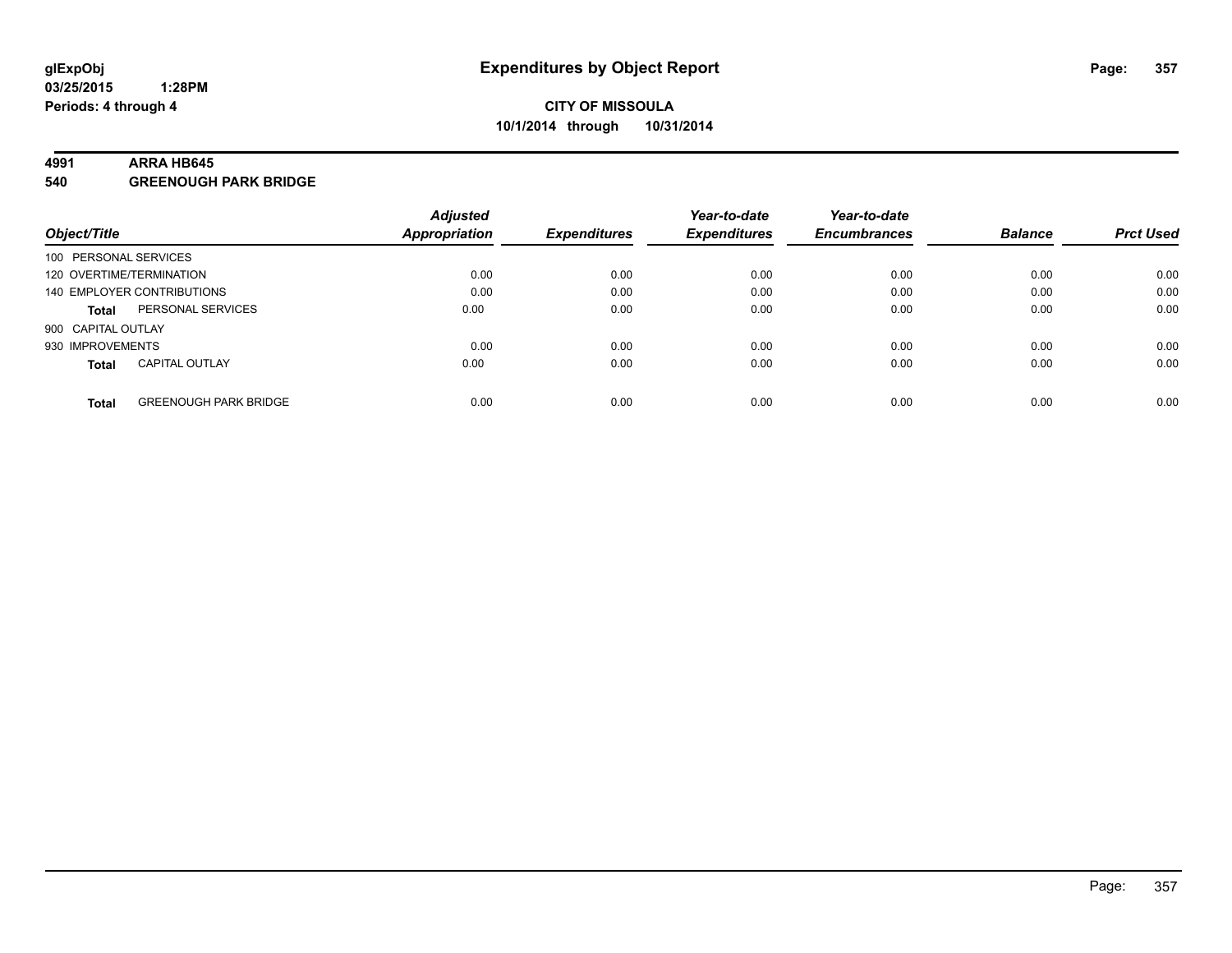**4991 ARRA HB645**

| Object/Title                          | <b>Adjusted</b><br><b>Appropriation</b> | <b>Expenditures</b> | Year-to-date<br><b>Expenditures</b> | Year-to-date<br><b>Encumbrances</b> | <b>Balance</b> | <b>Prct Used</b> |
|---------------------------------------|-----------------------------------------|---------------------|-------------------------------------|-------------------------------------|----------------|------------------|
| 100 PERSONAL SERVICES                 |                                         |                     |                                     |                                     |                |                  |
| 110 SALARIES AND WAGES                | 0.00                                    | 0.00                | 0.00                                | 0.00                                | 0.00           | 0.00             |
| 120 OVERTIME/TERMINATION              | 0.00                                    | 0.00                | 0.00                                | 0.00                                | 0.00           | 0.00             |
| 140 EMPLOYER CONTRIBUTIONS            | 0.00                                    | 0.00                | 0.00                                | 0.00                                | 0.00           | 0.00             |
| PERSONAL SERVICES<br><b>Total</b>     | 0.00                                    | 0.00                | 0.00                                | 0.00                                | 0.00           | 0.00             |
| 900 CAPITAL OUTLAY                    |                                         |                     |                                     |                                     |                |                  |
| 930 IMPROVEMENTS                      | 0.00                                    | 0.00                | 0.00                                | 0.00                                | 0.00           | 0.00             |
| <b>CAPITAL OUTLAY</b><br><b>Total</b> | 0.00                                    | 0.00                | 0.00                                | 0.00                                | 0.00           | 0.00             |
| ARRA HB645<br>Total                   | 0.00                                    | 0.00                | 0.00                                | 0.00                                | 0.00           | 0.00             |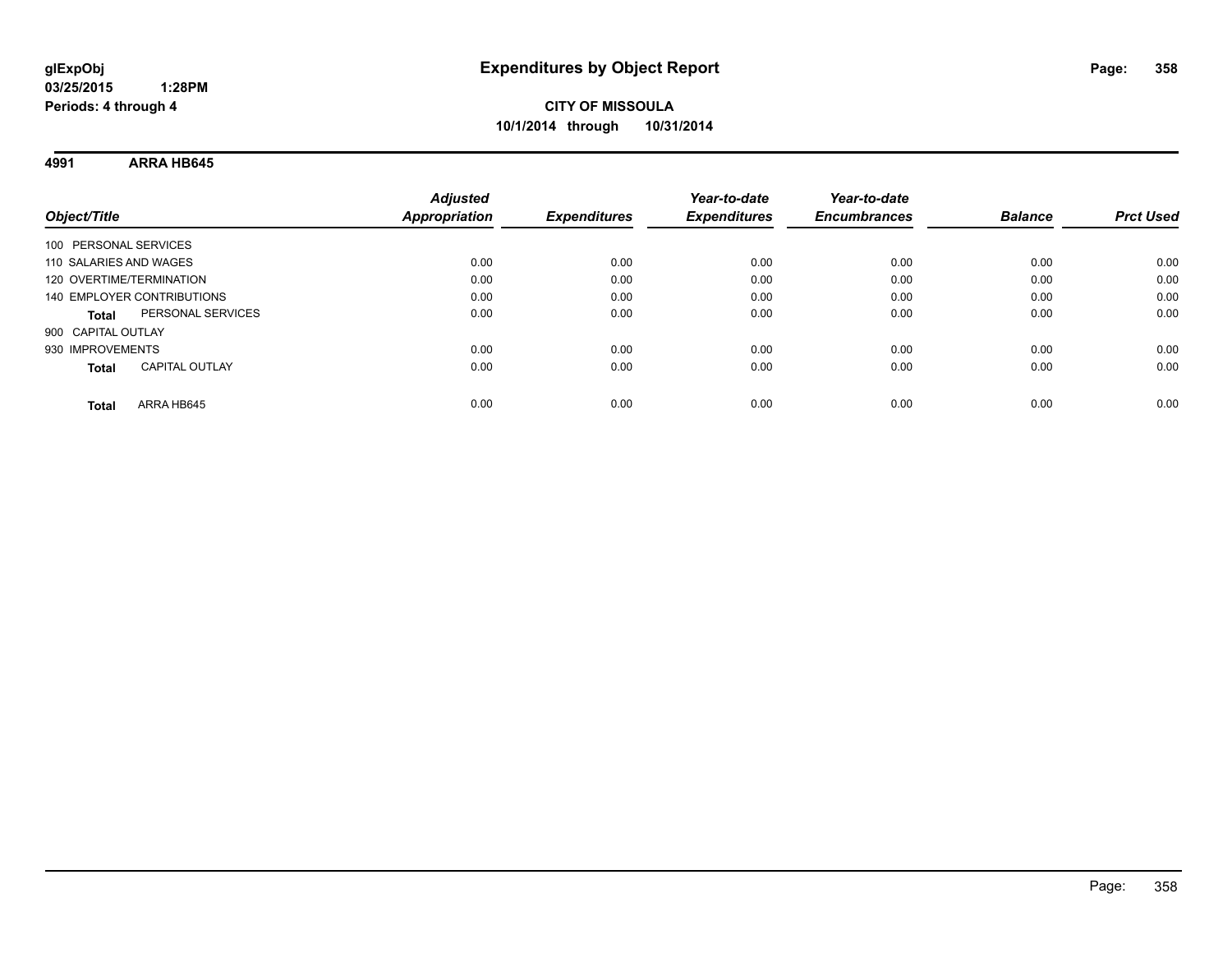**4992 WFL MILLER CREEK ROAD**

| Object/Title       |                       | <b>Adjusted</b><br>Appropriation | <b>Expenditures</b> | Year-to-date<br><b>Expenditures</b> | Year-to-date<br><b>Encumbrances</b> | <b>Balance</b> | <b>Prct Used</b> |
|--------------------|-----------------------|----------------------------------|---------------------|-------------------------------------|-------------------------------------|----------------|------------------|
| 900 CAPITAL OUTLAY |                       |                                  |                     |                                     |                                     |                |                  |
| 930 IMPROVEMENTS   |                       | 0.00                             | 0.00                | 0.00                                | 0.00                                | 0.00           | 0.00             |
| <b>Total</b>       | <b>CAPITAL OUTLAY</b> | 0.00                             | 0.00                | 0.00                                | 0.00                                | 0.00           | 0.00             |
| <b>Total</b>       | NON-DEPARTMENTAL      | 0.00                             | 0.00                | 0.00                                | 0.00                                | 0.00           | 0.00             |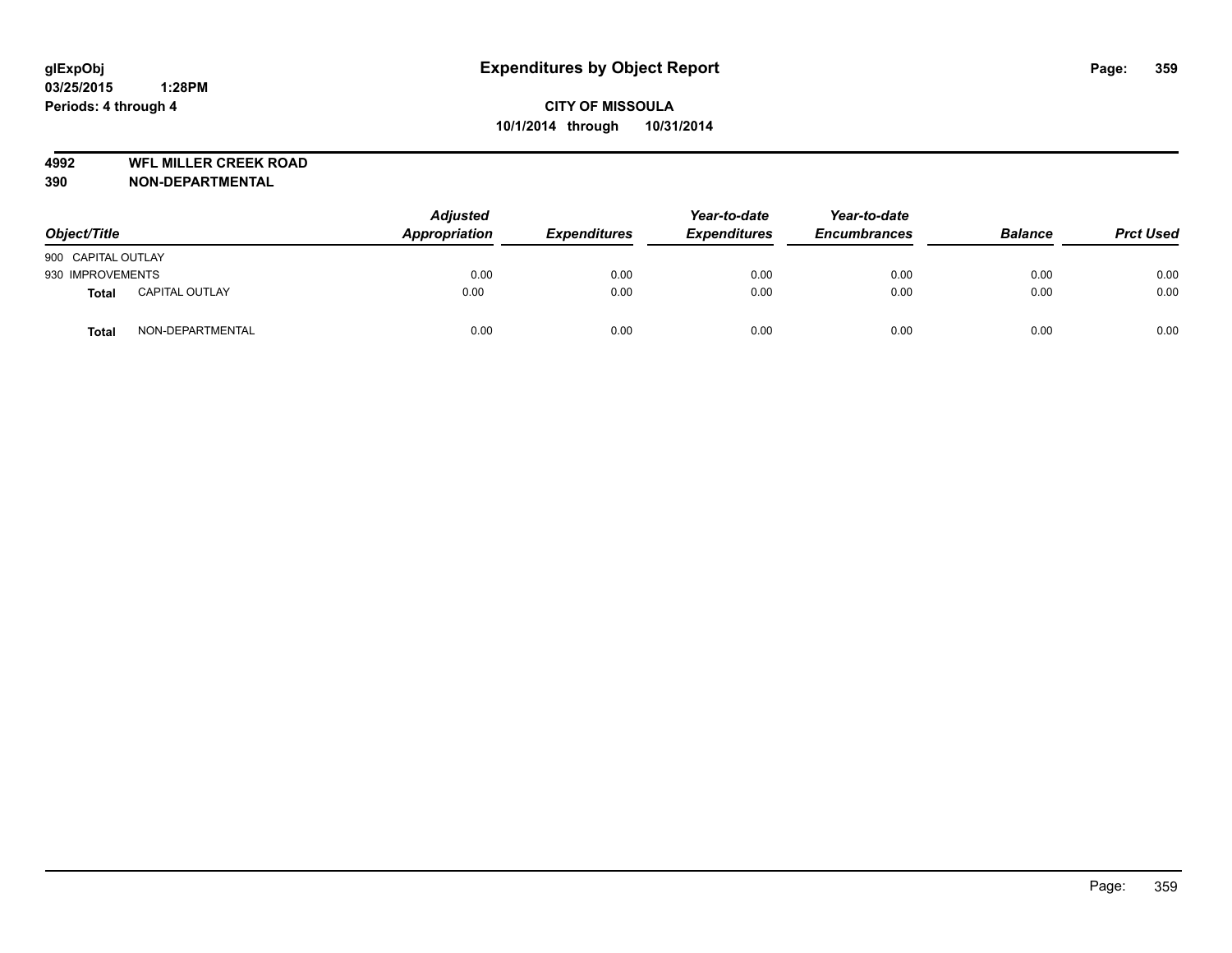**CITY OF MISSOULA 10/1/2014 through 10/31/2014**

#### **4992 WFL MILLER CREEK ROAD**

| Object/Title       |                       | <b>Adjusted</b><br>Appropriation | <b>Expenditures</b> | Year-to-date<br><b>Expenditures</b> | Year-to-date<br><b>Encumbrances</b> | <b>Balance</b> | <b>Prct Used</b> |
|--------------------|-----------------------|----------------------------------|---------------------|-------------------------------------|-------------------------------------|----------------|------------------|
| 900 CAPITAL OUTLAY |                       |                                  |                     |                                     |                                     |                |                  |
| 930 IMPROVEMENTS   |                       | 0.00                             | 0.00                | 0.00                                | 0.00                                | 0.00           | 0.00             |
| Total              | <b>CAPITAL OUTLAY</b> | 0.00                             | 0.00                | 0.00                                | 0.00                                | 0.00           | 0.00             |
| Total              | WFL MILLER CREEK ROAD | 0.00                             | 0.00                | 0.00                                | 0.00                                | 0.00           | 0.00             |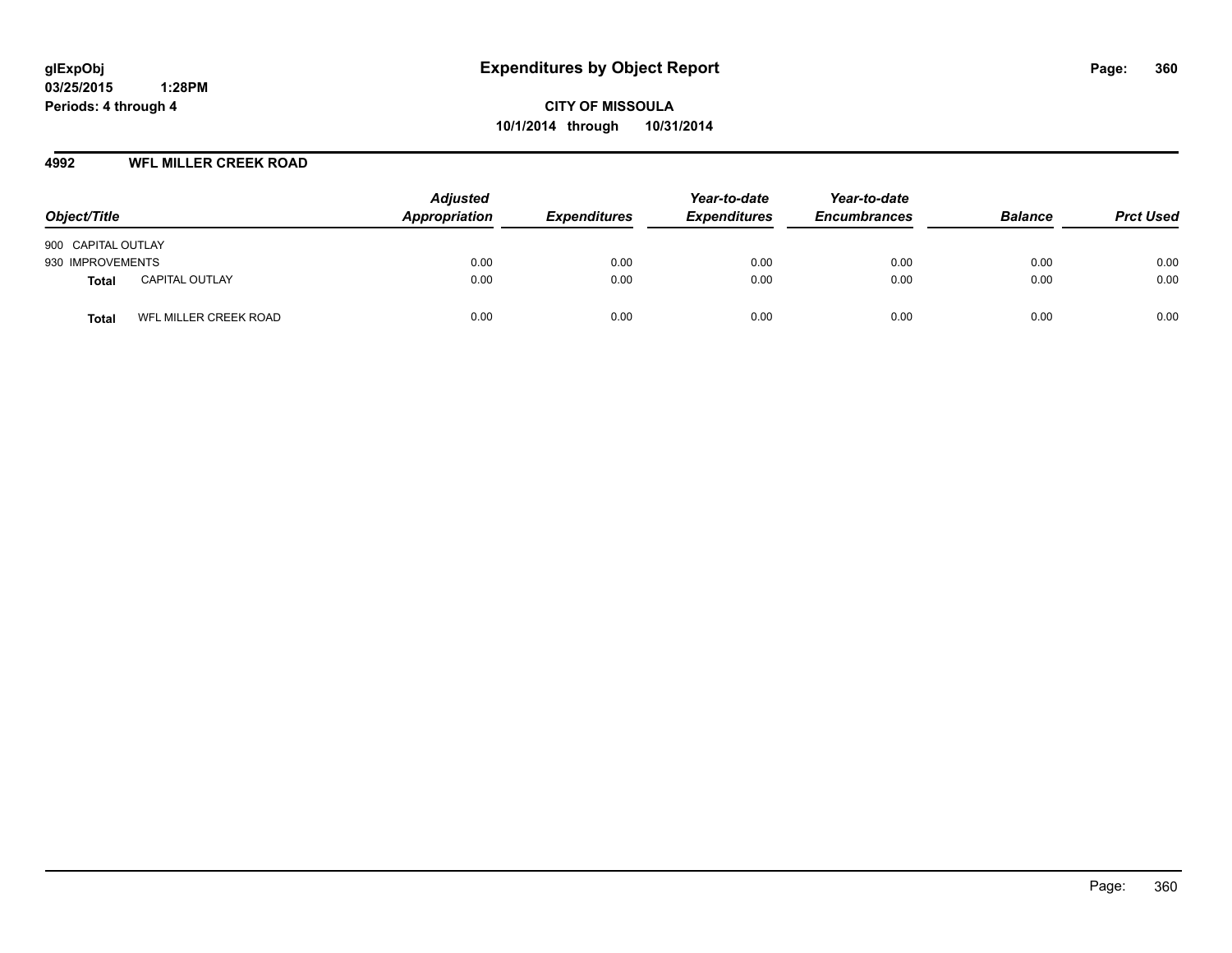#### **4993 WESTERN FEDERAL LANDS**

#### **280 PUBLIC WORKS ADMIN/ENGINEERING**

| Object/Title                      | <b>Adjusted</b> |                      | Year-to-date                | Year-to-date                     |                     | <b>Prct Used</b> |
|-----------------------------------|-----------------|----------------------|-----------------------------|----------------------------------|---------------------|------------------|
| 100 PERSONAL SERVICES             |                 |                      |                             |                                  |                     |                  |
| 110 SALARIES AND WAGES            | 0.00            | 0.00                 | 0.00                        | 0.00                             | 0.00                | 0.00             |
| <b>140 EMPLOYER CONTRIBUTIONS</b> | 0.00            | 0.00                 | 0.00                        | 0.00                             | 0.00                | 0.00             |
| PERSONAL SERVICES                 | 0.00            | 0.00                 | 0.00                        | 0.00                             | 0.00                | 0.00             |
| 300 PURCHASED SERVICES            |                 |                      |                             |                                  |                     |                  |
| 350 PROFESSIONAL SERVICES         | 0.00            | 0.00                 | 0.00                        | 0.00                             | 0.00                | 0.00             |
| <b>PURCHASED SERVICES</b>         | 0.00            | 0.00                 | 0.00                        | 0.00                             | 0.00                | 0.00             |
| 900 CAPITAL OUTLAY                |                 |                      |                             |                                  |                     |                  |
| 930 IMPROVEMENTS                  | 0.00            | 0.00                 | 60,691.21                   | 0.00                             | $-60.691.21$        | 0.00             |
| <b>CAPITAL OUTLAY</b>             | 0.00            | 0.00                 | 60.691.21                   | 0.00                             | $-60.691.21$        | 0.00             |
| PUBLIC WORKS ADMIN/ENGINEERING    | 0.00            |                      |                             | 0.00                             | $-60.691.21$        | 0.00             |
|                                   |                 | <b>Appropriation</b> | <b>Expenditures</b><br>0.00 | <b>Expenditures</b><br>60,691.21 | <b>Encumbrances</b> | <b>Balance</b>   |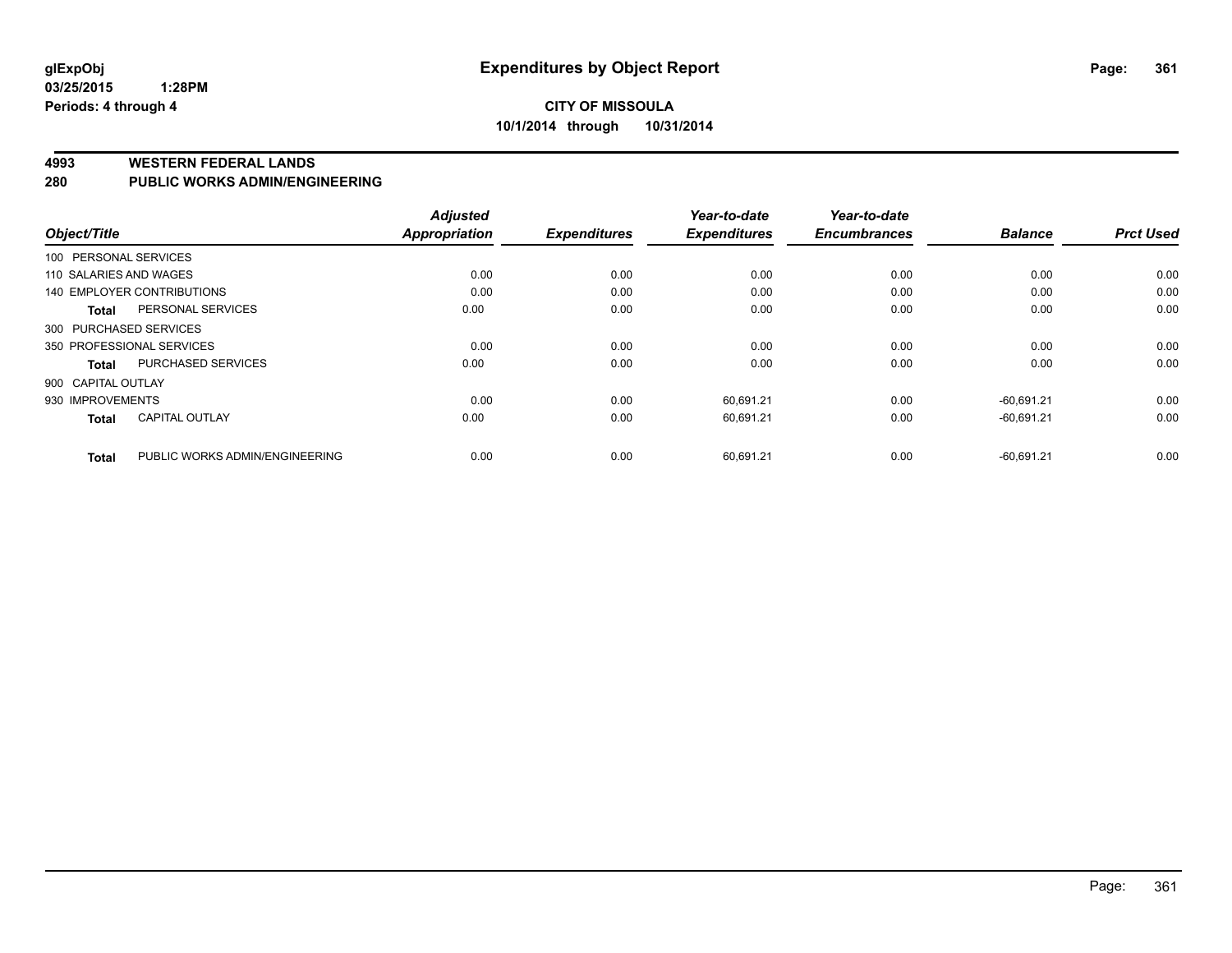### **4993 WESTERN FEDERAL LANDS**

| Object/Title               |                              | <b>Adjusted</b><br>Appropriation | <b>Expenditures</b> | Year-to-date<br><b>Expenditures</b> | Year-to-date<br><b>Encumbrances</b> | <b>Balance</b> | <b>Prct Used</b> |
|----------------------------|------------------------------|----------------------------------|---------------------|-------------------------------------|-------------------------------------|----------------|------------------|
| 100 PERSONAL SERVICES      |                              |                                  |                     |                                     |                                     |                |                  |
| 110 SALARIES AND WAGES     |                              | 0.00                             | 0.00                | 0.00                                | 0.00                                | 0.00           | 0.00             |
| 140 EMPLOYER CONTRIBUTIONS |                              | 0.00                             | 0.00                | 0.00                                | 0.00                                | 0.00           | 0.00             |
| <b>Total</b>               | PERSONAL SERVICES            | 0.00                             | 0.00                | 0.00                                | 0.00                                | 0.00           | 0.00             |
| 300 PURCHASED SERVICES     |                              |                                  |                     |                                     |                                     |                |                  |
| 350 PROFESSIONAL SERVICES  |                              | 0.00                             | 0.00                | 0.00                                | 0.00                                | 0.00           | 0.00             |
| <b>Total</b>               | PURCHASED SERVICES           | 0.00                             | 0.00                | 0.00                                | 0.00                                | 0.00           | 0.00             |
| 900 CAPITAL OUTLAY         |                              |                                  |                     |                                     |                                     |                |                  |
| 930 IMPROVEMENTS           |                              | 0.00                             | 0.00                | 60.691.21                           | 0.00                                | $-60.691.21$   | 0.00             |
| <b>Total</b>               | <b>CAPITAL OUTLAY</b>        | 0.00                             | 0.00                | 60,691.21                           | 0.00                                | $-60,691.21$   | 0.00             |
| <b>Total</b>               | <b>WESTERN FEDERAL LANDS</b> | 0.00                             | 0.00                | 60,691.21                           | 0.00                                | $-60,691.21$   | 0.00             |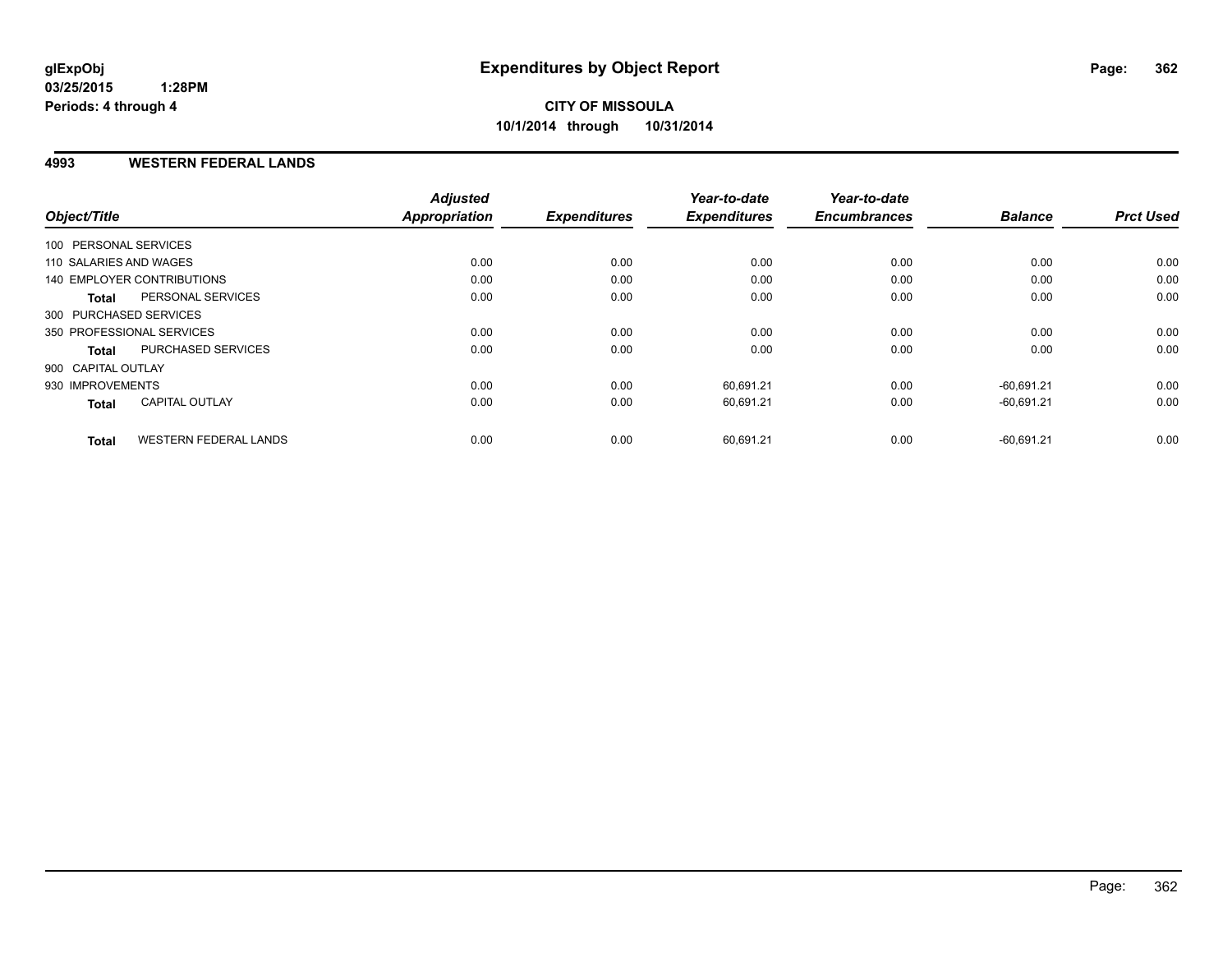# **5020 CIVIC STADIUM**

**395 PARKING COMMISSION**

| Object/Title      |                             | <b>Adjusted</b><br><b>Appropriation</b> | <b>Expenditures</b> | Year-to-date<br><b>Expenditures</b> | Year-to-date<br><b>Encumbrances</b> | <b>Balance</b> | <b>Prct Used</b> |
|-------------------|-----------------------------|-----------------------------------------|---------------------|-------------------------------------|-------------------------------------|----------------|------------------|
| 500 FIXED CHARGES |                             |                                         |                     |                                     |                                     |                |                  |
| 500 FIXED CHARGES |                             | 3,000.00                                | 0.00                | 0.00                                | 0.00                                | 3,000.00       | 0.00             |
| <b>Total</b>      | <b>FIXED CHARGES</b>        | 3,000.00                                | 0.00                | 0.00                                | 0.00                                | 3,000.00       | 0.00             |
| 600 DEBT SERVICE  |                             |                                         |                     |                                     |                                     |                |                  |
| 610 PRINCIPAL     |                             | 33,420.00                               | 0.00                | 0.00                                | 0.00                                | 33,420.00      | 0.00             |
|                   | 620 INTEREST / SERVICE FEES | 83,580.00                               | 0.00                | 0.00                                | 0.00                                | 83,580.00      | 0.00             |
| <b>Total</b>      | <b>DEBT SERVICE</b>         | 117.000.00                              | 0.00                | 0.00                                | 0.00                                | 117.000.00     | 0.00             |
| 800 OTHER OBJECTS |                             |                                         |                     |                                     |                                     |                |                  |
| 830 DEPRECIATION  |                             | 0.00                                    | 0.00                | 0.00                                | 0.00                                | 0.00           | 0.00             |
| <b>Total</b>      | OTHER OBJECTS               | 0.00                                    | 0.00                | 0.00                                | 0.00                                | 0.00           | 0.00             |
| <b>Total</b>      | PARKING COMMISSION          | 120,000.00                              | 0.00                | 0.00                                | 0.00                                | 120,000.00     | 0.00             |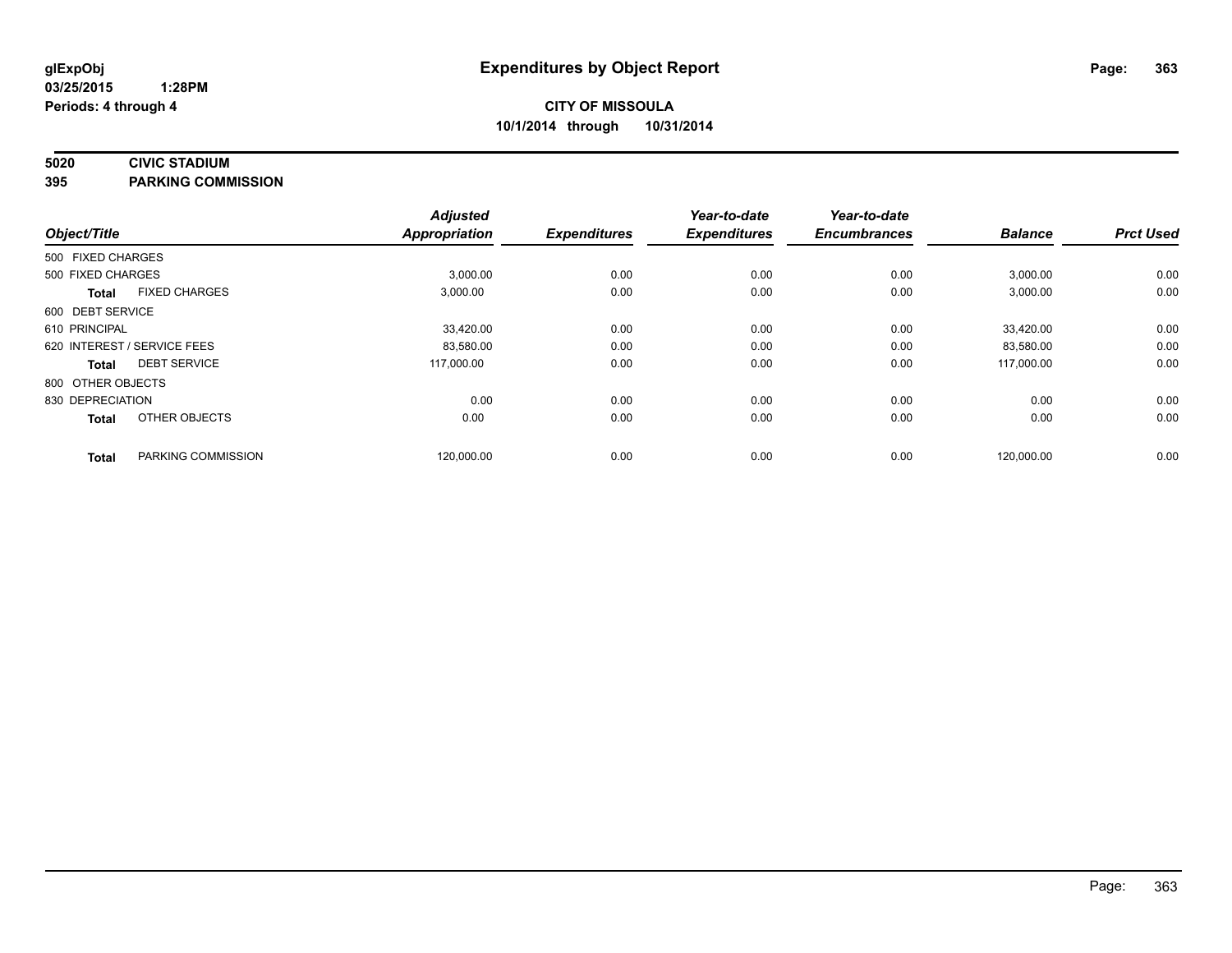**5020 CIVIC STADIUM**

|                             |                      | <b>Adjusted</b>      |                     | Year-to-date        | Year-to-date        |                |                  |
|-----------------------------|----------------------|----------------------|---------------------|---------------------|---------------------|----------------|------------------|
| Object/Title                |                      | <b>Appropriation</b> | <b>Expenditures</b> | <b>Expenditures</b> | <b>Encumbrances</b> | <b>Balance</b> | <b>Prct Used</b> |
| 500 FIXED CHARGES           |                      |                      |                     |                     |                     |                |                  |
| 500 FIXED CHARGES           |                      | 3,000.00             | 0.00                | 0.00                | 0.00                | 3,000.00       | 0.00             |
| <b>Total</b>                | <b>FIXED CHARGES</b> | 3,000.00             | 0.00                | 0.00                | 0.00                | 3,000.00       | 0.00             |
| 600 DEBT SERVICE            |                      |                      |                     |                     |                     |                |                  |
| 610 PRINCIPAL               |                      | 33,420.00            | 0.00                | 0.00                | 0.00                | 33,420.00      | 0.00             |
| 620 INTEREST / SERVICE FEES |                      | 83,580.00            | 0.00                | 0.00                | 0.00                | 83,580.00      | 0.00             |
| <b>Total</b>                | <b>DEBT SERVICE</b>  | 117,000.00           | 0.00                | 0.00                | 0.00                | 117,000.00     | 0.00             |
| 800 OTHER OBJECTS           |                      |                      |                     |                     |                     |                |                  |
| 830 DEPRECIATION            |                      | 0.00                 | 0.00                | 0.00                | 0.00                | 0.00           | 0.00             |
| Total                       | OTHER OBJECTS        | 0.00                 | 0.00                | 0.00                | 0.00                | 0.00           | 0.00             |
| <b>Total</b>                | <b>CIVIC STADIUM</b> | 120.000.00           | 0.00                | 0.00                | 0.00                | 120.000.00     | 0.00             |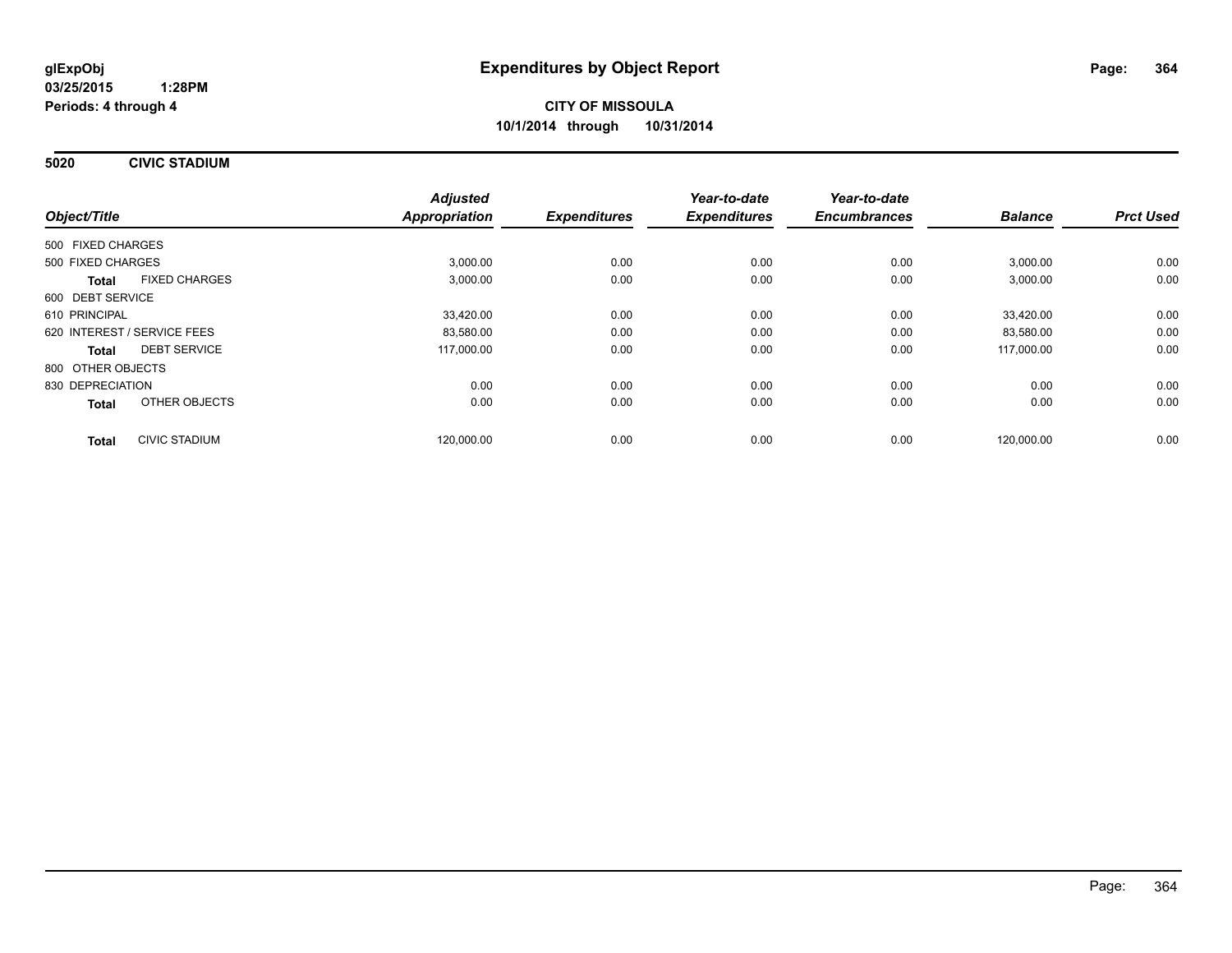# **5210 WATER**

**335 WATER**

|                           |                              | <b>Adjusted</b>      |                     | Year-to-date        | Year-to-date        |                |                  |
|---------------------------|------------------------------|----------------------|---------------------|---------------------|---------------------|----------------|------------------|
| Object/Title              |                              | <b>Appropriation</b> | <b>Expenditures</b> | <b>Expenditures</b> | <b>Encumbrances</b> | <b>Balance</b> | <b>Prct Used</b> |
| 300 PURCHASED SERVICES    |                              |                      |                     |                     |                     |                |                  |
|                           | 350 PROFESSIONAL SERVICES    | 0.00                 | 78,185.03           | 305,364.50          | 0.00                | $-305.364.50$  | 0.00             |
|                           | 390 OTHER PURCHASED SERVICES | 0.00                 | 0.00                | 370.43              | 0.00                | $-370.43$      | 0.00             |
| <b>Total</b>              | <b>PURCHASED SERVICES</b>    | 0.00                 | 78,185.03           | 305,734.93          | 0.00                | $-305,734.93$  | 0.00             |
| 900 CAPITAL OUTLAY        |                              |                      |                     |                     |                     |                |                  |
| 910 LAND                  |                              | 0.00                 | 0.00                | 0.00                | 0.00                | 0.00           | 0.00             |
| 920 BUILDINGS             |                              | 0.00                 | 0.00                | 0.00                | 0.00                | 0.00           | 0.00             |
| 930 IMPROVEMENTS          |                              | 0.00                 | 0.00                | 0.00                | 0.00                | 0.00           | 0.00             |
| 940 MACHINERY & EQUIPMENT |                              | 0.00                 | 0.00                | 0.00                | 0.00                | 0.00           | 0.00             |
| <b>Total</b>              | <b>CAPITAL OUTLAY</b>        | 0.00                 | 0.00                | 0.00                | 0.00                | 0.00           | 0.00             |
| <b>Total</b>              | <b>WATER</b>                 | 0.00                 | 78.185.03           | 305.734.93          | 0.00                | -305.734.93    | 0.00             |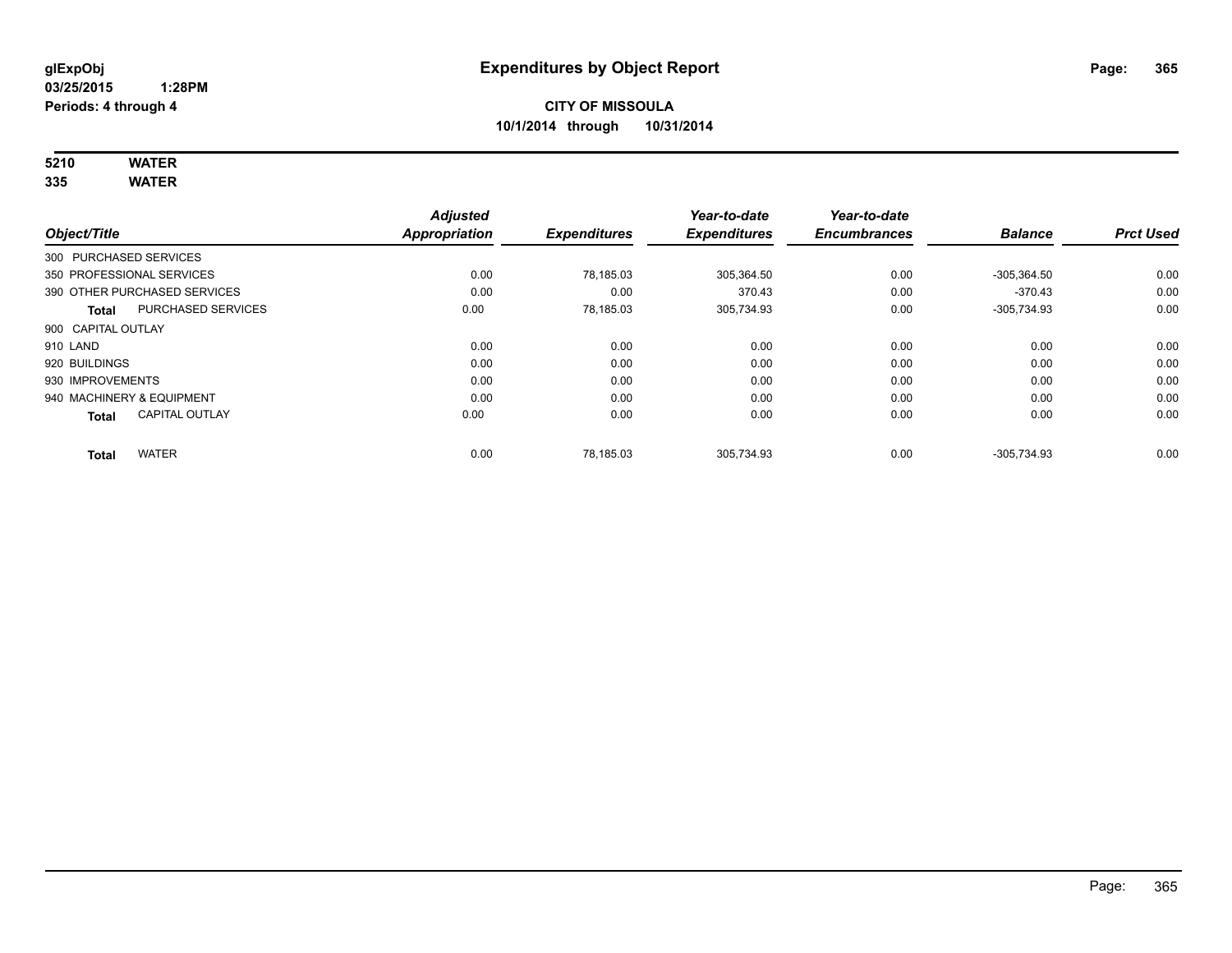**5210 WATER**

|                                       | <b>Adjusted</b> |                     | Year-to-date        | Year-to-date        |                |                  |
|---------------------------------------|-----------------|---------------------|---------------------|---------------------|----------------|------------------|
| Object/Title                          | Appropriation   | <b>Expenditures</b> | <b>Expenditures</b> | <b>Encumbrances</b> | <b>Balance</b> | <b>Prct Used</b> |
| 300 PURCHASED SERVICES                |                 |                     |                     |                     |                |                  |
| 350 PROFESSIONAL SERVICES             | 0.00            | 78.185.03           | 305,364.50          | 0.00                | $-305,364.50$  | 0.00             |
| 390 OTHER PURCHASED SERVICES          | 0.00            | 0.00                | 370.43              | 0.00                | $-370.43$      | 0.00             |
| PURCHASED SERVICES<br>Total           | 0.00            | 78,185.03           | 305,734.93          | 0.00                | $-305,734.93$  | 0.00             |
| 900 CAPITAL OUTLAY                    |                 |                     |                     |                     |                |                  |
| 910 LAND                              | 0.00            | 0.00                | 0.00                | 0.00                | 0.00           | 0.00             |
| 920 BUILDINGS                         | 0.00            | 0.00                | 0.00                | 0.00                | 0.00           | 0.00             |
| 930 IMPROVEMENTS                      | 0.00            | 0.00                | 0.00                | 0.00                | 0.00           | 0.00             |
| 940 MACHINERY & EQUIPMENT             | 0.00            | 0.00                | 0.00                | 0.00                | 0.00           | 0.00             |
| <b>CAPITAL OUTLAY</b><br><b>Total</b> | 0.00            | 0.00                | 0.00                | 0.00                | 0.00           | 0.00             |
| <b>WATER</b><br><b>Total</b>          | 0.00            | 78,185.03           | 305,734.93          | 0.00                | $-305,734.93$  | 0.00             |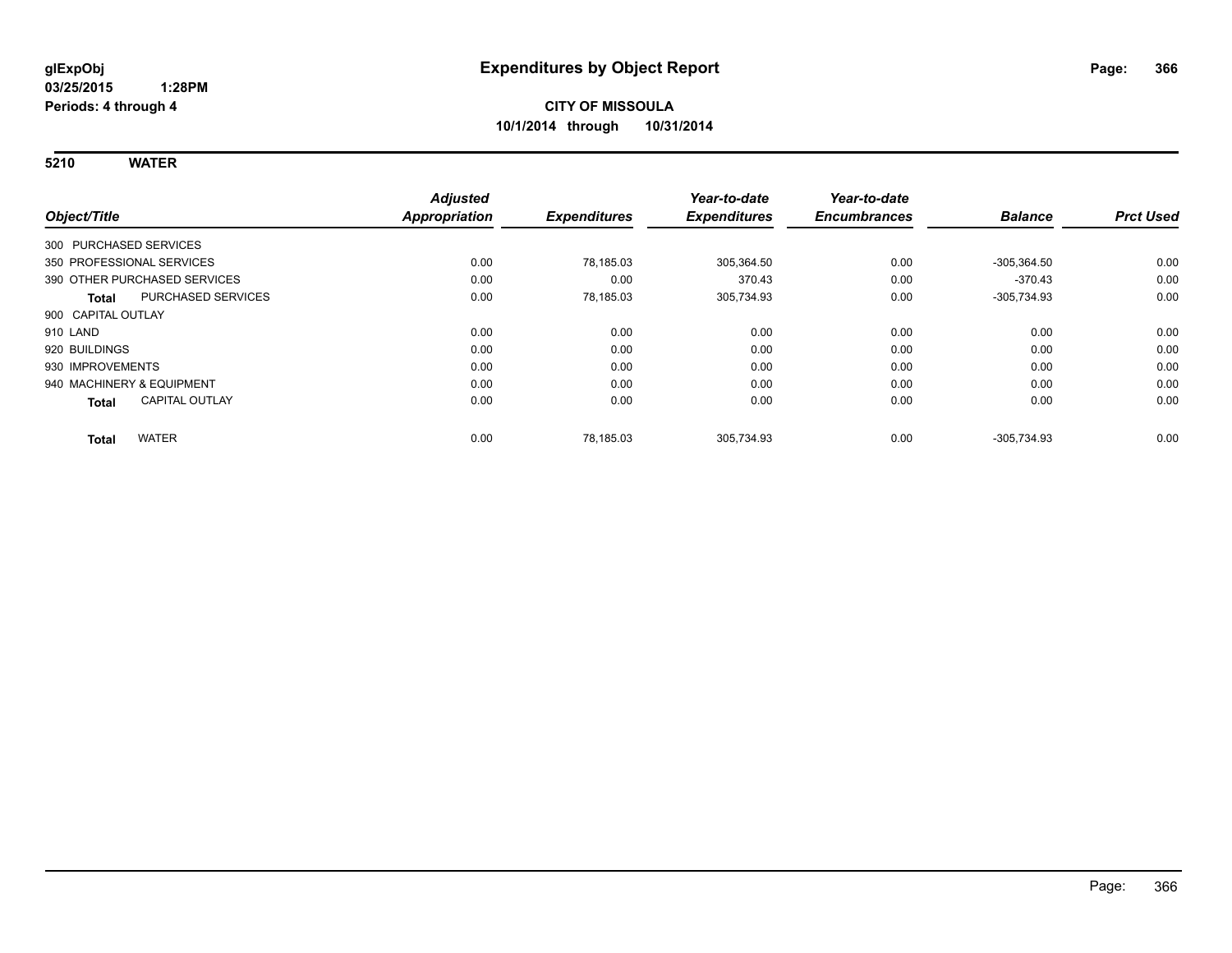#### **5310 SEWER OPERATING BUDGET FUND**

|                                      | <b>Adjusted</b> |                     | Year-to-date        | Year-to-date        |                |                  |
|--------------------------------------|-----------------|---------------------|---------------------|---------------------|----------------|------------------|
| Object/Title                         | Appropriation   | <b>Expenditures</b> | <b>Expenditures</b> | <b>Encumbrances</b> | <b>Balance</b> | <b>Prct Used</b> |
| 100 PERSONAL SERVICES                |                 |                     |                     |                     |                |                  |
| 110 SALARIES AND WAGES               | 1,121,331.00    | 90,148.46           | 355,665.45          | 0.00                | 765,665.55     | 31.72            |
| 120 OVERTIME/TERMINATION             | 19,000.00       | 2,272.17            | 6,365.97            | 0.00                | 12,634.03      | 33.51            |
| 130 OTHER                            | 14,640.00       | 0.00                | 0.00                | 0.00                | 14,640.00      | 0.00             |
| 135 OPEB EXPENSE                     | 0.00            | 0.00                | 0.00                | 0.00                | 0.00           | 0.00             |
| <b>140 EMPLOYER CONTRIBUTIONS</b>    | 456,843.00      | 37,542.47           | 163,792.31          | 0.00                | 293,050.69     | 35.85            |
| 141 STATE RETIREMENT CONTRIBUTIONS   | 0.00            | 90.03               | 492.88              | 0.00                | $-492.88$      | 0.00             |
| 145 OPEB CONTRIBUTION                | 0.00            | 0.00                | 0.00                | 0.00                | 0.00           | 0.00             |
| PERSONAL SERVICES<br>Total           | 1,611,814.00    | 130,053.13          | 526,316.61          | 0.00                | 1,085,497.39   | 32.65            |
| 200 SUPPLIES                         |                 |                     |                     |                     |                |                  |
| 210 OFFICE SUPPLIES                  | 3,400.00        | 222.86              | 524.98              | 0.00                | 2,875.02       | 15.44            |
| 220 OPERATING SUPPLIES               | 214,170.00      | 13,621.38           | 44,226.19           | 0.00                | 169,943.81     | 20.65            |
| 230 REPAIR/MAINTENANCE               | 152,050.00      | 14,400.11           | 67,902.15           | 0.00                | 84,147.85      | 44.66            |
| 231 GASOLINE                         | 60,000.00       | 4,731.15            | 10,482.46           | 0.00                | 49,517.54      | 17.47            |
| 240 OTHER SUPPLIES                   | 4,000.00        | 0.00                | 333.77              | 0.00                | 3,666.23       | 8.34             |
| <b>SUPPLIES</b><br><b>Total</b>      | 433,620.00      | 32,975.50           | 123,469.55          | 0.00                | 310,150.45     | 28.47            |
| 300 PURCHASED SERVICES               |                 |                     |                     |                     |                |                  |
| 310 COMMUNICATIONS                   | 3,570.00        | 90.35               | 324.55              | 0.00                | 3,245.45       | 9.09             |
| 320 PRINTING & DUPLICATING           | 1,000.00        | 0.00                | 0.00                | 0.00                | 1,000.00       | 0.00             |
| 330 PUBLICITY, SUBSCRIPTIONS & DUES  | 1,836.00        | 750.00              | 4,284.00            | 0.00                | $-2,448.00$    | 233.33           |
| 341 ELECTRICITY & NATURAL GAS        | 500,580.00      | 52,337.85           | 154,037.72          | 0.00                | 346,542.28     | 30.77            |
| 343 WATER CHARGES                    | 10,248.00       | 722.16              | 2,104.38            | 0.00                | 8,143.62       | 20.53            |
| 344 TELEPHONE SERVICE                | 16,337.00       | 3,427.95            | 8,433.55            | 0.00                | 7,903.45       | 51.62            |
| 345 GARBAGE                          | 20,804.00       | 1,831.50            | 7,548.60            | 0.00                | 13,255.40      | 36.28            |
| 350 PROFESSIONAL SERVICES            | 70,000.00       | 3,150.88            | 27,296.11           | 0.00                | 42,703.89      | 38.99            |
| 360 REPAIR & MAINTENANCE             | 171,154.00      | 29,130.63           | 91,824.94           | 0.00                | 79,329.06      | 53.65            |
| 370 TRAVEL                           | 14,000.00       | 2,932.01            | 3,863.01            | 0.00                | 10,136.99      | 27.59            |
| 380 TRAINING                         | 7,600.00        | 0.00                | 1,471.36            | 0.00                | 6,128.64       | 19.36            |
| 390 OTHER PURCHASED SERVICES         | 403,075.00      | 38,110.00           | 116,272.50          | 0.00                | 286,802.50     | 28.85            |
| PURCHASED SERVICES<br>Total          | 1,220,204.00    | 132,483.33          | 417,460.72          | 0.00                | 802,743.28     | 34.21            |
| 500 FIXED CHARGES                    |                 |                     |                     |                     |                |                  |
| 500 FIXED CHARGES                    | 1,267,827.00    | 100.00              | 300.00              | 0.00                | 1,267,527.00   | 0.02             |
| <b>FIXED CHARGES</b><br><b>Total</b> | 1,267,827.00    | 100.00              | 300.00              | 0.00                | 1,267,527.00   | 0.02             |
| 600 DEBT SERVICE                     |                 |                     |                     |                     |                |                  |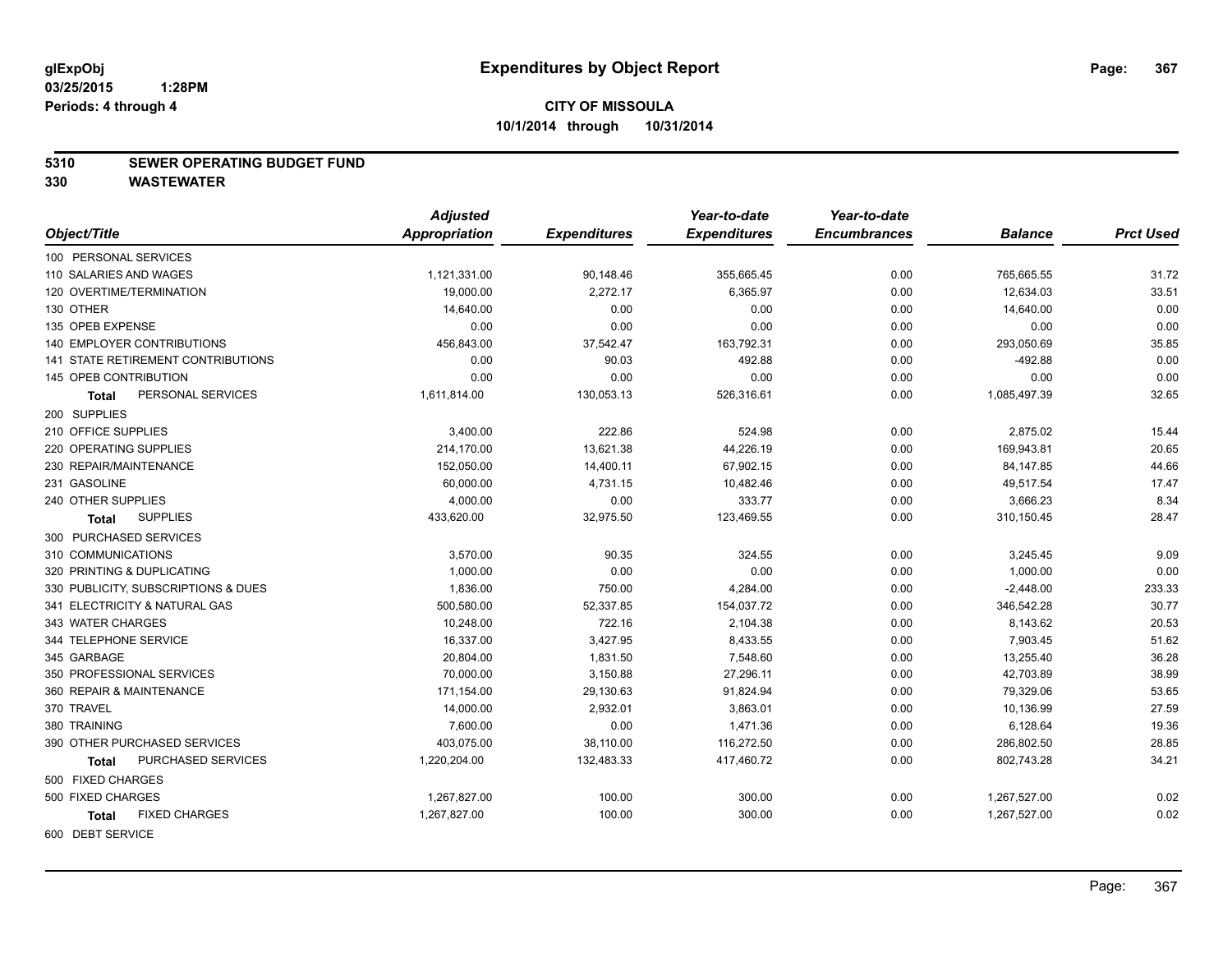#### **5310 SEWER OPERATING BUDGET FUND**

|                             |                                   | <b>Adjusted</b> |                     | Year-to-date        | Year-to-date        |                |                  |
|-----------------------------|-----------------------------------|-----------------|---------------------|---------------------|---------------------|----------------|------------------|
| Object/Title                |                                   | Appropriation   | <b>Expenditures</b> | <b>Expenditures</b> | <b>Encumbrances</b> | <b>Balance</b> | <b>Prct Used</b> |
| 610 PRINCIPAL               |                                   | 0.00            | 0.00                | 0.00                | 0.00                | 0.00           | 0.00             |
| 620 INTEREST / SERVICE FEES |                                   | 0.00            | 0.00                | 0.00                | 0.00                | 0.00           | 0.00             |
| <b>Total</b>                | <b>DEBT SERVICE</b>               | 0.00            | 0.00                | 0.00                | 0.00                | 0.00           | 0.00             |
|                             | 700 GRANTS & CONTRIBUTIONS        |                 |                     |                     |                     |                |                  |
|                             | 700 GRANTS & CONTRIBUTIONS        | 1,500.00        | 0.00                | 0.00                | 0.00                | 1,500.00       | 0.00             |
| Total                       | <b>GRANTS &amp; CONTRIBUTIONS</b> | 1,500.00        | 0.00                | 0.00                | 0.00                | 1,500.00       | 0.00             |
| 800 OTHER OBJECTS           |                                   |                 |                     |                     |                     |                |                  |
|                             | 820 TRANSFERS TO OTHER FUNDS      | 0.00            | 0.00                | 0.00                | 0.00                | 0.00           | 0.00             |
| 830 DEPRECIATION            |                                   | 0.00            | 0.00                | 0.00                | 0.00                | 0.00           | 0.00             |
| <b>Total</b>                | OTHER OBJECTS                     | 0.00            | 0.00                | 0.00                | 0.00                | 0.00           | 0.00             |
| 900 CAPITAL OUTLAY          |                                   |                 |                     |                     |                     |                |                  |
| 900 CAPITAL OUTLAY          |                                   | 0.00            | 0.00                | 0.00                | 0.00                | 0.00           | 0.00             |
| 930 IMPROVEMENTS            |                                   | 0.00            | 0.00                | 0.00                | 0.00                | 0.00           | 0.00             |
| 940 MACHINERY & EQUIPMENT   |                                   | 0.00            | 0.00                | 0.00                | 0.00                | 0.00           | 0.00             |
| <b>Total</b>                | <b>CAPITAL OUTLAY</b>             | 0.00            | 0.00                | 0.00                | 0.00                | 0.00           | 0.00             |
| <b>Total</b>                | <b>WASTEWATER</b>                 | 4,534,965.00    | 295,611.96          | 1,067,546.88        | 0.00                | 3,467,418.12   | 23.54            |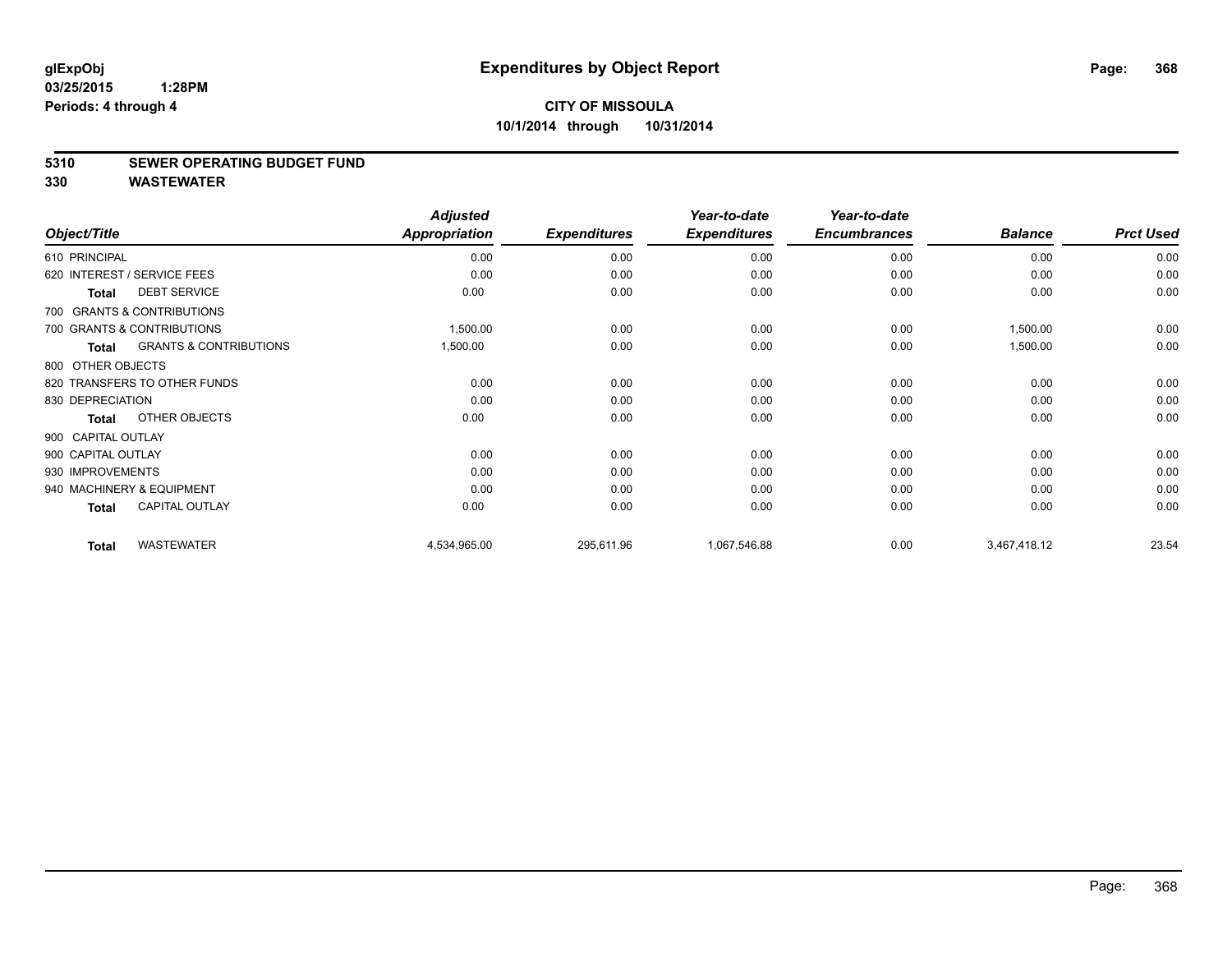#### **5310 SEWER OPERATING BUDGET FUND**

**900 DEPRECIATION**

| Object/Title      |                     | <b>Adjusted</b><br>Appropriation | <b>Expenditures</b> | Year-to-date<br><b>Expenditures</b> | Year-to-date<br><b>Encumbrances</b> | <b>Balance</b> | <b>Prct Used</b> |
|-------------------|---------------------|----------------------------------|---------------------|-------------------------------------|-------------------------------------|----------------|------------------|
| 800 OTHER OBJECTS |                     |                                  |                     |                                     |                                     |                |                  |
| 830 DEPRECIATION  |                     | 0.00                             | 0.00                | 0.00                                | 0.00                                | 0.00           | 0.00             |
| Total             | OTHER OBJECTS       | 0.00                             | 0.00                | 0.00                                | 0.00                                | 0.00           | 0.00             |
| <b>Total</b>      | <b>DEPRECIATION</b> | 0.00                             | 0.00                | 0.00                                | 0.00                                | 0.00           | 0.00             |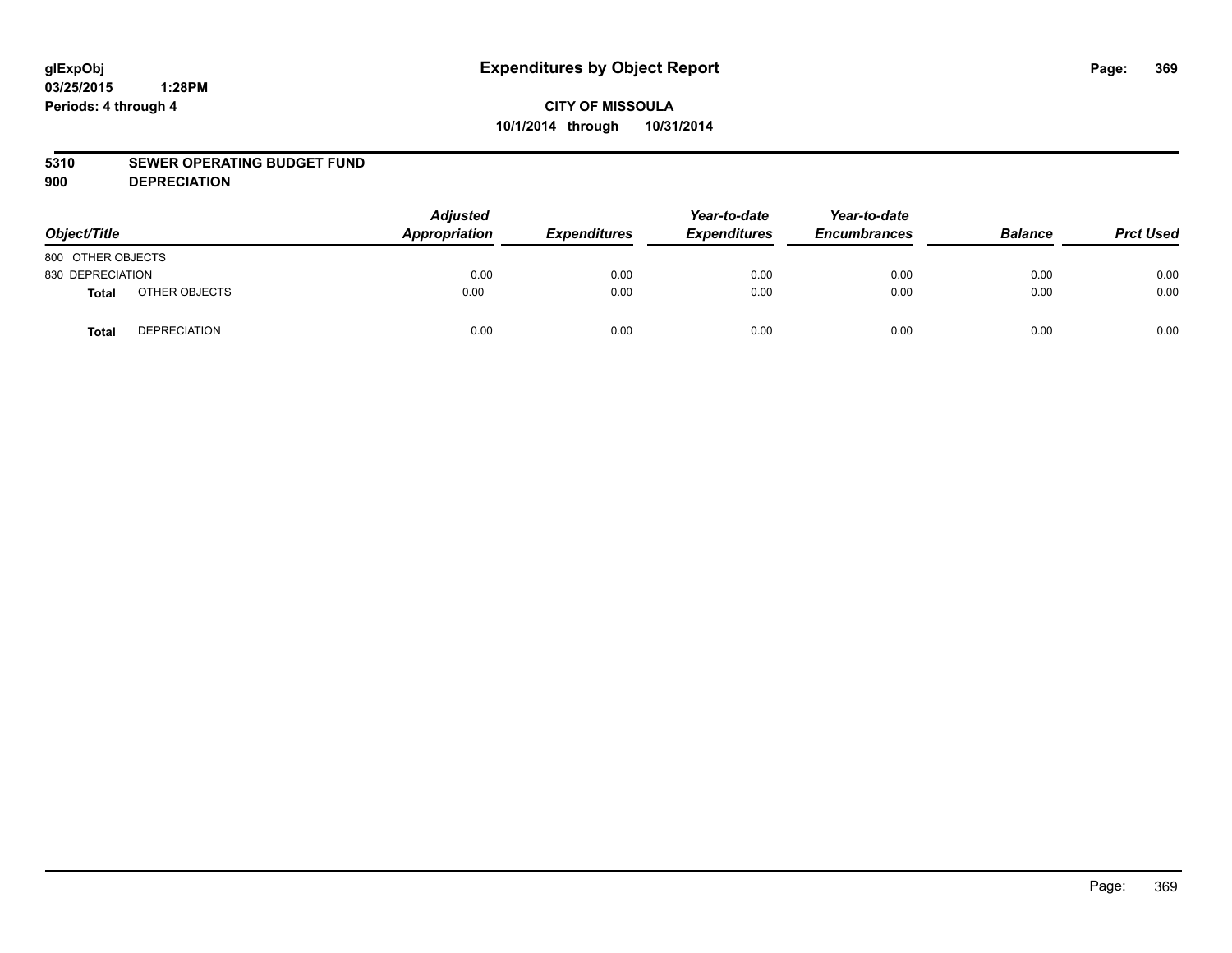# **CITY OF MISSOULA 10/1/2014 through 10/31/2014**

### **5310 SEWER OPERATING BUDGET FUND**

|                                      | <b>Adjusted</b>      |                     | Year-to-date        | Year-to-date        |                |                  |
|--------------------------------------|----------------------|---------------------|---------------------|---------------------|----------------|------------------|
| Object/Title                         | <b>Appropriation</b> | <b>Expenditures</b> | <b>Expenditures</b> | <b>Encumbrances</b> | <b>Balance</b> | <b>Prct Used</b> |
| 100 PERSONAL SERVICES                |                      |                     |                     |                     |                |                  |
| 110 SALARIES AND WAGES               | 1,121,331.00         | 90,148.46           | 355,665.45          | 0.00                | 765,665.55     | 31.72            |
| 120 OVERTIME/TERMINATION             | 19,000.00            | 2,272.17            | 6,365.97            | 0.00                | 12,634.03      | 33.51            |
| 130 OTHER                            | 14,640.00            | 0.00                | 0.00                | 0.00                | 14,640.00      | 0.00             |
| 135 OPEB EXPENSE                     | 0.00                 | 0.00                | 0.00                | 0.00                | 0.00           | 0.00             |
| 140 EMPLOYER CONTRIBUTIONS           | 456,843.00           | 37,542.47           | 163,792.31          | 0.00                | 293,050.69     | 35.85            |
| 141 STATE RETIREMENT CONTRIBUTIONS   | 0.00                 | 90.03               | 492.88              | 0.00                | $-492.88$      | 0.00             |
| <b>145 OPEB CONTRIBUTION</b>         | 0.00                 | 0.00                | 0.00                | 0.00                | 0.00           | 0.00             |
| PERSONAL SERVICES<br><b>Total</b>    | 1,611,814.00         | 130,053.13          | 526,316.61          | 0.00                | 1,085,497.39   | 32.65            |
| 200 SUPPLIES                         |                      |                     |                     |                     |                |                  |
| 210 OFFICE SUPPLIES                  | 3,400.00             | 222.86              | 524.98              | 0.00                | 2,875.02       | 15.44            |
| 220 OPERATING SUPPLIES               | 214,170.00           | 13,621.38           | 44,226.19           | 0.00                | 169,943.81     | 20.65            |
| 230 REPAIR/MAINTENANCE               | 152,050.00           | 14,400.11           | 67,902.15           | 0.00                | 84,147.85      | 44.66            |
| 231 GASOLINE                         | 60,000.00            | 4,731.15            | 10,482.46           | 0.00                | 49,517.54      | 17.47            |
| 240 OTHER SUPPLIES                   | 4,000.00             | 0.00                | 333.77              | 0.00                | 3,666.23       | 8.34             |
| <b>SUPPLIES</b><br>Total             | 433,620.00           | 32,975.50           | 123,469.55          | 0.00                | 310,150.45     | 28.47            |
| 300 PURCHASED SERVICES               |                      |                     |                     |                     |                |                  |
| 310 COMMUNICATIONS                   | 3,570.00             | 90.35               | 324.55              | 0.00                | 3,245.45       | 9.09             |
| 320 PRINTING & DUPLICATING           | 1,000.00             | 0.00                | 0.00                | 0.00                | 1,000.00       | 0.00             |
| 330 PUBLICITY, SUBSCRIPTIONS & DUES  | 1,836.00             | 750.00              | 4,284.00            | 0.00                | $-2,448.00$    | 233.33           |
| 341 ELECTRICITY & NATURAL GAS        | 500,580.00           | 52,337.85           | 154,037.72          | 0.00                | 346,542.28     | 30.77            |
| 343 WATER CHARGES                    | 10,248.00            | 722.16              | 2,104.38            | 0.00                | 8,143.62       | 20.53            |
| 344 TELEPHONE SERVICE                | 16,337.00            | 3,427.95            | 8,433.55            | 0.00                | 7,903.45       | 51.62            |
| 345 GARBAGE                          | 20,804.00            | 1,831.50            | 7,548.60            | 0.00                | 13,255.40      | 36.28            |
| 350 PROFESSIONAL SERVICES            | 70,000.00            | 3,150.88            | 27,296.11           | 0.00                | 42,703.89      | 38.99            |
| 360 REPAIR & MAINTENANCE             | 171,154.00           | 29,130.63           | 91,824.94           | 0.00                | 79,329.06      | 53.65            |
| 370 TRAVEL                           | 14,000.00            | 2,932.01            | 3,863.01            | 0.00                | 10,136.99      | 27.59            |
| 380 TRAINING                         | 7,600.00             | 0.00                | 1,471.36            | 0.00                | 6,128.64       | 19.36            |
| 390 OTHER PURCHASED SERVICES         | 403,075.00           | 38,110.00           | 116,272.50          | 0.00                | 286,802.50     | 28.85            |
| PURCHASED SERVICES<br><b>Total</b>   | 1,220,204.00         | 132,483.33          | 417,460.72          | 0.00                | 802,743.28     | 34.21            |
| 500 FIXED CHARGES                    |                      |                     |                     |                     |                |                  |
| 500 FIXED CHARGES                    | 1,267,827.00         | 100.00              | 300.00              | 0.00                | 1,267,527.00   | 0.02             |
| <b>FIXED CHARGES</b><br><b>Total</b> | 1,267,827.00         | 100.00              | 300.00              | 0.00                | 1,267,527.00   | 0.02             |
| 600 DEBT SERVICE                     |                      |                     |                     |                     |                |                  |
| 610 PRINCIPAL                        | 0.00                 | 0.00                | 0.00                | 0.00                | 0.00           | 0.00             |
|                                      |                      |                     |                     |                     |                |                  |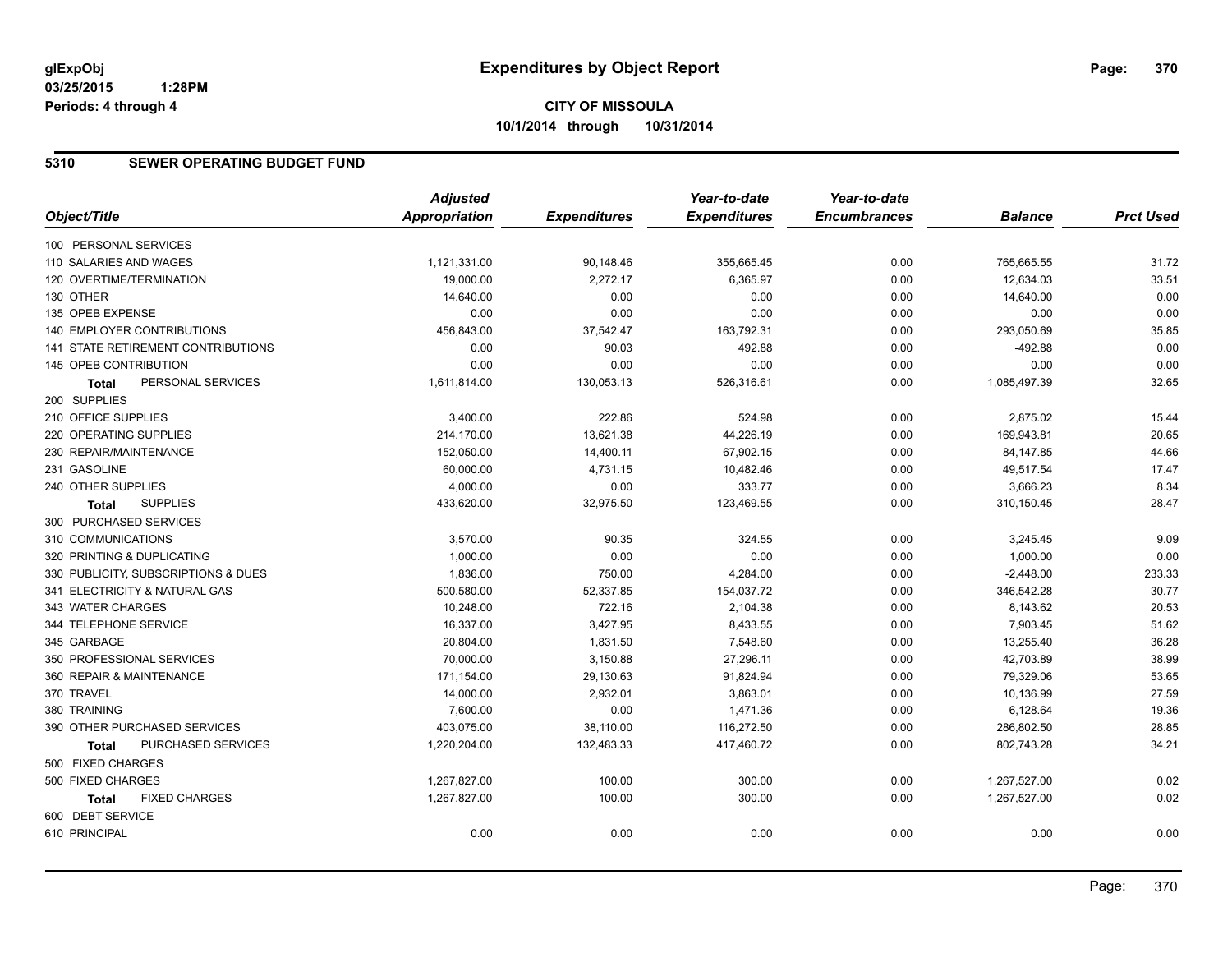# **CITY OF MISSOULA 10/1/2014 through 10/31/2014**

# **5310 SEWER OPERATING BUDGET FUND**

| Object/Title       |                                   | <b>Adjusted</b><br><b>Appropriation</b> | <b>Expenditures</b> | Year-to-date<br><b>Expenditures</b> | Year-to-date<br><b>Encumbrances</b> | <b>Balance</b> | <b>Prct Used</b> |
|--------------------|-----------------------------------|-----------------------------------------|---------------------|-------------------------------------|-------------------------------------|----------------|------------------|
|                    | 620 INTEREST / SERVICE FEES       | 0.00                                    | 0.00                | 0.00                                | 0.00                                | 0.00           | 0.00             |
| <b>Total</b>       | <b>DEBT SERVICE</b>               | 0.00                                    | 0.00                | 0.00                                | 0.00                                | 0.00           | 0.00             |
|                    | 700 GRANTS & CONTRIBUTIONS        |                                         |                     |                                     |                                     |                |                  |
|                    | 700 GRANTS & CONTRIBUTIONS        | 1,500.00                                | 0.00                | 0.00                                | 0.00                                | 1,500.00       | 0.00             |
| <b>Total</b>       | <b>GRANTS &amp; CONTRIBUTIONS</b> | 1,500.00                                | 0.00                | 0.00                                | 0.00                                | 1,500.00       | 0.00             |
| 800 OTHER OBJECTS  |                                   |                                         |                     |                                     |                                     |                |                  |
|                    | 820 TRANSFERS TO OTHER FUNDS      | 0.00                                    | 0.00                | 0.00                                | 0.00                                | 0.00           | 0.00             |
| 830 DEPRECIATION   |                                   | 0.00                                    | 0.00                | 0.00                                | 0.00                                | 0.00           | 0.00             |
| Total              | OTHER OBJECTS                     | 0.00                                    | 0.00                | 0.00                                | 0.00                                | 0.00           | 0.00             |
| 900 CAPITAL OUTLAY |                                   |                                         |                     |                                     |                                     |                |                  |
| 900 CAPITAL OUTLAY |                                   | 0.00                                    | 0.00                | 0.00                                | 0.00                                | 0.00           | 0.00             |
| 930 IMPROVEMENTS   |                                   | 0.00                                    | 0.00                | 0.00                                | 0.00                                | 0.00           | 0.00             |
|                    | 940 MACHINERY & EQUIPMENT         | 0.00                                    | 0.00                | 0.00                                | 0.00                                | 0.00           | 0.00             |
| <b>Total</b>       | <b>CAPITAL OUTLAY</b>             | 0.00                                    | 0.00                | 0.00                                | 0.00                                | 0.00           | 0.00             |
| <b>Total</b>       | SEWER OPERATING BUDGET FUND       | 4,534,965.00                            | 295,611.96          | 1,067,546.88                        | 0.00                                | 3,467,418.12   | 23.54            |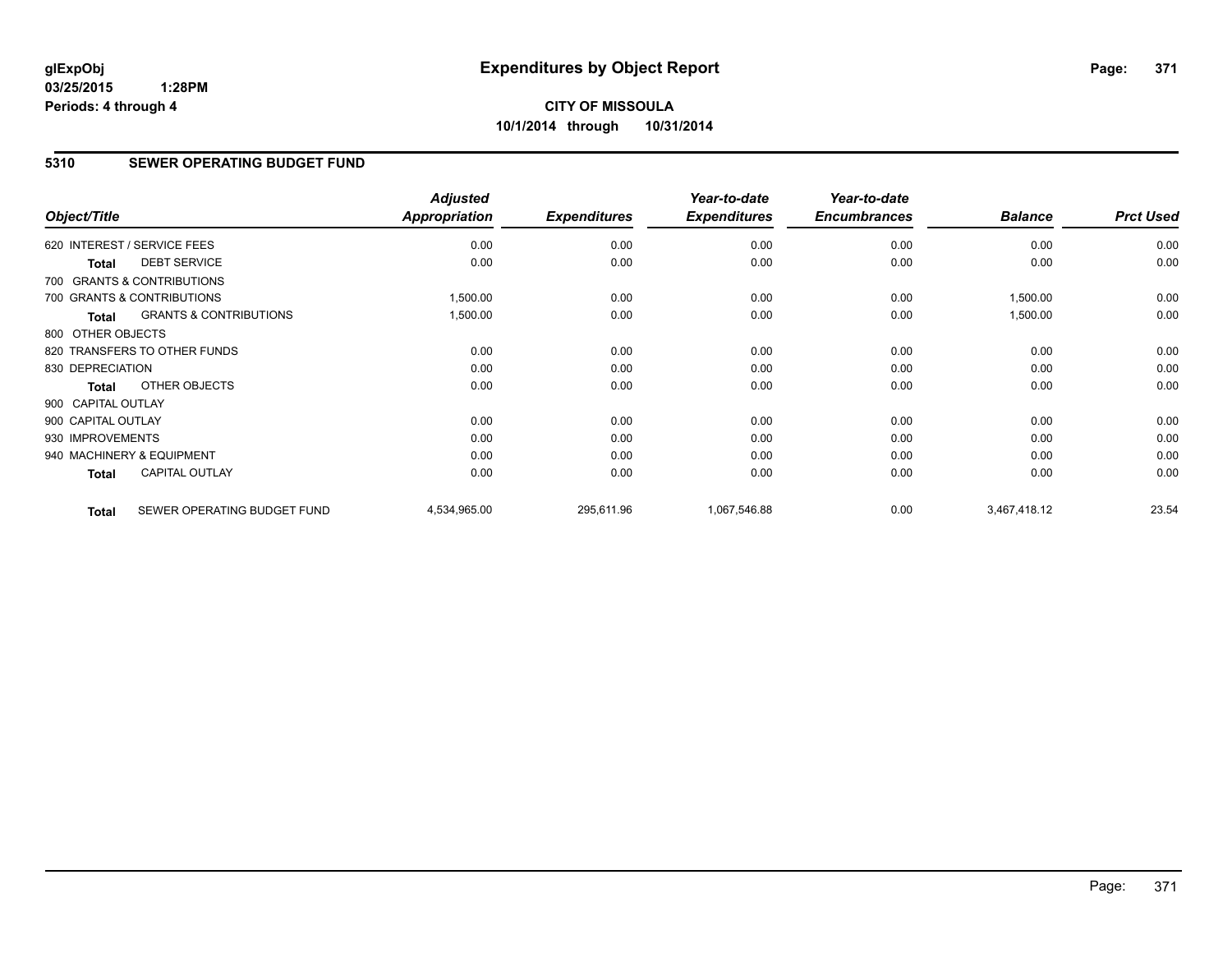# **CITY OF MISSOULA 10/1/2014 through 10/31/2014**

### **5311 SEWER REVENUE COLLECTION & CLEARING FUND**

|                                      | <b>Adjusted</b><br><b>Appropriation</b> |                     | Year-to-date        | Year-to-date<br><b>Encumbrances</b> | <b>Balance</b> | <b>Prct Used</b> |
|--------------------------------------|-----------------------------------------|---------------------|---------------------|-------------------------------------|----------------|------------------|
| Object/Title                         |                                         | <b>Expenditures</b> | <b>Expenditures</b> |                                     |                |                  |
| 500 FIXED CHARGES                    |                                         |                     |                     |                                     |                |                  |
| 500 FIXED CHARGES                    | 0.00                                    | 0.00                | 0.00                | 0.00                                | 0.00           | 0.00             |
| 550 MERCHANT SERVICE FEES            | 0.00                                    | 0.00                | 0.00                | 0.00                                | 0.00           | 0.00             |
| <b>FIXED CHARGES</b><br><b>Total</b> | 0.00                                    | 0.00                | 0.00                | 0.00                                | 0.00           | 0.00             |
| 600 DEBT SERVICE                     |                                         |                     |                     |                                     |                |                  |
| 620 INTEREST / SERVICE FEES          | 0.00                                    | 0.00                | 0.00                | 0.00                                | 0.00           | 0.00             |
| <b>DEBT SERVICE</b><br><b>Total</b>  | 0.00                                    | 0.00                | 0.00                | 0.00                                | 0.00           | 0.00             |
| 800 OTHER OBJECTS                    |                                         |                     |                     |                                     |                |                  |
| 800 OTHER OBJECTS                    | 0.00                                    | 0.00                | 0.00                | 0.00                                | 0.00           | 0.00             |
| 820 TRANSFERS TO OTHER FUNDS         | 7,200,001.00                            | 0.00                | 0.00                | 0.00                                | 7,200,001.00   | 0.00             |
| OTHER OBJECTS<br><b>Total</b>        | 7,200,001.00                            | 0.00                | 0.00                | 0.00                                | 7,200,001.00   | 0.00             |
| <b>WASTEWATER</b><br><b>Total</b>    | 7,200,001.00                            | 0.00                | 0.00                | 0.00                                | 7,200,001.00   | 0.00             |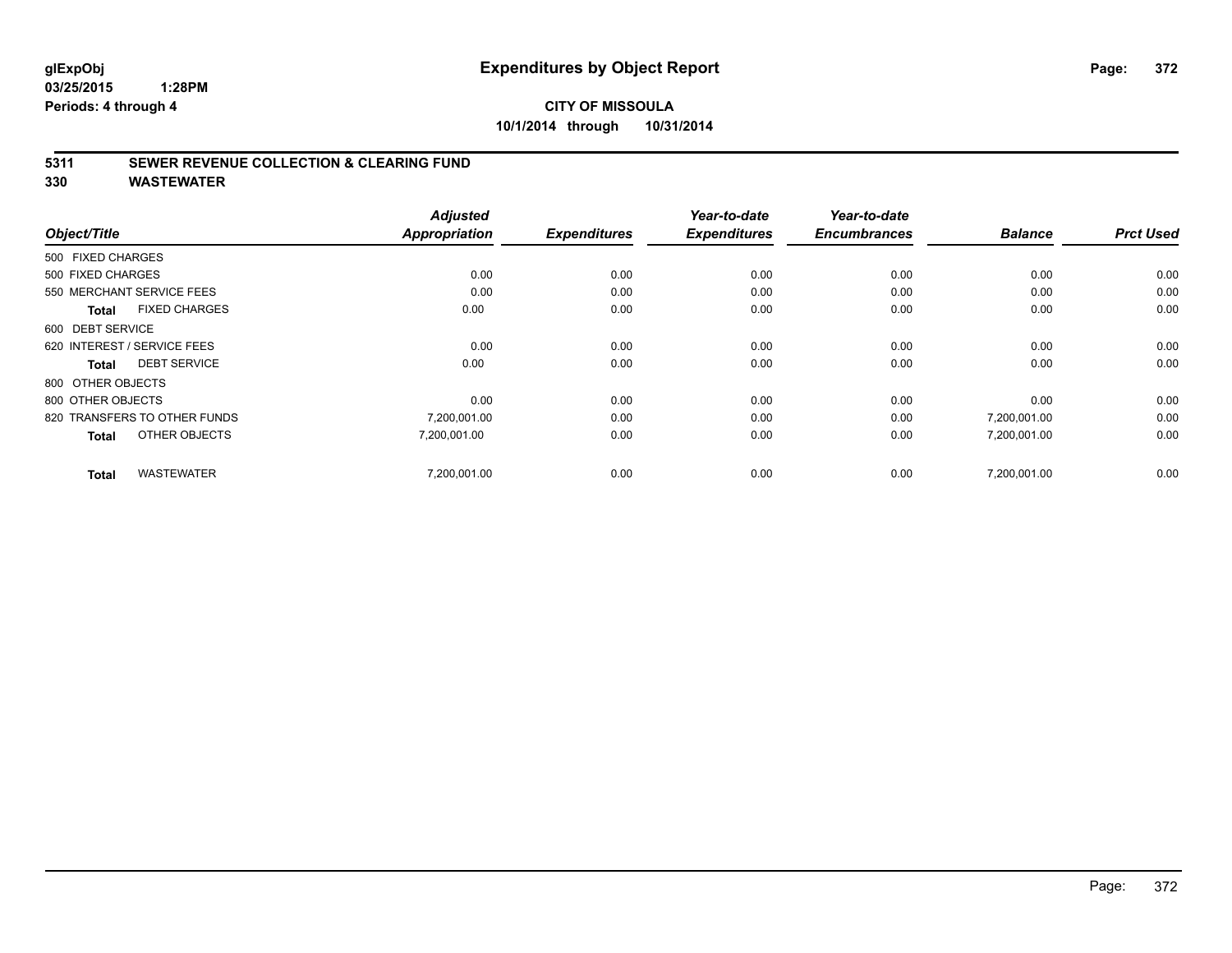# **5311 SEWER REVENUE COLLECTION & CLEARING FUND**

|                   |                                  | <b>Adjusted</b> |                     | Year-to-date        | Year-to-date        |                |                  |
|-------------------|----------------------------------|-----------------|---------------------|---------------------|---------------------|----------------|------------------|
| Object/Title      |                                  | Appropriation   | <b>Expenditures</b> | <b>Expenditures</b> | <b>Encumbrances</b> | <b>Balance</b> | <b>Prct Used</b> |
| 500 FIXED CHARGES |                                  |                 |                     |                     |                     |                |                  |
| 500 FIXED CHARGES |                                  | 0.00            | 0.00                | 0.00                | 0.00                | 0.00           | 0.00             |
|                   | 550 MERCHANT SERVICE FEES        | 0.00            | 0.00                | 0.00                | 0.00                | 0.00           | 0.00             |
| <b>Total</b>      | <b>FIXED CHARGES</b>             | 0.00            | 0.00                | 0.00                | 0.00                | 0.00           | 0.00             |
| 600 DEBT SERVICE  |                                  |                 |                     |                     |                     |                |                  |
|                   | 620 INTEREST / SERVICE FEES      | 0.00            | 0.00                | 0.00                | 0.00                | 0.00           | 0.00             |
| Total             | <b>DEBT SERVICE</b>              | 0.00            | 0.00                | 0.00                | 0.00                | 0.00           | 0.00             |
| 800 OTHER OBJECTS |                                  |                 |                     |                     |                     |                |                  |
| 800 OTHER OBJECTS |                                  | 0.00            | 0.00                | 0.00                | 0.00                | 0.00           | 0.00             |
|                   | 820 TRANSFERS TO OTHER FUNDS     | 7,200,001.00    | 0.00                | 0.00                | 0.00                | 7,200,001.00   | 0.00             |
| <b>Total</b>      | OTHER OBJECTS                    | 7,200,001.00    | 0.00                | 0.00                | 0.00                | 7,200,001.00   | 0.00             |
| <b>Total</b>      | SEWER REVENUE COLLECTION & CLEAF | 7.200.001.00    | 0.00                | 0.00                | 0.00                | 7.200.001.00   | 0.00             |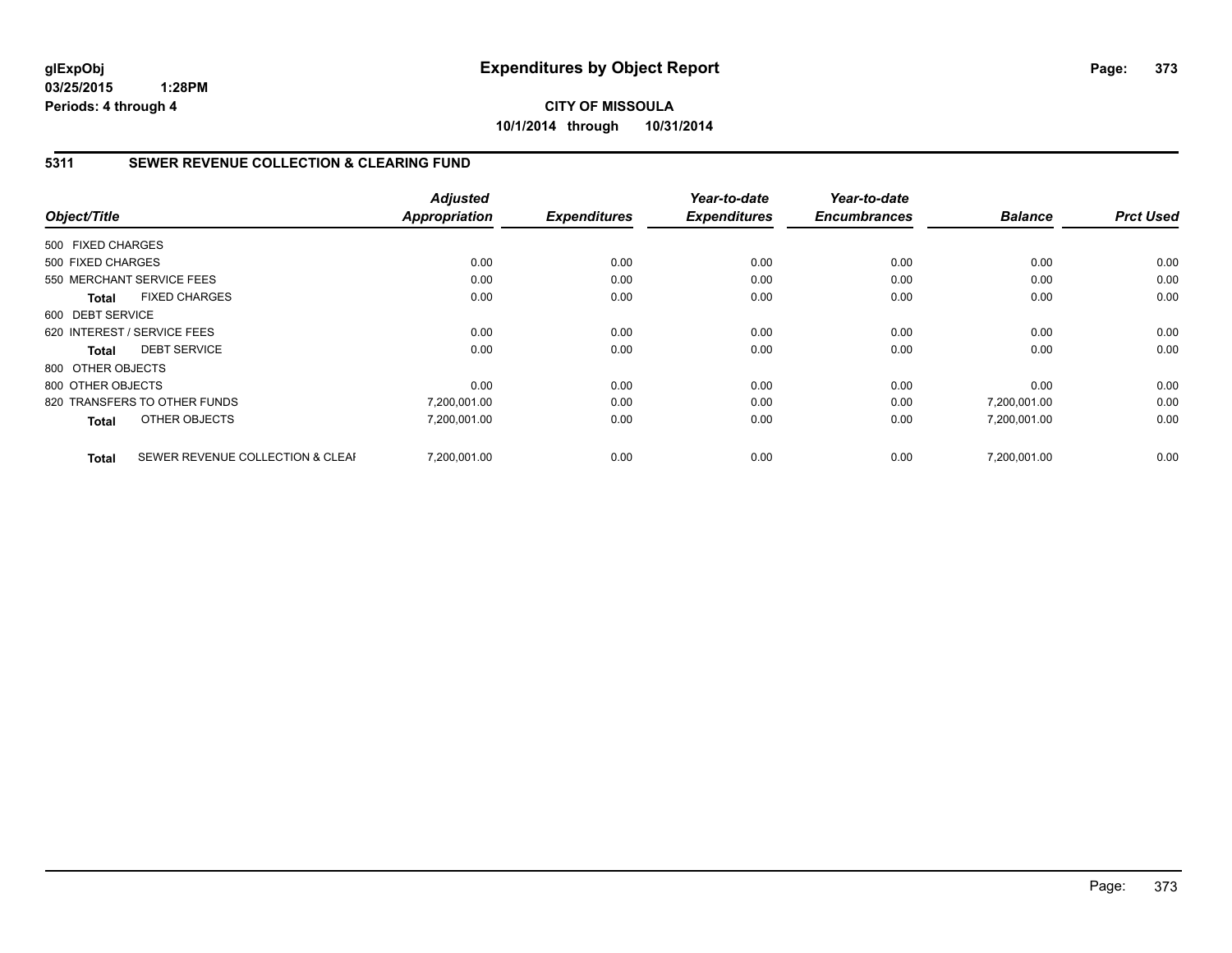# **5315 SEWER LOAN FUND**

|                        |                              | <b>Adjusted</b>      |                     | Year-to-date        | Year-to-date<br><b>Encumbrances</b> |                | <b>Prct Used</b> |
|------------------------|------------------------------|----------------------|---------------------|---------------------|-------------------------------------|----------------|------------------|
| Object/Title           |                              | <b>Appropriation</b> | <b>Expenditures</b> | <b>Expenditures</b> |                                     | <b>Balance</b> |                  |
| 300 PURCHASED SERVICES |                              |                      |                     |                     |                                     |                |                  |
|                        | 390 OTHER PURCHASED SERVICES | 0.00                 | 0.00                | 22.518.62           | 0.00                                | $-22.518.62$   | 0.00             |
| <b>Total</b>           | <b>PURCHASED SERVICES</b>    | 0.00                 | 0.00                | 22,518.62           | 0.00                                | $-22,518.62$   | 0.00             |
| 600 DEBT SERVICE       |                              |                      |                     |                     |                                     |                |                  |
|                        | 620 INTEREST / SERVICE FEES  | 0.00                 | 0.00                | 0.00                | 0.00                                | 0.00           | 0.00             |
| Total                  | <b>DEBT SERVICE</b>          | 0.00                 | 0.00                | 0.00                | 0.00                                | 0.00           | 0.00             |
| 800 OTHER OBJECTS      |                              |                      |                     |                     |                                     |                |                  |
|                        | 820 TRANSFERS TO OTHER FUNDS | 20,000.00            | 0.00                | 0.00                | 0.00                                | 20,000.00      | 0.00             |
| 845 CONTINGENCY        |                              | 0.00                 | 0.00                | 0.00                | 0.00                                | 0.00           | 0.00             |
| <b>Total</b>           | OTHER OBJECTS                | 20,000.00            | 0.00                | 0.00                | 0.00                                | 20,000.00      | 0.00             |
| <b>Total</b>           | <b>WASTEWATER</b>            | 20,000.00            | 0.00                | 22,518.62           | 0.00                                | $-2,518.62$    | 112.59           |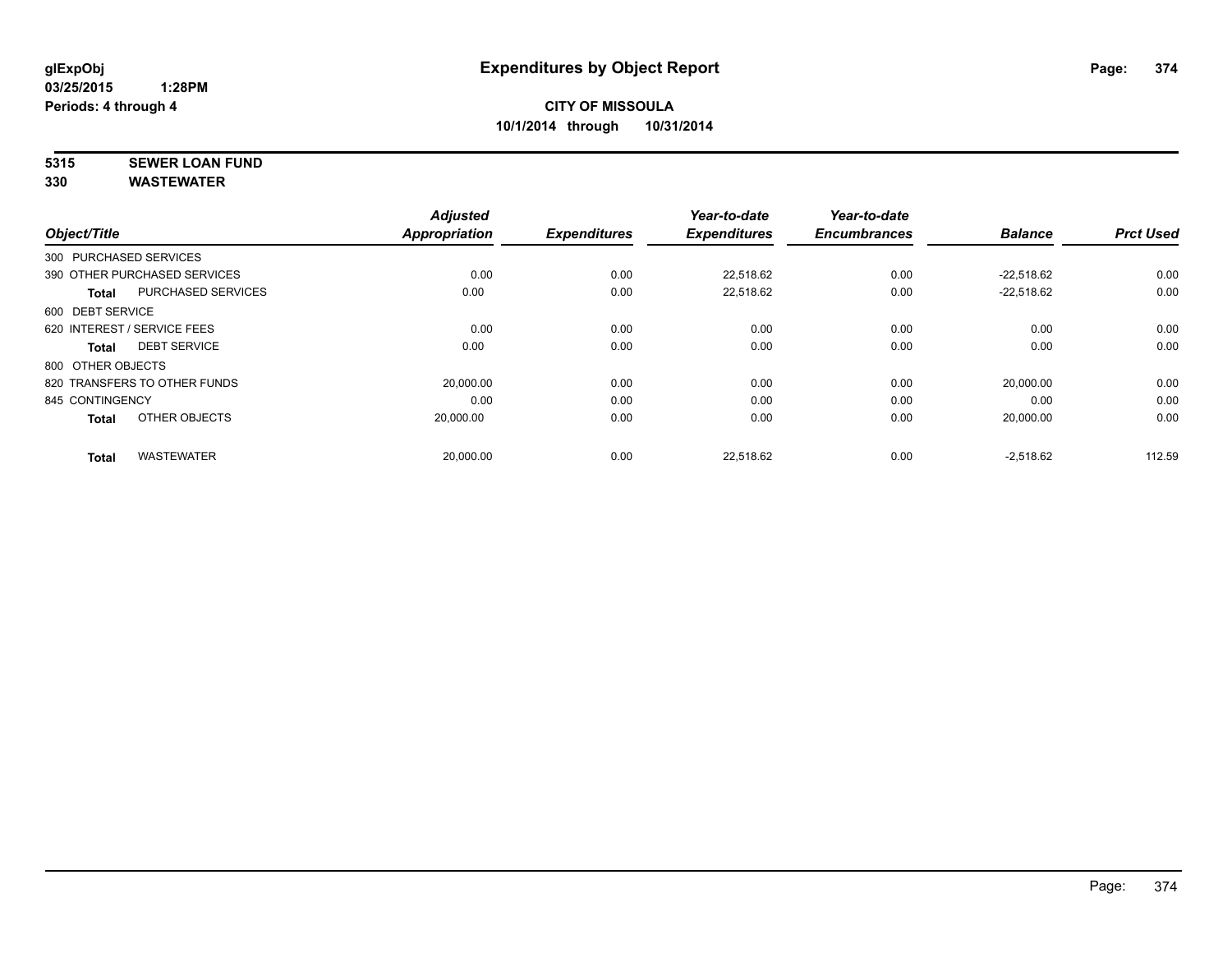### **5315 SEWER LOAN FUND**

| Object/Title           |                              | <b>Adjusted</b><br><b>Appropriation</b> | <b>Expenditures</b> | Year-to-date<br><b>Expenditures</b> | Year-to-date<br><b>Encumbrances</b> | <b>Balance</b> | <b>Prct Used</b> |
|------------------------|------------------------------|-----------------------------------------|---------------------|-------------------------------------|-------------------------------------|----------------|------------------|
| 300 PURCHASED SERVICES |                              |                                         |                     |                                     |                                     |                |                  |
|                        | 390 OTHER PURCHASED SERVICES | 0.00                                    | 0.00                | 22,518.62                           | 0.00                                | $-22.518.62$   | 0.00             |
| <b>Total</b>           | <b>PURCHASED SERVICES</b>    | 0.00                                    | 0.00                | 22,518.62                           | 0.00                                | $-22.518.62$   | 0.00             |
| 600 DEBT SERVICE       |                              |                                         |                     |                                     |                                     |                |                  |
|                        | 620 INTEREST / SERVICE FEES  | 0.00                                    | 0.00                | 0.00                                | 0.00                                | 0.00           | 0.00             |
| Total                  | <b>DEBT SERVICE</b>          | 0.00                                    | 0.00                | 0.00                                | 0.00                                | 0.00           | 0.00             |
| 800 OTHER OBJECTS      |                              |                                         |                     |                                     |                                     |                |                  |
|                        | 820 TRANSFERS TO OTHER FUNDS | 20,000.00                               | 0.00                | 0.00                                | 0.00                                | 20,000.00      | 0.00             |
| 845 CONTINGENCY        |                              | 0.00                                    | 0.00                | 0.00                                | 0.00                                | 0.00           | 0.00             |
| <b>Total</b>           | OTHER OBJECTS                | 20,000.00                               | 0.00                | 0.00                                | 0.00                                | 20,000.00      | 0.00             |
| <b>Total</b>           | <b>SEWER LOAN FUND</b>       | 20,000.00                               | 0.00                | 22.518.62                           | 0.00                                | $-2,518.62$    | 112.59           |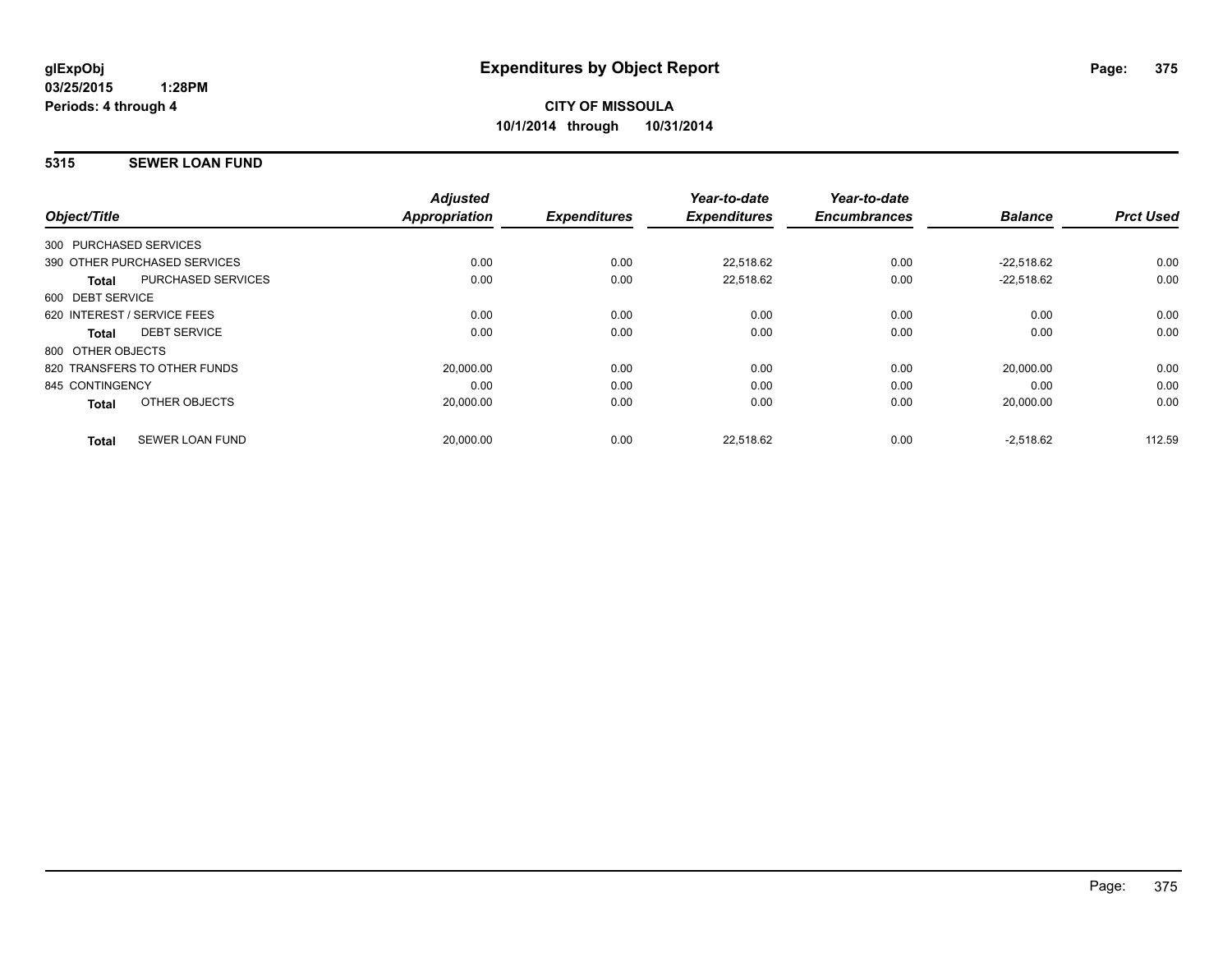### **5320 SEWER REPLACEMENT & DEPRECIATION FUND**

|                                       | <b>Adjusted</b>      |                     | Year-to-date        | Year-to-date        |                |                  |
|---------------------------------------|----------------------|---------------------|---------------------|---------------------|----------------|------------------|
| Object/Title                          | <b>Appropriation</b> | <b>Expenditures</b> | <b>Expenditures</b> | <b>Encumbrances</b> | <b>Balance</b> | <b>Prct Used</b> |
| 300 PURCHASED SERVICES                |                      |                     |                     |                     |                |                  |
| 350 PROFESSIONAL SERVICES             | 0.00                 | 966.10              | 4,423.97            | 0.00                | $-4,423.97$    | 0.00             |
| 360 REPAIR & MAINTENANCE              | 200,000.00           | 11,787.19           | 34,726.86           | 0.00                | 165,273.14     | 17.36            |
| PURCHASED SERVICES<br><b>Total</b>    | 200,000.00           | 12,753.29           | 39,150.83           | 0.00                | 160,849.17     | 19.58            |
| 600 DEBT SERVICE                      |                      |                     |                     |                     |                |                  |
| 610 PRINCIPAL                         | 133,228.00           | 0.00                | 44,446.63           | 0.00                | 88.781.37      | 33.36            |
| 620 INTEREST / SERVICE FEES           | 6,363.00             | 0.00                | 5,766.38            | 0.00                | 596.62         | 90.62            |
| <b>DEBT SERVICE</b><br><b>Total</b>   | 139,591.00           | 0.00                | 50,213.01           | 0.00                | 89,377.99      | 35.97            |
| 800 OTHER OBJECTS                     |                      |                     |                     |                     |                |                  |
| 820 TRANSFERS TO OTHER FUNDS          | 0.00                 | 0.00                | 0.00                | 0.00                | 0.00           | 0.00             |
| 830 DEPRECIATION                      | 0.00                 | 0.00                | 0.00                | 0.00                | 0.00           | 0.00             |
| OTHER OBJECTS<br><b>Total</b>         | 0.00                 | 0.00                | 0.00                | 0.00                | 0.00           | 0.00             |
| 900 CAPITAL OUTLAY                    |                      |                     |                     |                     |                |                  |
| 900 CAPITAL OUTLAY                    | 0.00                 | 0.00                | 0.00                | 0.00                | 0.00           | 0.00             |
| 910 LAND                              | 0.00                 | 0.00                | 0.00                | 0.00                | 0.00           | 0.00             |
| 930 IMPROVEMENTS                      | 210,000.00           | 2,118.47            | 118,663.23          | 0.00                | 91,336.77      | 56.51            |
| 940 MACHINERY & EQUIPMENT             | 0.00                 | 0.00                | 0.00                | 0.00                | 0.00           | 0.00             |
| <b>CAPITAL OUTLAY</b><br><b>Total</b> | 210,000.00           | 2,118.47            | 118,663.23          | 0.00                | 91,336.77      | 56.51            |
| <b>WASTEWATER</b><br><b>Total</b>     | 549,591.00           | 14,871.76           | 208,027.07          | 0.00                | 341,563.93     | 37.85            |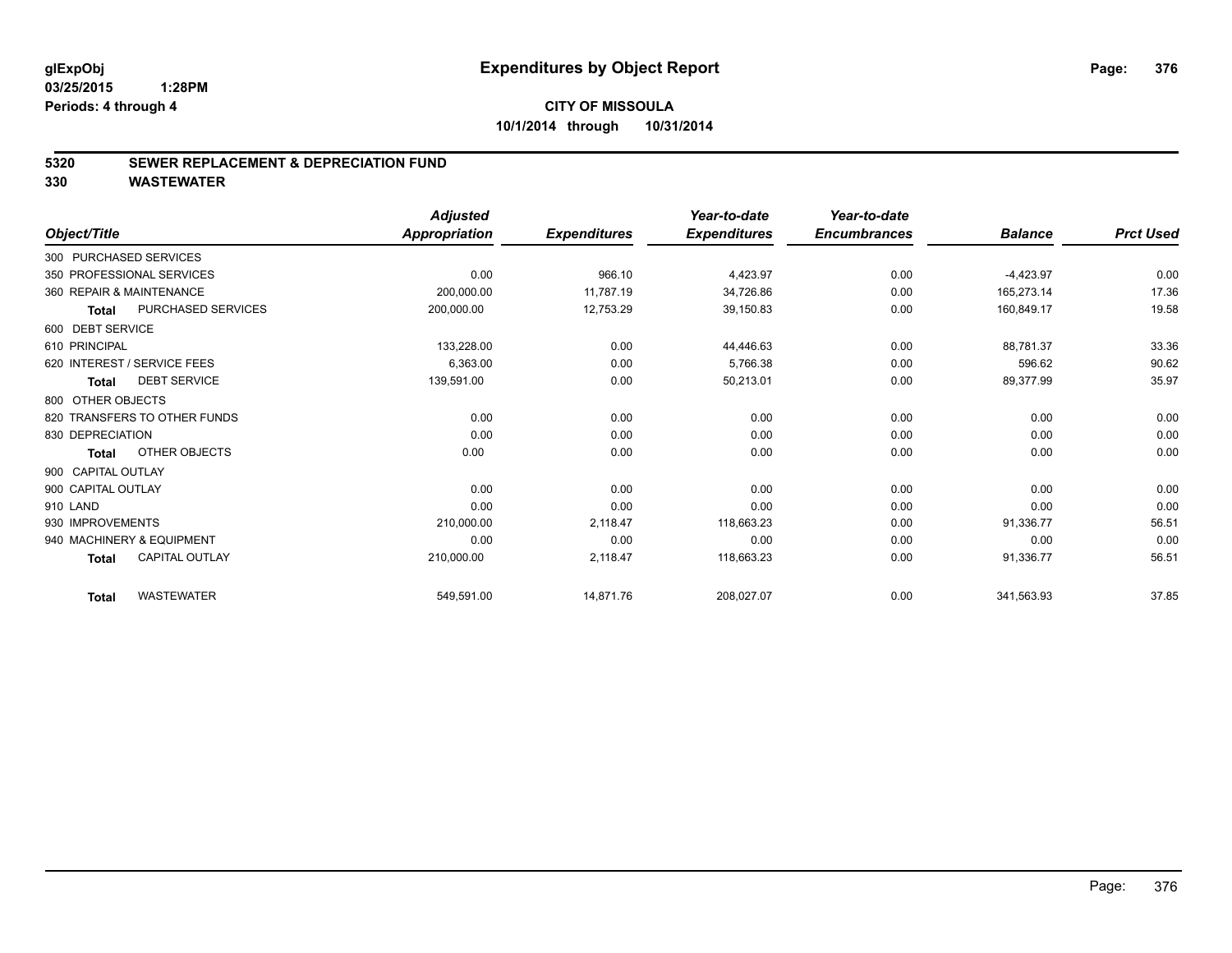# **CITY OF MISSOULA 10/1/2014 through 10/31/2014**

# **5320 SEWER REPLACEMENT & DEPRECIATION FUND**

| Object/Title           |                                  | <b>Adjusted</b><br><b>Appropriation</b> | <b>Expenditures</b> | Year-to-date<br><b>Expenditures</b> | Year-to-date<br><b>Encumbrances</b> | <b>Balance</b> | <b>Prct Used</b> |
|------------------------|----------------------------------|-----------------------------------------|---------------------|-------------------------------------|-------------------------------------|----------------|------------------|
|                        |                                  |                                         |                     |                                     |                                     |                |                  |
| 300 PURCHASED SERVICES |                                  |                                         |                     |                                     |                                     |                |                  |
|                        | 350 PROFESSIONAL SERVICES        | 0.00                                    | 966.10              | 4,423.97                            | 0.00                                | $-4,423.97$    | 0.00             |
|                        | 360 REPAIR & MAINTENANCE         | 200,000.00                              | 11,787.19           | 34,726.86                           | 0.00                                | 165.273.14     | 17.36            |
| <b>Total</b>           | PURCHASED SERVICES               | 200,000.00                              | 12,753.29           | 39,150.83                           | 0.00                                | 160,849.17     | 19.58            |
| 600 DEBT SERVICE       |                                  |                                         |                     |                                     |                                     |                |                  |
| 610 PRINCIPAL          |                                  | 133,228.00                              | 0.00                | 44,446.63                           | 0.00                                | 88,781.37      | 33.36            |
|                        | 620 INTEREST / SERVICE FEES      | 6,363.00                                | 0.00                | 5.766.38                            | 0.00                                | 596.62         | 90.62            |
| <b>Total</b>           | <b>DEBT SERVICE</b>              | 139,591.00                              | 0.00                | 50,213.01                           | 0.00                                | 89,377.99      | 35.97            |
| 800 OTHER OBJECTS      |                                  |                                         |                     |                                     |                                     |                |                  |
|                        | 820 TRANSFERS TO OTHER FUNDS     | 0.00                                    | 0.00                | 0.00                                | 0.00                                | 0.00           | 0.00             |
| 830 DEPRECIATION       |                                  | 0.00                                    | 0.00                | 0.00                                | 0.00                                | 0.00           | 0.00             |
| <b>Total</b>           | OTHER OBJECTS                    | 0.00                                    | 0.00                | 0.00                                | 0.00                                | 0.00           | 0.00             |
| 900 CAPITAL OUTLAY     |                                  |                                         |                     |                                     |                                     |                |                  |
| 900 CAPITAL OUTLAY     |                                  | 0.00                                    | 0.00                | 0.00                                | 0.00                                | 0.00           | 0.00             |
| 910 LAND               |                                  | 0.00                                    | 0.00                | 0.00                                | 0.00                                | 0.00           | 0.00             |
| 930 IMPROVEMENTS       |                                  | 210,000.00                              | 2,118.47            | 118,663.23                          | 0.00                                | 91.336.77      | 56.51            |
|                        | 940 MACHINERY & EQUIPMENT        | 0.00                                    | 0.00                | 0.00                                | 0.00                                | 0.00           | 0.00             |
| <b>Total</b>           | <b>CAPITAL OUTLAY</b>            | 210,000.00                              | 2,118.47            | 118,663.23                          | 0.00                                | 91,336.77      | 56.51            |
| <b>Total</b>           | SEWER REPLACEMENT & DEPRECIATION | 549,591.00                              | 14,871.76           | 208,027.07                          | 0.00                                | 341,563.93     | 37.85            |

Page: 377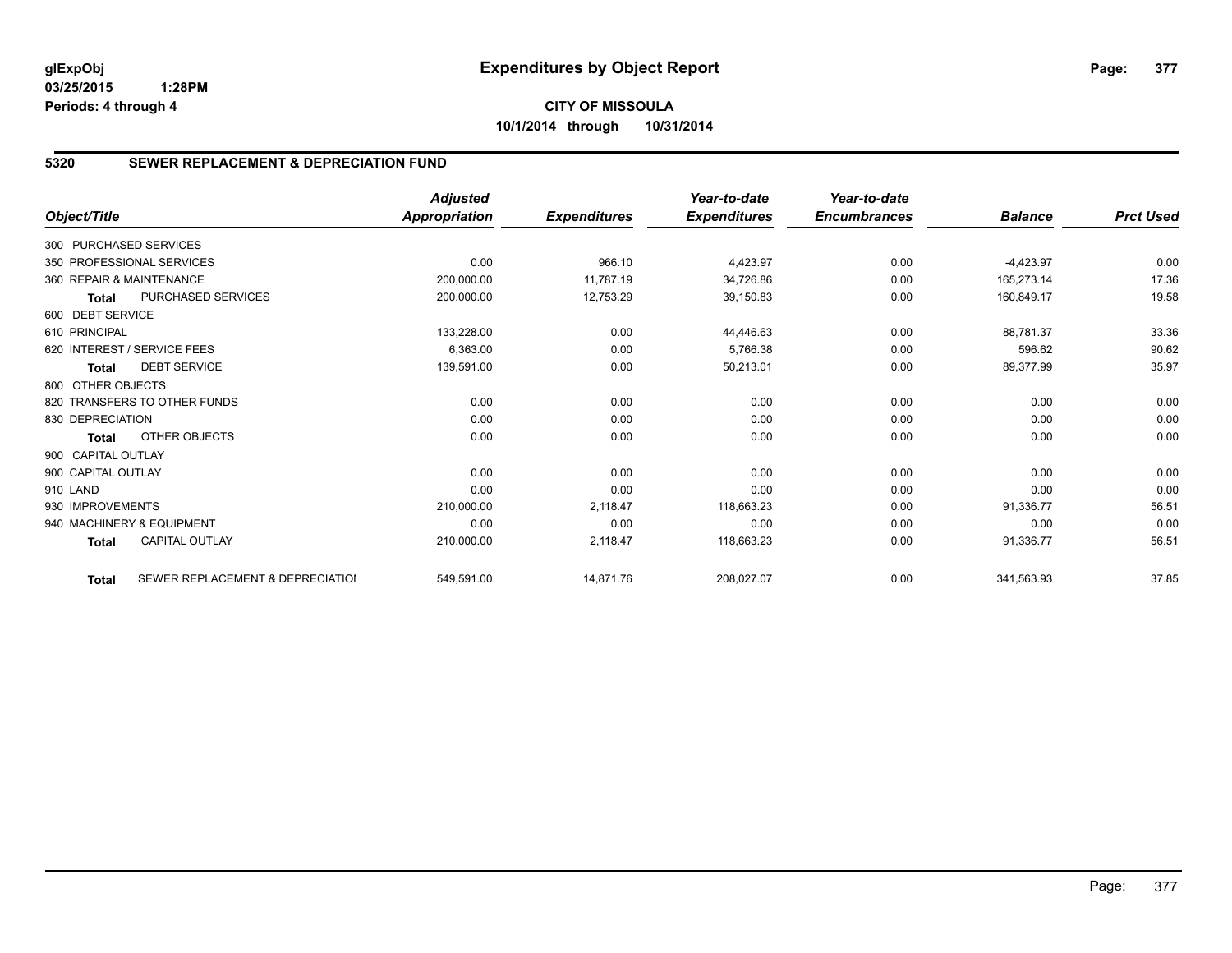#### **5325 SEWER DEVELOPMENT FEE FUND**

|                    |                              | <b>Adjusted</b>      |                     | Year-to-date        | Year-to-date        |                |                  |
|--------------------|------------------------------|----------------------|---------------------|---------------------|---------------------|----------------|------------------|
| Object/Title       |                              | <b>Appropriation</b> | <b>Expenditures</b> | <b>Expenditures</b> | <b>Encumbrances</b> | <b>Balance</b> | <b>Prct Used</b> |
|                    | 300 PURCHASED SERVICES       |                      |                     |                     |                     |                |                  |
|                    | 350 PROFESSIONAL SERVICES    | 0.00                 | 0.00                | 0.00                | 0.00                | 0.00           | 0.00             |
|                    | 360 REPAIR & MAINTENANCE     | 65,000.00            | 0.00                | 0.00                | 0.00                | 65,000.00      | 0.00             |
| <b>Total</b>       | PURCHASED SERVICES           | 65,000.00            | 0.00                | 0.00                | 0.00                | 65,000.00      | 0.00             |
| 600 DEBT SERVICE   |                              |                      |                     |                     |                     |                |                  |
| 610 PRINCIPAL      |                              | 247,185.00           | 59,306.05           | 59,306.05           | 0.00                | 187,878.95     | 23.99            |
|                    | 620 INTEREST / SERVICE FEES  | 12,162.00            | 5,530.71            | 5,530.71            | 0.00                | 6,631.29       | 45.48            |
| <b>Total</b>       | <b>DEBT SERVICE</b>          | 259,347.00           | 64,836.76           | 64,836.76           | 0.00                | 194,510.24     | 25.00            |
| 800 OTHER OBJECTS  |                              |                      |                     |                     |                     |                |                  |
|                    | 820 TRANSFERS TO OTHER FUNDS | 0.00                 | 0.00                | 0.00                | 0.00                | 0.00           | 0.00             |
| <b>Total</b>       | OTHER OBJECTS                | 0.00                 | 0.00                | 0.00                | 0.00                | 0.00           | 0.00             |
| 900 CAPITAL OUTLAY |                              |                      |                     |                     |                     |                |                  |
| 900 CAPITAL OUTLAY |                              | 0.00                 | 0.00                | 0.00                | 0.00                | 0.00           | 0.00             |
| 910 LAND           |                              | 0.00                 | 0.00                | 0.00                | 0.00                | 0.00           | 0.00             |
| 920 BUILDINGS      |                              | 242,000.00           | 42,014.90           | 164,945.02          | 0.00                | 77,054.98      | 68.16            |
| 930 IMPROVEMENTS   |                              | 108,559.00           | 0.00                | 0.00                | 0.00                | 108,559.00     | 0.00             |
| <b>Total</b>       | <b>CAPITAL OUTLAY</b>        | 350,559.00           | 42,014.90           | 164,945.02          | 0.00                | 185,613.98     | 47.05            |
| <b>Total</b>       | <b>WASTEWATER</b>            | 674,906.00           | 106,851.66          | 229,781.78          | 0.00                | 445,124.22     | 34.05            |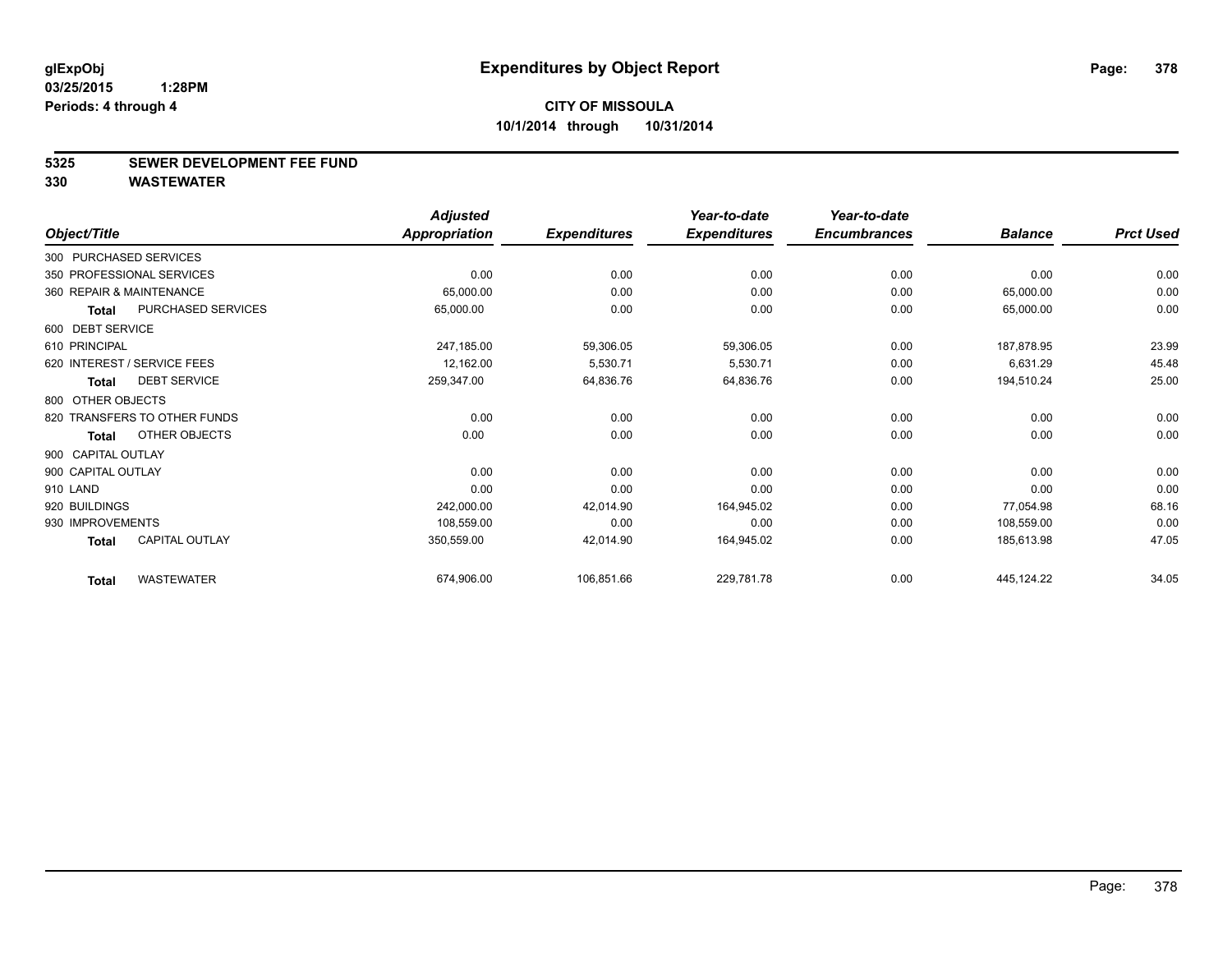# **5325 SEWER DEVELOPMENT FEE FUND**

|                          |                              | <b>Adjusted</b> |                     | Year-to-date        | Year-to-date        |                |                  |
|--------------------------|------------------------------|-----------------|---------------------|---------------------|---------------------|----------------|------------------|
| Object/Title             |                              | Appropriation   | <b>Expenditures</b> | <b>Expenditures</b> | <b>Encumbrances</b> | <b>Balance</b> | <b>Prct Used</b> |
| 300 PURCHASED SERVICES   |                              |                 |                     |                     |                     |                |                  |
|                          | 350 PROFESSIONAL SERVICES    | 0.00            | 0.00                | 0.00                | 0.00                | 0.00           | 0.00             |
| 360 REPAIR & MAINTENANCE |                              | 65,000.00       | 0.00                | 0.00                | 0.00                | 65,000.00      | 0.00             |
| Total                    | PURCHASED SERVICES           | 65,000.00       | 0.00                | 0.00                | 0.00                | 65,000.00      | 0.00             |
| 600 DEBT SERVICE         |                              |                 |                     |                     |                     |                |                  |
| 610 PRINCIPAL            |                              | 247,185.00      | 59,306.05           | 59,306.05           | 0.00                | 187,878.95     | 23.99            |
|                          | 620 INTEREST / SERVICE FEES  | 12,162.00       | 5,530.71            | 5,530.71            | 0.00                | 6,631.29       | 45.48            |
| Total                    | <b>DEBT SERVICE</b>          | 259,347.00      | 64,836.76           | 64,836.76           | 0.00                | 194,510.24     | 25.00            |
| 800 OTHER OBJECTS        |                              |                 |                     |                     |                     |                |                  |
|                          | 820 TRANSFERS TO OTHER FUNDS | 0.00            | 0.00                | 0.00                | 0.00                | 0.00           | 0.00             |
| Total                    | OTHER OBJECTS                | 0.00            | 0.00                | 0.00                | 0.00                | 0.00           | 0.00             |
| 900 CAPITAL OUTLAY       |                              |                 |                     |                     |                     |                |                  |
| 900 CAPITAL OUTLAY       |                              | 0.00            | 0.00                | 0.00                | 0.00                | 0.00           | 0.00             |
| 910 LAND                 |                              | 0.00            | 0.00                | 0.00                | 0.00                | 0.00           | 0.00             |
| 920 BUILDINGS            |                              | 242,000.00      | 42,014.90           | 164,945.02          | 0.00                | 77,054.98      | 68.16            |
| 930 IMPROVEMENTS         |                              | 108,559.00      | 0.00                | 0.00                | 0.00                | 108,559.00     | 0.00             |
| Total                    | <b>CAPITAL OUTLAY</b>        | 350,559.00      | 42,014.90           | 164,945.02          | 0.00                | 185,613.98     | 47.05            |
| <b>Total</b>             | SEWER DEVELOPMENT FEE FUND   | 674,906.00      | 106,851.66          | 229,781.78          | 0.00                | 445,124.22     | 34.05            |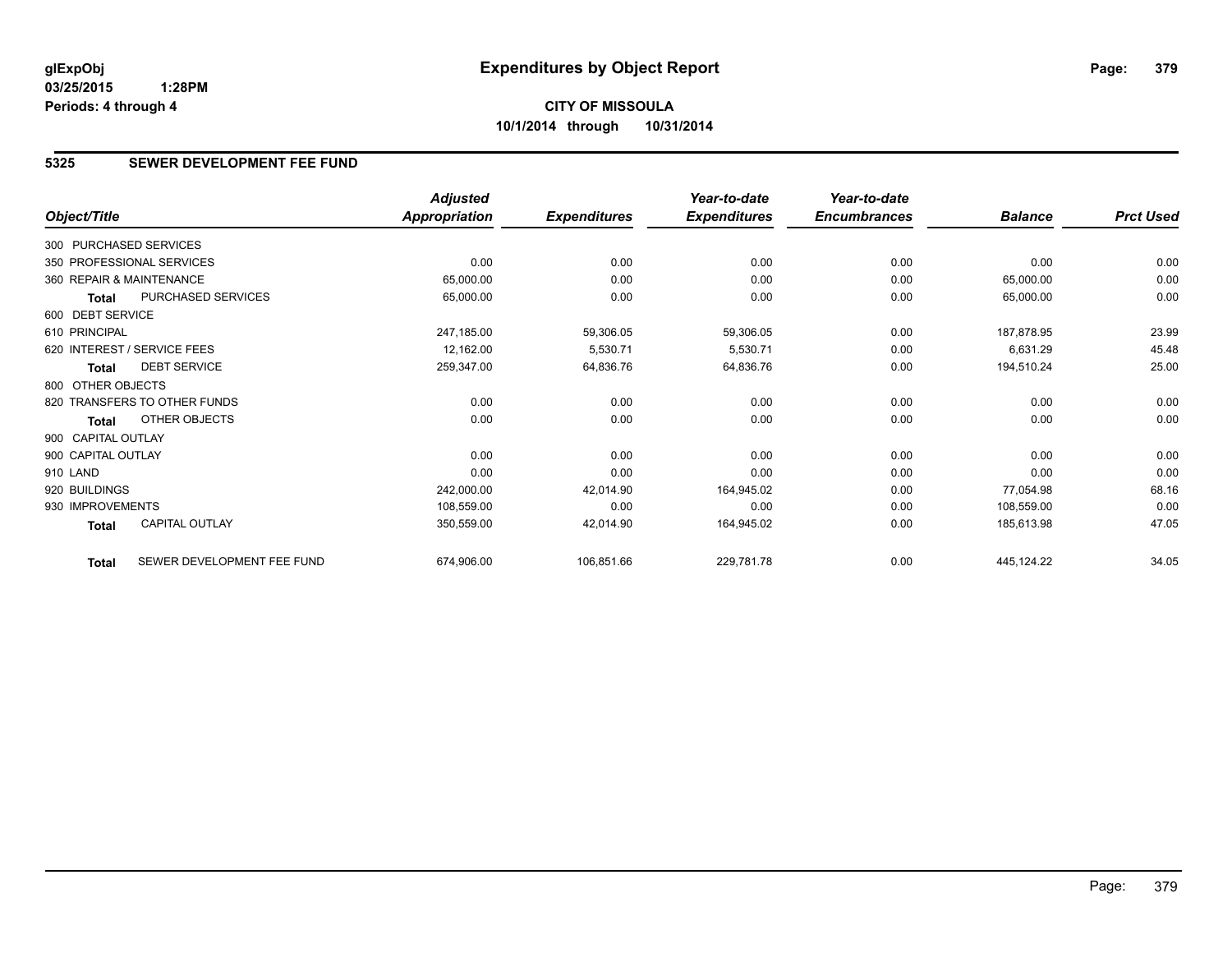**5340 SEWER CONSTRUCTION FUND**

| Object/Title              |                              | <b>Adjusted</b><br><b>Appropriation</b> | <b>Expenditures</b> | Year-to-date<br><b>Expenditures</b> | Year-to-date<br><b>Encumbrances</b> | <b>Balance</b> | <b>Prct Used</b> |
|---------------------------|------------------------------|-----------------------------------------|---------------------|-------------------------------------|-------------------------------------|----------------|------------------|
| 300 PURCHASED SERVICES    |                              |                                         |                     |                                     |                                     |                |                  |
| 350 PROFESSIONAL SERVICES |                              |                                         |                     |                                     |                                     |                |                  |
|                           |                              | 20,000.00                               | 0.00                | 0.00                                | 0.00                                | 20,000.00      | 0.00             |
| <b>Total</b>              | <b>PURCHASED SERVICES</b>    | 20,000.00                               | 0.00                | 0.00                                | 0.00                                | 20,000.00      | 0.00             |
| 800 OTHER OBJECTS         |                              |                                         |                     |                                     |                                     |                |                  |
|                           | 820 TRANSFERS TO OTHER FUNDS | 0.00                                    | 0.00                | 0.00                                | 0.00                                | 0.00           | 0.00             |
| Total                     | OTHER OBJECTS                | 0.00                                    | 0.00                | 0.00                                | 0.00                                | 0.00           | 0.00             |
| 900 CAPITAL OUTLAY        |                              |                                         |                     |                                     |                                     |                |                  |
| 930 IMPROVEMENTS          |                              | 900,000.00                              | 0.00                | 0.00                                | 0.00                                | 900.000.00     | 0.00             |
| 940 MACHINERY & EQUIPMENT |                              | 0.00                                    | 0.00                | 0.00                                | 0.00                                | 0.00           | 0.00             |
| <b>Total</b>              | <b>CAPITAL OUTLAY</b>        | 900,000.00                              | 0.00                | 0.00                                | 0.00                                | 900,000.00     | 0.00             |
|                           |                              |                                         |                     |                                     |                                     |                |                  |
| <b>Total</b>              | <b>WASTEWATER</b>            | 920,000.00                              | 0.00                | 0.00                                | 0.00                                | 920,000.00     | 0.00             |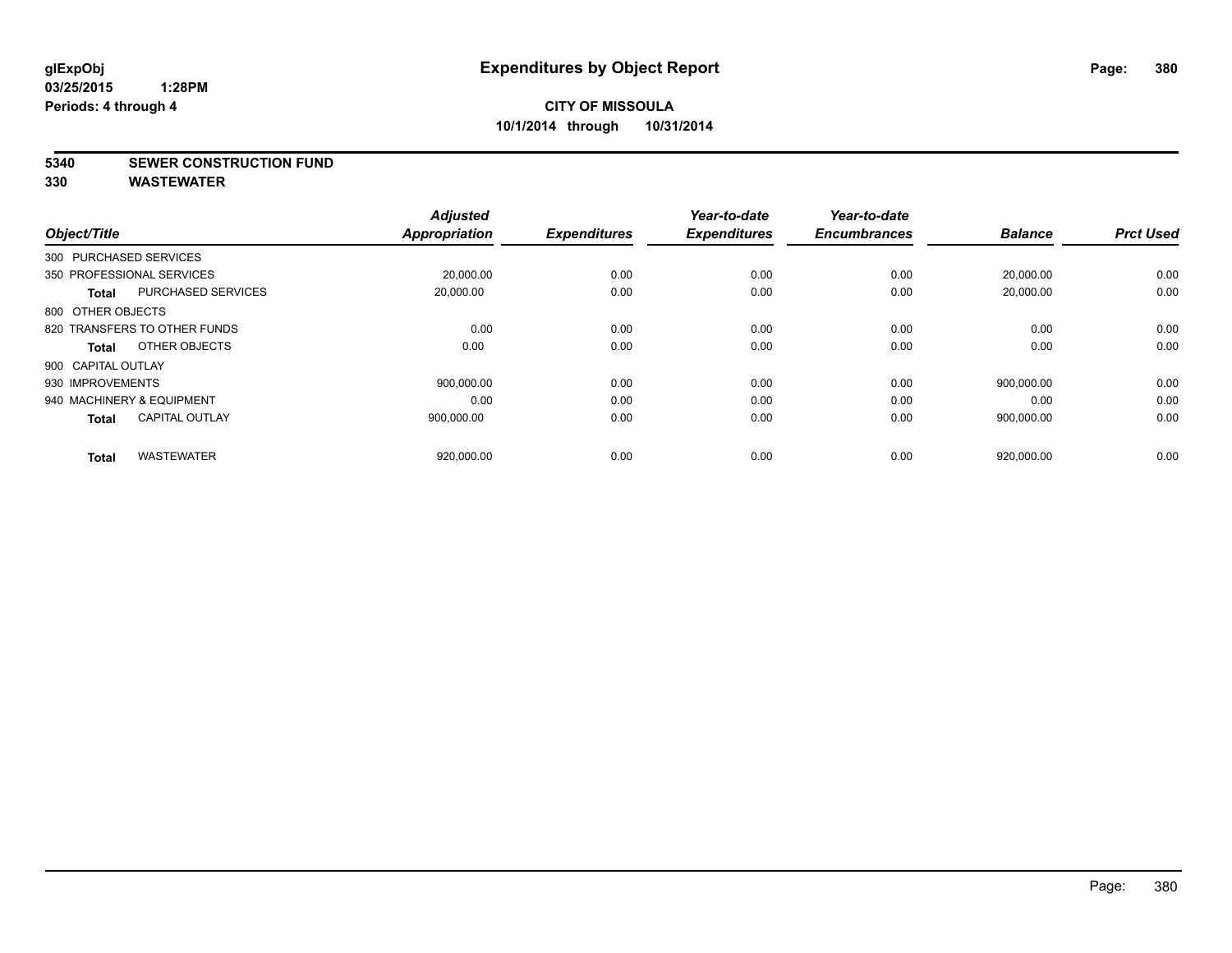### **5340 SEWER CONSTRUCTION FUND**

**390 NON-DEPARTMENTAL**

| Object/Title       |                       | <b>Adjusted</b><br>Appropriation | <b>Expenditures</b> | Year-to-date<br><b>Expenditures</b> | Year-to-date<br><b>Encumbrances</b> | <b>Balance</b> | <b>Prct Used</b> |
|--------------------|-----------------------|----------------------------------|---------------------|-------------------------------------|-------------------------------------|----------------|------------------|
| 900 CAPITAL OUTLAY |                       |                                  |                     |                                     |                                     |                |                  |
| 930 IMPROVEMENTS   |                       | 0.00                             | 0.00                | 0.00                                | 0.00                                | 0.00           | 0.00             |
| <b>Total</b>       | <b>CAPITAL OUTLAY</b> | 0.00                             | 0.00                | 0.00                                | 0.00                                | 0.00           | 0.00             |
| Total              | NON-DEPARTMENTAL      | 0.00                             | 0.00                | 0.00                                | 0.00                                | 0.00           | 0.00             |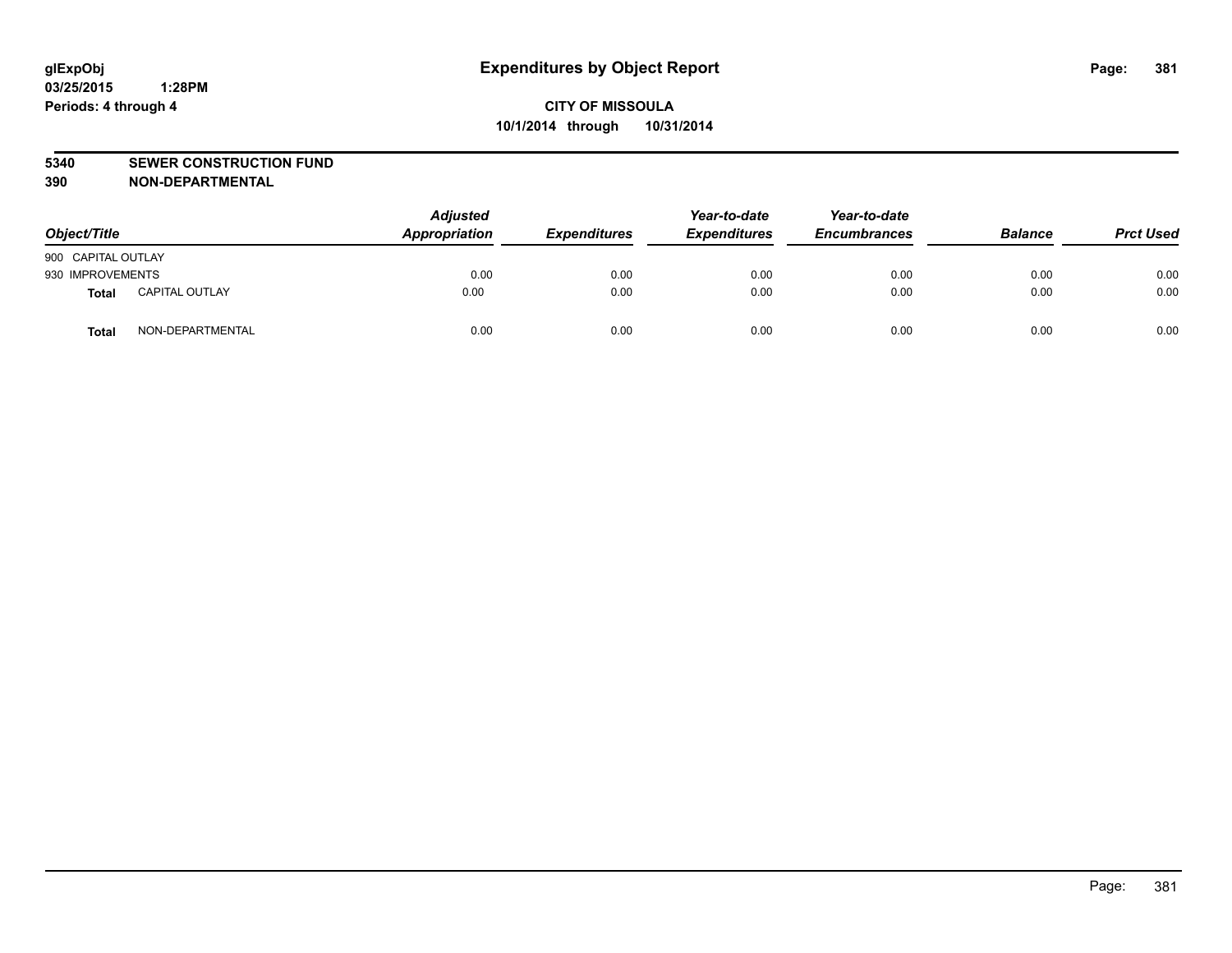### **5340 SEWER CONSTRUCTION FUND**

| Object/Title           |                              | <b>Adjusted</b><br><b>Appropriation</b> | <b>Expenditures</b> | Year-to-date<br><b>Expenditures</b> | Year-to-date<br><b>Encumbrances</b> | <b>Balance</b> | <b>Prct Used</b> |
|------------------------|------------------------------|-----------------------------------------|---------------------|-------------------------------------|-------------------------------------|----------------|------------------|
| 300 PURCHASED SERVICES |                              |                                         |                     |                                     |                                     |                |                  |
|                        | 350 PROFESSIONAL SERVICES    | 20,000.00                               | 0.00                | 0.00                                | 0.00                                | 20,000.00      | 0.00             |
| <b>Total</b>           | <b>PURCHASED SERVICES</b>    | 20.000.00                               | 0.00                | 0.00                                | 0.00                                | 20.000.00      | 0.00             |
| 800 OTHER OBJECTS      |                              |                                         |                     |                                     |                                     |                |                  |
|                        | 820 TRANSFERS TO OTHER FUNDS | 0.00                                    | 0.00                | 0.00                                | 0.00                                | 0.00           | 0.00             |
| Total                  | OTHER OBJECTS                | 0.00                                    | 0.00                | 0.00                                | 0.00                                | 0.00           | 0.00             |
| 900 CAPITAL OUTLAY     |                              |                                         |                     |                                     |                                     |                |                  |
| 930 IMPROVEMENTS       |                              | 900.000.00                              | 0.00                | 0.00                                | 0.00                                | 900.000.00     | 0.00             |
|                        | 940 MACHINERY & EQUIPMENT    | 0.00                                    | 0.00                | 0.00                                | 0.00                                | 0.00           | 0.00             |
| Total                  | <b>CAPITAL OUTLAY</b>        | 900,000.00                              | 0.00                | 0.00                                | 0.00                                | 900,000.00     | 0.00             |
| <b>Total</b>           | SEWER CONSTRUCTION FUND      | 920,000.00                              | 0.00                | 0.00                                | 0.00                                | 920,000.00     | 0.00             |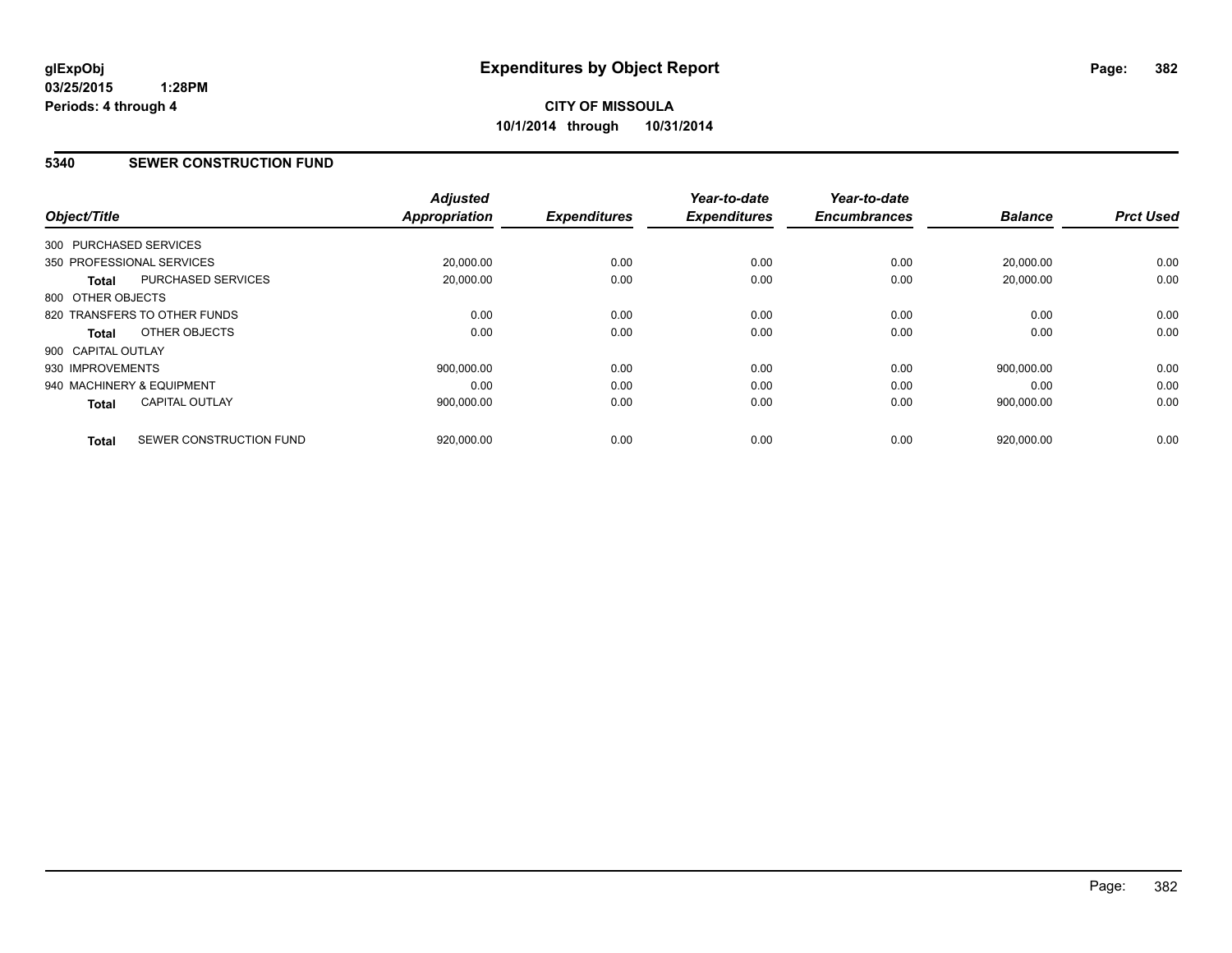#### **5361 2001 SEWER REVENUE BONDS-DEBT SERVICE**

| Object/Title                        | <b>Adjusted</b><br>Appropriation | <b>Expenditures</b> | Year-to-date<br><b>Expenditures</b> | Year-to-date<br><b>Encumbrances</b> | <b>Balance</b> | <b>Prct Used</b> |
|-------------------------------------|----------------------------------|---------------------|-------------------------------------|-------------------------------------|----------------|------------------|
| 600 DEBT SERVICE                    |                                  |                     |                                     |                                     |                |                  |
| 610 PRINCIPAL                       | 27,000.00                        | 0.00                | 0.00                                | 0.00                                | 27,000.00      | 0.00             |
| 620 INTEREST / SERVICE FEES         | 3,590.00                         | 0.00                | 0.00                                | 0.00                                | 3.590.00       | 0.00             |
| <b>DEBT SERVICE</b><br><b>Total</b> | 30,590.00                        | 0.00                | 0.00                                | 0.00                                | 30,590.00      | 0.00             |
| WASTEWATER<br><b>Total</b>          | 30,590.00                        | 0.00                | 0.00                                | 0.00                                | 30,590.00      | 0.00             |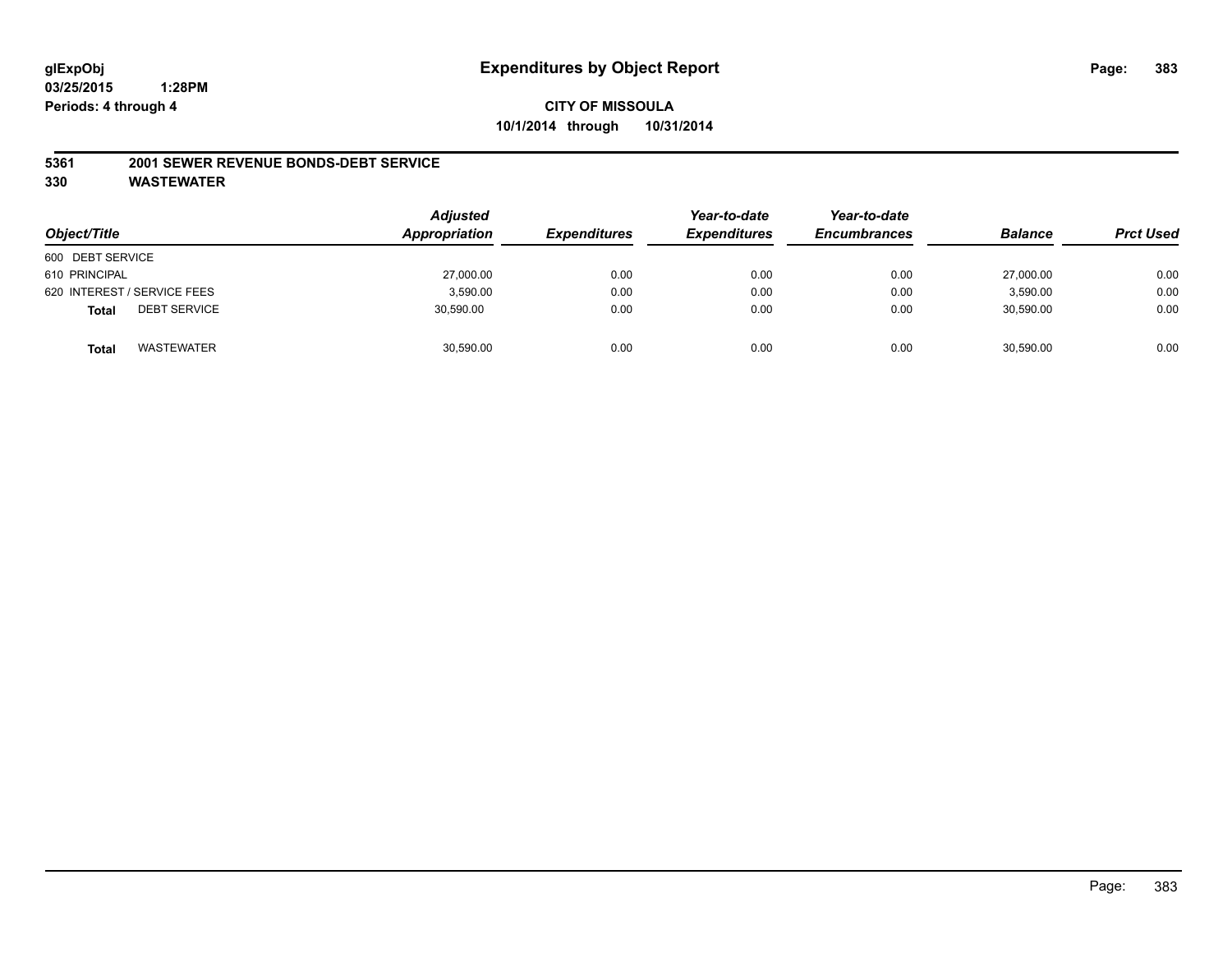**CITY OF MISSOULA 10/1/2014 through 10/31/2014**

### **5361 2001 SEWER REVENUE BONDS-DEBT SERVICE**

| Object/Title                                     | <b>Adjusted</b><br>Appropriation | <b>Expenditures</b> | Year-to-date<br><b>Expenditures</b> | Year-to-date<br><b>Encumbrances</b> | <b>Balance</b> | <b>Prct Used</b> |
|--------------------------------------------------|----------------------------------|---------------------|-------------------------------------|-------------------------------------|----------------|------------------|
| 600 DEBT SERVICE                                 |                                  |                     |                                     |                                     |                |                  |
| 610 PRINCIPAL                                    | 27,000.00                        | 0.00                | 0.00                                | 0.00                                | 27,000.00      | 0.00             |
| 620 INTEREST / SERVICE FEES                      | 3,590.00                         | 0.00                | 0.00                                | 0.00                                | 3,590.00       | 0.00             |
| <b>DEBT SERVICE</b><br><b>Total</b>              | 30,590.00                        | 0.00                | 0.00                                | 0.00                                | 30.590.00      | 0.00             |
| 2001 SEWER REVENUE BONDS-DEBT SE<br><b>Total</b> | 30,590.00                        | 0.00                | 0.00                                | 0.00                                | 30.590.00      | 0.00             |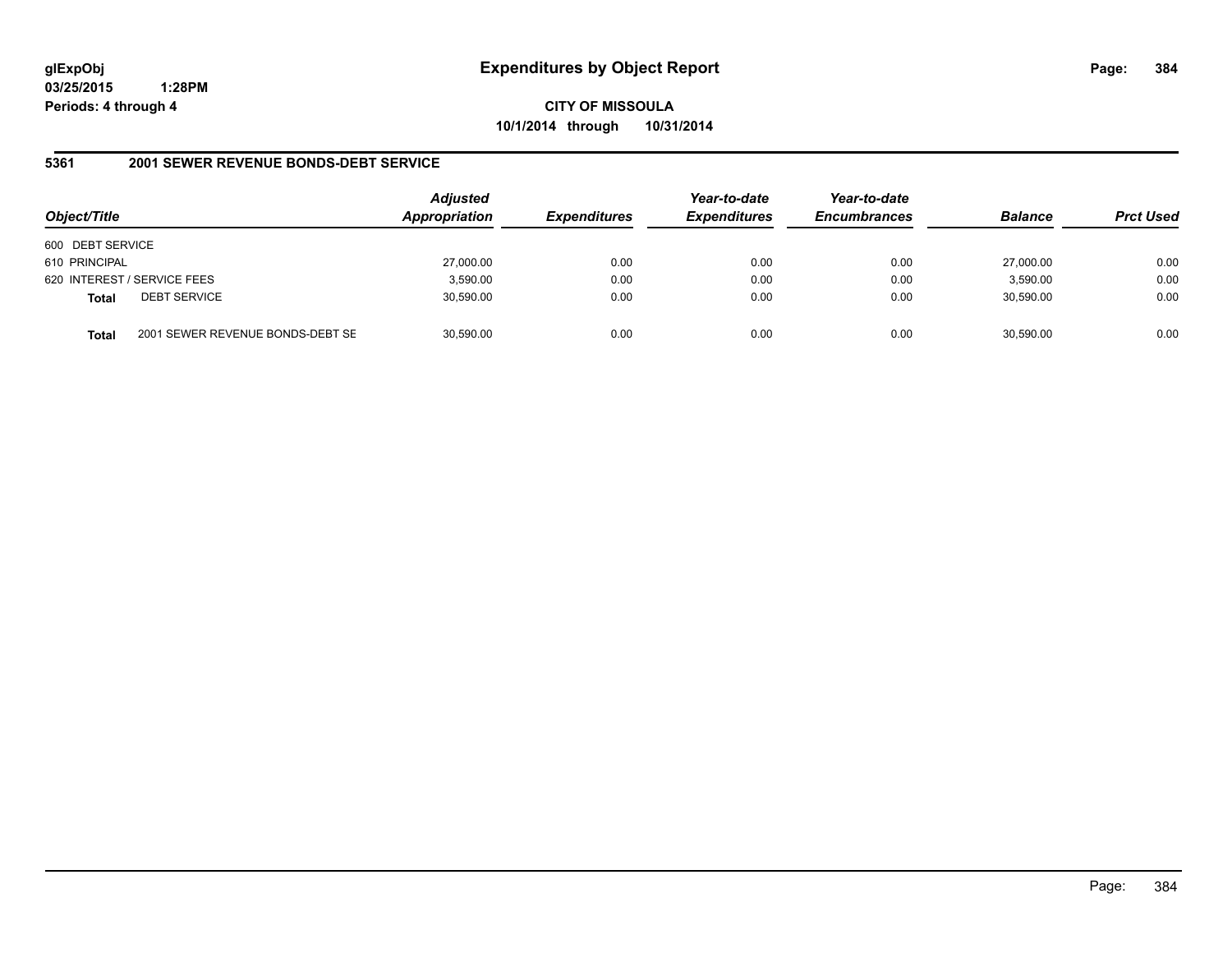### **5362 00 SEWER REVENUE BOND - SERIES B DEBT SE**

|                                     | <b>Adjusted</b>      |                     | Year-to-date        | Year-to-date        |                |                  |
|-------------------------------------|----------------------|---------------------|---------------------|---------------------|----------------|------------------|
| Object/Title                        | <b>Appropriation</b> | <b>Expenditures</b> | <b>Expenditures</b> | <b>Encumbrances</b> | <b>Balance</b> | <b>Prct Used</b> |
| 600 DEBT SERVICE                    |                      |                     |                     |                     |                |                  |
| 610 PRINCIPAL                       | 44.000.00            | 0.00                | 0.00                | 0.00                | 44.000.00      | 0.00             |
| 620 INTEREST / SERVICE FEES         | 5.240.00             | 0.00                | 0.00                | 0.00                | 5.240.00       | 0.00             |
| <b>DEBT SERVICE</b><br><b>Total</b> | 49.240.00            | 0.00                | 0.00                | 0.00                | 49.240.00      | 0.00             |
| 800 OTHER OBJECTS                   |                      |                     |                     |                     |                |                  |
| 820 TRANSFERS TO OTHER FUNDS        | 0.00                 | 0.00                | 0.00                | 0.00                | 0.00           | 0.00             |
| OTHER OBJECTS<br><b>Total</b>       | 0.00                 | 0.00                | 0.00                | 0.00                | 0.00           | 0.00             |
| <b>WASTEWATER</b><br><b>Total</b>   | 49.240.00            | 0.00                | 0.00                | 0.00                | 49.240.00      | 0.00             |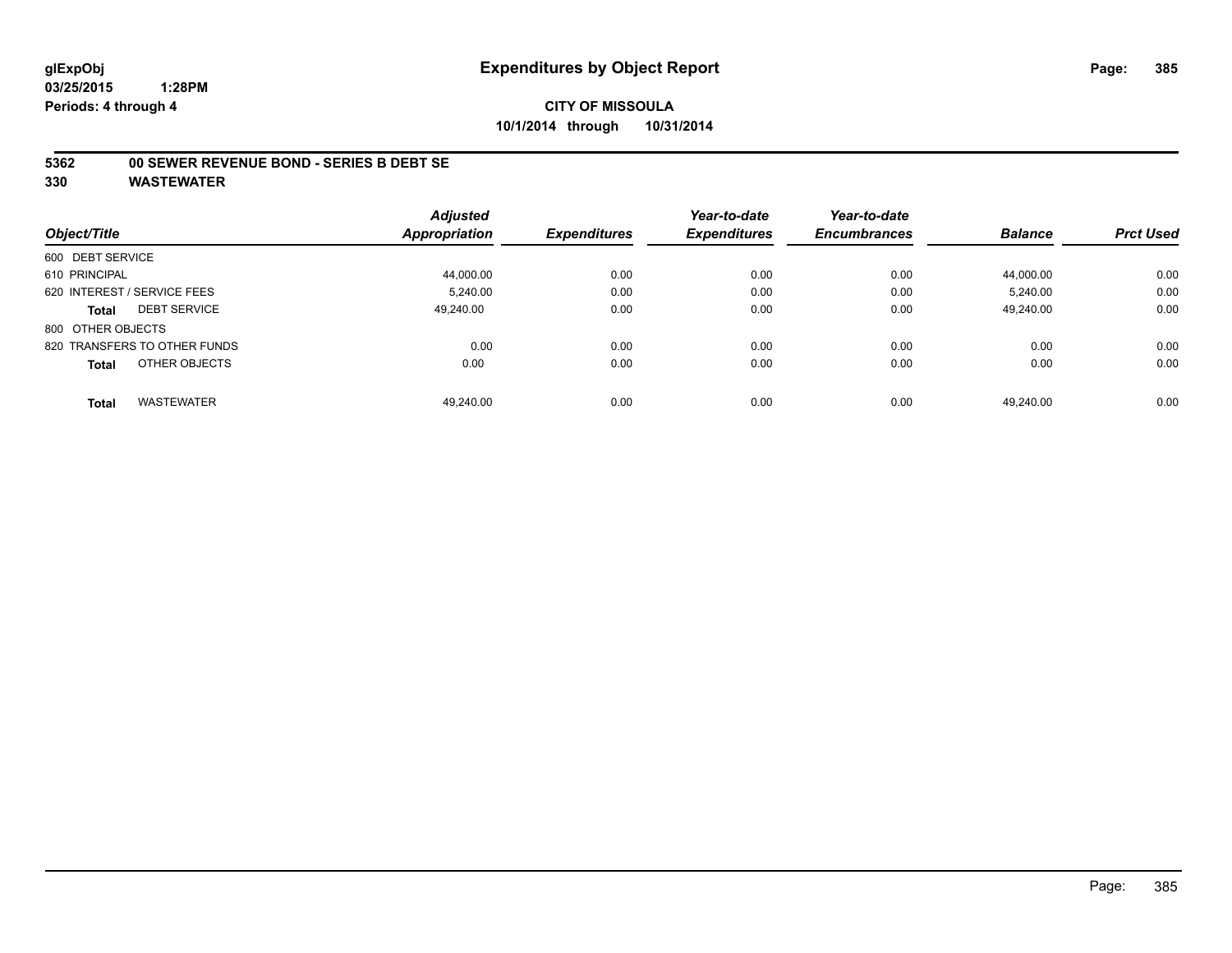**CITY OF MISSOULA 10/1/2014 through 10/31/2014**

### **5362 00 SEWER REVENUE BOND - SERIES B DEBT SE**

| Object/Title                |                                    | <b>Adjusted</b><br><b>Appropriation</b> | <b>Expenditures</b> | Year-to-date<br><b>Expenditures</b> | Year-to-date<br><b>Encumbrances</b> | <b>Balance</b> | <b>Prct Used</b> |
|-----------------------------|------------------------------------|-----------------------------------------|---------------------|-------------------------------------|-------------------------------------|----------------|------------------|
| 600 DEBT SERVICE            |                                    |                                         |                     |                                     |                                     |                |                  |
| 610 PRINCIPAL               |                                    | 44,000.00                               | 0.00                | 0.00                                | 0.00                                | 44.000.00      | 0.00             |
| 620 INTEREST / SERVICE FEES |                                    | 5,240.00                                | 0.00                | 0.00                                | 0.00                                | 5,240.00       | 0.00             |
| <b>Total</b>                | <b>DEBT SERVICE</b>                | 49.240.00                               | 0.00                | 0.00                                | 0.00                                | 49.240.00      | 0.00             |
| 800 OTHER OBJECTS           |                                    |                                         |                     |                                     |                                     |                |                  |
|                             | 820 TRANSFERS TO OTHER FUNDS       | 0.00                                    | 0.00                | 0.00                                | 0.00                                | 0.00           | 0.00             |
| <b>Total</b>                | OTHER OBJECTS                      | 0.00                                    | 0.00                | 0.00                                | 0.00                                | 0.00           | 0.00             |
| <b>Total</b>                | 00 SEWER REVENUE BOND - SERIES B D | 49.240.00                               | 0.00                | 0.00                                | 0.00                                | 49.240.00      | 0.00             |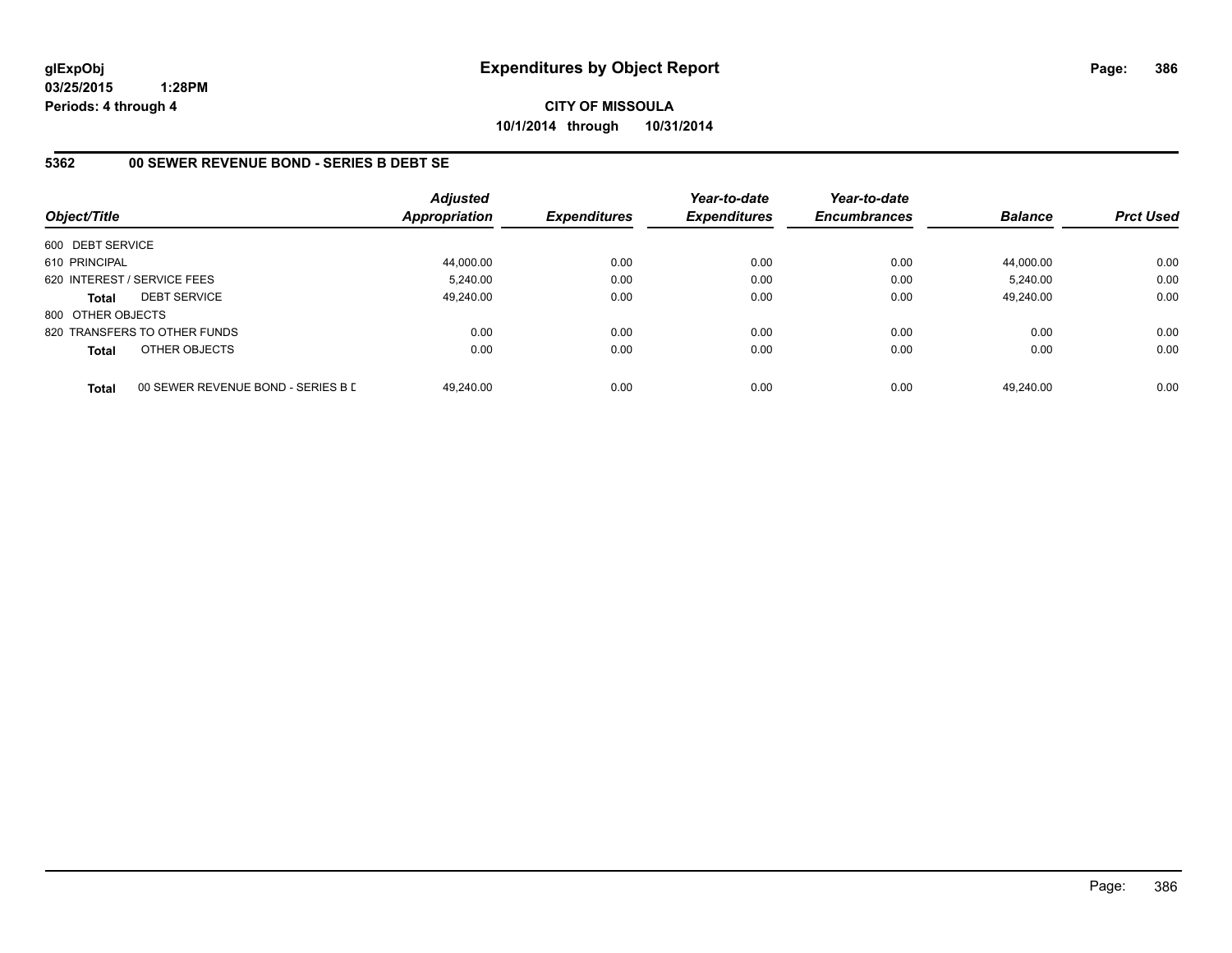# **CITY OF MISSOULA 10/1/2014 through 10/31/2014**

### **5363 92 SEWER REVENUE BOND SERIES A DEBT SERV**

| Object/Title                        | <b>Adjusted</b><br>Appropriation | <b>Expenditures</b> | Year-to-date<br><b>Expenditures</b> | Year-to-date<br><b>Encumbrances</b> | <b>Balance</b> | <b>Prct Used</b> |
|-------------------------------------|----------------------------------|---------------------|-------------------------------------|-------------------------------------|----------------|------------------|
| 600 DEBT SERVICE                    |                                  |                     |                                     |                                     |                |                  |
| 610 PRINCIPAL                       | 0.00                             | 0.00                | 0.00                                | 0.00                                | 0.00           | 0.00             |
| 620 INTEREST / SERVICE FEES         | 0.00                             | 0.00                | 0.00                                | 0.00                                | 0.00           | 0.00             |
| <b>DEBT SERVICE</b><br><b>Total</b> | 0.00                             | 0.00                | 0.00                                | 0.00                                | 0.00           | 0.00             |
| <b>WASTEWATER</b><br><b>Total</b>   | 0.00                             | 0.00                | 0.00                                | 0.00                                | 0.00           | 0.00             |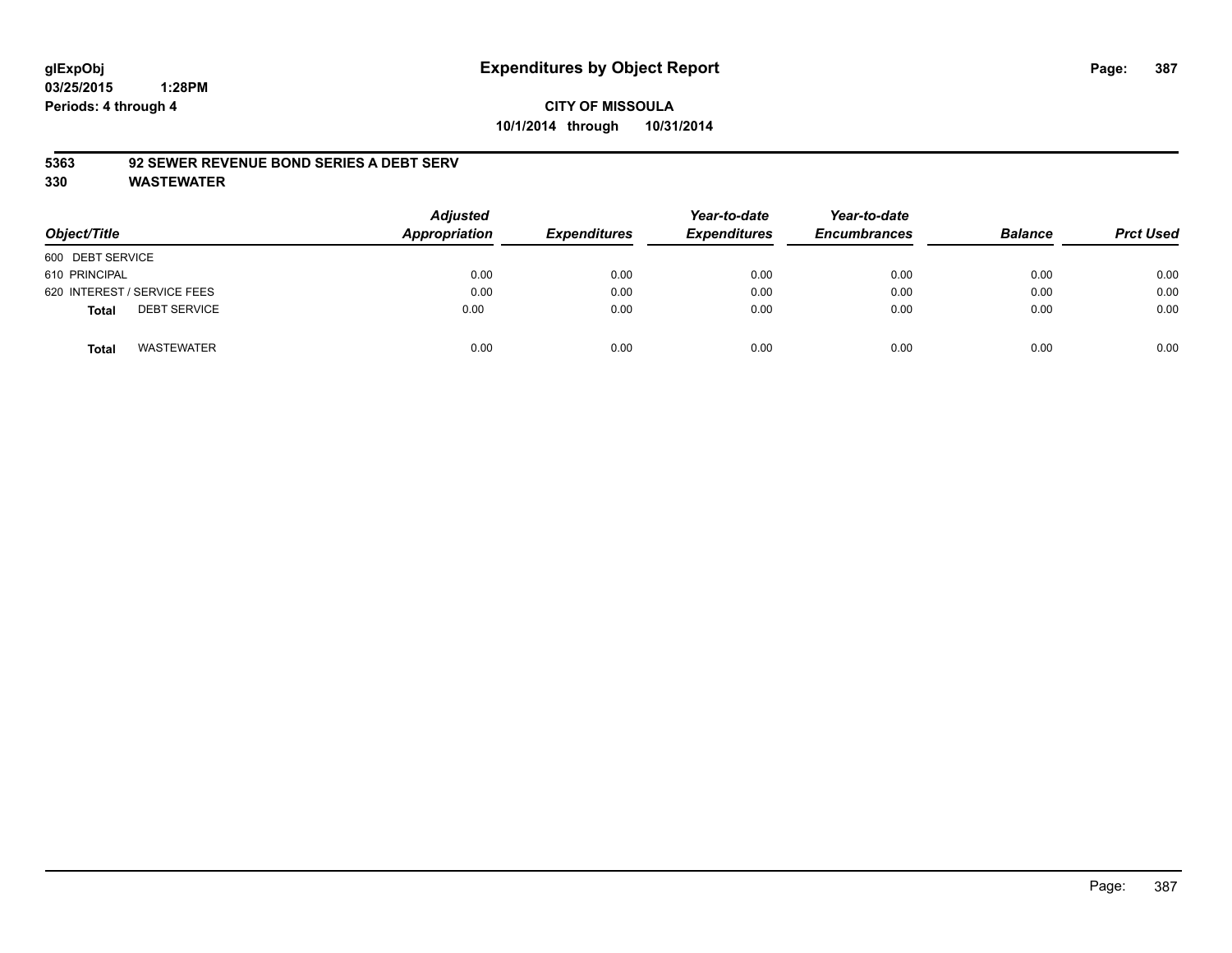**CITY OF MISSOULA 10/1/2014 through 10/31/2014**

### **5363 92 SEWER REVENUE BOND SERIES A DEBT SERV**

| Object/Title     |                                   | <b>Adjusted</b><br>Appropriation | <b>Expenditures</b> | Year-to-date<br><b>Expenditures</b> | Year-to-date<br><b>Encumbrances</b> | <b>Balance</b> | <b>Prct Used</b> |
|------------------|-----------------------------------|----------------------------------|---------------------|-------------------------------------|-------------------------------------|----------------|------------------|
| 600 DEBT SERVICE |                                   |                                  |                     |                                     |                                     |                |                  |
| 610 PRINCIPAL    |                                   | 0.00                             | 0.00                | 0.00                                | 0.00                                | 0.00           | 0.00             |
|                  | 620 INTEREST / SERVICE FEES       | 0.00                             | 0.00                | 0.00                                | 0.00                                | 0.00           | 0.00             |
| <b>Total</b>     | <b>DEBT SERVICE</b>               | 0.00                             | 0.00                | 0.00                                | 0.00                                | 0.00           | 0.00             |
| <b>Total</b>     | 92 SEWER REVENUE BOND SERIES A DE | 0.00                             | 0.00                | 0.00                                | 0.00                                | 0.00           | 0.00             |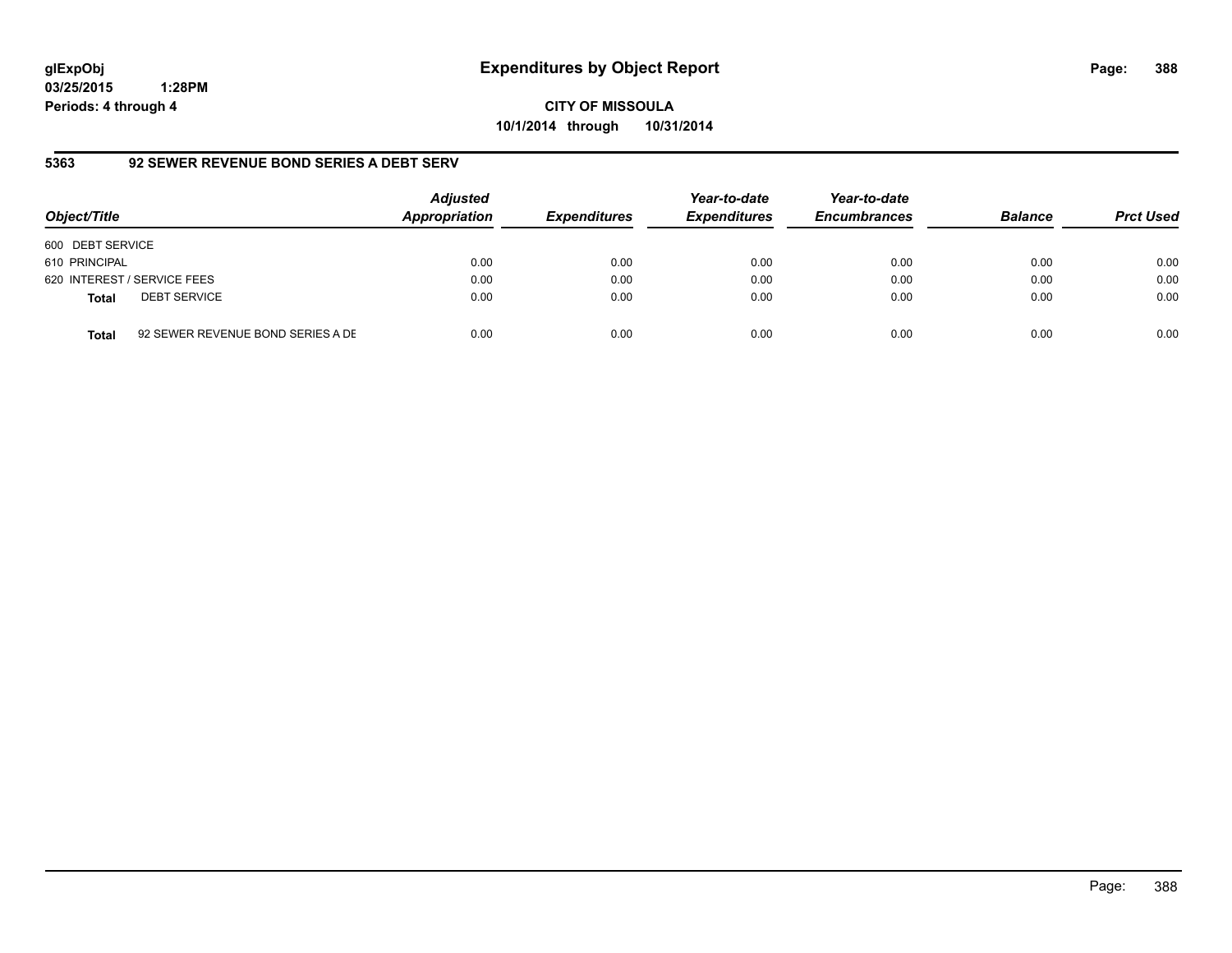# **CITY OF MISSOULA 10/1/2014 through 10/31/2014**

### **5364 92 SEWER REVENUE BOND - SERIES B DEBT S**

| Object/Title                        | <b>Adjusted</b><br>Appropriation | <b>Expenditures</b> | Year-to-date<br><b>Expenditures</b> | Year-to-date<br><b>Encumbrances</b> | <b>Balance</b> | <b>Prct Used</b> |
|-------------------------------------|----------------------------------|---------------------|-------------------------------------|-------------------------------------|----------------|------------------|
| 600 DEBT SERVICE                    |                                  |                     |                                     |                                     |                |                  |
| 610 PRINCIPAL                       | 0.00                             | 0.00                | 0.00                                | 0.00                                | 0.00           | 0.00             |
| 620 INTEREST / SERVICE FEES         | 0.00                             | 0.00                | 0.00                                | 0.00                                | 0.00           | 0.00             |
| <b>DEBT SERVICE</b><br><b>Total</b> | 0.00                             | 0.00                | 0.00                                | 0.00                                | 0.00           | 0.00             |
| <b>WASTEWATER</b><br>Total          | 0.00                             | 0.00                | 0.00                                | 0.00                                | 0.00           | 0.00             |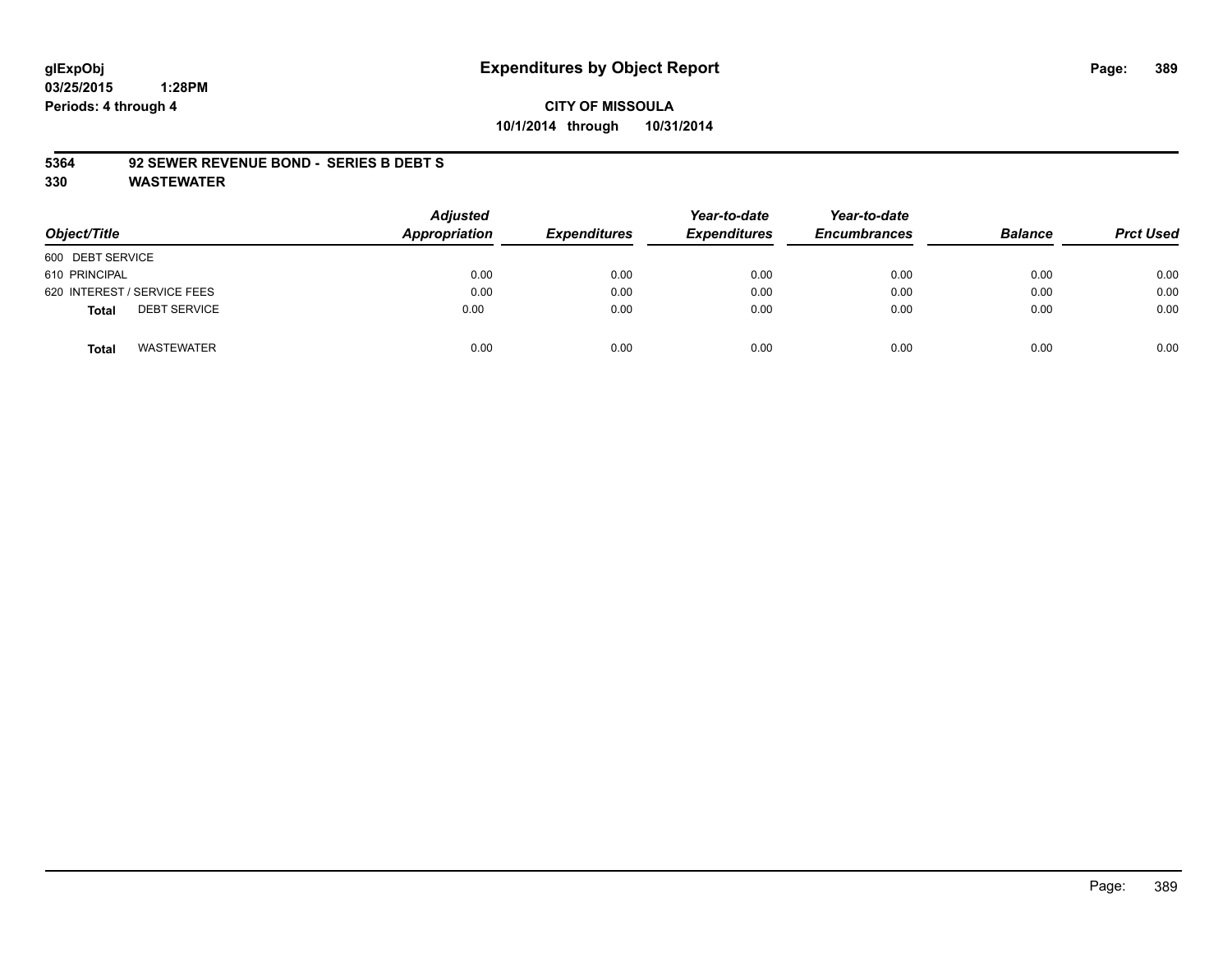**CITY OF MISSOULA 10/1/2014 through 10/31/2014**

### **5364 92 SEWER REVENUE BOND - SERIES B DEBT S**

| Object/Title                                       | <b>Adjusted</b><br>Appropriation | <b>Expenditures</b> | Year-to-date<br><b>Expenditures</b> | Year-to-date<br><b>Encumbrances</b> | <b>Balance</b> | <b>Prct Used</b> |
|----------------------------------------------------|----------------------------------|---------------------|-------------------------------------|-------------------------------------|----------------|------------------|
| 600 DEBT SERVICE                                   |                                  |                     |                                     |                                     |                |                  |
| 610 PRINCIPAL                                      | 0.00                             | 0.00                | 0.00                                | 0.00                                | 0.00           | 0.00             |
| 620 INTEREST / SERVICE FEES                        | 0.00                             | 0.00                | 0.00                                | 0.00                                | 0.00           | 0.00             |
| <b>DEBT SERVICE</b><br><b>Total</b>                | 0.00                             | 0.00                | 0.00                                | 0.00                                | 0.00           | 0.00             |
| 92 SEWER REVENUE BOND - SERIES B I<br><b>Total</b> | 0.00                             | 0.00                | 0.00                                | 0.00                                | 0.00           | 0.00             |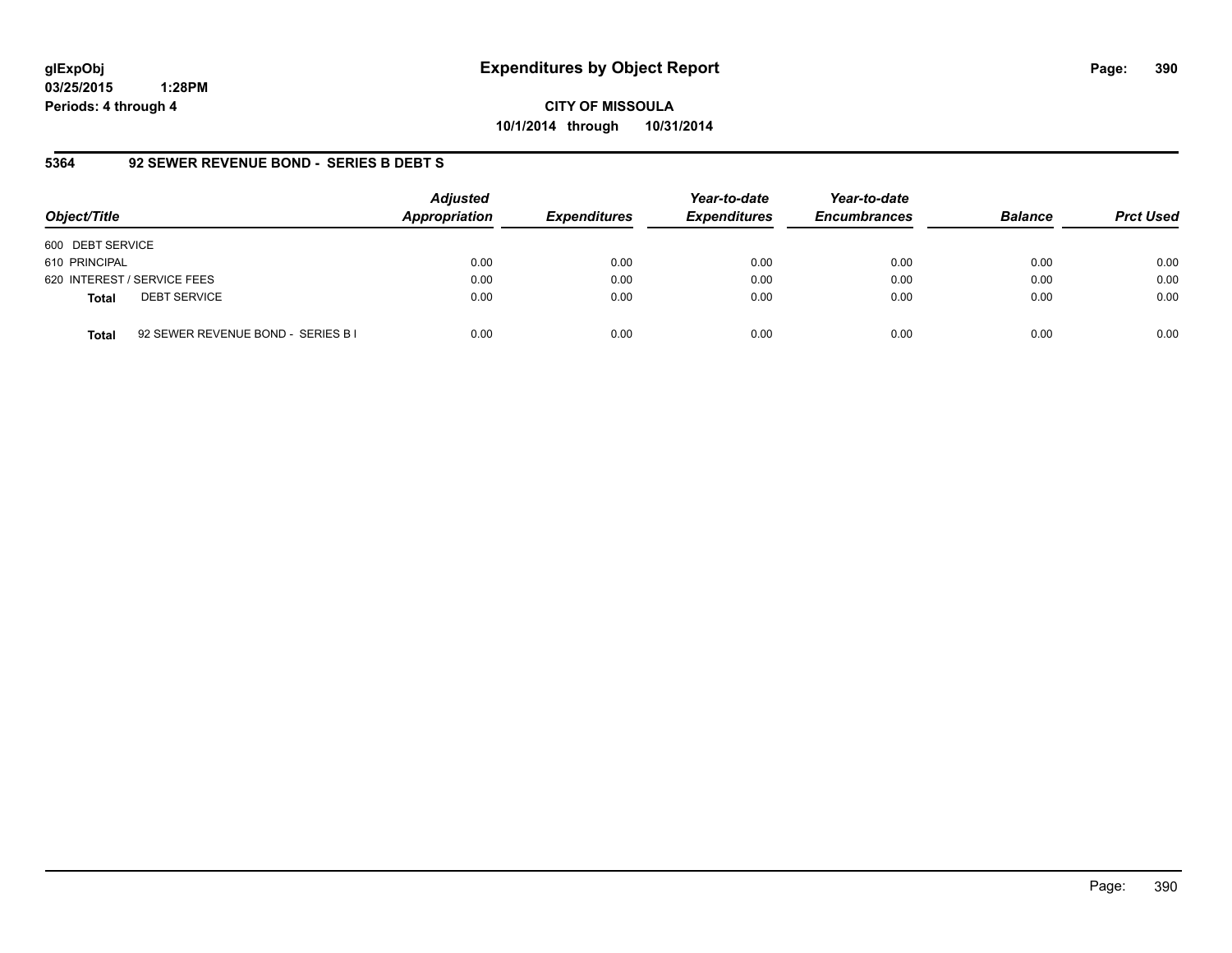### **5365 99 SEWER REVENUE BONDS DEBT SERVICE FUND**

| Object/Title                        | <b>Adjusted</b><br><b>Appropriation</b> | <b>Expenditures</b> | Year-to-date<br><b>Expenditures</b> | Year-to-date<br><b>Encumbrances</b> | <b>Balance</b> | <b>Prct Used</b> |
|-------------------------------------|-----------------------------------------|---------------------|-------------------------------------|-------------------------------------|----------------|------------------|
| 600 DEBT SERVICE                    |                                         |                     |                                     |                                     |                |                  |
| 610 PRINCIPAL                       | 113,000.00                              | 0.00                | 0.00                                | 0.00                                | 113.000.00     | 0.00             |
| 620 INTEREST / SERVICE FEES         | 11,180.00                               | 0.00                | 0.00                                | 0.00                                | 11.180.00      | 0.00             |
| <b>DEBT SERVICE</b><br><b>Total</b> | 124,180.00                              | 0.00                | 0.00                                | 0.00                                | 124.180.00     | 0.00             |
| WASTEWATER<br>Total                 | 124,180.00                              | 0.00                | 0.00                                | 0.00                                | 124.180.00     | 0.00             |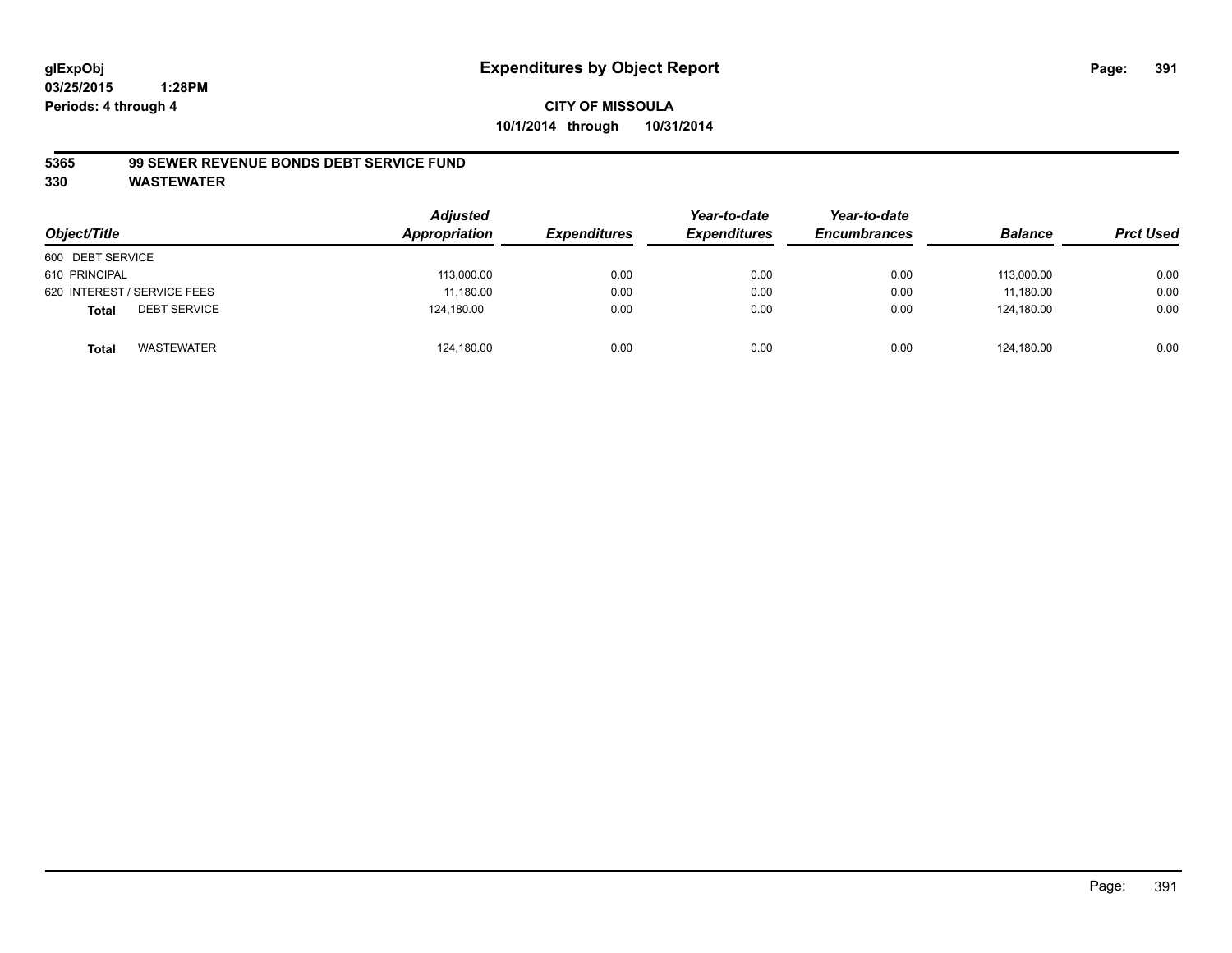**CITY OF MISSOULA 10/1/2014 through 10/31/2014**

# **5365 99 SEWER REVENUE BONDS DEBT SERVICE FUND**

| Object/Title     |                                  | <b>Adjusted</b><br>Appropriation | <b>Expenditures</b> | Year-to-date<br><b>Expenditures</b> | Year-to-date<br><b>Encumbrances</b> | <b>Balance</b> | <b>Prct Used</b> |
|------------------|----------------------------------|----------------------------------|---------------------|-------------------------------------|-------------------------------------|----------------|------------------|
| 600 DEBT SERVICE |                                  |                                  |                     |                                     |                                     |                |                  |
| 610 PRINCIPAL    |                                  | 113,000.00                       | 0.00                | 0.00                                | 0.00                                | 113.000.00     | 0.00             |
|                  | 620 INTEREST / SERVICE FEES      | 11,180.00                        | 0.00                | 0.00                                | 0.00                                | 11,180.00      | 0.00             |
| <b>Total</b>     | <b>DEBT SERVICE</b>              | 124,180.00                       | 0.00                | 0.00                                | 0.00                                | 124.180.00     | 0.00             |
| <b>Total</b>     | 99 SEWER REVENUE BONDS DEBT SERV | 124,180.00                       | 0.00                | 0.00                                | 0.00                                | 124.180.00     | 0.00             |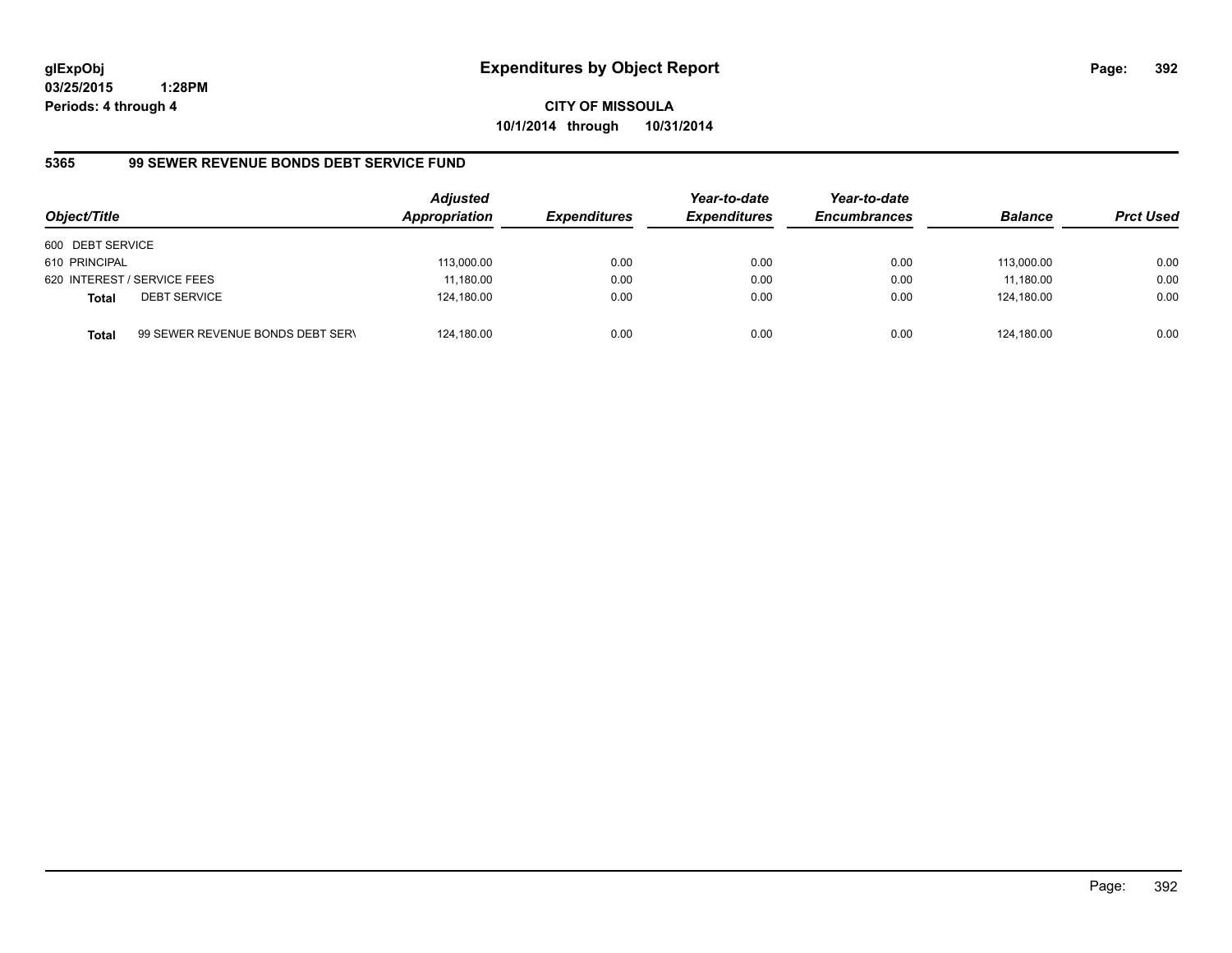# **CITY OF MISSOULA 10/1/2014 through 10/31/2014**

### **5366 92 SEWER REVENUE BOND - SERIES A BOND RE**

| Object/Title                      | <b>Adjusted</b><br>Appropriation | <b>Expenditures</b> | Year-to-date<br><b>Expenditures</b> | Year-to-date<br><b>Encumbrances</b> | <b>Balance</b> | <b>Prct Used</b> |
|-----------------------------------|----------------------------------|---------------------|-------------------------------------|-------------------------------------|----------------|------------------|
| 800 OTHER OBJECTS                 |                                  |                     |                                     |                                     |                |                  |
| 820 TRANSFERS TO OTHER FUNDS      | 0.00                             | 0.00                | 0.00                                | 0.00                                | 0.00           | 0.00             |
| OTHER OBJECTS<br>Total            | 0.00                             | 0.00                | 0.00                                | 0.00                                | 0.00           | 0.00             |
| <b>WASTEWATER</b><br><b>Total</b> | 0.00                             | 0.00                | 0.00                                | 0.00                                | 0.00           | 0.00             |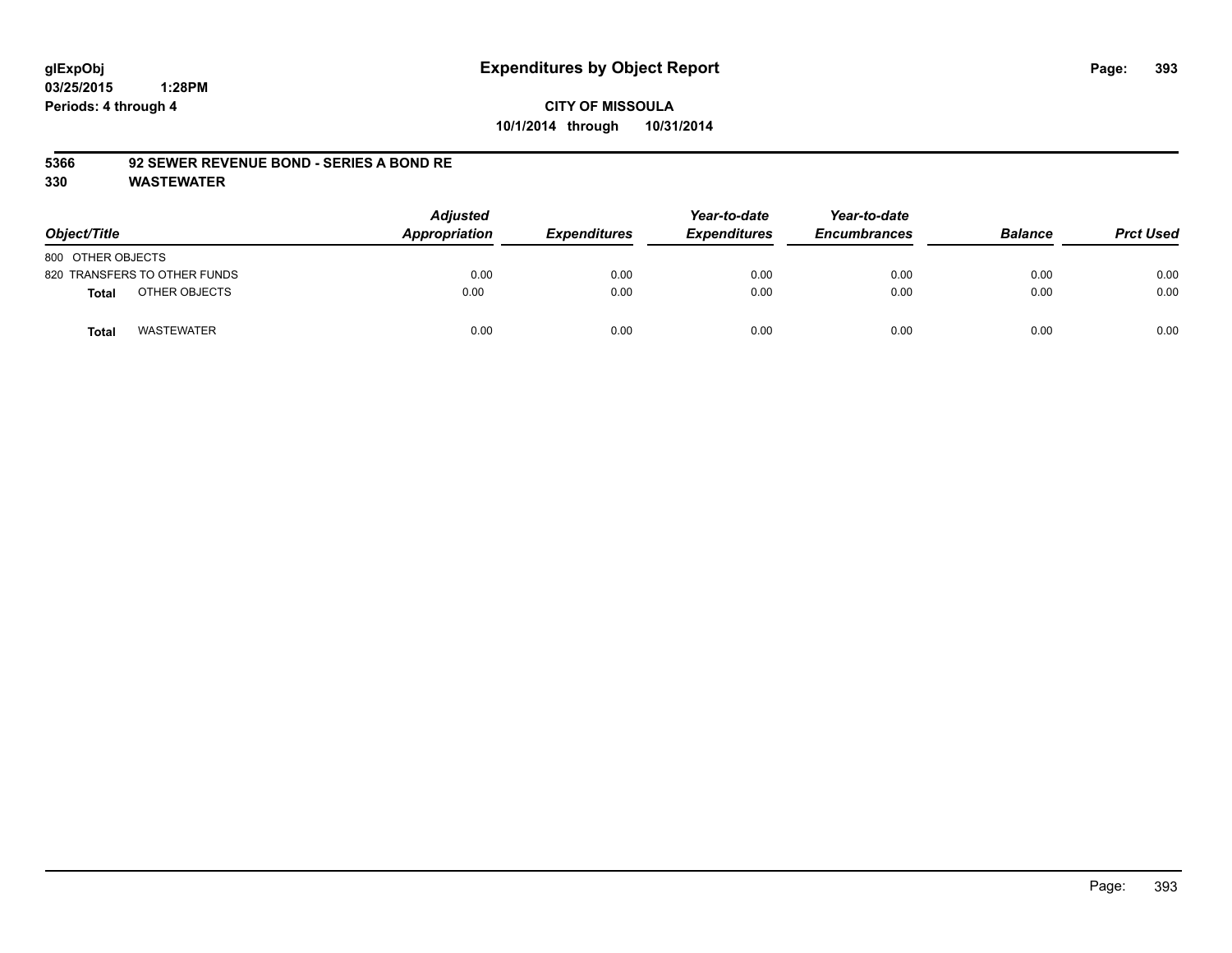**CITY OF MISSOULA 10/1/2014 through 10/31/2014**

### **5366 92 SEWER REVENUE BOND - SERIES A BOND RE**

| Object/Title                                       | <b>Adjusted</b><br>Appropriation | <b>Expenditures</b> | Year-to-date<br><b>Expenditures</b> | Year-to-date<br><b>Encumbrances</b> | <b>Balance</b> | <b>Prct Used</b> |
|----------------------------------------------------|----------------------------------|---------------------|-------------------------------------|-------------------------------------|----------------|------------------|
| 800 OTHER OBJECTS                                  |                                  |                     |                                     |                                     |                |                  |
| 820 TRANSFERS TO OTHER FUNDS                       | 0.00                             | 0.00                | 0.00                                | 0.00                                | 0.00           | 0.00             |
| OTHER OBJECTS<br><b>Total</b>                      | 0.00                             | 0.00                | 0.00                                | 0.00                                | 0.00           | 0.00             |
| 92 SEWER REVENUE BOND - SERIES A B<br><b>Total</b> | 0.00                             | 0.00                | 0.00                                | 0.00                                | 0.00           | 0.00             |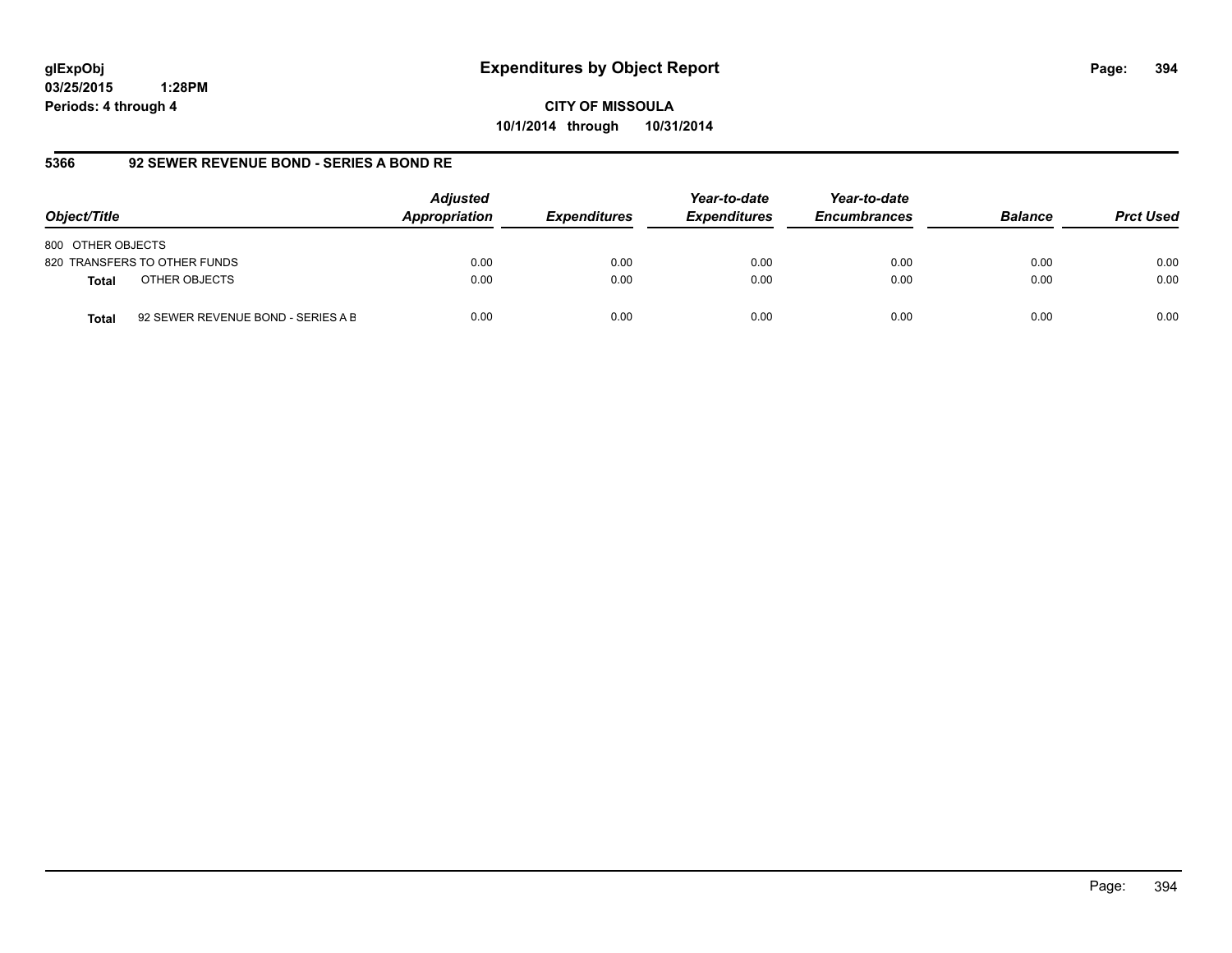# **CITY OF MISSOULA 10/1/2014 through 10/31/2014**

### **5367 92 SEWER REVENUE BOND - SERIES B BOND RE**

| Object/Title                  | <b>Adjusted</b><br>Appropriation | <b>Expenditures</b> | Year-to-date<br><b>Expenditures</b> | Year-to-date<br><b>Encumbrances</b> | <b>Balance</b> | <b>Prct Used</b> |
|-------------------------------|----------------------------------|---------------------|-------------------------------------|-------------------------------------|----------------|------------------|
| 800 OTHER OBJECTS             |                                  |                     |                                     |                                     |                |                  |
| 820 TRANSFERS TO OTHER FUNDS  | 0.00                             | 0.00                | 0.00                                | 0.00                                | 0.00           | 0.00             |
| OTHER OBJECTS<br><b>Total</b> | 0.00                             | 0.00                | 0.00                                | 0.00                                | 0.00           | 0.00             |
| WASTEWATER<br><b>Total</b>    | 0.00                             | 0.00                | 0.00                                | 0.00                                | 0.00           | 0.00             |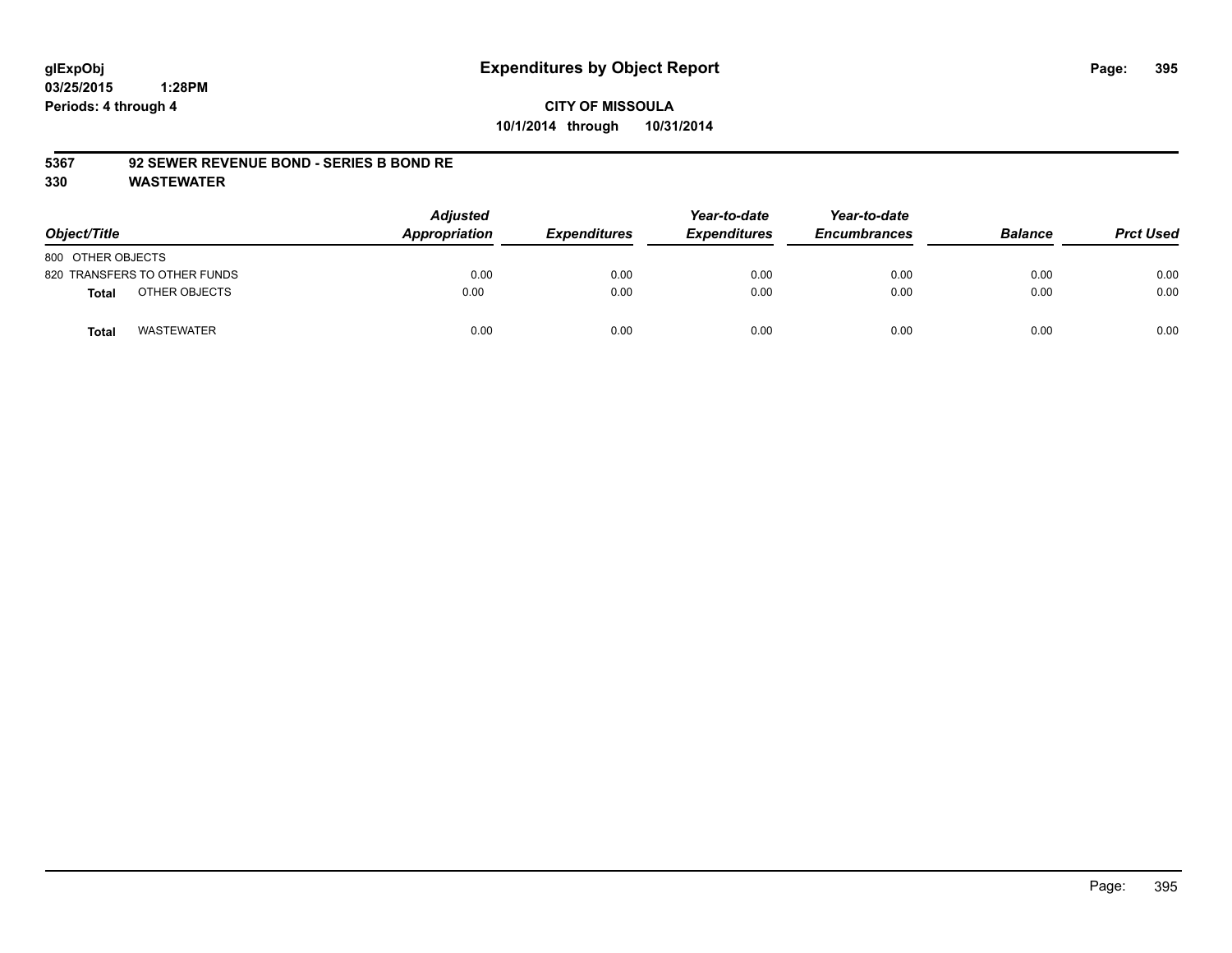**CITY OF MISSOULA 10/1/2014 through 10/31/2014**

### **5367 92 SEWER REVENUE BOND - SERIES B BOND RE**

| Object/Title                                       | <b>Adjusted</b><br>Appropriation | <b>Expenditures</b> | Year-to-date<br><b>Expenditures</b> | Year-to-date<br><b>Encumbrances</b> | <b>Balance</b> | <b>Prct Used</b> |
|----------------------------------------------------|----------------------------------|---------------------|-------------------------------------|-------------------------------------|----------------|------------------|
| 800 OTHER OBJECTS                                  |                                  |                     |                                     |                                     |                |                  |
| 820 TRANSFERS TO OTHER FUNDS                       | 0.00                             | 0.00                | 0.00                                | 0.00                                | 0.00           | 0.00             |
| OTHER OBJECTS<br><b>Total</b>                      | 0.00                             | 0.00                | 0.00                                | 0.00                                | 0.00           | 0.00             |
| 92 SEWER REVENUE BOND - SERIES B E<br><b>Total</b> | 0.00                             | 0.00                | 0.00                                | 0.00                                | 0.00           | 0.00             |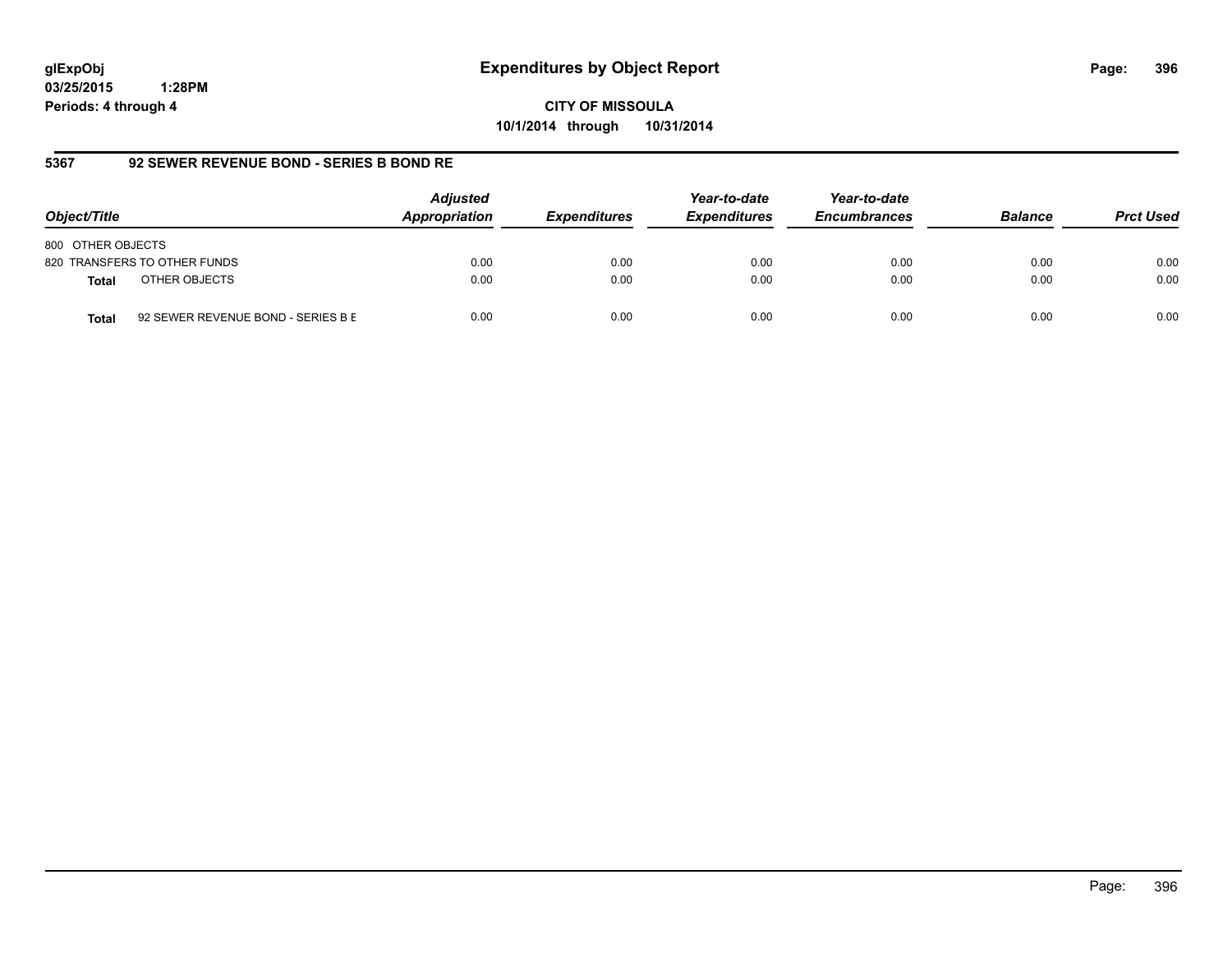#### **5368 00 SEWER REVENUE BOND RESERVE FUND**

| Object/Title                  | <b>Adjusted</b><br>Appropriation | <b>Expenditures</b> | Year-to-date<br><b>Expenditures</b> | Year-to-date<br><b>Encumbrances</b> | <b>Balance</b> | <b>Prct Used</b> |
|-------------------------------|----------------------------------|---------------------|-------------------------------------|-------------------------------------|----------------|------------------|
| 800 OTHER OBJECTS             |                                  |                     |                                     |                                     |                |                  |
| 820 TRANSFERS TO OTHER FUNDS  | 4.280.00                         | 0.00                | 0.00                                | 0.00                                | 4.280.00       | 0.00             |
| OTHER OBJECTS<br><b>Total</b> | 4,280.00                         | 0.00                | 0.00                                | 0.00                                | 4,280.00       | 0.00             |
| <b>WASTEWATER</b><br>Tota     | 4,280.00                         | 0.00                | 0.00                                | 0.00                                | 4,280.00       | 0.00             |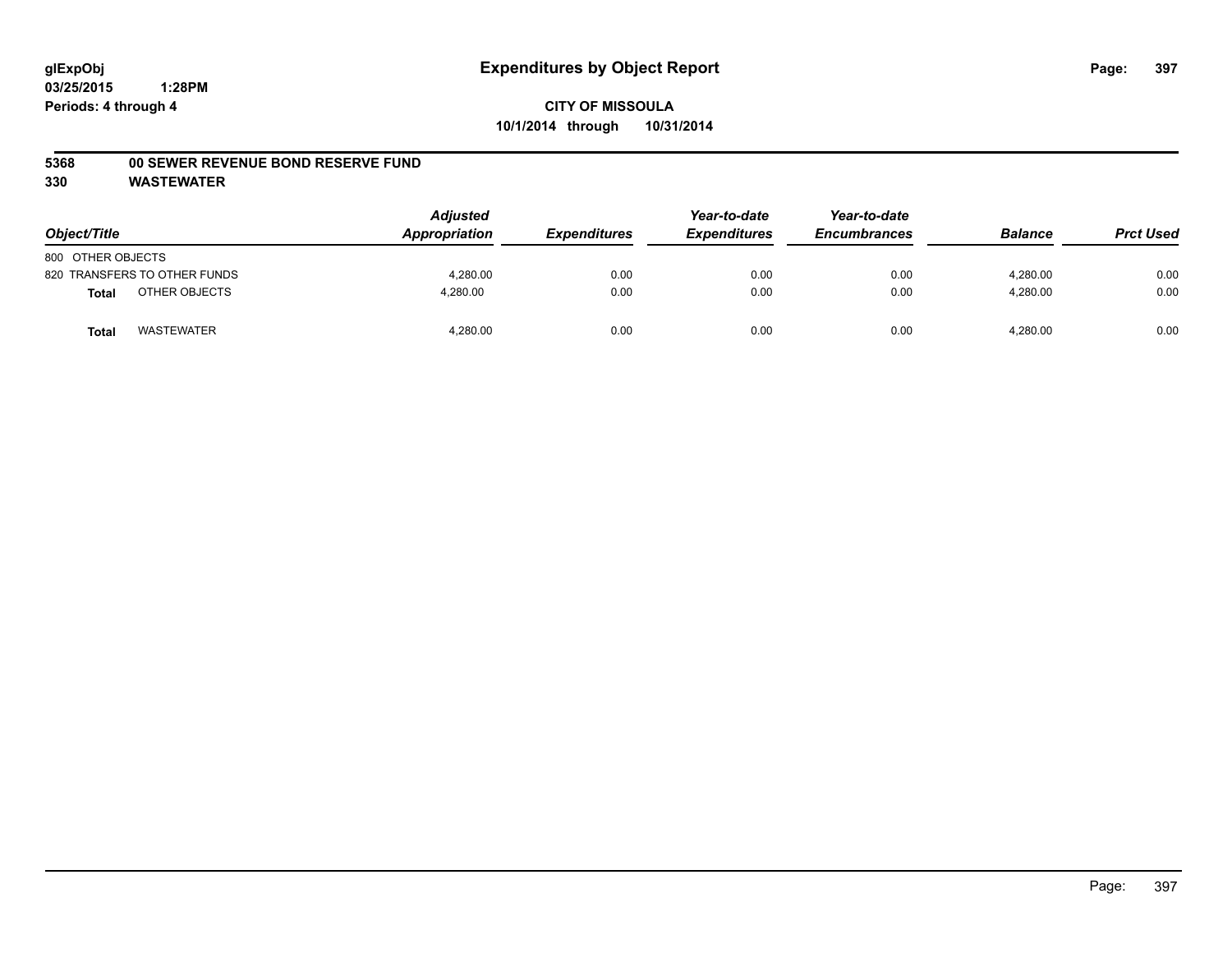**CITY OF MISSOULA 10/1/2014 through 10/31/2014**

## **5368 00 SEWER REVENUE BOND RESERVE FUND**

| Object/Title                                     | <b>Adjusted</b><br>Appropriation | <b>Expenditures</b> | Year-to-date<br><b>Expenditures</b> | Year-to-date<br><b>Encumbrances</b> | <b>Balance</b> | <b>Prct Used</b> |
|--------------------------------------------------|----------------------------------|---------------------|-------------------------------------|-------------------------------------|----------------|------------------|
| 800 OTHER OBJECTS                                |                                  |                     |                                     |                                     |                |                  |
| 820 TRANSFERS TO OTHER FUNDS                     | 4.280.00                         | 0.00                | 0.00                                | 0.00                                | 4.280.00       | 0.00             |
| OTHER OBJECTS<br><b>Total</b>                    | 4.280.00                         | 0.00                | 0.00                                | 0.00                                | 4.280.00       | 0.00             |
| 00 SEWER REVENUE BOND RESERVE FL<br><b>Total</b> | 4.280.00                         | 0.00                | 0.00                                | 0.00                                | 4.280.00       | 0.00             |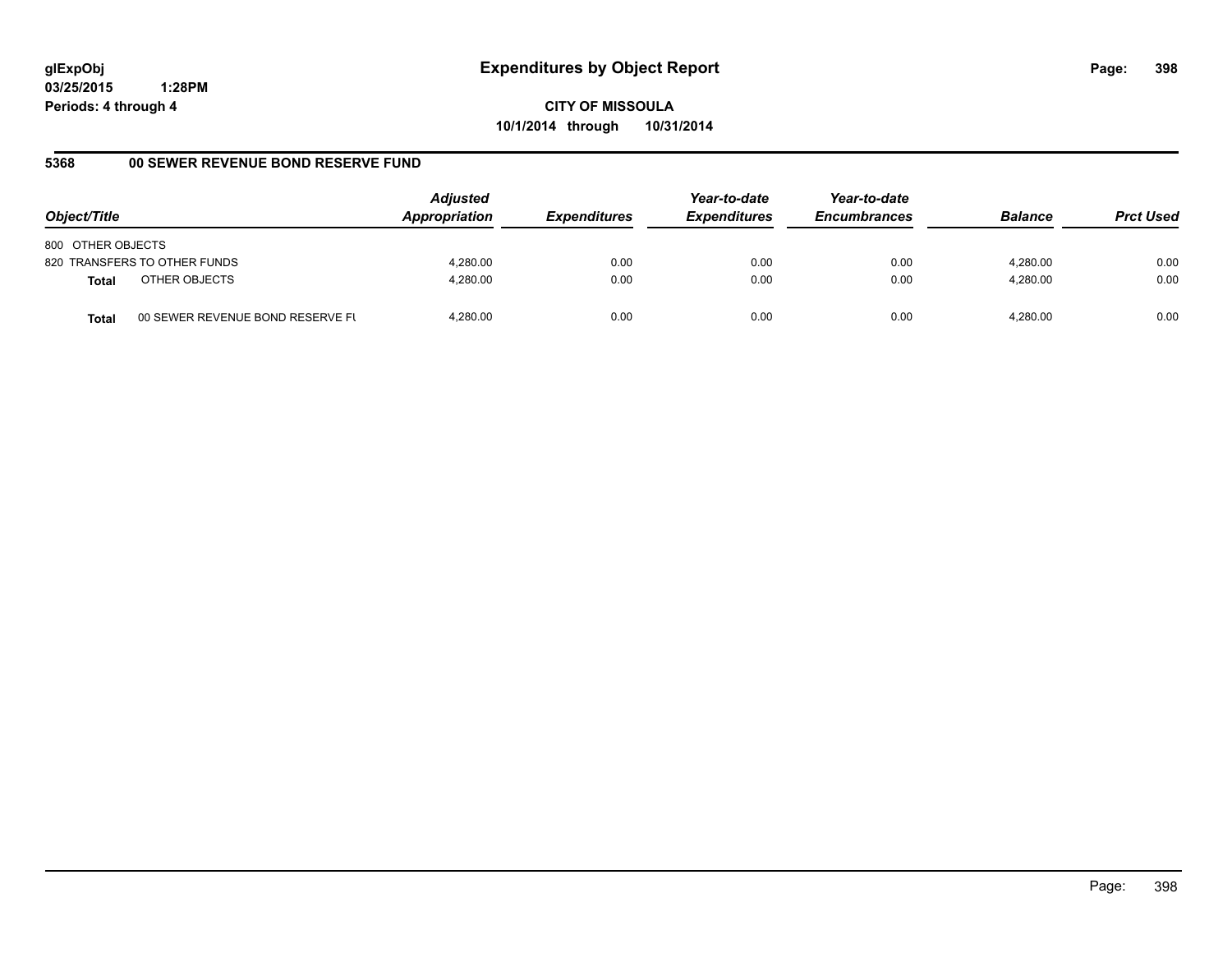## **5369 2001 SEWER REVENUE BOND**

| Object/Title                      | <b>Adjusted</b><br>Appropriation | <b>Expenditures</b> | Year-to-date<br><b>Expenditures</b> | Year-to-date<br><b>Encumbrances</b> | <b>Balance</b> | <b>Prct Used</b> |
|-----------------------------------|----------------------------------|---------------------|-------------------------------------|-------------------------------------|----------------|------------------|
| 800 OTHER OBJECTS                 |                                  |                     |                                     |                                     |                |                  |
| 820 TRANSFERS TO OTHER FUNDS      | 2,290.00                         | 0.00                | 0.00                                | 0.00                                | 2,290.00       | 0.00             |
| OTHER OBJECTS<br>Total            | 2.290.00                         | 0.00                | 0.00                                | 0.00                                | 2,290.00       | 0.00             |
| <b>WASTEWATER</b><br><b>Total</b> | 2,290.00                         | 0.00                | 0.00                                | 0.00                                | 2,290.00       | 0.00             |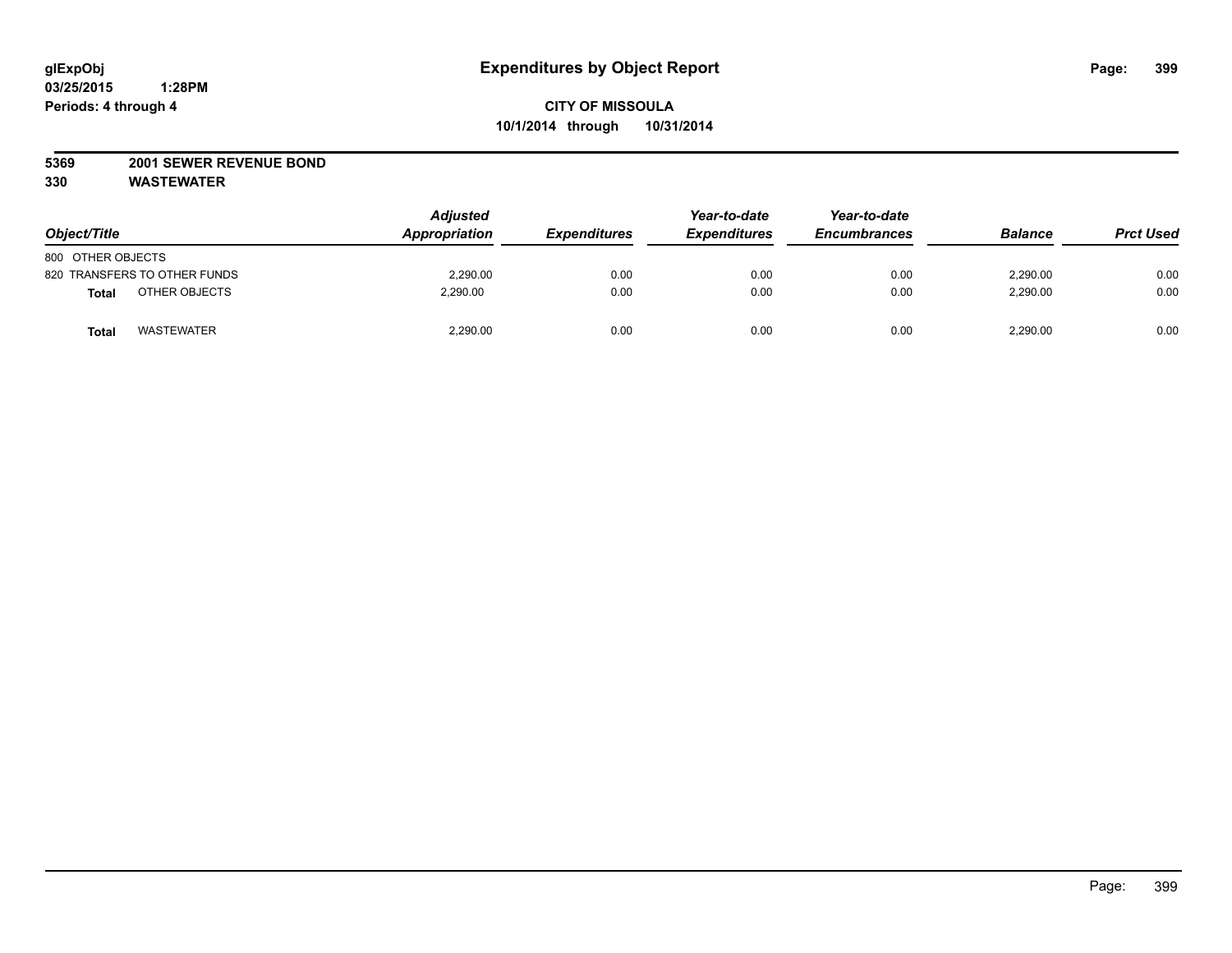## **5369 2001 SEWER REVENUE BOND**

| Object/Title                            | <b>Adjusted</b><br>Appropriation | <i><b>Expenditures</b></i> | Year-to-date<br><b>Expenditures</b> | Year-to-date<br><b>Encumbrances</b> | <b>Balance</b> | <b>Prct Used</b> |
|-----------------------------------------|----------------------------------|----------------------------|-------------------------------------|-------------------------------------|----------------|------------------|
| 800 OTHER OBJECTS                       |                                  |                            |                                     |                                     |                |                  |
| 820 TRANSFERS TO OTHER FUNDS            | 2,290.00                         | 0.00                       | 0.00                                | 0.00                                | 2.290.00       | 0.00             |
| OTHER OBJECTS<br><b>Total</b>           | 2.290.00                         | 0.00                       | 0.00                                | 0.00                                | 2.290.00       | 0.00             |
| 2001 SEWER REVENUE BOND<br><b>Total</b> | 2.290.00                         | 0.00                       | 0.00                                | 0.00                                | 2.290.00       | 0.00             |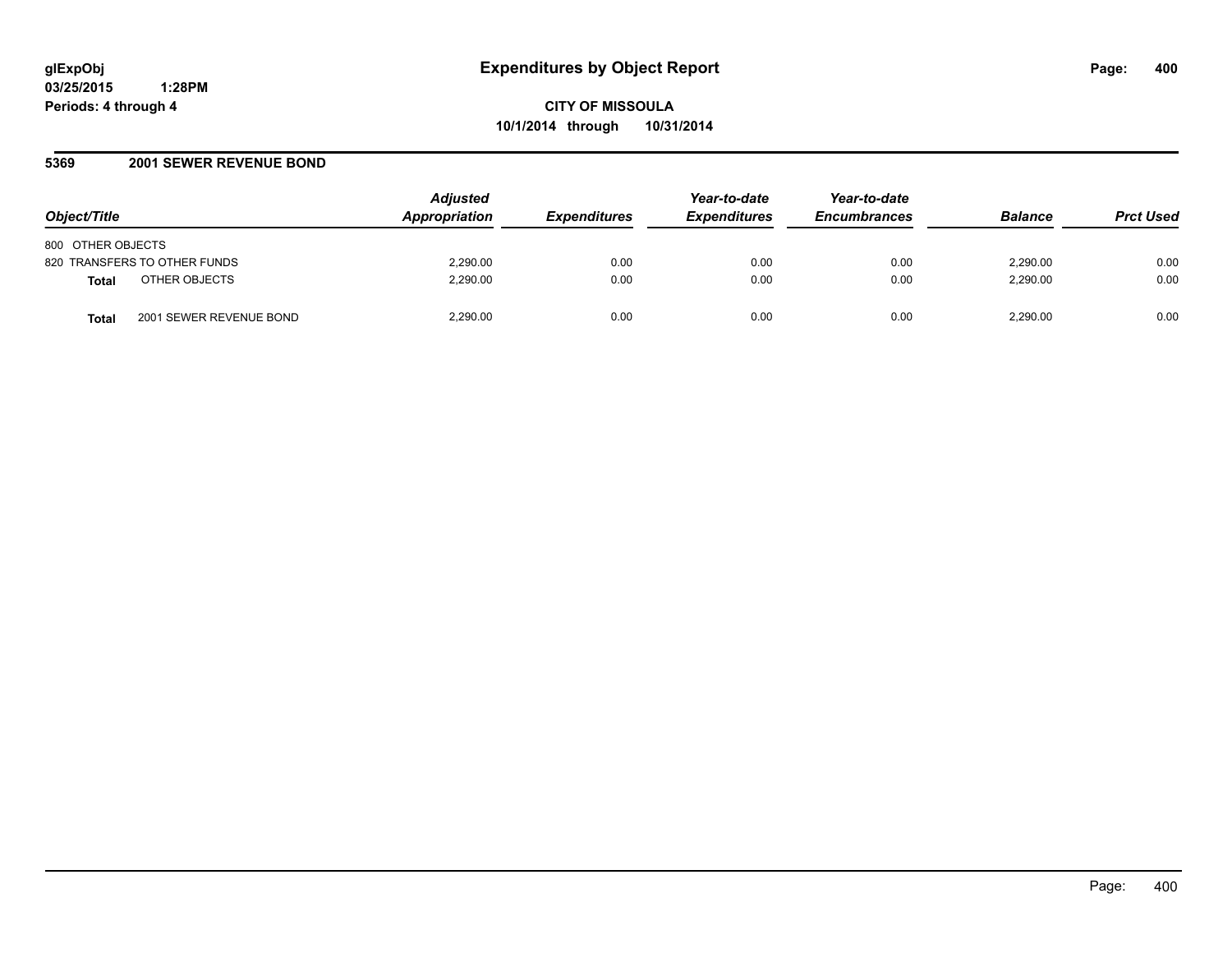#### **5370 99 SEWER REVENUE BOND RESERVE FUND**

| Object/Title      |                              | <b>Adjusted</b><br>Appropriation | <b>Expenditures</b> | Year-to-date<br><b>Expenditures</b> | Year-to-date<br><b>Encumbrances</b> | <b>Balance</b> | <b>Prct Used</b> |
|-------------------|------------------------------|----------------------------------|---------------------|-------------------------------------|-------------------------------------|----------------|------------------|
| 800 OTHER OBJECTS |                              |                                  |                     |                                     |                                     |                |                  |
|                   | 820 TRANSFERS TO OTHER FUNDS | 8,970.00                         | 0.00                | 0.00                                | 0.00                                | 8,970.00       | 0.00             |
| <b>Total</b>      | OTHER OBJECTS                | 8.970.00                         | 0.00                | 0.00                                | 0.00                                | 8,970.00       | 0.00             |
| <b>Total</b>      | <b>WASTEWATER</b>            | 8,970.00                         | 0.00                | 0.00                                | 0.00                                | 8,970.00       | 0.00             |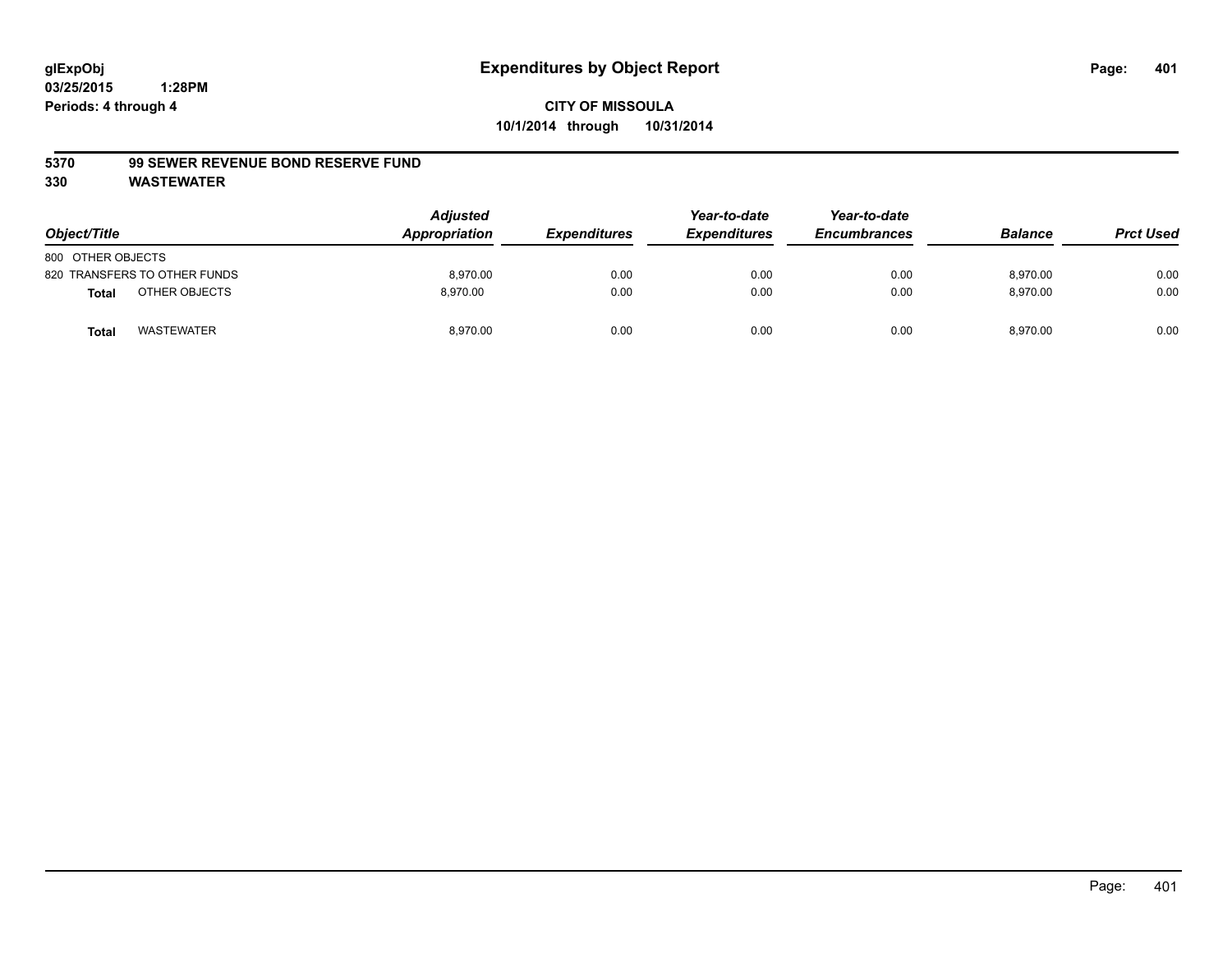**CITY OF MISSOULA 10/1/2014 through 10/31/2014**

## **5370 99 SEWER REVENUE BOND RESERVE FUND**

| Object/Title                  |                                  | <b>Adjusted</b><br>Appropriation | <b>Expenditures</b> | Year-to-date<br><b>Expenditures</b> | Year-to-date<br><b>Encumbrances</b> | <b>Balance</b> | <b>Prct Used</b> |
|-------------------------------|----------------------------------|----------------------------------|---------------------|-------------------------------------|-------------------------------------|----------------|------------------|
| 800 OTHER OBJECTS             |                                  |                                  |                     |                                     |                                     |                |                  |
| 820 TRANSFERS TO OTHER FUNDS  |                                  | 8.970.00                         | 0.00                | 0.00                                | 0.00                                | 8.970.00       | 0.00             |
| OTHER OBJECTS<br><b>Total</b> |                                  | 8.970.00                         | 0.00                | 0.00                                | 0.00                                | 8.970.00       | 0.00             |
| <b>Total</b>                  | 99 SEWER REVENUE BOND RESERVE FL | 8.970.00                         | 0.00                | 0.00                                | 0.00                                | 8.970.00       | 0.00             |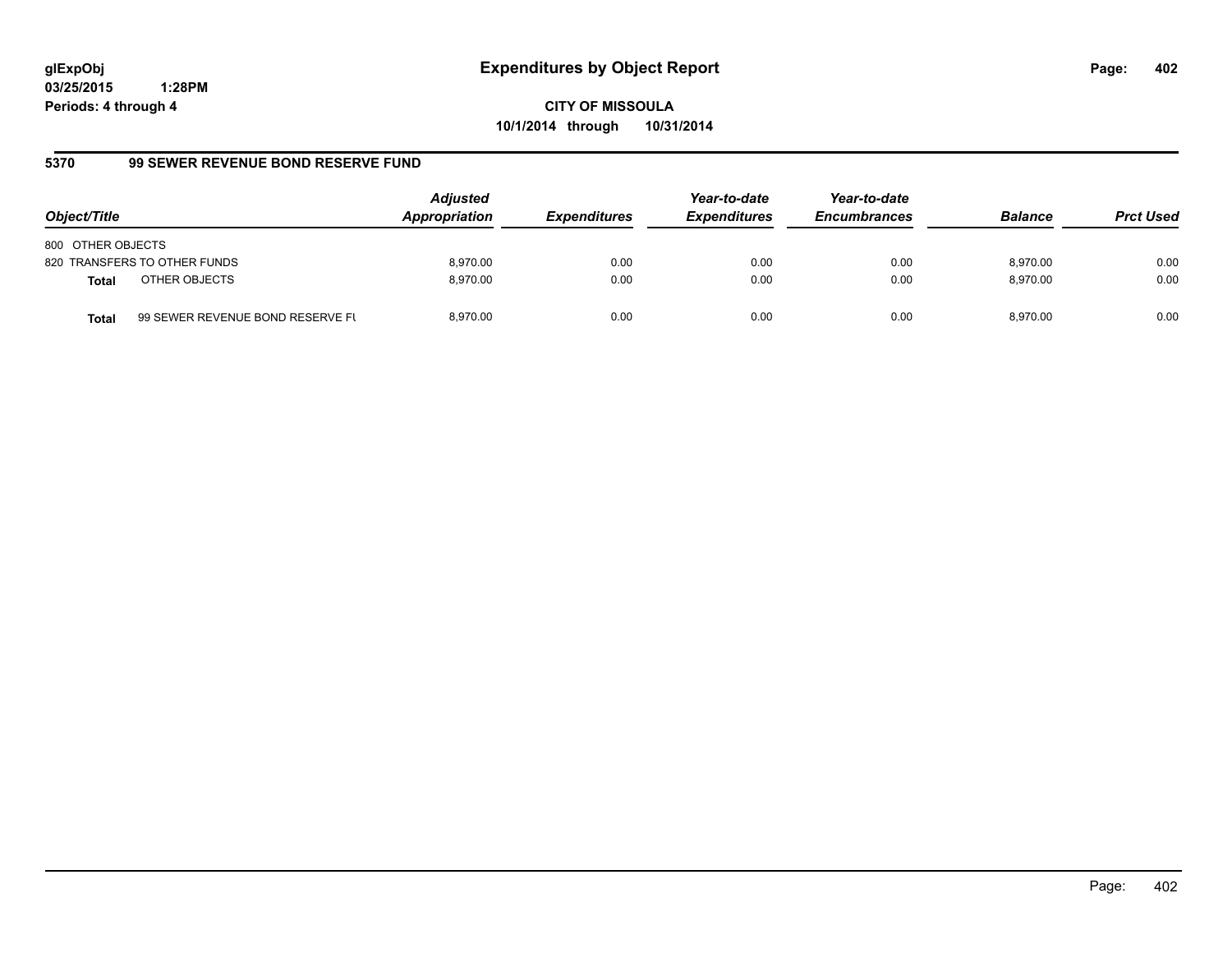#### **5371 2002 SEWER BONDS 330 WASTEWATER**

|                                     | <b>Adjusted</b><br>Appropriation | <b>Expenditures</b> | Year-to-date        | Year-to-date        | <b>Balance</b> | <b>Prct Used</b> |
|-------------------------------------|----------------------------------|---------------------|---------------------|---------------------|----------------|------------------|
| Object/Title                        |                                  |                     | <b>Expenditures</b> | <b>Encumbrances</b> |                |                  |
| 600 DEBT SERVICE                    |                                  |                     |                     |                     |                |                  |
| 610 PRINCIPAL                       | 74,000.00                        | 0.00                | 0.00                | 0.00                | 74,000.00      | 0.00             |
| 620 INTEREST / SERVICE FEES         | 11.410.00                        | 0.00                | 0.00                | 0.00                | 11.410.00      | 0.00             |
| <b>DEBT SERVICE</b><br><b>Total</b> | 85,410.00                        | 0.00                | 0.00                | 0.00                | 85,410.00      | 0.00             |
| WASTEWATER<br><b>Total</b>          | 85,410.00                        | 0.00                | 0.00                | 0.00                | 85,410.00      | 0.00             |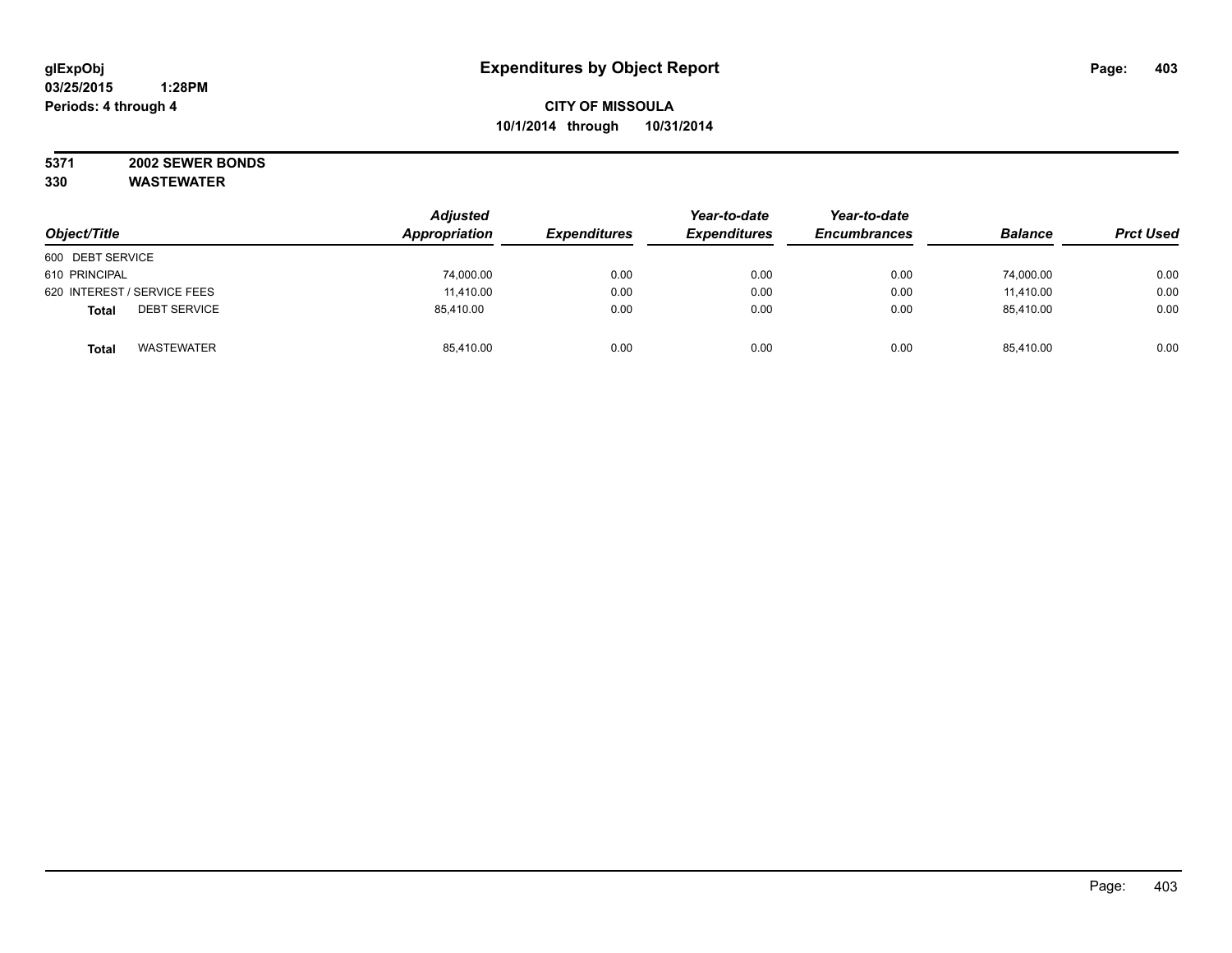**CITY OF MISSOULA 10/1/2014 through 10/31/2014**

**5371 2002 SEWER BONDS**

| Object/Title                        | <b>Adjusted</b><br>Appropriation | <b>Expenditures</b> | Year-to-date<br><b>Expenditures</b> | Year-to-date<br><b>Encumbrances</b> | <b>Balance</b> | <b>Prct Used</b> |
|-------------------------------------|----------------------------------|---------------------|-------------------------------------|-------------------------------------|----------------|------------------|
| 600 DEBT SERVICE                    |                                  |                     |                                     |                                     |                |                  |
| 610 PRINCIPAL                       | 74,000.00                        | 0.00                | 0.00                                | 0.00                                | 74,000.00      | 0.00             |
| 620 INTEREST / SERVICE FEES         | 11,410.00                        | 0.00                | 0.00                                | 0.00                                | 11,410.00      | 0.00             |
| <b>DEBT SERVICE</b><br><b>Total</b> | 85,410.00                        | 0.00                | 0.00                                | 0.00                                | 85.410.00      | 0.00             |
| 2002 SEWER BONDS<br><b>Total</b>    | 85.410.00                        | 0.00                | 0.00                                | 0.00                                | 85.410.00      | 0.00             |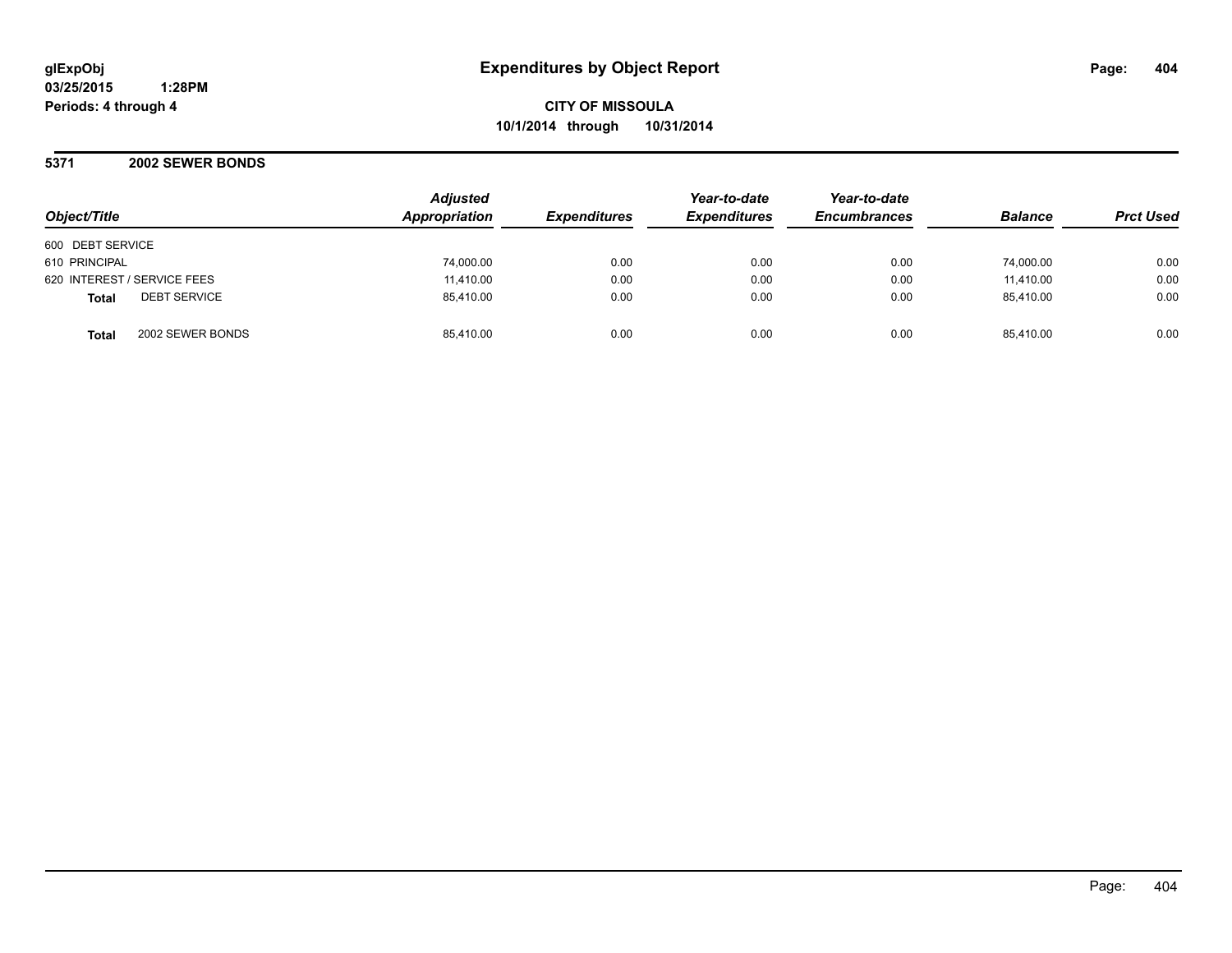## **5372 2002 SEWER REVENUE BOND**

| Object/Title                      | <b>Adjusted</b><br>Appropriation | <b>Expenditures</b> | Year-to-date<br><b>Expenditures</b> | Year-to-date<br><b>Encumbrances</b> | <b>Balance</b> | <b>Prct Used</b> |
|-----------------------------------|----------------------------------|---------------------|-------------------------------------|-------------------------------------|----------------|------------------|
| 800 OTHER OBJECTS                 |                                  |                     |                                     |                                     |                |                  |
| 820 TRANSFERS TO OTHER FUNDS      | 8,840.00                         | 0.00                | 0.00                                | 0.00                                | 8,840.00       | 0.00             |
| OTHER OBJECTS<br><b>Total</b>     | 8.840.00                         | 0.00                | 0.00                                | 0.00                                | 8.840.00       | 0.00             |
| <b>WASTEWATER</b><br><b>Total</b> | 8,840.00                         | 0.00                | 0.00                                | 0.00                                | 8,840.00       | 0.00             |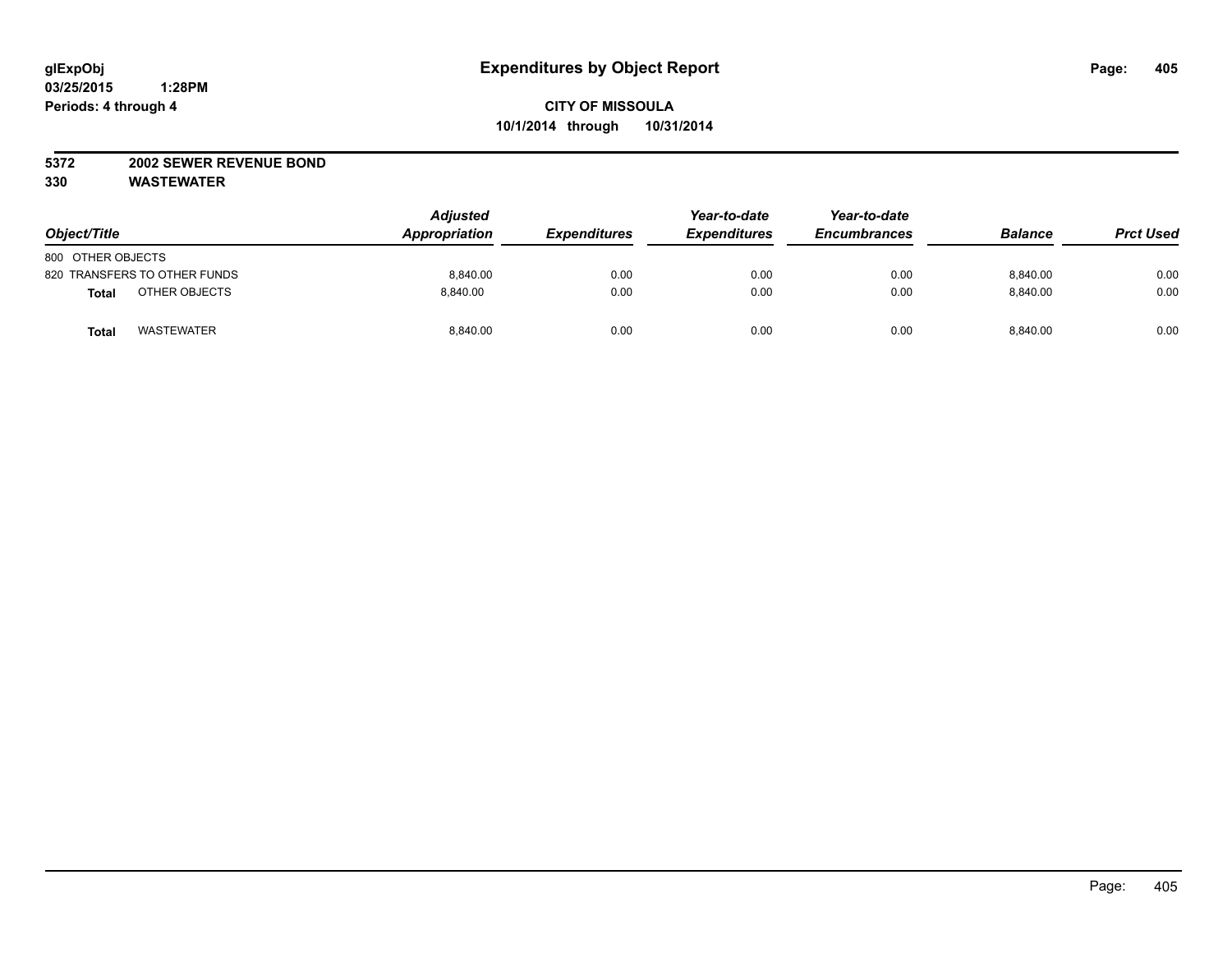## **5372 2002 SEWER REVENUE BOND**

| Object/Title                            | <b>Adjusted</b><br><b>Appropriation</b> | <b>Expenditures</b> | Year-to-date<br><b>Expenditures</b> | Year-to-date<br><b>Encumbrances</b> | <b>Balance</b> | <b>Prct Used</b> |
|-----------------------------------------|-----------------------------------------|---------------------|-------------------------------------|-------------------------------------|----------------|------------------|
| 800 OTHER OBJECTS                       |                                         |                     |                                     |                                     |                |                  |
| 820 TRANSFERS TO OTHER FUNDS            | 8.840.00                                | 0.00                | 0.00                                | 0.00                                | 8.840.00       | 0.00             |
| OTHER OBJECTS<br><b>Total</b>           | 8.840.00                                | 0.00                | 0.00                                | 0.00                                | 8.840.00       | 0.00             |
| 2002 SEWER REVENUE BOND<br><b>Total</b> | 8.840.00                                | 0.00                | 0.00                                | 0.00                                | 8.840.00       | 0.00             |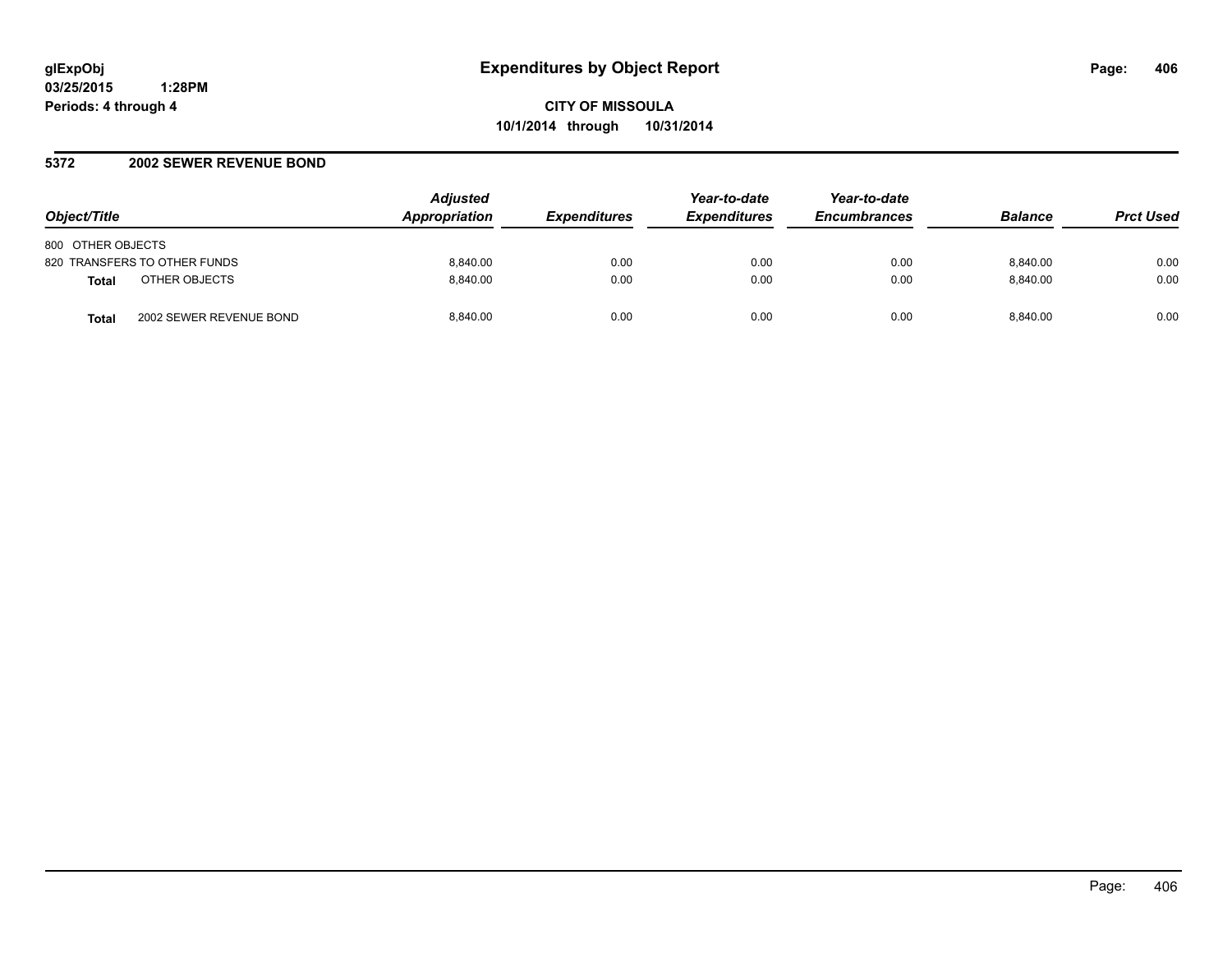#### **5373 2002 WWTP UPGRADE REVENUE BOND**

| Object/Title                        | <b>Adjusted</b><br>Appropriation | <b>Expenditures</b> | Year-to-date<br><b>Expenditures</b> | Year-to-date<br><b>Encumbrances</b> | <b>Balance</b> | <b>Prct Used</b> |
|-------------------------------------|----------------------------------|---------------------|-------------------------------------|-------------------------------------|----------------|------------------|
| 600 DEBT SERVICE                    |                                  |                     |                                     |                                     |                |                  |
| 610 PRINCIPAL                       | 284,000.00                       | 0.00                | 0.00                                | 0.00                                | 284,000.00     | 0.00             |
| 620 INTEREST / SERVICE FEES         | 47,350.00                        | 0.00                | 0.00                                | 0.00                                | 47.350.00      | 0.00             |
| <b>DEBT SERVICE</b><br><b>Total</b> | 331,350.00                       | 0.00                | 0.00                                | 0.00                                | 331.350.00     | 0.00             |
| <b>WASTEWATER</b><br><b>Total</b>   | 331,350.00                       | 0.00                | 0.00                                | 0.00                                | 331,350.00     | 0.00             |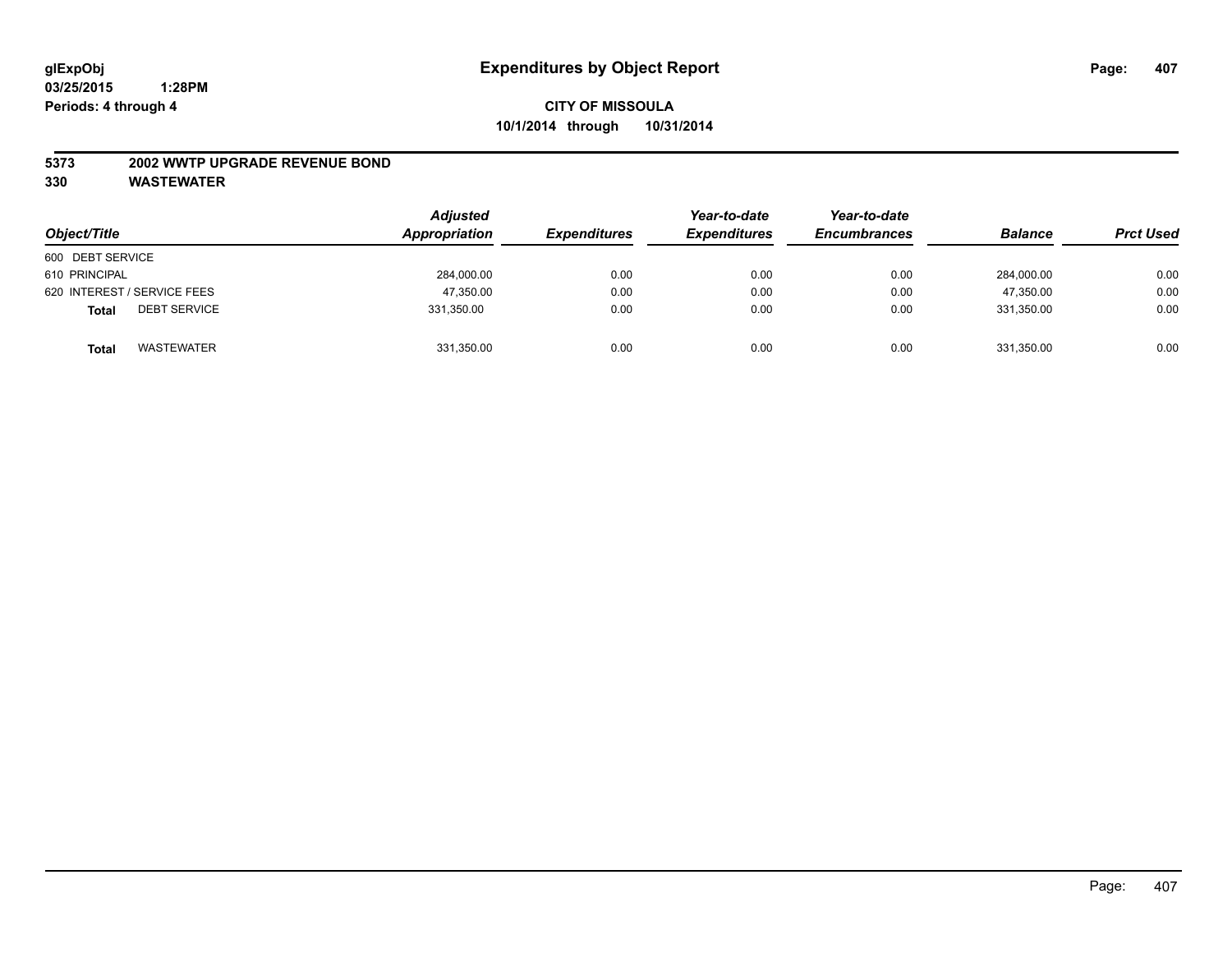**CITY OF MISSOULA 10/1/2014 through 10/31/2014**

## **5373 2002 WWTP UPGRADE REVENUE BOND**

| Object/Title     |                                | <b>Adjusted</b><br>Appropriation | <b>Expenditures</b> | Year-to-date<br><b>Expenditures</b> | Year-to-date<br><b>Encumbrances</b> | <b>Balance</b> | <b>Prct Used</b> |
|------------------|--------------------------------|----------------------------------|---------------------|-------------------------------------|-------------------------------------|----------------|------------------|
| 600 DEBT SERVICE |                                |                                  |                     |                                     |                                     |                |                  |
| 610 PRINCIPAL    |                                | 284,000.00                       | 0.00                | 0.00                                | 0.00                                | 284.000.00     | 0.00             |
|                  | 620 INTEREST / SERVICE FEES    | 47,350.00                        | 0.00                | 0.00                                | 0.00                                | 47,350.00      | 0.00             |
| <b>Total</b>     | <b>DEBT SERVICE</b>            | 331,350.00                       | 0.00                | 0.00                                | 0.00                                | 331.350.00     | 0.00             |
| <b>Total</b>     | 2002 WWTP UPGRADE REVENUE BOND | 331,350.00                       | 0.00                | 0.00                                | 0.00                                | 331,350.00     | 0.00             |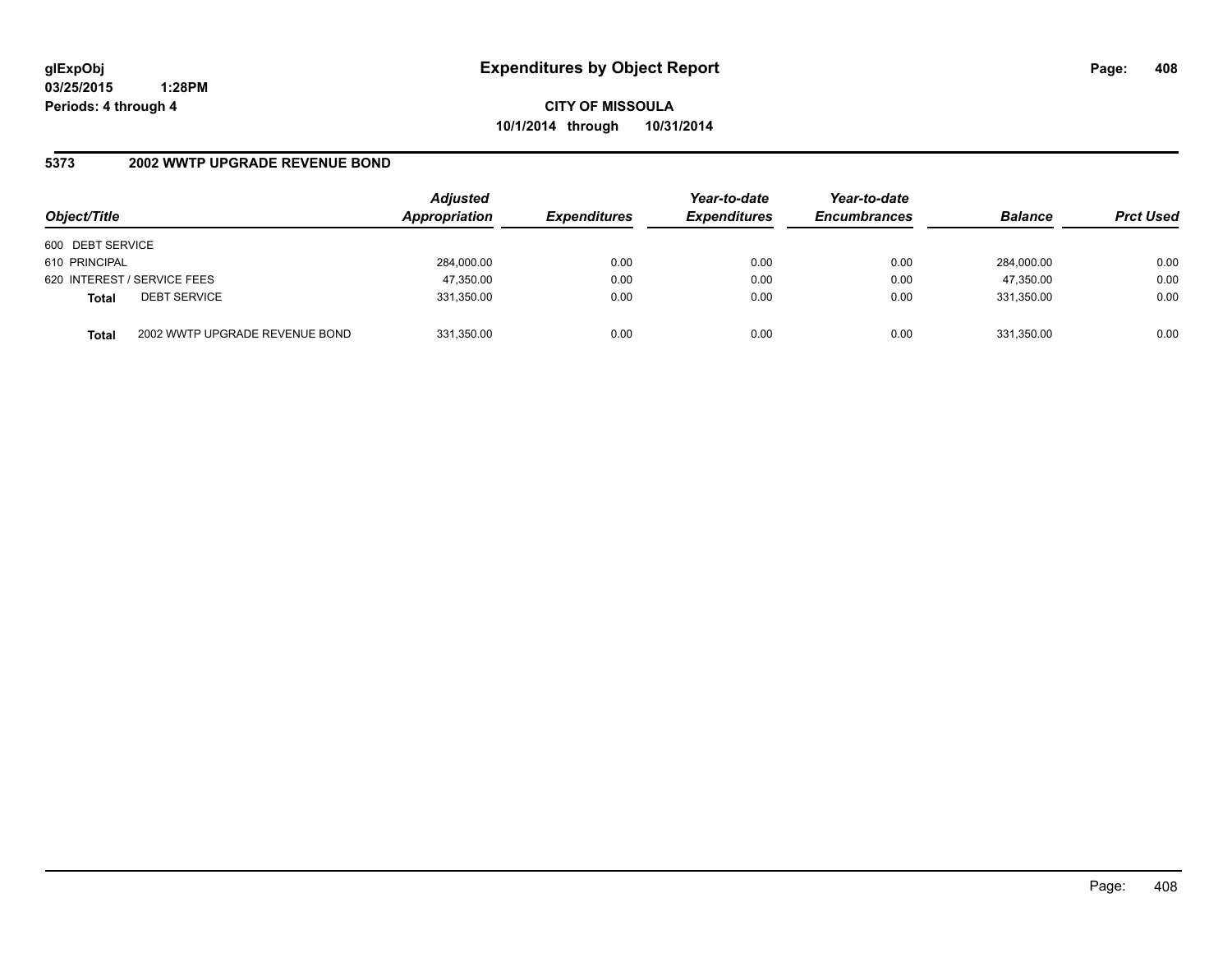#### **5374 2002 WWTP UPGRADE RESERVE**

|                                     | <b>Adjusted</b>      |                     | Year-to-date        | Year-to-date        |                |                  |
|-------------------------------------|----------------------|---------------------|---------------------|---------------------|----------------|------------------|
| Object/Title                        | <b>Appropriation</b> | <b>Expenditures</b> | <b>Expenditures</b> | <b>Encumbrances</b> | <b>Balance</b> | <b>Prct Used</b> |
| 600 DEBT SERVICE                    |                      |                     |                     |                     |                |                  |
| 610 PRINCIPAL                       | 0.00                 | 0.00                | 0.00                | 0.00                | 0.00           | 0.00             |
| 620 INTEREST / SERVICE FEES         | 0.00                 | 0.00                | 0.00                | 0.00                | 0.00           | 0.00             |
| <b>DEBT SERVICE</b><br><b>Total</b> | 0.00                 | 0.00                | 0.00                | 0.00                | 0.00           | 0.00             |
| 800 OTHER OBJECTS                   |                      |                     |                     |                     |                |                  |
| 820 TRANSFERS TO OTHER FUNDS        | 30.132.00            | 0.00                | 0.00                | 0.00                | 30.132.00      | 0.00             |
| OTHER OBJECTS<br><b>Total</b>       | 30,132.00            | 0.00                | 0.00                | 0.00                | 30,132.00      | 0.00             |
| <b>WASTEWATER</b><br><b>Total</b>   | 30.132.00            | 0.00                | 0.00                | 0.00                | 30.132.00      | 0.00             |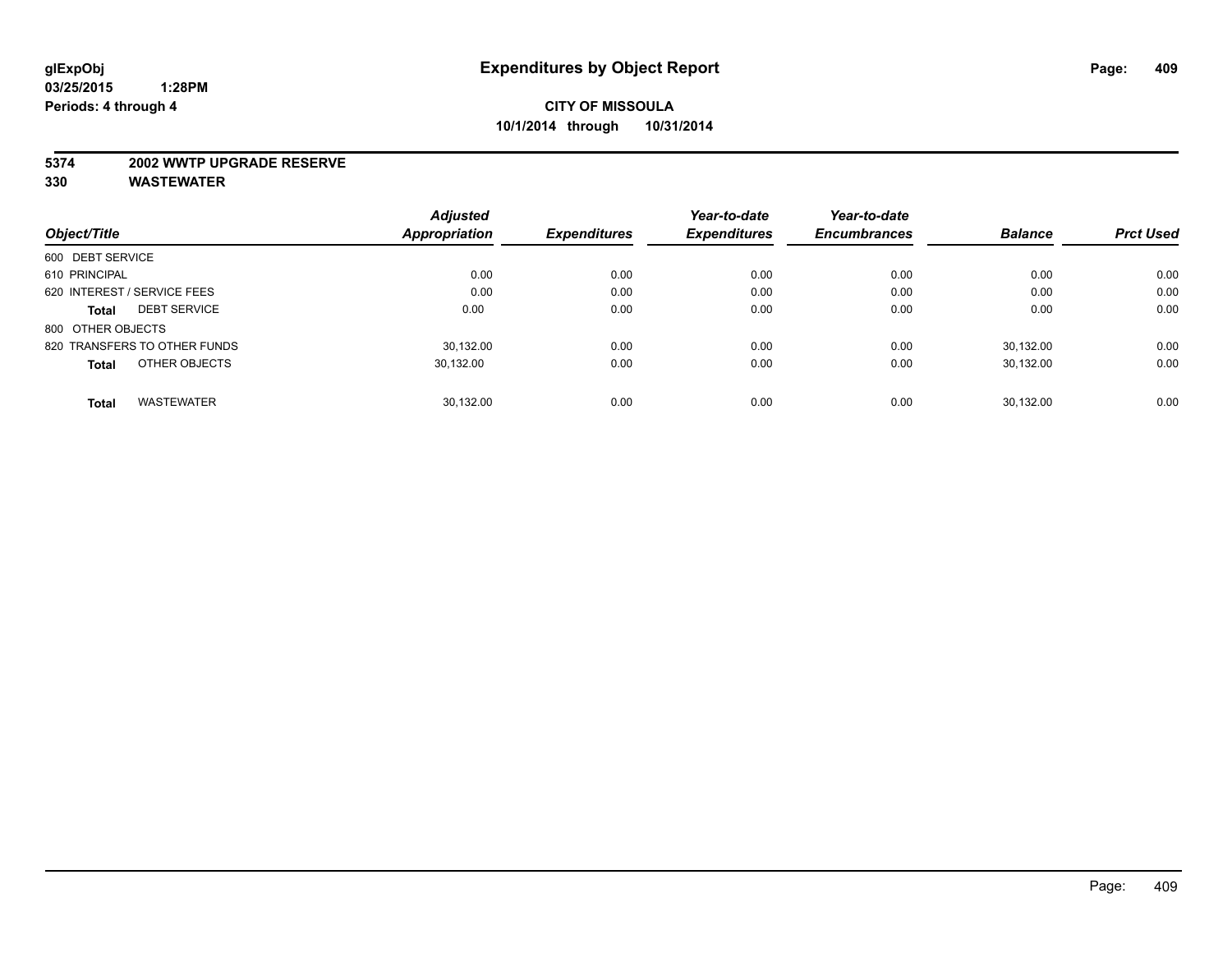#### **5374 2002 WWTP UPGRADE RESERVE**

| Object/Title                 |                           | <b>Adjusted</b><br>Appropriation | <b>Expenditures</b> | Year-to-date<br><b>Expenditures</b> | Year-to-date<br><b>Encumbrances</b> | <b>Balance</b> | <b>Prct Used</b> |
|------------------------------|---------------------------|----------------------------------|---------------------|-------------------------------------|-------------------------------------|----------------|------------------|
| 600 DEBT SERVICE             |                           |                                  |                     |                                     |                                     |                |                  |
| 610 PRINCIPAL                |                           | 0.00                             | 0.00                | 0.00                                | 0.00                                | 0.00           | 0.00             |
| 620 INTEREST / SERVICE FEES  |                           | 0.00                             | 0.00                | 0.00                                | 0.00                                | 0.00           | 0.00             |
| <b>Total</b>                 | <b>DEBT SERVICE</b>       | 0.00                             | 0.00                | 0.00                                | 0.00                                | 0.00           | 0.00             |
| 800 OTHER OBJECTS            |                           |                                  |                     |                                     |                                     |                |                  |
| 820 TRANSFERS TO OTHER FUNDS |                           | 30.132.00                        | 0.00                | 0.00                                | 0.00                                | 30.132.00      | 0.00             |
| <b>Total</b>                 | OTHER OBJECTS             | 30.132.00                        | 0.00                | 0.00                                | 0.00                                | 30.132.00      | 0.00             |
| <b>Total</b>                 | 2002 WWTP UPGRADE RESERVE | 30.132.00                        | 0.00                | 0.00                                | 0.00                                | 30.132.00      | 0.00             |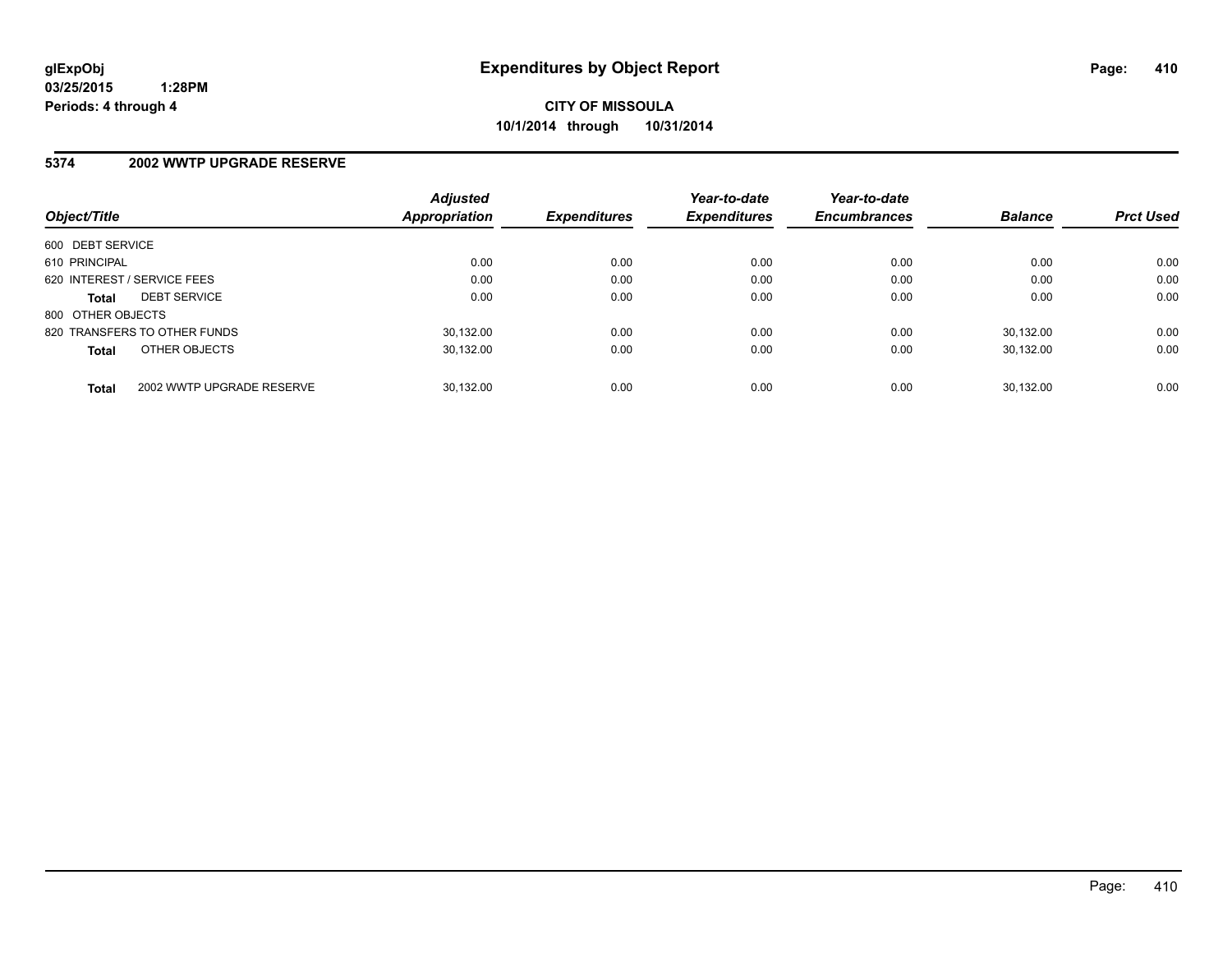## **5375 2003 WWTP SRF \$3.8M EPA DEBT**

| Object/Title                        | <b>Adjusted</b><br>Appropriation | <b>Expenditures</b> | Year-to-date<br><b>Expenditures</b> | Year-to-date<br><b>Encumbrances</b> | <b>Balance</b> | <b>Prct Used</b> |
|-------------------------------------|----------------------------------|---------------------|-------------------------------------|-------------------------------------|----------------|------------------|
| 600 DEBT SERVICE                    |                                  |                     |                                     |                                     |                |                  |
| 610 PRINCIPAL                       | 206,000.00                       | 0.00                | 0.00                                | 0.00                                | 206.000.00     | 0.00             |
| 620 INTEREST / SERVICE FEES         | 44,595.00                        | 0.00                | 0.00                                | 0.00                                | 44,595.00      | 0.00             |
| <b>DEBT SERVICE</b><br><b>Total</b> | 250.595.00                       | 0.00                | 0.00                                | 0.00                                | 250.595.00     | 0.00             |
| <b>WASTEWATER</b><br><b>Total</b>   | 250,595.00                       | 0.00                | 0.00                                | 0.00                                | 250,595.00     | 0.00             |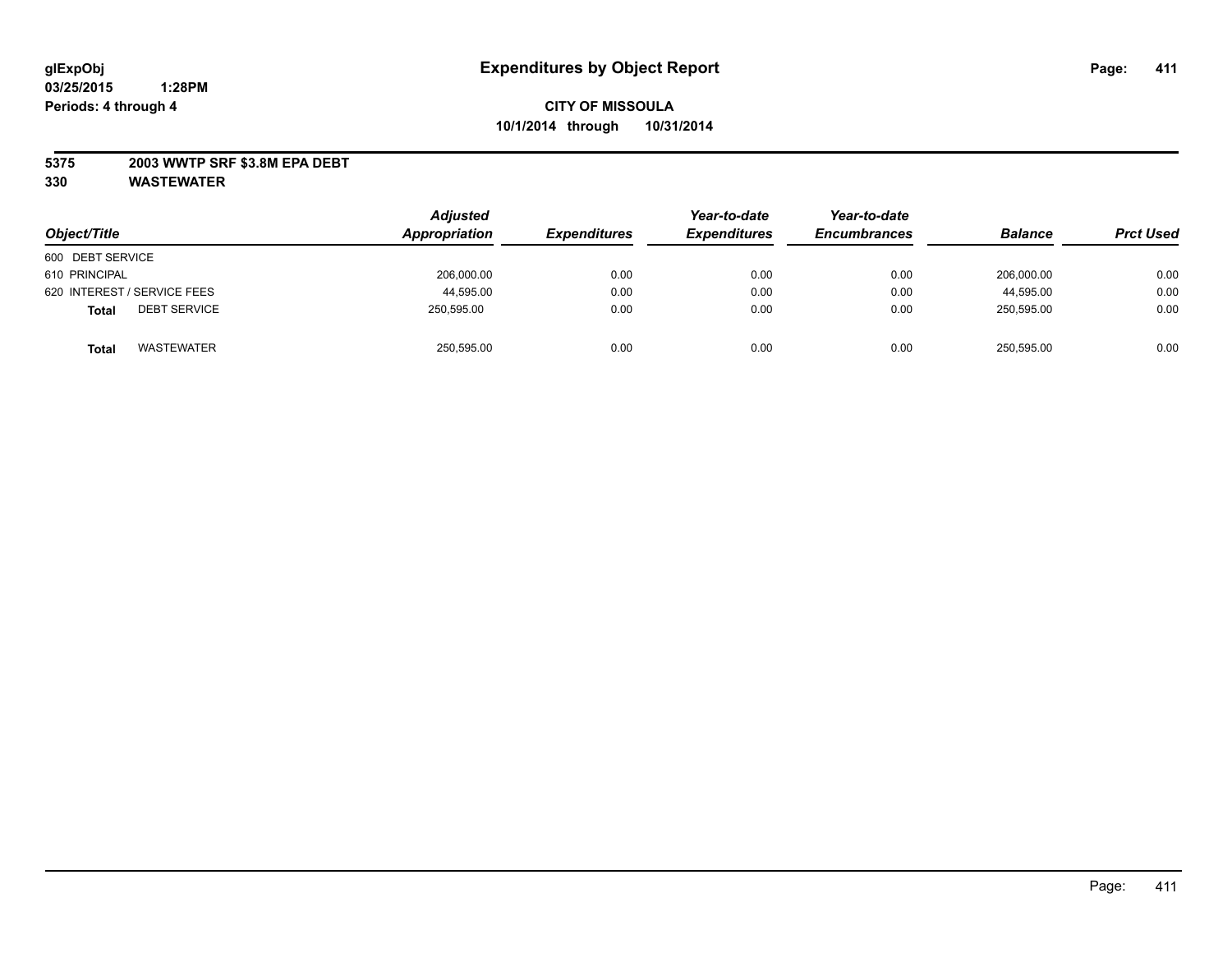**CITY OF MISSOULA 10/1/2014 through 10/31/2014**

## **5375 2003 WWTP SRF \$3.8M EPA DEBT**

| Object/Title                                  | <b>Adjusted</b><br>Appropriation | <b>Expenditures</b> | Year-to-date<br><b>Expenditures</b> | Year-to-date<br><b>Encumbrances</b> | <b>Balance</b> | <b>Prct Used</b> |
|-----------------------------------------------|----------------------------------|---------------------|-------------------------------------|-------------------------------------|----------------|------------------|
| 600 DEBT SERVICE                              |                                  |                     |                                     |                                     |                |                  |
| 610 PRINCIPAL                                 | 206.000.00                       | 0.00                | 0.00                                | 0.00                                | 206.000.00     | 0.00             |
| 620 INTEREST / SERVICE FEES                   | 44,595.00                        | 0.00                | 0.00                                | 0.00                                | 44,595.00      | 0.00             |
| <b>DEBT SERVICE</b><br><b>Total</b>           | 250,595.00                       | 0.00                | 0.00                                | 0.00                                | 250.595.00     | 0.00             |
| 2003 WWTP SRF \$3.8M EPA DEBT<br><b>Total</b> | 250,595.00                       | 0.00                | 0.00                                | 0.00                                | 250,595.00     | 0.00             |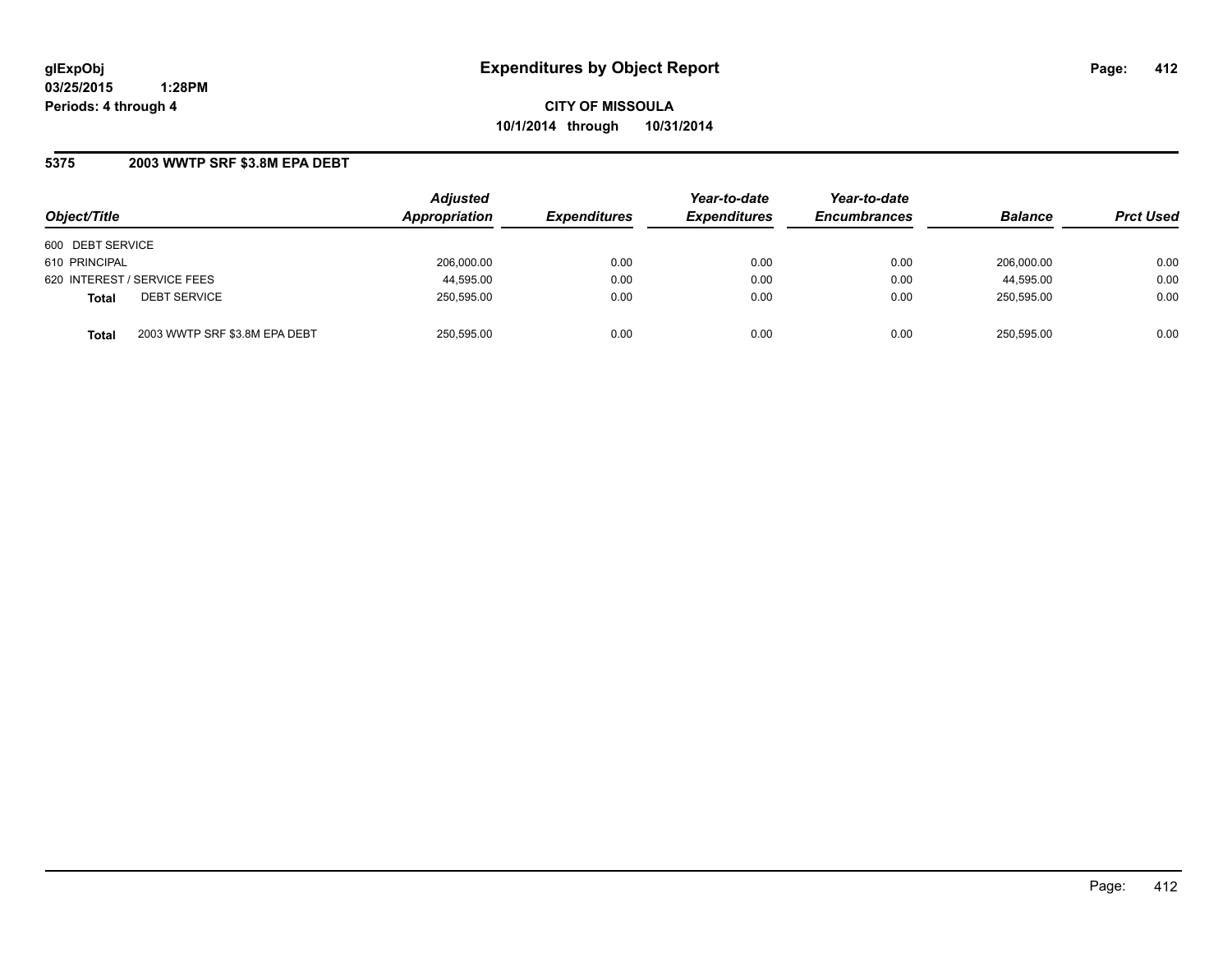## **5376 2003 WWTP SRF \$3.8M EPA RESERVE**

| Object/Title                      | <b>Adjusted</b><br>Appropriation | <b>Expenditures</b> | Year-to-date<br><b>Expenditures</b> | Year-to-date<br><b>Encumbrances</b> | <b>Balance</b> | <b>Prct Used</b> |
|-----------------------------------|----------------------------------|---------------------|-------------------------------------|-------------------------------------|----------------|------------------|
| 800 OTHER OBJECTS                 |                                  |                     |                                     |                                     |                |                  |
| 820 TRANSFERS TO OTHER FUNDS      | 21.190.00                        | 0.00                | 0.00                                | 0.00                                | 21.190.00      | 0.00             |
| OTHER OBJECTS<br>Total            | 21,190.00                        | 0.00                | 0.00                                | 0.00                                | 21,190.00      | 0.00             |
| <b>WASTEWATER</b><br><b>Total</b> | 21,190.00                        | 0.00                | 0.00                                | 0.00                                | 21,190.00      | 0.00             |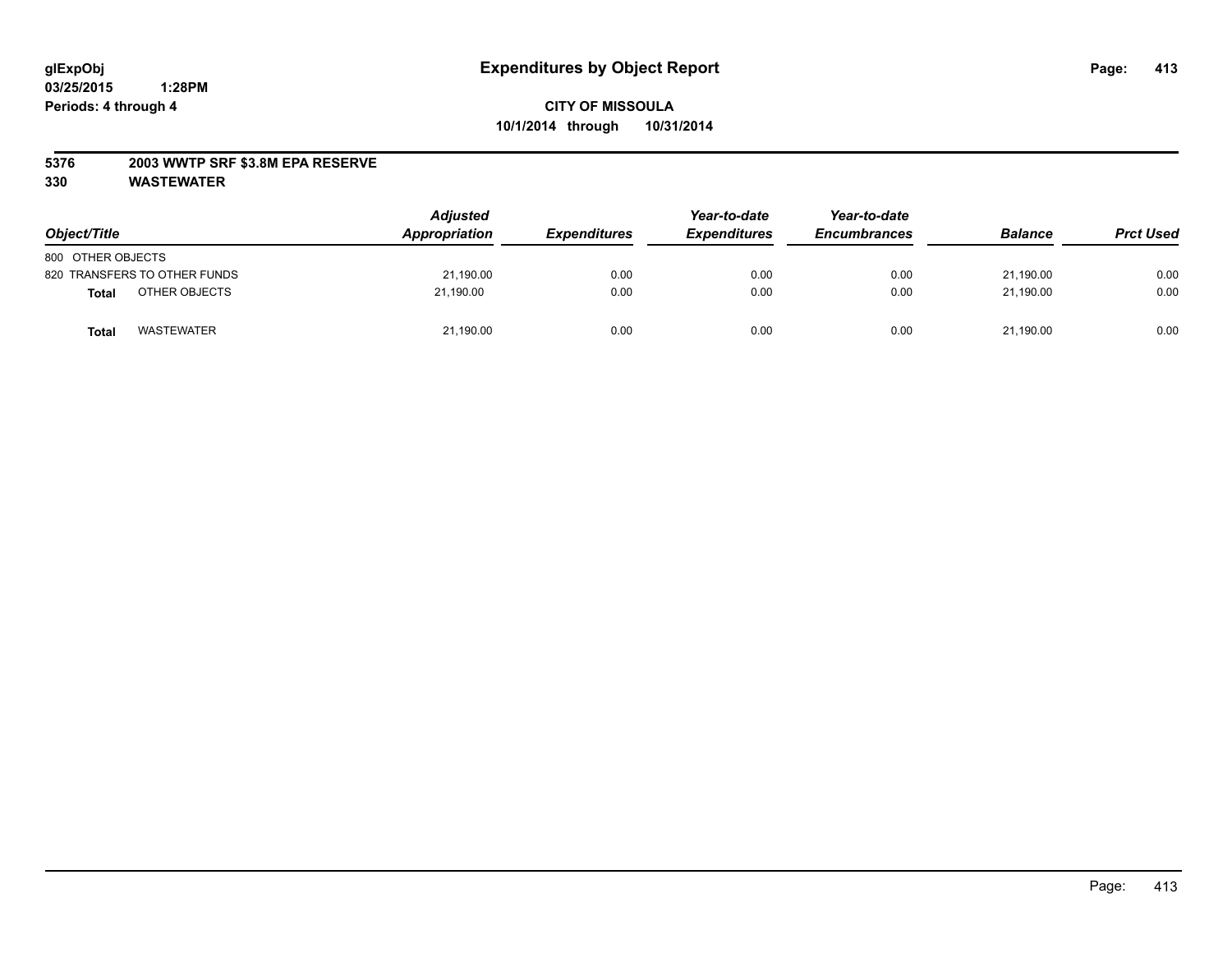**CITY OF MISSOULA 10/1/2014 through 10/31/2014**

## **5376 2003 WWTP SRF \$3.8M EPA RESERVE**

| Object/Title                              | <b>Adjusted</b><br>Appropriation | <b>Expenditures</b> | Year-to-date<br><b>Expenditures</b> | Year-to-date<br><b>Encumbrances</b> | <b>Balance</b> | <b>Prct Used</b> |
|-------------------------------------------|----------------------------------|---------------------|-------------------------------------|-------------------------------------|----------------|------------------|
| 800 OTHER OBJECTS                         |                                  |                     |                                     |                                     |                |                  |
| 820 TRANSFERS TO OTHER FUNDS              | 21,190.00                        | 0.00                | 0.00                                | 0.00                                | 21.190.00      | 0.00             |
| OTHER OBJECTS<br><b>Total</b>             | 21,190.00                        | 0.00                | 0.00                                | 0.00                                | 21.190.00      | 0.00             |
| 2003 WWTP SRF \$3.8M EPA RESERVE<br>Total | 21,190.00                        | 0.00                | 0.00                                | 0.00                                | 21.190.00      | 0.00             |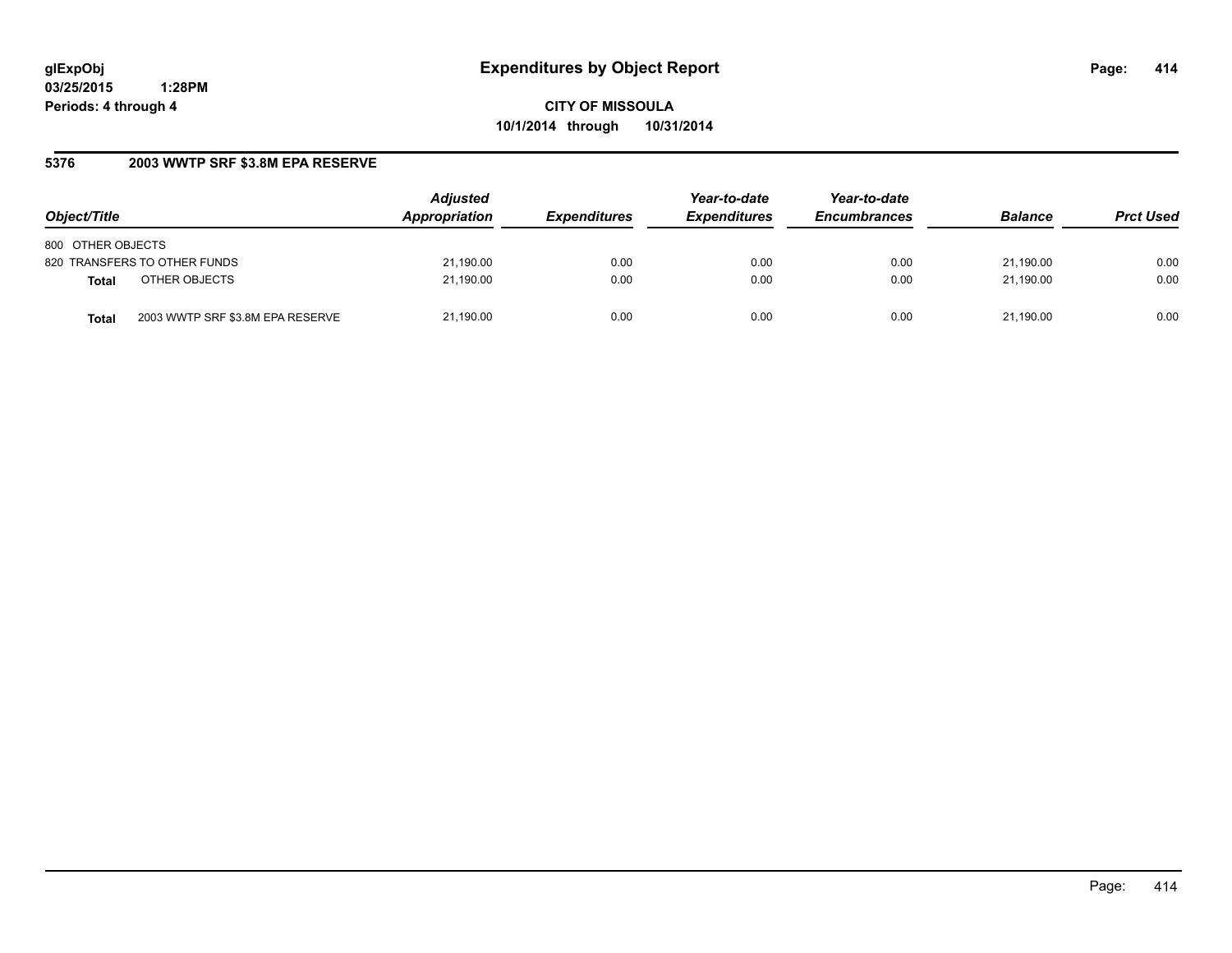## **5377 2004 WWTP \$3.023 LOAN DEBT SERVICE**

| Object/Title                        | <b>Adjusted</b><br>Appropriation | <b>Expenditures</b> | Year-to-date<br><b>Expenditures</b> | Year-to-date<br><b>Encumbrances</b> | <b>Balance</b> | <b>Prct Used</b> |
|-------------------------------------|----------------------------------|---------------------|-------------------------------------|-------------------------------------|----------------|------------------|
| 600 DEBT SERVICE                    |                                  |                     |                                     |                                     |                |                  |
| 610 PRINCIPAL                       | 197,000.00                       | 0.00                | 0.00                                | 0.00                                | 197.000.00     | 0.00             |
| 620 INTEREST / SERVICE FEES         | 45.473.00                        | 0.00                | 0.00                                | 0.00                                | 45.473.00      | 0.00             |
| <b>DEBT SERVICE</b><br><b>Total</b> | 242.473.00                       | 0.00                | 0.00                                | 0.00                                | 242.473.00     | 0.00             |
| <b>WASTEWATER</b><br><b>Total</b>   | 242,473.00                       | 0.00                | 0.00                                | 0.00                                | 242,473.00     | 0.00             |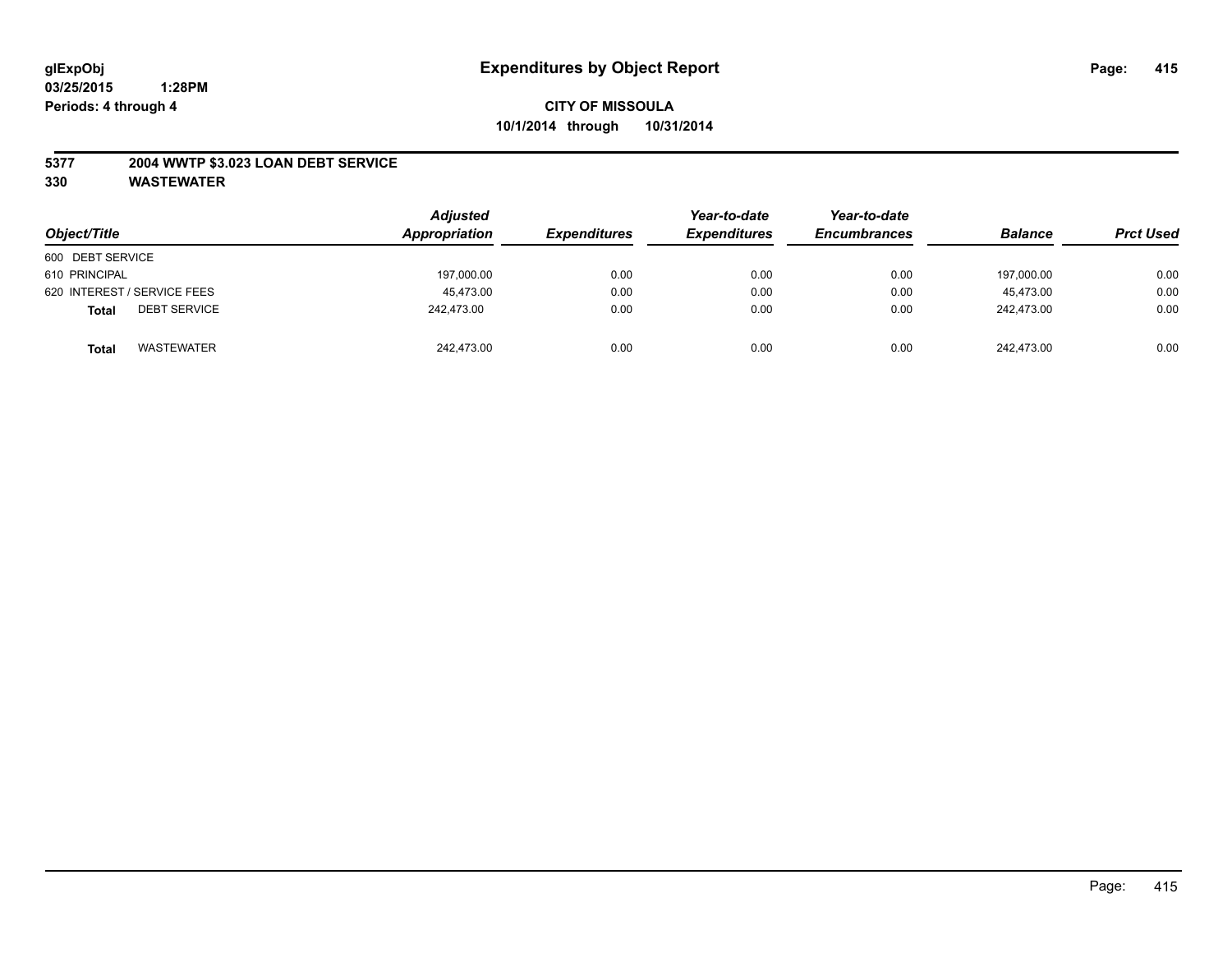**CITY OF MISSOULA 10/1/2014 through 10/31/2014**

## **5377 2004 WWTP \$3.023 LOAN DEBT SERVICE**

| Object/Title                        |                                     | <b>Adjusted</b><br>Appropriation | <b>Expenditures</b> | Year-to-date<br><b>Expenditures</b> | Year-to-date<br><b>Encumbrances</b> | <b>Balance</b> | <b>Prct Used</b> |
|-------------------------------------|-------------------------------------|----------------------------------|---------------------|-------------------------------------|-------------------------------------|----------------|------------------|
| 600 DEBT SERVICE                    |                                     |                                  |                     |                                     |                                     |                |                  |
| 610 PRINCIPAL                       |                                     | 197,000.00                       | 0.00                | 0.00                                | 0.00                                | 197,000.00     | 0.00             |
| 620 INTEREST / SERVICE FEES         |                                     | 45,473.00                        | 0.00                | 0.00                                | 0.00                                | 45.473.00      | 0.00             |
| <b>DEBT SERVICE</b><br><b>Total</b> |                                     | 242.473.00                       | 0.00                | 0.00                                | 0.00                                | 242.473.00     | 0.00             |
| <b>Total</b>                        | 2004 WWTP \$3.023 LOAN DEBT SERVICE | 242.473.00                       | 0.00                | 0.00                                | 0.00                                | 242.473.00     | 0.00             |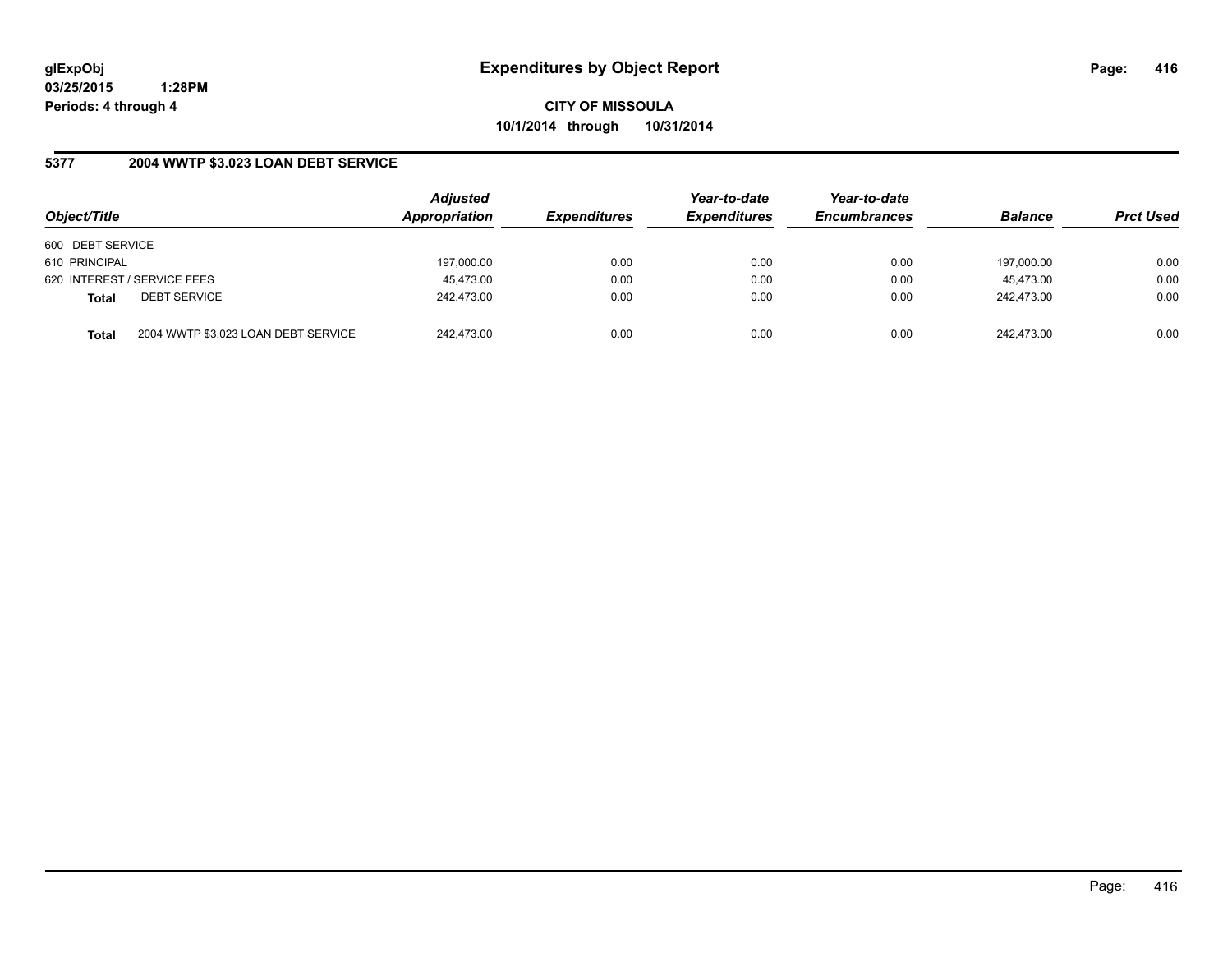## **5378 2004 WWTP \$3.023 LOAN RESERVE**

|                                     | <b>Adjusted</b>      |                     | Year-to-date        | Year-to-date        |                |                  |
|-------------------------------------|----------------------|---------------------|---------------------|---------------------|----------------|------------------|
| Object/Title                        | <b>Appropriation</b> | <b>Expenditures</b> | <b>Expenditures</b> | <b>Encumbrances</b> | <b>Balance</b> | <b>Prct Used</b> |
| 600 DEBT SERVICE                    |                      |                     |                     |                     |                |                  |
| 610 PRINCIPAL                       | 0.00                 | 0.00                | 0.00                | 0.00                | 0.00           | 0.00             |
| 620 INTEREST / SERVICE FEES         | 0.00                 | 0.00                | 0.00                | 0.00                | 0.00           | 0.00             |
| <b>DEBT SERVICE</b><br><b>Total</b> | 0.00                 | 0.00                | 0.00                | 0.00                | 0.00           | 0.00             |
| 800 OTHER OBJECTS                   |                      |                     |                     |                     |                |                  |
| 820 TRANSFERS TO OTHER FUNDS        | 21.200.00            | 0.00                | 0.00                | 0.00                | 21.200.00      | 0.00             |
| OTHER OBJECTS<br><b>Total</b>       | 21.200.00            | 0.00                | 0.00                | 0.00                | 21.200.00      | 0.00             |
| <b>WASTEWATER</b><br><b>Total</b>   | 21,200.00            | 0.00                | 0.00                | 0.00                | 21.200.00      | 0.00             |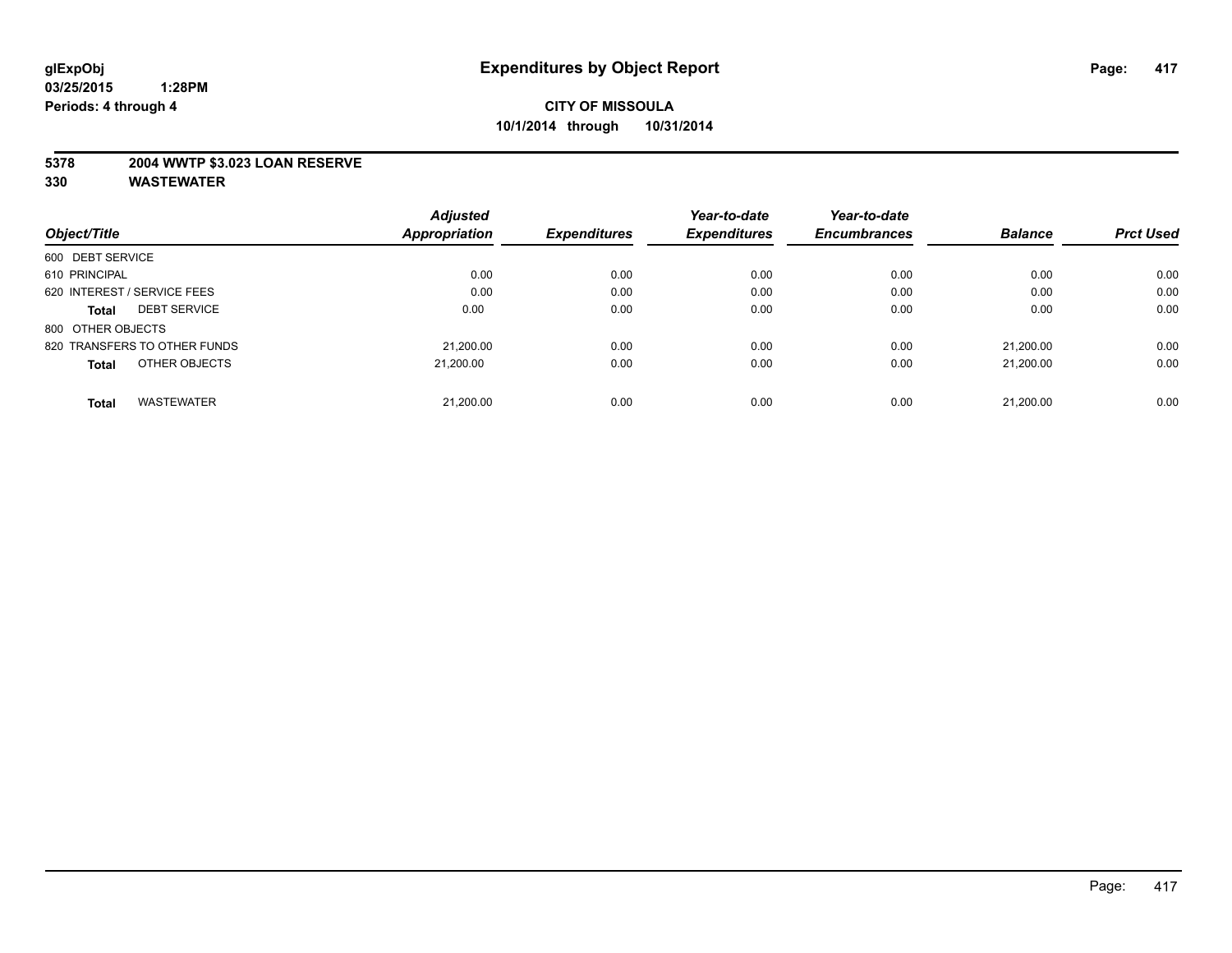## **5378 2004 WWTP \$3.023 LOAN RESERVE**

| Object/Title                |                                | <b>Adjusted</b><br>Appropriation | <b>Expenditures</b> | Year-to-date<br><b>Expenditures</b> | Year-to-date<br><b>Encumbrances</b> | <b>Balance</b> | <b>Prct Used</b> |
|-----------------------------|--------------------------------|----------------------------------|---------------------|-------------------------------------|-------------------------------------|----------------|------------------|
| 600 DEBT SERVICE            |                                |                                  |                     |                                     |                                     |                |                  |
| 610 PRINCIPAL               |                                | 0.00                             | 0.00                | 0.00                                | 0.00                                | 0.00           | 0.00             |
| 620 INTEREST / SERVICE FEES |                                | 0.00                             | 0.00                | 0.00                                | 0.00                                | 0.00           | 0.00             |
| <b>Total</b>                | <b>DEBT SERVICE</b>            | 0.00                             | 0.00                | 0.00                                | 0.00                                | 0.00           | 0.00             |
| 800 OTHER OBJECTS           |                                |                                  |                     |                                     |                                     |                |                  |
|                             | 820 TRANSFERS TO OTHER FUNDS   | 21,200.00                        | 0.00                | 0.00                                | 0.00                                | 21.200.00      | 0.00             |
| <b>Total</b>                | OTHER OBJECTS                  | 21.200.00                        | 0.00                | 0.00                                | 0.00                                | 21.200.00      | 0.00             |
| <b>Total</b>                | 2004 WWTP \$3.023 LOAN RESERVE | 21,200.00                        | 0.00                | 0.00                                | 0.00                                | 21.200.00      | 0.00             |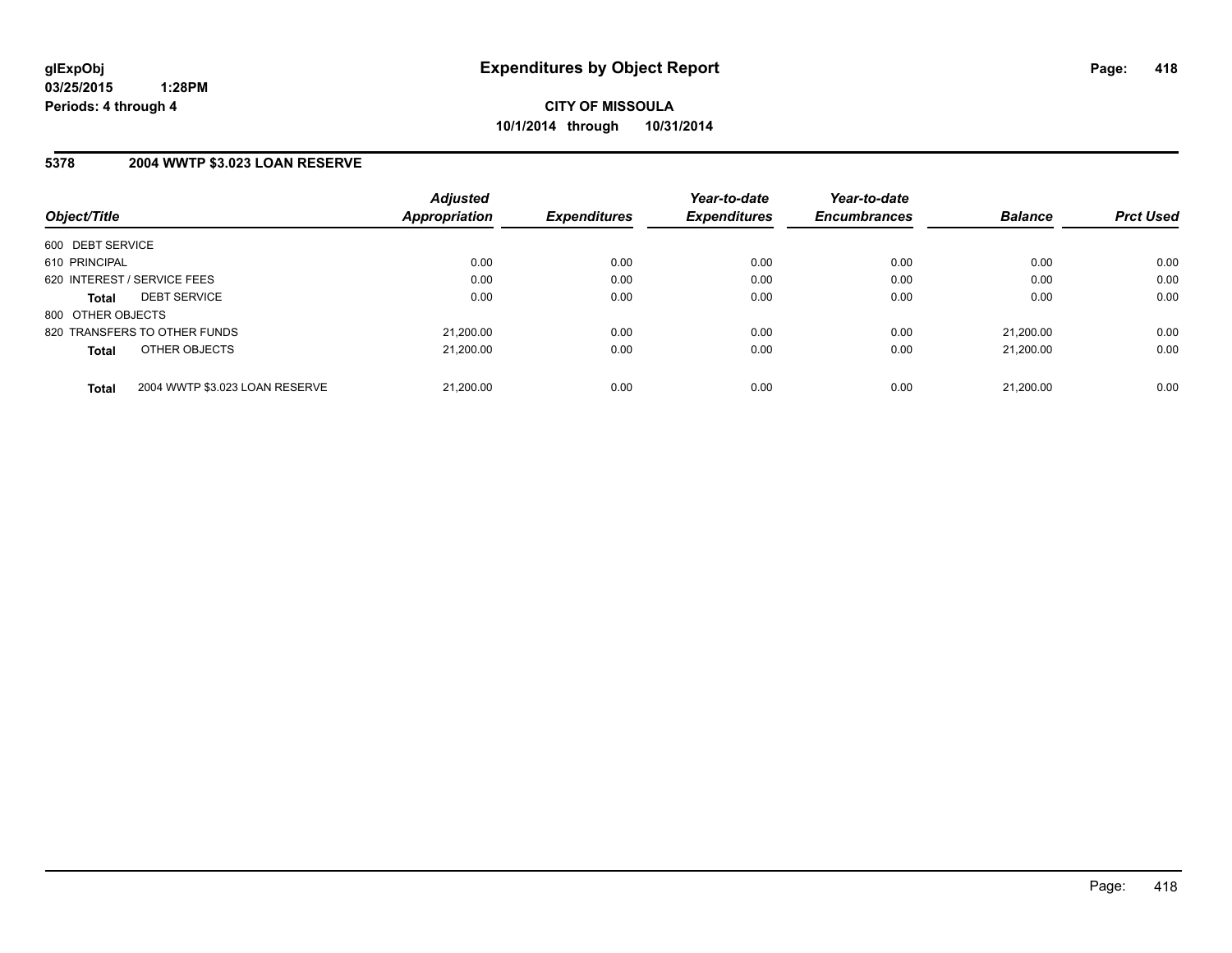#### **5379 2005 BRICH/BRDY/LIN/GIL SRF DEBT**

|                              |                     | <b>Adjusted</b> |                     | Year-to-date        | Year-to-date        |                |                  |
|------------------------------|---------------------|-----------------|---------------------|---------------------|---------------------|----------------|------------------|
| Object/Title                 |                     | Appropriation   | <b>Expenditures</b> | <b>Expenditures</b> | <b>Encumbrances</b> | <b>Balance</b> | <b>Prct Used</b> |
| 600 DEBT SERVICE             |                     |                 |                     |                     |                     |                |                  |
| 610 PRINCIPAL                |                     | 86,000.00       | 0.00                | 0.00                | 0.00                | 86.000.00      | 0.00             |
| 620 INTEREST / SERVICE FEES  |                     | 23.389.00       | 0.00                | 0.00                | 0.00                | 23,389.00      | 0.00             |
| <b>Total</b>                 | <b>DEBT SERVICE</b> | 109.389.00      | 0.00                | 0.00                | 0.00                | 109.389.00     | 0.00             |
| 800 OTHER OBJECTS            |                     |                 |                     |                     |                     |                |                  |
| 820 TRANSFERS TO OTHER FUNDS |                     | 0.00            | 0.00                | 0.00                | 0.00                | 0.00           | 0.00             |
| <b>Total</b>                 | OTHER OBJECTS       | 0.00            | 0.00                | 0.00                | 0.00                | 0.00           | 0.00             |
| Total                        | <b>WASTEWATER</b>   | 109.389.00      | 0.00                | 0.00                | 0.00                | 109.389.00     | 0.00             |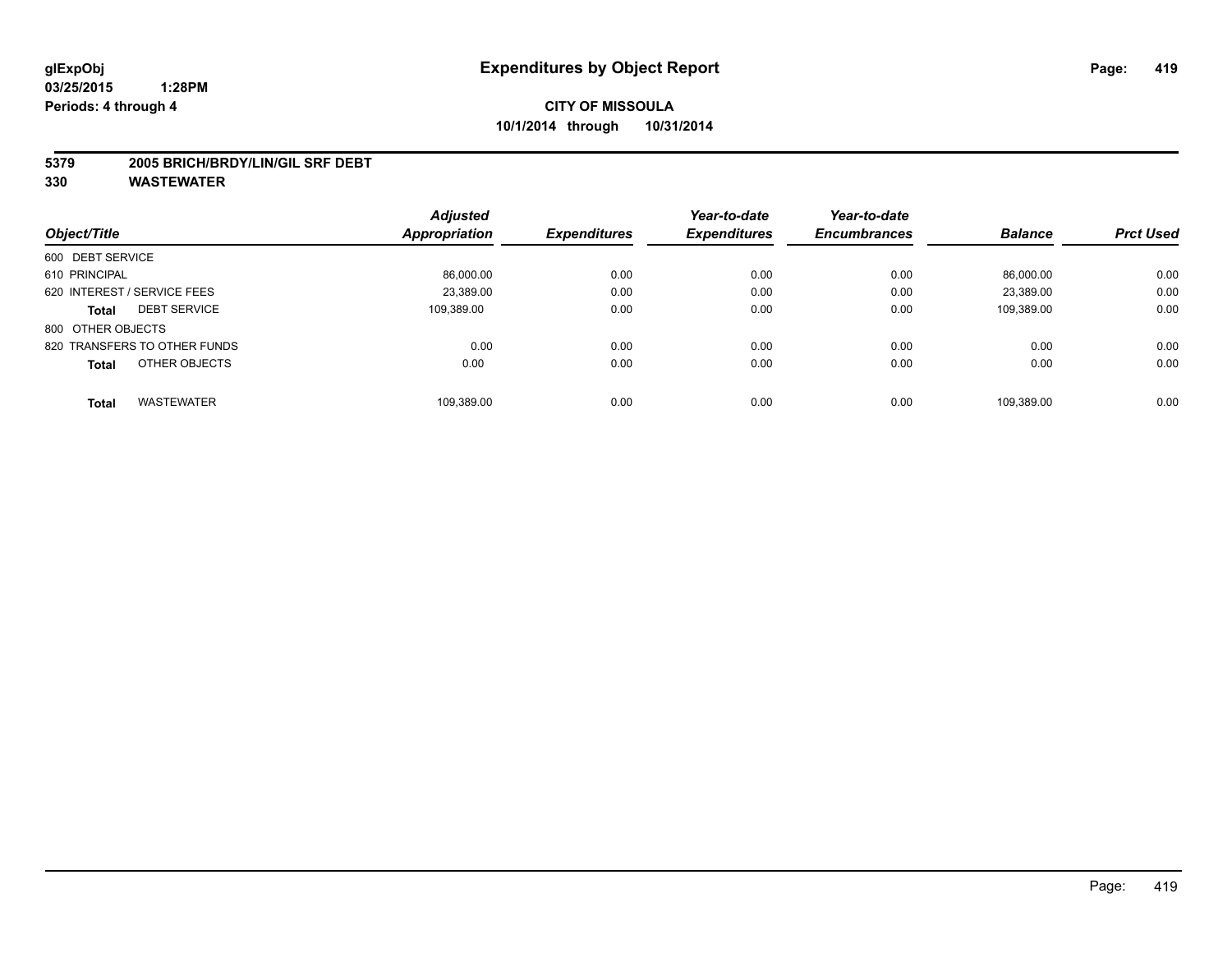## **5379 2005 BRICH/BRDY/LIN/GIL SRF DEBT**

| Object/Title      |                                  | <b>Adjusted</b><br><b>Appropriation</b> | <b>Expenditures</b> | Year-to-date<br><b>Expenditures</b> | Year-to-date<br><b>Encumbrances</b> | <b>Balance</b> | <b>Prct Used</b> |
|-------------------|----------------------------------|-----------------------------------------|---------------------|-------------------------------------|-------------------------------------|----------------|------------------|
| 600 DEBT SERVICE  |                                  |                                         |                     |                                     |                                     |                |                  |
| 610 PRINCIPAL     |                                  | 86,000.00                               | 0.00                | 0.00                                | 0.00                                | 86.000.00      | 0.00             |
|                   | 620 INTEREST / SERVICE FEES      | 23.389.00                               | 0.00                | 0.00                                | 0.00                                | 23.389.00      | 0.00             |
| <b>Total</b>      | <b>DEBT SERVICE</b>              | 109,389.00                              | 0.00                | 0.00                                | 0.00                                | 109.389.00     | 0.00             |
| 800 OTHER OBJECTS |                                  |                                         |                     |                                     |                                     |                |                  |
|                   | 820 TRANSFERS TO OTHER FUNDS     | 0.00                                    | 0.00                | 0.00                                | 0.00                                | 0.00           | 0.00             |
| <b>Total</b>      | OTHER OBJECTS                    | 0.00                                    | 0.00                | 0.00                                | 0.00                                | 0.00           | 0.00             |
| <b>Total</b>      | 2005 BRICH/BRDY/LIN/GIL SRF DEBT | 109,389.00                              | 0.00                | 0.00                                | 0.00                                | 109.389.00     | 0.00             |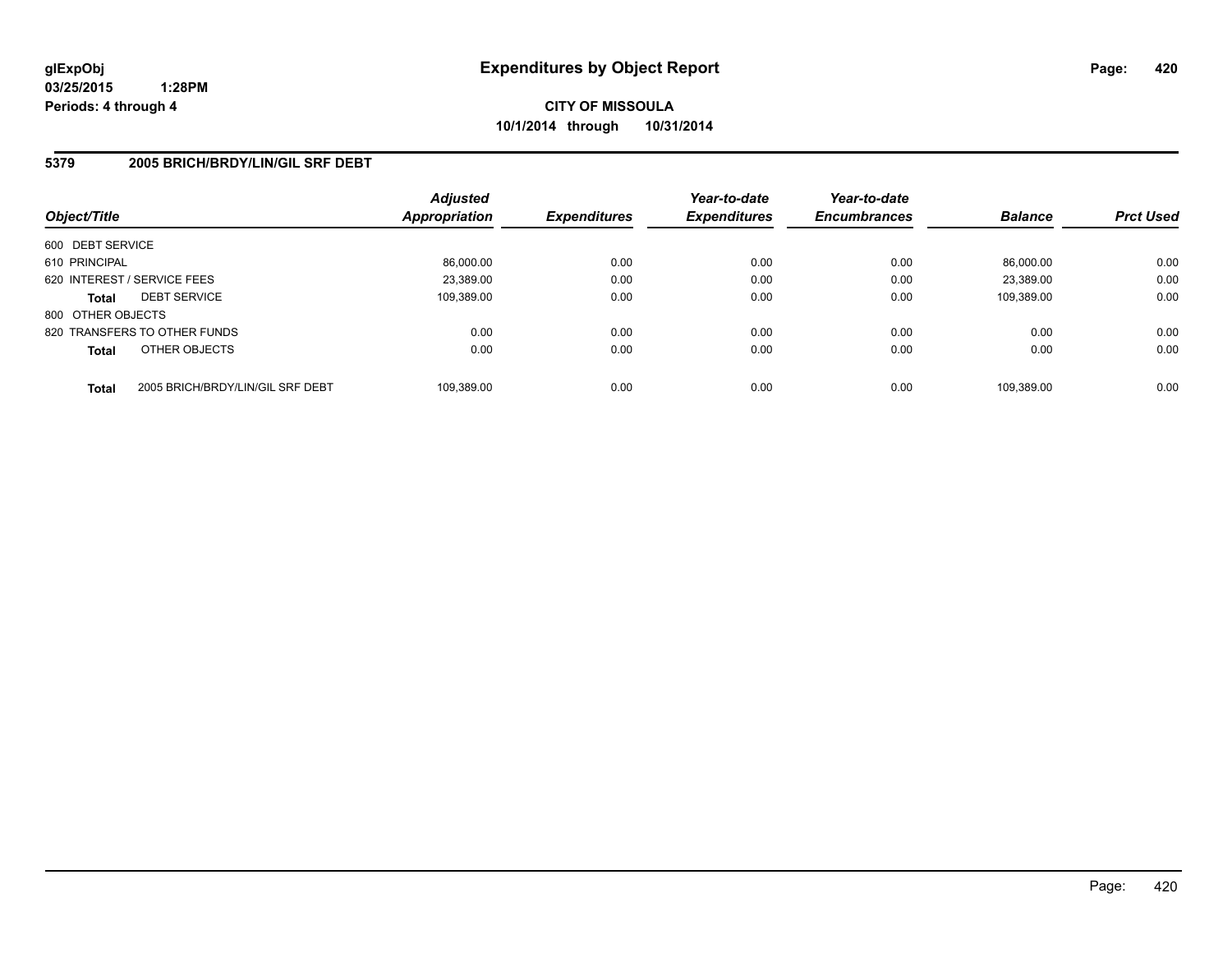## **5380 BRDWY/BIRCH/GILBERT/LINCOLNWOOD**

|                                   | <b>Adjusted</b> |                     | Year-to-date<br><b>Expenditures</b> | Year-to-date<br><b>Encumbrances</b> | <b>Balance</b> | <b>Prct Used</b> |
|-----------------------------------|-----------------|---------------------|-------------------------------------|-------------------------------------|----------------|------------------|
| Object/Title                      | Appropriation   | <b>Expenditures</b> |                                     |                                     |                |                  |
| 600 DEBT SERVICE                  |                 |                     |                                     |                                     |                |                  |
| 610 PRINCIPAL                     | 0.00            | 0.00                | 0.00                                | 0.00                                | 0.00           | 0.00             |
| 620 INTEREST / SERVICE FEES       | 0.00            | 0.00                | 0.00                                | 0.00                                | 0.00           | 0.00             |
| <b>DEBT SERVICE</b><br>Total      | 0.00            | 0.00                | 0.00                                | 0.00                                | 0.00           | 0.00             |
| 800 OTHER OBJECTS                 |                 |                     |                                     |                                     |                |                  |
| 820 TRANSFERS TO OTHER FUNDS      | 10.840.00       | 0.00                | 0.00                                | 0.00                                | 10.840.00      | 0.00             |
| OTHER OBJECTS<br><b>Total</b>     | 10.840.00       | 0.00                | 0.00                                | 0.00                                | 10.840.00      | 0.00             |
| <b>WASTEWATER</b><br><b>Total</b> | 10.840.00       | 0.00                | 0.00                                | 0.00                                | 10.840.00      | 0.00             |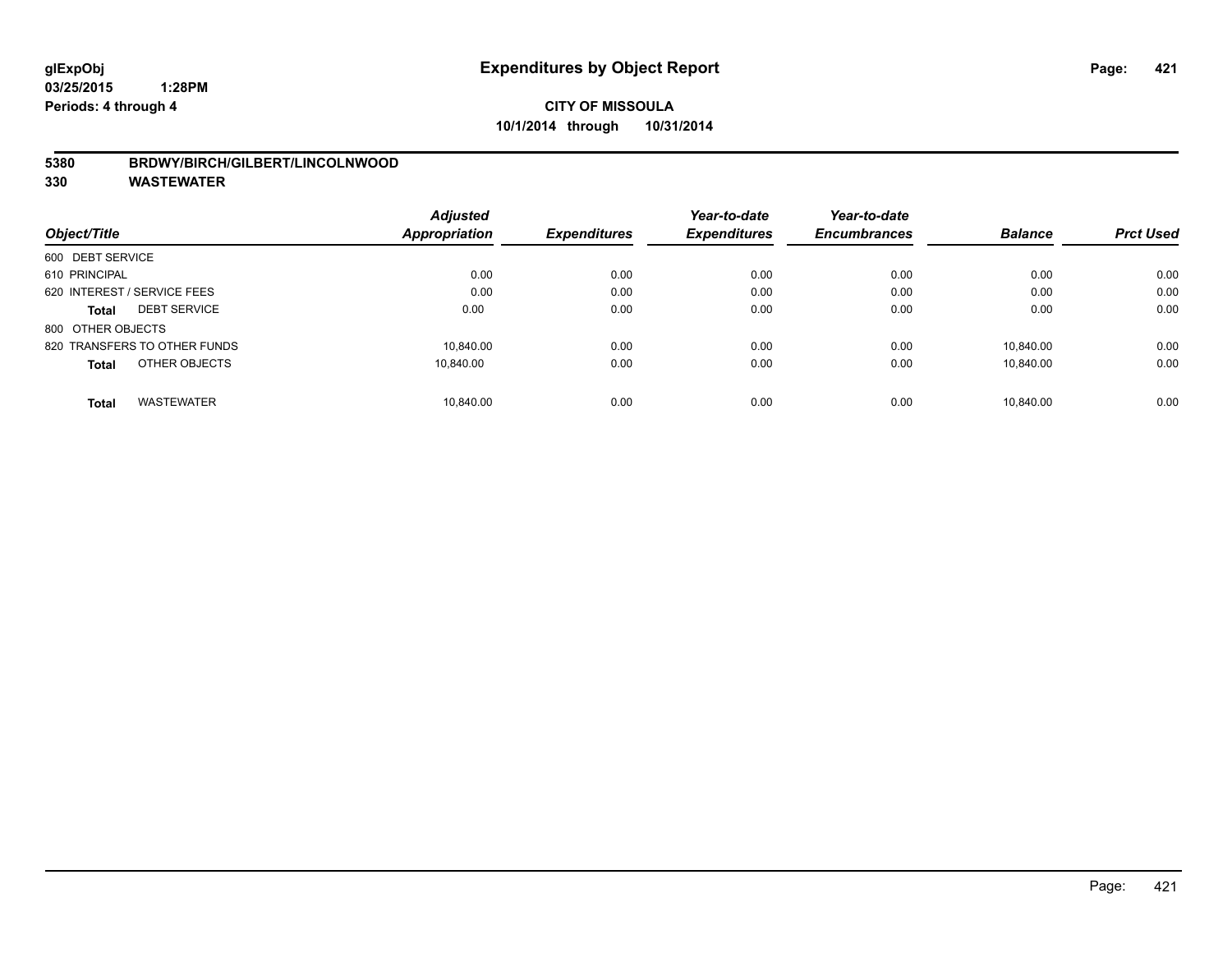**CITY OF MISSOULA 10/1/2014 through 10/31/2014**

## **5380 BRDWY/BIRCH/GILBERT/LINCOLNWOOD**

| Object/Title      |                                 | <b>Adjusted</b><br><b>Appropriation</b> | <b>Expenditures</b> | Year-to-date<br><b>Expenditures</b> | Year-to-date<br><b>Encumbrances</b> | <b>Balance</b> | <b>Prct Used</b> |
|-------------------|---------------------------------|-----------------------------------------|---------------------|-------------------------------------|-------------------------------------|----------------|------------------|
| 600 DEBT SERVICE  |                                 |                                         |                     |                                     |                                     |                |                  |
| 610 PRINCIPAL     |                                 | 0.00                                    | 0.00                | 0.00                                | 0.00                                | 0.00           | 0.00             |
|                   | 620 INTEREST / SERVICE FEES     | 0.00                                    | 0.00                | 0.00                                | 0.00                                | 0.00           | 0.00             |
| <b>Total</b>      | <b>DEBT SERVICE</b>             | 0.00                                    | 0.00                | 0.00                                | 0.00                                | 0.00           | 0.00             |
| 800 OTHER OBJECTS |                                 |                                         |                     |                                     |                                     |                |                  |
|                   | 820 TRANSFERS TO OTHER FUNDS    | 10.840.00                               | 0.00                | 0.00                                | 0.00                                | 10.840.00      | 0.00             |
| <b>Total</b>      | OTHER OBJECTS                   | 10.840.00                               | 0.00                | 0.00                                | 0.00                                | 10.840.00      | 0.00             |
| <b>Total</b>      | BRDWY/BIRCH/GILBERT/LINCOLNWOOD | 10.840.00                               | 0.00                | 0.00                                | 0.00                                | 10.840.00      | 0.00             |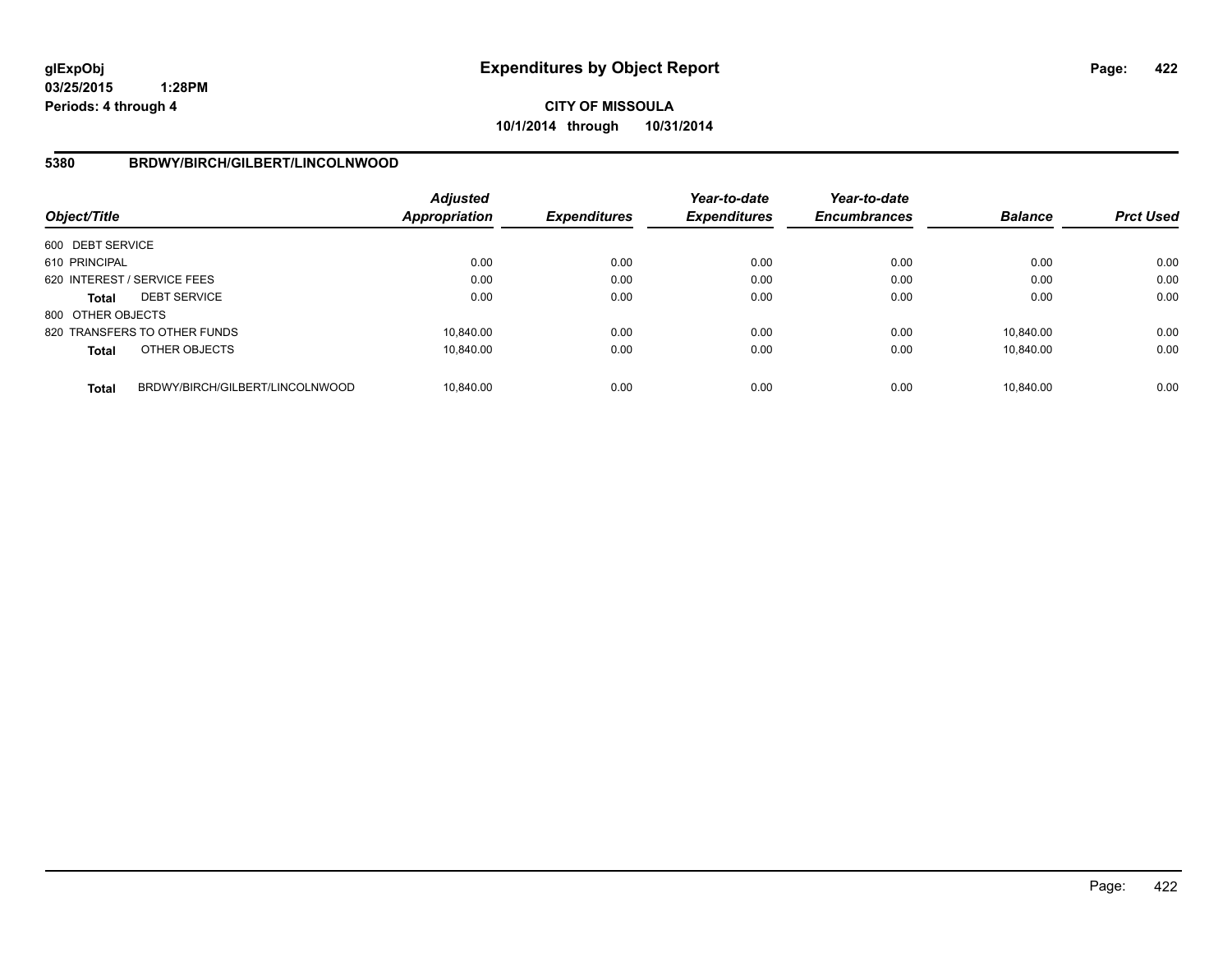#### **5381 LINCOLNWOOD PH2 DEBT SERVICE**

|                                     | <b>Adjusted</b> | <b>Expenditures</b> | Year-to-date<br><b>Expenditures</b> | Year-to-date        |                |                  |
|-------------------------------------|-----------------|---------------------|-------------------------------------|---------------------|----------------|------------------|
| Object/Title                        | Appropriation   |                     |                                     | <b>Encumbrances</b> | <b>Balance</b> | <b>Prct Used</b> |
| 600 DEBT SERVICE                    |                 |                     |                                     |                     |                |                  |
| 610 PRINCIPAL                       | 0.00            | 0.00                | 0.00                                | 0.00                | 0.00           | 0.00             |
| 620 INTEREST / SERVICE FEES         | 0.00            | 0.00                | 0.00                                | 0.00                | 0.00           | 0.00             |
| <b>DEBT SERVICE</b><br><b>Total</b> | 0.00            | 0.00                | 0.00                                | 0.00                | 0.00           | 0.00             |
| 800 OTHER OBJECTS                   |                 |                     |                                     |                     |                |                  |
| 820 TRANSFERS TO OTHER FUNDS        | 0.00            | 0.00                | 0.00                                | 0.00                | 0.00           | 0.00             |
| OTHER OBJECTS<br><b>Total</b>       | 0.00            | 0.00                | 0.00                                | 0.00                | 0.00           | 0.00             |
| <b>WASTEWATER</b><br><b>Total</b>   | 0.00            | 0.00                | 0.00                                | 0.00                | 0.00           | 0.00             |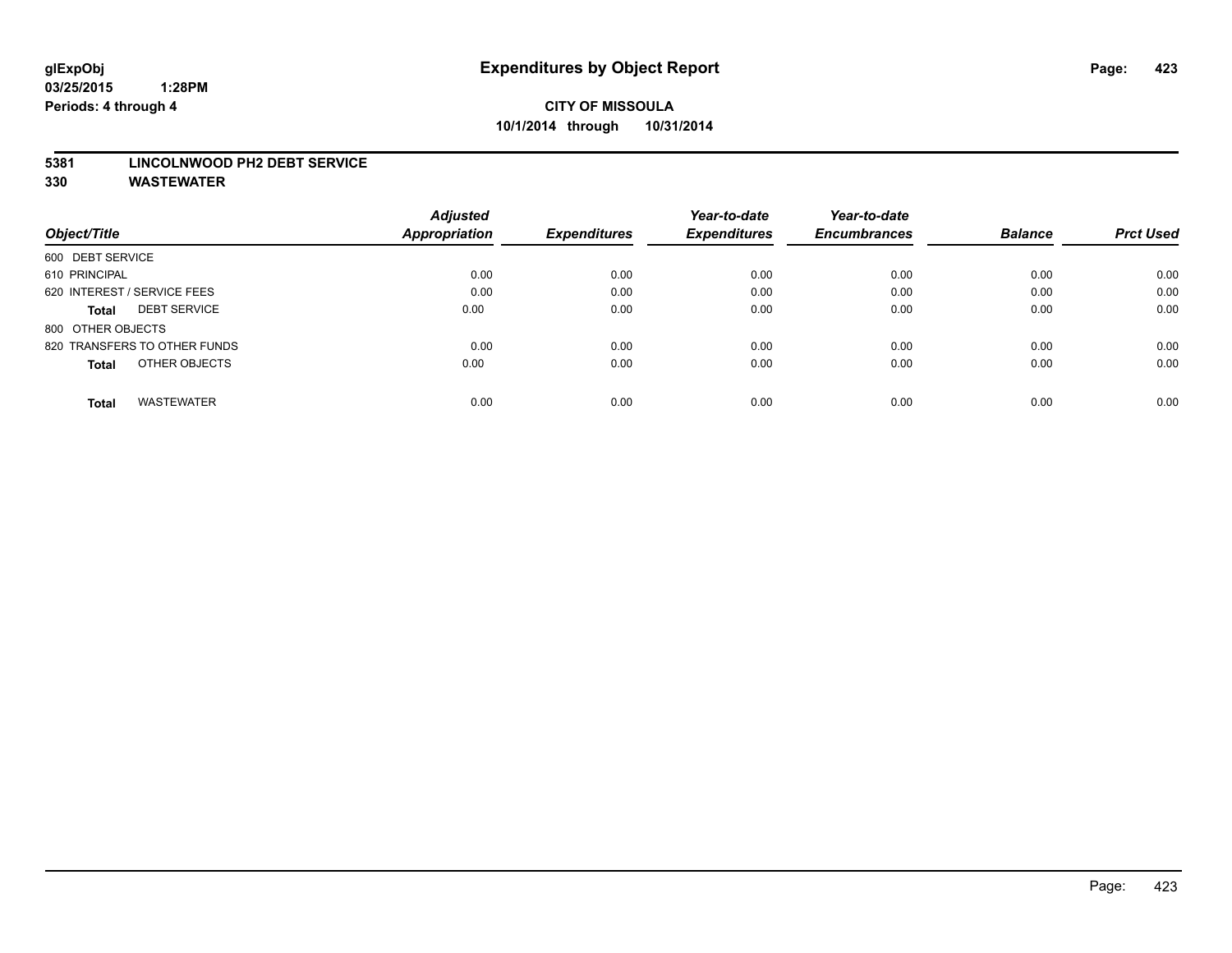## **5381 LINCOLNWOOD PH2 DEBT SERVICE**

| Object/Title                |                              | <b>Adjusted</b><br><b>Appropriation</b> | <b>Expenditures</b> | Year-to-date<br><b>Expenditures</b> | Year-to-date<br><b>Encumbrances</b> | <b>Balance</b> | <b>Prct Used</b> |
|-----------------------------|------------------------------|-----------------------------------------|---------------------|-------------------------------------|-------------------------------------|----------------|------------------|
| 600 DEBT SERVICE            |                              |                                         |                     |                                     |                                     |                |                  |
| 610 PRINCIPAL               |                              | 0.00                                    | 0.00                | 0.00                                | 0.00                                | 0.00           | 0.00             |
| 620 INTEREST / SERVICE FEES |                              | 0.00                                    | 0.00                | 0.00                                | 0.00                                | 0.00           | 0.00             |
| <b>Total</b>                | <b>DEBT SERVICE</b>          | 0.00                                    | 0.00                | 0.00                                | 0.00                                | 0.00           | 0.00             |
| 800 OTHER OBJECTS           |                              |                                         |                     |                                     |                                     |                |                  |
|                             | 820 TRANSFERS TO OTHER FUNDS | 0.00                                    | 0.00                | 0.00                                | 0.00                                | 0.00           | 0.00             |
| <b>Total</b>                | OTHER OBJECTS                | 0.00                                    | 0.00                | 0.00                                | 0.00                                | 0.00           | 0.00             |
| <b>Total</b>                | LINCOLNWOOD PH2 DEBT SERVICE | 0.00                                    | 0.00                | 0.00                                | 0.00                                | 0.00           | 0.00             |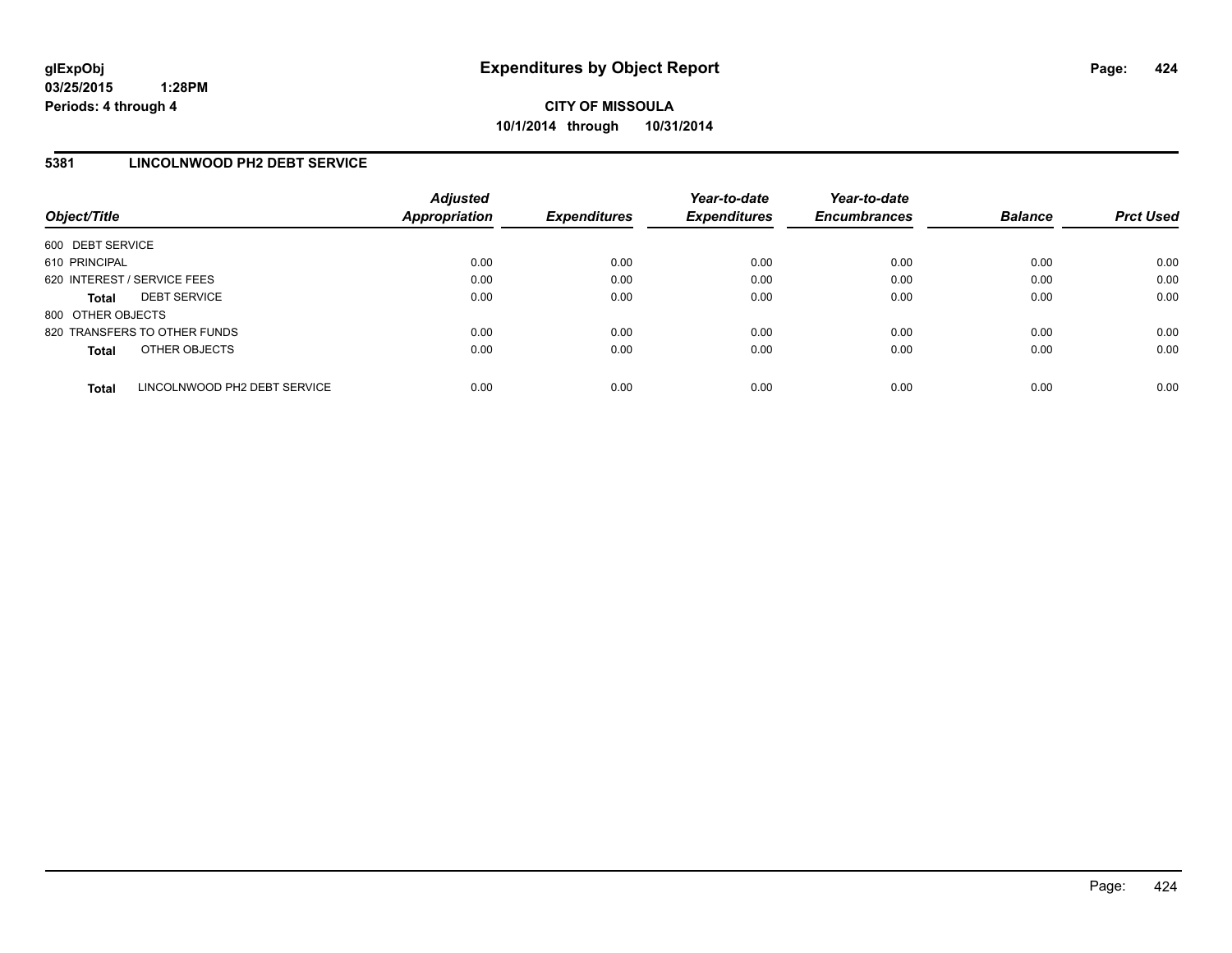#### **5382 LINCOLNWOOD PH2 RESERVE FUND**

|                                   | <b>Adjusted</b> | <b>Expenditures</b> | Year-to-date<br><b>Expenditures</b> | Year-to-date        | <b>Balance</b> | <b>Prct Used</b> |
|-----------------------------------|-----------------|---------------------|-------------------------------------|---------------------|----------------|------------------|
| Object/Title                      | Appropriation   |                     |                                     | <b>Encumbrances</b> |                |                  |
| 600 DEBT SERVICE                  |                 |                     |                                     |                     |                |                  |
| 610 PRINCIPAL                     | 0.00            | 0.00                | 0.00                                | 0.00                | 0.00           | 0.00             |
| 620 INTEREST / SERVICE FEES       | 0.00            | 0.00                | 0.00                                | 0.00                | 0.00           | 0.00             |
| <b>DEBT SERVICE</b><br>Total      | 0.00            | 0.00                | 0.00                                | 0.00                | 0.00           | 0.00             |
| 800 OTHER OBJECTS                 |                 |                     |                                     |                     |                |                  |
| 820 TRANSFERS TO OTHER FUNDS      | 21.850.00       | 0.00                | 0.00                                | 0.00                | 21,850.00      | 0.00             |
| OTHER OBJECTS<br><b>Total</b>     | 21.850.00       | 0.00                | 0.00                                | 0.00                | 21.850.00      | 0.00             |
| <b>WASTEWATER</b><br><b>Total</b> | 21,850.00       | 0.00                | 0.00                                | 0.00                | 21.850.00      | 0.00             |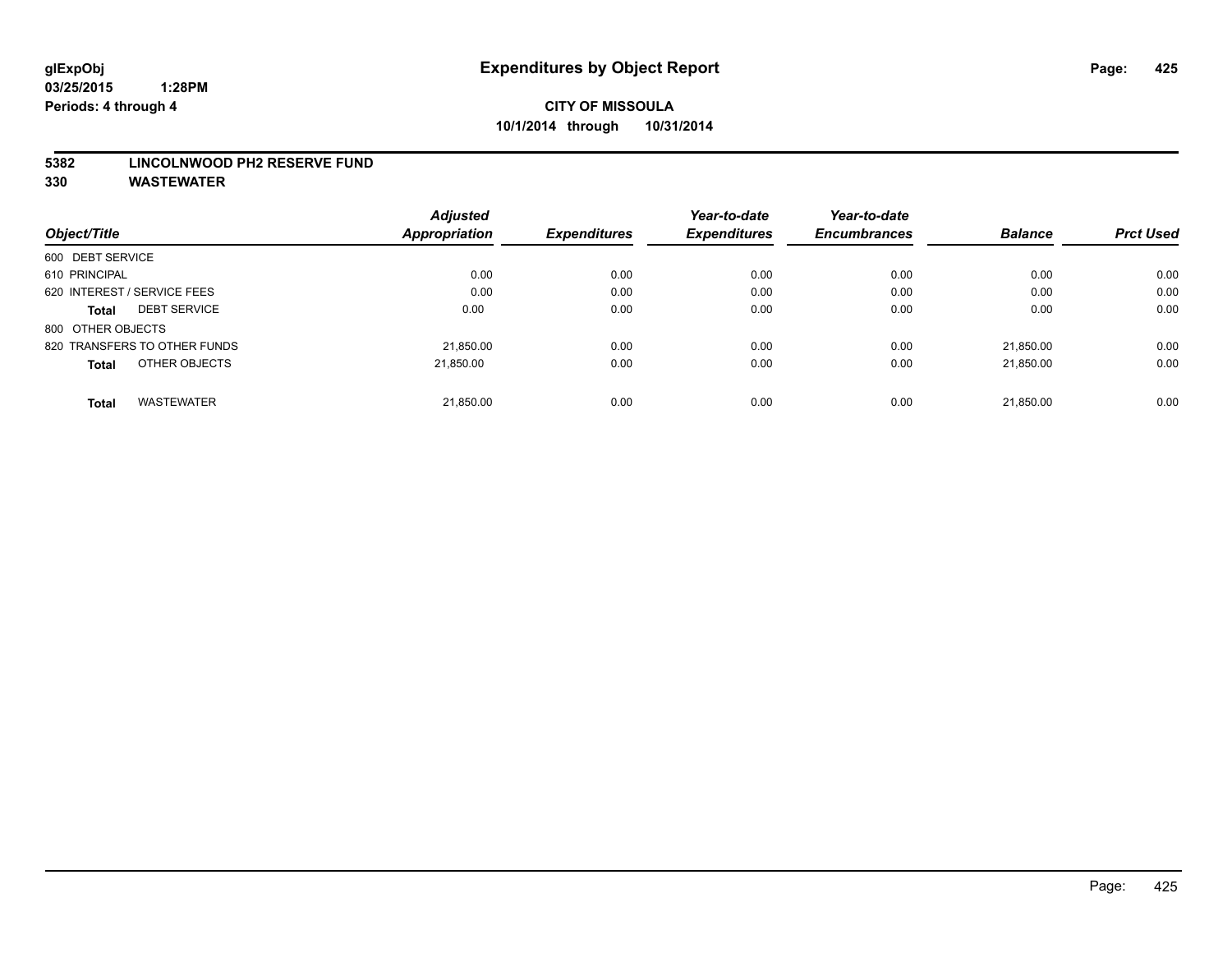## **5382 LINCOLNWOOD PH2 RESERVE FUND**

| Object/Title      |                              | <b>Adjusted</b><br>Appropriation | <b>Expenditures</b> | Year-to-date<br><b>Expenditures</b> | Year-to-date<br><b>Encumbrances</b> | <b>Balance</b> | <b>Prct Used</b> |
|-------------------|------------------------------|----------------------------------|---------------------|-------------------------------------|-------------------------------------|----------------|------------------|
| 600 DEBT SERVICE  |                              |                                  |                     |                                     |                                     |                |                  |
| 610 PRINCIPAL     |                              | 0.00                             | 0.00                | 0.00                                | 0.00                                | 0.00           | 0.00             |
|                   | 620 INTEREST / SERVICE FEES  | 0.00                             | 0.00                | 0.00                                | 0.00                                | 0.00           | 0.00             |
| <b>Total</b>      | <b>DEBT SERVICE</b>          | 0.00                             | 0.00                | 0.00                                | 0.00                                | 0.00           | 0.00             |
| 800 OTHER OBJECTS |                              |                                  |                     |                                     |                                     |                |                  |
|                   | 820 TRANSFERS TO OTHER FUNDS | 21,850.00                        | 0.00                | 0.00                                | 0.00                                | 21.850.00      | 0.00             |
| <b>Total</b>      | OTHER OBJECTS                | 21,850.00                        | 0.00                | 0.00                                | 0.00                                | 21.850.00      | 0.00             |
| <b>Total</b>      | LINCOLNWOOD PH2 RESERVE FUND | 21,850.00                        | 0.00                | 0.00                                | 0.00                                | 21.850.00      | 0.00             |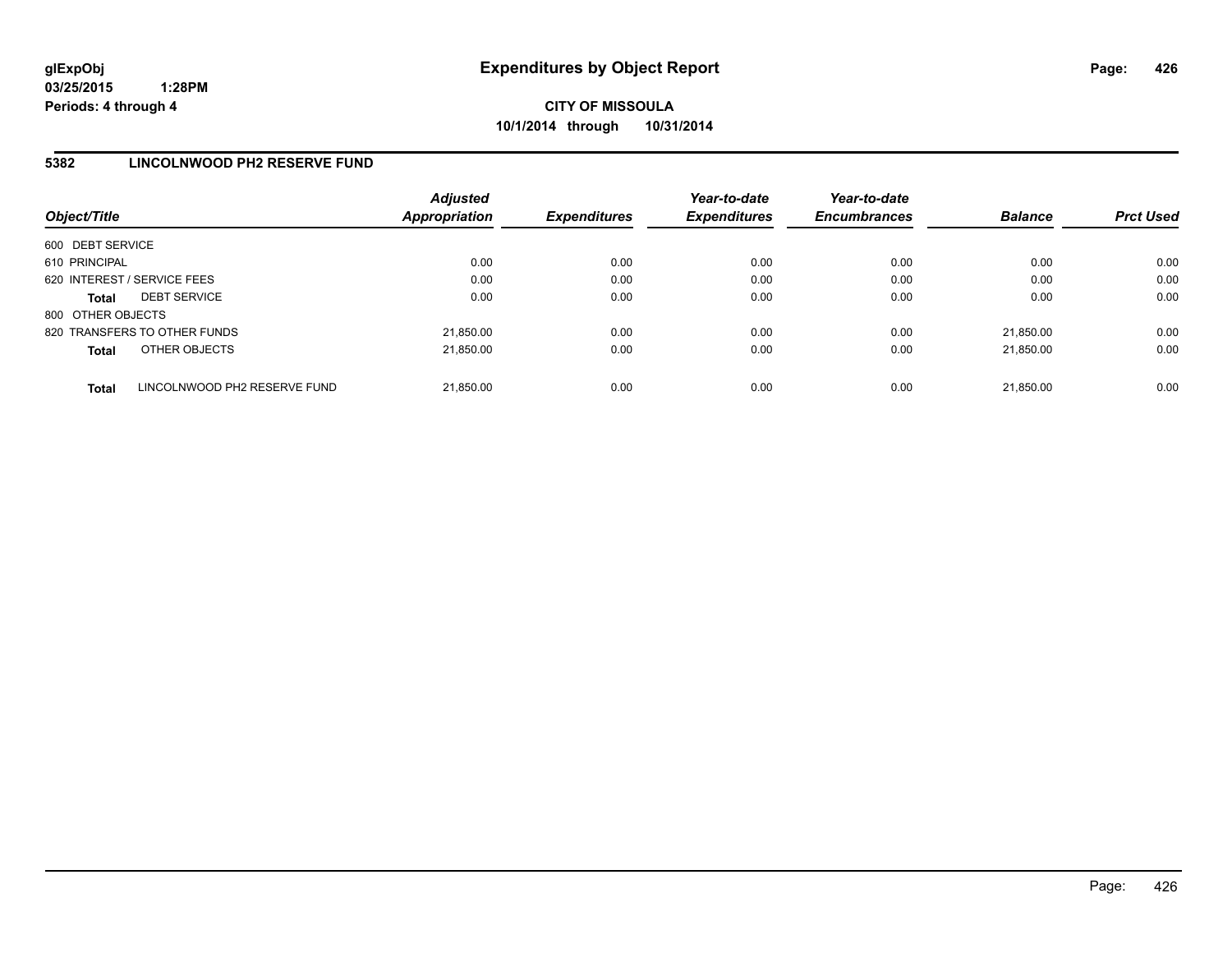#### **5383 FY09 RATTLESNAKE SEWER DEBT SVS**

|                                     | <b>Adjusted</b> | <b>Expenditures</b> | Year-to-date<br><b>Expenditures</b> | Year-to-date        |                |                  |
|-------------------------------------|-----------------|---------------------|-------------------------------------|---------------------|----------------|------------------|
| Object/Title                        | Appropriation   |                     |                                     | <b>Encumbrances</b> | <b>Balance</b> | <b>Prct Used</b> |
| 600 DEBT SERVICE                    |                 |                     |                                     |                     |                |                  |
| 610 PRINCIPAL                       | 0.00            | 0.00                | 0.00                                | 0.00                | 0.00           | 0.00             |
| 620 INTEREST / SERVICE FEES         | 0.00            | 0.00                | 0.00                                | 0.00                | 0.00           | 0.00             |
| <b>DEBT SERVICE</b><br><b>Total</b> | 0.00            | 0.00                | 0.00                                | 0.00                | 0.00           | 0.00             |
| 800 OTHER OBJECTS                   |                 |                     |                                     |                     |                |                  |
| 820 TRANSFERS TO OTHER FUNDS        | 0.00            | 0.00                | 0.00                                | 0.00                | 0.00           | 0.00             |
| OTHER OBJECTS<br><b>Total</b>       | 0.00            | 0.00                | 0.00                                | 0.00                | 0.00           | 0.00             |
| <b>WASTEWATER</b><br><b>Total</b>   | 0.00            | 0.00                | 0.00                                | 0.00                | 0.00           | 0.00             |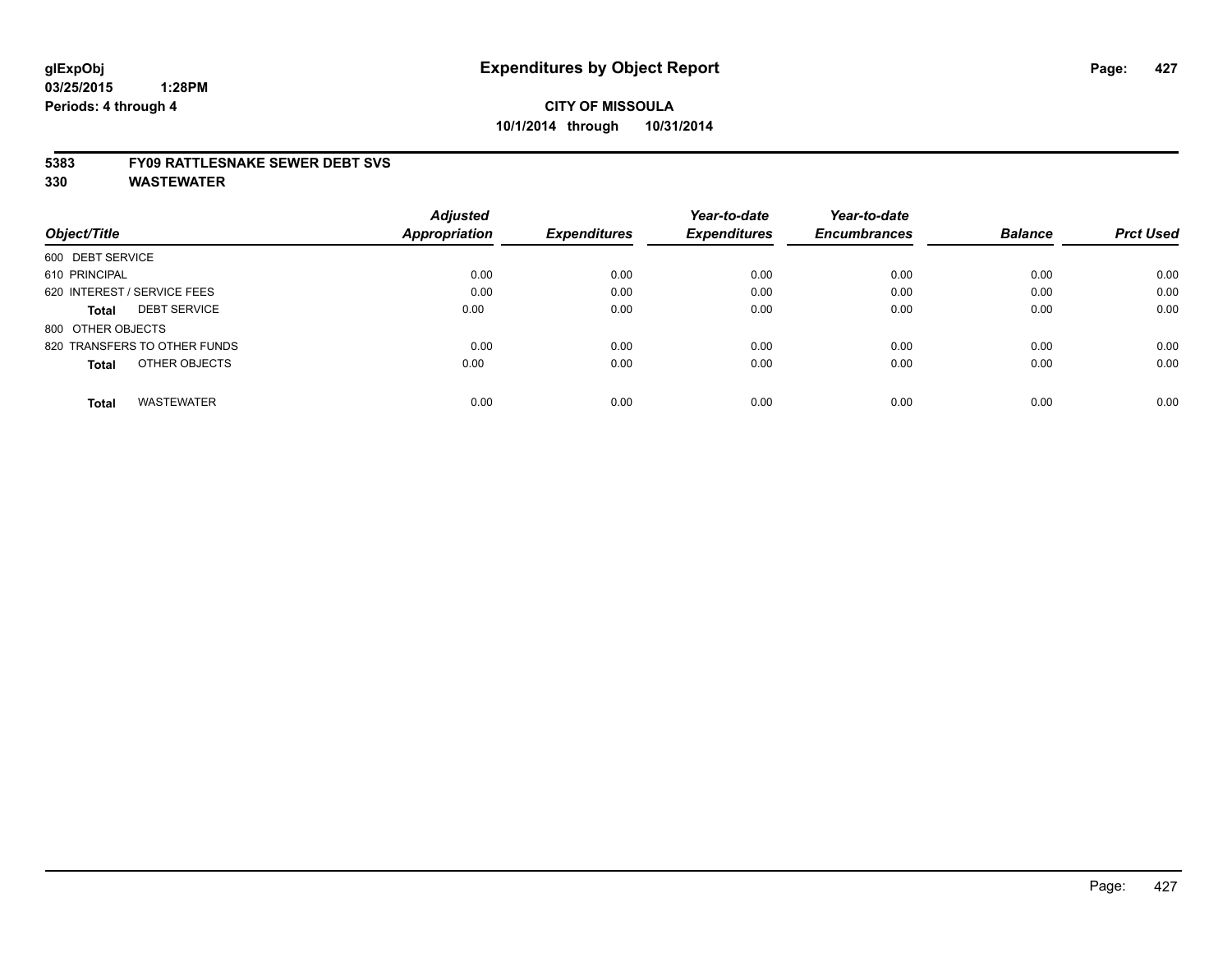#### **5383 FY09 RATTLESNAKE SEWER DEBT SVS**

**550 SID 544 PROJECT**

| Object/Title                        | <b>Adjusted</b><br>Appropriation | <b>Expenditures</b> | Year-to-date<br><b>Expenditures</b> | Year-to-date<br><b>Encumbrances</b> | <b>Balance</b> | <b>Prct Used</b> |
|-------------------------------------|----------------------------------|---------------------|-------------------------------------|-------------------------------------|----------------|------------------|
| 600 DEBT SERVICE                    |                                  |                     |                                     |                                     |                |                  |
| 610 PRINCIPAL                       | 20,000.00                        | 0.00                | 0.00                                | 0.00                                | 20,000.00      | 0.00             |
| 620 INTEREST / SERVICE FEES         | 11,550.00                        | 0.00                | 0.00                                | 0.00                                | 11,550.00      | 0.00             |
| <b>DEBT SERVICE</b><br><b>Total</b> | 31.550.00                        | 0.00                | 0.00                                | 0.00                                | 31.550.00      | 0.00             |
| SID 544 PROJECT<br><b>Total</b>     | 31,550.00                        | 0.00                | 0.00                                | 0.00                                | 31,550.00      | 0.00             |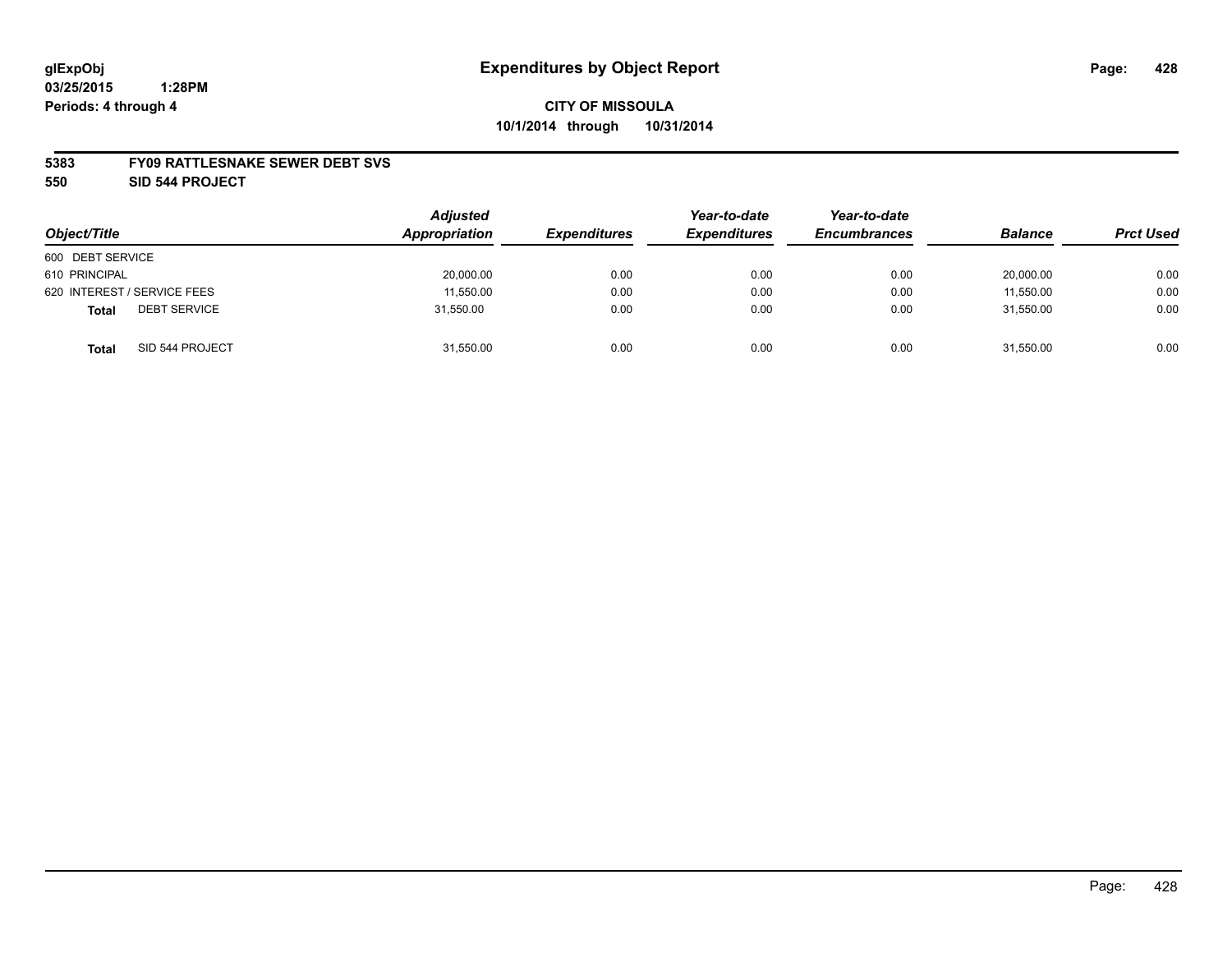**CITY OF MISSOULA 10/1/2014 through 10/31/2014**

## **5383 FY09 RATTLESNAKE SEWER DEBT SVS**

| Object/Title      |                                        | <b>Adjusted</b><br>Appropriation | <b>Expenditures</b> | Year-to-date<br><b>Expenditures</b> | Year-to-date<br><b>Encumbrances</b> | <b>Balance</b> | <b>Prct Used</b> |
|-------------------|----------------------------------------|----------------------------------|---------------------|-------------------------------------|-------------------------------------|----------------|------------------|
| 600 DEBT SERVICE  |                                        |                                  |                     |                                     |                                     |                |                  |
| 610 PRINCIPAL     |                                        | 20.000.00                        | 0.00                | 0.00                                | 0.00                                | 20.000.00      | 0.00             |
|                   | 620 INTEREST / SERVICE FEES            | 11,550.00                        | 0.00                | 0.00                                | 0.00                                | 11,550.00      | 0.00             |
| <b>Total</b>      | <b>DEBT SERVICE</b>                    | 31.550.00                        | 0.00                | 0.00                                | 0.00                                | 31.550.00      | 0.00             |
| 800 OTHER OBJECTS |                                        |                                  |                     |                                     |                                     |                |                  |
|                   | 820 TRANSFERS TO OTHER FUNDS           | 0.00                             | 0.00                | 0.00                                | 0.00                                | 0.00           | 0.00             |
| <b>Total</b>      | OTHER OBJECTS                          | 0.00                             | 0.00                | 0.00                                | 0.00                                | 0.00           | 0.00             |
| <b>Total</b>      | <b>FY09 RATTLESNAKE SEWER DEBT SVS</b> | 31.550.00                        | 0.00                | 0.00                                | 0.00                                | 31.550.00      | 0.00             |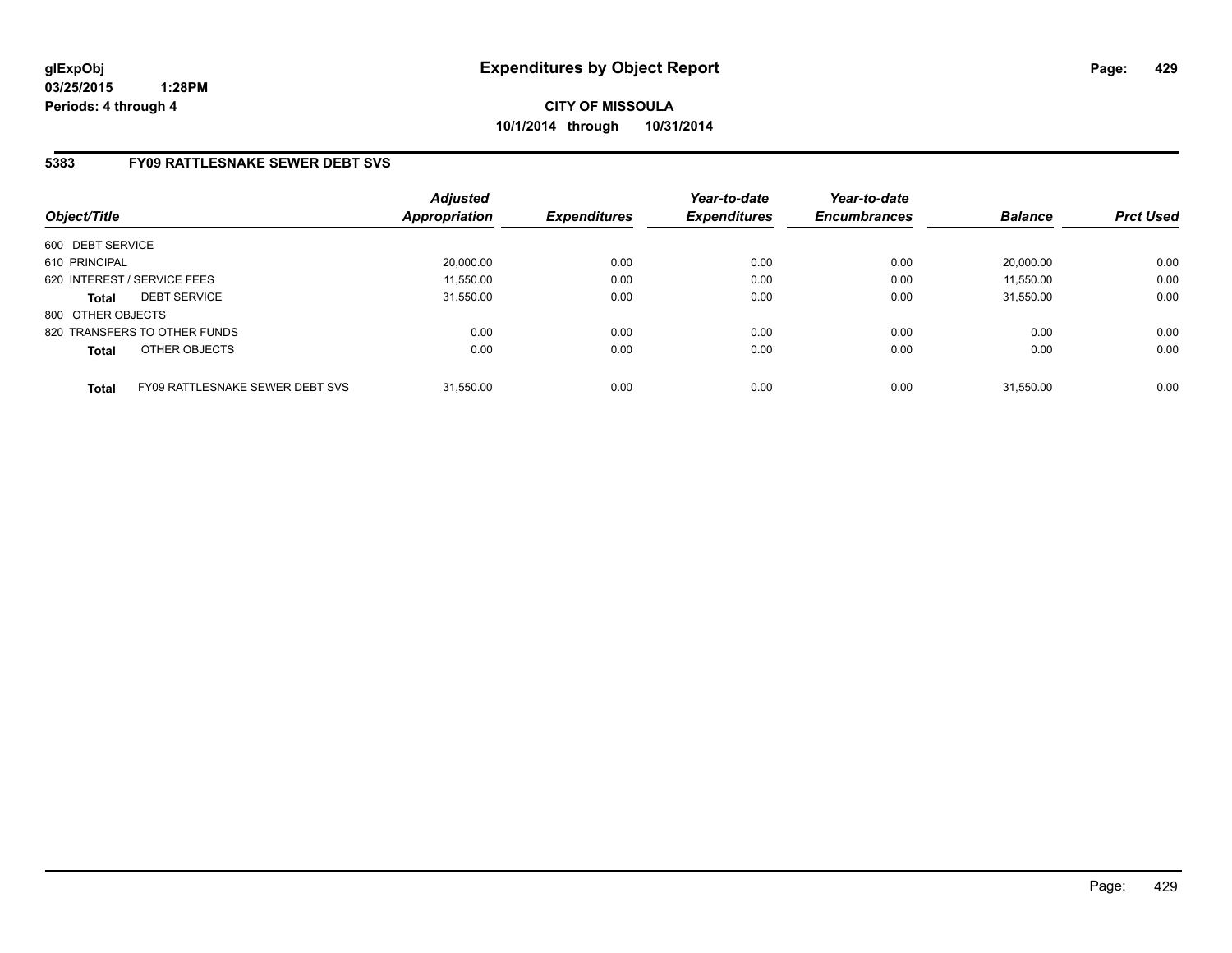# **5384 09 LOLO BOND RESERVE**

| Object/Title                 | <b>Adjusted</b><br>Appropriation | <b>Expenditures</b> | Year-to-date<br><b>Expenditures</b> | Year-to-date<br><b>Encumbrances</b> | <b>Balance</b> | <b>Prct Used</b> |
|------------------------------|----------------------------------|---------------------|-------------------------------------|-------------------------------------|----------------|------------------|
| 800 OTHER OBJECTS            |                                  |                     |                                     |                                     |                |                  |
| 820 TRANSFERS TO OTHER FUNDS | 4.644.00                         | 0.00                | 0.00                                | 0.00                                | 4,644.00       | 0.00             |
| OTHER OBJECTS<br>Total       | 4,644.00                         | 0.00                | 0.00                                | 0.00                                | 4,644.00       | 0.00             |
| <b>WASTEWATER</b><br>Total   | 4.644.00                         | 0.00                | 0.00                                | 0.00                                | 4,644.00       | 0.00             |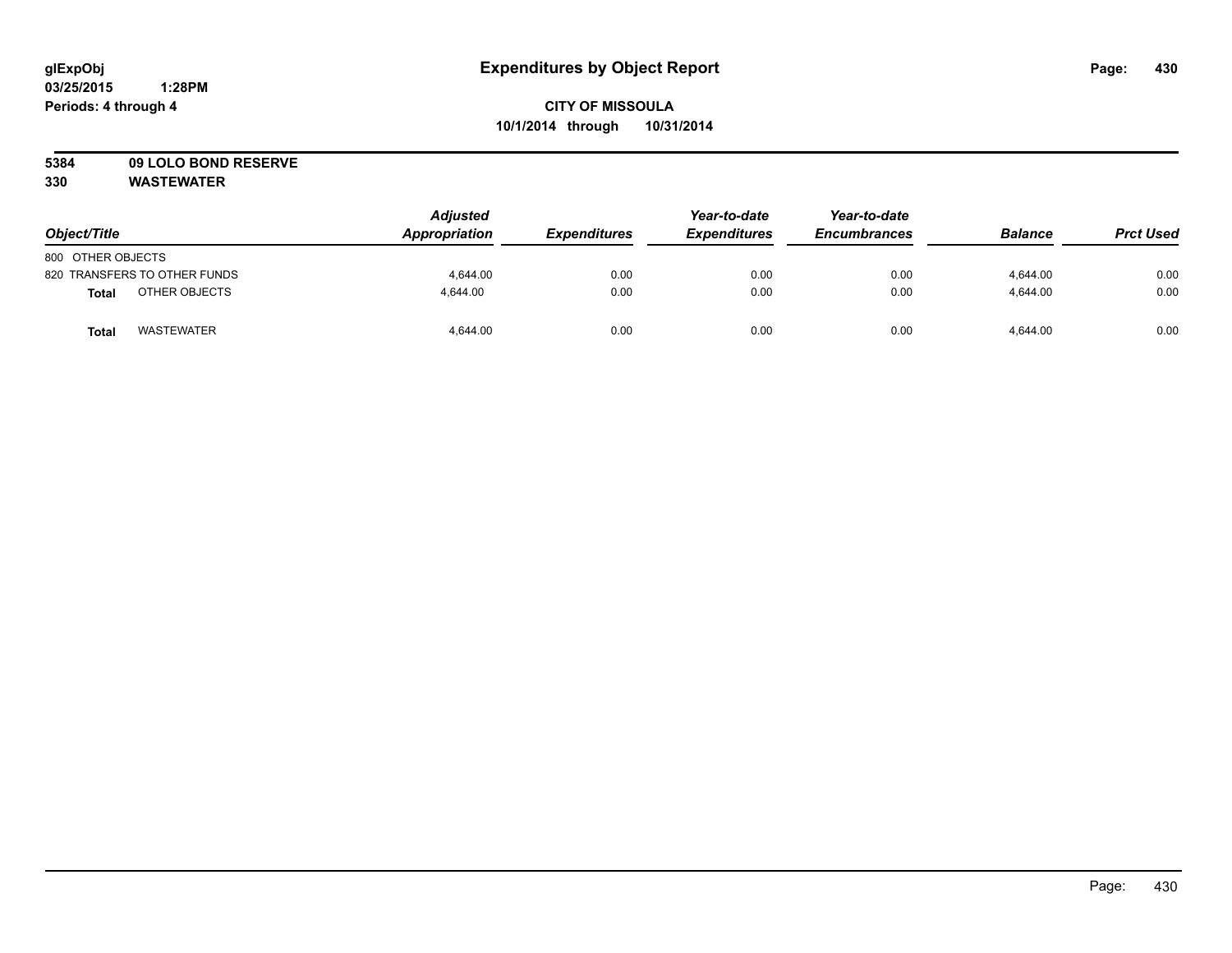## **5384 09 LOLO BOND RESERVE**

| Object/Title                         | <b>Adjusted</b><br>Appropriation | <i><b>Expenditures</b></i> | Year-to-date<br><b>Expenditures</b> | Year-to-date<br><b>Encumbrances</b> | <b>Balance</b> | <b>Prct Used</b> |
|--------------------------------------|----------------------------------|----------------------------|-------------------------------------|-------------------------------------|----------------|------------------|
| 800 OTHER OBJECTS                    |                                  |                            |                                     |                                     |                |                  |
| 820 TRANSFERS TO OTHER FUNDS         | 4.644.00                         | 0.00                       | 0.00                                | 0.00                                | 4.644.00       | 0.00             |
| OTHER OBJECTS<br><b>Total</b>        | 4.644.00                         | 0.00                       | 0.00                                | 0.00                                | 4.644.00       | 0.00             |
| 09 LOLO BOND RESERVE<br><b>Total</b> | 4.644.00                         | 0.00                       | 0.00                                | 0.00                                | 4.644.00       | 0.00             |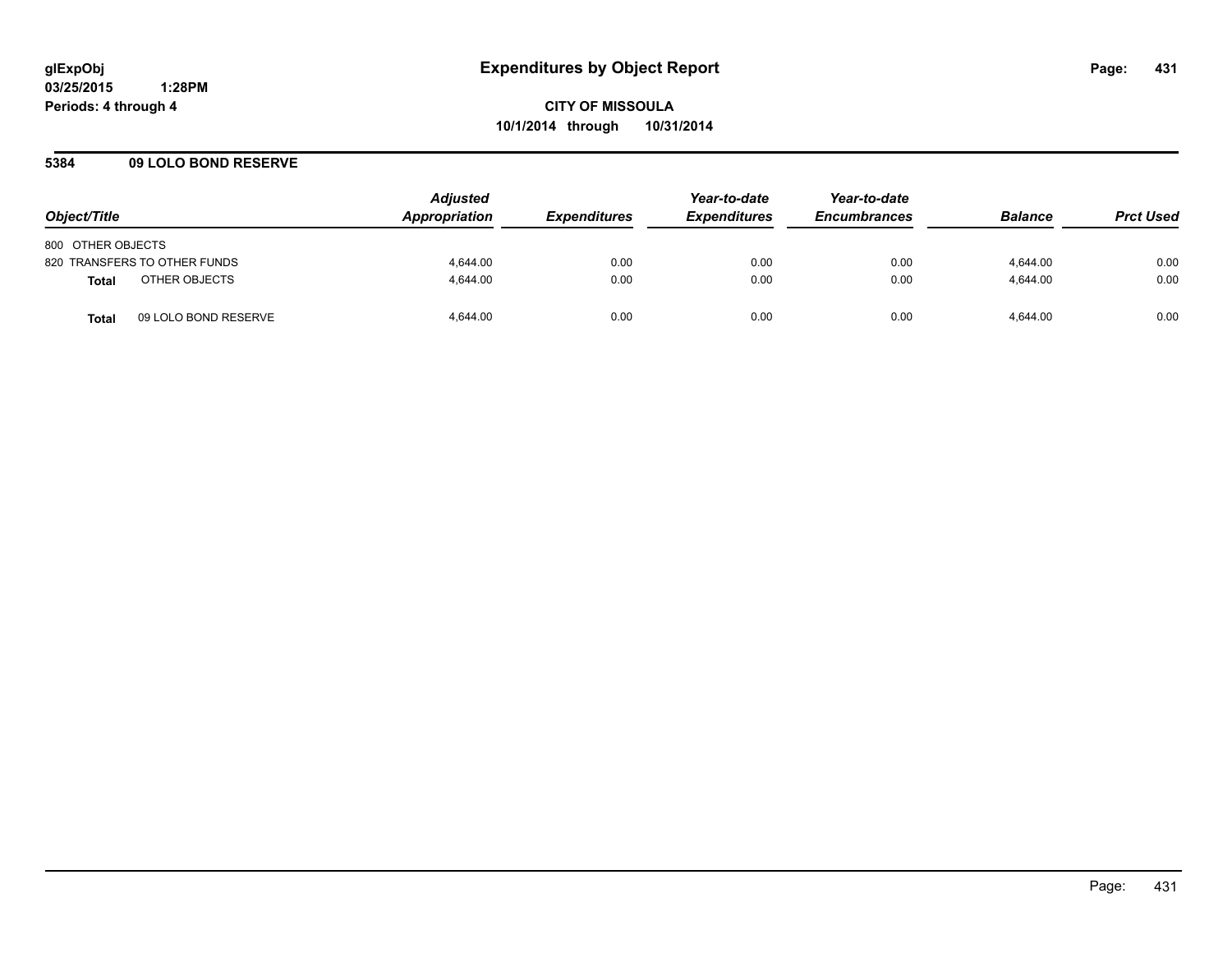#### **5386 FY10 HEADWORKS DEBT SERVICE**

| Object/Title                        | <b>Adjusted</b><br>Appropriation | <b>Expenditures</b> | Year-to-date<br><b>Expenditures</b> | Year-to-date<br><b>Encumbrances</b> | <b>Balance</b> | <b>Prct Used</b> |
|-------------------------------------|----------------------------------|---------------------|-------------------------------------|-------------------------------------|----------------|------------------|
| 600 DEBT SERVICE                    |                                  |                     |                                     |                                     |                |                  |
| 610 PRINCIPAL                       | 130,000.00                       | 0.00                | 0.00                                | 0.00                                | 130,000.00     | 0.00             |
| 620 INTEREST / SERVICE FEES         | 566,949.00                       | 0.00                | 0.00                                | 0.00                                | 566.949.00     | 0.00             |
| <b>DEBT SERVICE</b><br><b>Total</b> | 696.949.00                       | 0.00                | 0.00                                | 0.00                                | 696.949.00     | 0.00             |
| <b>WASTEWATER</b><br><b>Total</b>   | 696,949.00                       | 0.00                | 0.00                                | 0.00                                | 696.949.00     | 0.00             |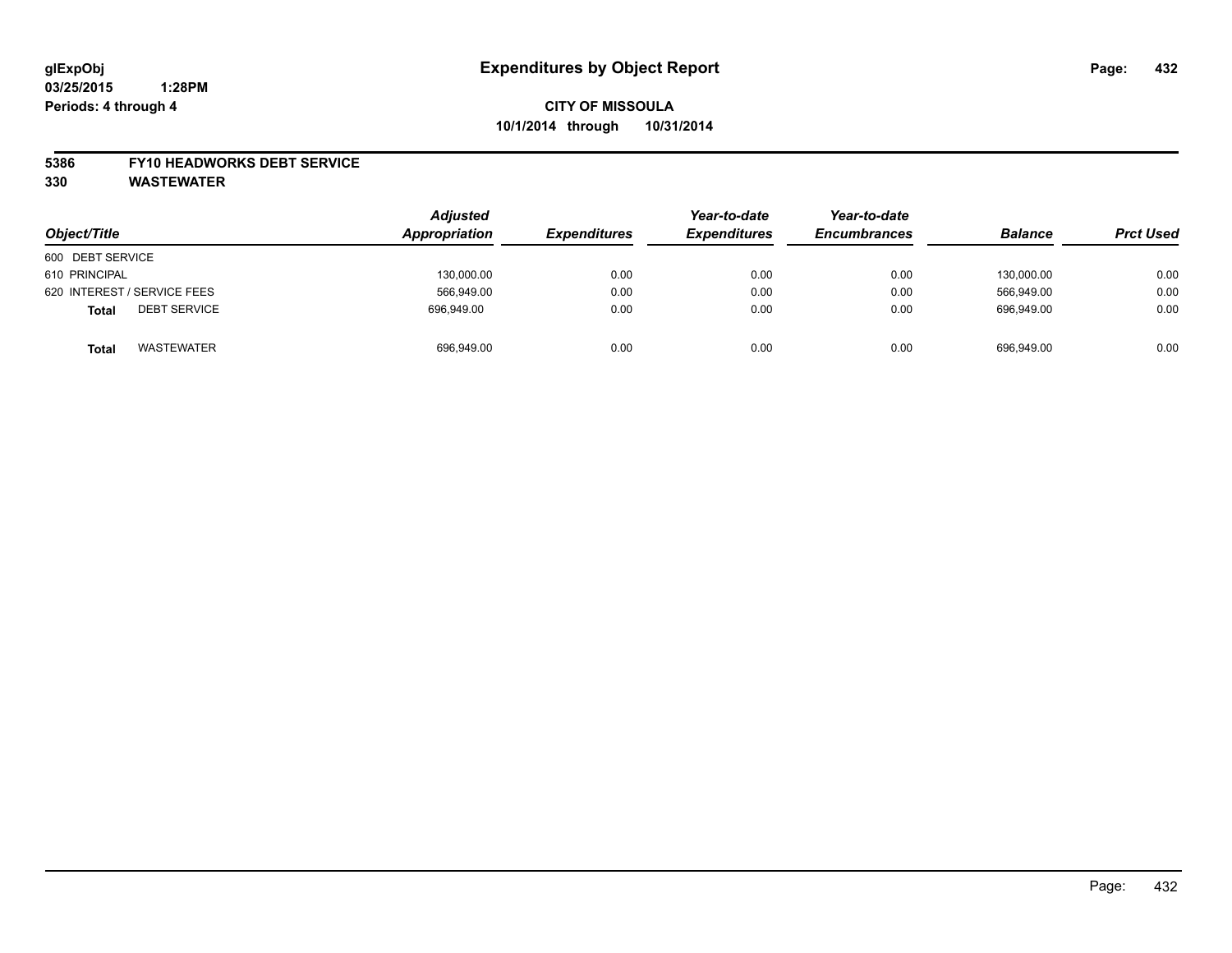**CITY OF MISSOULA 10/1/2014 through 10/31/2014**

### **5386 FY10 HEADWORKS DEBT SERVICE**

| Object/Title                        |                             | <b>Adjusted</b><br>Appropriation | <b>Expenditures</b> | Year-to-date<br><b>Expenditures</b> | Year-to-date<br><b>Encumbrances</b> | <b>Balance</b> | <b>Prct Used</b> |
|-------------------------------------|-----------------------------|----------------------------------|---------------------|-------------------------------------|-------------------------------------|----------------|------------------|
| 600 DEBT SERVICE                    |                             |                                  |                     |                                     |                                     |                |                  |
| 610 PRINCIPAL                       |                             | 130.000.00                       | 0.00                | 0.00                                | 0.00                                | 130.000.00     | 0.00             |
| 620 INTEREST / SERVICE FEES         |                             | 566,949.00                       | 0.00                | 0.00                                | 0.00                                | 566.949.00     | 0.00             |
| <b>DEBT SERVICE</b><br><b>Total</b> |                             | 696,949.00                       | 0.00                | 0.00                                | 0.00                                | 696.949.00     | 0.00             |
| <b>Total</b>                        | FY10 HEADWORKS DEBT SERVICE | 696,949.00                       | 0.00                | 0.00                                | 0.00                                | 696.949.00     | 0.00             |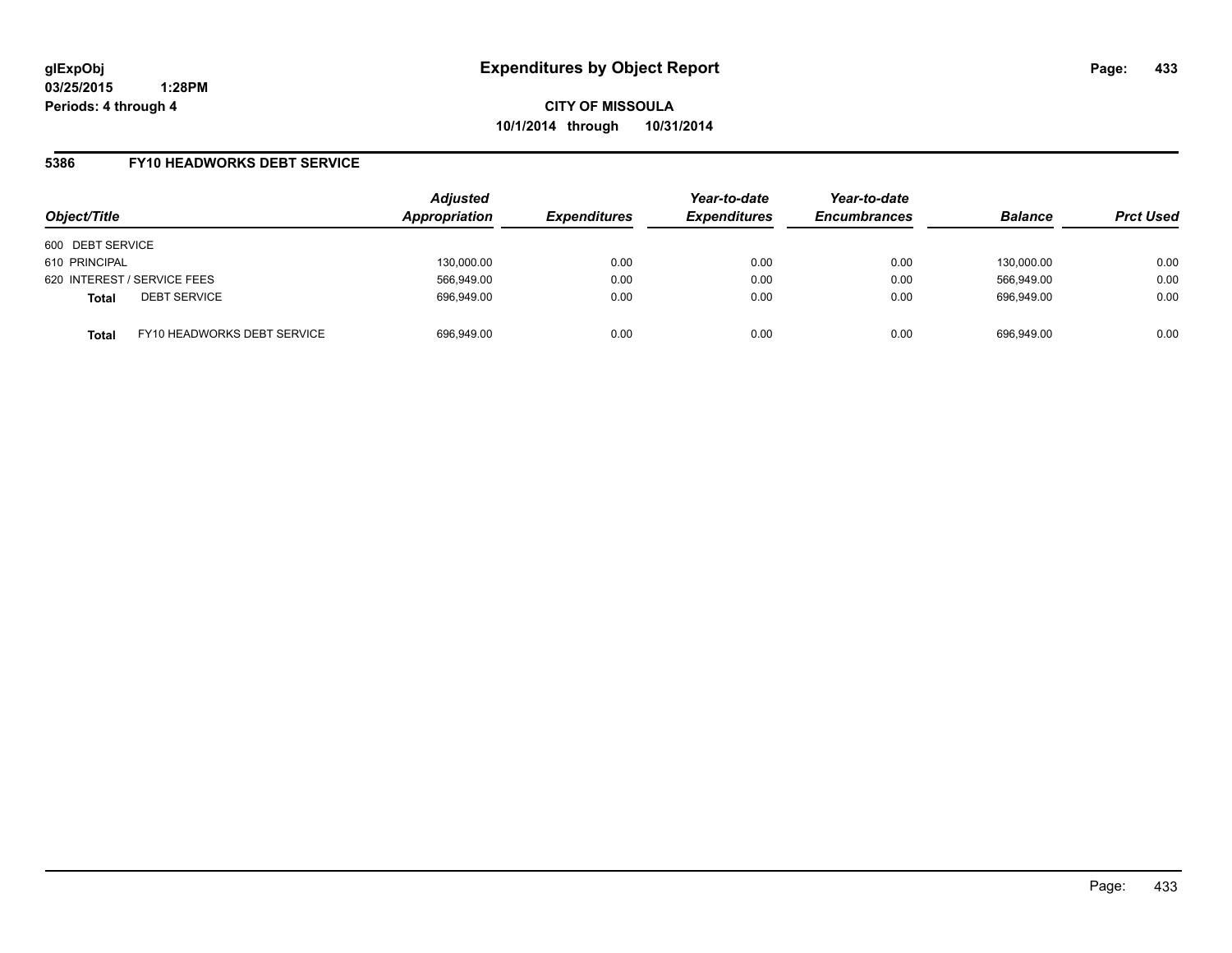#### **5387 FY11 SEWER \$1.29M BOND DEBT SERVICE**

**330 WASTEWATER**

| Object/Title                        | <b>Adjusted</b><br>Appropriation | <b>Expenditures</b> | Year-to-date<br><b>Expenditures</b> | Year-to-date<br><b>Encumbrances</b> | <b>Balance</b> | <b>Prct Used</b> |
|-------------------------------------|----------------------------------|---------------------|-------------------------------------|-------------------------------------|----------------|------------------|
| 600 DEBT SERVICE                    |                                  |                     |                                     |                                     |                |                  |
| 610 PRINCIPAL                       | 45,000.00                        | 0.00                | 0.00                                | 0.00                                | 45,000.00      | 0.00             |
| 620 INTEREST / SERVICE FEES         | 58,430.00                        | 0.00                | 0.00                                | 0.00                                | 58.430.00      | 0.00             |
| <b>DEBT SERVICE</b><br><b>Total</b> | 103.430.00                       | 0.00                | 0.00                                | 0.00                                | 103.430.00     | 0.00             |
| <b>WASTEWATER</b><br><b>Total</b>   | 103,430.00                       | 0.00                | 0.00                                | 0.00                                | 103.430.00     | 0.00             |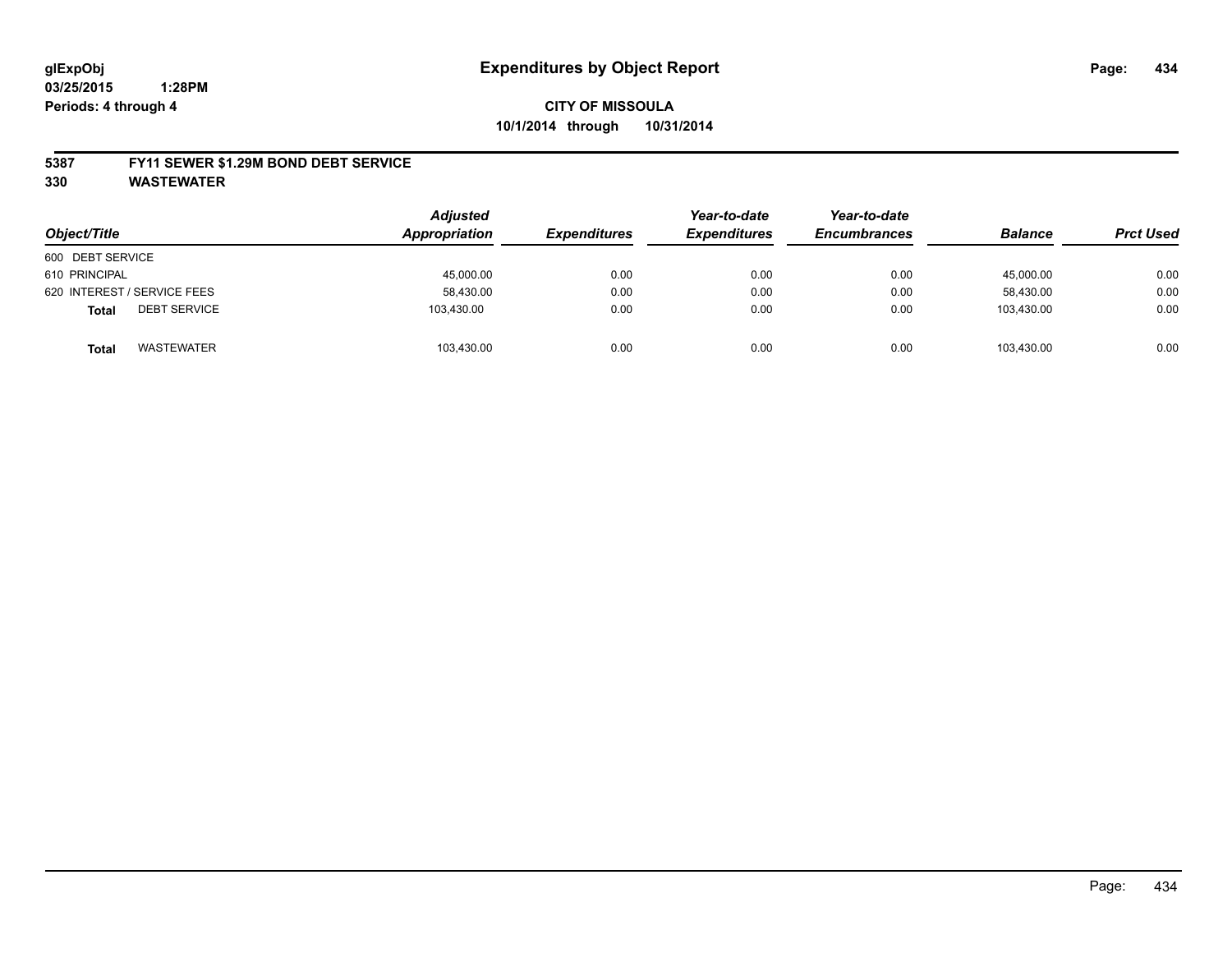**CITY OF MISSOULA 10/1/2014 through 10/31/2014**

### **5387 FY11 SEWER \$1.29M BOND DEBT SERVICE**

| Object/Title     |                                     | <b>Adjusted</b><br>Appropriation | <b>Expenditures</b> | Year-to-date<br><b>Expenditures</b> | Year-to-date<br><b>Encumbrances</b> | <b>Balance</b> | <b>Prct Used</b> |
|------------------|-------------------------------------|----------------------------------|---------------------|-------------------------------------|-------------------------------------|----------------|------------------|
| 600 DEBT SERVICE |                                     |                                  |                     |                                     |                                     |                |                  |
| 610 PRINCIPAL    |                                     | 45.000.00                        | 0.00                | 0.00                                | 0.00                                | 45.000.00      | 0.00             |
|                  | 620 INTEREST / SERVICE FEES         | 58,430.00                        | 0.00                | 0.00                                | 0.00                                | 58,430.00      | 0.00             |
| <b>Total</b>     | <b>DEBT SERVICE</b>                 | 103.430.00                       | 0.00                | 0.00                                | 0.00                                | 103.430.00     | 0.00             |
| Total            | FY11 SEWER \$1.29M BOND DEBT SERVIC | 103.430.00                       | 0.00                | 0.00                                | 0.00                                | 103.430.00     | 0.00             |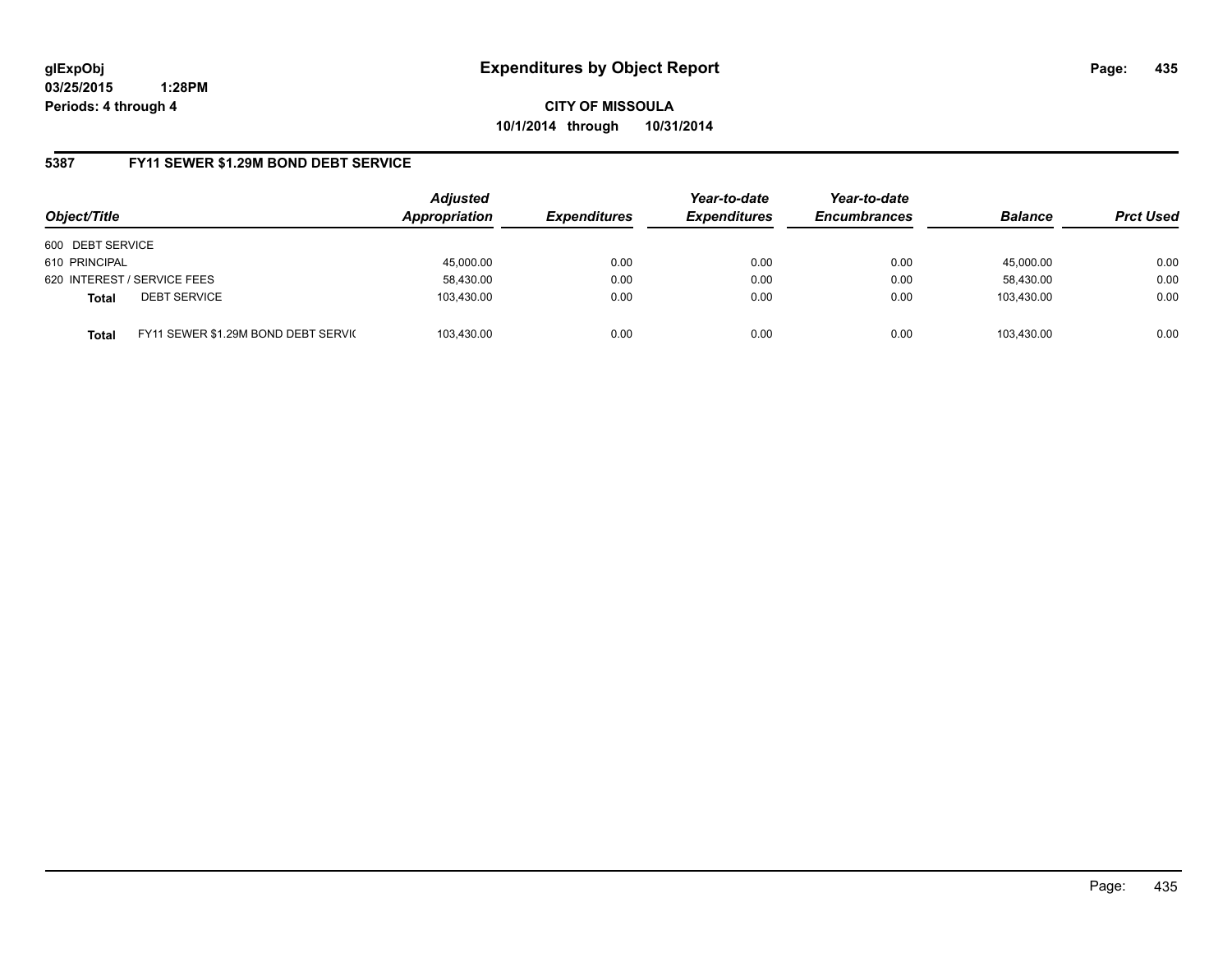## **CITY OF MISSOULA 10/1/2014 through 10/31/2014**

#### **5388 FY11 \$1.29M SEWER BOND RESERVE**

**330 WASTEWATER**

| Object/Title                 | <b>Adjusted</b><br>Appropriation | <b>Expenditures</b> | Year-to-date<br><b>Expenditures</b> | Year-to-date<br><b>Encumbrances</b> | <b>Balance</b> | <b>Prct Used</b> |
|------------------------------|----------------------------------|---------------------|-------------------------------------|-------------------------------------|----------------|------------------|
| 800 OTHER OBJECTS            |                                  |                     |                                     |                                     |                |                  |
| 820 TRANSFERS TO OTHER FUNDS | 0.00                             | 0.00                | 0.00                                | 0.00                                | 0.00           | 0.00             |
| OTHER OBJECTS<br>Total       | 0.00                             | 0.00                | 0.00                                | 0.00                                | 0.00           | 0.00             |
| <b>WASTEWATER</b><br>Total   | 0.00                             | 0.00                | 0.00                                | 0.00                                | 0.00           | 0.00             |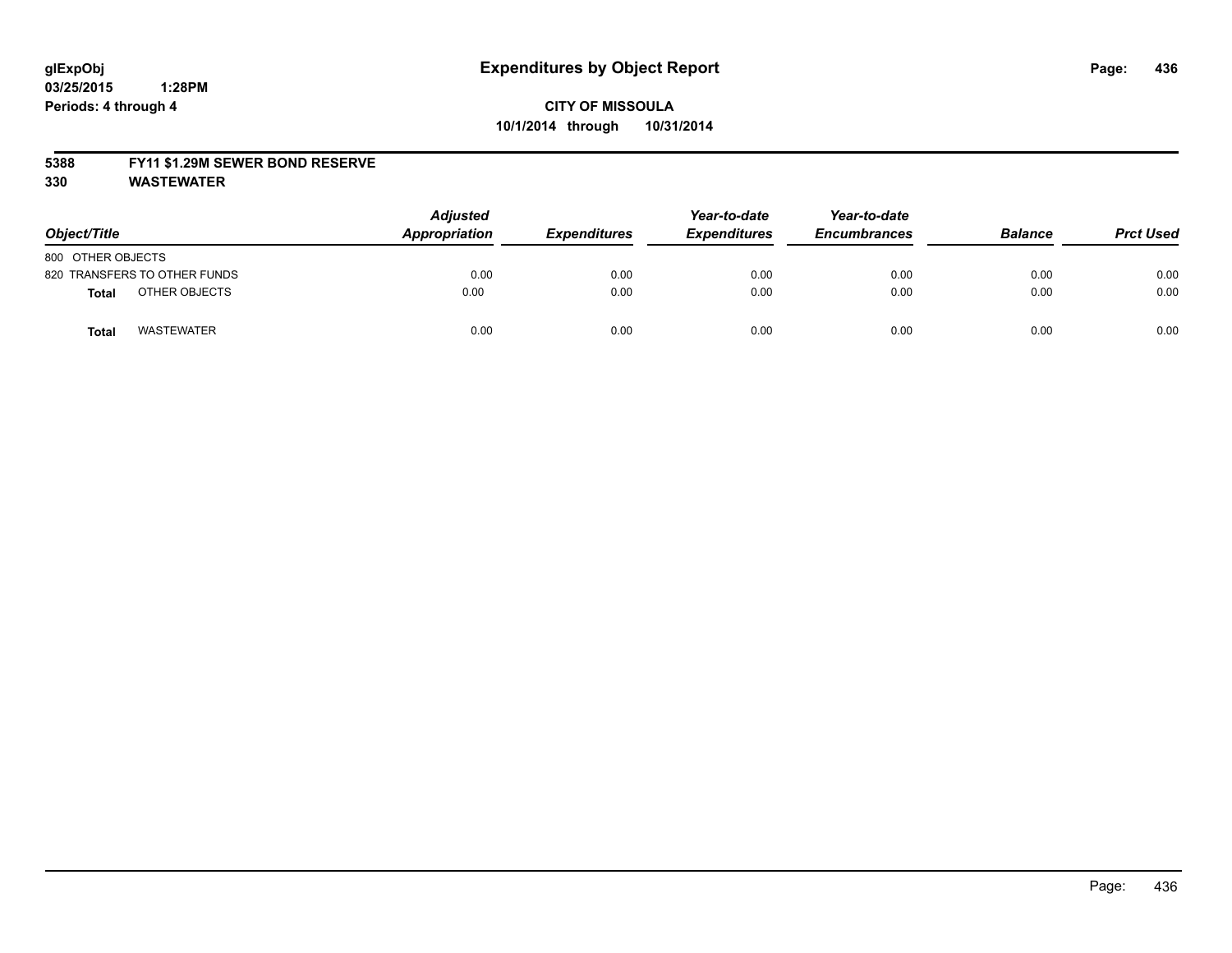**CITY OF MISSOULA 10/1/2014 through 10/31/2014**

## **5388 FY11 \$1.29M SEWER BOND RESERVE**

| Object/Title                                    | <b>Adjusted</b><br>Appropriation | <b>Expenditures</b> | Year-to-date<br><b>Expenditures</b> | Year-to-date<br><b>Encumbrances</b> | <b>Balance</b> | <b>Prct Used</b> |
|-------------------------------------------------|----------------------------------|---------------------|-------------------------------------|-------------------------------------|----------------|------------------|
| 800 OTHER OBJECTS                               |                                  |                     |                                     |                                     |                |                  |
| 820 TRANSFERS TO OTHER FUNDS                    | 0.00                             | 0.00                | 0.00                                | 0.00                                | 0.00           | 0.00             |
| OTHER OBJECTS<br><b>Total</b>                   | 0.00                             | 0.00                | 0.00                                | 0.00                                | 0.00           | 0.00             |
| FY11 \$1.29M SEWER BOND RESERVE<br><b>Total</b> | 0.00                             | 0.00                | 0.00                                | 0.00                                | 0.00           | 0.00             |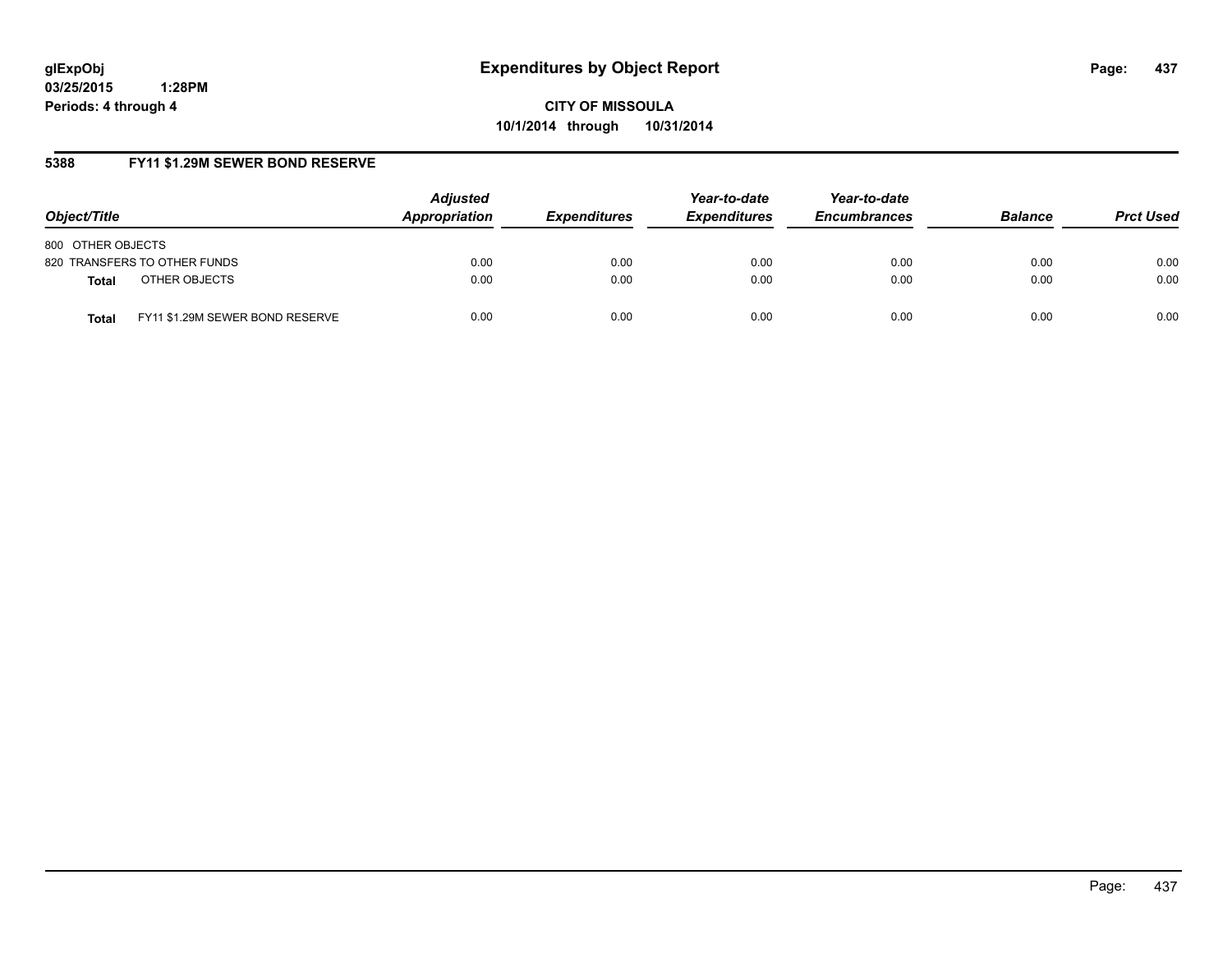### **5711 AQUATICS**

**370 PARKS & RECREATION**

|                                     | <b>Adjusted</b> |                     | Year-to-date        | Year-to-date        |                |                  |
|-------------------------------------|-----------------|---------------------|---------------------|---------------------|----------------|------------------|
| Object/Title                        | Appropriation   | <b>Expenditures</b> | <b>Expenditures</b> | <b>Encumbrances</b> | <b>Balance</b> | <b>Prct Used</b> |
| 100 PERSONAL SERVICES               |                 |                     |                     |                     |                |                  |
| 110 SALARIES AND WAGES              | 528,564.00      | 28,908.34           | 234,338.09          | 0.00                | 294,225.91     | 44.33            |
| 120 OVERTIME/TERMINATION            | 1,000.00        | 0.00                | 187.46              | 0.00                | 812.54         | 18.75            |
| 135 OPEB EXPENSE                    | 0.00            | 0.00                | 0.00                | 0.00                | 0.00           | 0.00             |
| 140 EMPLOYER CONTRIBUTIONS          | 132,782.00      | 8,570.86            | 55,555.06           | 0.00                | 77,226.94      | 41.84            |
| 141 STATE RETIREMENT CONTRIBUTIONS  | 0.00            | 35.82               | 369.91              | 0.00                | $-369.91$      | 0.00             |
| 145 OPEB CONTRIBUTION               | 0.00            | 0.00                | 0.00                | 0.00                | 0.00           | 0.00             |
| PERSONAL SERVICES<br><b>Total</b>   | 662,346.00      | 37,515.02           | 290,450.52          | 0.00                | 371,895.48     | 43.85            |
| 200 SUPPLIES                        |                 |                     |                     |                     |                |                  |
| 210 OFFICE SUPPLIES                 | 4,500.00        | 81.29               | 81.29               | 0.00                | 4,418.71       | 1.81             |
| 220 OPERATING SUPPLIES              | 45,000.00       | 517.30              | 3,046.33            | 0.00                | 41,953.67      | 6.77             |
| 230 REPAIR/MAINTENANCE              | 68,000.00       | 4,523.27            | 42,402.08           | 0.00                | 25,597.92      | 62.36            |
| 231 GASOLINE                        | 0.00            | 0.00                | 0.00                | 0.00                | 0.00           | 0.00             |
| 240 OTHER SUPPLIES                  | 121,000.00      | 1,089.23            | 53,353.52           | 0.00                | 67,646.48      | 44.09            |
| 250 SUPPLIES FOR RESALE             | 0.00            | 0.00                | 0.00                | 0.00                | 0.00           | 0.00             |
| <b>SUPPLIES</b><br>Total            | 238,500.00      | 6,211.09            | 98,883.22           | 0.00                | 139,616.78     | 41.46            |
| 300 PURCHASED SERVICES              |                 |                     |                     |                     |                |                  |
| 310 COMMUNICATIONS                  | 500.00          | 0.00                | 0.00                | 0.00                | 500.00         | 0.00             |
| 320 PRINTING & DUPLICATING          | 10,500.00       | 0.00                | 980.00              | 0.00                | 9,520.00       | 9.33             |
| 330 PUBLICITY, SUBSCRIPTIONS & DUES | 17,200.00       | 350.00              | 3,801.00            | 0.00                | 13,399.00      | 22.10            |
| 340 SEWER                           | 10.275.00       | 0.00                | 2.265.23            | 0.00                | 8,009.77       | 22.05            |
| 341 ELECTRICITY & NATURAL GAS       | 191,000.00      | 9,848.34            | 69,514.74           | 0.00                | 121,485.26     | 36.40            |
| 343 WATER CHARGES                   | 13,644.00       | 3,224.23            | 10,844.44           | 0.00                | 2,799.56       | 79.48            |
| 344 TELEPHONE SERVICE               | 7,539.00        | 936.20              | 2,889.39            | 0.00                | 4,649.61       | 38.33            |
| 345 GARBAGE                         | 4,651.00        | 103.48              | 797.07              | 0.00                | 3,853.93       | 17.14            |
| 350 PROFESSIONAL SERVICES           | 40,000.00       | 4,153.25            | 10,394.10           | 0.00                | 29,605.90      | 25.99            |
| 360 REPAIR & MAINTENANCE            | 20,500.00       | 3,529.97            | 6,956.22            | 0.00                | 13,543.78      | 33.93            |
| 370 TRAVEL                          | 2,000.00        | 0.00                | 0.00                | 0.00                | 2,000.00       | 0.00             |
| 380 TRAINING                        | 5,000.00        | 249.00              | 986.00              | 0.00                | 4,014.00       | 19.72            |
| 390 OTHER PURCHASED SERVICES        | 19,300.00       | 450.00              | 1,302.87            | 0.00                | 17,997.13      | 6.75             |
| PURCHASED SERVICES<br><b>Total</b>  | 342,109.00      | 22,844.47           | 110,731.06          | 0.00                | 231,377.94     | 32.37            |
| 500 FIXED CHARGES                   |                 |                     |                     |                     |                |                  |
| 500 FIXED CHARGES                   | 381.00          | 0.00                | 0.00                | 0.00                | 381.00         | 0.00             |
| 550 MERCHANT SERVICE FEES           | 14,000.00       | 0.00                | 0.00                | 0.00                | 14,000.00      | 0.00             |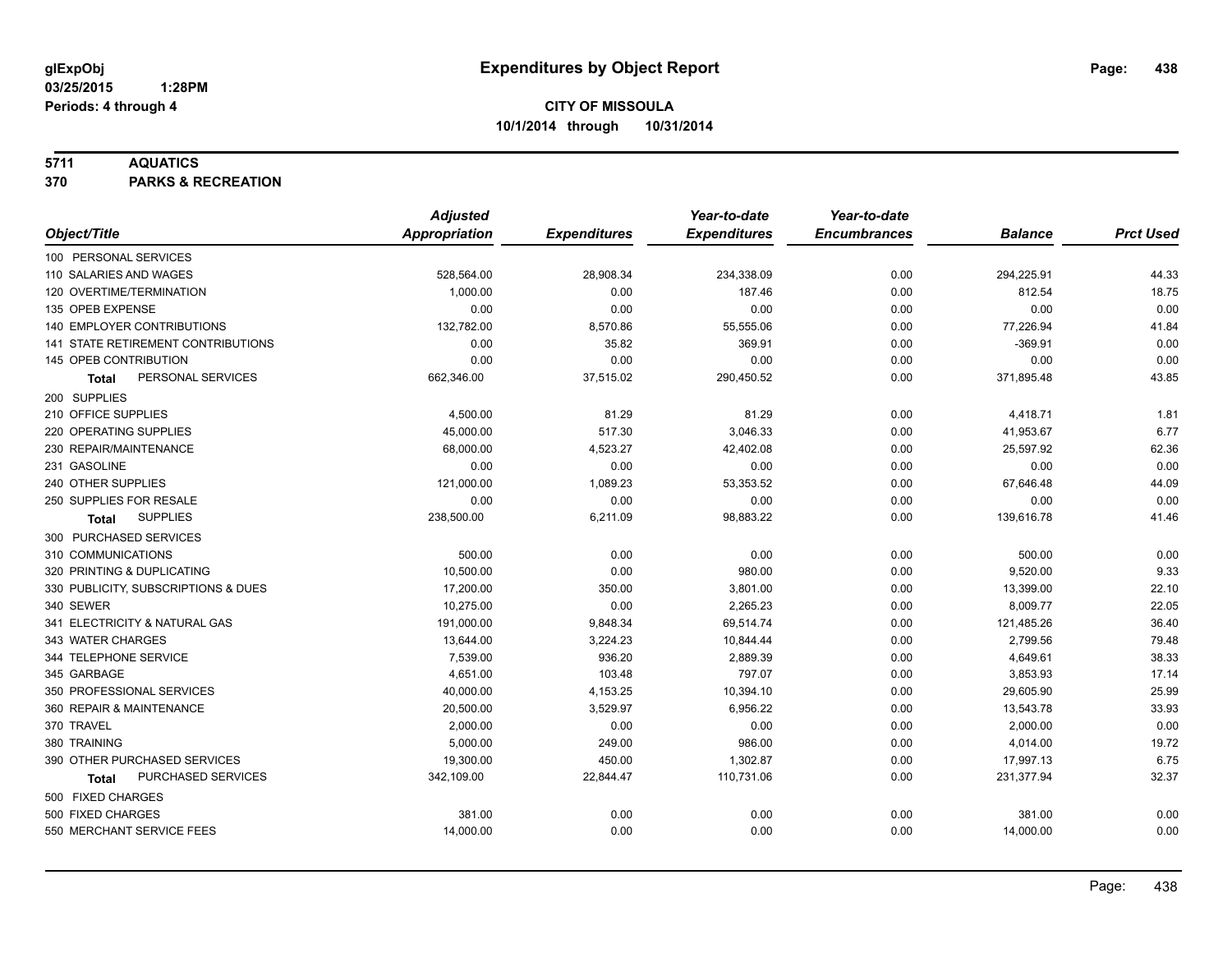### **5711 AQUATICS**

**370 PARKS & RECREATION**

|                    |                              | <b>Adjusted</b> |                     | Year-to-date        | Year-to-date        |                |                  |
|--------------------|------------------------------|-----------------|---------------------|---------------------|---------------------|----------------|------------------|
| Object/Title       |                              | Appropriation   | <b>Expenditures</b> | <b>Expenditures</b> | <b>Encumbrances</b> | <b>Balance</b> | <b>Prct Used</b> |
| <b>Total</b>       | <b>FIXED CHARGES</b>         | 14,381.00       | 0.00                | 0.00                | 0.00                | 14,381.00      | 0.00             |
| 600 DEBT SERVICE   |                              |                 |                     |                     |                     |                |                  |
| 610 PRINCIPAL      |                              | 12,377.00       | 0.00                | 0.00                | 0.00                | 12,377.00      | 0.00             |
|                    | 620 INTEREST / SERVICE FEES  | 0.00            | 0.00                | 0.00                | 0.00                | 0.00           | 0.00             |
| Total              | <b>DEBT SERVICE</b>          | 12,377.00       | 0.00                | 0.00                | 0.00                | 12,377.00      | 0.00             |
| 800 OTHER OBJECTS  |                              |                 |                     |                     |                     |                |                  |
|                    | 820 TRANSFERS TO OTHER FUNDS | 0.00            | 0.00                | 0.00                | 0.00                | 0.00           | 0.00             |
| <b>Total</b>       | OTHER OBJECTS                | 0.00            | 0.00                | 0.00                | 0.00                | 0.00           | 0.00             |
| 900 CAPITAL OUTLAY |                              |                 |                     |                     |                     |                |                  |
| 920 BUILDINGS      |                              | 45,000.00       | 0.00                | 0.00                | 0.00                | 45,000.00      | 0.00             |
| 930 IMPROVEMENTS   |                              | 70,000.00       | 0.00                | 26,569.40           | 0.00                | 43,430.60      | 37.96            |
|                    | 940 MACHINERY & EQUIPMENT    | 20,000.00       | 0.00                | 0.00                | 0.00                | 20,000.00      | 0.00             |
| <b>Total</b>       | <b>CAPITAL OUTLAY</b>        | 135,000.00      | 0.00                | 26,569.40           | 0.00                | 108,430.60     | 19.68            |
| <b>Total</b>       | PARKS & RECREATION           | 1,404,713.00    | 66,570.58           | 526,634.20          | 0.00                | 878,078.80     | 37.49            |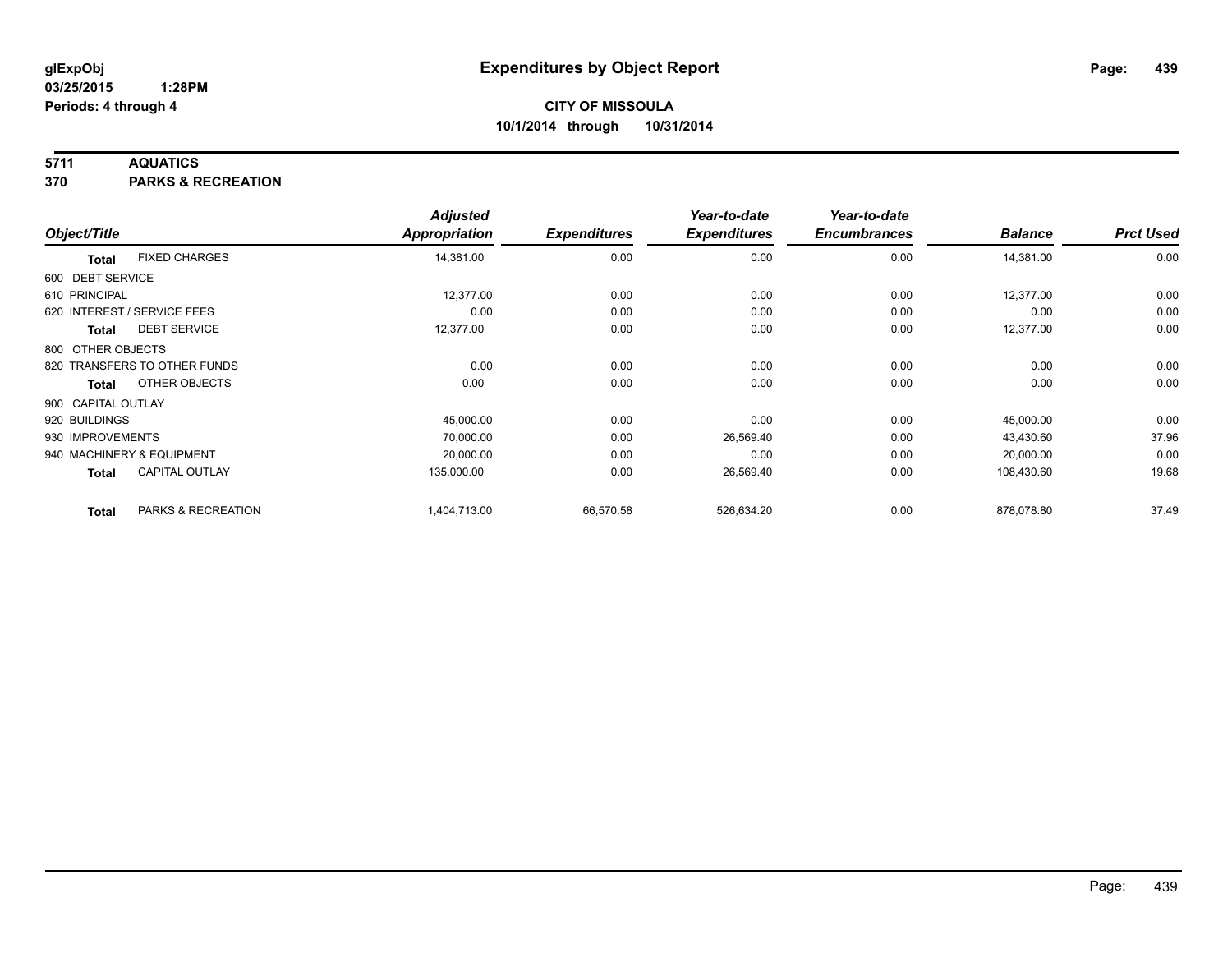# **5711 AQUATICS**

**371 AQUATICS SALARIES**

| Object/Title                             | <b>Adjusted</b><br><b>Appropriation</b> | <b>Expenditures</b> | Year-to-date<br><b>Expenditures</b> | Year-to-date<br><b>Encumbrances</b> | <b>Balance</b> | <b>Prct Used</b> |
|------------------------------------------|-----------------------------------------|---------------------|-------------------------------------|-------------------------------------|----------------|------------------|
| 100 PERSONAL SERVICES                    |                                         |                     |                                     |                                     |                |                  |
| 110 SALARIES AND WAGES                   | 0.00                                    | 0.00                | 0.00                                | 0.00                                | 0.00           | 0.00             |
| 120 OVERTIME/TERMINATION                 | 0.00                                    | 0.00                | 0.00                                | 0.00                                | 0.00           | 0.00             |
| 135 OPEB EXPENSE                         | 0.00                                    | 0.00                | 0.00                                | 0.00                                | 0.00           | 0.00             |
| 140 EMPLOYER CONTRIBUTIONS               | 0.00                                    | 0.00                | 0.00                                | 0.00                                | 0.00           | 0.00             |
| 141 STATE RETIREMENT CONTRIBUTIONS       | 0.00                                    | 0.00                | 0.00                                | 0.00                                | 0.00           | 0.00             |
| 145 OPEB CONTRIBUTION                    | 0.00                                    | 0.00                | 0.00                                | 0.00                                | 0.00           | 0.00             |
| PERSONAL SERVICES<br><b>Total</b>        | 0.00                                    | 0.00                | 0.00                                | 0.00                                | 0.00           | 0.00             |
| <b>AQUATICS SALARIES</b><br><b>Total</b> | 0.00                                    | 0.00                | 0.00                                | 0.00                                | 0.00           | 0.00             |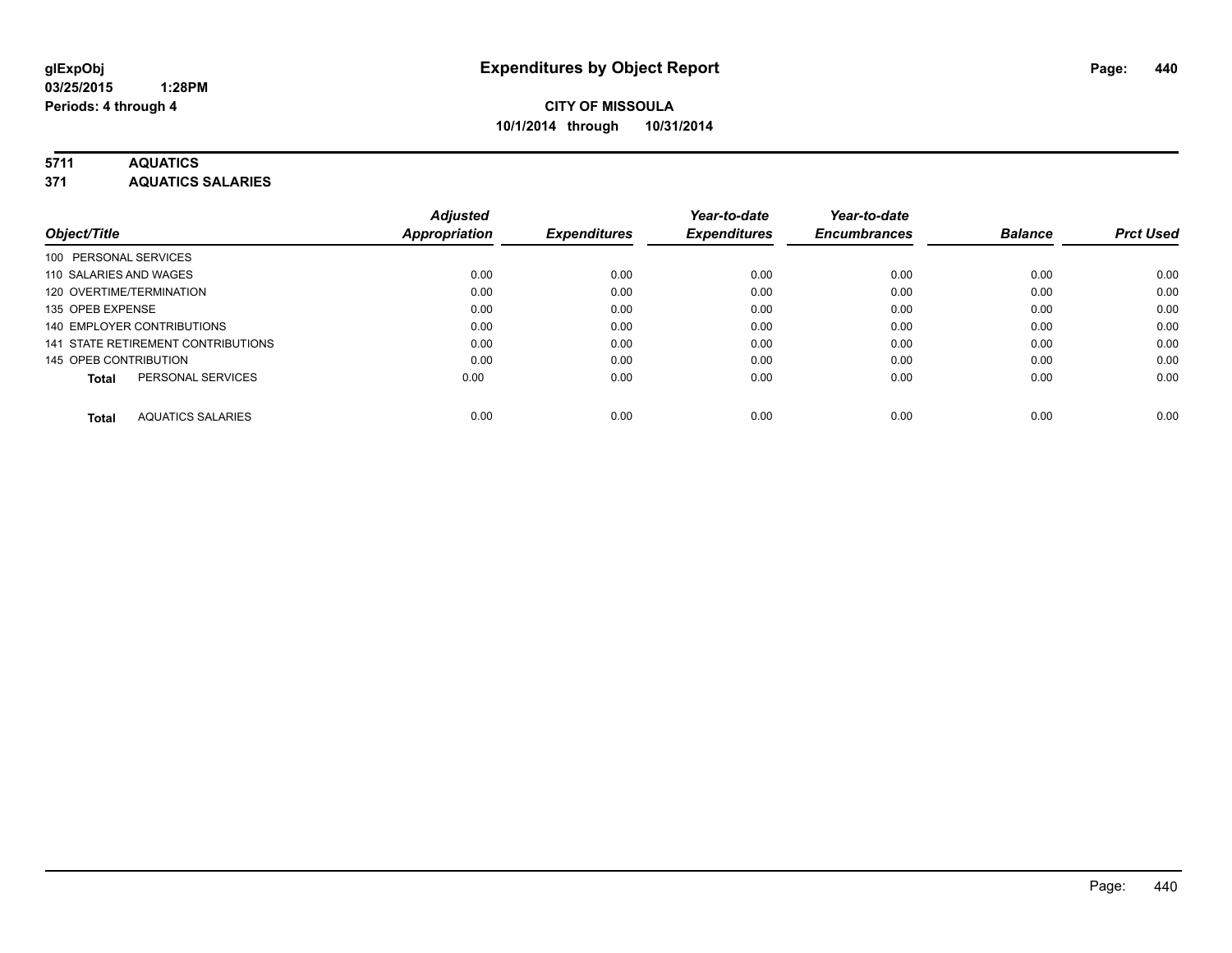## **5711 AQUATICS**

**390 NON-DEPARTMENTAL**

| Object/Title                          | <b>Adjusted</b><br><b>Appropriation</b> | <b>Expenditures</b> | Year-to-date<br><b>Expenditures</b> | Year-to-date<br><b>Encumbrances</b> | <b>Balance</b> | <b>Prct Used</b> |
|---------------------------------------|-----------------------------------------|---------------------|-------------------------------------|-------------------------------------|----------------|------------------|
| 800 OTHER OBJECTS                     |                                         |                     |                                     |                                     |                |                  |
| 830 DEPRECIATION                      | 0.00                                    | 0.00                | 0.00                                | 0.00                                | 0.00           | 0.00             |
| OTHER OBJECTS<br><b>Total</b>         | 0.00                                    | 0.00                | 0.00                                | 0.00                                | 0.00           | 0.00             |
| 900 CAPITAL OUTLAY                    |                                         |                     |                                     |                                     |                |                  |
| 900 CAPITAL OUTLAY                    | 0.00                                    | 0.00                | 0.00                                | 0.00                                | 0.00           | 0.00             |
| <b>CAPITAL OUTLAY</b><br><b>Total</b> | 0.00                                    | 0.00                | 0.00                                | 0.00                                | 0.00           | 0.00             |
| NON-DEPARTMENTAL<br><b>Total</b>      | 0.00                                    | 0.00                | 0.00                                | 0.00                                | 0.00           | 0.00             |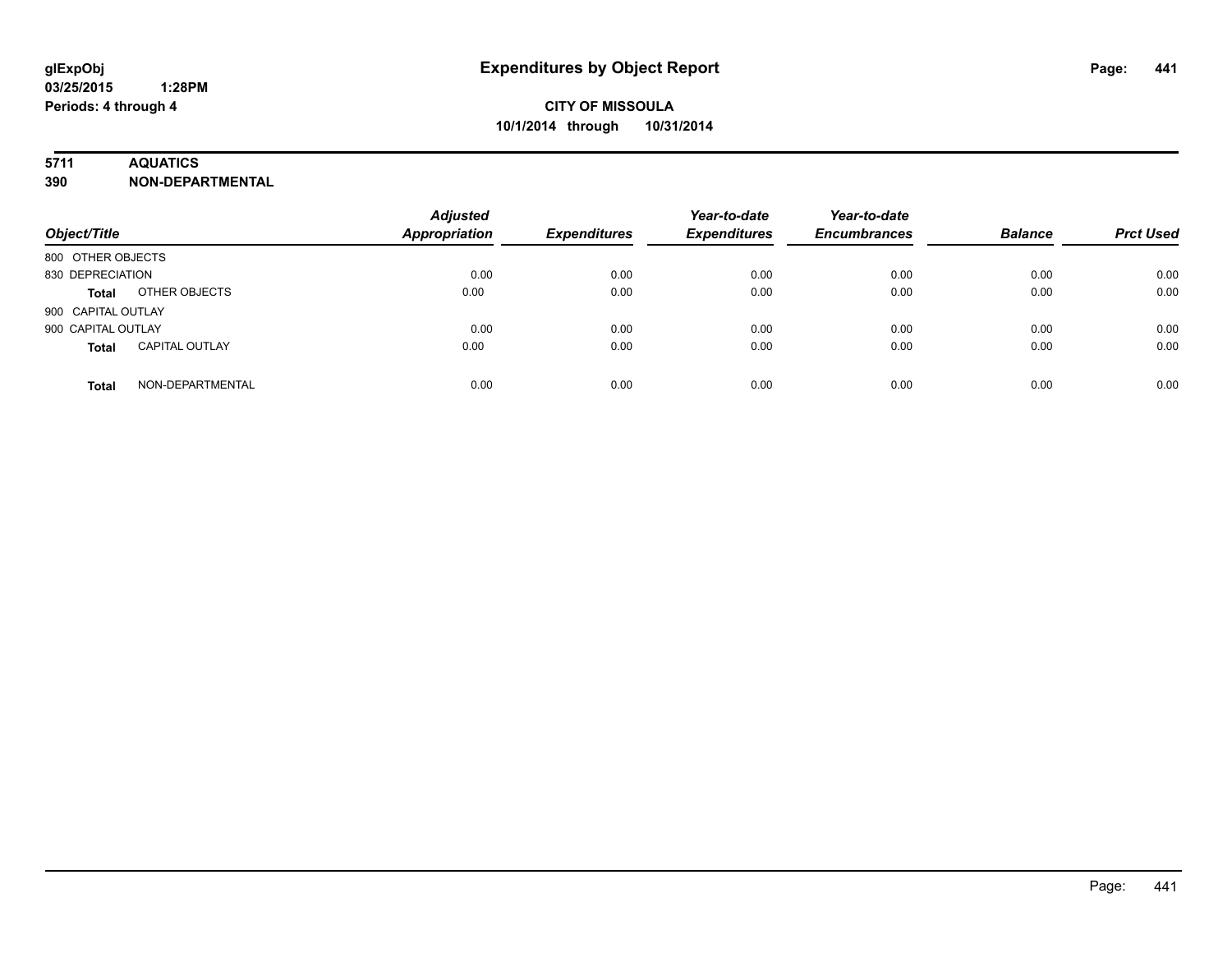**5711 AQUATICS**

|                                      | <b>Adjusted</b>      |                     | Year-to-date        | Year-to-date        |                |                  |
|--------------------------------------|----------------------|---------------------|---------------------|---------------------|----------------|------------------|
| Object/Title                         | <b>Appropriation</b> | <b>Expenditures</b> | <b>Expenditures</b> | <b>Encumbrances</b> | <b>Balance</b> | <b>Prct Used</b> |
| 100 PERSONAL SERVICES                |                      |                     |                     |                     |                |                  |
| 110 SALARIES AND WAGES               | 528,564.00           | 28,908.34           | 234,338.09          | 0.00                | 294,225.91     | 44.33            |
| 120 OVERTIME/TERMINATION             | 1,000.00             | 0.00                | 187.46              | 0.00                | 812.54         | 18.75            |
| 135 OPEB EXPENSE                     | 0.00                 | 0.00                | 0.00                | 0.00                | 0.00           | 0.00             |
| <b>140 EMPLOYER CONTRIBUTIONS</b>    | 132,782.00           | 8,570.86            | 55,555.06           | 0.00                | 77,226.94      | 41.84            |
| 141 STATE RETIREMENT CONTRIBUTIONS   | 0.00                 | 35.82               | 369.91              | 0.00                | $-369.91$      | 0.00             |
| 145 OPEB CONTRIBUTION                | 0.00                 | 0.00                | 0.00                | 0.00                | 0.00           | 0.00             |
| PERSONAL SERVICES<br>Total           | 662,346.00           | 37,515.02           | 290,450.52          | 0.00                | 371,895.48     | 43.85            |
| 200 SUPPLIES                         |                      |                     |                     |                     |                |                  |
| 210 OFFICE SUPPLIES                  | 4,500.00             | 81.29               | 81.29               | 0.00                | 4,418.71       | 1.81             |
| 220 OPERATING SUPPLIES               | 45,000.00            | 517.30              | 3,046.33            | 0.00                | 41,953.67      | 6.77             |
| 230 REPAIR/MAINTENANCE               | 68,000.00            | 4,523.27            | 42,402.08           | 0.00                | 25,597.92      | 62.36            |
| 231 GASOLINE                         | 0.00                 | 0.00                | 0.00                | 0.00                | 0.00           | 0.00             |
| 240 OTHER SUPPLIES                   | 121,000.00           | 1,089.23            | 53,353.52           | 0.00                | 67,646.48      | 44.09            |
| 250 SUPPLIES FOR RESALE              | 0.00                 | 0.00                | 0.00                | 0.00                | 0.00           | 0.00             |
| <b>SUPPLIES</b><br>Total             | 238,500.00           | 6,211.09            | 98,883.22           | 0.00                | 139,616.78     | 41.46            |
| 300 PURCHASED SERVICES               |                      |                     |                     |                     |                |                  |
| 310 COMMUNICATIONS                   | 500.00               | 0.00                | 0.00                | 0.00                | 500.00         | 0.00             |
| 320 PRINTING & DUPLICATING           | 10,500.00            | 0.00                | 980.00              | 0.00                | 9,520.00       | 9.33             |
| 330 PUBLICITY, SUBSCRIPTIONS & DUES  | 17,200.00            | 350.00              | 3,801.00            | 0.00                | 13,399.00      | 22.10            |
| 340 SEWER                            | 10,275.00            | 0.00                | 2,265.23            | 0.00                | 8,009.77       | 22.05            |
| 341 ELECTRICITY & NATURAL GAS        | 191,000.00           | 9,848.34            | 69,514.74           | 0.00                | 121,485.26     | 36.40            |
| 343 WATER CHARGES                    | 13,644.00            | 3,224.23            | 10,844.44           | 0.00                | 2,799.56       | 79.48            |
| 344 TELEPHONE SERVICE                | 7,539.00             | 936.20              | 2,889.39            | 0.00                | 4,649.61       | 38.33            |
| 345 GARBAGE                          | 4,651.00             | 103.48              | 797.07              | 0.00                | 3,853.93       | 17.14            |
| 350 PROFESSIONAL SERVICES            | 40,000.00            | 4,153.25            | 10,394.10           | 0.00                | 29,605.90      | 25.99            |
| 360 REPAIR & MAINTENANCE             | 20,500.00            | 3,529.97            | 6,956.22            | 0.00                | 13,543.78      | 33.93            |
| 370 TRAVEL                           | 2,000.00             | 0.00                | 0.00                | 0.00                | 2,000.00       | 0.00             |
| 380 TRAINING                         | 5,000.00             | 249.00              | 986.00              | 0.00                | 4,014.00       | 19.72            |
| 390 OTHER PURCHASED SERVICES         | 19,300.00            | 450.00              | 1,302.87            | 0.00                | 17,997.13      | 6.75             |
| PURCHASED SERVICES<br>Total          | 342,109.00           | 22,844.47           | 110,731.06          | 0.00                | 231,377.94     | 32.37            |
| 500 FIXED CHARGES                    |                      |                     |                     |                     |                |                  |
| 500 FIXED CHARGES                    | 381.00               | 0.00                | 0.00                | 0.00                | 381.00         | 0.00             |
| 550 MERCHANT SERVICE FEES            | 14,000.00            | 0.00                | 0.00                | 0.00                | 14,000.00      | 0.00             |
| <b>FIXED CHARGES</b><br><b>Total</b> | 14,381.00            | 0.00                | 0.00                | 0.00                | 14,381.00      | 0.00             |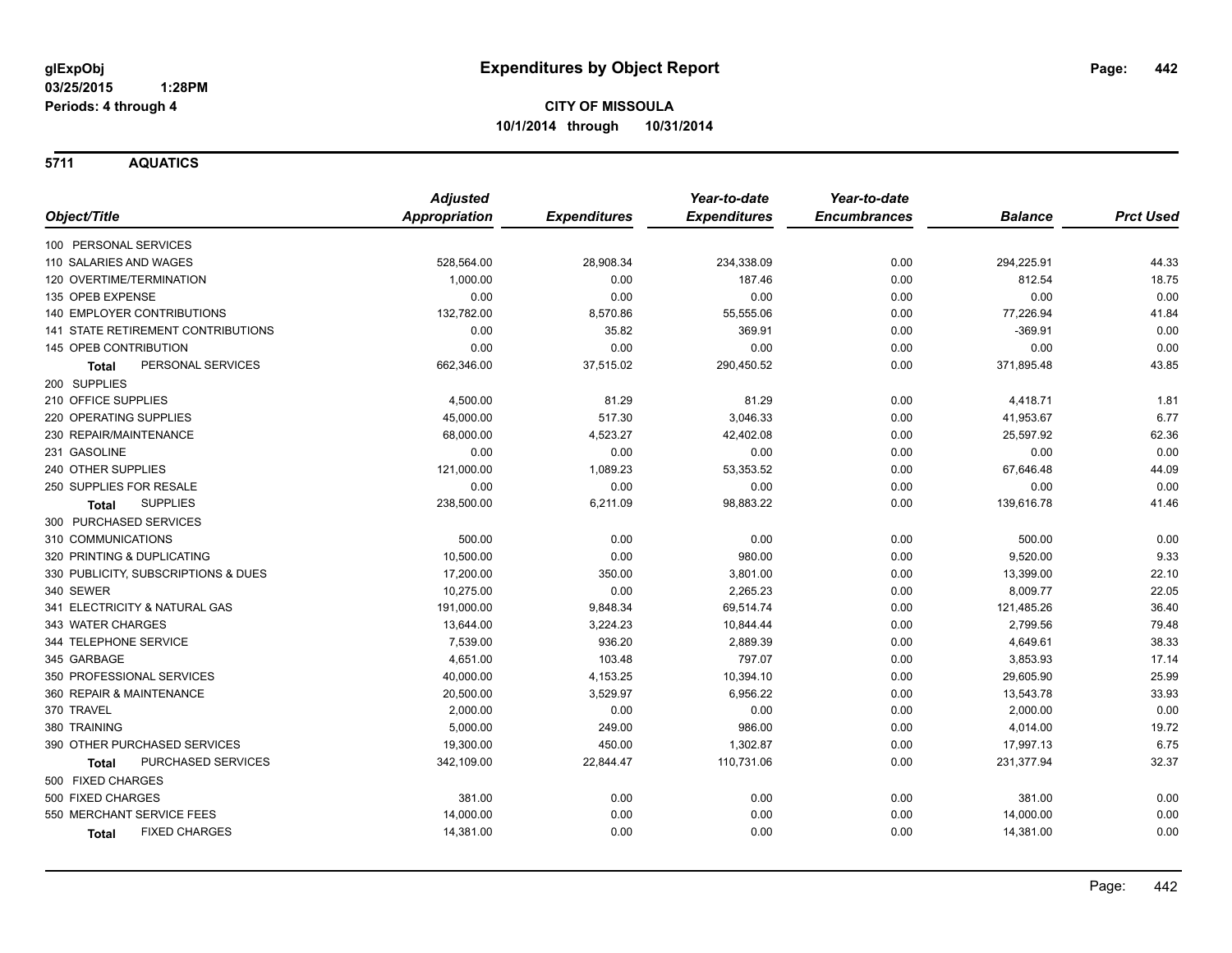**5711 AQUATICS**

|                                       | <b>Adjusted</b> | <b>Expenditures</b> | Year-to-date<br><b>Expenditures</b> | Year-to-date<br><b>Encumbrances</b> | <b>Balance</b> | <b>Prct Used</b> |
|---------------------------------------|-----------------|---------------------|-------------------------------------|-------------------------------------|----------------|------------------|
| Object/Title                          | Appropriation   |                     |                                     |                                     |                |                  |
| 600 DEBT SERVICE                      |                 |                     |                                     |                                     |                |                  |
| 610 PRINCIPAL                         | 12,377.00       | 0.00                | 0.00                                | 0.00                                | 12,377.00      | 0.00             |
| 620 INTEREST / SERVICE FEES           | 0.00            | 0.00                | 0.00                                | 0.00                                | 0.00           | 0.00             |
| <b>DEBT SERVICE</b><br><b>Total</b>   | 12,377.00       | 0.00                | 0.00                                | 0.00                                | 12,377.00      | 0.00             |
| 800 OTHER OBJECTS                     |                 |                     |                                     |                                     |                |                  |
| 820 TRANSFERS TO OTHER FUNDS          | 0.00            | 0.00                | 0.00                                | 0.00                                | 0.00           | 0.00             |
| 830 DEPRECIATION                      | 0.00            | 0.00                | 0.00                                | 0.00                                | 0.00           | 0.00             |
| OTHER OBJECTS<br><b>Total</b>         | 0.00            | 0.00                | 0.00                                | 0.00                                | 0.00           | 0.00             |
| 900 CAPITAL OUTLAY                    |                 |                     |                                     |                                     |                |                  |
| 900 CAPITAL OUTLAY                    | 0.00            | 0.00                | 0.00                                | 0.00                                | 0.00           | 0.00             |
| 920 BUILDINGS                         | 45,000.00       | 0.00                | 0.00                                | 0.00                                | 45,000.00      | 0.00             |
| 930 IMPROVEMENTS                      | 70,000.00       | 0.00                | 26,569.40                           | 0.00                                | 43,430.60      | 37.96            |
| 940 MACHINERY & EQUIPMENT             | 20,000.00       | 0.00                | 0.00                                | 0.00                                | 20,000.00      | 0.00             |
| <b>CAPITAL OUTLAY</b><br><b>Total</b> | 135,000.00      | 0.00                | 26,569.40                           | 0.00                                | 108,430.60     | 19.68            |
| <b>AQUATICS</b><br><b>Total</b>       | 1,404,713.00    | 66,570.58           | 526,634.20                          | 0.00                                | 878,078.80     | 37.49            |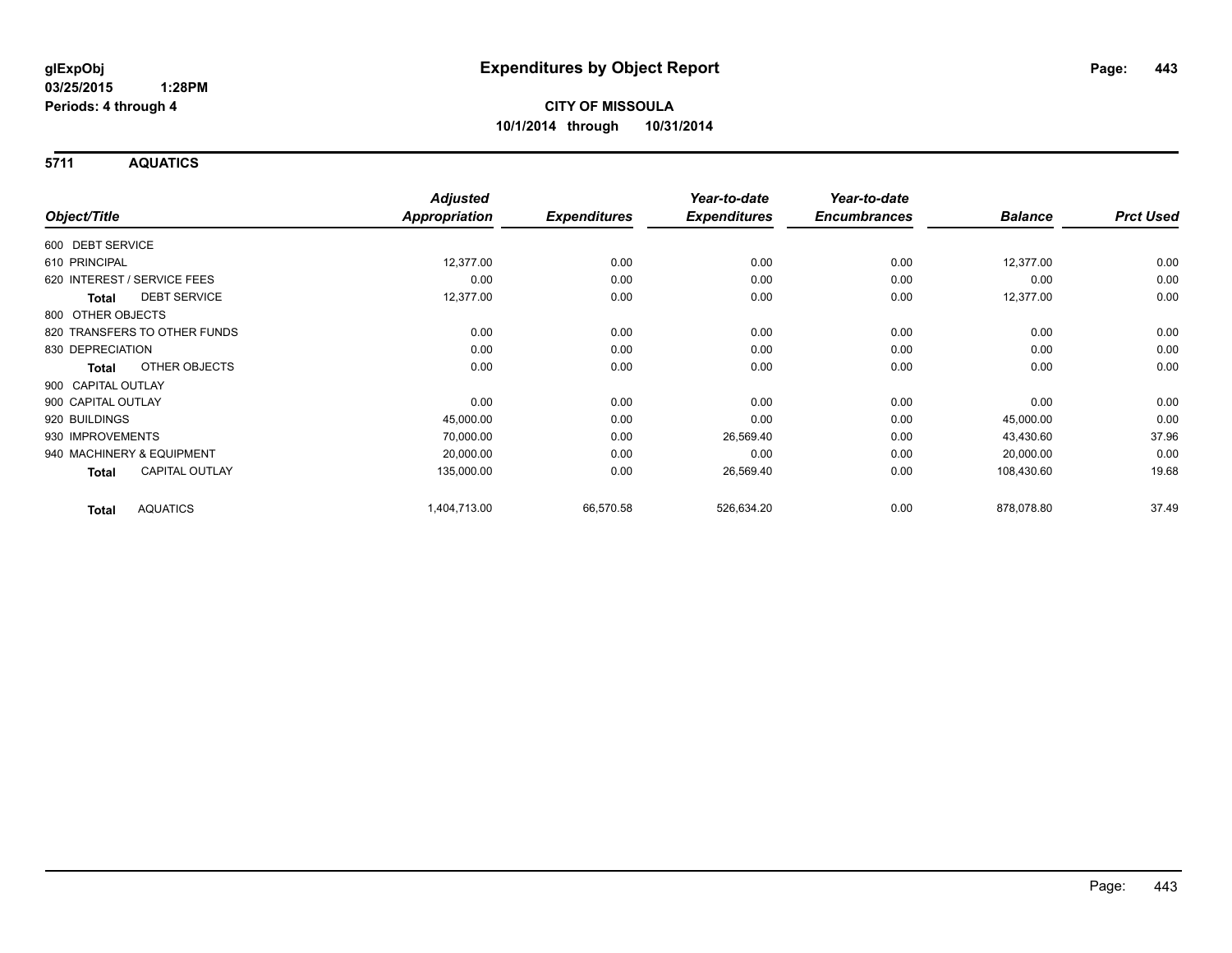#### **6050 EMPLOYEE BENEFIT PLAN FUND**

**390 NON-DEPARTMENTAL**

|                                           | <b>Adjusted</b> | <b>Expenditures</b> | Year-to-date<br><b>Expenditures</b> | Year-to-date<br><b>Encumbrances</b> | <b>Balance</b> | <b>Prct Used</b> |
|-------------------------------------------|-----------------|---------------------|-------------------------------------|-------------------------------------|----------------|------------------|
| Object/Title                              | Appropriation   |                     |                                     |                                     |                |                  |
| 300 PURCHASED SERVICES                    |                 |                     |                                     |                                     |                |                  |
| 350 PROFESSIONAL SERVICES                 | 51.840.00       | 0.00                | 0.00                                | 0.00                                | 51.840.00      | 0.00             |
| 351 INSURANCE CLAIMS                      | 5,091,229.00    | 344,883.98          | 1.004.426.22                        | 0.00                                | 4.086.802.78   | 19.73            |
| 352 HEALTH PROGRAMS                       | 80.000.00       | 0.00                | 3.661.54                            | 0.00                                | 76,338.46      | 4.58             |
| 353 ADMINISTRATION EXPENDITURES           | 582.161.00      | 53.566.88           | 272.302.69                          | 0.00                                | 309.858.31     | 46.77            |
| 354 TRANSITIONAL REINSURANCE PROGRAM      | 0.00            | 0.00                | 0.00                                | 0.00                                | 0.00           | 0.00             |
| <b>PURCHASED SERVICES</b><br><b>Total</b> | 5.805.230.00    | 398.450.86          | 1.280.390.45                        | 0.00                                | 4.524.839.55   | 22.06            |
| NON-DEPARTMENTAL<br><b>Total</b>          | 5.805.230.00    | 398.450.86          | 1.280.390.45                        | 0.00                                | 4.524.839.55   | 22.06            |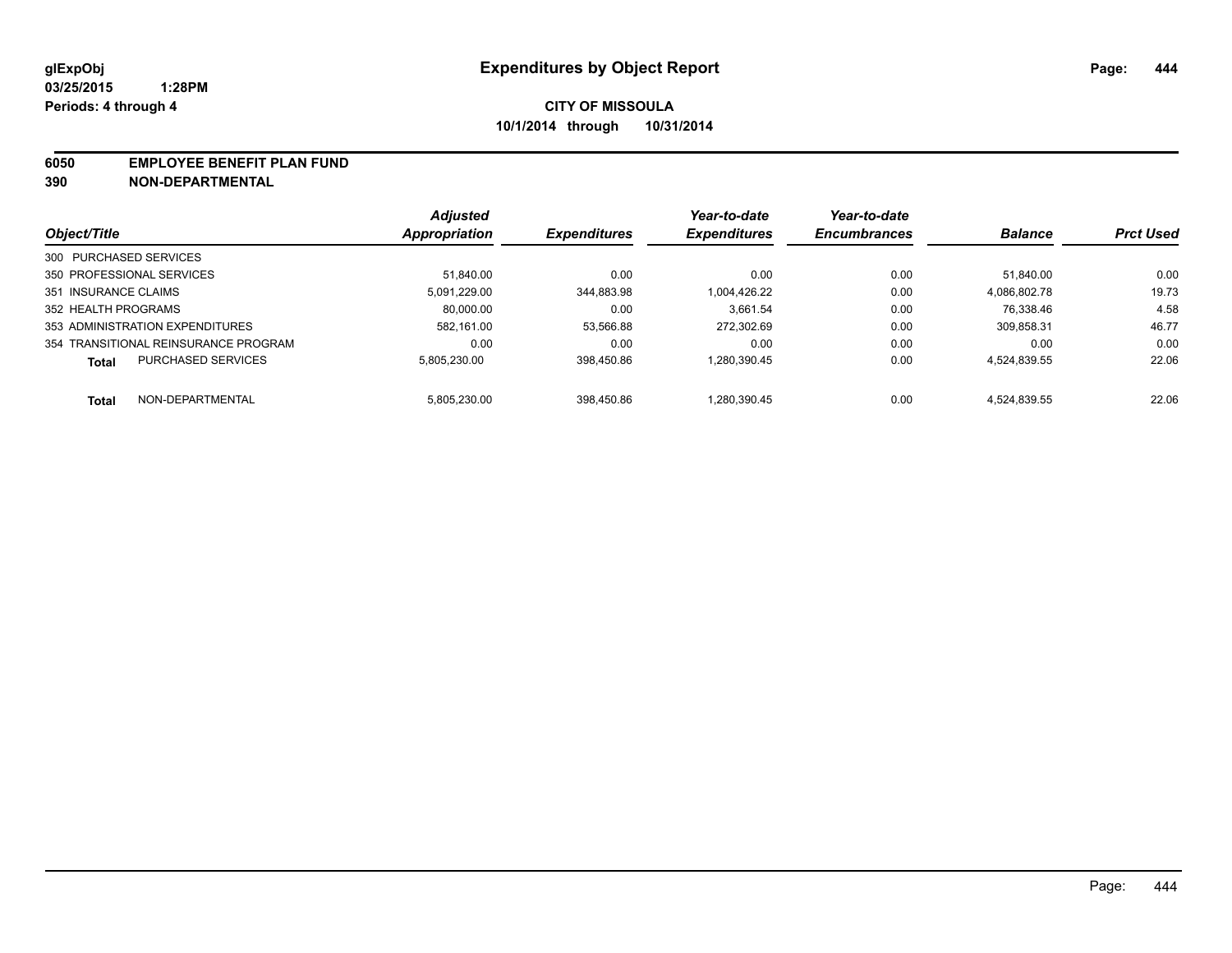**CITY OF MISSOULA 10/1/2014 through 10/31/2014**

### **6050 EMPLOYEE BENEFIT PLAN FUND**

| Object/Title                               | <b>Adjusted</b><br>Appropriation | <b>Expenditures</b> | Year-to-date<br><b>Expenditures</b> | Year-to-date<br><b>Encumbrances</b> | <b>Balance</b> | <b>Prct Used</b> |
|--------------------------------------------|----------------------------------|---------------------|-------------------------------------|-------------------------------------|----------------|------------------|
| 300 PURCHASED SERVICES                     |                                  |                     |                                     |                                     |                |                  |
| 350 PROFESSIONAL SERVICES                  | 51.840.00                        | 0.00                | 0.00                                | 0.00                                | 51.840.00      | 0.00             |
| 351 INSURANCE CLAIMS                       | 5,091,229.00                     | 344,883.98          | 1,004,426.22                        | 0.00                                | 4,086,802.78   | 19.73            |
| 352 HEALTH PROGRAMS                        | 80.000.00                        | 0.00                | 3.661.54                            | 0.00                                | 76.338.46      | 4.58             |
| 353 ADMINISTRATION EXPENDITURES            | 582.161.00                       | 53,566.88           | 272.302.69                          | 0.00                                | 309.858.31     | 46.77            |
| 354 TRANSITIONAL REINSURANCE PROGRAM       | 0.00                             | 0.00                | 0.00                                | 0.00                                | 0.00           | 0.00             |
| <b>PURCHASED SERVICES</b><br>Total         | 5.805.230.00                     | 398.450.86          | 1,280,390.45                        | 0.00                                | 4,524,839.55   | 22.06            |
| EMPLOYEE BENEFIT PLAN FUND<br><b>Total</b> | 5.805.230.00                     | 398.450.86          | 1.280.390.45                        | 0.00                                | 4.524.839.55   | 22.06            |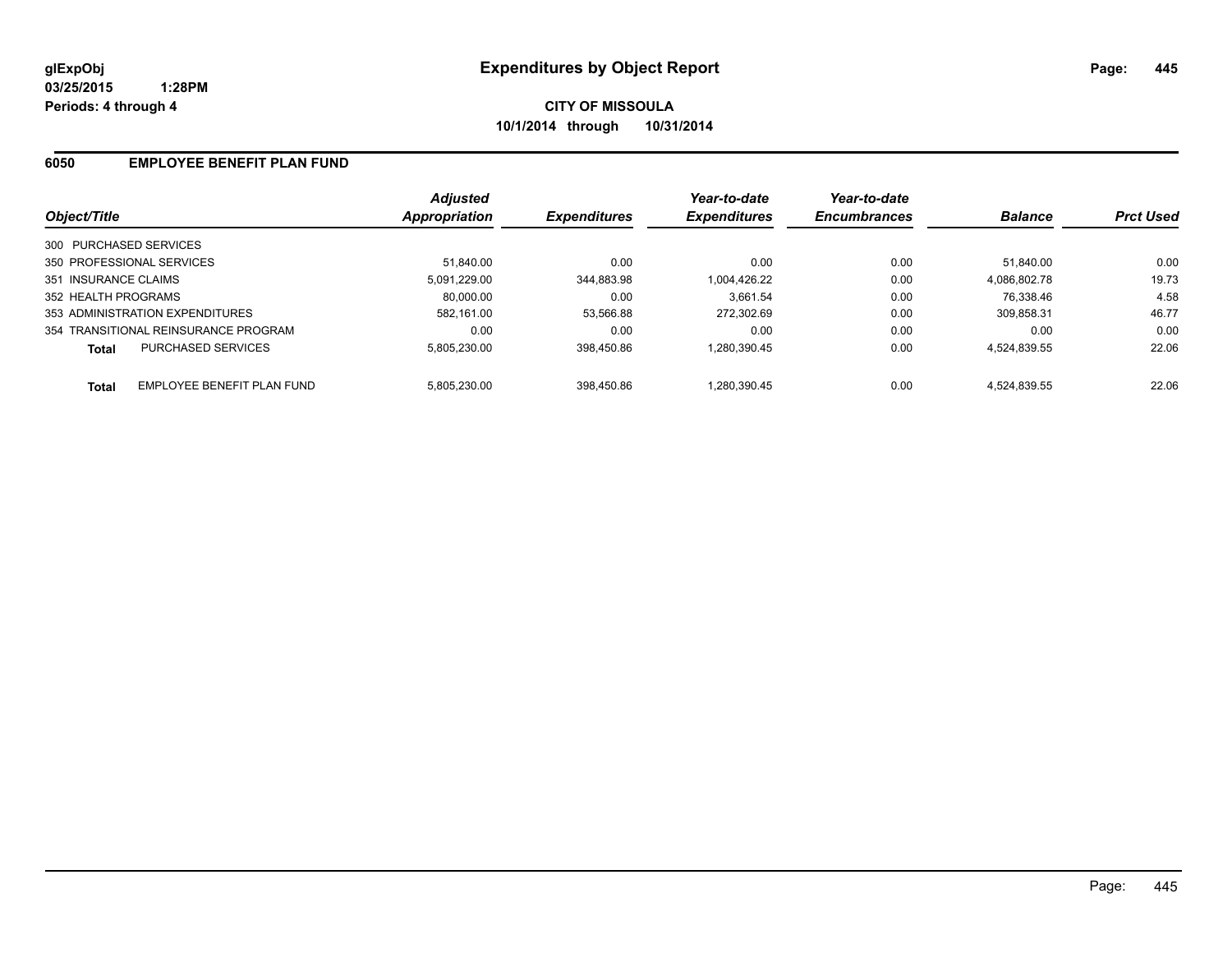**7370 PARKING COMMISSION FUND**

**395 PARKING COMMISSION**

|                                           | <b>Adjusted</b>      |                     | Year-to-date        | Year-to-date        |                |                  |
|-------------------------------------------|----------------------|---------------------|---------------------|---------------------|----------------|------------------|
| Object/Title                              | <b>Appropriation</b> | <b>Expenditures</b> | <b>Expenditures</b> | <b>Encumbrances</b> | <b>Balance</b> | <b>Prct Used</b> |
| 100 PERSONAL SERVICES                     |                      |                     |                     |                     |                |                  |
| 110 SALARIES AND WAGES                    | 417,868.00           | 31,773.56           | 139,790.22          | 0.00                | 278,077.78     | 33.45            |
| 120 OVERTIME/TERMINATION                  | 7.234.00             | 17.01               | 21.35               | 0.00                | 7,212.65       | 0.30             |
| 130 OTHER                                 | 0.00                 | 0.00                | 0.00                | 0.00                | 0.00           | 0.00             |
| 135 OPEB EXPENSE                          | 0.00                 | 0.00                | 0.00                | 0.00                | 0.00           | 0.00             |
| <b>140 EMPLOYER CONTRIBUTIONS</b>         | 198,517.00           | 13,653.24           | 69,326.81           | 0.00                | 129,190.19     | 34.92            |
| 141 STATE RETIREMENT CONTRIBUTIONS        | 0.00                 | 42.03               | 200.67              | 0.00                | $-200.67$      | 0.00             |
| 145 OPEB CONTRIBUTION                     | 0.00                 | 0.00                | 0.00                | 0.00                | 0.00           | 0.00             |
| PERSONAL SERVICES<br>Total                | 623,619.00           | 45,485.84           | 209,339.05          | 0.00                | 414,279.95     | 33.57            |
| 200 SUPPLIES                              |                      |                     |                     |                     |                |                  |
| 210 OFFICE SUPPLIES                       | 5,400.00             | 302.43              | 3,342.36            | 0.00                | 2,057.64       | 61.90            |
| 220 OPERATING SUPPLIES                    | 15,000.00            | $-458.15$           | 3,359.62            | 0.00                | 11,640.38      | 22.40            |
| 230 REPAIR/MAINTENANCE                    | 18,000.00            | 0.00                | 316.94              | 0.00                | 17,683.06      | 1.76             |
| 231 GASOLINE                              | 8,000.00             | 382.42              | 1,247.83            | 0.00                | 6,752.17       | 15.60            |
| <b>SUPPLIES</b><br><b>Total</b>           | 46,400.00            | 226.70              | 8,266.75            | 0.00                | 38,133.25      | 17.82            |
| 300 PURCHASED SERVICES                    |                      |                     |                     |                     |                |                  |
| 310 COMMUNICATIONS                        | 17,338.00            | 716.33              | 2,849.64            | 0.00                | 14,488.36      | 16.44            |
| 320 PRINTING & DUPLICATING                | 10,000.00            | 763.40              | 5,175.33            | 0.00                | 4,824.67       | 51.75            |
| 330 PUBLICITY, SUBSCRIPTIONS & DUES       | 5,000.00             | 0.00                | 0.00                | 0.00                | 5,000.00       | 0.00             |
| 340 SEWER                                 | 137.00               | 0.00                | 70.25               | 0.00                | 66.75          | 51.28            |
| 341 ELECTRICITY & NATURAL GAS             | 36,440.00            | 3,313.87            | 9,849.44            | 0.00                | 26,590.56      | 27.03            |
| 343 WATER CHARGES                         | 4,000.00             | 699.24              | 2,512.48            | 0.00                | 1,487.52       | 62.81            |
| 344 TELEPHONE SERVICE                     | 5,200.00             | 373.99              | 1,099.90            | 0.00                | 4,100.10       | 21.15            |
| 345 GARBAGE                               | 3,000.00             | 369.22              | 1,474.52            | 0.00                | 1,525.48       | 49.15            |
| 350 PROFESSIONAL SERVICES                 | 61,250.00            | 1,166.36            | 5,290.98            | 0.00                | 55,959.02      | 8.64             |
| 360 REPAIR & MAINTENANCE                  | 72,500.00            | 12,343.14           | 39,248.56           | 0.00                | 33,251.44      | 54.14            |
| 370 TRAVEL                                | 1,600.00             | 0.00                | 1,403.94            | 0.00                | 196.06         | 87.75            |
| 380 TRAINING                              | 1,900.00             | 121.43              | 210.43              | 0.00                | 1,689.57       | 11.08            |
| 390 OTHER PURCHASED SERVICES              | 161,059.00           | 809.65              | 3,189.22            | 0.00                | 157,869.78     | 1.98             |
| PURCHASED SERVICES<br><b>Total</b>        | 379,424.00           | 20,676.63           | 72,374.69           | 0.00                | 307,049.31     | 19.07            |
| <b>400 BUILDING MATERIALS</b>             |                      |                     |                     |                     |                |                  |
| 400 BUILDING MATERIALS                    | 0.00                 | 0.00                | 0.00                | 0.00                | 0.00           | 0.00             |
| <b>BUILDING MATERIALS</b><br><b>Total</b> | 0.00                 | 0.00                | 0.00                | 0.00                | 0.00           | 0.00             |
| FOR FIVED OUADOFO                         |                      |                     |                     |                     |                |                  |

500 FIXED CHARGES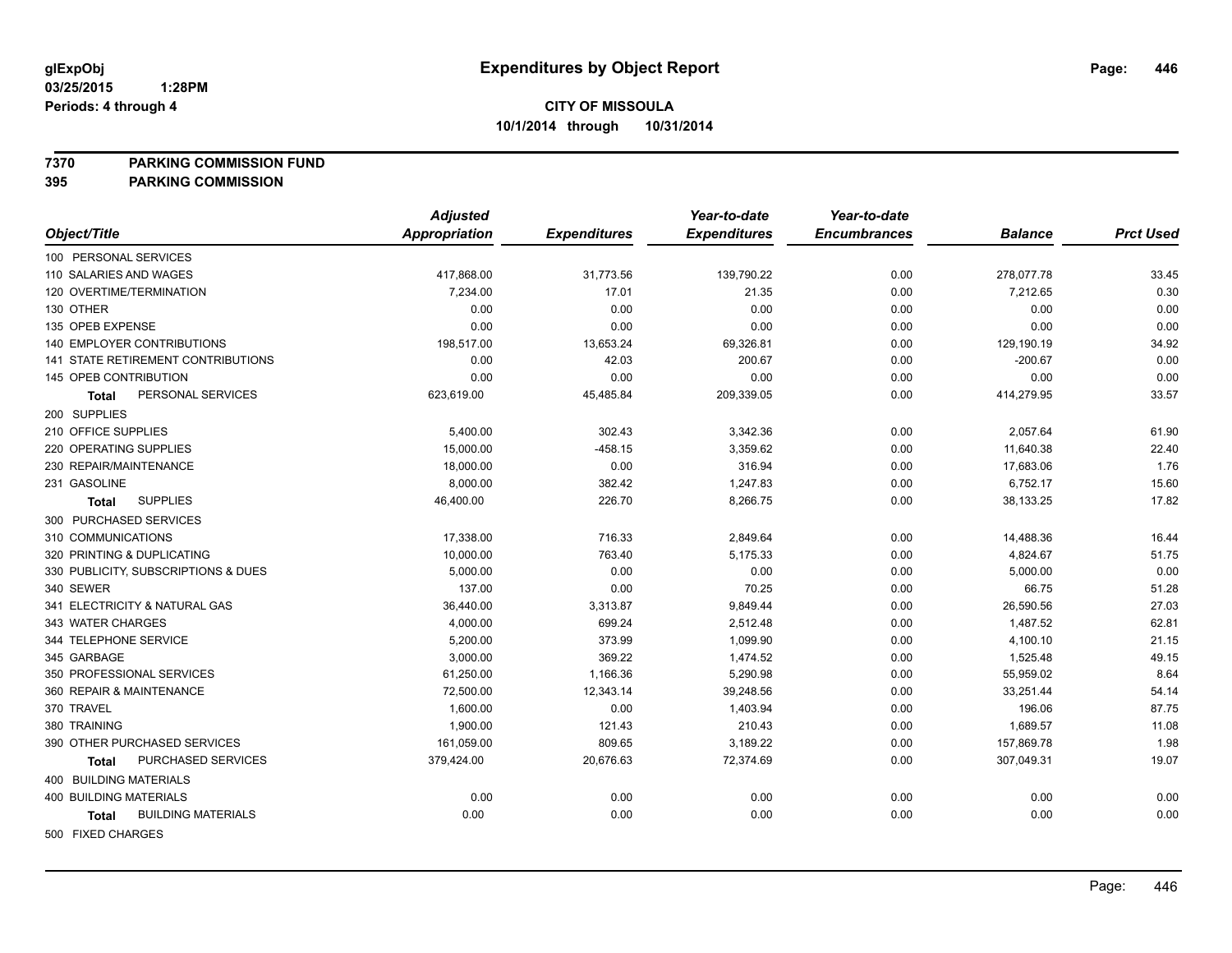**7370 PARKING COMMISSION FUND**

|                             |                                   | <b>Adjusted</b> |                     | Year-to-date        | Year-to-date        |                |                  |
|-----------------------------|-----------------------------------|-----------------|---------------------|---------------------|---------------------|----------------|------------------|
| Object/Title                |                                   | Appropriation   | <b>Expenditures</b> | <b>Expenditures</b> | <b>Encumbrances</b> | <b>Balance</b> | <b>Prct Used</b> |
| 500 FIXED CHARGES           |                                   | 190,121.00      | 2,550.00            | 5,850.00            | 0.00                | 184,271.00     | 3.08             |
| 550 MERCHANT SERVICE FEES   |                                   | 0.00            | 0.00                | 0.00                | 0.00                | 0.00           | 0.00             |
| <b>Total</b>                | <b>FIXED CHARGES</b>              | 190,121.00      | 2,550.00            | 5,850.00            | 0.00                | 184,271.00     | 3.08             |
| 600 DEBT SERVICE            |                                   |                 |                     |                     |                     |                |                  |
| 610 PRINCIPAL               |                                   | 0.00            | 0.00                | 0.00                | 0.00                | 0.00           | 0.00             |
| 620 INTEREST / SERVICE FEES |                                   | 0.00            | 0.00                | 0.00                | 0.00                | 0.00           | 0.00             |
| <b>Total</b>                | <b>DEBT SERVICE</b>               | 0.00            | 0.00                | 0.00                | 0.00                | 0.00           | 0.00             |
| 700 GRANTS & CONTRIBUTIONS  |                                   |                 |                     |                     |                     |                |                  |
| 700 GRANTS & CONTRIBUTIONS  |                                   | 74,000.00       | 5,500.00            | 23,006.75           | 0.00                | 50,993.25      | 31.09            |
| <b>Total</b>                | <b>GRANTS &amp; CONTRIBUTIONS</b> | 74,000.00       | 5,500.00            | 23,006.75           | 0.00                | 50,993.25      | 31.09            |
| 800 OTHER OBJECTS           |                                   |                 |                     |                     |                     |                |                  |
|                             | 820 TRANSFERS TO OTHER FUNDS      | 162,328.00      | 0.00                | 0.00                | 0.00                | 162,328.00     | 0.00             |
| 845 CONTINGENCY             |                                   | 48,965.00       | 0.00                | 0.00                | 0.00                | 48,965.00      | 0.00             |
| <b>Total</b>                | OTHER OBJECTS                     | 211,293.00      | 0.00                | 0.00                | 0.00                | 211,293.00     | 0.00             |
| 900 CAPITAL OUTLAY          |                                   |                 |                     |                     |                     |                |                  |
| 920 BUILDINGS               |                                   | 0.00            | 0.00                | 0.00                | 0.00                | 0.00           | 0.00             |
| 930 IMPROVEMENTS            |                                   | 0.00            | 0.00                | 0.00                | 0.00                | 0.00           | 0.00             |
| 940 MACHINERY & EQUIPMENT   |                                   | 1,000,000.00    | 10,066.00           | 17,615.50           | 0.00                | 982,384.50     | 1.76             |
| <b>Total</b>                | <b>CAPITAL OUTLAY</b>             | 1,000,000.00    | 10,066.00           | 17.615.50           | 0.00                | 982,384.50     | 1.76             |
| <b>Total</b>                | PARKING COMMISSION                | 2,524,857.00    | 84,505.17           | 336,452.74          | 0.00                | 2,188,404.26   | 13.33            |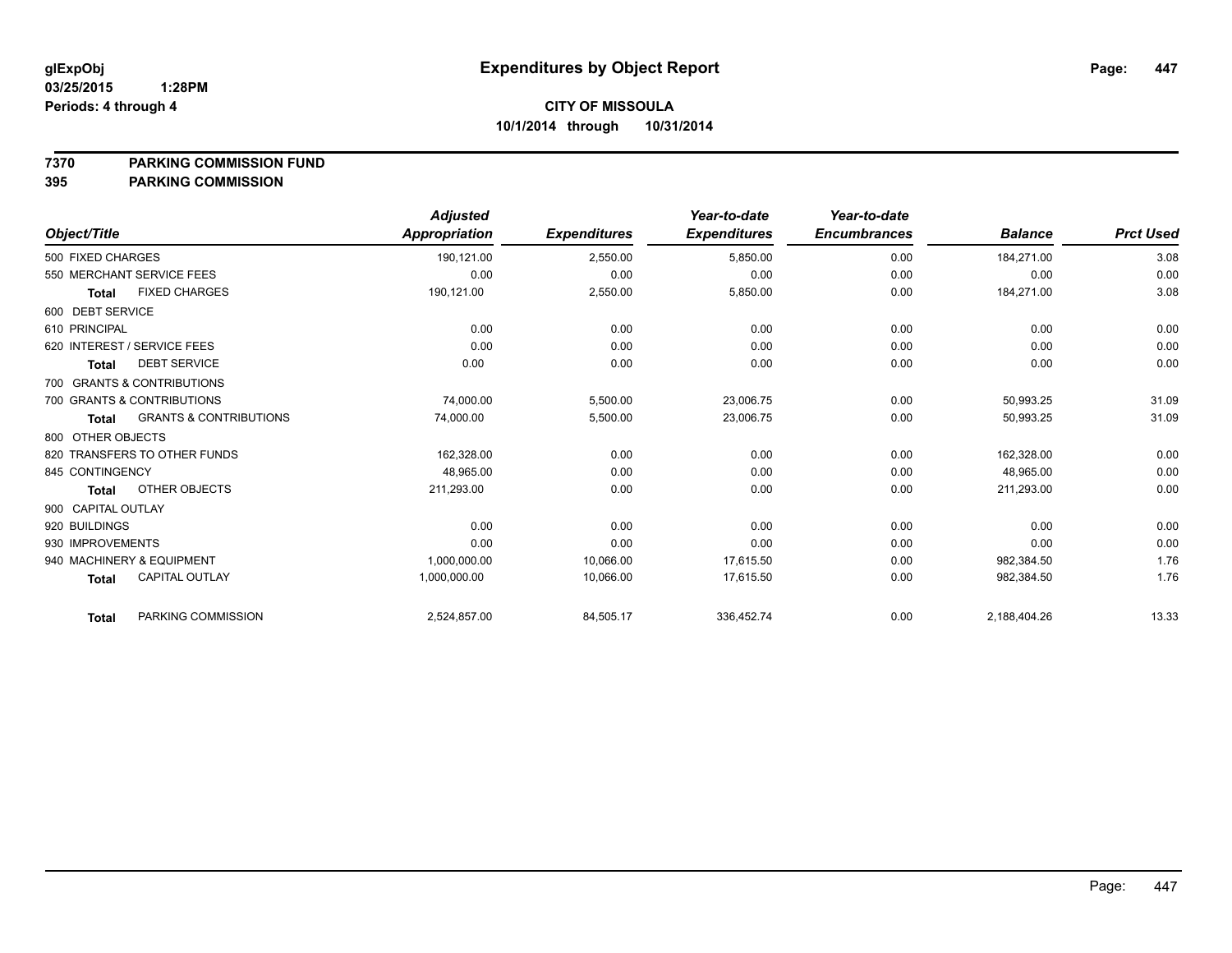#### **7370 PARKING COMMISSION FUND**

**900 DEPRECIATION**

| Object/Title                          | <b>Adjusted</b><br><b>Appropriation</b> | <b>Expenditures</b> | Year-to-date<br><b>Expenditures</b> | Year-to-date<br><b>Encumbrances</b> | <b>Balance</b> | <b>Prct Used</b> |
|---------------------------------------|-----------------------------------------|---------------------|-------------------------------------|-------------------------------------|----------------|------------------|
| 800 OTHER OBJECTS                     |                                         |                     |                                     |                                     |                |                  |
| 830 DEPRECIATION                      | 0.00                                    | 0.00                | 0.00                                | 0.00                                | 0.00           | 0.00             |
| OTHER OBJECTS<br><b>Total</b>         | 0.00                                    | 0.00                | 0.00                                | 0.00                                | 0.00           | 0.00             |
| 900 CAPITAL OUTLAY                    |                                         |                     |                                     |                                     |                |                  |
| 940 MACHINERY & EQUIPMENT             | 0.00                                    | 0.00                | 0.00                                | 0.00                                | 0.00           | 0.00             |
| <b>CAPITAL OUTLAY</b><br><b>Total</b> | 0.00                                    | 0.00                | 0.00                                | 0.00                                | 0.00           | 0.00             |
| <b>DEPRECIATION</b><br><b>Total</b>   | 0.00                                    | 0.00                | 0.00                                | 0.00                                | 0.00           | 0.00             |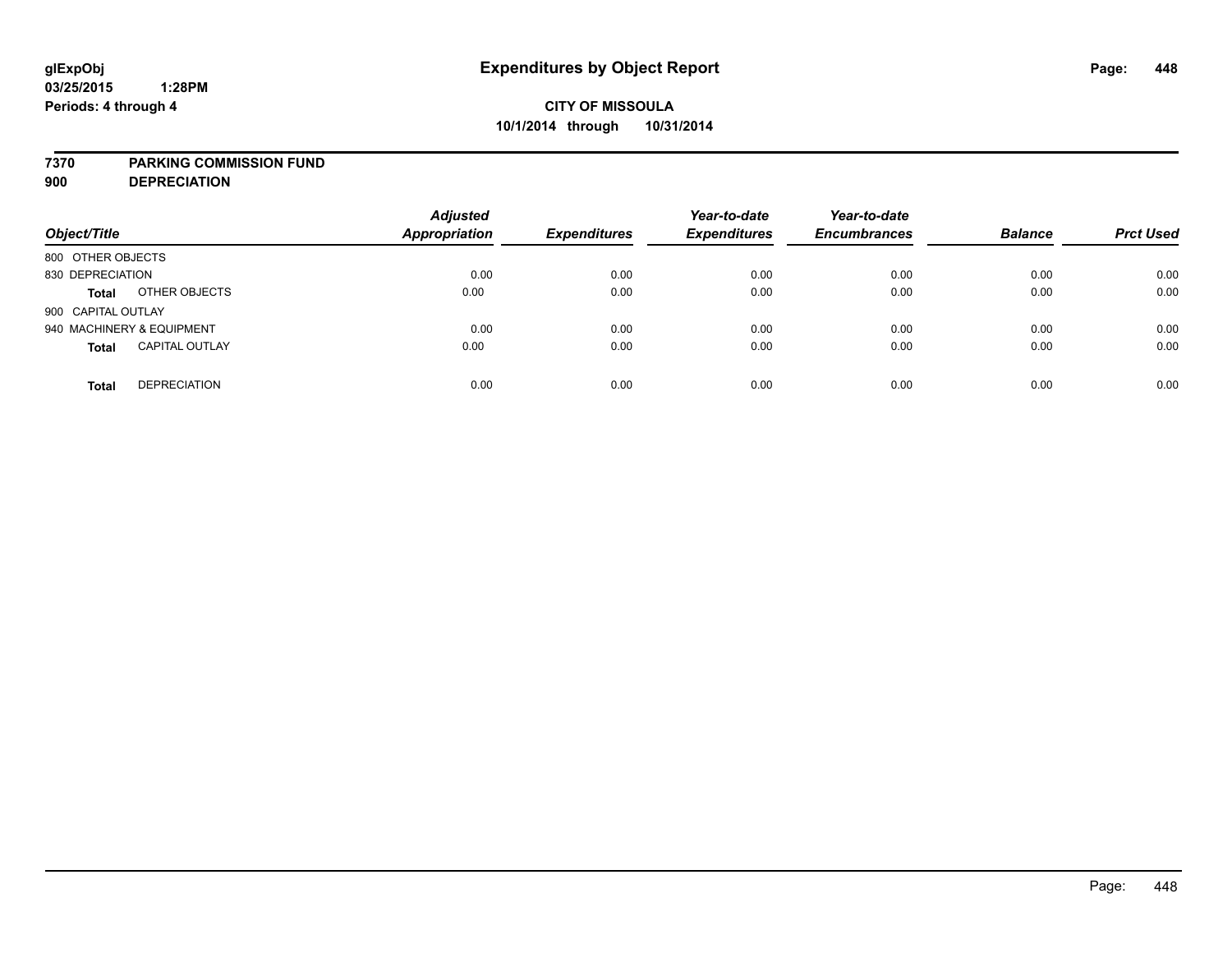### **7370 PARKING COMMISSION FUND**

|                                           | <b>Adjusted</b>      |                     | Year-to-date        | Year-to-date        |                |                  |
|-------------------------------------------|----------------------|---------------------|---------------------|---------------------|----------------|------------------|
| Object/Title                              | <b>Appropriation</b> | <b>Expenditures</b> | <b>Expenditures</b> | <b>Encumbrances</b> | <b>Balance</b> | <b>Prct Used</b> |
| 100 PERSONAL SERVICES                     |                      |                     |                     |                     |                |                  |
| 110 SALARIES AND WAGES                    | 417,868.00           | 31,773.56           | 139,790.22          | 0.00                | 278,077.78     | 33.45            |
| 120 OVERTIME/TERMINATION                  | 7,234.00             | 17.01               | 21.35               | 0.00                | 7,212.65       | 0.30             |
| 130 OTHER                                 | 0.00                 | 0.00                | 0.00                | 0.00                | 0.00           | 0.00             |
| 135 OPEB EXPENSE                          | 0.00                 | 0.00                | 0.00                | 0.00                | 0.00           | 0.00             |
| <b>140 EMPLOYER CONTRIBUTIONS</b>         | 198,517.00           | 13,653.24           | 69,326.81           | 0.00                | 129,190.19     | 34.92            |
| <b>141 STATE RETIREMENT CONTRIBUTIONS</b> | 0.00                 | 42.03               | 200.67              | 0.00                | $-200.67$      | 0.00             |
| 145 OPEB CONTRIBUTION                     | 0.00                 | 0.00                | 0.00                | 0.00                | 0.00           | 0.00             |
| PERSONAL SERVICES<br>Total                | 623,619.00           | 45,485.84           | 209,339.05          | 0.00                | 414,279.95     | 33.57            |
| 200 SUPPLIES                              |                      |                     |                     |                     |                |                  |
| 210 OFFICE SUPPLIES                       | 5,400.00             | 302.43              | 3,342.36            | 0.00                | 2,057.64       | 61.90            |
| 220 OPERATING SUPPLIES                    | 15,000.00            | $-458.15$           | 3,359.62            | 0.00                | 11,640.38      | 22.40            |
| 230 REPAIR/MAINTENANCE                    | 18,000.00            | 0.00                | 316.94              | 0.00                | 17,683.06      | 1.76             |
| 231 GASOLINE                              | 8,000.00             | 382.42              | 1,247.83            | 0.00                | 6,752.17       | 15.60            |
| <b>SUPPLIES</b><br><b>Total</b>           | 46,400.00            | 226.70              | 8,266.75            | 0.00                | 38,133.25      | 17.82            |
| 300 PURCHASED SERVICES                    |                      |                     |                     |                     |                |                  |
| 310 COMMUNICATIONS                        | 17,338.00            | 716.33              | 2,849.64            | 0.00                | 14,488.36      | 16.44            |
| 320 PRINTING & DUPLICATING                | 10,000.00            | 763.40              | 5,175.33            | 0.00                | 4,824.67       | 51.75            |
| 330 PUBLICITY, SUBSCRIPTIONS & DUES       | 5,000.00             | 0.00                | 0.00                | 0.00                | 5,000.00       | 0.00             |
| 340 SEWER                                 | 137.00               | 0.00                | 70.25               | 0.00                | 66.75          | 51.28            |
| 341 ELECTRICITY & NATURAL GAS             | 36,440.00            | 3,313.87            | 9,849.44            | 0.00                | 26,590.56      | 27.03            |
| 343 WATER CHARGES                         | 4,000.00             | 699.24              | 2,512.48            | 0.00                | 1,487.52       | 62.81            |
| 344 TELEPHONE SERVICE                     | 5,200.00             | 373.99              | 1,099.90            | 0.00                | 4,100.10       | 21.15            |
| 345 GARBAGE                               | 3,000.00             | 369.22              | 1,474.52            | 0.00                | 1,525.48       | 49.15            |
| 350 PROFESSIONAL SERVICES                 | 61,250.00            | 1,166.36            | 5,290.98            | 0.00                | 55,959.02      | 8.64             |
| 360 REPAIR & MAINTENANCE                  | 72,500.00            | 12,343.14           | 39,248.56           | 0.00                | 33,251.44      | 54.14            |
| 370 TRAVEL                                | 1,600.00             | 0.00                | 1,403.94            | 0.00                | 196.06         | 87.75            |
| 380 TRAINING                              | 1,900.00             | 121.43              | 210.43              | 0.00                | 1,689.57       | 11.08            |
| 390 OTHER PURCHASED SERVICES              | 161,059.00           | 809.65              | 3,189.22            | 0.00                | 157,869.78     | 1.98             |
| PURCHASED SERVICES<br><b>Total</b>        | 379,424.00           | 20,676.63           | 72,374.69           | 0.00                | 307,049.31     | 19.07            |
| 400 BUILDING MATERIALS                    |                      |                     |                     |                     |                |                  |
| <b>400 BUILDING MATERIALS</b>             | 0.00                 | 0.00                | 0.00                | 0.00                | 0.00           | 0.00             |
| <b>BUILDING MATERIALS</b><br><b>Total</b> | 0.00                 | 0.00                | 0.00                | 0.00                | 0.00           | 0.00             |
| 500 FIXED CHARGES                         |                      |                     |                     |                     |                |                  |
| 500 FIXED CHARGES                         | 190,121.00           | 2,550.00            | 5,850.00            | 0.00                | 184,271.00     | 3.08             |
|                                           |                      |                     |                     |                     |                |                  |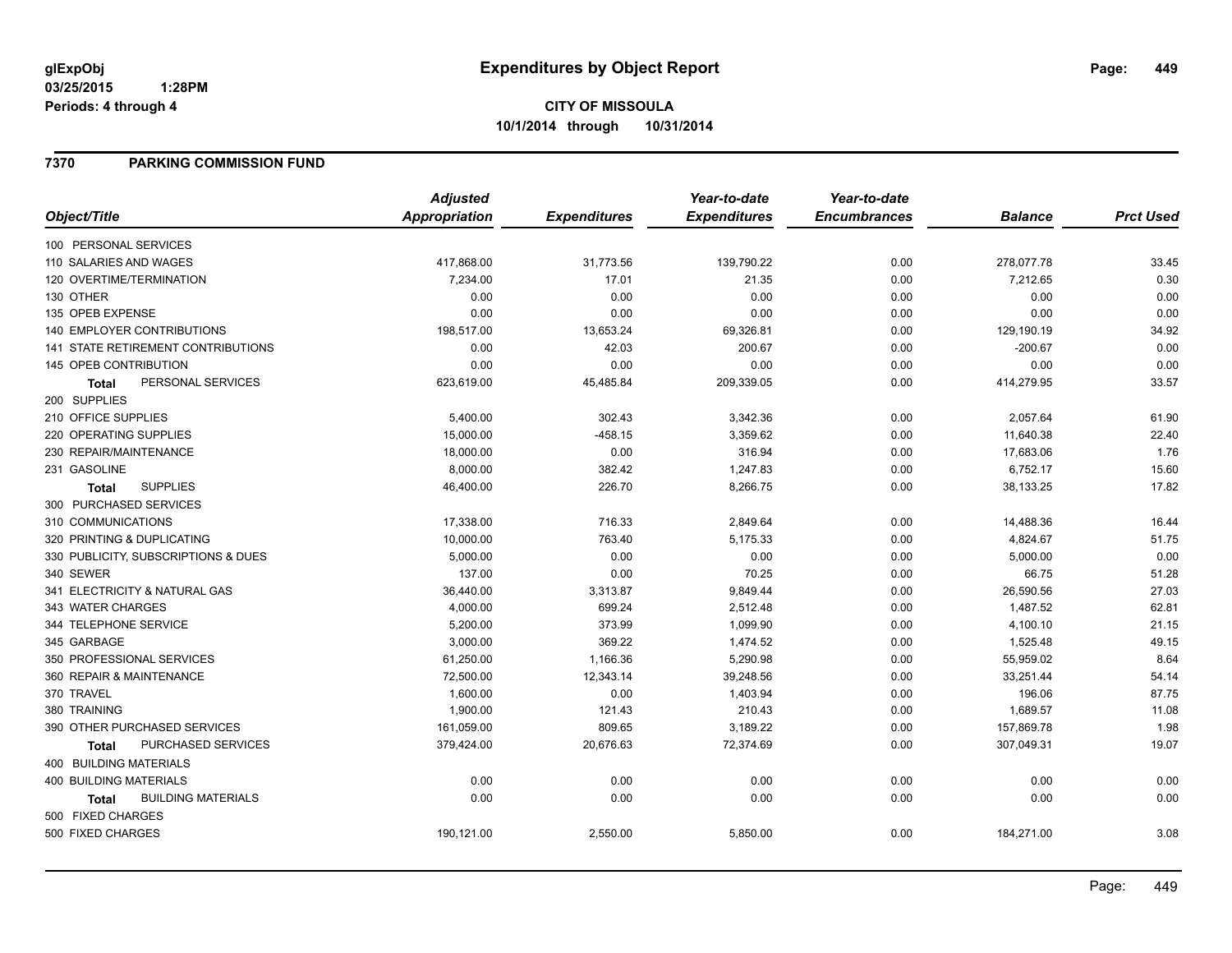### **7370 PARKING COMMISSION FUND**

|                    |                                   | <b>Adjusted</b> |                     | Year-to-date        | Year-to-date        |                |                  |
|--------------------|-----------------------------------|-----------------|---------------------|---------------------|---------------------|----------------|------------------|
| Object/Title       |                                   | Appropriation   | <b>Expenditures</b> | <b>Expenditures</b> | <b>Encumbrances</b> | <b>Balance</b> | <b>Prct Used</b> |
|                    | 550 MERCHANT SERVICE FEES         | 0.00            | 0.00                | 0.00                | 0.00                | 0.00           | 0.00             |
| <b>Total</b>       | <b>FIXED CHARGES</b>              | 190,121.00      | 2,550.00            | 5,850.00            | 0.00                | 184,271.00     | 3.08             |
| 600 DEBT SERVICE   |                                   |                 |                     |                     |                     |                |                  |
| 610 PRINCIPAL      |                                   | 0.00            | 0.00                | 0.00                | 0.00                | 0.00           | 0.00             |
|                    | 620 INTEREST / SERVICE FEES       | 0.00            | 0.00                | 0.00                | 0.00                | 0.00           | 0.00             |
| <b>Total</b>       | <b>DEBT SERVICE</b>               | 0.00            | 0.00                | 0.00                | 0.00                | 0.00           | 0.00             |
|                    | 700 GRANTS & CONTRIBUTIONS        |                 |                     |                     |                     |                |                  |
|                    | 700 GRANTS & CONTRIBUTIONS        | 74,000.00       | 5,500.00            | 23,006.75           | 0.00                | 50,993.25      | 31.09            |
| <b>Total</b>       | <b>GRANTS &amp; CONTRIBUTIONS</b> | 74,000.00       | 5,500.00            | 23,006.75           | 0.00                | 50,993.25      | 31.09            |
| 800 OTHER OBJECTS  |                                   |                 |                     |                     |                     |                |                  |
|                    | 820 TRANSFERS TO OTHER FUNDS      | 162,328.00      | 0.00                | 0.00                | 0.00                | 162,328.00     | 0.00             |
| 830 DEPRECIATION   |                                   | 0.00            | 0.00                | 0.00                | 0.00                | 0.00           | 0.00             |
| 845 CONTINGENCY    |                                   | 48,965.00       | 0.00                | 0.00                | 0.00                | 48,965.00      | 0.00             |
| Total              | OTHER OBJECTS                     | 211,293.00      | 0.00                | 0.00                | 0.00                | 211,293.00     | 0.00             |
| 900 CAPITAL OUTLAY |                                   |                 |                     |                     |                     |                |                  |
| 920 BUILDINGS      |                                   | 0.00            | 0.00                | 0.00                | 0.00                | 0.00           | 0.00             |
| 930 IMPROVEMENTS   |                                   | 0.00            | 0.00                | 0.00                | 0.00                | 0.00           | 0.00             |
|                    | 940 MACHINERY & EQUIPMENT         | 1,000,000.00    | 10,066.00           | 17,615.50           | 0.00                | 982,384.50     | 1.76             |
| <b>Total</b>       | <b>CAPITAL OUTLAY</b>             | 1,000,000.00    | 10,066.00           | 17,615.50           | 0.00                | 982,384.50     | 1.76             |
| Total              | PARKING COMMISSION FUND           | 2,524,857.00    | 84,505.17           | 336,452.74          | 0.00                | 2,188,404.26   | 13.33            |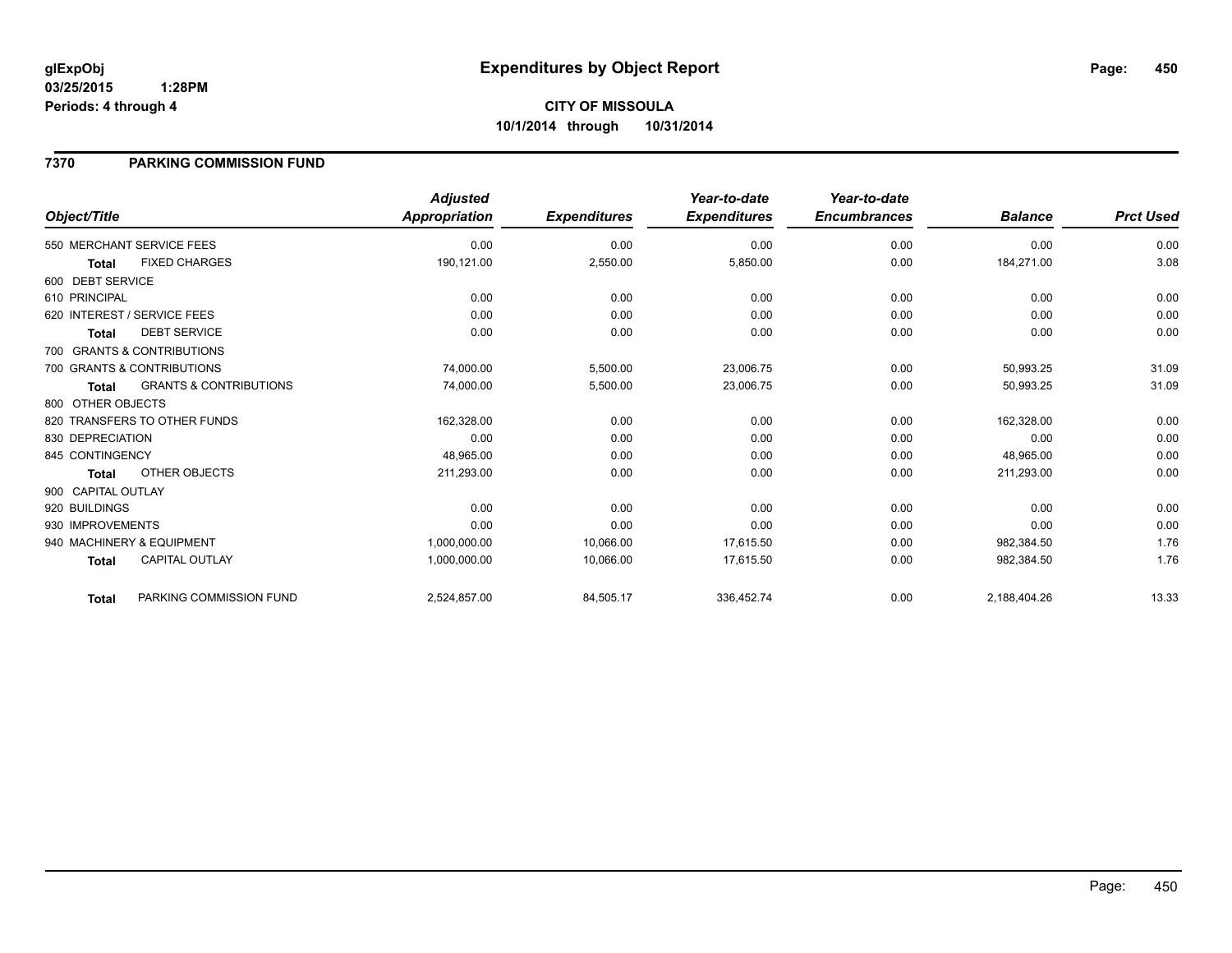#### **7371 FRONT STREET PARKING BONDS**

| Object/Title                 |                     | <b>Adjusted</b><br><b>Appropriation</b> | <i><b>Expenditures</b></i> | Year-to-date<br><b>Expenditures</b> | Year-to-date<br><b>Encumbrances</b> | <b>Balance</b> | <b>Prct Used</b> |
|------------------------------|---------------------|-----------------------------------------|----------------------------|-------------------------------------|-------------------------------------|----------------|------------------|
| 600 DEBT SERVICE             |                     |                                         |                            |                                     |                                     |                |                  |
| 620 INTEREST / SERVICE FEES  |                     | 269,059.00                              | 131.496.39                 | 69,880.94                           | 0.00                                | 199.178.06     | 25.97            |
| <b>Total</b>                 | <b>DEBT SERVICE</b> | 269.059.00                              | 131.496.39                 | 69.880.94                           | 0.00                                | 199.178.06     | 25.97            |
| 800 OTHER OBJECTS            |                     |                                         |                            |                                     |                                     |                |                  |
| 820 TRANSFERS TO OTHER FUNDS |                     | 0.00                                    | 0.00                       | 0.00                                | 0.00                                | 0.00           | 0.00             |
| <b>Total</b>                 | OTHER OBJECTS       | 0.00                                    | 0.00                       | 0.00                                | 0.00                                | 0.00           | 0.00             |
| <b>Total</b>                 | PARKING COMMISSION  | 269.059.00                              | 131.496.39                 | 69.880.94                           | 0.00                                | 199.178.06     | 25.97            |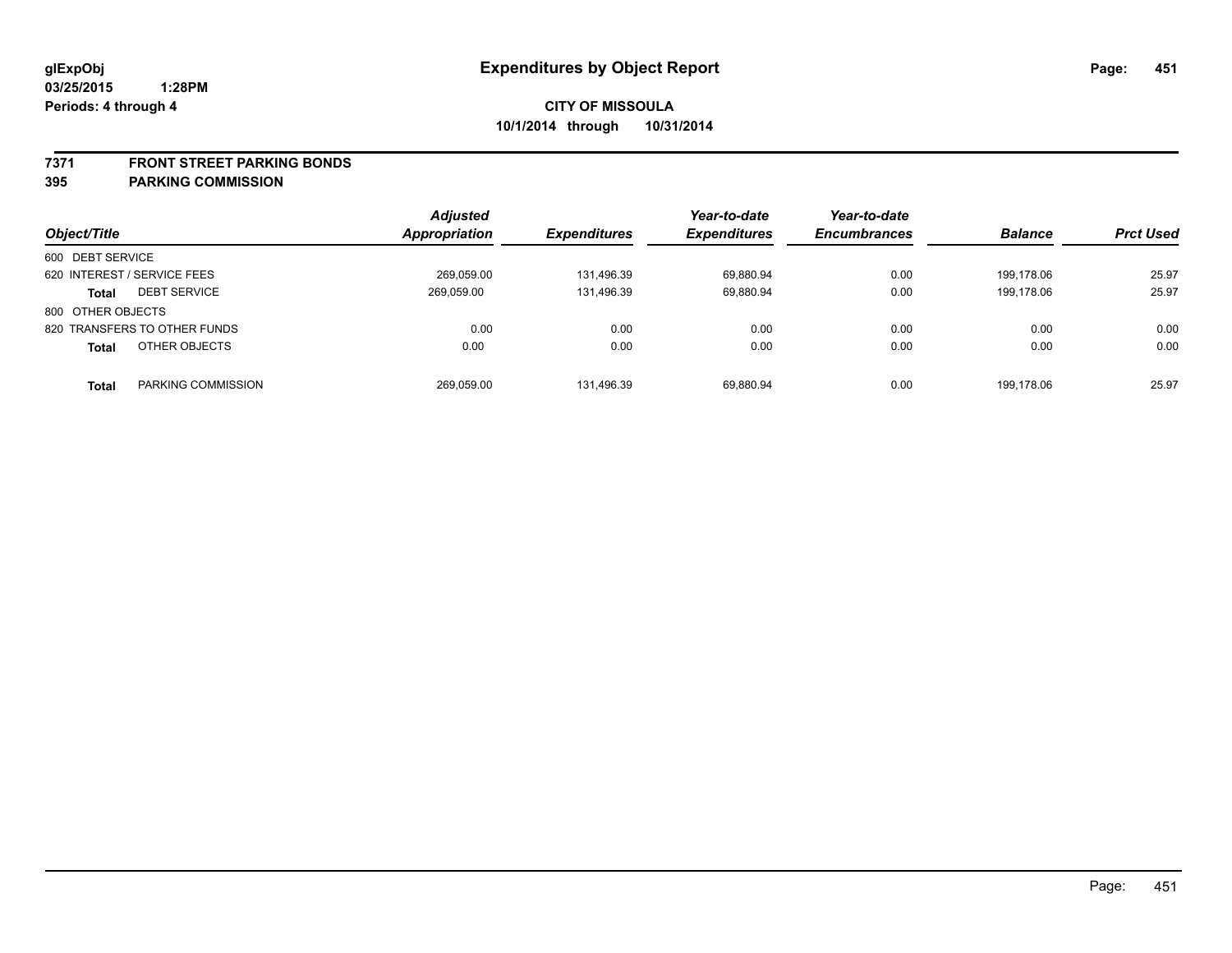**CITY OF MISSOULA 10/1/2014 through 10/31/2014**

### **7371 FRONT STREET PARKING BONDS**

| Object/Title      |                              | <b>Adjusted</b><br>Appropriation | <b>Expenditures</b> | Year-to-date<br><b>Expenditures</b> | Year-to-date<br><b>Encumbrances</b> | <b>Balance</b> | <b>Prct Used</b> |
|-------------------|------------------------------|----------------------------------|---------------------|-------------------------------------|-------------------------------------|----------------|------------------|
| 600 DEBT SERVICE  |                              |                                  |                     |                                     |                                     |                |                  |
|                   | 620 INTEREST / SERVICE FEES  | 269,059.00                       | 131,496.39          | 69,880.94                           | 0.00                                | 199.178.06     | 25.97            |
| Total             | <b>DEBT SERVICE</b>          | 269,059.00                       | 131.496.39          | 69,880.94                           | 0.00                                | 199.178.06     | 25.97            |
| 800 OTHER OBJECTS |                              |                                  |                     |                                     |                                     |                |                  |
|                   | 820 TRANSFERS TO OTHER FUNDS | 0.00                             | 0.00                | 0.00                                | 0.00                                | 0.00           | 0.00             |
| <b>Total</b>      | OTHER OBJECTS                | 0.00                             | 0.00                | 0.00                                | 0.00                                | 0.00           | 0.00             |
| <b>Total</b>      | FRONT STREET PARKING BONDS   | 269,059.00                       | 131.496.39          | 69.880.94                           | 0.00                                | 199.178.06     | 25.97            |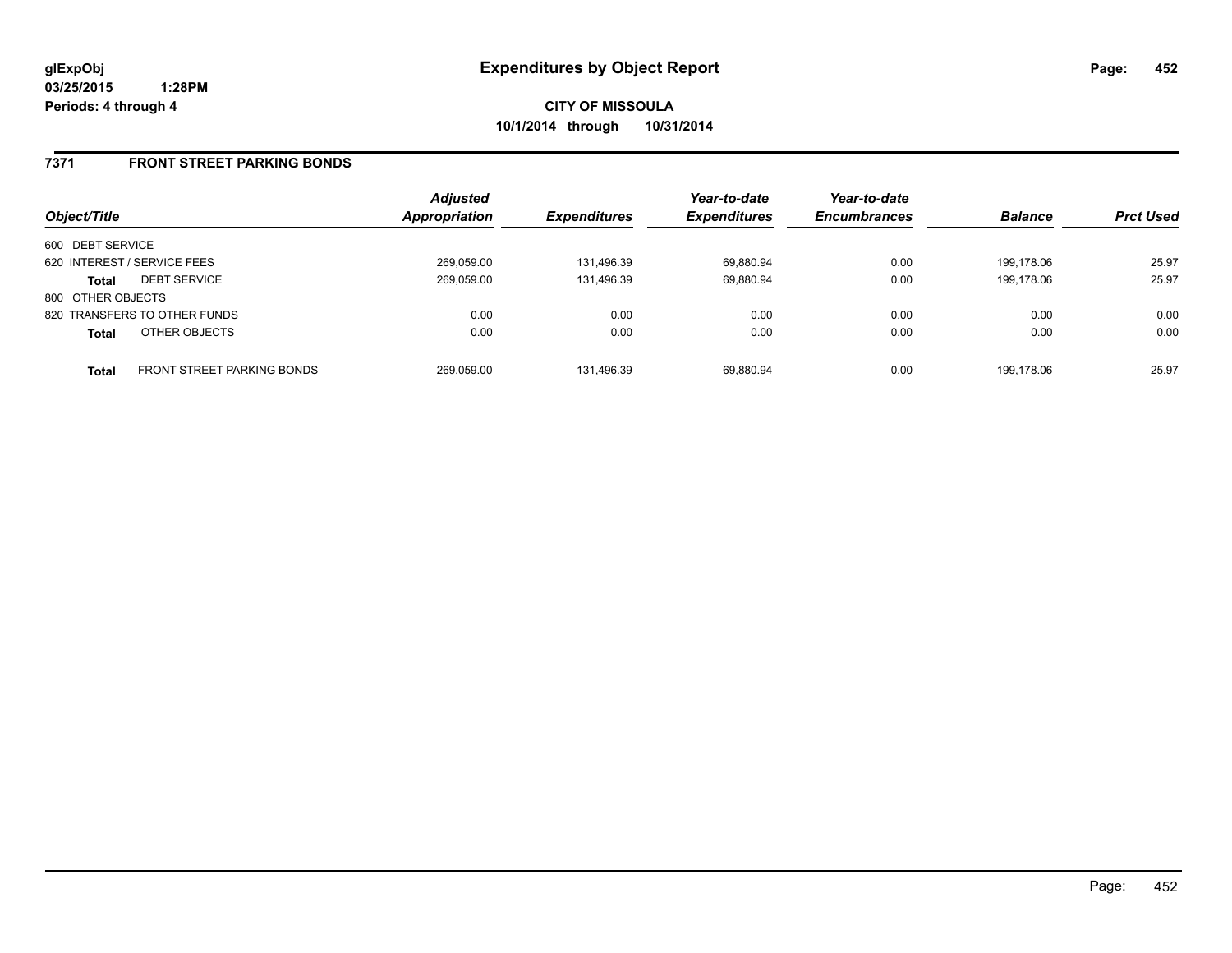#### **7372 SINKING FUND/FRONT ST PARKING BONDS**

|                                     | <b>Adjusted</b> |                     | Year-to-date        | Year-to-date        |                |                  |
|-------------------------------------|-----------------|---------------------|---------------------|---------------------|----------------|------------------|
| Object/Title                        | Appropriation   | <b>Expenditures</b> | <b>Expenditures</b> | <b>Encumbrances</b> | <b>Balance</b> | <b>Prct Used</b> |
| 600 DEBT SERVICE                    |                 |                     |                     |                     |                |                  |
| 610 PRINCIPAL                       | 40.000.00       | 40,000.00           | 40,000.00           | 0.00                | 0.00           | 100.00           |
| 620 INTEREST / SERVICE FEES         | 0.00            | 0.00                | 0.00                | 0.00                | 0.00           | 0.00             |
| <b>DEBT SERVICE</b><br><b>Total</b> | 40,000.00       | 40,000.00           | 40,000.00           | 0.00                | 0.00           | 100.00           |
| 800 OTHER OBJECTS                   |                 |                     |                     |                     |                |                  |
| 820 TRANSFERS TO OTHER FUNDS        | 0.00            | 0.00                | 0.00                | 0.00                | 0.00           | 0.00             |
| OTHER OBJECTS<br><b>Total</b>       | 0.00            | 0.00                | 0.00                | 0.00                | 0.00           | 0.00             |
| PARKING COMMISSION<br><b>Total</b>  | 40,000.00       | 40,000.00           | 40.000.00           | 0.00                | 0.00           | 100.00           |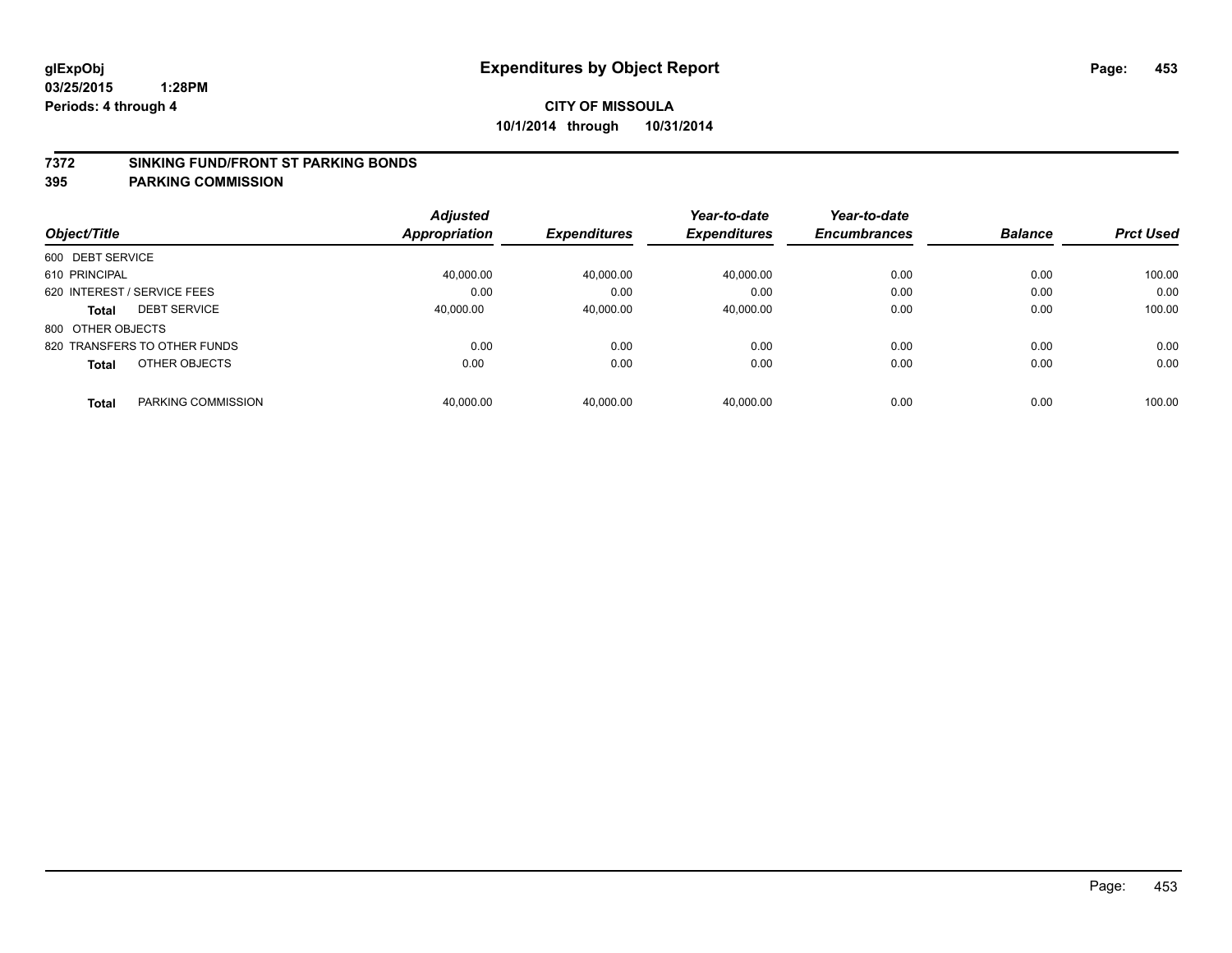**CITY OF MISSOULA 10/1/2014 through 10/31/2014**

### **7372 SINKING FUND/FRONT ST PARKING BONDS**

| Object/Title      |                                   | <b>Adjusted</b><br>Appropriation | <b>Expenditures</b> | Year-to-date<br><b>Expenditures</b> | Year-to-date<br><b>Encumbrances</b> | <b>Balance</b> | <b>Prct Used</b> |
|-------------------|-----------------------------------|----------------------------------|---------------------|-------------------------------------|-------------------------------------|----------------|------------------|
| 600 DEBT SERVICE  |                                   |                                  |                     |                                     |                                     |                |                  |
| 610 PRINCIPAL     |                                   | 40.000.00                        | 40,000.00           | 40,000.00                           | 0.00                                | 0.00           | 100.00           |
|                   | 620 INTEREST / SERVICE FEES       | 0.00                             | 0.00                | 0.00                                | 0.00                                | 0.00           | 0.00             |
| <b>Total</b>      | <b>DEBT SERVICE</b>               | 40,000.00                        | 40,000.00           | 40,000.00                           | 0.00                                | 0.00           | 100.00           |
| 800 OTHER OBJECTS |                                   |                                  |                     |                                     |                                     |                |                  |
|                   | 820 TRANSFERS TO OTHER FUNDS      | 0.00                             | 0.00                | 0.00                                | 0.00                                | 0.00           | 0.00             |
| <b>Total</b>      | OTHER OBJECTS                     | 0.00                             | 0.00                | 0.00                                | 0.00                                | 0.00           | 0.00             |
| <b>Total</b>      | SINKING FUND/FRONT ST PARKING BON | 40.000.00                        | 40.000.00           | 40.000.00                           | 0.00                                | 0.00           | 100.00           |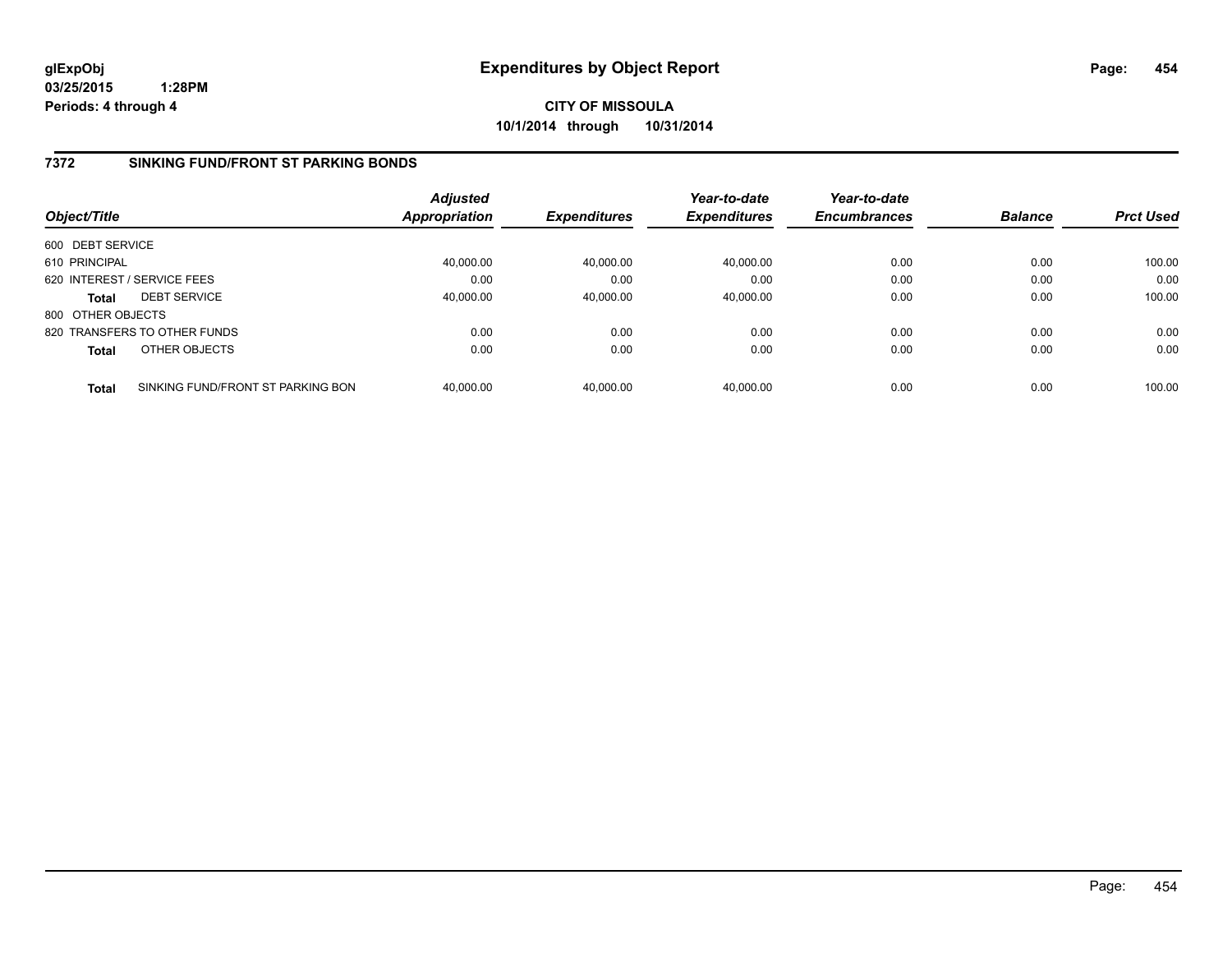#### **7373 MPC SERIES 2010B CONSTRUCTION**

|                    |                              | <b>Adjusted</b>      |                     | Year-to-date        | Year-to-date        |                |                  |
|--------------------|------------------------------|----------------------|---------------------|---------------------|---------------------|----------------|------------------|
| Object/Title       |                              | <b>Appropriation</b> | <b>Expenditures</b> | <b>Expenditures</b> | <b>Encumbrances</b> | <b>Balance</b> | <b>Prct Used</b> |
|                    | 300 PURCHASED SERVICES       |                      |                     |                     |                     |                |                  |
|                    | 350 PROFESSIONAL SERVICES    | 0.00                 | 0.00                | 0.00                | 0.00                | 0.00           | 0.00             |
|                    | 390 OTHER PURCHASED SERVICES | 0.00                 | 0.00                | 0.00                | 0.00                | 0.00           | 0.00             |
| <b>Total</b>       | PURCHASED SERVICES           | 0.00                 | 0.00                | 0.00                | 0.00                | 0.00           | 0.00             |
| 600 DEBT SERVICE   |                              |                      |                     |                     |                     |                |                  |
| 600 DEBT SERVICE   |                              | 0.00                 | 0.00                | 0.00                | 0.00                | 0.00           | 0.00             |
| 610 PRINCIPAL      |                              | 0.00                 | 0.00                | 0.00                | 0.00                | 0.00           | 0.00             |
|                    | 620 INTEREST / SERVICE FEES  | 0.00                 | 0.00                | 0.00                | 0.00                | 0.00           | 0.00             |
| <b>Total</b>       | <b>DEBT SERVICE</b>          | 0.00                 | 0.00                | 0.00                | 0.00                | 0.00           | 0.00             |
| 800 OTHER OBJECTS  |                              |                      |                     |                     |                     |                |                  |
|                    | 820 TRANSFERS TO OTHER FUNDS | 0.00                 | 0.00                | 0.00                | 0.00                | 0.00           | 0.00             |
| <b>Total</b>       | OTHER OBJECTS                | 0.00                 | 0.00                | 0.00                | 0.00                | 0.00           | 0.00             |
| 900 CAPITAL OUTLAY |                              |                      |                     |                     |                     |                |                  |
| 900 CAPITAL OUTLAY |                              | 0.00                 | 0.00                | 0.00                | 0.00                | 0.00           | 0.00             |
| 920 BUILDINGS      |                              | 0.00                 | 0.00                | 0.00                | 0.00                | 0.00           | 0.00             |
| 930 IMPROVEMENTS   |                              | 0.00                 | 0.00                | 0.00                | 0.00                | 0.00           | 0.00             |
| <b>Total</b>       | <b>CAPITAL OUTLAY</b>        | 0.00                 | 0.00                | 0.00                | 0.00                | 0.00           | 0.00             |
| <b>Total</b>       | PARKING COMMISSION           | 0.00                 | 0.00                | 0.00                | 0.00                | 0.00           | 0.00             |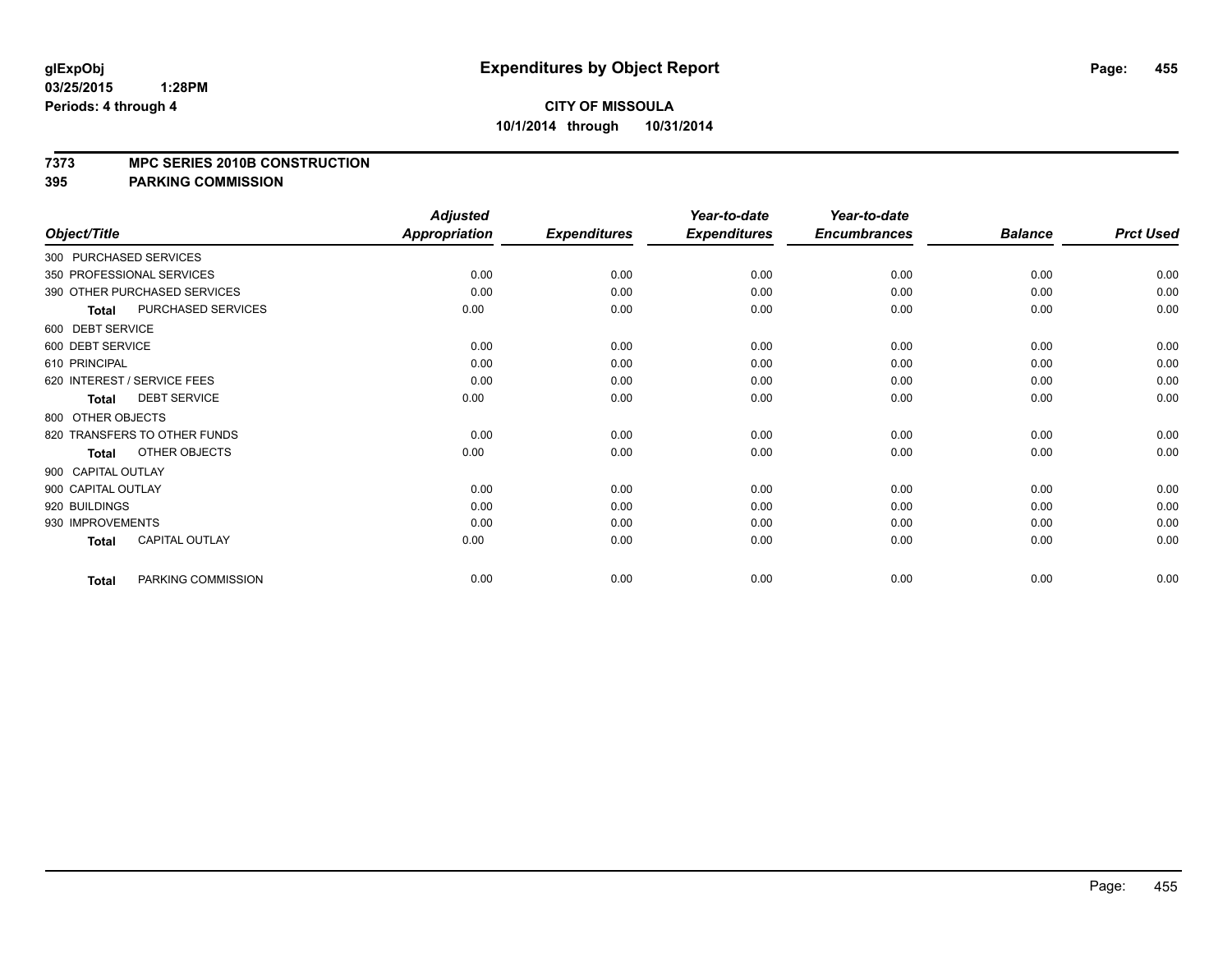#### **7373 MPC SERIES 2010B CONSTRUCTION**

**900 DEPRECIATION**

| Object/Title      |                     | <b>Adjusted</b><br>Appropriation | <b>Expenditures</b> | Year-to-date<br><b>Expenditures</b> | Year-to-date<br><b>Encumbrances</b> | <b>Balance</b> | <b>Prct Used</b> |
|-------------------|---------------------|----------------------------------|---------------------|-------------------------------------|-------------------------------------|----------------|------------------|
| 800 OTHER OBJECTS |                     |                                  |                     |                                     |                                     |                |                  |
| 830 DEPRECIATION  |                     | 0.00                             | 0.00                | 0.00                                | 0.00                                | 0.00           | 0.00             |
| <b>Total</b>      | OTHER OBJECTS       | 0.00                             | 0.00                | 0.00                                | 0.00                                | 0.00           | 0.00             |
| <b>Total</b>      | <b>DEPRECIATION</b> | 0.00                             | 0.00                | 0.00                                | 0.00                                | 0.00           | 0.00             |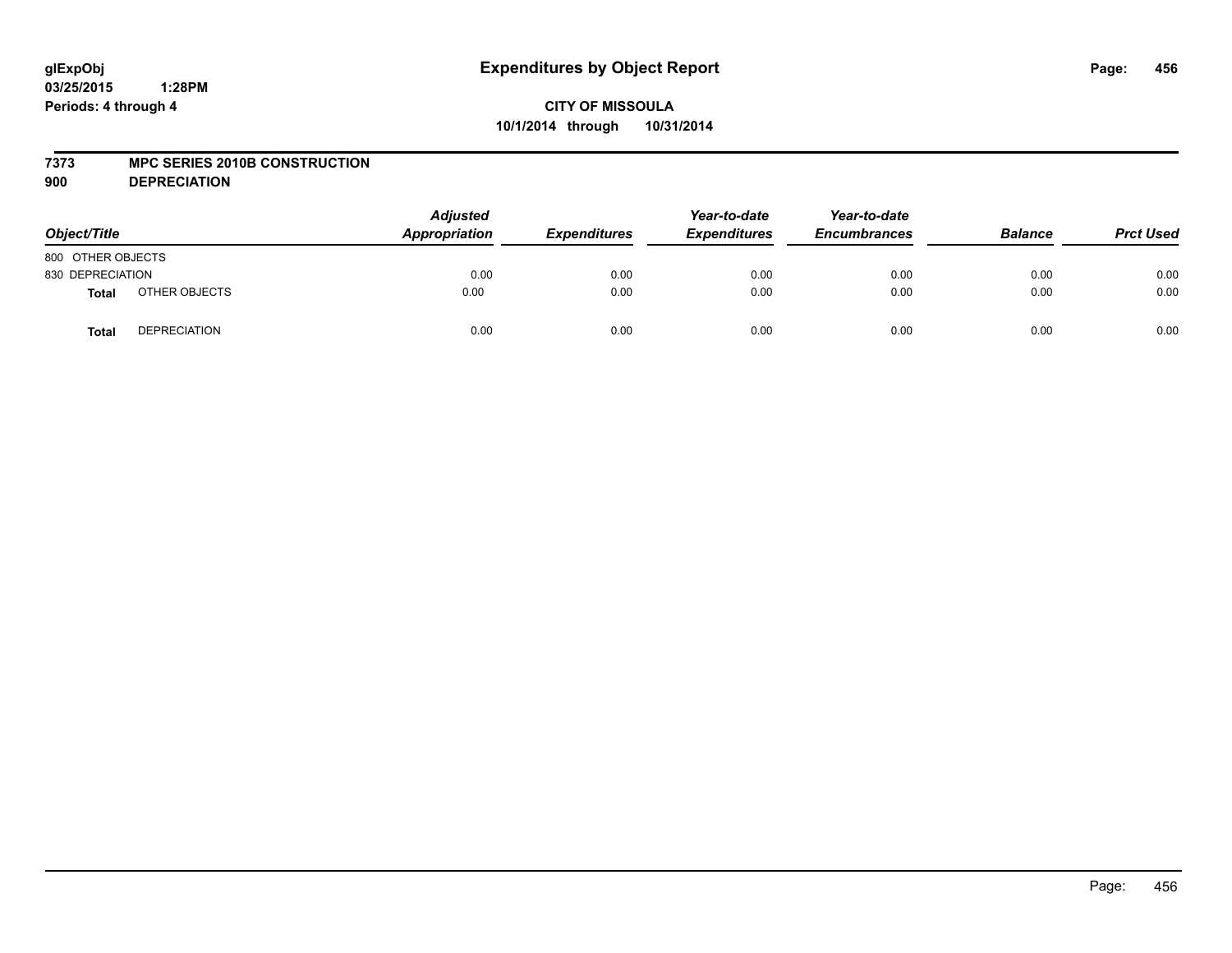# **CITY OF MISSOULA 10/1/2014 through 10/31/2014**

### **7373 MPC SERIES 2010B CONSTRUCTION**

| Object/Title           |                               | <b>Adjusted</b><br><b>Appropriation</b> | <b>Expenditures</b> | Year-to-date<br><b>Expenditures</b> | Year-to-date<br><b>Encumbrances</b> | <b>Balance</b> | <b>Prct Used</b> |
|------------------------|-------------------------------|-----------------------------------------|---------------------|-------------------------------------|-------------------------------------|----------------|------------------|
|                        |                               |                                         |                     |                                     |                                     |                |                  |
| 300 PURCHASED SERVICES |                               |                                         |                     |                                     |                                     |                |                  |
|                        | 350 PROFESSIONAL SERVICES     | 0.00                                    | 0.00                | 0.00                                | 0.00                                | 0.00           | 0.00             |
|                        | 390 OTHER PURCHASED SERVICES  | 0.00                                    | 0.00                | 0.00                                | 0.00                                | 0.00           | 0.00             |
| <b>Total</b>           | PURCHASED SERVICES            | 0.00                                    | 0.00                | 0.00                                | 0.00                                | 0.00           | 0.00             |
| 600 DEBT SERVICE       |                               |                                         |                     |                                     |                                     |                |                  |
| 600 DEBT SERVICE       |                               | 0.00                                    | 0.00                | 0.00                                | 0.00                                | 0.00           | 0.00             |
| 610 PRINCIPAL          |                               | 0.00                                    | 0.00                | 0.00                                | 0.00                                | 0.00           | 0.00             |
|                        | 620 INTEREST / SERVICE FEES   | 0.00                                    | 0.00                | 0.00                                | 0.00                                | 0.00           | 0.00             |
| <b>Total</b>           | <b>DEBT SERVICE</b>           | 0.00                                    | 0.00                | 0.00                                | 0.00                                | 0.00           | 0.00             |
| 800 OTHER OBJECTS      |                               |                                         |                     |                                     |                                     |                |                  |
|                        | 820 TRANSFERS TO OTHER FUNDS  | 0.00                                    | 0.00                | 0.00                                | 0.00                                | 0.00           | 0.00             |
| 830 DEPRECIATION       |                               | 0.00                                    | 0.00                | 0.00                                | 0.00                                | 0.00           | 0.00             |
| <b>Total</b>           | OTHER OBJECTS                 | 0.00                                    | 0.00                | 0.00                                | 0.00                                | 0.00           | 0.00             |
| 900 CAPITAL OUTLAY     |                               |                                         |                     |                                     |                                     |                |                  |
| 900 CAPITAL OUTLAY     |                               | 0.00                                    | 0.00                | 0.00                                | 0.00                                | 0.00           | 0.00             |
| 920 BUILDINGS          |                               | 0.00                                    | 0.00                | 0.00                                | 0.00                                | 0.00           | 0.00             |
| 930 IMPROVEMENTS       |                               | 0.00                                    | 0.00                | 0.00                                | 0.00                                | 0.00           | 0.00             |
| <b>Total</b>           | <b>CAPITAL OUTLAY</b>         | 0.00                                    | 0.00                | 0.00                                | 0.00                                | 0.00           | 0.00             |
| <b>Total</b>           | MPC SERIES 2010B CONSTRUCTION | 0.00                                    | 0.00                | 0.00                                | 0.00                                | 0.00           | 0.00             |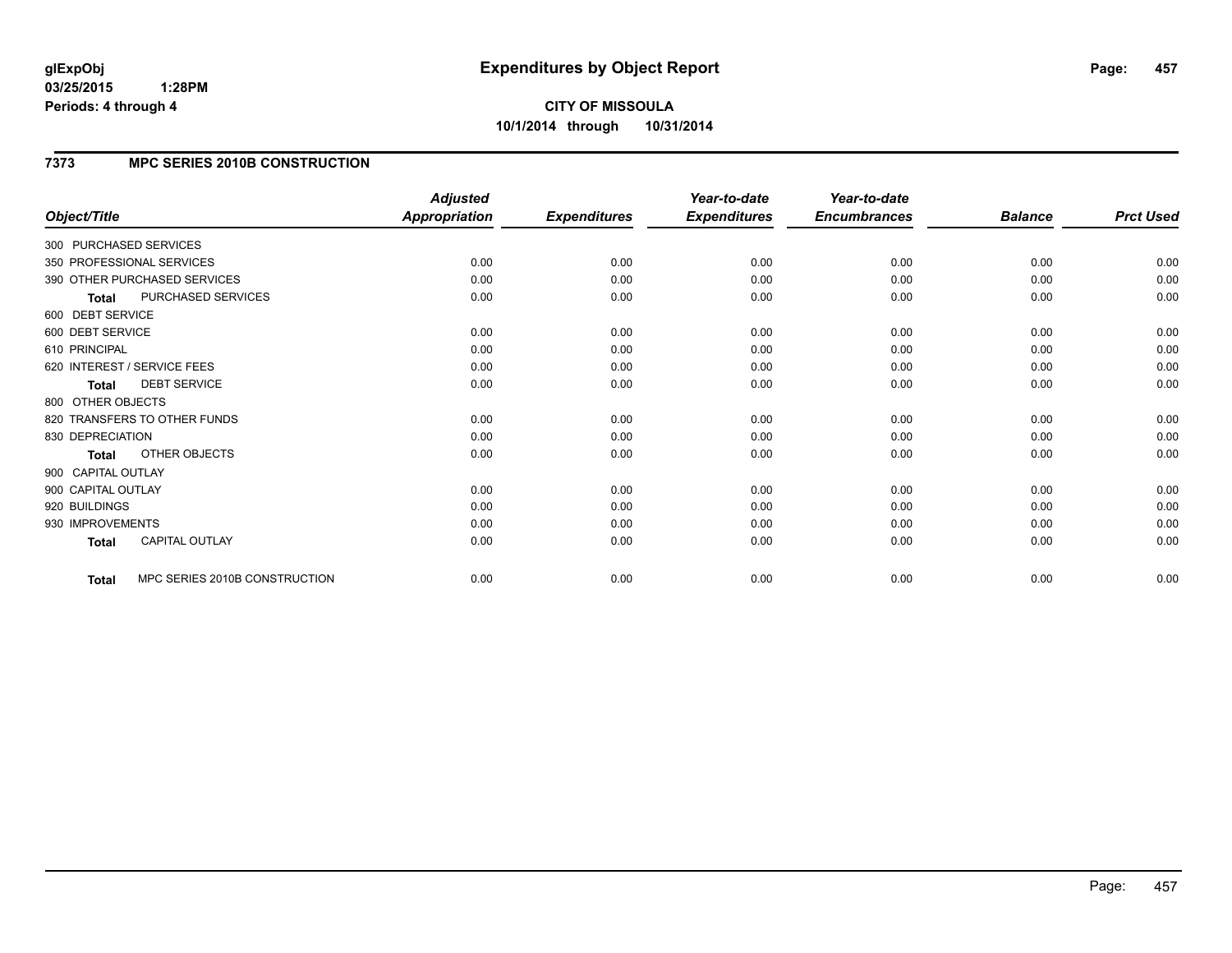#### **7374 RESERVE FUND-PARKING BONDS**

| Object/Title                          | <b>Adjusted</b><br><b>Appropriation</b> | <b>Expenditures</b> | Year-to-date<br><b>Expenditures</b> | Year-to-date<br><b>Encumbrances</b> | <b>Balance</b> | <b>Prct Used</b> |
|---------------------------------------|-----------------------------------------|---------------------|-------------------------------------|-------------------------------------|----------------|------------------|
| 900 CAPITAL OUTLAY                    |                                         |                     |                                     |                                     |                |                  |
| 920 BUILDINGS                         | 0.00                                    | 0.00                | 0.00                                | 0.00                                | 0.00           | 0.00             |
| 930 IMPROVEMENTS                      | 0.00                                    | 0.00                | 0.00                                | 0.00                                | 0.00           | 0.00             |
| <b>CAPITAL OUTLAY</b><br><b>Total</b> | 0.00                                    | 0.00                | 0.00                                | 0.00                                | 0.00           | 0.00             |
| PARKING COMMISSION<br><b>Total</b>    | 0.00                                    | 0.00                | 0.00                                | 0.00                                | 0.00           | 0.00             |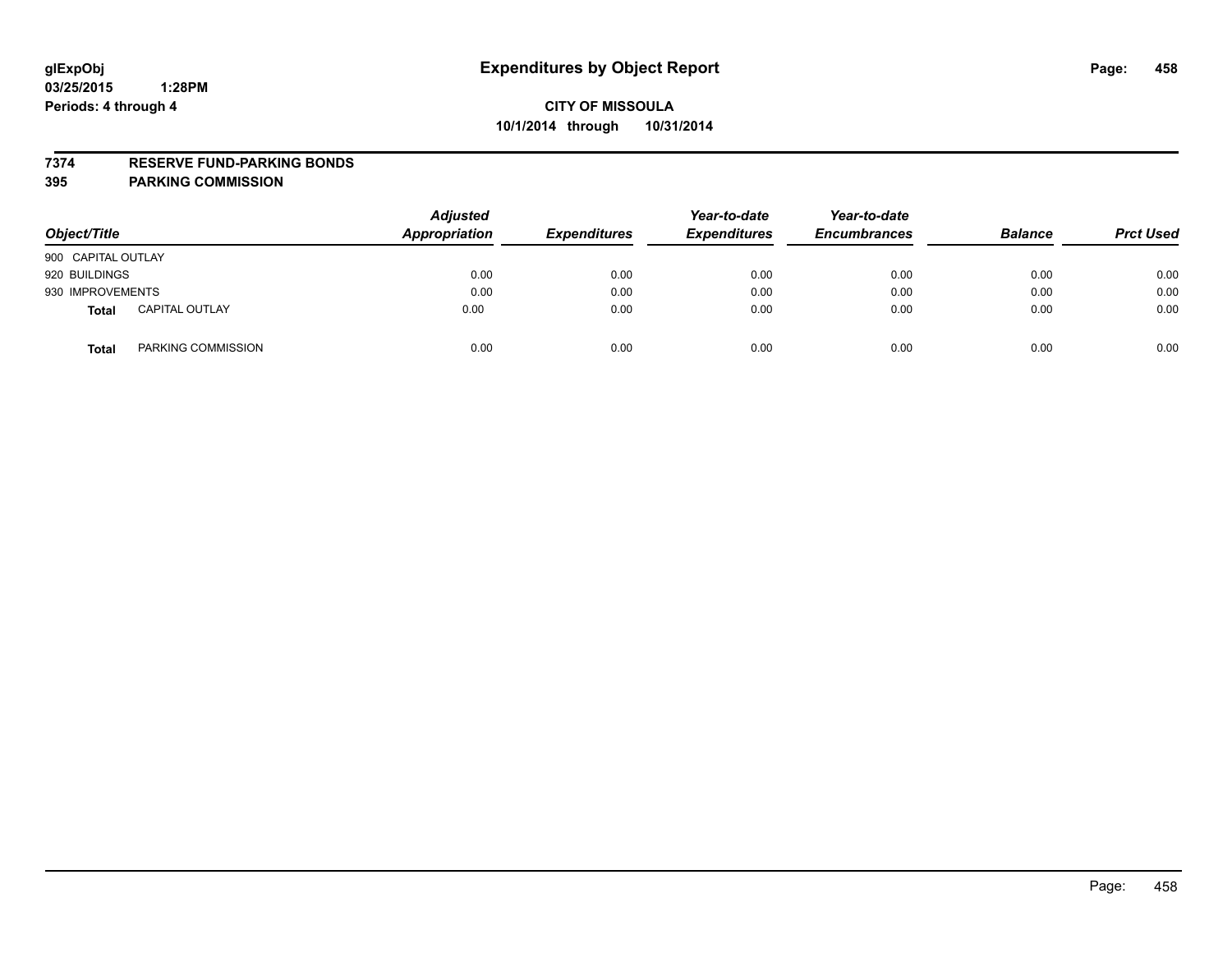**CITY OF MISSOULA 10/1/2014 through 10/31/2014**

### **7374 RESERVE FUND-PARKING BONDS**

| Object/Title       |                            | <b>Adjusted</b><br>Appropriation | <b>Expenditures</b> | Year-to-date<br><b>Expenditures</b> | Year-to-date<br><b>Encumbrances</b> | <b>Balance</b> | <b>Prct Used</b> |
|--------------------|----------------------------|----------------------------------|---------------------|-------------------------------------|-------------------------------------|----------------|------------------|
| 900 CAPITAL OUTLAY |                            |                                  |                     |                                     |                                     |                |                  |
| 920 BUILDINGS      |                            | 0.00                             | 0.00                | 0.00                                | 0.00                                | 0.00           | 0.00             |
| 930 IMPROVEMENTS   |                            | 0.00                             | 0.00                | 0.00                                | 0.00                                | 0.00           | 0.00             |
| <b>Total</b>       | <b>CAPITAL OUTLAY</b>      | 0.00                             | 0.00                | 0.00                                | 0.00                                | 0.00           | 0.00             |
| Total              | RESERVE FUND-PARKING BONDS | 0.00                             | 0.00                | 0.00                                | 0.00                                | 0.00           | 0.00             |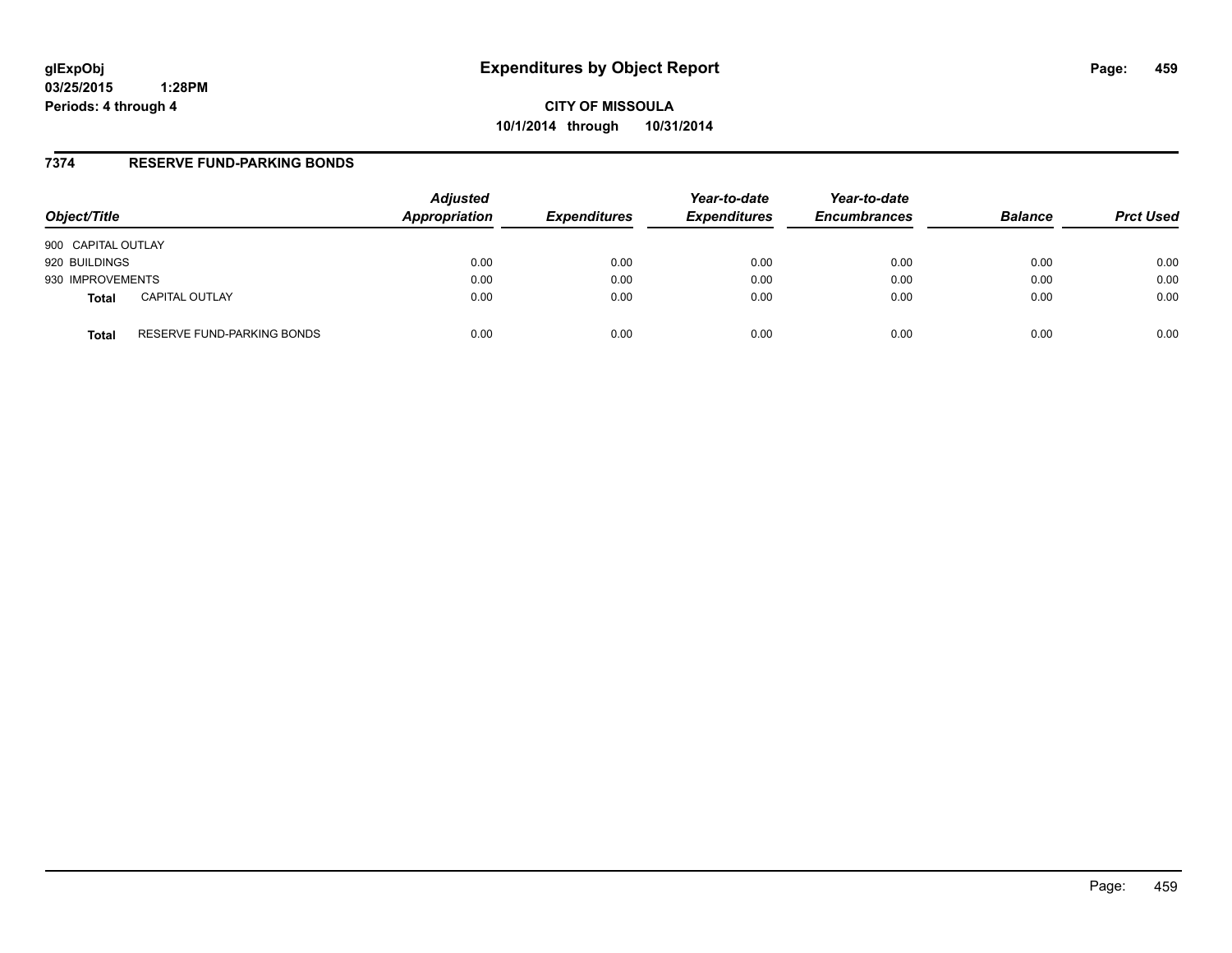#### **7375 PLEDGED TAX INCREMENT-2010B BOND**

| Object/Title                 |                           | <b>Adjusted</b><br>Appropriation | <b>Expenditures</b> | Year-to-date<br><b>Expenditures</b> | Year-to-date<br><b>Encumbrances</b> | <b>Balance</b> | <b>Prct Used</b> |
|------------------------------|---------------------------|----------------------------------|---------------------|-------------------------------------|-------------------------------------|----------------|------------------|
| 300 PURCHASED SERVICES       |                           |                                  |                     |                                     |                                     |                |                  |
| 390 OTHER PURCHASED SERVICES |                           | 121.431.00                       | 64,826.73           | 64.826.73                           | 0.00                                | 56.604.27      | 53.39            |
| <b>Total</b>                 | <b>PURCHASED SERVICES</b> | 121.431.00                       | 64,826.73           | 64,826.73                           | 0.00                                | 56,604.27      | 53.39            |
| 800 OTHER OBJECTS            |                           |                                  |                     |                                     |                                     |                |                  |
| 820 TRANSFERS TO OTHER FUNDS |                           | 146.731.00                       | 0.00                | 0.00                                | 0.00                                | 146.731.00     | 0.00             |
| <b>Total</b>                 | OTHER OBJECTS             | 146.731.00                       | 0.00                | 0.00                                | 0.00                                | 146.731.00     | 0.00             |
| <b>Total</b>                 | PARKING COMMISSION        | 268.162.00                       | 64.826.73           | 64.826.73                           | 0.00                                | 203.335.27     | 24.17            |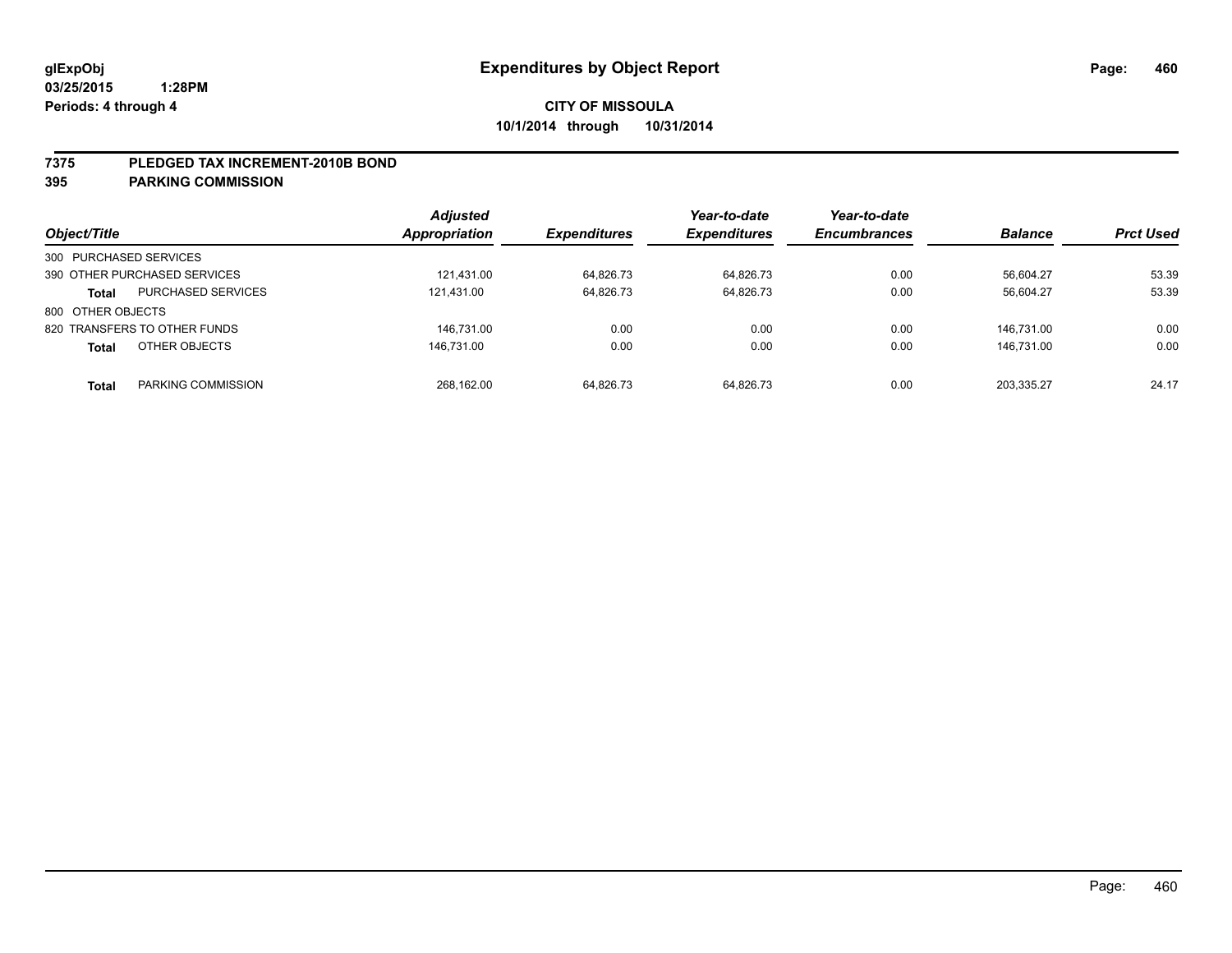### **7375 PLEDGED TAX INCREMENT-2010B BOND**

| Object/Title           |                                  | <b>Adjusted</b><br><b>Appropriation</b> | <b>Expenditures</b> | Year-to-date<br><b>Expenditures</b> | Year-to-date<br><b>Encumbrances</b> | <b>Balance</b> | <b>Prct Used</b> |
|------------------------|----------------------------------|-----------------------------------------|---------------------|-------------------------------------|-------------------------------------|----------------|------------------|
| 300 PURCHASED SERVICES |                                  |                                         |                     |                                     |                                     |                |                  |
|                        | 390 OTHER PURCHASED SERVICES     | 121,431.00                              | 64,826.73           | 64,826.73                           | 0.00                                | 56,604.27      | 53.39            |
| Total                  | <b>PURCHASED SERVICES</b>        | 121.431.00                              | 64,826.73           | 64.826.73                           | 0.00                                | 56.604.27      | 53.39            |
| 800 OTHER OBJECTS      |                                  |                                         |                     |                                     |                                     |                |                  |
|                        | 820 TRANSFERS TO OTHER FUNDS     | 146.731.00                              | 0.00                | 0.00                                | 0.00                                | 146.731.00     | 0.00             |
| <b>Total</b>           | OTHER OBJECTS                    | 146,731.00                              | 0.00                | 0.00                                | 0.00                                | 146.731.00     | 0.00             |
| Total                  | PLEDGED TAX INCREMENT-2010B BOND | 268.162.00                              | 64.826.73           | 64.826.73                           | 0.00                                | 203.335.27     | 24.17            |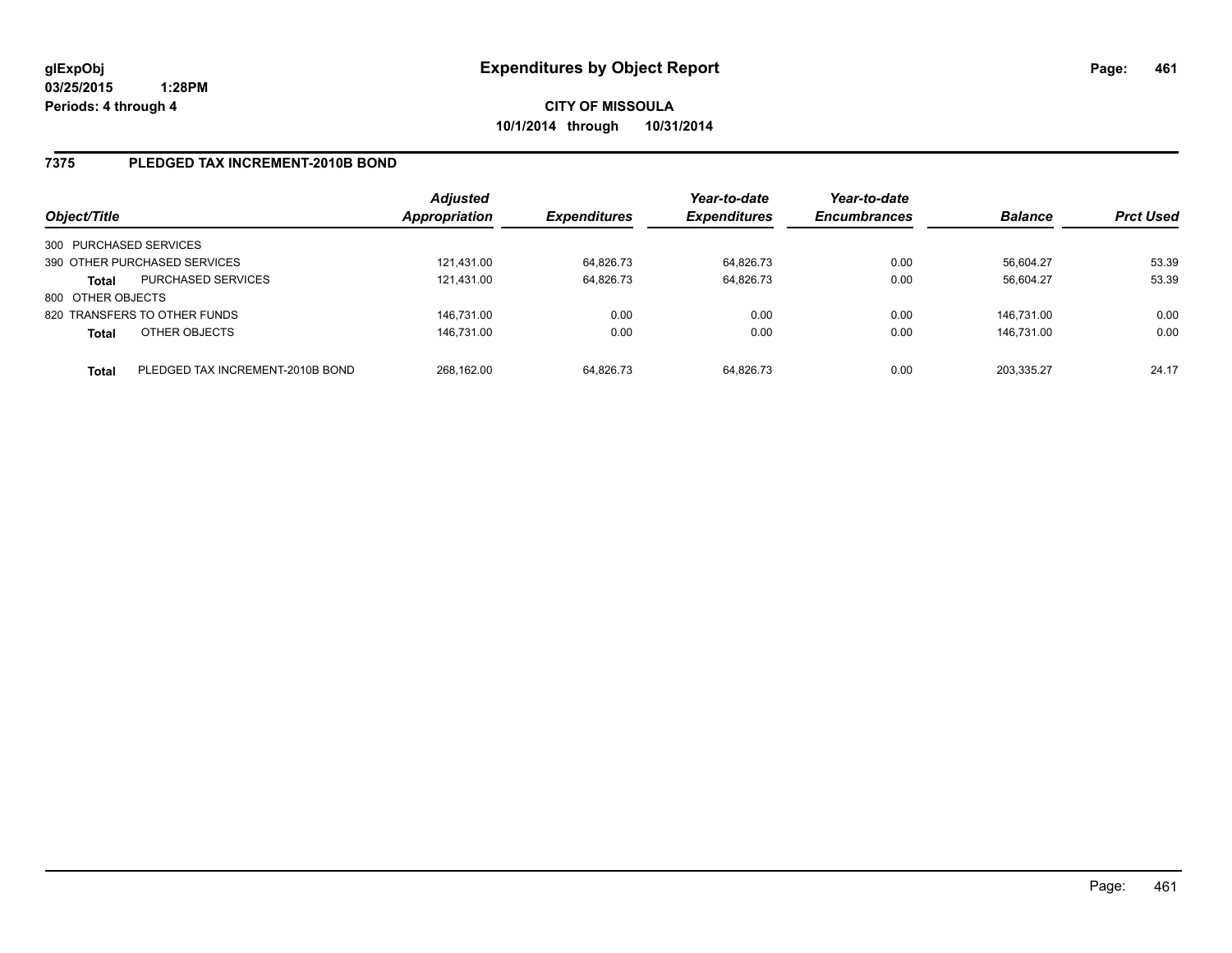#### **7376 MPC 2010A BONDS DEBT INTEREST**

| Object/Title                        | <b>Adjusted</b><br><b>Appropriation</b> | <b>Expenditures</b> | Year-to-date<br><b>Expenditures</b> | Year-to-date<br><b>Encumbrances</b> | <b>Balance</b> | <b>Prct Used</b> |
|-------------------------------------|-----------------------------------------|---------------------|-------------------------------------|-------------------------------------|----------------|------------------|
| 600 DEBT SERVICE                    |                                         |                     |                                     |                                     |                |                  |
| 620 INTEREST / SERVICE FEES         | 0.00                                    | 0.00                | 0.00                                | 0.00                                | 0.00           | 0.00             |
| <b>DEBT SERVICE</b><br><b>Total</b> | 0.00                                    | 0.00                | 0.00                                | 0.00                                | 0.00           | 0.00             |
| 800 OTHER OBJECTS                   |                                         |                     |                                     |                                     |                |                  |
| 820 TRANSFERS TO OTHER FUNDS        | 0.00                                    | 0.00                | 0.00                                | 0.00                                | 0.00           | 0.00             |
| OTHER OBJECTS<br><b>Total</b>       | 0.00                                    | 0.00                | 0.00                                | 0.00                                | 0.00           | 0.00             |
| PARKING COMMISSION<br><b>Total</b>  | 0.00                                    | 0.00                | 0.00                                | 0.00                                | 0.00           | 0.00             |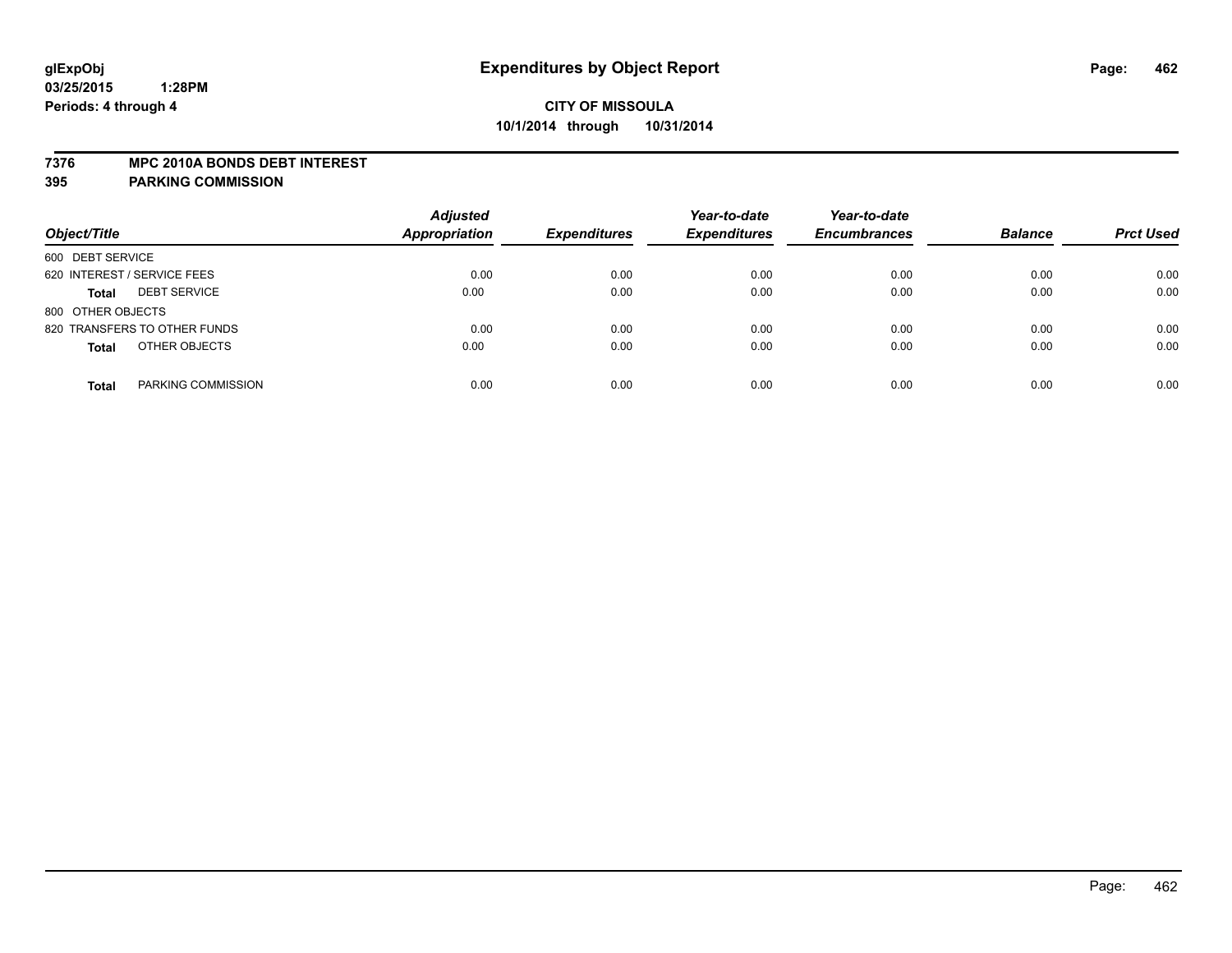### **7376 MPC 2010A BONDS DEBT INTEREST**

| Object/Title                |                               | <b>Adjusted</b><br>Appropriation | <b>Expenditures</b> | Year-to-date<br><b>Expenditures</b> | Year-to-date<br><b>Encumbrances</b> | <b>Balance</b> | <b>Prct Used</b> |
|-----------------------------|-------------------------------|----------------------------------|---------------------|-------------------------------------|-------------------------------------|----------------|------------------|
| 600 DEBT SERVICE            |                               |                                  |                     |                                     |                                     |                |                  |
| 620 INTEREST / SERVICE FEES |                               | 0.00                             | 0.00                | 0.00                                | 0.00                                | 0.00           | 0.00             |
| Total                       | <b>DEBT SERVICE</b>           | 0.00                             | 0.00                | 0.00                                | 0.00                                | 0.00           | 0.00             |
| 800 OTHER OBJECTS           |                               |                                  |                     |                                     |                                     |                |                  |
|                             | 820 TRANSFERS TO OTHER FUNDS  | 0.00                             | 0.00                | 0.00                                | 0.00                                | 0.00           | 0.00             |
| <b>Total</b>                | OTHER OBJECTS                 | 0.00                             | 0.00                | 0.00                                | 0.00                                | 0.00           | 0.00             |
| <b>Total</b>                | MPC 2010A BONDS DEBT INTEREST | 0.00                             | 0.00                | 0.00                                | 0.00                                | 0.00           | 0.00             |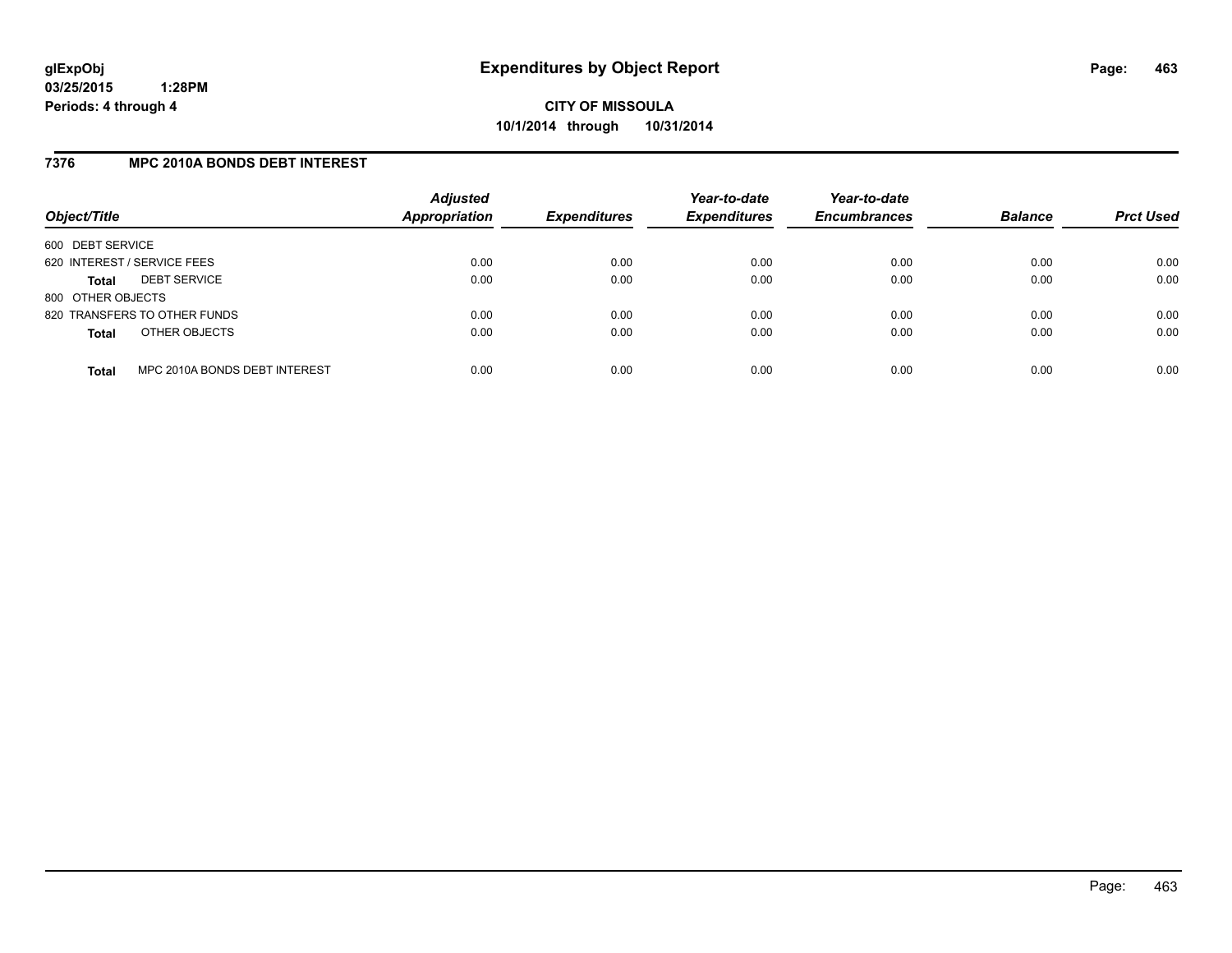#### **7377 MPC 2010A BONDS SINKING FUND**

|                                     | <b>Adjusted</b> |                     | Year-to-date        | Year-to-date        |                |                  |
|-------------------------------------|-----------------|---------------------|---------------------|---------------------|----------------|------------------|
| Object/Title                        | Appropriation   | <b>Expenditures</b> | <b>Expenditures</b> | <b>Encumbrances</b> | <b>Balance</b> | <b>Prct Used</b> |
| 600 DEBT SERVICE                    |                 |                     |                     |                     |                |                  |
| 610 PRINCIPAL                       | 0.00            | 0.00                | 0.00                | 0.00                | 0.00           | 0.00             |
| 620 INTEREST / SERVICE FEES         | 0.00            | 0.00                | 0.00                | 0.00                | 0.00           | 0.00             |
| <b>DEBT SERVICE</b><br><b>Total</b> | 0.00            | 0.00                | 0.00                | 0.00                | 0.00           | 0.00             |
| 800 OTHER OBJECTS                   |                 |                     |                     |                     |                |                  |
| 820 TRANSFERS TO OTHER FUNDS        | 0.00            | 0.00                | 0.00                | 0.00                | 0.00           | 0.00             |
| OTHER OBJECTS<br><b>Total</b>       | 0.00            | 0.00                | 0.00                | 0.00                | 0.00           | 0.00             |
| PARKING COMMISSION<br><b>Total</b>  | 0.00            | 0.00                | 0.00                | 0.00                | 0.00           | 0.00             |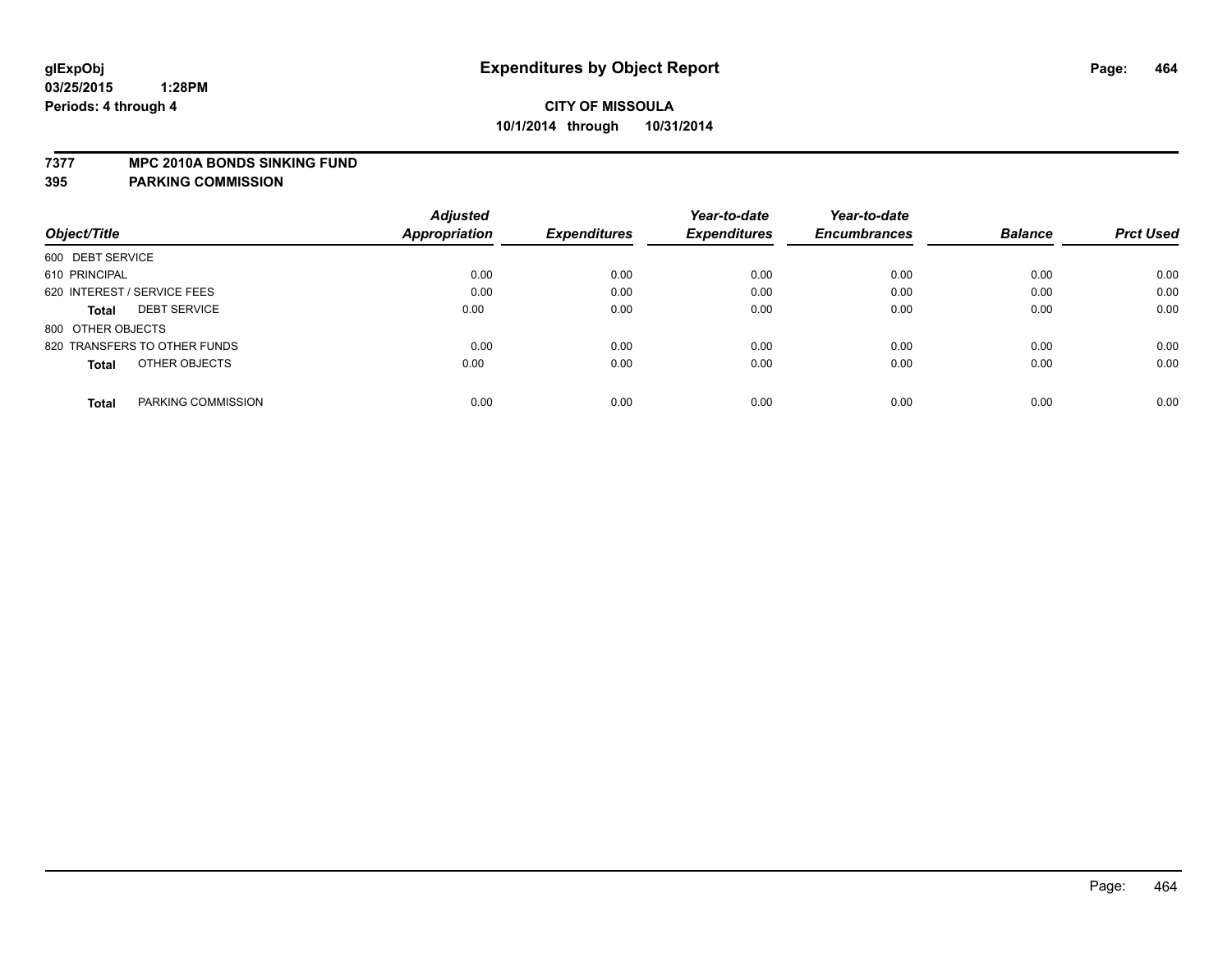### **7377 MPC 2010A BONDS SINKING FUND**

| Object/Title                |                              | <b>Adjusted</b><br><b>Appropriation</b> | <b>Expenditures</b> | Year-to-date<br><b>Expenditures</b> | Year-to-date<br><b>Encumbrances</b> | <b>Balance</b> | <b>Prct Used</b> |
|-----------------------------|------------------------------|-----------------------------------------|---------------------|-------------------------------------|-------------------------------------|----------------|------------------|
| 600 DEBT SERVICE            |                              |                                         |                     |                                     |                                     |                |                  |
| 610 PRINCIPAL               |                              | 0.00                                    | 0.00                | 0.00                                | 0.00                                | 0.00           | 0.00             |
| 620 INTEREST / SERVICE FEES |                              | 0.00                                    | 0.00                | 0.00                                | 0.00                                | 0.00           | 0.00             |
| <b>Total</b>                | <b>DEBT SERVICE</b>          | 0.00                                    | 0.00                | 0.00                                | 0.00                                | 0.00           | 0.00             |
| 800 OTHER OBJECTS           |                              |                                         |                     |                                     |                                     |                |                  |
|                             | 820 TRANSFERS TO OTHER FUNDS | 0.00                                    | 0.00                | 0.00                                | 0.00                                | 0.00           | 0.00             |
| <b>Total</b>                | OTHER OBJECTS                | 0.00                                    | 0.00                | 0.00                                | 0.00                                | 0.00           | 0.00             |
| <b>Total</b>                | MPC 2010A BONDS SINKING FUND | 0.00                                    | 0.00                | 0.00                                | 0.00                                | 0.00           | 0.00             |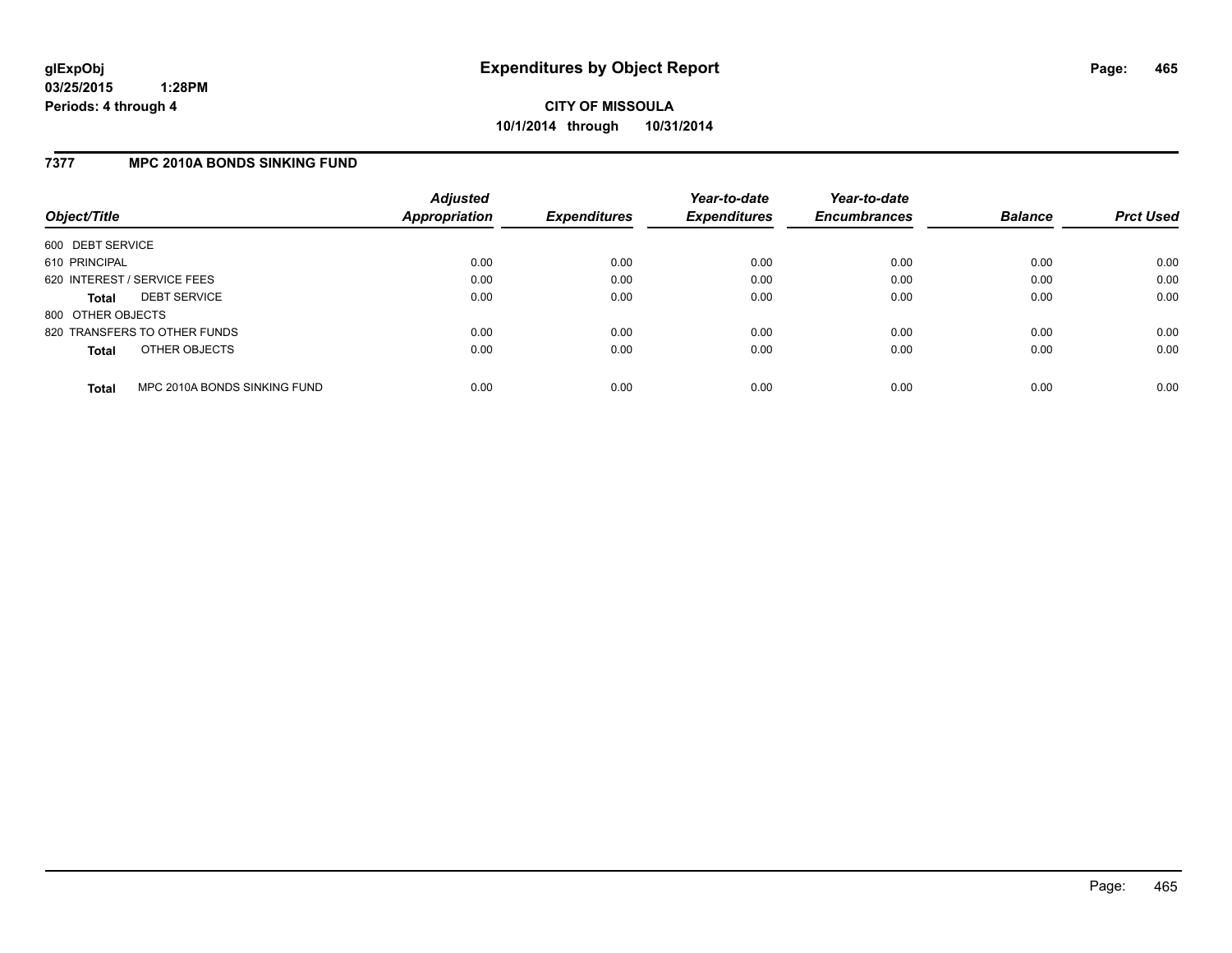**7378 MPC 2010A BOND RESERVE 395 PARKING COMMISSION**

| Object/Title                          | <b>Adjusted</b><br><b>Appropriation</b> | <b>Expenditures</b> | Year-to-date<br><b>Expenditures</b> | Year-to-date<br><b>Encumbrances</b> | <b>Balance</b> | <b>Prct Used</b> |
|---------------------------------------|-----------------------------------------|---------------------|-------------------------------------|-------------------------------------|----------------|------------------|
| 800 OTHER OBJECTS                     |                                         |                     |                                     |                                     |                |                  |
| 820 TRANSFERS TO OTHER FUNDS          | 0.00                                    | 0.00                | 0.00                                | 0.00                                | 0.00           | 0.00             |
| OTHER OBJECTS<br><b>Total</b>         | 0.00                                    | 0.00                | 0.00                                | 0.00                                | 0.00           | 0.00             |
| 900 CAPITAL OUTLAY                    |                                         |                     |                                     |                                     |                |                  |
| 930 IMPROVEMENTS                      | 0.00                                    | 0.00                | 0.00                                | 0.00                                | 0.00           | 0.00             |
| <b>CAPITAL OUTLAY</b><br><b>Total</b> | 0.00                                    | 0.00                | 0.00                                | 0.00                                | 0.00           | 0.00             |
| PARKING COMMISSION<br><b>Total</b>    | 0.00                                    | 0.00                | 0.00                                | 0.00                                | 0.00           | 0.00             |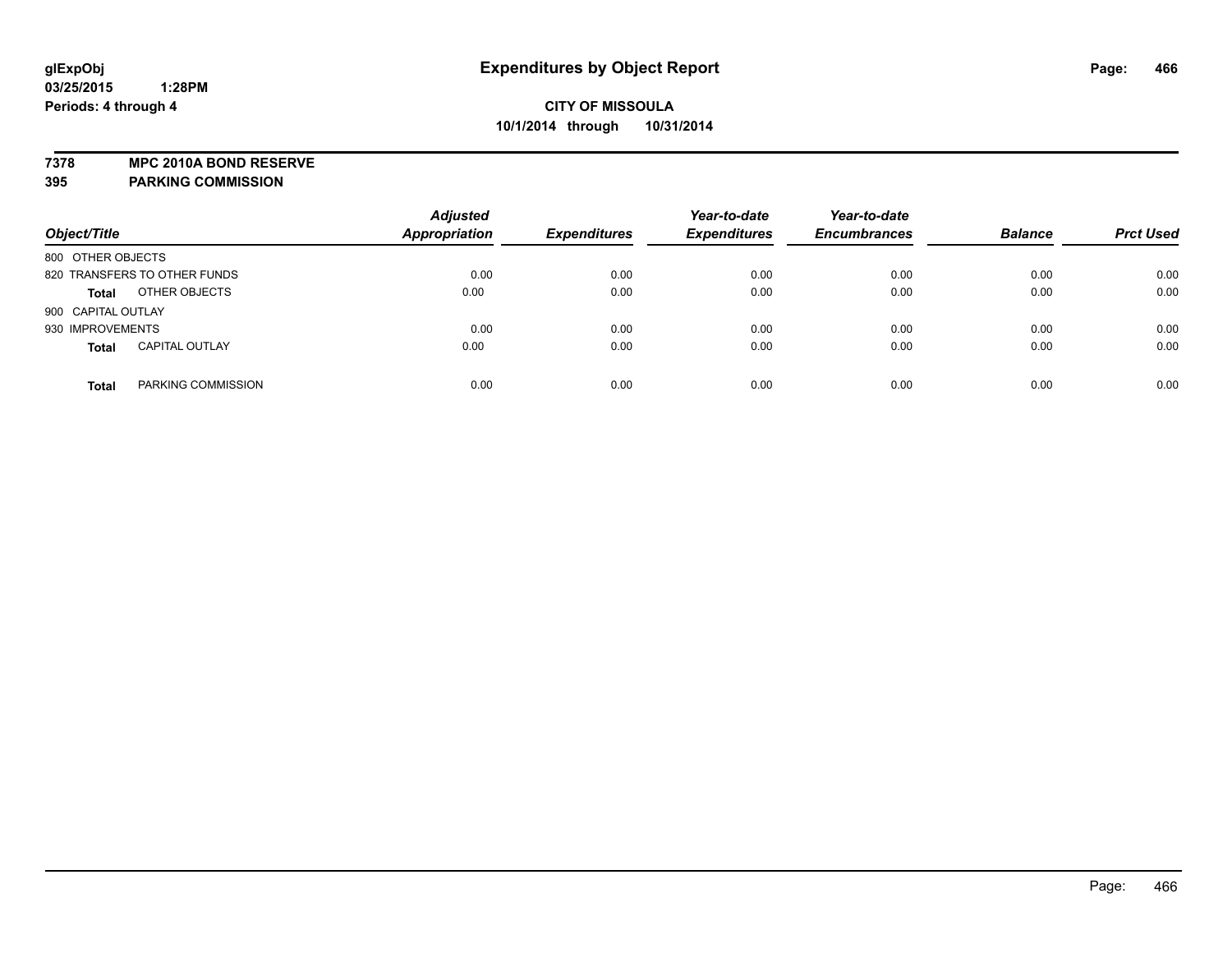## **7378 MPC 2010A BOND RESERVE**

| Object/Title                           | <b>Adjusted</b><br><b>Appropriation</b> | <b>Expenditures</b> | Year-to-date<br><b>Expenditures</b> | Year-to-date<br><b>Encumbrances</b> | <b>Balance</b> | <b>Prct Used</b> |
|----------------------------------------|-----------------------------------------|---------------------|-------------------------------------|-------------------------------------|----------------|------------------|
| 800 OTHER OBJECTS                      |                                         |                     |                                     |                                     |                |                  |
| 820 TRANSFERS TO OTHER FUNDS           | 0.00                                    | 0.00                | 0.00                                | 0.00                                | 0.00           | 0.00             |
| OTHER OBJECTS<br><b>Total</b>          | 0.00                                    | 0.00                | 0.00                                | 0.00                                | 0.00           | 0.00             |
| 900 CAPITAL OUTLAY                     |                                         |                     |                                     |                                     |                |                  |
| 930 IMPROVEMENTS                       | 0.00                                    | 0.00                | 0.00                                | 0.00                                | 0.00           | 0.00             |
| <b>CAPITAL OUTLAY</b><br><b>Total</b>  | 0.00                                    | 0.00                | 0.00                                | 0.00                                | 0.00           | 0.00             |
| MPC 2010A BOND RESERVE<br><b>Total</b> | 0.00                                    | 0.00                | 0.00                                | 0.00                                | 0.00           | 0.00             |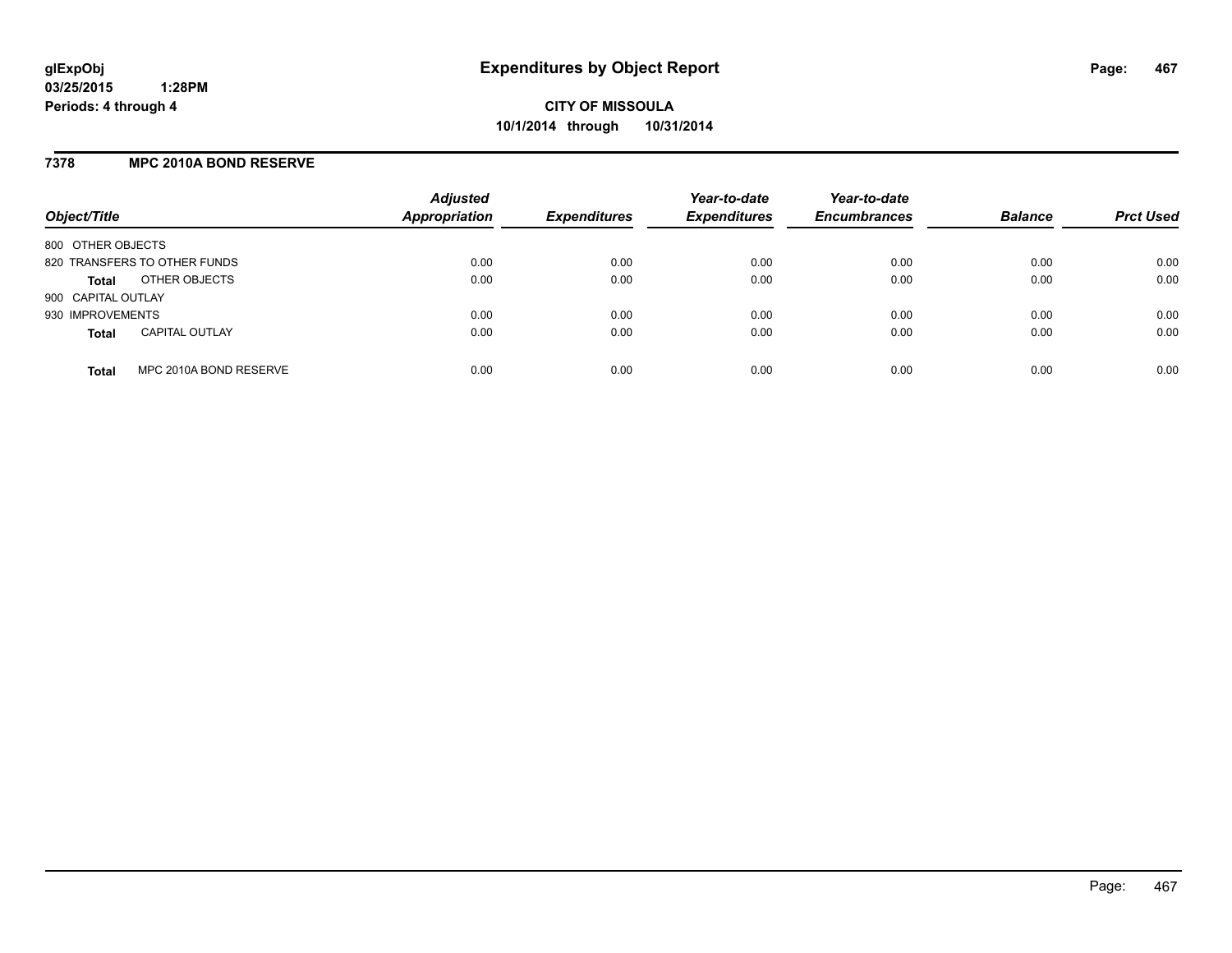#### **7379 MPC 2010A BOND CONSTRUCTION**

| Object/Title                          | <b>Adjusted</b><br><b>Appropriation</b> | <b>Expenditures</b> | Year-to-date<br><b>Expenditures</b> | Year-to-date<br><b>Encumbrances</b> | <b>Balance</b> | <b>Prct Used</b> |
|---------------------------------------|-----------------------------------------|---------------------|-------------------------------------|-------------------------------------|----------------|------------------|
|                                       |                                         |                     |                                     |                                     |                |                  |
| 600 DEBT SERVICE                      |                                         |                     |                                     |                                     |                |                  |
| 610 PRINCIPAL                         | 0.00                                    | 0.00                | 0.00                                | 0.00                                | 0.00           | 0.00             |
| 620 INTEREST / SERVICE FEES           | 0.00                                    | 0.00                | 0.00                                | 0.00                                | 0.00           | 0.00             |
| <b>DEBT SERVICE</b><br><b>Total</b>   | 0.00                                    | 0.00                | 0.00                                | 0.00                                | 0.00           | 0.00             |
| 800 OTHER OBJECTS                     |                                         |                     |                                     |                                     |                |                  |
| 820 TRANSFERS TO OTHER FUNDS          | 0.00                                    | 0.00                | 0.00                                | 0.00                                | 0.00           | 0.00             |
| OTHER OBJECTS<br><b>Total</b>         | 0.00                                    | 0.00                | 0.00                                | 0.00                                | 0.00           | 0.00             |
| 900 CAPITAL OUTLAY                    |                                         |                     |                                     |                                     |                |                  |
| 930 IMPROVEMENTS                      | 0.00                                    | 0.00                | 0.00                                | 0.00                                | 0.00           | 0.00             |
| <b>CAPITAL OUTLAY</b><br><b>Total</b> | 0.00                                    | 0.00                | 0.00                                | 0.00                                | 0.00           | 0.00             |
|                                       |                                         |                     |                                     |                                     |                |                  |
| PARKING COMMISSION<br><b>Total</b>    | 0.00                                    | 0.00                | 0.00                                | 0.00                                | 0.00           | 0.00             |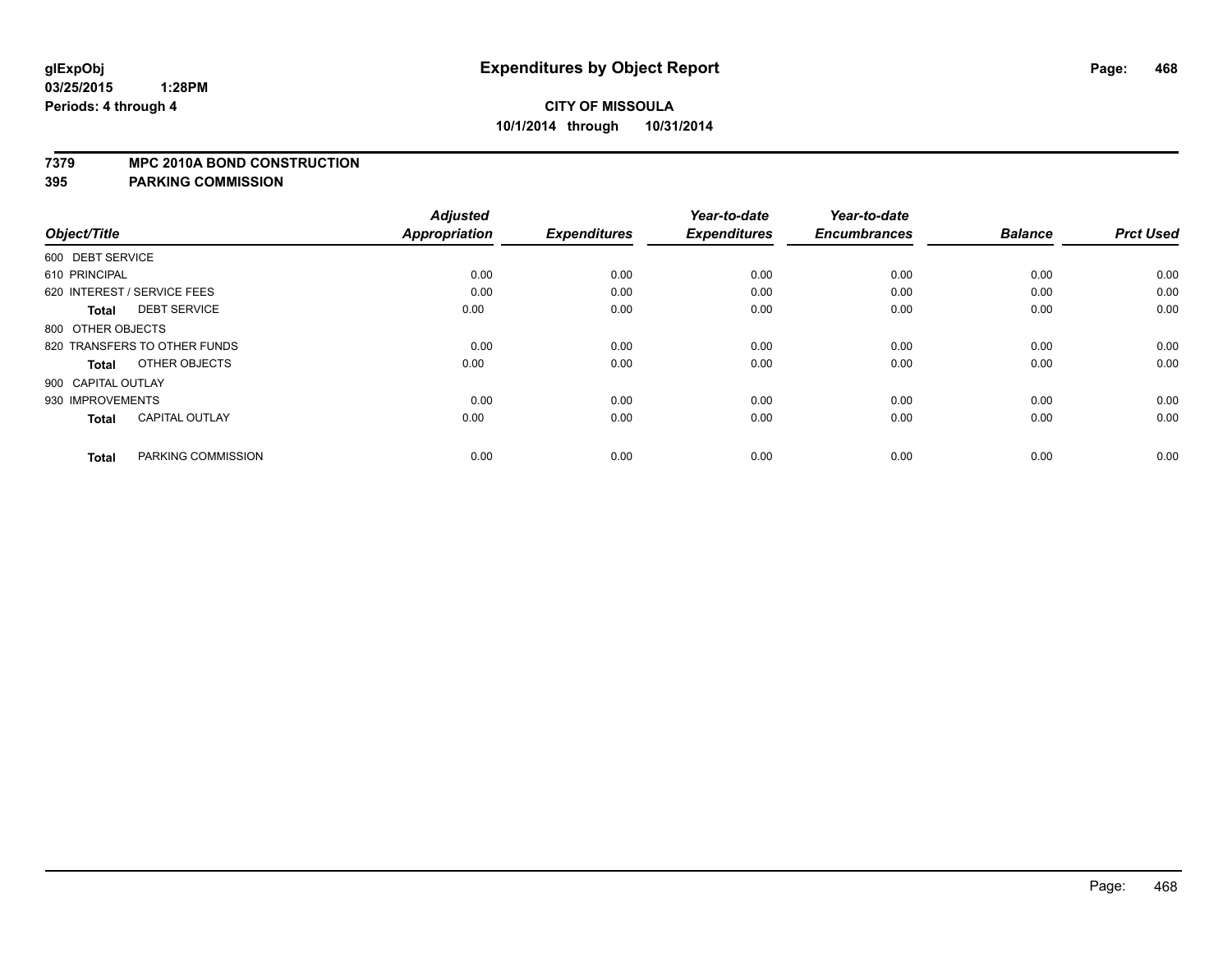## **7379 MPC 2010A BOND CONSTRUCTION**

| Object/Title       |                              | <b>Adjusted</b><br><b>Appropriation</b> | <b>Expenditures</b> | Year-to-date<br><b>Expenditures</b> | Year-to-date<br><b>Encumbrances</b> | <b>Balance</b> | <b>Prct Used</b> |
|--------------------|------------------------------|-----------------------------------------|---------------------|-------------------------------------|-------------------------------------|----------------|------------------|
| 600 DEBT SERVICE   |                              |                                         |                     |                                     |                                     |                |                  |
| 610 PRINCIPAL      |                              | 0.00                                    | 0.00                | 0.00                                | 0.00                                | 0.00           | 0.00             |
|                    | 620 INTEREST / SERVICE FEES  | 0.00                                    | 0.00                | 0.00                                | 0.00                                | 0.00           | 0.00             |
| <b>Total</b>       | <b>DEBT SERVICE</b>          | 0.00                                    | 0.00                | 0.00                                | 0.00                                | 0.00           | 0.00             |
| 800 OTHER OBJECTS  |                              |                                         |                     |                                     |                                     |                |                  |
|                    | 820 TRANSFERS TO OTHER FUNDS | 0.00                                    | 0.00                | 0.00                                | 0.00                                | 0.00           | 0.00             |
| Total              | OTHER OBJECTS                | 0.00                                    | 0.00                | 0.00                                | 0.00                                | 0.00           | 0.00             |
| 900 CAPITAL OUTLAY |                              |                                         |                     |                                     |                                     |                |                  |
| 930 IMPROVEMENTS   |                              | 0.00                                    | 0.00                | 0.00                                | 0.00                                | 0.00           | 0.00             |
| <b>Total</b>       | <b>CAPITAL OUTLAY</b>        | 0.00                                    | 0.00                | 0.00                                | 0.00                                | 0.00           | 0.00             |
| <b>Total</b>       | MPC 2010A BOND CONSTRUCTION  | 0.00                                    | 0.00                | 0.00                                | 0.00                                | 0.00           | 0.00             |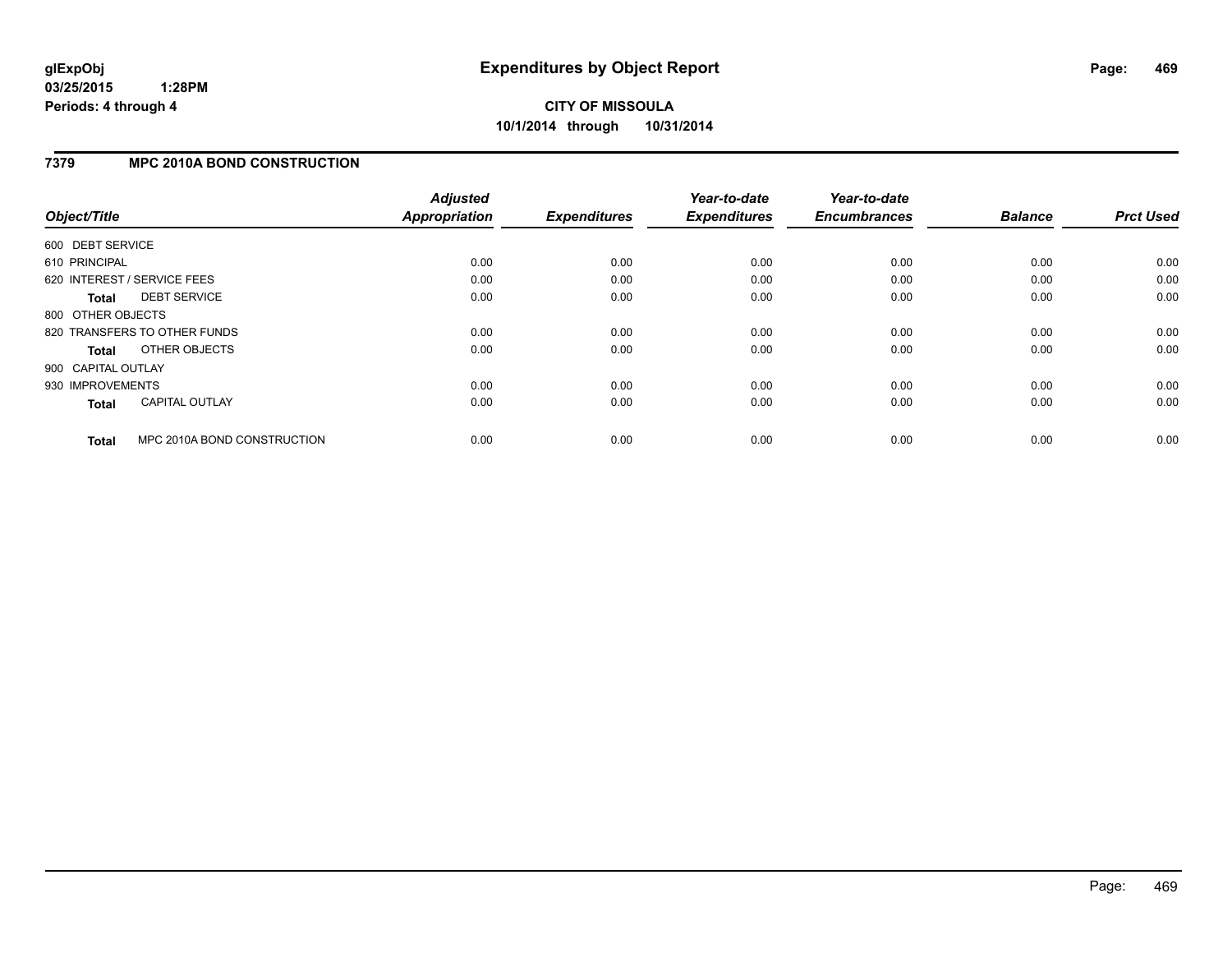#### **7380 BUSINESS IMPROVEMENT DISTRICT**

**375 BUSINESS IMPROVEMENT DISTRICT**

| Object/Title           |                                      | <b>Adjusted</b><br>Appropriation | <b>Expenditures</b> | Year-to-date<br><b>Expenditures</b> | Year-to-date<br><b>Encumbrances</b> | <b>Balance</b> | <b>Prct Used</b> |
|------------------------|--------------------------------------|----------------------------------|---------------------|-------------------------------------|-------------------------------------|----------------|------------------|
| 300 PURCHASED SERVICES |                                      |                                  |                     |                                     |                                     |                |                  |
|                        | 350 PROFESSIONAL SERVICES            | 416,004.00                       | 0.00                | 100,000.00                          | 0.00                                | 316.004.00     | 24.04            |
| <b>Total</b>           | <b>PURCHASED SERVICES</b>            | 416.004.00                       | 0.00                | 100,000.00                          | 0.00                                | 316.004.00     | 24.04            |
| 800 OTHER OBJECTS      |                                      |                                  |                     |                                     |                                     |                |                  |
| 845 CONTINGENCY        |                                      | 5,000.00                         | 0.00                | 0.00                                | 0.00                                | 5,000.00       | 0.00             |
| <b>Total</b>           | OTHER OBJECTS                        | 5,000.00                         | 0.00                | 0.00                                | 0.00                                | 5,000.00       | 0.00             |
| <b>Total</b>           | <b>BUSINESS IMPROVEMENT DISTRICT</b> | 421,004.00                       | 0.00                | 100,000.00                          | 0.00                                | 321,004.00     | 23.75            |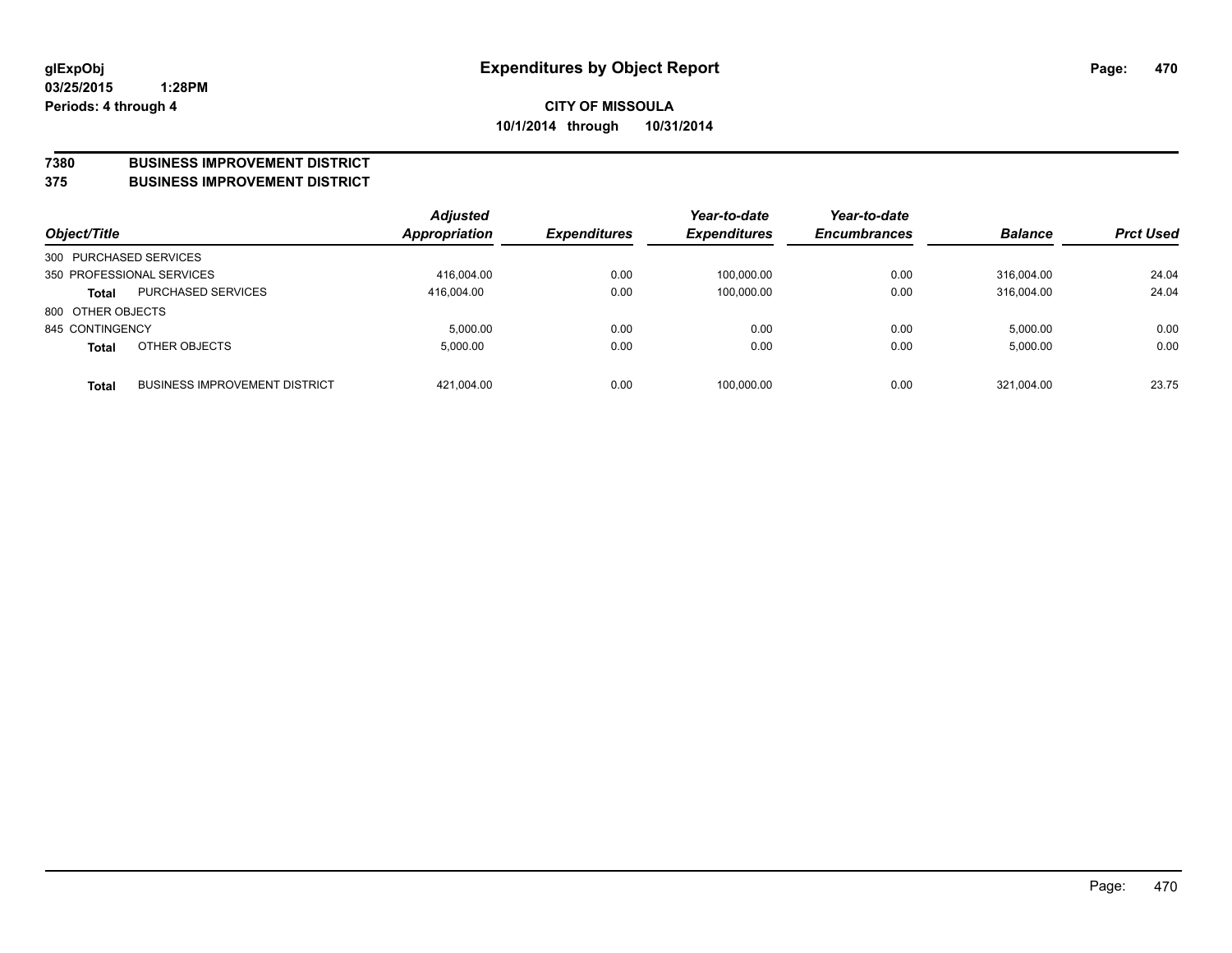#### **7380 BUSINESS IMPROVEMENT DISTRICT**

| Object/Title           |                                      | Adjusted<br>Appropriation | <b>Expenditures</b> | Year-to-date<br><b>Expenditures</b> | Year-to-date<br><b>Encumbrances</b> | <b>Balance</b> | <b>Prct Used</b> |
|------------------------|--------------------------------------|---------------------------|---------------------|-------------------------------------|-------------------------------------|----------------|------------------|
| 300 PURCHASED SERVICES |                                      |                           |                     |                                     |                                     |                |                  |
|                        | 350 PROFESSIONAL SERVICES            | 416,004.00                | 0.00                | 100.000.00                          | 0.00                                | 316.004.00     | 24.04            |
| <b>Total</b>           | <b>PURCHASED SERVICES</b>            | 416.004.00                | 0.00                | 100.000.00                          | 0.00                                | 316.004.00     | 24.04            |
| 800 OTHER OBJECTS      |                                      |                           |                     |                                     |                                     |                |                  |
| 845 CONTINGENCY        |                                      | 5.000.00                  | 0.00                | 0.00                                | 0.00                                | 5.000.00       | 0.00             |
| <b>Total</b>           | OTHER OBJECTS                        | 5,000.00                  | 0.00                | 0.00                                | 0.00                                | 5,000.00       | 0.00             |
| <b>Total</b>           | <b>BUSINESS IMPROVEMENT DISTRICT</b> | 421.004.00                | 0.00                | 100,000.00                          | 0.00                                | 321.004.00     | 23.75            |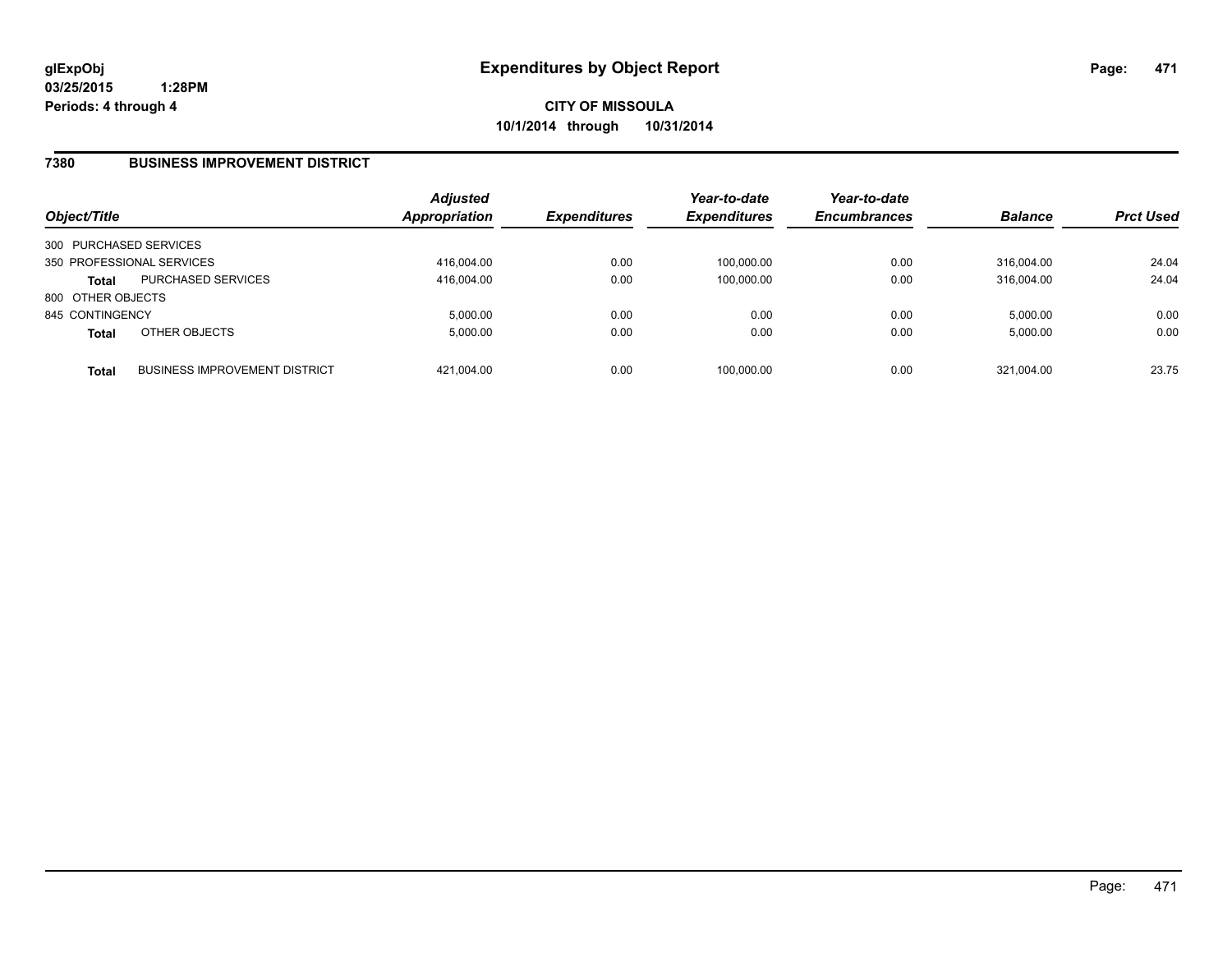#### **7381 TOURISM BUSINESS IMPROVEMENT DISTRICT**

#### **375 BUSINESS IMPROVEMENT DISTRICT**

| Object/Title                                         | <b>Adjusted</b><br>Appropriation | <i><b>Expenditures</b></i> | Year-to-date<br><b>Expenditures</b> | Year-to-date<br><b>Encumbrances</b> | <b>Balance</b> | <b>Prct Used</b> |
|------------------------------------------------------|----------------------------------|----------------------------|-------------------------------------|-------------------------------------|----------------|------------------|
| 300 PURCHASED SERVICES                               |                                  |                            |                                     |                                     |                |                  |
| 390 OTHER PURCHASED SERVICES                         | 620.494.00                       | 0.00                       | 0.00                                | 0.00                                | 620,494.00     | 0.00             |
| <b>PURCHASED SERVICES</b><br><b>Total</b>            | 620.494.00                       | 0.00                       | 0.00                                | 0.00                                | 620.494.00     | 0.00             |
| <b>BUSINESS IMPROVEMENT DISTRICT</b><br><b>Total</b> | 620,494.00                       | 0.00                       | 0.00                                | 0.00                                | 620,494.00     | 0.00             |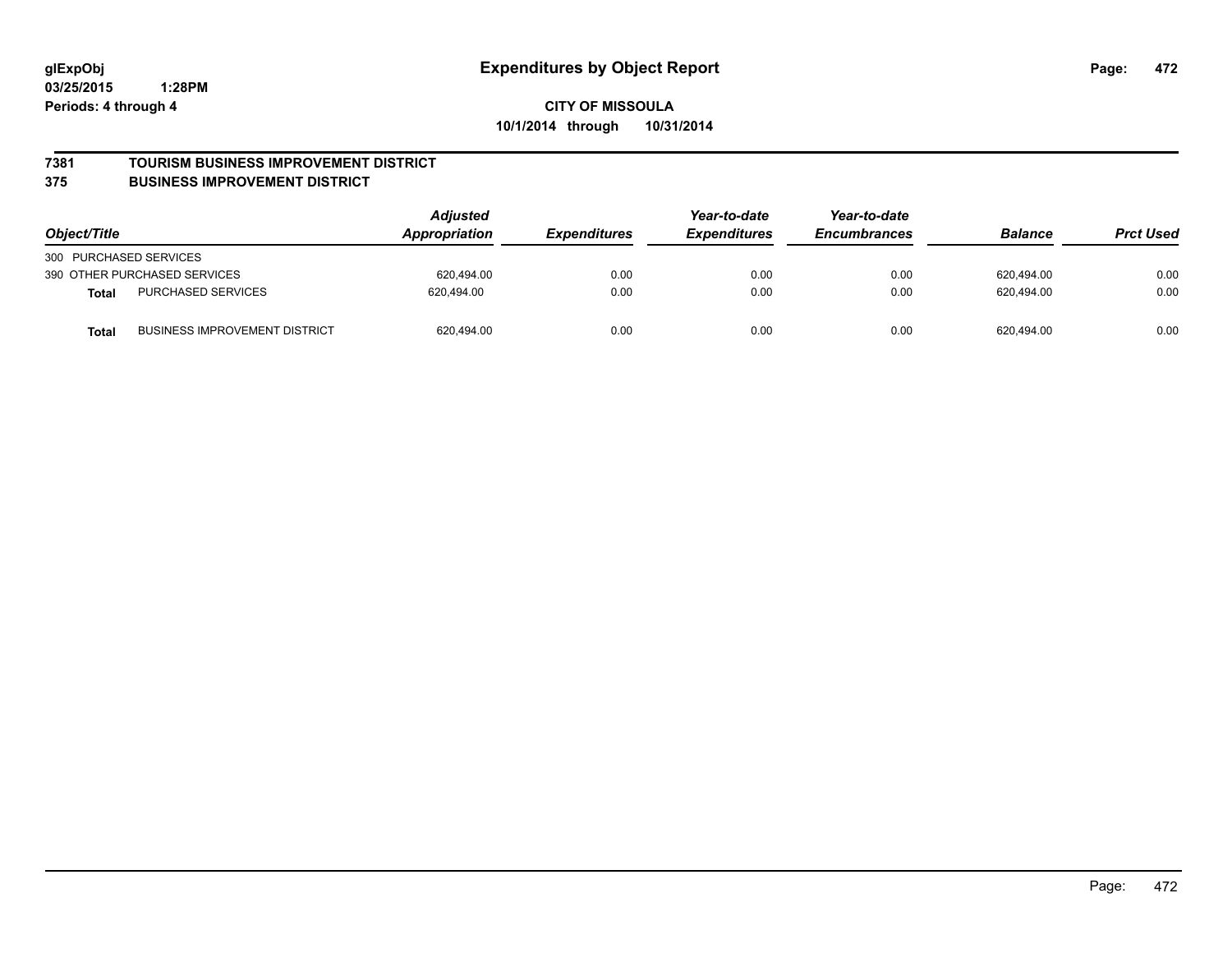**CITY OF MISSOULA 10/1/2014 through 10/31/2014**

## **7381 TOURISM BUSINESS IMPROVEMENT DISTRICT**

| Object/Title                                     | <b>Adjusted</b><br>Appropriation | <i><b>Expenditures</b></i> | Year-to-date<br><b>Expenditures</b> | Year-to-date<br><b>Encumbrances</b> | <b>Balance</b> | <b>Prct Used</b> |
|--------------------------------------------------|----------------------------------|----------------------------|-------------------------------------|-------------------------------------|----------------|------------------|
| 300 PURCHASED SERVICES                           |                                  |                            |                                     |                                     |                |                  |
| 390 OTHER PURCHASED SERVICES                     | 620.494.00                       | 0.00                       | 0.00                                | 0.00                                | 620.494.00     | 0.00             |
| PURCHASED SERVICES<br><b>Total</b>               | 620.494.00                       | 0.00                       | 0.00                                | 0.00                                | 620.494.00     | 0.00             |
| TOURISM BUSINESS IMPROVEMENT DIS<br><b>Total</b> | 620,494.00                       | 0.00                       | 0.00                                | 0.00                                | 620.494.00     | 0.00             |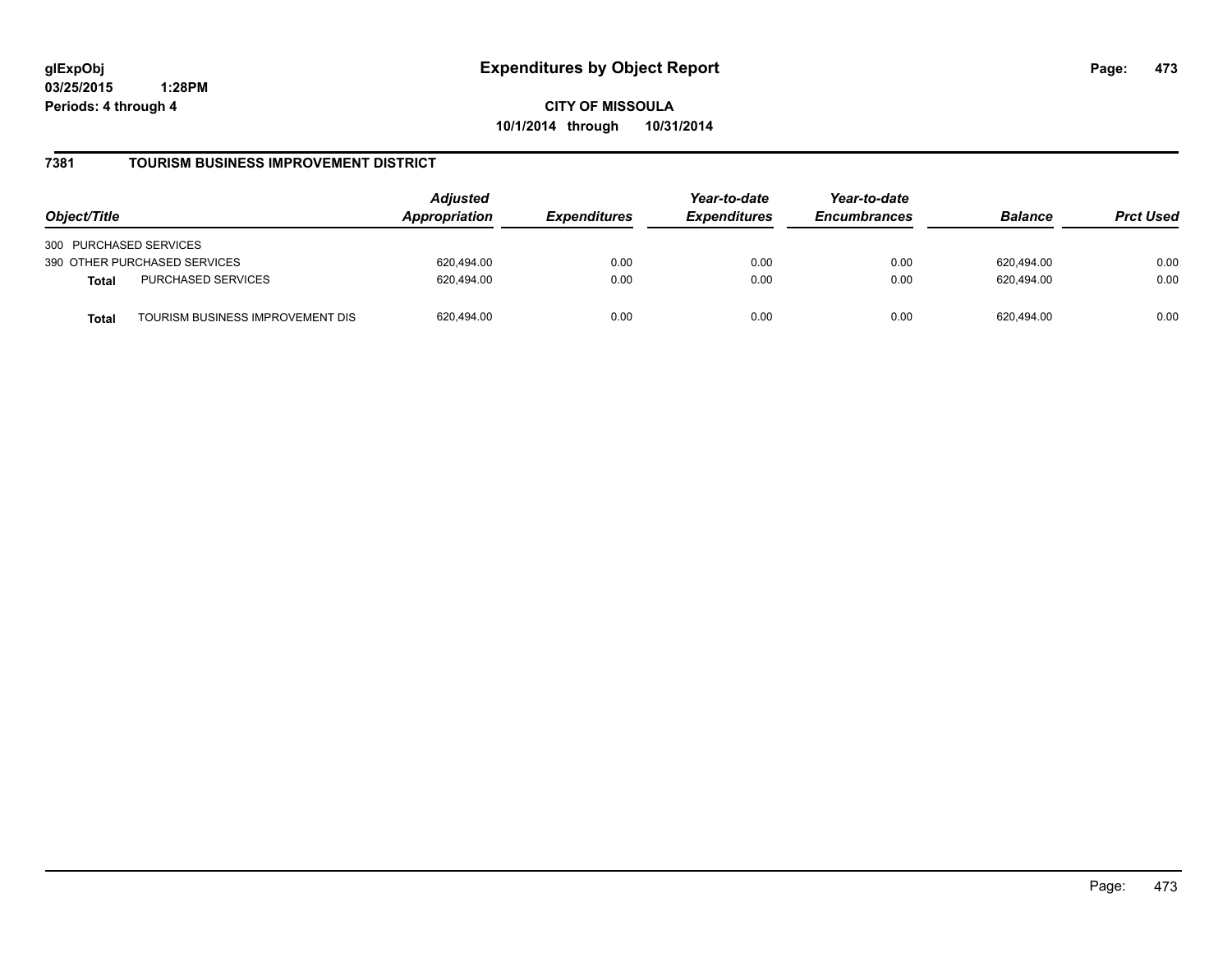# **7382 5.75M TIF RESERVE**

| Object/Title                     | <b>Adjusted</b><br>Appropriation | <b>Expenditures</b> | Year-to-date<br><b>Expenditures</b> | Year-to-date<br><b>Encumbrances</b> | <b>Balance</b> | <b>Prct Used</b> |
|----------------------------------|----------------------------------|---------------------|-------------------------------------|-------------------------------------|----------------|------------------|
| 800 OTHER OBJECTS                |                                  |                     |                                     |                                     |                |                  |
| 820 TRANSFERS TO OTHER FUNDS     | 0.00                             | 0.00                | 0.00                                | 0.00                                | 0.00           | 0.00             |
| OTHER OBJECTS<br><b>Total</b>    | 0.00                             | 0.00                | 0.00                                | 0.00                                | 0.00           | 0.00             |
| NON-DEPARTMENTAL<br><b>Total</b> | 0.00                             | 0.00                | 0.00                                | 0.00                                | 0.00           | 0.00             |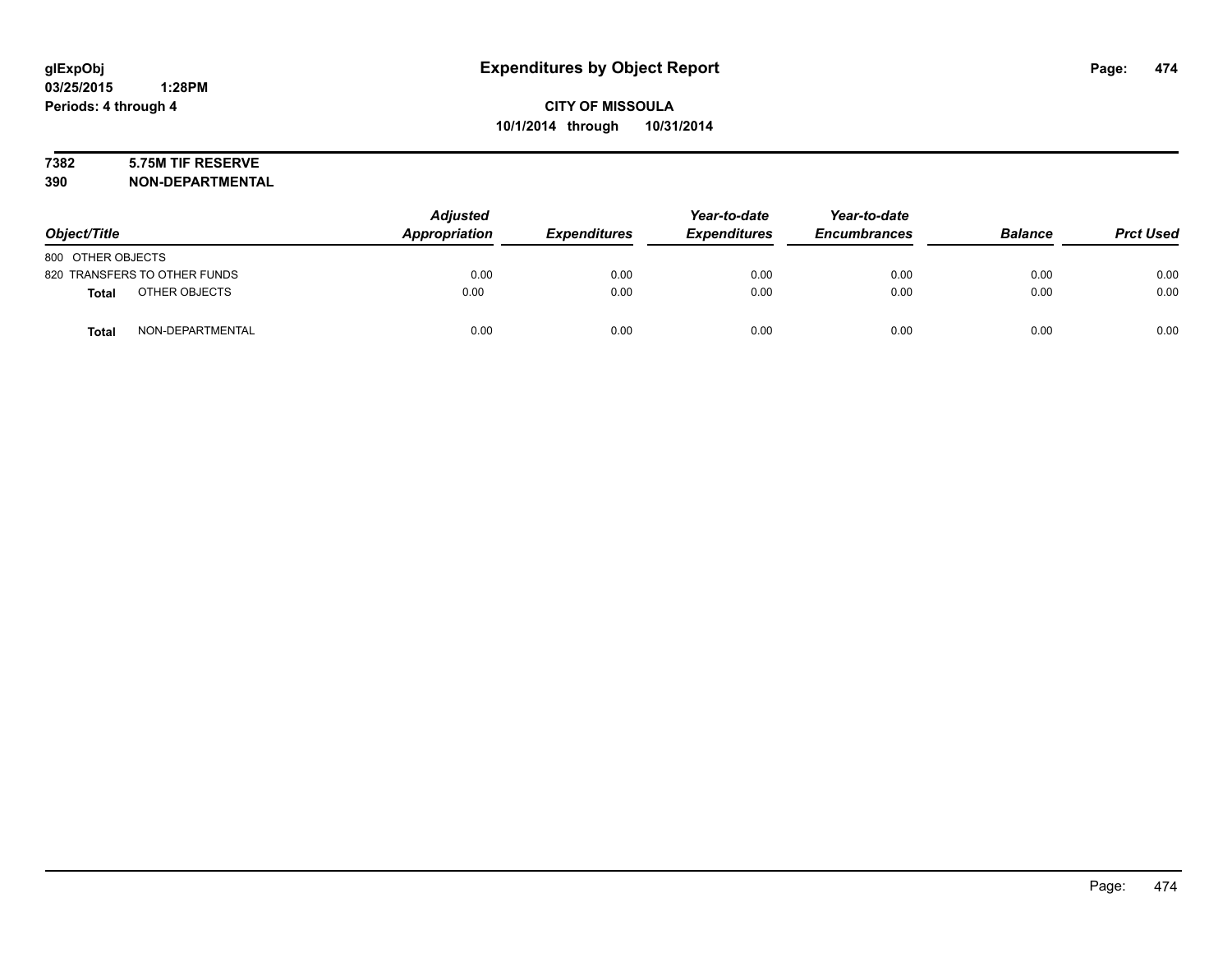**CITY OF MISSOULA 10/1/2014 through 10/31/2014**

## **7382 5.75M TIF RESERVE**

| Object/Title                      | <b>Adjusted</b><br>Appropriation | <b>Expenditures</b> | Year-to-date<br><b>Expenditures</b> | Year-to-date<br><b>Encumbrances</b> | <b>Balance</b> | <b>Prct Used</b> |
|-----------------------------------|----------------------------------|---------------------|-------------------------------------|-------------------------------------|----------------|------------------|
| 800 OTHER OBJECTS                 |                                  |                     |                                     |                                     |                |                  |
| 820 TRANSFERS TO OTHER FUNDS      | 0.00                             | 0.00                | 0.00                                | 0.00                                | 0.00           | 0.00             |
| OTHER OBJECTS<br><b>Total</b>     | 0.00                             | 0.00                | 0.00                                | 0.00                                | 0.00           | 0.00             |
| 5.75M TIF RESERVE<br><b>Total</b> | 0.00                             | 0.00                | 0.00                                | 0.00                                | 0.00           | 0.00             |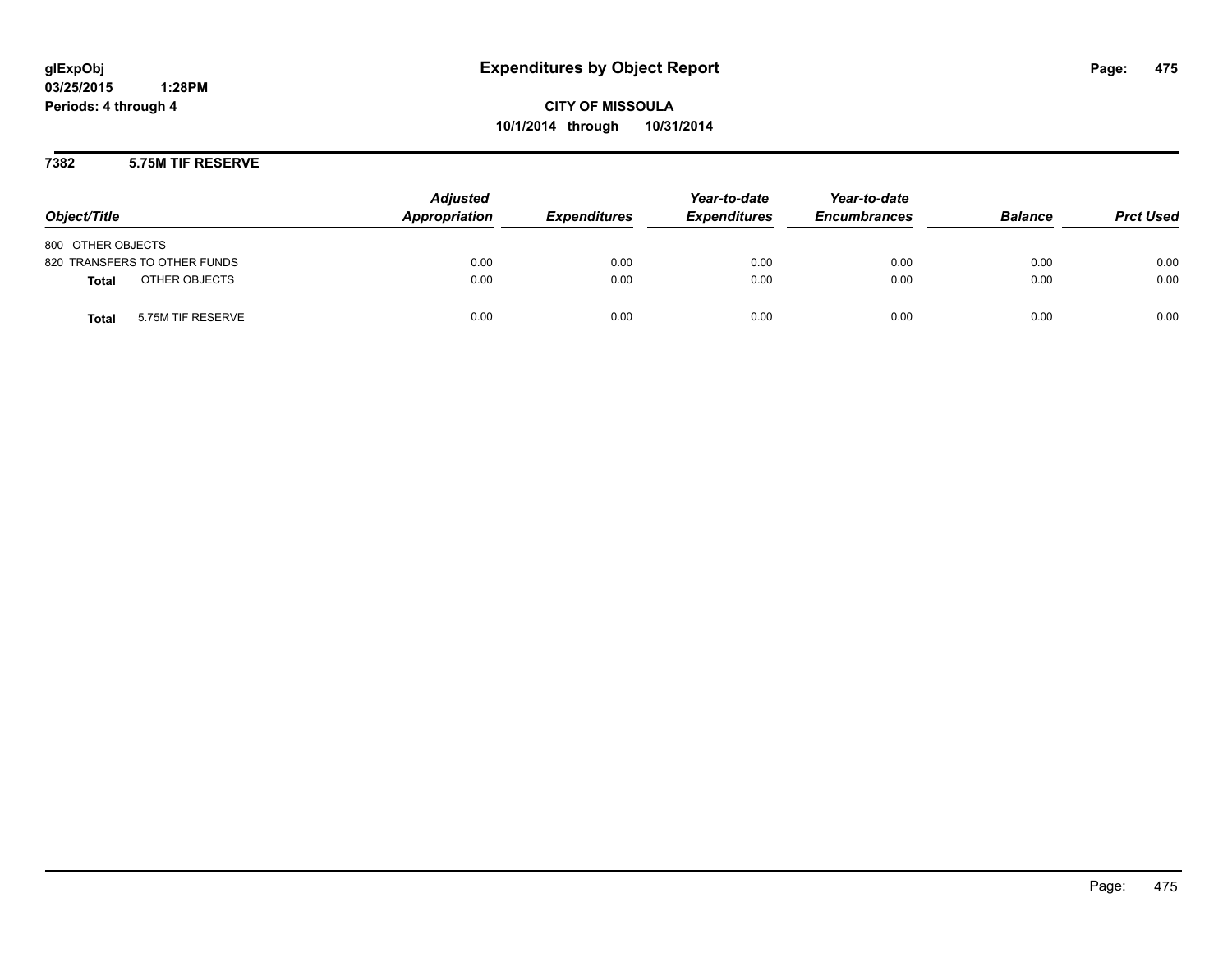#### **7383 RIVERFRONT TRIANGLE URD**

| Object/Title              |                                   | <b>Adjusted</b><br><b>Appropriation</b> | <b>Expenditures</b> | Year-to-date<br><b>Expenditures</b> | Year-to-date<br><b>Encumbrances</b> | <b>Balance</b> | <b>Prct Used</b> |
|---------------------------|-----------------------------------|-----------------------------------------|---------------------|-------------------------------------|-------------------------------------|----------------|------------------|
| 300 PURCHASED SERVICES    |                                   |                                         |                     |                                     |                                     |                |                  |
| 350 PROFESSIONAL SERVICES |                                   | 0.00                                    | 0.00                | 0.00                                | 0.00                                | 0.00           | 0.00             |
| <b>Total</b>              | <b>PURCHASED SERVICES</b>         | 0.00                                    | 0.00                | 0.00                                | 0.00                                | 0.00           | 0.00             |
|                           | 700 GRANTS & CONTRIBUTIONS        |                                         |                     |                                     |                                     |                |                  |
|                           | 700 GRANTS & CONTRIBUTIONS        | 15,000.00                               | 0.00                | 2,333.00                            | 0.00                                | 12,667.00      | 15.55            |
| Total                     | <b>GRANTS &amp; CONTRIBUTIONS</b> | 15,000.00                               | 0.00                | 2,333.00                            | 0.00                                | 12,667.00      | 15.55            |
| 800 OTHER OBJECTS         |                                   |                                         |                     |                                     |                                     |                |                  |
|                           | 820 TRANSFERS TO OTHER FUNDS      | 0.00                                    | 0.00                | 0.00                                | 0.00                                | 0.00           | 0.00             |
| 845 CONTINGENCY           |                                   | 11,862.00                               | 0.00                | 0.00                                | 0.00                                | 11,862.00      | 0.00             |
| <b>Total</b>              | OTHER OBJECTS                     | 11,862.00                               | 0.00                | 0.00                                | 0.00                                | 11,862.00      | 0.00             |
| <b>Total</b>              | <b>MRA</b>                        | 26,862.00                               | 0.00                | 2,333.00                            | 0.00                                | 24,529.00      | 8.69             |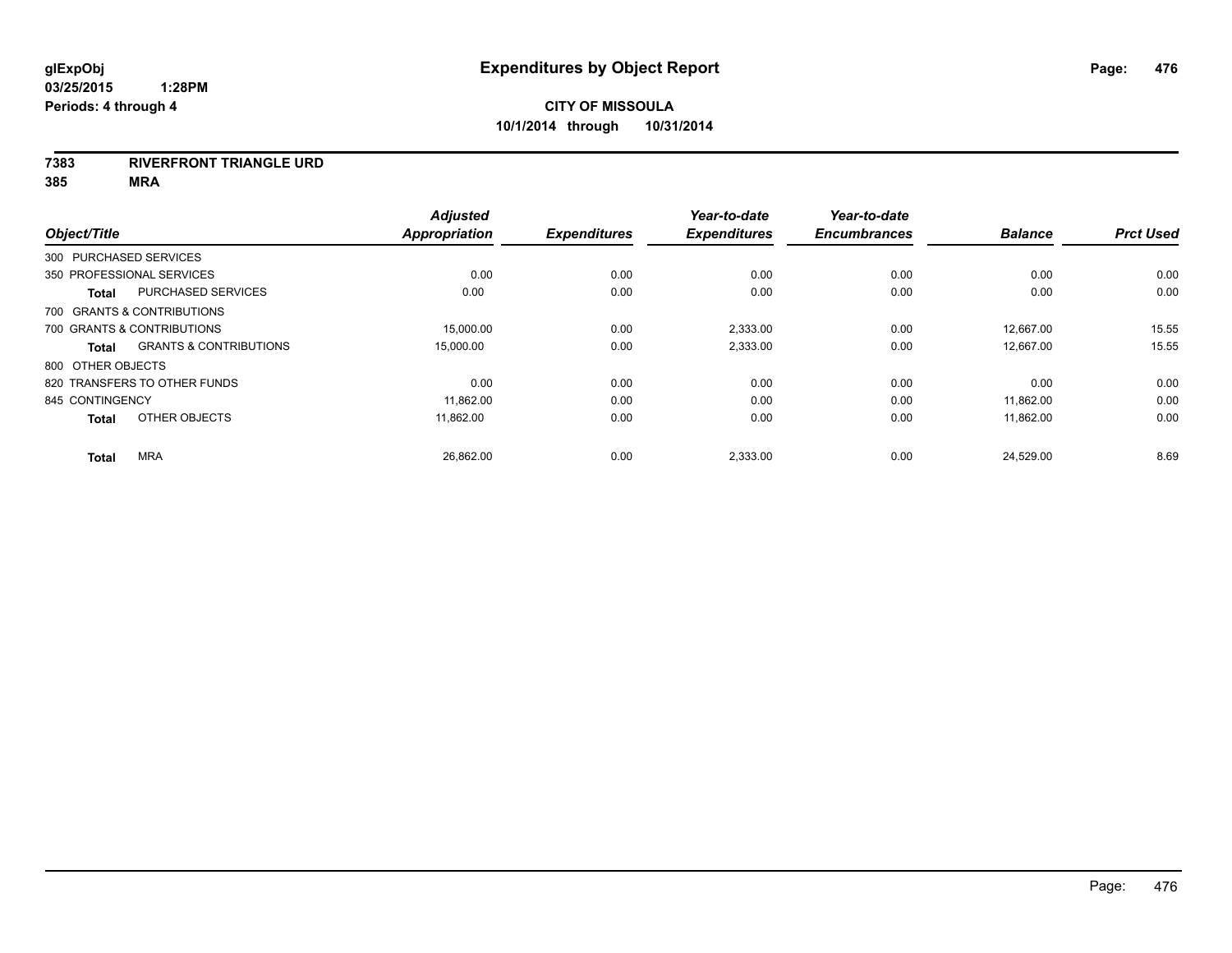# **7383 RIVERFRONT TRIANGLE URD**

|                   |                                   | <b>Adjusted</b>      |                     | Year-to-date        | Year-to-date        |                |                  |
|-------------------|-----------------------------------|----------------------|---------------------|---------------------|---------------------|----------------|------------------|
| Object/Title      |                                   | <b>Appropriation</b> | <b>Expenditures</b> | <b>Expenditures</b> | <b>Encumbrances</b> | <b>Balance</b> | <b>Prct Used</b> |
|                   | 300 PURCHASED SERVICES            |                      |                     |                     |                     |                |                  |
|                   | 350 PROFESSIONAL SERVICES         | 0.00                 | 0.00                | 0.00                | 0.00                | 0.00           | 0.00             |
| Total             | PURCHASED SERVICES                | 0.00                 | 0.00                | 0.00                | 0.00                | 0.00           | 0.00             |
|                   | 700 GRANTS & CONTRIBUTIONS        |                      |                     |                     |                     |                |                  |
|                   | 700 GRANTS & CONTRIBUTIONS        | 15,000.00            | 0.00                | 2,333.00            | 0.00                | 12.667.00      | 15.55            |
| Total             | <b>GRANTS &amp; CONTRIBUTIONS</b> | 15,000.00            | 0.00                | 2,333.00            | 0.00                | 12.667.00      | 15.55            |
| 800 OTHER OBJECTS |                                   |                      |                     |                     |                     |                |                  |
|                   | 820 TRANSFERS TO OTHER FUNDS      | 0.00                 | 0.00                | 0.00                | 0.00                | 0.00           | 0.00             |
| 845 CONTINGENCY   |                                   | 11,862.00            | 0.00                | 0.00                | 0.00                | 11.862.00      | 0.00             |
| <b>Total</b>      | OTHER OBJECTS                     | 11,862.00            | 0.00                | 0.00                | 0.00                | 11,862.00      | 0.00             |
| <b>Total</b>      | <b>RIVERFRONT TRIANGLE URD</b>    | 26,862.00            | 0.00                | 2,333.00            | 0.00                | 24,529.00      | 8.69             |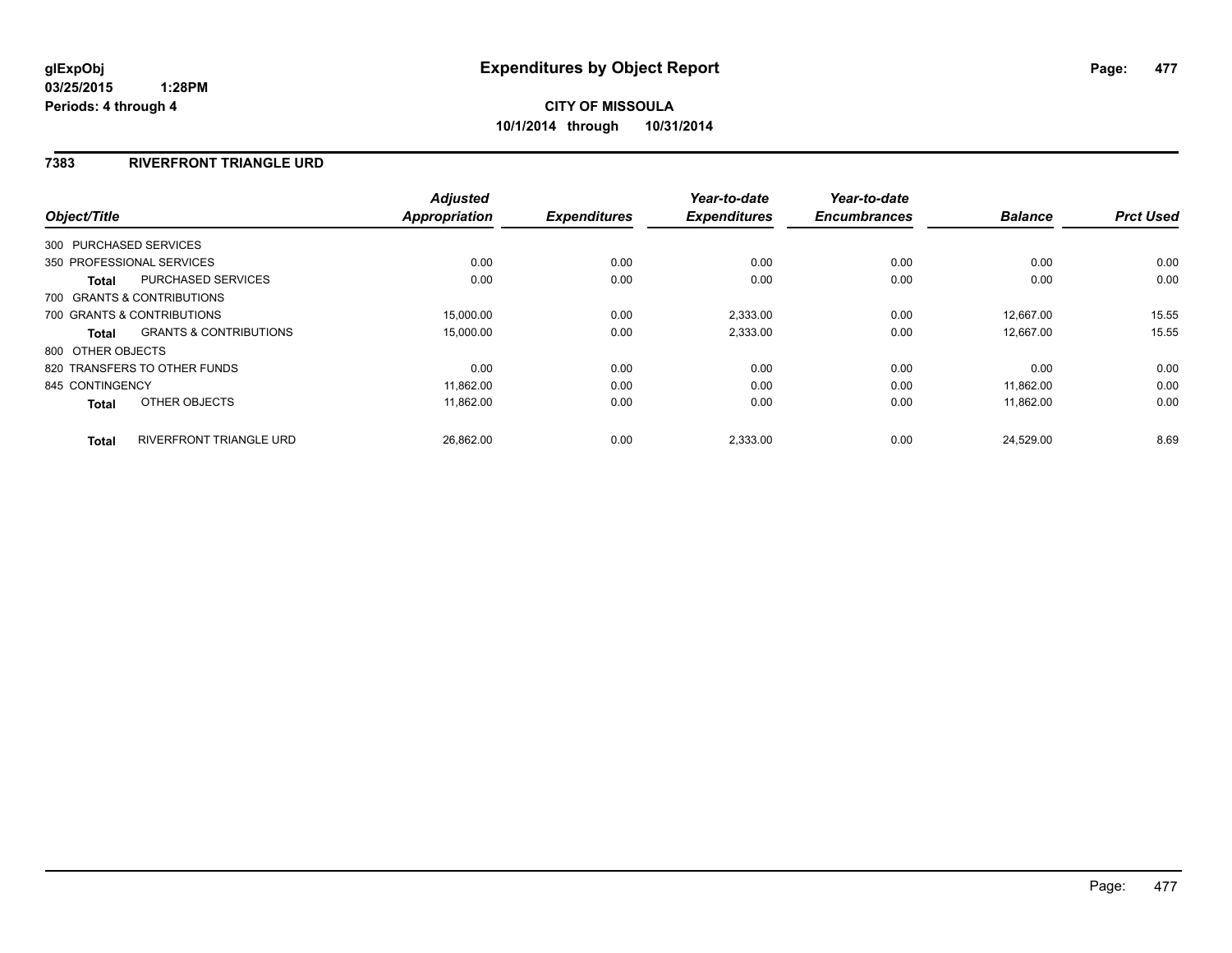## **7384 MILLSITE TAX INCREMENT FUND**

|                              |                     | <b>Adjusted</b>      |                     | Year-to-date        | Year-to-date        |                |                  |
|------------------------------|---------------------|----------------------|---------------------|---------------------|---------------------|----------------|------------------|
| Object/Title                 |                     | <b>Appropriation</b> | <b>Expenditures</b> | <b>Expenditures</b> | <b>Encumbrances</b> | <b>Balance</b> | <b>Prct Used</b> |
| 600 DEBT SERVICE             |                     |                      |                     |                     |                     |                |                  |
| 610 PRINCIPAL                |                     | 0.00                 | 0.00                | 0.00                | 0.00                | 0.00           | 0.00             |
| 620 INTEREST / SERVICE FEES  |                     | 0.00                 | 0.00                | 0.00                | 0.00                | 0.00           | 0.00             |
| <b>Total</b>                 | <b>DEBT SERVICE</b> | 0.00                 | 0.00                | 0.00                | 0.00                | 0.00           | 0.00             |
| 800 OTHER OBJECTS            |                     |                      |                     |                     |                     |                |                  |
| 820 TRANSFERS TO OTHER FUNDS |                     | 0.00                 | 0.00                | 0.00                | 0.00                | 0.00           | 0.00             |
| <b>Total</b>                 | OTHER OBJECTS       | 0.00                 | 0.00                | 0.00                | 0.00                | 0.00           | 0.00             |
| <b>MRA</b><br><b>Total</b>   |                     | 0.00                 | 0.00                | 0.00                | 0.00                | 0.00           | 0.00             |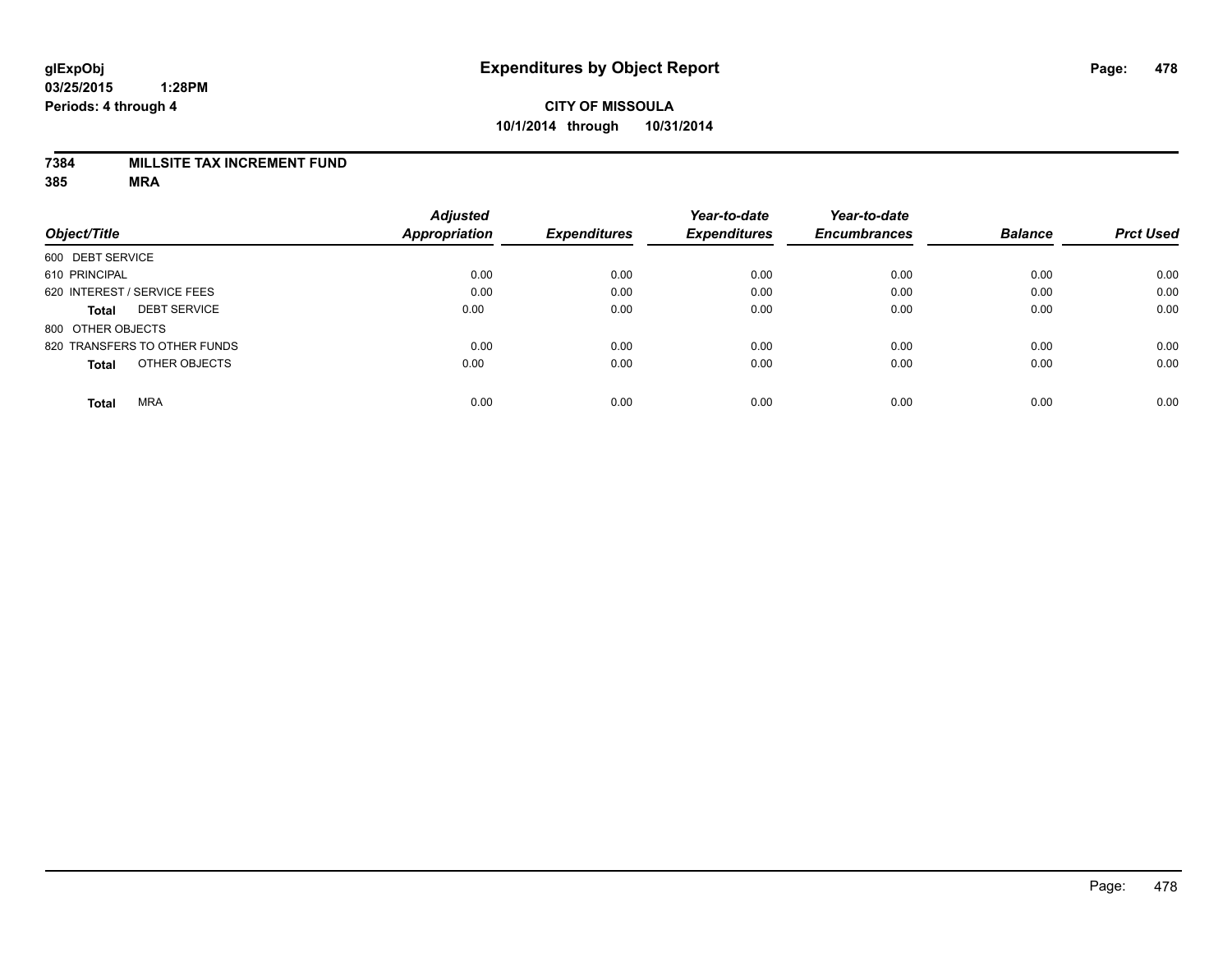## **7384 MILLSITE TAX INCREMENT FUND**

| Object/Title      |                              | <b>Adjusted</b><br>Appropriation | <b>Expenditures</b> | Year-to-date<br><b>Expenditures</b> | Year-to-date<br><b>Encumbrances</b> | <b>Balance</b> | <b>Prct Used</b> |
|-------------------|------------------------------|----------------------------------|---------------------|-------------------------------------|-------------------------------------|----------------|------------------|
| 600 DEBT SERVICE  |                              |                                  |                     |                                     |                                     |                |                  |
| 610 PRINCIPAL     |                              | 0.00                             | 0.00                | 0.00                                | 0.00                                | 0.00           | 0.00             |
|                   | 620 INTEREST / SERVICE FEES  | 0.00                             | 0.00                | 0.00                                | 0.00                                | 0.00           | 0.00             |
| <b>Total</b>      | <b>DEBT SERVICE</b>          | 0.00                             | 0.00                | 0.00                                | 0.00                                | 0.00           | 0.00             |
| 800 OTHER OBJECTS |                              |                                  |                     |                                     |                                     |                |                  |
|                   | 820 TRANSFERS TO OTHER FUNDS | 0.00                             | 0.00                | 0.00                                | 0.00                                | 0.00           | 0.00             |
| <b>Total</b>      | OTHER OBJECTS                | 0.00                             | 0.00                | 0.00                                | 0.00                                | 0.00           | 0.00             |
| <b>Total</b>      | MILLSITE TAX INCREMENT FUND  | 0.00                             | 0.00                | 0.00                                | 0.00                                | 0.00           | 0.00             |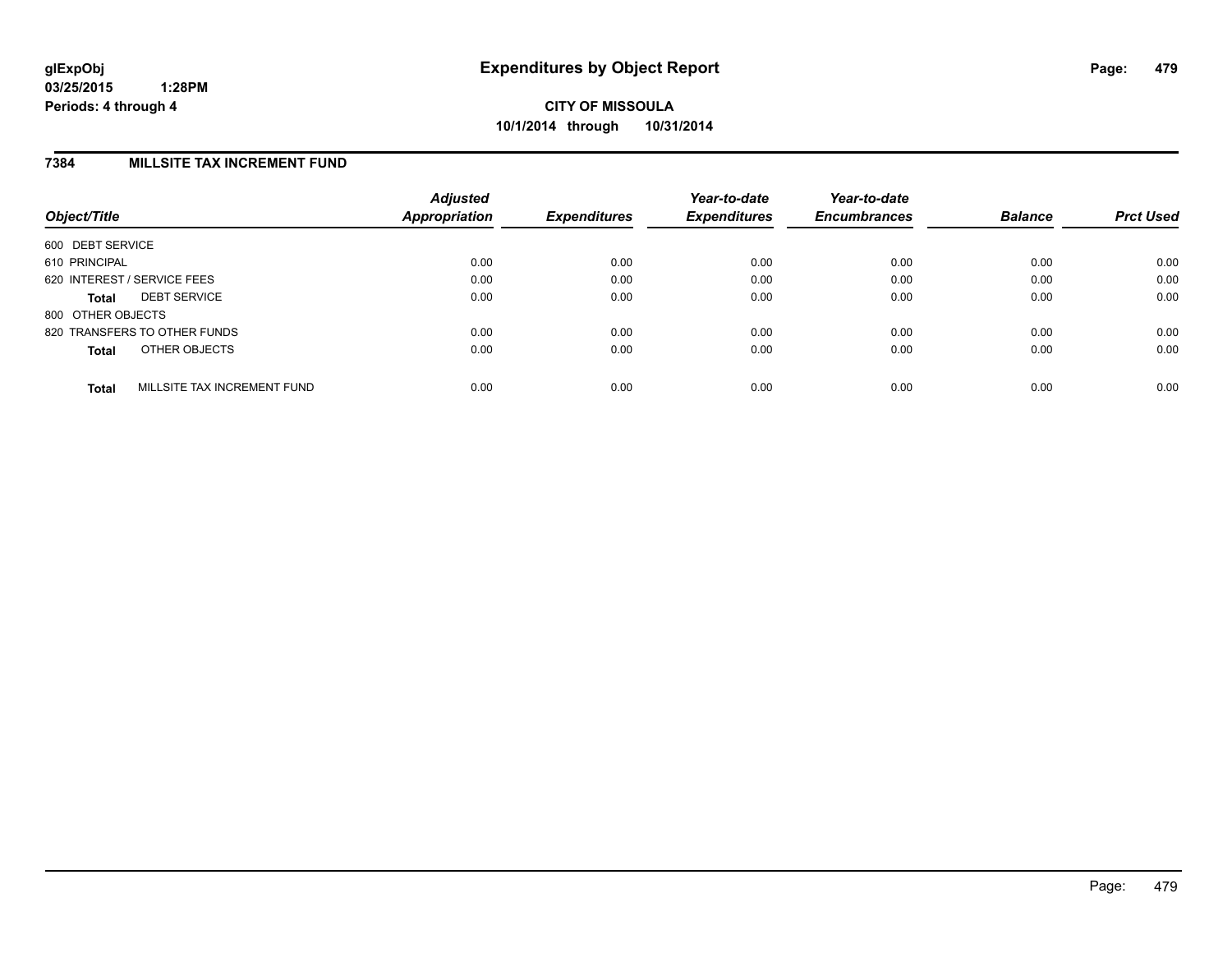# **7385 FRONT STREET URD**

| Object/Title           |                                   | <b>Adjusted</b><br>Appropriation | <b>Expenditures</b> | Year-to-date<br><b>Expenditures</b> | Year-to-date<br><b>Encumbrances</b> | <b>Balance</b> | <b>Prct Used</b> |
|------------------------|-----------------------------------|----------------------------------|---------------------|-------------------------------------|-------------------------------------|----------------|------------------|
| 300 PURCHASED SERVICES |                                   |                                  |                     |                                     |                                     |                |                  |
|                        | 350 PROFESSIONAL SERVICES         | 2,168.00                         | 6,936.07            | 36,001.91                           | 0.00                                | $-33,833.91$   | 1,660.60         |
| Total                  | PURCHASED SERVICES                | 2,168.00                         | 6,936.07            | 36,001.91                           | 0.00                                | $-33,833.91$   | 1,660.60         |
|                        | 700 GRANTS & CONTRIBUTIONS        |                                  |                     |                                     |                                     |                |                  |
|                        | 700 GRANTS & CONTRIBUTIONS        | 174,560.00                       | 0.00                | 0.00                                | 0.00                                | 174,560.00     | 0.00             |
| <b>Total</b>           | <b>GRANTS &amp; CONTRIBUTIONS</b> | 174,560.00                       | 0.00                | 0.00                                | 0.00                                | 174,560.00     | 0.00             |
| 800 OTHER OBJECTS      |                                   |                                  |                     |                                     |                                     |                |                  |
| 845 CONTINGENCY        |                                   | 353,524.00                       | 0.00                | 0.00                                | 0.00                                | 353,524.00     | 0.00             |
| <b>Total</b>           | OTHER OBJECTS                     | 353,524.00                       | 0.00                | 0.00                                | 0.00                                | 353,524.00     | 0.00             |
| 900 CAPITAL OUTLAY     |                                   |                                  |                     |                                     |                                     |                |                  |
| 930 IMPROVEMENTS       |                                   | 0.00                             | 0.00                | 0.00                                | 0.00                                | 0.00           | 0.00             |
| <b>Total</b>           | <b>CAPITAL OUTLAY</b>             | 0.00                             | 0.00                | 0.00                                | 0.00                                | 0.00           | 0.00             |
| <b>Total</b>           | <b>MRA</b>                        | 530,252.00                       | 6,936.07            | 36,001.91                           | 0.00                                | 494,250.09     | 6.79             |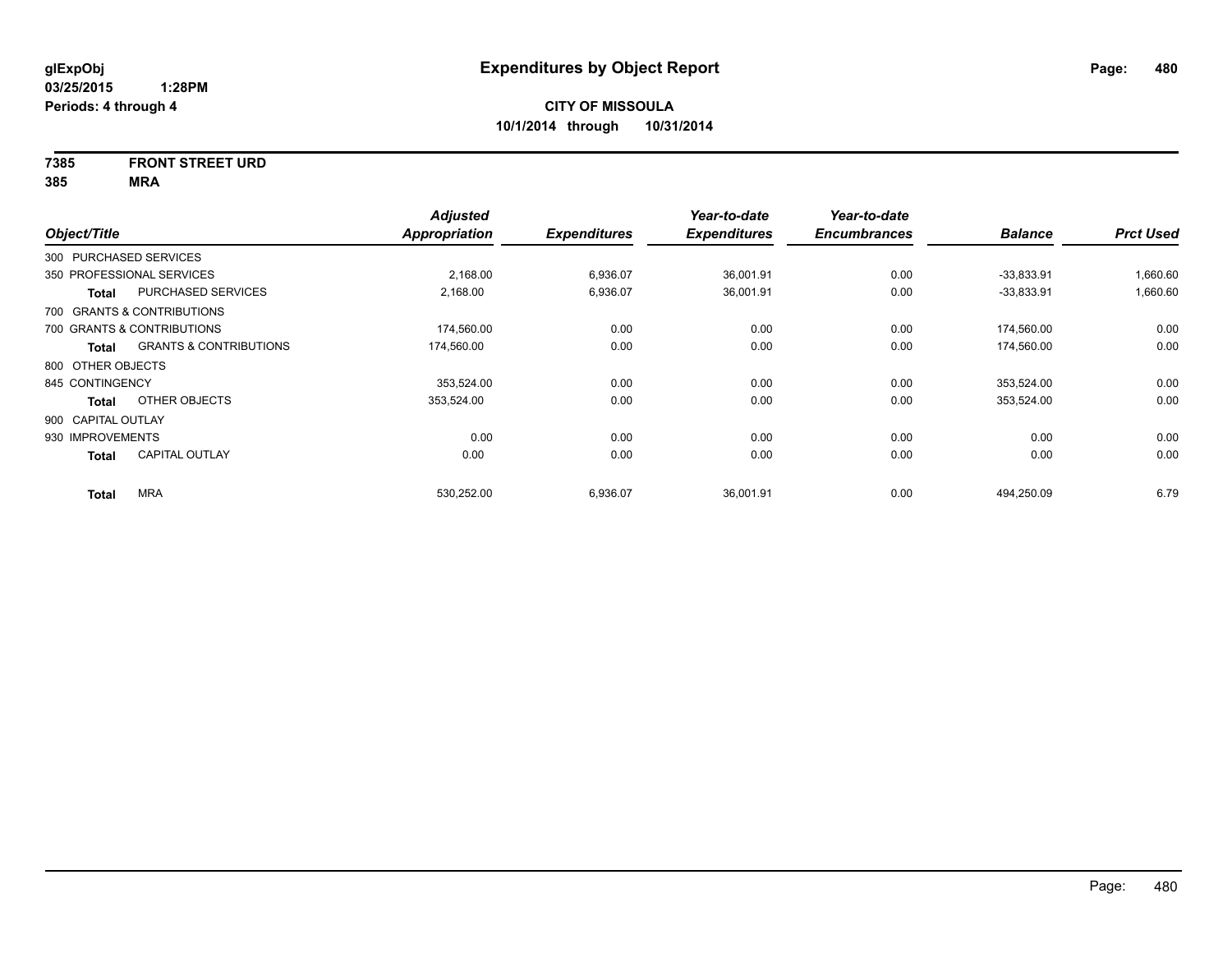## **7385 FRONT STREET URD**

|                    |                                   | <b>Adjusted</b> |                     | Year-to-date        | Year-to-date        |                |                  |
|--------------------|-----------------------------------|-----------------|---------------------|---------------------|---------------------|----------------|------------------|
| Object/Title       |                                   | Appropriation   | <b>Expenditures</b> | <b>Expenditures</b> | <b>Encumbrances</b> | <b>Balance</b> | <b>Prct Used</b> |
|                    | 300 PURCHASED SERVICES            |                 |                     |                     |                     |                |                  |
|                    | 350 PROFESSIONAL SERVICES         | 2,168.00        | 6,936.07            | 36,001.91           | 0.00                | $-33,833.91$   | 1,660.60         |
| <b>Total</b>       | <b>PURCHASED SERVICES</b>         | 2,168.00        | 6,936.07            | 36,001.91           | 0.00                | $-33,833.91$   | 1,660.60         |
|                    | 700 GRANTS & CONTRIBUTIONS        |                 |                     |                     |                     |                |                  |
|                    | 700 GRANTS & CONTRIBUTIONS        | 174,560.00      | 0.00                | 0.00                | 0.00                | 174,560.00     | 0.00             |
| Total              | <b>GRANTS &amp; CONTRIBUTIONS</b> | 174,560.00      | 0.00                | 0.00                | 0.00                | 174,560.00     | 0.00             |
| 800 OTHER OBJECTS  |                                   |                 |                     |                     |                     |                |                  |
| 845 CONTINGENCY    |                                   | 353,524.00      | 0.00                | 0.00                | 0.00                | 353,524.00     | 0.00             |
| Total              | OTHER OBJECTS                     | 353,524.00      | 0.00                | 0.00                | 0.00                | 353,524.00     | 0.00             |
| 900 CAPITAL OUTLAY |                                   |                 |                     |                     |                     |                |                  |
| 930 IMPROVEMENTS   |                                   | 0.00            | 0.00                | 0.00                | 0.00                | 0.00           | 0.00             |
| Total              | <b>CAPITAL OUTLAY</b>             | 0.00            | 0.00                | 0.00                | 0.00                | 0.00           | 0.00             |
| <b>Total</b>       | <b>FRONT STREET URD</b>           | 530,252.00      | 6,936.07            | 36,001.91           | 0.00                | 494,250.09     | 6.79             |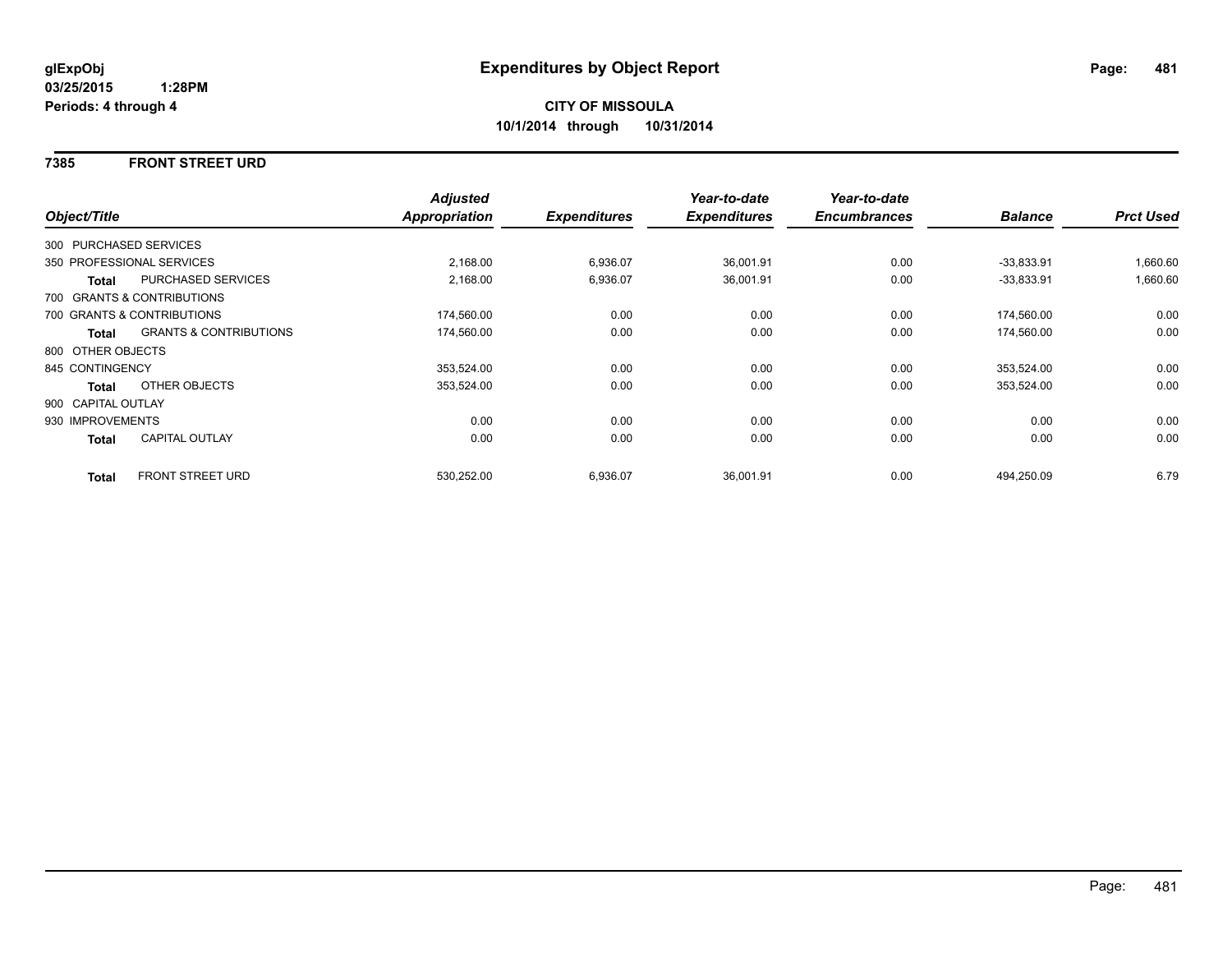# **CITY OF MISSOULA 10/1/2014 through 10/31/2014**

## **7386 DEBT SERVICE-SAFEWAY/ST PAT 1.5M**

| Object/Title       |                       | <b>Adjusted</b><br>Appropriation | <b>Expenditures</b> | Year-to-date<br><b>Expenditures</b> | Year-to-date<br><b>Encumbrances</b> | <b>Balance</b> | <b>Prct Used</b> |
|--------------------|-----------------------|----------------------------------|---------------------|-------------------------------------|-------------------------------------|----------------|------------------|
| 900 CAPITAL OUTLAY |                       |                                  |                     |                                     |                                     |                |                  |
| 930 IMPROVEMENTS   |                       | 0.00                             | 0.00                | 0.00                                | 0.00                                | 0.00           | 0.00             |
| <b>Total</b>       | <b>CAPITAL OUTLAY</b> | 0.00                             | 0.00                | 0.00                                | 0.00                                | 0.00           | 0.00             |
| Total              | MRA                   | 0.00                             | 0.00                | 0.00                                | 0.00                                | 0.00           | 0.00             |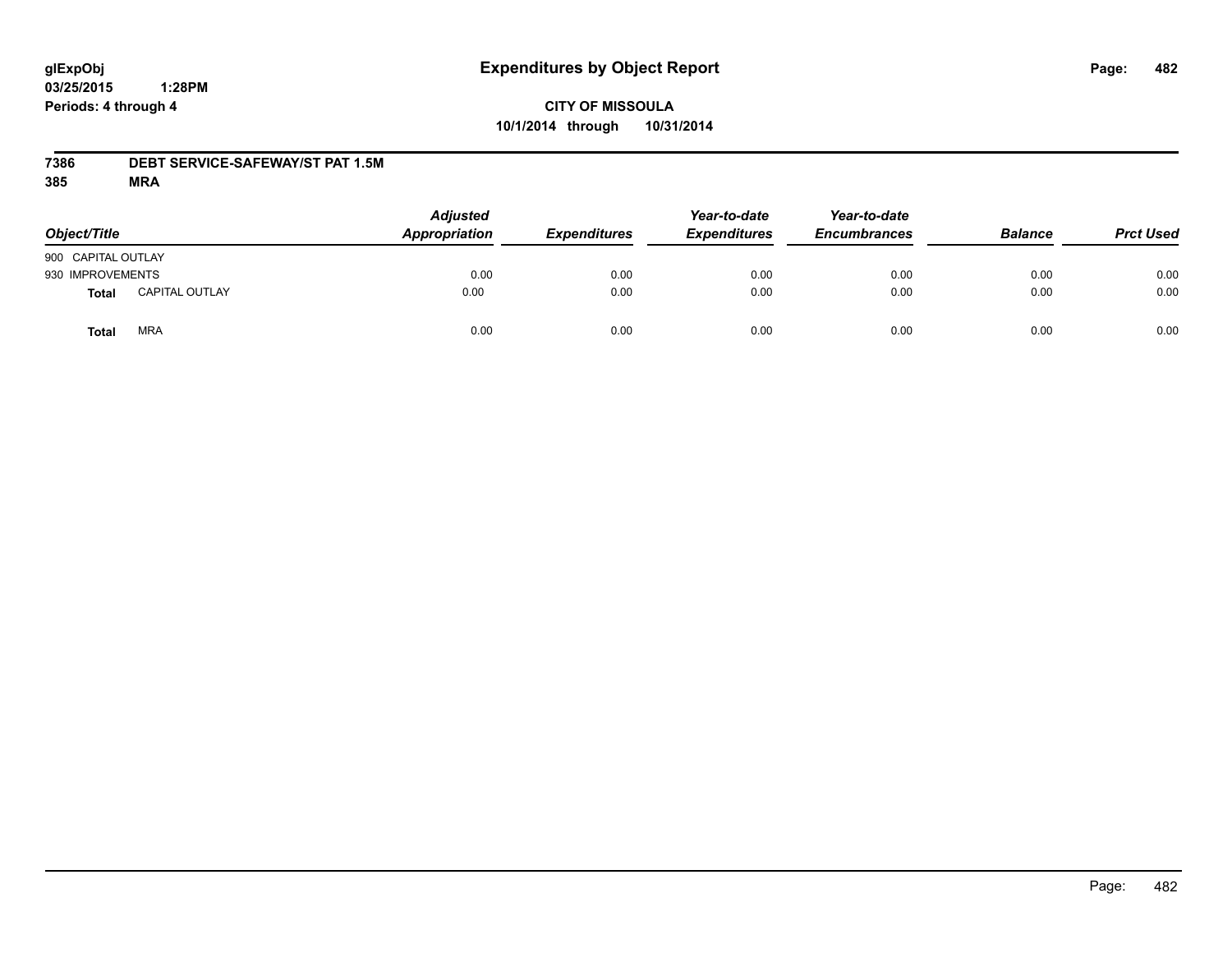#### **7386 DEBT SERVICE-SAFEWAY/ST PAT 1.5M**

| Object/Title                        | <b>Adjusted</b><br>Appropriation | <b>Expenditures</b> | Year-to-date<br><b>Expenditures</b> | Year-to-date<br><b>Encumbrances</b> | <b>Balance</b> | <b>Prct Used</b> |
|-------------------------------------|----------------------------------|---------------------|-------------------------------------|-------------------------------------|----------------|------------------|
| 600 DEBT SERVICE                    |                                  |                     |                                     |                                     |                |                  |
| 610 PRINCIPAL                       | 61,147.00                        | 0.00                | 29,601.00                           | 0.00                                | 31.546.00      | 48.41            |
| 620 INTEREST / SERVICE FEES         | 94,728.00                        | 0.00                | 48,336.25                           | 0.00                                | 46.391.75      | 51.03            |
| <b>DEBT SERVICE</b><br><b>Total</b> | 155.875.00                       | 0.00                | 77.937.25                           | 0.00                                | 77.937.75      | 50.00            |
| NON-DEPARTMENTAL<br><b>Total</b>    | 155,875.00                       | 0.00                | 77,937.25                           | 0.00                                | 77,937.75      | 50.00            |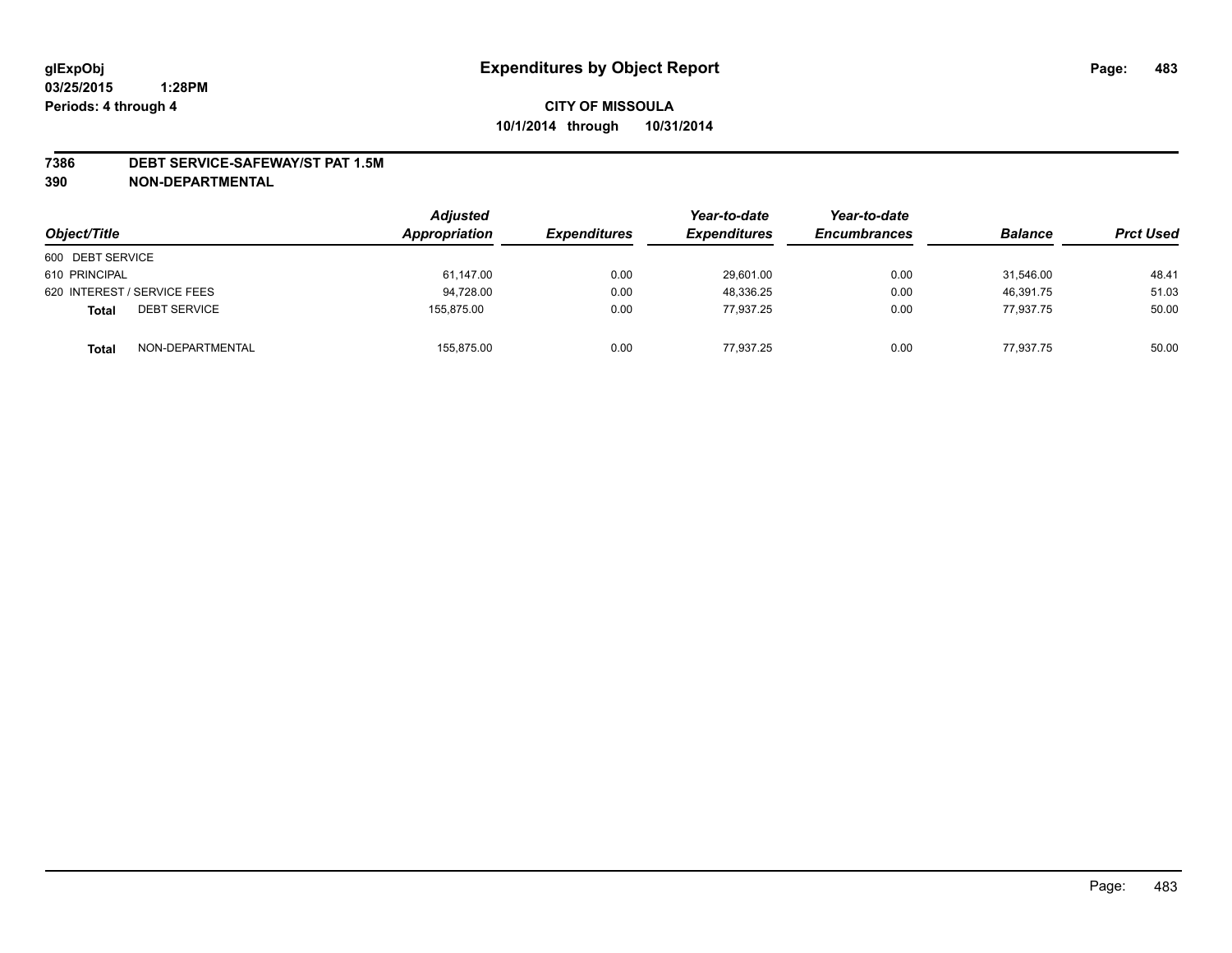**CITY OF MISSOULA 10/1/2014 through 10/31/2014**

## **7386 DEBT SERVICE-SAFEWAY/ST PAT 1.5M**

| Object/Title       |                                  | <b>Adjusted</b><br>Appropriation | <b>Expenditures</b> | Year-to-date<br><b>Expenditures</b> | Year-to-date<br><b>Encumbrances</b> | <b>Balance</b> | <b>Prct Used</b> |
|--------------------|----------------------------------|----------------------------------|---------------------|-------------------------------------|-------------------------------------|----------------|------------------|
| 600 DEBT SERVICE   |                                  |                                  |                     |                                     |                                     |                |                  |
| 610 PRINCIPAL      |                                  | 61,147.00                        | 0.00                | 29,601.00                           | 0.00                                | 31.546.00      | 48.41            |
|                    | 620 INTEREST / SERVICE FEES      | 94,728.00                        | 0.00                | 48,336.25                           | 0.00                                | 46,391.75      | 51.03            |
| <b>Total</b>       | <b>DEBT SERVICE</b>              | 155.875.00                       | 0.00                | 77.937.25                           | 0.00                                | 77.937.75      | 50.00            |
| 900 CAPITAL OUTLAY |                                  |                                  |                     |                                     |                                     |                |                  |
| 930 IMPROVEMENTS   |                                  | 0.00                             | 0.00                | 0.00                                | 0.00                                | 0.00           | 0.00             |
| <b>Total</b>       | <b>CAPITAL OUTLAY</b>            | 0.00                             | 0.00                | 0.00                                | 0.00                                | 0.00           | 0.00             |
| <b>Total</b>       | DEBT SERVICE-SAFEWAY/ST PAT 1.5M | 155.875.00                       | 0.00                | 77.937.25                           | 0.00                                | 77.937.75      | 50.00            |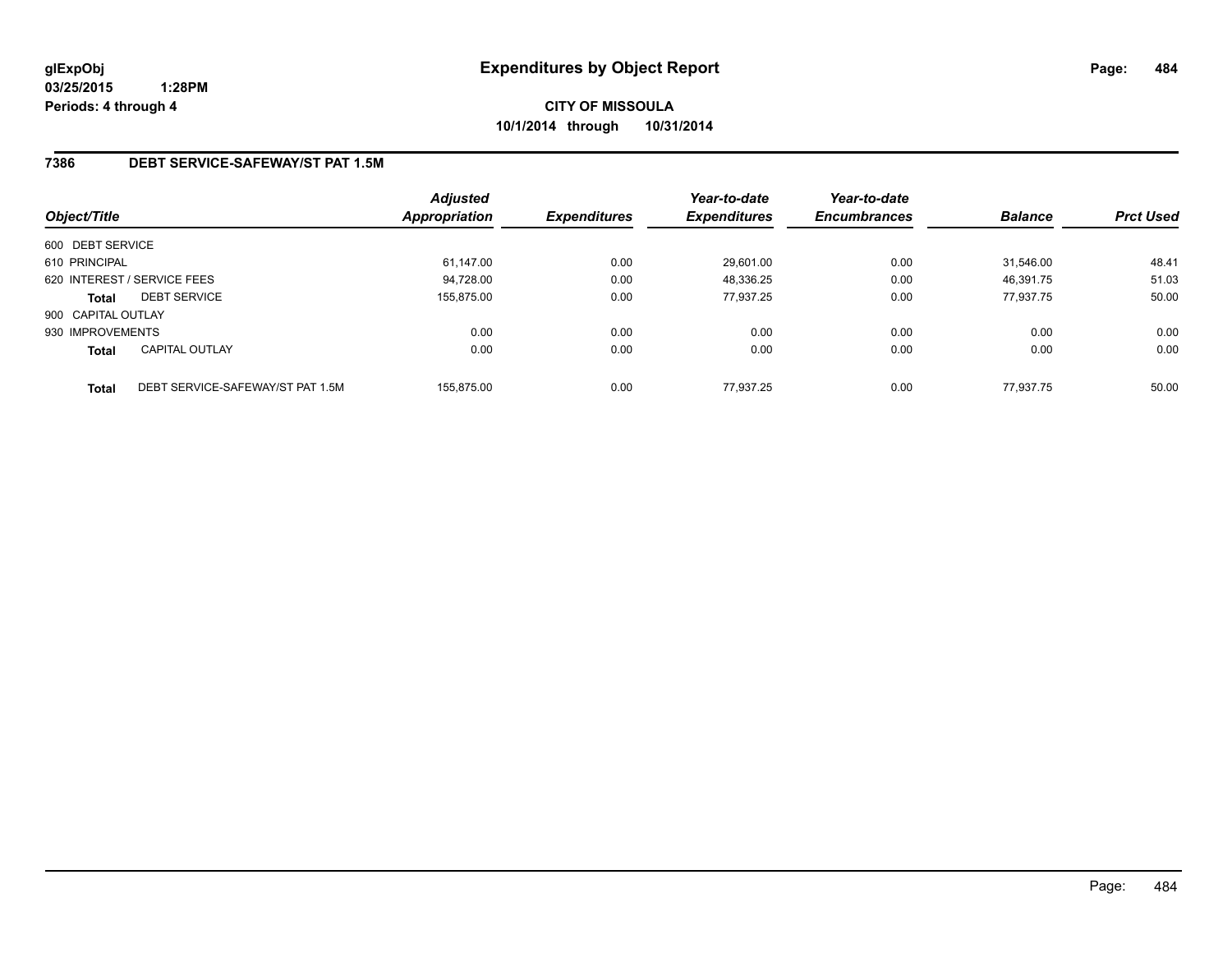#### **7387 DEBT SERVICE-BROWNFIELD RLF 1.125M**

| Object/Title                        | <b>Adjusted</b><br>Appropriation | <b>Expenditures</b> | Year-to-date<br><b>Expenditures</b> | Year-to-date<br><b>Encumbrances</b> | <b>Balance</b> | <b>Prct Used</b> |
|-------------------------------------|----------------------------------|---------------------|-------------------------------------|-------------------------------------|----------------|------------------|
| 600 DEBT SERVICE                    |                                  |                     |                                     |                                     |                |                  |
| 610 PRINCIPAL                       | 26,625.00                        | 0.00                | 0.00                                | 0.00                                | 26,625.00      | 0.00             |
| 620 INTEREST / SERVICE FEES         | 5.316.00                         | 0.00                | 0.00                                | 0.00                                | 5.316.00       | 0.00             |
| <b>DEBT SERVICE</b><br><b>Total</b> | 31.941.00                        | 0.00                | 0.00                                | 0.00                                | 31.941.00      | 0.00             |
| NON-DEPARTMENTAL<br><b>Total</b>    | 31,941.00                        | 0.00                | 0.00                                | 0.00                                | 31,941.00      | 0.00             |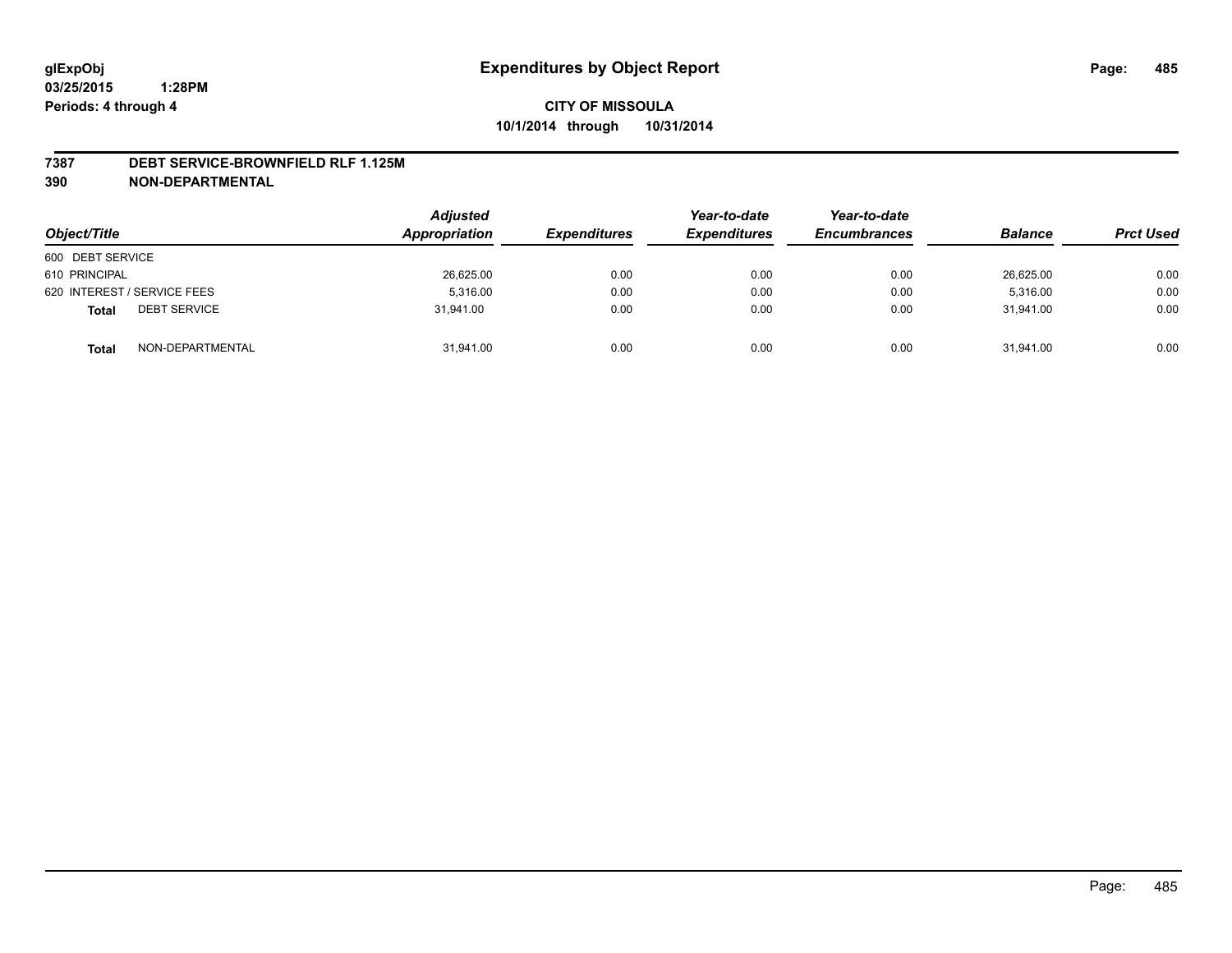**CITY OF MISSOULA 10/1/2014 through 10/31/2014**

## **7387 DEBT SERVICE-BROWNFIELD RLF 1.125M**

| Object/Title     |                                    | <b>Adjusted</b><br>Appropriation | <b>Expenditures</b> | Year-to-date<br><b>Expenditures</b> | Year-to-date<br><b>Encumbrances</b> | <b>Balance</b> | <b>Prct Used</b> |
|------------------|------------------------------------|----------------------------------|---------------------|-------------------------------------|-------------------------------------|----------------|------------------|
| 600 DEBT SERVICE |                                    |                                  |                     |                                     |                                     |                |                  |
| 610 PRINCIPAL    |                                    | 26,625.00                        | 0.00                | 0.00                                | 0.00                                | 26,625.00      | 0.00             |
|                  | 620 INTEREST / SERVICE FEES        | 5,316.00                         | 0.00                | 0.00                                | 0.00                                | 5,316.00       | 0.00             |
| <b>Total</b>     | <b>DEBT SERVICE</b>                | 31.941.00                        | 0.00                | 0.00                                | 0.00                                | 31.941.00      | 0.00             |
| <b>Total</b>     | DEBT SERVICE-BROWNFIELD RLF 1.125M | 31.941.00                        | 0.00                | 0.00                                | 0.00                                | 31.941.00      | 0.00             |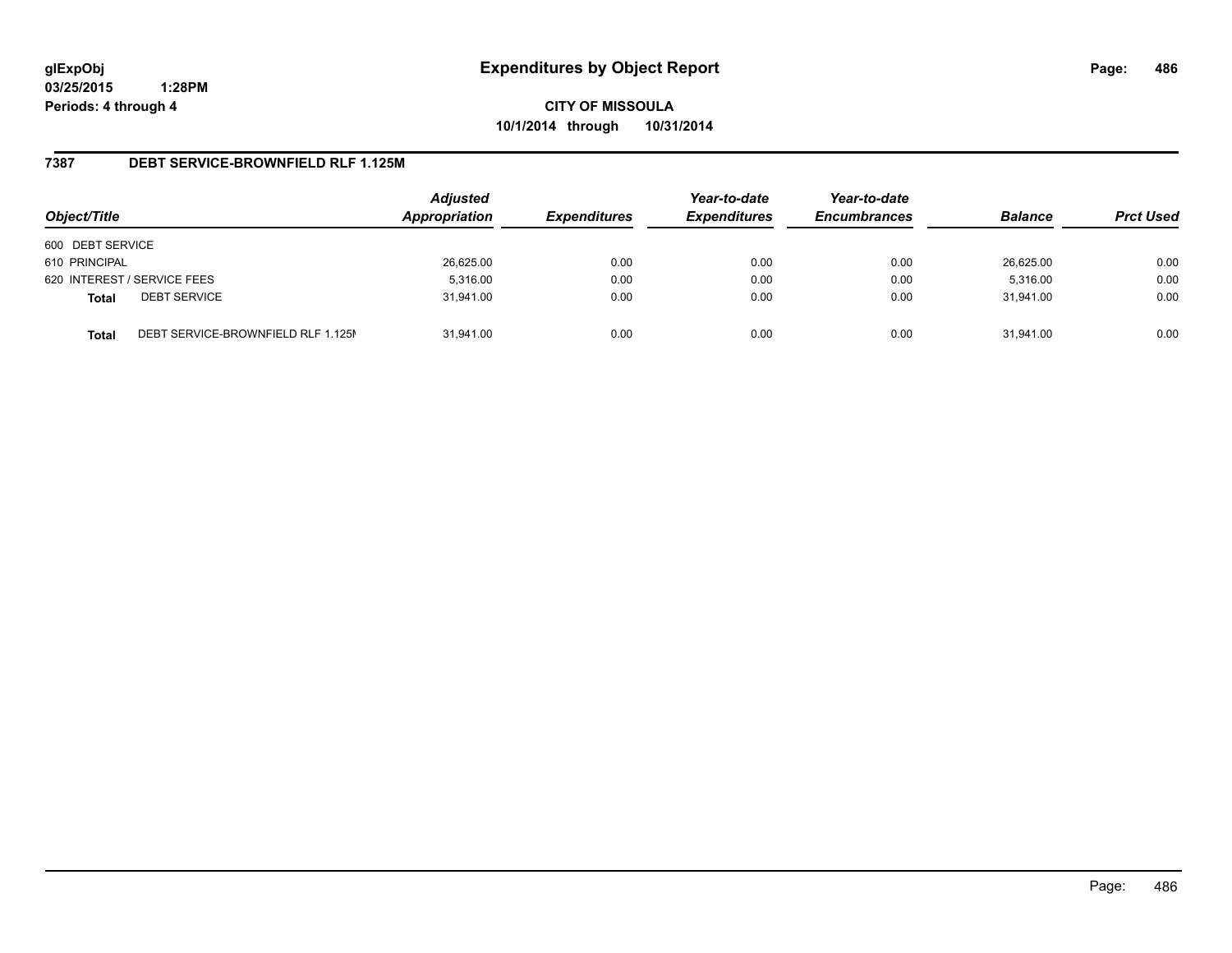# **7388 RESERVE-3.6m TIF**

| Object/Title                     | <b>Adjusted</b><br>Appropriation | <b>Expenditures</b> | Year-to-date<br><b>Expenditures</b> | Year-to-date<br><b>Encumbrances</b> | <b>Balance</b> | <b>Prct Used</b> |
|----------------------------------|----------------------------------|---------------------|-------------------------------------|-------------------------------------|----------------|------------------|
| 800 OTHER OBJECTS                |                                  |                     |                                     |                                     |                |                  |
| 820 TRANSFERS TO OTHER FUNDS     | 0.00                             | 0.00                | 0.00                                | 0.00                                | 0.00           | 0.00             |
| OTHER OBJECTS<br><b>Total</b>    | 0.00                             | 0.00                | 0.00                                | 0.00                                | 0.00           | 0.00             |
| NON-DEPARTMENTAL<br><b>Total</b> | 0.00                             | 0.00                | 0.00                                | 0.00                                | 0.00           | 0.00             |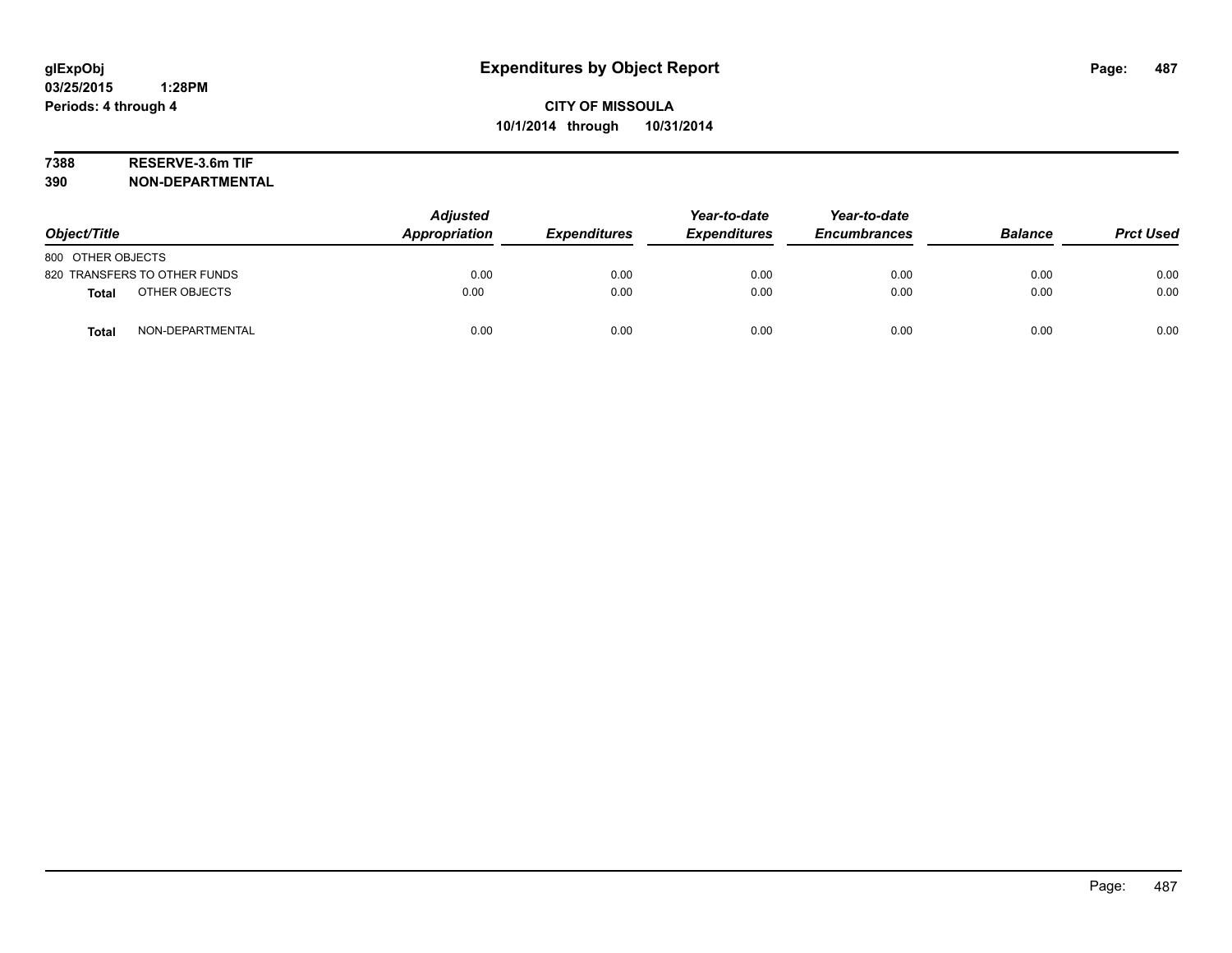**CITY OF MISSOULA 10/1/2014 through 10/31/2014**

**7388 RESERVE-3.6m TIF**

| Object/Title                     | <b>Adjusted</b><br>Appropriation | <b>Expenditures</b> | Year-to-date<br><b>Expenditures</b> | Year-to-date<br><b>Encumbrances</b> | <b>Balance</b> | <b>Prct Used</b> |
|----------------------------------|----------------------------------|---------------------|-------------------------------------|-------------------------------------|----------------|------------------|
| 800 OTHER OBJECTS                |                                  |                     |                                     |                                     |                |                  |
| 820 TRANSFERS TO OTHER FUNDS     | 0.00                             | 0.00                | 0.00                                | 0.00                                | 0.00           | 0.00             |
| OTHER OBJECTS<br>Total           | 0.00                             | 0.00                | 0.00                                | 0.00                                | 0.00           | 0.00             |
| RESERVE-3.6m TIF<br><b>Total</b> | 0.00                             | 0.00                | 0.00                                | 0.00                                | 0.00           | 0.00             |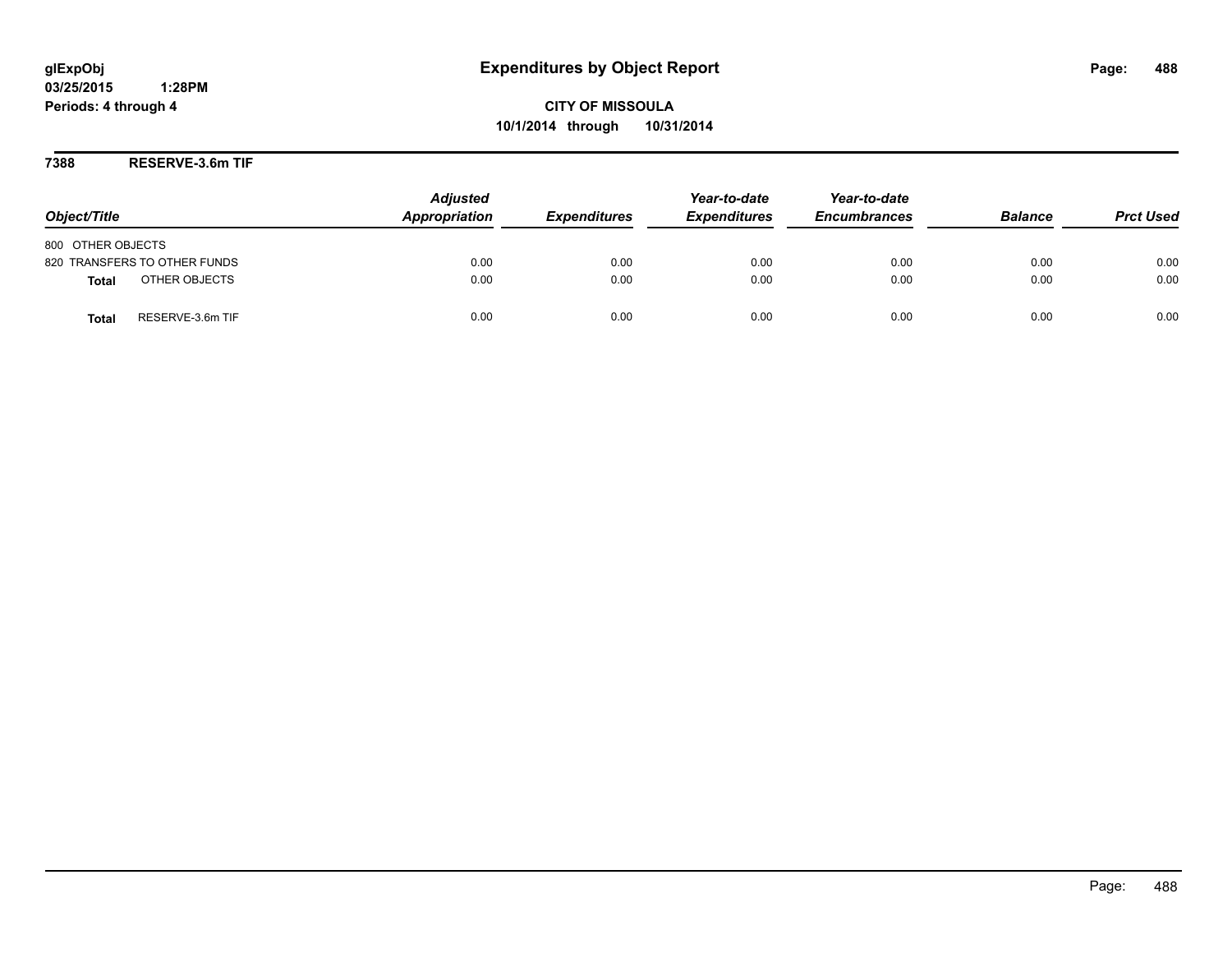# **CITY OF MISSOULA 10/1/2014 through 10/31/2014**

**7389 DEBT SERVICE - 3.6M/5.75M**

| Object/Title                        | <b>Adjusted</b><br>Appropriation | <b>Expenditures</b> | Year-to-date<br><b>Expenditures</b> | Year-to-date<br><b>Encumbrances</b> | <b>Balance</b> | <b>Prct Used</b> |
|-------------------------------------|----------------------------------|---------------------|-------------------------------------|-------------------------------------|----------------|------------------|
| 600 DEBT SERVICE                    |                                  |                     |                                     |                                     |                |                  |
| 610 PRINCIPAL                       | 500,000.00                       | 0.00                | 250,000.00                          | 0.00                                | 250.000.00     | 50.00            |
| 620 INTEREST / SERVICE FEES         | 0.00                             | 0.00                | 0.00                                | 0.00                                | 0.00           | 0.00             |
| <b>DEBT SERVICE</b><br><b>Total</b> | 500,000.00                       | 0.00                | 250,000.00                          | 0.00                                | 250,000.00     | 50.00            |
| <b>MRA</b><br>Total                 | 500,000.00                       | 0.00                | 250,000.00                          | 0.00                                | 250.000.00     | 50.00            |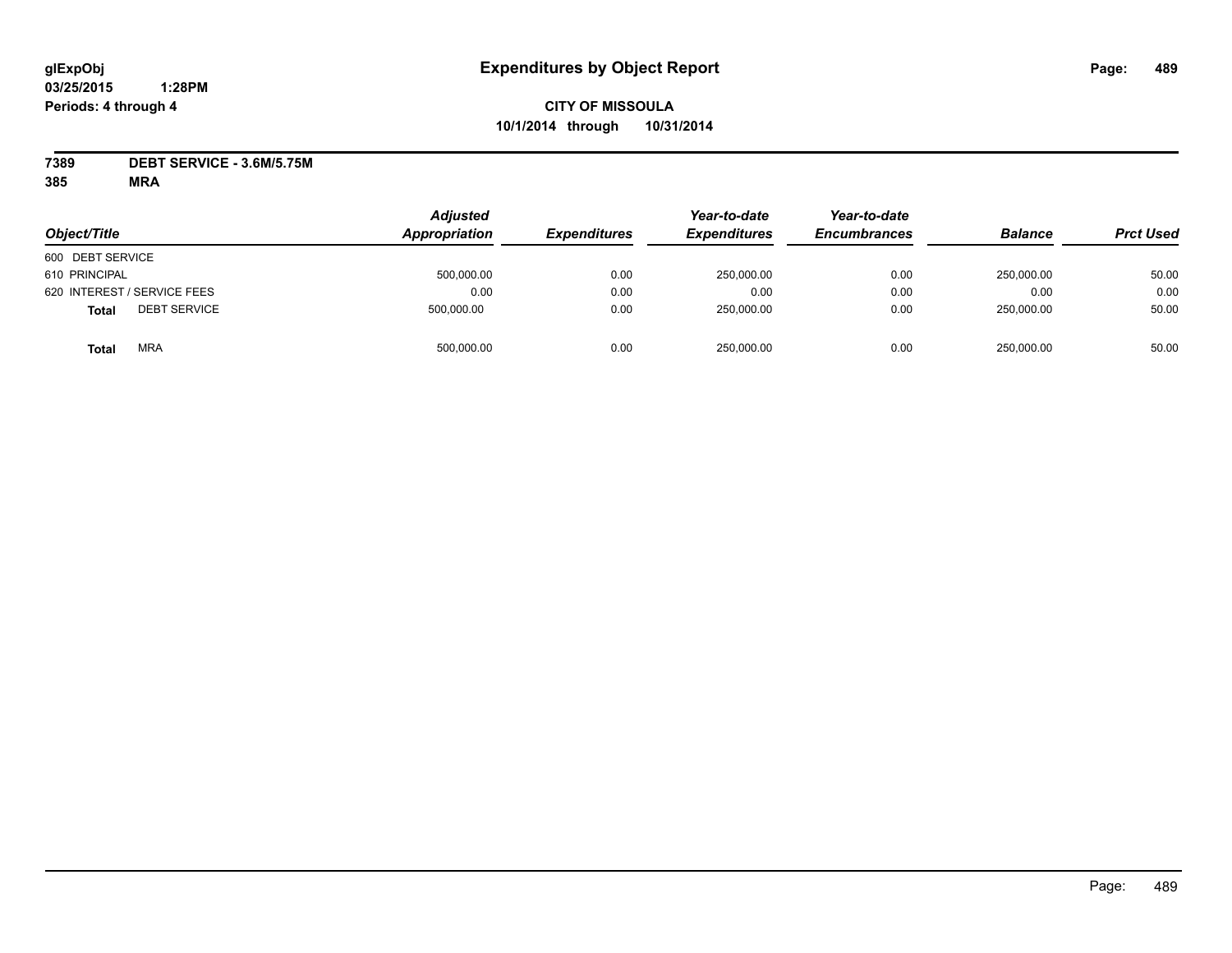**7389 DEBT SERVICE - 3.6M/5.75M**

|                                     | <b>Adjusted</b><br>Appropriation |                     | Year-to-date        | Year-to-date        | <b>Balance</b> |                  |
|-------------------------------------|----------------------------------|---------------------|---------------------|---------------------|----------------|------------------|
| Object/Title                        |                                  | <b>Expenditures</b> | <b>Expenditures</b> | <b>Encumbrances</b> |                | <b>Prct Used</b> |
| 600 DEBT SERVICE                    |                                  |                     |                     |                     |                |                  |
| 610 PRINCIPAL                       | 362,000.00                       | 0.00                | 0.00                | 0.00                | 362.000.00     | 0.00             |
| 620 INTEREST / SERVICE FEES         | 309,916.00                       | 0.00                | 350.00              | 0.00                | 309,566.00     | 0.11             |
| <b>DEBT SERVICE</b><br><b>Total</b> | 671,916.00                       | 0.00                | 350.00              | 0.00                | 671.566.00     | 0.05             |
| NON-DEPARTMENTAL<br><b>Total</b>    | 671,916.00                       | 0.00                | 350.00              | 0.00                | 671,566.00     | 0.05             |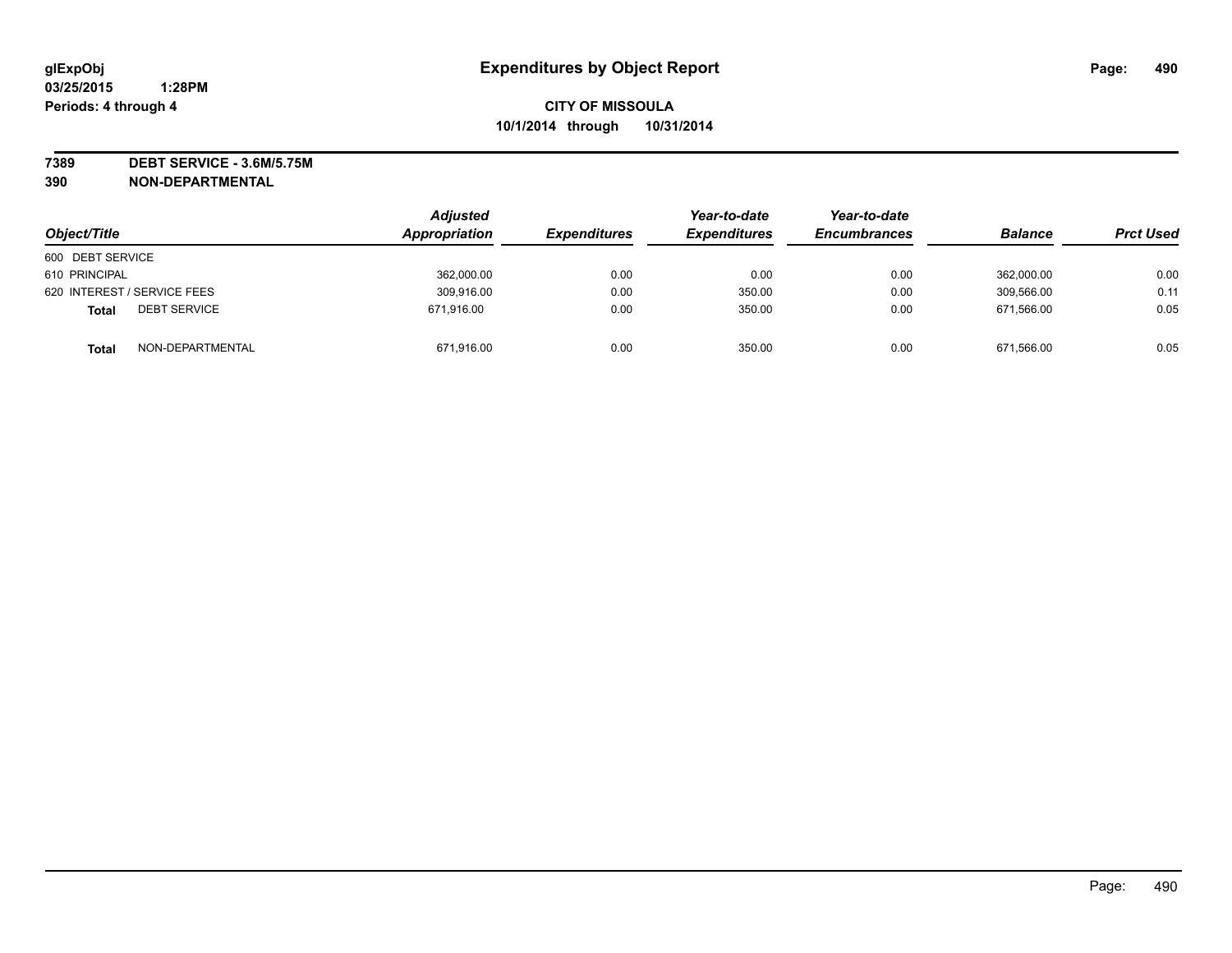**CITY OF MISSOULA 10/1/2014 through 10/31/2014**

## **7389 DEBT SERVICE - 3.6M/5.75M**

|                                           | <b>Adjusted</b> |                     | Year-to-date        | Year-to-date        |                |                  |
|-------------------------------------------|-----------------|---------------------|---------------------|---------------------|----------------|------------------|
| Object/Title                              | Appropriation   | <b>Expenditures</b> | <b>Expenditures</b> | <b>Encumbrances</b> | <b>Balance</b> | <b>Prct Used</b> |
| 600 DEBT SERVICE                          |                 |                     |                     |                     |                |                  |
| 610 PRINCIPAL                             | 862,000.00      | 0.00                | 250,000.00          | 0.00                | 612,000.00     | 29.00            |
| 620 INTEREST / SERVICE FEES               | 309,916.00      | 0.00                | 350.00              | 0.00                | 309,566.00     | 0.11             |
| <b>DEBT SERVICE</b><br><b>Total</b>       | 1.171.916.00    | 0.00                | 250,350.00          | 0.00                | 921.566.00     | 21.36            |
| DEBT SERVICE - 3.6M/5.75M<br><b>Total</b> | 1,171,916.00    | 0.00                | 250.350.00          | 0.00                | 921.566.00     | 21.36            |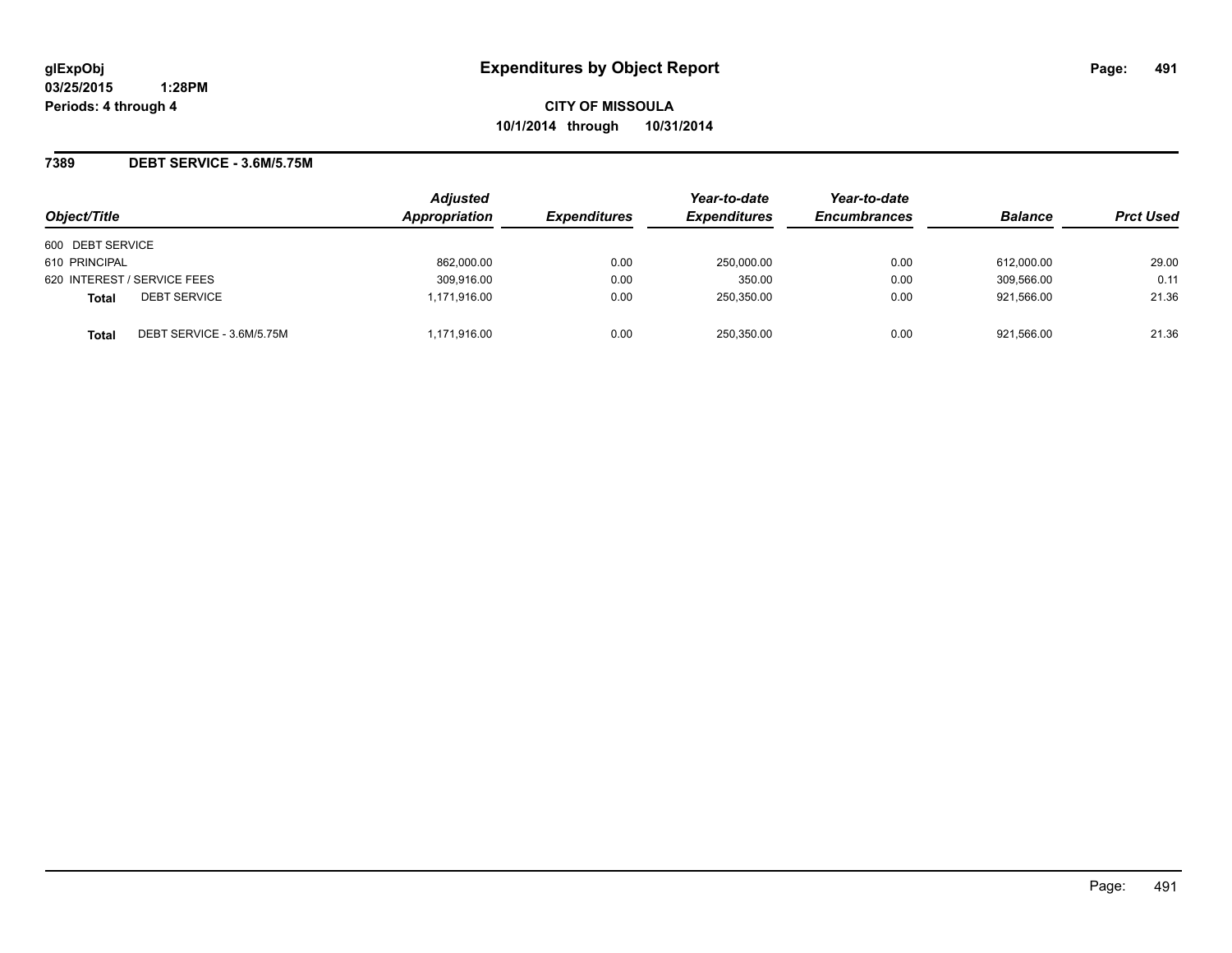# **CITY OF MISSOULA 10/1/2014 through 10/31/2014**

# **7390 URDII CLEARING - 3.6M TIF**

| Object/Title                  | <b>Adjusted</b><br><b>Appropriation</b> | <b>Expenditures</b> | Year-to-date<br><b>Expenditures</b> | Year-to-date<br><b>Encumbrances</b> | <b>Balance</b> | <b>Prct Used</b> |
|-------------------------------|-----------------------------------------|---------------------|-------------------------------------|-------------------------------------|----------------|------------------|
| 800 OTHER OBJECTS             |                                         |                     |                                     |                                     |                |                  |
| 820 TRANSFERS TO OTHER FUNDS  | 0.00                                    | 0.00                | 0.00                                | 0.00                                | 0.00           | 0.00             |
| OTHER OBJECTS<br><b>Total</b> | 0.00                                    | 0.00                | 0.00                                | 0.00                                | 0.00           | 0.00             |
| <b>MRA</b><br><b>Total</b>    | 0.00                                    | 0.00                | 0.00                                | 0.00                                | 0.00           | 0.00             |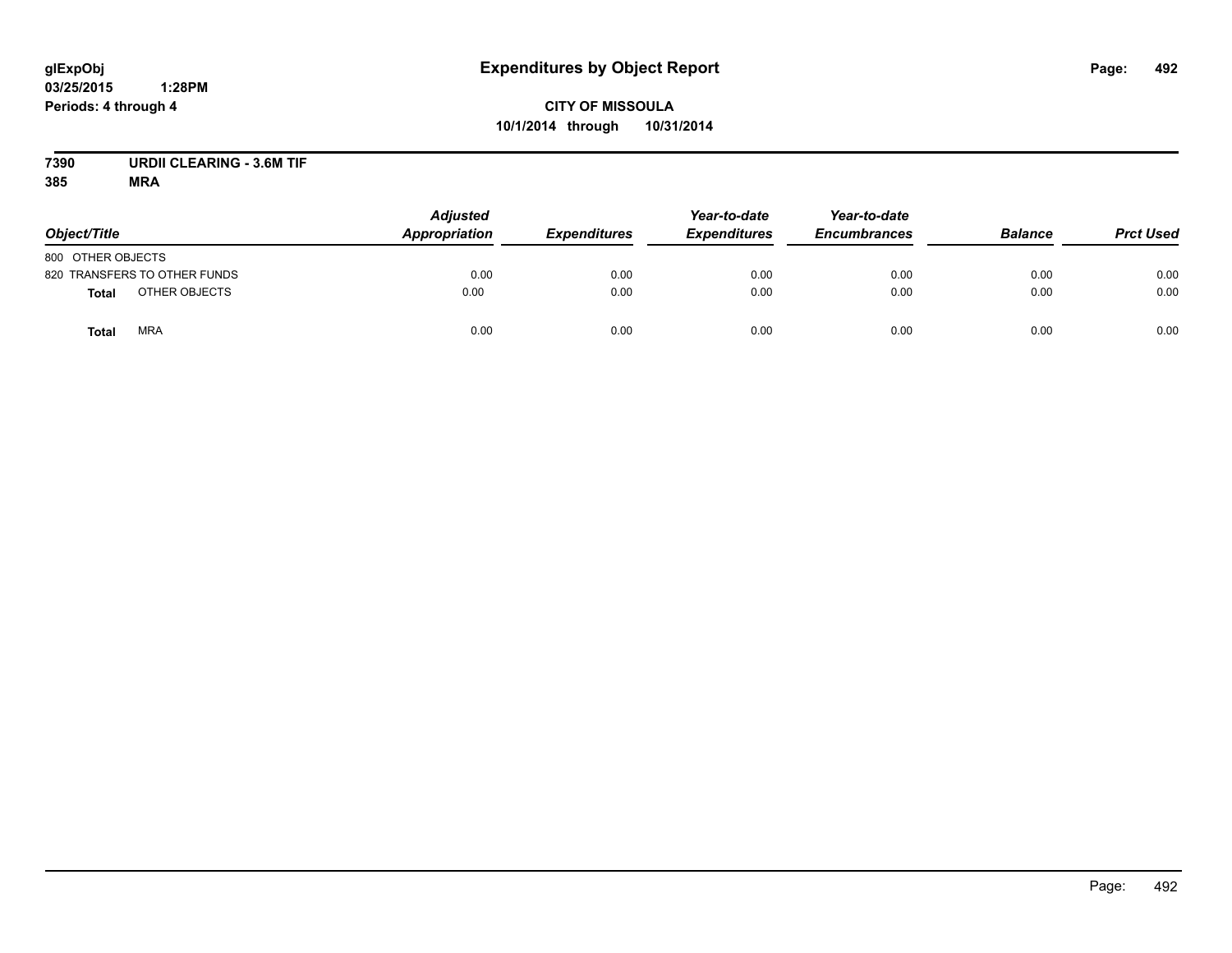**7390 URDII CLEARING - 3.6M TIF**

| Object/Title      |                              | <b>Adjusted</b><br>Appropriation | <b>Expenditures</b> | Year-to-date<br><b>Expenditures</b> | Year-to-date<br><b>Encumbrances</b> | <b>Balance</b> | <b>Prct Used</b> |
|-------------------|------------------------------|----------------------------------|---------------------|-------------------------------------|-------------------------------------|----------------|------------------|
| 800 OTHER OBJECTS |                              |                                  |                     |                                     |                                     |                |                  |
|                   | 820 TRANSFERS TO OTHER FUNDS | 1.872.885.00                     | 0.00                | 0.00                                | 0.00                                | 1,872,885.00   | 0.00             |
| Total             | OTHER OBJECTS                | 1.872.885.00                     | 0.00                | 0.00                                | 0.00                                | 1.872.885.00   | 0.00             |
| <b>Total</b>      | NON-DEPARTMENTAL             | 1,872,885.00                     | 0.00                | 0.00                                | 0.00                                | 1,872,885.00   | 0.00             |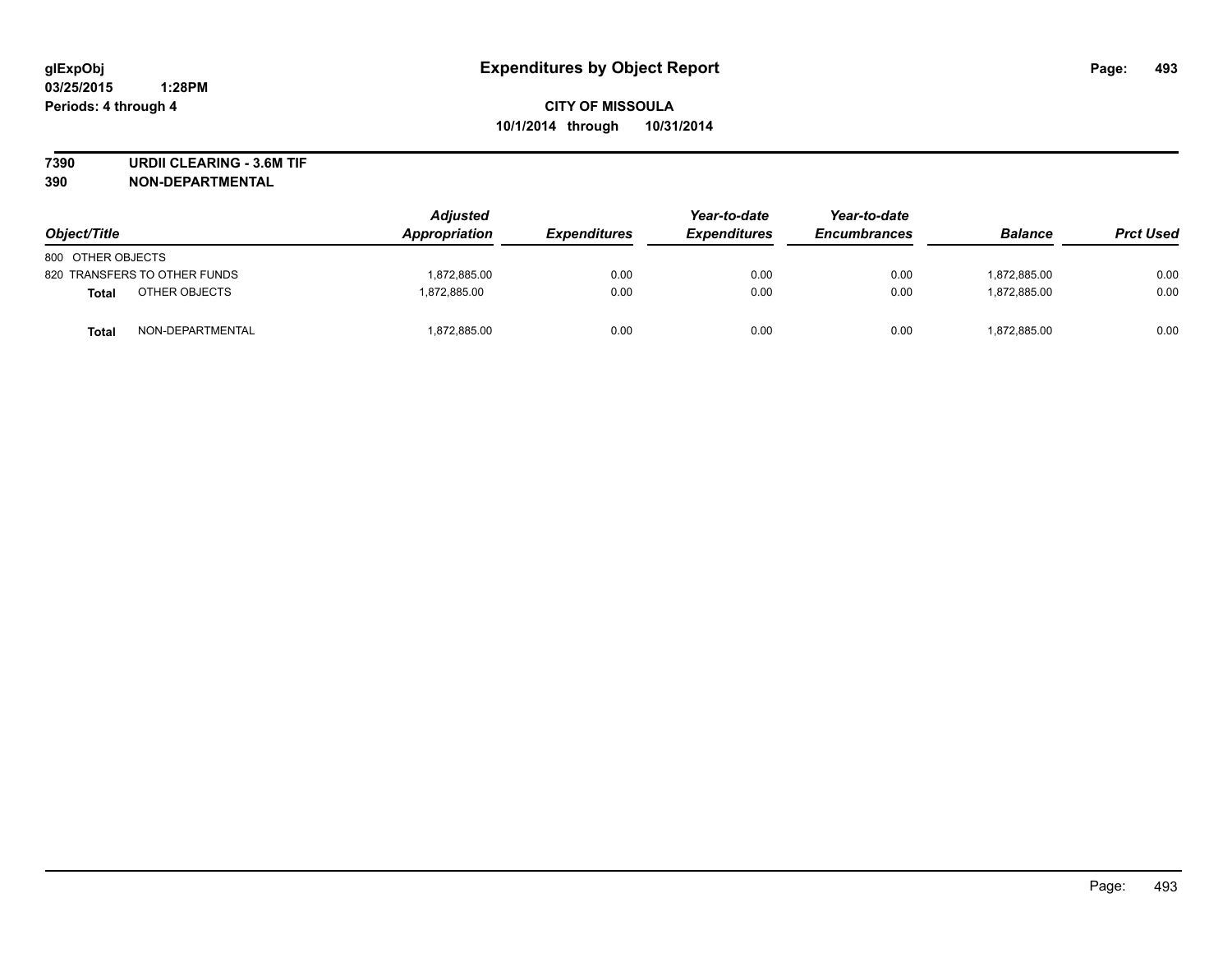**CITY OF MISSOULA 10/1/2014 through 10/31/2014**

## **7390 URDII CLEARING - 3.6M TIF**

| Object/Title                       | <b>Adjusted</b><br><b>Appropriation</b> | <i><b>Expenditures</b></i> | Year-to-date<br><b>Expenditures</b> | Year-to-date<br><b>Encumbrances</b> | <b>Balance</b> | <b>Prct Used</b> |
|------------------------------------|-----------------------------------------|----------------------------|-------------------------------------|-------------------------------------|----------------|------------------|
| 800 OTHER OBJECTS                  |                                         |                            |                                     |                                     |                |                  |
| 820 TRANSFERS TO OTHER FUNDS       | 1.872.885.00                            | 0.00                       | 0.00                                | 0.00                                | 1.872.885.00   | 0.00             |
| OTHER OBJECTS<br><b>Total</b>      | 1.872.885.00                            | 0.00                       | 0.00                                | 0.00                                | 1.872.885.00   | 0.00             |
| URDII CLEARING - 3.6M TIF<br>Total | 1,872,885.00                            | 0.00                       | 0.00                                | 0.00                                | 1,872,885.00   | 0.00             |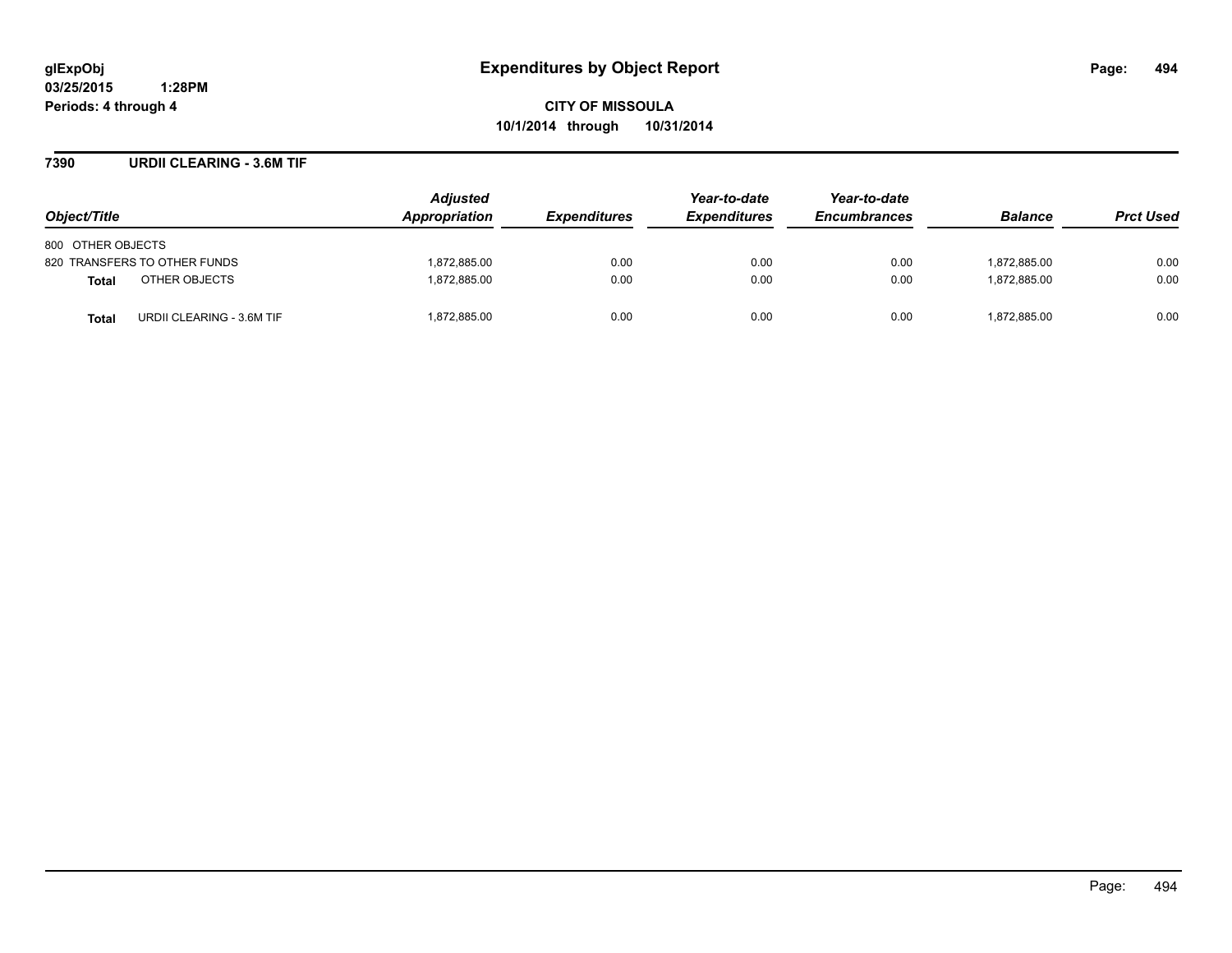**7392 MRA - URD II FUND**

|                                       |                                   | <b>Adjusted</b> |                     | Year-to-date        | Year-to-date        |                |                  |
|---------------------------------------|-----------------------------------|-----------------|---------------------|---------------------|---------------------|----------------|------------------|
| Object/Title                          |                                   | Appropriation   | <b>Expenditures</b> | <b>Expenditures</b> | <b>Encumbrances</b> | <b>Balance</b> | <b>Prct Used</b> |
| 300 PURCHASED SERVICES                |                                   |                 |                     |                     |                     |                |                  |
| 344 TELEPHONE SERVICE                 |                                   | 0.00            | 0.00                | 0.00                | 0.00                | 0.00           | 0.00             |
| 350 PROFESSIONAL SERVICES             |                                   | 169,272.00      | 19,135.18           | 42,968.02           | 0.00                | 126,303.98     | 25.38            |
| <b>Total</b>                          | PURCHASED SERVICES                | 169,272.00      | 19,135.18           | 42,968.02           | 0.00                | 126,303.98     | 25.38            |
| 700 GRANTS & CONTRIBUTIONS            |                                   |                 |                     |                     |                     |                |                  |
| 700 GRANTS & CONTRIBUTIONS            |                                   | 98,607.00       | 0.00                | 0.00                | 0.00                | 98,607.00      | 0.00             |
| <b>Total</b>                          | <b>GRANTS &amp; CONTRIBUTIONS</b> | 98,607.00       | 0.00                | 0.00                | 0.00                | 98,607.00      | 0.00             |
| 800 OTHER OBJECTS                     |                                   |                 |                     |                     |                     |                |                  |
| 820 TRANSFERS TO OTHER FUNDS          |                                   | 250,000.00      | 0.00                | 0.00                | 0.00                | 250,000.00     | 0.00             |
| 845 CONTINGENCY                       |                                   | 611,369.00      | 0.00                | 0.00                | 0.00                | 611,369.00     | 0.00             |
| OTHER OBJECTS<br><b>Total</b>         |                                   | 861,369.00      | 0.00                | 0.00                | 0.00                | 861,369.00     | 0.00             |
| 900 CAPITAL OUTLAY                    |                                   |                 |                     |                     |                     |                |                  |
| 910 LAND                              |                                   | 0.00            | 0.00                | 115,264.00          | 0.00                | $-115,264.00$  | 0.00             |
| 920 BUILDINGS                         |                                   | 0.00            | 0.00                | 0.00                | 0.00                | 0.00           | 0.00             |
| 930 IMPROVEMENTS                      |                                   | 680,000.00      | 174,203.74          | 270,189.03          | 0.00                | 409,810.97     | 39.73            |
| <b>CAPITAL OUTLAY</b><br><b>Total</b> |                                   | 680,000.00      | 174,203.74          | 385,453.03          | 0.00                | 294,546.97     | 56.68            |
| <b>MRA</b><br><b>Total</b>            |                                   | 1,809,248.00    | 193,338.92          | 428,421.05          | 0.00                | 1,380,826.95   | 23.68            |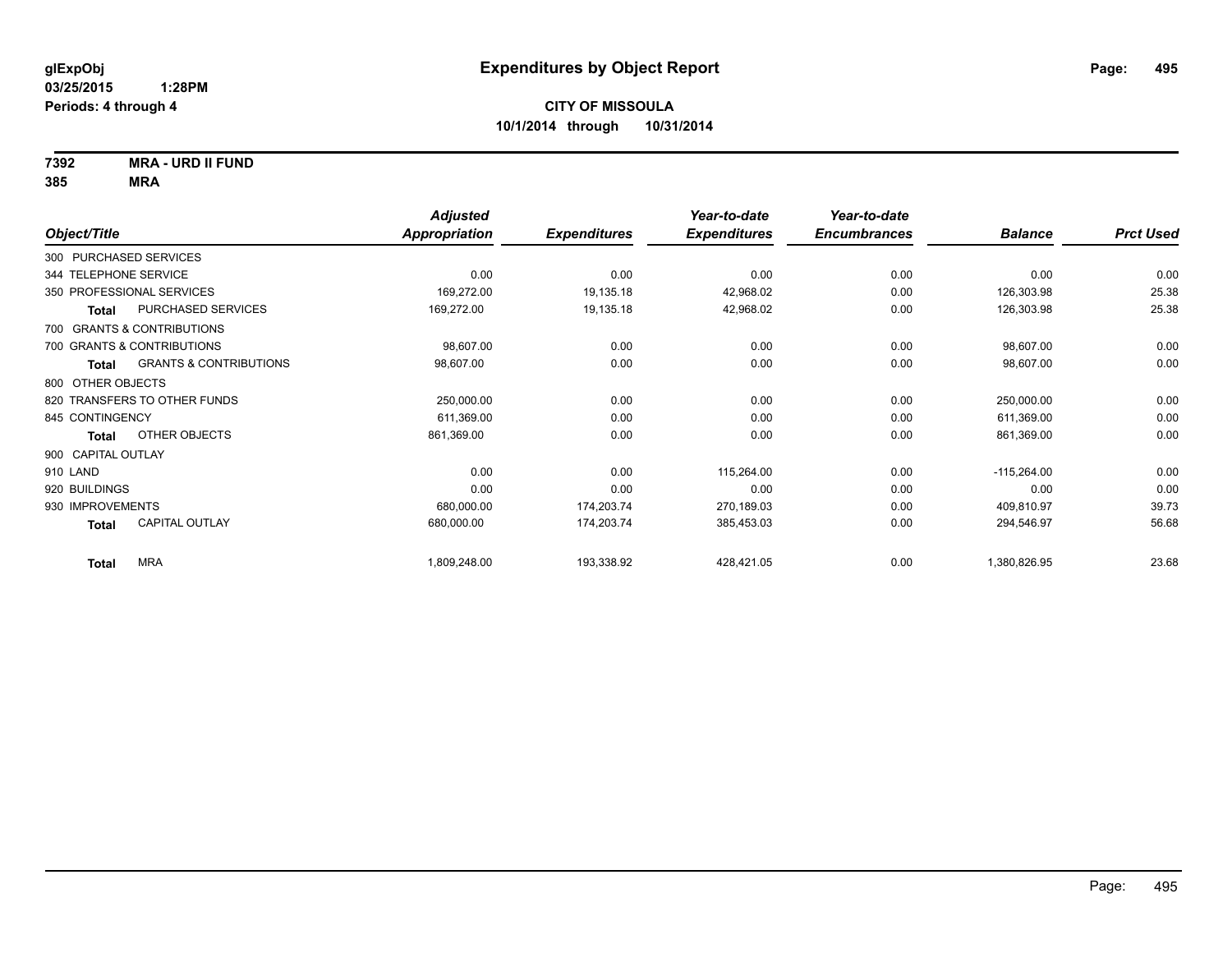## **7392 MRA - URD II FUND**

|                                            | <b>Adjusted</b>      |                     | Year-to-date        | Year-to-date        |                |                  |
|--------------------------------------------|----------------------|---------------------|---------------------|---------------------|----------------|------------------|
| Object/Title                               | <b>Appropriation</b> | <b>Expenditures</b> | <b>Expenditures</b> | <b>Encumbrances</b> | <b>Balance</b> | <b>Prct Used</b> |
| 300 PURCHASED SERVICES                     |                      |                     |                     |                     |                |                  |
| 344 TELEPHONE SERVICE                      | 0.00                 | 0.00                | 0.00                | 0.00                | 0.00           | 0.00             |
| 350 PROFESSIONAL SERVICES                  | 169,272.00           | 19,135.18           | 42,968.02           | 0.00                | 126,303.98     | 25.38            |
| PURCHASED SERVICES<br><b>Total</b>         | 169,272.00           | 19,135.18           | 42,968.02           | 0.00                | 126,303.98     | 25.38            |
| 700 GRANTS & CONTRIBUTIONS                 |                      |                     |                     |                     |                |                  |
| 700 GRANTS & CONTRIBUTIONS                 | 98,607.00            | 0.00                | 0.00                | 0.00                | 98,607.00      | 0.00             |
| <b>GRANTS &amp; CONTRIBUTIONS</b><br>Total | 98,607.00            | 0.00                | 0.00                | 0.00                | 98,607.00      | 0.00             |
| 800 OTHER OBJECTS                          |                      |                     |                     |                     |                |                  |
| 820 TRANSFERS TO OTHER FUNDS               | 250,000.00           | 0.00                | 0.00                | 0.00                | 250,000.00     | 0.00             |
| 845 CONTINGENCY                            | 611,369.00           | 0.00                | 0.00                | 0.00                | 611,369.00     | 0.00             |
| OTHER OBJECTS<br>Total                     | 861,369.00           | 0.00                | 0.00                | 0.00                | 861,369.00     | 0.00             |
| 900 CAPITAL OUTLAY                         |                      |                     |                     |                     |                |                  |
| 910 LAND                                   | 0.00                 | 0.00                | 115,264.00          | 0.00                | $-115,264.00$  | 0.00             |
| 920 BUILDINGS                              | 0.00                 | 0.00                | 0.00                | 0.00                | 0.00           | 0.00             |
| 930 IMPROVEMENTS                           | 680,000.00           | 174,203.74          | 270,189.03          | 0.00                | 409,810.97     | 39.73            |
| <b>CAPITAL OUTLAY</b><br>Total             | 680,000.00           | 174,203.74          | 385,453.03          | 0.00                | 294,546.97     | 56.68            |
| MRA - URD II FUND<br><b>Total</b>          | 1,809,248.00         | 193,338.92          | 428,421.05          | 0.00                | 1,380,826.95   | 23.68            |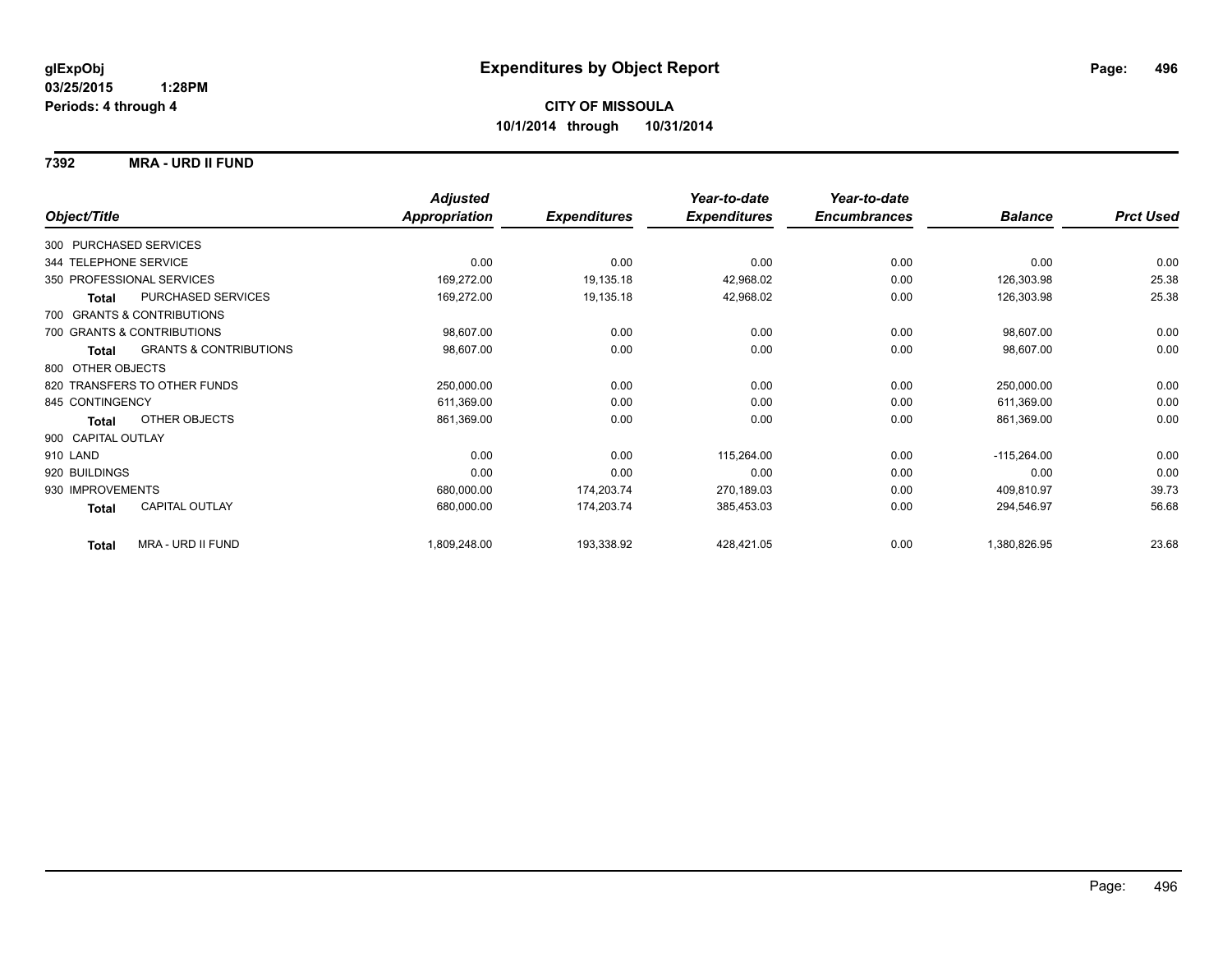**7393 MRA - URD III FUND**

|                                                   | <b>Adjusted</b> |                     | Year-to-date        | Year-to-date        |                |                  |
|---------------------------------------------------|-----------------|---------------------|---------------------|---------------------|----------------|------------------|
| Object/Title                                      | Appropriation   | <b>Expenditures</b> | <b>Expenditures</b> | <b>Encumbrances</b> | <b>Balance</b> | <b>Prct Used</b> |
| 100 PERSONAL SERVICES                             |                 |                     |                     |                     |                |                  |
| 110 SALARIES AND WAGES                            | 331,208.00      | 22,983.28           | 90,738.25           | 0.00                | 240,469.75     | 27.40            |
| 120 OVERTIME/TERMINATION                          | 5.000.00        | 0.00                | 0.00                | 0.00                | 5,000.00       | 0.00             |
| <b>140 EMPLOYER CONTRIBUTIONS</b>                 | 111,443.00      | 7,834.65            | 34,601.66           | 0.00                | 76,841.34      | 31.05            |
| <b>141 STATE RETIREMENT CONTRIBUTIONS</b>         | 319.00          | 22.98               | 125.46              | 0.00                | 193.54         | 39.33            |
| PERSONAL SERVICES<br>Total                        | 447,970.00      | 30,840.91           | 125,465.37          | 0.00                | 322,504.63     | 28.01            |
| 200 SUPPLIES                                      |                 |                     |                     |                     |                |                  |
| 210 OFFICE SUPPLIES                               | 4,000.00        | 0.00                | 321.85              | 0.00                | 3,678.15       | 8.05             |
| 220 OPERATING SUPPLIES                            | 500.00          | 0.00                | 0.00                | 0.00                | 500.00         | 0.00             |
| 230 REPAIR/MAINTENANCE                            | 828.00          | 0.00                | 0.00                | 0.00                | 828.00         | 0.00             |
| 231 GASOLINE                                      | 400.00          | 65.49               | 97.75               | 0.00                | 302.25         | 24.44            |
| 240 OTHER SUPPLIES                                | 3,398.00        | 0.00                | 0.00                | 0.00                | 3,398.00       | 0.00             |
| <b>SUPPLIES</b><br><b>Total</b>                   | 9,126.00        | 65.49               | 419.60              | 0.00                | 8,706.40       | 4.60             |
| 300 PURCHASED SERVICES                            |                 |                     |                     |                     |                |                  |
| 310 COMMUNICATIONS                                | 800.00          | 10.62               | 791.82              | 0.00                | 8.18           | 98.98            |
| 320 PRINTING & DUPLICATING                        | 3,000.00        | 0.00                | 336.09              | 0.00                | 2,663.91       | 11.20            |
| 330 PUBLICITY, SUBSCRIPTIONS & DUES               | 3,000.00        | 50.00               | 730.00              | 0.00                | 2,270.00       | 24.33            |
| 344 TELEPHONE SERVICE                             | 1,300.00        | 117.22              | 346.09              | 0.00                | 953.91         | 26.62            |
| 345 GARBAGE                                       | 565.00          | 44.12               | 176.71              | 0.00                | 388.29         | 31.28            |
| 350 PROFESSIONAL SERVICES                         | 498,807.00      | 84,730.45           | 129,558.72          | 0.00                | 369,248.28     | 25.97            |
| 360 REPAIR & MAINTENANCE                          | 6.990.00        | 325.83              | 959.45              | 0.00                | 6,030.55       | 13.73            |
| 370 TRAVEL                                        | 3,500.00        | 503.90              | 503.90              | 0.00                | 2,996.10       | 14.40            |
| 380 TRAINING                                      | 4,500.00        | 0.00                | 100.00              | 0.00                | 4,400.00       | 2.22             |
| 390 OTHER PURCHASED SERVICES                      | 500.00          | 0.00                | 0.00                | 0.00                | 500.00         | 0.00             |
| PURCHASED SERVICES<br><b>Total</b>                | 522,962.00      | 85,782.14           | 133,502.78          | 0.00                | 389,459.22     | 25.53            |
| 700 GRANTS & CONTRIBUTIONS                        |                 |                     |                     |                     |                |                  |
| 700 GRANTS & CONTRIBUTIONS                        | 2,198,424.00    | 52,088.01           | 1,017,712.15        | 0.00                | 1,180,711.85   | 46.29            |
| <b>GRANTS &amp; CONTRIBUTIONS</b><br><b>Total</b> | 2,198,424.00    | 52,088.01           | 1,017,712.15        | 0.00                | 1,180,711.85   | 46.29            |
| 800 OTHER OBJECTS                                 |                 |                     |                     |                     |                |                  |
| 820 TRANSFERS TO OTHER FUNDS                      | 0.00            | 0.00                | 0.00                | 0.00                | 0.00           | 0.00             |
| 845 CONTINGENCY                                   | 784,332.00      | 0.00                | 0.00                | 0.00                | 784,332.00     | 0.00             |
| OTHER OBJECTS<br>Total                            | 784,332.00      | 0.00                | 0.00                | 0.00                | 784,332.00     | 0.00             |
| 900 CAPITAL OUTLAY                                |                 |                     |                     |                     |                |                  |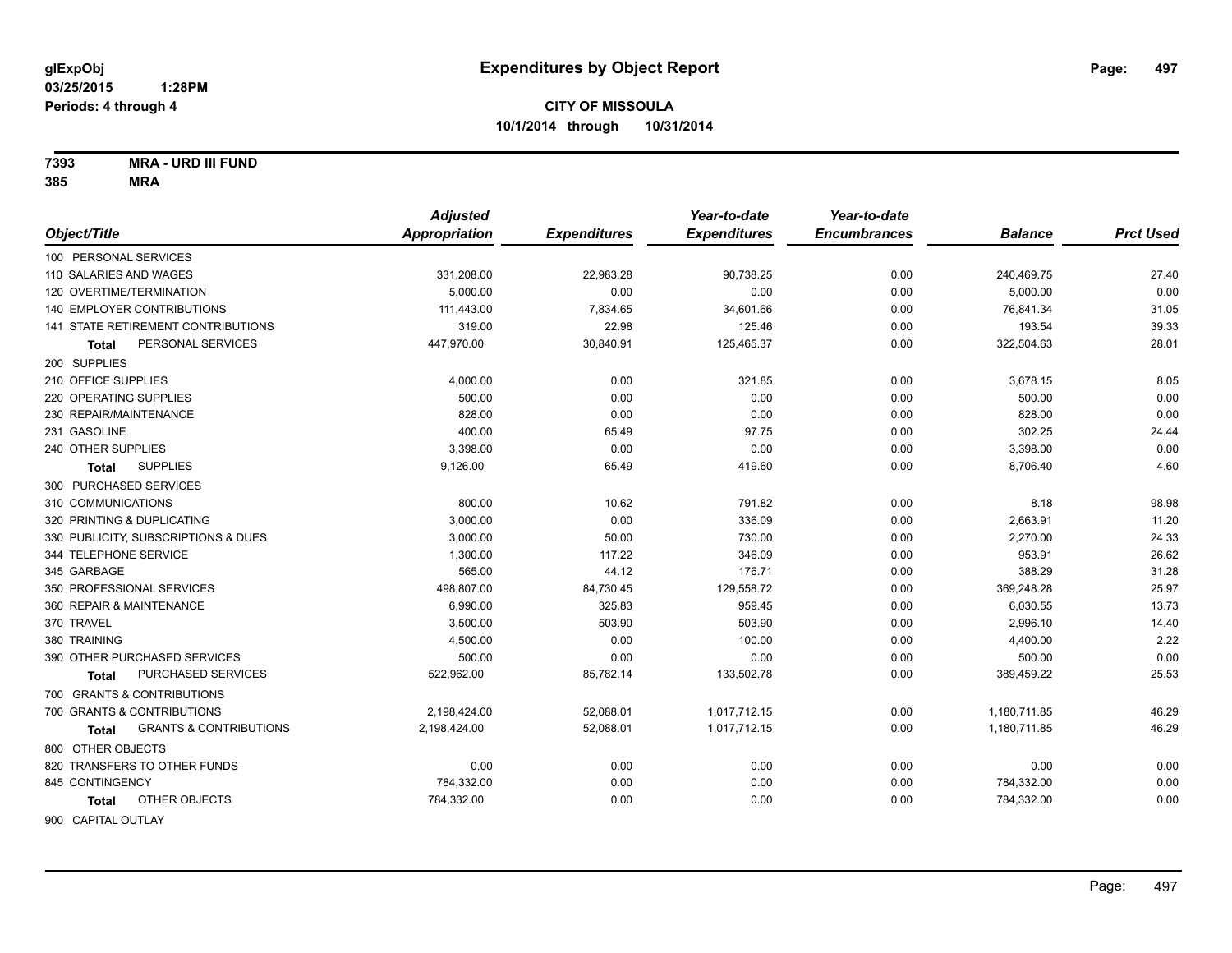# **CITY OF MISSOULA 10/1/2014 through 10/31/2014**

**7393 MRA - URD III FUND**

| Object/Title                          | Adjusted<br>Appropriation | <b>Expenditures</b> | Year-to-date<br><b>Expenditures</b> | Year-to-date<br><b>Encumbrances</b> | <b>Balance</b> | <b>Prct Used</b> |
|---------------------------------------|---------------------------|---------------------|-------------------------------------|-------------------------------------|----------------|------------------|
| 930 IMPROVEMENTS                      | 2,115,956.00              | 265.685.46          | 389.916.07                          | 0.00                                | ,726,039.93    | 18.43            |
| 940 MACHINERY & EQUIPMENT             | 30,000.00                 | 0.00                | 0.00                                | 0.00                                | 30.000.00      | 0.00             |
| <b>CAPITAL OUTLAY</b><br><b>Total</b> | 2,145,956.00              | 265.685.46          | 389.916.07                          | 0.00                                | 1,756,039.93   | 18.17            |
| MRA<br><b>Total</b>                   | 6,108,770.00              | 434.462.01          | 1,667,015.97                        | 0.00                                | 4.441.754.03   | 27.29            |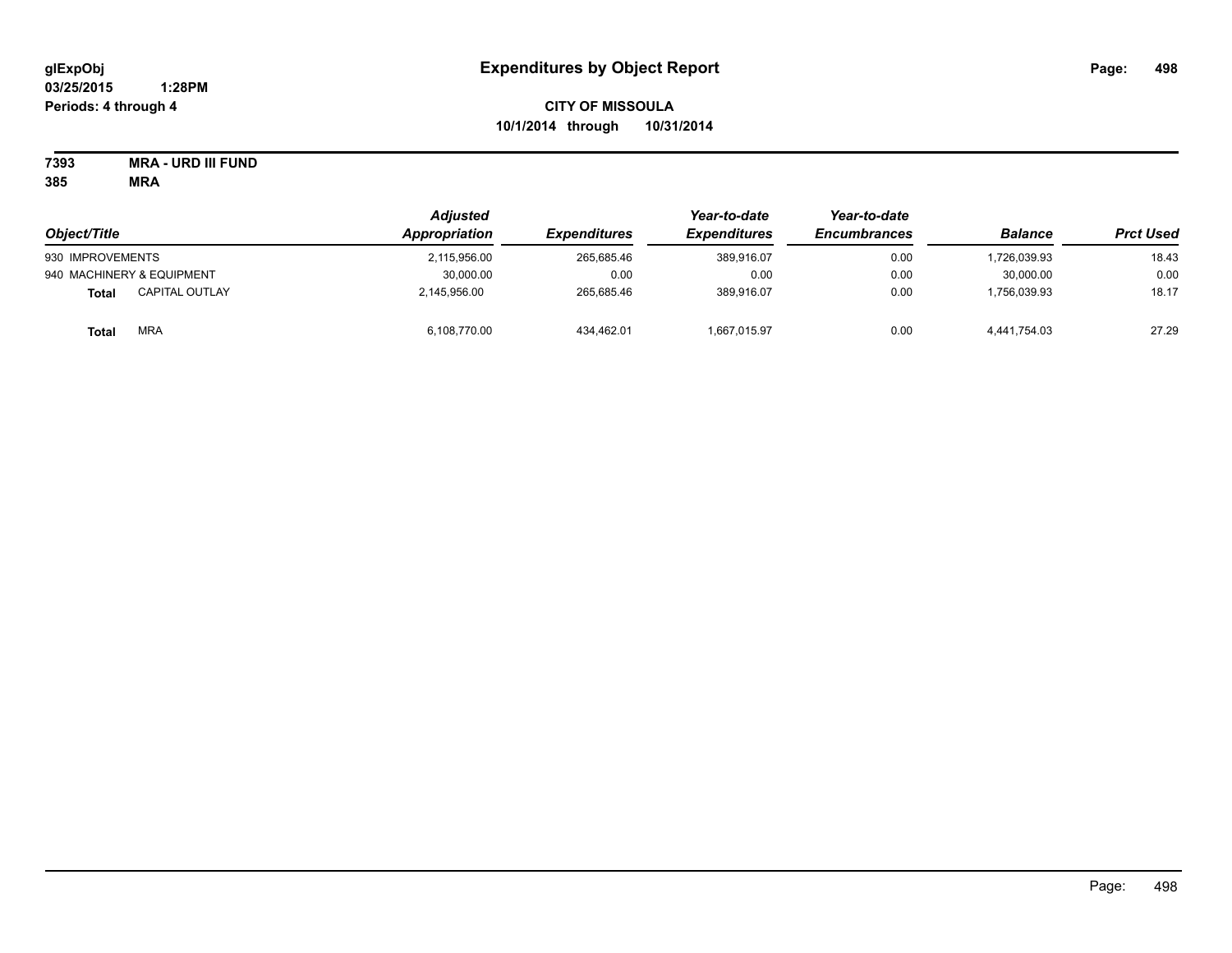# **7393 MRA - URD III FUND**

**900 DEPRECIATION**

| Object/Title      |                     | <b>Adjusted</b><br>Appropriation | <b>Expenditures</b> | Year-to-date<br><b>Expenditures</b> | Year-to-date<br><b>Encumbrances</b> | <b>Balance</b> | <b>Prct Used</b> |
|-------------------|---------------------|----------------------------------|---------------------|-------------------------------------|-------------------------------------|----------------|------------------|
| 800 OTHER OBJECTS |                     |                                  |                     |                                     |                                     |                |                  |
| 830 DEPRECIATION  |                     | 0.00                             | 0.00                | 0.00                                | 0.00                                | 0.00           | 0.00             |
| Total             | OTHER OBJECTS       | 0.00                             | 0.00                | 0.00                                | 0.00                                | 0.00           | 0.00             |
| Tota              | <b>DEPRECIATION</b> | 0.00                             | 0.00                | 0.00                                | 0.00                                | 0.00           | 0.00             |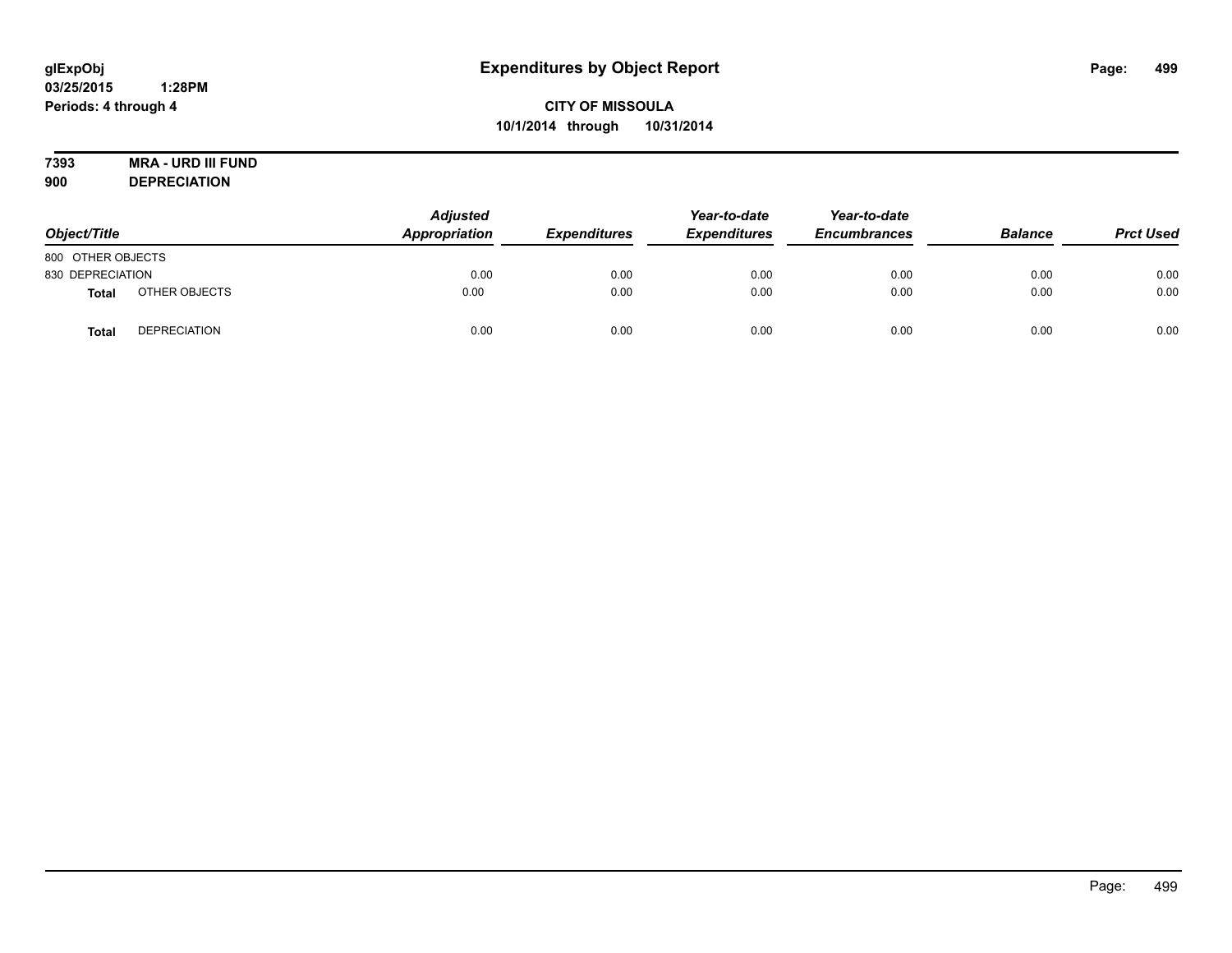**7393 MRA - URD III FUND**

|                                                   | <b>Adjusted</b>      |                     | Year-to-date        | Year-to-date        |                |                  |
|---------------------------------------------------|----------------------|---------------------|---------------------|---------------------|----------------|------------------|
| Object/Title                                      | <b>Appropriation</b> | <b>Expenditures</b> | <b>Expenditures</b> | <b>Encumbrances</b> | <b>Balance</b> | <b>Prct Used</b> |
| 100 PERSONAL SERVICES                             |                      |                     |                     |                     |                |                  |
| 110 SALARIES AND WAGES                            | 331,208.00           | 22,983.28           | 90,738.25           | 0.00                | 240,469.75     | 27.40            |
| 120 OVERTIME/TERMINATION                          | 5,000.00             | 0.00                | 0.00                | 0.00                | 5,000.00       | 0.00             |
| 140 EMPLOYER CONTRIBUTIONS                        | 111,443.00           | 7,834.65            | 34,601.66           | 0.00                | 76,841.34      | 31.05            |
| 141 STATE RETIREMENT CONTRIBUTIONS                | 319.00               | 22.98               | 125.46              | 0.00                | 193.54         | 39.33            |
| PERSONAL SERVICES<br><b>Total</b>                 | 447,970.00           | 30,840.91           | 125,465.37          | 0.00                | 322,504.63     | 28.01            |
| 200 SUPPLIES                                      |                      |                     |                     |                     |                |                  |
| 210 OFFICE SUPPLIES                               | 4,000.00             | 0.00                | 321.85              | 0.00                | 3,678.15       | 8.05             |
| 220 OPERATING SUPPLIES                            | 500.00               | 0.00                | 0.00                | 0.00                | 500.00         | 0.00             |
| 230 REPAIR/MAINTENANCE                            | 828.00               | 0.00                | 0.00                | 0.00                | 828.00         | 0.00             |
| 231 GASOLINE                                      | 400.00               | 65.49               | 97.75               | 0.00                | 302.25         | 24.44            |
| 240 OTHER SUPPLIES                                | 3,398.00             | 0.00                | 0.00                | 0.00                | 3,398.00       | 0.00             |
| <b>SUPPLIES</b><br>Total                          | 9,126.00             | 65.49               | 419.60              | 0.00                | 8,706.40       | 4.60             |
| 300 PURCHASED SERVICES                            |                      |                     |                     |                     |                |                  |
| 310 COMMUNICATIONS                                | 800.00               | 10.62               | 791.82              | 0.00                | 8.18           | 98.98            |
| 320 PRINTING & DUPLICATING                        | 3,000.00             | 0.00                | 336.09              | 0.00                | 2,663.91       | 11.20            |
| 330 PUBLICITY, SUBSCRIPTIONS & DUES               | 3.000.00             | 50.00               | 730.00              | 0.00                | 2,270.00       | 24.33            |
| 344 TELEPHONE SERVICE                             | 1,300.00             | 117.22              | 346.09              | 0.00                | 953.91         | 26.62            |
| 345 GARBAGE                                       | 565.00               | 44.12               | 176.71              | 0.00                | 388.29         | 31.28            |
| 350 PROFESSIONAL SERVICES                         | 498,807.00           | 84,730.45           | 129,558.72          | 0.00                | 369,248.28     | 25.97            |
| 360 REPAIR & MAINTENANCE                          | 6,990.00             | 325.83              | 959.45              | 0.00                | 6,030.55       | 13.73            |
| 370 TRAVEL                                        | 3,500.00             | 503.90              | 503.90              | 0.00                | 2,996.10       | 14.40            |
| 380 TRAINING                                      | 4,500.00             | 0.00                | 100.00              | 0.00                | 4,400.00       | 2.22             |
| 390 OTHER PURCHASED SERVICES                      | 500.00               | 0.00                | 0.00                | 0.00                | 500.00         | 0.00             |
| <b>PURCHASED SERVICES</b><br><b>Total</b>         | 522,962.00           | 85,782.14           | 133,502.78          | 0.00                | 389,459.22     | 25.53            |
| 700 GRANTS & CONTRIBUTIONS                        |                      |                     |                     |                     |                |                  |
| 700 GRANTS & CONTRIBUTIONS                        | 2,198,424.00         | 52,088.01           | 1,017,712.15        | 0.00                | 1,180,711.85   | 46.29            |
| <b>GRANTS &amp; CONTRIBUTIONS</b><br><b>Total</b> | 2,198,424.00         | 52,088.01           | 1,017,712.15        | 0.00                | 1,180,711.85   | 46.29            |
| 800 OTHER OBJECTS                                 |                      |                     |                     |                     |                |                  |
| 820 TRANSFERS TO OTHER FUNDS                      | 0.00                 | 0.00                | 0.00                | 0.00                | 0.00           | 0.00             |
| 830 DEPRECIATION                                  | 0.00                 | 0.00                | 0.00                | 0.00                | 0.00           | 0.00             |
| 845 CONTINGENCY                                   | 784,332.00           | 0.00                | 0.00                | 0.00                | 784,332.00     | 0.00             |
| OTHER OBJECTS<br>Total                            | 784,332.00           | 0.00                | 0.00                | 0.00                | 784,332.00     | 0.00             |
| 900 CAPITAL OUTLAY                                |                      |                     |                     |                     |                |                  |
| 930 IMPROVEMENTS                                  | 2,115,956.00         | 265,685.46          | 389,916.07          | 0.00                | 1,726,039.93   | 18.43            |
|                                                   |                      |                     |                     |                     |                |                  |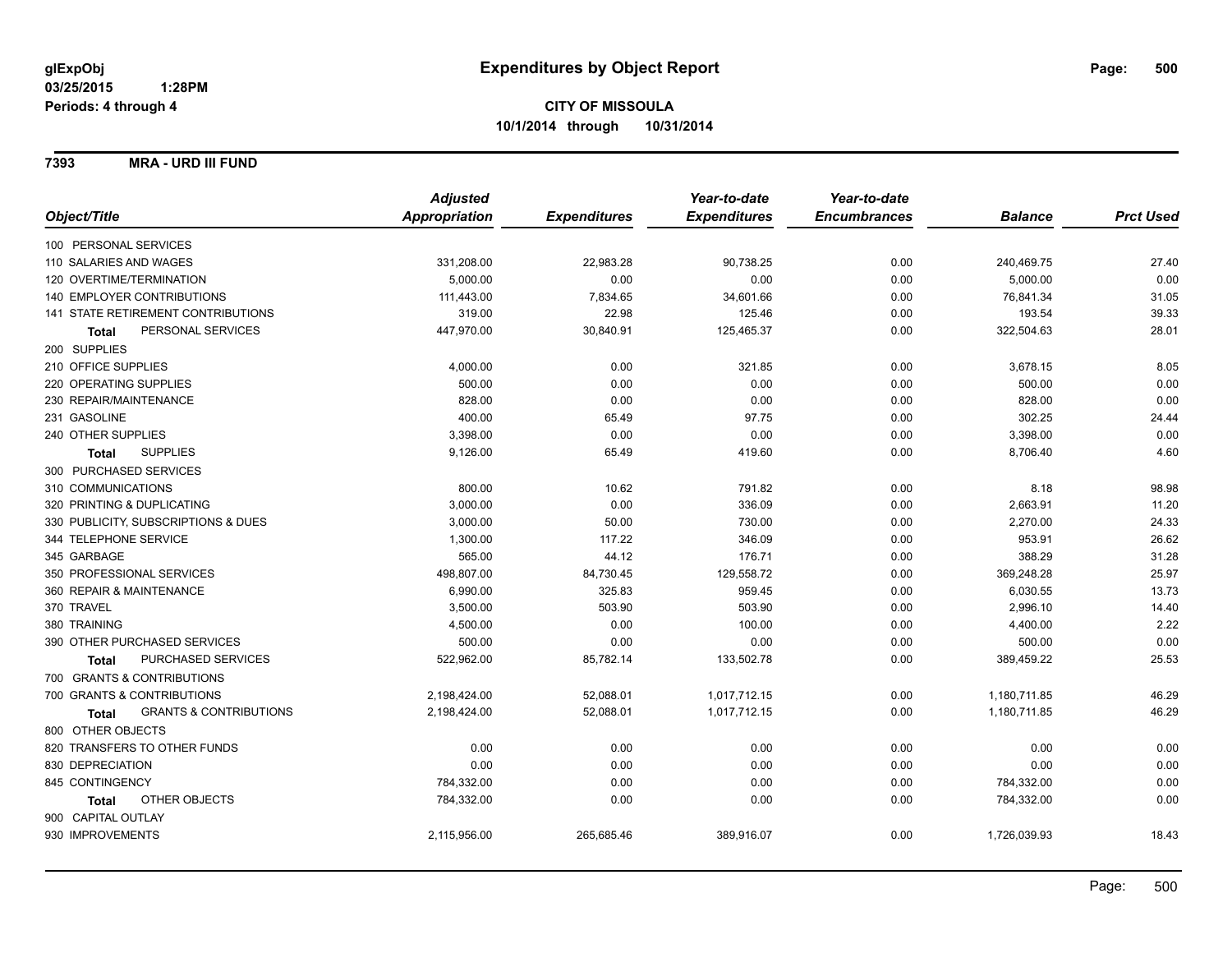**7393 MRA - URD III FUND**

| Object/Title              |                       | <b>Adjusted</b> |                     | Year-to-date        | Year-to-date        |                |                  |
|---------------------------|-----------------------|-----------------|---------------------|---------------------|---------------------|----------------|------------------|
|                           |                       | Appropriation   | <b>Expenditures</b> | <b>Expenditures</b> | <b>Encumbrances</b> | <b>Balance</b> | <b>Prct Used</b> |
| 940 MACHINERY & EQUIPMENT |                       | 30,000.00       | 0.00                | 0.00                | 0.00                | 30.000.00      | 0.00             |
| <b>Total</b>              | <b>CAPITAL OUTLAY</b> | 2,145,956.00    | 265.685.46          | 389,916.07          | 0.00                | 756,039.93     | 18.17            |
| <b>Total</b>              | MRA - URD III FUND    | 6,108,770.00    | 434,462.01          | 1,667,015.97        | 0.00                | 4,441,754.03   | 27.29            |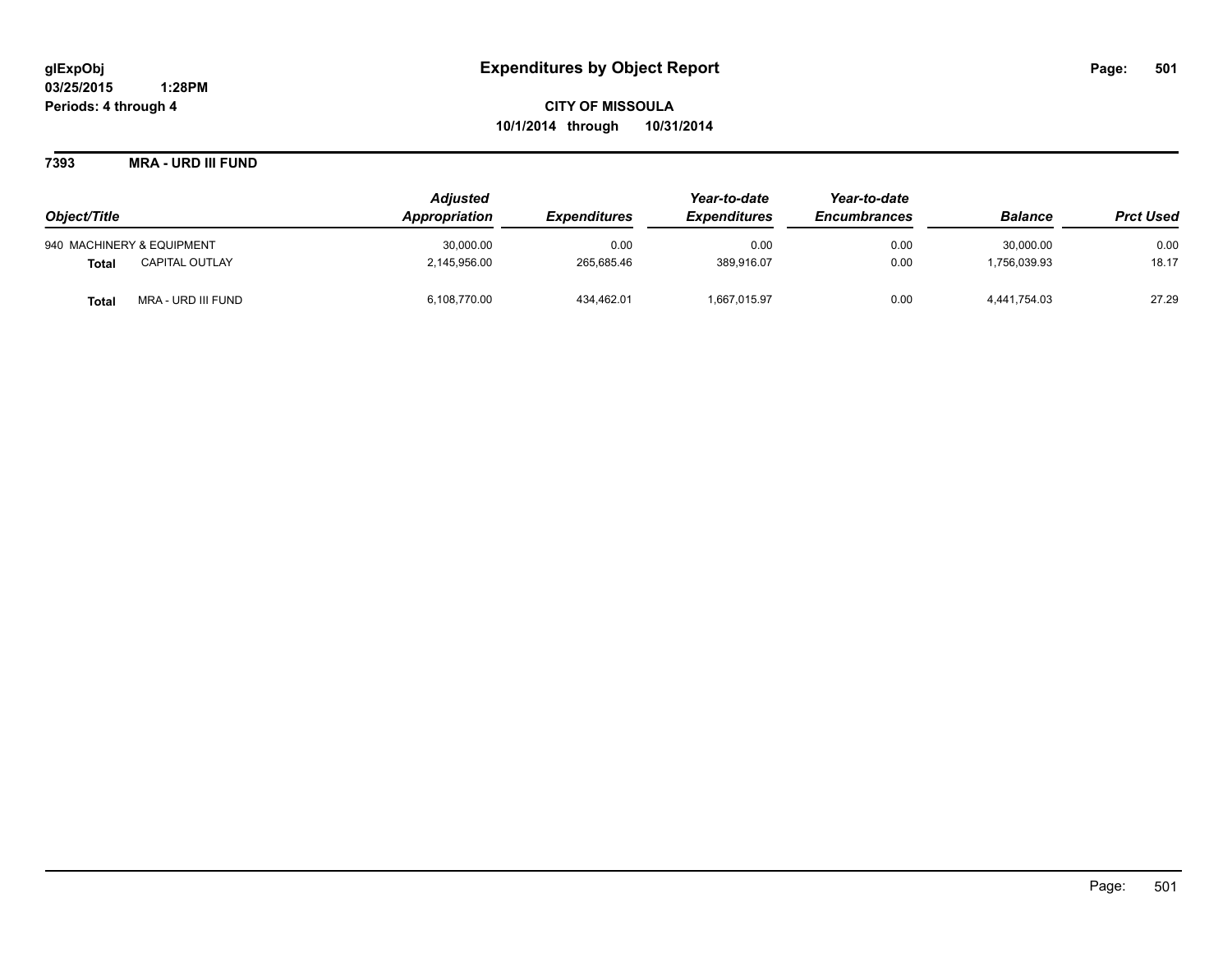#### **7394 MRA TAX INCREMENT DEBT CLEARING FUND**

| Object/Title      |                              | <b>Adjusted</b><br>Appropriation | <b>Expenditures</b> | Year-to-date<br><b>Expenditures</b> | Year-to-date<br><b>Encumbrances</b> | <b>Balance</b> | <b>Prct Used</b> |
|-------------------|------------------------------|----------------------------------|---------------------|-------------------------------------|-------------------------------------|----------------|------------------|
| 800 OTHER OBJECTS |                              |                                  |                     |                                     |                                     |                |                  |
|                   | 820 TRANSFERS TO OTHER FUNDS | 0.00                             | 0.00                | 0.00                                | 0.00                                | 0.00           | 0.00             |
| Total             | OTHER OBJECTS                | 0.00                             | 0.00                | 0.00                                | 0.00                                | 0.00           | 0.00             |
| <b>Total</b>      | NON-DEPARTMENTAL             | 0.00                             | 0.00                | 0.00                                | 0.00                                | 0.00           | 0.00             |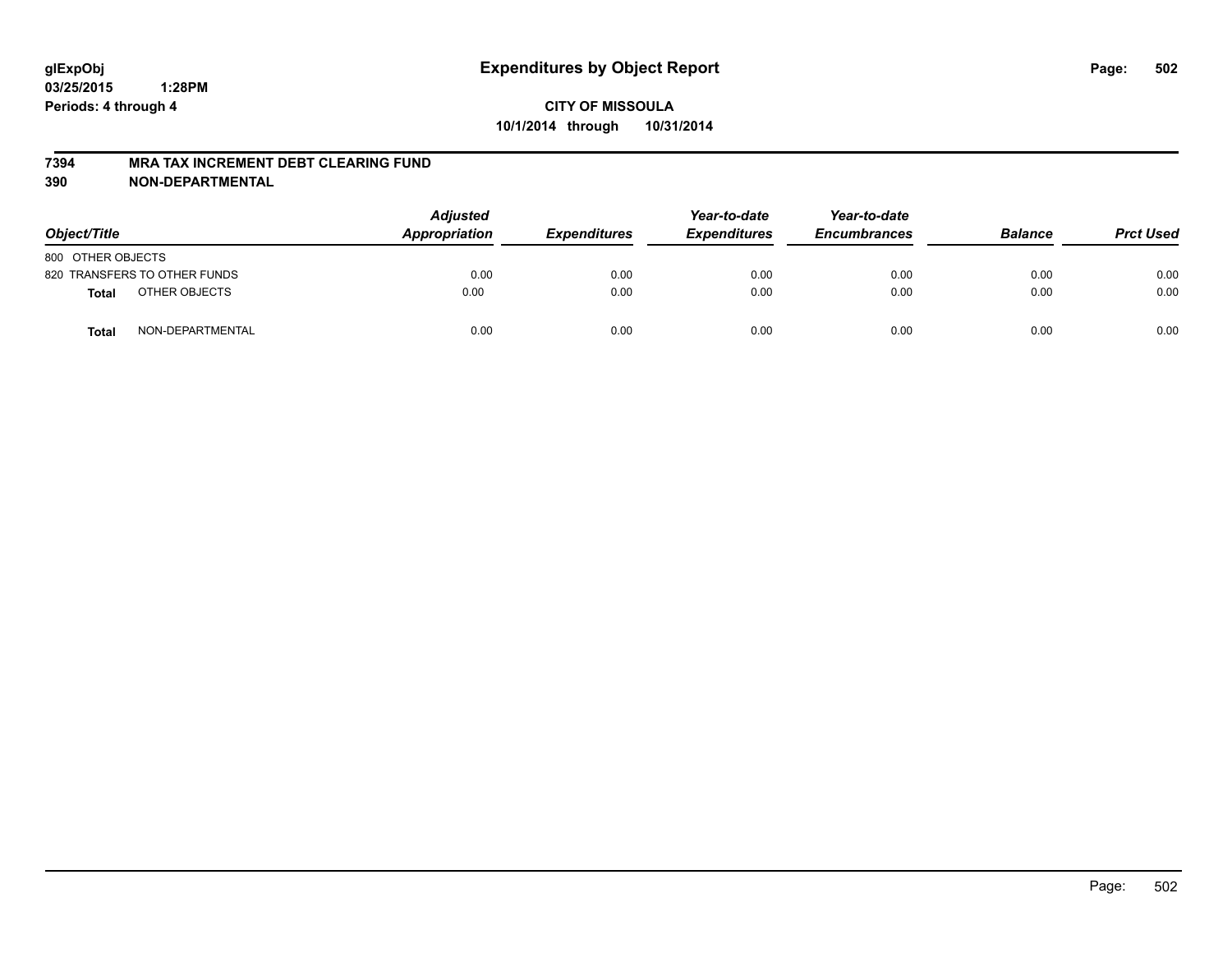**CITY OF MISSOULA 10/1/2014 through 10/31/2014**

## **7394 MRA TAX INCREMENT DEBT CLEARING FUND**

| Object/Title                               | <b>Adjusted</b><br>Appropriation | <b>Expenditures</b> | Year-to-date<br><b>Expenditures</b> | Year-to-date<br><b>Encumbrances</b> | <b>Balance</b> | <b>Prct Used</b> |
|--------------------------------------------|----------------------------------|---------------------|-------------------------------------|-------------------------------------|----------------|------------------|
| 800 OTHER OBJECTS                          |                                  |                     |                                     |                                     |                |                  |
| 820 TRANSFERS TO OTHER FUNDS               | 0.00                             | 0.00                | 0.00                                | 0.00                                | 0.00           | 0.00             |
| OTHER OBJECTS<br><b>Total</b>              | 0.00                             | 0.00                | 0.00                                | 0.00                                | 0.00           | 0.00             |
| MRA TAX INCREMENT DEBT CLEARING F<br>Total | 0.00                             | 0.00                | 0.00                                | 0.00                                | 0.00           | 0.00             |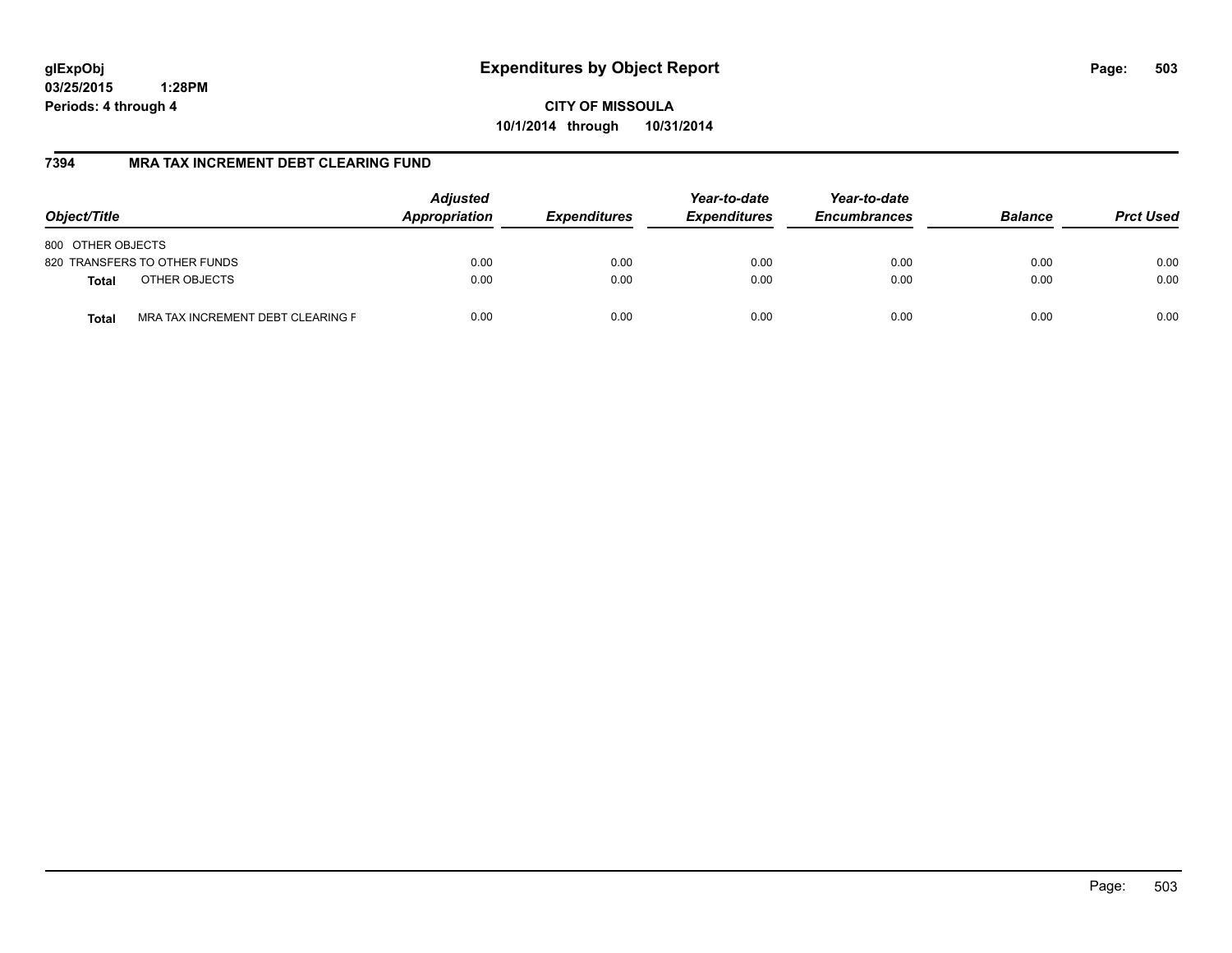#### **7395 MRA TAX INCREMENT DEBT SERVICE INTEREST**

| Object/Title                        | <b>Adjusted</b><br>Appropriation | <b>Expenditures</b> | Year-to-date<br><b>Expenditures</b> | Year-to-date<br><b>Encumbrances</b> | <b>Balance</b> | <b>Prct Used</b> |
|-------------------------------------|----------------------------------|---------------------|-------------------------------------|-------------------------------------|----------------|------------------|
| 600 DEBT SERVICE                    |                                  |                     |                                     |                                     |                |                  |
| 610 PRINCIPAL                       | 0.00                             | 0.00                | 0.00                                | 0.00                                | 0.00           | 0.00             |
| 620 INTEREST / SERVICE FEES         | 0.00                             | 0.00                | 0.00                                | 0.00                                | 0.00           | 0.00             |
| <b>DEBT SERVICE</b><br><b>Total</b> | 0.00                             | 0.00                | 0.00                                | 0.00                                | 0.00           | 0.00             |
| 800 OTHER OBJECTS                   |                                  |                     |                                     |                                     |                |                  |
| 820 TRANSFERS TO OTHER FUNDS        | 0.00                             | 0.00                | 0.00                                | 0.00                                | 0.00           | 0.00             |
| OTHER OBJECTS<br><b>Total</b>       | 0.00                             | 0.00                | 0.00                                | 0.00                                | 0.00           | 0.00             |
| NON-DEPARTMENTAL<br>Total           | 0.00                             | 0.00                | 0.00                                | 0.00                                | 0.00           | 0.00             |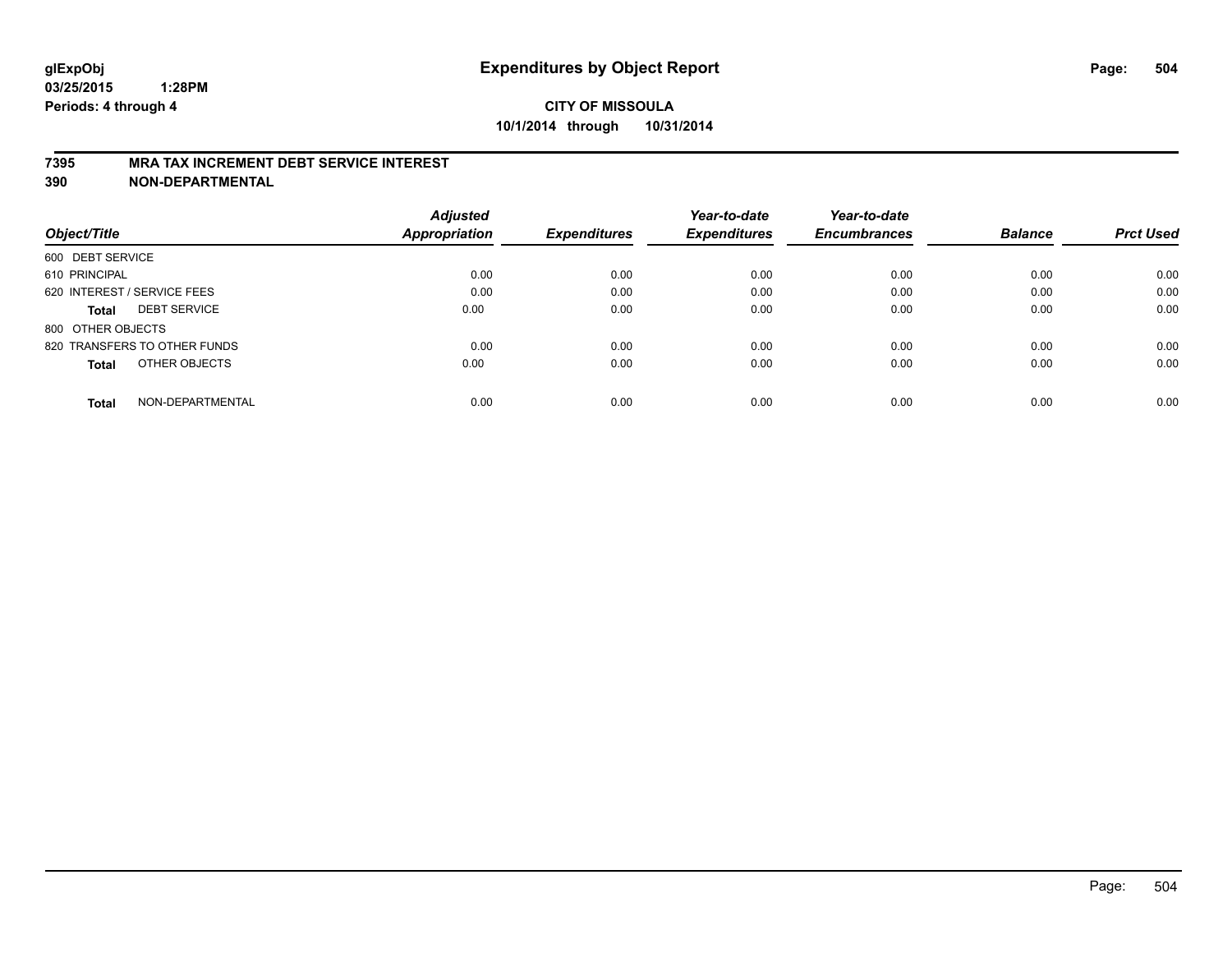**CITY OF MISSOULA 10/1/2014 through 10/31/2014**

## **7395 MRA TAX INCREMENT DEBT SERVICE INTEREST**

| Object/Title      |                                   | <b>Adjusted</b><br>Appropriation | <b>Expenditures</b> | Year-to-date<br><b>Expenditures</b> | Year-to-date<br><b>Encumbrances</b> | <b>Balance</b> | <b>Prct Used</b> |
|-------------------|-----------------------------------|----------------------------------|---------------------|-------------------------------------|-------------------------------------|----------------|------------------|
| 600 DEBT SERVICE  |                                   |                                  |                     |                                     |                                     |                |                  |
| 610 PRINCIPAL     |                                   | 0.00                             | 0.00                | 0.00                                | 0.00                                | 0.00           | 0.00             |
|                   | 620 INTEREST / SERVICE FEES       | 0.00                             | 0.00                | 0.00                                | 0.00                                | 0.00           | 0.00             |
| <b>Total</b>      | <b>DEBT SERVICE</b>               | 0.00                             | 0.00                | 0.00                                | 0.00                                | 0.00           | 0.00             |
| 800 OTHER OBJECTS |                                   |                                  |                     |                                     |                                     |                |                  |
|                   | 820 TRANSFERS TO OTHER FUNDS      | 0.00                             | 0.00                | 0.00                                | 0.00                                | 0.00           | 0.00             |
| <b>Total</b>      | OTHER OBJECTS                     | 0.00                             | 0.00                | 0.00                                | 0.00                                | 0.00           | 0.00             |
| <b>Total</b>      | MRA TAX INCREMENT DEBT SERVICE IN | 0.00                             | 0.00                | 0.00                                | 0.00                                | 0.00           | 0.00             |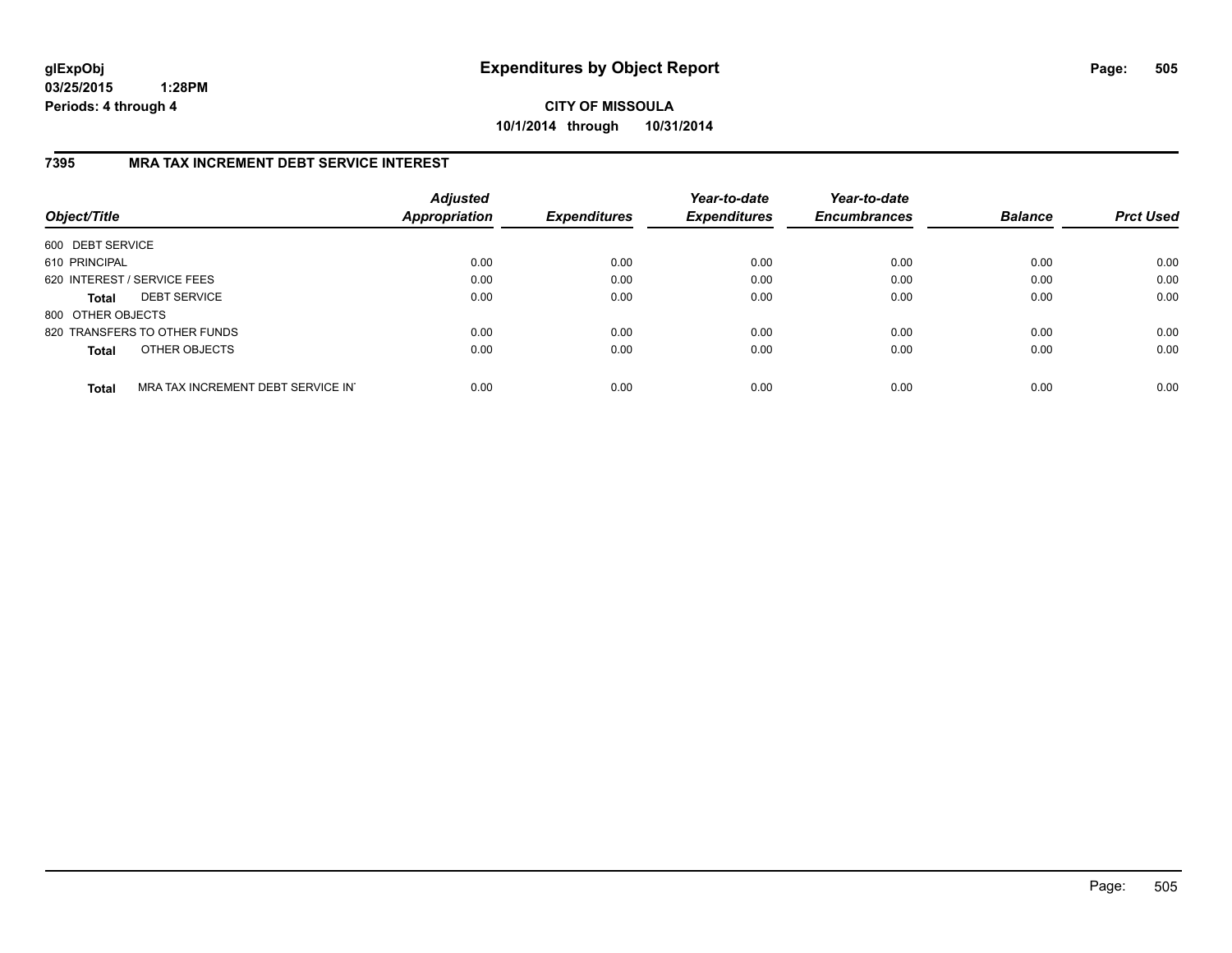#### **7396 MRA TAX INCREMENT DEBT SERVICE SINKING F**

**390 NON-DEPARTMENTAL**

| Object/Title      |                              | <b>Adjusted</b><br><b>Appropriation</b> | <b>Expenditures</b> | Year-to-date<br><b>Expenditures</b> | Year-to-date<br><b>Encumbrances</b> | <b>Balance</b> | <b>Prct Used</b> |
|-------------------|------------------------------|-----------------------------------------|---------------------|-------------------------------------|-------------------------------------|----------------|------------------|
| 600 DEBT SERVICE  |                              |                                         |                     |                                     |                                     |                |                  |
| 610 PRINCIPAL     |                              | 0.00                                    | 0.00                | 0.00                                | 0.00                                | 0.00           | 0.00             |
| <b>Total</b>      | <b>DEBT SERVICE</b>          | 0.00                                    | 0.00                | 0.00                                | 0.00                                | 0.00           | 0.00             |
| 800 OTHER OBJECTS |                              |                                         |                     |                                     |                                     |                |                  |
|                   | 820 TRANSFERS TO OTHER FUNDS | 0.00                                    | 0.00                | 0.00                                | 0.00                                | 0.00           | 0.00             |
| <b>Total</b>      | OTHER OBJECTS                | 0.00                                    | 0.00                | 0.00                                | 0.00                                | 0.00           | 0.00             |
| <b>Total</b>      | NON-DEPARTMENTAL             | 0.00                                    | 0.00                | 0.00                                | 0.00                                | 0.00           | 0.00             |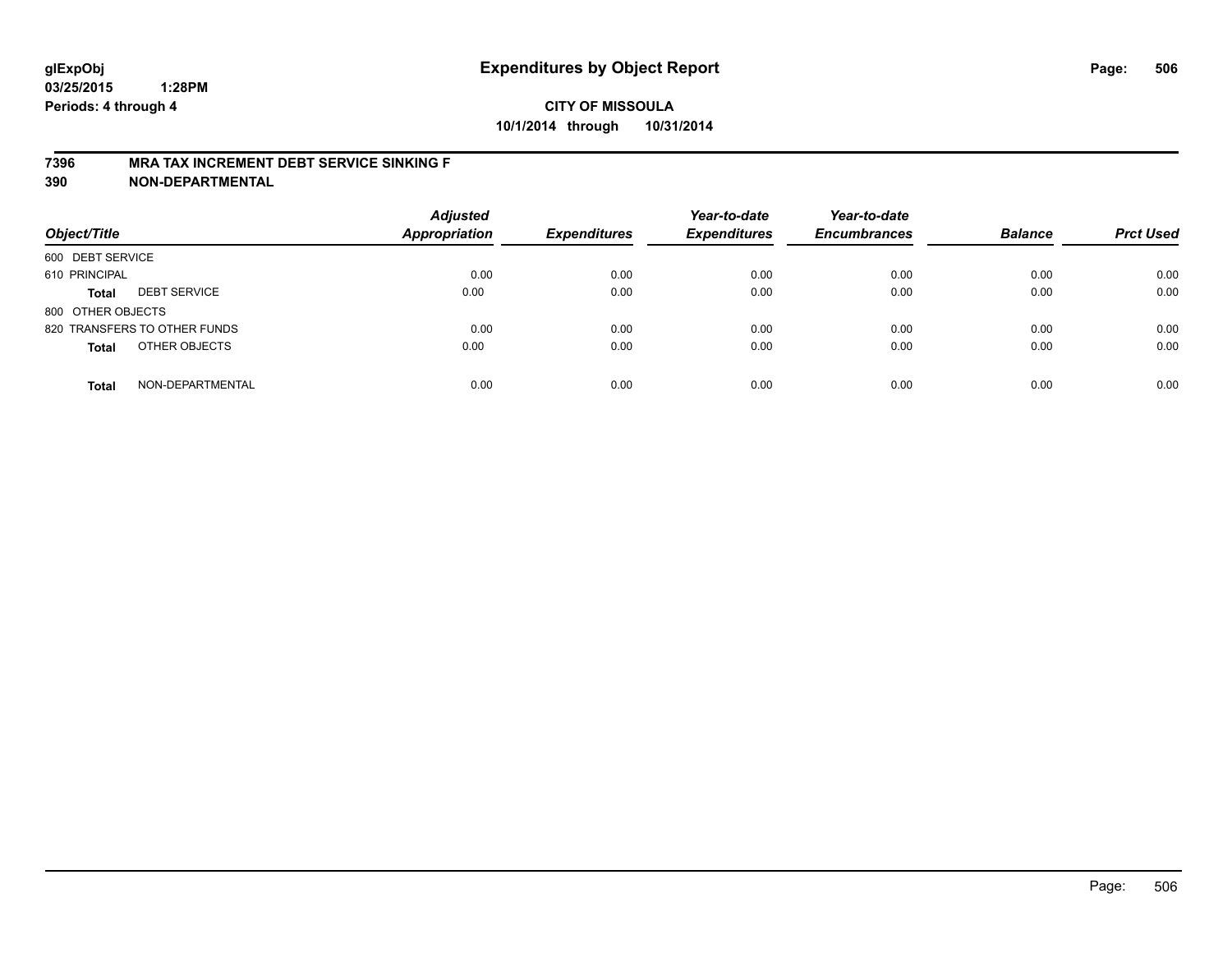**CITY OF MISSOULA 10/1/2014 through 10/31/2014**

## **7396 MRA TAX INCREMENT DEBT SERVICE SINKING F**

| Object/Title      |                                    | <b>Adjusted</b><br><b>Appropriation</b> | <b>Expenditures</b> | Year-to-date<br><b>Expenditures</b> | Year-to-date<br><b>Encumbrances</b> | <b>Balance</b> | <b>Prct Used</b> |
|-------------------|------------------------------------|-----------------------------------------|---------------------|-------------------------------------|-------------------------------------|----------------|------------------|
| 600 DEBT SERVICE  |                                    |                                         |                     |                                     |                                     |                |                  |
| 610 PRINCIPAL     |                                    | 0.00                                    | 0.00                | 0.00                                | 0.00                                | 0.00           | 0.00             |
| <b>Total</b>      | <b>DEBT SERVICE</b>                | 0.00                                    | 0.00                | 0.00                                | 0.00                                | 0.00           | 0.00             |
| 800 OTHER OBJECTS |                                    |                                         |                     |                                     |                                     |                |                  |
|                   | 820 TRANSFERS TO OTHER FUNDS       | 0.00                                    | 0.00                | 0.00                                | 0.00                                | 0.00           | 0.00             |
| <b>Total</b>      | OTHER OBJECTS                      | 0.00                                    | 0.00                | 0.00                                | 0.00                                | 0.00           | 0.00             |
| <b>Total</b>      | MRA TAX INCREMENT DEBT SERVICE SII | 0.00                                    | 0.00                | 0.00                                | 0.00                                | 0.00           | 0.00             |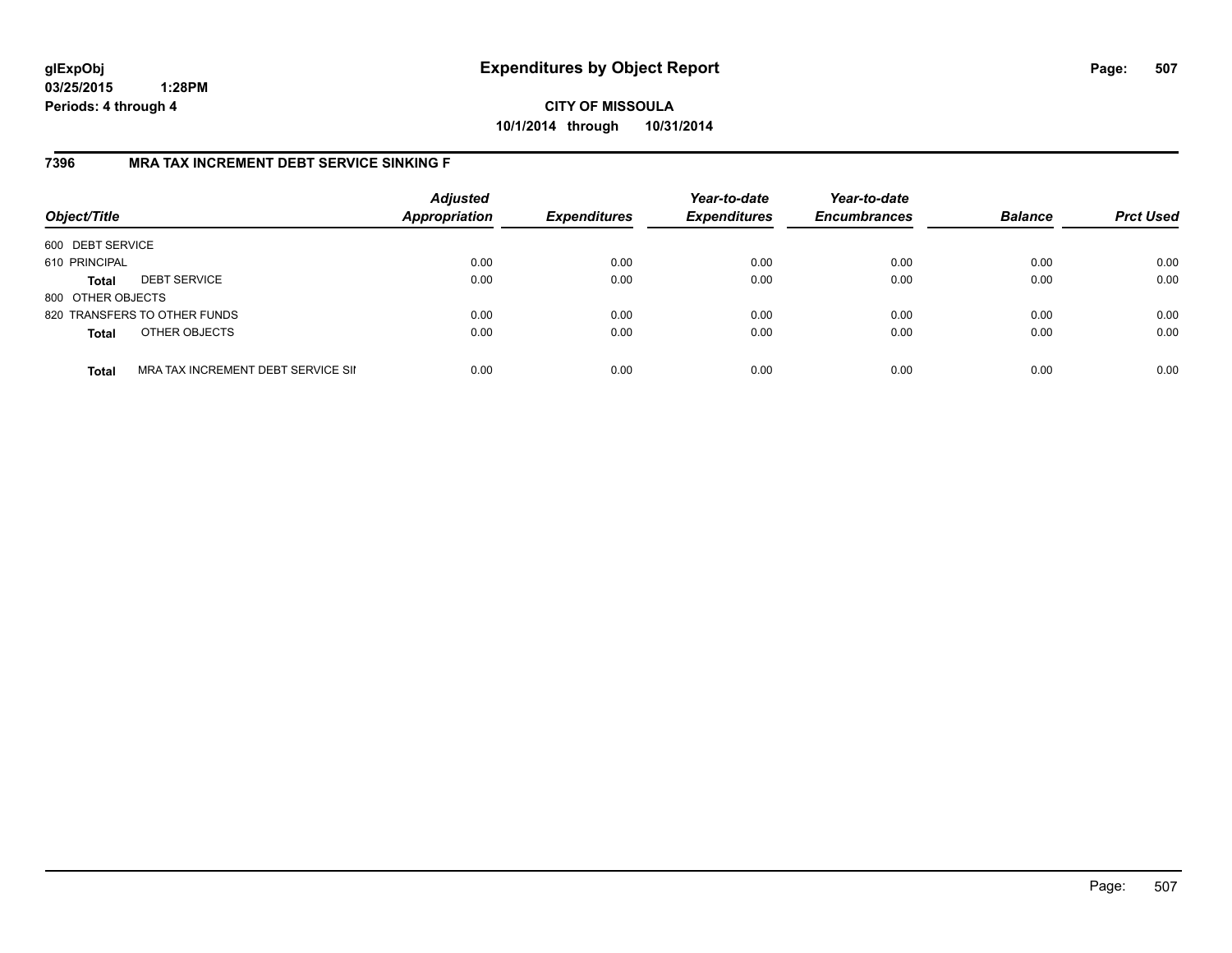#### **7397 MRA TAX INCREMENT BOND RESERVE FUND**

**390 NON-DEPARTMENTAL**

| Object/Title      |                              | <b>Adjusted</b><br>Appropriation | <b>Expenditures</b> | Year-to-date<br><b>Expenditures</b> | Year-to-date<br><b>Encumbrances</b> | <b>Balance</b> | <b>Prct Used</b> |
|-------------------|------------------------------|----------------------------------|---------------------|-------------------------------------|-------------------------------------|----------------|------------------|
| 800 OTHER OBJECTS |                              |                                  |                     |                                     |                                     |                |                  |
|                   | 820 TRANSFERS TO OTHER FUNDS | 0.00                             | 0.00                | 0.00                                | 0.00                                | 0.00           | 0.00             |
| Total             | OTHER OBJECTS                | 0.00                             | 0.00                | 0.00                                | 0.00                                | 0.00           | 0.00             |
| <b>Total</b>      | NON-DEPARTMENTAL             | 0.00                             | 0.00                | 0.00                                | 0.00                                | 0.00           | 0.00             |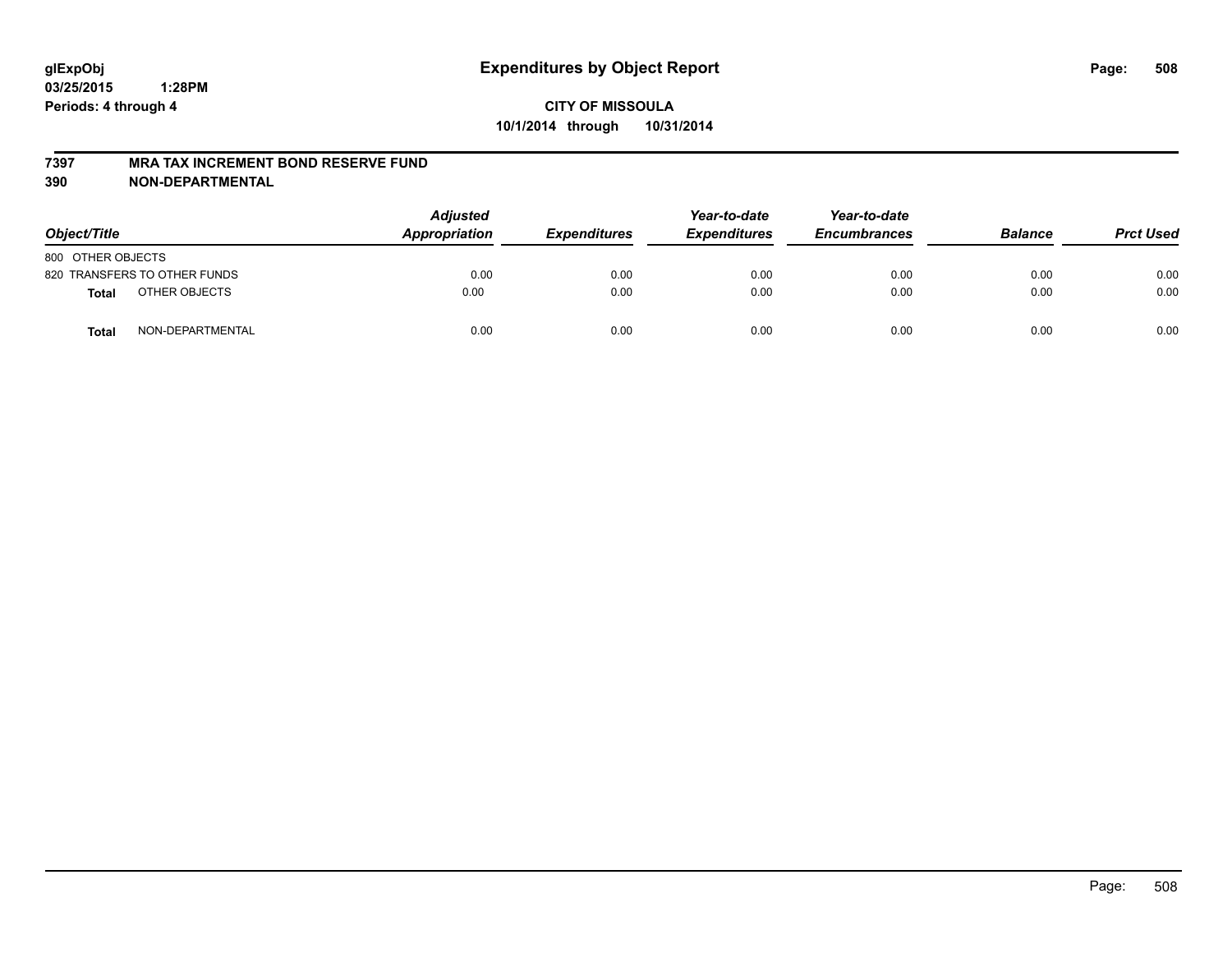**CITY OF MISSOULA 10/1/2014 through 10/31/2014**

## **7397 MRA TAX INCREMENT BOND RESERVE FUND**

| Object/Title                                     | <b>Adjusted</b><br>Appropriation | <b>Expenditures</b> | Year-to-date<br><b>Expenditures</b> | Year-to-date<br><b>Encumbrances</b> | <b>Balance</b> | <b>Prct Used</b> |
|--------------------------------------------------|----------------------------------|---------------------|-------------------------------------|-------------------------------------|----------------|------------------|
| 800 OTHER OBJECTS                                |                                  |                     |                                     |                                     |                |                  |
| 820 TRANSFERS TO OTHER FUNDS                     | 0.00                             | 0.00                | 0.00                                | 0.00                                | 0.00           | 0.00             |
| OTHER OBJECTS<br><b>Total</b>                    | 0.00                             | 0.00                | 0.00                                | 0.00                                | 0.00           | 0.00             |
| MRA TAX INCREMENT BOND RESERVE F<br><b>Total</b> | 0.00                             | 0.00                | 0.00                                | 0.00                                | 0.00           | 0.00             |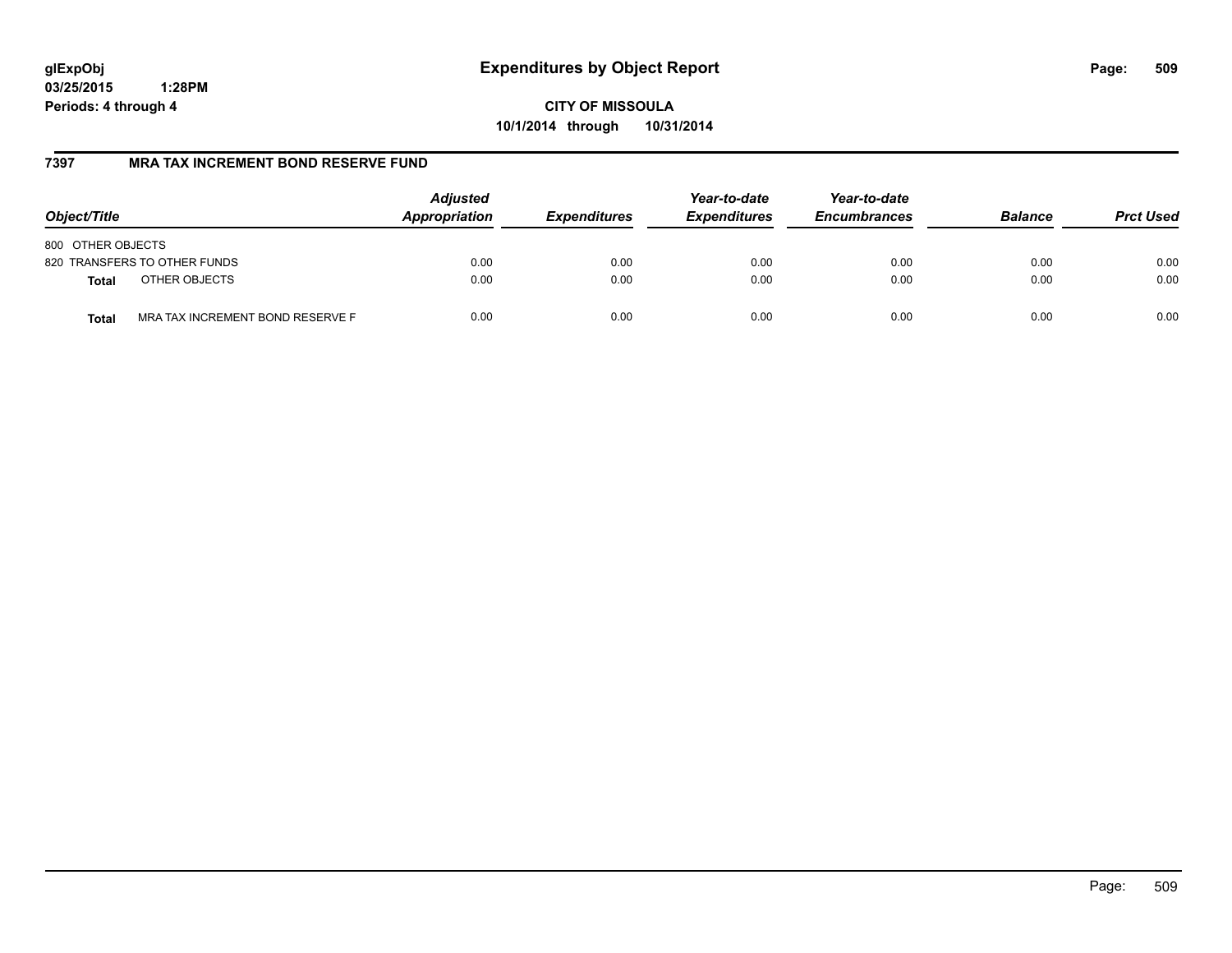#### **7399 INTERMOUNTAIN BOND DEBT SERVICE**

**385 MRA**

| Object/Title                        | <b>Adjusted</b><br>Appropriation | <b>Expenditures</b> | Year-to-date<br><b>Expenditures</b> | Year-to-date<br><b>Encumbrances</b> | <b>Balance</b> | <b>Prct Used</b> |
|-------------------------------------|----------------------------------|---------------------|-------------------------------------|-------------------------------------|----------------|------------------|
| 600 DEBT SERVICE                    |                                  |                     |                                     |                                     |                |                  |
| 610 PRINCIPAL                       | 72,000.00                        | 0.00                | 0.00                                | 0.00                                | 72,000.00      | 0.00             |
| 620 INTEREST / SERVICE FEES         | 73,769.00                        | 0.00                | 600.00                              | 0.00                                | 73.169.00      | 0.81             |
| <b>DEBT SERVICE</b><br><b>Total</b> | 145,769.00                       | 0.00                | 600.00                              | 0.00                                | 145.169.00     | 0.41             |
| <b>MRA</b><br><b>Total</b>          | 145,769.00                       | 0.00                | 600.00                              | 0.00                                | 145.169.00     | 0.41             |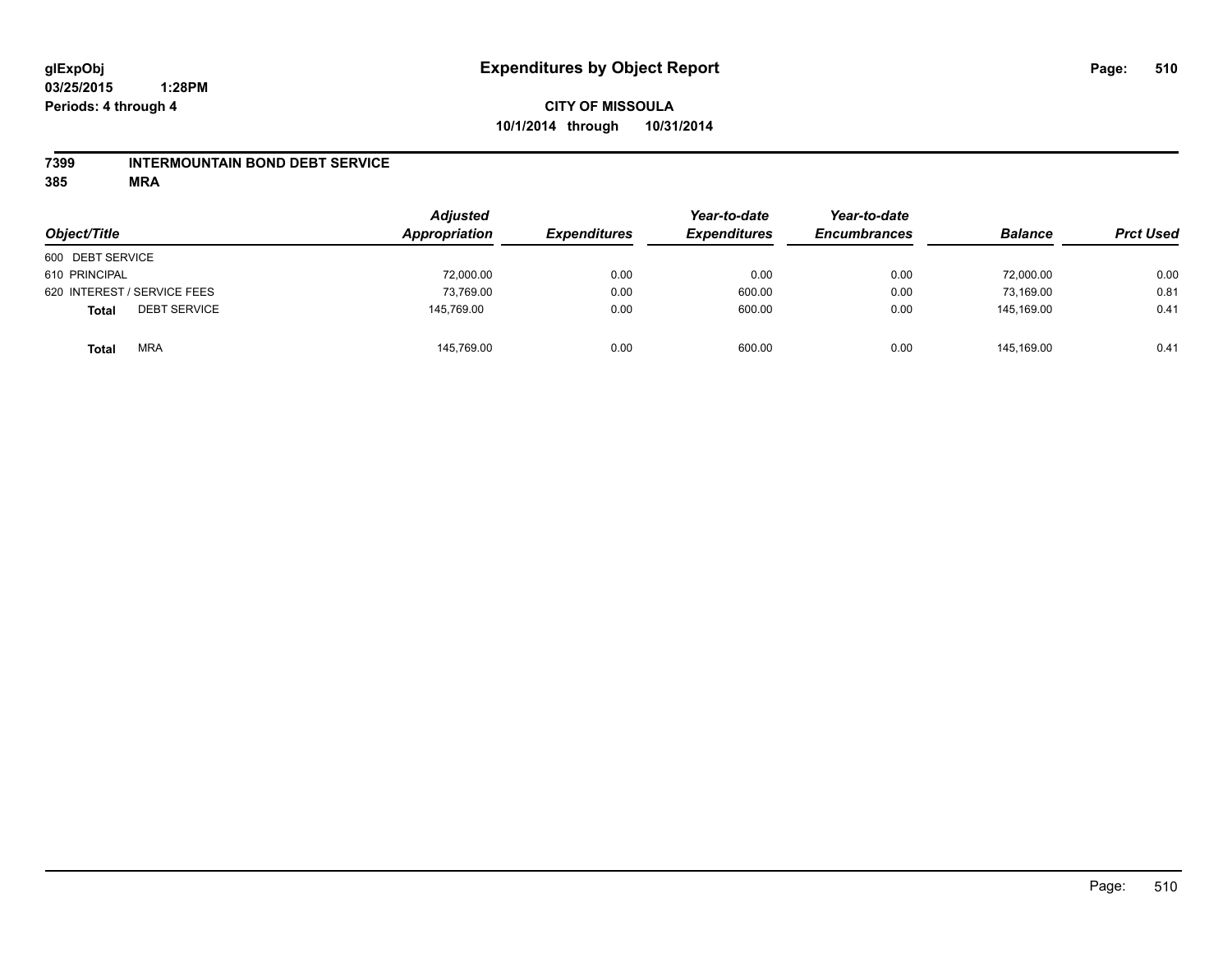#### **7399 INTERMOUNTAIN BOND DEBT SERVICE**

**390 NON-DEPARTMENTAL**

| Object/Title      |                              | <b>Adjusted</b><br>Appropriation | <b>Expenditures</b> | Year-to-date<br><b>Expenditures</b> | Year-to-date<br><b>Encumbrances</b> | <b>Balance</b> | <b>Prct Used</b> |
|-------------------|------------------------------|----------------------------------|---------------------|-------------------------------------|-------------------------------------|----------------|------------------|
| 800 OTHER OBJECTS |                              |                                  |                     |                                     |                                     |                |                  |
|                   | 820 TRANSFERS TO OTHER FUNDS | 0.00                             | 0.00                | 0.00                                | 0.00                                | 0.00           | 0.00             |
| Total             | OTHER OBJECTS                | 0.00                             | 0.00                | 0.00                                | 0.00                                | 0.00           | 0.00             |
| <b>Total</b>      | NON-DEPARTMENTAL             | 0.00                             | 0.00                | 0.00                                | 0.00                                | 0.00           | 0.00             |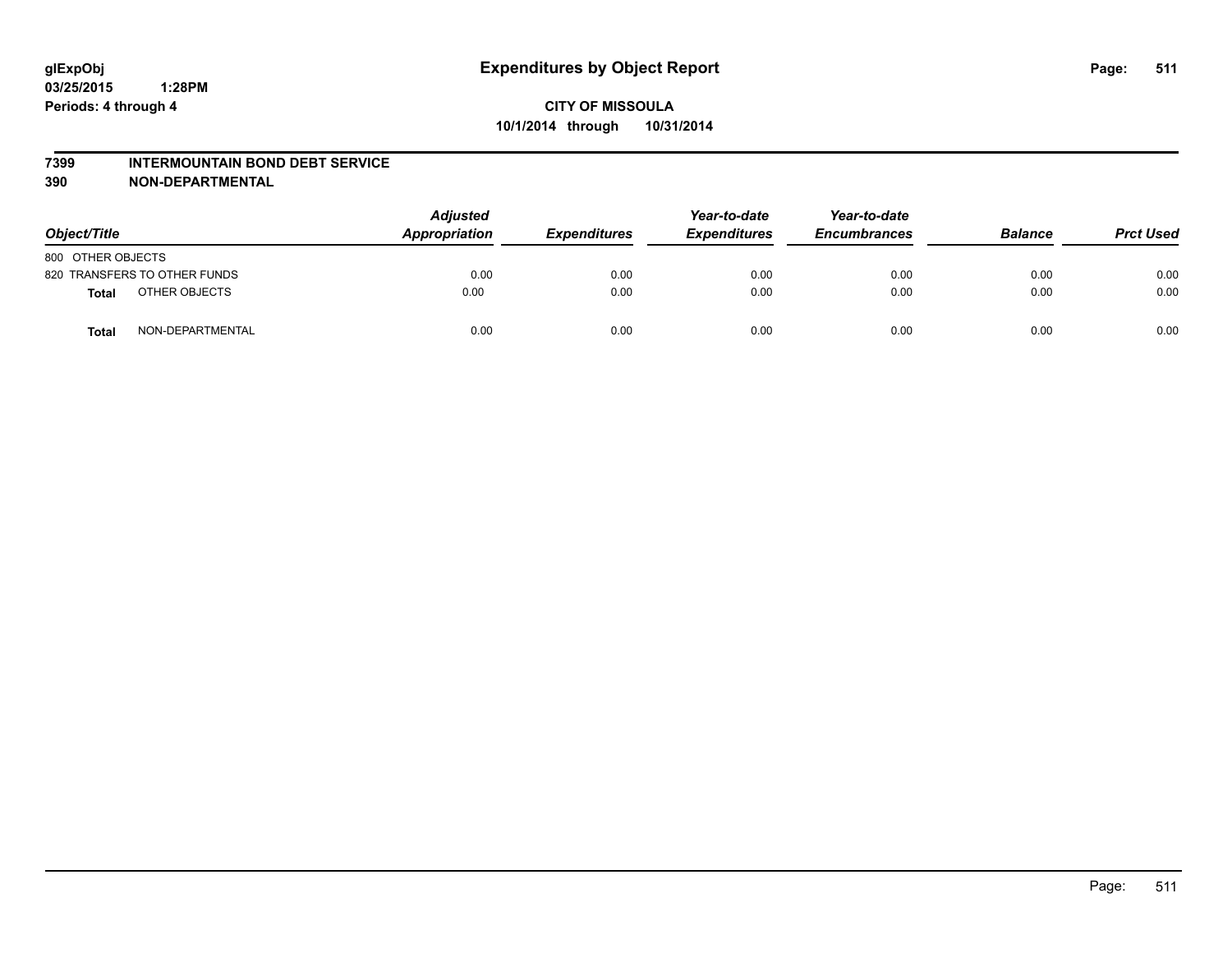**CITY OF MISSOULA 10/1/2014 through 10/31/2014**

## **7399 INTERMOUNTAIN BOND DEBT SERVICE**

| Object/Title      |                                 | <b>Adjusted</b><br>Appropriation | <b>Expenditures</b> | Year-to-date<br><b>Expenditures</b> | Year-to-date<br><b>Encumbrances</b> | <b>Balance</b> | <b>Prct Used</b> |
|-------------------|---------------------------------|----------------------------------|---------------------|-------------------------------------|-------------------------------------|----------------|------------------|
| 600 DEBT SERVICE  |                                 |                                  |                     |                                     |                                     |                |                  |
| 610 PRINCIPAL     |                                 | 72.000.00                        | 0.00                | 0.00                                | 0.00                                | 72.000.00      | 0.00             |
|                   | 620 INTEREST / SERVICE FEES     | 73.769.00                        | 0.00                | 600.00                              | 0.00                                | 73.169.00      | 0.81             |
| <b>Total</b>      | <b>DEBT SERVICE</b>             | 145.769.00                       | 0.00                | 600.00                              | 0.00                                | 145.169.00     | 0.41             |
| 800 OTHER OBJECTS |                                 |                                  |                     |                                     |                                     |                |                  |
|                   | 820 TRANSFERS TO OTHER FUNDS    | 0.00                             | 0.00                | 0.00                                | 0.00                                | 0.00           | 0.00             |
| <b>Total</b>      | OTHER OBJECTS                   | 0.00                             | 0.00                | 0.00                                | 0.00                                | 0.00           | 0.00             |
| <b>Total</b>      | INTERMOUNTAIN BOND DEBT SERVICE | 145.769.00                       | 0.00                | 600.00                              | 0.00                                | 145.169.00     | 0.41             |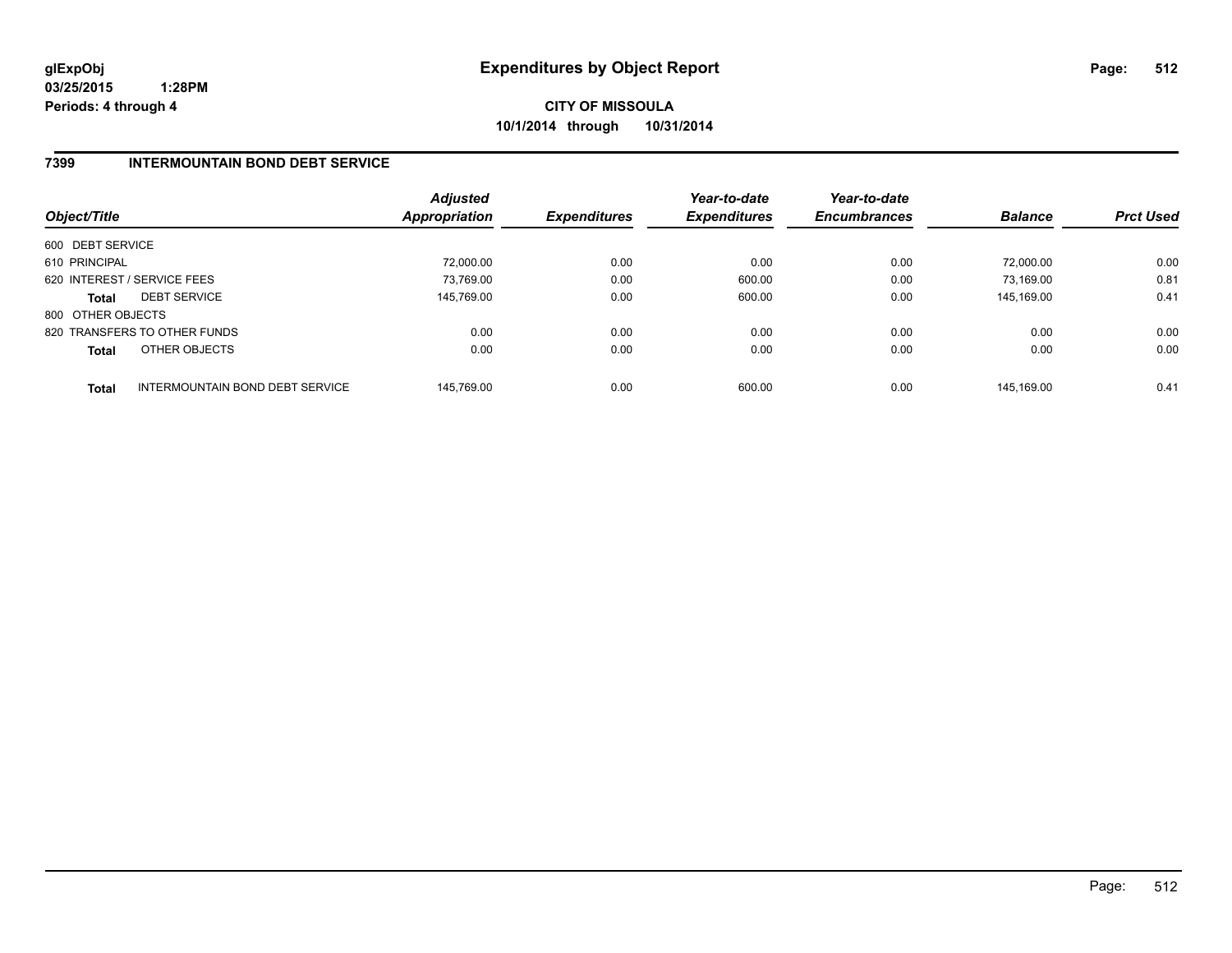#### **7400 FRONT ST BOND CLEARING**

**385 MRA**

| Object/Title      |                                   | <b>Adjusted</b><br><b>Appropriation</b> | <b>Expenditures</b> | Year-to-date<br><b>Expenditures</b> | Year-to-date<br><b>Encumbrances</b> | <b>Balance</b> | <b>Prct Used</b> |
|-------------------|-----------------------------------|-----------------------------------------|---------------------|-------------------------------------|-------------------------------------|----------------|------------------|
|                   | 700 GRANTS & CONTRIBUTIONS        |                                         |                     |                                     |                                     |                |                  |
|                   | 700 GRANTS & CONTRIBUTIONS        | 0.00                                    | 0.00                | 0.00                                | 0.00                                | 0.00           | 0.00             |
| <b>Total</b>      | <b>GRANTS &amp; CONTRIBUTIONS</b> | 0.00                                    | 0.00                | 0.00                                | 0.00                                | 0.00           | 0.00             |
| 800 OTHER OBJECTS |                                   |                                         |                     |                                     |                                     |                |                  |
|                   | 820 TRANSFERS TO OTHER FUNDS      | 453.262.00                              | 0.00                | 0.00                                | 0.00                                | 453.262.00     | 0.00             |
| <b>Total</b>      | OTHER OBJECTS                     | 453.262.00                              | 0.00                | 0.00                                | 0.00                                | 453.262.00     | 0.00             |
| <b>Total</b>      | <b>MRA</b>                        | 453.262.00                              | 0.00                | 0.00                                | 0.00                                | 453.262.00     | 0.00             |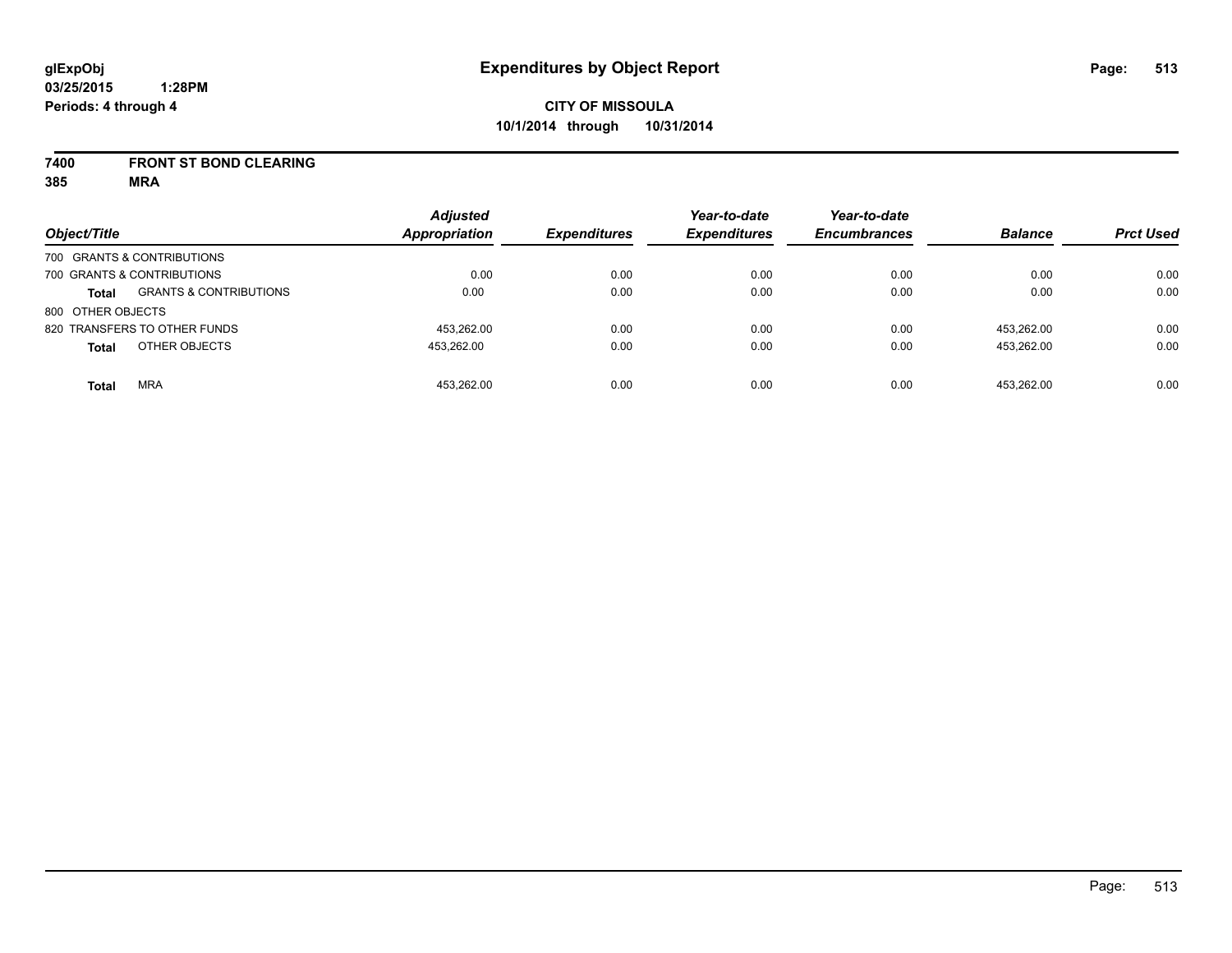#### **7400 FRONT ST BOND CLEARING**

| Object/Title      |                                   | <b>Adjusted</b><br>Appropriation | <b>Expenditures</b> | Year-to-date<br><b>Expenditures</b> | Year-to-date<br><b>Encumbrances</b> | <b>Balance</b> | <b>Prct Used</b> |
|-------------------|-----------------------------------|----------------------------------|---------------------|-------------------------------------|-------------------------------------|----------------|------------------|
|                   | 700 GRANTS & CONTRIBUTIONS        |                                  |                     |                                     |                                     |                |                  |
|                   | 700 GRANTS & CONTRIBUTIONS        | 0.00                             | 0.00                | 0.00                                | 0.00                                | 0.00           | 0.00             |
| <b>Total</b>      | <b>GRANTS &amp; CONTRIBUTIONS</b> | 0.00                             | 0.00                | 0.00                                | 0.00                                | 0.00           | 0.00             |
| 800 OTHER OBJECTS |                                   |                                  |                     |                                     |                                     |                |                  |
|                   | 820 TRANSFERS TO OTHER FUNDS      | 453.262.00                       | 0.00                | 0.00                                | 0.00                                | 453.262.00     | 0.00             |
| <b>Total</b>      | OTHER OBJECTS                     | 453.262.00                       | 0.00                | 0.00                                | 0.00                                | 453.262.00     | 0.00             |
| <b>Total</b>      | <b>FRONT ST BOND CLEARING</b>     | 453.262.00                       | 0.00                | 0.00                                | 0.00                                | 453.262.00     | 0.00             |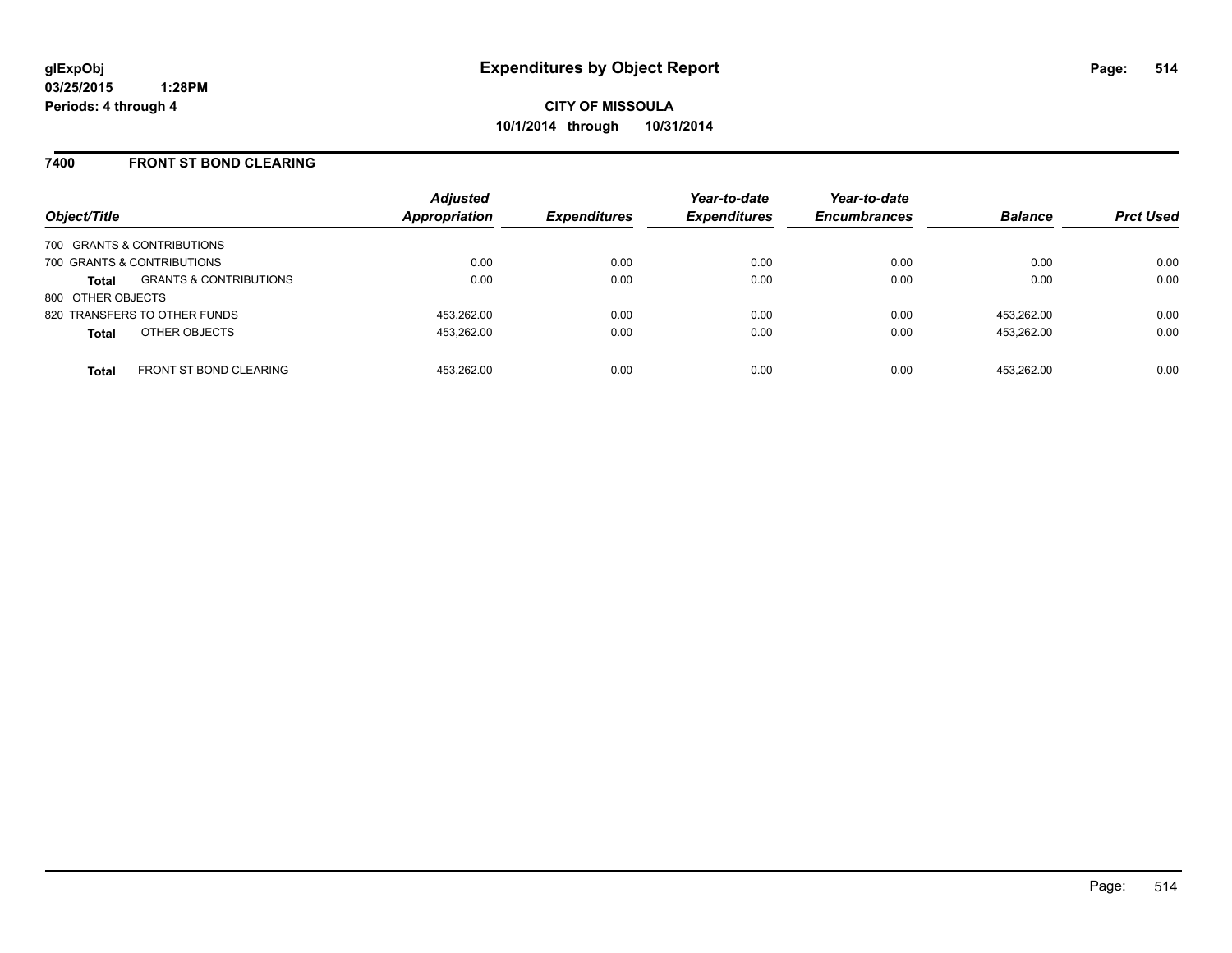#### **7401 FRONT ST PARKING STRUCTURE**

**385 MRA**

| Object/Title      |                              | <b>Adjusted</b><br><b>Appropriation</b> | <b>Expenditures</b> | Year-to-date<br><b>Expenditures</b> | Year-to-date<br><b>Encumbrances</b> | <b>Balance</b> | <b>Prct Used</b> |
|-------------------|------------------------------|-----------------------------------------|---------------------|-------------------------------------|-------------------------------------|----------------|------------------|
|                   |                              |                                         |                     |                                     |                                     |                |                  |
|                   | 300 PURCHASED SERVICES       |                                         |                     |                                     |                                     |                |                  |
|                   | 390 OTHER PURCHASED SERVICES | 0.00                                    | 0.00                | 0.00                                | 0.00                                | 0.00           | 0.00             |
| <b>Total</b>      | <b>PURCHASED SERVICES</b>    | 0.00                                    | 0.00                | 0.00                                | 0.00                                | 0.00           | 0.00             |
| 600 DEBT SERVICE  |                              |                                         |                     |                                     |                                     |                |                  |
| 610 PRINCIPAL     |                              | 30,000.00                               | 0.00                | 16,000.00                           | 0.00                                | 14,000.00      | 53.33            |
|                   | 620 INTEREST / SERVICE FEES  | 116.134.00                              | 0.00                | 48.385.09                           | 0.00                                | 67.748.91      | 41.66            |
| <b>Total</b>      | <b>DEBT SERVICE</b>          | 146.134.00                              | 0.00                | 64,385.09                           | 0.00                                | 81,748.91      | 44.06            |
| 800 OTHER OBJECTS |                              |                                         |                     |                                     |                                     |                |                  |
|                   | 820 TRANSFERS TO OTHER FUNDS | 0.00                                    | 0.00                | 0.00                                | 0.00                                | 0.00           | 0.00             |
| <b>Total</b>      | OTHER OBJECTS                | 0.00                                    | 0.00                | 0.00                                | 0.00                                | 0.00           | 0.00             |
| <b>Total</b>      | <b>MRA</b>                   | 146,134.00                              | 0.00                | 64,385.09                           | 0.00                                | 81,748.91      | 44.06            |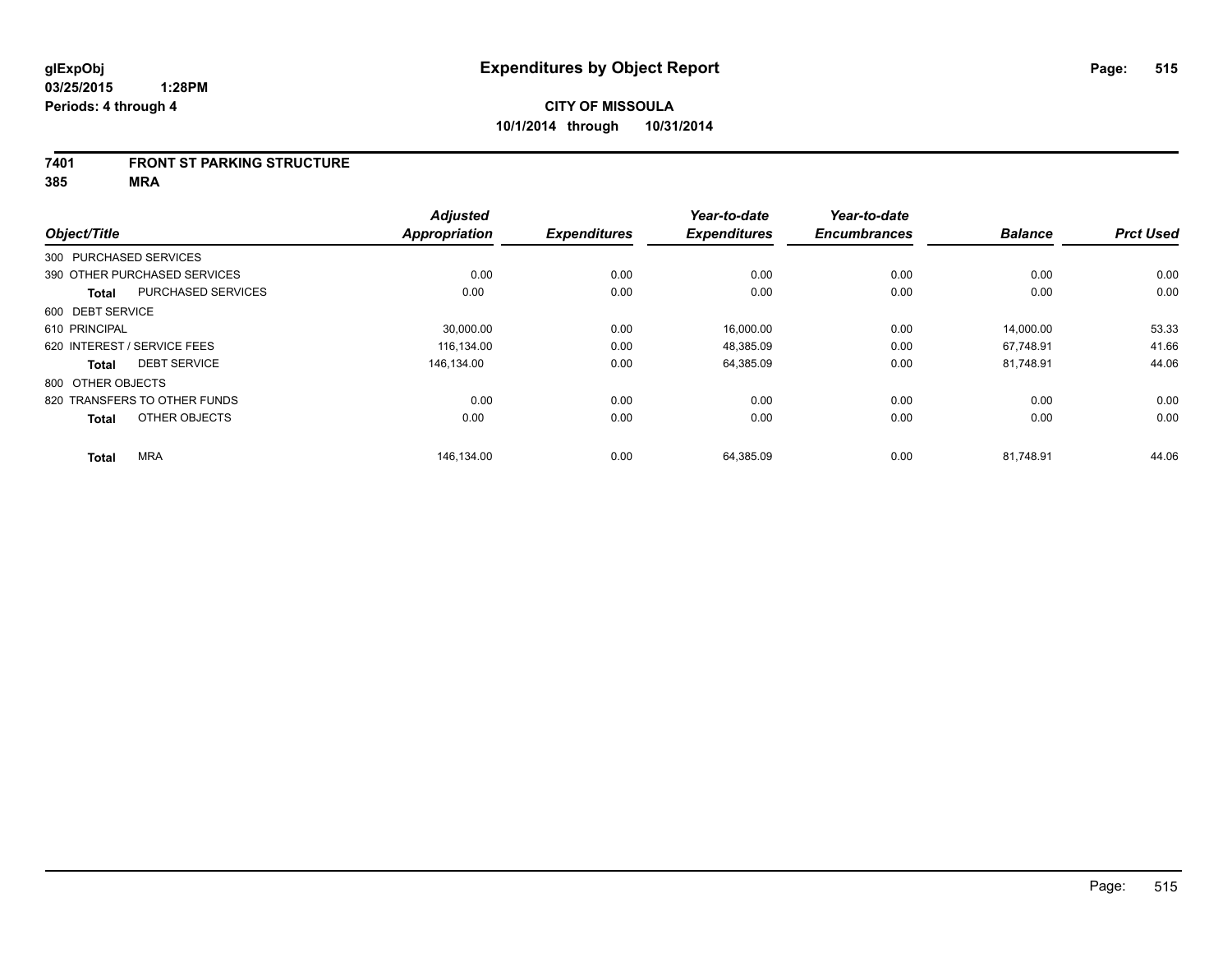## **7401 FRONT ST PARKING STRUCTURE**

| Object/Title                                      | <b>Adjusted</b><br><b>Appropriation</b> | <b>Expenditures</b> | Year-to-date<br><b>Expenditures</b> | Year-to-date<br><b>Encumbrances</b> | <b>Balance</b> | <b>Prct Used</b> |
|---------------------------------------------------|-----------------------------------------|---------------------|-------------------------------------|-------------------------------------|----------------|------------------|
| 300 PURCHASED SERVICES                            |                                         |                     |                                     |                                     |                |                  |
| 390 OTHER PURCHASED SERVICES                      | 0.00                                    | 0.00                | 0.00                                | 0.00                                | 0.00           | 0.00             |
| <b>PURCHASED SERVICES</b><br>Total                | 0.00                                    | 0.00                | 0.00                                | 0.00                                | 0.00           | 0.00             |
| 600 DEBT SERVICE                                  |                                         |                     |                                     |                                     |                |                  |
| 610 PRINCIPAL                                     | 30,000.00                               | 0.00                | 16,000.00                           | 0.00                                | 14,000.00      | 53.33            |
| 620 INTEREST / SERVICE FEES                       | 116.134.00                              | 0.00                | 48,385.09                           | 0.00                                | 67.748.91      | 41.66            |
| <b>DEBT SERVICE</b><br>Total                      | 146.134.00                              | 0.00                | 64,385.09                           | 0.00                                | 81.748.91      | 44.06            |
| 800 OTHER OBJECTS                                 |                                         |                     |                                     |                                     |                |                  |
| 820 TRANSFERS TO OTHER FUNDS                      | 0.00                                    | 0.00                | 0.00                                | 0.00                                | 0.00           | 0.00             |
| OTHER OBJECTS<br><b>Total</b>                     | 0.00                                    | 0.00                | 0.00                                | 0.00                                | 0.00           | 0.00             |
| <b>FRONT ST PARKING STRUCTURE</b><br><b>Total</b> | 146,134.00                              | 0.00                | 64,385.09                           | 0.00                                | 81,748.91      | 44.06            |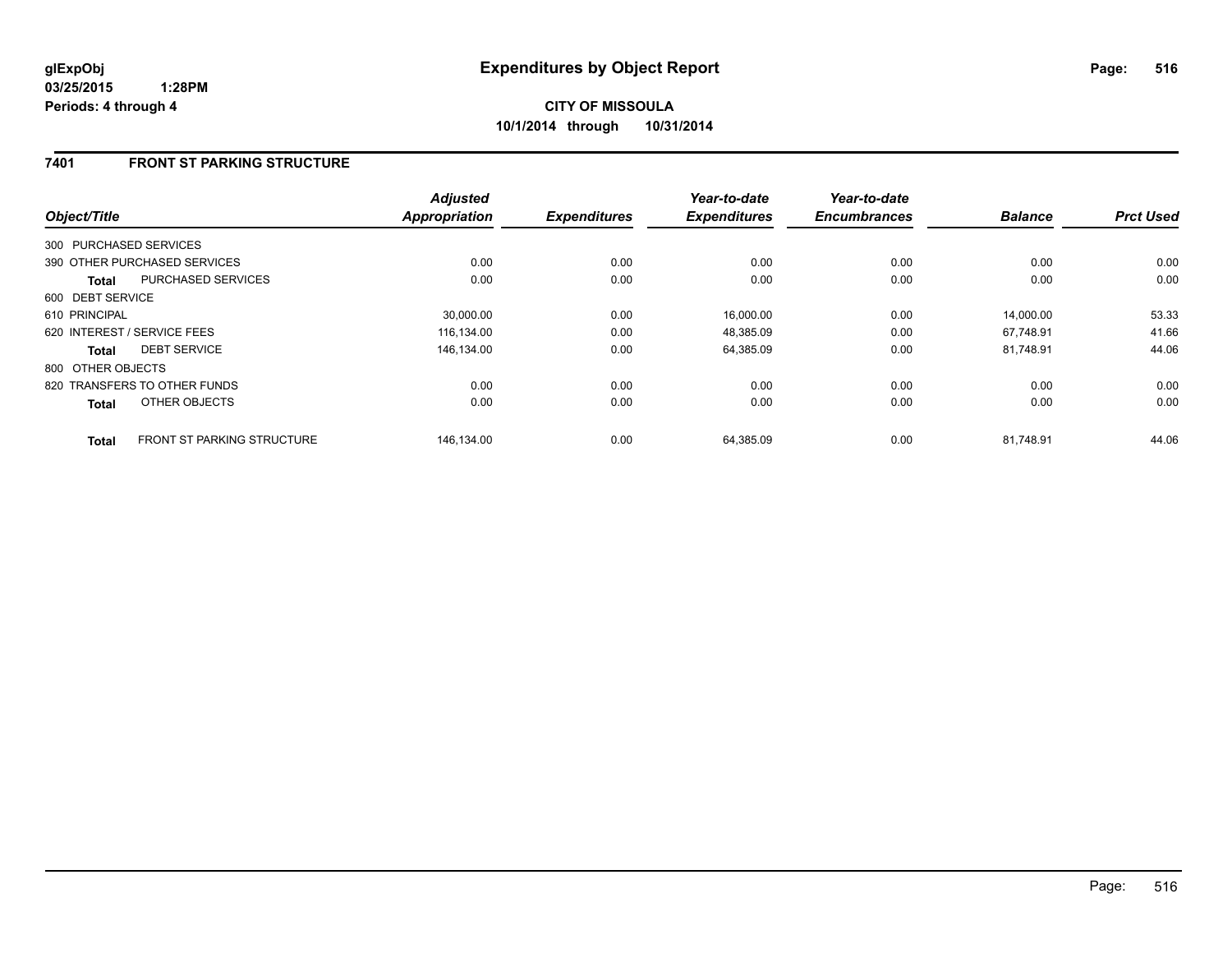#### **7402 FRONT ST SUBORDINATE LIEN NOTE**

**385 MRA**

|                                                   | <b>Adjusted</b> |                     | Year-to-date        | Year-to-date        |                |                  |
|---------------------------------------------------|-----------------|---------------------|---------------------|---------------------|----------------|------------------|
| Object/Title                                      | Appropriation   | <b>Expenditures</b> | <b>Expenditures</b> | <b>Encumbrances</b> | <b>Balance</b> | <b>Prct Used</b> |
| 600 DEBT SERVICE                                  |                 |                     |                     |                     |                |                  |
| 610 PRINCIPAL                                     | 67,309.00       | 32,782.62           | 32,782.62           | 0.00                | 34,526.38      | 48.70            |
| 620 INTEREST / SERVICE FEES                       | 99.248.00       | 49,798.27           | 49.798.27           | 0.00                | 49.449.73      | 50.18            |
| <b>DEBT SERVICE</b><br><b>Total</b>               | 166,557.00      | 82,580.89           | 82,580.89           | 0.00                | 83,976.11      | 49.58            |
| 700 GRANTS & CONTRIBUTIONS                        |                 |                     |                     |                     |                |                  |
| 700 GRANTS & CONTRIBUTIONS                        | 0.00            | 0.00                | 0.00                | 0.00                | 0.00           | 0.00             |
| <b>GRANTS &amp; CONTRIBUTIONS</b><br><b>Total</b> | 0.00            | 0.00                | 0.00                | 0.00                | 0.00           | 0.00             |
| 800 OTHER OBJECTS                                 |                 |                     |                     |                     |                |                  |
| 820 TRANSFERS TO OTHER FUNDS                      | 0.00            | 0.00                | 0.00                | 0.00                | 0.00           | 0.00             |
| OTHER OBJECTS<br><b>Total</b>                     | 0.00            | 0.00                | 0.00                | 0.00                | 0.00           | 0.00             |
| <b>MRA</b><br>Total                               | 166,557.00      | 82,580.89           | 82,580.89           | 0.00                | 83,976.11      | 49.58            |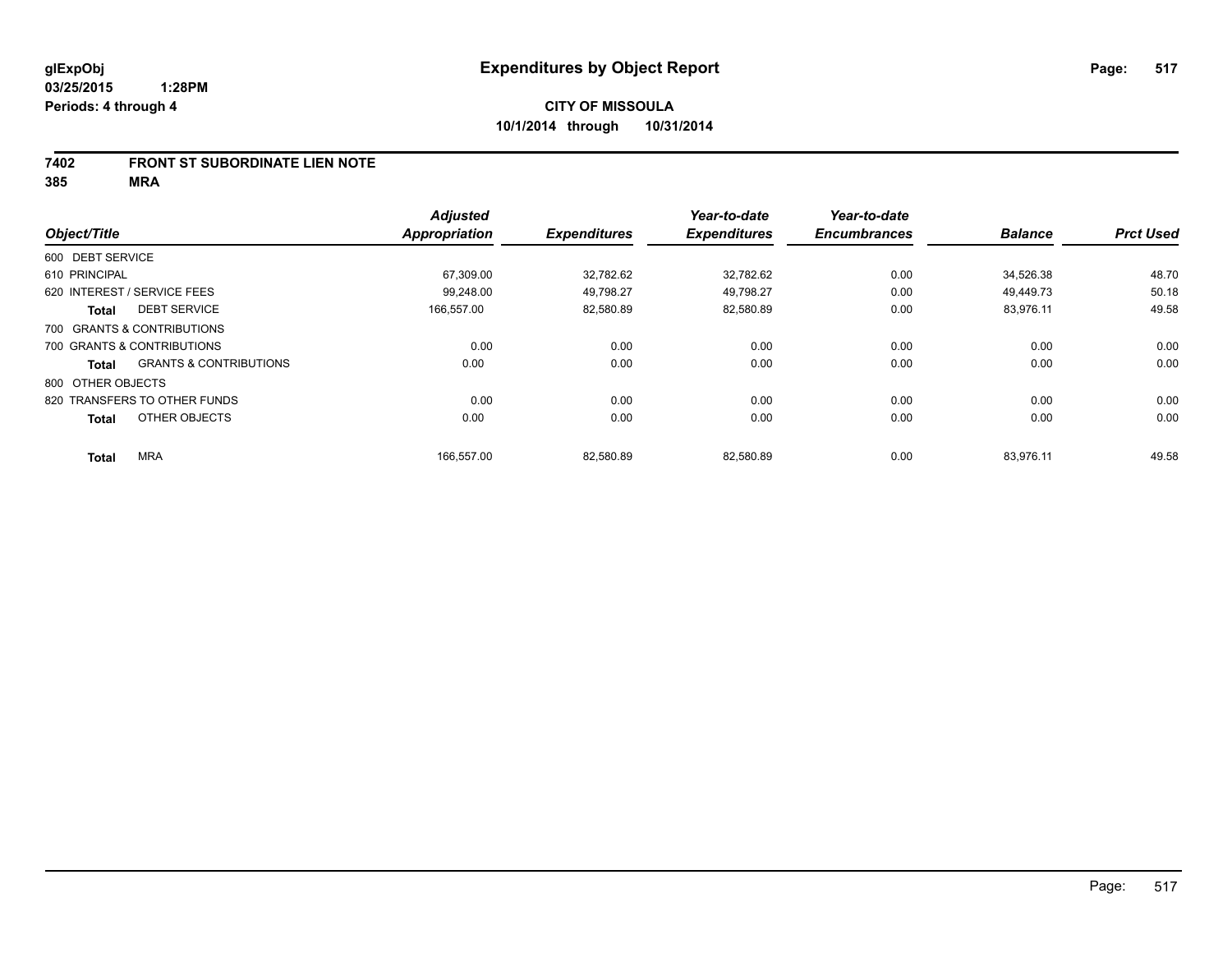## **7402 FRONT ST SUBORDINATE LIEN NOTE**

| Object/Title      |                                       | <b>Adjusted</b><br><b>Appropriation</b> | <b>Expenditures</b> | Year-to-date<br><b>Expenditures</b> | Year-to-date<br><b>Encumbrances</b> | <b>Balance</b> | <b>Prct Used</b> |
|-------------------|---------------------------------------|-----------------------------------------|---------------------|-------------------------------------|-------------------------------------|----------------|------------------|
|                   |                                       |                                         |                     |                                     |                                     |                |                  |
| 600 DEBT SERVICE  |                                       |                                         |                     |                                     |                                     |                |                  |
| 610 PRINCIPAL     |                                       | 67.309.00                               | 32,782.62           | 32,782.62                           | 0.00                                | 34.526.38      | 48.70            |
|                   | 620 INTEREST / SERVICE FEES           | 99.248.00                               | 49.798.27           | 49.798.27                           | 0.00                                | 49.449.73      | 50.18            |
| Total             | <b>DEBT SERVICE</b>                   | 166,557.00                              | 82,580.89           | 82,580.89                           | 0.00                                | 83,976.11      | 49.58            |
|                   | 700 GRANTS & CONTRIBUTIONS            |                                         |                     |                                     |                                     |                |                  |
|                   | 700 GRANTS & CONTRIBUTIONS            | 0.00                                    | 0.00                | 0.00                                | 0.00                                | 0.00           | 0.00             |
| Total             | <b>GRANTS &amp; CONTRIBUTIONS</b>     | 0.00                                    | 0.00                | 0.00                                | 0.00                                | 0.00           | 0.00             |
| 800 OTHER OBJECTS |                                       |                                         |                     |                                     |                                     |                |                  |
|                   | 820 TRANSFERS TO OTHER FUNDS          | 0.00                                    | 0.00                | 0.00                                | 0.00                                | 0.00           | 0.00             |
| <b>Total</b>      | OTHER OBJECTS                         | 0.00                                    | 0.00                | 0.00                                | 0.00                                | 0.00           | 0.00             |
| <b>Total</b>      | <b>FRONT ST SUBORDINATE LIEN NOTE</b> | 166.557.00                              | 82.580.89           | 82.580.89                           | 0.00                                | 83.976.11      | 49.58            |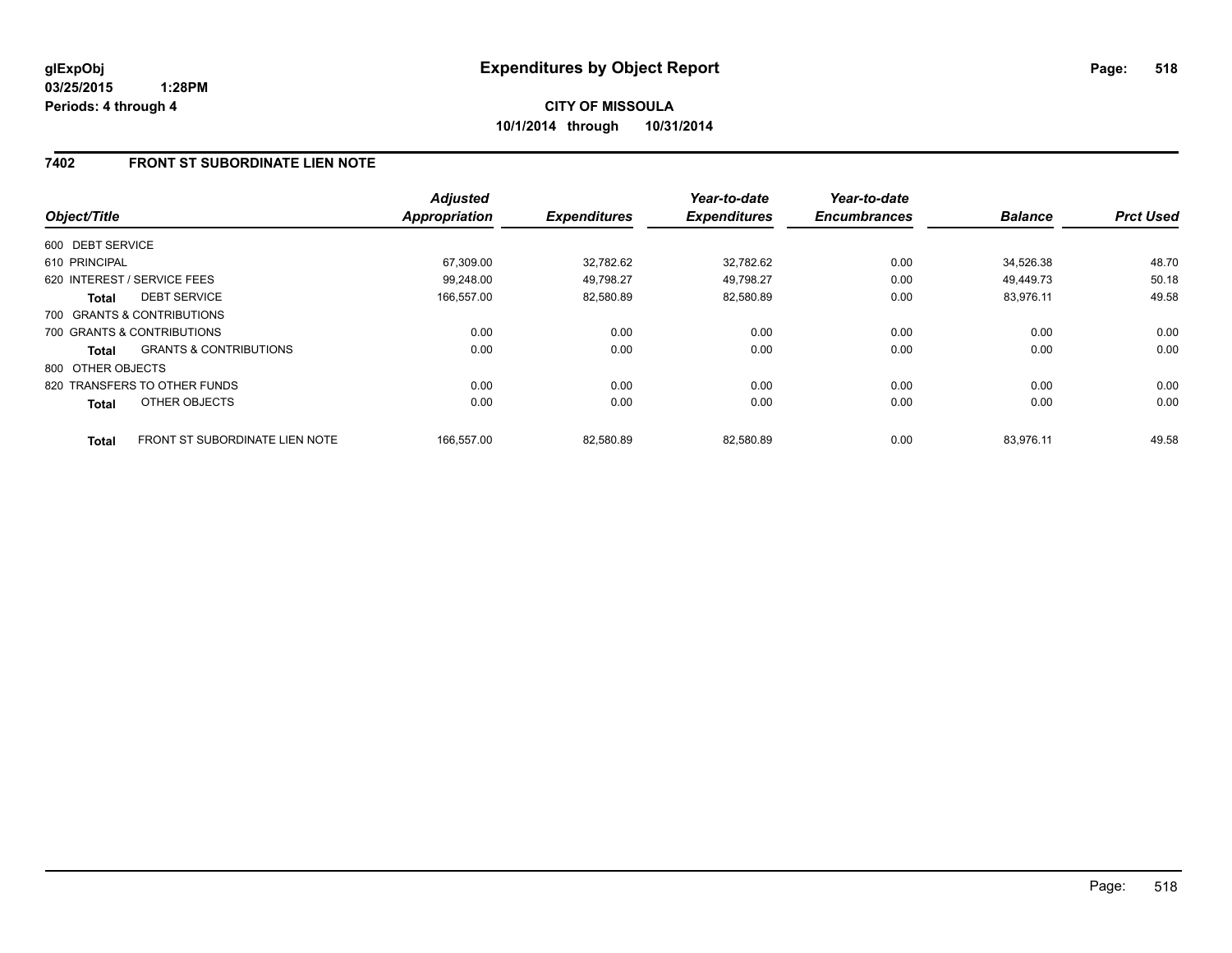# **CITY OF MISSOULA 10/1/2014 through 10/31/2014**

#### **7447 COURT COLLECTED PARKING FINES**

**230 MUNICIPAL COURT**

| Object/Title      |                      | <b>Adjusted</b><br>Appropriation | <b>Expenditures</b> | Year-to-date<br><b>Expenditures</b> | Year-to-date<br><b>Encumbrances</b> | <b>Balance</b> | <b>Prct Used</b> |
|-------------------|----------------------|----------------------------------|---------------------|-------------------------------------|-------------------------------------|----------------|------------------|
| 500 FIXED CHARGES |                      |                                  |                     |                                     |                                     |                |                  |
| 500 FIXED CHARGES |                      | 0.00                             | 0.00                | 0.00                                | 0.00                                | 0.00           | 0.00             |
| Total             | <b>FIXED CHARGES</b> | 0.00                             | 0.00                | 0.00                                | 0.00                                | 0.00           | 0.00             |
| <b>Total</b>      | MUNICIPAL COURT      | 0.00                             | 0.00                | 0.00                                | 0.00                                | 0.00           | 0.00             |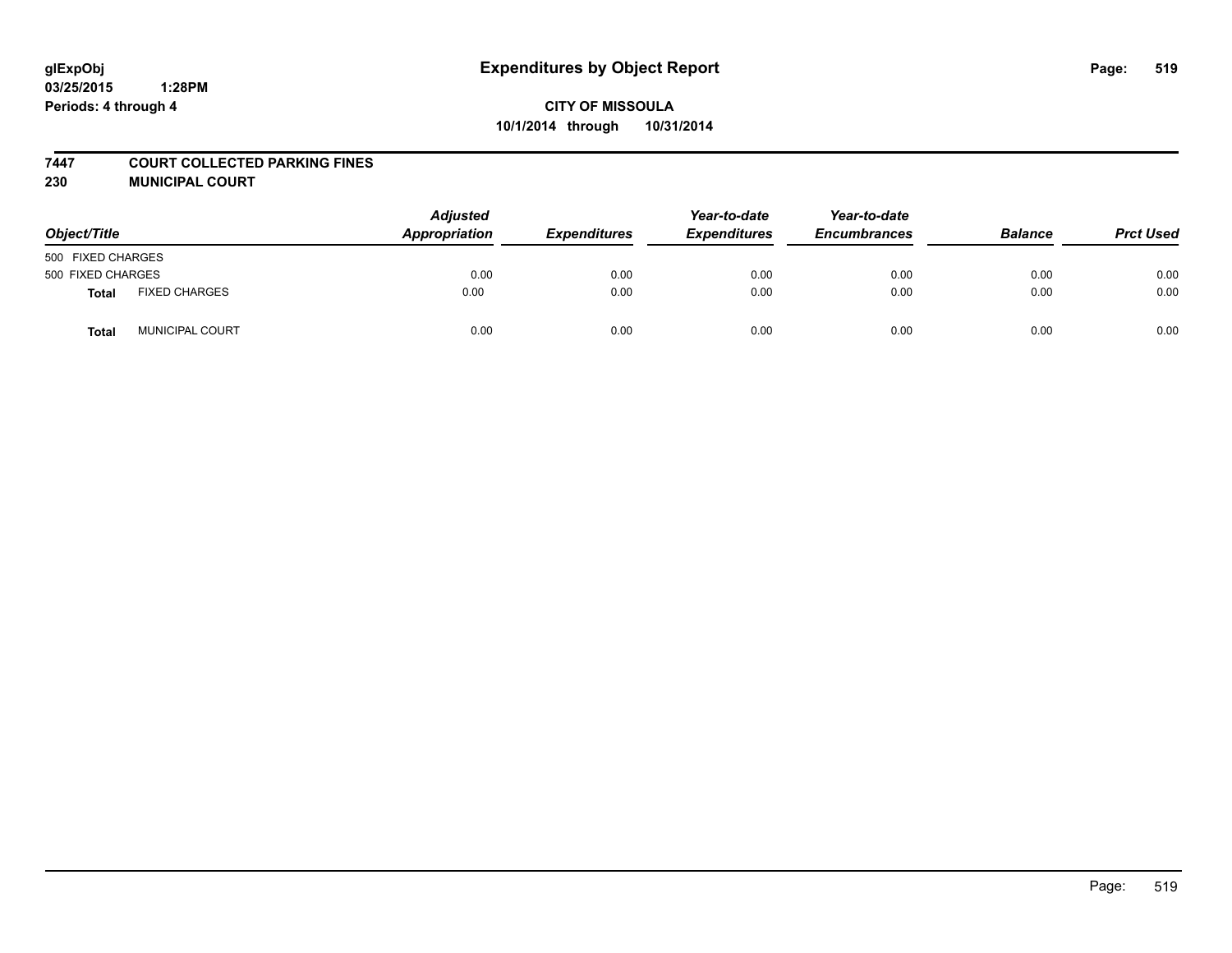**CITY OF MISSOULA 10/1/2014 through 10/31/2014**

## **7447 COURT COLLECTED PARKING FINES**

| Object/Title                                         | <b>Adjusted</b><br><b>Appropriation</b> | <b>Expenditures</b> | Year-to-date<br><b>Expenditures</b> | Year-to-date<br><b>Encumbrances</b> | <b>Balance</b> | <b>Prct Used</b> |
|------------------------------------------------------|-----------------------------------------|---------------------|-------------------------------------|-------------------------------------|----------------|------------------|
| 500 FIXED CHARGES                                    |                                         |                     |                                     |                                     |                |                  |
| 500 FIXED CHARGES                                    | 0.00                                    | 0.00                | 0.00                                | 0.00                                | 0.00           | 0.00             |
| <b>FIXED CHARGES</b><br><b>Total</b>                 | 0.00                                    | 0.00                | 0.00                                | 0.00                                | 0.00           | 0.00             |
| <b>COURT COLLECTED PARKING FINES</b><br><b>Total</b> | 0.00                                    | 0.00                | 0.00                                | 0.00                                | 0.00           | 0.00             |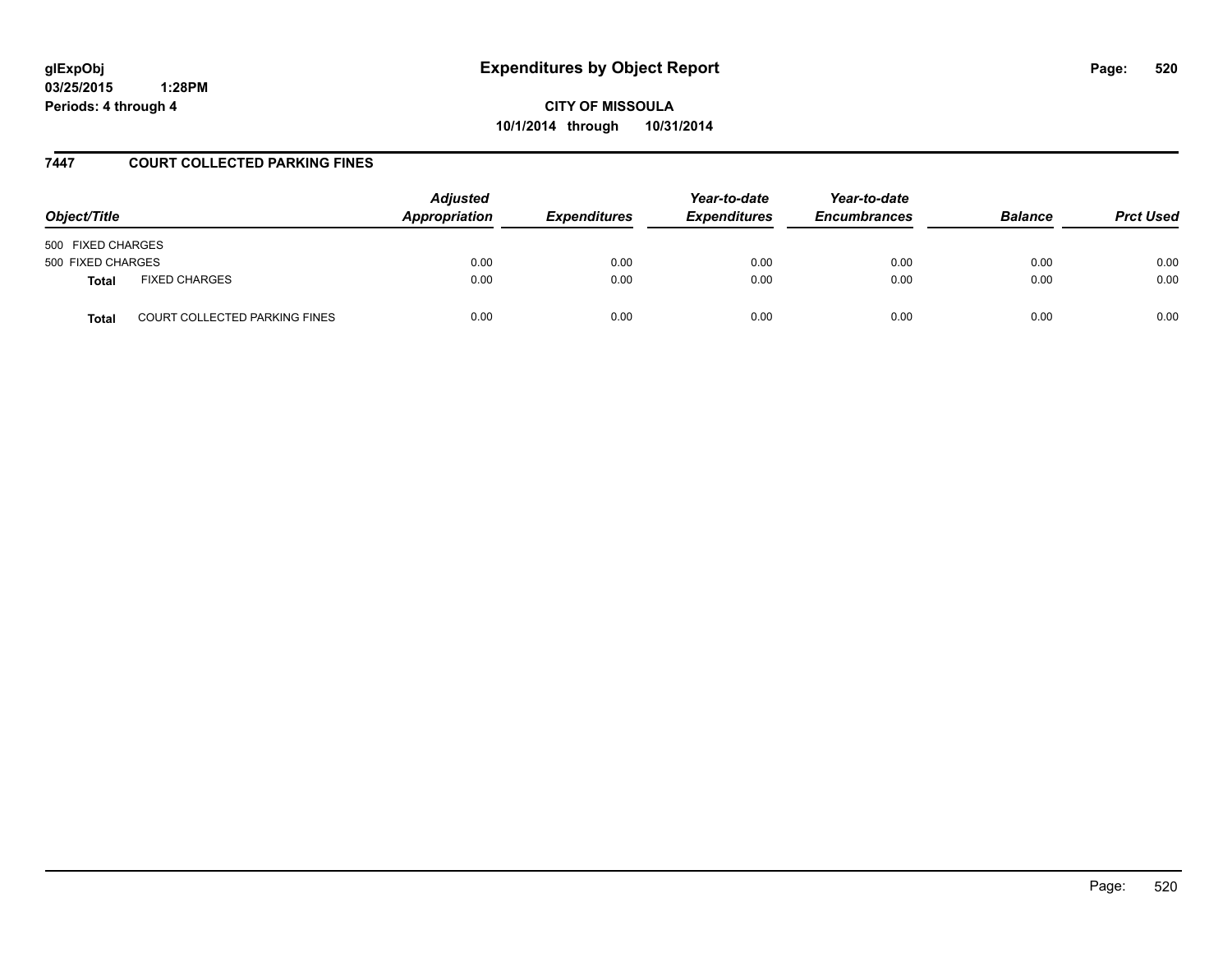# **7458 COURT SURCHARGE**

**230 MUNICIPAL COURT**

| Object/Title      |                      | <b>Adjusted</b><br>Appropriation | <b>Expenditures</b> | Year-to-date<br><b>Expenditures</b> | Year-to-date<br><b>Encumbrances</b> | <b>Balance</b> | <b>Prct Used</b> |
|-------------------|----------------------|----------------------------------|---------------------|-------------------------------------|-------------------------------------|----------------|------------------|
| 500 FIXED CHARGES |                      |                                  |                     |                                     |                                     |                |                  |
| 500 FIXED CHARGES |                      | 0.00                             | 0.00                | 0.00                                | 0.00                                | 0.00           | 0.00             |
| Total             | <b>FIXED CHARGES</b> | 0.00                             | 0.00                | 0.00                                | 0.00                                | 0.00           | 0.00             |
| Total             | MUNICIPAL COURT      | 0.00                             | 0.00                | 0.00                                | 0.00                                | 0.00           | 0.00             |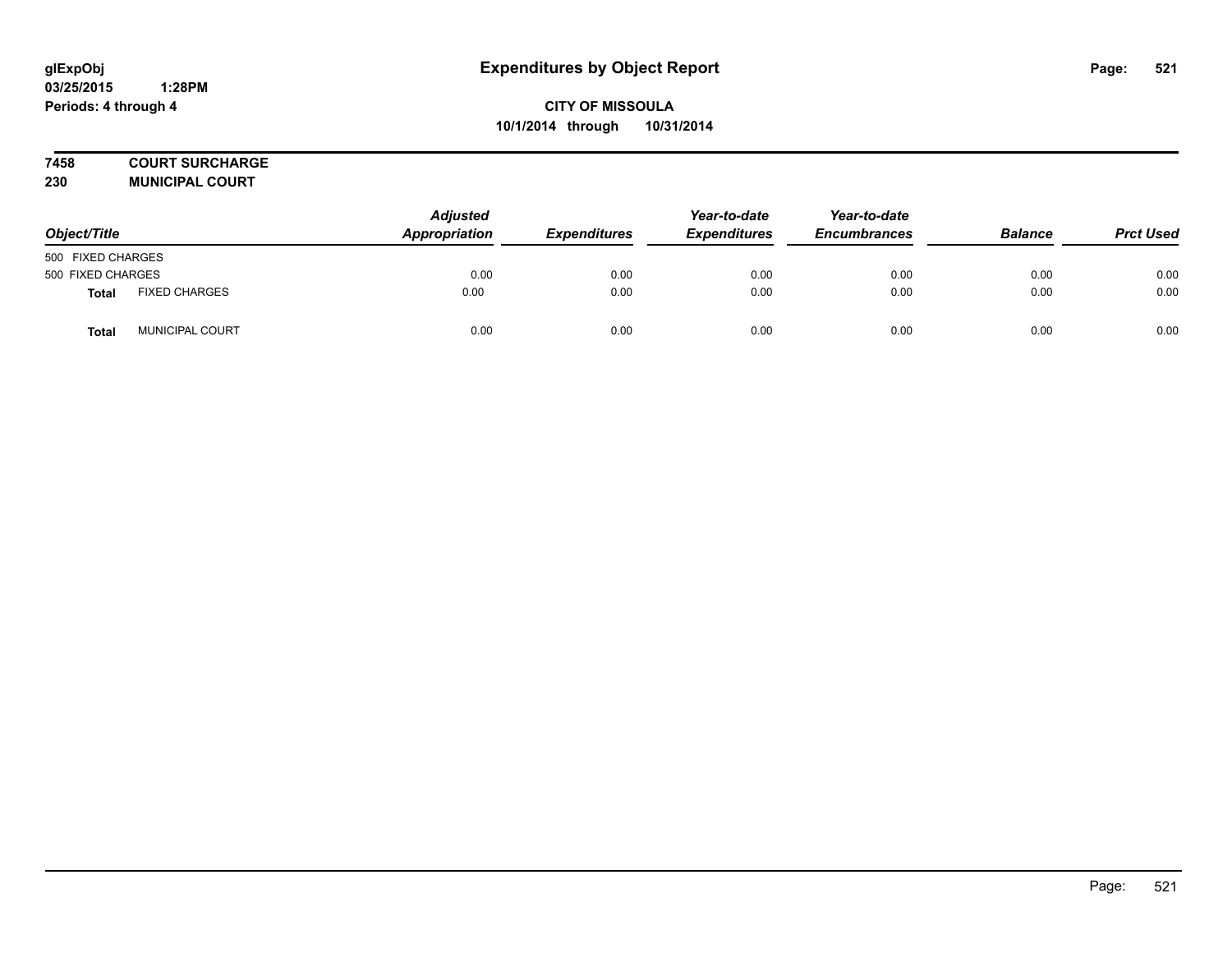**CITY OF MISSOULA 10/1/2014 through 10/31/2014**

**7458 COURT SURCHARGE**

| Object/Title      |                        | <b>Adjusted</b><br>Appropriation | <b>Expenditures</b> | Year-to-date<br><b>Expenditures</b> | Year-to-date<br><b>Encumbrances</b> | <b>Balance</b> | <b>Prct Used</b> |
|-------------------|------------------------|----------------------------------|---------------------|-------------------------------------|-------------------------------------|----------------|------------------|
| 500 FIXED CHARGES |                        |                                  |                     |                                     |                                     |                |                  |
| 500 FIXED CHARGES |                        | 0.00                             | 0.00                | 0.00                                | 0.00                                | 0.00           | 0.00             |
| Total             | <b>FIXED CHARGES</b>   | 0.00                             | 0.00                | 0.00                                | 0.00                                | 0.00           | 0.00             |
| <b>Total</b>      | <b>COURT SURCHARGE</b> | 0.00                             | 0.00                | 0.00                                | 0.00                                | 0.00           | 0.00             |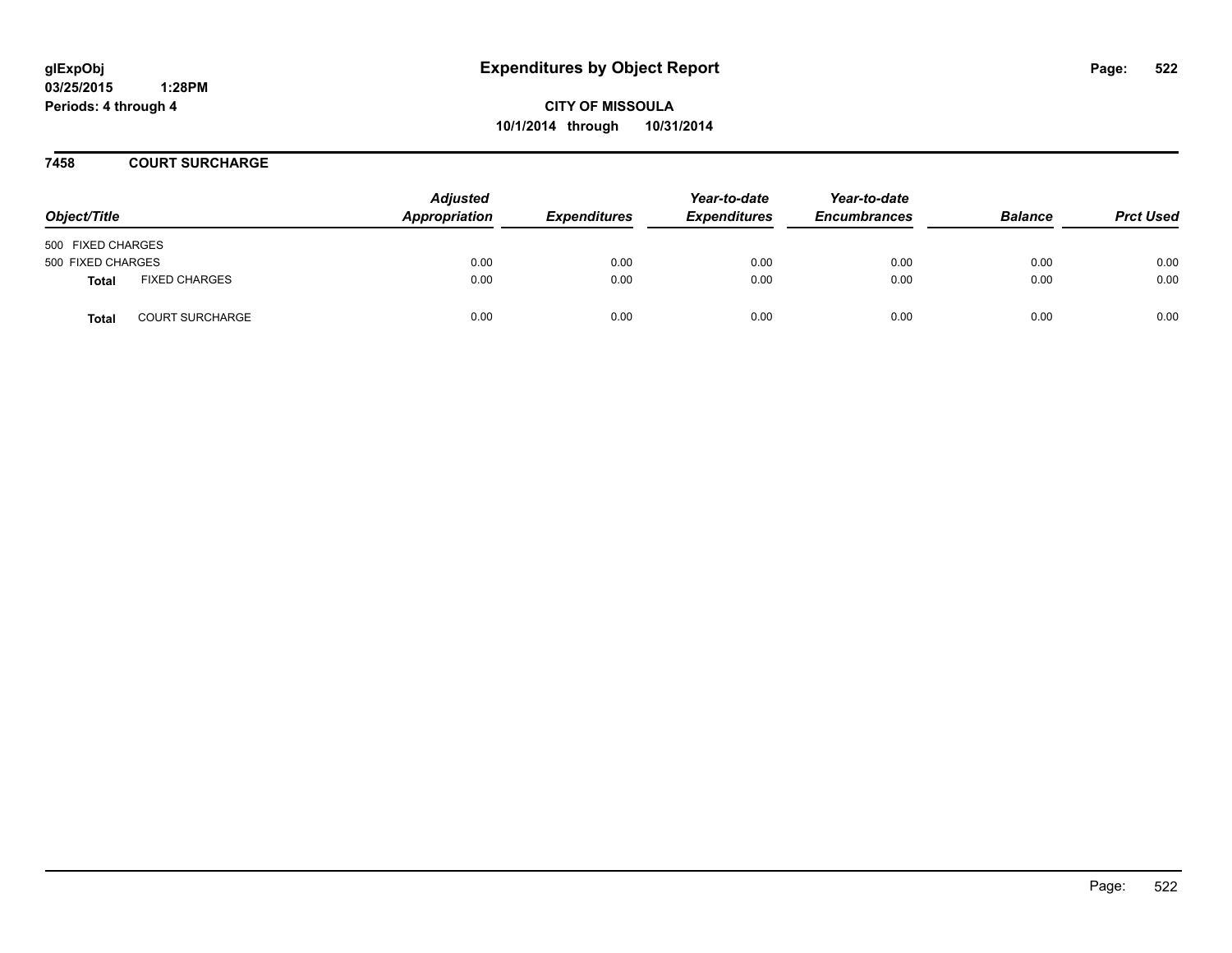**7469 PUBLIC DEFENDER FEES 230 MUNICIPAL COURT**

| Object/Title      |                        | <b>Adjusted</b><br>Appropriation | <b>Expenditures</b> | Year-to-date<br><b>Expenditures</b> | Year-to-date<br><b>Encumbrances</b> | <b>Balance</b> | <b>Prct Used</b> |
|-------------------|------------------------|----------------------------------|---------------------|-------------------------------------|-------------------------------------|----------------|------------------|
| 500 FIXED CHARGES |                        |                                  |                     |                                     |                                     |                |                  |
| 500 FIXED CHARGES |                        | 0.00                             | 0.00                | 0.00                                | 0.00                                | 0.00           | 0.00             |
| Total             | <b>FIXED CHARGES</b>   | 0.00                             | 0.00                | 0.00                                | 0.00                                | 0.00           | 0.00             |
| <b>Total</b>      | <b>MUNICIPAL COURT</b> | 0.00                             | 0.00                | 0.00                                | 0.00                                | 0.00           | 0.00             |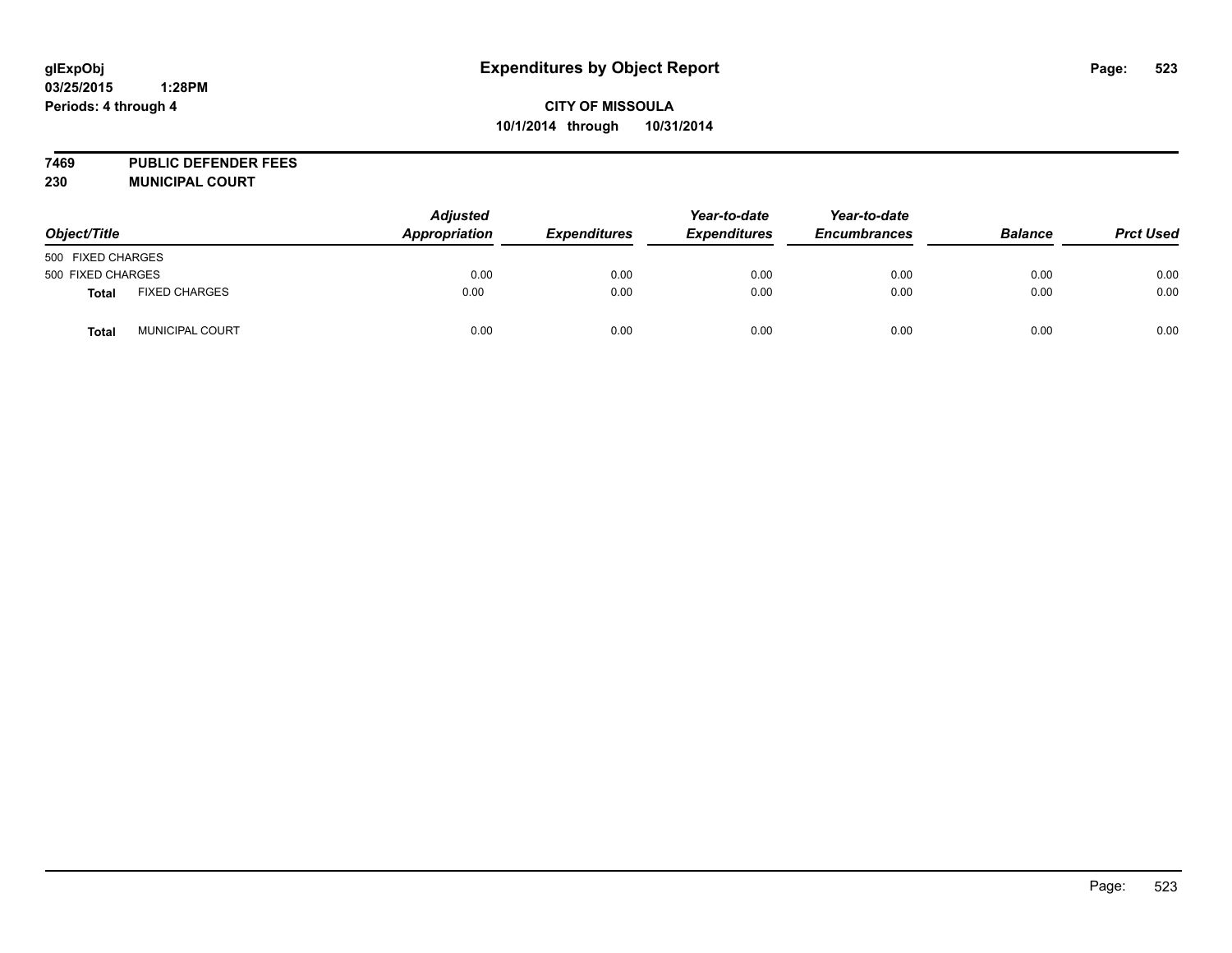**CITY OF MISSOULA 10/1/2014 through 10/31/2014**

#### **7469 PUBLIC DEFENDER FEES**

| Object/Title                                | <b>Adjusted</b><br>Appropriation | <b>Expenditures</b> | Year-to-date<br><b>Expenditures</b> | Year-to-date<br><b>Encumbrances</b> | <b>Balance</b> | <b>Prct Used</b> |
|---------------------------------------------|----------------------------------|---------------------|-------------------------------------|-------------------------------------|----------------|------------------|
| 500 FIXED CHARGES                           |                                  |                     |                                     |                                     |                |                  |
| 500 FIXED CHARGES                           | 0.00                             | 0.00                | 0.00                                | 0.00                                | 0.00           | 0.00             |
| <b>FIXED CHARGES</b><br><b>Total</b>        | 0.00                             | 0.00                | 0.00                                | 0.00                                | 0.00           | 0.00             |
| <b>PUBLIC DEFENDER FEES</b><br><b>Total</b> | 0.00                             | 0.00                | 0.00                                | 0.00                                | 0.00           | 0.00             |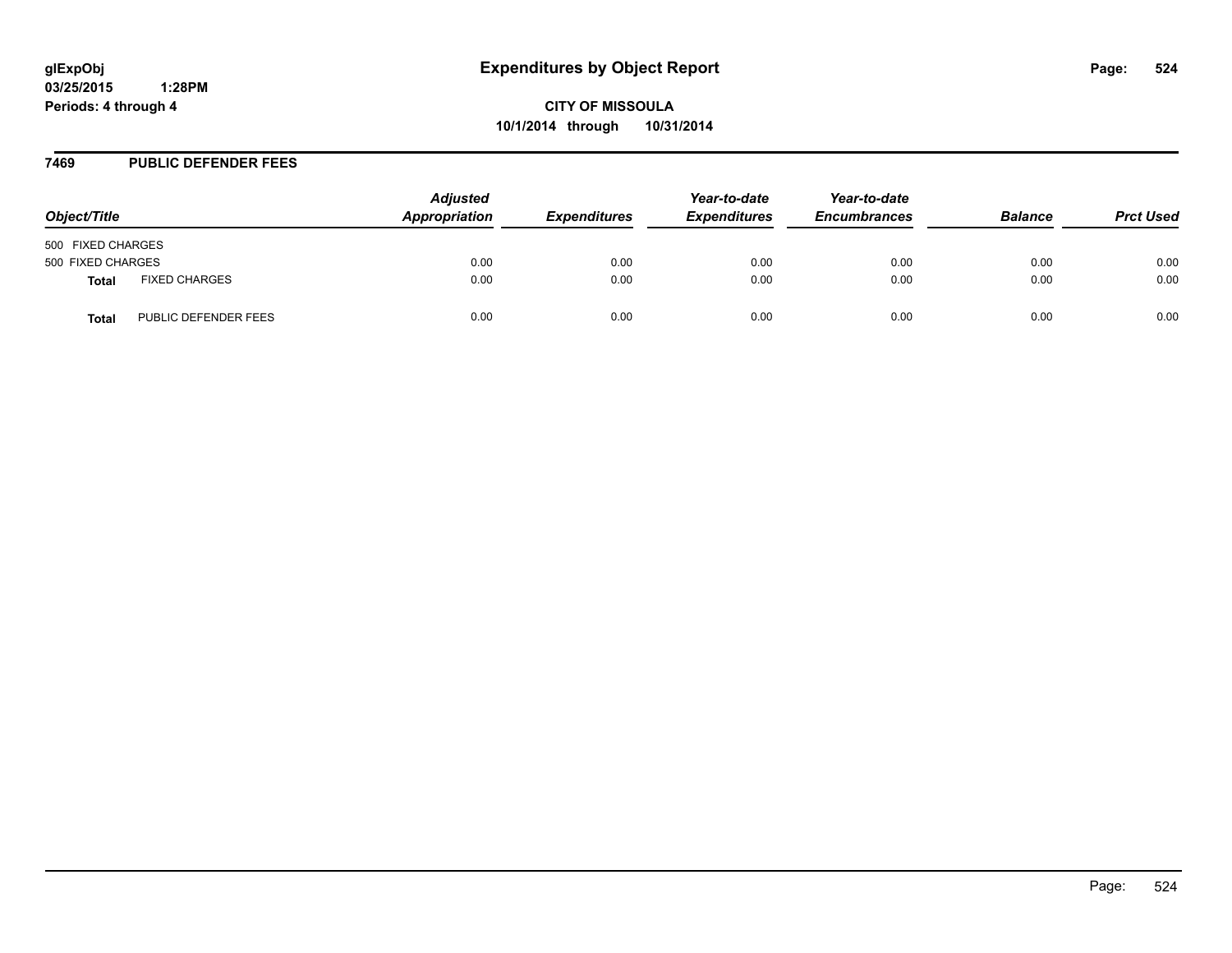# **7903 COUNTY CLEARING**

**390 NON-DEPARTMENTAL**

| Object/Title      |                  | <b>Adjusted</b><br>Appropriation | <b>Expenditures</b> | Year-to-date<br><b>Expenditures</b> | Year-to-date<br><b>Encumbrances</b> | <b>Balance</b> | <b>Prct Used</b> |
|-------------------|------------------|----------------------------------|---------------------|-------------------------------------|-------------------------------------|----------------|------------------|
| 800 OTHER OBJECTS |                  |                                  |                     |                                     |                                     |                |                  |
| 845 CONTINGENCY   |                  | 0.00                             | 0.00                | 809.25                              | 0.00                                | $-809.25$      | 0.00             |
| Total             | OTHER OBJECTS    | 0.00                             | 0.00                | 809.25                              | 0.00                                | $-809.25$      | 0.00             |
| <b>Total</b>      | NON-DEPARTMENTAL | 0.00                             | 0.00                | 809.25                              | 0.00                                | $-809.25$      | 0.00             |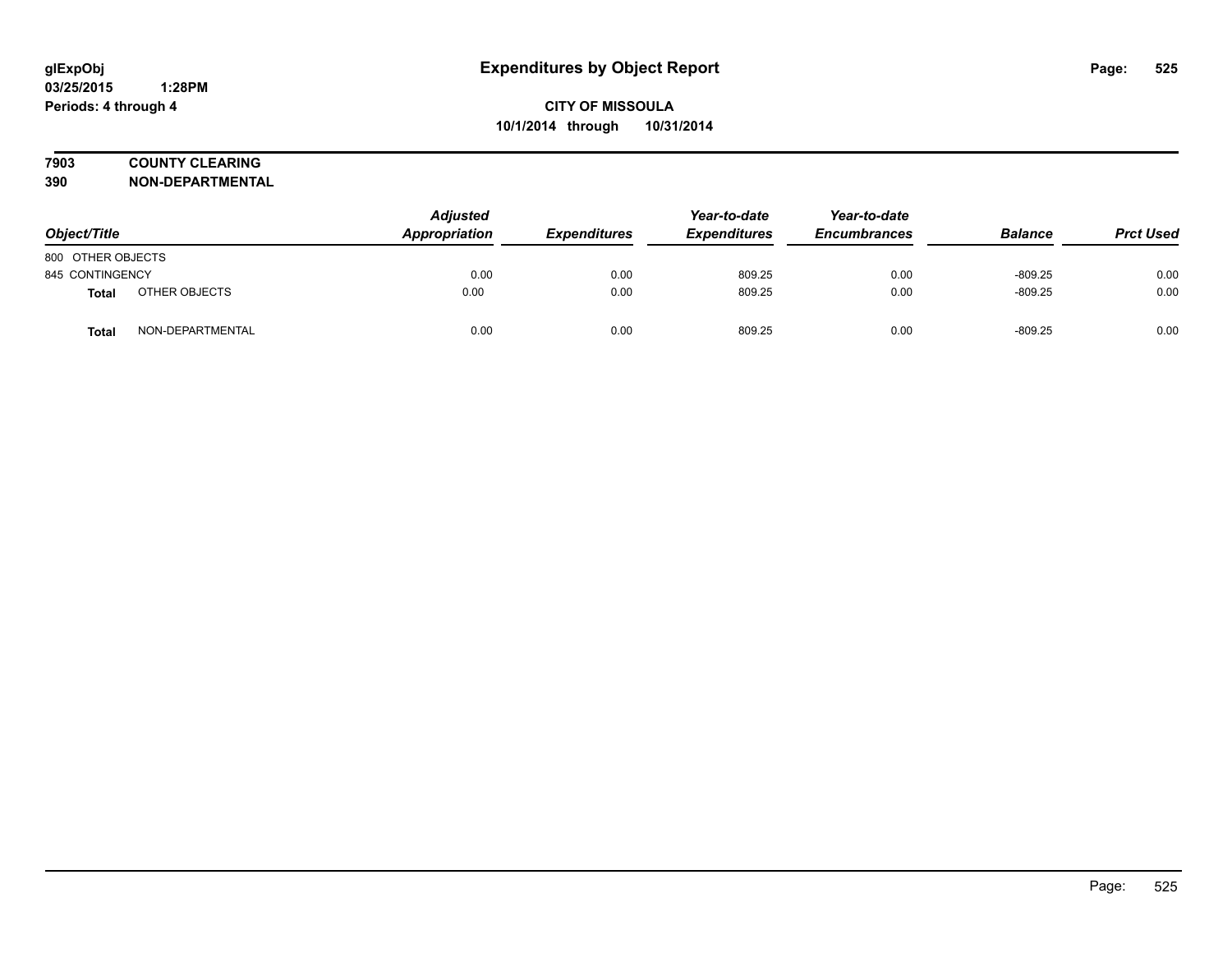**CITY OF MISSOULA 10/1/2014 through 10/31/2014**

**7903 COUNTY CLEARING**

| Object/Title      |                        | <b>Adjusted</b><br>Appropriation | <b>Expenditures</b> | Year-to-date<br><b>Expenditures</b> | Year-to-date<br><b>Encumbrances</b> | <b>Balance</b> | <b>Prct Used</b> |
|-------------------|------------------------|----------------------------------|---------------------|-------------------------------------|-------------------------------------|----------------|------------------|
| 800 OTHER OBJECTS |                        |                                  |                     |                                     |                                     |                |                  |
| 845 CONTINGENCY   |                        | 0.00                             | 0.00                | 809.25                              | 0.00                                | $-809.25$      | 0.00             |
| <b>Total</b>      | OTHER OBJECTS          | 0.00                             | 0.00                | 809.25                              | 0.00                                | $-809.25$      | 0.00             |
| <b>Total</b>      | <b>COUNTY CLEARING</b> | 0.00                             | 0.00                | 809.25                              | 0.00                                | $-809.25$      | 0.00             |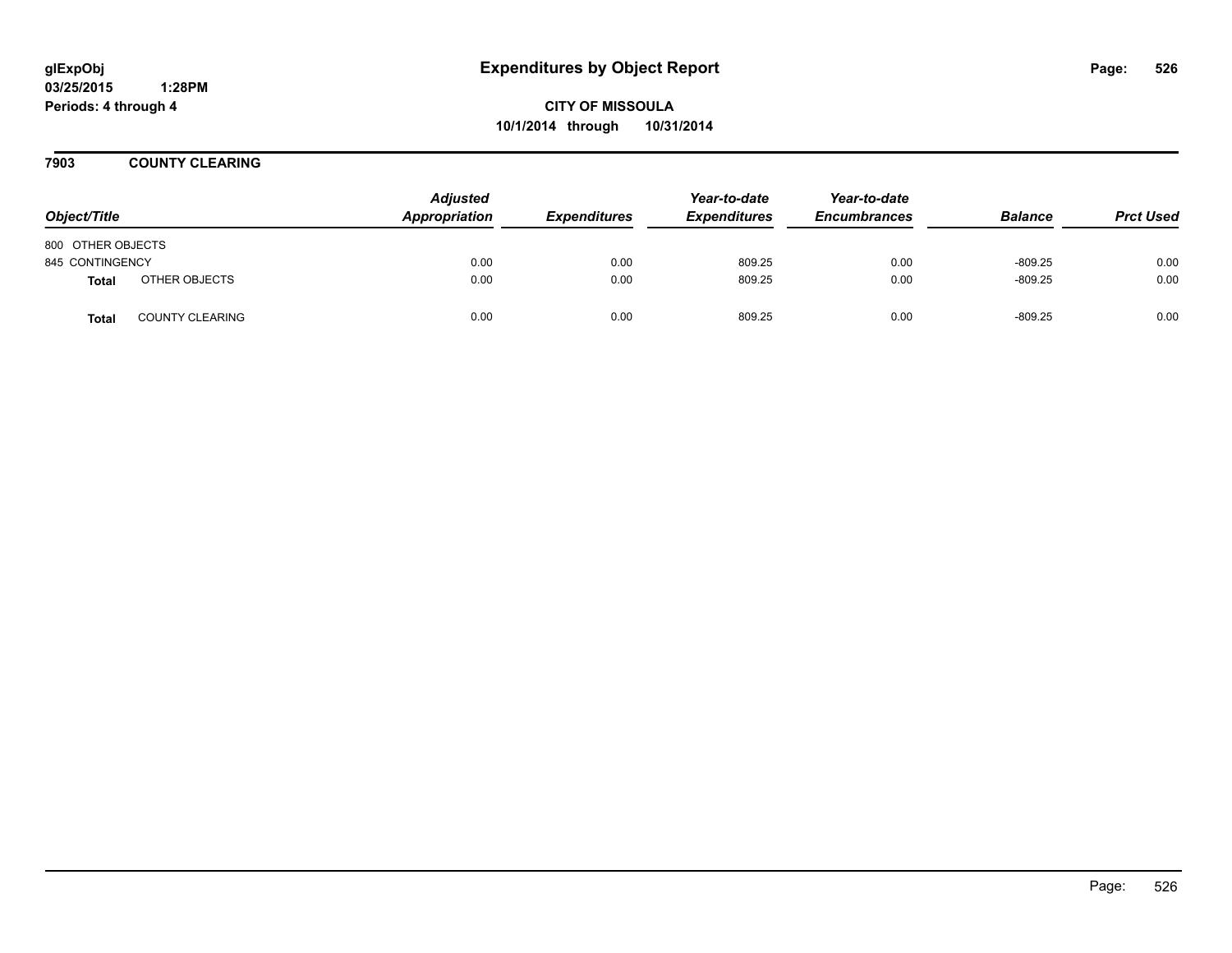## **CITY OF MISSOULA 10/1/2014 through 10/31/2014**

#### **7904 SEWER REBATE**

**280 PUBLIC WORKS ADMIN/ENGINEERING**

| Object/Title      |                                | <b>Adjusted</b><br>Appropriation | <b>Expenditures</b> | Year-to-date<br><b>Expenditures</b> | Year-to-date<br><b>Encumbrances</b> | <b>Balance</b> | <b>Prct Used</b> |
|-------------------|--------------------------------|----------------------------------|---------------------|-------------------------------------|-------------------------------------|----------------|------------------|
| 500 FIXED CHARGES |                                |                                  |                     |                                     |                                     |                |                  |
| 500 FIXED CHARGES |                                | 0.00                             | 0.00                | 0.00                                | 0.00                                | 0.00           | 0.00             |
| <b>Total</b>      | <b>FIXED CHARGES</b>           | 0.00                             | 0.00                | 0.00                                | 0.00                                | 0.00           | 0.00             |
| 800 OTHER OBJECTS |                                |                                  |                     |                                     |                                     |                |                  |
|                   | 820 TRANSFERS TO OTHER FUNDS   | 0.00                             | 0.00                | 0.00                                | 0.00                                | 0.00           | 0.00             |
| <b>Total</b>      | OTHER OBJECTS                  | 0.00                             | 0.00                | 0.00                                | 0.00                                | 0.00           | 0.00             |
| <b>Total</b>      | PUBLIC WORKS ADMIN/ENGINEERING | 0.00                             | 0.00                | 0.00                                | 0.00                                | 0.00           | 0.00             |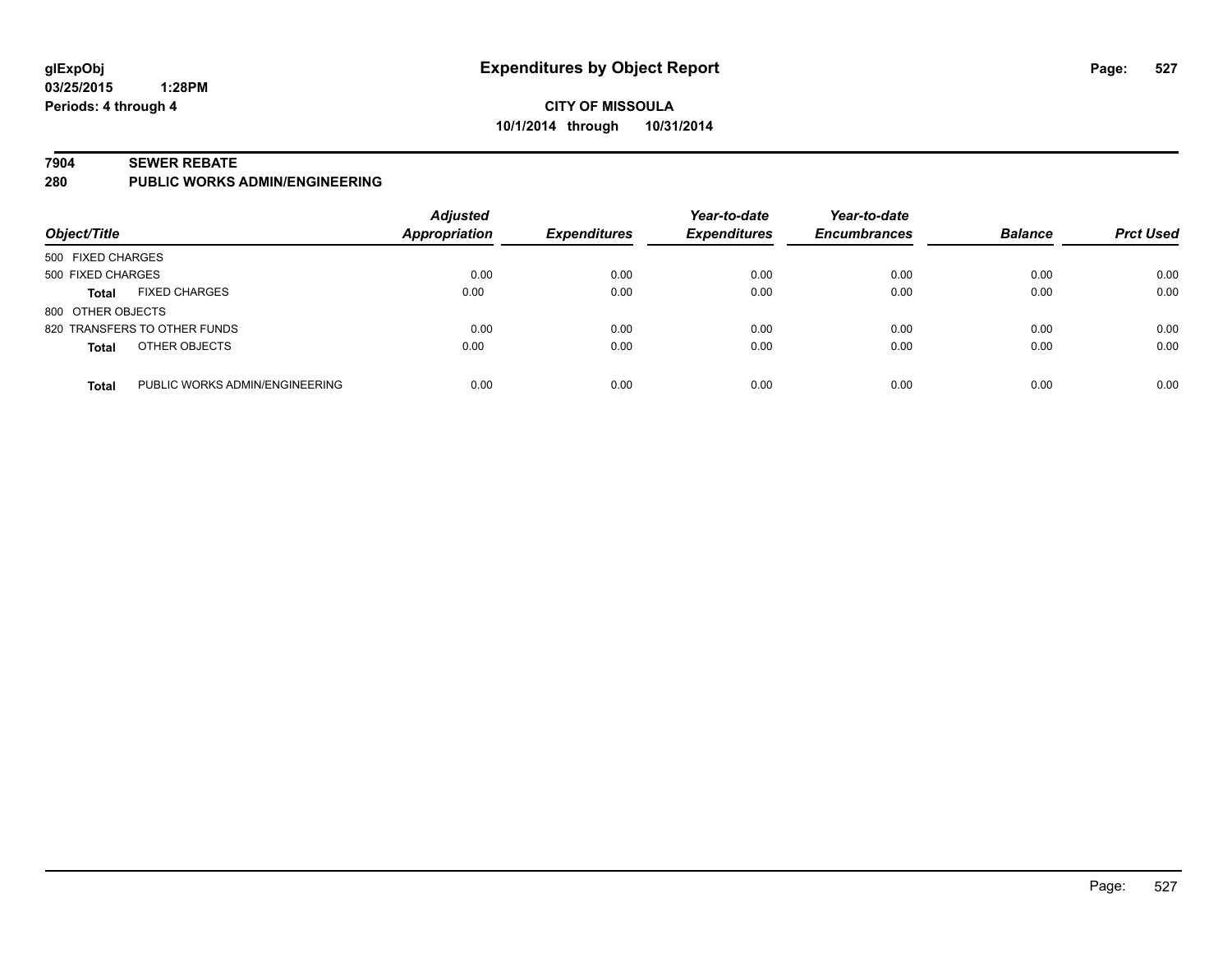## **7904 SEWER REBATE**

| Object/Title                 |                      | <b>Adjusted</b><br><b>Appropriation</b> | <b>Expenditures</b> | Year-to-date<br><b>Expenditures</b> | Year-to-date<br><b>Encumbrances</b> | <b>Balance</b> | <b>Prct Used</b> |
|------------------------------|----------------------|-----------------------------------------|---------------------|-------------------------------------|-------------------------------------|----------------|------------------|
| 500 FIXED CHARGES            |                      |                                         |                     |                                     |                                     |                |                  |
| 500 FIXED CHARGES            |                      | 0.00                                    | 0.00                | 0.00                                | 0.00                                | 0.00           | 0.00             |
| Total                        | <b>FIXED CHARGES</b> | 0.00                                    | 0.00                | 0.00                                | 0.00                                | 0.00           | 0.00             |
| 800 OTHER OBJECTS            |                      |                                         |                     |                                     |                                     |                |                  |
| 820 TRANSFERS TO OTHER FUNDS |                      | 0.00                                    | 0.00                | 0.00                                | 0.00                                | 0.00           | 0.00             |
| <b>Total</b>                 | OTHER OBJECTS        | 0.00                                    | 0.00                | 0.00                                | 0.00                                | 0.00           | 0.00             |
| <b>Total</b>                 | <b>SEWER REBATE</b>  | 0.00                                    | 0.00                | 0.00                                | 0.00                                | 0.00           | 0.00             |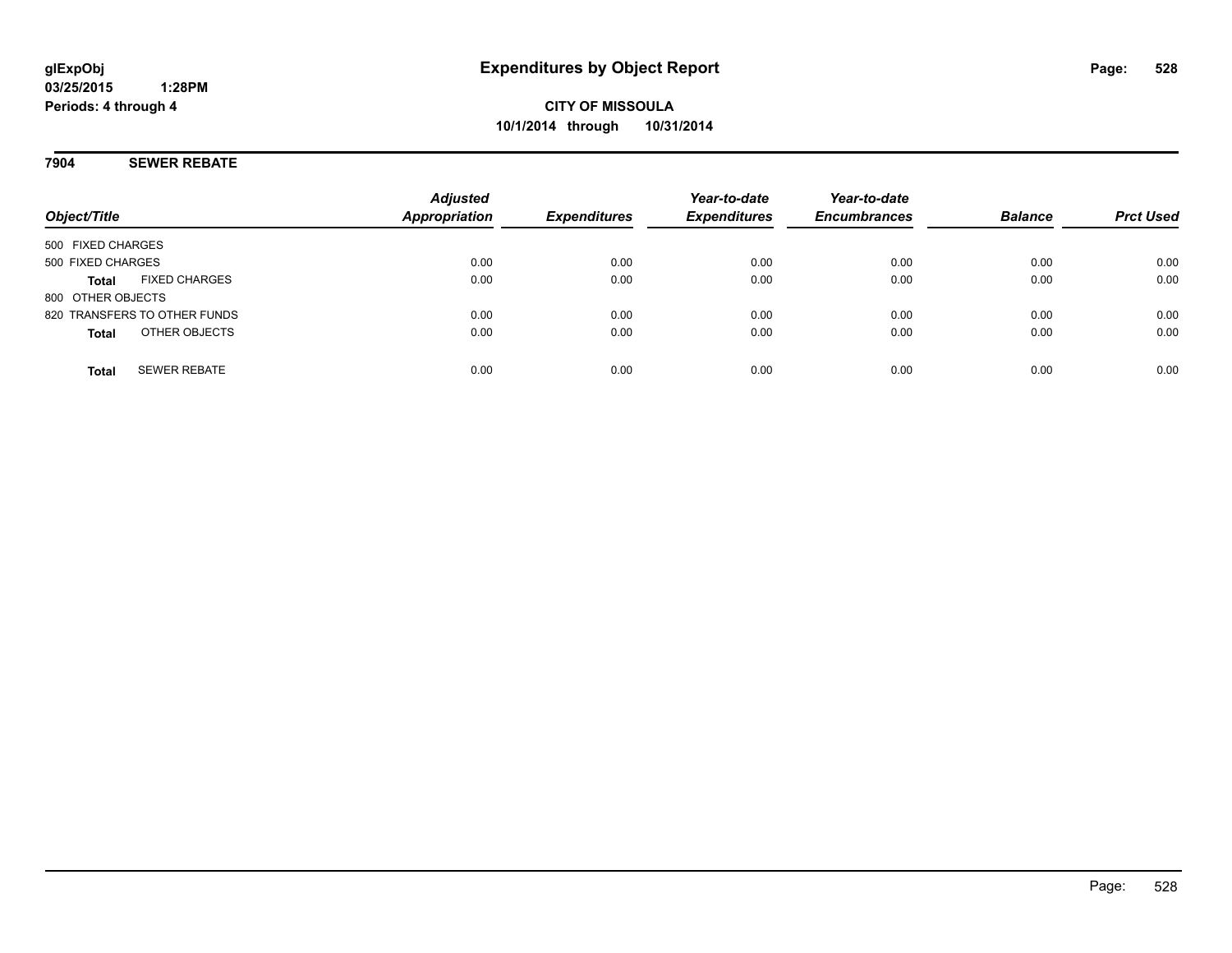#### **7905 WYE SEWER RSID 8489**

**280 PUBLIC WORKS ADMIN/ENGINEERING**

| Object/Title                            | <b>Adjusted</b><br>Appropriation | <b>Expenditures</b> | Year-to-date<br><b>Expenditures</b> | Year-to-date<br><b>Encumbrances</b> | <b>Balance</b> | <b>Prct Used</b> |
|-----------------------------------------|----------------------------------|---------------------|-------------------------------------|-------------------------------------|----------------|------------------|
| 500 FIXED CHARGES                       |                                  |                     |                                     |                                     |                |                  |
| 500 FIXED CHARGES                       | 0.00                             | 0.00                | 0.00                                | 0.00                                | 0.00           | 0.00             |
| <b>FIXED CHARGES</b><br>Total           | 0.00                             | 0.00                | 0.00                                | 0.00                                | 0.00           | 0.00             |
| PUBLIC WORKS ADMIN/ENGINEERING<br>Total | 0.00                             | 0.00                | 0.00                                | 0.00                                | 0.00           | 0.00             |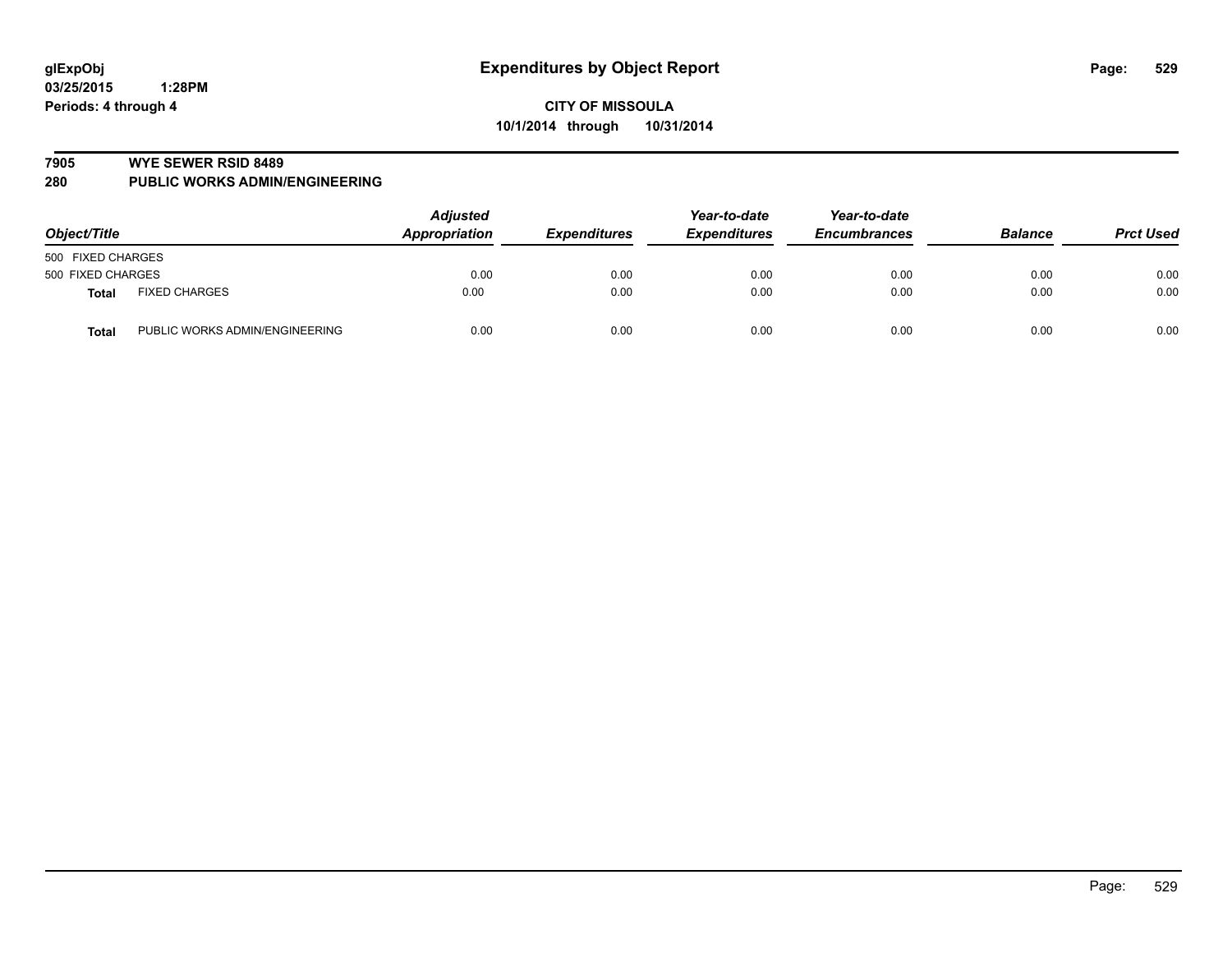**CITY OF MISSOULA 10/1/2014 through 10/31/2014**

#### **7905 WYE SEWER RSID 8489**

| Object/Title      |                      | <b>Adjusted</b><br>Appropriation | <b>Expenditures</b> | Year-to-date<br><b>Expenditures</b> | Year-to-date<br><b>Encumbrances</b> | <b>Balance</b> | <b>Prct Used</b> |
|-------------------|----------------------|----------------------------------|---------------------|-------------------------------------|-------------------------------------|----------------|------------------|
| 500 FIXED CHARGES |                      |                                  |                     |                                     |                                     |                |                  |
| 500 FIXED CHARGES |                      | 0.00                             | 0.00                | 0.00                                | 0.00                                | 0.00           | 0.00             |
| <b>Total</b>      | <b>FIXED CHARGES</b> | 0.00                             | 0.00                | 0.00                                | 0.00                                | 0.00           | 0.00             |
| Total             | WYE SEWER RSID 8489  | 0.00                             | 0.00                | 0.00                                | 0.00                                | 0.00           | 0.00             |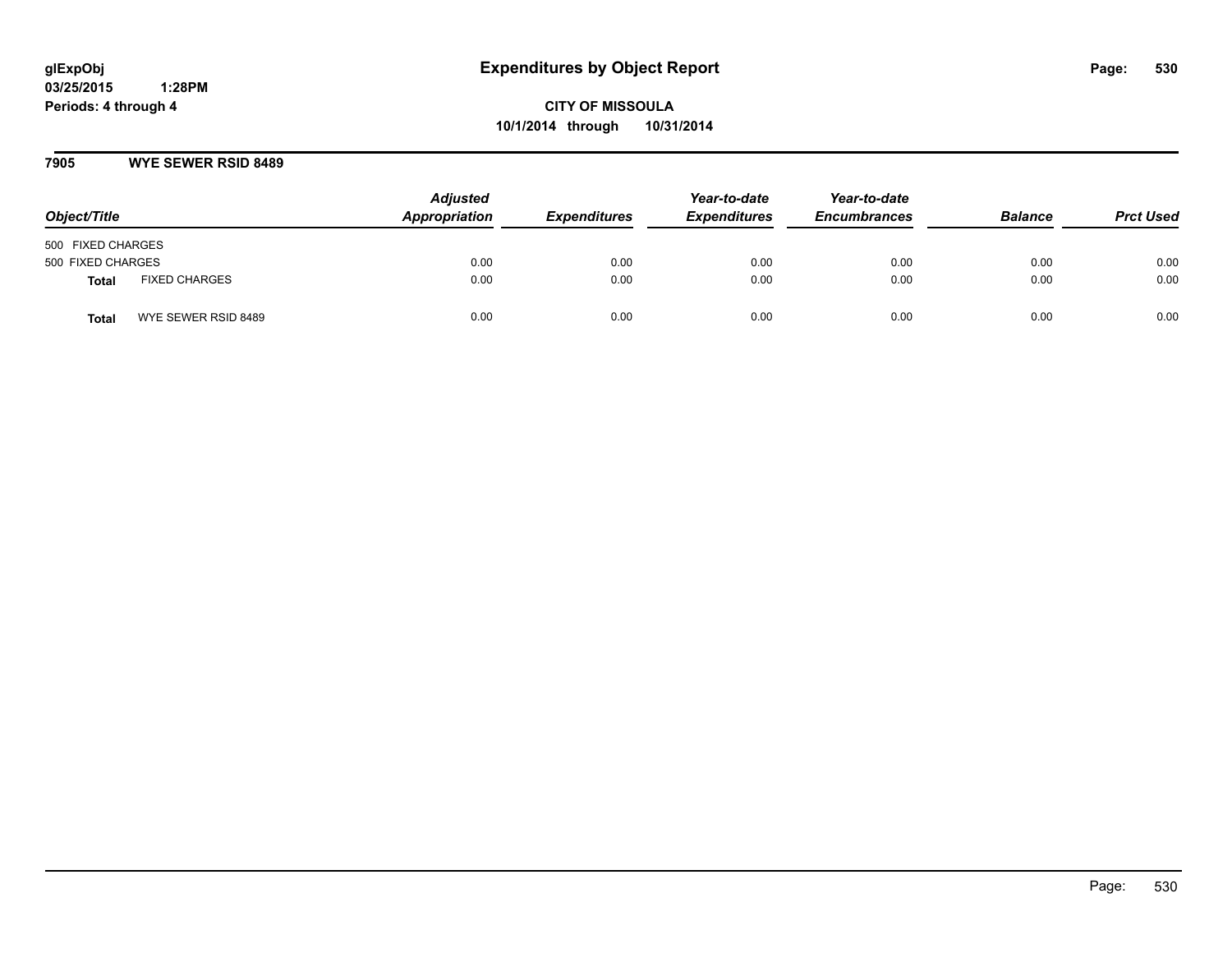#### **7911 RESIDENTIAL INSPECTION FUND**

**310 BUILDING INSPECTION**

|                                            | <b>Adjusted</b>      |                     | Year-to-date        | Year-to-date        |                |                  |
|--------------------------------------------|----------------------|---------------------|---------------------|---------------------|----------------|------------------|
| Object/Title                               | <b>Appropriation</b> | <b>Expenditures</b> | <b>Expenditures</b> | <b>Encumbrances</b> | <b>Balance</b> | <b>Prct Used</b> |
| 200 SUPPLIES                               |                      |                     |                     |                     |                |                  |
| 220 OPERATING SUPPLIES                     | 0.00                 | 0.00                | 0.00                | 0.00                | 0.00           | 0.00             |
| 240 OTHER SUPPLIES                         | 0.00                 | 0.00                | 0.00                | 0.00                | 0.00           | 0.00             |
| <b>SUPPLIES</b><br><b>Total</b>            | 0.00                 | 0.00                | 0.00                | 0.00                | 0.00           | 0.00             |
| 300 PURCHASED SERVICES                     |                      |                     |                     |                     |                |                  |
| 310 COMMUNICATIONS                         | 0.00                 | 15.00               | 45.00               | 0.00                | $-45.00$       | 0.00             |
| 320 PRINTING & DUPLICATING                 | 0.00                 | 0.00                | 0.00                | 0.00                | 0.00           | 0.00             |
| 330 PUBLICITY, SUBSCRIPTIONS & DUES        | 0.00                 | 0.00                | 0.00                | 0.00                | 0.00           | 0.00             |
| <b>PURCHASED SERVICES</b><br>Total         | 0.00                 | 15.00               | 45.00               | 0.00                | $-45.00$       | 0.00             |
| <b>BUILDING INSPECTION</b><br><b>Total</b> | 0.00                 | 15.00               | 45.00               | 0.00                | $-45.00$       | 0.00             |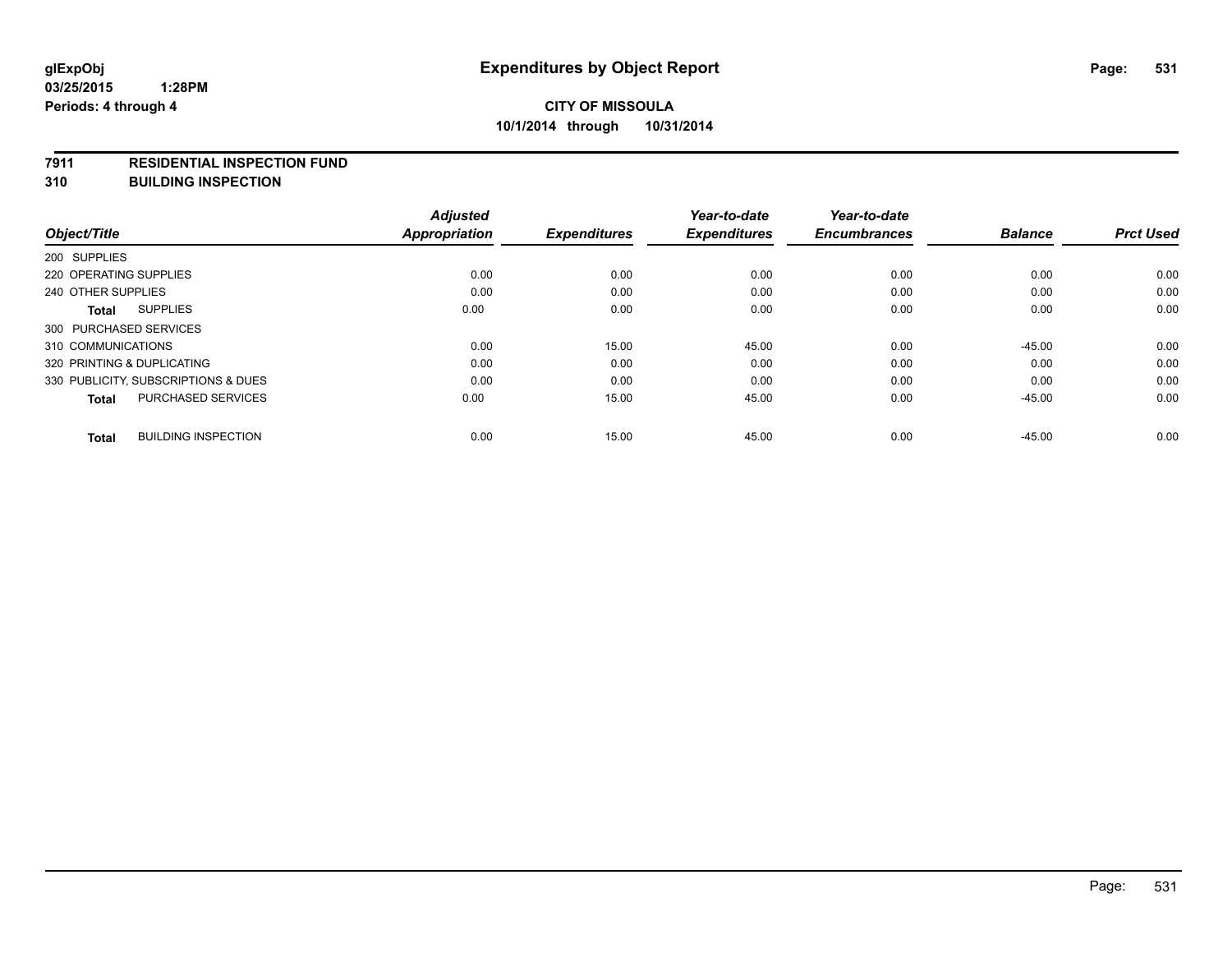## **7911 RESIDENTIAL INSPECTION FUND**

| Object/Title                                       | <b>Adjusted</b><br><b>Appropriation</b> | <b>Expenditures</b> | Year-to-date<br><b>Expenditures</b> | Year-to-date<br><b>Encumbrances</b> | <b>Balance</b> | <b>Prct Used</b> |
|----------------------------------------------------|-----------------------------------------|---------------------|-------------------------------------|-------------------------------------|----------------|------------------|
| 200 SUPPLIES                                       |                                         |                     |                                     |                                     |                |                  |
| 220 OPERATING SUPPLIES                             | 0.00                                    | 0.00                | 0.00                                | 0.00                                | 0.00           | 0.00             |
| 240 OTHER SUPPLIES                                 | 0.00                                    | 0.00                | 0.00                                | 0.00                                | 0.00           | 0.00             |
| <b>SUPPLIES</b><br><b>Total</b>                    | 0.00                                    | 0.00                | 0.00                                | 0.00                                | 0.00           | 0.00             |
| 300 PURCHASED SERVICES                             |                                         |                     |                                     |                                     |                |                  |
| 310 COMMUNICATIONS                                 | 0.00                                    | 15.00               | 45.00                               | 0.00                                | $-45.00$       | 0.00             |
| 320 PRINTING & DUPLICATING                         | 0.00                                    | 0.00                | 0.00                                | 0.00                                | 0.00           | 0.00             |
| 330 PUBLICITY, SUBSCRIPTIONS & DUES                | 0.00                                    | 0.00                | 0.00                                | 0.00                                | 0.00           | 0.00             |
| PURCHASED SERVICES<br>Total                        | 0.00                                    | 15.00               | 45.00                               | 0.00                                | $-45.00$       | 0.00             |
| <b>RESIDENTIAL INSPECTION FUND</b><br><b>Total</b> | 0.00                                    | 15.00               | 45.00                               | 0.00                                | $-45.00$       | 0.00             |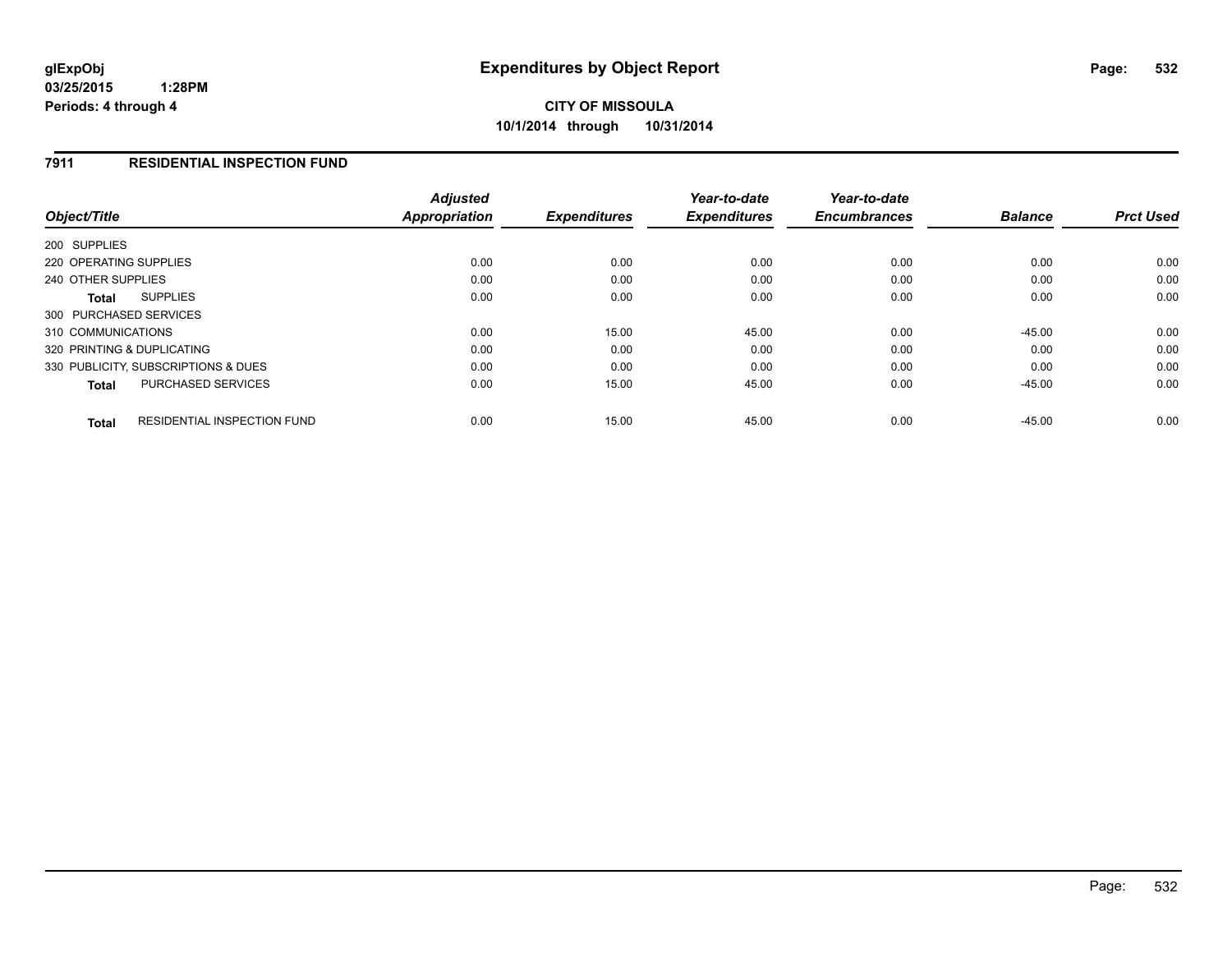# **glExpObj Expenditures by Object Report Page: 533**

#### **03/25/2015 1:28PM Periods: 4 through 4**

# **CITY OF MISSOULA 10/1/2014 through 10/31/2014**

#### **9000 GENERAL FIXED ASSETS ACCOUNT GROUP**

**900 DEPRECIATION**

| Object/Title                          | <b>Adjusted</b><br><b>Appropriation</b> | <b>Expenditures</b> | Year-to-date<br><b>Expenditures</b> | Year-to-date<br><b>Encumbrances</b> | <b>Balance</b> | <b>Prct Used</b> |
|---------------------------------------|-----------------------------------------|---------------------|-------------------------------------|-------------------------------------|----------------|------------------|
| 800 OTHER OBJECTS                     |                                         |                     |                                     |                                     |                |                  |
| 830 DEPRECIATION                      | 0.00                                    | 0.00                | 0.00                                | 0.00                                | 0.00           | 0.00             |
| OTHER OBJECTS<br>Total                | 0.00                                    | 0.00                | 0.00                                | 0.00                                | 0.00           | 0.00             |
| 900 CAPITAL OUTLAY                    |                                         |                     |                                     |                                     |                |                  |
| 900 CAPITAL OUTLAY                    | 0.00                                    | 0.00                | 0.00                                | 0.00                                | 0.00           | 0.00             |
| <b>CAPITAL OUTLAY</b><br><b>Total</b> | 0.00                                    | 0.00                | 0.00                                | 0.00                                | 0.00           | 0.00             |
| <b>DEPRECIATION</b><br><b>Total</b>   | 0.00                                    | 0.00                | 0.00                                | 0.00                                | 0.00           | 0.00             |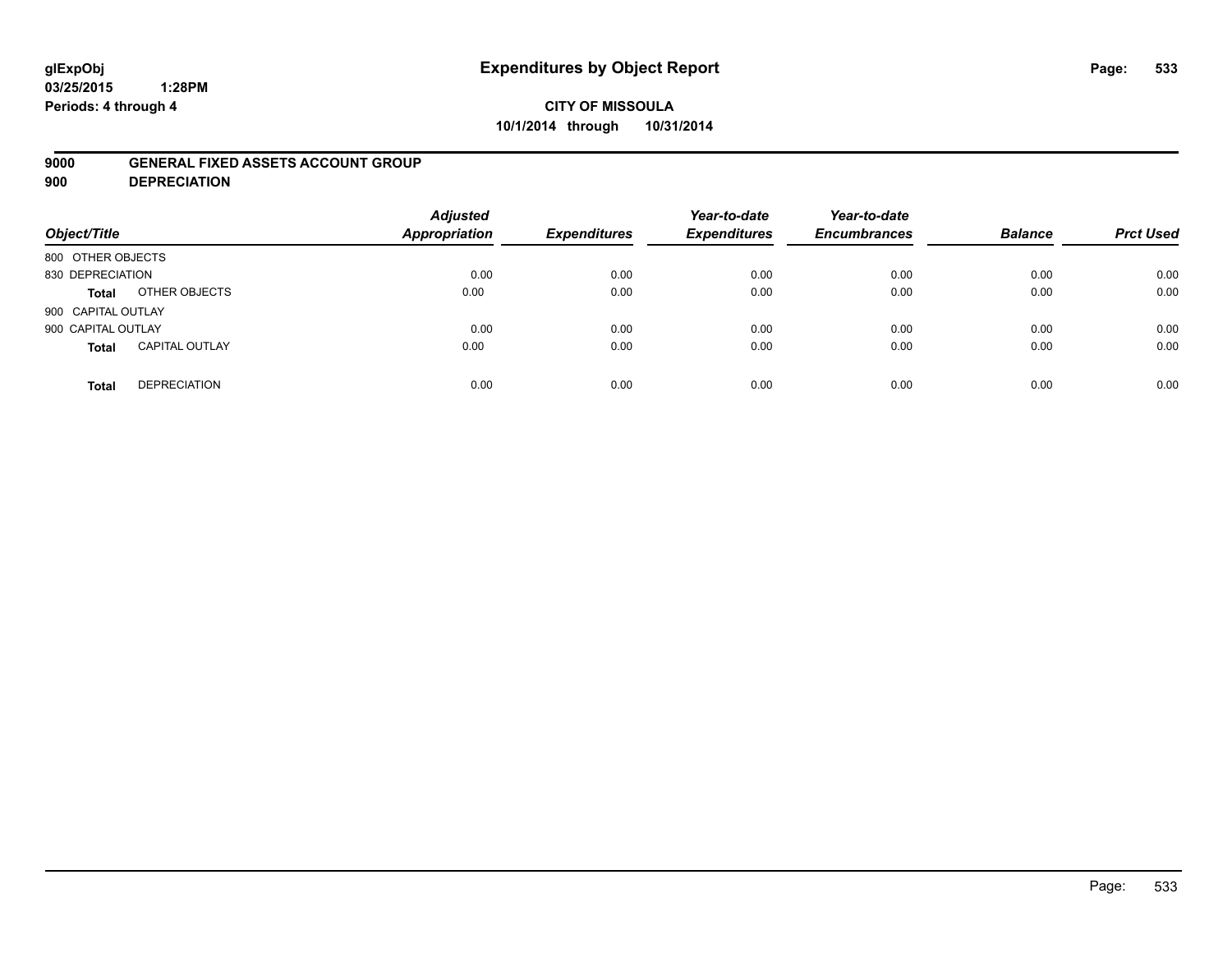**CITY OF MISSOULA 10/1/2014 through 10/31/2014**

#### **9000 GENERAL FIXED ASSETS ACCOUNT GROUP**

| Object/Title       |                                         | <b>Adjusted</b><br><b>Appropriation</b> | <b>Expenditures</b> | Year-to-date<br><b>Expenditures</b> | Year-to-date<br><b>Encumbrances</b> | <b>Balance</b> | <b>Prct Used</b> |
|--------------------|-----------------------------------------|-----------------------------------------|---------------------|-------------------------------------|-------------------------------------|----------------|------------------|
| 800 OTHER OBJECTS  |                                         |                                         |                     |                                     |                                     |                |                  |
| 830 DEPRECIATION   |                                         | 0.00                                    | 0.00                | 0.00                                | 0.00                                | 0.00           | 0.00             |
| <b>Total</b>       | OTHER OBJECTS                           | 0.00                                    | 0.00                | 0.00                                | 0.00                                | 0.00           | 0.00             |
| 900 CAPITAL OUTLAY |                                         |                                         |                     |                                     |                                     |                |                  |
| 900 CAPITAL OUTLAY |                                         | 0.00                                    | 0.00                | 0.00                                | 0.00                                | 0.00           | 0.00             |
| <b>Total</b>       | <b>CAPITAL OUTLAY</b>                   | 0.00                                    | 0.00                | 0.00                                | 0.00                                | 0.00           | 0.00             |
| <b>Total</b>       | <b>GENERAL FIXED ASSETS ACCOUNT GRC</b> | 0.00                                    | 0.00                | 0.00                                | 0.00                                | 0.00           | 0.00             |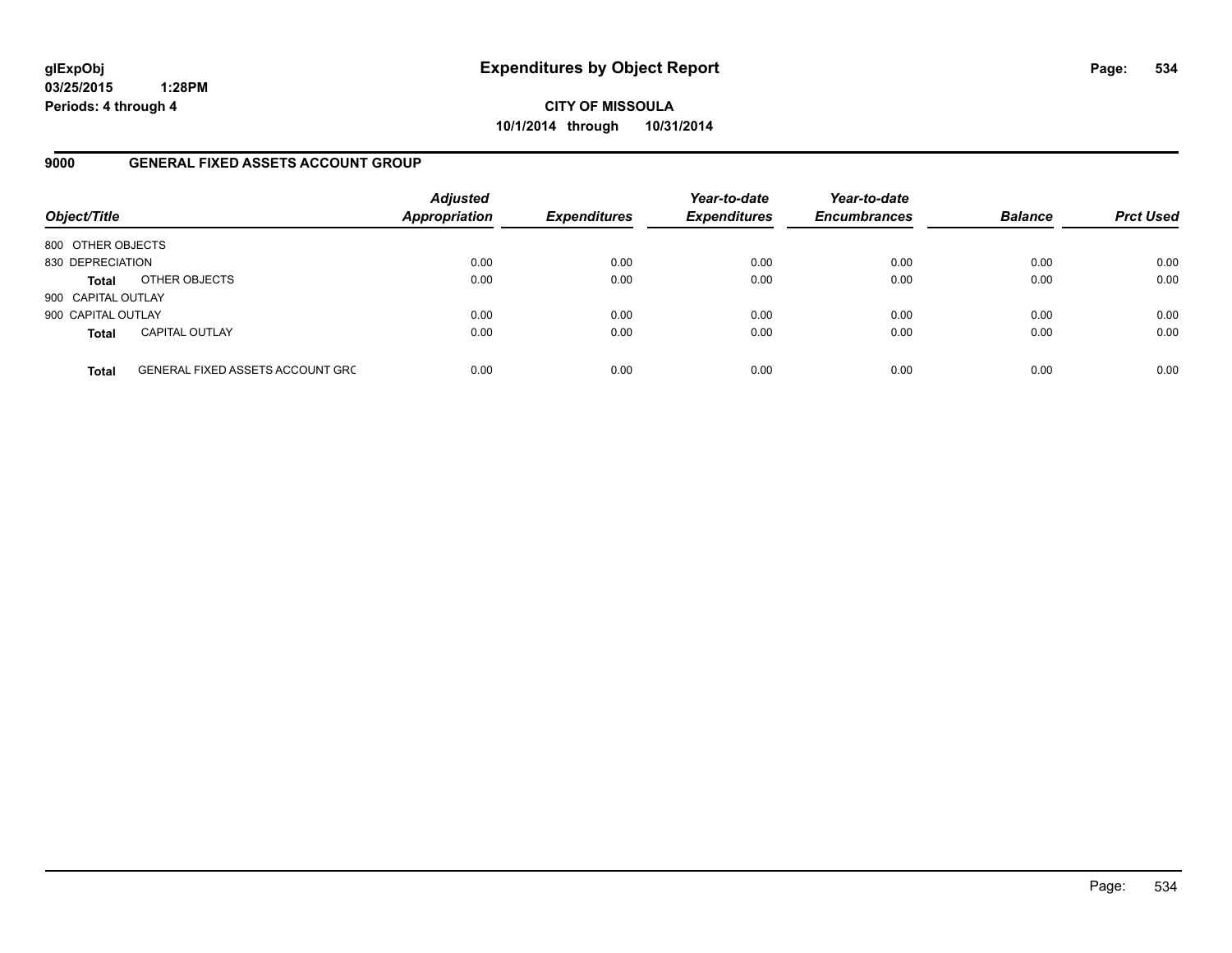#### *Grand Totals*

|                                       | <b>Adjusted</b>      |                     | Year-to-date        | Year-to-date        |                |                  |
|---------------------------------------|----------------------|---------------------|---------------------|---------------------|----------------|------------------|
| Object/Title                          | <b>Appropriation</b> | <b>Expenditures</b> | <b>Expenditures</b> | <b>Encumbrances</b> | <b>Balance</b> | <b>Prct User</b> |
| 100 PERSONAL SERVICES                 |                      |                     |                     |                     |                |                  |
| 110 SALARIES AND WAGES                | 28,767,688.00        | 2,103,637.66        | 8,459,225.59        | 0.00                | 20,308,462.41  | 29.4             |
| 115 SALARIES/HEALTH INSURANCE BENEFIT | 629,280.00           | 111,150.00          | 383,752.50          | 0.00                | 245,527.50     | 60.9             |
| 120 OVERTIME/TERMINATION              | 1,136,021.00         | 127,461.84          | 542,453.28          | 0.00                | 593,567.72     | 47.7             |
| 121 OUTSIDE HIRE OVERTIME             | 75,000.00            | 6,004.04            | 59,623.54           | 0.00                | 15,376.46      | 79.5             |
| 122 COURT OVERTIME                    | 0.00                 | 830.68              | 4,512.54            | 0.00                | $-4,512.54$    | 0.0              |
| 130 OTHER                             | 285,339.00           | 0.00                | 120,898.87          | 0.00                | 164,440.13     | 42.3             |
| 135 OPEB EXPENSE                      | 0.00                 | 0.00                | 0.00                | 0.00                | 0.00           | 0.0              |
| 140 EMPLOYER CONTRIBUTIONS            | 11,643,605.00        | 723,066.01          | 3,104,731.87        | 0.00                | 8,538,873.13   | 26.6             |
| 141 STATE RETIREMENT CONTRIBUTIONS    | 2,265,089.00         | 349,625.29          | 1,361,310.01        | 0.00                | 903,778.99     | 60.1             |
| 145 OPEB CONTRIBUTION                 | 0.00                 | 0.00                | 0.00                | 0.00                | 0.00           | 0.0              |
| PERSONAL SERVICES<br><b>Total</b>     | 44,802,022.00        | 3,421,775.52        | 14,036,508.20       | 0.00                | 30,765,513.80  | 31.3             |
| 200 SUPPLIES                          |                      |                     |                     |                     |                |                  |
| 210 OFFICE SUPPLIES                   | 126,644.00           | 4,944.97            | 25,189.28           | 0.00                | 101,454.72     | 19.8             |
| 220 OPERATING SUPPLIES                | 1,272,339.00         | 99,352.90           | 244,488.32          | 0.00                | 1,027,850.68   | 19.2             |
| 230 REPAIR/MAINTENANCE                | 919,291.00           | 68,809.35           | 270,487.43          | 0.00                | 648,803.57     | 29.4             |
| 231 GASOLINE                          | 679,390.00           | 25,091.48           | 151,982.46          | 0.00                | 527,407.54     | 22.3             |
| 240 OTHER SUPPLIES                    | 185,215.00           | 1,993.21            | 59,077.66           | 0.00                | 126, 137.34    | 31.9             |
| 250 SUPPLIES FOR RESALE               | 500.00               | 0.00                | 0.00                | 0.00                | 500.00         | 0.0              |
| <b>SUPPLIES</b><br><b>Total</b>       | 3,183,379.00         | 200,191.91          | 751,225.15          | 0.00                | 2,432,153.85   | 23.6             |
| 300 PURCHASED SERVICES                |                      |                     |                     |                     |                |                  |
| 310 COMMUNICATIONS                    | 141,097.00           | 1,360.78            | 36,935.39           | 0.00                | 104,161.61     | 26.1             |
| 320 PRINTING & DUPLICATING            | 98,227.00            | 5,065.06            | 16,337.50           | 0.00                | 81,889.50      | 16.6             |
| 330 PUBLICITY, SUBSCRIPTIONS & DUES   | 367,146.00           | 11,241.79           | 93,001.36           | 0.00                | 274,144.64     | 25.3             |
| 340 SEWER                             | 16,540.00            | 0.00                | 4,742.94            | 0.00                | 11,797.06      | 28.6             |
| 341 ELECTRICITY & NATURAL GAS         | 1,574,129.00         | 131,434.19          | 442,418.58          | 0.00                | 1,131,710.42   | 28.1             |
| 343 WATER CHARGES                     | 226,493.00           | 40,861.94           | 148,045.57          | 0.00                | 78,447.43      | 65.3             |
| 344 TELEPHONE SERVICE                 | 304,092.00           | 30,927.53           | 88,797.59           | 0.00                | 215,294.41     | 29.2             |
| 345 GARBAGE                           | 116,491.00           | 9,470.00            | 37,472.91           | 0.00                | 79,018.09      | 32.1             |
| 350 PROFESSIONAL SERVICES             | 3,946,664.00         | 304,108.26          | 1,134,328.49        | 0.00                | 2,812,335.51   | 28.7             |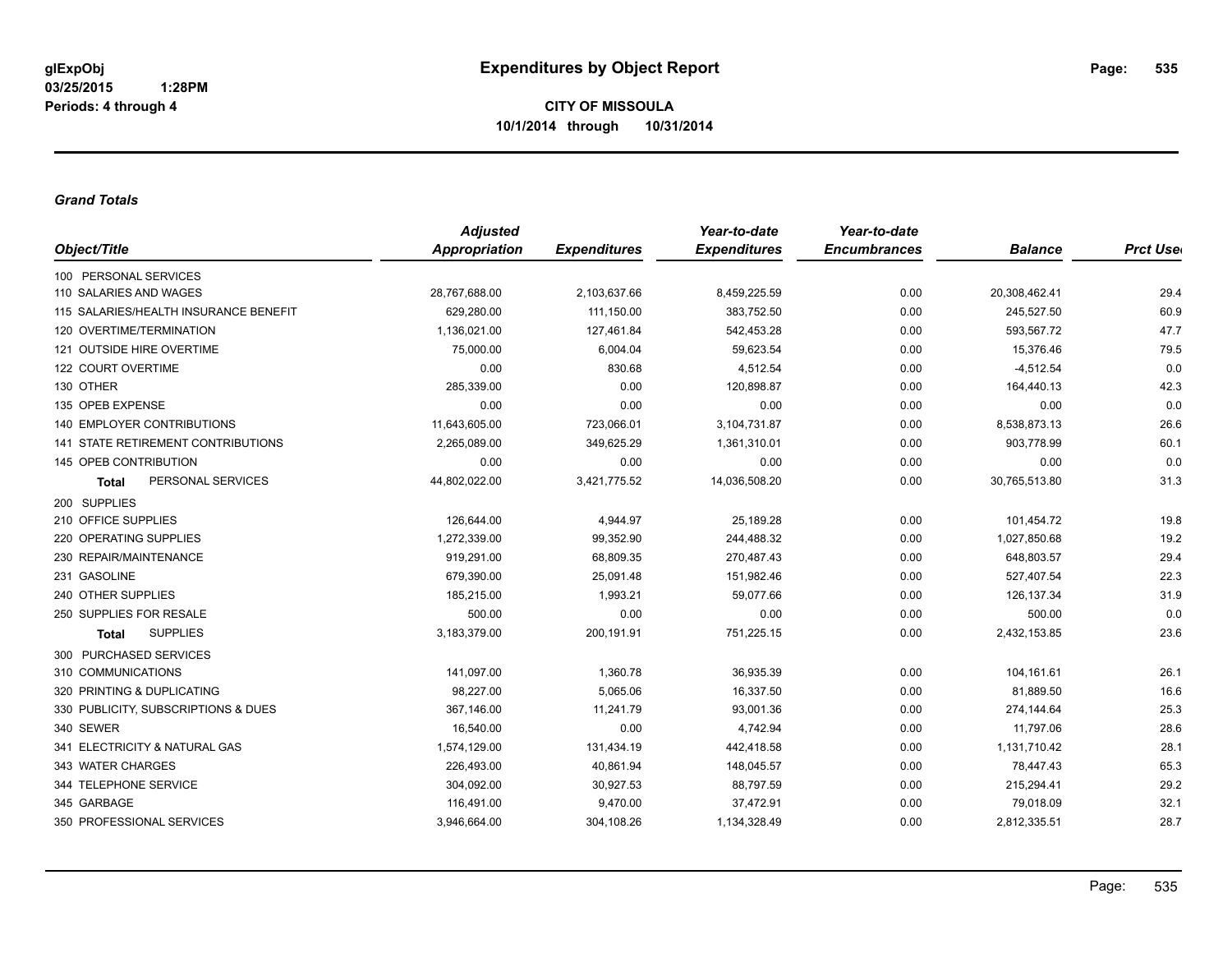*Grand Totals [Continued]*

| <b>Adjusted</b> |                     |                     | Year-to-date        |                |                 |
|-----------------|---------------------|---------------------|---------------------|----------------|-----------------|
| Appropriation   | <b>Expenditures</b> | <b>Expenditures</b> | <b>Encumbrances</b> | <b>Balance</b> | <b>Prct Use</b> |
| 5,091,229.00    | 344,883.98          | 1,004,426.22        | 0.00                | 4,086,802.78   | 19.7            |
| 80,000.00       | 0.00                | 3,661.54            | 0.00                | 76,338.46      | 4.5             |
| 582,161.00      | 53,566.88           | 272,302.69          | 0.00                | 309,858.31     | 46.7            |
| 0.00            | 0.00                | 0.00                | 0.00                | 0.00           | 0.0             |
| 1,318,041.00    | 100,869.66          | 451,964.82          | 0.00                | 866,076.18     | 34.2            |
| 182,566.00      | 14,598.41           | 38,397.17           | 0.00                | 144,168.83     | 21.0            |
| 161,424.00      | 12,777.33           | 39,510.73           | 0.00                | 121,913.27     | 24.4            |
| 1,793,330.00    | 112,599.55          | 230,173.19          | 0.00                | 1,563,156.81   | 12.8            |
| 15,999,630.00   | 1,173,765.36        | 4,042,516.69        | 0.00                | 11,957,113.31  | 25.2            |
|                 |                     |                     |                     |                |                 |
| 247,164.00      | 1,101.90            | 38,343.61           | 0.00                | 208,820.39     | 15.5            |
| 247,164.00      | 1,101.90            | 38,343.61           | 0.00                | 208,820.39     | 15.5            |
|                 |                     |                     |                     |                |                 |
| 2,983,589.00    | 23,383.35           | 738,225.87          | 0.00                | 2,245,363.13   | 24.7            |
| 500.00          | 140.50              | 161.50              | 0.00                | 338.50         | 32.3            |
| 43,700.00       | 2,540.94            | 6,435.57            | 0.00                | 37,264.43      | 14.7            |
| 3,027,789.00    | 26.064.79           | 744,822.94          | 0.00                | 2,282,966.06   | 24.6            |
|                 |                     |                     |                     |                |                 |
| 0.00            | 0.00                | 0.00                | 0.00                | 0.00           | 0.0             |
| 6,524,338.00    | 259,382.04          | 1,049,847.71        | 0.00                | 5,474,490.29   | 16.0            |
| 0.00            | 0.00                | 0.00                | 0.00                | 0.00           | 0.0             |
| 2,907,349.00    | 217,636.24          | 294,909.76          | 0.00                | 2,612,439.24   | 10.1            |
| 9,431,687.00    | 477,018.28          | 1,344,757.47        | 0.00                | 8,086,929.53   | 14.2            |
|                 |                     |                     |                     |                |                 |
| 6,558,639.00    | 313,823.49          | 1,848,796.62        | 0.00                | 4,709,842.38   | 28.1            |
| 0.00            | 0.00                | 0.00                | 0.00                | 0.00           | 0.0             |
| 0.00            | 0.00                | 0.00                | 0.00                | 0.00           | 0.0             |
| 6,558,639.00    | 313,823.49          | 1,848,796.62        | 0.00                | 4,709,842.38   | 28.1            |
|                 |                     |                     |                     |                |                 |
| 0.00            | 0.00                | 0.00                | 0.00                | 0.00           | 0.0             |
| 17,504,878.00   | 6,518.65            | 44,945.91           | 0.00                | 17,459,932.09  | 0.2             |
|                 |                     |                     | Year-to-date        |                |                 |